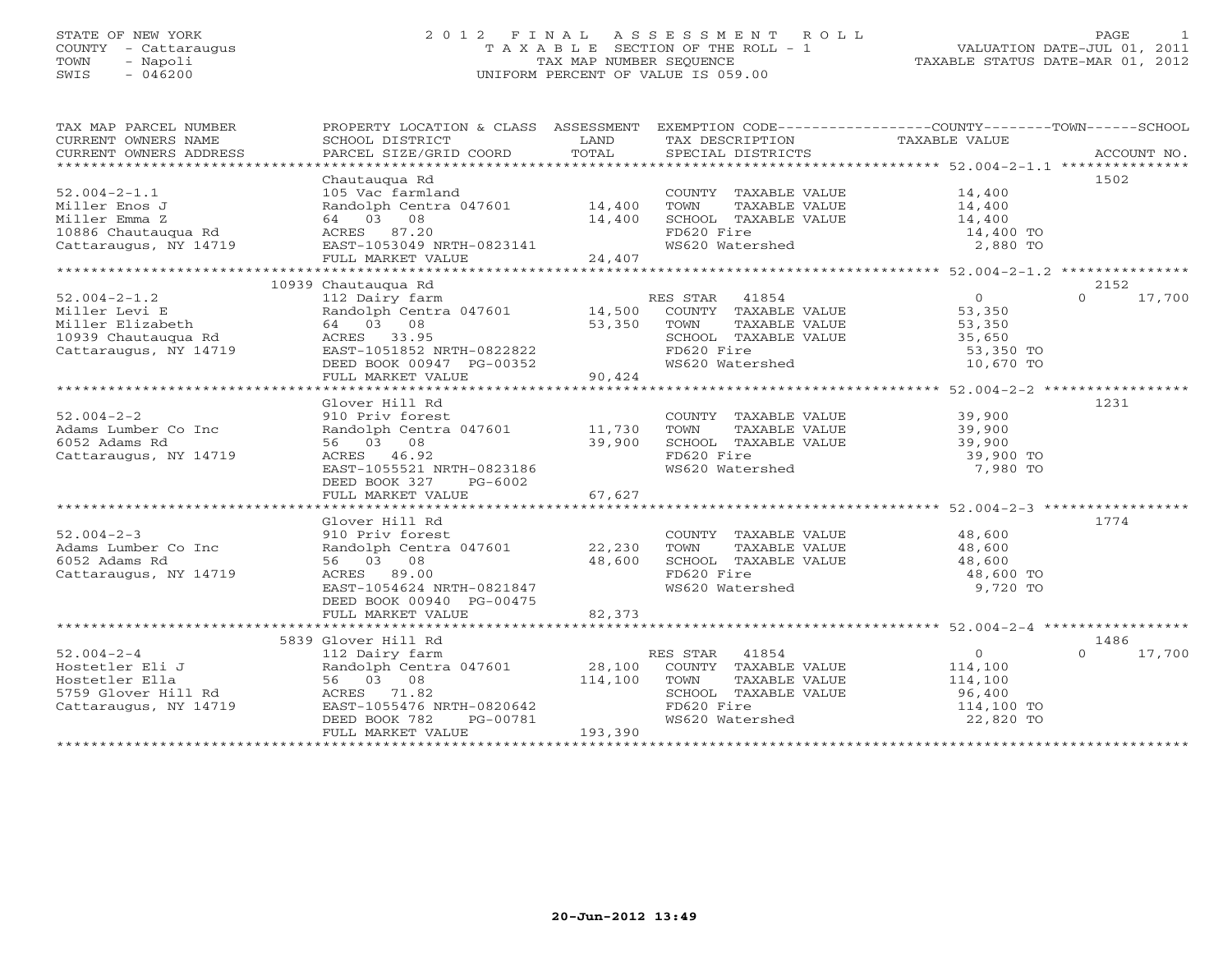## STATE OF NEW YORK 2 0 1 2 F I N A L A S S E S S M E N T R O L L PAGE 2 COUNTY - Cattaraugus T A X A B L E SECTION OF THE ROLL - 1 VALUATION DATE-JUL 01, 2011 TOWN - Napoli TAX MAP NUMBER SEQUENCE TAXABLE STATUS DATE-MAR 01, 2012 SWIS - 046200 UNIFORM PERCENT OF VALUE IS 059.00

| TAX MAP PARCEL NUMBER<br>ENGLES AND ENGLES CHOOL DISTRICT LAND INCOLLENT TAX DESCRIPTION TAXABLE VALUE<br>CURRENT OWNERS ADDRESS BORGEL SIZE/GRID COORD TOTAL TECHNOLOGY TOTAL TECHNOLOGY TOTAL TECHNOLOGY TOTAL TECHNOLOGY TOTAL TECHNOLOGY TOTAL SPECIAL | PROPERTY LOCATION & CLASS ASSESSMENT EXEMPTION CODE----------------COUNTY-------TOWN------SCHOOL |                |                                                                                                                                                                                                                                                     |                |                    |
|------------------------------------------------------------------------------------------------------------------------------------------------------------------------------------------------------------------------------------------------------------|--------------------------------------------------------------------------------------------------|----------------|-----------------------------------------------------------------------------------------------------------------------------------------------------------------------------------------------------------------------------------------------------|----------------|--------------------|
|                                                                                                                                                                                                                                                            |                                                                                                  |                |                                                                                                                                                                                                                                                     |                |                    |
|                                                                                                                                                                                                                                                            |                                                                                                  |                |                                                                                                                                                                                                                                                     |                |                    |
|                                                                                                                                                                                                                                                            | 5618 Glover Hill Rd                                                                              |                |                                                                                                                                                                                                                                                     |                | 1344               |
| $52.004 - 2 - 5.1$                                                                                                                                                                                                                                         |                                                                                                  |                |                                                                                                                                                                                                                                                     |                | $0 \t 17,700$      |
| Hostetler Samuel                                                                                                                                                                                                                                           |                                                                                                  |                |                                                                                                                                                                                                                                                     |                |                    |
| Hostetler Ada<br>5618 Glover Hill Rd<br>Cattaraugus, NY 14719                                                                                                                                                                                              |                                                                                                  |                |                                                                                                                                                                                                                                                     |                |                    |
|                                                                                                                                                                                                                                                            |                                                                                                  |                |                                                                                                                                                                                                                                                     |                |                    |
|                                                                                                                                                                                                                                                            |                                                                                                  |                |                                                                                                                                                                                                                                                     |                |                    |
|                                                                                                                                                                                                                                                            |                                                                                                  |                |                                                                                                                                                                                                                                                     |                |                    |
|                                                                                                                                                                                                                                                            |                                                                                                  |                |                                                                                                                                                                                                                                                     |                |                    |
| Hostetler Samuel Ramdolph Centra 04/601 28,400 COUNTY TAXABLE VALUE 75,700<br>Hostetler Ada 55 03 08<br>5618 Glover Hill Rd ACRES 85.25 SCHOOL TAXABLE VALUE 58,000<br>Cattaraugus, NY 14719 EAST-1055679 NRTH-0818565 FD620 Fire 12                       |                                                                                                  |                |                                                                                                                                                                                                                                                     |                |                    |
|                                                                                                                                                                                                                                                            | Lephmill Rd                                                                                      |                |                                                                                                                                                                                                                                                     |                | 1496               |
| $52.004 - 2 - 6.1$                                                                                                                                                                                                                                         | 112 Dairy farm                                                                                   |                | RES STAR 41854                                                                                                                                                                                                                                      | $\overline{0}$ | $0 \t 17,700$      |
| Hershberger Adam R                                                                                                                                                                                                                                         | Randolph Centra 047601 $14,463$                                                                  |                |                                                                                                                                                                                                                                                     |                |                    |
| Miller Andy J                                                                                                                                                                                                                                              | 55/63 03 08                                                                                      | 56,463         |                                                                                                                                                                                                                                                     |                |                    |
| 11884 Leon N. Albion Rd                                                                                                                                                                                                                                    |                                                                                                  |                |                                                                                                                                                                                                                                                     |                |                    |
| Conewango Valley, NY 14726                                                                                                                                                                                                                                 |                                                                                                  |                |                                                                                                                                                                                                                                                     |                |                    |
|                                                                                                                                                                                                                                                            |                                                                                                  |                | COUNTY TAXABLE VALUE<br>TOWN TAXABLE VALUE<br>SCHOOL TAXABLE VALUE<br>SCHOOL TAXABLE VALUE<br>FD620 Fire<br>WS620 Watershed<br>WS620 Watershed<br>11,293 TO                                                                                         |                |                    |
|                                                                                                                                                                                                                                                            |                                                                                                  |                |                                                                                                                                                                                                                                                     |                |                    |
|                                                                                                                                                                                                                                                            |                                                                                                  |                |                                                                                                                                                                                                                                                     |                |                    |
|                                                                                                                                                                                                                                                            | Lephmill Rd                                                                                      |                |                                                                                                                                                                                                                                                     |                | 2097               |
| $52.004 - 2 - 6.2$                                                                                                                                                                                                                                         | 112 Dairy farm<br>Randolph Centra 047601 22,600                                                  |                | RES STAR 41854                                                                                                                                                                                                                                      | $\overline{0}$ | $\Omega$<br>17,700 |
| Kurtz Urie E                                                                                                                                                                                                                                               |                                                                                                  |                |                                                                                                                                                                                                                                                     |                |                    |
| Kurtz Nancy<br>10805 Lephmell Rd                                                                                                                                                                                                                           | 63 03 08                                                                                         | 77,620         |                                                                                                                                                                                                                                                     |                |                    |
|                                                                                                                                                                                                                                                            | ACRES 52.35                                                                                      |                |                                                                                                                                                                                                                                                     |                |                    |
| Cattaraugus, NY 14719                                                                                                                                                                                                                                      | EAST-1052794 NRTH-0816736                                                                        |                |                                                                                                                                                                                                                                                     |                |                    |
|                                                                                                                                                                                                                                                            | DEED BOOK 00979 PG-00031                                                                         | 031<br>131,559 | TOWN TAXABLE VALUE<br>SCHOOL TAXABLE VALUE<br>FD620 Fire<br>WS620 Watershed<br>The MS620 Watershed<br>The MS620 Watershed<br>The MS620 Watershed<br>The MS620 Watershed<br>The MS620 Watershed<br>The MS620 Watershed<br>The MS620 Watershed<br>The |                |                    |
|                                                                                                                                                                                                                                                            | FULL MARKET VALUE                                                                                |                |                                                                                                                                                                                                                                                     |                |                    |
|                                                                                                                                                                                                                                                            |                                                                                                  |                |                                                                                                                                                                                                                                                     |                |                    |
|                                                                                                                                                                                                                                                            | Lephmill Rd                                                                                      |                |                                                                                                                                                                                                                                                     |                |                    |
| $52.004 - 2 - 6.3$                                                                                                                                                                                                                                         | 105 Vac farmland                                                                                 |                | COUNTY TAXABLE VALUE 17,325                                                                                                                                                                                                                         |                |                    |
|                                                                                                                                                                                                                                                            |                                                                                                  |                |                                                                                                                                                                                                                                                     |                |                    |
|                                                                                                                                                                                                                                                            | 10001 - Institute of the Randolph Centra 047601 - 17,325<br>ACRES 42.70 - 17,325                 |                |                                                                                                                                                                                                                                                     |                |                    |
|                                                                                                                                                                                                                                                            |                                                                                                  |                |                                                                                                                                                                                                                                                     |                |                    |
|                                                                                                                                                                                                                                                            |                                                                                                  |                |                                                                                                                                                                                                                                                     |                |                    |
| Raber Adam C<br>Raber Adam C<br>Raber Katie J<br>29,364 WS620 Watershed<br>29,364 WS620 Watershed<br>29,364 WS620 Watershed<br>29,364 WS620 Watershed<br>29,364 WS620 Watershed<br>29,364 WS620 Watershed<br>29,364 WS620 Watershed<br>29,364 WS62         |                                                                                                  |                |                                                                                                                                                                                                                                                     |                |                    |
|                                                                                                                                                                                                                                                            | 10738 Lephmill Rd                                                                                |                |                                                                                                                                                                                                                                                     |                | 1612               |
|                                                                                                                                                                                                                                                            |                                                                                                  |                | RES STAR 41854                                                                                                                                                                                                                                      | $\overline{0}$ | 17,700<br>$\Omega$ |
| 52.004-2-7<br>Hostetler Mose J<br>Hostetler Iva Hendrich Centra 047601 3,200<br>Hostetler Iva Hendrich Standard 1738 Lephmill Rd<br>Cattaraugus, NY 14719 EAST-105451 NRTH-0817733<br>Cattaraugus, NY 14719 EAST-105451 NRTH-0817733<br>NE                 |                                                                                                  |                | COUNTY TAXABLE VALUE 26,800                                                                                                                                                                                                                         |                |                    |
|                                                                                                                                                                                                                                                            |                                                                                                  |                |                                                                                                                                                                                                                                                     |                |                    |
|                                                                                                                                                                                                                                                            |                                                                                                  |                |                                                                                                                                                                                                                                                     |                |                    |
|                                                                                                                                                                                                                                                            |                                                                                                  |                |                                                                                                                                                                                                                                                     | 26,800 TO      |                    |
|                                                                                                                                                                                                                                                            | EAST-1054511 NRTH-0817733<br>DEED BOOK 825 PG-00516<br>FULL MARKET VALUE                         |                | TOWN TAXABLE VALUE 26,800<br>SCHOOL TAXABLE VALUE 9,100<br>FD620 Fire 26,800<br>WS620 Watershed 5,360                                                                                                                                               | 5,360 TO       |                    |
|                                                                                                                                                                                                                                                            | FULL MARKET VALUE                                                                                | 45,424         |                                                                                                                                                                                                                                                     |                |                    |
|                                                                                                                                                                                                                                                            |                                                                                                  |                |                                                                                                                                                                                                                                                     |                |                    |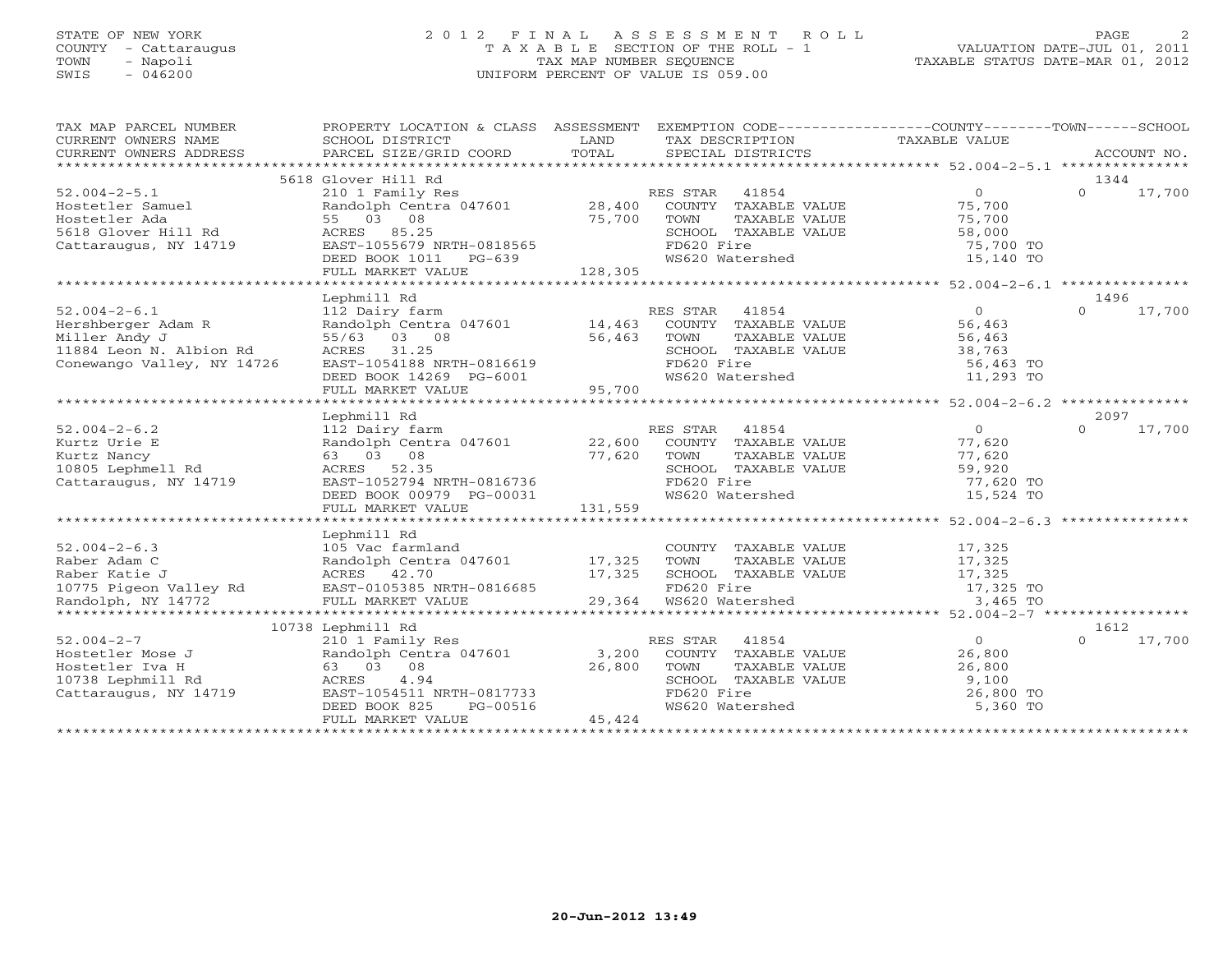# STATE OF NEW YORK 2 0 1 2 F I N A L A S S E S S M E N T R O L L PAGE 3 COUNTY - Cattaraugus T A X A B L E SECTION OF THE ROLL - 1 VALUATION DATE-JUL 01, 2011 TOWN - Napoli TAX MAP NUMBER SEQUENCE TAXABLE STATUS DATE-MAR 01, 2012 SWIS - 046200 UNIFORM PERCENT OF VALUE IS 059.00UNIFORM PERCENT OF VALUE IS 059.00

| TAX MAP PARCEL NUMBER<br>CURRENT OWNERS NAME<br>CURRENT OWNERS ADDRESS<br>************************ | PROPERTY LOCATION & CLASS ASSESSMENT<br>SCHOOL DISTRICT<br>PARCEL SIZE/GRID COORD | LAND<br>TOTAL | TAX DESCRIPTION<br>SPECIAL DISTRICTS | EXEMPTION CODE----------------COUNTY-------TOWN------SCHOOL<br>TAXABLE VALUE | ACCOUNT NO.        |
|----------------------------------------------------------------------------------------------------|-----------------------------------------------------------------------------------|---------------|--------------------------------------|------------------------------------------------------------------------------|--------------------|
|                                                                                                    |                                                                                   |               |                                      |                                                                              |                    |
|                                                                                                    | Lephmill Rd                                                                       |               |                                      |                                                                              | 1494               |
| $52.004 - 2 - 8$                                                                                   | 105 Vac farmland                                                                  |               | COUNTY TAXABLE VALUE 21,500          |                                                                              |                    |
| Hostetler Moses J                                                                                  | Randolph Centra 047601                                                            | 21,500        | TOWN<br>TAXABLE VALUE                | 21,500<br>21,500<br>21,500                                                   |                    |
| Hostetler Iva H                                                                                    | 63 03 08                                                                          | 21,500        | SCHOOL TAXABLE VALUE                 |                                                                              |                    |
| 10738 Lephmill Rd                                                                                  | ACRES 48.20                                                                       |               | FD620 Fire                           | 21,500 TO                                                                    |                    |
| Cattaraugus, NY 14719                                                                              | EAST-1054092 NRTH-0818700                                                         |               | WS620 Watershed                      | 4,300 TO                                                                     |                    |
|                                                                                                    | DEED BOOK 15665 PG-1                                                              |               |                                      |                                                                              |                    |
|                                                                                                    | FULL MARKET VALUE                                                                 | 36,441        |                                      |                                                                              |                    |
|                                                                                                    |                                                                                   |               |                                      |                                                                              |                    |
|                                                                                                    | Lephmill Rd                                                                       |               |                                      |                                                                              | 0166               |
| $52.004 - 2 - 9.1$                                                                                 | 323 Vacant rural                                                                  |               | COUNTY TAXABLE VALUE                 | 3,000                                                                        |                    |
| Peterson Harry R                                                                                   | Randolph Centra 047601                                                            | 3,000         | TAXABLE VALUE<br>TOWN                | 3,000                                                                        |                    |
| 5754 Glover Hill Rd                                                                                | 63 03 08                                                                          | 3,000         | SCHOOL TAXABLE VALUE                 | 3,000                                                                        |                    |
| Cattaraugus, NY 14719                                                                              | ACRES 14.15                                                                       |               | FD620 Fire                           | 3,000 TO                                                                     |                    |
|                                                                                                    | EAST-1053198 NRTH-0819188                                                         |               | WS620 Watershed                      | 600 TO                                                                       |                    |
|                                                                                                    | DEED BOOK 886<br>PG-00772                                                         |               |                                      |                                                                              |                    |
|                                                                                                    | FULL MARKET VALUE                                                                 | 5,085         |                                      |                                                                              |                    |
|                                                                                                    |                                                                                   |               |                                      |                                                                              |                    |
|                                                                                                    | 10800 Lephmill Rd                                                                 |               |                                      |                                                                              | 2075               |
| $52.004 - 2 - 9.2$                                                                                 | 240 Rural res                                                                     |               | RES STAR 41854                       | $\overline{0}$                                                               | $\Omega$<br>17,700 |
| Pancoast Taylor A                                                                                  | Randolph Centra 047601 7,400                                                      |               | COUNTY TAXABLE VALUE                 | 43,600                                                                       |                    |
| Pancoast Mary K                                                                                    | 63 03 08                                                                          | 43,600 TOWN   | TAXABLE VALUE                        | 43,600                                                                       |                    |
| 10800 Lephmill Rd                                                                                  | ACRES 13.70                                                                       |               | SCHOOL TAXABLE VALUE                 | 25,900                                                                       |                    |
| Cattaraugus, NY 14755                                                                              | EAST-1053210 NRTH-0818247                                                         |               | FD620 Fire                           | 43,600 TO                                                                    |                    |
|                                                                                                    | DEED BOOK 886<br>PG-00774                                                         |               | WS620 Watershed                      | 8,720 TO                                                                     |                    |
|                                                                                                    | FULL MARKET VALUE                                                                 | 73,898        |                                      |                                                                              |                    |
|                                                                                                    |                                                                                   |               |                                      |                                                                              |                    |
|                                                                                                    | Lephmill Rd                                                                       |               |                                      |                                                                              | 1286               |
| $52.004 - 2 - 10.1$                                                                                | 105 Vac farmland                                                                  |               | COUNTY TAXABLE VALUE                 | 30,150                                                                       |                    |
| Hadley Niles                                                                                       | Randolph Centra 047601                                                            | 30,150        | TAXABLE VALUE<br>TOWN                | 30,150                                                                       |                    |
| 5622 Upper Elm Creek Rd                                                                            | 63 03 08                                                                          | 30,150        | SCHOOL TAXABLE VALUE                 | 30,150                                                                       |                    |
| Conewango Valley, NY 14726                                                                         | Ff 1480.00                                                                        |               | FD620 Fire                           | 30,150 TO                                                                    |                    |
|                                                                                                    | ACRES 96.25                                                                       |               | WS620 Watershed                      | 6,030 TO                                                                     |                    |
|                                                                                                    | EAST-1051515 NRTH-0817168                                                         |               |                                      |                                                                              |                    |
|                                                                                                    | DEED BOOK 12027 PG-4001                                                           |               |                                      |                                                                              |                    |
|                                                                                                    | FULL MARKET VALUE                                                                 | 51,102        |                                      |                                                                              |                    |
|                                                                                                    |                                                                                   |               |                                      |                                                                              |                    |
|                                                                                                    | 10820 Lephmill Rd                                                                 |               |                                      |                                                                              | 2169               |
| $52.004 - 2 - 10.2$                                                                                | 240 Rural res                                                                     |               | COUNTY TAXABLE VALUE                 | 42,500                                                                       |                    |
| Cline Mark A                                                                                       | Randolph Centra 047601 21,880                                                     |               | TOWN<br>TAXABLE VALUE                | 42,500                                                                       |                    |
| Cline Donna J                                                                                      | 63 03 08                                                                          | 42,500        | SCHOOL TAXABLE VALUE                 | 42,500                                                                       |                    |
| 3885 Sheldon Rd                                                                                    | Ff 600.00                                                                         |               | FD620 Fire                           | 42,500 TO                                                                    |                    |
| Orchard Park, NY 14127                                                                             | ACRES 60.90                                                                       |               | WS620 Watershed                      | 8,500 TO                                                                     |                    |
|                                                                                                    | EAST-1051971 NRTH-0818984                                                         |               |                                      |                                                                              |                    |
|                                                                                                    | DEED BOOK 00986 PG-00218                                                          |               |                                      |                                                                              |                    |
|                                                                                                    | FULL MARKET VALUE                                                                 | 72,034        |                                      |                                                                              |                    |
| ********************                                                                               |                                                                                   |               |                                      |                                                                              |                    |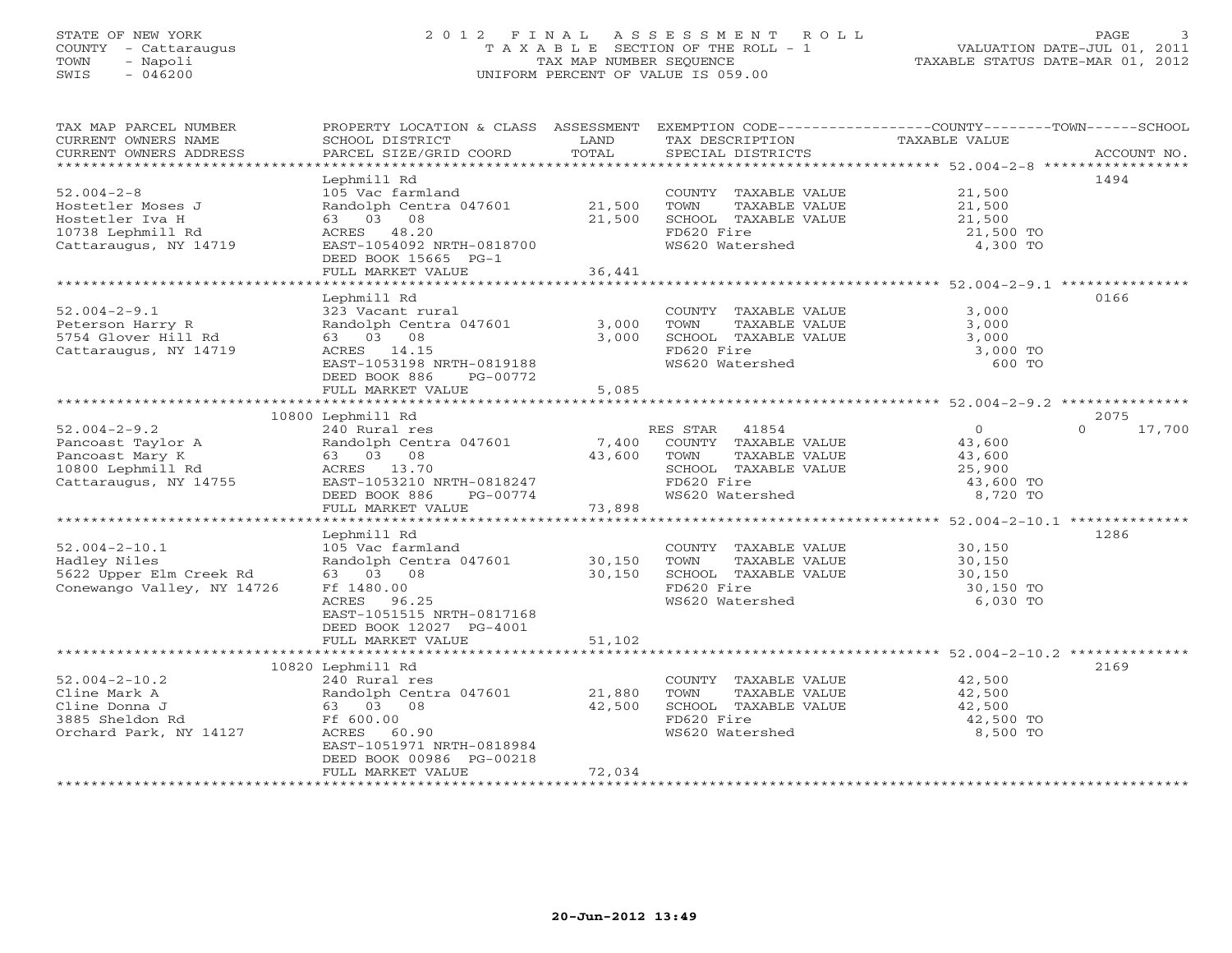# STATE OF NEW YORK 2 0 1 2 F I N A L A S S E S S M E N T R O L L PAGE 4 COUNTY - Cattaraugus T A X A B L E SECTION OF THE ROLL - 1 VALUATION DATE-JUL 01, 2011 TOWN - Napoli TAX MAP NUMBER SEQUENCE TAXABLE STATUS DATE-MAR 01, 2012 SWIS - 046200 UNIFORM PERCENT OF VALUE IS 059.00UNIFORM PERCENT OF VALUE IS 059.00

| TAX MAP PARCEL NUMBER                                                                                                                                                                 |                                                                                                                                                                                                                                                                         |        |                                                                                                                                                     | PROPERTY LOCATION & CLASS ASSESSMENT EXEMPTION CODE---------------COUNTY-------TOWN------SCHOOL<br>TA PIE TAND TRINITY AND TRINITY CONTRESS TO TAXABLE VALUE<br>CURRENT OWNERS NAME SCHOOL DISTRICT DAND TAXABLE TRINITY TAXABLE VALUE<br>CURRENT OWNERS ADDRESS PARCEL SIZE/GRID COORD TOTAL SPECIAL DISTRICTS ACCOUNT NO. |
|---------------------------------------------------------------------------------------------------------------------------------------------------------------------------------------|-------------------------------------------------------------------------------------------------------------------------------------------------------------------------------------------------------------------------------------------------------------------------|--------|-----------------------------------------------------------------------------------------------------------------------------------------------------|-----------------------------------------------------------------------------------------------------------------------------------------------------------------------------------------------------------------------------------------------------------------------------------------------------------------------------|
| $52.004 - 2 - 11$<br>Cline Mark A<br>Cline Donna JB<br>3885 Sheldon Rd<br>Orchard Park, NY 14127                                                                                      | Glover Hill Rd (Off)<br>910 Priv forest<br>Randolph Centra 047601 34,760<br>64 03 08 34,760<br>ACRES 112.42<br>ACRES 112.42<br>24,760 FD620 Fire<br>34,760 FD620 Fire<br>34,760 TO<br>EAST-1052741 NRTH-0820283<br>DEED BOOK 00986 PG-00218<br>FULL MARKET VALUE 58,915 |        | FD620 Fire<br>WS620 Watershed 6,952 TO                                                                                                              | 1287                                                                                                                                                                                                                                                                                                                        |
|                                                                                                                                                                                       |                                                                                                                                                                                                                                                                         |        |                                                                                                                                                     | 1505                                                                                                                                                                                                                                                                                                                        |
| $52.004 - 2 - 12$<br>Fronczak Allison<br>11013 Chautauqua Rd<br>Cattaraugus, NY 14719                                                                                                 | DEED BOOK 00980 PG-00110                                                                                                                                                                                                                                                |        | COUNTY TAXABLE VALUE 13,200<br>TOWN TAXABLE VALUE $13,200$<br>SCHOOL TAXABLE VALUE $13,200$<br>FD620 Fire $13,200$<br>FD620 Fire<br>WS620 Watershed | 13,200 TO<br>2,640 TO                                                                                                                                                                                                                                                                                                       |
|                                                                                                                                                                                       |                                                                                                                                                                                                                                                                         |        |                                                                                                                                                     |                                                                                                                                                                                                                                                                                                                             |
| $53.003 - 1 - 1.1$<br>6443 Engel Dr<br>Hamburg, NY 14075                                                                                                                              | Glover Hill Rd<br>312 Vac w/imprv<br>312 Vac w/imprv<br>Randolph Centra 047601 6,400 TOWN TAXABLE VALUE 6,500<br>56 03 08 6,500 SCHOOL TAXABLE VALUE 6,500<br>ACRES 12.10 FD620 Fire 6 500<br>EAST-1056938 NRTH-0823481<br>DEED BOOK 909 PG-00881                       |        | WS620 Watershed 1,300 TO                                                                                                                            | 1237<br>6,500 TO                                                                                                                                                                                                                                                                                                            |
|                                                                                                                                                                                       | FULL MARKET VALUE                                                                                                                                                                                                                                                       | 11,017 |                                                                                                                                                     |                                                                                                                                                                                                                                                                                                                             |
|                                                                                                                                                                                       |                                                                                                                                                                                                                                                                         |        |                                                                                                                                                     |                                                                                                                                                                                                                                                                                                                             |
| $53.003 - 1 - 1.2$<br>Schamann Mark<br>Hamburg, NY 14075                                                                                                                              | Glover Hill Rd<br>910Ver Hill Nu<br>312 Vac Wimpry<br>Randolph Centra 047601 6,400 TOWN TAXABLE VALUE 6,500<br>56 03 08 6,500 SCHOOL TAXABLE VALUE 6,500<br>ACRES 12.10 FD620 Fire 6,500 FORM<br>EAST-1056946 NRTH-0822911<br>DEED BOOK 00929 PG-00795                  |        | FD620 Fire<br>WS620 Watershed                                                                                                                       | 2042<br>1,300 TO                                                                                                                                                                                                                                                                                                            |
|                                                                                                                                                                                       |                                                                                                                                                                                                                                                                         |        |                                                                                                                                                     |                                                                                                                                                                                                                                                                                                                             |
|                                                                                                                                                                                       | Glover Hill Rd                                                                                                                                                                                                                                                          |        |                                                                                                                                                     | 0008                                                                                                                                                                                                                                                                                                                        |
| $53.003 - 1 - 2$<br>33.003-1-2<br>Adams Lumber Co Inc Randolph Centra 047601 7,458<br>6052 Adams Rd 56 03 08 21,600<br>Cattaraugus, NY 14719 ACRES 29.83<br>EAST-1058005 NRTH-0823192 | 910 Priv forest<br>PG-01137<br>DEED BOOK 780<br>FULL MARKET VALUE                                                                                                                                                                                                       | 36,610 | COUNTY TAXABLE VALUE 21,600<br>TOWN TAXABLE VALUE 21,600<br>SCHOOL TAXABLE VALUE 21,600<br>FD620 Fire 21,600 TO<br>WS620 Watershed 4,320 TO         |                                                                                                                                                                                                                                                                                                                             |
|                                                                                                                                                                                       |                                                                                                                                                                                                                                                                         |        |                                                                                                                                                     |                                                                                                                                                                                                                                                                                                                             |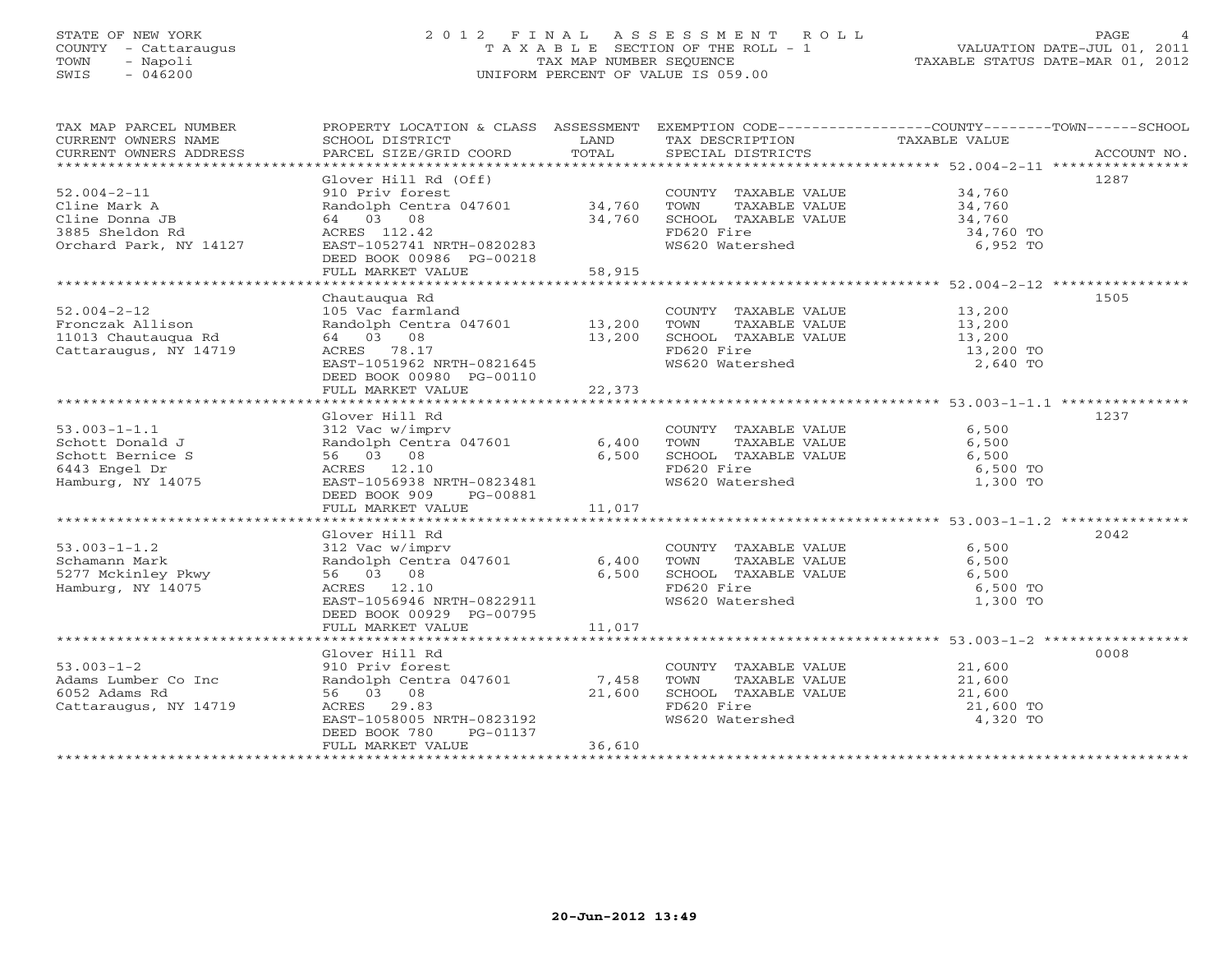# STATE OF NEW YORK 2 0 1 2 F I N A L A S S E S S M E N T R O L L PAGE 5 COUNTY - Cattaraugus T A X A B L E SECTION OF THE ROLL - 1 VALUATION DATE-JUL 01, 2011 TOWN - Napoli TAX MAP NUMBER SEQUENCE TAXABLE STATUS DATE-MAR 01, 2012 SWIS - 046200 UNIFORM PERCENT OF VALUE IS 059.00UNIFORM PERCENT OF VALUE IS 059.00

| TAX MAP PARCEL NUMBER<br>CURRENT OWNERS NAME<br>CURRENT OWNERS ADDRESS                                                              | <b>Example 19</b> LAND<br>SCHOOL DISTRICT<br>PARCEL SIZE/GRID COORD | TOTAL  | TAX DESCRIPTION<br>SPECIAL DISTRICTS              | PROPERTY LOCATION & CLASS ASSESSMENT EXEMPTION CODE---------------COUNTY-------TOWN------SCHOOL<br>TAXABLE VALUE<br>ACCOUNT NO. |
|-------------------------------------------------------------------------------------------------------------------------------------|---------------------------------------------------------------------|--------|---------------------------------------------------|---------------------------------------------------------------------------------------------------------------------------------|
|                                                                                                                                     |                                                                     |        |                                                   | 0009                                                                                                                            |
| $53.003 - 1 - 3$                                                                                                                    | Frank Rd<br>910 Priv forest                                         |        | COUNTY TAXABLE VALUE                              | 6,300                                                                                                                           |
| Adams Lumber Co Inc                                                                                                                 | Catt-LV Central 046402                                              | 2,045  | TOWN<br>TAXABLE VALUE                             | 6,300                                                                                                                           |
| 6052 Adams Rd                                                                                                                       | 48 03 08                                                            | 6,300  | SCHOOL TAXABLE VALUE                              | 6,300                                                                                                                           |
| Cattaraugus, NY 14719                                                                                                               | ACRES<br>8.18                                                       |        | FD620 Fire                                        | 6,300 TO                                                                                                                        |
|                                                                                                                                     | EAST-1059348 NRTH-0823625                                           |        | WS620 Watershed                                   | 1,260 TO                                                                                                                        |
|                                                                                                                                     | DEED BOOK 780<br>PG-01137                                           |        |                                                   |                                                                                                                                 |
|                                                                                                                                     | FULL MARKET VALUE                                                   | 10,678 |                                                   |                                                                                                                                 |
|                                                                                                                                     |                                                                     |        |                                                   |                                                                                                                                 |
|                                                                                                                                     | Frank Rd                                                            |        |                                                   | 1523                                                                                                                            |
| $53.003 - 1 - 4$                                                                                                                    | 260 Seasonal res                                                    |        | COUNTY TAXABLE VALUE                              | 26,800                                                                                                                          |
| Hornberger Paul J                                                                                                                   | 200 Seasonal Les<br>Catt-LV Central 046402 4,760                    |        | TOWN<br>TAXABLE VALUE                             | 26,800                                                                                                                          |
| Ploetz Ronald                                                                                                                       | 48 03 08                                                            | 26,800 | SCHOOL TAXABLE VALUE                              | 26,800                                                                                                                          |
| Adams Robert A                                                                                                                      | 2.72<br>ACRES                                                       |        | FD620 Fire                                        | 26,800 TO                                                                                                                       |
| 11188 Snow Hill Rd                                                                                                                  | EAST-1060349 NRTH-0823611                                           |        |                                                   |                                                                                                                                 |
| Randolph, NY 14772                                                                                                                  | DEED BOOK 00928 PG-00868                                            |        |                                                   |                                                                                                                                 |
|                                                                                                                                     | FULL MARKET VALUE                                                   | 45,424 |                                                   |                                                                                                                                 |
|                                                                                                                                     |                                                                     |        |                                                   |                                                                                                                                 |
|                                                                                                                                     | Frank Rd                                                            |        |                                                   | 0020                                                                                                                            |
| $53.003 - 1 - 5.1$                                                                                                                  | 910 Priv forest                                                     |        | COUNTY TAXABLE VALUE                              | 41,500                                                                                                                          |
| Adams Lumber Co Inc                                                                                                                 | Catt-LV Central 046402                                              | 18,988 | TOWN<br>TAXABLE VALUE                             | 41,500<br>41,500                                                                                                                |
| 6052 Adams Rd                                                                                                                       | 48 03 08                                                            | 41,500 | SCHOOL TAXABLE VALUE                              |                                                                                                                                 |
| Cattaraugus, NY 14719                                                                                                               | ACRES 75.95                                                         |        | FD620 Fire<br>WS620 Watershed                     | 41,500 TO                                                                                                                       |
|                                                                                                                                     | EAST-1059591 NRTH-0822679                                           |        |                                                   | 8,300 TO                                                                                                                        |
|                                                                                                                                     | DEED BOOK 731<br>PG-01019<br>FULL MARKET VALUE                      | 70,339 |                                                   |                                                                                                                                 |
|                                                                                                                                     |                                                                     |        |                                                   |                                                                                                                                 |
|                                                                                                                                     | Frank Rd                                                            |        |                                                   | 2084                                                                                                                            |
| $53.003 - 1 - 5.2$                                                                                                                  | 322 Rural vac>10                                                    |        |                                                   |                                                                                                                                 |
| Adams Douglas E                                                                                                                     | Catt-LV Central 046402 28,100                                       |        | COUNTY TAXABLE VALUE<br>TOWN TAXABLE VALUE 28,100 |                                                                                                                                 |
| 10897 Jamestown Rd                                                                                                                  | 48 03 08                                                            | 28,100 | SCHOOL TAXABLE VALUE                              | 28,100                                                                                                                          |
| Randolph, NY 14772                                                                                                                  | ACRES 82.25                                                         |        | FD620 Fire                                        | 28,100 TO                                                                                                                       |
|                                                                                                                                     | EAST-1061643 NRTH-0822807                                           |        | WS620 Watershed                                   | 5,620 TO                                                                                                                        |
|                                                                                                                                     | DEED BOOK 894<br>PG-00209                                           |        |                                                   |                                                                                                                                 |
|                                                                                                                                     | FULL MARKET VALUE                                                   | 47,627 |                                                   |                                                                                                                                 |
|                                                                                                                                     |                                                                     |        |                                                   |                                                                                                                                 |
|                                                                                                                                     | 5786 Frank Rd                                                       |        |                                                   | 0014                                                                                                                            |
| $53.003 - 1 - 6$                                                                                                                    | 120 Field crops                                                     |        | AG DIST<br>41720                                  | 38,773<br>38,773<br>38,773                                                                                                      |
| 23.000-1-0<br>Adams Family Trust Donald D Randolph Centra 047601 84,471 RES STAR 41854<br>And College Contra 172.100 COUNTY TAXARLE |                                                                     |        |                                                   | $\overline{0}$<br>$\overline{0}$<br>17,700                                                                                      |
| Adams Douglas E<br>5786 Frank Rd<br>Cattaraugus, NY 14719                                                                           | 48 03 08                                                            |        | 172,100 COUNTY TAXABLE VALUE                      | 133,327                                                                                                                         |
|                                                                                                                                     | ACRES 202.89                                                        |        | TAXABLE VALUE<br>TOWN                             | 133,327<br>115,627                                                                                                              |
|                                                                                                                                     | EAST-1060629 NRTH-0820767                                           |        | SCHOOL TAXABLE VALUE                              |                                                                                                                                 |
|                                                                                                                                     | DEED BOOK 4693 PG-3001                                              |        | FD620 Fire<br>291,695 WS620 Watershed             | 172,100 TO                                                                                                                      |
| MAY BE SUBJECT TO PAYMENT                                                                                                           | FULL MARKET VALUE                                                   |        |                                                   | 34,420 TO                                                                                                                       |
| UNDER AGDIST LAW TIL 2016                                                                                                           |                                                                     |        |                                                   |                                                                                                                                 |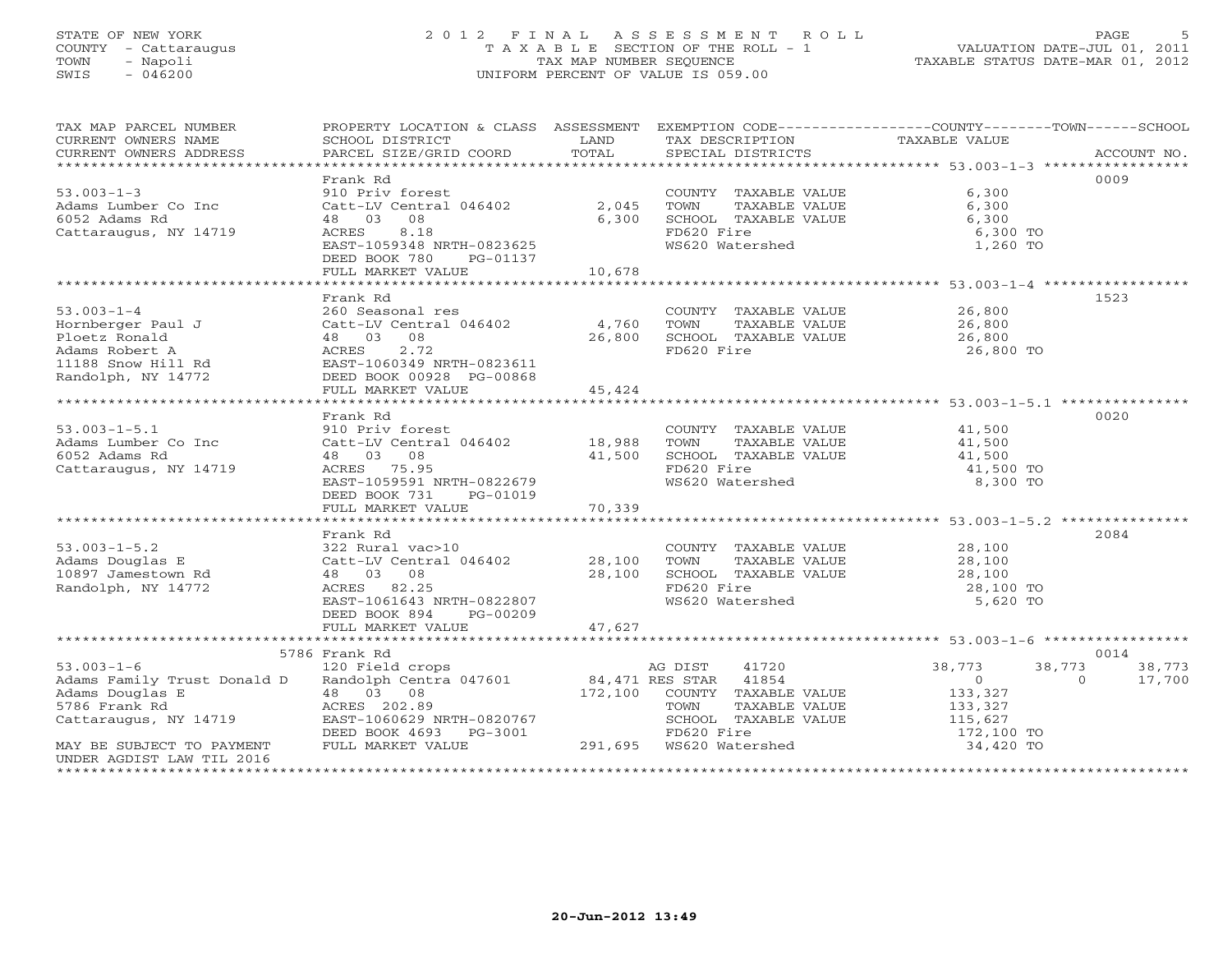# STATE OF NEW YORK 2 0 1 2 F I N A L A S S E S S M E N T R O L L PAGE 6 COUNTY - Cattaraugus T A X A B L E SECTION OF THE ROLL - 1 VALUATION DATE-JUL 01, 2011 TOWN - Napoli TAX MAP NUMBER SEQUENCE TAXABLE STATUS DATE-MAR 01, 2012 SWIS - 046200 UNIFORM PERCENT OF VALUE IS 059.00UNIFORM PERCENT OF VALUE IS 059.00

| TAX MAP PARCEL NUMBER<br>CURRENT OWNERS NAME<br>CURRENT OWNERS ADDRESS   | PROPERTY LOCATION & CLASS ASSESSMENT<br>SCHOOL DISTRICT<br>PARCEL SIZE/GRID COORD                                       | LAND<br>TOTAL | TAX DESCRIPTION<br>SPECIAL DISTRICTS          | EXEMPTION CODE-----------------COUNTY-------TOWN------SCHOOL<br>TAXABLE VALUE | ACCOUNT NO.    |
|--------------------------------------------------------------------------|-------------------------------------------------------------------------------------------------------------------------|---------------|-----------------------------------------------|-------------------------------------------------------------------------------|----------------|
| $53.003 - 1 - 7$                                                         | Allegany Rd<br>910 Priv forest                                                                                          |               | COUNTY TAXABLE VALUE 21,000                   |                                                                               | 0019           |
| Adams Lumber Co Inc<br>6052 Adams Rd                                     | Catt-LV Central 046402 7,125<br>40 03 08                                                                                | 21,000        | TOWN<br>TAXABLE VALUE<br>SCHOOL TAXABLE VALUE | 21,000<br>21,000                                                              |                |
| Cattaraugus, NY 14719                                                    | ACRES 29.01<br>EAST-1063013 NRTH-0822856<br>DEED BOOK 725<br>PG-01123                                                   |               | FD620 Fire                                    | 21,000 TO                                                                     |                |
|                                                                          | FULL MARKET VALUE                                                                                                       | 35,593        |                                               |                                                                               |                |
|                                                                          |                                                                                                                         |               |                                               |                                                                               |                |
| $53.003 - 1 - 8$                                                         | 10058 Allegany Rd<br>105 Vac farmland                                                                                   |               | COUNTY TAXABLE VALUE 18,500                   |                                                                               | 1235           |
| Allen John BensonFrenz Family Catt-LV Central 046402 18,500              |                                                                                                                         |               | TOWN<br>TAXABLE VALUE                         |                                                                               |                |
| 10063 Leon Rd                                                            | 40 03 08                                                                                                                | 18,500        | SCHOOL TAXABLE VALUE                          | 18,500<br>18,500                                                              |                |
| Cattragus, NY 14719                                                      | ACRES 53.61                                                                                                             |               | FD620 Fire                                    | 18,500 TO                                                                     |                |
|                                                                          | EAST-1064090 NRTH-0822818<br>DEED BOOK 7043 PG-3001                                                                     |               |                                               |                                                                               |                |
|                                                                          | FULL MARKET VALUE                                                                                                       | 31,356        |                                               |                                                                               |                |
|                                                                          | 5996 Allegany Rd                                                                                                        |               |                                               |                                                                               | 1499           |
| $53.003 - 1 - 9$                                                         |                                                                                                                         |               | CVET C/T 41131                                | 2,775<br>2,775                                                                | $\overline{0}$ |
| Milks Lynn                                                               | 270 $\text{Mfg}$ housing<br>Catt-LV Central 046402 3,600 AGED C/T/S 41800<br>40 03 08 DPTH 015 02 11,100 SR STERR 41834 |               |                                               | 4,163<br>4,163                                                                | 5,550          |
| miiks Lynn<br>Milks Shirley<br>5996 Allegany Rd<br>Cattaraugus, NY 14719 |                                                                                                                         |               |                                               | $\overline{O}$<br>$\Omega$                                                    | 5,550          |
|                                                                          | FRNT 150.00 DPTH 215.00                                                                                                 |               | COUNTY TAXABLE VALUE                          | 4,162                                                                         |                |
|                                                                          | EAST-1064816 NRTH-0823594                                                                                               |               | TOWN<br>TAXABLE VALUE                         | 4,162                                                                         |                |
|                                                                          | DEED BOOK 00923 PG-01000                                                                                                |               | SCHOOL TAXABLE VALUE                          | $\overline{0}$                                                                |                |
|                                                                          | FULL MARKET VALUE                                                                                                       |               | 18,814 FD620 Fire                             | 11,100 TO                                                                     |                |
|                                                                          |                                                                                                                         |               |                                               |                                                                               |                |
| $53.003 - 1 - 10.1$                                                      | Allegany Rd<br>910 Priv forest                                                                                          |               |                                               | 17,900                                                                        | 1842           |
| McCabe James P                                                           | Catt-LV Central 046402 17,900                                                                                           |               | COUNTY TAXABLE VALUE<br>TAXABLE VALUE<br>TOWN | 17,900                                                                        |                |
| 97 Apple Rd                                                              | 40 03 08                                                                                                                | 17,900        | SCHOOL TAXABLE VALUE                          | 17,900                                                                        |                |
| Smethport, PA 16749                                                      | ACRES 35.40                                                                                                             |               | FD620 Fire                                    | 17,900 TO                                                                     |                |
|                                                                          | EAST-1066098 NRTH-0822825<br>DEED BOOK 755<br>PG-00697                                                                  |               |                                               |                                                                               |                |
|                                                                          | FULL MARKET VALUE                                                                                                       | 30,339        |                                               |                                                                               |                |
|                                                                          |                                                                                                                         |               |                                               |                                                                               |                |
| $53.003 - 1 - 10.2$                                                      | Allelgany Rd<br>105 Vac farmland                                                                                        |               |                                               | 12,042                                                                        | 1940           |
| Dechow Elaine                                                            | Catt-LV Central 046402 12,042                                                                                           |               | COUNTY TAXABLE VALUE<br>TAXABLE VALUE<br>TOWN | 12,042                                                                        |                |
| 7295 Pepperdine Hl                                                       | 40 03 08                                                                                                                | 12,042        | SCHOOL TAXABLE VALUE                          | 12,042                                                                        |                |
| Cattaraugus, NY 14719                                                    | ACRES 21.57                                                                                                             |               | FD620 Fire                                    | 12,042 TO                                                                     |                |
|                                                                          | EAST-1065241 NRTH-0822862                                                                                               |               |                                               |                                                                               |                |
|                                                                          | DEED BOOK 825<br>PG-00054                                                                                               |               |                                               |                                                                               |                |
|                                                                          | FULL MARKET VALUE                                                                                                       | 20,410        |                                               |                                                                               |                |
|                                                                          |                                                                                                                         |               |                                               |                                                                               |                |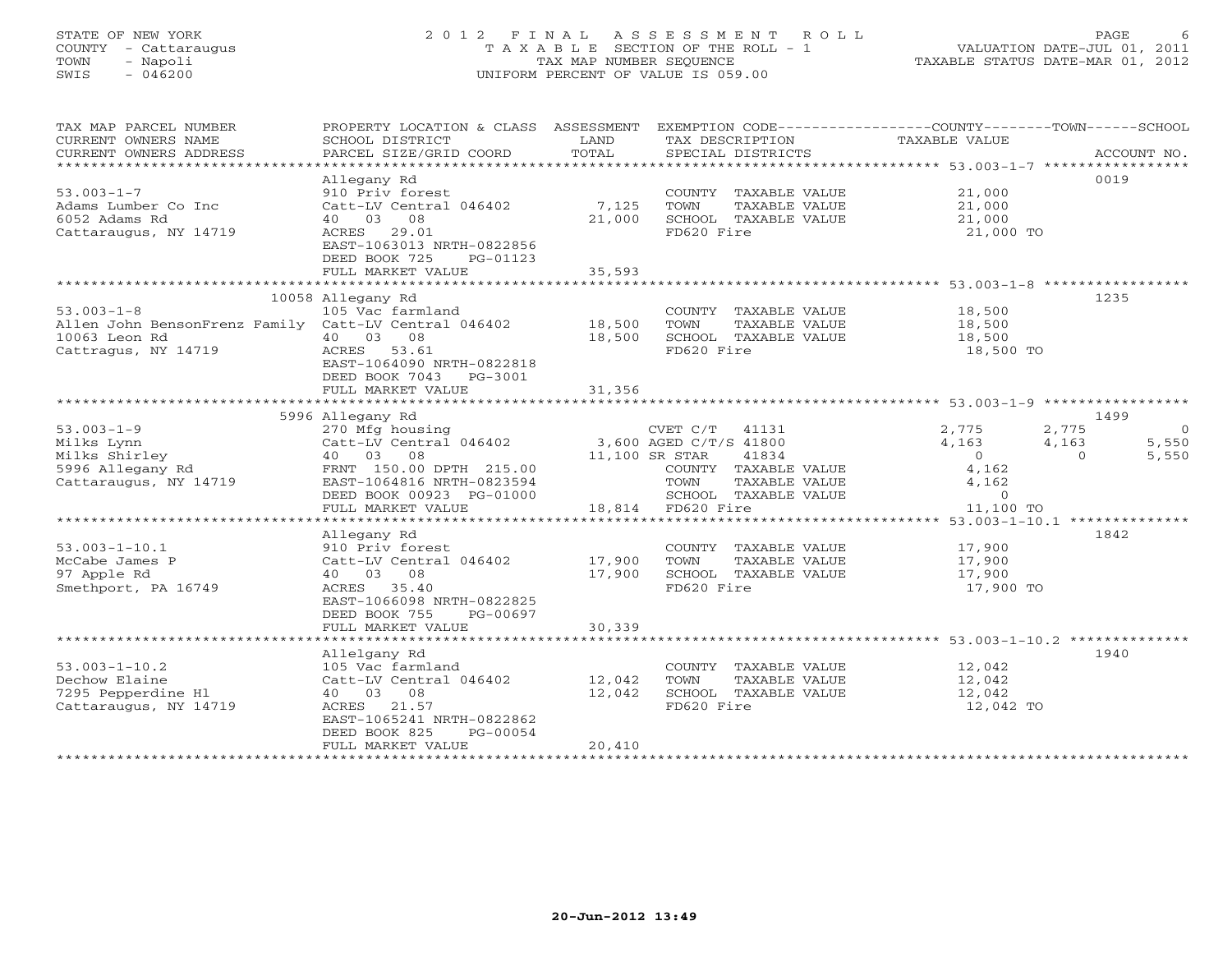# STATE OF NEW YORK 2 0 1 2 F I N A L A S S E S S M E N T R O L L PAGE 7 COUNTY - Cattaraugus T A X A B L E SECTION OF THE ROLL - 1 VALUATION DATE-JUL 01, 2011 TOWN - Napoli TAX MAP NUMBER SEQUENCE TAXABLE STATUS DATE-MAR 01, 2012 SWIS - 046200 UNIFORM PERCENT OF VALUE IS 059.00UNIFORM PERCENT OF VALUE IS 059.00

| TAX MAP PARCEL NUMBER                     | PROPERTY LOCATION & CLASS ASSESSMENT |        |                               | EXEMPTION CODE----------------COUNTY-------TOWN------SCHOOL |
|-------------------------------------------|--------------------------------------|--------|-------------------------------|-------------------------------------------------------------|
| CURRENT OWNERS NAME                       | SCHOOL DISTRICT                      | LAND   | TAX DESCRIPTION TAXABLE VALUE |                                                             |
| CURRENT OWNERS ADDRESS                    | PARCEL SIZE/GRID COORD               | TOTAL  | SPECIAL DISTRICTS             | ACCOUNT NO.                                                 |
|                                           |                                      |        |                               |                                                             |
|                                           | 5900 Allegany Rd                     |        |                               | 2353                                                        |
| $53.003 - 1 - 10.3$                       | 270 Mfg housing                      |        | COUNTY TAXABLE VALUE          | 57,800                                                      |
| Dechow Craig                              | Catt-LV Central 046402               | 7,420  | TAXABLE VALUE<br>TOWN         | 57,800                                                      |
| Dechow Teresa                             | 7.55<br>ACRES                        | 57,800 | SCHOOL TAXABLE VALUE          | 57,800                                                      |
|                                           | EAST-1065307 NRTH-0822209            |        | FD620 Fire                    | 57,800 TO                                                   |
| 5900 Allegany Rd<br>Cattaraugus, NY 14719 | FULL MARKET VALUE                    | 97,966 |                               |                                                             |
|                                           |                                      |        |                               |                                                             |
|                                           | Allegany Rd                          |        |                               | 1844                                                        |
| $53.003 - 1 - 11$                         | 312 Vac w/imprv                      |        | COUNTY TAXABLE VALUE          | 3,100                                                       |
| McDonough Patrick E                       | Catt-LV Central 046402               | 3,000  | TOWN<br>TAXABLE VALUE         | 3,100                                                       |
| 1980 Carcliff Dr                          | 40 03 08                             | 3,100  | SCHOOL TAXABLE VALUE          | 3,100                                                       |
| Burt, NY 14028                            | FRNT 148.00 DPTH 148.00              |        | FD620 Fire                    |                                                             |
|                                           | EAST-1065750 NRTH-0822800            |        |                               | 3,100 TO                                                    |
|                                           |                                      |        |                               |                                                             |
|                                           | DEED BOOK 11515 PG-8001              |        |                               |                                                             |
|                                           | FULL MARKET VALUE                    | 5,254  |                               |                                                             |
|                                           |                                      |        |                               | 0221                                                        |
|                                           | 10042 Allegany Rd                    |        |                               |                                                             |
| $53.003 - 1 - 12.1$                       | 314 Rural vac<10                     |        | COUNTY TAXABLE VALUE          | 7,300                                                       |
| Dechow Ricky J                            | Catt-LV Central 046402               | 7,300  | TOWN<br>TAXABLE VALUE         | 7,300                                                       |
| Dechow Deborah A                          | 40 03 08                             | 7,300  | SCHOOL TAXABLE VALUE          | 7,300                                                       |
| 5599 Allegany Rd                          | Ff 970.00                            |        | FD620 Fire                    | 7,300 TO                                                    |
| Cattaraugus, NY 14719                     | ACRES<br>7.25                        |        |                               |                                                             |
|                                           | EAST-1064772 NRTH-0821606            |        |                               |                                                             |
|                                           | DEED BOOK 00956 PG-00606             |        |                               |                                                             |
|                                           | FULL MARKET VALUE                    | 12,373 |                               |                                                             |
|                                           |                                      |        |                               |                                                             |
|                                           | Allegany Rd                          |        |                               | 1911                                                        |
| $53.003 - 1 - 12.2$                       | 322 Rural vac>10                     |        | COUNTY TAXABLE VALUE          | 24,600                                                      |
| Adams Family Trust Donald D               | Catt-LV Central 046402               | 24,600 | TOWN<br>TAXABLE VALUE         | 24,600                                                      |
| Adams Douglas E                           | 40 03 08                             | 24,600 | SCHOOL TAXABLE VALUE          | 24,600                                                      |
| 5786 Frank Rd                             | ACRES 114.00                         |        | FD620 Fire                    | 24,600 TO                                                   |
| Cattaraugus, NY 14719                     | EAST-1063521 NRTH-0820619            |        |                               |                                                             |
|                                           | DEED BOOK 4693 PG-3001               |        |                               |                                                             |
|                                           | FULL MARKET VALUE                    | 41,695 |                               |                                                             |
|                                           |                                      |        |                               |                                                             |
|                                           | 5805 Allegany Rd                     |        |                               | 2065                                                        |
| $53.003 - 1 - 12.3$                       | 260 Seasonal res                     |        | COUNTY TAXABLE VALUE          | 25,870                                                      |
| Trojanovic Tonko                          | Catt-LV Central 046402               | 6,900  | TOWN<br>TAXABLE VALUE         | 25,870                                                      |
| PO Box 762                                | 40 03 08                             | 25,870 | SCHOOL TAXABLE VALUE          | 25,870                                                      |
| Dunkirk, NY 14048                         | ACRES<br>6.25                        |        | FD620 Fire                    | 25,870 TO                                                   |
|                                           | EAST-1064812 NRTH-0820542            |        |                               |                                                             |
|                                           | DEED BOOK 876<br>PG-00105            |        |                               |                                                             |
|                                           | FULL MARKET VALUE                    | 43,847 |                               |                                                             |
|                                           | ********************************     |        |                               |                                                             |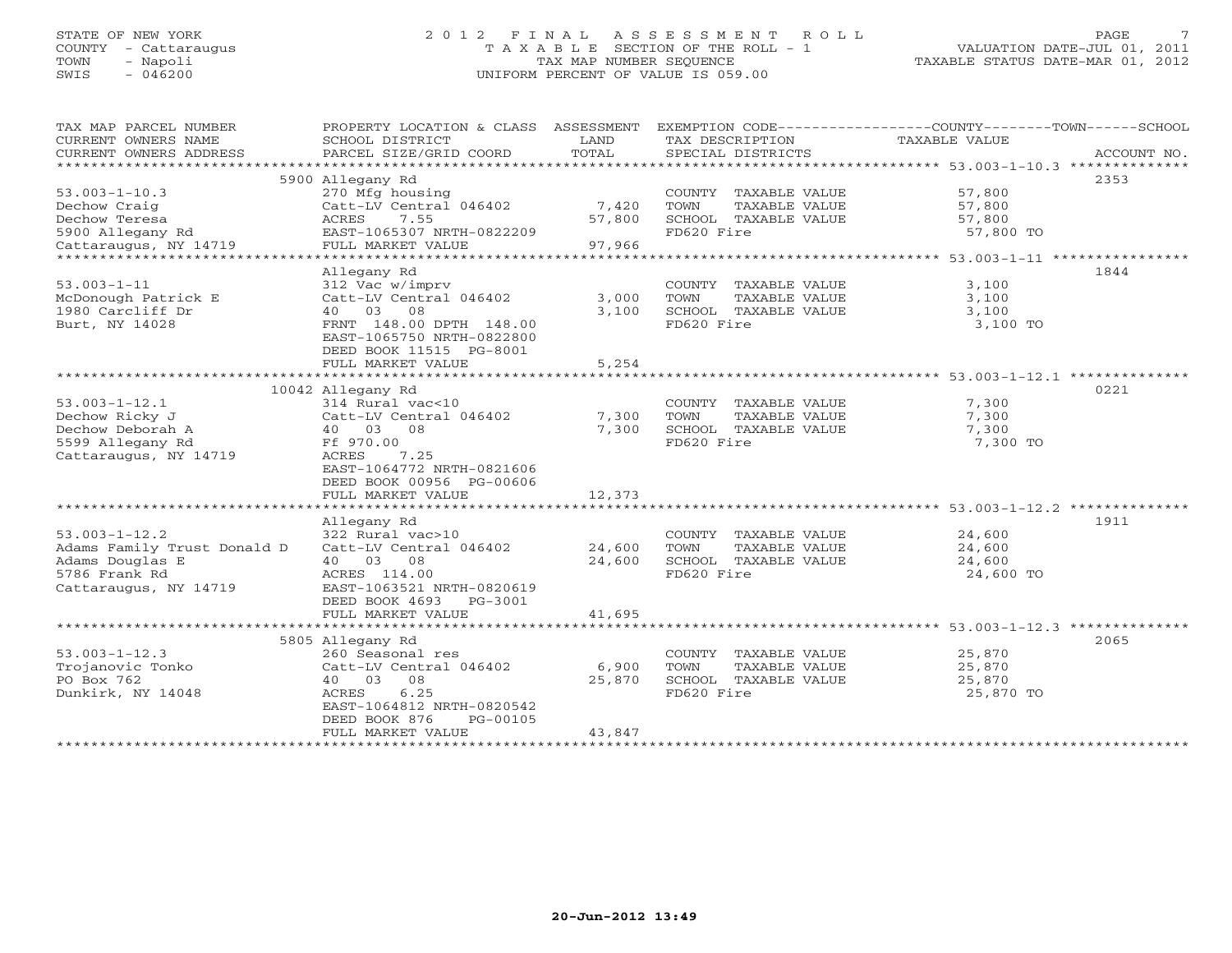# STATE OF NEW YORK 2 0 1 2 F I N A L A S S E S S M E N T R O L L PAGE 8 COUNTY - Cattaraugus T A X A B L E SECTION OF THE ROLL - 1 VALUATION DATE-JUL 01, 2011 TOWN - Napoli TAX MAP NUMBER SEQUENCE TAXABLE STATUS DATE-MAR 01, 2012 SWIS - 046200 UNIFORM PERCENT OF VALUE IS 059.00UNIFORM PERCENT OF VALUE IS 059.00

| TAX MAP PARCEL NUMBER<br>CURRENT OWNERS NAME<br>CURRENT OWNERS ADDRESS                                                                                                                        | SCHOOL DISTRICT<br>PARCEL SIZE/GRID COORD                                                                                                                                                          | <b>EXAMPLE SETTING STATE</b><br>TOTAL | TAX DESCRIPTION TAXABLE VALUE<br>SPECIAL DISTRICTS                                                       | PROPERTY LOCATION & CLASS ASSESSMENT EXEMPTION CODE----------------COUNTY-------TOWN------SCHOOL | ACCOUNT NO. |
|-----------------------------------------------------------------------------------------------------------------------------------------------------------------------------------------------|----------------------------------------------------------------------------------------------------------------------------------------------------------------------------------------------------|---------------------------------------|----------------------------------------------------------------------------------------------------------|--------------------------------------------------------------------------------------------------|-------------|
|                                                                                                                                                                                               |                                                                                                                                                                                                    |                                       |                                                                                                          |                                                                                                  |             |
|                                                                                                                                                                                               | Allegany Rd                                                                                                                                                                                        |                                       |                                                                                                          |                                                                                                  | 2162        |
| $53.003 - 1 - 12.4$                                                                                                                                                                           | 105 Vac farmland                                                                                                                                                                                   |                                       | COUNTY TAXABLE VALUE 25,850                                                                              |                                                                                                  |             |
| Dechow David M<br>5532 Allegany Rd                                                                                                                                                            | Catt-LV Central 046402 25,850<br>40 03 08                                                                                                                                                          |                                       |                                                                                                          |                                                                                                  |             |
| Cattaraugus, NY 14719                                                                                                                                                                         | ACRES 72.80                                                                                                                                                                                        |                                       | 25,850 TOWN TAXABLE VALUE<br>25,850 SCHOOL TAXABLE VALUE 25,850<br>25,850 SCHOOL TAXABLE VALUE 25,850 TO |                                                                                                  |             |
|                                                                                                                                                                                               | EAST-1065752 NRTH-0820776                                                                                                                                                                          |                                       |                                                                                                          |                                                                                                  |             |
|                                                                                                                                                                                               | DEED BOOK 00953 PG-00324                                                                                                                                                                           |                                       |                                                                                                          |                                                                                                  |             |
|                                                                                                                                                                                               | FULL MARKET VALUE                                                                                                                                                                                  | 43,814                                |                                                                                                          |                                                                                                  |             |
|                                                                                                                                                                                               |                                                                                                                                                                                                    |                                       |                                                                                                          |                                                                                                  |             |
|                                                                                                                                                                                               | Allegany Rd                                                                                                                                                                                        |                                       |                                                                                                          |                                                                                                  | 2163        |
|                                                                                                                                                                                               |                                                                                                                                                                                                    |                                       | COUNTY TAXABLE VALUE 6,220                                                                               |                                                                                                  |             |
|                                                                                                                                                                                               |                                                                                                                                                                                                    |                                       | TOWN TAXABLE VALUE<br>SCHOOL TAXABLE VALUE                                                               | 6,220                                                                                            |             |
| 53.003-1-12.5<br>Adams Family Trust Donald D (2011-1201 vac<10)<br>Adams Douglas E (6,220 Adams Douglas E (6,220 Adams Douglas E (6,220 Adams Couglas E (6,220 ACRES (6.65 )<br>5786 Frank Rd | ACRES 6.65                                                                                                                                                                                         |                                       | FD620 Fire                                                                                               | 6,220<br>6,220 TO                                                                                |             |
| Cattaraugus, NY 14719                                                                                                                                                                         | EAST-1064795 NRTH-0819966                                                                                                                                                                          |                                       |                                                                                                          |                                                                                                  |             |
|                                                                                                                                                                                               | DEED BOOK 4693 PG-3001                                                                                                                                                                             |                                       |                                                                                                          |                                                                                                  |             |
|                                                                                                                                                                                               | FULL MARKET VALUE                                                                                                                                                                                  | 10,542                                |                                                                                                          |                                                                                                  |             |
|                                                                                                                                                                                               |                                                                                                                                                                                                    |                                       |                                                                                                          |                                                                                                  |             |
|                                                                                                                                                                                               | Allegany Rd                                                                                                                                                                                        |                                       |                                                                                                          |                                                                                                  | 2183        |
|                                                                                                                                                                                               |                                                                                                                                                                                                    |                                       | COUNTY TAXABLE VALUE                                                                                     | 9,800                                                                                            |             |
| $53.003-1-12.6$<br>$Trojanovic Tonko$ $Catt-LV Central 046402$ $4,700$ $DOSox 762$ $A0 03 0$                                                                                                  |                                                                                                                                                                                                    |                                       | TOWN                                                                                                     | TAXABLE VALUE 9,800                                                                              |             |
| PO Box 762                                                                                                                                                                                    | 40 03 08                                                                                                                                                                                           | 9,800                                 | SCHOOL TAXABLE VALUE<br>FD620 Fire                                                                       | 9,800                                                                                            |             |
| Dunkirk, NY 14048                                                                                                                                                                             | Ff 180.00                                                                                                                                                                                          |                                       |                                                                                                          | 9,800 TO                                                                                         |             |
|                                                                                                                                                                                               | ACRES 2.10<br>EAST-1064811 NRTH-0820912                                                                                                                                                            |                                       |                                                                                                          |                                                                                                  |             |
|                                                                                                                                                                                               | DEED BOOK 00961 PG-00562                                                                                                                                                                           |                                       |                                                                                                          |                                                                                                  |             |
|                                                                                                                                                                                               | FULL MARKET VALUE 16,610                                                                                                                                                                           |                                       |                                                                                                          |                                                                                                  |             |
|                                                                                                                                                                                               |                                                                                                                                                                                                    |                                       |                                                                                                          |                                                                                                  |             |
|                                                                                                                                                                                               |                                                                                                                                                                                                    |                                       |                                                                                                          |                                                                                                  | 2239        |
| $53.003 - 1 - 12.7$                                                                                                                                                                           | Allegany Rd<br>314 Rural vac<10                                                                                                                                                                    |                                       | COUNTY TAXABLE VALUE 2,580                                                                               |                                                                                                  |             |
| alm Dr<br>Comer Brent F                                                                                                                                                                       | $Catt-LV$ Central 046402 2,580                                                                                                                                                                     |                                       | TOWN                                                                                                     | TAXABLE VALUE $2,580$<br>L TAXABLE VALUE $2,580$                                                 |             |
| 1915 Travlers Palm Dr                                                                                                                                                                         | 40 3 8                                                                                                                                                                                             |                                       | 2,580 SCHOOL TAXABLE VALUE<br>FD620 Fire                                                                 |                                                                                                  |             |
| Edgewood, FL 32141                                                                                                                                                                            | 3.10<br>ACRES                                                                                                                                                                                      |                                       |                                                                                                          | 2,580 TO                                                                                         |             |
|                                                                                                                                                                                               | EAST-1064802 NRTH-0821143                                                                                                                                                                          |                                       |                                                                                                          |                                                                                                  |             |
|                                                                                                                                                                                               | DEED BOOK 3101    PG-9001<br>FULL MARKET VALUE                                                                                                                                                     | 4,373                                 |                                                                                                          |                                                                                                  |             |
|                                                                                                                                                                                               |                                                                                                                                                                                                    |                                       |                                                                                                          |                                                                                                  |             |
|                                                                                                                                                                                               | 5690 Frank Rd                                                                                                                                                                                      |                                       |                                                                                                          |                                                                                                  | 0134        |
| $53.003 - 1 - 13$                                                                                                                                                                             |                                                                                                                                                                                                    |                                       |                                                                                                          |                                                                                                  | 18,410      |
| Buskist Robert D                                                                                                                                                                              |                                                                                                                                                                                                    |                                       |                                                                                                          |                                                                                                  | 36,700      |
| 5690 Frank Rd                                                                                                                                                                                 |                                                                                                                                                                                                    |                                       |                                                                                                          |                                                                                                  |             |
| Cattaraugus, NY 14719                                                                                                                                                                         |                                                                                                                                                                                                    |                                       |                                                                                                          |                                                                                                  |             |
|                                                                                                                                                                                               | 47 03 08 73,640 COUNTY TAXABLE VALUE 55,230<br>ACRES 80.60 73,640 COUNTY TAXABLE VALUE 55,230<br>EAST-1060669 NRTH-0819191 SCHOOL TAXABLE VALUE 55,230<br>DEED BOOK 596 PG-00280 FD620 Fire 73,640 |                                       | COUNTY TAAADDE VALUE<br>TOWN TAXABLE VALUE 55,230<br>SCHOOL TAXABLE VALUE 18,530<br>COLORATION 73,640 TO |                                                                                                  |             |
|                                                                                                                                                                                               |                                                                                                                                                                                                    |                                       | 00280 124,814 12620 11re<br>124,814 12620 Watershed 14,728 TO                                            |                                                                                                  |             |
|                                                                                                                                                                                               | FULL MARKET VALUE                                                                                                                                                                                  |                                       |                                                                                                          |                                                                                                  |             |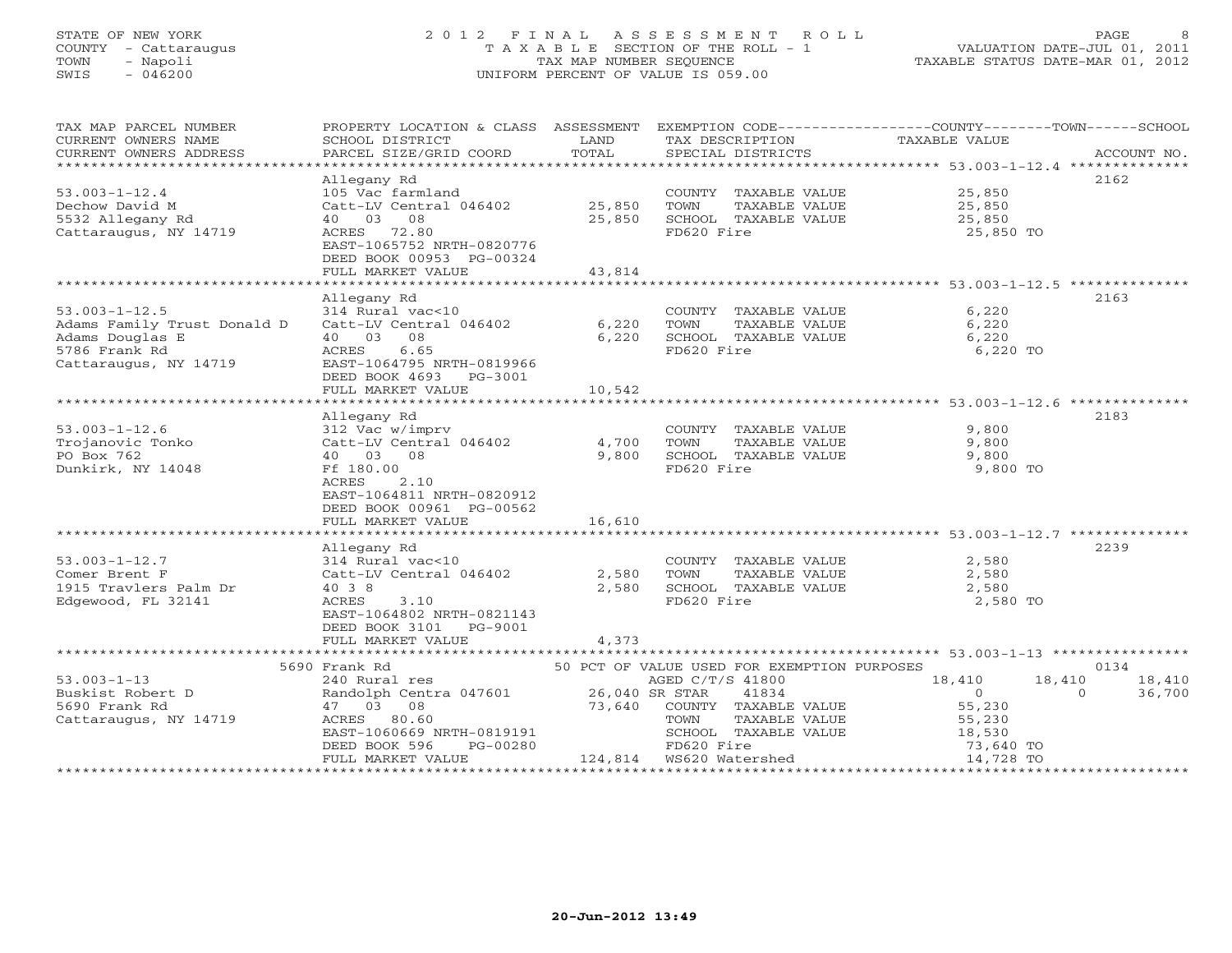# STATE OF NEW YORK 2 0 1 2 F I N A L A S S E S S M E N T R O L L PAGE 9 COUNTY - Cattaraugus T A X A B L E SECTION OF THE ROLL - 1 VALUATION DATE-JUL 01, 2011 TOWN - Napoli TAX MAP NUMBER SEQUENCE TAXABLE STATUS DATE-MAR 01, 2012 SWIS - 046200 UNIFORM PERCENT OF VALUE IS 059.00UNIFORM PERCENT OF VALUE IS 059.00

| TAX MAP PARCEL NUMBER<br>CURRENT OWNERS NAME<br>CURRENT OWNERS ADDRESS                                          | PROPERTY LOCATION & CLASS ASSESSMENT EXEMPTION CODE---------------COUNTY-------TOWN------SCHOOL<br>SCHOOL DISTRICT<br>PARCEL SIZE/GRID COORD                              | LAND<br>TOTAL              | TAX DESCRIPTION<br>SPECIAL DISTRICTS                                                                    | TAXABLE VALUE                                                     | ACCOUNT NO.                |
|-----------------------------------------------------------------------------------------------------------------|---------------------------------------------------------------------------------------------------------------------------------------------------------------------------|----------------------------|---------------------------------------------------------------------------------------------------------|-------------------------------------------------------------------|----------------------------|
|                                                                                                                 |                                                                                                                                                                           |                            |                                                                                                         |                                                                   |                            |
| $53.003 - 1 - 14$<br>Rinallo Angelo<br>Rinallo Almut G<br>5719 Allegany Rd<br>Cattaraugus, NY 14719             | 5719 Allegany Rd<br>210 1 Family Res<br>Catt-LV Central 046402<br>39 03 08<br>ACRES<br>3.94<br>EAST-1064785 NRTH-0819368<br>DEED BOOK 00914 PG-01170<br>FULL MARKET VALUE | 5,700<br>48,000<br>81,356  | 41834<br>SR STAR<br>COUNTY TAXABLE VALUE<br>TOWN<br>TAXABLE VALUE<br>SCHOOL TAXABLE VALUE<br>FD620 Fire | $\Omega$<br>48,000<br>48,000<br>11,300<br>48,000 TO               | 1461<br>$\Omega$<br>36,700 |
|                                                                                                                 |                                                                                                                                                                           |                            |                                                                                                         |                                                                   |                            |
| $53.003 - 1 - 15.1$<br>Dechow David M<br>5532 Allegany Rd<br>Cattaraugus, NY 14719<br>MAY BE SUBJECT TO PAYMENT | Allegany Rd<br>105 Vac farmland<br>Catt-LV Central 046402<br>39 03 08<br>ACRES 49.20<br>EAST-1064018 NRTH-0819013<br>DEED BOOK 14494 PG-6003                              | 12,800<br>12,800<br>21,695 | 41720<br>AG DIST<br>COUNTY TAXABLE VALUE<br>TOWN<br>TAXABLE VALUE<br>SCHOOL TAXABLE VALUE<br>FD620 Fire | 3,047<br>3,047<br>9,753<br>9,753<br>9,753<br>12,800 TO            | 0217<br>3,047              |
| UNDER AGDIST LAW TIL 2016                                                                                       | FULL MARKET VALUE                                                                                                                                                         |                            |                                                                                                         |                                                                   |                            |
| $53.003 - 1 - 15.3$<br>Benson Howard M<br>PO Box 213<br>Randolph, NY 14772                                      | Allegany Rd<br>210 1 Family Res<br>Catt-LV Central 046402<br>36 03 08<br>ACRES 3.60<br>EAST-1065164 NRTH-0819315<br>DEED BOOK 16459 PG-1<br>FULL MARKET VALUE             | 5,600<br>63,800<br>108,136 | COUNTY TAXABLE VALUE<br>TOWN<br>TAXABLE VALUE<br>SCHOOL TAXABLE VALUE<br>FD620 Fire                     | 63,800<br>63,800<br>63,800<br>63,800 TO                           | 2043                       |
|                                                                                                                 | Allegany Rd                                                                                                                                                               |                            |                                                                                                         |                                                                   | 2135                       |
| $53.003 - 1 - 15.4$<br>Dechow David M<br>5532 Allegany Rd<br>Cattaraugus, NY 14719                              | 110 Livestock<br>Catt-LV Central 046402<br>39 03 08<br>ACRES 42.00<br>EAST-1065884 NRTH-0818997<br>DEED BOOK 00937 PG-00660<br>FULL MARKET VALUE                          | 13,000<br>13,000<br>22,034 | COUNTY TAXABLE VALUE<br>TOWN<br>TAXABLE VALUE<br>SCHOOL TAXABLE VALUE<br>FD620 Fire                     | 13,000<br>13,000<br>13,000<br>13,000 TO                           |                            |
|                                                                                                                 |                                                                                                                                                                           |                            |                                                                                                         |                                                                   |                            |
| $53.003 - 1 - 17$<br>Wright Cathleen<br>Wright Ray A Sr<br>5639 Allegany Rd<br>Cattaraugus, NY 14719            | 5639 Allegany Rd<br>210 1 Family Res<br>Catt-LV Central 046402<br>39 03 08<br>2.29<br>ACRES<br>EAST-1064968 NRTH-0818162<br>DEED BOOK 00973 PG-00497<br>FULL MARKET VALUE | 4,800<br>16,800<br>28,475  | RES STAR 41854<br>COUNTY TAXABLE VALUE<br>TOWN<br>TAXABLE VALUE<br>SCHOOL TAXABLE VALUE<br>FD620 Fire   | $\overline{0}$<br>16,800<br>16,800<br>$\overline{0}$<br>16,800 TO | 1769<br>$\Omega$<br>16,800 |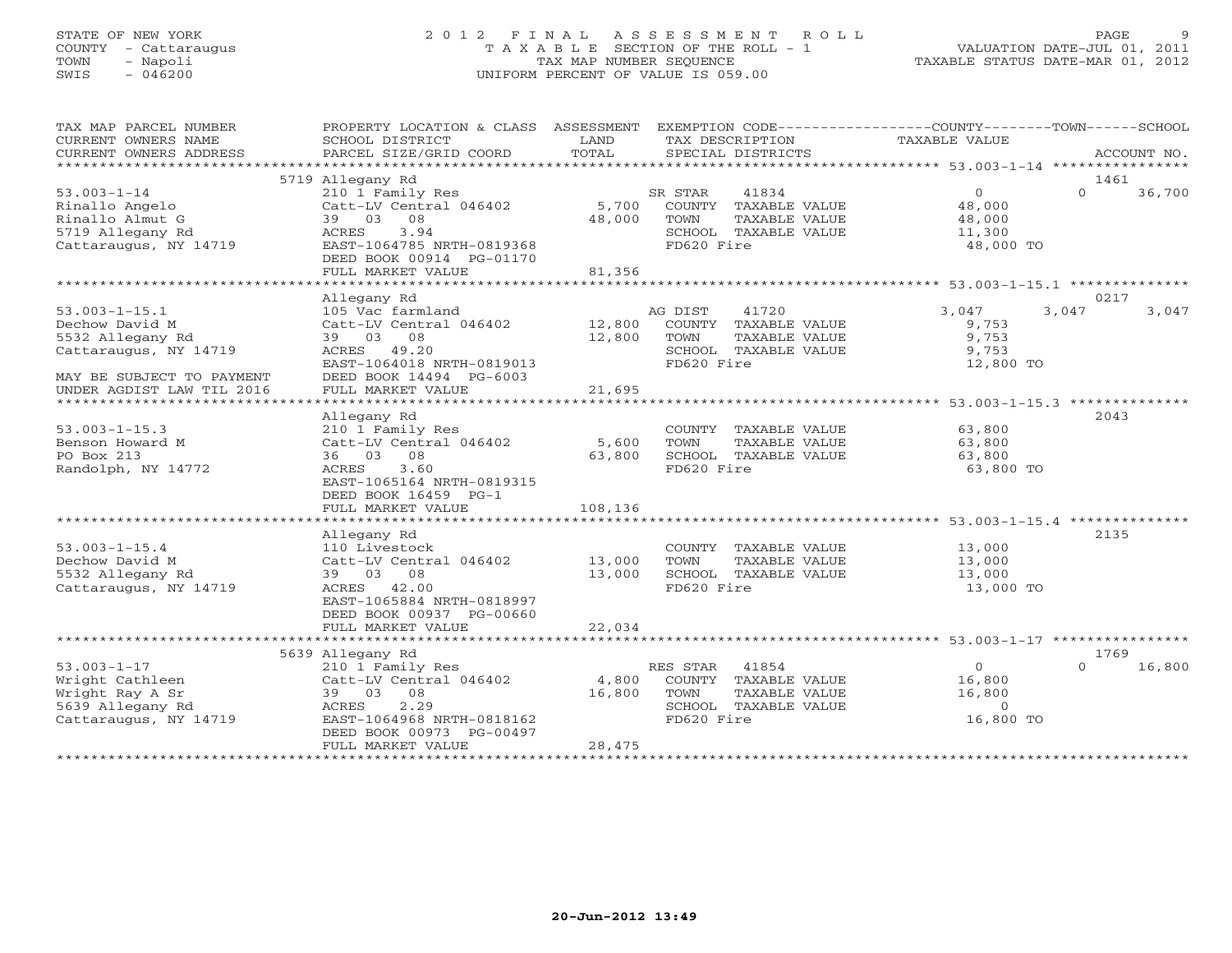# STATE OF NEW YORK 2 0 1 2 F I N A L A S S E S S M E N T R O L L PAGE 10 COUNTY - Cattaraugus T A X A B L E SECTION OF THE ROLL - 1 VALUATION DATE-JUL 01, 2011 TOWN - Napoli TAX MAP NUMBER SEQUENCE TAXABLE STATUS DATE-MAR 01, 2012 SWIS - 046200 UNIFORM PERCENT OF VALUE IS 059.00UNIFORM PERCENT OF VALUE IS 059.00

| TAX MAP PARCEL NUMBER<br>CURRENT OWNERS NAME<br>CURRENT OWNERS ADDRESS                                                                              | PROPERTY LOCATION & CLASS ASSESSMENT<br>SCHOOL DISTRICT<br>PARCEL SIZE/GRID COORD                                                                                                       | LAND<br>TOTAL              | EXEMPTION CODE-----------------COUNTY-------TOWN------SCHOOL<br>TAX DESCRIPTION<br>SPECIAL DISTRICTS                                                                        | TAXABLE VALUE                                                 | ACCOUNT NO.                                    |
|-----------------------------------------------------------------------------------------------------------------------------------------------------|-----------------------------------------------------------------------------------------------------------------------------------------------------------------------------------------|----------------------------|-----------------------------------------------------------------------------------------------------------------------------------------------------------------------------|---------------------------------------------------------------|------------------------------------------------|
|                                                                                                                                                     |                                                                                                                                                                                         |                            |                                                                                                                                                                             |                                                               |                                                |
| $53.003 - 1 - 18.1$<br>Dechow Ricky J<br>5599 Allegany Rd<br>Cattaraugus, NY 14719                                                                  | 5599 Allegany Rd<br>270 Mfg housing<br>Catt-LV Central 046402<br>39 03 08<br>Ff 710.00<br>ACRES<br>24.55<br>EAST-1064611 NRTH-0817802<br>DEED BOOK 00959 PG-00206<br>FULL MARKET VALUE  | 18,130<br>52,200<br>88,475 | RES STAR<br>41854<br>COUNTY TAXABLE VALUE<br>TAXABLE VALUE<br>TOWN<br>SCHOOL TAXABLE VALUE<br>FD620 Fire                                                                    | $\overline{0}$<br>52,200<br>52,200<br>34,500<br>52,200 TO     | 0223<br>$\Omega$<br>17,700                     |
|                                                                                                                                                     |                                                                                                                                                                                         |                            |                                                                                                                                                                             |                                                               |                                                |
| $53.003 - 1 - 18.2$<br>Dechow David M<br>5532 Allegany Rd<br>Cattaraugus, NY 14719<br>MAY BE SUBJECT TO PAYMENT<br>UNDER AGDIST LAW TIL 2016        | Allegany Rd<br>105 Vac farmland<br>Catt-LV Central 046402<br>39/47 03 08<br>FRNT 850.00 DPTH<br>ACRES 97.25<br>EAST-1063747 NRTH-0817278<br>DEED BOOK 00959 PG-00208                    | 32,700<br>32,700           | AG DIST<br>41720<br>COUNTY TAXABLE VALUE<br>TOWN<br>TAXABLE VALUE<br>SCHOOL TAXABLE VALUE<br>FD620 Fire                                                                     | 11,584<br>21,116<br>21,116<br>21,116<br>32,700 TO             | 2179<br>11,584<br>11,584                       |
|                                                                                                                                                     | FULL MARKET VALUE                                                                                                                                                                       | 55,424                     |                                                                                                                                                                             |                                                               |                                                |
| ************************                                                                                                                            | Pigeon Valley Rd                                                                                                                                                                        |                            |                                                                                                                                                                             |                                                               | 0214                                           |
| $53.003 - 1 - 19$<br>Dechow Ronald C<br>10052 Pigeon Valley Rd<br>Little Valley, NY 14755<br>MAY BE SUBJECT TO PAYMENT<br>UNDER AGDIST LAW TIL 2016 | 105 Vac farmland<br>Catt-LV Central 046402<br>30/31 03 08<br>ACRES 188.75<br>EAST-1067659 NRTH-0816927<br>DEED BOOK 750<br>PG-00251<br>FULL MARKET VALUE                                | 41,300<br>41,300<br>70,000 | 41720<br>AG DIST<br>COUNTY TAXABLE VALUE<br>TOWN<br>TAXABLE VALUE<br>SCHOOL TAXABLE VALUE<br>FD620 Fire<br>***********************************53.003-1-20 ***************** | 9,332<br>31,968<br>31,968<br>31,968<br>41,300 TO              | 9,332<br>9,332                                 |
|                                                                                                                                                     | 9896 Pigeon Valley Rd                                                                                                                                                                   |                            |                                                                                                                                                                             |                                                               | 1609                                           |
| $53.003 - 1 - 20$<br>Wilkins Amy<br>PO Box 11<br>Little Valley, NY 14755                                                                            | 270 Mfg housing<br>Catt-LV Central 046402<br>31 03 08<br>ACRES<br>1.11<br>EAST-1068694 NRTH-0816520<br>DEED BOOK 6493<br>PG-6001<br>FULL MARKET VALUE                                   | 4,100<br>14,400<br>24,407  | 41854<br>RES STAR<br>COUNTY TAXABLE VALUE<br>TOWN<br>TAXABLE VALUE<br>SCHOOL TAXABLE VALUE<br>FD620 Fire                                                                    | $\Omega$<br>14,400<br>14,400<br>$\Omega$<br>14,400 TO         | $\Omega$<br>14,400                             |
|                                                                                                                                                     |                                                                                                                                                                                         |                            |                                                                                                                                                                             |                                                               |                                                |
| $53.003 - 1 - 21$<br>Dechow David M<br>5532 Allegany Rd<br>Little Valley, NY 14755<br>MAY BE SUBJECT TO PAYMENT<br>UNDER AGDIST LAW TIL 2016        | Pigeon Valley Rd<br>112 Dairy farm<br>Catt-LV Central 046402 46,475 RES STAR<br>39 03 08<br>ACRES 122.90<br>EAST-1065234 NRTH-0816683<br>DEED BOOK 820<br>PG-00198<br>FULL MARKET VALUE | 95,200<br>161,356          | AG DIST<br>41720<br>41854<br>COUNTY<br>TAXABLE VALUE<br>TAXABLE VALUE<br>TOWN<br>SCHOOL TAXABLE VALUE<br>FD620 Fire                                                         | 13,241<br>$\Omega$<br>81,959<br>81,959<br>64,259<br>95,200 TO | 0224<br>13,241<br>13,241<br>$\Omega$<br>17,700 |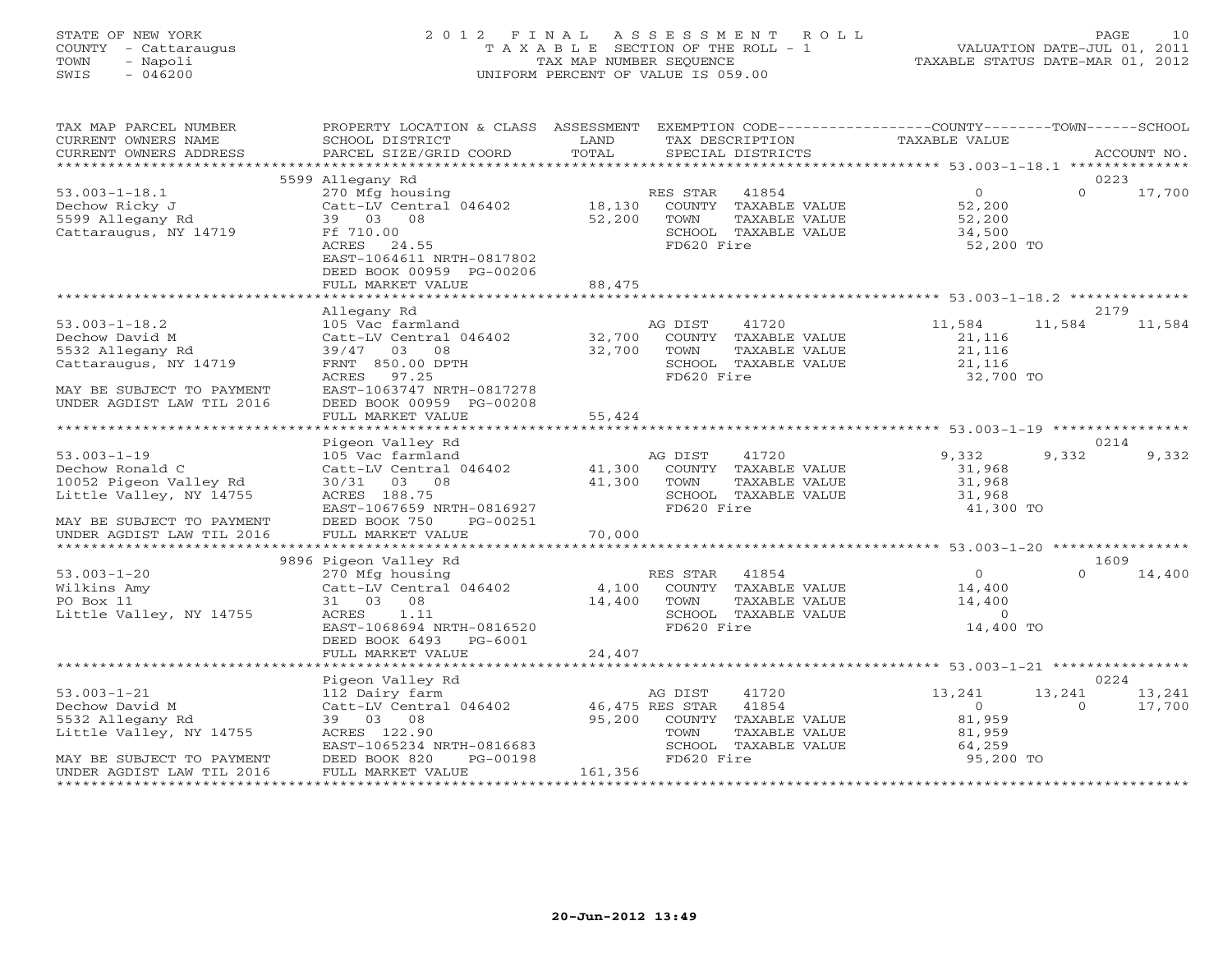# STATE OF NEW YORK 2 0 1 2 F I N A L A S S E S S M E N T R O L L PAGE 11 COUNTY - Cattaraugus T A X A B L E SECTION OF THE ROLL - 1 VALUATION DATE-JUL 01, 2011 TOWN - Napoli TAX MAP NUMBER SEQUENCE TAXABLE STATUS DATE-MAR 01, 2012 SWIS - 046200 UNIFORM PERCENT OF VALUE IS 059.00

| TAX MAP PARCEL NUMBER                                    | PROPERTY LOCATION & CLASS ASSESSMENT EXEMPTION CODE----------------COUNTY-------TOWN------SCHOOL |                      |                             |                |                    |
|----------------------------------------------------------|--------------------------------------------------------------------------------------------------|----------------------|-----------------------------|----------------|--------------------|
| CURRENT OWNERS NAME                                      | SCHOOL DISTRICT                                                                                  | LAND                 | TAX DESCRIPTION             | TAXABLE VALUE  |                    |
|                                                          |                                                                                                  |                      |                             |                |                    |
|                                                          |                                                                                                  |                      |                             |                |                    |
|                                                          | 5479 Frank Rd                                                                                    |                      |                             |                | 1491               |
| $53.003 - 1 - 22.1$                                      | 110 Livestock                                                                                    |                      | RES STAR 41854              | $\overline{0}$ | $\Omega$<br>17,700 |
| Raber Abe A                                              | Catt-LV Central 046402 20,200                                                                    |                      | COUNTY TAXABLE VALUE        | 47,180         |                    |
| Raber Clara H                                            | 39/47 03 08                                                                                      | 47,180               | TOWN<br>TAXABLE VALUE       | 47,180         |                    |
| 5479 Frank Rd                                            | 44.55<br>ACRES                                                                                   |                      | SCHOOL TAXABLE VALUE        | 29,480         |                    |
| Cattaraugus, NY 14719                                    | EAST-1059553 NRTH-0816219                                                                        |                      | FD620 Fire                  | 47,180 TO      |                    |
|                                                          | DEED BOOK 00983 PG-00547                                                                         |                      | WS620 Watershed             | 9,436 TO       |                    |
|                                                          | FULL MARKET VALUE                                                                                | 79,966               |                             |                |                    |
|                                                          |                                                                                                  |                      |                             |                |                    |
|                                                          | Frank Rd                                                                                         |                      |                             |                | 2085               |
| $53.003 - 1 - 22.2$                                      | 321 Abandoned ag                                                                                 |                      | COUNTY TAXABLE VALUE 22,900 |                |                    |
| Adams Donald D                                           | Catt-LV Central 046402 22,900                                                                    |                      | TOWN<br>TAXABLE VALUE       | 22,900         |                    |
|                                                          |                                                                                                  |                      |                             |                |                    |
| Adams Ella Mae                                           | 39/47 03 08                                                                                      | 22,900               | SCHOOL TAXABLE VALUE        | 22,900         |                    |
| 5786 Frank Rd                                            | 56.10<br>ACRES                                                                                   |                      | FD620 Fire                  | 22,900 TO      |                    |
| Cattaraugus, NY 14719                                    | EAST-1061579 NRTH-0816187                                                                        |                      | WS620 Watershed             | 4,580 TO       |                    |
|                                                          | DEED BOOK 00963 PG-01024                                                                         |                      |                             |                |                    |
|                                                          | FULL MARKET VALUE                                                                                | 38,814               |                             |                |                    |
|                                                          |                                                                                                  |                      |                             |                |                    |
|                                                          | 5590 Frank Rd                                                                                    |                      |                             |                | 1319               |
| $53.003 - 1 - 23.1$                                      | 112 Dairy farm<br>M<br>Randolph Cence<br>47 03 08<br>ACRES 168.0                                 |                      | RES STAR 41854              | $\Omega$       | $\Omega$<br>17,700 |
| Hershberger Joseph M                                     | Randolph Centra 047601 61,400 COUNTY TAXABLE VALUE                                               |                      |                             | 82,700         |                    |
| Hershberger Emma                                         |                                                                                                  | 82,700 TOWN<br>SCHOC | TAXABLE VALUE               | 82,700         |                    |
| 5590 Frank Rd                                            | ACRES 168.00                                                                                     |                      | SCHOOL TAXABLE VALUE        | 65,000         |                    |
| Cattaraugus, NY 14719                                    | ACRES 168.00<br>EAST-1060692 NRTH-0817774                                                        |                      | FD620 Fire                  | 82,700 TO      |                    |
|                                                          | DEED BOOK 00975 PG-00645                                                                         |                      | WS620 Watershed             | 16,540 TO      |                    |
|                                                          | FULL MARKET VALUE                                                                                | 140,169              |                             |                |                    |
|                                                          |                                                                                                  |                      |                             |                |                    |
|                                                          | 5537 Frank Rd                                                                                    |                      |                             |                | 2199               |
| $53.003 - 1 - 23.2$                                      | 210 1 Family Res                                                                                 |                      | RES STAR<br>41854           | $\overline{0}$ | $\Omega$<br>17,700 |
| Raber Noah A                                             | Randolph Centra 047601 4,300                                                                     |                      | COUNTY TAXABLE VALUE        | 22,700         |                    |
| Raber Polly                                              | 47 03 08                                                                                         | 22,700               | TOWN<br>TAXABLE VALUE       | 22,700         |                    |
| 5537 Frank Rd Rd 1                                       | Ff 243.00                                                                                        |                      | SCHOOL TAXABLE VALUE        | 5,000          |                    |
|                                                          | ACRES<br>4.85                                                                                    |                      | FD620 Fire                  |                |                    |
| Cattaraugus, NY 14719                                    |                                                                                                  |                      |                             | 22,700 TO      |                    |
|                                                          | EAST-1060033 NRTH-0816890                                                                        |                      | WS620 Watershed             | 4,540 TO       |                    |
|                                                          | DEED BOOK 00975 PG-00642                                                                         |                      |                             |                |                    |
|                                                          | FULL MARKET VALUE                                                                                | 38,475               |                             |                |                    |
|                                                          |                                                                                                  |                      |                             |                |                    |
|                                                          | 5537 Frank Rd                                                                                    |                      |                             |                | 2398               |
| $53.003 - 1 - 23.3$                                      | 105 Vac farmland                                                                                 |                      | COUNTY TAXABLE VALUE        | 6,760          |                    |
| Raber Noah A                                             | Randolph Centra 047601                                                                           | 6,760                | TOWN<br>TAXABLE VALUE       | 6,760          |                    |
| To vertical resorts<br>Randol<br>RAST-1<br>Raber Polly J | 5.90                                                                                             | 6,760                | SCHOOL TAXABLE VALUE        | 6,760          |                    |
| 5537 Frank Rd                                            | EAST-1060039 NRTH-8917153                                                                        |                      | FD620 Fire                  | 6,760 TO       |                    |
| Cattaraugus, NY 14719                                    | FULL MARKET VALUE                                                                                | 11,458               |                             |                |                    |
|                                                          |                                                                                                  |                      |                             |                |                    |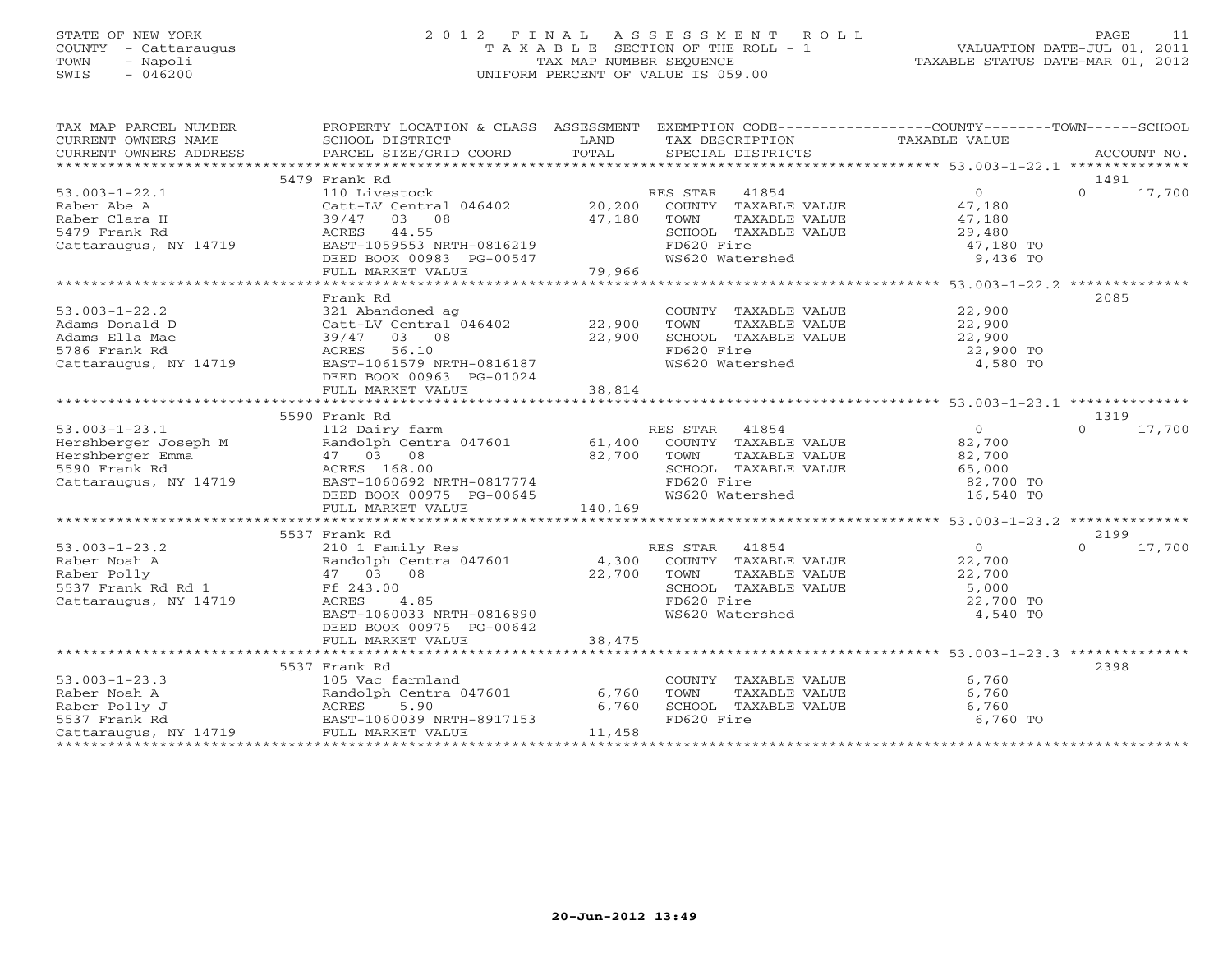# STATE OF NEW YORK 2 0 1 2 F I N A L A S S E S S M E N T R O L L PAGE 12 COUNTY - Cattaraugus T A X A B L E SECTION OF THE ROLL - 1 VALUATION DATE-JUL 01, 2011 TOWN - Napoli TAX MAP NUMBER SEQUENCE TAXABLE STATUS DATE-MAR 01, 2012 SWIS - 046200 UNIFORM PERCENT OF VALUE IS 059.00UNIFORM PERCENT OF VALUE IS 059.00

| TAX MAP PARCEL NUMBER<br>CURRENT OWNERS NAME | PROPERTY LOCATION & CLASS ASSESSMENT<br>SCHOOL DISTRICT | LAND              | EXEMPTION CODE-----------------COUNTY-------TOWN------SCHOOL<br>TAX DESCRIPTION | TAXABLE VALUE         |                    |
|----------------------------------------------|---------------------------------------------------------|-------------------|---------------------------------------------------------------------------------|-----------------------|--------------------|
| CURRENT OWNERS ADDRESS                       | PARCEL SIZE/GRID COORD                                  | TOTAL             | SPECIAL DISTRICTS                                                               |                       | ACCOUNT NO.        |
|                                              |                                                         |                   |                                                                                 |                       |                    |
|                                              | Glover Hill Rd (Off)                                    |                   |                                                                                 |                       | 0087               |
| $53.003 - 1 - 24$                            | 910 Priv forest                                         |                   | COUNTY TAXABLE VALUE 19,000                                                     |                       |                    |
| Penn-York Resources, Inc.                    | Randolph Centra 047601                                  | 7,000             | TOWN<br>TAXABLE VALUE                                                           | 19,000<br>19,000      |                    |
| 1716 Honeoye Rd                              | 55 03<br>08                                             | 19,000            | SCHOOL TAXABLE VALUE                                                            |                       |                    |
| Shinglehouse, PA 16748                       | ACRES 28.00                                             |                   | FD620 Fire<br>WS620 Watershed                                                   | 19,000 TO<br>3,800 TO |                    |
|                                              | EAST-1058268 NRTH-0815754<br>DEED BOOK 439<br>PG-8004   |                   |                                                                                 |                       |                    |
|                                              | FULL MARKET VALUE                                       | 32,203            |                                                                                 |                       |                    |
|                                              |                                                         |                   |                                                                                 |                       |                    |
|                                              | 5534 Glover Hill Rd                                     |                   |                                                                                 |                       | 1304               |
| $53.003 - 1 - 25$                            | 240 Rural res                                           |                   | RES STAR 41854                                                                  | $\overline{0}$        | $\Omega$<br>17,700 |
| Miller Lewis P                               | Randolph Centra 047601                                  | 6,100             | COUNTY TAXABLE VALUE                                                            | 40,500                |                    |
| Miller Fannie E                              | 55 03 08                                                | 40,500            | TOWN<br>TAXABLE VALUE                                                           | 40,500                |                    |
| 5534 Glover Hill Rd                          | ACRES 21.64                                             |                   | SCHOOL TAXABLE VALUE                                                            | 22,800                |                    |
| Cattaraugus, NY 14719                        | EAST-1057289 NRTH-0816258                               |                   | FD620 Fire                                                                      | 40,500 TO             |                    |
|                                              | DEED BOOK 894<br>PG-00510                               |                   | WS620 Watershed                                                                 | 8,100 TO              |                    |
|                                              | FULL MARKET VALUE                                       | 68,644            |                                                                                 |                       |                    |
|                                              |                                                         |                   |                                                                                 |                       |                    |
|                                              | 5482 Glover Hill Rd                                     |                   |                                                                                 |                       | 1270               |
| $53.003 - 1 - 26$                            | 210 1 Family Res                                        |                   | RES STAR<br>41854                                                               | $\overline{0}$        | 17,700<br>$\Omega$ |
| Bolio Raylene Renee                          | Randolph Centra 047601                                  | 6,900             | COUNTY TAXABLE VALUE                                                            | 40,300                |                    |
| 5482 Glover Hill Rd                          | 55 03 08                                                | 40,300            | TOWN<br>TAXABLE VALUE                                                           | 40,300                |                    |
| Cattaraugus, NY 14719                        | 6.41<br>ACRES                                           |                   | SCHOOL TAXABLE VALUE                                                            | 22,600                |                    |
|                                              | EAST-1056933 NRTH-0815939                               |                   | FD620 Fire                                                                      | 40,300 TO             |                    |
|                                              | DEED BOOK 00985 PG-00407                                |                   | WS620 Watershed                                                                 | 8,060 TO              |                    |
|                                              | FULL MARKET VALUE                                       | 68,305            |                                                                                 |                       |                    |
|                                              |                                                         |                   |                                                                                 |                       |                    |
|                                              | Glover Hill Rd                                          |                   |                                                                                 |                       | 1637               |
| $53.003 - 1 - 28.1$                          | 270 Mfg housing                                         |                   | 41854<br>RES STAR                                                               | $\overline{0}$        | $\Omega$<br>17,700 |
| Schrader Kevin W                             | Randolph Centra 047601 15,000                           |                   | COUNTY TAXABLE VALUE                                                            | 34,500                |                    |
| 10677 Lephmill Rd                            | 55 03 08                                                | 34,500            | TOWN<br>TAXABLE VALUE                                                           | 34,500                |                    |
| Cattaraugus, NY 14719                        | ACRES 82.00                                             |                   | SCHOOL TAXABLE VALUE                                                            | 16,800                |                    |
|                                              | EAST-1057022 NRTH-0817134                               |                   | FD620 Fire                                                                      | 34,500 TO             |                    |
|                                              | DEED BOOK 00986 PG-00303                                | 58,475            | WS620 Watershed                                                                 | 6,900 TO              |                    |
|                                              | FULL MARKET VALUE<br>******************************     | ***************** | ********************************** 53.003-1-28.2 **************                 |                       |                    |
|                                              | 10683 Lephmill Rd                                       |                   |                                                                                 |                       | 1890               |
| $53.003 - 1 - 28.2$                          | 210 1 Family Res                                        |                   | COUNTY TAXABLE VALUE                                                            | 35,100                |                    |
| Boe Zoe S                                    | Randolph Centra 047601                                  | 1,900             | TOWN<br>TAXABLE VALUE                                                           | 35,100                |                    |
| Cannon Lawrence                              | 55 03 08                                                | 35,100            | SCHOOL TAXABLE VALUE                                                            | 35,100                |                    |
| 10683 Lephmill Rd                            | Life Use                                                |                   | FD620 Fire                                                                      | 35,100 TO             |                    |
| Cattaraugus, NY 14719                        | FRNT 250.00 DPTH 155.25                                 |                   | WS620 Watershed                                                                 | 7,020 TO              |                    |
|                                              | EAST-1055780 NRTH-0817556                               |                   |                                                                                 |                       |                    |
|                                              | DEED BOOK 00942 PG-00559                                |                   |                                                                                 |                       |                    |
|                                              | FULL MARKET VALUE                                       | 59,492            |                                                                                 |                       |                    |
|                                              |                                                         |                   |                                                                                 |                       |                    |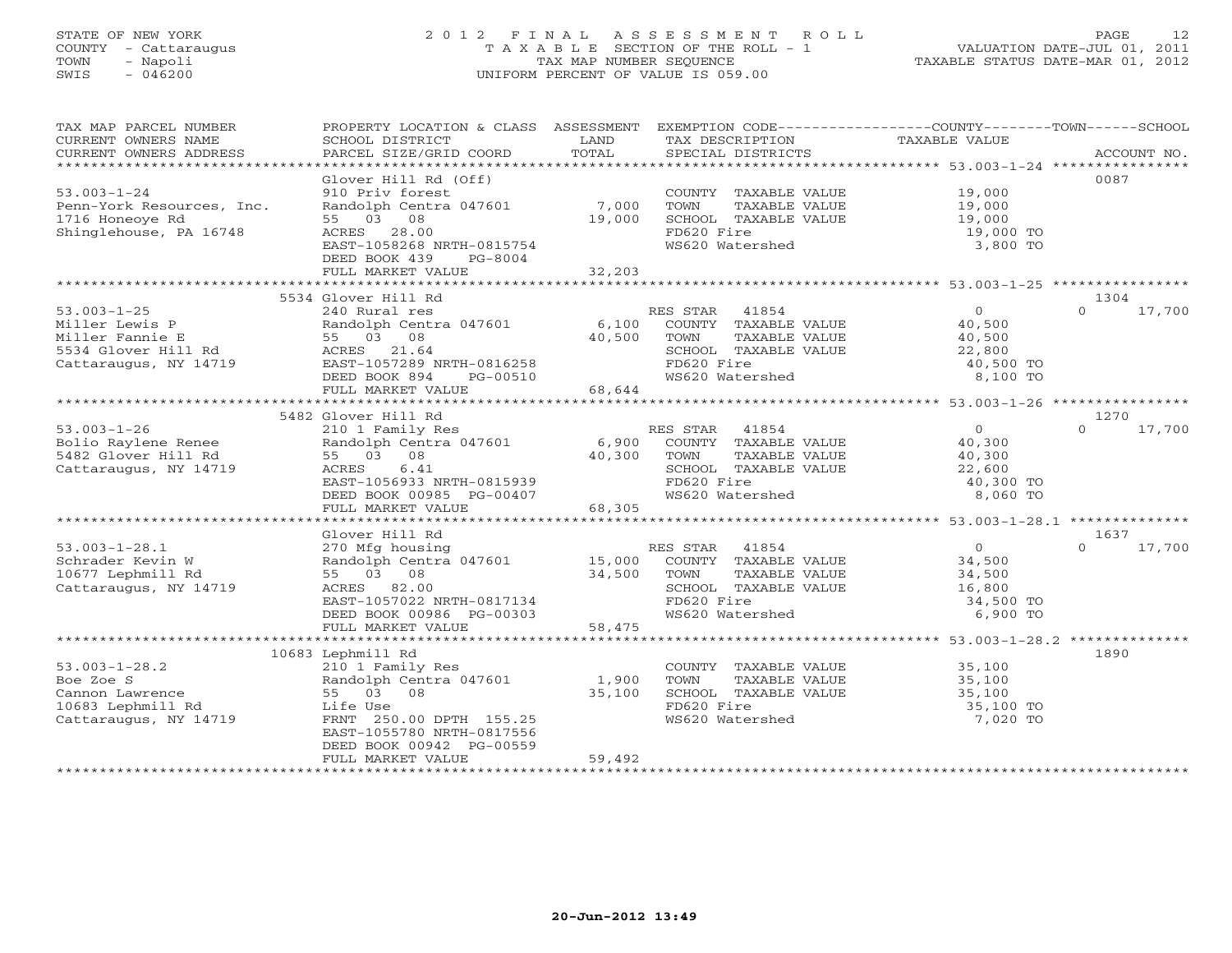#### STATE OF NEW YORK 2 0 1 2 F I N A L A S S E S S M E N T R O L L PAGE 13COUNTY - Cattaraugus T A X A B L E SECTION OF THE ROLL - 1 VALUATION DATE-JUL 01, 2011 TOWN - Napoli TAX MAP NUMBER SEQUENCE TAXABLE STATUS DATE-MAR 01, 2012 SWIS - 046200 UNIFORM PERCENT OF VALUE IS 059.00

| TAX MAP PARCEL NUMBER                                             | PROPERTY LOCATION & CLASS ASSESSMENT EXEMPTION CODE----------------COUNTY-------TOWN------SCHOOL |               |                                               |                  |                    |
|-------------------------------------------------------------------|--------------------------------------------------------------------------------------------------|---------------|-----------------------------------------------|------------------|--------------------|
| CURRENT OWNERS NAME                                               | SCHOOL DISTRICT                                                                                  | LAND          | TAX DESCRIPTION                               | TAXABLE VALUE    |                    |
| CURRENT OWNERS ADDRESS                                            | PARCEL SIZE/GRID COORD                                                                           | TOTAL         | SPECIAL DISTRICTS                             |                  | ACCOUNT NO.        |
|                                                                   |                                                                                                  |               |                                               |                  |                    |
|                                                                   | 5596 Glover Hill Rd                                                                              |               | COUNTY TAXABLE VALUE 17,533                   |                  | 1761               |
| $53.003 - 1 - 28.3$                                               | 260 Seasonal res                                                                                 |               |                                               |                  |                    |
| Shelanskey Tracy                                                  | Randolph Centra 047601<br>55 03 08                                                               | 600<br>17,533 | TOWN<br>TAXABLE VALUE<br>SCHOOL TAXABLE VALUE | 17,533<br>17,533 |                    |
| Shelanskey Karen                                                  |                                                                                                  |               |                                               |                  |                    |
| 90 Balen Dr                                                       | FRNT 75.00 DPTH 75.00                                                                            |               | FD620 Fire                                    | 17,533 TO        |                    |
| Lackawanna, NY 14218                                              | EAST-1056400 NRTH-0817593                                                                        |               | WS620 Watershed                               | 3,507 TO         |                    |
|                                                                   | DEED BOOK 12136 PG-5001                                                                          | 29,717        |                                               |                  |                    |
|                                                                   | FULL MARKET VALUE                                                                                |               |                                               |                  |                    |
|                                                                   | Merchant Hill Rd (Off)                                                                           |               |                                               |                  | 0005               |
| $53.003 - 1 - 29$                                                 | 314 Rural vac<10                                                                                 |               | COUNTY TAXABLE VALUE                          | 3,300            |                    |
| Adams Family Trust Donald D                                       | Randolph Centra 047601                                                                           | 3,300         | TOWN<br>TAXABLE VALUE                         | 3,300            |                    |
| Adams Douglas E                                                   | 55 03 08                                                                                         | 3,300         | SCHOOL TAXABLE VALUE                          | 3,300            |                    |
| 5786 Frank Rd                                                     | 5.65<br>ACRES                                                                                    |               | FD620 Fire                                    | 3,300 TO         |                    |
| Cattaraugus, NY 14719                                             | EAST-1058463 NRTH-0819271                                                                        |               | WS620 Watershed                               | 660 TO           |                    |
|                                                                   | DEED BOOK 4693 PG-3001                                                                           |               |                                               |                  |                    |
|                                                                   | FULL MARKET VALUE                                                                                | 5,593         |                                               |                  |                    |
|                                                                   |                                                                                                  |               |                                               |                  |                    |
|                                                                   | Merchant Hill Rd                                                                                 |               |                                               |                  | 1338               |
| $53.003 - 1 - 30.1$                                               | 210 1 Family Res                                                                                 |               | RES STAR 41854                                | $\overline{0}$   | 17,700<br>$\Omega$ |
| Wolbert Ronald M                                                  | $\frac{210}{210}$ 1 $\frac{210}{210}$ 1.05                                                       |               | COUNTY TAXABLE VALUE                          | 41,000           |                    |
| 10450 Merchant Hill Rd                                            | 55 03 08                                                                                         | 41,000        | TOWN<br>TAXABLE VALUE                         | 41,000           |                    |
| Cattaraugus, NY 14719                                             | ACRES 21.16                                                                                      |               | SCHOOL TAXABLE VALUE                          | 23,300           |                    |
|                                                                   | EAST-1058251 NRTH-0818304                                                                        |               | FD620 Fire                                    | 41,000 TO        |                    |
|                                                                   | DEED BOOK 10934 PG-5001                                                                          |               | WS620 Watershed                               | 8,200 TO         |                    |
|                                                                   | FULL MARKET VALUE                                                                                | 69,492        |                                               |                  |                    |
|                                                                   |                                                                                                  |               |                                               |                  |                    |
|                                                                   | 10578 Merchant Hill Rd (Off)                                                                     |               |                                               |                  | 1901               |
| $53.003 - 1 - 30.2$                                               | 240 Rural res                                                                                    |               | RES STAR 41854                                | $\overline{0}$   | $\Omega$<br>17,700 |
|                                                                   |                                                                                                  | 7,000         | COUNTY TAXABLE VALUE 47,300                   |                  |                    |
| 33.0003-1-3002<br>Hostetler Joseph J<br>Hostetler Mary D 55 03 08 |                                                                                                  | 47,300        | TOWN<br>TAXABLE VALUE                         | 47,300           |                    |
|                                                                   |                                                                                                  |               | SCHOOL TAXABLE VALUE                          | 29,600           |                    |
| 10578 Merchant Hill Rd<br>Cattaraugus, NY 14719 EAST-1057391 P    | EAST-1057391 NRTH-0818297                                                                        |               | FD620 Fire                                    | 47,300 TO        |                    |
|                                                                   | DEED BOOK 00982 PG-00120                                                                         |               | WS620 Watershed                               | 9,460 TO         |                    |
|                                                                   | FULL MARKET VALUE                                                                                | 80,169        |                                               |                  |                    |
|                                                                   |                                                                                                  |               |                                               |                  |                    |
|                                                                   | Merchant Hill Rd                                                                                 |               |                                               |                  | 1923               |
| $53.003 - 1 - 31$                                                 | 314 Rural vac<10                                                                                 |               | COUNTY TAXABLE VALUE                          | 3,600            |                    |
| Hostetler Samuel                                                  | Randolph Centra 047601                                                                           | 3,600         | TOWN<br>TAXABLE VALUE                         | 3,600            |                    |
| Hostetler Ada                                                     | 55 03 08                                                                                         | 3,600         | SCHOOL TAXABLE VALUE                          | 3,600            |                    |
| 5618 Glover Hill Rd                                               | ACRES 7.15                                                                                       |               | FD620 Fire                                    | 3,600 TO         |                    |
| Cattaraugus, NY 14719                                             | EAST-1058049 NRTH-0819177                                                                        |               | WS620 Watershed                               | 720 TO           |                    |
|                                                                   | DEED BOOK 1011<br>PG-639                                                                         |               |                                               |                  |                    |
|                                                                   | FULL MARKET VALUE                                                                                | 6,102         |                                               |                  |                    |
|                                                                   |                                                                                                  |               |                                               |                  |                    |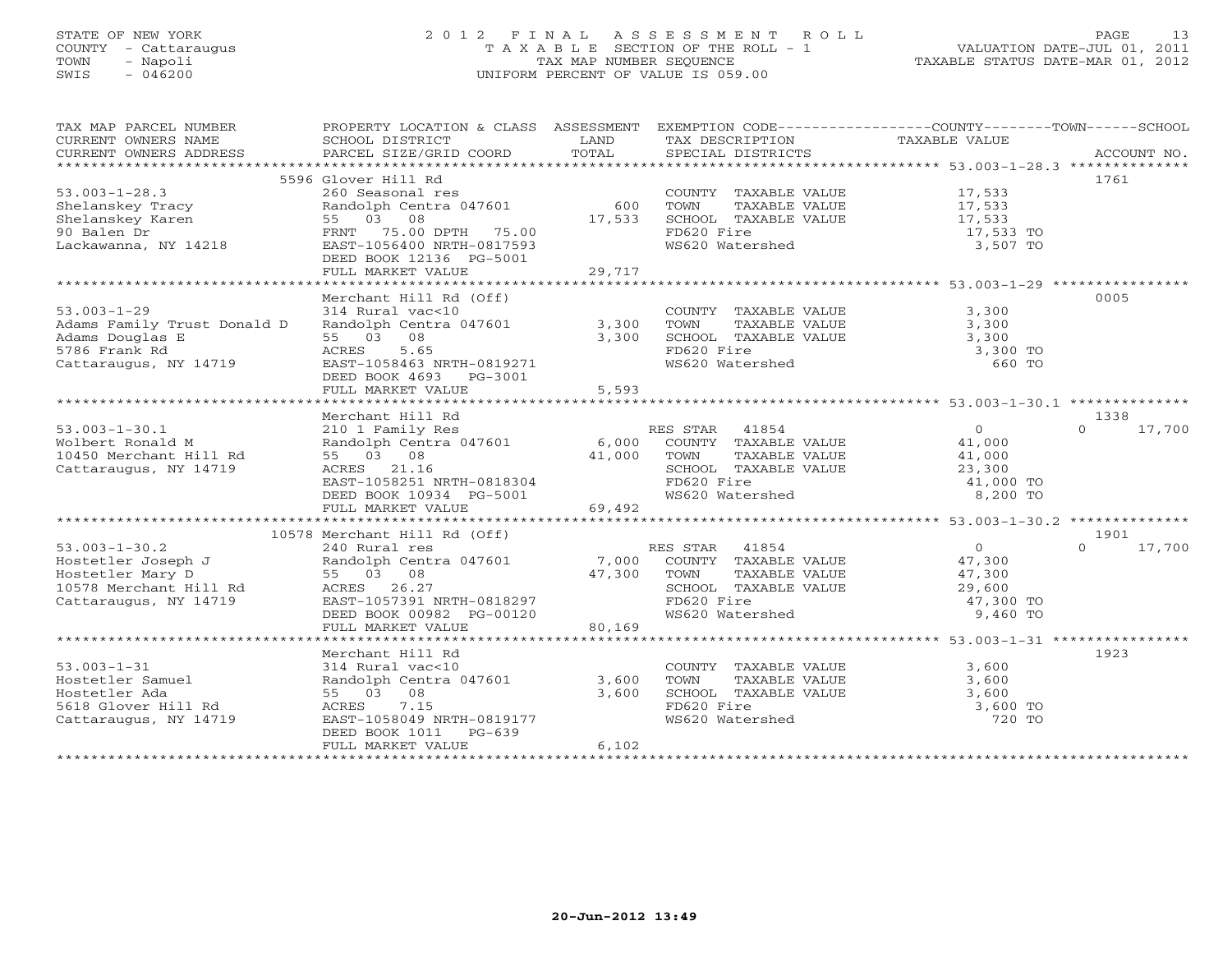# STATE OF NEW YORK 2 0 1 2 F I N A L A S S E S S M E N T R O L L PAGE 14 COUNTY - Cattaraugus T A X A B L E SECTION OF THE ROLL - 1 VALUATION DATE-JUL 01, 2011 TOWN - Napoli TAX MAP NUMBER SEQUENCE TAXABLE STATUS DATE-MAR 01, 2012 SWIS - 046200 UNIFORM PERCENT OF VALUE IS 059.00UNIFORM PERCENT OF VALUE IS 059.00

| TAX MAP PARCEL NUMBER<br>CURRENT OWNERS NAME<br>CURRENT OWNERS ADDRESS                                                            | PROPERTY LOCATION & CLASS ASSESSMENT EXEMPTION CODE----------------COUNTY-------TOWN------SCHOOL<br>SCHOOL DISTRICT<br>PARCEL SIZE/GRID COORD | LAND<br>TOTAL    | TAX DESCRIPTION TAXABLE VALUE SPECIAL DISTRICTS                                                                                        |                                                                        | ACCOUNT NO.                            |
|-----------------------------------------------------------------------------------------------------------------------------------|-----------------------------------------------------------------------------------------------------------------------------------------------|------------------|----------------------------------------------------------------------------------------------------------------------------------------|------------------------------------------------------------------------|----------------------------------------|
|                                                                                                                                   | 5700 Glover Hill Rd                                                                                                                           |                  |                                                                                                                                        |                                                                        | 1938                                   |
| $53.003 - 1 - 32.1$<br>Miller Dan EE<br>Miller Dora N                                                                             | Glover Hill Rd<br>210 1 Family Res<br>Randolph Centra 047601 18,200 RES STAR<br>55 56/3/8                                                     |                  | 41720<br>41854<br>114,800 COUNTY TAXABLE VALUE                                                                                         | 26,012<br>$\Omega$<br>88,788                                           | 26,012<br>26,012<br>$\Omega$<br>17,700 |
| 5700 Glover Hill Rd<br>Cattaraugus, NY 14719                                                                                      | ACRES 97.00<br>EAST-1057361 NRTH-0820076<br>FULL MARKET VALUE                                                                                 |                  | TAXABLE VALUE<br>TOWN<br>SCHOOL TAXABLE VALUE<br>194,576 FD620 Fire                                                                    | 88,788<br>71,088<br>114,800 TO                                         |                                        |
| MAY BE SUBJECT TO PAYMENT<br>UNDER AGDIST LAW TIL 2016                                                                            |                                                                                                                                               |                  |                                                                                                                                        |                                                                        |                                        |
|                                                                                                                                   | 5746 Glover Hill Rd                                                                                                                           |                  |                                                                                                                                        |                                                                        | 1484                                   |
| $53.003 - 1 - 33.1$<br>Miller Dan EE Jr<br>Miller Dora E<br>5746 Glover Hill Rd<br>Cattaraugus, NY 14719                          | 210 1 Family Res<br>Randolph Centra 047601 4,800<br>55/56 03 08<br>DEED BOOK 1011 PG-700                                                      | 47,500           | COUNTY TAXABLE VALUE<br>TOWN<br>TAXABLE VALUE<br>SCHOOL TAXABLE VALUE<br>FD620 Fire<br>WS620 Watershed                                 | 47,500<br>47,500<br>47,500<br>47,500 TO<br>9,500 TO                    |                                        |
|                                                                                                                                   |                                                                                                                                               |                  |                                                                                                                                        |                                                                        |                                        |
|                                                                                                                                   |                                                                                                                                               |                  |                                                                                                                                        |                                                                        |                                        |
|                                                                                                                                   | 5754 Glover Hill Rd                                                                                                                           |                  |                                                                                                                                        |                                                                        | 1546                                   |
| $53.003 - 1 - 36$<br>Peterson Ronald H<br>5754 Glover Hill Rd<br>Cattaraugus, NY 14719                                            | 210 1 Family Res<br>Randolph Centra 047601 8,600<br>56 03 08<br>ACRES 11.45<br>EAST-1056611 NRTH-0820329<br>DEED BOOK 878<br>PG-00458         | 53,900           | RES STAR 41854<br>COUNTY TAXABLE VALUE<br>TOWN<br>TAXABLE VALUE<br>SCHOOL TAXABLE VALUE<br>FD620 Fire<br>FD620 Fire<br>WS620 Watershed | $\overline{0}$<br>53,900<br>53,900<br>36,200<br>53,900 TO<br>10,780 TO | 17,700<br>$\Omega$                     |
|                                                                                                                                   | FULL MARKET VALUE                                                                                                                             | 91,356           |                                                                                                                                        |                                                                        |                                        |
| $53.003 - 1 - 37$<br>Peterson Ronald H                                                                                            | Glover Hill Rd<br>260 Seasonal res<br>Randolph Centra 047601 15,400                                                                           |                  | COUNTY TAXABLE VALUE<br>TOWN<br>TAXABLE VALUE                                                                                          | 20,400<br>20,400                                                       | 1420                                   |
| Peterson Sally Lawson M<br>PO Box 127<br>Randolph, NY 14772                                                                       | 56 03 08<br>ACRES 75.00<br>EAST-1057662 NRTH-0821799<br>DEED BOOK 11309 PG-5002<br>FULL MARKET VALUE                                          | 20,400<br>34,576 | SCHOOL TAXABLE VALUE<br>FD620 Fire<br>WS620 Watershed                                                                                  | 20,400<br>20,400 TO<br>4,080 TO                                        |                                        |
|                                                                                                                                   |                                                                                                                                               |                  |                                                                                                                                        |                                                                        |                                        |
|                                                                                                                                   | Pigeon Valley Rd                                                                                                                              |                  |                                                                                                                                        |                                                                        | 1787                                   |
| $53.004 - 1 - 2$<br>Winship Lee C<br>Winship Joyce L<br>Winship Family Liv Trust<br>72 Hillcrest Acres<br>Westport, MA 02790-1403 | 322 Rural vac>10<br>Catt-LV Central 046402 47,980<br>03 08<br>24/31/32<br>ACRES 225.32<br>EAST-1069186 NRTH-0820088<br>DEED BOOK 1011 PG-407  | 47,980           | COUNTY TAXABLE VALUE<br>TOWN<br>TAXABLE VALUE<br>SCHOOL TAXABLE VALUE<br>FD620 Fire                                                    | 47,980<br>47,980<br>47,980<br>47,980 TO                                |                                        |
|                                                                                                                                   | FULL MARKET VALUE                                                                                                                             | 81,322           |                                                                                                                                        |                                                                        |                                        |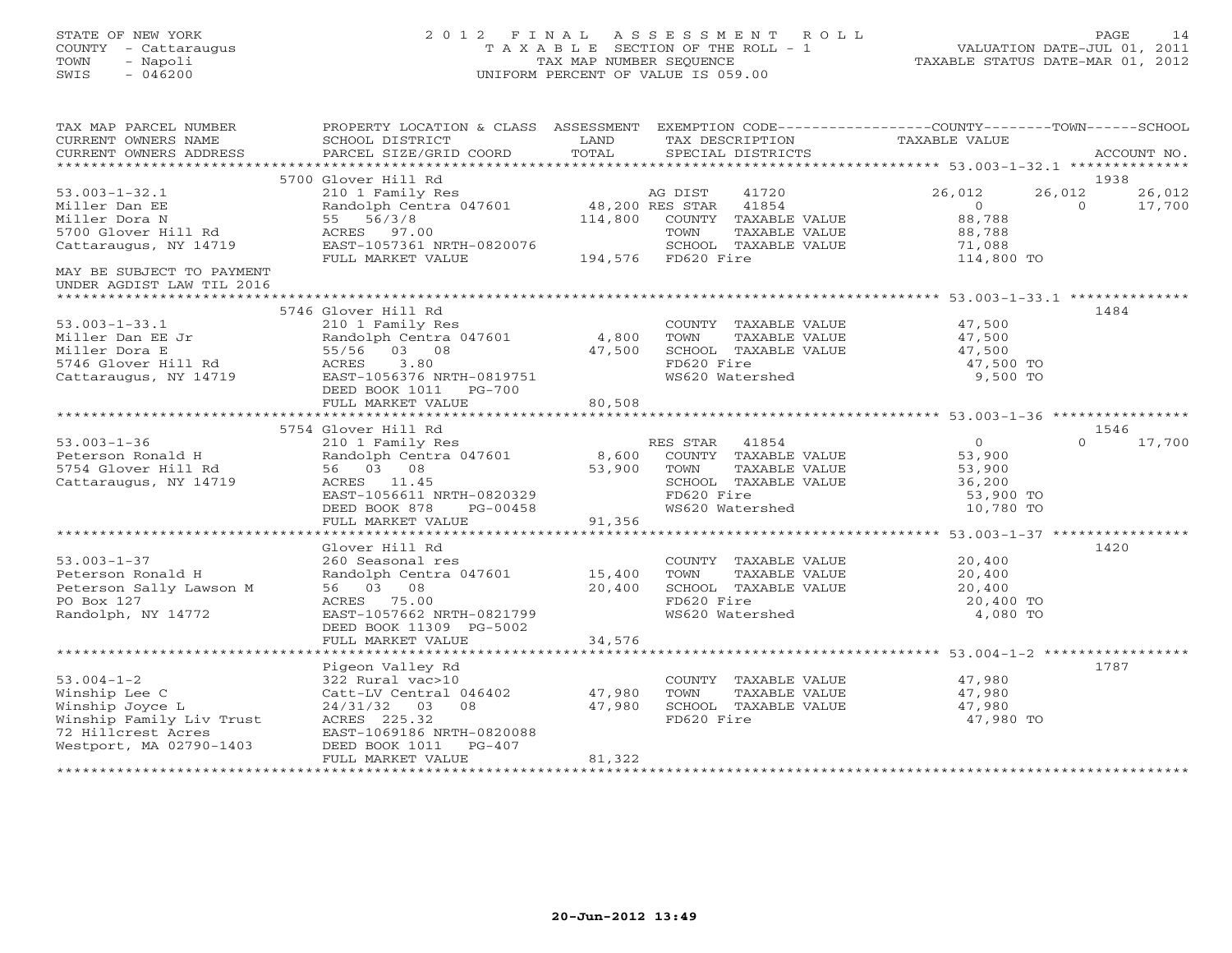# STATE OF NEW YORK 2 0 1 2 F I N A L A S S E S S M E N T R O L L PAGE 15 COUNTY - Cattaraugus T A X A B L E SECTION OF THE ROLL - 1 VALUATION DATE-JUL 01, 2011 TOWN - Napoli TAX MAP NUMBER SEQUENCE TAXABLE STATUS DATE-MAR 01, 2012 SWIS - 046200 UNIFORM PERCENT OF VALUE IS 059.00UNIFORM PERCENT OF VALUE IS 059.00

| TAX MAP PARCEL NUMBER<br>CURRENT OWNERS NAME<br>CURRENT OWNERS ADDRESS<br>*********************** | PROPERTY LOCATION & CLASS ASSESSMENT<br>SCHOOL DISTRICT<br>PARCEL SIZE/GRID COORD          | LAND<br>TOTAL | TAX DESCRIPTION<br>SPECIAL DISTRICTS                        | EXEMPTION CODE-----------------COUNTY--------TOWN------SCHOOL<br>TAXABLE VALUE | ACCOUNT NO.                |
|---------------------------------------------------------------------------------------------------|--------------------------------------------------------------------------------------------|---------------|-------------------------------------------------------------|--------------------------------------------------------------------------------|----------------------------|
|                                                                                                   |                                                                                            |               |                                                             |                                                                                |                            |
| $53.004 - 1 - 3.1$<br>Allen Dana F                                                                | 9745 Pigeon Valley Rd<br>210 1 Family Res<br>Catt-LV Central 046402                        | 8,400         | 41854<br>RES STAR<br>COUNTY TAXABLE VALUE                   | 0<br>42,000                                                                    | 1206<br>$\Omega$<br>17,700 |
| Allen Mary E<br>9694 New Albion Rd<br>Cattaraugus, NY 14719                                       | 24 03 08<br>9.80<br>ACRES<br>EAST-1070485 NRTH-0819249                                     | 42,000        | TOWN<br>TAXABLE VALUE<br>SCHOOL TAXABLE VALUE<br>FD620 Fire | 42,000<br>24,300<br>42,000 TO                                                  |                            |
|                                                                                                   | FULL MARKET VALUE                                                                          | 71,186        |                                                             |                                                                                |                            |
| ******************************                                                                    |                                                                                            |               |                                                             |                                                                                |                            |
|                                                                                                   | Pigeon Valley Rd                                                                           |               |                                                             |                                                                                | 1925                       |
| $53.004 - 1 - 3.2$                                                                                | 300 Vacant Land                                                                            |               | COUNTY TAXABLE VALUE                                        | 5,900                                                                          |                            |
| Allen Dana F                                                                                      | Catt-LV Central 046402                                                                     | 5,900         | TOWN<br>TAXABLE VALUE                                       | 5,900                                                                          |                            |
| 9694 New Albion Rd                                                                                | 24 03 08                                                                                   | 5,900         | SCHOOL TAXABLE VALUE                                        | 5,900                                                                          |                            |
| Cattaraugus, NY 14719                                                                             | 4.16<br>ACRES<br>EAST-1071200 NRTH-0820310<br>DEED BOOK 10278 PG-9002                      |               | FD620 Fire                                                  | 5,900 TO                                                                       |                            |
|                                                                                                   | FULL MARKET VALUE                                                                          | 10,000        |                                                             |                                                                                |                            |
|                                                                                                   |                                                                                            |               |                                                             |                                                                                |                            |
|                                                                                                   | 9705 Pigeon Valley Rd                                                                      |               |                                                             |                                                                                | 2389                       |
| $53.004 - 1 - 3.3$                                                                                | 210 1 Family Res                                                                           |               | COUNTY TAXABLE VALUE                                        | 12,100                                                                         |                            |
| Skiver Jeffrey M                                                                                  | Catt-LV Central 046402                                                                     | 4,000         | TAXABLE VALUE<br>TOWN                                       | 12,100                                                                         |                            |
| 9705 Pigeon Valley Rd                                                                             | 24 03 08                                                                                   | 12,100        | SCHOOL TAXABLE VALUE                                        | 12,100                                                                         |                            |
| Little Valley, NY 14755                                                                           | 1.00<br>ACRES<br>EAST-1071200 NRTH-0820310<br>DEED BOOK 10278 PG-9001<br>FULL MARKET VALUE | 20,508        | FD620 Fire                                                  | 12,100 TO                                                                      |                            |
|                                                                                                   |                                                                                            |               |                                                             |                                                                                |                            |
|                                                                                                   | 9725 Pigeon Valley Rd                                                                      |               |                                                             |                                                                                | 0143                       |
| $53.004 - 1 - 4$                                                                                  | 210 1 Family Res                                                                           |               | 41854<br>RES STAR                                           | $\circ$                                                                        | 17,700<br>$\Omega$         |
| Adams Lavere Daniel                                                                               | Catt-LV Central 046402                                                                     | 5,100         | COUNTY TAXABLE VALUE                                        | 62,070                                                                         |                            |
| 9725 Pigeon Valley Rd                                                                             | 24 03<br>08                                                                                | 62,070        | TOWN<br>TAXABLE VALUE                                       | 62,070                                                                         |                            |
| Little Valley, NY 14755                                                                           | ACRES<br>2.80                                                                              |               | SCHOOL TAXABLE VALUE                                        | 44,370                                                                         |                            |
|                                                                                                   | EAST-1070875 NRTH-0819910<br>DEED BOOK 00952 PG-00787<br>FULL MARKET VALUE                 | 105,203       | FD620 Fire                                                  | 62,070 TO                                                                      |                            |
|                                                                                                   |                                                                                            |               |                                                             |                                                                                |                            |
|                                                                                                   | 9640 Pigeon Valley Rd                                                                      |               |                                                             |                                                                                | 0122                       |
| $53.004 - 1 - 5.1$                                                                                | 310 Res Vac                                                                                |               | COUNTY TAXABLE VALUE                                        | 20,100                                                                         |                            |
| Hutchison Bruce                                                                                   | Catt-LV Central 046402                                                                     | 20,100        | TOWN<br>TAXABLE VALUE                                       | 20,100                                                                         |                            |
| Hutchison Patricia                                                                                | 24 03<br>08                                                                                | 20,100        | SCHOOL TAXABLE VALUE                                        | 20,100                                                                         |                            |
| 757 Ethel Rd                                                                                      | ACRES<br>53.65                                                                             |               | FD620 Fire                                                  | 20,100 TO                                                                      |                            |
| Lancaster, SC 29720                                                                               | EAST-1072430 NRTH-0821998<br>DEED BOOK 875<br>PG-00444                                     |               |                                                             |                                                                                |                            |
| MAY BE SUBJECT TO PAYMENT<br>UNDER AGDIST LAW TIL 2014                                            | FULL MARKET VALUE                                                                          | 34,068        |                                                             |                                                                                |                            |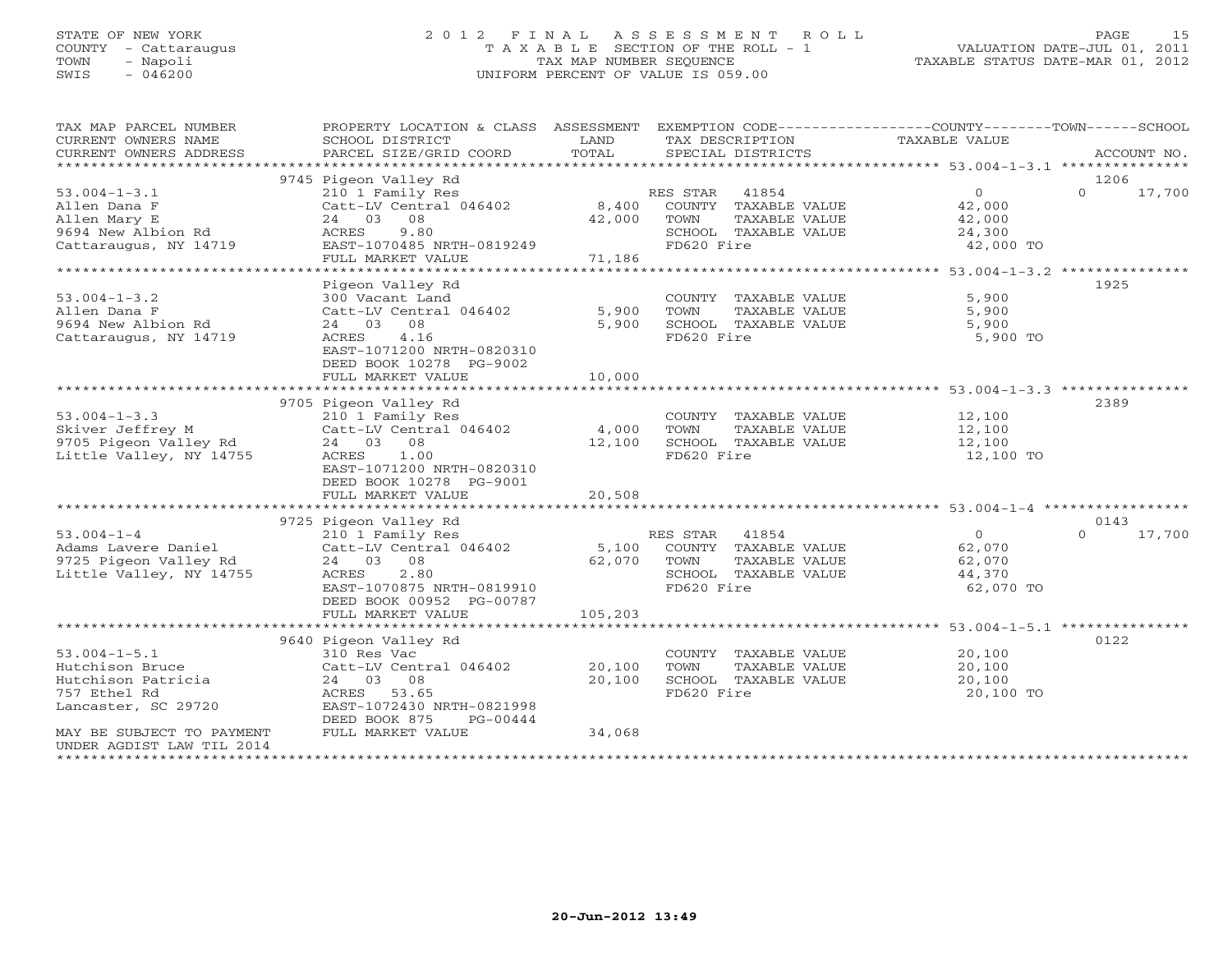# STATE OF NEW YORK 2 0 1 2 F I N A L A S S E S S M E N T R O L L PAGE 16 COUNTY - Cattaraugus T A X A B L E SECTION OF THE ROLL - 1 VALUATION DATE-JUL 01, 2011 TOWN - Napoli TAX MAP NUMBER SEQUENCE TAXABLE STATUS DATE-MAR 01, 2012 SWIS - 046200 UNIFORM PERCENT OF VALUE IS 059.00UNIFORM PERCENT OF VALUE IS 059.00

| CURRENT OWNERS NAME<br>SCHOOL DISTRICT<br>LAND<br>TAX DESCRIPTION<br>TAXABLE VALUE<br>TOTAL<br>CURRENT OWNERS ADDRESS<br>PARCEL SIZE/GRID COORD<br>SPECIAL DISTRICTS<br>ACCOUNT NO.<br>***********************<br>9675 Pigeon Valley Rd<br>2198<br>$53.004 - 1 - 5.4$<br>210 1 Family Res<br>41854<br>$\Omega$<br>$\Omega$<br>17,700<br>RES STAR<br>Hutchison Leon C<br>Catt-LV Central 046402<br>5,100<br>COUNTY TAXABLE VALUE<br>70,000<br>9675 Pigeon Valley Rd<br>24 03<br>08<br>70,000<br>TOWN<br>TAXABLE VALUE<br>70,000<br>Little Valley, NY 14755<br>Ff 420.00<br>SCHOOL TAXABLE VALUE<br>52,300<br>ACRES<br>2.75 BANK<br>017<br>FD620 Fire<br>70,000 TO<br>EAST-1071615 NRTH-0820532<br>DEED BOOK 15441 PG-1<br>FULL MARKET VALUE<br>118,644<br>******************************** 53.004-1-5.5 ***************<br>9649 Pigeon Valley Rd<br>2379<br>240 Rural res<br>$53.004 - 1 - 5.5$<br>COUNTY TAXABLE VALUE<br>75,900<br>Allen Dana F<br>Catt-LV Central 046402<br>TOWN<br>TAXABLE VALUE<br>75,900<br>45,500<br>75,900<br>SCHOOL TAXABLE VALUE<br>$16, 24-3-8$<br>75,900<br>Allen Mary<br>FD620 Fire<br>9694 New Albion Rd<br>ACRES 155.25<br>75,900 TO<br>EAST-1073663 NRTH-0820658<br>Cattaraugus, NY 14719<br>DEED BOOK 7683 PG-3003<br>FULL MARKET VALUE<br>MAY BE SUBJECT TO PAYMENT<br>128,644<br>UNDER AGDIST LAW TIL 2016<br>0218<br>Pigeon Valley Rd<br>$53.004 - 1 - 6.1$<br>323 Vacant rural<br>41720<br>2,960<br>2,960<br>2,960<br>AG DIST<br>Dechow Ronald C<br>Catt-LV Central 046402<br>15,550<br>COUNTY TAXABLE VALUE<br>12,590<br>10052 Pigeon Valley Rd<br>24 03 08<br>15,550<br>TOWN<br>TAXABLE VALUE<br>12,590<br>Little Valley, NY 14755<br>SCHOOL TAXABLE VALUE<br>ACRES 59.60<br>12,590<br>FD620 Fire<br>15,550 TO<br>EAST-1073358 NRTH-0823042<br>DEED BOOK 750<br>MAY BE SUBJECT TO PAYMENT<br>$PG-248$<br>26,356<br>FULL MARKET VALUE<br>UNDER AGDIST LAW TIL 2016<br>********************* 53.004-1-7 **********<br>******************<br>9621 Pigeon Valley Rd<br>1481<br>$53.004 - 1 - 7$<br>210 1 Family Res<br>9,300<br>COUNTY TAXABLE VALUE<br>McLaughlin Kevin<br>Catt-LV Central 046402<br>4,300<br>TOWN<br>TAXABLE VALUE<br>9,300<br>McLaughlin Maryjane<br>24 03 08<br>9,300<br>SCHOOL TAXABLE VALUE<br>9,300<br>1175 Exner Rd<br>FD620 Fire<br><b>ACRES</b><br>1.52<br>9,300 TO<br>Lebanon, CT 06249<br>EAST-1073008 NRTH-0821609<br>DEED BOOK 802<br>PG-00569<br>15,763<br>FULL MARKET VALUE<br>9615 Pigeon Valley Rd<br>1482<br>$53.004 - 1 - 8$<br>270 Mfg housing<br>RES STAR<br>41854<br>$\overline{O}$<br>12,500<br>$\Omega$<br>Kelley Delinda A<br>Catt-LV Central 046402<br>COUNTY TAXABLE VALUE<br>12,500<br>3,000<br>Cline Richard<br>24 03<br>08<br>12,500<br>TOWN<br>TAXABLE VALUE<br>12,500<br>9615 Pigeon Valley Rd<br>FRNT 100.00 DPTH 220.00<br>$\circ$<br>SCHOOL TAXABLE VALUE<br>Little Valley, NY 14755<br>FD620 Fire<br>12,500 TO<br>EAST-1073164 NRTH-0821650<br>DEED BOOK 00938 PG-01134<br>FULL MARKET VALUE<br>21,186 | TAX MAP PARCEL NUMBER | PROPERTY LOCATION & CLASS ASSESSMENT | EXEMPTION CODE-----------------COUNTY-------TOWN------SCHOOL |  |
|-----------------------------------------------------------------------------------------------------------------------------------------------------------------------------------------------------------------------------------------------------------------------------------------------------------------------------------------------------------------------------------------------------------------------------------------------------------------------------------------------------------------------------------------------------------------------------------------------------------------------------------------------------------------------------------------------------------------------------------------------------------------------------------------------------------------------------------------------------------------------------------------------------------------------------------------------------------------------------------------------------------------------------------------------------------------------------------------------------------------------------------------------------------------------------------------------------------------------------------------------------------------------------------------------------------------------------------------------------------------------------------------------------------------------------------------------------------------------------------------------------------------------------------------------------------------------------------------------------------------------------------------------------------------------------------------------------------------------------------------------------------------------------------------------------------------------------------------------------------------------------------------------------------------------------------------------------------------------------------------------------------------------------------------------------------------------------------------------------------------------------------------------------------------------------------------------------------------------------------------------------------------------------------------------------------------------------------------------------------------------------------------------------------------------------------------------------------------------------------------------------------------------------------------------------------------------------------------------------------------------------------------------------------------------------------------------------------------------------------------------------------------------------------------------------------------------------------------------------------------------------------------------------------------------------------------------------------------------------------------------|-----------------------|--------------------------------------|--------------------------------------------------------------|--|
|                                                                                                                                                                                                                                                                                                                                                                                                                                                                                                                                                                                                                                                                                                                                                                                                                                                                                                                                                                                                                                                                                                                                                                                                                                                                                                                                                                                                                                                                                                                                                                                                                                                                                                                                                                                                                                                                                                                                                                                                                                                                                                                                                                                                                                                                                                                                                                                                                                                                                                                                                                                                                                                                                                                                                                                                                                                                                                                                                                                               |                       |                                      |                                                              |  |
|                                                                                                                                                                                                                                                                                                                                                                                                                                                                                                                                                                                                                                                                                                                                                                                                                                                                                                                                                                                                                                                                                                                                                                                                                                                                                                                                                                                                                                                                                                                                                                                                                                                                                                                                                                                                                                                                                                                                                                                                                                                                                                                                                                                                                                                                                                                                                                                                                                                                                                                                                                                                                                                                                                                                                                                                                                                                                                                                                                                               |                       |                                      |                                                              |  |
|                                                                                                                                                                                                                                                                                                                                                                                                                                                                                                                                                                                                                                                                                                                                                                                                                                                                                                                                                                                                                                                                                                                                                                                                                                                                                                                                                                                                                                                                                                                                                                                                                                                                                                                                                                                                                                                                                                                                                                                                                                                                                                                                                                                                                                                                                                                                                                                                                                                                                                                                                                                                                                                                                                                                                                                                                                                                                                                                                                                               |                       |                                      |                                                              |  |
|                                                                                                                                                                                                                                                                                                                                                                                                                                                                                                                                                                                                                                                                                                                                                                                                                                                                                                                                                                                                                                                                                                                                                                                                                                                                                                                                                                                                                                                                                                                                                                                                                                                                                                                                                                                                                                                                                                                                                                                                                                                                                                                                                                                                                                                                                                                                                                                                                                                                                                                                                                                                                                                                                                                                                                                                                                                                                                                                                                                               |                       |                                      |                                                              |  |
|                                                                                                                                                                                                                                                                                                                                                                                                                                                                                                                                                                                                                                                                                                                                                                                                                                                                                                                                                                                                                                                                                                                                                                                                                                                                                                                                                                                                                                                                                                                                                                                                                                                                                                                                                                                                                                                                                                                                                                                                                                                                                                                                                                                                                                                                                                                                                                                                                                                                                                                                                                                                                                                                                                                                                                                                                                                                                                                                                                                               |                       |                                      |                                                              |  |
|                                                                                                                                                                                                                                                                                                                                                                                                                                                                                                                                                                                                                                                                                                                                                                                                                                                                                                                                                                                                                                                                                                                                                                                                                                                                                                                                                                                                                                                                                                                                                                                                                                                                                                                                                                                                                                                                                                                                                                                                                                                                                                                                                                                                                                                                                                                                                                                                                                                                                                                                                                                                                                                                                                                                                                                                                                                                                                                                                                                               |                       |                                      |                                                              |  |
|                                                                                                                                                                                                                                                                                                                                                                                                                                                                                                                                                                                                                                                                                                                                                                                                                                                                                                                                                                                                                                                                                                                                                                                                                                                                                                                                                                                                                                                                                                                                                                                                                                                                                                                                                                                                                                                                                                                                                                                                                                                                                                                                                                                                                                                                                                                                                                                                                                                                                                                                                                                                                                                                                                                                                                                                                                                                                                                                                                                               |                       |                                      |                                                              |  |
|                                                                                                                                                                                                                                                                                                                                                                                                                                                                                                                                                                                                                                                                                                                                                                                                                                                                                                                                                                                                                                                                                                                                                                                                                                                                                                                                                                                                                                                                                                                                                                                                                                                                                                                                                                                                                                                                                                                                                                                                                                                                                                                                                                                                                                                                                                                                                                                                                                                                                                                                                                                                                                                                                                                                                                                                                                                                                                                                                                                               |                       |                                      |                                                              |  |
|                                                                                                                                                                                                                                                                                                                                                                                                                                                                                                                                                                                                                                                                                                                                                                                                                                                                                                                                                                                                                                                                                                                                                                                                                                                                                                                                                                                                                                                                                                                                                                                                                                                                                                                                                                                                                                                                                                                                                                                                                                                                                                                                                                                                                                                                                                                                                                                                                                                                                                                                                                                                                                                                                                                                                                                                                                                                                                                                                                                               |                       |                                      |                                                              |  |
|                                                                                                                                                                                                                                                                                                                                                                                                                                                                                                                                                                                                                                                                                                                                                                                                                                                                                                                                                                                                                                                                                                                                                                                                                                                                                                                                                                                                                                                                                                                                                                                                                                                                                                                                                                                                                                                                                                                                                                                                                                                                                                                                                                                                                                                                                                                                                                                                                                                                                                                                                                                                                                                                                                                                                                                                                                                                                                                                                                                               |                       |                                      |                                                              |  |
|                                                                                                                                                                                                                                                                                                                                                                                                                                                                                                                                                                                                                                                                                                                                                                                                                                                                                                                                                                                                                                                                                                                                                                                                                                                                                                                                                                                                                                                                                                                                                                                                                                                                                                                                                                                                                                                                                                                                                                                                                                                                                                                                                                                                                                                                                                                                                                                                                                                                                                                                                                                                                                                                                                                                                                                                                                                                                                                                                                                               |                       |                                      |                                                              |  |
|                                                                                                                                                                                                                                                                                                                                                                                                                                                                                                                                                                                                                                                                                                                                                                                                                                                                                                                                                                                                                                                                                                                                                                                                                                                                                                                                                                                                                                                                                                                                                                                                                                                                                                                                                                                                                                                                                                                                                                                                                                                                                                                                                                                                                                                                                                                                                                                                                                                                                                                                                                                                                                                                                                                                                                                                                                                                                                                                                                                               |                       |                                      |                                                              |  |
|                                                                                                                                                                                                                                                                                                                                                                                                                                                                                                                                                                                                                                                                                                                                                                                                                                                                                                                                                                                                                                                                                                                                                                                                                                                                                                                                                                                                                                                                                                                                                                                                                                                                                                                                                                                                                                                                                                                                                                                                                                                                                                                                                                                                                                                                                                                                                                                                                                                                                                                                                                                                                                                                                                                                                                                                                                                                                                                                                                                               |                       |                                      |                                                              |  |
|                                                                                                                                                                                                                                                                                                                                                                                                                                                                                                                                                                                                                                                                                                                                                                                                                                                                                                                                                                                                                                                                                                                                                                                                                                                                                                                                                                                                                                                                                                                                                                                                                                                                                                                                                                                                                                                                                                                                                                                                                                                                                                                                                                                                                                                                                                                                                                                                                                                                                                                                                                                                                                                                                                                                                                                                                                                                                                                                                                                               |                       |                                      |                                                              |  |
|                                                                                                                                                                                                                                                                                                                                                                                                                                                                                                                                                                                                                                                                                                                                                                                                                                                                                                                                                                                                                                                                                                                                                                                                                                                                                                                                                                                                                                                                                                                                                                                                                                                                                                                                                                                                                                                                                                                                                                                                                                                                                                                                                                                                                                                                                                                                                                                                                                                                                                                                                                                                                                                                                                                                                                                                                                                                                                                                                                                               |                       |                                      |                                                              |  |
|                                                                                                                                                                                                                                                                                                                                                                                                                                                                                                                                                                                                                                                                                                                                                                                                                                                                                                                                                                                                                                                                                                                                                                                                                                                                                                                                                                                                                                                                                                                                                                                                                                                                                                                                                                                                                                                                                                                                                                                                                                                                                                                                                                                                                                                                                                                                                                                                                                                                                                                                                                                                                                                                                                                                                                                                                                                                                                                                                                                               |                       |                                      |                                                              |  |
|                                                                                                                                                                                                                                                                                                                                                                                                                                                                                                                                                                                                                                                                                                                                                                                                                                                                                                                                                                                                                                                                                                                                                                                                                                                                                                                                                                                                                                                                                                                                                                                                                                                                                                                                                                                                                                                                                                                                                                                                                                                                                                                                                                                                                                                                                                                                                                                                                                                                                                                                                                                                                                                                                                                                                                                                                                                                                                                                                                                               |                       |                                      |                                                              |  |
|                                                                                                                                                                                                                                                                                                                                                                                                                                                                                                                                                                                                                                                                                                                                                                                                                                                                                                                                                                                                                                                                                                                                                                                                                                                                                                                                                                                                                                                                                                                                                                                                                                                                                                                                                                                                                                                                                                                                                                                                                                                                                                                                                                                                                                                                                                                                                                                                                                                                                                                                                                                                                                                                                                                                                                                                                                                                                                                                                                                               |                       |                                      |                                                              |  |
|                                                                                                                                                                                                                                                                                                                                                                                                                                                                                                                                                                                                                                                                                                                                                                                                                                                                                                                                                                                                                                                                                                                                                                                                                                                                                                                                                                                                                                                                                                                                                                                                                                                                                                                                                                                                                                                                                                                                                                                                                                                                                                                                                                                                                                                                                                                                                                                                                                                                                                                                                                                                                                                                                                                                                                                                                                                                                                                                                                                               |                       |                                      |                                                              |  |
|                                                                                                                                                                                                                                                                                                                                                                                                                                                                                                                                                                                                                                                                                                                                                                                                                                                                                                                                                                                                                                                                                                                                                                                                                                                                                                                                                                                                                                                                                                                                                                                                                                                                                                                                                                                                                                                                                                                                                                                                                                                                                                                                                                                                                                                                                                                                                                                                                                                                                                                                                                                                                                                                                                                                                                                                                                                                                                                                                                                               |                       |                                      |                                                              |  |
|                                                                                                                                                                                                                                                                                                                                                                                                                                                                                                                                                                                                                                                                                                                                                                                                                                                                                                                                                                                                                                                                                                                                                                                                                                                                                                                                                                                                                                                                                                                                                                                                                                                                                                                                                                                                                                                                                                                                                                                                                                                                                                                                                                                                                                                                                                                                                                                                                                                                                                                                                                                                                                                                                                                                                                                                                                                                                                                                                                                               |                       |                                      |                                                              |  |
|                                                                                                                                                                                                                                                                                                                                                                                                                                                                                                                                                                                                                                                                                                                                                                                                                                                                                                                                                                                                                                                                                                                                                                                                                                                                                                                                                                                                                                                                                                                                                                                                                                                                                                                                                                                                                                                                                                                                                                                                                                                                                                                                                                                                                                                                                                                                                                                                                                                                                                                                                                                                                                                                                                                                                                                                                                                                                                                                                                                               |                       |                                      |                                                              |  |
|                                                                                                                                                                                                                                                                                                                                                                                                                                                                                                                                                                                                                                                                                                                                                                                                                                                                                                                                                                                                                                                                                                                                                                                                                                                                                                                                                                                                                                                                                                                                                                                                                                                                                                                                                                                                                                                                                                                                                                                                                                                                                                                                                                                                                                                                                                                                                                                                                                                                                                                                                                                                                                                                                                                                                                                                                                                                                                                                                                                               |                       |                                      |                                                              |  |
|                                                                                                                                                                                                                                                                                                                                                                                                                                                                                                                                                                                                                                                                                                                                                                                                                                                                                                                                                                                                                                                                                                                                                                                                                                                                                                                                                                                                                                                                                                                                                                                                                                                                                                                                                                                                                                                                                                                                                                                                                                                                                                                                                                                                                                                                                                                                                                                                                                                                                                                                                                                                                                                                                                                                                                                                                                                                                                                                                                                               |                       |                                      |                                                              |  |
|                                                                                                                                                                                                                                                                                                                                                                                                                                                                                                                                                                                                                                                                                                                                                                                                                                                                                                                                                                                                                                                                                                                                                                                                                                                                                                                                                                                                                                                                                                                                                                                                                                                                                                                                                                                                                                                                                                                                                                                                                                                                                                                                                                                                                                                                                                                                                                                                                                                                                                                                                                                                                                                                                                                                                                                                                                                                                                                                                                                               |                       |                                      |                                                              |  |
|                                                                                                                                                                                                                                                                                                                                                                                                                                                                                                                                                                                                                                                                                                                                                                                                                                                                                                                                                                                                                                                                                                                                                                                                                                                                                                                                                                                                                                                                                                                                                                                                                                                                                                                                                                                                                                                                                                                                                                                                                                                                                                                                                                                                                                                                                                                                                                                                                                                                                                                                                                                                                                                                                                                                                                                                                                                                                                                                                                                               |                       |                                      |                                                              |  |
|                                                                                                                                                                                                                                                                                                                                                                                                                                                                                                                                                                                                                                                                                                                                                                                                                                                                                                                                                                                                                                                                                                                                                                                                                                                                                                                                                                                                                                                                                                                                                                                                                                                                                                                                                                                                                                                                                                                                                                                                                                                                                                                                                                                                                                                                                                                                                                                                                                                                                                                                                                                                                                                                                                                                                                                                                                                                                                                                                                                               |                       |                                      |                                                              |  |
|                                                                                                                                                                                                                                                                                                                                                                                                                                                                                                                                                                                                                                                                                                                                                                                                                                                                                                                                                                                                                                                                                                                                                                                                                                                                                                                                                                                                                                                                                                                                                                                                                                                                                                                                                                                                                                                                                                                                                                                                                                                                                                                                                                                                                                                                                                                                                                                                                                                                                                                                                                                                                                                                                                                                                                                                                                                                                                                                                                                               |                       |                                      |                                                              |  |
|                                                                                                                                                                                                                                                                                                                                                                                                                                                                                                                                                                                                                                                                                                                                                                                                                                                                                                                                                                                                                                                                                                                                                                                                                                                                                                                                                                                                                                                                                                                                                                                                                                                                                                                                                                                                                                                                                                                                                                                                                                                                                                                                                                                                                                                                                                                                                                                                                                                                                                                                                                                                                                                                                                                                                                                                                                                                                                                                                                                               |                       |                                      |                                                              |  |
|                                                                                                                                                                                                                                                                                                                                                                                                                                                                                                                                                                                                                                                                                                                                                                                                                                                                                                                                                                                                                                                                                                                                                                                                                                                                                                                                                                                                                                                                                                                                                                                                                                                                                                                                                                                                                                                                                                                                                                                                                                                                                                                                                                                                                                                                                                                                                                                                                                                                                                                                                                                                                                                                                                                                                                                                                                                                                                                                                                                               |                       |                                      |                                                              |  |
|                                                                                                                                                                                                                                                                                                                                                                                                                                                                                                                                                                                                                                                                                                                                                                                                                                                                                                                                                                                                                                                                                                                                                                                                                                                                                                                                                                                                                                                                                                                                                                                                                                                                                                                                                                                                                                                                                                                                                                                                                                                                                                                                                                                                                                                                                                                                                                                                                                                                                                                                                                                                                                                                                                                                                                                                                                                                                                                                                                                               |                       |                                      |                                                              |  |
|                                                                                                                                                                                                                                                                                                                                                                                                                                                                                                                                                                                                                                                                                                                                                                                                                                                                                                                                                                                                                                                                                                                                                                                                                                                                                                                                                                                                                                                                                                                                                                                                                                                                                                                                                                                                                                                                                                                                                                                                                                                                                                                                                                                                                                                                                                                                                                                                                                                                                                                                                                                                                                                                                                                                                                                                                                                                                                                                                                                               |                       |                                      |                                                              |  |
|                                                                                                                                                                                                                                                                                                                                                                                                                                                                                                                                                                                                                                                                                                                                                                                                                                                                                                                                                                                                                                                                                                                                                                                                                                                                                                                                                                                                                                                                                                                                                                                                                                                                                                                                                                                                                                                                                                                                                                                                                                                                                                                                                                                                                                                                                                                                                                                                                                                                                                                                                                                                                                                                                                                                                                                                                                                                                                                                                                                               |                       |                                      |                                                              |  |
|                                                                                                                                                                                                                                                                                                                                                                                                                                                                                                                                                                                                                                                                                                                                                                                                                                                                                                                                                                                                                                                                                                                                                                                                                                                                                                                                                                                                                                                                                                                                                                                                                                                                                                                                                                                                                                                                                                                                                                                                                                                                                                                                                                                                                                                                                                                                                                                                                                                                                                                                                                                                                                                                                                                                                                                                                                                                                                                                                                                               |                       |                                      |                                                              |  |
|                                                                                                                                                                                                                                                                                                                                                                                                                                                                                                                                                                                                                                                                                                                                                                                                                                                                                                                                                                                                                                                                                                                                                                                                                                                                                                                                                                                                                                                                                                                                                                                                                                                                                                                                                                                                                                                                                                                                                                                                                                                                                                                                                                                                                                                                                                                                                                                                                                                                                                                                                                                                                                                                                                                                                                                                                                                                                                                                                                                               |                       |                                      |                                                              |  |
|                                                                                                                                                                                                                                                                                                                                                                                                                                                                                                                                                                                                                                                                                                                                                                                                                                                                                                                                                                                                                                                                                                                                                                                                                                                                                                                                                                                                                                                                                                                                                                                                                                                                                                                                                                                                                                                                                                                                                                                                                                                                                                                                                                                                                                                                                                                                                                                                                                                                                                                                                                                                                                                                                                                                                                                                                                                                                                                                                                                               |                       |                                      |                                                              |  |
|                                                                                                                                                                                                                                                                                                                                                                                                                                                                                                                                                                                                                                                                                                                                                                                                                                                                                                                                                                                                                                                                                                                                                                                                                                                                                                                                                                                                                                                                                                                                                                                                                                                                                                                                                                                                                                                                                                                                                                                                                                                                                                                                                                                                                                                                                                                                                                                                                                                                                                                                                                                                                                                                                                                                                                                                                                                                                                                                                                                               |                       |                                      |                                                              |  |
|                                                                                                                                                                                                                                                                                                                                                                                                                                                                                                                                                                                                                                                                                                                                                                                                                                                                                                                                                                                                                                                                                                                                                                                                                                                                                                                                                                                                                                                                                                                                                                                                                                                                                                                                                                                                                                                                                                                                                                                                                                                                                                                                                                                                                                                                                                                                                                                                                                                                                                                                                                                                                                                                                                                                                                                                                                                                                                                                                                                               |                       |                                      |                                                              |  |
|                                                                                                                                                                                                                                                                                                                                                                                                                                                                                                                                                                                                                                                                                                                                                                                                                                                                                                                                                                                                                                                                                                                                                                                                                                                                                                                                                                                                                                                                                                                                                                                                                                                                                                                                                                                                                                                                                                                                                                                                                                                                                                                                                                                                                                                                                                                                                                                                                                                                                                                                                                                                                                                                                                                                                                                                                                                                                                                                                                                               |                       |                                      |                                                              |  |
|                                                                                                                                                                                                                                                                                                                                                                                                                                                                                                                                                                                                                                                                                                                                                                                                                                                                                                                                                                                                                                                                                                                                                                                                                                                                                                                                                                                                                                                                                                                                                                                                                                                                                                                                                                                                                                                                                                                                                                                                                                                                                                                                                                                                                                                                                                                                                                                                                                                                                                                                                                                                                                                                                                                                                                                                                                                                                                                                                                                               |                       |                                      |                                                              |  |
|                                                                                                                                                                                                                                                                                                                                                                                                                                                                                                                                                                                                                                                                                                                                                                                                                                                                                                                                                                                                                                                                                                                                                                                                                                                                                                                                                                                                                                                                                                                                                                                                                                                                                                                                                                                                                                                                                                                                                                                                                                                                                                                                                                                                                                                                                                                                                                                                                                                                                                                                                                                                                                                                                                                                                                                                                                                                                                                                                                                               |                       |                                      |                                                              |  |
|                                                                                                                                                                                                                                                                                                                                                                                                                                                                                                                                                                                                                                                                                                                                                                                                                                                                                                                                                                                                                                                                                                                                                                                                                                                                                                                                                                                                                                                                                                                                                                                                                                                                                                                                                                                                                                                                                                                                                                                                                                                                                                                                                                                                                                                                                                                                                                                                                                                                                                                                                                                                                                                                                                                                                                                                                                                                                                                                                                                               |                       |                                      |                                                              |  |
|                                                                                                                                                                                                                                                                                                                                                                                                                                                                                                                                                                                                                                                                                                                                                                                                                                                                                                                                                                                                                                                                                                                                                                                                                                                                                                                                                                                                                                                                                                                                                                                                                                                                                                                                                                                                                                                                                                                                                                                                                                                                                                                                                                                                                                                                                                                                                                                                                                                                                                                                                                                                                                                                                                                                                                                                                                                                                                                                                                                               |                       |                                      |                                                              |  |
|                                                                                                                                                                                                                                                                                                                                                                                                                                                                                                                                                                                                                                                                                                                                                                                                                                                                                                                                                                                                                                                                                                                                                                                                                                                                                                                                                                                                                                                                                                                                                                                                                                                                                                                                                                                                                                                                                                                                                                                                                                                                                                                                                                                                                                                                                                                                                                                                                                                                                                                                                                                                                                                                                                                                                                                                                                                                                                                                                                                               |                       |                                      |                                                              |  |
|                                                                                                                                                                                                                                                                                                                                                                                                                                                                                                                                                                                                                                                                                                                                                                                                                                                                                                                                                                                                                                                                                                                                                                                                                                                                                                                                                                                                                                                                                                                                                                                                                                                                                                                                                                                                                                                                                                                                                                                                                                                                                                                                                                                                                                                                                                                                                                                                                                                                                                                                                                                                                                                                                                                                                                                                                                                                                                                                                                                               |                       |                                      |                                                              |  |
|                                                                                                                                                                                                                                                                                                                                                                                                                                                                                                                                                                                                                                                                                                                                                                                                                                                                                                                                                                                                                                                                                                                                                                                                                                                                                                                                                                                                                                                                                                                                                                                                                                                                                                                                                                                                                                                                                                                                                                                                                                                                                                                                                                                                                                                                                                                                                                                                                                                                                                                                                                                                                                                                                                                                                                                                                                                                                                                                                                                               |                       |                                      |                                                              |  |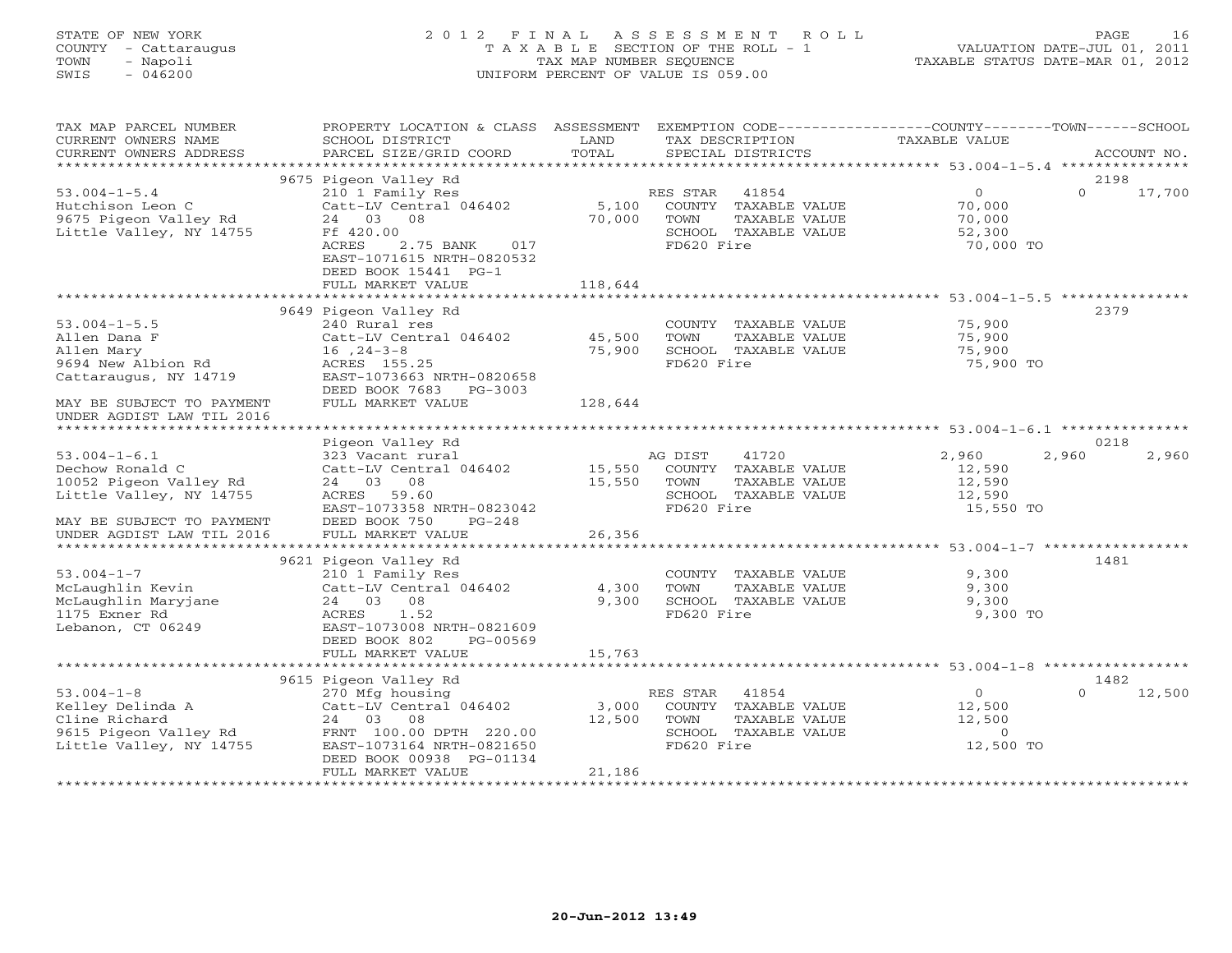# STATE OF NEW YORK 2 0 1 2 F I N A L A S S E S S M E N T R O L L PAGE 17 COUNTY - Cattaraugus T A X A B L E SECTION OF THE ROLL - 1 VALUATION DATE-JUL 01, 2011 TOWN - Napoli TAX MAP NUMBER SEQUENCE TAXABLE STATUS DATE-MAR 01, 2012 SWIS - 046200 UNIFORM PERCENT OF VALUE IS 059.00UNIFORM PERCENT OF VALUE IS 059.00

| TAX MAP PARCEL NUMBER<br>CURRENT OWNERS NAME<br>CURRENT OWNERS ADDRESS<br>***********************       | PROPERTY LOCATION & CLASS ASSESSMENT<br>SCHOOL DISTRICT<br>PARCEL SIZE/GRID COORD                                                                                                   | LAND<br>TOTAL              | EXEMPTION CODE-----------------COUNTY-------TOWN------SCHOOL<br>TAX DESCRIPTION<br>SPECIAL DISTRICTS                                                                  | TAXABLE VALUE                                                                                                     | ACCOUNT NO.                                                 |
|---------------------------------------------------------------------------------------------------------|-------------------------------------------------------------------------------------------------------------------------------------------------------------------------------------|----------------------------|-----------------------------------------------------------------------------------------------------------------------------------------------------------------------|-------------------------------------------------------------------------------------------------------------------|-------------------------------------------------------------|
| $53.004 - 1 - 9$<br>Kelley Delinda<br>Cline Richard<br>9615 Pigeon Valley Rd<br>Little Valley, NY 14755 | Pigeon Valley Rd<br>314 Rural vac<10<br>Catt-LV Central 046402<br>24 03 08<br>FRNT 125.00 DPTH 390.00<br>EAST-1073284 NRTH-0821682<br>DEED BOOK 00953 PG-00415<br>FULL MARKET VALUE | 4,500<br>4,500<br>7,627    | COUNTY TAXABLE VALUE<br>TOWN<br>TAXABLE VALUE<br>SCHOOL TAXABLE VALUE<br>FD620 Fire                                                                                   | 4,500<br>4,500<br>4,500<br>4,500 TO                                                                               | 1364                                                        |
|                                                                                                         | 9571 Pigeon Valley Rd                                                                                                                                                               |                            |                                                                                                                                                                       |                                                                                                                   | 0238                                                        |
| $53.004 - 1 - 10$<br>St John Mary Drew S<br>RD 1 Box 163A<br>Great Valley, NY 14741                     | 270 Mfg housing<br>Catt-LV Central 046402<br>24 03 08<br>ACRES 15.61<br>EAST-1073852 NRTH-0821915<br>FULL MARKET VALUE                                                              | 10,600<br>25,600<br>43,390 | COUNTY TAXABLE VALUE<br>TOWN<br>TAXABLE VALUE<br>SCHOOL TAXABLE VALUE<br>FD620 Fire                                                                                   | 25,600<br>25,600<br>25,600<br>25,600 TO                                                                           |                                                             |
|                                                                                                         | 9558 Pigeon Valley Rd                                                                                                                                                               |                            |                                                                                                                                                                       |                                                                                                                   | 1468                                                        |
| $53.004 - 1 - 11$<br>McLellan Alexander N<br>9558 Pigeon Valley Rd<br>Little Valley, NY 14755           | 210 1 Family Res<br>Catt-LV Central 046402<br>24 03<br>08<br>1.05<br>ACRES<br>EAST-1074186 NRTH-0822590<br>DEED BOOK 846<br>PG-00674<br>FULL MARKET VALUE                           |                            | WVET C/T<br>41121<br>41805<br>4,200 AGED C/S<br>24,800 SR STAR<br>41834<br>COUNTY TAXABLE VALUE<br>TOWN<br>TAXABLE VALUE<br>SCHOOL TAXABLE VALUE<br>42,034 FD620 Fire | 3,720<br>5,270<br>$\overline{0}$<br>15,810<br>21,080<br>$\circ$<br>24,800 TO                                      | 3,720<br>$\Omega$<br>6,200<br>$\circ$<br>$\Omega$<br>18,600 |
|                                                                                                         | 9537 Pigeon Valley Rd                                                                                                                                                               |                            |                                                                                                                                                                       |                                                                                                                   | 0171                                                        |
| $53.004 - 1 - 12$<br>Miller John M<br>9537 Pigeon Valley Rd<br>Little Valley, NY 14755                  | 210 1 Family Res<br>Catt-LV Central 046402<br>08<br>24 03<br>2.18<br>ACRES<br>EAST-1074513 NRTH-0822453<br>DEED BOOK 13291 PG-9001<br>FULL MARKET VALUE                             | 4,700<br>52,000<br>88,136  | 41854<br>RES STAR<br>COUNTY TAXABLE VALUE<br>TOWN<br>TAXABLE VALUE<br>SCHOOL TAXABLE VALUE<br>FD620 Fire                                                              | $\overline{0}$<br>52,000<br>52,000<br>34,300<br>52,000 TO<br>********************** 53.004-1-13 ***************** | $\Omega$<br>17,700                                          |
|                                                                                                         | Pigeon Valley Rd                                                                                                                                                                    |                            |                                                                                                                                                                       |                                                                                                                   | 0045                                                        |
| $53.004 - 1 - 13$<br>Shugarts Bruce A<br>Shugarts Paula A<br>298 Thompson St<br>N Tonawanda, NY 14120   | 260 Seasonal res<br>Catt-LV Central 046402<br>16 03<br>08<br>ACRES<br>8.13<br>EAST-1074865 NRTH-0823258<br>DEED BOOK 997<br>$PG-689$<br>FULL MARKET VALUE                           | 7,700<br>15,000<br>25,424  | COUNTY TAXABLE VALUE<br>TOWN<br>TAXABLE VALUE<br>SCHOOL TAXABLE VALUE<br>FD620 Fire                                                                                   | 15,000<br>15,000<br>15,000<br>15,000 TO                                                                           |                                                             |
|                                                                                                         |                                                                                                                                                                                     |                            |                                                                                                                                                                       |                                                                                                                   |                                                             |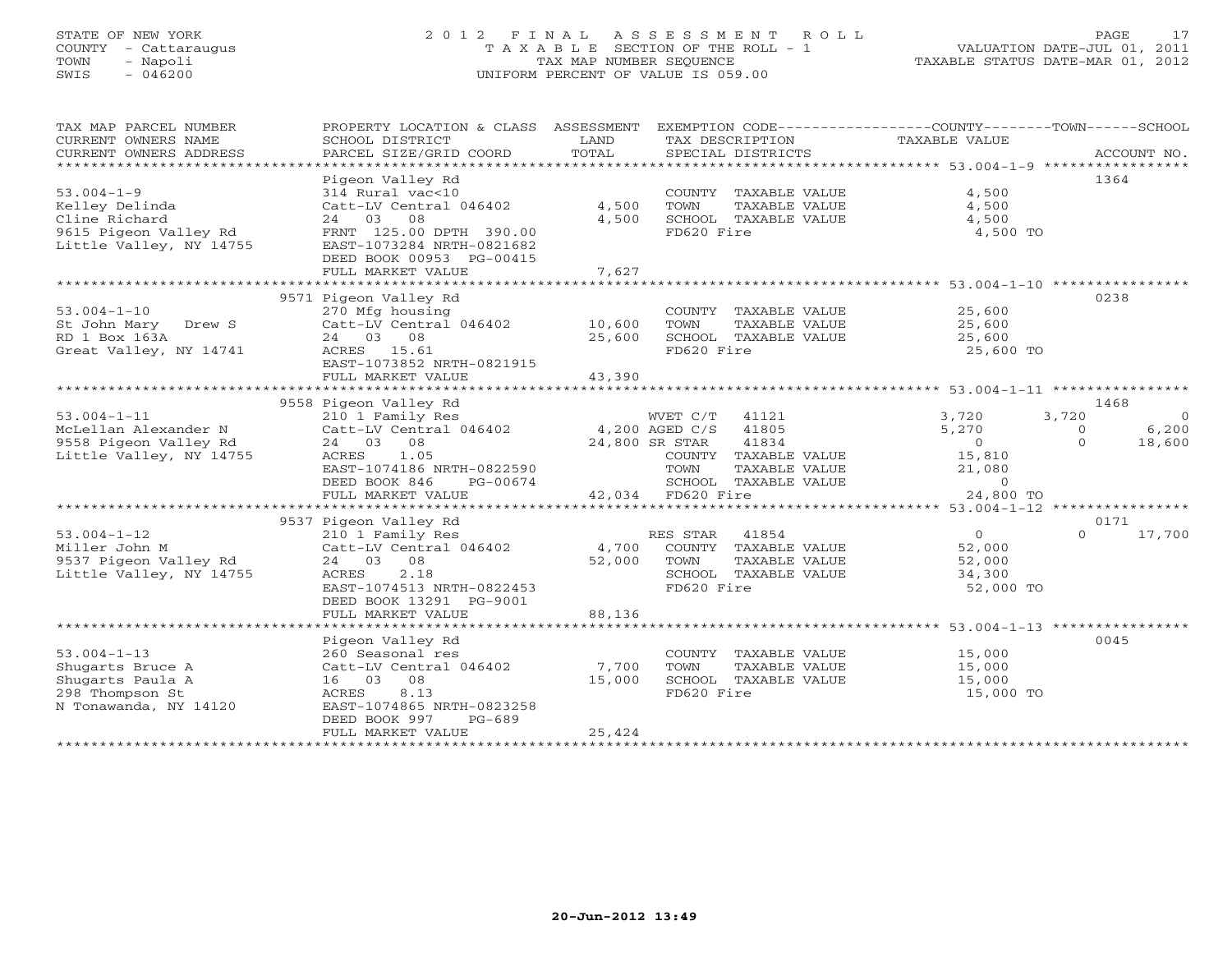# STATE OF NEW YORK 2 0 1 2 F I N A L A S S E S S M E N T R O L L PAGE 18 COUNTY - Cattaraugus T A X A B L E SECTION OF THE ROLL - 1 VALUATION DATE-JUL 01, 2011 TOWN - Napoli TAX MAP NUMBER SEQUENCE TAXABLE STATUS DATE-MAR 01, 2012 SWIS - 046200 UNIFORM PERCENT OF VALUE IS 059.00UNIFORM PERCENT OF VALUE IS 059.00

| TAX MAP PARCEL NUMBER<br>CURRENT OWNERS NAME<br>CURRENT OWNERS ADDRESS                                              | SCHOOL DISTRICT<br>PARCEL SIZE/GRID COORD                                                                                                                                     | LAND<br>TOTAL             | TAX DESCRIPTION<br>SPECIAL DISTRICTS                                                                  | PROPERTY LOCATION & CLASS ASSESSMENT EXEMPTION CODE----------------COUNTY-------TOWN------SCHOOL<br>TAXABLE VALUE<br>ACCOUNT NO. |  |
|---------------------------------------------------------------------------------------------------------------------|-------------------------------------------------------------------------------------------------------------------------------------------------------------------------------|---------------------------|-------------------------------------------------------------------------------------------------------|----------------------------------------------------------------------------------------------------------------------------------|--|
| $53.004 - 1 - 14$<br>Fruci Vincent T<br>PO Box 304<br>West Seneca, NY 14224                                         | 10084 Pigeon Valley Rd<br>260 Seasonal res<br>Catt-LV Central 046402<br>16 03 08<br>3.31<br>ACRES<br>EAST-1074813 NRTH-0822827<br>DEED BOOK 4974 PG-8001<br>FULL MARKET VALUE | 5,400<br>14,300<br>24,237 | COUNTY TAXABLE VALUE<br>TOWN<br>TAXABLE VALUE<br>SCHOOL TAXABLE VALUE<br>FD620 Fire                   | 0237<br>14,300<br>14,300<br>14,300<br>14,300 TO                                                                                  |  |
|                                                                                                                     |                                                                                                                                                                               |                           |                                                                                                       |                                                                                                                                  |  |
| $53.004 - 1 - 15$<br>Oakes Paul<br>Oakes Debra<br>319A Pigeon Valley Rd<br>Little Valley, NY 14755                  | Pigeon Valley Rd<br>270 Mfg housing<br>Catt-LV Central 046402<br>16 03 08<br>FRNT 143.00 DPTH 175.00<br>EAST-1074861 NRTH-0822546<br>DEED BOOK 00944 PG-00603                 | 3,200<br>21,200           | RES STAR 41854<br>COUNTY TAXABLE VALUE<br>TOWN<br>TAXABLE VALUE<br>SCHOOL TAXABLE VALUE<br>FD620 Fire | 1780<br>$\overline{0}$<br>$\Omega$<br>17,700<br>21,200<br>21,200<br>3,500<br>21,200 TO                                           |  |
|                                                                                                                     | FULL MARKET VALUE                                                                                                                                                             | 35,932                    |                                                                                                       |                                                                                                                                  |  |
| $53.004 - 1 - 16.1$<br>Miller John M<br>9537 Pigeon Valley Rd<br>Little Valley, NY 14755                            | Pigeon Valley Rd<br>314 Rural vac<10<br>Catt-LV Central 046402<br>$16/24$ 03<br>08<br>FRNT 158.00 DPTH 328.00<br>EAST-1074681 NRTH-0822318<br>DEED BOOK 13291 PG-9001         | 4,800<br>4,800            | COUNTY TAXABLE VALUE<br>TOWN<br>TAXABLE VALUE<br>SCHOOL TAXABLE VALUE<br>FD620 Fire                   | 0225<br>4,800<br>4,800<br>4,800<br>4,800 TO                                                                                      |  |
|                                                                                                                     | FULL MARKET VALUE                                                                                                                                                             | 8,136                     |                                                                                                       |                                                                                                                                  |  |
| $53.004 - 1 - 16.2$<br>Green Stanley Jr.<br>Landers-Green Angel<br>9525 Pigeon Valley Rd<br>Little Valley, NY 14755 | Pidgeon Valley Rd<br>270 Mfg housing<br>Catt-LV Central 046402<br>16/24 03 08<br>ACRES 10.50<br>EAST-1074752 NRTH-0822085<br>DEED BOOK 10237 PG-3006<br>FULL MARKET VALUE     | 8,600<br>18,300<br>31,017 | COUNTY TAXABLE VALUE<br>TOWN<br>TAXABLE VALUE<br>SCHOOL TAXABLE VALUE<br>FD620 Fire                   | 2010<br>18,300<br>18,300<br>18,300<br>18,300 TO                                                                                  |  |
|                                                                                                                     | 9519 Pigeon Valley Rd                                                                                                                                                         |                           |                                                                                                       | 0067                                                                                                                             |  |
| $53.004 - 1 - 17$<br>Barber James H<br>PO Box 272<br>Steamburg, NY 14783                                            | 210 1 Family Res<br>Catt-LV Central 046402<br>16 03 08<br>4.89<br>ACRES<br>EAST-1075176 NRTH-0822540<br>DEED BOOK 00915 PG-00740<br>FULL MARKET VALUE                         | 6,300<br>21,300<br>36,102 | COUNTY TAXABLE VALUE<br>TOWN<br>TAXABLE VALUE<br>SCHOOL TAXABLE VALUE<br>FD620 Fire                   | 21,300<br>21,300<br>21,300<br>21,300 TO                                                                                          |  |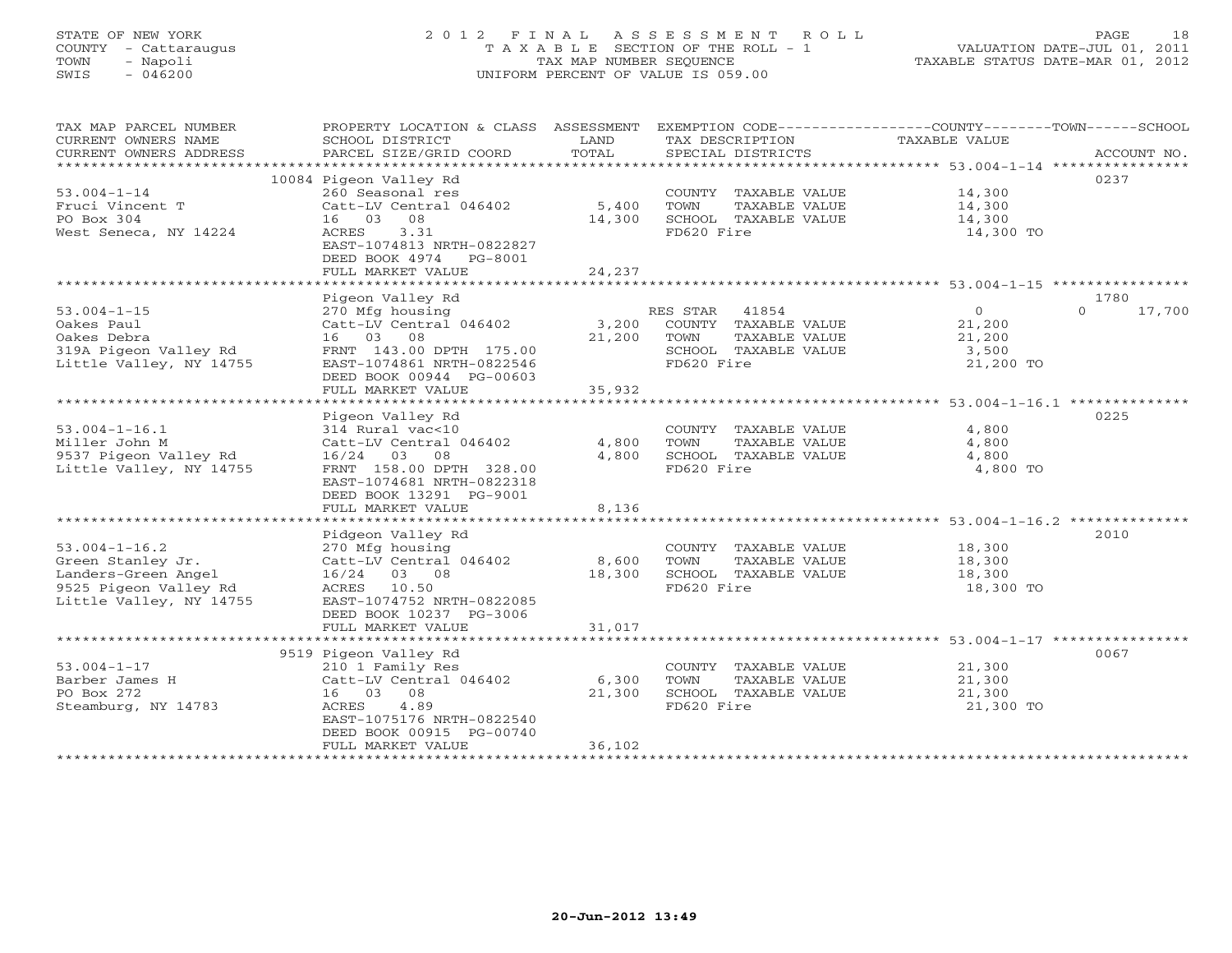# STATE OF NEW YORK 2 0 1 2 F I N A L A S S E S S M E N T R O L L PAGE 19 COUNTY - Cattaraugus T A X A B L E SECTION OF THE ROLL - 1 VALUATION DATE-JUL 01, 2011 TOWN - Napoli TAX MAP NUMBER SEQUENCE TAXABLE STATUS DATE-MAR 01, 2012 SWIS - 046200 UNIFORM PERCENT OF VALUE IS 059.00UNIFORM PERCENT OF VALUE IS 059.00

| TAX MAP PARCEL NUMBER                                                                                              | PROPERTY LOCATION & CLASS ASSESSMENT EXEMPTION CODE----------------COUNTY-------TOWN------SCHOOL                                                                                   |                           |                                                                                                       |                                                           |             |        |
|--------------------------------------------------------------------------------------------------------------------|------------------------------------------------------------------------------------------------------------------------------------------------------------------------------------|---------------------------|-------------------------------------------------------------------------------------------------------|-----------------------------------------------------------|-------------|--------|
| CURRENT OWNERS NAME                                                                                                | SCHOOL DISTRICT                                                                                                                                                                    | LAND                      | TAX DESCRIPTION                                                                                       | TAXABLE VALUE                                             |             |        |
| CURRENT OWNERS ADDRESS                                                                                             | PARCEL SIZE/GRID COORD                                                                                                                                                             | TOTAL                     | SPECIAL DISTRICTS                                                                                     |                                                           | ACCOUNT NO. |        |
|                                                                                                                    | 9509 Pigeon Valley Rd                                                                                                                                                              |                           |                                                                                                       |                                                           | 0178        |        |
| $53.004 - 1 - 19$<br>Halla John F Jr<br>9509 Pigeon Valley Rd<br>Little Valley, NY 14755                           | 240 Rural res<br>Catt-LV Central 046402 18,400<br>16 03 08<br>ACRES 37.50<br>EAST-1075972 NRTH-0822978<br>DEED BOOK 879<br>PG-00698<br>FULL MARKET VALUE                           | 57,600<br>97,627          | RES STAR 41854<br>COUNTY TAXABLE VALUE<br>TOWN<br>TAXABLE VALUE<br>SCHOOL TAXABLE VALUE<br>FD620 Fire | $\overline{0}$<br>57,600<br>57,600<br>39,900<br>57,600 TO | $\Omega$    | 17,700 |
|                                                                                                                    |                                                                                                                                                                                    |                           |                                                                                                       |                                                           |             |        |
| $53.004 - 1 - 20$<br>Adams Robert A<br>Adams Rene A<br>11176 Chautaugua Rd<br>Cattaraugus, NY 14719                | Pigeon Valley Rd (Off)<br>910 Priv forest<br>Catt-LV Central 046402<br>16 03 08<br>ACRES 25.69<br>EAST-1077148 NRTH-0822948<br>DEED BOOK 13850 PG-3001<br>FULL MARKET VALUE        | 6,423<br>10,200<br>17,288 | COUNTY TAXABLE VALUE<br>TOWN<br>TAXABLE VALUE<br>SCHOOL TAXABLE VALUE<br>FD620 Fire                   | 10,200<br>10,200<br>10,200<br>10,200 TO                   | 0044        |        |
|                                                                                                                    |                                                                                                                                                                                    |                           |                                                                                                       |                                                           |             |        |
| $53.004 - 1 - 21$<br>Adams Lumber Co., Inc.<br>6052 Adams Rd<br>Cattaraugus, NY 14719                              | Pigeon Valley Rd (Off)<br>323 Vacant rural<br>Catt-LV Central 046402 14,000<br>16 03 08<br>ACRES 23.97<br>EAST-1078049 NRTH-0822941<br>DEED BOOK 5488 PG-7003<br>FULL MARKET VALUE | 14,000<br>23,729          | COUNTY TAXABLE VALUE<br>TOWN<br>TAXABLE VALUE<br>SCHOOL TAXABLE VALUE<br>FD620 Fire                   | 14,000<br>14,000<br>14,000<br>14,000 TO                   | 1793        |        |
|                                                                                                                    |                                                                                                                                                                                    |                           |                                                                                                       |                                                           |             |        |
| $53.004 - 1 - 24$<br>Hammond Donald R<br>5882 Rte 353<br>Little Valley, NY 14755                                   | Pigeon Valley Rd<br>910 Priv forest<br>Catt-LV Central 046402<br>08 03 08<br>ACRES 244.15<br>EAST-1081241 NRTH-0822275                                                             | 67,688<br>116,500         | COUNTY TAXABLE VALUE<br>TAXABLE VALUE<br>TOWN<br>SCHOOL TAXABLE VALUE<br>FD620 Fire                   | 116,500<br>116,500<br>116,500<br>116,500 TO               | 1296        |        |
|                                                                                                                    | FULL MARKET VALUE                                                                                                                                                                  | 197,458                   |                                                                                                       |                                                           |             |        |
| $53.004 - 1 - 26$<br>Dutch Hill Farms of WNY<br>Attn: Siragusa, John<br>211 Viscount Dr<br>Williamsville, NY 14221 | Dutch Hill Rd (Off)<br>910 Priv forest<br>Catt-LV Central 046402<br>08 03 08<br>ACRES 152.52<br>EAST-1080638 NRTH-0820331<br>DEED BOOK 890<br>PG-00932                             | 33,125<br>77,000          | COUNTY TAXABLE VALUE<br>TOWN<br>TAXABLE VALUE<br>SCHOOL TAXABLE VALUE<br>FD620 Fire                   | 77,000<br>77,000<br>77,000<br>77,000 TO                   | 1332        |        |
|                                                                                                                    | FULL MARKET VALUE                                                                                                                                                                  | 130,508                   |                                                                                                       |                                                           |             |        |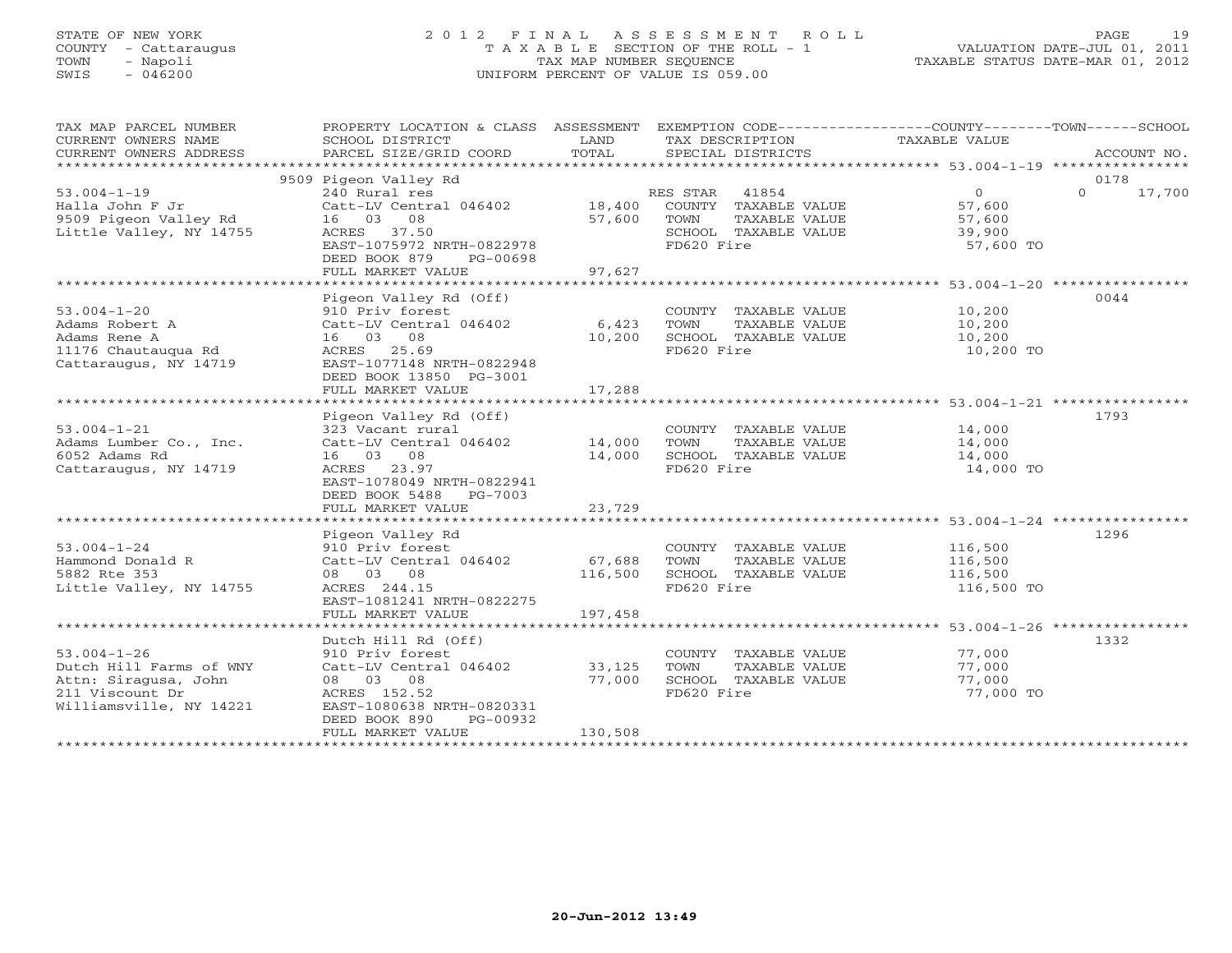## STATE OF NEW YORK 2 0 1 2 F I N A L A S S E S S M E N T R O L L PAGE 20 COUNTY - Cattaraugus T A X A B L E SECTION OF THE ROLL - 1 VALUATION DATE-JUL 01, 2011 TOWN - Napoli TAX MAP NUMBER SEQUENCE TAXABLE STATUS DATE-MAR 01, 2012 SWIS - 046200 UNIFORM PERCENT OF VALUE IS 059.00UNIFORM PERCENT OF VALUE IS 059.00

| TAX MAP PARCEL NUMBER<br>CURRENT OWNERS NAME | PROPERTY LOCATION & CLASS ASSESSMENT<br>SCHOOL DISTRICT | LAND    | TAX DESCRIPTION       | EXEMPTION CODE-----------------COUNTY-------TOWN------SCHOOL<br>TAXABLE VALUE |
|----------------------------------------------|---------------------------------------------------------|---------|-----------------------|-------------------------------------------------------------------------------|
| CURRENT OWNERS ADDRESS                       | PARCEL SIZE/GRID COORD                                  | TOTAL   | SPECIAL DISTRICTS     | ACCOUNT NO.                                                                   |
| **********************                       |                                                         |         |                       |                                                                               |
|                                              | Dutch Hill Rd                                           |         |                       | 2391                                                                          |
| $53.004 - 1 - 27.1$                          | 300 Vacant Land                                         |         | COUNTY TAXABLE VALUE  | 16,755                                                                        |
| Sposato Angelo                               | Catt-LV Central 046402                                  | 16,755  | TOWN<br>TAXABLE VALUE | 16,755                                                                        |
| Rapone Santo Pat                             | ACRES 40.42                                             | 16,755  | SCHOOL TAXABLE VALUE  | 16,755                                                                        |
| 13045 Lundy's Lane RR1                       | EAST-1082492 NRTH-0818189                               |         | FD620 Fire            | 16,755 TO                                                                     |
| Niagara Falls, ON CanaCanada                 | FULL MARKET VALUE                                       | 28,398  |                       |                                                                               |
| L2E6S4                                       |                                                         |         |                       |                                                                               |
|                                              |                                                         |         |                       |                                                                               |
|                                              | 9030 Dutch Hill Rd                                      |         |                       | 2404                                                                          |
| $53.004 - 1 - 27.2$                          | 300 Vacant Land                                         |         | COUNTY TAXABLE VALUE  | 4,210                                                                         |
| Rapone Santo Pat                             | Catt-LV Central 046402                                  | 4,210   | TOWN<br>TAXABLE VALUE | 4,210                                                                         |
| Rapone Maria Teresa                          | ACRES<br>1.35                                           | 4,210   | SCHOOL TAXABLE VALUE  | 4,210                                                                         |
| 12 Fuller Cresent                            | EAST-1082268 NRTH-0816866                               |         | FD620 Fire            | 4,210 TO                                                                      |
| Thorold, Ontario, Canada                     | FULL MARKET VALUE                                       | 7,136   |                       |                                                                               |
| L2V4B9                                       |                                                         |         |                       |                                                                               |
|                                              | Dutch Hill Rd                                           |         |                       | 2392                                                                          |
| $53.004 - 1 - 27.3$                          | 300 Vacant Land                                         |         | COUNTY TAXABLE VALUE  | 4,240                                                                         |
| Sposato Angelo                               | Catt-LV Central 046402                                  | 4,240   | TOWN<br>TAXABLE VALUE | 4,240                                                                         |
| Sposato Frances                              | 1.40<br>ACRES                                           | 4,240   | SCHOOL TAXABLE VALUE  | 4,240                                                                         |
| 13045 Lundy's Lane RR1                       | EAST-1082467 NRTH-0816751                               |         | FD620 Fire            | 4,240 TO                                                                      |
| Niagara Falls, ON CanCanada                  | FULL MARKET VALUE                                       | 7,186   |                       |                                                                               |
| L2E 6S4                                      |                                                         |         |                       |                                                                               |
|                                              |                                                         |         |                       |                                                                               |
|                                              |                                                         |         |                       |                                                                               |
|                                              | Dutch Hill Rd                                           |         |                       | 1331                                                                          |
| $53.004 - 1 - 28.1$                          |                                                         |         | COUNTY TAXABLE VALUE  | 25,770                                                                        |
| Dutch Hill Farms of WNY                      | 321 Abandoned ag<br>Catt-LV Central 046402              | 22,375  | TOWN<br>TAXABLE VALUE | 25,770                                                                        |
| Attn: Siragusa, John                         | ACRES 62.90                                             | 25,770  | SCHOOL TAXABLE VALUE  | 25,770                                                                        |
| 211 Viscount Dr                              | EAST-1081555 NRTH-0818318                               |         | FD620 Fire            | 25,770 TO                                                                     |
| Williamsville, NY 14221                      | DEED BOOK 890<br>PG-932                                 |         |                       |                                                                               |
|                                              | FULL MARKET VALUE                                       | 43,678  |                       |                                                                               |
|                                              |                                                         |         |                       |                                                                               |
|                                              | Dutch Hill Rd                                           |         |                       | 2266                                                                          |
| $53.004 - 1 - 28.2$                          | 240 Rural res                                           |         | COUNTY TAXABLE VALUE  | 62,630                                                                        |
| Siragusa John A                              | Catt-LV Central 046402                                  | 11,160  | TOWN<br>TAXABLE VALUE | 62,630                                                                        |
| Siragusa Karen M                             | 7 3 8                                                   | 62,630  | SCHOOL TAXABLE VALUE  | 62,630                                                                        |
| 211 Viscount Dr                              | ACRES 18.05                                             |         | FD620 Fire            | 62,630 TO                                                                     |
| Williamsville, NY 14221                      | EAST-1080802 NRTH-0818297                               |         |                       |                                                                               |
|                                              | DEED BOOK 1013<br>$PG-346$                              |         |                       |                                                                               |
|                                              | FULL MARKET VALUE                                       | 106,153 |                       |                                                                               |
|                                              |                                                         |         |                       |                                                                               |
|                                              | Dutch Hill Rd                                           |         |                       | 2383                                                                          |
| $53.004 - 1 - 28.3$                          | 311 Res vac land                                        |         | COUNTY TAXABLE VALUE  | 8,400                                                                         |
| Siragusa John A                              | Catt-LV Central 046402                                  | 8,400   | TOWN<br>TAXABLE VALUE | 8,400                                                                         |
| Siragusa Karen M                             | ACRES 10.00                                             | 8,400   | SCHOOL TAXABLE VALUE  | 8,400                                                                         |
| 211 Viscount Dr                              | EAST-1081054 NRTH-0817878                               |         | FD620 Fire            | 8,400 TO                                                                      |
| Williamsville, NY 14221                      | DEED BOOK 7636<br>PG-2001<br>FULL MARKET VALUE          | 14,237  |                       |                                                                               |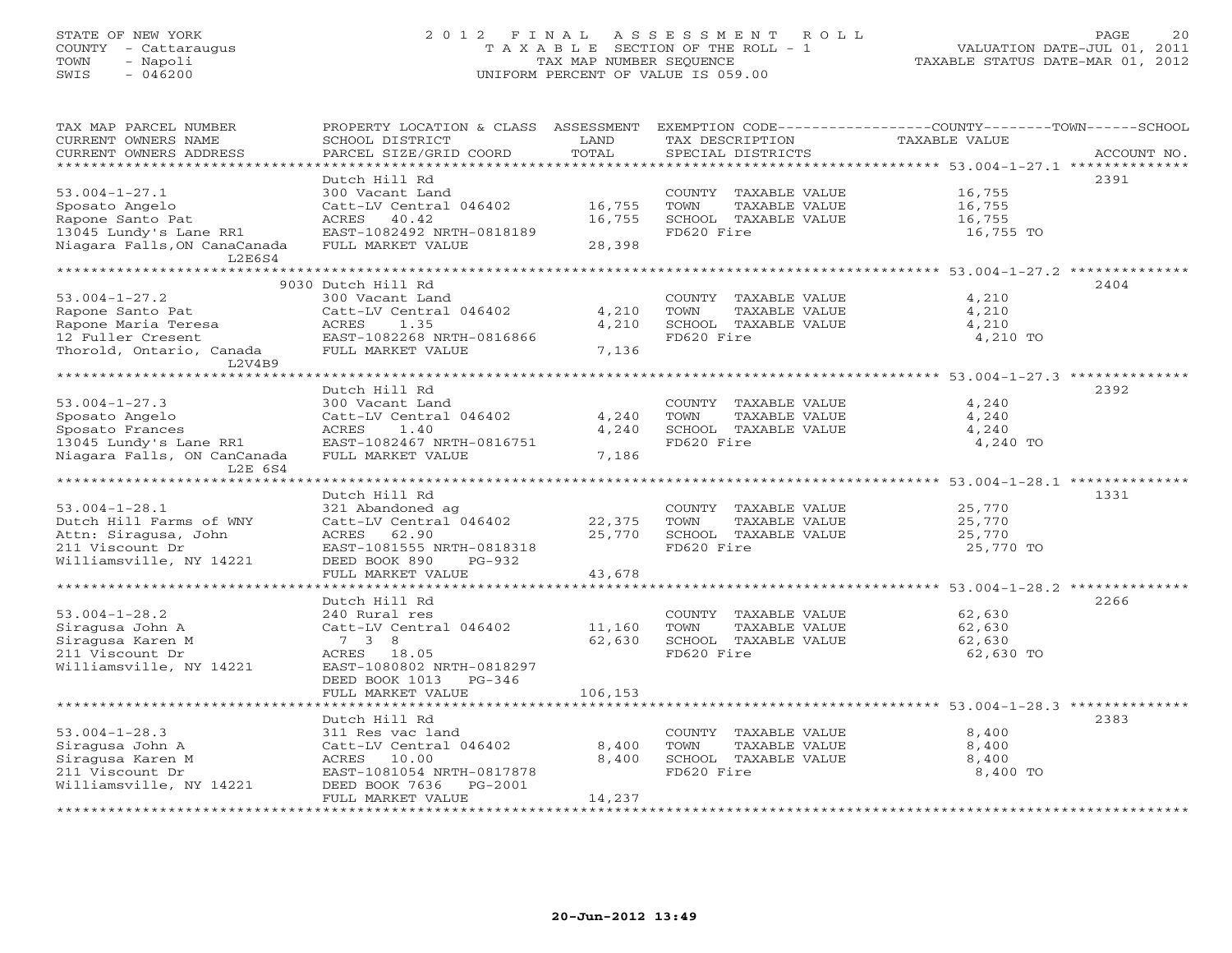# STATE OF NEW YORK 2 0 1 2 F I N A L A S S E S S M E N T R O L L PAGE 21 COUNTY - Cattaraugus T A X A B L E SECTION OF THE ROLL - 1 VALUATION DATE-JUL 01, 2011 TOWN - Napoli TAX MAP NUMBER SEQUENCE TAXABLE STATUS DATE-MAR 01, 2012 SWIS - 046200 UNIFORM PERCENT OF VALUE IS 059.00UNIFORM PERCENT OF VALUE IS 059.00

| TAX MAP PARCEL NUMBER                                | PROPERTY LOCATION & CLASS ASSESSMENT EXEMPTION CODE----------------COUNTY-------TOWN------SCHOOL |                |                             |                |          |             |
|------------------------------------------------------|--------------------------------------------------------------------------------------------------|----------------|-----------------------------|----------------|----------|-------------|
| CURRENT OWNERS NAME                                  | SCHOOL DISTRICT                                                                                  | LAND           | TAX DESCRIPTION             | TAXABLE VALUE  |          |             |
| CURRENT OWNERS ADDRESS                               | PARCEL SIZE/GRID COORD                                                                           | TOTAL          | SPECIAL DISTRICTS           |                |          | ACCOUNT NO. |
| *************************                            |                                                                                                  |                |                             |                |          |             |
|                                                      | 9160 Dutch Hill Rd                                                                               |                |                             |                | 1795     |             |
| $53.004 - 1 - 29$                                    | 210 1 Family Res                                                                                 |                | RES STAR<br>41854           | $\overline{0}$ | $\Omega$ | 17,700      |
| Williams Perry G                                     | Catt-LV Central 046402                                                                           |                | 7,800 COUNTY TAXABLE VALUE  | 94,900         |          |             |
| 9160 Dutch Hill Rd                                   | 08<br>07 03                                                                                      | 94,900         | TOWN<br>TAXABLE VALUE       | 94,900         |          |             |
| Little Valley, NY 14755                              | 8.58<br>ACRES                                                                                    |                | SCHOOL TAXABLE VALUE        | 77,200         |          |             |
|                                                      | EAST-1080313 NRTH-0817581                                                                        |                | FD620 Fire                  | 94,900 TO      |          |             |
|                                                      | DEED BOOK 00979 PG-00057                                                                         |                |                             |                |          |             |
|                                                      | FULL MARKET VALUE                                                                                | 160,847        |                             |                |          |             |
|                                                      | 9188 Dutch Hill Rd                                                                               |                |                             |                | 1335     |             |
| $53.004 - 1 - 30.1$                                  | 210 1 Family Res                                                                                 |                | COUNTY TAXABLE VALUE        | 41,900         |          |             |
| Klee Beth R                                          | Catt-LV Central 046402                                                                           | 4,600          | TAXABLE VALUE<br>TOWN       | 41,900         |          |             |
| 9188 Dutch Hill Rd                                   | 07 03 08                                                                                         | 41,900         | SCHOOL TAXABLE VALUE        | 41,900         |          |             |
| Little Valley, NY 14755                              | Hilliman,viola Life Use                                                                          |                | FD620 Fire                  | 41,900 TO      |          |             |
|                                                      | ACRES<br>2.00                                                                                    |                |                             |                |          |             |
|                                                      | EAST-1079712 NRTH-0817531                                                                        |                |                             |                |          |             |
|                                                      | DEED BOOK 16401 PG-3                                                                             |                |                             |                |          |             |
|                                                      | FULL MARKET VALUE                                                                                | 71,017         |                             |                |          |             |
|                                                      |                                                                                                  |                |                             |                |          |             |
|                                                      | 9210 Dutch Hill Rd                                                                               |                |                             |                | 2066     |             |
| $53.004 - 1 - 30.2$                                  | 210 1 Family Res                                                                                 |                | CVET C/T 41131              | 11,800         | 11,800   | $\circ$     |
| Hilliman Robert W                                    | $Cat-LV$ Central 046402 $4,600$ DVET C/T                                                         |                | 41141                       | 7,250          | 7,250    | $\Omega$    |
| Hilliman Victoria                                    | 07 03 08                                                                                         | 58,000 SR STAR | 41834                       | $\overline{0}$ | $\Omega$ | 36,700      |
| 9210 Dutch Hill Rd                                   | 2.00<br>ACRES                                                                                    |                | COUNTY TAXABLE VALUE        | 38,950         |          |             |
| Little Valley, NY 14755                              | EAST-1079653 NRTH-0817324                                                                        |                | TAXABLE VALUE<br>TOWN       | 38,950         |          |             |
|                                                      | DEED BOOK 00925 PG-00244                                                                         |                | SCHOOL TAXABLE VALUE        | 21,300         |          |             |
|                                                      | FULL MARKET VALUE                                                                                |                | 98,305 FD620 Fire           | 58,000 TO      |          |             |
|                                                      | **************************                                                                       |                |                             |                |          |             |
|                                                      | Dutch Hill Rd                                                                                    |                |                             |                | 1328     |             |
| $53.004 - 1 - 31.1$                                  | 322 Rural vac>10                                                                                 |                | COUNTY TAXABLE VALUE 18,000 |                |          |             |
| Dutch Hill Farms of W.N.Y Inc Catt-LV Central 046402 |                                                                                                  | 18,000         | TOWN<br>TAXABLE VALUE       | 18,000         |          |             |
| 211 Viscount Dr                                      | 07 03 08                                                                                         | 18,000         | SCHOOL TAXABLE VALUE        | 18,000         |          |             |
| Williamsville, NY 14221                              | ACRES 35.80                                                                                      |                | FD620 Fire                  | 18,000 TO      |          |             |
|                                                      | EAST-1080070 NRTH-0818864                                                                        |                |                             |                |          |             |
|                                                      | DEED BOOK 13558 PG-9001                                                                          |                |                             |                |          |             |
|                                                      | FULL MARKET VALUE                                                                                | 30,508         |                             |                |          |             |
|                                                      |                                                                                                  |                |                             |                |          |             |
|                                                      | 9124 Dutch Hill Rd                                                                               |                |                             |                | 1960     |             |
| $53.004 - 1 - 31.2$                                  | 270 Mfg housing                                                                                  |                | RES STAR 41854              | $\overline{0}$ | $\Omega$ | 17,700      |
| Zollinger Cheryl                                     | Catt-LV Central 046402                                                                           | 10,960         | COUNTY TAXABLE VALUE        | 20,960         |          |             |
| 9184 Dutch Hill Rd                                   | 07 03 08                                                                                         | 20,960         | TOWN<br>TAXABLE VALUE       | 20,960         |          |             |
| Little Valley, NY 14755                              | ACRES 10.90                                                                                      |                | SCHOOL TAXABLE VALUE        | 3,260          |          |             |
|                                                      | EAST-1079812 NRTH-0818019                                                                        |                | FD620 Fire                  | 20,960 TO      |          |             |
|                                                      | DEED BOOK 2966<br>PG-7001                                                                        |                |                             |                |          |             |
|                                                      | FULL MARKET VALUE                                                                                | 35,525         |                             |                |          |             |
| ***********************                              |                                                                                                  |                |                             |                |          |             |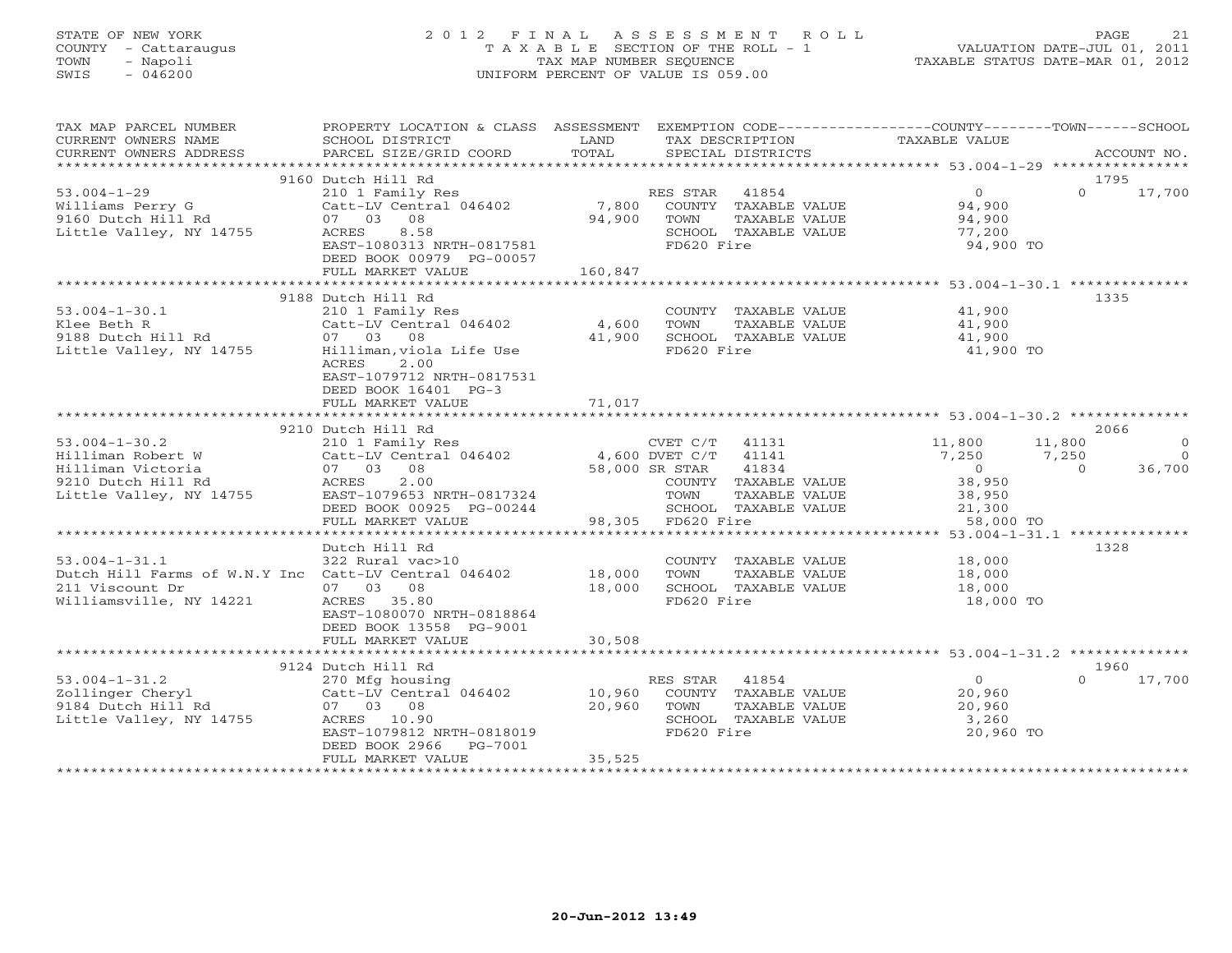# STATE OF NEW YORK 2 0 1 2 F I N A L A S S E S S M E N T R O L L PAGE 22 COUNTY - Cattaraugus T A X A B L E SECTION OF THE ROLL - 1 VALUATION DATE-JUL 01, 2011 TOWN - Napoli TAX MAP NUMBER SEQUENCE TAXABLE STATUS DATE-MAR 01, 2012 SWIS - 046200 UNIFORM PERCENT OF VALUE IS 059.00UNIFORM PERCENT OF VALUE IS 059.00

| CURRENT OWNERS NAME<br>SCHOOL DISTRICT<br>LAND<br>TAX DESCRIPTION<br>TAXABLE VALUE<br>TOTAL<br>CURRENT OWNERS ADDRESS<br>PARCEL SIZE/GRID COORD<br>SPECIAL DISTRICTS<br>ACCOUNT NO.<br>***********************<br>Dutch Hill Rd<br>1334<br>19,700<br>$53.004 - 1 - 32$<br>322 Rural vac>10<br>COUNTY TAXABLE VALUE<br>Catt-LV Central 046402 19,700<br>Dutch Hill Farms of WNY<br>TOWN<br>TAXABLE VALUE<br>19,700<br>Attn: Siragusa, John<br>07 03 08<br>19,700<br>SCHOOL TAXABLE VALUE<br>19,700<br>FD620 Fire<br>211 Viscount Dr<br>ACRES 42.62<br>19,700 TO<br>Williamsville, NY 14221<br>EAST-1078970 NRTH-0818670<br>DEED BOOK 890<br>PG-00932<br>FULL MARKET VALUE<br>33,390<br>Dutch Hill Rd<br>1255<br>$53.004 - 1 - 33.1$<br>$\Omega$<br>17,700<br>270 Mfg housing<br>RES STAR 41854<br>$\Omega$<br>22,000<br>4,900 COUNTY TAXABLE VALUE<br>Catt-LV Central 046402<br>Moore Jeffrey L<br>Moore Mary D <sup>1</sup><br>9238 Dutch Hill Rd<br>07 03 08<br>22,000<br>TOWN<br>TAXABLE VALUE<br>22,000<br>Land Contract<br>SCHOOL TAXABLE VALUE<br>4,300<br>Little Valley, NY 14755<br>FD620 Fire<br>22,000 TO<br>ACRES<br>2.45<br>EAST-1079143 NRTH-0817252<br>DEED BOOK 1005 PG-728<br>37,288<br>FULL MARKET VALUE<br>9252 Dutch Hill Rd<br>1984<br>$\overline{O}$<br>$0 \t 17,700$<br>$53.004 - 1 - 33.2$<br>210 1 Family Res<br>RES STAR 41854<br>Hoch Charles R<br>Catt-LV Central 046402<br>39,100<br>39,100<br>9252 Dutch Hill Rd<br>07 03 08<br>39,100 TOWN<br>TAXABLE VALUE<br>Little Valley, NY 14755<br>ACRES 7.95<br>SCHOOL TAXABLE VALUE<br>21,400<br>EAST-1078715 NRTH-0817381<br>FD620 Fire<br>39,100 TO<br>DEED BOOK 1001 PG-430<br>66,271<br>FULL MARKET VALUE<br>Dutch Hill Rd (Off)<br>1763<br>$53.004 - 1 - 34$<br>COUNTY TAXABLE VALUE<br>18,000<br>322 Rural vac>10<br>Catt-LV Central 046402 18,000<br>TAXABLE VALUE<br>Webber Albert F<br>TOWN<br>18,000<br>18,000<br>SCHOOL TAXABLE VALUE<br>18,000<br>Webber Jean Marie<br>15 03 08<br>ACRES 21.73<br>FD620 Fire<br>187 Buffum St<br>18,000 TO<br>EAST-1078033 NRTH-0819024<br>Buffalo, NY 14210<br>FULL MARKET VALUE<br>30,508<br>Dutch Hill Rd<br>1767<br>COUNTY TAXABLE VALUE<br>$53.004 - 1 - 35$<br>23,000<br>270 Mfg housing<br>Catt-LV Central 046402<br>8,500<br>Page Thomas A Jr<br>TOWN<br>TAXABLE VALUE<br>23,000<br>3934 Eckhardt Rd<br>15 03 08<br>23,000<br>SCHOOL TAXABLE VALUE<br>23,000<br>Hamburg, NY 14075<br>FD620 Fire<br>23,000 TO<br>ACRES 10.08<br>EAST-1078162 NRTH-0818139<br>DEED BOOK 9589 PG-6001<br>38,983<br>FULL MARKET VALUE | TAX MAP PARCEL NUMBER |  | PROPERTY LOCATION & CLASS ASSESSMENT EXEMPTION CODE---------------COUNTY-------TOWN------SCHOOL |  |
|---------------------------------------------------------------------------------------------------------------------------------------------------------------------------------------------------------------------------------------------------------------------------------------------------------------------------------------------------------------------------------------------------------------------------------------------------------------------------------------------------------------------------------------------------------------------------------------------------------------------------------------------------------------------------------------------------------------------------------------------------------------------------------------------------------------------------------------------------------------------------------------------------------------------------------------------------------------------------------------------------------------------------------------------------------------------------------------------------------------------------------------------------------------------------------------------------------------------------------------------------------------------------------------------------------------------------------------------------------------------------------------------------------------------------------------------------------------------------------------------------------------------------------------------------------------------------------------------------------------------------------------------------------------------------------------------------------------------------------------------------------------------------------------------------------------------------------------------------------------------------------------------------------------------------------------------------------------------------------------------------------------------------------------------------------------------------------------------------------------------------------------------------------------------------------------------------------------------------------------------------------------------------------------------------------------------------------------------------------------------------------------------------------------------------------------------------------------------------------------------------------------------------------------------|-----------------------|--|-------------------------------------------------------------------------------------------------|--|
|                                                                                                                                                                                                                                                                                                                                                                                                                                                                                                                                                                                                                                                                                                                                                                                                                                                                                                                                                                                                                                                                                                                                                                                                                                                                                                                                                                                                                                                                                                                                                                                                                                                                                                                                                                                                                                                                                                                                                                                                                                                                                                                                                                                                                                                                                                                                                                                                                                                                                                                                             |                       |  |                                                                                                 |  |
|                                                                                                                                                                                                                                                                                                                                                                                                                                                                                                                                                                                                                                                                                                                                                                                                                                                                                                                                                                                                                                                                                                                                                                                                                                                                                                                                                                                                                                                                                                                                                                                                                                                                                                                                                                                                                                                                                                                                                                                                                                                                                                                                                                                                                                                                                                                                                                                                                                                                                                                                             |                       |  |                                                                                                 |  |
|                                                                                                                                                                                                                                                                                                                                                                                                                                                                                                                                                                                                                                                                                                                                                                                                                                                                                                                                                                                                                                                                                                                                                                                                                                                                                                                                                                                                                                                                                                                                                                                                                                                                                                                                                                                                                                                                                                                                                                                                                                                                                                                                                                                                                                                                                                                                                                                                                                                                                                                                             |                       |  |                                                                                                 |  |
|                                                                                                                                                                                                                                                                                                                                                                                                                                                                                                                                                                                                                                                                                                                                                                                                                                                                                                                                                                                                                                                                                                                                                                                                                                                                                                                                                                                                                                                                                                                                                                                                                                                                                                                                                                                                                                                                                                                                                                                                                                                                                                                                                                                                                                                                                                                                                                                                                                                                                                                                             |                       |  |                                                                                                 |  |
|                                                                                                                                                                                                                                                                                                                                                                                                                                                                                                                                                                                                                                                                                                                                                                                                                                                                                                                                                                                                                                                                                                                                                                                                                                                                                                                                                                                                                                                                                                                                                                                                                                                                                                                                                                                                                                                                                                                                                                                                                                                                                                                                                                                                                                                                                                                                                                                                                                                                                                                                             |                       |  |                                                                                                 |  |
|                                                                                                                                                                                                                                                                                                                                                                                                                                                                                                                                                                                                                                                                                                                                                                                                                                                                                                                                                                                                                                                                                                                                                                                                                                                                                                                                                                                                                                                                                                                                                                                                                                                                                                                                                                                                                                                                                                                                                                                                                                                                                                                                                                                                                                                                                                                                                                                                                                                                                                                                             |                       |  |                                                                                                 |  |
|                                                                                                                                                                                                                                                                                                                                                                                                                                                                                                                                                                                                                                                                                                                                                                                                                                                                                                                                                                                                                                                                                                                                                                                                                                                                                                                                                                                                                                                                                                                                                                                                                                                                                                                                                                                                                                                                                                                                                                                                                                                                                                                                                                                                                                                                                                                                                                                                                                                                                                                                             |                       |  |                                                                                                 |  |
|                                                                                                                                                                                                                                                                                                                                                                                                                                                                                                                                                                                                                                                                                                                                                                                                                                                                                                                                                                                                                                                                                                                                                                                                                                                                                                                                                                                                                                                                                                                                                                                                                                                                                                                                                                                                                                                                                                                                                                                                                                                                                                                                                                                                                                                                                                                                                                                                                                                                                                                                             |                       |  |                                                                                                 |  |
|                                                                                                                                                                                                                                                                                                                                                                                                                                                                                                                                                                                                                                                                                                                                                                                                                                                                                                                                                                                                                                                                                                                                                                                                                                                                                                                                                                                                                                                                                                                                                                                                                                                                                                                                                                                                                                                                                                                                                                                                                                                                                                                                                                                                                                                                                                                                                                                                                                                                                                                                             |                       |  |                                                                                                 |  |
|                                                                                                                                                                                                                                                                                                                                                                                                                                                                                                                                                                                                                                                                                                                                                                                                                                                                                                                                                                                                                                                                                                                                                                                                                                                                                                                                                                                                                                                                                                                                                                                                                                                                                                                                                                                                                                                                                                                                                                                                                                                                                                                                                                                                                                                                                                                                                                                                                                                                                                                                             |                       |  |                                                                                                 |  |
|                                                                                                                                                                                                                                                                                                                                                                                                                                                                                                                                                                                                                                                                                                                                                                                                                                                                                                                                                                                                                                                                                                                                                                                                                                                                                                                                                                                                                                                                                                                                                                                                                                                                                                                                                                                                                                                                                                                                                                                                                                                                                                                                                                                                                                                                                                                                                                                                                                                                                                                                             |                       |  |                                                                                                 |  |
|                                                                                                                                                                                                                                                                                                                                                                                                                                                                                                                                                                                                                                                                                                                                                                                                                                                                                                                                                                                                                                                                                                                                                                                                                                                                                                                                                                                                                                                                                                                                                                                                                                                                                                                                                                                                                                                                                                                                                                                                                                                                                                                                                                                                                                                                                                                                                                                                                                                                                                                                             |                       |  |                                                                                                 |  |
|                                                                                                                                                                                                                                                                                                                                                                                                                                                                                                                                                                                                                                                                                                                                                                                                                                                                                                                                                                                                                                                                                                                                                                                                                                                                                                                                                                                                                                                                                                                                                                                                                                                                                                                                                                                                                                                                                                                                                                                                                                                                                                                                                                                                                                                                                                                                                                                                                                                                                                                                             |                       |  |                                                                                                 |  |
|                                                                                                                                                                                                                                                                                                                                                                                                                                                                                                                                                                                                                                                                                                                                                                                                                                                                                                                                                                                                                                                                                                                                                                                                                                                                                                                                                                                                                                                                                                                                                                                                                                                                                                                                                                                                                                                                                                                                                                                                                                                                                                                                                                                                                                                                                                                                                                                                                                                                                                                                             |                       |  |                                                                                                 |  |
|                                                                                                                                                                                                                                                                                                                                                                                                                                                                                                                                                                                                                                                                                                                                                                                                                                                                                                                                                                                                                                                                                                                                                                                                                                                                                                                                                                                                                                                                                                                                                                                                                                                                                                                                                                                                                                                                                                                                                                                                                                                                                                                                                                                                                                                                                                                                                                                                                                                                                                                                             |                       |  |                                                                                                 |  |
|                                                                                                                                                                                                                                                                                                                                                                                                                                                                                                                                                                                                                                                                                                                                                                                                                                                                                                                                                                                                                                                                                                                                                                                                                                                                                                                                                                                                                                                                                                                                                                                                                                                                                                                                                                                                                                                                                                                                                                                                                                                                                                                                                                                                                                                                                                                                                                                                                                                                                                                                             |                       |  |                                                                                                 |  |
|                                                                                                                                                                                                                                                                                                                                                                                                                                                                                                                                                                                                                                                                                                                                                                                                                                                                                                                                                                                                                                                                                                                                                                                                                                                                                                                                                                                                                                                                                                                                                                                                                                                                                                                                                                                                                                                                                                                                                                                                                                                                                                                                                                                                                                                                                                                                                                                                                                                                                                                                             |                       |  |                                                                                                 |  |
|                                                                                                                                                                                                                                                                                                                                                                                                                                                                                                                                                                                                                                                                                                                                                                                                                                                                                                                                                                                                                                                                                                                                                                                                                                                                                                                                                                                                                                                                                                                                                                                                                                                                                                                                                                                                                                                                                                                                                                                                                                                                                                                                                                                                                                                                                                                                                                                                                                                                                                                                             |                       |  |                                                                                                 |  |
|                                                                                                                                                                                                                                                                                                                                                                                                                                                                                                                                                                                                                                                                                                                                                                                                                                                                                                                                                                                                                                                                                                                                                                                                                                                                                                                                                                                                                                                                                                                                                                                                                                                                                                                                                                                                                                                                                                                                                                                                                                                                                                                                                                                                                                                                                                                                                                                                                                                                                                                                             |                       |  |                                                                                                 |  |
|                                                                                                                                                                                                                                                                                                                                                                                                                                                                                                                                                                                                                                                                                                                                                                                                                                                                                                                                                                                                                                                                                                                                                                                                                                                                                                                                                                                                                                                                                                                                                                                                                                                                                                                                                                                                                                                                                                                                                                                                                                                                                                                                                                                                                                                                                                                                                                                                                                                                                                                                             |                       |  |                                                                                                 |  |
|                                                                                                                                                                                                                                                                                                                                                                                                                                                                                                                                                                                                                                                                                                                                                                                                                                                                                                                                                                                                                                                                                                                                                                                                                                                                                                                                                                                                                                                                                                                                                                                                                                                                                                                                                                                                                                                                                                                                                                                                                                                                                                                                                                                                                                                                                                                                                                                                                                                                                                                                             |                       |  |                                                                                                 |  |
|                                                                                                                                                                                                                                                                                                                                                                                                                                                                                                                                                                                                                                                                                                                                                                                                                                                                                                                                                                                                                                                                                                                                                                                                                                                                                                                                                                                                                                                                                                                                                                                                                                                                                                                                                                                                                                                                                                                                                                                                                                                                                                                                                                                                                                                                                                                                                                                                                                                                                                                                             |                       |  |                                                                                                 |  |
|                                                                                                                                                                                                                                                                                                                                                                                                                                                                                                                                                                                                                                                                                                                                                                                                                                                                                                                                                                                                                                                                                                                                                                                                                                                                                                                                                                                                                                                                                                                                                                                                                                                                                                                                                                                                                                                                                                                                                                                                                                                                                                                                                                                                                                                                                                                                                                                                                                                                                                                                             |                       |  |                                                                                                 |  |
|                                                                                                                                                                                                                                                                                                                                                                                                                                                                                                                                                                                                                                                                                                                                                                                                                                                                                                                                                                                                                                                                                                                                                                                                                                                                                                                                                                                                                                                                                                                                                                                                                                                                                                                                                                                                                                                                                                                                                                                                                                                                                                                                                                                                                                                                                                                                                                                                                                                                                                                                             |                       |  |                                                                                                 |  |
|                                                                                                                                                                                                                                                                                                                                                                                                                                                                                                                                                                                                                                                                                                                                                                                                                                                                                                                                                                                                                                                                                                                                                                                                                                                                                                                                                                                                                                                                                                                                                                                                                                                                                                                                                                                                                                                                                                                                                                                                                                                                                                                                                                                                                                                                                                                                                                                                                                                                                                                                             |                       |  |                                                                                                 |  |
|                                                                                                                                                                                                                                                                                                                                                                                                                                                                                                                                                                                                                                                                                                                                                                                                                                                                                                                                                                                                                                                                                                                                                                                                                                                                                                                                                                                                                                                                                                                                                                                                                                                                                                                                                                                                                                                                                                                                                                                                                                                                                                                                                                                                                                                                                                                                                                                                                                                                                                                                             |                       |  |                                                                                                 |  |
|                                                                                                                                                                                                                                                                                                                                                                                                                                                                                                                                                                                                                                                                                                                                                                                                                                                                                                                                                                                                                                                                                                                                                                                                                                                                                                                                                                                                                                                                                                                                                                                                                                                                                                                                                                                                                                                                                                                                                                                                                                                                                                                                                                                                                                                                                                                                                                                                                                                                                                                                             |                       |  |                                                                                                 |  |
|                                                                                                                                                                                                                                                                                                                                                                                                                                                                                                                                                                                                                                                                                                                                                                                                                                                                                                                                                                                                                                                                                                                                                                                                                                                                                                                                                                                                                                                                                                                                                                                                                                                                                                                                                                                                                                                                                                                                                                                                                                                                                                                                                                                                                                                                                                                                                                                                                                                                                                                                             |                       |  |                                                                                                 |  |
|                                                                                                                                                                                                                                                                                                                                                                                                                                                                                                                                                                                                                                                                                                                                                                                                                                                                                                                                                                                                                                                                                                                                                                                                                                                                                                                                                                                                                                                                                                                                                                                                                                                                                                                                                                                                                                                                                                                                                                                                                                                                                                                                                                                                                                                                                                                                                                                                                                                                                                                                             |                       |  |                                                                                                 |  |
|                                                                                                                                                                                                                                                                                                                                                                                                                                                                                                                                                                                                                                                                                                                                                                                                                                                                                                                                                                                                                                                                                                                                                                                                                                                                                                                                                                                                                                                                                                                                                                                                                                                                                                                                                                                                                                                                                                                                                                                                                                                                                                                                                                                                                                                                                                                                                                                                                                                                                                                                             |                       |  |                                                                                                 |  |
|                                                                                                                                                                                                                                                                                                                                                                                                                                                                                                                                                                                                                                                                                                                                                                                                                                                                                                                                                                                                                                                                                                                                                                                                                                                                                                                                                                                                                                                                                                                                                                                                                                                                                                                                                                                                                                                                                                                                                                                                                                                                                                                                                                                                                                                                                                                                                                                                                                                                                                                                             |                       |  |                                                                                                 |  |
|                                                                                                                                                                                                                                                                                                                                                                                                                                                                                                                                                                                                                                                                                                                                                                                                                                                                                                                                                                                                                                                                                                                                                                                                                                                                                                                                                                                                                                                                                                                                                                                                                                                                                                                                                                                                                                                                                                                                                                                                                                                                                                                                                                                                                                                                                                                                                                                                                                                                                                                                             |                       |  |                                                                                                 |  |
|                                                                                                                                                                                                                                                                                                                                                                                                                                                                                                                                                                                                                                                                                                                                                                                                                                                                                                                                                                                                                                                                                                                                                                                                                                                                                                                                                                                                                                                                                                                                                                                                                                                                                                                                                                                                                                                                                                                                                                                                                                                                                                                                                                                                                                                                                                                                                                                                                                                                                                                                             |                       |  |                                                                                                 |  |
|                                                                                                                                                                                                                                                                                                                                                                                                                                                                                                                                                                                                                                                                                                                                                                                                                                                                                                                                                                                                                                                                                                                                                                                                                                                                                                                                                                                                                                                                                                                                                                                                                                                                                                                                                                                                                                                                                                                                                                                                                                                                                                                                                                                                                                                                                                                                                                                                                                                                                                                                             |                       |  |                                                                                                 |  |
|                                                                                                                                                                                                                                                                                                                                                                                                                                                                                                                                                                                                                                                                                                                                                                                                                                                                                                                                                                                                                                                                                                                                                                                                                                                                                                                                                                                                                                                                                                                                                                                                                                                                                                                                                                                                                                                                                                                                                                                                                                                                                                                                                                                                                                                                                                                                                                                                                                                                                                                                             |                       |  |                                                                                                 |  |
|                                                                                                                                                                                                                                                                                                                                                                                                                                                                                                                                                                                                                                                                                                                                                                                                                                                                                                                                                                                                                                                                                                                                                                                                                                                                                                                                                                                                                                                                                                                                                                                                                                                                                                                                                                                                                                                                                                                                                                                                                                                                                                                                                                                                                                                                                                                                                                                                                                                                                                                                             |                       |  |                                                                                                 |  |
|                                                                                                                                                                                                                                                                                                                                                                                                                                                                                                                                                                                                                                                                                                                                                                                                                                                                                                                                                                                                                                                                                                                                                                                                                                                                                                                                                                                                                                                                                                                                                                                                                                                                                                                                                                                                                                                                                                                                                                                                                                                                                                                                                                                                                                                                                                                                                                                                                                                                                                                                             |                       |  |                                                                                                 |  |
|                                                                                                                                                                                                                                                                                                                                                                                                                                                                                                                                                                                                                                                                                                                                                                                                                                                                                                                                                                                                                                                                                                                                                                                                                                                                                                                                                                                                                                                                                                                                                                                                                                                                                                                                                                                                                                                                                                                                                                                                                                                                                                                                                                                                                                                                                                                                                                                                                                                                                                                                             |                       |  |                                                                                                 |  |
|                                                                                                                                                                                                                                                                                                                                                                                                                                                                                                                                                                                                                                                                                                                                                                                                                                                                                                                                                                                                                                                                                                                                                                                                                                                                                                                                                                                                                                                                                                                                                                                                                                                                                                                                                                                                                                                                                                                                                                                                                                                                                                                                                                                                                                                                                                                                                                                                                                                                                                                                             |                       |  |                                                                                                 |  |
|                                                                                                                                                                                                                                                                                                                                                                                                                                                                                                                                                                                                                                                                                                                                                                                                                                                                                                                                                                                                                                                                                                                                                                                                                                                                                                                                                                                                                                                                                                                                                                                                                                                                                                                                                                                                                                                                                                                                                                                                                                                                                                                                                                                                                                                                                                                                                                                                                                                                                                                                             |                       |  |                                                                                                 |  |
|                                                                                                                                                                                                                                                                                                                                                                                                                                                                                                                                                                                                                                                                                                                                                                                                                                                                                                                                                                                                                                                                                                                                                                                                                                                                                                                                                                                                                                                                                                                                                                                                                                                                                                                                                                                                                                                                                                                                                                                                                                                                                                                                                                                                                                                                                                                                                                                                                                                                                                                                             |                       |  |                                                                                                 |  |
|                                                                                                                                                                                                                                                                                                                                                                                                                                                                                                                                                                                                                                                                                                                                                                                                                                                                                                                                                                                                                                                                                                                                                                                                                                                                                                                                                                                                                                                                                                                                                                                                                                                                                                                                                                                                                                                                                                                                                                                                                                                                                                                                                                                                                                                                                                                                                                                                                                                                                                                                             |                       |  |                                                                                                 |  |
|                                                                                                                                                                                                                                                                                                                                                                                                                                                                                                                                                                                                                                                                                                                                                                                                                                                                                                                                                                                                                                                                                                                                                                                                                                                                                                                                                                                                                                                                                                                                                                                                                                                                                                                                                                                                                                                                                                                                                                                                                                                                                                                                                                                                                                                                                                                                                                                                                                                                                                                                             |                       |  |                                                                                                 |  |
|                                                                                                                                                                                                                                                                                                                                                                                                                                                                                                                                                                                                                                                                                                                                                                                                                                                                                                                                                                                                                                                                                                                                                                                                                                                                                                                                                                                                                                                                                                                                                                                                                                                                                                                                                                                                                                                                                                                                                                                                                                                                                                                                                                                                                                                                                                                                                                                                                                                                                                                                             |                       |  |                                                                                                 |  |
|                                                                                                                                                                                                                                                                                                                                                                                                                                                                                                                                                                                                                                                                                                                                                                                                                                                                                                                                                                                                                                                                                                                                                                                                                                                                                                                                                                                                                                                                                                                                                                                                                                                                                                                                                                                                                                                                                                                                                                                                                                                                                                                                                                                                                                                                                                                                                                                                                                                                                                                                             |                       |  |                                                                                                 |  |
|                                                                                                                                                                                                                                                                                                                                                                                                                                                                                                                                                                                                                                                                                                                                                                                                                                                                                                                                                                                                                                                                                                                                                                                                                                                                                                                                                                                                                                                                                                                                                                                                                                                                                                                                                                                                                                                                                                                                                                                                                                                                                                                                                                                                                                                                                                                                                                                                                                                                                                                                             |                       |  |                                                                                                 |  |
|                                                                                                                                                                                                                                                                                                                                                                                                                                                                                                                                                                                                                                                                                                                                                                                                                                                                                                                                                                                                                                                                                                                                                                                                                                                                                                                                                                                                                                                                                                                                                                                                                                                                                                                                                                                                                                                                                                                                                                                                                                                                                                                                                                                                                                                                                                                                                                                                                                                                                                                                             |                       |  |                                                                                                 |  |
|                                                                                                                                                                                                                                                                                                                                                                                                                                                                                                                                                                                                                                                                                                                                                                                                                                                                                                                                                                                                                                                                                                                                                                                                                                                                                                                                                                                                                                                                                                                                                                                                                                                                                                                                                                                                                                                                                                                                                                                                                                                                                                                                                                                                                                                                                                                                                                                                                                                                                                                                             |                       |  |                                                                                                 |  |
|                                                                                                                                                                                                                                                                                                                                                                                                                                                                                                                                                                                                                                                                                                                                                                                                                                                                                                                                                                                                                                                                                                                                                                                                                                                                                                                                                                                                                                                                                                                                                                                                                                                                                                                                                                                                                                                                                                                                                                                                                                                                                                                                                                                                                                                                                                                                                                                                                                                                                                                                             |                       |  |                                                                                                 |  |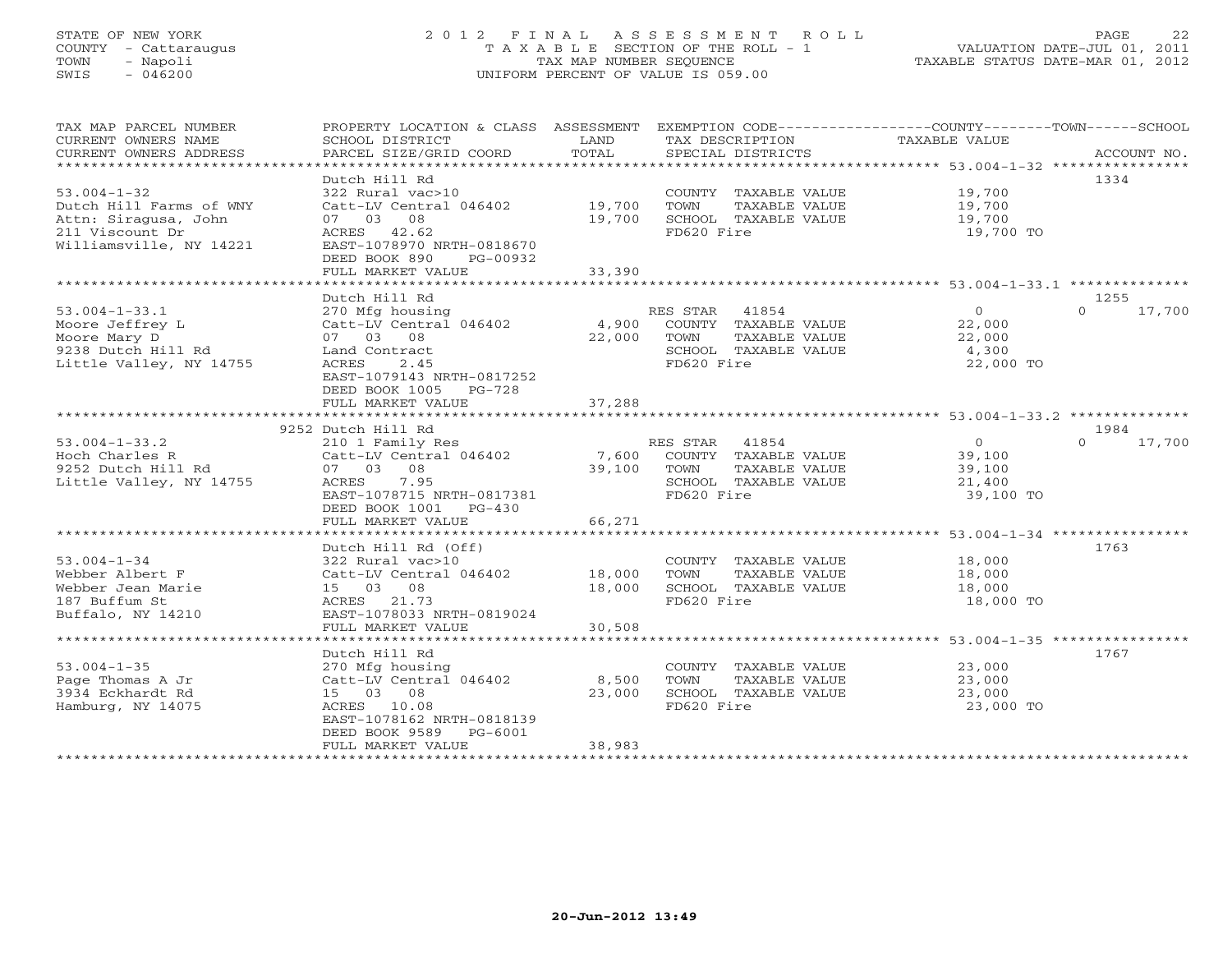# STATE OF NEW YORK 2 0 1 2 F I N A L A S S E S S M E N T R O L L PAGE 23 COUNTY - Cattaraugus T A X A B L E SECTION OF THE ROLL - 1 VALUATION DATE-JUL 01, 2011 TOWN - Napoli TAX MAP NUMBER SEQUENCE TAXABLE STATUS DATE-MAR 01, 2012 SWIS - 046200 UNIFORM PERCENT OF VALUE IS 059.00UNIFORM PERCENT OF VALUE IS 059.00

| TAX MAP PARCEL NUMBER                              |                                            |        |                                                                              | PROPERTY LOCATION & CLASS ASSESSMENT EXEMPTION CODE---------------COUNTY-------TOWN------SCHOOL |
|----------------------------------------------------|--------------------------------------------|--------|------------------------------------------------------------------------------|-------------------------------------------------------------------------------------------------|
| CURRENT OWNERS NAME                                | SCHOOL DISTRICT                            | LAND   | TAX DESCRIPTION                                                              | TAXABLE VALUE                                                                                   |
| CURRENT OWNERS ADDRESS                             | PARCEL SIZE/GRID COORD                     | TOTAL  | SPECIAL DISTRICTS                                                            | ACCOUNT NO.                                                                                     |
| ******************************                     |                                            |        |                                                                              |                                                                                                 |
|                                                    | Dutch Hill Rd (Off)                        |        |                                                                              | 1232                                                                                            |
| $53.004 - 1 - 36.1$                                | 312 Vac w/imprv                            |        | COUNTY TAXABLE VALUE                                                         | 8,380                                                                                           |
| Myers Frederick L                                  |                                            |        | TOWN<br>TAXABLE VALUE                                                        | 8,380                                                                                           |
| 2704 Coomer Rd                                     | 15 03 08                                   | 8,380  | SCHOOL TAXABLE VALUE                                                         | 8,380                                                                                           |
| Newfane, NY 14108                                  | ACRES 2.62                                 |        | FD620 Fire                                                                   | 8,380 TO                                                                                        |
|                                                    | EAST-1078310 NRTH-0817563                  |        |                                                                              |                                                                                                 |
|                                                    | DEED BOOK 1013 PG-1127                     |        |                                                                              |                                                                                                 |
|                                                    | FULL MARKET VALUE                          | 14,203 |                                                                              |                                                                                                 |
|                                                    |                                            |        |                                                                              |                                                                                                 |
|                                                    | Dutch Hill Rd                              |        |                                                                              | 2104                                                                                            |
| $53.004 - 1 - 36.2$                                | 314 Rural vac<10                           |        | COUNTY TAXABLE VALUE                                                         | 5,100                                                                                           |
| Teal Jeffrey                                       | Catt-LV Central 046402                     | 5,100  | TOWN<br>TAXABLE VALUE                                                        | 5,100                                                                                           |
| Teal Bonnie                                        | 15 03 08                                   | 5,100  | SCHOOL TAXABLE VALUE                                                         | 5,100                                                                                           |
|                                                    |                                            |        |                                                                              |                                                                                                 |
| Box 35 4123 Rebstock Rd W<br>Crystal Beach Ont Can | ACRES<br>2.80<br>EAST-1078299 NRTH-0817143 |        | FD620 Fire                                                                   | 5,100 TO                                                                                        |
|                                                    |                                            |        |                                                                              |                                                                                                 |
| $L0s$ 1B $0$ ,                                     | DEED BOOK 00909 PG-00784                   |        |                                                                              |                                                                                                 |
|                                                    | FULL MARKET VALUE                          | 8,644  |                                                                              |                                                                                                 |
|                                                    |                                            |        |                                                                              |                                                                                                 |
|                                                    | 9272 Dutch Hill Rd                         |        |                                                                              | 0114                                                                                            |
| $53.004 - 1 - 37$                                  | 210 1 Family Res                           |        | COUNTY TAXABLE VALUE                                                         | 21,500<br>21,500                                                                                |
| Turvey Neal                                        | Catt-LV Central 046402 6,900               |        | TAXABLE VALUE<br>TOWN                                                        |                                                                                                 |
| Turvey Gail                                        | 15 03 08                                   | 21,500 | SCHOOL TAXABLE VALUE                                                         | 21,500                                                                                          |
| 56 Elm Rd                                          | ACRES 6.16                                 |        | FD620 Fire                                                                   | 21,500 TO                                                                                       |
| Amherst, NY 14226                                  | EAST-1078006 NRTH-0817302                  |        |                                                                              |                                                                                                 |
|                                                    | DEED BOOK 00975 PG-00902                   |        |                                                                              |                                                                                                 |
|                                                    | FULL MARKET VALUE                          | 36,441 |                                                                              |                                                                                                 |
|                                                    |                                            |        |                                                                              |                                                                                                 |
|                                                    | 9280 Dutch Hill Rd                         |        |                                                                              | 1859                                                                                            |
| $53.004 - 1 - 38$                                  | 210 1 Family Res                           |        |                                                                              | $\overline{0}$<br>$0 \t 17,700$                                                                 |
| Colton David                                       | Catt-LV Central 046402                     |        | 41854 and Star 41854<br>6,900 COUNTY TAXABLE VALUE<br>36,400 TOWN TAXABLE XX | 36,400<br>36,400                                                                                |
| Colton Chante                                      | 15 03 08                                   |        |                                                                              |                                                                                                 |
| 9280 Dutch Hill Rd                                 | ACRES 6.29                                 |        | SCHOOL TAXABLE VALUE                                                         | 18,700                                                                                          |
| Little Valley, NY 14755                            | EAST-1077735 NRTH-0817263                  |        | FD620 Fire                                                                   | 36,400 TO                                                                                       |
|                                                    | DEED BOOK 3319 PG-9004                     |        |                                                                              |                                                                                                 |
|                                                    | FULL MARKET VALUE                          | 61,695 |                                                                              |                                                                                                 |
|                                                    |                                            |        |                                                                              |                                                                                                 |
|                                                    | Dutch Hill Rd                              |        |                                                                              | 0151                                                                                            |
| $53.004 - 1 - 39.1$                                | 314 Rural vac<10                           |        | COUNTY TAXABLE VALUE                                                         | 5,800                                                                                           |
| Turvey Neal                                        | Catt-LV Central 046402                     | 5,800  | TOWN<br>TAXABLE VALUE                                                        | 5,800                                                                                           |
| Turvey Gail                                        | 15 03 08                                   | 5,800  | SCHOOL TAXABLE VALUE                                                         | 5,800                                                                                           |
| 56 Elm Rd                                          | Lot 3 Harf Sub                             |        | FD620 Fire                                                                   | 5,800 TO                                                                                        |
| Amherst, NY 14226                                  | ACRES<br>4.00                              |        |                                                                              |                                                                                                 |
|                                                    | EAST-1077486 NRTH-0817418                  |        |                                                                              |                                                                                                 |
|                                                    | DEED BOOK 886<br>PG-01183                  |        |                                                                              |                                                                                                 |
|                                                    | FULL MARKET VALUE                          | 9,831  |                                                                              |                                                                                                 |
|                                                    |                                            |        |                                                                              |                                                                                                 |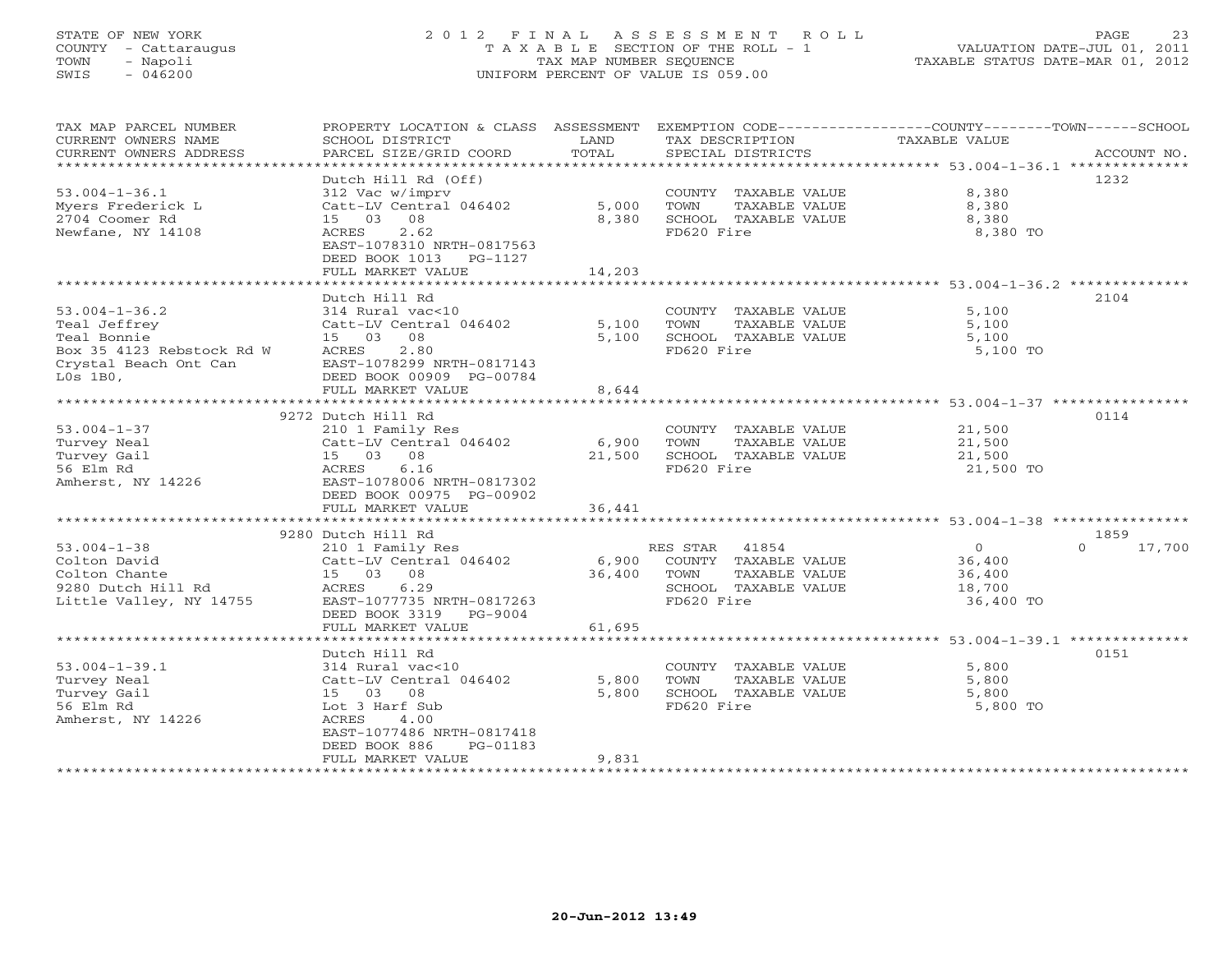# STATE OF NEW YORK 2 0 1 2 F I N A L A S S E S S M E N T R O L L PAGE 24 COUNTY - Cattaraugus T A X A B L E SECTION OF THE ROLL - 1 VALUATION DATE-JUL 01, 2011 TOWN - Napoli TAX MAP NUMBER SEQUENCE TAXABLE STATUS DATE-MAR 01, 2012 SWIS - 046200 UNIFORM PERCENT OF VALUE IS 059.00UNIFORM PERCENT OF VALUE IS 059.00

| TAX MAP PARCEL NUMBER<br>CURRENT OWNERS NAME<br>CURRENT OWNERS ADDRESS                                         | PROPERTY LOCATION & CLASS ASSESSMENT<br>SCHOOL DISTRICT<br>PARCEL SIZE/GRID COORD                                                                                                                       | LAND<br>TOTAL              | TAX DESCRIPTION<br>SPECIAL DISTRICTS                                                    | EXEMPTION CODE----------------COUNTY-------TOWN-----SCHOOL | TAXABLE VALUE                                             | ACCOUNT NO.                |
|----------------------------------------------------------------------------------------------------------------|---------------------------------------------------------------------------------------------------------------------------------------------------------------------------------------------------------|----------------------------|-----------------------------------------------------------------------------------------|------------------------------------------------------------|-----------------------------------------------------------|----------------------------|
|                                                                                                                |                                                                                                                                                                                                         |                            |                                                                                         |                                                            |                                                           |                            |
| $53.004 - 1 - 39.2$<br>Brown Damon Lee<br>9348 Dutch Hill Rd<br>Little Valley, NY 14755                        | 9348 Dutch Hill Rd<br>210 1 Family Res<br>Catt-LV Central 046402<br>08<br>15 03<br>1.90<br>ACRES<br>EAST-1077486 NRTH-0816878<br>DEED BOOK 1008 PG-309                                                  | 4,500<br>46,700            | 41854<br>RES STAR<br>COUNTY TAXABLE VALUE<br>TOWN<br>SCHOOL TAXABLE VALUE<br>FD620 Fire | TAXABLE VALUE                                              | $\overline{O}$<br>46,700<br>46,700<br>29,000<br>46,700 TO | 1997<br>$\Omega$<br>17,700 |
|                                                                                                                | FULL MARKET VALUE                                                                                                                                                                                       | 79,153                     |                                                                                         |                                                            |                                                           |                            |
|                                                                                                                |                                                                                                                                                                                                         |                            |                                                                                         |                                                            |                                                           |                            |
| $53.004 - 1 - 40$<br>Horning Brian L<br>3821 Drake Run Rd<br>Little Valley, NY 14755                           | 9358 Dutch Hill Rd<br>260 Seasonal res<br>Catt-LV Central 046402<br>15 03 08<br>Lots $2-10$<br>ACRES 10.73<br>EAST-1077324 NRTH-0817677<br>DEED BOOK 00938 PG-00511                                     | 8,700<br>26,750            | COUNTY TAXABLE VALUE<br>TOWN<br>SCHOOL TAXABLE VALUE<br>FD620 Fire                      | TAXABLE VALUE                                              | 26,750<br>26,750<br>26,750<br>26,750 TO                   | 1586                       |
|                                                                                                                | FULL MARKET VALUE                                                                                                                                                                                       | 45,339                     |                                                                                         |                                                            |                                                           |                            |
| $53.004 - 1 - 41.1$<br>Crossfield William<br>Crossfield Peggy<br>9370 Dutch Hill Rd<br>Little Valley, NY 14755 | Dutch Hill Rd<br>260 Seasonal res<br>Catt-LV Central 046402<br>15 03 08<br>Dutch H-Lot 1 -Sub Div<br><b>ACRES</b><br>4.62<br>EAST-1077033 NRTH-0817304<br>DEED BOOK 993<br>$PG-34$<br>FULL MARKET VALUE | 6,200<br>21,400<br>36,271  | COUNTY TAXABLE VALUE<br>TOWN<br>SCHOOL TAXABLE VALUE<br>FD620 Fire                      | TAXABLE VALUE                                              | 21,400<br>21,400<br>21,400<br>21,400 TO                   | 0205                       |
|                                                                                                                |                                                                                                                                                                                                         |                            |                                                                                         |                                                            |                                                           |                            |
| $53.004 - 1 - 41.2$<br>Crossfield William<br>Crossfield Peggy<br>9370 Dutch Hill Rd<br>Little Valley, NY 14755 | 9370 Dutch Hill Rd<br>270 Mfg housing<br>Catt-LV Central 046402<br>15 03 08<br>FRNT 105.00 DPTH 200.00<br>EAST-1077094 NRTH-0816820<br>DEED BOOK 899<br>PG-00255<br>FULL MARKET VALUE                   | 2,900<br>61,700<br>104,576 | 41854<br>RES STAR<br>COUNTY TAXABLE VALUE<br>TOWN<br>SCHOOL TAXABLE VALUE<br>FD620 Fire | TAXABLE VALUE                                              | $\Omega$<br>61,700<br>61,700<br>44,000<br>61,700 TO       | 1927<br>$\Omega$<br>17,700 |
|                                                                                                                | *******************                                                                                                                                                                                     | *********                  |                                                                                         | ******************** 53.004-1-42 ****************          |                                                           |                            |
| $53.004 - 1 - 42$<br>Hitchcock Paul E Jr<br>Davis Harley J<br>10598 Woodmancy Rd<br>Randolph, NY 14772         | Dutch Hill Rd (Off)<br>314 Rural vac<10<br>Catt-LV Central 046402<br>15 03 08<br>5.00<br>ACRES<br>EAST-1077704 NRTH-0818143<br>DEED BOOK 11283 PG-2001<br>FULL MARKET VALUE                             | 5,600<br>5,600<br>9,492    | COUNTY TAXABLE VALUE<br>TOWN<br>SCHOOL TAXABLE VALUE<br>FD620 Fire                      | TAXABLE VALUE                                              | 5,600<br>5,600<br>5,600<br>5,600 TO                       | 1752                       |
|                                                                                                                |                                                                                                                                                                                                         |                            |                                                                                         |                                                            |                                                           |                            |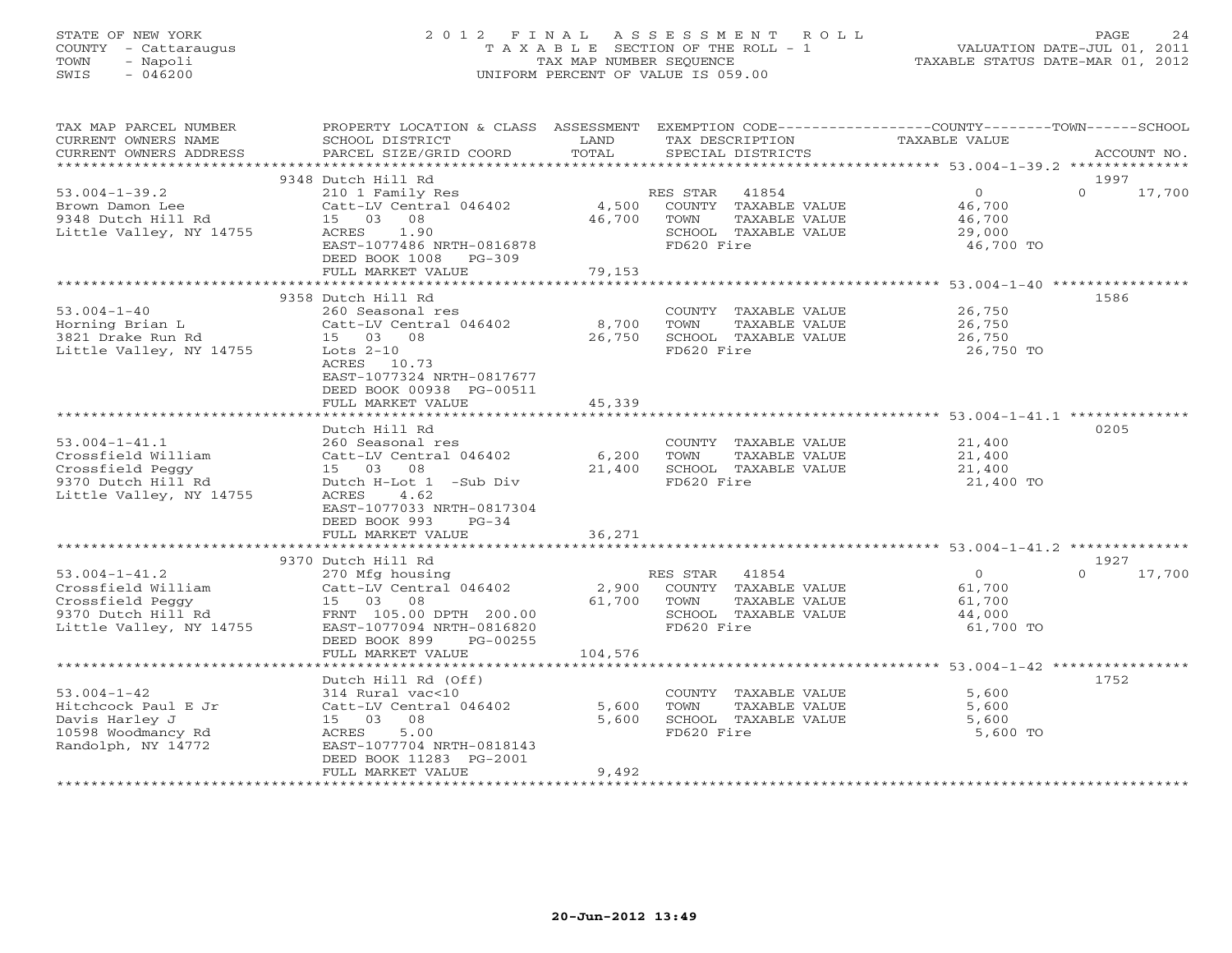# STATE OF NEW YORK 2 0 1 2 F I N A L A S S E S S M E N T R O L L PAGE 25 COUNTY - Cattaraugus T A X A B L E SECTION OF THE ROLL - 1 VALUATION DATE-JUL 01, 2011 TOWN - Napoli TAX MAP NUMBER SEQUENCE TAXABLE STATUS DATE-MAR 01, 2012 SWIS - 046200 UNIFORM PERCENT OF VALUE IS 059.00UNIFORM PERCENT OF VALUE IS 059.00

| TAX MAP PARCEL NUMBER        | PROPERTY LOCATION & CLASS ASSESSMENT EXEMPTION CODE----------------COUNTY-------TOWN------SCHOOL |        |                       |                  |             |
|------------------------------|--------------------------------------------------------------------------------------------------|--------|-----------------------|------------------|-------------|
| CURRENT OWNERS NAME          | SCHOOL DISTRICT                                                                                  | LAND   | TAX DESCRIPTION       | TAXABLE VALUE    |             |
| CURRENT OWNERS ADDRESS       | PARCEL SIZE/GRID COORD                                                                           | TOTAL  | SPECIAL DISTRICTS     |                  | ACCOUNT NO. |
|                              |                                                                                                  |        |                       |                  |             |
|                              | Dutch Hill Rd                                                                                    |        |                       |                  | 0204        |
| $53.004 - 1 - 43$            | 314 Rural vac<10                                                                                 |        | COUNTY TAXABLE VALUE  | 6,600            |             |
| Clute Jay B                  | Catt-LV Central 046402                                                                           | 6,600  | TOWN<br>TAXABLE VALUE | 6,600            |             |
| Clute Linda M                | 08<br>15 03                                                                                      | 6,600  | SCHOOL TAXABLE VALUE  | 6,600            |             |
| 67 Front Ave                 | 5.42<br>ACRES                                                                                    |        | FD620 Fire            | 6,600 TO         |             |
| Salamanca, NY 14779          | EAST-1077087 NRTH-0818148                                                                        |        |                       |                  |             |
|                              | DEED BOOK 833<br>PG-00585                                                                        |        |                       |                  |             |
|                              | FULL MARKET VALUE                                                                                | 11,186 |                       |                  |             |
|                              |                                                                                                  |        |                       |                  |             |
|                              | Dutch Hill Rd (Off)                                                                              |        |                       |                  | 0049        |
| $53.004 - 1 - 44$            | 260 Seasonal res                                                                                 |        | COUNTY TAXABLE VALUE  | 22,600           |             |
| Kazmark Michael Sr           |                                                                                                  |        | TAXABLE VALUE<br>TOWN | 22,600           |             |
| 7919 Mill St                 | 15 03 08                                                                                         | 22,600 | SCHOOL TAXABLE VALUE  | 22,600           |             |
| East Otto, NY 14729          | ACRES 10.39                                                                                      |        | FD620 Fire            | 22,600 TO        |             |
|                              | EAST-1077244 NRTH-0818900                                                                        |        |                       |                  |             |
|                              | DEED BOOK 900<br>PG-00544                                                                        |        |                       |                  |             |
|                              | FULL MARKET VALUE                                                                                | 38,305 |                       |                  |             |
|                              |                                                                                                  |        |                       |                  |             |
|                              | Dutch Hill Rd (Off)                                                                              |        |                       |                  | 1417        |
| $53.004 - 1 - 46$            | 314 Rural vac<10                                                                                 |        | COUNTY TAXABLE VALUE  | 6,800            |             |
| Illenz Peter Sr              | Catt-LV Central 046402                                                                           | 6,800  | TAXABLE VALUE<br>TOWN | 6,800            |             |
| 5696 Gasport Rd              | 15 03 08                                                                                         | 6,800  | SCHOOL TAXABLE VALUE  | 6,800            |             |
| Gasport, NY 14067            | Dutch H-Lot 18 -Sub Div                                                                          |        | FD620 Fire            | 6,800 TO         |             |
|                              | ACRES<br>6.00                                                                                    |        |                       |                  |             |
|                              | EAST-1077318 NRTH-0819410                                                                        |        |                       |                  |             |
|                              | DEED BOOK 893<br>PG-00211                                                                        |        |                       |                  |             |
|                              | FULL MARKET VALUE                                                                                | 11,525 |                       |                  |             |
|                              |                                                                                                  |        |                       |                  |             |
|                              | Pigeon Valley Rd (Off)                                                                           |        |                       |                  | 1329        |
| $53.004 - 1 - 47$            | 910 Priv forest                                                                                  |        | COUNTY TAXABLE VALUE  | 29,900           |             |
| Dutch Hill Farms Of Wny      | Catt-LV Central 046402 12,500                                                                    |        | TAXABLE VALUE<br>TOWN | 29,900           |             |
| Attn: John Siragusa          | 16 03 08                                                                                         | 29,900 | SCHOOL TAXABLE VALUE  | 29,900           |             |
| 211 Viscount Dr              | ACRES 49.93                                                                                      |        | FD620 Fire            | 29,900 TO        |             |
| Williamsville, NY 14221-1771 | EAST-1077497 NRTH-0820151                                                                        |        |                       |                  |             |
|                              | DEED BOOK 890<br>PG-00932                                                                        |        |                       |                  |             |
|                              | FULL MARKET VALUE                                                                                | 50,678 |                       |                  |             |
|                              |                                                                                                  |        |                       |                  |             |
|                              | Pigeon Valley Rd                                                                                 |        |                       |                  | 0006        |
| $53.004 - 1 - 49$            | 910 Priv forest                                                                                  |        | COUNTY TAXABLE VALUE  | 37,700<br>37,700 |             |
| Adams Robert                 | Catt-LV Central 046402 15,700                                                                    |        | TOWN<br>TAXABLE VALUE |                  |             |
| 11176 Chautaugua Rd          | 16 03 08                                                                                         | 37,700 | SCHOOL TAXABLE VALUE  | 37,700           |             |
| Cattaraugus, NY 14719        | ACRES 62.80                                                                                      |        | FD620 Fire            | 37,700 TO        |             |
|                              | EAST-1077653 NRTH-0821538                                                                        |        |                       |                  |             |
|                              | FULL MARKET VALUE                                                                                | 63,898 |                       |                  |             |
|                              |                                                                                                  |        |                       |                  |             |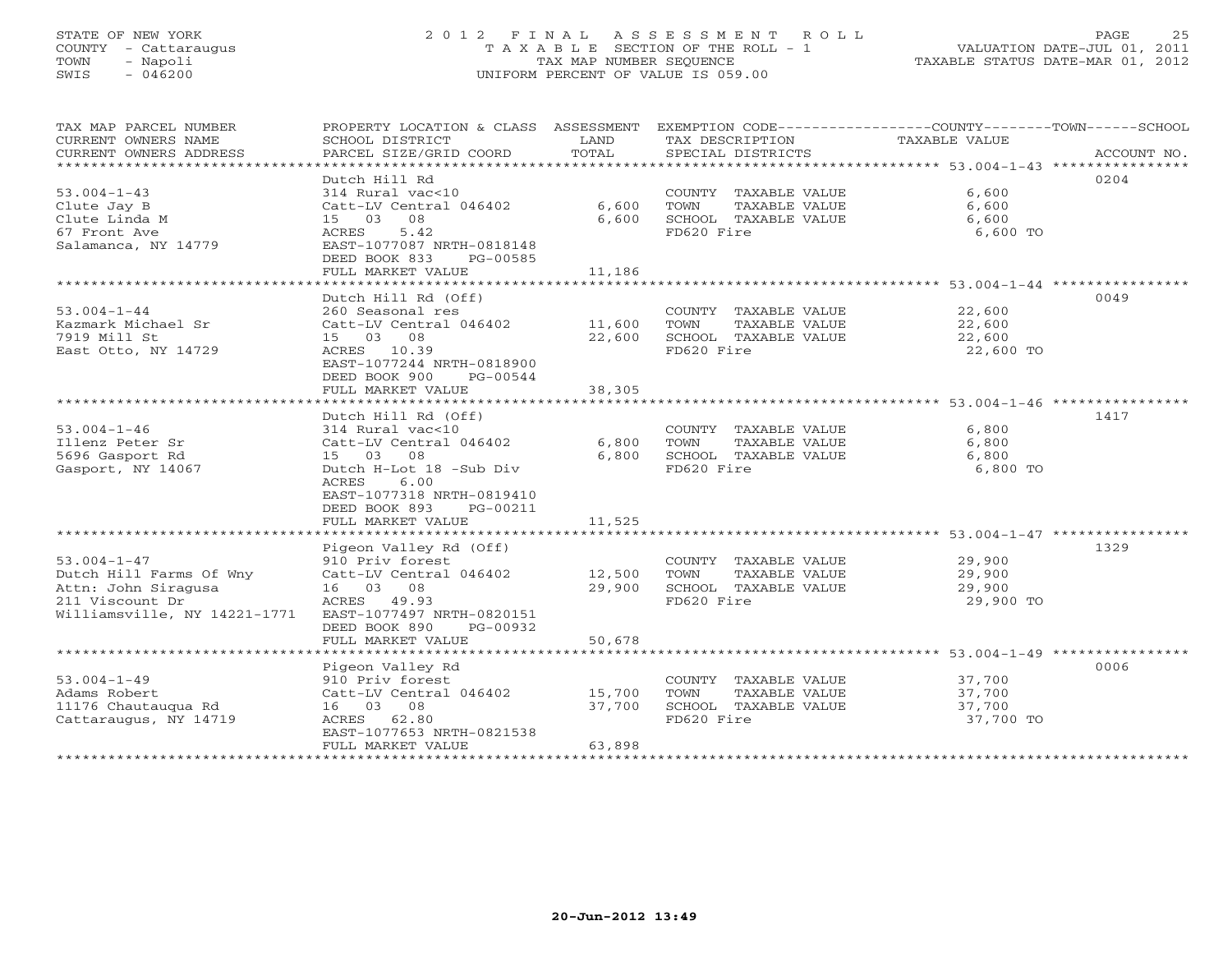# STATE OF NEW YORK 2 0 1 2 F I N A L A S S E S S M E N T R O L L PAGE 26 COUNTY - Cattaraugus T A X A B L E SECTION OF THE ROLL - 1 VALUATION DATE-JUL 01, 2011 TOWN - Napoli TAX MAP NUMBER SEQUENCE TAXABLE STATUS DATE-MAR 01, 2012 SWIS - 046200 UNIFORM PERCENT OF VALUE IS 059.00

| TAX MAP PARCEL NUMBER<br>CURRENT OWNERS NAME<br>CURRENT OWNERS ADDRESS<br>****************************** | SCHOOL DISTRICT<br>PARCEL SIZE/GRID COORD                                                                                                                                        | LAND<br>TOTAL              | TAX DESCRIPTION<br>SPECIAL DISTRICTS                                                | PROPERTY LOCATION & CLASS ASSESSMENT EXEMPTION CODE---------------COUNTY-------TOWN-----SCHOOL<br>TAXABLE VALUE<br>ACCOUNT NO. |
|----------------------------------------------------------------------------------------------------------|----------------------------------------------------------------------------------------------------------------------------------------------------------------------------------|----------------------------|-------------------------------------------------------------------------------------|--------------------------------------------------------------------------------------------------------------------------------|
| $53.004 - 1 - 51$<br>Bernosky David J<br>Bernosky Shelley M<br>137 Brookside Ter<br>Tonawanda, NY 14150  | Pigeon Valley Rd (Off)<br>321 Abandoned ag<br>Catt-LV Central 046402<br>16 03 08<br>ACRES 38.80<br>EAST-1076174 NRTH-0821800<br>DEED BOOK 858<br>PG-00323<br>FULL MARKET VALUE   | 18,800<br>18,800<br>31,864 | COUNTY TAXABLE VALUE<br>TOWN<br>TAXABLE VALUE<br>SCHOOL TAXABLE VALUE<br>FD620 Fire | 0220<br>18,800<br>18,800<br>18,800<br>18,800 TO                                                                                |
|                                                                                                          |                                                                                                                                                                                  |                            |                                                                                     |                                                                                                                                |
| $53.004 - 1 - 52$<br>Bigaj Raymond J<br>Bigaj Raymond M<br>773 Willet Rd<br>Lackawanna, NY 14218         | Pigeon Valley Rd (Off)<br>312 Vac w/imprv<br>Catt-LV Central 046402<br>16 03 08<br>ACRES 55.23<br>EAST-1075798 NRTH-0820401<br>DEED BOOK 00937 PG-00134                          | 25,480<br>28,980           | COUNTY TAXABLE VALUE<br>TOWN<br>TAXABLE VALUE<br>SCHOOL TAXABLE VALUE<br>FD620 Fire | 1184<br>28,980<br>28,980<br>28,980<br>28,980 TO                                                                                |
|                                                                                                          | FULL MARKET VALUE                                                                                                                                                                | 49,119                     |                                                                                     |                                                                                                                                |
| $53.004 - 1 - 53$<br>Bernosky David J<br>137 Brookside Ter<br>Tonawanda, NY 14150                        | Pigeon Valley Rd (Off)<br>260 Seasonal res<br>Catt-LV Central 046402<br>16 03 08<br>6.97<br>ACRES<br>EAST-1075436 NRTH-0821516<br>DEED BOOK 831<br>PG-00475<br>FULL MARKET VALUE | 7,200<br>43,100<br>73,051  | COUNTY TAXABLE VALUE<br>TOWN<br>TAXABLE VALUE<br>SCHOOL TAXABLE VALUE<br>FD620 Fire | 1715<br>43,100<br>43,100<br>43,100<br>43,100 TO                                                                                |
|                                                                                                          | *********************                                                                                                                                                            | ************               |                                                                                     | ******************************* 53.004-1-57 ****************                                                                   |
| $53.004 - 1 - 57$<br>Engelhart Dale C<br>4086 Saunders Settlement<br>Sanborn, NY 14132                   | Dutch Hill Rd<br>240 Rural res<br>Catt-LV Central 046402<br>15 03 08<br>ACRES 15.21<br>EAST-1074957 NRTH-0818457<br>DEED BOOK 00990 PG-01188                                     | 10,480<br>66,000           | COUNTY TAXABLE VALUE<br>TOWN<br>TAXABLE VALUE<br>SCHOOL TAXABLE VALUE<br>FD620 Fire | 0028<br>66,000<br>66,000<br>66,000<br>66,000 TO                                                                                |
|                                                                                                          | FULL MARKET VALUE                                                                                                                                                                | 111,864                    |                                                                                     |                                                                                                                                |
| $53.004 - 1 - 58$<br>Nowak Margaret L<br>Gross Susan L<br>42 Tanglewood Dr<br>Amherst, NY 14228          | Dutch Hill Rd (Off)<br>260 Seasonal res<br>Catt-LV Central 046402<br>15 03 08<br>6.30<br>ACRES<br>EAST-1074698 NRTH-0818945<br>DEED BOOK 1020 PG-313<br>FULL MARKET VALUE        | 6,920<br>14,520<br>24,610  | COUNTY TAXABLE VALUE<br>TOWN<br>TAXABLE VALUE<br>SCHOOL TAXABLE VALUE<br>FD620 Fire | 1805<br>14,520<br>14,520<br>14,520<br>14,520 TO                                                                                |
|                                                                                                          |                                                                                                                                                                                  |                            |                                                                                     |                                                                                                                                |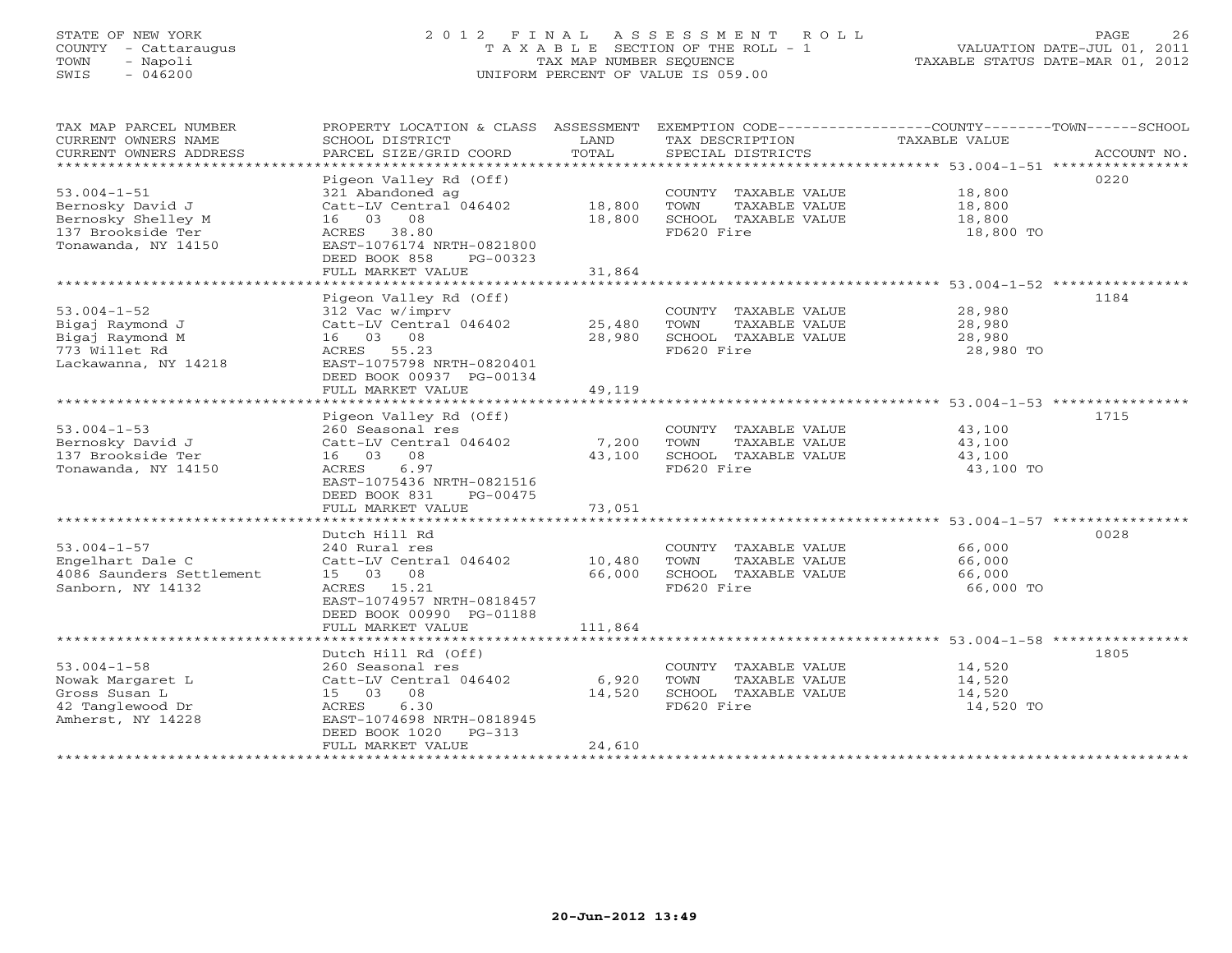# STATE OF NEW YORK 2 0 1 2 F I N A L A S S E S S M E N T R O L L PAGE 27 COUNTY - Cattaraugus T A X A B L E SECTION OF THE ROLL - 1 VALUATION DATE-JUL 01, 2011 TOWN - Napoli TAX MAP NUMBER SEQUENCE TAXABLE STATUS DATE-MAR 01, 2012 SWIS - 046200 UNIFORM PERCENT OF VALUE IS 059.00UNIFORM PERCENT OF VALUE IS 059.00

| TAX MAP PARCEL NUMBER               | PROPERTY LOCATION & CLASS ASSESSMENT EXEMPTION CODE---------------COUNTY-------TOWN------SCHOOL |        |                                               |                      |                    |
|-------------------------------------|-------------------------------------------------------------------------------------------------|--------|-----------------------------------------------|----------------------|--------------------|
| CURRENT OWNERS NAME                 | SCHOOL DISTRICT                                                                                 | LAND   | TAX DESCRIPTION                               | <b>TAXABLE VALUE</b> |                    |
| CURRENT OWNERS ADDRESS              |                                                                                                 |        |                                               |                      |                    |
|                                     |                                                                                                 |        |                                               |                      |                    |
|                                     | 9526 Dutch Hill Rd                                                                              |        |                                               |                      | 1526               |
| $53.004 - 1 - 59$                   | 210 1 Family Res                                                                                |        | COUNTY TAXABLE VALUE                          | 23,018               |                    |
| Terhune Alan                        | Catt-LV Central 046402                                                                          | 6,300  | TOWN<br>TAXABLE VALUE                         | 23,018               |                    |
| Terhune Angela                      | 15 08 08                                                                                        | 23,018 | SCHOOL TAXABLE VALUE                          | 23,018               |                    |
| 9526 Dutch Hill Rd                  | 4.75<br>ACRES                                                                                   |        | FD620 Fire                                    | 23,018 TO            |                    |
| Little Valley, NY 14755             | EAST-1074706 NRTH-0817798                                                                       |        |                                               |                      |                    |
|                                     | DEED BOOK 14986 PG-6001                                                                         |        |                                               |                      |                    |
|                                     | FULL MARKET VALUE                                                                               | 39,014 |                                               |                      |                    |
|                                     |                                                                                                 |        |                                               |                      |                    |
|                                     | 9558 Dutch Hill Rd                                                                              |        |                                               |                      | 1594               |
| $53.004 - 1 - 60$                   | 210 1 Family Res                                                                                |        | WVET C/T 41121                                | 3,300<br>3,300       | $\circ$            |
| Matuskiewicz John                   | Catt-LV Central 046402                                                                          |        | 5,800 RES STAR 41854                          | $\overline{0}$       | 17,700<br>$\Omega$ |
| Matuskiewicz Sarah M                | 23 03 08                                                                                        | 22,000 | COUNTY TAXABLE VALUE                          | 18,700               |                    |
| 9558 Dutch Hill Rd                  | Ff 535.00                                                                                       |        | TOWN<br>TAXABLE VALUE                         | 18,700               |                    |
| Little Valley, NY 14755             | ACRES<br>3.92                                                                                   |        | SCHOOL TAXABLE VALUE                          | 4,300                |                    |
|                                     | EAST-1074346 NRTH-0817424                                                                       |        | FD620 Fire                                    | 22,000 TO            |                    |
|                                     | DEED BOOK 00989 PG-00483                                                                        |        |                                               |                      |                    |
|                                     | FULL MARKET VALUE                                                                               | 37,288 |                                               |                      |                    |
|                                     | 9560 Dutch Hill Rd                                                                              |        |                                               |                      | 0027               |
|                                     | 322 Rural vac>10                                                                                |        |                                               | 19,700               |                    |
| $53.004 - 1 - 61$<br>Wilson David J | Catt-LV Central 046402 19,700                                                                   |        | COUNTY TAXABLE VALUE<br>TOWN<br>TAXABLE VALUE | 19,700               |                    |
| Wilson Joann E                      | 23 03 08                                                                                        | 19,700 | SCHOOL TAXABLE VALUE                          | 19,700               |                    |
| 58 Iroquois Dr                      | ACRES 42.46                                                                                     |        | FD620 Fire                                    | 19,700 TO            |                    |
| PO Box 813                          | EAST-1074144 NRTH-0818514                                                                       |        |                                               |                      |                    |
| Orchard Park, NY 14127              | DEED BOOK 00987 PG-00098                                                                        |        |                                               |                      |                    |
|                                     | FULL MARKET VALUE                                                                               | 33,390 |                                               |                      |                    |
|                                     |                                                                                                 |        |                                               |                      |                    |
|                                     | Dutch Hill Rd                                                                                   |        |                                               |                      | 1663               |
| $53.004 - 1 - 62$                   | 270 Mfg housing                                                                                 |        | COUNTY TAXABLE VALUE                          | 24,300               |                    |
| Smith Ronald L                      | Catt-LV Central 046402                                                                          | 13,800 | TOWN<br>TAXABLE VALUE                         | 24,300               |                    |
| 3962 Ellsworth Ave                  | 23 03 08                                                                                        | 24,300 | SCHOOL TAXABLE VALUE                          | 24,300               |                    |
| Hamburg, NY 14075                   | FRNT 420.00 DPTH                                                                                |        | FD620 Fire                                    | 24,300 TO            |                    |
|                                     | 23.40<br>ACRES                                                                                  |        |                                               |                      |                    |
|                                     | EAST-1073509 NRTH-0818418                                                                       |        |                                               |                      |                    |
|                                     | DEED BOOK 00960 PG-00298                                                                        |        |                                               |                      |                    |
|                                     | FULL MARKET VALUE                                                                               | 41,186 |                                               |                      |                    |
|                                     |                                                                                                 |        |                                               |                      |                    |
|                                     | 9804 Dutch Hill Rd                                                                              |        |                                               |                      | 1550               |
| $53.004 - 1 - 63.1$                 | 240 Rural res                                                                                   |        | SR STAR<br>41834                              | $\overline{0}$       | 29,450<br>$\Omega$ |
| Parmenter James E                   | Catt-LV Central 046402                                                                          | 10,850 | COUNTY TAXABLE VALUE                          | 29,450               |                    |
| Parmenter Dorothy M                 | 31 03 08                                                                                        | 29,450 | TOWN<br>TAXABLE VALUE                         | 29,450               |                    |
| 9804 Dutch Hill Rd                  | ACRES 16.80                                                                                     |        | SCHOOL TAXABLE VALUE                          | $\circ$              |                    |
| Little Valley, NY 14755             | EAST-1069725 NRTH-0817193                                                                       |        | FD620 Fire                                    | 29,450 TO            |                    |
|                                     | FULL MARKET VALUE                                                                               | 49,915 |                                               |                      |                    |
|                                     |                                                                                                 |        |                                               |                      |                    |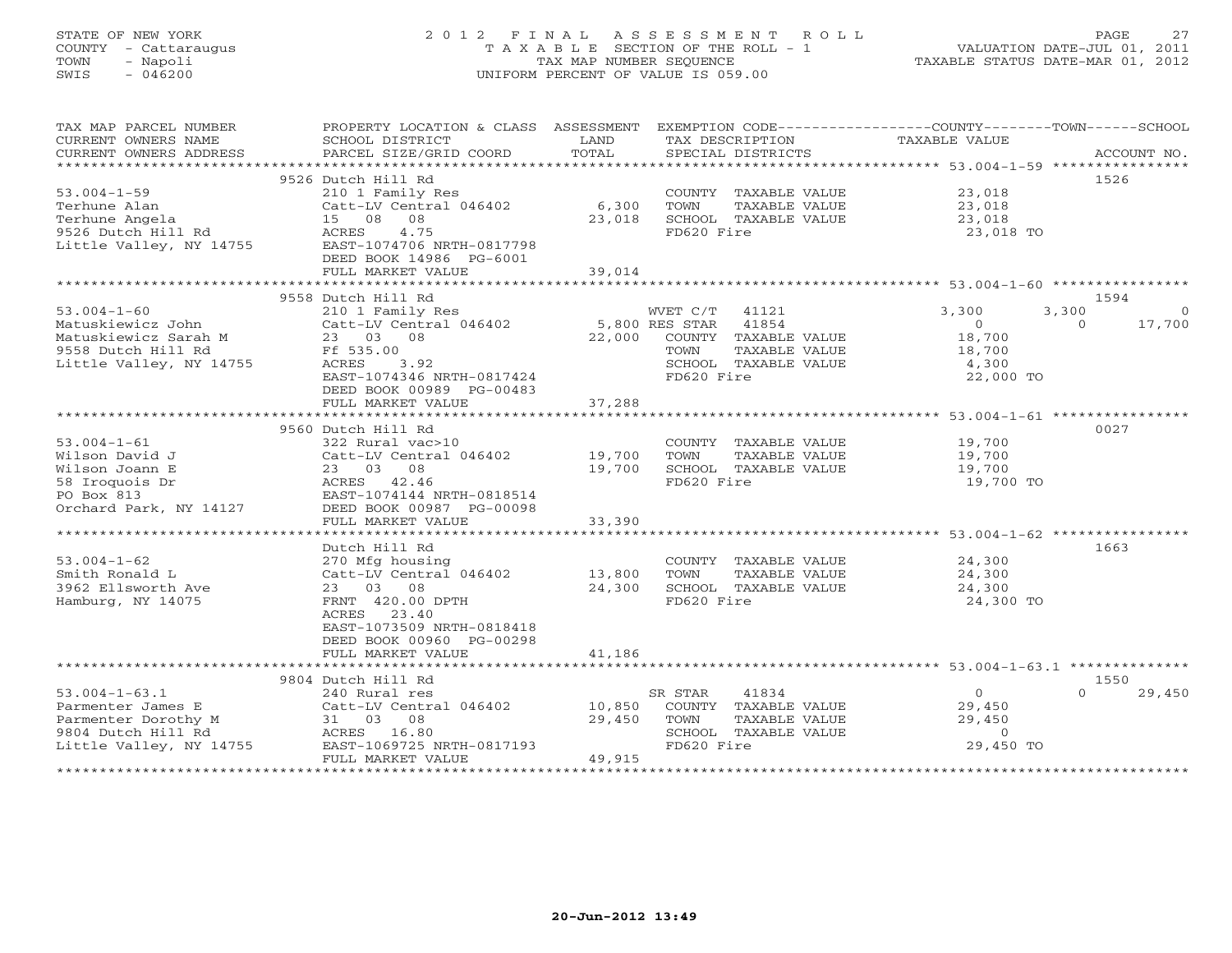# STATE OF NEW YORK 2 0 1 2 F I N A L A S S E S S M E N T R O L L PAGE 28 COUNTY - Cattaraugus T A X A B L E SECTION OF THE ROLL - 1 VALUATION DATE-JUL 01, 2011 TOWN - Napoli TAX MAP NUMBER SEQUENCE TAXABLE STATUS DATE-MAR 01, 2012 SWIS - 046200 UNIFORM PERCENT OF VALUE IS 059.00UNIFORM PERCENT OF VALUE IS 059.00

| TAX MAP PARCEL NUMBER<br>CURRENT OWNERS NAME<br>CURRENT OWNERS ADDRESS | PROPERTY LOCATION & CLASS ASSESSMENT<br>SCHOOL DISTRICT                           | <b>LAND</b> | TAX DESCRIPTION             | EXEMPTION CODE----------------COUNTY-------TOWN------SCHOOL<br>TAXABLE VALUE |        |
|------------------------------------------------------------------------|-----------------------------------------------------------------------------------|-------------|-----------------------------|------------------------------------------------------------------------------|--------|
|                                                                        |                                                                                   |             |                             |                                                                              |        |
|                                                                        | 9842 Dutch Hill Rd                                                                |             |                             | 1883                                                                         |        |
| $53.004 - 1 - 63.2$                                                    | 270 Mfg housing                                                                   |             | COUNTY TAXABLE VALUE 14,700 |                                                                              |        |
| Cooper Robert B                                                        | $Cat-LV$ Central $046402$ 3,800                                                   |             | TOWN<br>TAXABLE VALUE       | 14,700                                                                       |        |
| PO Box 131                                                             | 31 03 08                                                                          | 14,700      | SCHOOL TAXABLE VALUE        | 14,700                                                                       |        |
| Little Valley, NY 14755                                                | FRNT 188.00 DPTH 183.25<br>EAST-1069570 NRTH-0816888<br>DEED BOOK 901<br>PG-00554 |             | FD620 Fire                  | 14,700 TO                                                                    |        |
|                                                                        | FULL MARKET VALUE                                                                 | 24,915      |                             |                                                                              |        |
|                                                                        |                                                                                   |             |                             |                                                                              |        |
|                                                                        | Dutch Hill Rd                                                                     |             |                             | 2012                                                                         |        |
| $53.004 - 1 - 65$                                                      | 260 Seasonal res                                                                  |             | COUNTY TAXABLE VALUE 21,400 |                                                                              |        |
| Hilliman Brian                                                         | Catt-LV Central 046402 6,700                                                      |             | TOWN<br>TAXABLE VALUE       | 21,400<br>21,400                                                             |        |
| Hilliman Denise                                                        | 07 03 08                                                                          | 21,400      | SCHOOL TAXABLE VALUE        |                                                                              |        |
| 74 Wynnwood Ave<br>Tonawanda, NY 14150                                 | 5.75<br>ACRES<br>EAST-1079257 NRTH-0817554<br>DEED BOOK 9242 PG-8001              |             | FD620 Fire                  | 21,400 TO                                                                    |        |
|                                                                        | FULL MARKET VALUE                                                                 | 36,271      |                             |                                                                              |        |
|                                                                        |                                                                                   |             |                             |                                                                              |        |
|                                                                        | Pigeon Valley Rd                                                                  |             |                             | 1921                                                                         |        |
| $53.019 - 1 - 1$                                                       | 314 Rural vac<10                                                                  |             | COUNTY TAXABLE VALUE 8,400  |                                                                              |        |
| Halterman Thomas M                                                     | Catt-LV Central 046402                                                            | 8,400       | TOWN<br>TAXABLE VALUE       | 8,400                                                                        |        |
| 9771 Pigeon Valley Rd                                                  | 23 03 08                                                                          | 8,400       | SCHOOL TAXABLE VALUE        | 8,400                                                                        |        |
| Little Valley, NY 14755                                                | 9.90<br>ACRES                                                                     |             | FD620 Fire                  | 8,400 TO                                                                     |        |
|                                                                        | EAST-1071134 NRTH-0819415                                                         |             |                             |                                                                              |        |
|                                                                        | DEED BOOK 864<br>PG-00277                                                         |             |                             |                                                                              |        |
|                                                                        | FULL MARKET VALUE                                                                 | 14,237      |                             |                                                                              |        |
|                                                                        |                                                                                   |             |                             |                                                                              |        |
|                                                                        | Pigeon Valley Rd                                                                  |             |                             | 1629                                                                         |        |
| $53.019 - 1 - 2$                                                       |                                                                                   |             | COUNTY TAXABLE VALUE        | 3,700                                                                        |        |
| Allen Dana F                                                           | 312 Vac w/imprv<br>Catt-LV Central 046402                                         | 900         | TOWN<br>TAXABLE VALUE       | 3,700                                                                        |        |
| Allen Mary E                                                           | 23 03 08                                                                          | 3,700       | SCHOOL TAXABLE VALUE        | 3,700                                                                        |        |
| 9694 New Albion Rd                                                     | ACRES 1.00                                                                        |             | FD620 Fire                  | 3,700 TO                                                                     |        |
| Cattaraugus, NY 14719                                                  | EAST-1072191 NRTH-0819416                                                         |             |                             |                                                                              |        |
|                                                                        | DEED BOOK 818<br>PG-01076                                                         |             |                             |                                                                              |        |
|                                                                        | FULL MARKET VALUE                                                                 | 6,271       |                             |                                                                              |        |
|                                                                        |                                                                                   |             |                             |                                                                              |        |
|                                                                        | 9771 Pigeon Valley Rd                                                             |             |                             | 1291                                                                         |        |
| $53.019 - 1 - 4$                                                       | 240 Rural res                                                                     |             | AG BLDG<br>41700            | 22,000<br>22,000                                                             | 22,000 |
| Halterman Thomas M                                                     | Catt-LV Central 046402 9,100 RES STAR 41854                                       |             |                             | $\overline{0}$<br>$\overline{0}$                                             | 17,700 |
| 9771 Pigeon Valley Rd                                                  | 23/31 03 08                                                                       |             | 70,629 COUNTY TAXABLE VALUE | 48,629                                                                       |        |
| Little Valley, NY 14755                                                | ACRES 11.08                                                                       |             | TAXABLE VALUE<br>TOWN       | 48,629                                                                       |        |
|                                                                        | EAST-1071110 NRTH-0819014                                                         |             | SCHOOL TAXABLE VALUE        | 30,929                                                                       |        |
| MAY BE SUBJECT TO PAYMENT<br>UNDER RPTL483 UNTIL 2016                  | DEED BOOK 769<br>PG-00186<br>FULL MARKET VALUE                                    |             | FD620 Fire                  | 70,629 TO                                                                    |        |
|                                                                        |                                                                                   | 119,710     |                             |                                                                              |        |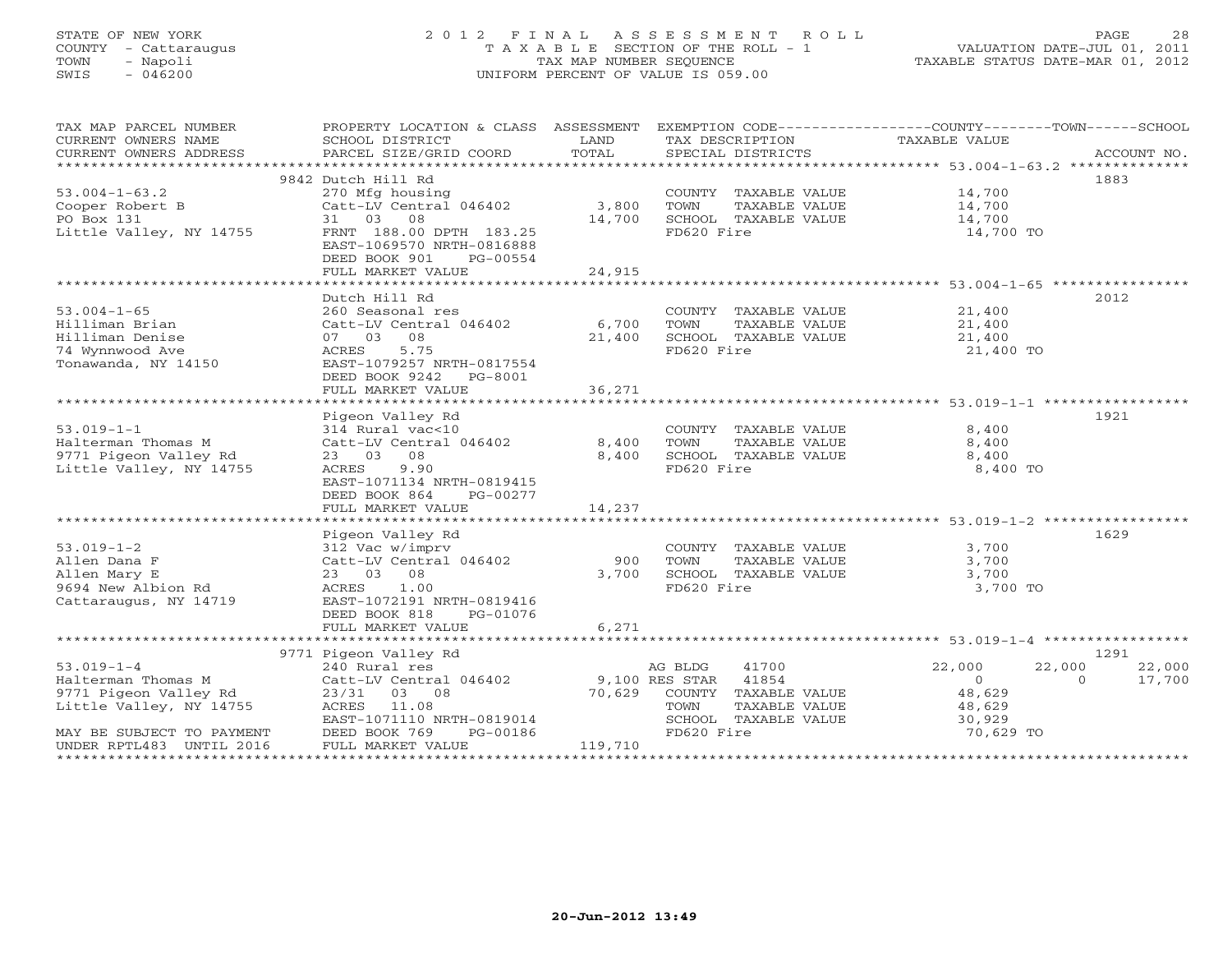# STATE OF NEW YORK 2 0 1 2 F I N A L A S S E S S M E N T R O L L PAGE 29 COUNTY - Cattaraugus T A X A B L E SECTION OF THE ROLL - 1 VALUATION DATE-JUL 01, 2011 TOWN - Napoli TAX MAP NUMBER SEQUENCE TAXABLE STATUS DATE-MAR 01, 2012 SWIS - 046200 UNIFORM PERCENT OF VALUE IS 059.00UNIFORM PERCENT OF VALUE IS 059.00

| TAX MAP PARCEL NUMBER<br>CURRENT OWNERS NAME<br>CURRENT OWNERS ADDRESS<br>*************************  | SCHOOL DISTRICT<br>PARCEL SIZE/GRID COORD                                                                                                                              | LAND<br>TOTAL             | TAX DESCRIPTION<br>SPECIAL DISTRICTS                                                | PROPERTY LOCATION & CLASS ASSESSMENT EXEMPTION CODE----------------COUNTY-------TOWN------SCHOOL<br>TAXABLE VALUE<br>ACCOUNT NO. |  |
|------------------------------------------------------------------------------------------------------|------------------------------------------------------------------------------------------------------------------------------------------------------------------------|---------------------------|-------------------------------------------------------------------------------------|----------------------------------------------------------------------------------------------------------------------------------|--|
| $53.019 - 1 - 5$<br>Allen Dana F<br>Allen Mary E<br>9694 New Albion Rd<br>Cattaraugus, NY 14719      | Pigeon Valley Rd (Off)<br>314 Rural vac<10<br>Catt-LV Central 046402<br>23 03 08<br>3.00<br>ACRES<br>EAST-1071935 NRTH-0819448<br>DEED BOOK 00975 PG-00456             | 5,200<br>5,200            | COUNTY TAXABLE VALUE<br>TOWN<br>TAXABLE VALUE<br>SCHOOL TAXABLE VALUE<br>FD620 Fire | 1917<br>5,200<br>5,200<br>5,200<br>5,200 TO                                                                                      |  |
| *****************************                                                                        | FULL MARKET VALUE                                                                                                                                                      | 8,814                     |                                                                                     |                                                                                                                                  |  |
| $53.019 - 1 - 6$<br>Borsink Richard J<br>6123 Southwest Shrs<br>Honeoye, NY 14471                    | Dutch Hill Rd<br>314 Rural vac<10<br>Catt-LV Central 046402<br>23 03 08<br>ACRES<br>0.50<br>EAST-1071818 NRTH-0819314<br>FULL MARKET VALUE                             | 1,500<br>1,500<br>2,542   | COUNTY TAXABLE VALUE<br>TAXABLE VALUE<br>TOWN<br>SCHOOL TAXABLE VALUE<br>FD620 Fire | 0106<br>1,500<br>1,500<br>1,500<br>1,500 TO                                                                                      |  |
| ******************************                                                                       |                                                                                                                                                                        |                           |                                                                                     | ***********************************53.019-1-7 *****************                                                                  |  |
| $53.019 - 1 - 7$<br>Loque Damon<br>6369 McAffee Rd<br>Cuba, NY 14727                                 | Dutch Hill Rd<br>314 Rural vac<10<br>Catt-LV Central 046402<br>23 03 08<br>0.50<br>ACRES<br>EAST-1071927 NRTH-0819312<br>DEED BOOK 5880 PG-6015                        | 1,500<br>1,500            | COUNTY TAXABLE VALUE<br>TOWN<br>TAXABLE VALUE<br>SCHOOL TAXABLE VALUE<br>FD620 Fire | 0042<br>1,500<br>1,500<br>1,500<br>1,500 TO                                                                                      |  |
|                                                                                                      | FULL MARKET VALUE                                                                                                                                                      | 2,542                     |                                                                                     |                                                                                                                                  |  |
| $53.019 - 1 - 8$<br>Avery William E<br>Gallagher Bonnie<br>10376 Trevett Rd<br>Springville, NY 14141 | Dutch Hill Rd<br>314 Rural vac<10<br>Catt-LV Central 046402<br>23 03 08<br>5.13<br>ACRES<br>EAST-1071975 NRTH-0819011<br>DEED BOOK 00944 PG-00124<br>FULL MARKET VALUE | 6,400<br>6,400<br>10,847  | COUNTY TAXABLE VALUE<br>TOWN<br>TAXABLE VALUE<br>SCHOOL TAXABLE VALUE<br>FD620 Fire | 1399<br>6,400<br>6,400<br>6,400<br>6,400 TO                                                                                      |  |
|                                                                                                      | **************************                                                                                                                                             |                           |                                                                                     |                                                                                                                                  |  |
| $53.019 - 1 - 10$<br>Roberts Leon T<br>Roberts Theresa A<br>101 Rogers Dr<br>Cheektowaga, NY 14225   | Dutch Hill Rd<br>260 Seasonal res<br>Catt-LV Central 046402<br>23 03 08<br>5.00<br>ACRES<br>EAST-1072521 NRTH-0819415<br>FULL MARKET VALUE                             | 6,400<br>14,700<br>24,915 | COUNTY TAXABLE VALUE<br>TOWN<br>TAXABLE VALUE<br>SCHOOL TAXABLE VALUE<br>FD620 Fire | 1608<br>14,700<br>14,700<br>14,700<br>14,700 TO                                                                                  |  |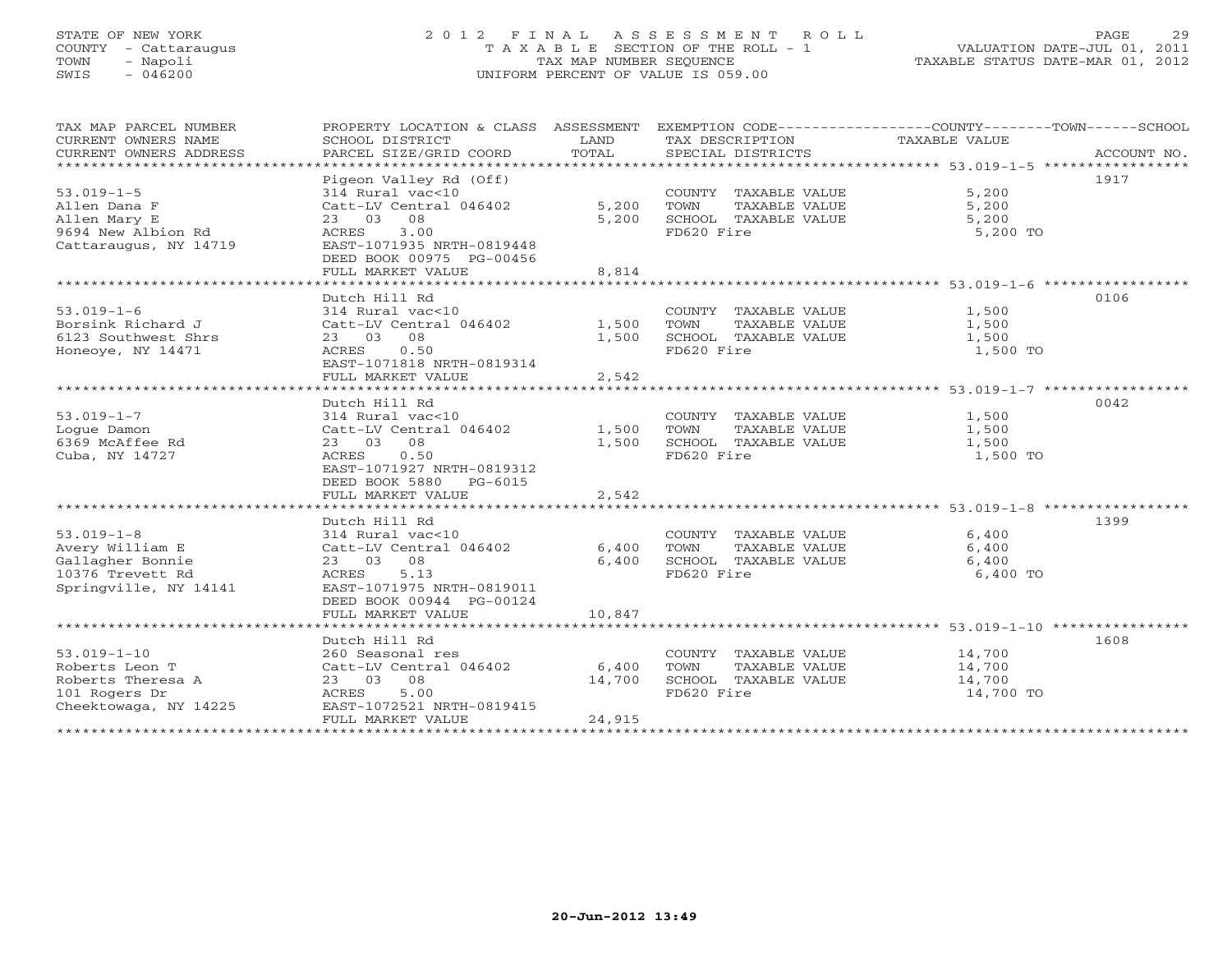# STATE OF NEW YORK 2 0 1 2 F I N A L A S S E S S M E N T R O L L PAGE 30 COUNTY - Cattaraugus T A X A B L E SECTION OF THE ROLL - 1 VALUATION DATE-JUL 01, 2011 TOWN - Napoli TAX MAP NUMBER SEQUENCE TAXABLE STATUS DATE-MAR 01, 2012 SWIS - 046200 UNIFORM PERCENT OF VALUE IS 059.00UNIFORM PERCENT OF VALUE IS 059.00

| TAX MAP PARCEL NUMBER          | PROPERTY LOCATION & CLASS ASSESSMENT EXEMPTION CODE----------------COUNTY-------TOWN------SCHOOL |             |            |                             |                |                    |
|--------------------------------|--------------------------------------------------------------------------------------------------|-------------|------------|-----------------------------|----------------|--------------------|
| CURRENT OWNERS NAME            | SCHOOL DISTRICT                                                                                  | LAND        |            | TAX DESCRIPTION             | TAXABLE VALUE  |                    |
| CURRENT OWNERS ADDRESS         | PARCEL SIZE/GRID COORD                                                                           | TOTAL       |            | SPECIAL DISTRICTS           |                | ACCOUNT NO.        |
| ****************************** |                                                                                                  |             |            |                             |                |                    |
|                                | Dutch Hill Rd                                                                                    |             |            |                             |                | 0063               |
| $53.019 - 1 - 12$              | 260 Seasonal res                                                                                 |             |            | COUNTY TAXABLE VALUE        | 15,650         |                    |
| Avery Robert Jr                | Catt-LV Central 046402                                                                           | 5,800       | TOWN       | TAXABLE VALUE               | 15,650         |                    |
| Gallagher Bonnie               | 23 03 08                                                                                         | 15,650      |            | SCHOOL TAXABLE VALUE        | 15,650         |                    |
| 262 Abbott Rd                  | 5.00<br>ACRES                                                                                    |             | FD620 Fire |                             | 15,650 TO      |                    |
| Buffalo, NY 14220              | EAST-1072518 NRTH-0819011                                                                        |             |            |                             |                |                    |
|                                | DEED BOOK 00932 PG-00615                                                                         |             |            |                             |                |                    |
|                                | FULL MARKET VALUE                                                                                | 26,525      |            |                             |                |                    |
|                                |                                                                                                  |             |            |                             |                |                    |
|                                | 9612 Dutch Hill Rd                                                                               |             |            |                             |                | 1290               |
| $53.019 - 1 - 13$              | 210 1 Family Res                                                                                 |             | SR STAR    | 41834                       | $\overline{O}$ | $\Omega$<br>36,700 |
| Hegeman Nelson                 | Catt-LV Central 046402                                                                           |             |            | 14,200 COUNTY TAXABLE VALUE | 95,900         |                    |
| Hegeman Roberta                | 23 03 08                                                                                         | 95,900 TOWN |            | TAXABLE VALUE               | 95,900         |                    |
| 9612 Dutch Hill Rd             | $L/p-832-117,881-1029$ &                                                                         |             |            | SCHOOL TAXABLE VALUE        | 59,200         |                    |
| Little Valley, NY 14755        | 846-351<br>Ff 20.00                                                                              |             | FD620 Fire |                             | 95,900 TO      |                    |
|                                | ACRES 24.45                                                                                      |             |            |                             |                |                    |
|                                | EAST-1073025 NRTH-0818570                                                                        |             |            |                             |                |                    |
|                                | DEED BOOK 1020 PG-214                                                                            |             |            |                             |                |                    |
|                                | FULL MARKET VALUE                                                                                | 162,542     |            |                             |                |                    |
|                                |                                                                                                  |             |            |                             |                |                    |
|                                | Dutch Hill Rd                                                                                    |             |            |                             |                | 1205               |
| $53.019 - 1 - 14.1$            | 260 Seasonal res                                                                                 |             |            | COUNTY TAXABLE VALUE        | 30,475         |                    |
| Gorzynski Thomas A             | Catt-LV Central 046402                                                                           | 19,175      | TOWN       | TAXABLE VALUE               | 30,475         |                    |
| 3291 E Blood Rd                | 23 03 08                                                                                         | 30,475      |            | SCHOOL TAXABLE VALUE        | 30,475         |                    |
| Cowlesville, NY 14037          | ACRES 50.10                                                                                      |             | FD620 Fire |                             | 30,475 TO      |                    |
|                                | EAST-1071962 NRTH-0817796                                                                        |             |            |                             |                |                    |
|                                | DEED BOOK 14340 PG-8001                                                                          |             |            |                             |                |                    |
|                                | FULL MARKET VALUE                                                                                | 51,653      |            |                             |                |                    |
|                                |                                                                                                  |             |            |                             |                |                    |
|                                | Pigeon Valley Rd (Off)                                                                           |             |            |                             |                | 2003               |
| $53.019 - 1 - 14.3$            | 323 Vacant rural                                                                                 |             |            | COUNTY TAXABLE VALUE        | 13, 125        |                    |
| Halterman Thomas M             | Catt-LV Central 046402                                                                           | 13,125      | TOWN       | TAXABLE VALUE               | 13,125         |                    |
| 9771 Pigeon Valley Rd          | 23 03 08                                                                                         | 13,125      |            | SCHOOL TAXABLE VALUE        | 13,125         |                    |
| Little Valley, NY 14755        | ACRES 25.90                                                                                      |             | FD620 Fire |                             | 13,125 TO      |                    |
|                                | EAST-1071064 NRTH-0818107                                                                        |             |            |                             |                |                    |
|                                | DEED BOOK 838<br>PG-01109                                                                        |             |            |                             |                |                    |
|                                |                                                                                                  |             |            |                             |                |                    |
|                                | FULL MARKET VALUE                                                                                | 22,246      |            |                             |                |                    |
|                                |                                                                                                  |             |            |                             |                | 0051               |
| $53.019 - 1 - 18$              | Dutch Hill Rd<br>314 Rural vac<10                                                                |             |            | COUNTY TAXABLE VALUE        | 4,000          |                    |
|                                |                                                                                                  | 4,000       |            |                             |                |                    |
| Antos Frank M                  | Catt-LV Central 046402                                                                           |             | TOWN       | TAXABLE VALUE               | 4,000          |                    |
| Antos Stephania                | 23 03 08                                                                                         | 4,000       |            | SCHOOL TAXABLE VALUE        | 4,000          |                    |
| 9456 Lake Shore Rd             | ACRES 1.00                                                                                       |             | FD620 Fire |                             | 4,000 TO       |                    |
| Angola, NY 14006-9216          | EAST-1071557 NRTH-0818309                                                                        |             |            |                             |                |                    |
|                                | DEED BOOK 651<br>$PG-164$                                                                        |             |            |                             |                |                    |
|                                | FULL MARKET VALUE                                                                                | 6,780       |            |                             |                |                    |
|                                |                                                                                                  |             |            |                             |                |                    |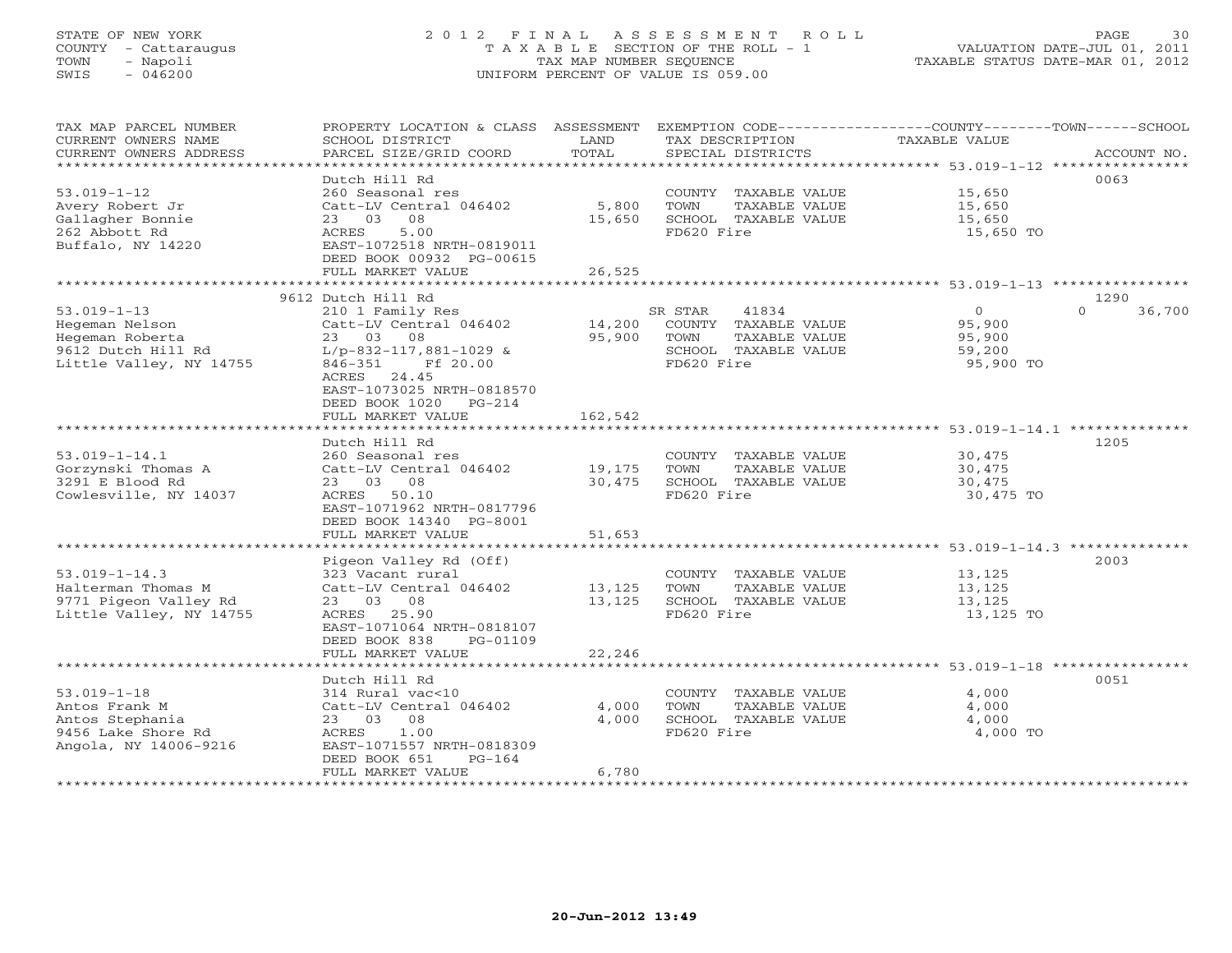# STATE OF NEW YORK 2 0 1 2 F I N A L A S S E S S M E N T R O L L PAGE 31 COUNTY - Cattaraugus T A X A B L E SECTION OF THE ROLL - 1 VALUATION DATE-JUL 01, 2011 TOWN - Napoli TAX MAP NUMBER SEQUENCE TAXABLE STATUS DATE-MAR 01, 2012 SWIS - 046200 UNIFORM PERCENT OF VALUE IS 059.00UNIFORM PERCENT OF VALUE IS 059.00

| TAX MAP PARCEL NUMBER<br>CURRENT OWNERS NAME<br>CURRENT OWNERS ADDRESS | PROPERTY LOCATION & CLASS ASSESSMENT<br>SCHOOL DISTRICT<br>PARCEL SIZE/GRID COORD | LAND<br>TOTAL  | EXEMPTION CODE-----------------COUNTY-------TOWN------SCHOOL<br>TAX DESCRIPTION<br>SPECIAL DISTRICTS | TAXABLE VALUE                                              | ACCOUNT NO. |
|------------------------------------------------------------------------|-----------------------------------------------------------------------------------|----------------|------------------------------------------------------------------------------------------------------|------------------------------------------------------------|-------------|
|                                                                        |                                                                                   |                |                                                                                                      |                                                            |             |
|                                                                        | Dutch Hill Rd                                                                     |                |                                                                                                      |                                                            | 1530        |
| $53.019 - 1 - 22$                                                      | 314 Rural vac<10                                                                  |                | COUNTY TAXABLE VALUE                                                                                 | 3,000                                                      |             |
| Muth Donald M Jr                                                       | Catt-LV Central 046402                                                            | 3,000          | TAXABLE VALUE<br>TOWN                                                                                | 3,000                                                      |             |
| Co Rd 40                                                               | 23 03<br>08                                                                       | 3,000          | SCHOOL TAXABLE VALUE                                                                                 | 3,000                                                      |             |
| East Jewett, NY 12424                                                  | ACRES<br>0.50                                                                     |                | FD620 Fire                                                                                           | 3,000 TO                                                   |             |
|                                                                        | EAST-1071280 NRTH-0817704                                                         |                |                                                                                                      |                                                            |             |
|                                                                        | FULL MARKET VALUE                                                                 | 5,085          |                                                                                                      |                                                            |             |
|                                                                        |                                                                                   |                |                                                                                                      |                                                            |             |
|                                                                        | Dutch Hill Rd                                                                     |                |                                                                                                      |                                                            | 0052        |
| $53.019 - 1 - 26$                                                      | 314 Rural vac<10                                                                  |                | COUNTY TAXABLE VALUE                                                                                 | 3,000                                                      |             |
| Antoszewski Robert<br>9456 Lake Shore Rd                               | Catt-LV Central 046402<br>23 03 08                                                | 3,000<br>3,000 | TOWN<br>TAXABLE VALUE<br>SCHOOL TAXABLE VALUE                                                        | 3,000<br>3,000                                             |             |
| Angola, NY 14006-9216                                                  | FRNT 110.00 DPTH 201.00                                                           |                | FD620 Fire                                                                                           | 3,000 TO                                                   |             |
|                                                                        | EAST-1071392 NRTH-0818106                                                         |                |                                                                                                      |                                                            |             |
|                                                                        | FULL MARKET VALUE                                                                 | 5,085          |                                                                                                      |                                                            |             |
|                                                                        |                                                                                   |                |                                                                                                      |                                                            |             |
|                                                                        | Dutch Hill Rd                                                                     |                |                                                                                                      |                                                            | 1243        |
| $53.019 - 1 - 31$                                                      | 314 Rural vac<10                                                                  |                | COUNTY TAXABLE VALUE                                                                                 | 3,000                                                      |             |
| Ott Christopher                                                        | Catt-LV Central 046402                                                            | 3,000          | TOWN<br>TAXABLE VALUE                                                                                | 3,000                                                      |             |
| 5411 Devonshire Ct                                                     | 23 03 08                                                                          | 3,000          | SCHOOL TAXABLE VALUE                                                                                 | 3,000                                                      |             |
| Laury's Station, PA 18059                                              | FRNT 110.00 DPTH 201.00                                                           |                | FD620 Fire                                                                                           | 3,000 TO                                                   |             |
|                                                                        | EAST-1070837 NRTH-0818307                                                         |                |                                                                                                      |                                                            |             |
|                                                                        | DEED BOOK 1019 PG-418                                                             |                |                                                                                                      |                                                            |             |
|                                                                        | FULL MARKET VALUE                                                                 | 5,085          |                                                                                                      |                                                            |             |
|                                                                        |                                                                                   |                |                                                                                                      |                                                            |             |
|                                                                        | Dutch Hill Rd                                                                     |                |                                                                                                      |                                                            | 1259        |
| $53.019 - 1 - 34$                                                      | 314 Rural vac<10                                                                  |                | COUNTY TAXABLE VALUE                                                                                 | 3,000                                                      |             |
| Glinsky Joseph                                                         | Catt-LV Central 046402                                                            | 3,000          | TOWN<br>TAXABLE VALUE                                                                                | 3,000                                                      |             |
| 50 Hidden Valley Rd                                                    | 23 03 08                                                                          | 3,000          | SCHOOL TAXABLE VALUE                                                                                 | 3,000                                                      |             |
| Elma, NY 14059                                                         | ACRES<br>0.50                                                                     |                | FD620 Fire                                                                                           | 3,000 TO                                                   |             |
|                                                                        | EAST-1071284 NRTH-0818508                                                         |                |                                                                                                      |                                                            |             |
|                                                                        | DEED BOOK 12016 PG-2001                                                           |                |                                                                                                      |                                                            |             |
|                                                                        | FULL MARKET VALUE                                                                 | 5,085          |                                                                                                      |                                                            |             |
|                                                                        | **********************                                                            | ***********    |                                                                                                      | ***************************** 53.019-1-35 **************** |             |
|                                                                        | Dutch Hill Rd                                                                     |                |                                                                                                      |                                                            | 1644        |
| $53.019 - 1 - 35$                                                      | 314 Rural vac<10                                                                  |                | COUNTY TAXABLE VALUE                                                                                 | 3,000                                                      |             |
| Sepanik Edward W                                                       | Catt-LV Central 046402                                                            | 3,000          | TOWN<br>TAXABLE VALUE                                                                                | 3,000                                                      |             |
| Sepanik Florence                                                       | 23 03 08                                                                          | 3,000          | SCHOOL TAXABLE VALUE                                                                                 | 3,000                                                      |             |
| 481 Chairfactory Rd<br>Elma, NY 14059                                  | 0.50<br>ACRES<br>EAST-1070949 NRTH-0818508                                        |                | FD620 Fire                                                                                           | 3,000 TO                                                   |             |
|                                                                        | FULL MARKET VALUE                                                                 | 5,085          |                                                                                                      |                                                            |             |
|                                                                        | **********************************                                                |                |                                                                                                      |                                                            |             |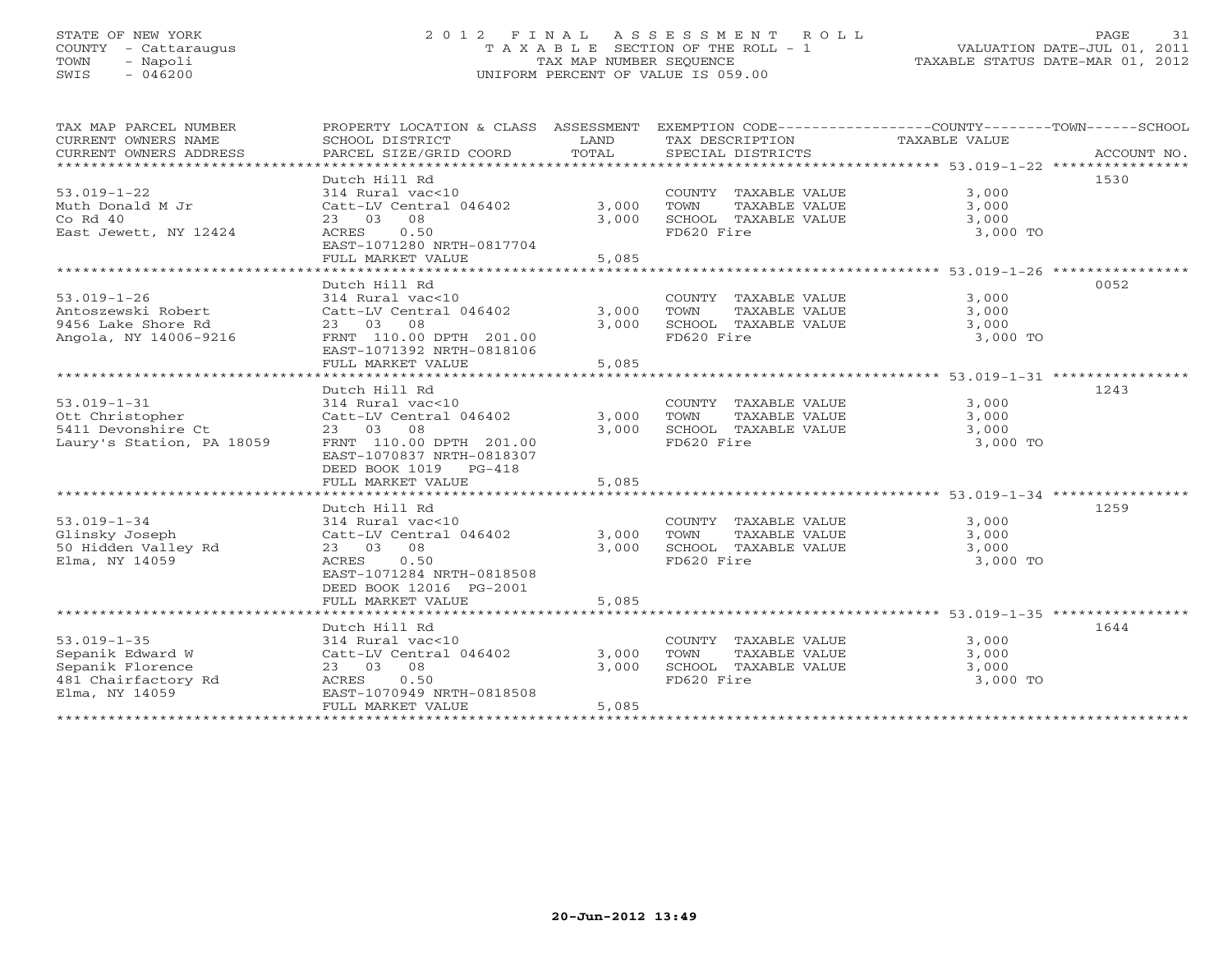# STATE OF NEW YORK 2 0 1 2 F I N A L A S S E S S M E N T R O L L PAGE 32 COUNTY - Cattaraugus T A X A B L E SECTION OF THE ROLL - 1 VALUATION DATE-JUL 01, 2011 TOWN - Napoli TAX MAP NUMBER SEQUENCE TAXABLE STATUS DATE-MAR 01, 2012 SWIS - 046200 UNIFORM PERCENT OF VALUE IS 059.00UNIFORM PERCENT OF VALUE IS 059.00

| TAX MAP PARCEL NUMBER<br>CURRENT OWNERS NAME | PROPERTY LOCATION & CLASS ASSESSMENT<br>SCHOOL DISTRICT | LAND           | EXEMPTION CODE-----------------COUNTY-------TOWN------SCHOOL<br>TAX DESCRIPTION | TAXABLE VALUE |                    |
|----------------------------------------------|---------------------------------------------------------|----------------|---------------------------------------------------------------------------------|---------------|--------------------|
| CURRENT OWNERS ADDRESS                       | PARCEL SIZE/GRID COORD                                  | TOTAL          | SPECIAL DISTRICTS                                                               |               | ACCOUNT NO.        |
|                                              |                                                         |                |                                                                                 |               | 1449               |
|                                              | Dutch Hill Rd                                           |                |                                                                                 |               |                    |
| $53.019 - 1 - 39$                            | 314 Rural vac<10                                        |                | COUNTY TAXABLE VALUE                                                            | 3,000         |                    |
| Green Sara                                   | Catt-LV Central 046402                                  | 3,000          | TOWN<br>TAXABLE VALUE                                                           | 3,000         |                    |
| Green Stanley                                | 23 03<br>08                                             | 3,000          | SCHOOL TAXABLE VALUE                                                            | 3,000         |                    |
| 8192 South Hill Rd                           | FRNT 110.00 DPTH 201.00                                 |                | FD620 Fire                                                                      | 3,000 TO      |                    |
| Otto, NY 14766                               | EAST-1070613 NRTH-0818709                               |                |                                                                                 |               |                    |
|                                              | DEED BOOK 16175 PG-6                                    |                |                                                                                 |               |                    |
|                                              | FULL MARKET VALUE                                       | 5,085          |                                                                                 |               |                    |
|                                              | Dutch Hill Rd                                           |                |                                                                                 |               | 1410               |
| $53.019 - 1 - 43$                            | $314$ Rural vac<10                                      |                | COUNTY TAXABLE VALUE                                                            | 3,000         |                    |
| County of Cattaraugus                        | Catt-LV Central 046402                                  | 3,000          | TOWN<br>TAXABLE VALUE                                                           | 3,000         |                    |
| 303 Court St                                 | 23 03 08                                                | 3,000          | SCHOOL TAXABLE VALUE                                                            | 3,000         |                    |
| Little Valley, NY 14755                      | 0.50<br>ACRES                                           |                | FD620 Fire                                                                      | 3,000 TO      |                    |
|                                              | EAST-1071174 NRTH-0818708                               |                |                                                                                 |               |                    |
|                                              | DEED BOOK 11753 PG-3008                                 |                |                                                                                 |               |                    |
|                                              | FULL MARKET VALUE                                       | 5,085          |                                                                                 |               |                    |
|                                              |                                                         |                |                                                                                 |               |                    |
|                                              | 10918 Pigeon Valley Rd                                  |                |                                                                                 |               | 1614               |
| $61.002 - 2 - 1.1$                           | 210 1 Family Res                                        |                | RES STAR<br>41854                                                               | 0             | 17,700<br>$\Omega$ |
| Harmon Wayne                                 | Randolph Centra 047601                                  | 4,400          | COUNTY TAXABLE VALUE                                                            | 28,000        |                    |
| Harmon Sharon                                | 62 03 08                                                | 28,000         | TAXABLE VALUE<br>TOWN                                                           | 28,000        |                    |
| 10918 Pigeon Valley Rd                       | L/u - Robert Rolfe                                      |                | SCHOOL TAXABLE VALUE                                                            | 10,300        |                    |
| Randolph, NY 14772                           | Ff 150.00                                               |                | FD620 Fire                                                                      | 28,000 TO     |                    |
|                                              | 1.70<br>ACRES                                           |                | WS620 Watershed                                                                 | 5,600 TO      |                    |
|                                              | EAST-1051177 NRTH-0813109                               |                |                                                                                 |               |                    |
|                                              | DEED BOOK 14285 PG-6015                                 |                |                                                                                 |               |                    |
|                                              | FULL MARKET VALUE                                       | 47,458         |                                                                                 |               |                    |
|                                              |                                                         |                |                                                                                 |               |                    |
|                                              | Pigeon Valley Rd                                        |                |                                                                                 |               | 2044               |
| $61.002 - 2 - 1.2$                           | 112 Dairy farm                                          |                | AG BLDG<br>41700                                                                | 74,146        | 74,146<br>74,146   |
| Gebhard Paul R                               | Randolph Centra 047601                                  | 31,700 AG DIST | 41720                                                                           | 8,827         | 8,827<br>8,827     |
| Gebhard Patricia Ann                         | 62 03 08                                                | 105,850        | COUNTY TAXABLE VALUE                                                            | 22,877        |                    |
| 5164 Elm Creek Rd                            | ACRES 78.99                                             |                | TOWN<br>TAXABLE VALUE                                                           | 22,877        |                    |
| Randolph, NY 14772                           | EAST-1052172 NRTH-0813509                               |                | SCHOOL TAXABLE VALUE                                                            | 22,877        |                    |
|                                              | DEED BOOK 1002 PG-552                                   |                | FD620 Fire                                                                      | 105,850 TO    |                    |
| MAY BE SUBJECT TO PAYMENT                    | FULL MARKET VALUE                                       |                | 179,407 WS620 Watershed                                                         | 21,170 TO     |                    |
| UNDER AGDIST LAW TIL 2016                    |                                                         |                |                                                                                 |               |                    |
|                                              |                                                         |                |                                                                                 |               |                    |
|                                              | 10924 Pigeon Valley Rd                                  |                |                                                                                 |               | 2061               |
| $61.002 - 2 - 1.3$                           | 270 Mfg housing                                         |                | COUNTY TAXABLE VALUE                                                            | 15,800        |                    |
| Harmon Wayne                                 | Randolph Centra 047601                                  | 3,800          | TOWN<br>TAXABLE VALUE                                                           | 15,800        |                    |
| Harmon Sharon                                | 62 03 08                                                | 15,800         | SCHOOL TAXABLE VALUE                                                            | 15,800        |                    |
| 10918 Pigeon Valley Rd                       | FRNT 300.00 DPTH 130.00                                 |                | FD620 Fire                                                                      | 15,800 TO     |                    |
| Randolph, NY 14772                           | EAST-1050943 NRTH-0812920                               |                | WS620 Watershed                                                                 | 3,160 TO      |                    |
|                                              | DEED BOOK 875<br>PG-00629                               |                |                                                                                 |               |                    |
|                                              | FULL MARKET VALUE                                       | 26,780         |                                                                                 |               |                    |
|                                              |                                                         |                |                                                                                 |               |                    |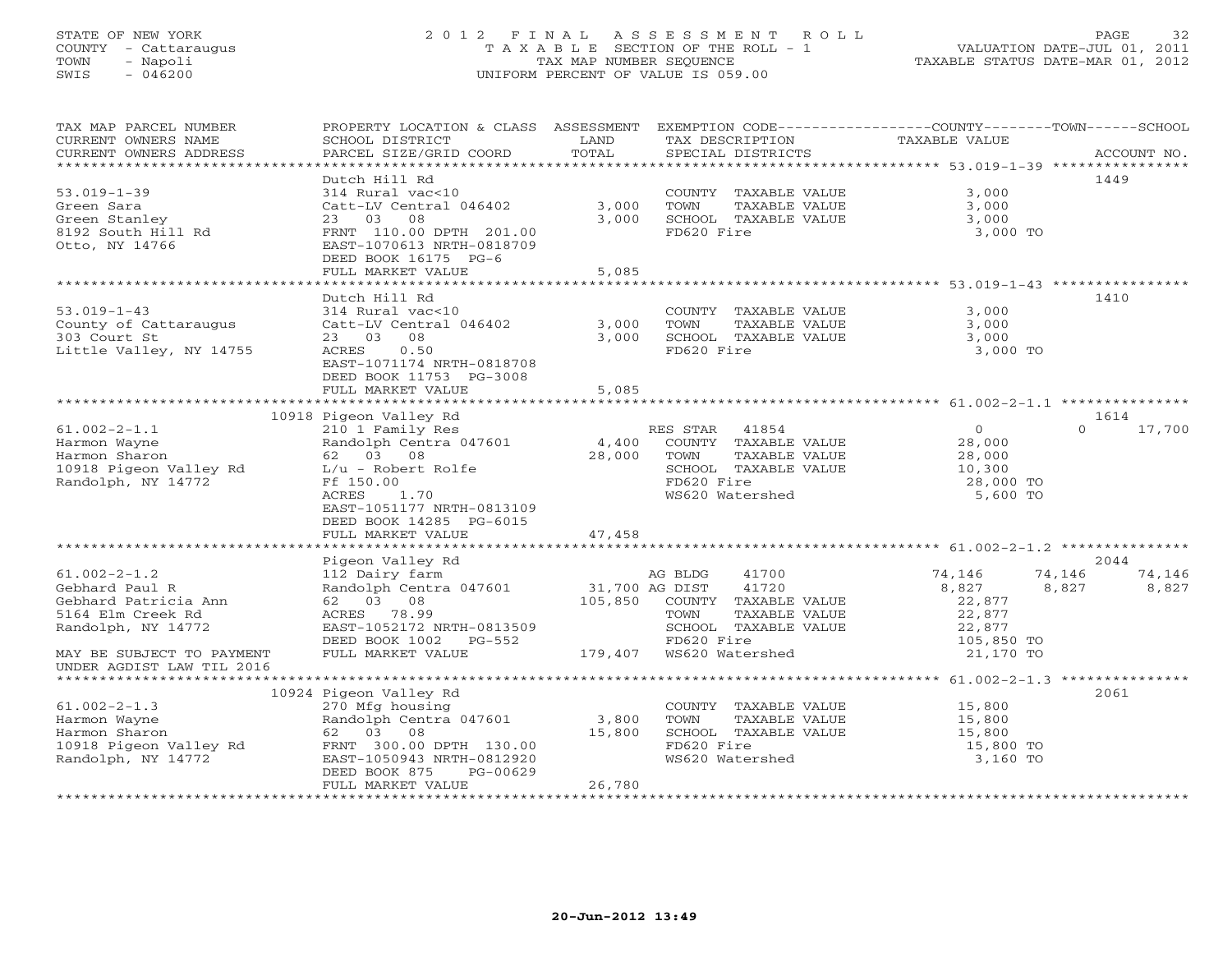# STATE OF NEW YORK 2 0 1 2 F I N A L A S S E S S M E N T R O L L PAGE 33 COUNTY - Cattaraugus T A X A B L E SECTION OF THE ROLL - 1 VALUATION DATE-JUL 01, 2011 TOWN - Napoli TAX MAP NUMBER SEQUENCE TAXABLE STATUS DATE-MAR 01, 2012 SWIS - 046200 UNIFORM PERCENT OF VALUE IS 059.00UNIFORM PERCENT OF VALUE IS 059.00

| TAX MAP PARCEL NUMBER<br>CURRENT OWNERS NAME<br>CURRENT OWNERS ADDRESS                                     | PROPERTY LOCATION & CLASS ASSESSMENT<br>SCHOOL DISTRICT<br>PARCEL SIZE/GRID COORD                                                                                      | LAND<br>TOTAL    | SPECIAL DISTRICTS                                                                       |               | EXEMPTION CODE-----------------COUNTY-------TOWN------SCHOOL<br>TAX DESCRIPTION TAXABLE VALUE                                                            |                      | ACCOUNT NO.              |
|------------------------------------------------------------------------------------------------------------|------------------------------------------------------------------------------------------------------------------------------------------------------------------------|------------------|-----------------------------------------------------------------------------------------|---------------|----------------------------------------------------------------------------------------------------------------------------------------------------------|----------------------|--------------------------|
|                                                                                                            | 10926 Pigeon Valley Rd                                                                                                                                                 |                  |                                                                                         |               |                                                                                                                                                          | 2172                 |                          |
| $61.002 - 2 - 1.4$<br>Bieber Matthew<br>10926 Pigeon Valley Rd<br>Randolph, NY 14772                       | 62 03 08<br>2.55<br>ACRES<br>EAST-1050941 NRTH-0813173                                                                                                                 | 22,000           | RES STAR<br>41854<br>COUNTY TAXABLE VALUE<br>TOWN<br>SCHOOL TAXABLE VALUE<br>FD620 Fire | TAXABLE VALUE | $\overline{O}$<br>22,000<br>22,000<br>4,300<br>22,000 TO                                                                                                 | $\Omega$             | 17,700                   |
|                                                                                                            |                                                                                                                                                                        |                  |                                                                                         |               |                                                                                                                                                          |                      |                          |
|                                                                                                            |                                                                                                                                                                        |                  |                                                                                         |               |                                                                                                                                                          |                      |                          |
|                                                                                                            | 10875 Pigeon Valley Rd                                                                                                                                                 |                  |                                                                                         |               |                                                                                                                                                          | 2328                 |                          |
| $61.002 - 2 - 1.5$<br>Miller Menno J<br>Miller Anna C<br>10875 Pigeon Vally Rd<br>Randolph, NY 14772       | 210 1 Family Res<br>Randolph Centra $047601$ 23,040<br>62 3 8<br>49,600<br>ACRES 60.80<br>EAST-1051320 NRTH-0814378<br>DEED BOOK 1010 PG-732                           |                  | RES STAR 41854<br>TOWN<br>FD620 Fire                                                    | TAXABLE VALUE | $\Omega$<br>- COUNTY TAXABLE VALUE<br>COUNTY TAXABLE VALUE (49,600)<br>TOWN TAXABLE VALUE (49,600)<br>49,600<br>SCHOOL TAXABLE VALUE 31,900<br>49,600 TO | $\Omega$             | 17,700                   |
|                                                                                                            | FULL MARKET VALUE                                                                                                                                                      | 84,068           |                                                                                         |               |                                                                                                                                                          |                      |                          |
|                                                                                                            | Pigeon Valley Rd                                                                                                                                                       |                  |                                                                                         |               |                                                                                                                                                          | 2344                 |                          |
| $61.002 - 2 - 1.6$<br>Becker Richard G Sr<br>Becker Richard G JR<br>1672 Meadow Dr<br>Alden, NY 14004      | 260 Seasonal res<br>260 Seasonal res<br>Randolph Centra 047601      7,032<br>ACRES<br>6.58<br>DEED BOOK 15886 PG-2<br>FULL MARKET VALUE                                | 15,550<br>26,356 |                                                                                         |               | COUNTY TAXABLE VALUE 15,550<br>TOWN TAXABLE VALUE 15,550                                                                                                 |                      |                          |
|                                                                                                            |                                                                                                                                                                        |                  |                                                                                         |               |                                                                                                                                                          |                      |                          |
| $61.002 - 2 - 1.7$<br>Habermehl Thomas A<br>Habermehl Maria J<br>o, Lynucrest Ter<br>Cheektowaga, NY 14225 | 10850 Pigeon Valley Rd<br>260 Seasonal res<br>Randolph Centra 047601 7,032<br>15,550 2 15,550<br>6.58<br>ACRES<br>EAST-1052339 NRTH-0815285<br>DEED BOOK 12489 PG-6001 |                  | FD620 Fire                                                                              |               | COUNTY TAXABLE VALUE 15,550<br>TOWN TAXABLE VALUE 15,550<br>SCHOOL TAXABLE VALUE 15,550<br>15,550 TO                                                     | 2348                 |                          |
|                                                                                                            |                                                                                                                                                                        |                  |                                                                                         |               |                                                                                                                                                          |                      |                          |
|                                                                                                            | 10814 Pigeon Valley Rd                                                                                                                                                 |                  |                                                                                         |               |                                                                                                                                                          | 1679                 |                          |
| $61.002 - 2 - 2$<br>Stacey Jack E<br>Stacey Florence E<br>10814 Pigeon Valley Rd<br>Randolph, NY 14772     | 112 Dairy farm<br>Randolph Centra 047601 44,300 SR STAR<br>62 03 08<br>ACRES 98.41<br>EAST-1053092 NRTH-0813706<br>DEED BOOK 697<br>PG-00993<br>FULL MARKET VALUE      |                  | AGED C<br>41802<br>41834<br>76,300 COUNTY TAXABLE VALUE<br>TOWN<br>FD620 Fire           |               | 15,260<br>$\overline{0}$<br>TAXABLE VALUE 76,300<br>SCHOOL TAXABLE VALUE 39,600<br>FD620 Fire 76,300 TO<br>15,260 TO                                     | $\Omega$<br>$\Omega$ | $\overline{0}$<br>36,700 |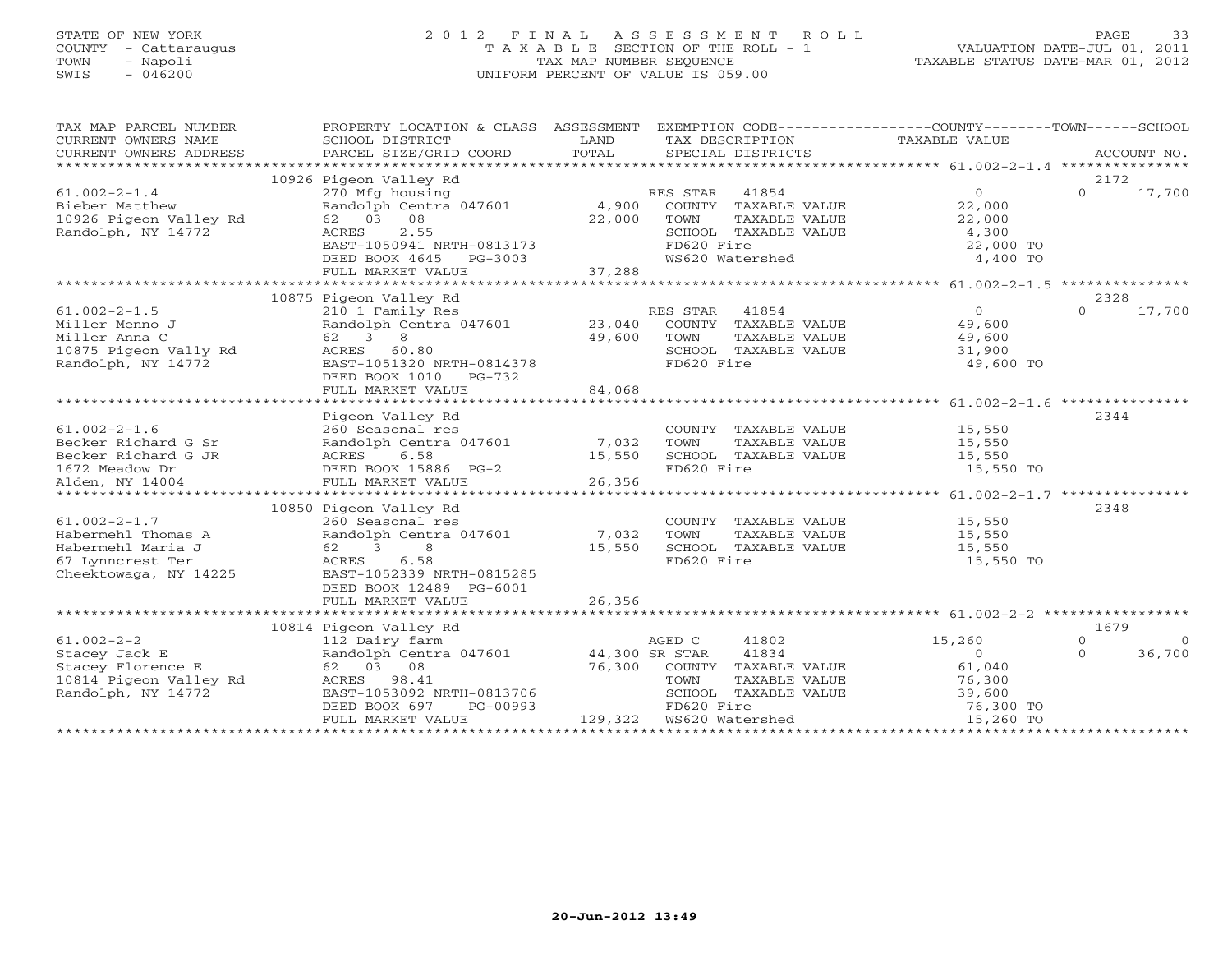# STATE OF NEW YORK 2 0 1 2 F I N A L A S S E S S M E N T R O L L PAGE 34 COUNTY - Cattaraugus T A X A B L E SECTION OF THE ROLL - 1 VALUATION DATE-JUL 01, 2011 TOWN - Napoli TAX MAP NUMBER SEQUENCE TAXABLE STATUS DATE-MAR 01, 2012 SWIS - 046200 UNIFORM PERCENT OF VALUE IS 059.00UNIFORM PERCENT OF VALUE IS 059.00

| TAX MAP PARCEL NUMBER<br>CURRENT OWNERS NAME<br>CURRENT OWNERS ADDRESS                                                                      | PROPERTY LOCATION & CLASS ASSESSMENT EXEMPTION CODE---------------COUNTY-------TOWN------SCHOOL<br>SCHOOL DISTRICT<br>PARCEL SIZE/GRID COORD                                                                                                                                                                                | LAND<br>TOTAL | TAX DESCRIPTION<br>SPECIAL DISTRICTS                                                                                           | TAXABLE VALUE                                                                          | ACCOUNT NO.        |
|---------------------------------------------------------------------------------------------------------------------------------------------|-----------------------------------------------------------------------------------------------------------------------------------------------------------------------------------------------------------------------------------------------------------------------------------------------------------------------------|---------------|--------------------------------------------------------------------------------------------------------------------------------|----------------------------------------------------------------------------------------|--------------------|
|                                                                                                                                             |                                                                                                                                                                                                                                                                                                                             |               |                                                                                                                                |                                                                                        |                    |
|                                                                                                                                             | 10844 Pigeon Valley Rd                                                                                                                                                                                                                                                                                                      |               |                                                                                                                                |                                                                                        | 1678               |
| $61.002 - 2 - 3$                                                                                                                            | FRNT 208.00 DPTH 183.00<br>EAST-1052657 NRTH-0812952<br>DEED BOOK 00983 PG-00873<br>FULL MARKET VALUE 38,136                                                                                                                                                                                                                |               | TAXABLE VALUE<br>SCHOOL TAXABLE VALUE<br>FD620 Fire<br>WS620 Watershed                                                         | $\begin{array}{c} 0 \\ 22,500 \\ 22,500 \end{array}$<br>4,800<br>22,500 TO<br>4,500 TO | $\Omega$<br>17,700 |
|                                                                                                                                             |                                                                                                                                                                                                                                                                                                                             |               |                                                                                                                                |                                                                                        |                    |
|                                                                                                                                             | 10786 Pigeon Valley Rd                                                                                                                                                                                                                                                                                                      |               |                                                                                                                                |                                                                                        | 1673               |
| $61.002 - 2 - 4.1$<br>Snyder Donald P<br>Snyder Karen E<br>10786 Pigeon Valley Rd<br>Randolph, NY 14772<br>EAST-1054176 M<br>EAST-1054176 M | 210 1 Family Res<br>210 1 Family Res Randolph Centra 047601 25,700 COUNTY TAXABLE VALUE 77,000<br>62 03 08 08 77,000 COUNTY TAXABLE VALUE 77,000<br>62 03 08 08 77,000 TOWN TAXABLE VALUE 77,000<br>EAST-1054176 NRTH-0814282 FD620 Fire 77,000<br>DEED BO<br>62 03 08<br>FULL MARKET VALUE                                 | 130,508       | RES STAR 41854<br>SCHOOL TAXABLE VALUE 59,300<br>FD620 Fire 77,000 TO                                                          | $\overline{0}$<br>15,400 TO                                                            | $\Omega$<br>17,700 |
|                                                                                                                                             |                                                                                                                                                                                                                                                                                                                             |               |                                                                                                                                |                                                                                        |                    |
|                                                                                                                                             | 10713 Pigeon Valley Rd                                                                                                                                                                                                                                                                                                      |               |                                                                                                                                |                                                                                        | 2128               |
| $61.002 - 2 - 4.2$<br>Miller Atlee L<br>Miller Naomi E<br>10713 Pigeon Valley Rd Ff 230.00<br>Randolph, NY 14772                            | Pigeon Valley Rd 210 1 Family Res 210 1 Family Res 22,400 RES 5TAR 41854 22,400 RES 5TAR 41854 22,400 RES 5TAR 41854 22,400 RES 5TAR 41854 22,400 22,400 22,400 5CHOOL TAXABLE VALUE 22,400 5CHOOL TAXABLE VALUE 22,400 5CHOOL<br>62 03 08<br>Ff 230.00<br>ACRES 9.10<br>EAST-1054551 NRTH-0812173<br>DEED BOOK 1015 PG-227 |               | FD620 Fire<br>WS620 Watershed                                                                                                  | 22,400 TO<br>4,480 TO                                                                  | $\Omega$<br>17,700 |
|                                                                                                                                             |                                                                                                                                                                                                                                                                                                                             |               |                                                                                                                                |                                                                                        |                    |
|                                                                                                                                             | 10775 Pigeon Valley Rd                                                                                                                                                                                                                                                                                                      |               |                                                                                                                                |                                                                                        | 2211               |
| $61.002 - 2 - 4.3$<br>Raber Adam C<br>Raber Katie J<br>10775 Pigeon Valley Rd<br>Randolph, NY 14772                                         | Example of the RES STAR 41854<br>Randolph Centra 047601 9,860 COUNTY TAXABLE VALUE<br>62 03 08 52,100 TOWN TAXABLE VALUE<br>FIRE 360.00<br>62 03 08<br>ACRES 18.65<br>EAST-1054036 NRTH-0812298<br>DEED BOOK 00989 PG-00547<br>FULL MARKET VALUE                                                                            | 88,305        | TAXABLE VALUE<br>SCHOOL TAXABLE VALUE<br>FD620 Fire<br>FD620 Fire<br>WS620 Watershed                                           | $\overline{0}$<br>$52,100$<br>$52,100$<br>34,400<br>52,100 TO<br>10,420 TO             | $\Omega$<br>17,700 |
|                                                                                                                                             |                                                                                                                                                                                                                                                                                                                             |               |                                                                                                                                |                                                                                        |                    |
| $61.002 - 2 - 5$<br>Ervolina Dominic Jr<br>S 4827 Morgan Pkwy<br>Hamburg, NY 14075                                                          | Kural vac<10<br>Randolph Centra 047601 6,500<br>61 03 08 6,500<br>ACRES 4.78 6,500<br>EAST-1054685 ***-<br>EAST-1054685 NRTH-0810859<br>DEED BOOK 00938 PG-00733<br>FULL MARKET VALUE                                                                                                                                       | 11,017        | COUNTY TAXABLE VALUE 6,500<br>TOWN TAXABLE VALUE 6,500<br>SCHOOL TAXABLE VALUE 6,500<br>6.500<br>FD620 Fire<br>WS620 Watershed | 6,500 TO<br>1,300 TO                                                                   | 1186               |
|                                                                                                                                             |                                                                                                                                                                                                                                                                                                                             |               |                                                                                                                                |                                                                                        |                    |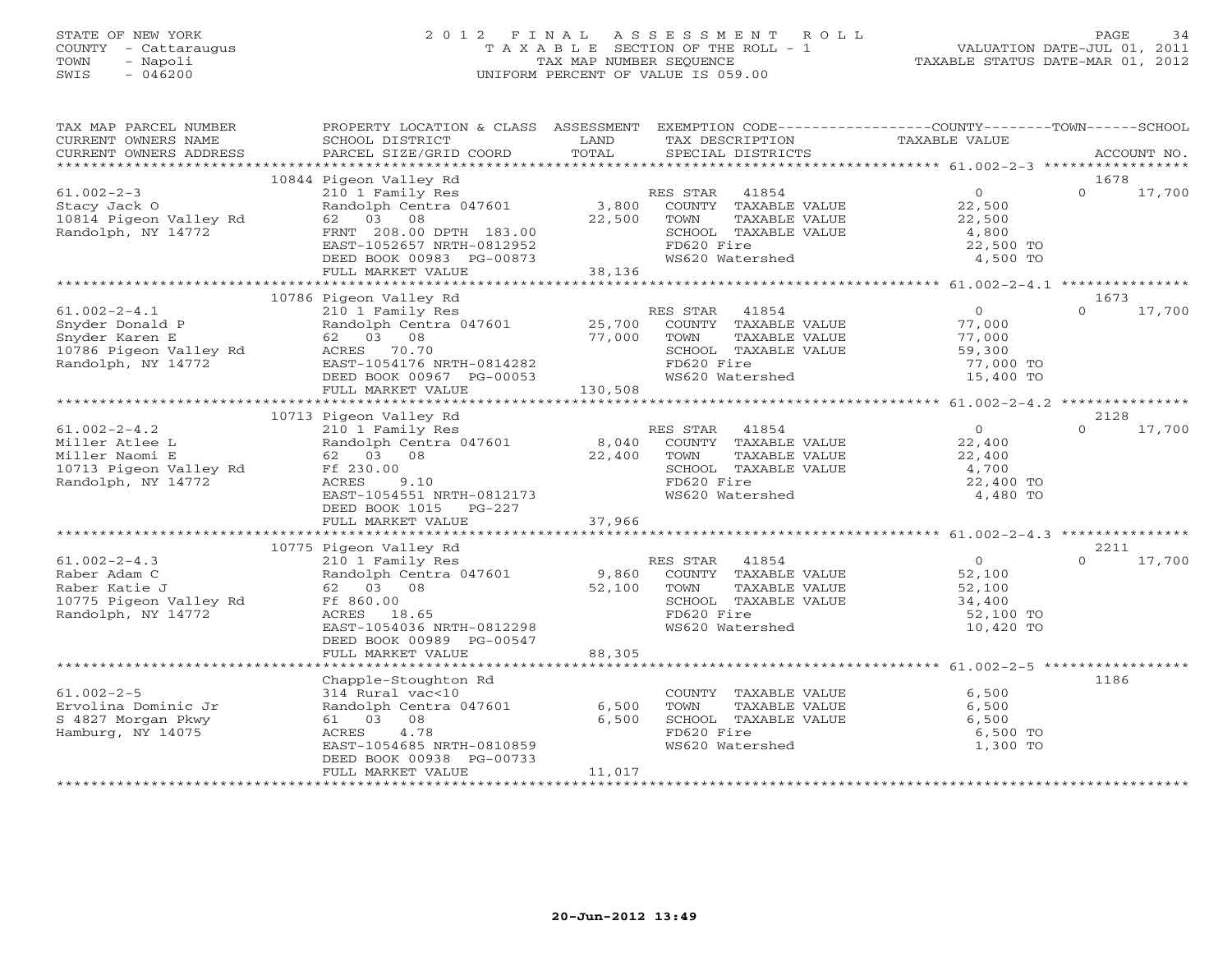# STATE OF NEW YORK 2 0 1 2 F I N A L A S S E S S M E N T R O L L PAGE 35 COUNTY - Cattaraugus T A X A B L E SECTION OF THE ROLL - 1 VALUATION DATE-JUL 01, 2011 TOWN - Napoli TAX MAP NUMBER SEQUENCE TAXABLE STATUS DATE-MAR 01, 2012 SWIS - 046200 UNIFORM PERCENT OF VALUE IS 059.00UNIFORM PERCENT OF VALUE IS 059.00

| 10750 Chapple-Stoughton Rd<br>1543<br>$61.002 - 2 - 6$<br>260 Seasonal res<br>COUNTY TAXABLE VALUE<br>21,300<br>Randolph Centra 047601<br>6,300<br>21,300<br>Krempa Kenneth L<br>TOWN<br>TAXABLE VALUE<br>21,300<br>Krempa Linda A<br>61 03 08<br>SCHOOL TAXABLE VALUE<br>21,300<br>FD620 Fire<br>2121 Maxon Rd<br>4.79<br>ACRES<br>21,300 TO<br>WS620 Watershed<br>Varysburg, NY 14167<br>EAST-1054546 NRTH-0810868<br>4,260 TO<br>DEED BOOK 832<br>PG-00136<br>FULL MARKET VALUE<br>36,102<br>Chapple-Stoughton Rd<br>1777<br>$61.002 - 2 - 7$<br>314 Rural vac<10<br>COUNTY TAXABLE VALUE<br>6,200<br>Randolph Centra 047601<br>Krempa Kenneth L<br>6,200<br>TOWN<br>TAXABLE VALUE<br>6,200<br>6,200<br>6,200<br>Krempa Linda A<br>61 03 08<br>SCHOOL TAXABLE VALUE<br>FD620 Fire<br>2121 Maxon Rd<br>6,200 TO<br>Lot 8<br>Varysburg, NY 14167<br>ACRES<br>4.64<br>EAST-1054414 NRTH-0810878<br>DEED BOOK 872<br>PG-01067<br>FULL MARKET VALUE<br>10,508<br>1242<br>10756 Chapple-Stoughton Rd<br>$61.002 - 2 - 8$<br>270 Mfg housing<br>COUNTY TAXABLE VALUE<br>11,400<br>Randolph Centra 047601<br>Lebarron Michael R<br>6,400<br>TOWN<br>TAXABLE VALUE<br>11,400<br>6593 Versailles Rd<br>61 03 08<br>SCHOOL TAXABLE VALUE<br>11,400<br>11,400<br>FD620 Fire<br>Lakeview, NY 14085<br>ACRES<br>4.86<br>11,400 TO<br>WS620 Watershed<br>EAST-1054283 NRTH-0810864<br>2,280 TO<br>DEED BOOK 900<br>PG-00007<br>FULL MARKET VALUE<br>19,322<br>Chapple-Stoughton Rd<br>1341<br>$61.002 - 2 - 9$<br>314 Rural vac<10<br>6,400<br>COUNTY TAXABLE VALUE<br>Hornberger John<br>Randolph Centra 047601<br>6,400<br>TOWN<br>TAXABLE VALUE<br>6,400<br>Schunk Henry D<br>61 03 08<br>6,400<br>SCHOOL TAXABLE VALUE<br>6,400<br>S 6650 Taylor Rd<br>Lot 6<br>FD620 Fire<br>6,400 TO<br>Hamburg, NY 14075<br>ACRES<br>5.00<br>WS620 Watershed<br>1,280 TO<br>EAST-1054149 NRTH-0810876<br>DEED BOOK 644<br>PG-00511<br>FULL MARKET VALUE<br>10,847<br>*************<br>***************************<br>10760 Chapple-Stoughton Rd<br>0100<br>$61.002 - 2 - 10$<br>260 Seasonal res<br>COUNTY TAXABLE VALUE<br>16,600<br>Giessert Anthony J<br>Randolph Centra 047601<br>5,600<br>16,600<br>TOWN<br>TAXABLE VALUE<br>Giessert Joseph B<br>61 03 08<br>16,600<br>SCHOOL TAXABLE VALUE<br>16,600<br>FD620 Fire<br>158 Montrose Ave<br>ACRES 10.08<br>16,600 TO<br>WS620 Watershed<br>3,320 TO<br>Buffalo, NY 14214<br>EAST-1053818 NRTH-0810879<br>DEED BOOK 1712<br>PG-7001<br>28,136<br>FULL MARKET VALUE | TAX MAP PARCEL NUMBER<br>CURRENT OWNERS NAME<br>CURRENT OWNERS ADDRESS | PROPERTY LOCATION & CLASS ASSESSMENT<br>SCHOOL DISTRICT<br>PARCEL SIZE/GRID COORD | LAND<br>TOTAL | EXEMPTION CODE-----------------COUNTY-------TOWN------SCHOOL<br>TAX DESCRIPTION<br>SPECIAL DISTRICTS | TAXABLE VALUE | ACCOUNT NO. |
|---------------------------------------------------------------------------------------------------------------------------------------------------------------------------------------------------------------------------------------------------------------------------------------------------------------------------------------------------------------------------------------------------------------------------------------------------------------------------------------------------------------------------------------------------------------------------------------------------------------------------------------------------------------------------------------------------------------------------------------------------------------------------------------------------------------------------------------------------------------------------------------------------------------------------------------------------------------------------------------------------------------------------------------------------------------------------------------------------------------------------------------------------------------------------------------------------------------------------------------------------------------------------------------------------------------------------------------------------------------------------------------------------------------------------------------------------------------------------------------------------------------------------------------------------------------------------------------------------------------------------------------------------------------------------------------------------------------------------------------------------------------------------------------------------------------------------------------------------------------------------------------------------------------------------------------------------------------------------------------------------------------------------------------------------------------------------------------------------------------------------------------------------------------------------------------------------------------------------------------------------------------------------------------------------------------------------------------------------------------------------------------------------------------------------------------------------------------------------------------------------|------------------------------------------------------------------------|-----------------------------------------------------------------------------------|---------------|------------------------------------------------------------------------------------------------------|---------------|-------------|
|                                                                                                                                                                                                                                                                                                                                                                                                                                                                                                                                                                                                                                                                                                                                                                                                                                                                                                                                                                                                                                                                                                                                                                                                                                                                                                                                                                                                                                                                                                                                                                                                                                                                                                                                                                                                                                                                                                                                                                                                                                                                                                                                                                                                                                                                                                                                                                                                                                                                                                   |                                                                        |                                                                                   |               |                                                                                                      |               |             |
|                                                                                                                                                                                                                                                                                                                                                                                                                                                                                                                                                                                                                                                                                                                                                                                                                                                                                                                                                                                                                                                                                                                                                                                                                                                                                                                                                                                                                                                                                                                                                                                                                                                                                                                                                                                                                                                                                                                                                                                                                                                                                                                                                                                                                                                                                                                                                                                                                                                                                                   |                                                                        |                                                                                   |               |                                                                                                      |               |             |
|                                                                                                                                                                                                                                                                                                                                                                                                                                                                                                                                                                                                                                                                                                                                                                                                                                                                                                                                                                                                                                                                                                                                                                                                                                                                                                                                                                                                                                                                                                                                                                                                                                                                                                                                                                                                                                                                                                                                                                                                                                                                                                                                                                                                                                                                                                                                                                                                                                                                                                   |                                                                        |                                                                                   |               |                                                                                                      |               |             |
|                                                                                                                                                                                                                                                                                                                                                                                                                                                                                                                                                                                                                                                                                                                                                                                                                                                                                                                                                                                                                                                                                                                                                                                                                                                                                                                                                                                                                                                                                                                                                                                                                                                                                                                                                                                                                                                                                                                                                                                                                                                                                                                                                                                                                                                                                                                                                                                                                                                                                                   |                                                                        |                                                                                   |               |                                                                                                      |               |             |
|                                                                                                                                                                                                                                                                                                                                                                                                                                                                                                                                                                                                                                                                                                                                                                                                                                                                                                                                                                                                                                                                                                                                                                                                                                                                                                                                                                                                                                                                                                                                                                                                                                                                                                                                                                                                                                                                                                                                                                                                                                                                                                                                                                                                                                                                                                                                                                                                                                                                                                   |                                                                        |                                                                                   |               |                                                                                                      |               |             |
|                                                                                                                                                                                                                                                                                                                                                                                                                                                                                                                                                                                                                                                                                                                                                                                                                                                                                                                                                                                                                                                                                                                                                                                                                                                                                                                                                                                                                                                                                                                                                                                                                                                                                                                                                                                                                                                                                                                                                                                                                                                                                                                                                                                                                                                                                                                                                                                                                                                                                                   |                                                                        |                                                                                   |               |                                                                                                      |               |             |
|                                                                                                                                                                                                                                                                                                                                                                                                                                                                                                                                                                                                                                                                                                                                                                                                                                                                                                                                                                                                                                                                                                                                                                                                                                                                                                                                                                                                                                                                                                                                                                                                                                                                                                                                                                                                                                                                                                                                                                                                                                                                                                                                                                                                                                                                                                                                                                                                                                                                                                   |                                                                        |                                                                                   |               |                                                                                                      |               |             |
|                                                                                                                                                                                                                                                                                                                                                                                                                                                                                                                                                                                                                                                                                                                                                                                                                                                                                                                                                                                                                                                                                                                                                                                                                                                                                                                                                                                                                                                                                                                                                                                                                                                                                                                                                                                                                                                                                                                                                                                                                                                                                                                                                                                                                                                                                                                                                                                                                                                                                                   |                                                                        |                                                                                   |               |                                                                                                      |               |             |
|                                                                                                                                                                                                                                                                                                                                                                                                                                                                                                                                                                                                                                                                                                                                                                                                                                                                                                                                                                                                                                                                                                                                                                                                                                                                                                                                                                                                                                                                                                                                                                                                                                                                                                                                                                                                                                                                                                                                                                                                                                                                                                                                                                                                                                                                                                                                                                                                                                                                                                   |                                                                        |                                                                                   |               |                                                                                                      |               |             |
|                                                                                                                                                                                                                                                                                                                                                                                                                                                                                                                                                                                                                                                                                                                                                                                                                                                                                                                                                                                                                                                                                                                                                                                                                                                                                                                                                                                                                                                                                                                                                                                                                                                                                                                                                                                                                                                                                                                                                                                                                                                                                                                                                                                                                                                                                                                                                                                                                                                                                                   |                                                                        |                                                                                   |               |                                                                                                      |               |             |
|                                                                                                                                                                                                                                                                                                                                                                                                                                                                                                                                                                                                                                                                                                                                                                                                                                                                                                                                                                                                                                                                                                                                                                                                                                                                                                                                                                                                                                                                                                                                                                                                                                                                                                                                                                                                                                                                                                                                                                                                                                                                                                                                                                                                                                                                                                                                                                                                                                                                                                   |                                                                        |                                                                                   |               |                                                                                                      |               |             |
|                                                                                                                                                                                                                                                                                                                                                                                                                                                                                                                                                                                                                                                                                                                                                                                                                                                                                                                                                                                                                                                                                                                                                                                                                                                                                                                                                                                                                                                                                                                                                                                                                                                                                                                                                                                                                                                                                                                                                                                                                                                                                                                                                                                                                                                                                                                                                                                                                                                                                                   |                                                                        |                                                                                   |               |                                                                                                      |               |             |
|                                                                                                                                                                                                                                                                                                                                                                                                                                                                                                                                                                                                                                                                                                                                                                                                                                                                                                                                                                                                                                                                                                                                                                                                                                                                                                                                                                                                                                                                                                                                                                                                                                                                                                                                                                                                                                                                                                                                                                                                                                                                                                                                                                                                                                                                                                                                                                                                                                                                                                   |                                                                        |                                                                                   |               |                                                                                                      |               |             |
|                                                                                                                                                                                                                                                                                                                                                                                                                                                                                                                                                                                                                                                                                                                                                                                                                                                                                                                                                                                                                                                                                                                                                                                                                                                                                                                                                                                                                                                                                                                                                                                                                                                                                                                                                                                                                                                                                                                                                                                                                                                                                                                                                                                                                                                                                                                                                                                                                                                                                                   |                                                                        |                                                                                   |               |                                                                                                      |               |             |
|                                                                                                                                                                                                                                                                                                                                                                                                                                                                                                                                                                                                                                                                                                                                                                                                                                                                                                                                                                                                                                                                                                                                                                                                                                                                                                                                                                                                                                                                                                                                                                                                                                                                                                                                                                                                                                                                                                                                                                                                                                                                                                                                                                                                                                                                                                                                                                                                                                                                                                   |                                                                        |                                                                                   |               |                                                                                                      |               |             |
|                                                                                                                                                                                                                                                                                                                                                                                                                                                                                                                                                                                                                                                                                                                                                                                                                                                                                                                                                                                                                                                                                                                                                                                                                                                                                                                                                                                                                                                                                                                                                                                                                                                                                                                                                                                                                                                                                                                                                                                                                                                                                                                                                                                                                                                                                                                                                                                                                                                                                                   |                                                                        |                                                                                   |               |                                                                                                      |               |             |
|                                                                                                                                                                                                                                                                                                                                                                                                                                                                                                                                                                                                                                                                                                                                                                                                                                                                                                                                                                                                                                                                                                                                                                                                                                                                                                                                                                                                                                                                                                                                                                                                                                                                                                                                                                                                                                                                                                                                                                                                                                                                                                                                                                                                                                                                                                                                                                                                                                                                                                   |                                                                        |                                                                                   |               |                                                                                                      |               |             |
|                                                                                                                                                                                                                                                                                                                                                                                                                                                                                                                                                                                                                                                                                                                                                                                                                                                                                                                                                                                                                                                                                                                                                                                                                                                                                                                                                                                                                                                                                                                                                                                                                                                                                                                                                                                                                                                                                                                                                                                                                                                                                                                                                                                                                                                                                                                                                                                                                                                                                                   |                                                                        |                                                                                   |               |                                                                                                      |               |             |
|                                                                                                                                                                                                                                                                                                                                                                                                                                                                                                                                                                                                                                                                                                                                                                                                                                                                                                                                                                                                                                                                                                                                                                                                                                                                                                                                                                                                                                                                                                                                                                                                                                                                                                                                                                                                                                                                                                                                                                                                                                                                                                                                                                                                                                                                                                                                                                                                                                                                                                   |                                                                        |                                                                                   |               |                                                                                                      |               |             |
|                                                                                                                                                                                                                                                                                                                                                                                                                                                                                                                                                                                                                                                                                                                                                                                                                                                                                                                                                                                                                                                                                                                                                                                                                                                                                                                                                                                                                                                                                                                                                                                                                                                                                                                                                                                                                                                                                                                                                                                                                                                                                                                                                                                                                                                                                                                                                                                                                                                                                                   |                                                                        |                                                                                   |               |                                                                                                      |               |             |
|                                                                                                                                                                                                                                                                                                                                                                                                                                                                                                                                                                                                                                                                                                                                                                                                                                                                                                                                                                                                                                                                                                                                                                                                                                                                                                                                                                                                                                                                                                                                                                                                                                                                                                                                                                                                                                                                                                                                                                                                                                                                                                                                                                                                                                                                                                                                                                                                                                                                                                   |                                                                        |                                                                                   |               |                                                                                                      |               |             |
|                                                                                                                                                                                                                                                                                                                                                                                                                                                                                                                                                                                                                                                                                                                                                                                                                                                                                                                                                                                                                                                                                                                                                                                                                                                                                                                                                                                                                                                                                                                                                                                                                                                                                                                                                                                                                                                                                                                                                                                                                                                                                                                                                                                                                                                                                                                                                                                                                                                                                                   |                                                                        |                                                                                   |               |                                                                                                      |               |             |
|                                                                                                                                                                                                                                                                                                                                                                                                                                                                                                                                                                                                                                                                                                                                                                                                                                                                                                                                                                                                                                                                                                                                                                                                                                                                                                                                                                                                                                                                                                                                                                                                                                                                                                                                                                                                                                                                                                                                                                                                                                                                                                                                                                                                                                                                                                                                                                                                                                                                                                   |                                                                        |                                                                                   |               |                                                                                                      |               |             |
|                                                                                                                                                                                                                                                                                                                                                                                                                                                                                                                                                                                                                                                                                                                                                                                                                                                                                                                                                                                                                                                                                                                                                                                                                                                                                                                                                                                                                                                                                                                                                                                                                                                                                                                                                                                                                                                                                                                                                                                                                                                                                                                                                                                                                                                                                                                                                                                                                                                                                                   |                                                                        |                                                                                   |               |                                                                                                      |               |             |
|                                                                                                                                                                                                                                                                                                                                                                                                                                                                                                                                                                                                                                                                                                                                                                                                                                                                                                                                                                                                                                                                                                                                                                                                                                                                                                                                                                                                                                                                                                                                                                                                                                                                                                                                                                                                                                                                                                                                                                                                                                                                                                                                                                                                                                                                                                                                                                                                                                                                                                   |                                                                        |                                                                                   |               |                                                                                                      |               |             |
|                                                                                                                                                                                                                                                                                                                                                                                                                                                                                                                                                                                                                                                                                                                                                                                                                                                                                                                                                                                                                                                                                                                                                                                                                                                                                                                                                                                                                                                                                                                                                                                                                                                                                                                                                                                                                                                                                                                                                                                                                                                                                                                                                                                                                                                                                                                                                                                                                                                                                                   |                                                                        |                                                                                   |               |                                                                                                      |               |             |
|                                                                                                                                                                                                                                                                                                                                                                                                                                                                                                                                                                                                                                                                                                                                                                                                                                                                                                                                                                                                                                                                                                                                                                                                                                                                                                                                                                                                                                                                                                                                                                                                                                                                                                                                                                                                                                                                                                                                                                                                                                                                                                                                                                                                                                                                                                                                                                                                                                                                                                   |                                                                        |                                                                                   |               |                                                                                                      |               |             |
|                                                                                                                                                                                                                                                                                                                                                                                                                                                                                                                                                                                                                                                                                                                                                                                                                                                                                                                                                                                                                                                                                                                                                                                                                                                                                                                                                                                                                                                                                                                                                                                                                                                                                                                                                                                                                                                                                                                                                                                                                                                                                                                                                                                                                                                                                                                                                                                                                                                                                                   |                                                                        |                                                                                   |               |                                                                                                      |               |             |
|                                                                                                                                                                                                                                                                                                                                                                                                                                                                                                                                                                                                                                                                                                                                                                                                                                                                                                                                                                                                                                                                                                                                                                                                                                                                                                                                                                                                                                                                                                                                                                                                                                                                                                                                                                                                                                                                                                                                                                                                                                                                                                                                                                                                                                                                                                                                                                                                                                                                                                   |                                                                        |                                                                                   |               |                                                                                                      |               |             |
|                                                                                                                                                                                                                                                                                                                                                                                                                                                                                                                                                                                                                                                                                                                                                                                                                                                                                                                                                                                                                                                                                                                                                                                                                                                                                                                                                                                                                                                                                                                                                                                                                                                                                                                                                                                                                                                                                                                                                                                                                                                                                                                                                                                                                                                                                                                                                                                                                                                                                                   |                                                                        |                                                                                   |               |                                                                                                      |               |             |
|                                                                                                                                                                                                                                                                                                                                                                                                                                                                                                                                                                                                                                                                                                                                                                                                                                                                                                                                                                                                                                                                                                                                                                                                                                                                                                                                                                                                                                                                                                                                                                                                                                                                                                                                                                                                                                                                                                                                                                                                                                                                                                                                                                                                                                                                                                                                                                                                                                                                                                   |                                                                        |                                                                                   |               |                                                                                                      |               |             |
|                                                                                                                                                                                                                                                                                                                                                                                                                                                                                                                                                                                                                                                                                                                                                                                                                                                                                                                                                                                                                                                                                                                                                                                                                                                                                                                                                                                                                                                                                                                                                                                                                                                                                                                                                                                                                                                                                                                                                                                                                                                                                                                                                                                                                                                                                                                                                                                                                                                                                                   |                                                                        |                                                                                   |               |                                                                                                      |               |             |
|                                                                                                                                                                                                                                                                                                                                                                                                                                                                                                                                                                                                                                                                                                                                                                                                                                                                                                                                                                                                                                                                                                                                                                                                                                                                                                                                                                                                                                                                                                                                                                                                                                                                                                                                                                                                                                                                                                                                                                                                                                                                                                                                                                                                                                                                                                                                                                                                                                                                                                   |                                                                        |                                                                                   |               |                                                                                                      |               |             |
|                                                                                                                                                                                                                                                                                                                                                                                                                                                                                                                                                                                                                                                                                                                                                                                                                                                                                                                                                                                                                                                                                                                                                                                                                                                                                                                                                                                                                                                                                                                                                                                                                                                                                                                                                                                                                                                                                                                                                                                                                                                                                                                                                                                                                                                                                                                                                                                                                                                                                                   |                                                                        |                                                                                   |               |                                                                                                      |               |             |
|                                                                                                                                                                                                                                                                                                                                                                                                                                                                                                                                                                                                                                                                                                                                                                                                                                                                                                                                                                                                                                                                                                                                                                                                                                                                                                                                                                                                                                                                                                                                                                                                                                                                                                                                                                                                                                                                                                                                                                                                                                                                                                                                                                                                                                                                                                                                                                                                                                                                                                   |                                                                        |                                                                                   |               |                                                                                                      |               |             |
|                                                                                                                                                                                                                                                                                                                                                                                                                                                                                                                                                                                                                                                                                                                                                                                                                                                                                                                                                                                                                                                                                                                                                                                                                                                                                                                                                                                                                                                                                                                                                                                                                                                                                                                                                                                                                                                                                                                                                                                                                                                                                                                                                                                                                                                                                                                                                                                                                                                                                                   |                                                                        |                                                                                   |               |                                                                                                      |               |             |
|                                                                                                                                                                                                                                                                                                                                                                                                                                                                                                                                                                                                                                                                                                                                                                                                                                                                                                                                                                                                                                                                                                                                                                                                                                                                                                                                                                                                                                                                                                                                                                                                                                                                                                                                                                                                                                                                                                                                                                                                                                                                                                                                                                                                                                                                                                                                                                                                                                                                                                   |                                                                        |                                                                                   |               |                                                                                                      |               |             |
|                                                                                                                                                                                                                                                                                                                                                                                                                                                                                                                                                                                                                                                                                                                                                                                                                                                                                                                                                                                                                                                                                                                                                                                                                                                                                                                                                                                                                                                                                                                                                                                                                                                                                                                                                                                                                                                                                                                                                                                                                                                                                                                                                                                                                                                                                                                                                                                                                                                                                                   |                                                                        |                                                                                   |               |                                                                                                      |               |             |
|                                                                                                                                                                                                                                                                                                                                                                                                                                                                                                                                                                                                                                                                                                                                                                                                                                                                                                                                                                                                                                                                                                                                                                                                                                                                                                                                                                                                                                                                                                                                                                                                                                                                                                                                                                                                                                                                                                                                                                                                                                                                                                                                                                                                                                                                                                                                                                                                                                                                                                   |                                                                        |                                                                                   |               |                                                                                                      |               |             |
|                                                                                                                                                                                                                                                                                                                                                                                                                                                                                                                                                                                                                                                                                                                                                                                                                                                                                                                                                                                                                                                                                                                                                                                                                                                                                                                                                                                                                                                                                                                                                                                                                                                                                                                                                                                                                                                                                                                                                                                                                                                                                                                                                                                                                                                                                                                                                                                                                                                                                                   |                                                                        |                                                                                   |               |                                                                                                      |               |             |
|                                                                                                                                                                                                                                                                                                                                                                                                                                                                                                                                                                                                                                                                                                                                                                                                                                                                                                                                                                                                                                                                                                                                                                                                                                                                                                                                                                                                                                                                                                                                                                                                                                                                                                                                                                                                                                                                                                                                                                                                                                                                                                                                                                                                                                                                                                                                                                                                                                                                                                   |                                                                        |                                                                                   |               |                                                                                                      |               |             |
|                                                                                                                                                                                                                                                                                                                                                                                                                                                                                                                                                                                                                                                                                                                                                                                                                                                                                                                                                                                                                                                                                                                                                                                                                                                                                                                                                                                                                                                                                                                                                                                                                                                                                                                                                                                                                                                                                                                                                                                                                                                                                                                                                                                                                                                                                                                                                                                                                                                                                                   |                                                                        |                                                                                   |               |                                                                                                      |               |             |
|                                                                                                                                                                                                                                                                                                                                                                                                                                                                                                                                                                                                                                                                                                                                                                                                                                                                                                                                                                                                                                                                                                                                                                                                                                                                                                                                                                                                                                                                                                                                                                                                                                                                                                                                                                                                                                                                                                                                                                                                                                                                                                                                                                                                                                                                                                                                                                                                                                                                                                   |                                                                        |                                                                                   |               |                                                                                                      |               |             |
|                                                                                                                                                                                                                                                                                                                                                                                                                                                                                                                                                                                                                                                                                                                                                                                                                                                                                                                                                                                                                                                                                                                                                                                                                                                                                                                                                                                                                                                                                                                                                                                                                                                                                                                                                                                                                                                                                                                                                                                                                                                                                                                                                                                                                                                                                                                                                                                                                                                                                                   |                                                                        |                                                                                   |               |                                                                                                      |               |             |
|                                                                                                                                                                                                                                                                                                                                                                                                                                                                                                                                                                                                                                                                                                                                                                                                                                                                                                                                                                                                                                                                                                                                                                                                                                                                                                                                                                                                                                                                                                                                                                                                                                                                                                                                                                                                                                                                                                                                                                                                                                                                                                                                                                                                                                                                                                                                                                                                                                                                                                   |                                                                        |                                                                                   |               |                                                                                                      |               |             |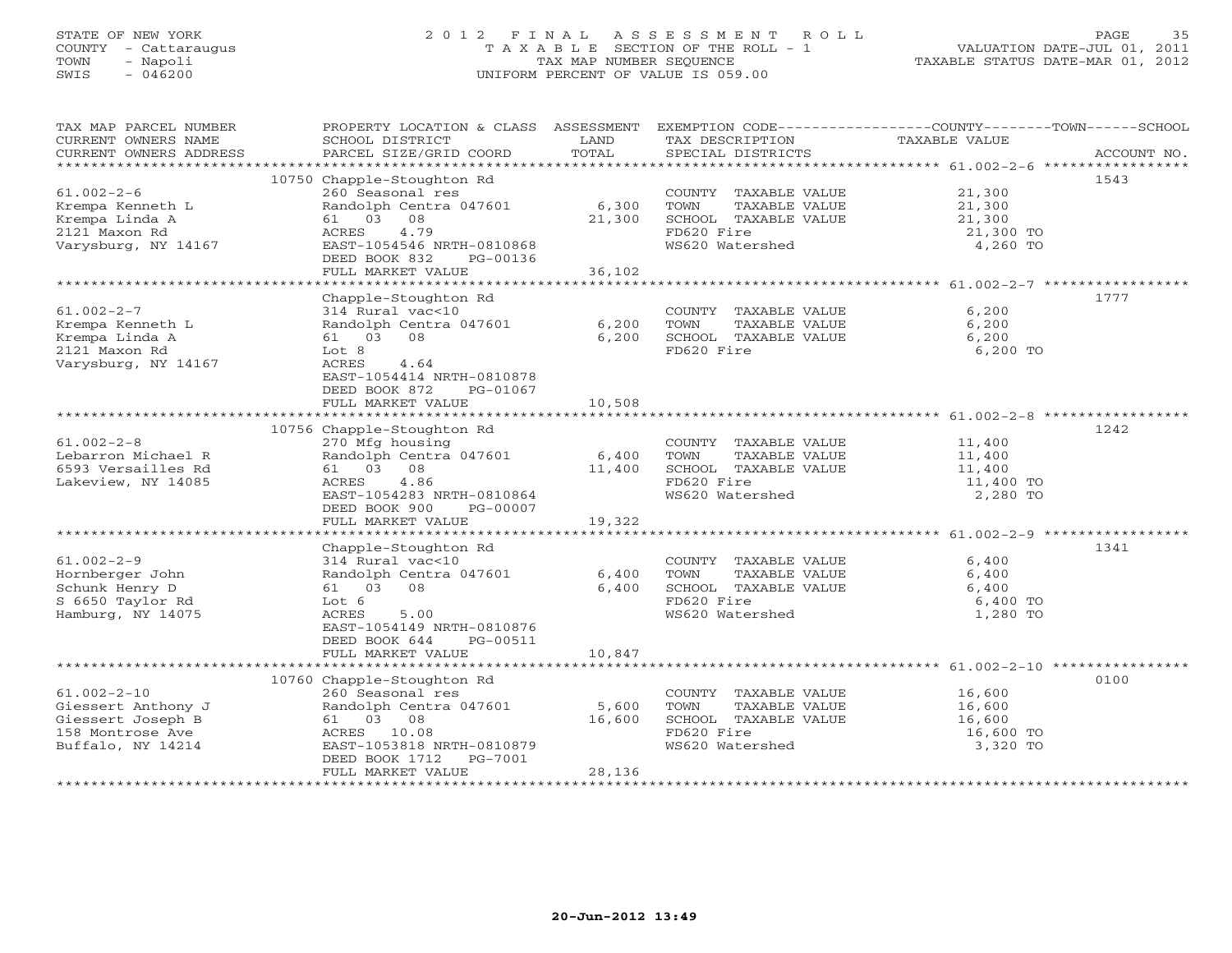# STATE OF NEW YORK 2 0 1 2 F I N A L A S S E S S M E N T R O L L PAGE 36 COUNTY - Cattaraugus T A X A B L E SECTION OF THE ROLL - 1 VALUATION DATE-JUL 01, 2011 TOWN - Napoli TAX MAP NUMBER SEQUENCE TAXABLE STATUS DATE-MAR 01, 2012 SWIS - 046200 UNIFORM PERCENT OF VALUE IS 059.00UNIFORM PERCENT OF VALUE IS 059.00

| TAX MAP PARCEL NUMBER<br>CURRENT OWNERS NAME<br>CURRENT OWNERS ADDRESS | PROPERTY LOCATION & CLASS ASSESSMENT EXEMPTION CODE---------------COUNTY-------TOWN------SCHOOL<br>SCHOOL DISTRICT<br>PARCEL SIZE/GRID COORD      | LAND<br>TOTAL | TAX DESCRIPTION<br>SPECIAL DISTRICTS                      | TAXABLE VALUE         | ACCOUNT NO.        |
|------------------------------------------------------------------------|---------------------------------------------------------------------------------------------------------------------------------------------------|---------------|-----------------------------------------------------------|-----------------------|--------------------|
|                                                                        |                                                                                                                                                   |               |                                                           |                       |                    |
| $61.002 - 2 - 11$                                                      | Chapple-Stoughton Rd<br>314 Rural vac<10                                                                                                          |               | COUNTY TAXABLE VALUE                                      | 2,735                 | 1293               |
| Giessert Anthony J<br>Giessert Joseph B                                | Randolph Centra 047601 2,735<br>61 03 08                                                                                                          | 2,735         | TOWN<br>TOWN      TAXABLE VALUE<br>SCHOOL   TAXABLE VALUE | 2,735<br>2,735        |                    |
| 158 Montrose Ave                                                       | 4.56<br>ACRES                                                                                                                                     |               | FD620 Fire                                                | 2,735 TO<br>547 TO    |                    |
| Buffalo, NY 14214                                                      | EAST-1053616 NRTH-0810867<br>DEED BOOK 1712    PG-7001                                                                                            |               | WS620 Watershed                                           |                       |                    |
|                                                                        | FULL MARKET VALUE                                                                                                                                 | 4,636         |                                                           |                       |                    |
|                                                                        | Chapple-Stoughton Rd                                                                                                                              |               |                                                           |                       | 0109               |
| $61.002 - 2 - 15.1$                                                    | 112 Dairy farm                                                                                                                                    |               | 41720<br>AG DIST                                          | 717                   | 717<br>717         |
| Gebhard Paul R                                                         | Randolph Centra 047601 10,000                                                                                                                     |               | COUNTY TAXABLE VALUE                                      | 9,283                 |                    |
| Gebhard Robert A                                                       | 61 03 08                                                                                                                                          | 10,000        | TOWN<br>TAXABLE VALUE                                     | 9,283                 |                    |
| 5164 Elm Creek Raod                                                    | L/u - Paul Gebhard                                                                                                                                |               | SCHOOL TAXABLE VALUE                                      | 9,283<br>10,000 TO    |                    |
| Randolph, NY 14772                                                     | FRNT 360.00 DPTH                                                                                                                                  |               | FD620 Fire                                                |                       |                    |
|                                                                        | ACRES 31.55                                                                                                                                       |               | WS620 Watershed                                           | 2,000 TO              |                    |
| MAY BE SUBJECT TO PAYMENT                                              | EAST-1054369 NRTH-0809122                                                                                                                         |               |                                                           |                       |                    |
| UNDER AGDIST LAW TIL 2016                                              | DEED BOOK 889<br>PG-00127                                                                                                                         |               |                                                           |                       |                    |
|                                                                        | FULL MARKET VALUE                                                                                                                                 | 16,949        |                                                           |                       |                    |
|                                                                        |                                                                                                                                                   |               |                                                           |                       |                    |
|                                                                        | Chapple-Stoughton Rd                                                                                                                              |               |                                                           |                       | 2001               |
| $61.002 - 2 - 15.2$                                                    | 314 Rural vac<10<br>Randolph Centra 047601 6,400                                                                                                  |               | COUNTY TAXABLE VALUE<br>TOWN     TAXABLE VALUE            | 6,400                 |                    |
| Meyer Mary Kay<br>7192 Pendale Cir                                     | 61 03 08                                                                                                                                          | 6,400         |                                                           | 6,400<br>6,400        |                    |
| N Tonawanda, NY 14120                                                  | 5.00<br>ACRES                                                                                                                                     |               | SCHOOL TAXABLE VALUE<br>FD620 Fire                        | 6,400 TO              |                    |
|                                                                        | EAST-1054018 NRTH-0810868                                                                                                                         |               | WS620 Watershed                                           | 1,280 TO              |                    |
|                                                                        | DEED BOOK 837<br>PG-00751                                                                                                                         |               |                                                           |                       |                    |
|                                                                        |                                                                                                                                                   |               |                                                           |                       |                    |
|                                                                        |                                                                                                                                                   |               |                                                           |                       |                    |
|                                                                        | 10766 Chapple-Stoughton Rd<br>10766 Chapple-Stoughton Rd                                                                                          |               |                                                           |                       | 2189               |
| $61.002 - 2 - 15.3$                                                    | 210 1 Family Res<br>Randolph Centra 047601 5,245 COUNTY TAXABLE VALUE<br>61 03 08 57,250 TOWN TAXABLE VALUE<br>61 03 08 67,250 TOWN TAXABLE VALUE |               |                                                           | $\overline{0}$        | $\Omega$<br>17,700 |
| Gebhard Robert                                                         |                                                                                                                                                   |               |                                                           | 57,250                |                    |
| 10766 Chapple-Stroughton Rd                                            |                                                                                                                                                   |               |                                                           |                       |                    |
| Randolph, NY 14772                                                     | ACRES 1.35 BANK<br>065                                                                                                                            |               | SCHOOL TAXABLE VALUE                                      | 57,250<br>39,550      |                    |
|                                                                        | EAST-1054577 NRTH-0808222                                                                                                                         |               | FD620 Fire                                                | $57,250$ TO           |                    |
|                                                                        | DEED BOOK 6701 PG-5001                                                                                                                            |               | WS620 Watershed                                           | 57,250 TO             |                    |
|                                                                        | FULL MARKET VALUE                                                                                                                                 | 97,034        |                                                           |                       |                    |
|                                                                        |                                                                                                                                                   |               |                                                           |                       |                    |
|                                                                        | Chapple-Stoughton Rd                                                                                                                              |               |                                                           |                       | 1337               |
| $61.002 - 2 - 16$                                                      | 322 Rural vac>10                                                                                                                                  |               | COUNTY TAXABLE VALUE 10,500                               |                       |                    |
| Adams Dennis W                                                         | Randolph Centra 047601 10,500<br>61 03 08 10,500                                                                                                  |               | TAXABLE VALUE<br>TOWN<br>SCHOOL TAXABLE VALUE             | 10,500<br>10,500      |                    |
| Adams Ann                                                              |                                                                                                                                                   |               | FD620 Fire                                                |                       |                    |
| 11203 Pope Rd<br>Randolph, NY 14772                                    | ACRES 15.26<br>EAST-1053802 NRTH-0809175                                                                                                          |               | WS620 Watershed                                           | 10,500 TO<br>2,100 TO |                    |
|                                                                        | DEED BOOK 1010 PG-1007                                                                                                                            |               |                                                           |                       |                    |
|                                                                        | FULL MARKET VALUE                                                                                                                                 | 17,797        |                                                           |                       |                    |
|                                                                        |                                                                                                                                                   |               |                                                           |                       |                    |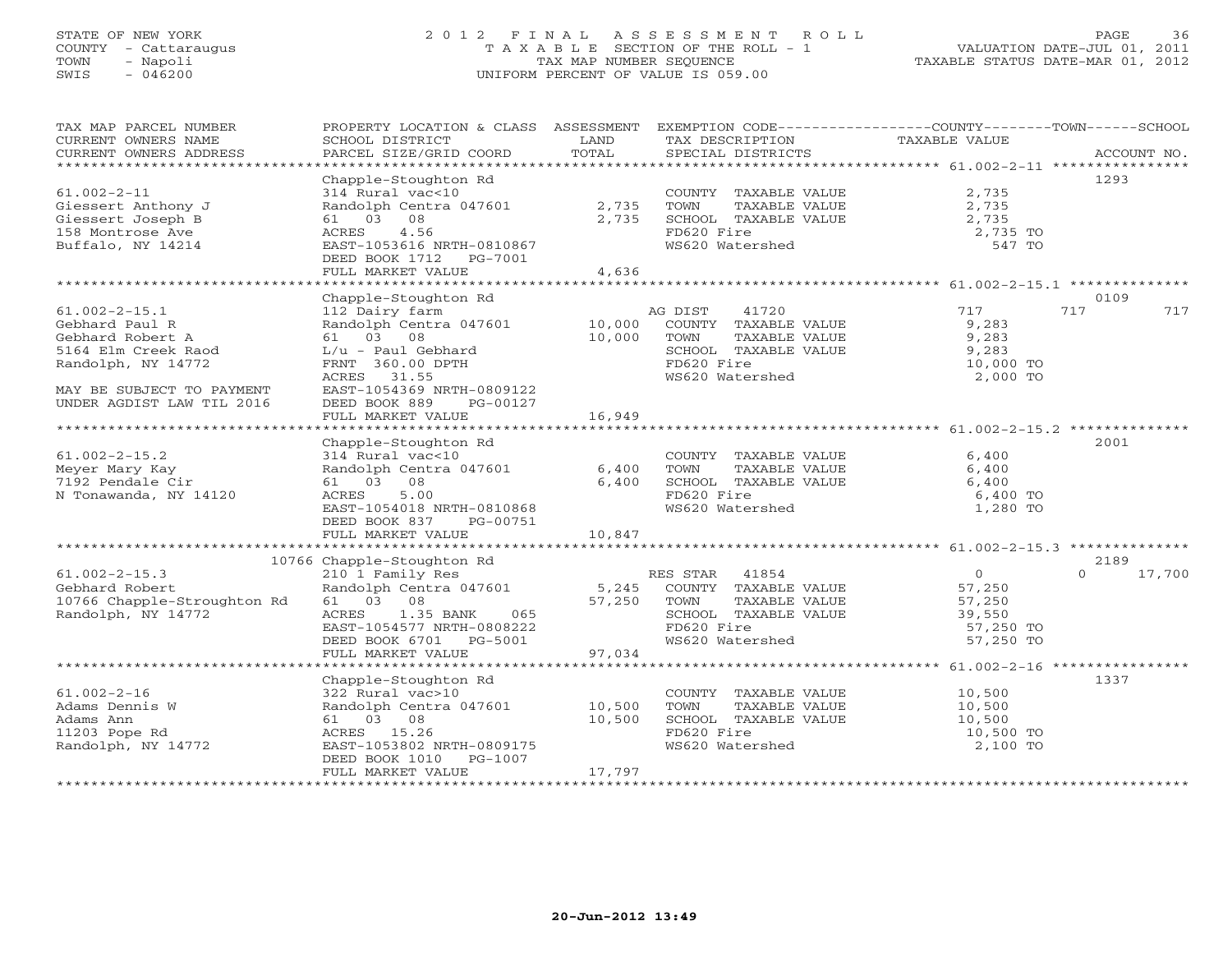# STATE OF NEW YORK 2 0 1 2 F I N A L A S S E S S M E N T R O L L PAGE 37 COUNTY - Cattaraugus T A X A B L E SECTION OF THE ROLL - 1 VALUATION DATE-JUL 01, 2011 TOWN - Napoli TAX MAP NUMBER SEQUENCE TAXABLE STATUS DATE-MAR 01, 2012 SWIS - 046200 UNIFORM PERCENT OF VALUE IS 059.00UNIFORM PERCENT OF VALUE IS 059.00

| TAX MAP PARCEL NUMBER<br>CURRENT OWNERS NAME<br>CURRENT OWNERS ADDRESS | PROPERTY LOCATION & CLASS ASSESSMENT EXEMPTION CODE---------------COUNTY-------TOWN-----SCHOOL<br>SCHOOL DISTRICT<br>PARCEL SIZE/GRID COORD | LAND<br>TOTAL | TAX DESCRIPTION<br>SPECIAL DISTRICTS | TAXABLE VALUE | ACCOUNT NO.    |
|------------------------------------------------------------------------|---------------------------------------------------------------------------------------------------------------------------------------------|---------------|--------------------------------------|---------------|----------------|
|                                                                        |                                                                                                                                             |               |                                      |               |                |
|                                                                        | Chapple-Stoughton Rd                                                                                                                        |               |                                      |               | 1201           |
| $61.002 - 2 - 18$                                                      | 322 Rural vac>10                                                                                                                            |               | COUNTY TAXABLE VALUE                 | 9,000         |                |
| Adams Dennis                                                           | Randolph Centra 047601                                                                                                                      | 9,000         | TOWN<br>TAXABLE VALUE                | 9,000         |                |
| Adams Ann                                                              | 61 03 08                                                                                                                                    | 9,000         | SCHOOL TAXABLE VALUE                 | 9,000         |                |
| 11203 Pope Rd                                                          | $Harf-1$ & 11                                                                                                                               |               | FD620 Fire                           | 9,000 TO      |                |
| Randolph, NY 14772                                                     | ACRES 11.45<br>EAST-1053600 NRTH-0809950                                                                                                    |               | WS620 Watershed                      | 1,800 TO      |                |
|                                                                        | DEED BOOK 1013<br>PG-505                                                                                                                    |               |                                      |               |                |
|                                                                        | FULL MARKET VALUE                                                                                                                           | 15,254        |                                      |               |                |
|                                                                        |                                                                                                                                             |               |                                      |               |                |
|                                                                        | 10872 Chapple-Stoughton Rd                                                                                                                  |               |                                      |               | 0013           |
| $61.002 - 2 - 20$                                                      | 210 1 Family Res                                                                                                                            |               | COUNTY TAXABLE VALUE                 | 165,932       |                |
| Adams Dennis W                                                         | Randolph Centra 047601                                                                                                                      | 37,632        | TOWN<br>TAXABLE VALUE                | 165,932       |                |
| 11203 Pope Rd                                                          | 61 03 08                                                                                                                                    | 165,932       | SCHOOL TAXABLE VALUE                 | 165,932       |                |
| Randolph, NY 14772                                                     | ACRES 305.30                                                                                                                                |               | FD620 Fire                           | 165,932 TO    |                |
|                                                                        | EAST-1052736 NRTH-0807848                                                                                                                   |               | WS620 Watershed                      | 33,186 TO     |                |
| MAY BE SUBJECT TO PAYMENT                                              | DEED BOOK 723<br>PG-01071                                                                                                                   |               |                                      |               |                |
| UNDER AGDIST LAW TIL 2013                                              | FULL MARKET VALUE                                                                                                                           | 281,241       |                                      |               |                |
|                                                                        |                                                                                                                                             |               |                                      |               |                |
|                                                                        | Chapple-Stoughton Rd                                                                                                                        |               |                                      |               | 1250           |
| $61.002 - 2 - 24$                                                      | 112 Dairy farm                                                                                                                              |               | COUNTY TAXABLE VALUE                 | 2,000         |                |
| Adams Penny J                                                          | Randolph Centra 047601                                                                                                                      | 2,000         | TOWN<br>TAXABLE VALUE                | 2,000         |                |
| 5016 Elm Creek Rd                                                      | 08<br>61 03                                                                                                                                 | 2,000         | SCHOOL TAXABLE VALUE                 | 2,000         |                |
| Randolph, NY 14772                                                     | ACRES<br>5.10                                                                                                                               |               | FD620 Fire                           | 2,000 TO      |                |
|                                                                        | EAST-1050983 NRTH-0807991                                                                                                                   |               | WS620 Watershed                      | 400 TO        |                |
|                                                                        | DEED BOOK 5059 PG-6001                                                                                                                      |               |                                      |               |                |
|                                                                        | FULL MARKET VALUE                                                                                                                           | 3,390         |                                      |               |                |
|                                                                        | Chapple-Stoughton Rd                                                                                                                        |               |                                      |               | 1343           |
| $61.002 - 2 - 25$                                                      | 112 Dairy farm                                                                                                                              |               | AG DIST<br>41720                     | 7,513         | 7,513<br>7,513 |
| Gebhard Paul R                                                         | Randolph Centra 047601                                                                                                                      | 30,800        | COUNTY TAXABLE VALUE                 | 23,287        |                |
| 5164 Elm Creek                                                         | 61 03 08                                                                                                                                    | 30,800        | TOWN<br>TAXABLE VALUE                | 23,287        |                |
| Randolph, NY 14772                                                     | ACRES 101.98                                                                                                                                |               | SCHOOL TAXABLE VALUE                 | 23,287        |                |
|                                                                        | EAST-1051424 NRTH-0809993                                                                                                                   |               | FD620 Fire                           | 30,800 TO     |                |
| MAY BE SUBJECT TO PAYMENT                                              | DEED BOOK 772<br>PG-00202                                                                                                                   |               | WS620 Watershed                      | 6,160 TO      |                |
| UNDER AGDIST LAW TIL 2016                                              | FULL MARKET VALUE                                                                                                                           | 52,203        |                                      |               |                |
|                                                                        |                                                                                                                                             |               |                                      |               |                |
|                                                                        | 10781 Chapple-Stoughton Rd                                                                                                                  |               |                                      |               | 1404           |
| $61.004 - 2 - 5.1$                                                     | 210 1 Family Res                                                                                                                            |               | COUNTY TAXABLE VALUE                 | 29,800        |                |
| Kocher Byron W Jr                                                      | Randolph Centra 047601                                                                                                                      | 6,400         | TOWN<br>TAXABLE VALUE                | 29,800        |                |
| Kocher Shawn M                                                         | 61 03 08                                                                                                                                    | 29,800        | SCHOOL TAXABLE VALUE                 | 29,800        |                |
| 131 Gibson St                                                          | Lot 25                                                                                                                                      |               | FD620 Fire                           | 29,800 TO     |                |
| Tonawanda, NY 14150                                                    | ACRES<br>5.33                                                                                                                               |               | WS620 Watershed                      | 5,960 TO      |                |
|                                                                        | EAST-1054560 NRTH-0807914                                                                                                                   |               |                                      |               |                |
|                                                                        | DEED BOOK 8454<br>PG-7001                                                                                                                   |               |                                      |               |                |
|                                                                        | FULL MARKET VALUE                                                                                                                           | 50,508        |                                      |               |                |
|                                                                        |                                                                                                                                             |               |                                      |               |                |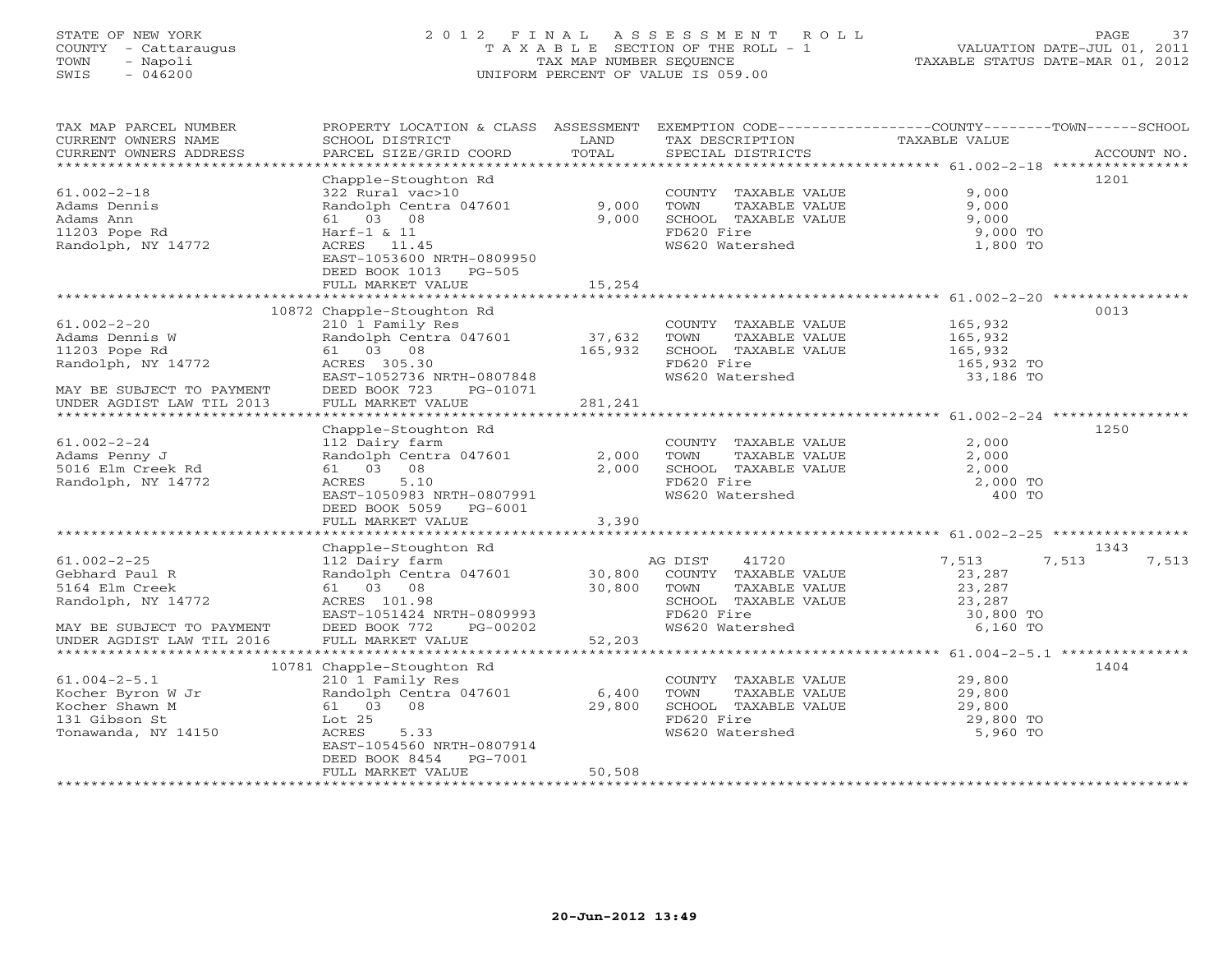# STATE OF NEW YORK 2 0 1 2 F I N A L A S S E S S M E N T R O L L PAGE 38 COUNTY - Cattaraugus T A X A B L E SECTION OF THE ROLL - 1 VALUATION DATE-JUL 01, 2011 TOWN - Napoli TAX MAP NUMBER SEQUENCE TAXABLE STATUS DATE-MAR 01, 2012 SWIS - 046200 UNIFORM PERCENT OF VALUE IS 059.00UNIFORM PERCENT OF VALUE IS 059.00

| TAX MAP PARCEL NUMBER                                                                           |                                                                                                                                                                                                             |                  |                                                                                                                                                                                                                                                                                                                         | PROPERTY LOCATION & CLASS ASSESSMENT EXEMPTION CODE---------------COUNTY-------TOWN------SCHOOL                                                                                                   |
|-------------------------------------------------------------------------------------------------|-------------------------------------------------------------------------------------------------------------------------------------------------------------------------------------------------------------|------------------|-------------------------------------------------------------------------------------------------------------------------------------------------------------------------------------------------------------------------------------------------------------------------------------------------------------------------|---------------------------------------------------------------------------------------------------------------------------------------------------------------------------------------------------|
| $61.004 - 2 - 5.2$<br>Lindsey Donald<br>Lindsey Jacquelyn<br>1491 S.900 W<br>Andrews, IN 46702  | Chapple-Stoughton Rd<br>720 Mine/quarry<br>Randolph Centra 047601 4,600<br>61 03 08<br>ACRES 1.93<br>EAST-1054197 NRTH-0807876<br>DEED BOOK 8492 PG-3002<br>FULL MARKET VALUE                               | 4,600<br>7,797   | COUNTY TAXABLE VALUE 4,600<br>TOWN<br>SCHOOL TAXABLE VALUE<br>FD620 Fire                                                                                                                                                                                                                                                | 0252<br>TAXABLE VALUE $4,600$<br>TAXABLE VALUE $4,600$<br>4,600<br>4,600 TO                                                                                                                       |
| $61.004 - 2 - 6$<br>Lindsey Donald<br>Lindsey Jacquelyn<br>1491 S. 900 W<br>Andrews, IN 46702   | 10787 Chapple-Stoughton Rd<br>260 Seasonal res<br>Randolph Centra 047601 6,300 TOWN<br>60  03  08<br>Lot 26<br>ACRES<br>4.77<br>EAST-1054408 NRTH-0806721<br>DEED BOOK 8492 PG-3001<br>FULL MARKET VALUE    | 24,400<br>41,356 | $\begin{tabular}{llllll} \multicolumn{2}{c}{\textbf{COUNTY}} & \textbf{TAXABLE VALUE} & & & \multicolumn{2}{c}{\textbf{24,400}} \\ \multicolumn{2}{c}{\textbf{TOWN}} & \textbf{TAXABLE VALUE} & & \multicolumn{2}{c}{\textbf{24,400}} \\ \end{tabular}$<br>SCHOOL TAXABLE VALUE 24,400<br>FD620 Fire<br>WS620 Watershed | 1706<br>24,400 TO<br>4,880 TO                                                                                                                                                                     |
| $61.004 - 2 - 7$<br>Leo Salvatore<br>Attn: Imes Louis<br>105 Sharon Dr<br>West Seneca, NY 14224 | Chapple-Stoughton Rd<br>260 Seasonal res<br>Randolph Centra 047601 8,200<br>60 03 08 22,400<br>ACRES 9.54 22,400<br>EAST-1054576 NRTH-0806717<br>DEED BOOK 716 PG-01180                                     |                  | COUNTY TAXABLE VALUE<br>TOWN TAXABLE VALUE 22,400<br>$\begin{tabular}{lllllll} \textbf{TOWN} & \textbf{TAXABLE VALUE} & & & & 22,400 \\ \textbf{SCHOOL} & \textbf{TAXABLE VALUE} & & & 22,400 \\ \end{tabular}$<br>FD620 Fire<br>WS620 Watershed                                                                        | 1422<br>22,400 TO<br>4,480 TO                                                                                                                                                                     |
| $61.004 - 2 - 8$<br>Claroni John M<br>Claroni Patricia A<br>107 Pine St<br>Lackawanna, NY 14218 | Chapple-Stoughton Rd<br>260 Seasonal res<br>260 Seasonal res<br>Randolph Centra 047601 6,400<br>60 03 08 27,300<br>ACRES 4.80<br>EAST-1054739 NRTH-0806786<br>DEED BOOK 392<br>PG-2001<br>FULL MARKET VALUE | 46,271           | COUNTY TAXABLE VALUE 27,300<br>TOWN<br>SCHOOL TAXABLE VALUE<br>FD620 Fire<br>WS620 Watershed                                                                                                                                                                                                                            | 1188<br>TAXABLE VALUE 27,300<br>TAXABLE VALUE 27,300<br>27,300 TO<br>5,460 TO                                                                                                                     |
| $61.004 - 2 - 9.1$<br>Deboy Leonard C<br>10857 Martin Rd<br>Randolph, NY 14772                  | 10857 Martin Rd<br>59/60 03 08<br>ACRES 18.00<br>EAST-1053402 NRTH-0803598<br>DEED BOOK 867 PG-00720<br>FULL MARKET VALUE                                                                                   |                  | 87,770 COUNTY TAXABLE VALUE<br>148,763  WS620 Watershed                                                                                                                                                                                                                                                                 | 0076<br>11,800<br>11,800<br>$\Omega$<br>$\overline{0}$<br>17,700<br>$\Omega$<br>75,970<br>COUNTY TAAABLE VALUE 75,970<br>TOWN TAXABLE VALUE 75,970<br>SCHOOL TAXABLE VALUE 70,070 TO<br>17,554 TO |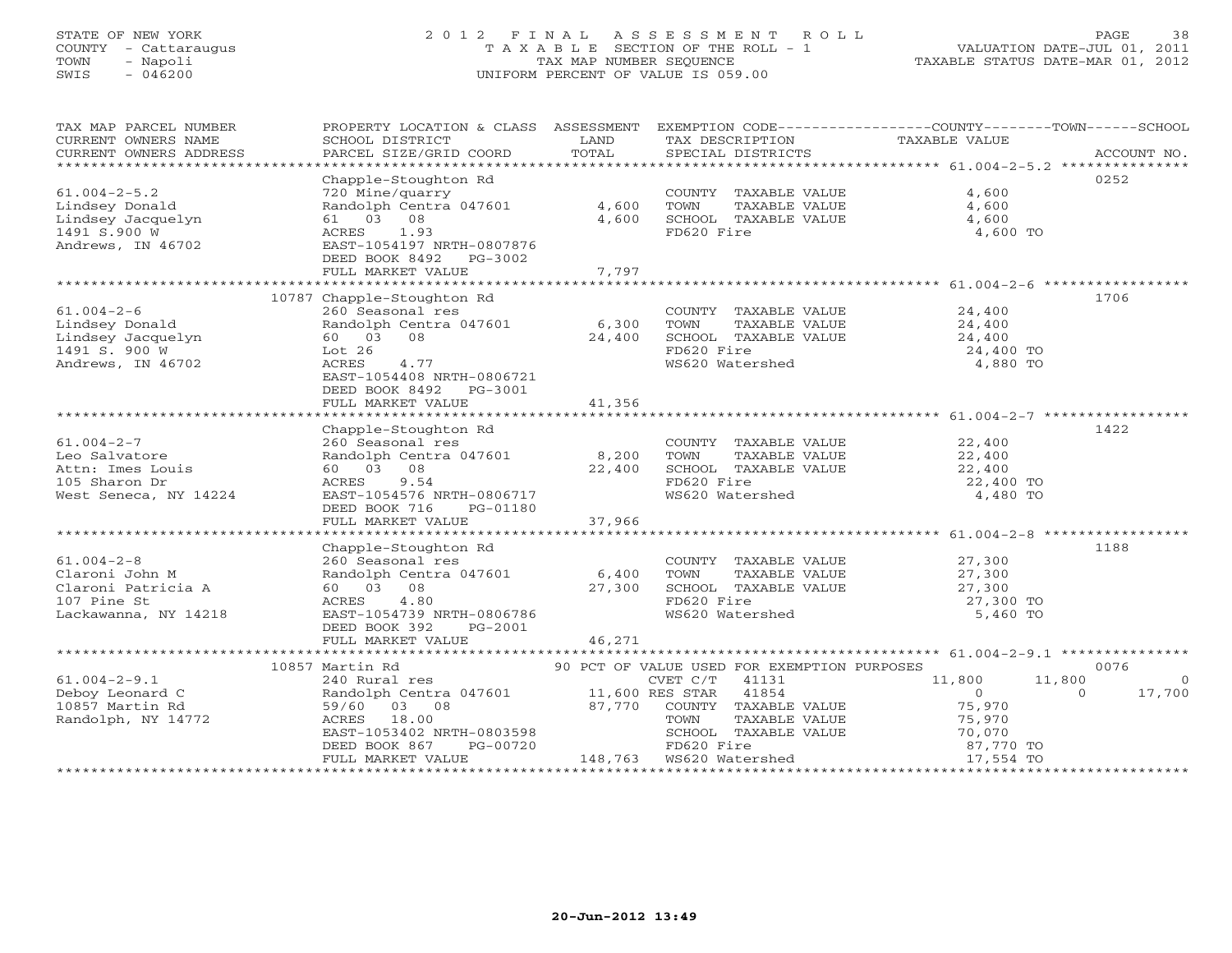# STATE OF NEW YORK 2 0 1 2 F I N A L A S S E S S M E N T R O L L PAGE 39 COUNTY - Cattaraugus T A X A B L E SECTION OF THE ROLL - 1 VALUATION DATE-JUL 01, 2011 TOWN - Napoli TAX MAP NUMBER SEQUENCE TAXABLE STATUS DATE-MAR 01, 2012 SWIS - 046200 UNIFORM PERCENT OF VALUE IS 059.00UNIFORM PERCENT OF VALUE IS 059.00

| TAX MAP PARCEL NUMBER                                                                                                                                                                                                                | PROPERTY LOCATION & CLASS ASSESSMENT EXEMPTION CODE---------------COUNTY-------TOWN------SCHOOL                                                                                        |        |                                                   |                             |                |               |
|--------------------------------------------------------------------------------------------------------------------------------------------------------------------------------------------------------------------------------------|----------------------------------------------------------------------------------------------------------------------------------------------------------------------------------------|--------|---------------------------------------------------|-----------------------------|----------------|---------------|
| CURRENT OWNERS NAME                                                                                                                                                                                                                  | SCHOOL DISTRICT                                                                                                                                                                        | LAND   | TAX DESCRIPTION                                   | TAXABLE VALUE               |                |               |
|                                                                                                                                                                                                                                      |                                                                                                                                                                                        |        |                                                   |                             |                |               |
|                                                                                                                                                                                                                                      |                                                                                                                                                                                        |        |                                                   |                             |                |               |
|                                                                                                                                                                                                                                      | 10775 Martin Rd                                                                                                                                                                        |        |                                                   |                             |                | 1962          |
| $61.004 - 2 - 9.2$                                                                                                                                                                                                                   | 210 1 Family Res<br>210 1 Family Res<br>Randolph Centra 047601 11,550 COUNTY TAXABLE VALUE 24,800                                                                                      |        |                                                   |                             | $\Omega$       | 17,700        |
| Burris John A<br>Burris John A<br>Burris Lisa M<br>10775 Martin Rd<br>Randolph, NY 14772                                                                                                                                             |                                                                                                                                                                                        |        |                                                   |                             |                |               |
|                                                                                                                                                                                                                                      |                                                                                                                                                                                        |        |                                                   |                             |                |               |
|                                                                                                                                                                                                                                      |                                                                                                                                                                                        |        |                                                   |                             |                |               |
|                                                                                                                                                                                                                                      |                                                                                                                                                                                        |        |                                                   |                             |                |               |
|                                                                                                                                                                                                                                      |                                                                                                                                                                                        |        |                                                   |                             |                |               |
| 3000 METIS JONE A ACRES 19.60 BANK 6.000 METHAM MARINE VALUE 21,000 METIS LISA M<br>1.0775 Martin Rd 59 03 08 ACRES 19.60 BANK 6.07 MARINE VALUE 64,800 METIS 1.100<br>34,800 TO EAST-1054267 NRTH-0803253 FD620 Fire 84,800 TO WS62 |                                                                                                                                                                                        |        |                                                   |                             |                |               |
|                                                                                                                                                                                                                                      |                                                                                                                                                                                        |        |                                                   |                             |                |               |
|                                                                                                                                                                                                                                      | 10814 Martin Rd                                                                                                                                                                        |        |                                                   |                             |                | 2030          |
| $61.004 - 2 - 9.3$                                                                                                                                                                                                                   | 112 Dairy farm                                                                                                                                                                         |        | 41720<br>AG DIST                                  | 14,038                      | 14,038         | 14,038        |
| Hostetler B. John                                                                                                                                                                                                                    | Randolph Centra 047601 29,090 RES STAR 41854<br>60 03 08 88,670 COUNTY TAXABLE                                                                                                         |        |                                                   | $\overline{0}$              | $\overline{0}$ | 17,700        |
| Hostetler J. Mary                                                                                                                                                                                                                    |                                                                                                                                                                                        |        | COUNTY TAXABLE VALUE                              | $0$<br>74,632               |                |               |
| 10814 Martin Rd                                                                                                                                                                                                                      |                                                                                                                                                                                        |        | TOWN      TAXABLE VALUE<br>SCHOOL   TAXABLE VALUE | 74,632                      |                |               |
| Randolph, NY 14772                                                                                                                                                                                                                   | ACRES 86.45<br>EAST-1053624 NRTH-0804868<br>PERD BOOK 3118 PG-9001                                                                                                                     |        |                                                   | $74,032$<br>56,932          |                |               |
|                                                                                                                                                                                                                                      | DEED BOOK 3118 PG-9001                                                                                                                                                                 |        | FD620 Fire                                        |                             |                |               |
| MAY BE SUBJECT TO PAYMENT                                                                                                                                                                                                            | FULL MARKET VALUE                                                                                                                                                                      |        | 150,288 WS620 Watershed                           | 88,670 TO<br>17,734 TO      |                |               |
| UNDER AGDIST LAW TIL 2016                                                                                                                                                                                                            |                                                                                                                                                                                        |        |                                                   |                             |                |               |
|                                                                                                                                                                                                                                      |                                                                                                                                                                                        |        |                                                   |                             |                |               |
|                                                                                                                                                                                                                                      | Martin Rd (Off)                                                                                                                                                                        |        |                                                   |                             |                | 2063          |
| $61.004 - 2 - 9.4$                                                                                                                                                                                                                   |                                                                                                                                                                                        |        |                                                   | COUNTY TAXABLE VALUE 18,800 |                |               |
| Deboy Leonard C                                                                                                                                                                                                                      |                                                                                                                                                                                        |        | TOWN TAXABLE VALUE                                | 18,800                      |                |               |
| 10857 Martin Rd                                                                                                                                                                                                                      |                                                                                                                                                                                        |        |                                                   | SCHOOL TAXABLE VALUE 18,800 |                |               |
| Randolph, NY 14772                                                                                                                                                                                                                   | 321 Abandoned ag<br>Randolph Centra 047601 18,800<br>59 03 08 18,800<br>ACRES 55.00 18,800                                                                                             |        | FD620 Fire                                        | 18,800 TO                   |                |               |
|                                                                                                                                                                                                                                      | ACRES 55.00<br>EAST-1053776 NRTH-0802445                                                                                                                                               |        | WS620 Watershed                                   | 3,760 TO                    |                |               |
|                                                                                                                                                                                                                                      | DEED BOOK 876 PG-00915                                                                                                                                                                 |        |                                                   |                             |                |               |
|                                                                                                                                                                                                                                      |                                                                                                                                                                                        |        |                                                   |                             |                |               |
|                                                                                                                                                                                                                                      |                                                                                                                                                                                        |        |                                                   |                             |                |               |
|                                                                                                                                                                                                                                      | Martin Rd                                                                                                                                                                              |        |                                                   |                             |                | 2263          |
| $61.004 - 2 - 9.5$                                                                                                                                                                                                                   | 210 1 Family Res<br>Randolph Centra 047601 6,080 COUNTY TAXABLE VALUE<br>60 03 08 58,000 TOWN TAXABLE VALUE<br>ACRES 6.55 SCHOOL TAXABLE VALUE<br>EAST-1054574 NRTH-0804061 FD620 Fire |        |                                                   | $\overline{0}$              |                | $0 \t 17,700$ |
| Raber Henry E                                                                                                                                                                                                                        |                                                                                                                                                                                        |        |                                                   |                             |                |               |
| Raber Effie H                                                                                                                                                                                                                        |                                                                                                                                                                                        |        |                                                   | 58,000<br>58,000            |                |               |
| 10704 Martin Rd                                                                                                                                                                                                                      |                                                                                                                                                                                        |        |                                                   | 40,300                      |                |               |
| Randolph, NY 14772                                                                                                                                                                                                                   |                                                                                                                                                                                        |        |                                                   | 58,000 TO                   |                |               |
|                                                                                                                                                                                                                                      | DEED BOOK 1010 PG-914                                                                                                                                                                  |        |                                                   |                             |                |               |
|                                                                                                                                                                                                                                      |                                                                                                                                                                                        |        |                                                   |                             |                |               |
|                                                                                                                                                                                                                                      |                                                                                                                                                                                        |        |                                                   |                             |                |               |
|                                                                                                                                                                                                                                      | Hoxie Hill Rd                                                                                                                                                                          |        |                                                   |                             |                | 1346          |
| $61.004 - 2 - 10$                                                                                                                                                                                                                    |                                                                                                                                                                                        |        |                                                   | $\overline{0}$              | $\Omega$       | $\Omega$      |
| Adams David A                                                                                                                                                                                                                        |                                                                                                                                                                                        |        |                                                   | 27,700                      |                |               |
| Adams Lisa A                                                                                                                                                                                                                         |                                                                                                                                                                                        |        |                                                   |                             |                |               |
| 4284 Elm Creek Rd                                                                                                                                                                                                                    | AG DIST 41720<br>Randolph Centra 047601 27,700 COUNTY TAXABLE VALUE<br>57 03 08 27,700 TOWN TAXABLE VALUE<br>ACRES 99.45                                                               |        |                                                   | 27,700<br>27,700            |                |               |
| Randolph, NY 14772                                                                                                                                                                                                                   | EAST-1053771 NRTH-0800825                                                                                                                                                              |        | FD620 Fire                                        | 27,700 TO                   |                |               |
|                                                                                                                                                                                                                                      | DEED BOOK 00998 PG-01157                                                                                                                                                               |        | WS620 Watershed                                   | 5,540 TO                    |                |               |
| MAY BE SUBJECT TO PAYMENT                                                                                                                                                                                                            | FULL MARKET VALUE                                                                                                                                                                      | 46,949 |                                                   |                             |                |               |
| UNDER AGDIST LAW TIL 2016                                                                                                                                                                                                            |                                                                                                                                                                                        |        |                                                   |                             |                |               |
|                                                                                                                                                                                                                                      |                                                                                                                                                                                        |        |                                                   |                             |                |               |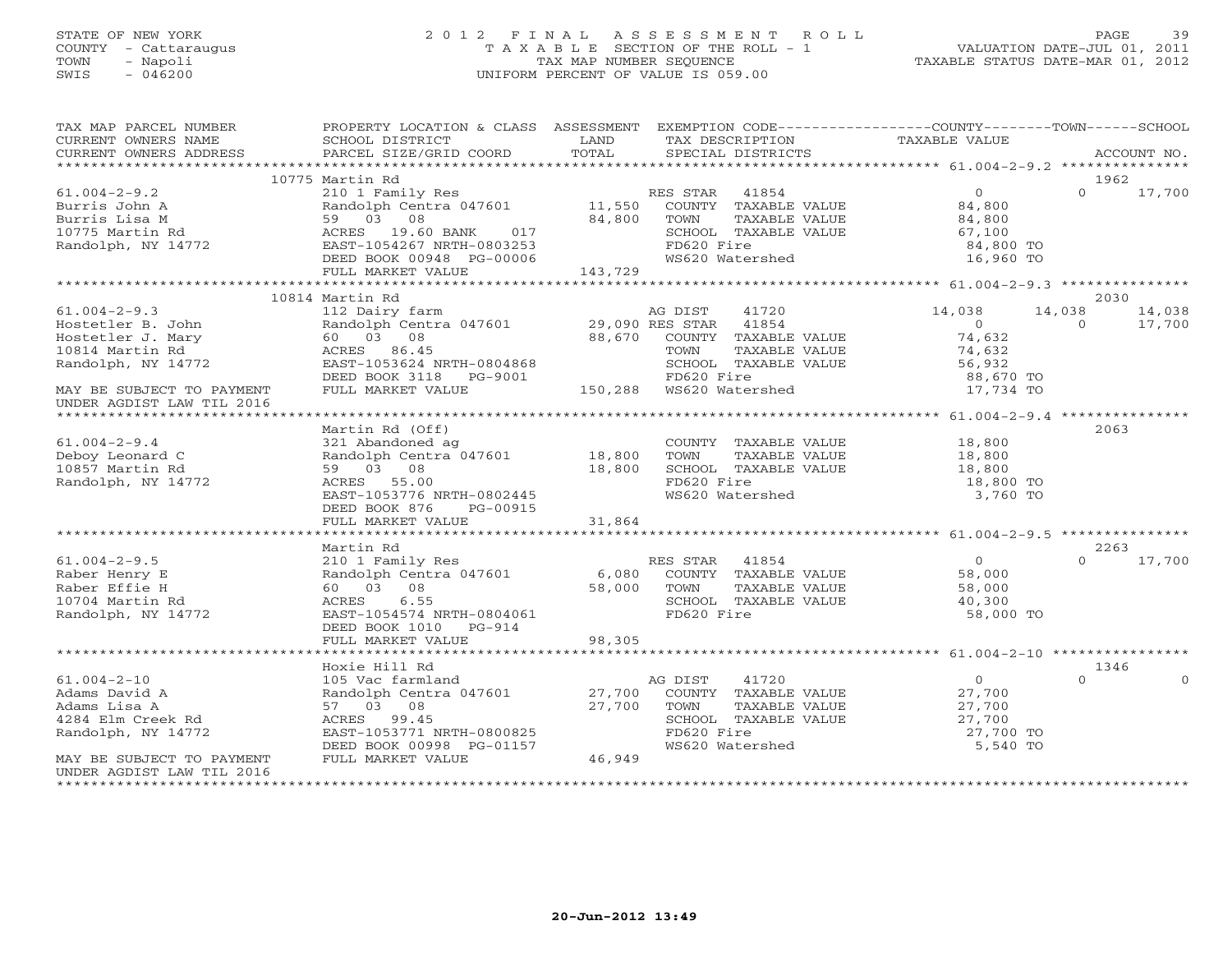# STATE OF NEW YORK 2 0 1 2 F I N A L A S S E S S M E N T R O L L PAGE 40 COUNTY - Cattaraugus T A X A B L E SECTION OF THE ROLL - 1 VALUATION DATE-JUL 01, 2011 TOWN - Napoli TAX MAP NUMBER SEQUENCE TAXABLE STATUS DATE-MAR 01, 2012 SWIS - 046200 UNIFORM PERCENT OF VALUE IS 059.00UNIFORM PERCENT OF VALUE IS 059.00

| TAX MAP PARCEL NUMBER<br>CURRENT OWNERS NAME<br>CURRENT OWNERS ADDRESS | PROPERTY LOCATION & CLASS ASSESSMENT EXEMPTION CODE----------------COUNTY-------TOWN------SCHOOL<br>SCHOOL DISTRICT<br>PARCEL SIZE/GRID COORD | LAND<br>TOTAL | TAX DESCRIPTION TAXABLE VALUE SPECIAL DISTRICTS |                      | ACCOUNT NO.        |
|------------------------------------------------------------------------|-----------------------------------------------------------------------------------------------------------------------------------------------|---------------|-------------------------------------------------|----------------------|--------------------|
|                                                                        |                                                                                                                                               |               |                                                 |                      |                    |
|                                                                        | 10968 Anderson Rd                                                                                                                             |               |                                                 |                      | 1801               |
| $61.004 - 2 - 11$                                                      | 240 Rural res                                                                                                                                 |               | COUNTY TAXABLE VALUE                            |                      |                    |
| Young Theodore R Jr                                                    | Randolph Centra 047601 14,800                                                                                                                 |               | TOWN<br>TAXABLE VALUE                           | $31,600$<br>$31,600$ |                    |
| 6104 Lee Brooke Pl                                                     | 59 03 08                                                                                                                                      | 31,600        | SCHOOL TAXABLE VALUE                            | 31,600               |                    |
| Springfield, VA 22152                                                  | ACRES 30.93                                                                                                                                   |               | FD620 Fire                                      | 31,600 TO            |                    |
|                                                                        | EAST-1052291 NRTH-0800470                                                                                                                     |               | WS620 Watershed                                 | 6,320 TO             |                    |
|                                                                        | DEED BOOK 790<br>PG-00276                                                                                                                     |               |                                                 |                      |                    |
|                                                                        | FULL MARKET VALUE                                                                                                                             | 53,559        |                                                 |                      |                    |
|                                                                        |                                                                                                                                               |               |                                                 |                      |                    |
|                                                                        |                                                                                                                                               |               |                                                 |                      |                    |
|                                                                        | Anderson Rd                                                                                                                                   |               |                                                 |                      | 1218               |
| $61.004 - 2 - 12$                                                      | 105 Vac farmland                                                                                                                              |               | AG DIST 41720                                   | 10,151               | 10,151<br>10,151   |
| R&L Adams Lands, LLC                                                   | Randolph Centra 047601 41,000                                                                                                                 |               | COUNTY TAXABLE VALUE                            | 30,849               |                    |
| 4224 Elm Creek Rd                                                      | 59 03 08                                                                                                                                      | 41,000        | TAXABLE VALUE<br>TOWN                           | 30,849               |                    |
| Randolph, NY 14772                                                     | ACRES 129.35                                                                                                                                  |               | SCHOOL TAXABLE VALUE                            | 30,849               |                    |
|                                                                        | EAST-1051742 NRTH-0801884                                                                                                                     |               | FD620 Fire                                      | 41,000 TO            |                    |
| MAY BE SUBJECT TO PAYMENT                                              | DEED BOOK 4643 PG-3001                                                                                                                        |               | WS620 Watershed                                 | 8,200 TO             |                    |
| UNDER AGDIST LAW TIL 2016                                              | FULL MARKET VALUE                                                                                                                             | 69,492        |                                                 |                      |                    |
|                                                                        |                                                                                                                                               |               |                                                 |                      |                    |
|                                                                        |                                                                                                                                               |               |                                                 |                      | 1187               |
|                                                                        | Martin Rd                                                                                                                                     |               |                                                 |                      |                    |
| $61.004 - 2 - 15$                                                      | 105 Vac farmland                                                                                                                              |               | COUNTY TAXABLE VALUE 3,700                      |                      |                    |
| R&L Adams Lands, LLC                                                   | Randolph Centra 047601                                                                                                                        | 3,700         | TAXABLE VALUE<br>TOWN                           | 3,700                |                    |
| 4224 Elm Creek Rd                                                      | 59 03 08                                                                                                                                      | 3,700         | SCHOOL TAXABLE VALUE                            | 3,700                |                    |
| Randolph, NY 14772                                                     | ACRES 14.83                                                                                                                                   |               | FD620 Fire                                      | 3,700 TO             |                    |
|                                                                        | EAST-1051307 NRTH-0803382                                                                                                                     |               | WS620 Watershed                                 | 740 TO               |                    |
|                                                                        | DEED BOOK 4643 PG-3001                                                                                                                        |               |                                                 |                      |                    |
|                                                                        | FULL MARKET VALUE                                                                                                                             | 6,271         |                                                 |                      |                    |
|                                                                        |                                                                                                                                               |               |                                                 |                      |                    |
|                                                                        | 10984 Martin Rd                                                                                                                               |               |                                                 |                      | 1467               |
| $61.004 - 2 - 16$                                                      |                                                                                                                                               |               |                                                 | $\overline{0}$       | 17,700<br>$\Omega$ |
| Pollock Robert A                                                       |                                                                                                                                               |               |                                                 | 85,400               |                    |
|                                                                        |                                                                                                                                               |               |                                                 |                      |                    |
| Pollock Kelley J                                                       | 60 03 08                                                                                                                                      | 85,400        | TOWN<br>TAXABLE VALUE                           | 85,400               |                    |
| 10984 Martin Rd                                                        | ACRES 1.95                                                                                                                                    |               | SCHOOL TAXABLE VALUE                            | 67,700               |                    |
| Randolph, NY 14772                                                     | EAST-1051098 NRTH-0803901                                                                                                                     |               | FD620 Fire                                      | 85,400 TO            |                    |
|                                                                        | DEED BOOK 902 PG-00361                                                                                                                        |               | WS620 Watershed                                 | 17,080 TO            |                    |
|                                                                        | FULL MARKET VALUE                                                                                                                             | 144,746       |                                                 |                      |                    |
|                                                                        |                                                                                                                                               |               |                                                 |                      |                    |
|                                                                        | 10924 Martin Rd                                                                                                                               |               |                                                 |                      | 1665               |
| $61.004 - 2 - 17$                                                      | 113 Cattle farm                                                                                                                               |               | RES STAR 41854                                  | $\overline{0}$       | $\cap$<br>17,700   |
| Greene Steven                                                          | Randolph Centra 047601 26,200                                                                                                                 |               | COUNTY TAXABLE VALUE                            | 71,200               |                    |
| Greene Beverly                                                         | 60  03  08                                                                                                                                    | 71,200        | TOWN<br>TAXABLE VALUE                           | 71,200               |                    |
| 10924 Martin Rd                                                        | ACRES 52.89                                                                                                                                   |               | SCHOOL TAXABLE VALUE                            | 53,500               |                    |
| Randolph, NY 14772                                                     | EAST-1051626 NRTH-0804466                                                                                                                     |               | FD620 Fire                                      | 71,200 TO            |                    |
|                                                                        | DEED BOOK 774<br>PG-00437                                                                                                                     |               | WS620 Watershed                                 | 14,240 TO            |                    |
|                                                                        | FULL MARKET VALUE                                                                                                                             | 120,678       |                                                 |                      |                    |
|                                                                        |                                                                                                                                               |               |                                                 |                      |                    |
|                                                                        |                                                                                                                                               |               |                                                 |                      |                    |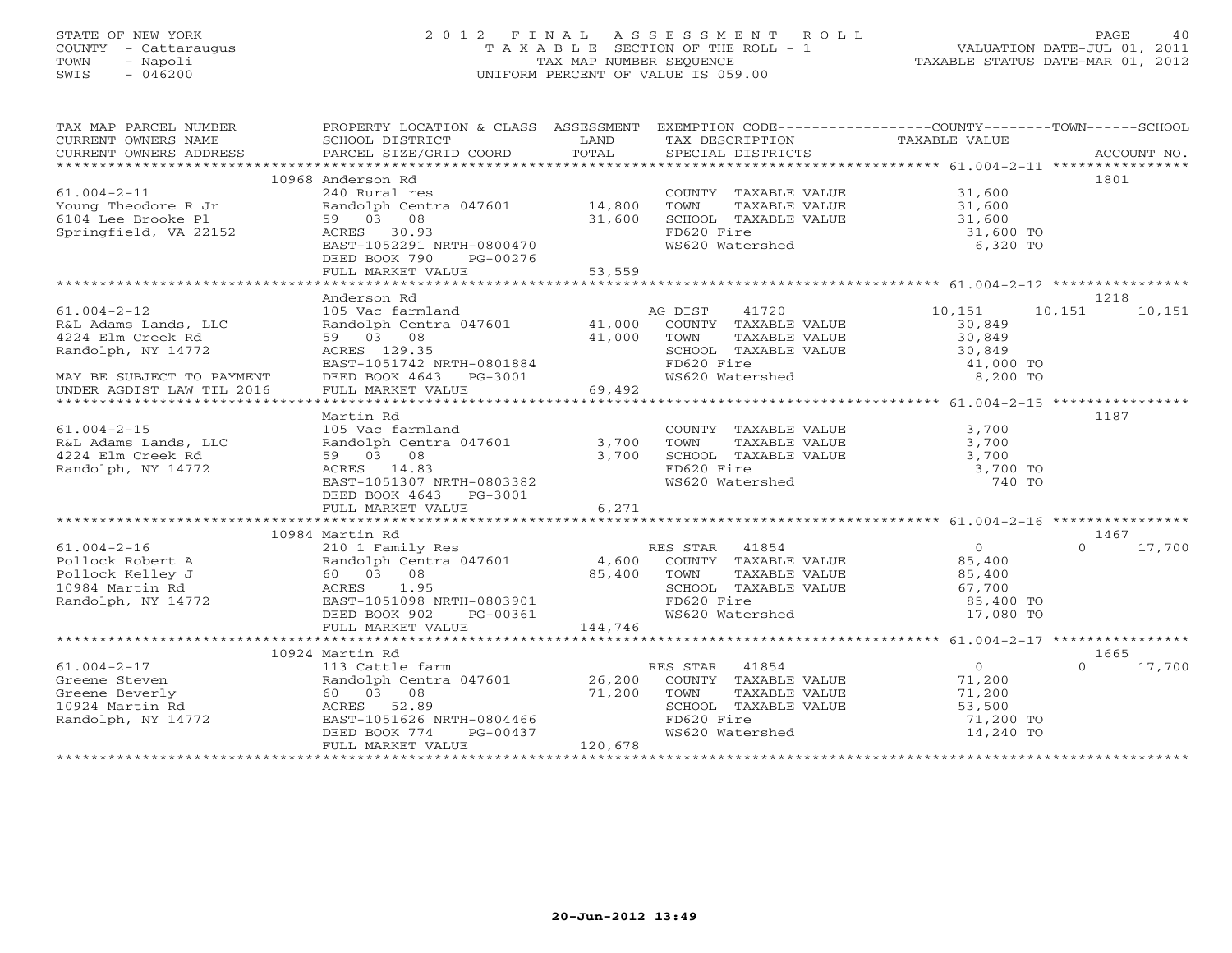# STATE OF NEW YORK 2 0 1 2 F I N A L A S S E S S M E N T R O L L PAGE 41 COUNTY - Cattaraugus T A X A B L E SECTION OF THE ROLL - 1 VALUATION DATE-JUL 01, 2011 TOWN - Napoli TAX MAP NUMBER SEQUENCE TAXABLE STATUS DATE-MAR 01, 2012 SWIS - 046200 UNIFORM PERCENT OF VALUE IS 059.00UNIFORM PERCENT OF VALUE IS 059.00

| CURRENT OWNERS NAME<br>LAND<br>TAXABLE VALUE<br>SCHOOL DISTRICT<br>TAX DESCRIPTION<br>CURRENT OWNERS ADDRESS<br>1739<br>Martin Rd (Off)<br>30,500<br>$61.004 - 2 - 18$<br>260 Seasonal res<br>COUNTY TAXABLE VALUE<br>7,200<br>Randolph Centra 047601<br>30,500<br>TOWN<br>TAXABLE VALUE<br>Wagner Daniel<br>60 03 08<br>30,500<br>SCHOOL TAXABLE VALUE<br>30,500<br>30,500 TO<br>ACRES 7.16<br>FD620 Fire<br>Kenmore, NY 14217<br>EAST-1052264 NRTH-0805030<br>WS620 Watershed<br>6,100 TO<br>DEED BOOK 885<br>PG-00469<br>51,695<br>FULL MARKET VALUE<br>Chapple-Stoughton Rd (Off<br>1662<br>$61.004 - 2 - 19$<br>COUNTY TAXABLE VALUE<br>7,600<br>105 Vac farmland<br>7,600<br>Greene Jerry R<br>Randolph Centra 047601<br>TOWN<br>TAXABLE VALUE<br>7,600<br>60 03 08<br>7,600<br>7,600<br>670 Newton Lane<br>SCHOOL TAXABLE VALUE<br>FD620 Fire<br>Gallatin, TN 37066<br>ACRES 20.00<br>7,600 TO<br>1,520 TO<br>EAST-1051362 NRTH-0805619<br>WS620 Watershed<br>DEED BOOK 1020 PG-1094<br>12,881<br>FULL MARKET VALUE<br>5483 Glover Hill Rd<br>1483<br>5,699<br>$62.001 - 1 - 1.1$<br>41720<br>5,699<br>112 Dairy farm<br>AG DIST<br>5,699<br>Randolph Centra 047601 24,798 RES STAR 41854<br>$\overline{O}$<br>17,700<br>Miller Andy E<br>$\Omega$<br>76,089<br>81,788 COUNTY TAXABLE VALUE<br>Miller Mattie N<br>54/55 03 08<br>76,089<br>ACRES 72.59<br>5483 Glover Hill Rd<br>TOWN<br>TAXABLE VALUE<br>Cattaraugus, NY 14719<br>EAST-1055802 NRTH-0815912<br>SCHOOL TAXABLE VALUE<br>58,389<br>81,788 TO<br>DEED BOOK 882<br>PG-00724<br>FD620 Fire<br>FULL MARKET VALUE<br>16,358 TO<br>MAY BE SUBJECT TO PAYMENT<br>UNDER AGDIST LAW TIL 2016<br>1939<br>5407 Glover Hill Rd<br>$\overline{0}$<br>17,700<br>$62.001 - 1 - 1.2$<br>112 Dairy farm<br>Randolph Centra 047601 28,400<br>RES STAR 41854<br>$\Omega$<br>COUNTY TAXABLE VALUE<br>64,800<br>Miller John D<br>Miller Tena E<br>64,800<br>54 03 08<br>TOWN<br>TAXABLE VALUE<br>64,800<br>5407 Glover Hill Rd<br>ACRES 69.11<br>47,100<br>SCHOOL TAXABLE VALUE<br>EAST-1055714 NRTH-0814445<br>FD620 Fire<br>Cattaraugus, NY 14719<br>64,800 TO<br>DEED BOOK 00946 PG-00796<br>WS620 Watershed<br>12,960 TO<br>109,831<br>FULL MARKET VALUE<br>Glover Hill Rd<br>1909<br>$62.001 - 1 - 3$<br>14,700<br>270 Mfg housing<br>COUNTY TAXABLE VALUE<br>3,600<br>Randolph Centra 047601<br>14,700<br>Dechow Larry<br>TOWN<br>TAXABLE VALUE<br>10700 Pigeon Valley Rd<br>14,700<br>54 03 08<br>SCHOOL TAXABLE VALUE<br>14,700<br>Randolph, NY 14772<br>FRNT 335.00 DPTH 96.00<br>FD620 Fire<br>14,700 TO<br>EAST-1056817 NRTH-0813076<br>DEED BOOK 890<br>PG-00760<br>24,915<br>FULL MARKET VALUE | TAX MAP PARCEL NUMBER | PROPERTY LOCATION & CLASS ASSESSMENT | EXEMPTION CODE-----------------COUNTY-------TOWN------SCHOOL |  |
|--------------------------------------------------------------------------------------------------------------------------------------------------------------------------------------------------------------------------------------------------------------------------------------------------------------------------------------------------------------------------------------------------------------------------------------------------------------------------------------------------------------------------------------------------------------------------------------------------------------------------------------------------------------------------------------------------------------------------------------------------------------------------------------------------------------------------------------------------------------------------------------------------------------------------------------------------------------------------------------------------------------------------------------------------------------------------------------------------------------------------------------------------------------------------------------------------------------------------------------------------------------------------------------------------------------------------------------------------------------------------------------------------------------------------------------------------------------------------------------------------------------------------------------------------------------------------------------------------------------------------------------------------------------------------------------------------------------------------------------------------------------------------------------------------------------------------------------------------------------------------------------------------------------------------------------------------------------------------------------------------------------------------------------------------------------------------------------------------------------------------------------------------------------------------------------------------------------------------------------------------------------------------------------------------------------------------------------------------------------------------------------------------------------------------------------------------------------------------------------------------------------------------------------------------------------------------------------------------------------------------------------------------------------|-----------------------|--------------------------------------|--------------------------------------------------------------|--|
|                                                                                                                                                                                                                                                                                                                                                                                                                                                                                                                                                                                                                                                                                                                                                                                                                                                                                                                                                                                                                                                                                                                                                                                                                                                                                                                                                                                                                                                                                                                                                                                                                                                                                                                                                                                                                                                                                                                                                                                                                                                                                                                                                                                                                                                                                                                                                                                                                                                                                                                                                                                                                                                              |                       |                                      |                                                              |  |
|                                                                                                                                                                                                                                                                                                                                                                                                                                                                                                                                                                                                                                                                                                                                                                                                                                                                                                                                                                                                                                                                                                                                                                                                                                                                                                                                                                                                                                                                                                                                                                                                                                                                                                                                                                                                                                                                                                                                                                                                                                                                                                                                                                                                                                                                                                                                                                                                                                                                                                                                                                                                                                                              |                       |                                      |                                                              |  |
|                                                                                                                                                                                                                                                                                                                                                                                                                                                                                                                                                                                                                                                                                                                                                                                                                                                                                                                                                                                                                                                                                                                                                                                                                                                                                                                                                                                                                                                                                                                                                                                                                                                                                                                                                                                                                                                                                                                                                                                                                                                                                                                                                                                                                                                                                                                                                                                                                                                                                                                                                                                                                                                              |                       |                                      |                                                              |  |
|                                                                                                                                                                                                                                                                                                                                                                                                                                                                                                                                                                                                                                                                                                                                                                                                                                                                                                                                                                                                                                                                                                                                                                                                                                                                                                                                                                                                                                                                                                                                                                                                                                                                                                                                                                                                                                                                                                                                                                                                                                                                                                                                                                                                                                                                                                                                                                                                                                                                                                                                                                                                                                                              |                       |                                      |                                                              |  |
|                                                                                                                                                                                                                                                                                                                                                                                                                                                                                                                                                                                                                                                                                                                                                                                                                                                                                                                                                                                                                                                                                                                                                                                                                                                                                                                                                                                                                                                                                                                                                                                                                                                                                                                                                                                                                                                                                                                                                                                                                                                                                                                                                                                                                                                                                                                                                                                                                                                                                                                                                                                                                                                              |                       |                                      |                                                              |  |
|                                                                                                                                                                                                                                                                                                                                                                                                                                                                                                                                                                                                                                                                                                                                                                                                                                                                                                                                                                                                                                                                                                                                                                                                                                                                                                                                                                                                                                                                                                                                                                                                                                                                                                                                                                                                                                                                                                                                                                                                                                                                                                                                                                                                                                                                                                                                                                                                                                                                                                                                                                                                                                                              |                       |                                      |                                                              |  |
|                                                                                                                                                                                                                                                                                                                                                                                                                                                                                                                                                                                                                                                                                                                                                                                                                                                                                                                                                                                                                                                                                                                                                                                                                                                                                                                                                                                                                                                                                                                                                                                                                                                                                                                                                                                                                                                                                                                                                                                                                                                                                                                                                                                                                                                                                                                                                                                                                                                                                                                                                                                                                                                              | 121 E Hazeltini       |                                      |                                                              |  |
|                                                                                                                                                                                                                                                                                                                                                                                                                                                                                                                                                                                                                                                                                                                                                                                                                                                                                                                                                                                                                                                                                                                                                                                                                                                                                                                                                                                                                                                                                                                                                                                                                                                                                                                                                                                                                                                                                                                                                                                                                                                                                                                                                                                                                                                                                                                                                                                                                                                                                                                                                                                                                                                              |                       |                                      |                                                              |  |
|                                                                                                                                                                                                                                                                                                                                                                                                                                                                                                                                                                                                                                                                                                                                                                                                                                                                                                                                                                                                                                                                                                                                                                                                                                                                                                                                                                                                                                                                                                                                                                                                                                                                                                                                                                                                                                                                                                                                                                                                                                                                                                                                                                                                                                                                                                                                                                                                                                                                                                                                                                                                                                                              |                       |                                      |                                                              |  |
|                                                                                                                                                                                                                                                                                                                                                                                                                                                                                                                                                                                                                                                                                                                                                                                                                                                                                                                                                                                                                                                                                                                                                                                                                                                                                                                                                                                                                                                                                                                                                                                                                                                                                                                                                                                                                                                                                                                                                                                                                                                                                                                                                                                                                                                                                                                                                                                                                                                                                                                                                                                                                                                              |                       |                                      |                                                              |  |
|                                                                                                                                                                                                                                                                                                                                                                                                                                                                                                                                                                                                                                                                                                                                                                                                                                                                                                                                                                                                                                                                                                                                                                                                                                                                                                                                                                                                                                                                                                                                                                                                                                                                                                                                                                                                                                                                                                                                                                                                                                                                                                                                                                                                                                                                                                                                                                                                                                                                                                                                                                                                                                                              |                       |                                      |                                                              |  |
|                                                                                                                                                                                                                                                                                                                                                                                                                                                                                                                                                                                                                                                                                                                                                                                                                                                                                                                                                                                                                                                                                                                                                                                                                                                                                                                                                                                                                                                                                                                                                                                                                                                                                                                                                                                                                                                                                                                                                                                                                                                                                                                                                                                                                                                                                                                                                                                                                                                                                                                                                                                                                                                              |                       |                                      |                                                              |  |
|                                                                                                                                                                                                                                                                                                                                                                                                                                                                                                                                                                                                                                                                                                                                                                                                                                                                                                                                                                                                                                                                                                                                                                                                                                                                                                                                                                                                                                                                                                                                                                                                                                                                                                                                                                                                                                                                                                                                                                                                                                                                                                                                                                                                                                                                                                                                                                                                                                                                                                                                                                                                                                                              |                       |                                      |                                                              |  |
|                                                                                                                                                                                                                                                                                                                                                                                                                                                                                                                                                                                                                                                                                                                                                                                                                                                                                                                                                                                                                                                                                                                                                                                                                                                                                                                                                                                                                                                                                                                                                                                                                                                                                                                                                                                                                                                                                                                                                                                                                                                                                                                                                                                                                                                                                                                                                                                                                                                                                                                                                                                                                                                              |                       |                                      |                                                              |  |
|                                                                                                                                                                                                                                                                                                                                                                                                                                                                                                                                                                                                                                                                                                                                                                                                                                                                                                                                                                                                                                                                                                                                                                                                                                                                                                                                                                                                                                                                                                                                                                                                                                                                                                                                                                                                                                                                                                                                                                                                                                                                                                                                                                                                                                                                                                                                                                                                                                                                                                                                                                                                                                                              |                       |                                      |                                                              |  |
|                                                                                                                                                                                                                                                                                                                                                                                                                                                                                                                                                                                                                                                                                                                                                                                                                                                                                                                                                                                                                                                                                                                                                                                                                                                                                                                                                                                                                                                                                                                                                                                                                                                                                                                                                                                                                                                                                                                                                                                                                                                                                                                                                                                                                                                                                                                                                                                                                                                                                                                                                                                                                                                              |                       |                                      |                                                              |  |
|                                                                                                                                                                                                                                                                                                                                                                                                                                                                                                                                                                                                                                                                                                                                                                                                                                                                                                                                                                                                                                                                                                                                                                                                                                                                                                                                                                                                                                                                                                                                                                                                                                                                                                                                                                                                                                                                                                                                                                                                                                                                                                                                                                                                                                                                                                                                                                                                                                                                                                                                                                                                                                                              |                       |                                      |                                                              |  |
|                                                                                                                                                                                                                                                                                                                                                                                                                                                                                                                                                                                                                                                                                                                                                                                                                                                                                                                                                                                                                                                                                                                                                                                                                                                                                                                                                                                                                                                                                                                                                                                                                                                                                                                                                                                                                                                                                                                                                                                                                                                                                                                                                                                                                                                                                                                                                                                                                                                                                                                                                                                                                                                              |                       |                                      |                                                              |  |
|                                                                                                                                                                                                                                                                                                                                                                                                                                                                                                                                                                                                                                                                                                                                                                                                                                                                                                                                                                                                                                                                                                                                                                                                                                                                                                                                                                                                                                                                                                                                                                                                                                                                                                                                                                                                                                                                                                                                                                                                                                                                                                                                                                                                                                                                                                                                                                                                                                                                                                                                                                                                                                                              |                       |                                      |                                                              |  |
|                                                                                                                                                                                                                                                                                                                                                                                                                                                                                                                                                                                                                                                                                                                                                                                                                                                                                                                                                                                                                                                                                                                                                                                                                                                                                                                                                                                                                                                                                                                                                                                                                                                                                                                                                                                                                                                                                                                                                                                                                                                                                                                                                                                                                                                                                                                                                                                                                                                                                                                                                                                                                                                              |                       |                                      |                                                              |  |
|                                                                                                                                                                                                                                                                                                                                                                                                                                                                                                                                                                                                                                                                                                                                                                                                                                                                                                                                                                                                                                                                                                                                                                                                                                                                                                                                                                                                                                                                                                                                                                                                                                                                                                                                                                                                                                                                                                                                                                                                                                                                                                                                                                                                                                                                                                                                                                                                                                                                                                                                                                                                                                                              |                       |                                      |                                                              |  |
|                                                                                                                                                                                                                                                                                                                                                                                                                                                                                                                                                                                                                                                                                                                                                                                                                                                                                                                                                                                                                                                                                                                                                                                                                                                                                                                                                                                                                                                                                                                                                                                                                                                                                                                                                                                                                                                                                                                                                                                                                                                                                                                                                                                                                                                                                                                                                                                                                                                                                                                                                                                                                                                              |                       |                                      |                                                              |  |
|                                                                                                                                                                                                                                                                                                                                                                                                                                                                                                                                                                                                                                                                                                                                                                                                                                                                                                                                                                                                                                                                                                                                                                                                                                                                                                                                                                                                                                                                                                                                                                                                                                                                                                                                                                                                                                                                                                                                                                                                                                                                                                                                                                                                                                                                                                                                                                                                                                                                                                                                                                                                                                                              |                       |                                      |                                                              |  |
|                                                                                                                                                                                                                                                                                                                                                                                                                                                                                                                                                                                                                                                                                                                                                                                                                                                                                                                                                                                                                                                                                                                                                                                                                                                                                                                                                                                                                                                                                                                                                                                                                                                                                                                                                                                                                                                                                                                                                                                                                                                                                                                                                                                                                                                                                                                                                                                                                                                                                                                                                                                                                                                              |                       |                                      |                                                              |  |
|                                                                                                                                                                                                                                                                                                                                                                                                                                                                                                                                                                                                                                                                                                                                                                                                                                                                                                                                                                                                                                                                                                                                                                                                                                                                                                                                                                                                                                                                                                                                                                                                                                                                                                                                                                                                                                                                                                                                                                                                                                                                                                                                                                                                                                                                                                                                                                                                                                                                                                                                                                                                                                                              |                       |                                      |                                                              |  |
|                                                                                                                                                                                                                                                                                                                                                                                                                                                                                                                                                                                                                                                                                                                                                                                                                                                                                                                                                                                                                                                                                                                                                                                                                                                                                                                                                                                                                                                                                                                                                                                                                                                                                                                                                                                                                                                                                                                                                                                                                                                                                                                                                                                                                                                                                                                                                                                                                                                                                                                                                                                                                                                              |                       |                                      |                                                              |  |
|                                                                                                                                                                                                                                                                                                                                                                                                                                                                                                                                                                                                                                                                                                                                                                                                                                                                                                                                                                                                                                                                                                                                                                                                                                                                                                                                                                                                                                                                                                                                                                                                                                                                                                                                                                                                                                                                                                                                                                                                                                                                                                                                                                                                                                                                                                                                                                                                                                                                                                                                                                                                                                                              |                       |                                      |                                                              |  |
|                                                                                                                                                                                                                                                                                                                                                                                                                                                                                                                                                                                                                                                                                                                                                                                                                                                                                                                                                                                                                                                                                                                                                                                                                                                                                                                                                                                                                                                                                                                                                                                                                                                                                                                                                                                                                                                                                                                                                                                                                                                                                                                                                                                                                                                                                                                                                                                                                                                                                                                                                                                                                                                              |                       |                                      |                                                              |  |
|                                                                                                                                                                                                                                                                                                                                                                                                                                                                                                                                                                                                                                                                                                                                                                                                                                                                                                                                                                                                                                                                                                                                                                                                                                                                                                                                                                                                                                                                                                                                                                                                                                                                                                                                                                                                                                                                                                                                                                                                                                                                                                                                                                                                                                                                                                                                                                                                                                                                                                                                                                                                                                                              |                       |                                      |                                                              |  |
|                                                                                                                                                                                                                                                                                                                                                                                                                                                                                                                                                                                                                                                                                                                                                                                                                                                                                                                                                                                                                                                                                                                                                                                                                                                                                                                                                                                                                                                                                                                                                                                                                                                                                                                                                                                                                                                                                                                                                                                                                                                                                                                                                                                                                                                                                                                                                                                                                                                                                                                                                                                                                                                              |                       |                                      |                                                              |  |
|                                                                                                                                                                                                                                                                                                                                                                                                                                                                                                                                                                                                                                                                                                                                                                                                                                                                                                                                                                                                                                                                                                                                                                                                                                                                                                                                                                                                                                                                                                                                                                                                                                                                                                                                                                                                                                                                                                                                                                                                                                                                                                                                                                                                                                                                                                                                                                                                                                                                                                                                                                                                                                                              |                       |                                      |                                                              |  |
|                                                                                                                                                                                                                                                                                                                                                                                                                                                                                                                                                                                                                                                                                                                                                                                                                                                                                                                                                                                                                                                                                                                                                                                                                                                                                                                                                                                                                                                                                                                                                                                                                                                                                                                                                                                                                                                                                                                                                                                                                                                                                                                                                                                                                                                                                                                                                                                                                                                                                                                                                                                                                                                              |                       |                                      |                                                              |  |
|                                                                                                                                                                                                                                                                                                                                                                                                                                                                                                                                                                                                                                                                                                                                                                                                                                                                                                                                                                                                                                                                                                                                                                                                                                                                                                                                                                                                                                                                                                                                                                                                                                                                                                                                                                                                                                                                                                                                                                                                                                                                                                                                                                                                                                                                                                                                                                                                                                                                                                                                                                                                                                                              |                       |                                      |                                                              |  |
|                                                                                                                                                                                                                                                                                                                                                                                                                                                                                                                                                                                                                                                                                                                                                                                                                                                                                                                                                                                                                                                                                                                                                                                                                                                                                                                                                                                                                                                                                                                                                                                                                                                                                                                                                                                                                                                                                                                                                                                                                                                                                                                                                                                                                                                                                                                                                                                                                                                                                                                                                                                                                                                              |                       |                                      |                                                              |  |
|                                                                                                                                                                                                                                                                                                                                                                                                                                                                                                                                                                                                                                                                                                                                                                                                                                                                                                                                                                                                                                                                                                                                                                                                                                                                                                                                                                                                                                                                                                                                                                                                                                                                                                                                                                                                                                                                                                                                                                                                                                                                                                                                                                                                                                                                                                                                                                                                                                                                                                                                                                                                                                                              |                       |                                      |                                                              |  |
|                                                                                                                                                                                                                                                                                                                                                                                                                                                                                                                                                                                                                                                                                                                                                                                                                                                                                                                                                                                                                                                                                                                                                                                                                                                                                                                                                                                                                                                                                                                                                                                                                                                                                                                                                                                                                                                                                                                                                                                                                                                                                                                                                                                                                                                                                                                                                                                                                                                                                                                                                                                                                                                              |                       |                                      |                                                              |  |
|                                                                                                                                                                                                                                                                                                                                                                                                                                                                                                                                                                                                                                                                                                                                                                                                                                                                                                                                                                                                                                                                                                                                                                                                                                                                                                                                                                                                                                                                                                                                                                                                                                                                                                                                                                                                                                                                                                                                                                                                                                                                                                                                                                                                                                                                                                                                                                                                                                                                                                                                                                                                                                                              |                       |                                      |                                                              |  |
|                                                                                                                                                                                                                                                                                                                                                                                                                                                                                                                                                                                                                                                                                                                                                                                                                                                                                                                                                                                                                                                                                                                                                                                                                                                                                                                                                                                                                                                                                                                                                                                                                                                                                                                                                                                                                                                                                                                                                                                                                                                                                                                                                                                                                                                                                                                                                                                                                                                                                                                                                                                                                                                              |                       |                                      |                                                              |  |
|                                                                                                                                                                                                                                                                                                                                                                                                                                                                                                                                                                                                                                                                                                                                                                                                                                                                                                                                                                                                                                                                                                                                                                                                                                                                                                                                                                                                                                                                                                                                                                                                                                                                                                                                                                                                                                                                                                                                                                                                                                                                                                                                                                                                                                                                                                                                                                                                                                                                                                                                                                                                                                                              |                       |                                      |                                                              |  |
|                                                                                                                                                                                                                                                                                                                                                                                                                                                                                                                                                                                                                                                                                                                                                                                                                                                                                                                                                                                                                                                                                                                                                                                                                                                                                                                                                                                                                                                                                                                                                                                                                                                                                                                                                                                                                                                                                                                                                                                                                                                                                                                                                                                                                                                                                                                                                                                                                                                                                                                                                                                                                                                              |                       |                                      |                                                              |  |
|                                                                                                                                                                                                                                                                                                                                                                                                                                                                                                                                                                                                                                                                                                                                                                                                                                                                                                                                                                                                                                                                                                                                                                                                                                                                                                                                                                                                                                                                                                                                                                                                                                                                                                                                                                                                                                                                                                                                                                                                                                                                                                                                                                                                                                                                                                                                                                                                                                                                                                                                                                                                                                                              |                       |                                      |                                                              |  |
|                                                                                                                                                                                                                                                                                                                                                                                                                                                                                                                                                                                                                                                                                                                                                                                                                                                                                                                                                                                                                                                                                                                                                                                                                                                                                                                                                                                                                                                                                                                                                                                                                                                                                                                                                                                                                                                                                                                                                                                                                                                                                                                                                                                                                                                                                                                                                                                                                                                                                                                                                                                                                                                              |                       |                                      |                                                              |  |
|                                                                                                                                                                                                                                                                                                                                                                                                                                                                                                                                                                                                                                                                                                                                                                                                                                                                                                                                                                                                                                                                                                                                                                                                                                                                                                                                                                                                                                                                                                                                                                                                                                                                                                                                                                                                                                                                                                                                                                                                                                                                                                                                                                                                                                                                                                                                                                                                                                                                                                                                                                                                                                                              |                       |                                      |                                                              |  |
|                                                                                                                                                                                                                                                                                                                                                                                                                                                                                                                                                                                                                                                                                                                                                                                                                                                                                                                                                                                                                                                                                                                                                                                                                                                                                                                                                                                                                                                                                                                                                                                                                                                                                                                                                                                                                                                                                                                                                                                                                                                                                                                                                                                                                                                                                                                                                                                                                                                                                                                                                                                                                                                              |                       |                                      |                                                              |  |
|                                                                                                                                                                                                                                                                                                                                                                                                                                                                                                                                                                                                                                                                                                                                                                                                                                                                                                                                                                                                                                                                                                                                                                                                                                                                                                                                                                                                                                                                                                                                                                                                                                                                                                                                                                                                                                                                                                                                                                                                                                                                                                                                                                                                                                                                                                                                                                                                                                                                                                                                                                                                                                                              |                       |                                      |                                                              |  |
|                                                                                                                                                                                                                                                                                                                                                                                                                                                                                                                                                                                                                                                                                                                                                                                                                                                                                                                                                                                                                                                                                                                                                                                                                                                                                                                                                                                                                                                                                                                                                                                                                                                                                                                                                                                                                                                                                                                                                                                                                                                                                                                                                                                                                                                                                                                                                                                                                                                                                                                                                                                                                                                              |                       |                                      |                                                              |  |
|                                                                                                                                                                                                                                                                                                                                                                                                                                                                                                                                                                                                                                                                                                                                                                                                                                                                                                                                                                                                                                                                                                                                                                                                                                                                                                                                                                                                                                                                                                                                                                                                                                                                                                                                                                                                                                                                                                                                                                                                                                                                                                                                                                                                                                                                                                                                                                                                                                                                                                                                                                                                                                                              |                       |                                      |                                                              |  |
|                                                                                                                                                                                                                                                                                                                                                                                                                                                                                                                                                                                                                                                                                                                                                                                                                                                                                                                                                                                                                                                                                                                                                                                                                                                                                                                                                                                                                                                                                                                                                                                                                                                                                                                                                                                                                                                                                                                                                                                                                                                                                                                                                                                                                                                                                                                                                                                                                                                                                                                                                                                                                                                              |                       |                                      |                                                              |  |
|                                                                                                                                                                                                                                                                                                                                                                                                                                                                                                                                                                                                                                                                                                                                                                                                                                                                                                                                                                                                                                                                                                                                                                                                                                                                                                                                                                                                                                                                                                                                                                                                                                                                                                                                                                                                                                                                                                                                                                                                                                                                                                                                                                                                                                                                                                                                                                                                                                                                                                                                                                                                                                                              |                       |                                      |                                                              |  |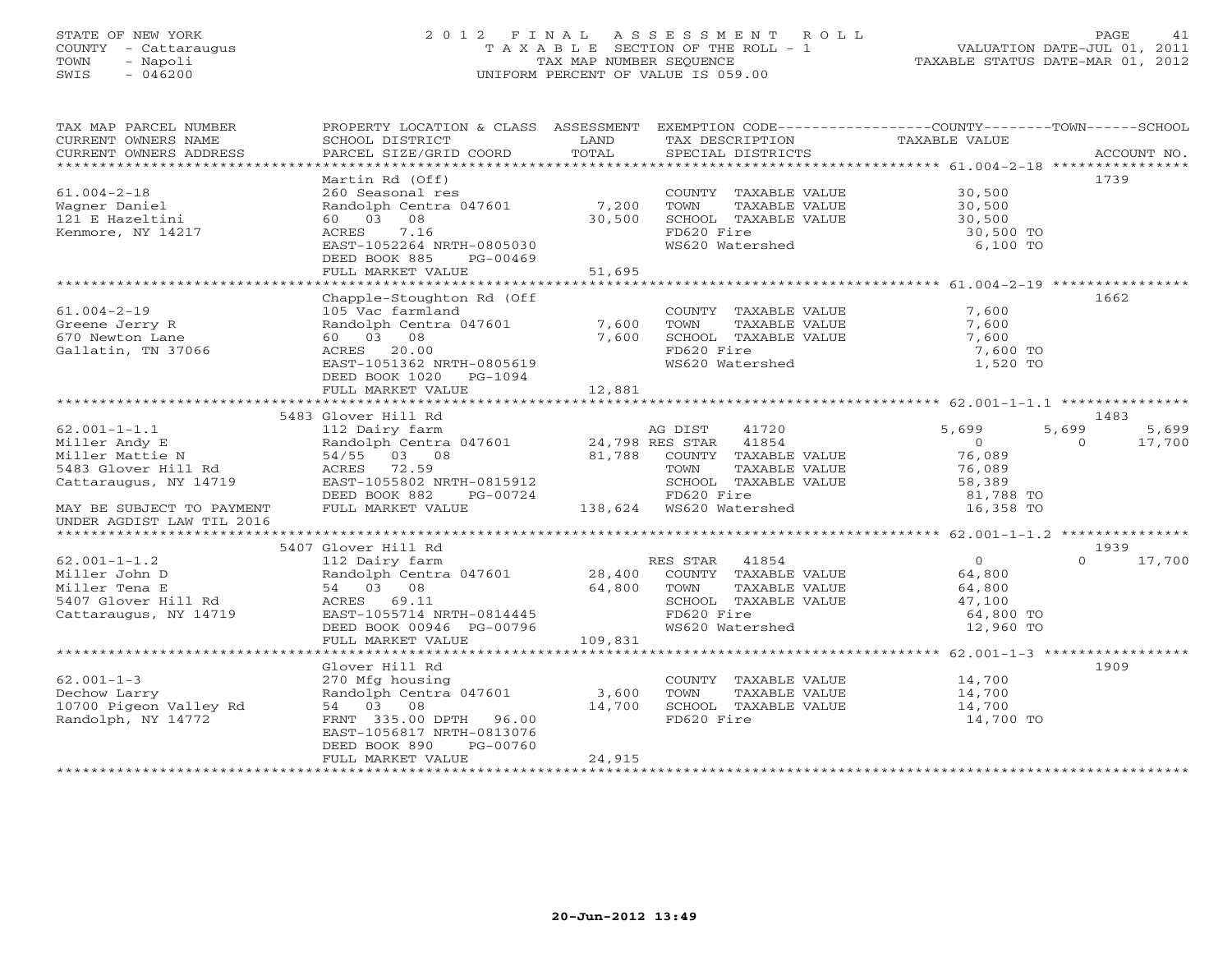# STATE OF NEW YORK 2 0 1 2 F I N A L A S S E S S M E N T R O L L PAGE 42 COUNTY - Cattaraugus T A X A B L E SECTION OF THE ROLL - 1 VALUATION DATE-JUL 01, 2011 TOWN - Napoli TAX MAP NUMBER SEQUENCE TAXABLE STATUS DATE-MAR 01, 2012 SWIS - 046200 UNIFORM PERCENT OF VALUE IS 059.00UNIFORM PERCENT OF VALUE IS 059.00

| TAX MAP PARCEL NUMBER<br>CURRENT OWNERS NAME                                                                                                                                                                                                                                                                                                                                                                                     | PROPERTY LOCATION & CLASS ASSESSMENT EXEMPTION CODE---------------COUNTY-------TOWN------SCHOOL<br>SCHOOL DISTRICT | <b>LAND</b> | TAX DESCRIPTION TAXABLE VALUE SPECIAL DISTRICTS                                      |               |                |
|----------------------------------------------------------------------------------------------------------------------------------------------------------------------------------------------------------------------------------------------------------------------------------------------------------------------------------------------------------------------------------------------------------------------------------|--------------------------------------------------------------------------------------------------------------------|-------------|--------------------------------------------------------------------------------------|---------------|----------------|
| - CURRENT OWNERS ADDRESS - PITTLE/GRID COORD - TOTAL - SPECIAL DISTRICTS - ACCOUNT NO.<br>- ARCEL SIZE/GRID COORD - TOTAL - SPECIAL DISTRICTS - AND RESE - ACCOUNT NO - A ARTIMORY - AND RESE - A ARCHA                                                                                                                                                                                                                          |                                                                                                                    |             |                                                                                      |               |                |
|                                                                                                                                                                                                                                                                                                                                                                                                                                  |                                                                                                                    |             |                                                                                      |               |                |
| $62.001 - 1 - 4$                                                                                                                                                                                                                                                                                                                                                                                                                 |                                                                                                                    |             |                                                                                      |               |                |
|                                                                                                                                                                                                                                                                                                                                                                                                                                  |                                                                                                                    |             |                                                                                      |               |                |
| 62.001-1-4<br>Dechow Larry L<br>Dechow Marsha C<br>10700 Pigeon Valley Rd<br>Randolph, NY 14772<br>Randolph, NY 14772<br>RAST-1056687<br>POCK 000                                                                                                                                                                                                                                                                                |                                                                                                                    |             |                                                                                      |               |                |
|                                                                                                                                                                                                                                                                                                                                                                                                                                  |                                                                                                                    |             |                                                                                      |               |                |
|                                                                                                                                                                                                                                                                                                                                                                                                                                  |                                                                                                                    |             |                                                                                      |               |                |
|                                                                                                                                                                                                                                                                                                                                                                                                                                  |                                                                                                                    |             |                                                                                      |               |                |
| MAY BE SUBJECT TO PAYMENT                                                                                                                                                                                                                                                                                                                                                                                                        |                                                                                                                    |             |                                                                                      |               |                |
| UNDER AGDIST LAW TIL 2016                                                                                                                                                                                                                                                                                                                                                                                                        |                                                                                                                    |             |                                                                                      |               |                |
|                                                                                                                                                                                                                                                                                                                                                                                                                                  |                                                                                                                    |             |                                                                                      |               |                |
|                                                                                                                                                                                                                                                                                                                                                                                                                                  | Frank Rd                                                                                                           |             |                                                                                      |               | 1841           |
|                                                                                                                                                                                                                                                                                                                                                                                                                                  |                                                                                                                    |             |                                                                                      | 12,435 12,435 |                |
|                                                                                                                                                                                                                                                                                                                                                                                                                                  |                                                                                                                    |             |                                                                                      |               |                |
|                                                                                                                                                                                                                                                                                                                                                                                                                                  |                                                                                                                    |             |                                                                                      |               |                |
|                                                                                                                                                                                                                                                                                                                                                                                                                                  |                                                                                                                    |             | SCHOOL TAXABLE VALUE $14,975$<br>FD620 Fire 27,410 TO<br>WS620 Watershed 5,482 TO    |               |                |
|                                                                                                                                                                                                                                                                                                                                                                                                                                  |                                                                                                                    |             |                                                                                      |               |                |
|                                                                                                                                                                                                                                                                                                                                                                                                                                  |                                                                                                                    |             |                                                                                      |               |                |
| UNDER AGDIST LAW TIL 2019                                                                                                                                                                                                                                                                                                                                                                                                        |                                                                                                                    |             |                                                                                      |               |                |
|                                                                                                                                                                                                                                                                                                                                                                                                                                  |                                                                                                                    |             |                                                                                      |               |                |
|                                                                                                                                                                                                                                                                                                                                                                                                                                  |                                                                                                                    |             |                                                                                      |               | 2251           |
|                                                                                                                                                                                                                                                                                                                                                                                                                                  |                                                                                                                    |             |                                                                                      |               | $0 \t 17,700$  |
|                                                                                                                                                                                                                                                                                                                                                                                                                                  |                                                                                                                    |             |                                                                                      |               |                |
|                                                                                                                                                                                                                                                                                                                                                                                                                                  |                                                                                                                    |             |                                                                                      |               |                |
|                                                                                                                                                                                                                                                                                                                                                                                                                                  |                                                                                                                    |             | TOWN TAAADDE VADOL<br>SCHOOL TAXABLE VALUE 72,050<br>TREAGING TARAGE VALUE 89,750 TO |               |                |
|                                                                                                                                                                                                                                                                                                                                                                                                                                  |                                                                                                                    |             |                                                                                      |               |                |
| $\begin{tabular}{lllllllllllllllllll} \multicolumn{3}{l}{{10420\text{ Pigen Vally Rd} & 10420\text{ Pigen Vally Rd} & 299,750\text{ Vlyr}} & 10420\text{ Pigen Vally Rd} & 2101\text{ Family Res} & \text{RES STR} & 41854\text{ VALUE} & 0 \\ & & & & & & & \\ & & & & & & & \\ & & & & & & & & \\ \text{Dechow Party W & & & & & & & \\ \text{Dechow Patti M & & & & & 46 & 3 & 8 & 750 & 70\text{ W} & TAXABLE VALUE & 89,75$ |                                                                                                                    |             |                                                                                      |               |                |
|                                                                                                                                                                                                                                                                                                                                                                                                                                  |                                                                                                                    |             |                                                                                      |               |                |
|                                                                                                                                                                                                                                                                                                                                                                                                                                  |                                                                                                                    |             |                                                                                      |               |                |
|                                                                                                                                                                                                                                                                                                                                                                                                                                  | 10352 Pigeon Valley Rd                                                                                             |             |                                                                                      |               | 0215           |
|                                                                                                                                                                                                                                                                                                                                                                                                                                  |                                                                                                                    |             |                                                                                      | 16,100        | 16,100         |
|                                                                                                                                                                                                                                                                                                                                                                                                                                  |                                                                                                                    |             |                                                                                      | $\Omega$      | $\overline{0}$ |
|                                                                                                                                                                                                                                                                                                                                                                                                                                  |                                                                                                                    |             |                                                                                      | $\Omega$      | 17,700         |
|                                                                                                                                                                                                                                                                                                                                                                                                                                  |                                                                                                                    |             |                                                                                      |               |                |
|                                                                                                                                                                                                                                                                                                                                                                                                                                  |                                                                                                                    |             |                                                                                      |               |                |
|                                                                                                                                                                                                                                                                                                                                                                                                                                  |                                                                                                                    |             |                                                                                      |               |                |
| $\begin{tabular}{lllllllllllllllllll} \begin{array}{l} & & & & & & 10352\text{ Pigeon Valley Rd} & & \\ 62.001-1-6 & & & 112\text{ Dairy farm} & & \\ & & & 112\text{ Dairy farm} & & \\ & & & & 64\text{ Hertz} & & \\ & & & 46 & 03 & 08 & 89,835\text{ RES TRAN} & 41720 & 0 \\ & & & & 64\text{ Hxyz} & 41720 & 0 \\ 10352\text{ Pigeon Valley Rd} & & & & 46\text{ OUST} & 41720 & 0 \\ 10352$                              |                                                                                                                    |             |                                                                                      |               |                |
|                                                                                                                                                                                                                                                                                                                                                                                                                                  |                                                                                                                    |             |                                                                                      |               |                |
|                                                                                                                                                                                                                                                                                                                                                                                                                                  | 10264 Pigeon Valley Rd                                                                                             |             |                                                                                      |               | 1887           |
| $62.001 - 1 - 7.2$                                                                                                                                                                                                                                                                                                                                                                                                               |                                                                                                                    |             |                                                                                      |               |                |
| X10 1 Family Res<br>Xyler David W (210 1 Family Res<br>12783 Erie St 46 03 08<br>PO Box 109 (257 BANK 005<br>Trying, NY 14081 (26257 BANK 105)<br>Trying, NY 14081 (26257 BANK 105)<br>Trying, NY 14081 (262521 NRTH-0814577 PERD ROOK 726                                                                                                                                                                                       | Pigeon Valley Rd<br>210 1 Family Res<br>Catt-LV Central 046402 4,900<br>46 03 08 60,040<br>ACRES 2.57 BANK 005     |             | COUNTY TAXABLE VALUE 60,040<br>TOWN TAXABLE VALUE 60,040                             |               |                |
|                                                                                                                                                                                                                                                                                                                                                                                                                                  |                                                                                                                    |             | SCHOOL TAXABLE VALUE<br>SCHOOL TAXABLE VALUE 60,040<br>FD620 Fire 60,040 TO          |               |                |
|                                                                                                                                                                                                                                                                                                                                                                                                                                  |                                                                                                                    |             |                                                                                      |               |                |
|                                                                                                                                                                                                                                                                                                                                                                                                                                  |                                                                                                                    |             |                                                                                      |               |                |
|                                                                                                                                                                                                                                                                                                                                                                                                                                  | DEED BOOK 7269 PG-5001                                                                                             |             |                                                                                      |               |                |
|                                                                                                                                                                                                                                                                                                                                                                                                                                  | FULL MARKET VALUE                                                                                                  | 101,763     |                                                                                      |               |                |
|                                                                                                                                                                                                                                                                                                                                                                                                                                  |                                                                                                                    |             |                                                                                      |               |                |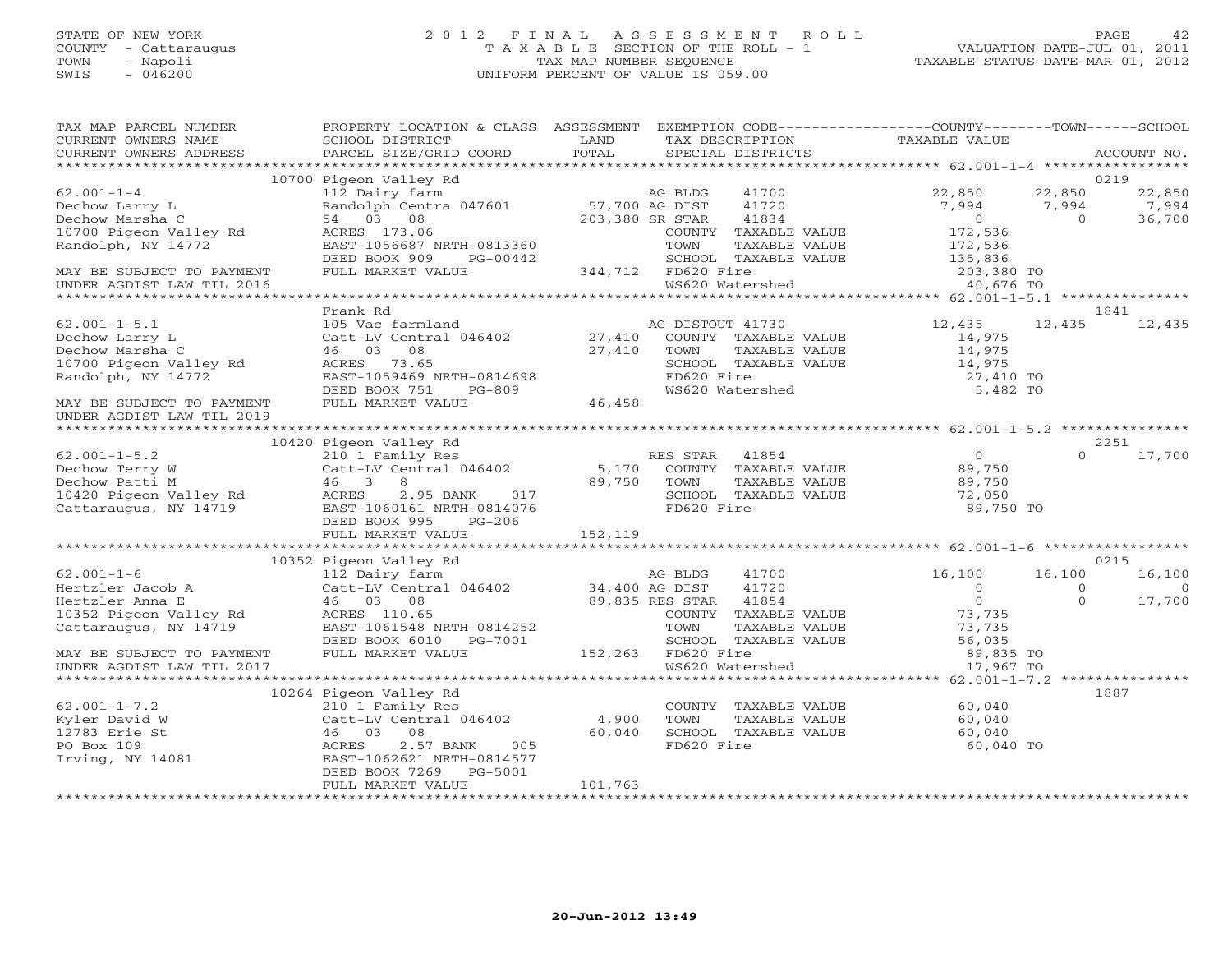# STATE OF NEW YORK 2 0 1 2 F I N A L A S S E S S M E N T R O L L PAGE 43 COUNTY - Cattaraugus T A X A B L E SECTION OF THE ROLL - 1 VALUATION DATE-JUL 01, 2011 TOWN - Napoli TAX MAP NUMBER SEQUENCE TAXABLE STATUS DATE-MAR 01, 2012 SWIS - 046200 UNIFORM PERCENT OF VALUE IS 059.00UNIFORM PERCENT OF VALUE IS 059.00

| TAX MAP PARCEL NUMBER                                                       | PROPERTY LOCATION & CLASS ASSESSMENT      |                       |                |                              | EXEMPTION CODE----------------COUNTY-------TOWN------SCHOOL |          |          |
|-----------------------------------------------------------------------------|-------------------------------------------|-----------------------|----------------|------------------------------|-------------------------------------------------------------|----------|----------|
| CURRENT OWNERS NAME                                                         | SCHOOL DISTRICT                           | LAND                  |                | TAX DESCRIPTION              | TAXABLE VALUE                                               |          |          |
| CURRENT OWNERS ADDRESS                                                      |                                           |                       |                |                              |                                                             |          |          |
| *************************                                                   |                                           |                       |                |                              |                                                             |          |          |
|                                                                             | Pigeon Valley Rd                          |                       |                |                              |                                                             |          | 2074     |
| $62.001 - 1 - 7.3$                                                          | 322 Rural vac>10                          |                       |                |                              | COUNTY TAXABLE VALUE 12,200                                 |          |          |
| Mast Dean E                                                                 | Catt-LV Central 046402 12,200             |                       | TOWN           | TAXABLE VALUE                | 12,200                                                      |          |          |
| Mast Esther A                                                               | 46 03 08                                  | 12,200                |                | SCHOOL TAXABLE VALUE         | 12,200                                                      |          |          |
| 10208 Pigeon Valley Rd                                                      | ACRES 31.65                               |                       | FD620 Fire     |                              | 12,200 TO                                                   |          |          |
| Cattaraugus, NY 14719                                                       | EAST-1062085 NRTH-0815002                 |                       |                |                              |                                                             |          |          |
|                                                                             | DEED BOOK 00947 PG-00007                  |                       |                |                              |                                                             |          |          |
|                                                                             | FULL MARKET VALUE                         | 20,678                |                |                              |                                                             |          |          |
|                                                                             |                                           |                       |                |                              |                                                             |          |          |
|                                                                             | 10208 Pigeon Valley Rd                    |                       |                |                              |                                                             |          | 1488     |
| $62.001 - 1 - 8.1$                                                          | 240 Rural res                             |                       | RES STAR 41854 |                              | $\overline{0}$                                              | $\Omega$ | 17,700   |
| Mast Dean E                                                                 | Catt-LV Central 046402 33,700             |                       |                | COUNTY TAXABLE VALUE         | 152,700                                                     |          |          |
| Mast Esther A                                                               | 38 03 08                                  | 152,700               | TOWN           | TAXABLE VALUE                | 152,700                                                     |          |          |
| 10208 Pigeon Valley Rd ACRES 110.30                                         |                                           |                       |                | SCHOOL TAXABLE VALUE         | 135,000                                                     |          |          |
| Cattaraugus, NY 14719 EAST-1063525 NRTH-0815006                             |                                           |                       | FD620 Fire     |                              | 152,700 TO                                                  |          |          |
|                                                                             | DEED BOOK 00947 PG-00007                  |                       |                |                              |                                                             |          |          |
|                                                                             |                                           |                       |                |                              |                                                             |          |          |
|                                                                             | FULL MARKET VALUE                         | 258,814               |                |                              |                                                             |          |          |
|                                                                             |                                           |                       |                |                              |                                                             |          |          |
|                                                                             | 10248 Pigeon Valley Rd                    |                       |                |                              |                                                             | $\cap$   | 2138     |
| $62.001 - 1 - 8.2$                                                          | 270 Mfg housing<br>Catt-LV Central 046402 |                       | RES STAR 41854 |                              | 0<br>26,500                                                 |          | 17,700   |
| Sherlock Jackie D                                                           |                                           | 4,400                 |                | COUNTY TAXABLE VALUE         |                                                             |          |          |
| 10248 Pigeon Valley Rd                                                      | 38 03 08                                  | 26,500                | TOWN           | TAXABLE VALUE                | 26,500                                                      |          |          |
| Cattaraugus, NY 14719                                                       | ACRES 1.70 BANK<br>017                    |                       |                | SCHOOL TAXABLE VALUE         | 8,800                                                       |          |          |
|                                                                             | EAST-1062908 NRTH-0814538                 |                       | FD620 Fire     |                              | 26,500 TO                                                   |          |          |
|                                                                             | DEED BOOK 00940 PG-00043                  |                       |                |                              |                                                             |          |          |
|                                                                             | FULL MARKET VALUE                         | 44,915                |                |                              |                                                             |          |          |
|                                                                             |                                           |                       |                |                              |                                                             |          |          |
|                                                                             | 10052 Pigeon Valley Rd                    |                       |                |                              |                                                             |          | 0216     |
| $62.001 - 1 - 9.1$                                                          | 112 Dairy farm                            |                       | AG DIST        | 41720                        | $\Omega$                                                    | $\Omega$ | $\Omega$ |
| Dechow Ted E                                                                | Catt-LV Central 046402                    | 57,200 RES STAR 41854 |                |                              | $\Omega$                                                    | $\Omega$ | 17,700   |
| 10052 Pigeon Valley Rd                                                      | 38 03 08                                  |                       |                | 133,200 COUNTY TAXABLE VALUE | 133,200                                                     |          |          |
| Little Valley, NY 14755                                                     | ACRES 177.75                              |                       | TOWN           | TAXABLE VALUE                | 133,200                                                     |          |          |
|                                                                             | EAST-1065522 NRTH-0813905                 |                       |                | SCHOOL TAXABLE VALUE         | 115,500                                                     |          |          |
| MAY BE SUBJECT TO PAYMENT                                                   | DEED BOOK 16842 PG-1                      |                       | FD620 Fire     |                              | 133,200 TO                                                  |          |          |
| UNDER AGDIST LAW TIL 2016                                                   | FULL MARKET VALUE                         | 225,763               |                |                              |                                                             |          |          |
|                                                                             |                                           |                       |                |                              |                                                             |          |          |
|                                                                             | 10034 Pigeon Valley Rd                    |                       |                |                              |                                                             |          | 1893     |
| $62.001 - 1 - 9.3$                                                          | 210 1 Family Res                          |                       | RES STAR 41854 |                              | $\overline{O}$                                              | $\Omega$ | 17,700   |
| Jimerson Edward Sr Catt-LV Central 046402                                   |                                           | 2,600                 |                | COUNTY TAXABLE VALUE         | 19,600                                                      |          |          |
| Jimerson Candy                                                              | 38 03 08                                  | 19,600                | TOWN           | TAXABLE VALUE                | 19,600                                                      |          |          |
|                                                                             |                                           |                       |                | SCHOOL TAXABLE VALUE         | 1,900                                                       |          |          |
| 10034 Pigeon Valley Rd<br>Little Valley, NY 14755 EAST-1066598 NRTH-0814127 |                                           |                       | FD620 Fire     |                              | 19,600 TO                                                   |          |          |
|                                                                             | DEED BOOK 00951 PG-00667                  |                       |                |                              |                                                             |          |          |
|                                                                             | FULL MARKET VALUE                         | 33,220                |                |                              |                                                             |          |          |
|                                                                             |                                           |                       |                |                              |                                                             |          |          |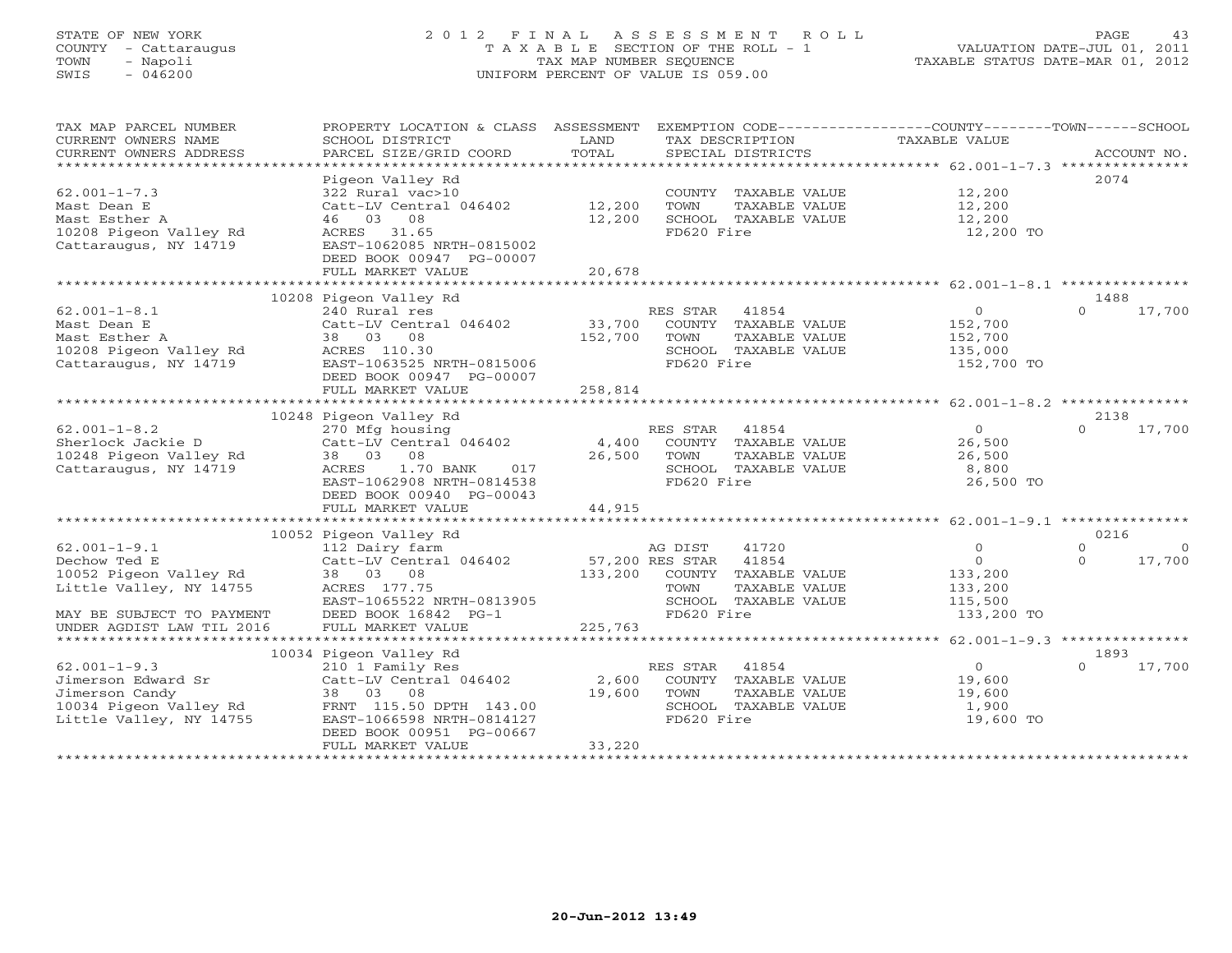# STATE OF NEW YORK 2 0 1 2 F I N A L A S S E S S M E N T R O L L PAGE 44 COUNTY - Cattaraugus T A X A B L E SECTION OF THE ROLL - 1 VALUATION DATE-JUL 01, 2011 TOWN - Napoli TAX MAP NUMBER SEQUENCE TAXABLE STATUS DATE-MAR 01, 2012 SWIS - 046200 UNIFORM PERCENT OF VALUE IS 059.00

| TAX MAP PARCEL NUMBER<br>CURRENT OWNERS NAME<br>CURRENT OWNERS ADDRESS | PROPERTY LOCATION & CLASS ASSESSMENT<br>SCHOOL DISTRICT<br>PARCEL SIZE/GRID COORD | LAND<br>TOTAL | EXEMPTION CODE-----------------COUNTY-------TOWN------SCHOOL<br>TAX DESCRIPTION<br>SPECIAL DISTRICTS | TAXABLE VALUE      |          | ACCOUNT NO. |
|------------------------------------------------------------------------|-----------------------------------------------------------------------------------|---------------|------------------------------------------------------------------------------------------------------|--------------------|----------|-------------|
|                                                                        |                                                                                   |               |                                                                                                      |                    |          |             |
|                                                                        | Allegany Rd                                                                       |               |                                                                                                      |                    |          | 1707        |
| $62.001 - 1 - 10$                                                      | 314 Rural vac<10                                                                  |               | COUNTY TAXABLE VALUE                                                                                 | 1,000              |          |             |
| Dechow David M                                                         | Catt-LV Central 046402                                                            | 1,000         | TOWN<br>TAXABLE VALUE                                                                                | 1,000              |          |             |
| Dechow Kathleen M                                                      | 08<br>38 03                                                                       | 1,000         | SCHOOL TAXABLE VALUE                                                                                 | 1,000              |          |             |
| 5532 Allegany Rd                                                       | 1.00<br>ACRES                                                                     |               | FD620 Fire                                                                                           | 1,000 TO           |          |             |
| Cattaraugus, NY 14719                                                  | EAST-1066577 NRTH-0813819                                                         |               |                                                                                                      |                    |          |             |
|                                                                        | DEED BOOK 1019<br>PG-870                                                          |               |                                                                                                      |                    |          |             |
|                                                                        | FULL MARKET VALUE                                                                 | 1,695         |                                                                                                      |                    |          |             |
|                                                                        |                                                                                   |               |                                                                                                      |                    |          |             |
|                                                                        | 5188 Allegany Rd                                                                  |               |                                                                                                      |                    |          | 1392        |
| $62.001 - 1 - 11.1$                                                    | 270 Mfg housing                                                                   |               | AGED C/T/S 41800                                                                                     | 5,150              | 5,150    | 5,150       |
|                                                                        |                                                                                   |               |                                                                                                      |                    |          |             |
| Kent George                                                            | Catt-LV Central 046402                                                            | 4,500 SR STAR | 41834                                                                                                | $\Omega$           | $\Omega$ | 5,150       |
| Attn: June Kent                                                        | 37 03<br>08                                                                       | 10,300        | COUNTY TAXABLE VALUE                                                                                 | 5,150              |          |             |
| 413 Route 62                                                           | ACRES<br>1.90                                                                     |               | TOWN<br>TAXABLE VALUE                                                                                | 5,150              |          |             |
| Conewango Valley, NY 14726                                             | EAST-1066481 NRTH-0810795                                                         |               | SCHOOL TAXABLE VALUE                                                                                 | $\overline{0}$     |          |             |
|                                                                        | DEED BOOK 841<br>PG-00088                                                         |               | FD620 Fire                                                                                           | 10,300 TO          |          |             |
|                                                                        | FULL MARKET VALUE                                                                 | 17,458        |                                                                                                      |                    |          |             |
|                                                                        |                                                                                   |               |                                                                                                      |                    |          |             |
|                                                                        | 5104 Allegany Rd                                                                  |               |                                                                                                      |                    |          | 1907        |
| $62.001 - 1 - 11.2$                                                    | 270 Mfg housing                                                                   |               | WVET C/T 41121                                                                                       | 2,505              | 2,505    | $\Omega$    |
| Morrison David                                                         | Catt-LV Central 046402                                                            |               | 6,500 SR STAR<br>41834                                                                               | $\overline{0}$     | $\Omega$ | 16,700      |
| 5104 Allegany Rd                                                       | 37 03<br>08                                                                       | 16,700        | COUNTY TAXABLE VALUE                                                                                 | 14,195             |          |             |
| Little Valley, NY 14755                                                | 5.15<br>ACRES                                                                     |               | TAXABLE VALUE<br>TOWN                                                                                | 14,195             |          |             |
|                                                                        | EAST-1066143 NRTH-0809788                                                         |               | SCHOOL TAXABLE VALUE                                                                                 | $\circ$            |          |             |
|                                                                        | DEED BOOK 899<br>PG-01099                                                         |               | FD620 Fire                                                                                           | 16,700 TO          |          |             |
|                                                                        | FULL MARKET VALUE                                                                 | 28,305        |                                                                                                      |                    |          |             |
|                                                                        |                                                                                   |               |                                                                                                      |                    |          |             |
|                                                                        | 5036 Allegany Rd                                                                  |               |                                                                                                      |                    |          | 2387        |
| $62.001 - 1 - 12.1$                                                    | 113 Cattle farm                                                                   |               | WVET C/T<br>41121                                                                                    | 7,080              | 7,080    | $\bigcirc$  |
| Milks Charles F                                                        | Catt-LV Central 046402                                                            |               | 41834<br>30,800 SR STAR                                                                              | $\Omega$           | $\Omega$ | 36,700      |
| Milks Priscilla A                                                      | ACRES 66.49                                                                       |               | 145,500 SILO T/C/S 42100                                                                             | 1,800              | 1,800    | 1,800       |
| 5036 Allegany Rd                                                       | EAST-1065951 NRTH-0808690                                                         |               |                                                                                                      |                    |          |             |
| Little Valley, NY 14755                                                | FULL MARKET VALUE                                                                 |               | COUNTY TAXABLE VALUE<br>TAXABLE VALUE                                                                | 136,620<br>136,620 |          |             |
|                                                                        |                                                                                   | 246,610       | TOWN                                                                                                 |                    |          |             |
|                                                                        |                                                                                   |               | SCHOOL TAXABLE VALUE                                                                                 | 107,000            |          |             |
|                                                                        |                                                                                   |               | FD620 Fire                                                                                           | 145,500 TO         |          |             |
|                                                                        |                                                                                   |               |                                                                                                      |                    |          |             |
|                                                                        | Allegany Rd                                                                       |               |                                                                                                      |                    |          | 2386        |
| $62.001 - 1 - 12.2$                                                    | 310 Res Vac                                                                       |               | COUNTY TAXABLE VALUE                                                                                 | 4,600              |          |             |
| Brown Levi J                                                           | Catt-LV Central 046402                                                            | 4,600         | TOWN<br>TAXABLE VALUE                                                                                | 4,600              |          |             |
| 4952 Allegany Rd                                                       | ACRES<br>2.00                                                                     | 4,600         | SCHOOL TAXABLE VALUE                                                                                 | 4,600              |          |             |
| Little Valley, NY 14755                                                | EAST-1065022 NRTH-0807758                                                         |               | FD620 Fire                                                                                           | 4,600 TO           |          |             |
|                                                                        | FULL MARKET VALUE                                                                 | 7,797         |                                                                                                      |                    |          |             |
| *******************                                                    |                                                                                   |               |                                                                                                      |                    |          |             |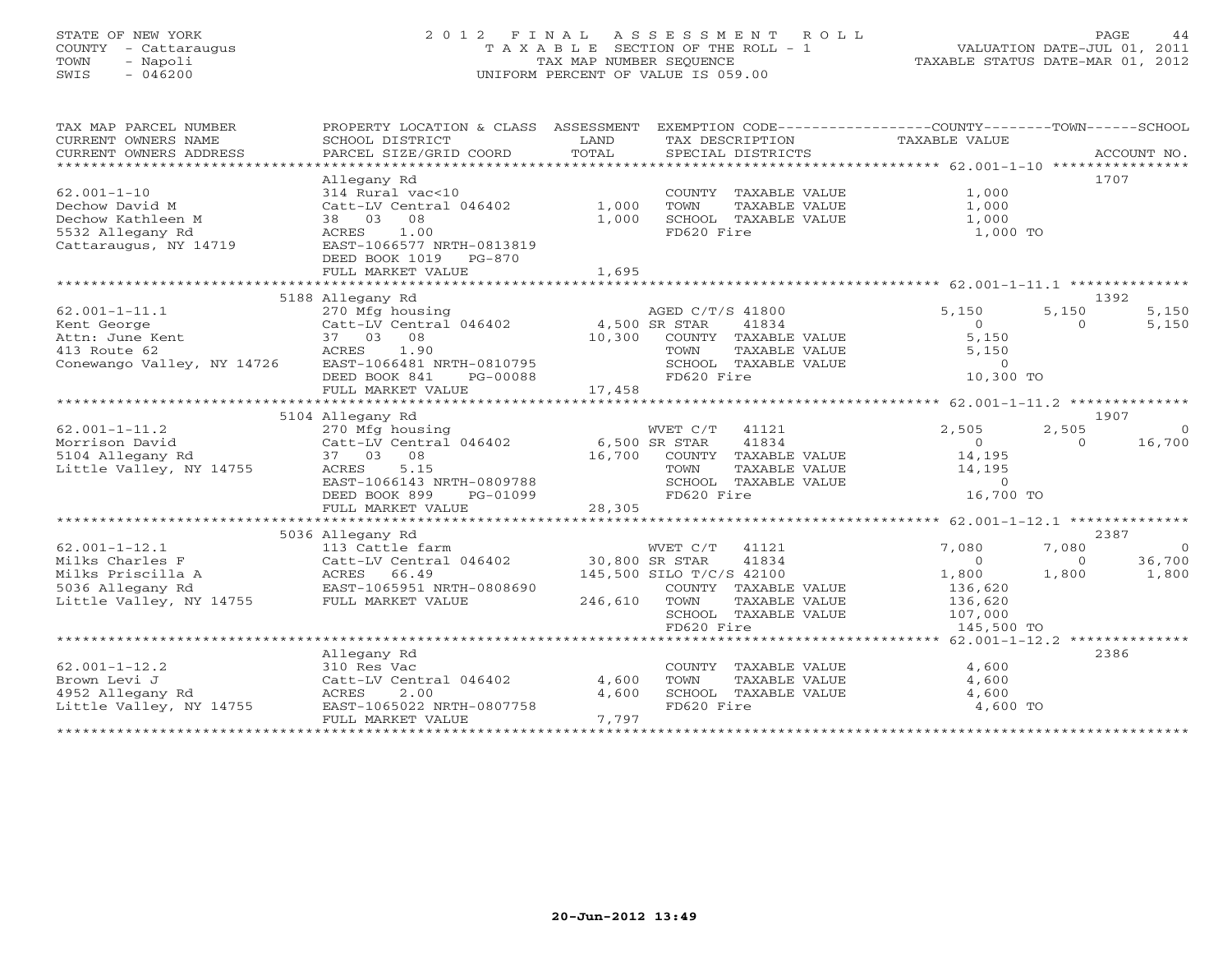# STATE OF NEW YORK 2 0 1 2 F I N A L A S S E S S M E N T R O L L PAGE 45 COUNTY - Cattaraugus T A X A B L E SECTION OF THE ROLL - 1 VALUATION DATE-JUL 01, 2011 TOWN - Napoli TAX MAP NUMBER SEQUENCE TAXABLE STATUS DATE-MAR 01, 2012 SWIS - 046200 UNIFORM PERCENT OF VALUE IS 059.00UNIFORM PERCENT OF VALUE IS 059.00

| TAX MAP PARCEL NUMBER<br>CURRENT OWNERS NAME<br>CURRENT OWNERS ADDRESS | PROPERTY LOCATION & CLASS ASSESSMENT<br>SCHOOL DISTRICT<br>PARCEL SIZE/GRID COORD | LAND<br>TOTAL | TAX DESCRIPTION<br>SPECIAL DISTRICTS | EXEMPTION CODE-----------------COUNTY-------TOWN------SCHOOL<br>TAXABLE VALUE<br>ACCOUNT NO. |
|------------------------------------------------------------------------|-----------------------------------------------------------------------------------|---------------|--------------------------------------|----------------------------------------------------------------------------------------------|
|                                                                        |                                                                                   |               |                                      |                                                                                              |
|                                                                        | Allegany Rd                                                                       |               |                                      | 2400                                                                                         |
| $62.001 - 1 - 12.3$                                                    | 300 Vacant Land                                                                   |               | COUNTY TAXABLE VALUE                 | 500                                                                                          |
| Williams Tammy A                                                       | Catt-LV Central 046402                                                            | 500           | TOWN<br>TAXABLE VALUE                | 500                                                                                          |
| Williams James B                                                       | 90.00<br>FRNT 190.00 DPTH                                                         | 500           | SCHOOL TAXABLE VALUE                 | 500                                                                                          |
| 4900 Allegany Rd                                                       | EAST-1065320 NRTH-0807787                                                         |               | FD620 Fire                           | 500 TO                                                                                       |
| Little Valley, NY 14755                                                | FULL MARKET VALUE                                                                 | 847           |                                      |                                                                                              |
|                                                                        |                                                                                   |               |                                      |                                                                                              |
|                                                                        | 5098 Windmill Rd                                                                  |               |                                      | 1228                                                                                         |
|                                                                        |                                                                                   |               |                                      |                                                                                              |
| $62.001 - 1 - 13.1$                                                    | 270 Mfg housing                                                                   |               | COUNTY TAXABLE VALUE                 | 8,490                                                                                        |
| Whiteman Thomas R                                                      | Catt-LV Central 046402                                                            | 3,490         | TOWN<br>TAXABLE VALUE                | 8,490                                                                                        |
| 5098 Windmill Rd                                                       | 45 03 08                                                                          | 8,490         | SCHOOL TAXABLE VALUE                 | 8,490                                                                                        |
| Randolph, NY 14772                                                     | Ff 400.00                                                                         |               | FD620 Fire                           | 8,490 TO                                                                                     |
|                                                                        | 4.65<br>ACRES                                                                     |               |                                      |                                                                                              |
|                                                                        | EAST-1060721 NRTH-0809282                                                         |               |                                      |                                                                                              |
|                                                                        | DEED BOOK 00937 PG-00450                                                          |               |                                      |                                                                                              |
|                                                                        | FULL MARKET VALUE                                                                 | 14,390        |                                      |                                                                                              |
|                                                                        |                                                                                   |               |                                      |                                                                                              |
|                                                                        | Windmill Rd                                                                       |               |                                      | 2110                                                                                         |
| $62.001 - 1 - 13.2$                                                    | 311 Res vac land                                                                  |               | COUNTY TAXABLE VALUE                 | 5,900                                                                                        |
| Padgett Edward                                                         | Catt-LV Central 046402                                                            | 5,900         | TOWN<br>TAXABLE VALUE                | 5,900                                                                                        |
| Padgett Maryann                                                        | 45 03<br>08                                                                       | 5,900         | SCHOOL TAXABLE VALUE                 | 5,900                                                                                        |
| 4617 windmill Rd                                                       | ACRES<br>9.85                                                                     |               | FD620 Fire                           | 5,900 TO                                                                                     |
|                                                                        |                                                                                   |               |                                      |                                                                                              |
| Randolph, NY 14772                                                     | EAST-1061218 NRTH-0809078                                                         |               |                                      |                                                                                              |
|                                                                        | DEED BOOK 00914 PG-00055                                                          |               |                                      |                                                                                              |
|                                                                        | FULL MARKET VALUE                                                                 | 10,000        |                                      |                                                                                              |
|                                                                        |                                                                                   |               |                                      |                                                                                              |
|                                                                        | 28 N Kings Hwy                                                                    |               |                                      | 2111                                                                                         |
| $62.001 - 1 - 13.3$                                                    | 314 Rural vac<10                                                                  |               | COUNTY TAXABLE VALUE                 | 800                                                                                          |
| Pelham John L                                                          | Catt-LV Central 046402                                                            | 800           | TOWN<br>TAXABLE VALUE                | 800                                                                                          |
| Pelham Linda E                                                         | 45 03<br>08                                                                       | 800           | SCHOOL TAXABLE VALUE                 | 800                                                                                          |
| 28 Kings Hwy                                                           | ACRES<br>1.30                                                                     |               | FD620 Fire                           | 800 TO                                                                                       |
| Randolph, NY 14772                                                     | EAST-1061103 NRTH-0808902                                                         |               |                                      |                                                                                              |
|                                                                        | DEED BOOK 00915 PG-00448                                                          |               |                                      |                                                                                              |
|                                                                        | FULL MARKET VALUE                                                                 | 1,356         |                                      |                                                                                              |
|                                                                        |                                                                                   |               |                                      |                                                                                              |
|                                                                        | Windmill Rd                                                                       |               |                                      | 2113                                                                                         |
| $62.001 - 1 - 13.5$                                                    | 314 Rural vac<10                                                                  |               | COUNTY TAXABLE VALUE                 | 5,200                                                                                        |
| Adams Donald D                                                         | Catt-LV Central 046402                                                            | 5,200         | TAXABLE VALUE<br>TOWN                | 5,200                                                                                        |
| 5786 Frank Rd                                                          | 45 03<br>08                                                                       | 5,200         | SCHOOL TAXABLE VALUE                 | 5,200                                                                                        |
|                                                                        |                                                                                   |               |                                      |                                                                                              |
| Cattaraugus, NY 14719                                                  | ACRES 10.90                                                                       |               | FD620 Fire                           | 5,200 TO                                                                                     |
|                                                                        | EAST-1061400 NRTH-0810049                                                         |               |                                      |                                                                                              |
|                                                                        | DEED BOOK 00956 PG-00873                                                          |               |                                      |                                                                                              |
|                                                                        | FULL MARKET VALUE                                                                 | 8,814         |                                      |                                                                                              |
|                                                                        |                                                                                   |               |                                      |                                                                                              |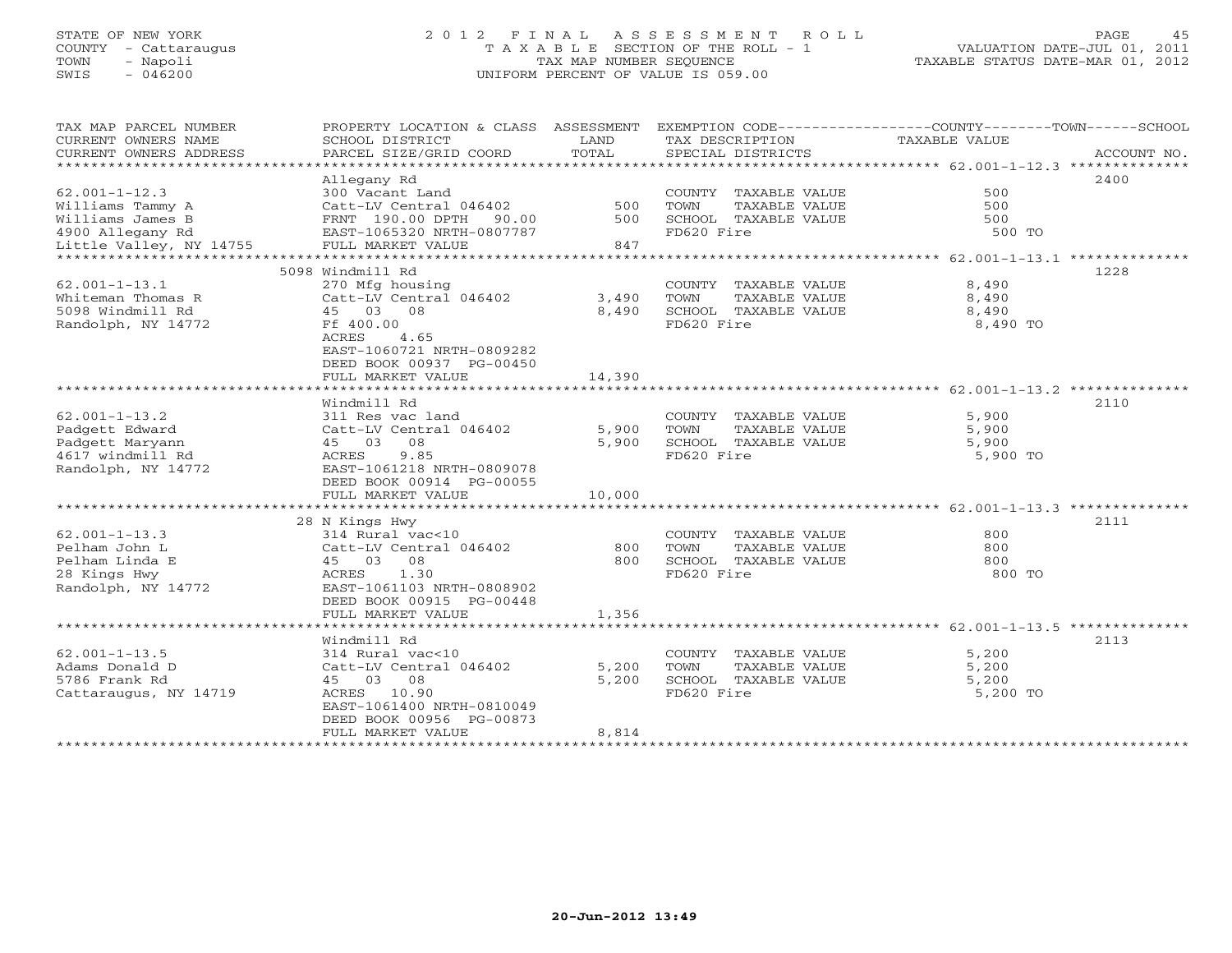# STATE OF NEW YORK 2 0 1 2 F I N A L A S S E S S M E N T R O L L PAGE 46 COUNTY - Cattaraugus T A X A B L E SECTION OF THE ROLL - 1 VALUATION DATE-JUL 01, 2011 TOWN - Napoli TAX MAP NUMBER SEQUENCE TAXABLE STATUS DATE-MAR 01, 2012 SWIS - 046200 UNIFORM PERCENT OF VALUE IS 059.00UNIFORM PERCENT OF VALUE IS 059.00

| TAX MAP PARCEL NUMBER<br>CURRENT OWNERS NAME<br>CURRENT OWNERS ADDRESS | PROPERTY LOCATION & CLASS ASSESSMENT EXEMPTION CODE----------------COUNTY-------TOWN------SCHOOL<br>SCHOOL DISTRICT<br>PARCEL SIZE/GRID COORD | LAND<br>TOTAL | TAX DESCRIPTION<br>SPECIAL DISTRICTS | TAXABLE VALUE  | ACCOUNT NO.                          |
|------------------------------------------------------------------------|-----------------------------------------------------------------------------------------------------------------------------------------------|---------------|--------------------------------------|----------------|--------------------------------------|
|                                                                        |                                                                                                                                               |               |                                      |                |                                      |
|                                                                        | 5009 Windmill Rd                                                                                                                              |               |                                      |                | 1455                                 |
| $62.001 - 1 - 14$                                                      | 210 1 Family Res                                                                                                                              |               | 41834<br>SR STAR                     |                | $\overline{0}$<br>$\Omega$<br>36,700 |
| Marsh Larry                                                            | Randolph Centra 047601 4,300                                                                                                                  |               | COUNTY TAXABLE VALUE                 | 68,300         |                                      |
| Marsh Leora                                                            | 45 03 08                                                                                                                                      | 68,300        | TAXABLE VALUE<br>TOWN                | 68,300         |                                      |
| 5009 Windmill Rd                                                       | 1.50<br>ACRES                                                                                                                                 |               | SCHOOL TAXABLE VALUE                 | 31,600         |                                      |
| Randolph, NY 14772                                                     | EAST-1060293 NRTH-0807877                                                                                                                     |               | FD620 Fire                           |                | 68,300 TO                            |
|                                                                        | DEED BOOK 733<br>PG-00166                                                                                                                     |               |                                      |                |                                      |
|                                                                        | FULL MARKET VALUE                                                                                                                             | 115,763       |                                      |                |                                      |
|                                                                        |                                                                                                                                               |               |                                      |                |                                      |
|                                                                        | 5407 Windmill Rd                                                                                                                              |               |                                      |                | 1504                                 |
| $62.001 - 1 - 16.1$                                                    | 105 Vac farmland                                                                                                                              |               | COUNTY TAXABLE VALUE                 | 16,500         |                                      |
| Hershberger Atlee                                                      | Catt-LV Central 046402                                                                                                                        | 16,500        | TOWN<br>TAXABLE VALUE                | 16,500         |                                      |
| Hershberger Ella J                                                     | 45 03 08                                                                                                                                      | 16,500        | SCHOOL TAXABLE VALUE                 | 16,500         |                                      |
| 6658 State Rte 7                                                       | ACRES 38.45                                                                                                                                   |               | FD620 Fire                           |                | 16,500 TO                            |
| Andover, OH 44003                                                      | EAST-1059614 NRTH-0808803                                                                                                                     |               |                                      |                |                                      |
|                                                                        | DEED BOOK 8282 PG-4002                                                                                                                        |               |                                      |                |                                      |
|                                                                        |                                                                                                                                               |               |                                      |                |                                      |
|                                                                        |                                                                                                                                               |               |                                      |                |                                      |
|                                                                        | 5162 Windmill Rd                                                                                                                              |               |                                      |                | 1985                                 |
| $62.001 - 1 - 16.2$                                                    | 210 1 Family Res                                                                                                                              |               | 41131<br>CVET C/T                    | 5,250          | 5,250<br>$\Omega$                    |
| Wendell Thomas L                                                       | $Cat$ -LV Central $046402$ 5,100 DVET C/T                                                                                                     |               | 41141                                | 2,625          | 2,625<br>$\bigcap$                   |
| Wendell Lois J                                                         | 45 03 08                                                                                                                                      |               | 21,000 AGED C/T/S 41800              | 6,563          | 6,563<br>10,500                      |
| 5162 Windmill Rd                                                       | Ff 300.00                                                                                                                                     |               | 41834<br>SR STAR                     | $\overline{0}$ | 10,500<br>$\Omega$                   |
| Randolph, NY 14772                                                     | ACRES<br>2.85                                                                                                                                 |               | COUNTY TAXABLE VALUE                 | 6,562          |                                      |
|                                                                        | EAST-1060629 NRTH-0810467                                                                                                                     |               | TOWN<br>TAXABLE VALUE                | 6,562          |                                      |
|                                                                        | DEED BOOK 5880 PG-6016                                                                                                                        |               | SCHOOL TAXABLE VALUE                 |                | $\circ$                              |
|                                                                        | FULL MARKET VALUE                                                                                                                             |               | 35,593 FD620 Fire                    |                | 21,000 TO                            |
|                                                                        |                                                                                                                                               |               |                                      |                |                                      |
|                                                                        | 5120 Windmill Rd                                                                                                                              |               |                                      |                | 2380                                 |
| $62.001 - 1 - 16.3$                                                    | 210 1 Family Res                                                                                                                              |               | 41854<br>RES STAR                    | $\overline{0}$ | $\Omega$<br>17,700                   |
| Philp Robert C                                                         | Randolph Centra 047601                                                                                                                        | 11,025        | COUNTY TAXABLE VALUE                 | 50,400         |                                      |
| Philp Roderick W                                                       | 45 3 8                                                                                                                                        | 50,400        | TAXABLE VALUE<br>TOWN                | 50,400         |                                      |
| 5120 Windmill Rd                                                       | ACRES 17.50                                                                                                                                   |               | SCHOOL TAXABLE VALUE                 | 32,700         |                                      |
| Randolph, NY 14772                                                     | EAST-1060824 NRTH-0810020                                                                                                                     |               | FD620 Fire                           |                | 50,400 TO                            |
|                                                                        | DEED BOOK 7948 PG-3001                                                                                                                        |               |                                      |                |                                      |
|                                                                        | FULL MARKET VALUE                                                                                                                             | 85,424        |                                      |                |                                      |
|                                                                        |                                                                                                                                               |               |                                      |                |                                      |
|                                                                        | Windmill Rd                                                                                                                                   |               |                                      |                | 2384                                 |
| $62.001 - 1 - 16.4$                                                    | 100 Agricultural                                                                                                                              |               | COUNTY TAXABLE VALUE                 | 24,500         |                                      |
| Hostettler Christ J                                                    | Catt-LV Central 046402                                                                                                                        | 16,860        | TAXABLE VALUE<br>TOWN                | 24,500         |                                      |
| Hostettler Anna C                                                      | ACRES 40.85                                                                                                                                   | 24,500        | SCHOOL TAXABLE VALUE                 | 24,500         |                                      |
| 6272 New Rd                                                            | EAST-1059603 NRTH-0810003                                                                                                                     |               | FD620 Fire                           |                | 24,500 TO                            |
| Cattaraugus, NY 14719                                                  | FULL MARKET VALUE                                                                                                                             | 41,525        |                                      |                |                                      |
|                                                                        |                                                                                                                                               |               |                                      |                |                                      |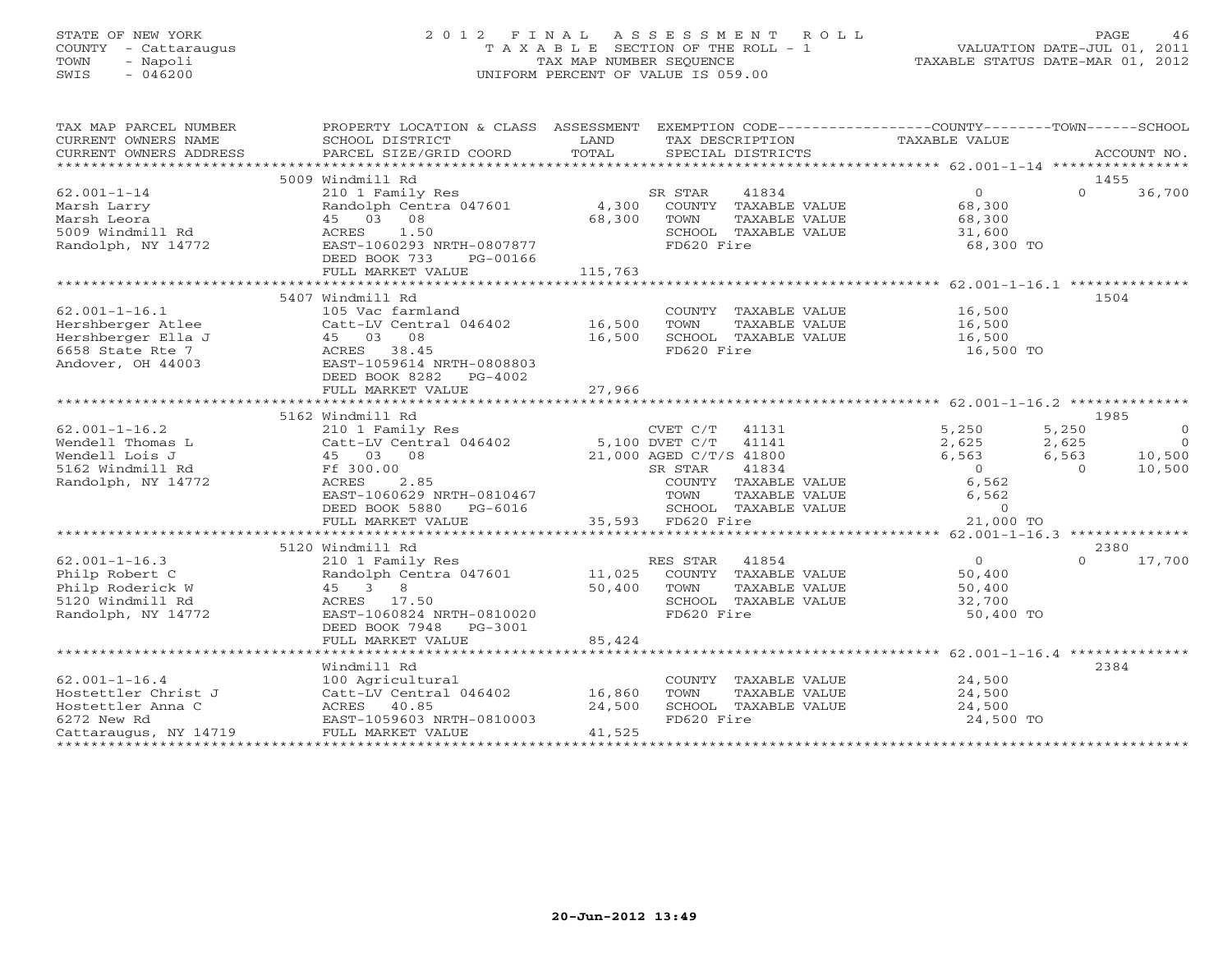# STATE OF NEW YORK 2 0 1 2 F I N A L A S S E S S M E N T R O L L PAGE 47 COUNTY - Cattaraugus T A X A B L E SECTION OF THE ROLL - 1 VALUATION DATE-JUL 01, 2011 TOWN - Napoli TAX MAP NUMBER SEQUENCE TAXABLE STATUS DATE-MAR 01, 2012 SWIS - 046200 UNIFORM PERCENT OF VALUE IS 059.00UNIFORM PERCENT OF VALUE IS 059.00

| TAX MAP PARCEL NUMBER<br>CURRENT OWNERS NAME | PROPERTY LOCATION & CLASS ASSESSMENT EXEMPTION CODE----------------COUNTY-------TOWN------SCHOOL<br>SCHOOL DISTRICT | LAND        | TAX DESCRIPTION            | TAXABLE VALUE     |                    |
|----------------------------------------------|---------------------------------------------------------------------------------------------------------------------|-------------|----------------------------|-------------------|--------------------|
| CURRENT OWNERS ADDRESS                       | PARCEL SIZE/GRID COORD                                                                                              | TOTAL       | SPECIAL DISTRICTS          |                   | ACCOUNT NO.        |
|                                              |                                                                                                                     |             |                            |                   |                    |
|                                              | 5192 Windmill Rd                                                                                                    |             |                            |                   | 1501               |
| $62.001 - 1 - 17.1$                          | 210 1 Family Res                                                                                                    |             | RES STAR 41854             | $0 \qquad \qquad$ | $0 \t 17,700$      |
| Smith Randy                                  |                                                                                                                     |             | COUNTY TAXABLE VALUE       | 73,100            |                    |
| Smith Lisa M                                 | Catt-LV Central 046402 6,700<br>45 03 08                                                                            | 73,100      | TOWN<br>TAXABLE VALUE      | 73,100            |                    |
| 5192 Windmill Rd                             | ACRES<br>5.83                                                                                                       |             | SCHOOL TAXABLE VALUE       | 55,400            |                    |
|                                              | EAST-1060780 NRTH-0810931                                                                                           |             | FD620 Fire                 | 73,100 TO         |                    |
| Randolph, NY 14772                           |                                                                                                                     |             |                            |                   |                    |
|                                              | DEED BOOK 00925 PG-01172                                                                                            | 123,898     |                            |                   |                    |
|                                              | FULL MARKET VALUE                                                                                                   |             |                            |                   |                    |
|                                              |                                                                                                                     |             |                            |                   |                    |
|                                              | Windmill Rd                                                                                                         |             |                            |                   | 1880               |
| $62.001 - 1 - 17.2$                          | 112 Dairy farm                                                                                                      |             | COUNTY TAXABLE VALUE       | 12,400            |                    |
| Gebhard Paul R                               | Catt-LV Central 046402                                                                                              | 12,400      | TAXABLE VALUE<br>TOWN      | 12,400            |                    |
| Gebhard Ronald P                             | 45 03 08                                                                                                            | 12,400      | SCHOOL TAXABLE VALUE       | 12,400            |                    |
| 5164 Elm Creek Rd                            | Life Use                                                                                                            |             | FD620 Fire                 | 12,400 TO         |                    |
| Randolph, NY 14772                           | ACRES 40.41                                                                                                         |             | WS620 Watershed            | 2,480 TO          |                    |
|                                              | EAST-1059561 NRTH-0811137                                                                                           |             |                            |                   |                    |
|                                              | DEED BOOK 895<br>PG-00802                                                                                           |             |                            |                   |                    |
|                                              | FULL MARKET VALUE                                                                                                   | 21,017      |                            |                   |                    |
|                                              |                                                                                                                     |             |                            |                   |                    |
|                                              | Windmill Rd                                                                                                         |             |                            |                   | 2121               |
| $62.001 - 1 - 17.4$                          | 322 Rural vac>10                                                                                                    |             | COUNTY TAXABLE VALUE       | 16,900            |                    |
| Wright Annmarie                              | Catt-LV Central 046402 16,900                                                                                       |             | TOWN<br>TAXABLE VALUE      | 16,900            |                    |
| 1410 Hopkins Ave                             | 45/46 03 08                                                                                                         | 16,900      | SCHOOL TAXABLE VALUE       | 16,900            |                    |
| Dover, DE 19901-4004                         | ACRES 31.44                                                                                                         |             | FD620 Fire                 | 16,900 TO         |                    |
|                                              | EAST-1060770 NRTH-0812108                                                                                           |             |                            |                   |                    |
|                                              | DEED BOOK 994<br>PG-547                                                                                             |             |                            |                   |                    |
|                                              | FULL MARKET VALUE                                                                                                   | 28,644      |                            |                   |                    |
|                                              |                                                                                                                     |             |                            |                   |                    |
|                                              | 442 Summervale Drive                                                                                                |             |                            |                   | 2122               |
| $62.001 - 1 - 17.5$                          | 210 1 Family Res                                                                                                    |             | RES STAR 41854             | $\Omega$          | 17,700<br>$\Omega$ |
| County Of Cattaraugus Catt-LV Central 046402 |                                                                                                                     |             | 4,200 COUNTY TAXABLE VALUE | 41,630            |                    |
| 303 Court St                                 | 46 03 08                                                                                                            | 41,630 TOWN | TAXABLE VALUE              | 41,630            |                    |
| Little Valley, NY 14755                      | ACRES 1.04                                                                                                          |             | SCHOOL TAXABLE VALUE       | 23,930            |                    |
|                                              | EAST-1060964 NRTH-0812479                                                                                           |             | FD620 Fire                 | 41,630 TO         |                    |
|                                              | DEED BOOK 15649 PG-2001                                                                                             |             |                            |                   |                    |
|                                              |                                                                                                                     | 70,559      |                            |                   |                    |
|                                              | FULL MARKET VALUE                                                                                                   |             |                            |                   |                    |
|                                              |                                                                                                                     |             |                            |                   |                    |
|                                              | 10700 Pigeon Valley Rd                                                                                              |             |                            |                   | 1976               |
| $62.001 - 1 - 19.2$                          | 210 1 Family Res                                                                                                    |             | AG DISTOUT 41730           | 8,020<br>8,020    | 8,020              |
| Dechow Larry L                               | Catt-LV Central 046402                                                                                              | 25,900      | COUNTY TAXABLE VALUE       | 93,980            |                    |
| Dechow Marsha C                              | 46 03 08                                                                                                            | 102,000     | TOWN<br>TAXABLE VALUE      | 93,980            |                    |
| 10700 Pigeon Valley Rd                       | ACRES 69.35                                                                                                         |             | SCHOOL TAXABLE VALUE       | 93,980            |                    |
| Randolph, NY 14772                           | EAST-1059585 NRTH-0812635                                                                                           |             | FD620 Fire                 | 102,000 TO        |                    |
|                                              | DEED BOOK 14450 PG-6001                                                                                             |             | WS620 Watershed            | 20,400 TO         |                    |
| MAY BE SUBJECT TO PAYMENT                    | FULL MARKET VALUE                                                                                                   | 172,881     |                            |                   |                    |
| UNDER AGDIST LAW TIL 2019                    |                                                                                                                     |             |                            |                   |                    |
|                                              |                                                                                                                     |             |                            |                   |                    |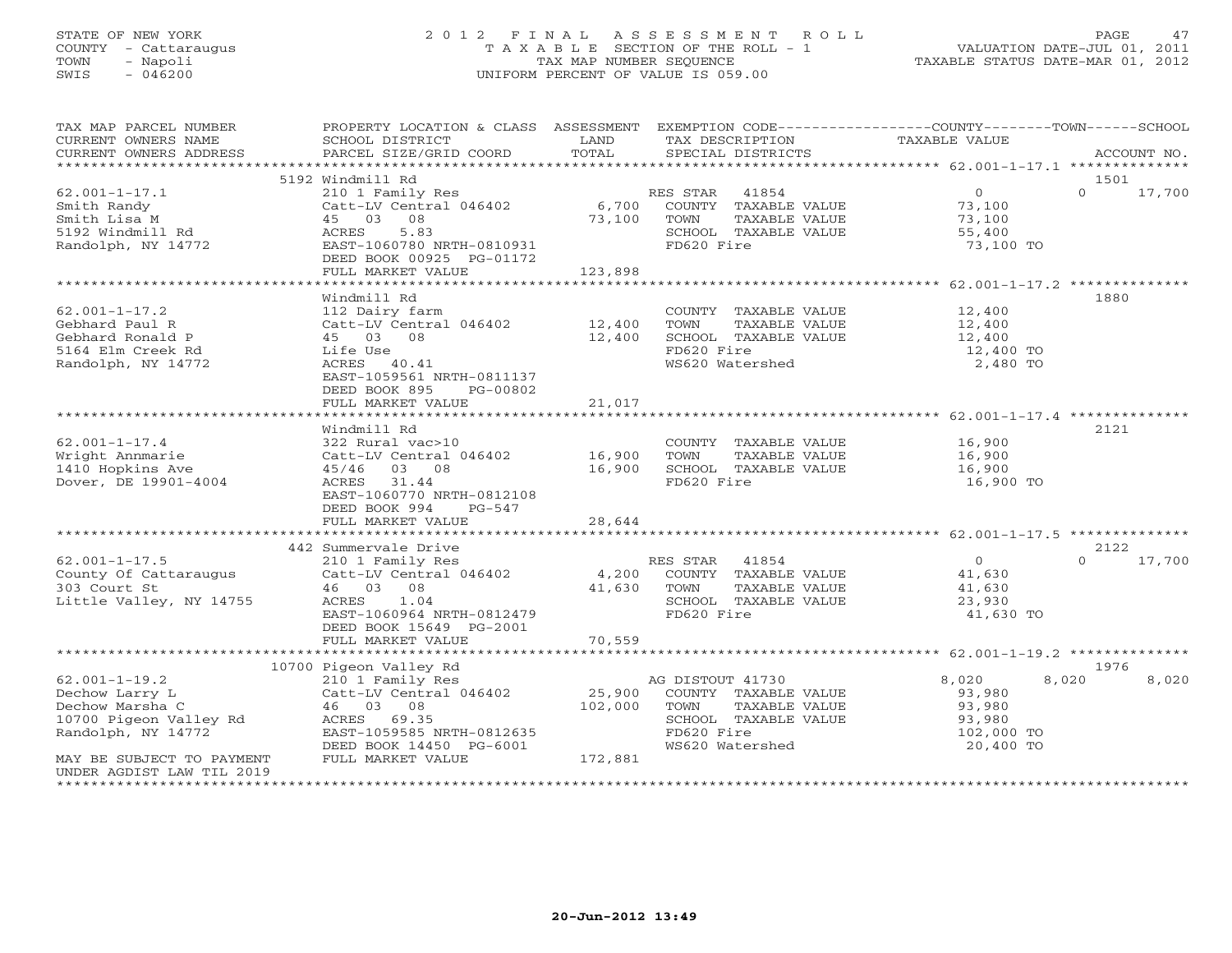# STATE OF NEW YORK 2 0 1 2 F I N A L A S S E S S M E N T R O L L PAGE 48 COUNTY - Cattaraugus T A X A B L E SECTION OF THE ROLL - 1 VALUATION DATE-JUL 01, 2011 TOWN - Napoli TAX MAP NUMBER SEQUENCE TAXABLE STATUS DATE-MAR 01, 2012 SWIS - 046200 UNIFORM PERCENT OF VALUE IS 059.00UNIFORM PERCENT OF VALUE IS 059.00

| TAX MAP PARCEL NUMBER                         |                                                                   | PROPERTY LOCATION & CLASS ASSESSMENT EXEMPTION CODE----------------COUNTY-------TOWN------SCHOOL                                                                                                                                       | TAXABLE VALUE                            |
|-----------------------------------------------|-------------------------------------------------------------------|----------------------------------------------------------------------------------------------------------------------------------------------------------------------------------------------------------------------------------------|------------------------------------------|
| CURRENT OWNERS NAME<br>CURRENT OWNERS ADDRESS | SCHOOL DISTRICT                                                   | LAND<br>TAX DESCRIPTION                                                                                                                                                                                                                |                                          |
|                                               |                                                                   |                                                                                                                                                                                                                                        |                                          |
|                                               | 5351 Windmill/PigeonValley Rd                                     |                                                                                                                                                                                                                                        | 2153                                     |
| $62.001 - 1 - 19.3$                           | 210 1 Family Res                                                  | RES STAR 41854                                                                                                                                                                                                                         | $\Omega$<br>$\Omega$<br>17,700           |
|                                               | Catt-LV Central $046402$ 5,420                                    | COUNTY TAXABLE VALUE                                                                                                                                                                                                                   |                                          |
| Stoll Benjamin T                              |                                                                   |                                                                                                                                                                                                                                        | 34,775                                   |
| Stoll Kristin L                               | 46 03 08                                                          | 34,775<br>TOWN<br>TAXABLE VALUE                                                                                                                                                                                                        | 34,775<br>د <i>۱ ۱ ۱ ب</i> ه<br>17 , 075 |
| 5351 Windmill Rd                              | ACRES<br>1.60 BANK<br>005                                         | SCHOOL TAXABLE VALUE                                                                                                                                                                                                                   |                                          |
| Randolph, NY 14772                            | EAST-1060270 NRTH-0813677                                         | FD620 Fire                                                                                                                                                                                                                             | 34,775 TO                                |
|                                               | DEED BOOK 4711 PG-8003                                            | WS620 Watershed                                                                                                                                                                                                                        | 6,955 TO                                 |
|                                               | FULL MARKET VALUE                                                 | 58,941                                                                                                                                                                                                                                 |                                          |
|                                               |                                                                   |                                                                                                                                                                                                                                        |                                          |
|                                               | 5243 Windmill Rd                                                  |                                                                                                                                                                                                                                        | 2415                                     |
| $62.001 - 1 - 19.4$                           | 210 1 Family Res                                                  | 41834<br>SR STAR                                                                                                                                                                                                                       | $\Omega$<br>$\Omega$<br>36,700           |
|                                               |                                                                   |                                                                                                                                                                                                                                        |                                          |
|                                               |                                                                   |                                                                                                                                                                                                                                        |                                          |
|                                               |                                                                   |                                                                                                                                                                                                                                        |                                          |
|                                               |                                                                   |                                                                                                                                                                                                                                        |                                          |
|                                               |                                                                   | 62.001-1-19.4<br>Mirks Eugene Life Us Catt-LV Central 046402<br>Murphy Lesley actes 2.30<br>Sacr-1060125 NRTH-0811787 54,700 TOWN TAXABLE VALUE 54,700<br>Randolph, NY 14772 FULL MARKET VALUE 92,712 FD620 Fire 54,700 54,700 FOR SAL |                                          |
|                                               | Pigeon Valley Rd                                                  |                                                                                                                                                                                                                                        | 1493                                     |
| $62.001 - 1 - 22$                             | 112 Dairy farm                                                    | RES STAR 41854                                                                                                                                                                                                                         | $\overline{O}$<br>$\Omega$<br>17,700     |
| Stacey Jeffrey A Sr                           | Randolph Centra 047601 64,900                                     | COUNTY TAXABLE VALUE                                                                                                                                                                                                                   | 167,800                                  |
| 5274 Hoxie Hill Rd                            | 53 03 08                                                          | 167,800<br>TOWN<br>TAXABLE VALUE                                                                                                                                                                                                       | 167,800                                  |
| Randolph, NY 14772                            | ACRES 151.70                                                      | SCHOOL TAXABLE VALUE                                                                                                                                                                                                                   | 150,100                                  |
|                                               | EAST-1057717 NRTH-0811470                                         | FD620 Fire                                                                                                                                                                                                                             | 167,800 TO                               |
|                                               |                                                                   |                                                                                                                                                                                                                                        |                                          |
|                                               | DEED BOOK 00987 PG-00078                                          | WS620 Watershed                                                                                                                                                                                                                        | 33,560 TO                                |
|                                               | FULL MARKET VALUE                                                 | 284,407                                                                                                                                                                                                                                |                                          |
|                                               |                                                                   |                                                                                                                                                                                                                                        |                                          |
|                                               | 10566 Benson Rd                                                   |                                                                                                                                                                                                                                        | 0077                                     |
| $62.001 - 1 - 23.1$                           | 210 1 Family Res<br>Randolph Centra 047601 4,500                  | RES STAR 41854<br>ES STAR 41854<br>COUNTY TAXABLE VALUE                                                                                                                                                                                | $\overline{0}$<br>17,700<br>$\Omega$     |
| Hall Amber                                    |                                                                   |                                                                                                                                                                                                                                        | 23,800                                   |
| 10566 Benson Rd                               | 53 03 08                                                          | 23,800<br>TAXABLE VALUE<br>TOWN                                                                                                                                                                                                        | 23,800                                   |
| Randolph, NY 14772                            | 1.80<br>ACRES                                                     | SCHOOL TAXABLE VALUE                                                                                                                                                                                                                   | 6,100                                    |
|                                               | EAST-1057671 NRTH-0807842                                         | FD620 Fire                                                                                                                                                                                                                             | 23,800 TO                                |
|                                               | DEED BOOK 4091 PG-3001                                            | WS620 Watershed                                                                                                                                                                                                                        | 4,760 TO                                 |
|                                               | FULL MARKET VALUE                                                 | 40,339                                                                                                                                                                                                                                 |                                          |
|                                               |                                                                   |                                                                                                                                                                                                                                        |                                          |
|                                               | Benson Rd                                                         |                                                                                                                                                                                                                                        | 1986                                     |
| $62.001 - 1 - 23.2$                           |                                                                   | 41720                                                                                                                                                                                                                                  | 7,985<br>7,985<br>7,985                  |
| Wright Ray A Jr                               | 113 Cattle farm ag DIST<br>Randolph Centra 047601 32,300 RES STAR | 41854                                                                                                                                                                                                                                  | $\overline{0}$<br>$\Omega$<br>17,700     |
| Wright Nicole M                               | 53 03 08                                                          | 73,700 COUNTY TAXABLE VALUE                                                                                                                                                                                                            | 65,715                                   |
| 10544 Benson Rd                               | ACRES 102.68                                                      | TAXABLE VALUE<br>TOWN                                                                                                                                                                                                                  | 65,715                                   |
| Randolph, NY 14772                            | EAST-1057759 NRTH-0808891                                         | SCHOOL TAXABLE VALUE                                                                                                                                                                                                                   | 48,015                                   |
|                                               | DEED BOOK 998<br>PG-851                                           | FD620 Fire                                                                                                                                                                                                                             | 73,700 TO                                |
| MAY BE SUBJECT TO PAYMENT                     | FULL MARKET VALUE                                                 | 124,915 WS620 Watershed                                                                                                                                                                                                                | 14,740 TO                                |
|                                               |                                                                   |                                                                                                                                                                                                                                        |                                          |
| UNDER AGDIST LAW TIL 2016                     |                                                                   |                                                                                                                                                                                                                                        |                                          |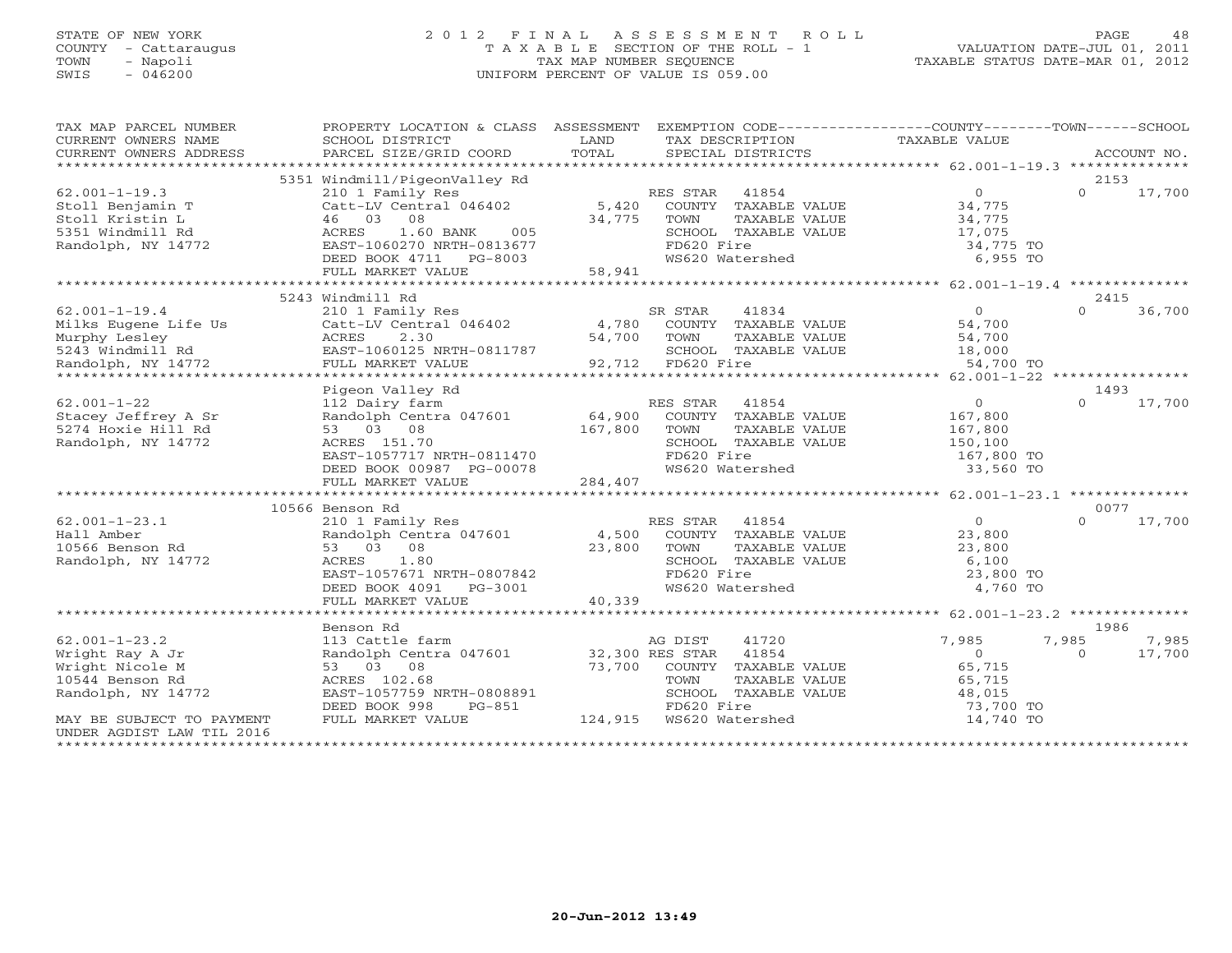## STATE OF NEW YORK 2 0 1 2 F I N A L A S S E S S M E N T R O L L PAGE 49 COUNTY - Cattaraugus T A X A B L E SECTION OF THE ROLL - 1 VALUATION DATE-JUL 01, 2011 TOWN - Napoli TAX MAP NUMBER SEQUENCE TAXABLE STATUS DATE-MAR 01, 2012 SWIS - 046200 UNIFORM PERCENT OF VALUE IS 059.00UNIFORM PERCENT OF VALUE IS 059.00

| TAX MAP PARCEL NUMBER             | PROPERTY LOCATION & CLASS ASSESSMENT EXEMPTION CODE---------------COUNTY-------TOWN------SCHOOL |         |                                             |                  |                    |
|-----------------------------------|-------------------------------------------------------------------------------------------------|---------|---------------------------------------------|------------------|--------------------|
| CURRENT OWNERS NAME               | SCHOOL DISTRICT                                                                                 | LAND    | TAX DESCRIPTION                             | TAXABLE VALUE    |                    |
| CURRENT OWNERS ADDRESS            | PARCEL SIZE/GRID COORD                                                                          | TOTAL   | SPECIAL DISTRICTS                           |                  | ACCOUNT NO.        |
|                                   |                                                                                                 |         |                                             |                  |                    |
|                                   | Benson Rd                                                                                       |         |                                             |                  | 2086               |
| $62.001 - 1 - 23.3$               | 311 Res vac land                                                                                |         | COUNTY TAXABLE VALUE                        | 3,800            |                    |
|                                   |                                                                                                 |         |                                             |                  |                    |
| Benson Clyde D                    | Randolph Centra 047601 3,800                                                                    |         | TOWN<br>TAXABLE VALUE                       | 3,800            |                    |
| Attn: Sandy Taylor                | 53 03 08                                                                                        | 3,800   | SCHOOL TAXABLE VALUE                        | 3,800            |                    |
| 10277 Chautaugua Rd               | FRNT 280.00 DPTH 134.00                                                                         |         | FD620 Fire                                  | 3,800 TO         |                    |
| Cattaraugus                       | 14719NY 14772 EAST-1056889 NRTH-0807800                                                         |         | WS620 Watershed                             | 760 TO           |                    |
|                                   | DEED BOOK 398<br>PG-00097                                                                       |         |                                             |                  |                    |
|                                   | FULL MARKET VALUE                                                                               | 6,441   |                                             |                  |                    |
|                                   |                                                                                                 |         |                                             |                  |                    |
|                                   | 10600 Benson Rd                                                                                 |         |                                             |                  | 0078               |
| $62.001 - 1 - 24$                 | 270 Mfg housing                                                                                 |         | 41854<br>RES STAR                           | $\overline{0}$   | $\Omega$<br>17,700 |
|                                   | Randolph Centra 047601                                                                          |         |                                             |                  |                    |
| Taylor David D                    |                                                                                                 | 4,300   | COUNTY TAXABLE VALUE                        | 21,100           |                    |
| 10588 Benson Rd                   | 53 03 08                                                                                        | 21,100  | TAXABLE VALUE<br>TOWN                       | 21,100           |                    |
| Randolph, NY 14772                | 1.45<br>ACRES                                                                                   |         | SCHOOL TAXABLE VALUE                        | 3,400            |                    |
|                                   | EAST-1057270 NRTH-0807797                                                                       |         | FD620 Fire                                  | 21,100 TO        |                    |
|                                   | DEED BOOK 00975 PG-00270                                                                        |         | WS620 Watershed                             | 4,220 TO         |                    |
|                                   | FULL MARKET VALUE                                                                               | 35,763  |                                             |                  |                    |
|                                   |                                                                                                 |         |                                             |                  |                    |
|                                   | 5020 Hoxie Hill Rd                                                                              |         |                                             |                  | 1929               |
| $62.001 - 1 - 25.2$               | 210 1 Family Res                                                                                |         | RES STAR<br>41854                           | $\overline{0}$   | 17,700<br>$\cap$   |
|                                   |                                                                                                 |         |                                             | 76,200           |                    |
| Halla Robert                      | Randolph Centra 047601                                                                          | 11,600  | COUNTY TAXABLE VALUE                        |                  |                    |
| Halla Stacy<br>5020 Hoxie Hill Rd | 53 03 08                                                                                        | 76,200  | TOWN<br>TAXABLE VALUE                       | 76,200           |                    |
|                                   | $L/p$ 945-901                                                                                   |         | SCHOOL TAXABLE VALUE                        | 58,500           |                    |
| Randolph, NY 14772                | ACRES 19.80                                                                                     |         | FD620 Fire                                  | 76,200 TO        |                    |
|                                   | EAST-1056298 NRTH-0808558                                                                       |         | WS620 Watershed                             | 15,240 TO        |                    |
|                                   | DEED BOOK 874<br>PG-00897                                                                       |         |                                             |                  |                    |
|                                   | FULL MARKET VALUE                                                                               | 129,153 |                                             |                  |                    |
|                                   |                                                                                                 |         |                                             |                  |                    |
|                                   | 5103 Hoxie Hill Rd                                                                              |         |                                             |                  | 0080               |
| $62.001 - 1 - 26.1$               | 220 2 Family Res                                                                                |         | 41700<br>AG BLDG                            | 58,029<br>58,029 | 58,029             |
| Yoder Joseph J                    | Randolph Centra 047601 27,625 RES STAR                                                          |         | 41854                                       | $\overline{0}$   | 17,700<br>$\Omega$ |
|                                   |                                                                                                 |         |                                             |                  |                    |
| Yoder Amanda E                    | 53 03 08                                                                                        |         | 123,000 COUNTY TAXABLE VALUE                | 64,971           |                    |
| 5103 Hoxie Hill Rd                | ACRES 89.25                                                                                     |         | TOWN<br>TAXABLE VALUE                       | 64,971           |                    |
| Randolph, NY 14772                | EAST-1055653 NRTH-0809607                                                                       |         | SCHOOL TAXABLE VALUE                        | 47,271           |                    |
|                                   | DEED BOOK 1021    PG-665                                                                        |         |                                             | 123,000 TO       |                    |
| MAY BE SUBJECT TO PAYMENT         | FULL MARKET VALUE                                                                               |         | G-665 FD620 Fire<br>208,475 WS620 Watershed | 24,600 TO        |                    |
| UNDER AGDIST LAW TIL 2016         |                                                                                                 |         |                                             |                  |                    |
| *********************             |                                                                                                 |         |                                             |                  |                    |
|                                   | 10741 Chapple-Stoughton Rd                                                                      |         |                                             |                  | 2136               |
| $62.001 - 1 - 26.2$               | 270 Mfg housing                                                                                 |         | RES STAR 41854                              | $\overline{0}$   | 15,500<br>$\Omega$ |
|                                   |                                                                                                 | 7,700   |                                             |                  |                    |
| Buchanan David                    | Randolph Centra 047601                                                                          |         | COUNTY TAXABLE VALUE                        | 15,500           |                    |
| 10741 Chapple Rd                  | 53 03 08                                                                                        | 15,500  | TOWN<br>TAXABLE VALUE                       | 15,500           |                    |
| Randolph, NY 14772                | 8.15<br>ACRES                                                                                   |         | SCHOOL TAXABLE VALUE                        | $\overline{0}$   |                    |
|                                   | EAST-1055181 NRTH-0807933                                                                       |         | FD620 Fire                                  | 15,500 TO        |                    |
|                                   | DEED BOOK 00935 PG-00704                                                                        |         | WS620 Watershed                             | 3,100 TO         |                    |
|                                   | FULL MARKET VALUE                                                                               | 26,271  |                                             |                  |                    |
|                                   |                                                                                                 |         |                                             |                  |                    |
|                                   |                                                                                                 |         |                                             |                  |                    |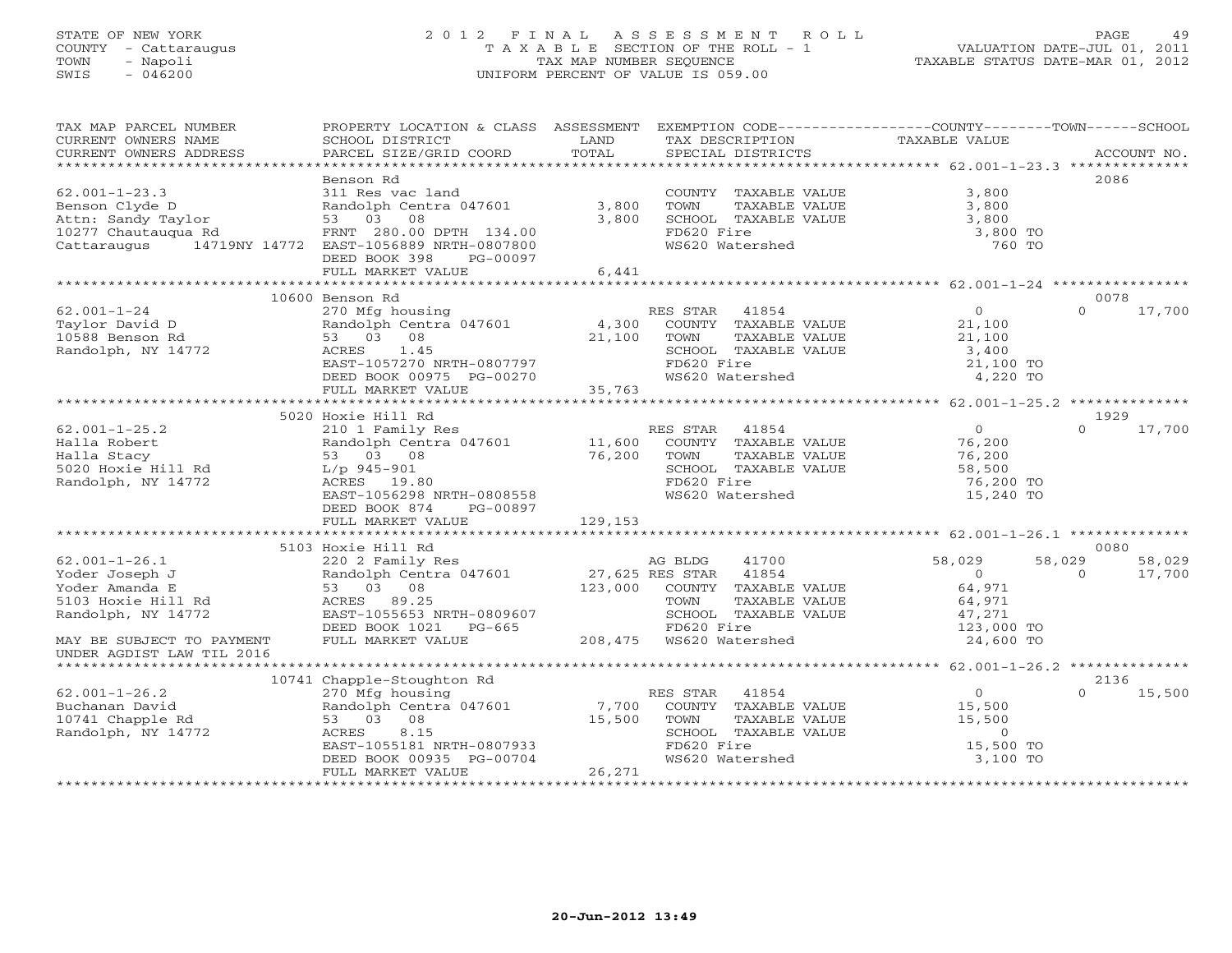# STATE OF NEW YORK 2 0 1 2 F I N A L A S S E S S M E N T R O L L PAGE 50 COUNTY - Cattaraugus T A X A B L E SECTION OF THE ROLL - 1 VALUATION DATE-JUL 01, 2011 TOWN - Napoli TAX MAP NUMBER SEQUENCE TAXABLE STATUS DATE-MAR 01, 2012 SWIS - 046200 UNIFORM PERCENT OF VALUE IS 059.00

| TAX MAP PARCEL NUMBER<br>CURRENT OWNERS NAME<br>CURRENT OWNERS ADDRESS | PROPERTY LOCATION & CLASS ASSESSMENT<br>SCHOOL DISTRICT<br>PARCEL SIZE/GRID COORD | LAND<br>TOTAL | EXEMPTION CODE-----------------COUNTY--------TOWN------SCHOOL<br>TAX DESCRIPTION<br>SPECIAL DISTRICTS | TAXABLE VALUE  | ACCOUNT NO.        |
|------------------------------------------------------------------------|-----------------------------------------------------------------------------------|---------------|-------------------------------------------------------------------------------------------------------|----------------|--------------------|
|                                                                        |                                                                                   |               |                                                                                                       |                |                    |
|                                                                        | 5155 Hoxie Hill Rd                                                                |               |                                                                                                       |                | 2355               |
| $62.001 - 1 - 26.3$                                                    | 112 Dairy farm                                                                    |               | RES STAR<br>41854                                                                                     | $\overline{0}$ | $\Omega$<br>17,700 |
| Hostetler Phillip J                                                    | Randolph Centra 047601                                                            | 5,260         | COUNTY TAXABLE VALUE                                                                                  | 46,461         |                    |
| Hostetler Anna J                                                       | ACRES<br>3.10                                                                     | 46,461        | TOWN<br>TAXABLE VALUE                                                                                 | 46,461         |                    |
| 5155 Hoxie Hill Rd                                                     | EAST-1056323 NRTH-0811012                                                         |               | SCHOOL TAXABLE VALUE                                                                                  | 28,761         |                    |
| Randolph, NY 14772                                                     | DEED BOOK 2475 PG-5003                                                            |               | FD620 Fire                                                                                            | 46,461 TO      |                    |
|                                                                        | FULL MARKET VALUE                                                                 | 78,747        |                                                                                                       |                |                    |
|                                                                        |                                                                                   |               |                                                                                                       |                |                    |
|                                                                        | Hoxie Hill Rd                                                                     |               |                                                                                                       |                | 0176               |
| $62.001 - 1 - 27$                                                      | 312 Vac w/imprv                                                                   |               | COUNTY TAXABLE VALUE                                                                                  | 25,300         |                    |
| Hostetler Phillip                                                      | Randolph Centra 047601 18,300                                                     |               | TOWN<br>TAXABLE VALUE                                                                                 | 25,300         |                    |
| Hostetler Anna                                                         | 53 03 08                                                                          | 25,300        | SCHOOL TAXABLE VALUE                                                                                  | 25,300         |                    |
| 5155 Hoxie Hill Rd                                                     | ACRES 37.17                                                                       |               | FD620 Fire                                                                                            | 25,300 TO      |                    |
| Randolph, NY 14772                                                     | EAST-1055497 NRTH-0811190                                                         |               | WS620 Watershed                                                                                       | 5,060 TO       |                    |
|                                                                        | DEED BOOK 3105 PG-2001                                                            |               |                                                                                                       |                |                    |
|                                                                        | FULL MARKET VALUE                                                                 | 42,881        |                                                                                                       |                |                    |
|                                                                        |                                                                                   |               |                                                                                                       |                |                    |
|                                                                        | 5198 Allegany Rd                                                                  |               |                                                                                                       |                | 1913               |
| $62.001 - 1 - 28.1$                                                    | 210 1 Family Res                                                                  |               | RES STAR 41854                                                                                        | $\overline{0}$ | 17,700<br>$\Omega$ |
| Wright Ray A Jr                                                        | Catt-LV Central 046402 5,250                                                      |               | COUNTY TAXABLE VALUE                                                                                  | 29,850         |                    |
| 5198 Allegany Rd                                                       | 29 03 08                                                                          | 29,850        | TOWN<br>TAXABLE VALUE                                                                                 | 29,850         |                    |
| Little Valley, NY 14755                                                | 3.80<br>ACRES                                                                     |               | SCHOOL TAXABLE VALUE                                                                                  | 12,150         |                    |
|                                                                        | EAST-1066674 NRTH-0810840                                                         |               | FD620 Fire                                                                                            | 29,850 TO      |                    |
|                                                                        | DEED BOOK 997<br>$PG-35$                                                          |               |                                                                                                       |                |                    |
|                                                                        | FULL MARKET VALUE                                                                 | 50,593        |                                                                                                       |                |                    |
|                                                                        |                                                                                   |               |                                                                                                       |                |                    |
|                                                                        | Allegany Rd                                                                       |               |                                                                                                       |                | 2195               |
| $62.001 - 1 - 28.2$                                                    | 311 Res vac land                                                                  |               | COUNTY TAXABLE VALUE                                                                                  | 4,700          |                    |
| Morrison Terrance                                                      | Catt-LV Central 046402                                                            | 4,700         | TOWN<br>TAXABLE VALUE                                                                                 | 4,700          |                    |
| 5116 Allegany Rd                                                       | 37 03 08                                                                          | 4,700         | SCHOOL TAXABLE VALUE                                                                                  | 4,700          |                    |
| Little Valley, NY 14755                                                | FRNT 410.00 DPTH                                                                  |               | FD620 Fire                                                                                            | 4,700 TO       |                    |
|                                                                        | ACRES<br>2.10                                                                     |               |                                                                                                       |                |                    |
|                                                                        | EAST-1065915 NRTH-0810006                                                         |               |                                                                                                       |                |                    |
|                                                                        | DEED BOOK 00972 PG-00636                                                          |               |                                                                                                       |                |                    |
|                                                                        | FULL MARKET VALUE                                                                 | 7,966         |                                                                                                       |                |                    |
|                                                                        |                                                                                   |               |                                                                                                       |                |                    |
|                                                                        | Allegany Rd                                                                       |               |                                                                                                       |                | 2248               |
| $62.001 - 1 - 28.3$                                                    | 322 Rural vac>10                                                                  |               | COUNTY TAXABLE VALUE                                                                                  | 8,820          |                    |
| Wright Cathleen                                                        | Catt-LV Central 046402                                                            | 8,820         | TAXABLE VALUE<br>TOWN                                                                                 | 8,820          |                    |
| Wright Ray A Sr                                                        | ACRES 12.05                                                                       | 8,820         | SCHOOL TAXABLE VALUE                                                                                  | 8,820          |                    |
| 5639 Allegany Rd                                                       | EAST-1066316 NRTH-0810306                                                         |               | FD620 Fire                                                                                            | 8,820 TO       |                    |
| Cattaraugus, NY 14719                                                  | DEED BOOK 00997 PG-00035                                                          |               |                                                                                                       |                |                    |
|                                                                        | FULL MARKET VALUE                                                                 | 14,949        |                                                                                                       |                |                    |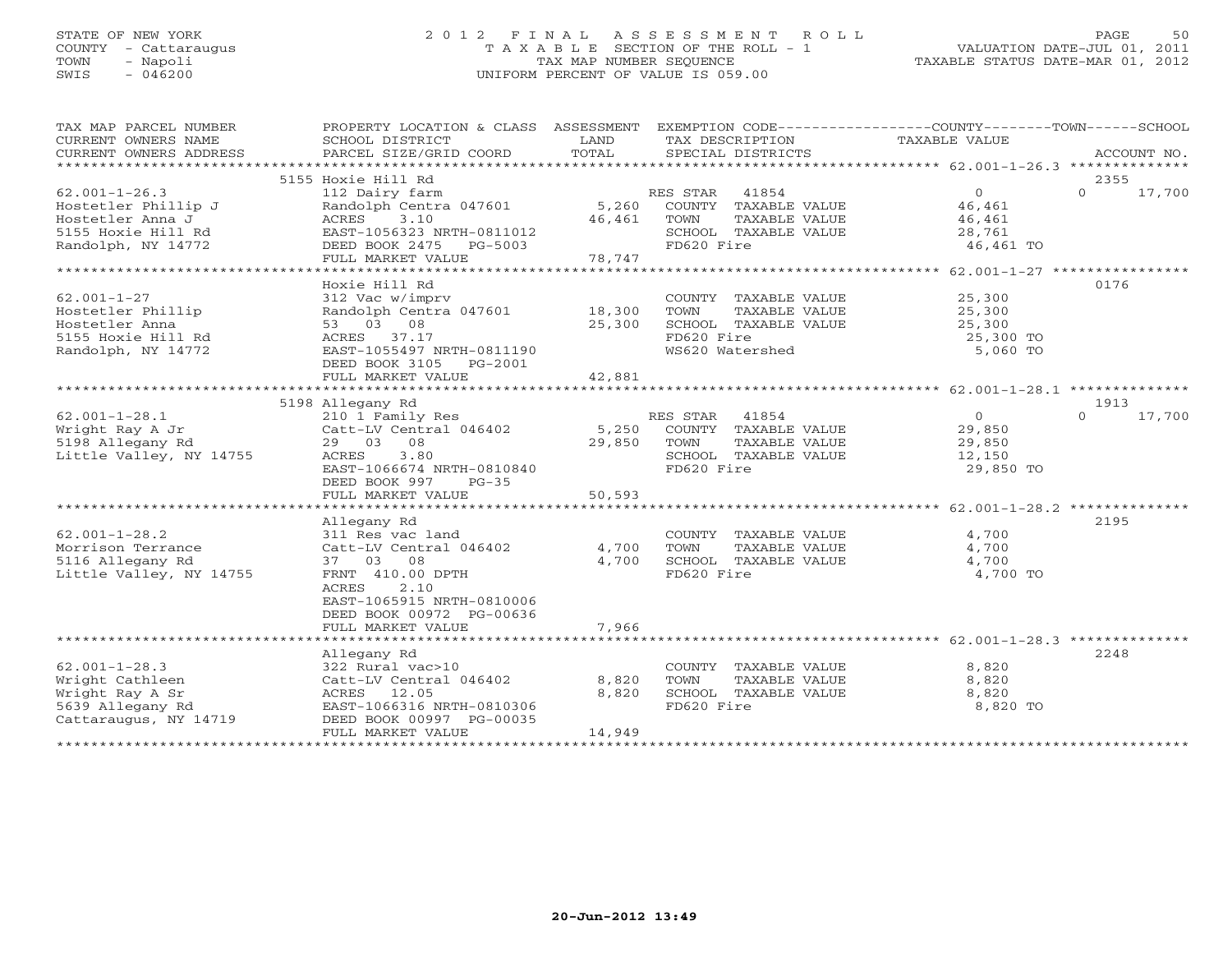# STATE OF NEW YORK 2 0 1 2 F I N A L A S S E S S M E N T R O L L PAGE 51 COUNTY - Cattaraugus T A X A B L E SECTION OF THE ROLL - 1 VALUATION DATE-JUL 01, 2011 TOWN - Napoli TAX MAP NUMBER SEQUENCE TAXABLE STATUS DATE-MAR 01, 2012 SWIS - 046200 UNIFORM PERCENT OF VALUE IS 059.00UNIFORM PERCENT OF VALUE IS 059.00

| TAX MAP PARCEL NUMBER<br>CURRENT OWNERS NAME<br>CURRENT OWNERS ADDRESS                              | PROPERTY LOCATION & CLASS ASSESSMENT<br>SCHOOL DISTRICT<br>PARCEL SIZE/GRID COORD                                                                                                    | LAND<br>TOTAL             | TAX DESCRIPTION<br>SPECIAL DISTRICTS                                                                                               | EXEMPTION CODE----------------COUNTY-------TOWN------SCHOOL<br>TAXABLE VALUE | ACCOUNT NO.                                     |
|-----------------------------------------------------------------------------------------------------|--------------------------------------------------------------------------------------------------------------------------------------------------------------------------------------|---------------------------|------------------------------------------------------------------------------------------------------------------------------------|------------------------------------------------------------------------------|-------------------------------------------------|
| $62.001 - 1 - 29.1$<br>Jacobs James H<br>183 Lincoln Ave<br>Lockport, NY 14094                      | Marks Rd<br>260 Seasonal res<br>Catt-LV Central 046402<br>29 03<br>08<br>3.43<br>ACRES<br>EAST-1067052 NRTH-0810288<br>DEED BOOK 1015 PG-865<br>FULL MARKET VALUE                    | 5,500<br>13,000<br>22,034 | COUNTY TAXABLE VALUE<br>TOWN<br>TAXABLE VALUE<br>SCHOOL TAXABLE VALUE<br>FD620 Fire                                                | 13,000<br>13,000<br>13,000<br>13,000 TO                                      | 1857                                            |
|                                                                                                     |                                                                                                                                                                                      |                           |                                                                                                                                    |                                                                              |                                                 |
| $62.001 - 1 - 29.2$<br>Purdy William J<br>Purdy Rhonda<br>10005 Marks Rd<br>Little Valley, NY 14755 | 10005 Marks Rd<br>210 1 Family Res<br>Catt-LV Central 046402<br>29 03<br>08<br>FRNT 360.00 DPTH<br>ACRES<br>2.30<br>EAST-1066885 NRTH-0810491<br>FULL MARKET VALUE                   | 4,800<br>47,300<br>80,169 | SR STAR<br>41834<br>COUNTY TAXABLE VALUE<br>TOWN<br>TAXABLE VALUE<br>SCHOOL TAXABLE VALUE<br>FD620 Fire                            | $\overline{0}$<br>47,300<br>47,300<br>10,600<br>47,300 TO                    | 1858<br>36,700<br>$\Omega$                      |
|                                                                                                     |                                                                                                                                                                                      |                           |                                                                                                                                    |                                                                              |                                                 |
| $62.001 - 1 - 29.3$<br>Purdy James R<br>Purdy Molly J<br>10001 Marks Rd<br>Little Valley, NY 14755  | 10001 Marks Rd (Off)<br>270 Mfg housing<br>Catt-LV Central 046402<br>08<br>29 03<br>ACRES<br>1.00<br>EAST-1067046 NRTH-0810500<br>DEED BOOK 00968 PG-00298<br>FULL MARKET VALUE      | 4,000<br>41,100<br>69,661 | RES STAR<br>41854<br>COUNTY TAXABLE VALUE<br>TOWN<br>TAXABLE VALUE<br>SCHOOL TAXABLE VALUE<br>FD620 Fire                           | $\circ$<br>41,100<br>41,100<br>23,400<br>41,100 TO                           | 2192<br>17,700<br>$\Omega$                      |
|                                                                                                     |                                                                                                                                                                                      |                           |                                                                                                                                    |                                                                              |                                                 |
| $62.001 - 1 - 29.4$<br>Dawson Pat<br>Dawson Lorna<br>10011 Marks Rd<br>Little Valley, NY 14755      | 10011 Marks Rd<br>270 Mfg housing<br>Catt-LV Central 046402<br>29 03<br>08<br>FRNT<br>65.00 DPTH 140.00<br>EAST-1066938 NRTH-0810716<br>DEED BOOK 15109 PG-9001<br>FULL MARKET VALUE | 2,200<br>20,000<br>33,898 | RES STAR<br>41854<br>COUNTY TAXABLE VALUE<br>TOWN<br>TAXABLE VALUE<br>SCHOOL TAXABLE VALUE<br>FD620 Fire                           | $\circ$<br>20,000<br>20,000<br>2,300<br>20,000 TO                            | 2193<br>17,700<br>$\Omega$                      |
|                                                                                                     |                                                                                                                                                                                      |                           |                                                                                                                                    |                                                                              |                                                 |
| $62.001 - 1 - 30.1$<br>Raub Sharon<br>5260 Allegany Rd<br>Little Valley, NY 14755                   | 5260 Allegany Rd<br>210 1 Family Res<br>Catt-LV Central 046402<br>1.00<br>ACRES<br>EAST-1066816 NRTH-0812068<br>FULL MARKET VALUE                                                    | 45,300<br>76,780          | AGED C/S<br>41805<br>41834<br>4,000 SR STAR<br>COUNTY TAXABLE VALUE<br>TOWN<br>TAXABLE VALUE<br>SCHOOL TAXABLE VALUE<br>FD620 Fire | 11,325<br>$\Omega$<br>33,975<br>45,300<br>$\Omega$<br>45,300 TO              | 2399<br>11,325<br>$\circ$<br>33,975<br>$\Omega$ |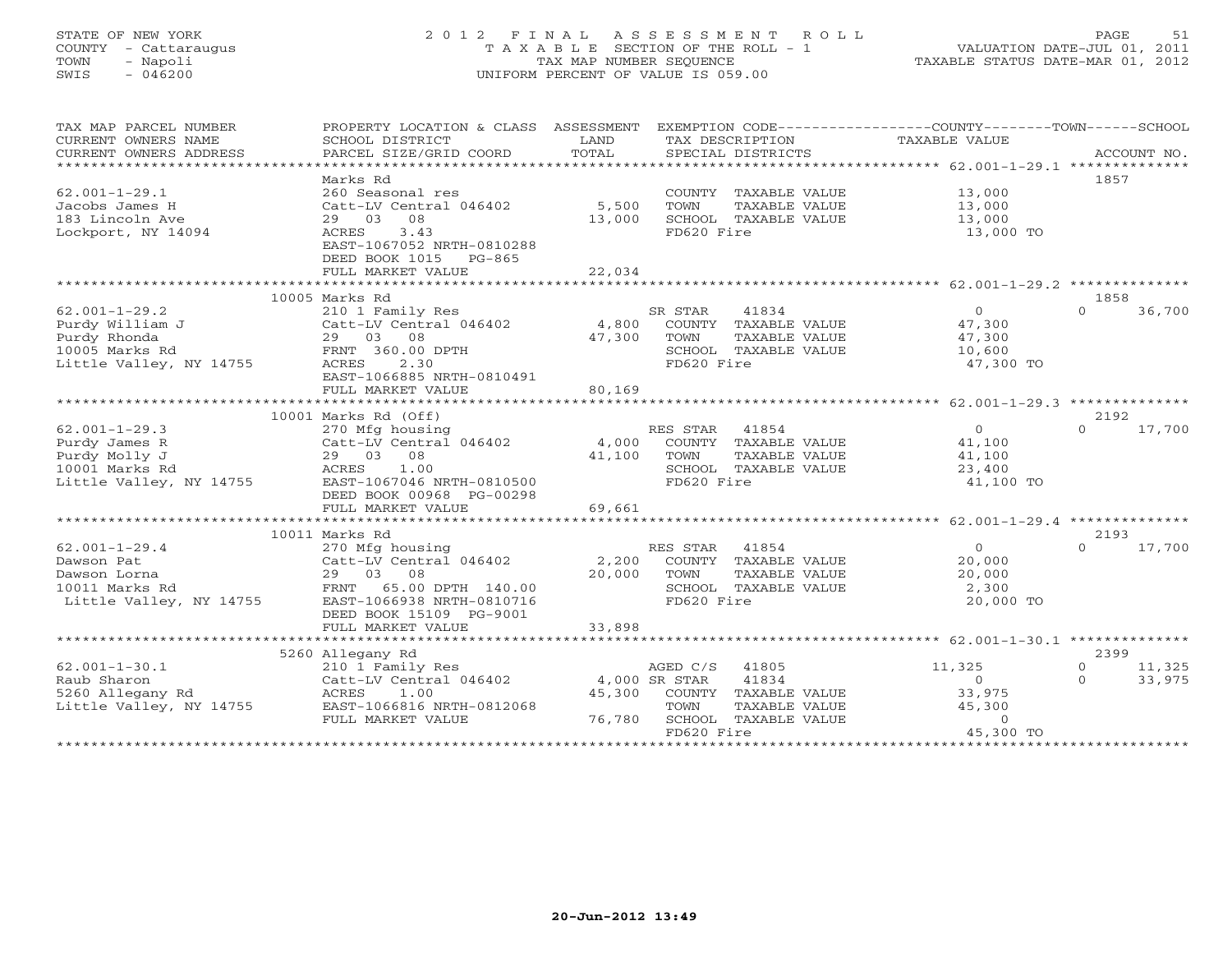# STATE OF NEW YORK 2 0 1 2 F I N A L A S S E S S M E N T R O L L PAGE 52 COUNTY - Cattaraugus T A X A B L E SECTION OF THE ROLL - 1 VALUATION DATE-JUL 01, 2011 TOWN - Napoli TAX MAP NUMBER SEQUENCE TAXABLE STATUS DATE-MAR 01, 2012 SWIS - 046200 UNIFORM PERCENT OF VALUE IS 059.00UNIFORM PERCENT OF VALUE IS 059.00

| TAX MAP PARCEL NUMBER<br>CURRENT OWNERS NAME<br>CURRENT OWNERS ADDRESS                        | PROPERTY LOCATION & CLASS ASSESSMENT<br>SCHOOL DISTRICT<br>PARCEL SIZE/GRID COORD | LAND<br>TOTAL                | TAX DESCRIPTION<br>SPECIAL DISTRICTS          | EXEMPTION CODE-----------------COUNTY-------TOWN------SCHOOL<br>TAXABLE VALUE | ACCOUNT NO.        |
|-----------------------------------------------------------------------------------------------|-----------------------------------------------------------------------------------|------------------------------|-----------------------------------------------|-------------------------------------------------------------------------------|--------------------|
| ***********************                                                                       |                                                                                   |                              |                                               |                                                                               |                    |
|                                                                                               | 5226 Allegany Rd                                                                  |                              |                                               |                                                                               | 2413               |
| $62.001 - 1 - 30.2$                                                                           | 210 1 Family Res                                                                  |                              | RES STAR 41854                                | $\overline{O}$                                                                | $\Omega$<br>16,500 |
| Raub Steven<br>$\mathbb{R}$                                                                   | Catt-LV Central 046402 4,300                                                      |                              | COUNTY TAXABLE VALUE                          | 16,500                                                                        |                    |
| 5226 Allegany Rd<br>Little Valley, NY 14755 EAST-1066862 NRTH-0812239                         | ACRES 1.50                                                                        | 16,500                       | TOWN<br>TAXABLE VALUE                         | 16,500                                                                        |                    |
|                                                                                               | FULL MARKET VALUE                                                                 |                              | SCHOOL TAXABLE VALUE<br>27,966 FD620 Fire     | $\overline{0}$<br>16,500 TO                                                   |                    |
|                                                                                               |                                                                                   |                              |                                               |                                                                               |                    |
|                                                                                               | 9499 Marks Rd                                                                     |                              |                                               |                                                                               | 1888               |
| $62.001 - 1 - 31$                                                                             | 210 1 Family Res                                                                  |                              | RES STAR<br>41854                             | $\overline{O}$                                                                | $\Omega$<br>17,700 |
| 02.0001-1-31<br>MCClure Ronald<br>Eddy Kay M<br>9499 Marks Rd<br>9499 Marks Rd<br>855.00 DPTH | Catt-LV Central 046402                                                            |                              | 11,880 COUNTY TAXABLE VALUE                   | 49,380                                                                        |                    |
|                                                                                               |                                                                                   | 49,380 TOWN                  | TAXABLE VALUE                                 |                                                                               |                    |
|                                                                                               |                                                                                   |                              | SCHOOL TAXABLE VALUE                          | 49,380<br>31,680                                                              |                    |
| Little Vally, NY 14755                                                                        | ACRES 20.90                                                                       |                              | FD620 Fire                                    | 49,380 TO                                                                     |                    |
|                                                                                               | EAST-1067202 NRTH-0809722                                                         |                              |                                               |                                                                               |                    |
|                                                                                               | DEED BOOK 1033 PG-492                                                             |                              |                                               |                                                                               |                    |
|                                                                                               | FULL MARKET VALUE                                                                 | 83,695                       |                                               |                                                                               |                    |
|                                                                                               |                                                                                   |                              |                                               |                                                                               |                    |
|                                                                                               | Marks Rd                                                                          |                              |                                               |                                                                               | 1487               |
| $62.001 - 1 - 32.1$                                                                           | 322 Rural vac>10                                                                  |                              | COUNTY TAXABLE VALUE                          | 11,050                                                                        |                    |
| Milks Raymond G                                                                               | Catt-LV Central 046402 11,050                                                     |                              | TOWN<br>TAXABLE VALUE                         | 11,050                                                                        |                    |
| 7298 Rte 98                                                                                   | 29 03 08                                                                          | 11,050                       | SCHOOL TAXABLE VALUE                          | 11,050                                                                        |                    |
| Arcade, NY 14009                                                                              | Ff 1670.00                                                                        |                              | FD620 Fire                                    | 11,050 TO                                                                     |                    |
|                                                                                               | ACRES 17.55                                                                       |                              |                                               |                                                                               |                    |
|                                                                                               | EAST-1068397 NRTH-0810108                                                         |                              |                                               |                                                                               |                    |
|                                                                                               | DEED BOOK 909<br>PG-00775                                                         |                              |                                               |                                                                               |                    |
|                                                                                               | FULL MARKET VALUE                                                                 | 18,729                       |                                               |                                                                               |                    |
|                                                                                               |                                                                                   |                              |                                               |                                                                               |                    |
|                                                                                               | Marks Rd                                                                          |                              |                                               |                                                                               | 1999               |
| $62.001 - 1 - 32.2$                                                                           | 210 1 Family Res                                                                  |                              | RES STAR 41854                                | $\overline{0}$                                                                | $\Omega$<br>17,700 |
| Pequeen David W                                                                               | 210 1 Family Nobel<br>Catt-LV Central 046402 12,410<br>29 03 08 59,100            |                              | COUNTY TAXABLE VALUE                          | 59,100                                                                        |                    |
| 9883 Marks Rd                                                                                 |                                                                                   | 59,100 TOWN                  | TAXABLE VALUE                                 | 59,100                                                                        |                    |
| Little Valley, NY 14755                                                                       | ACRES 20.15 BANK<br>012                                                           |                              | SCHOOL TAXABLE VALUE                          | 41,400                                                                        |                    |
|                                                                                               | EAST-1068004 NRTH-0808003                                                         |                              | FD620 Fire                                    | 59,100 TO                                                                     |                    |
|                                                                                               | DEED BOOK 1008 PG-1117                                                            |                              |                                               |                                                                               |                    |
|                                                                                               | FULL MARKET VALUE<br>************************                                     | 100,169<br>***************** |                                               |                                                                               |                    |
|                                                                                               |                                                                                   |                              |                                               |                                                                               |                    |
|                                                                                               | Marks Rd<br>314 Rural vac<10                                                      |                              |                                               |                                                                               | 2212               |
| $62.001 - 1 - 32.3$                                                                           |                                                                                   |                              | COUNTY TAXABLE VALUE                          | 6,280                                                                         |                    |
| Kuntz Jonathan<br>Cappello Michael                                                            | Catt-LV Central 046402<br>29 03 08                                                | 6,280<br>6,280               | TOWN<br>TAXABLE VALUE<br>SCHOOL TAXABLE VALUE | 6,280<br>6,280                                                                |                    |
| 23 Langner Rd                                                                                 | Ff 367.60                                                                         |                              | FD620 Fire                                    | 6,280 TO                                                                      |                    |
| W. Seneca, NY 14224                                                                           | 4.80<br>ACRES                                                                     |                              |                                               |                                                                               |                    |
|                                                                                               | EAST-1067584 NRTH-0810663                                                         |                              |                                               |                                                                               |                    |
|                                                                                               | DEED BOOK 14861 PG-5001                                                           |                              |                                               |                                                                               |                    |
|                                                                                               | FULL MARKET VALUE                                                                 | 10,644                       |                                               |                                                                               |                    |
|                                                                                               | ************************                                                          |                              | ***********************************           |                                                                               |                    |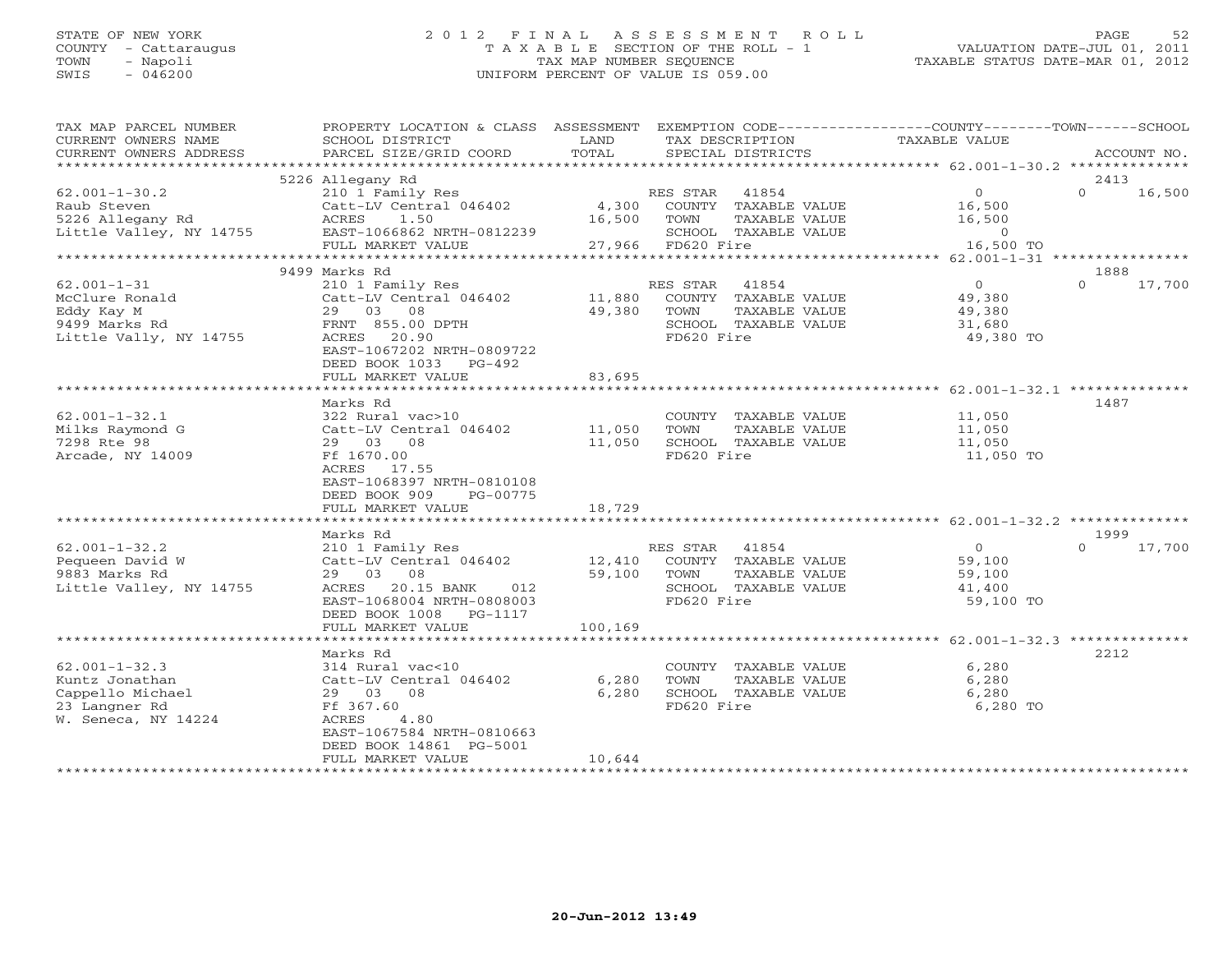# STATE OF NEW YORK 2 0 1 2 F I N A L A S S E S S M E N T R O L L PAGE 53 COUNTY - Cattaraugus T A X A B L E SECTION OF THE ROLL - 1 VALUATION DATE-JUL 01, 2011 TOWN - Napoli TAX MAP NUMBER SEQUENCE TAXABLE STATUS DATE-MAR 01, 2012 SWIS - 046200 UNIFORM PERCENT OF VALUE IS 059.00UNIFORM PERCENT OF VALUE IS 059.00

| TAX MAP PARCEL NUMBER<br>CURRENT OWNERS NAME<br>CURRENT OWNERS ADDRESS                          | PROPERTY LOCATION & CLASS ASSESSMENT<br>SCHOOL DISTRICT<br>PARCEL SIZE/GRID COORD                                               | LAND<br>TOTAL    | TAX DESCRIPTION<br>SPECIAL DISTRICTS                                                | EXEMPTION CODE-----------------COUNTY-------TOWN------SCHOOL<br>TAXABLE VALUE | ACCOUNT NO. |
|-------------------------------------------------------------------------------------------------|---------------------------------------------------------------------------------------------------------------------------------|------------------|-------------------------------------------------------------------------------------|-------------------------------------------------------------------------------|-------------|
| *******************                                                                             |                                                                                                                                 |                  |                                                                                     |                                                                               |             |
|                                                                                                 | 9954 Marks Rd                                                                                                                   |                  |                                                                                     | 2333                                                                          |             |
| $62.001 - 1 - 32.5$<br>Ott Gregory R<br>Ott Barbara A<br>4357 Rushford Dr                       | 260 Seasonal res<br>Catt-LV Central 046402<br>29<br>03<br>08<br>Ff 1670.00                                                      | 10,260<br>27,720 | COUNTY TAXABLE VALUE<br>TOWN<br>TAXABLE VALUE<br>SCHOOL TAXABLE VALUE<br>FD620 Fire | 27,720<br>27,720<br>27,720                                                    |             |
| Hamburg, NY 14075                                                                               | ACRES 14.65<br>EAST-1067935 NRTH-0810342<br>DEED BOOK 1016<br>$PG-319$<br>FULL MARKET VALUE                                     | 46,983           |                                                                                     | 27,720 TO                                                                     |             |
|                                                                                                 |                                                                                                                                 |                  |                                                                                     | ********************** 62.001-1-32.6 **                                       |             |
|                                                                                                 | Marks Rd                                                                                                                        |                  |                                                                                     | 2356                                                                          |             |
| $62.001 - 1 - 32.6$<br>Bradley Michael P<br>Bradley Wendy M<br>6754 Cedar St<br>Akron, NY 14001 | 312 Vac w/imprv<br>Catt-LV Central 046402<br>29 3<br>8<br>ACRES 42.40<br>EAST-1067299 NRTH-0808711<br>DEED BOOK 3044<br>PG-9003 | 17,250<br>35,250 | COUNTY TAXABLE VALUE<br>TOWN<br>TAXABLE VALUE<br>SCHOOL TAXABLE VALUE<br>FD620 Fire | 35,250<br>35,250<br>35,250<br>35,250 TO                                       |             |
|                                                                                                 | FULL MARKET VALUE                                                                                                               | 59,746           |                                                                                     |                                                                               |             |
|                                                                                                 | ********************                                                                                                            |                  |                                                                                     | ******************************* 62.001-1-33 ****************                  |             |
|                                                                                                 | Enchanted Lk                                                                                                                    |                  |                                                                                     | 0254                                                                          |             |
| $62.001 - 1 - 33$                                                                               | 322 Rural vac>10                                                                                                                |                  | NON-PROFIT 25130                                                                    | 40,740<br>40,740                                                              | 40,740      |
| Catt Local Dev Corp                                                                             | Catt-LV Central 046402                                                                                                          | 58,200           | COUNTY TAXABLE VALUE                                                                | 17,460                                                                        |             |
| PO Box 1                                                                                        | 37/38/45/46 03 08                                                                                                               | 58,200           | TOWN<br>TAXABLE VALUE                                                               | 17,460                                                                        |             |
| Cattaraugus, NY 14719                                                                           | See L1015/p84 Wetlands Es<br>ACRES 263.00                                                                                       |                  | SCHOOL TAXABLE VALUE<br>FD620 Fire                                                  | 17,460<br>17,460 TO                                                           |             |
|                                                                                                 | EAST-1064604 NRTH-0810665                                                                                                       |                  | 40,740 EX                                                                           |                                                                               |             |
|                                                                                                 | DEED BOOK 1015<br>PG-84                                                                                                         |                  |                                                                                     |                                                                               |             |
|                                                                                                 | FULL MARKET VALUE                                                                                                               | 98,644           |                                                                                     |                                                                               |             |
| ******************                                                                              |                                                                                                                                 |                  |                                                                                     |                                                                               |             |
|                                                                                                 | 10025 Allegany Rd                                                                                                               |                  |                                                                                     | 1708                                                                          |             |
| $62.001 - 1 - 34$                                                                               | 210 1 Family Res                                                                                                                |                  | COUNTY TAXABLE VALUE                                                                | 35,900                                                                        |             |
| Dechow David M                                                                                  | Catt-LV Central 046402                                                                                                          | 4,500            | TOWN<br>TAXABLE VALUE                                                               | 35,900                                                                        |             |
| Dechow Kathleen M                                                                               | 30 03 08                                                                                                                        | 35,900           | SCHOOL TAXABLE VALUE                                                                | 35,900                                                                        |             |
| 5532 Allegany Rd                                                                                | 1.75<br>ACRES                                                                                                                   |                  | FD620 Fire                                                                          | 35,900 TO                                                                     |             |
| Cattaraugus, NY 14719                                                                           | EAST-1066852 NRTH-0813967<br>DEED BOOK 1019<br>PG-870                                                                           |                  |                                                                                     |                                                                               |             |
|                                                                                                 | FULL MARKET VALUE<br>.                                                                                                          | 60,847           |                                                                                     | ****************** 62.001-1-35 *************                                  |             |
|                                                                                                 |                                                                                                                                 |                  |                                                                                     | 2224                                                                          |             |
| $62.001 - 1 - 35$                                                                               | N Kings Hwy<br>314 Rural vac<10                                                                                                 |                  | COUNTY TAXABLE VALUE                                                                | 1,000                                                                         |             |
| Wilkins Douglas G                                                                               | Randolph Centra 047601                                                                                                          | 1,000            | TOWN<br>TAXABLE VALUE                                                               | 1,000                                                                         |             |
| Wilkins Thomas                                                                                  | 03<br>08<br>45                                                                                                                  | 1,000            | SCHOOL TAXABLE VALUE                                                                | 1,000                                                                         |             |
| 770 Remington Dr                                                                                | FRNT<br>75.00 DPTH 100.00                                                                                                       |                  | FD620 Fire                                                                          | 1,000 TO                                                                      |             |
| North Tonawanda, NY 14120                                                                       | EAST-1061551 NRTH-0808044<br>DEED BOOK 00990 PG-00495                                                                           |                  |                                                                                     |                                                                               |             |
|                                                                                                 | FULL MARKET VALUE                                                                                                               | 1,695            |                                                                                     |                                                                               |             |
|                                                                                                 |                                                                                                                                 |                  |                                                                                     |                                                                               |             |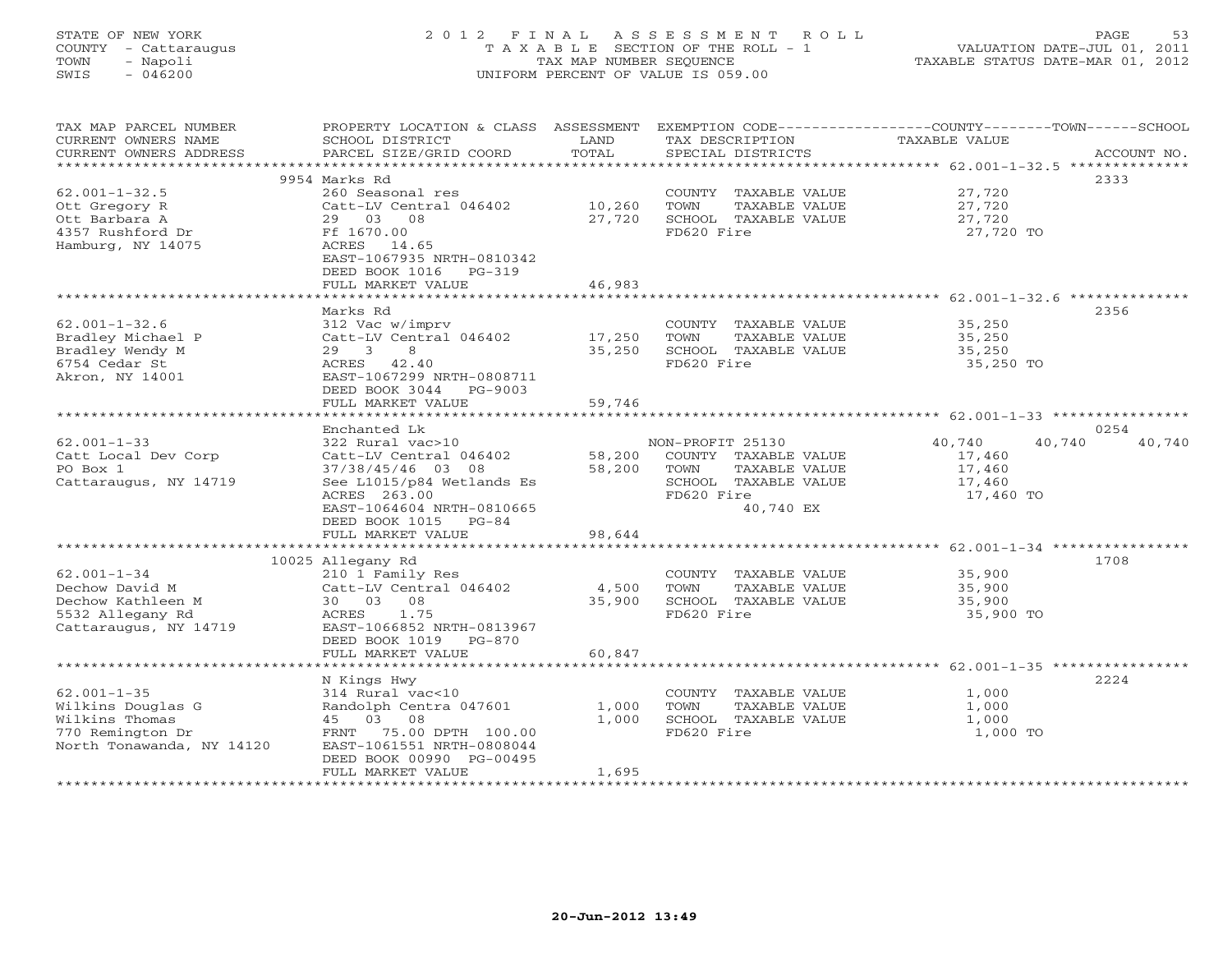# STATE OF NEW YORK 2 0 1 2 F I N A L A S S E S S M E N T R O L L PAGE 54 COUNTY - Cattaraugus T A X A B L E SECTION OF THE ROLL - 1 VALUATION DATE-JUL 01, 2011 TOWN - Napoli TAX MAP NUMBER SEQUENCE TAXABLE STATUS DATE-MAR 01, 2012 SWIS - 046200 UNIFORM PERCENT OF VALUE IS 059.00UNIFORM PERCENT OF VALUE IS 059.00

| TAX MAP PARCEL NUMBER<br>CURRENT OWNERS NAME<br>CURRENT OWNERS ADDRESS                                 | PROPERTY LOCATION & CLASS ASSESSMENT EXEMPTION CODE----------------COUNTY-------TOWN------SCHOOL<br>SCHOOL DISTRICT<br>PARCEL SIZE/GRID COORD                                               | LAND<br>TOTAL             | TAX DESCRIPTION<br>SPECIAL DISTRICTS                                                                  | TAXABLE VALUE                                             | ACCOUNT NO.                |
|--------------------------------------------------------------------------------------------------------|---------------------------------------------------------------------------------------------------------------------------------------------------------------------------------------------|---------------------------|-------------------------------------------------------------------------------------------------------|-----------------------------------------------------------|----------------------------|
| $62.001 - 1 - 36$<br>Cloutier Jeffrey<br>Cloutier Karen<br>9 South Kings Highway<br>Randolph, NY 14772 | Windmill Rd (Off)<br>314 Rural vac<10<br>Randolph Centra 047601<br>46 03 08<br>6.90<br>ACRES<br>EAST-1060855 NRTH-0808207<br>DEED BOOK 16707 PG-1<br>FULL MARKET VALUE                      | 7,160<br>7,160<br>12,136  | COUNTY TAXABLE VALUE<br>TOWN<br>TAXABLE VALUE<br>SCHOOL TAXABLE VALUE<br>FD620 Fire                   | 7,160<br>7,160<br>7,160<br>7,160 TO                       | 2225                       |
|                                                                                                        | Windmill Rd                                                                                                                                                                                 |                           |                                                                                                       |                                                           | 1506                       |
| $62.001 - 1 - 39$<br>Marsh Larry<br>Marsh Leora<br>5009 Windmill Rd<br>Randolph, NY 14772              | 323 Vacant rural<br>Randolph Centra 047601<br>44 03 08<br>ACRES 15.45<br>EAST-1059578 NRTH-0807499<br>DEED BOOK 14532 PG-3001                                                               | 10,525<br>10,525          | COUNTY TAXABLE VALUE<br>TOWN<br>TAXABLE VALUE<br>SCHOOL TAXABLE VALUE<br>FD620 Fire                   | 10,525<br>10,525<br>10,525<br>10,525 TO                   |                            |
|                                                                                                        | FULL MARKET VALUE                                                                                                                                                                           | 17,839                    |                                                                                                       |                                                           |                            |
| $62.001 - 1 - 40$<br>Cloutier Jeffrey<br>Cloutier Karen<br>9 S Kingsway Highway<br>Randolph, NY 14772  | Kings Hwy N<br>314 Rural vac<10<br>Randolph Centra 047601<br>44/45 03 08<br>3.60<br>ACRES<br>EAST-1061345 NRTH-0807529<br>DEED BOOK 17298 PG-9001                                           | 5,560<br>5,560            | COUNTY TAXABLE VALUE<br>TAXABLE VALUE<br>TOWN<br>SCHOOL TAXABLE VALUE<br>FD620 Fire                   | 5,560<br>5,560<br>5,560<br>5,560 TO                       | 2221                       |
|                                                                                                        | FULL MARKET VALUE                                                                                                                                                                           | 9,424                     |                                                                                                       |                                                           |                            |
| $62.002 - 1 - 1$<br>Dechow David M<br>5532 Allegany Rd<br>Cattaraugus, NY 14719                        | Pigeon Valley Rd<br>312 Vac w/imprv<br>Catt-LV Central 046402<br>30 03 08<br>ACRES 98.95<br>EAST-1068678 NRTH-0814596<br>DEED BOOK 889<br>PG-00331                                          | 34,000<br>36,500          | COUNTY TAXABLE VALUE<br>TAXABLE VALUE<br>TOWN<br>SCHOOL TAXABLE VALUE<br>FD620 Fire                   | 36,500<br>36,500<br>36,500<br>36,500 TO                   | 2079                       |
|                                                                                                        | FULL MARKET VALUE                                                                                                                                                                           | 61,864                    |                                                                                                       |                                                           |                            |
| $62.002 - 1 - 2$<br>Krynisk Paul J<br>9915 Pigeon Valley Rd<br>Little Valley, NY 14755                 | 9915 Pigeon Valley Rd<br>210 1 Family Res<br>Catt-LV Central 046402<br>31 03 08<br>4.15 BANK<br>ACRES<br>032<br>EAST-1068614 NRTH-0815919<br>DEED BOOK 3584<br>PG-6001<br>FULL MARKET VALUE | 5,900<br>43,655<br>73,992 | RES STAR 41854<br>COUNTY TAXABLE VALUE<br>TOWN<br>TAXABLE VALUE<br>SCHOOL TAXABLE VALUE<br>FD620 Fire | $\overline{0}$<br>43,655<br>43,655<br>25,955<br>43,655 TO | 1480<br>$\Omega$<br>17,700 |
|                                                                                                        |                                                                                                                                                                                             |                           |                                                                                                       |                                                           |                            |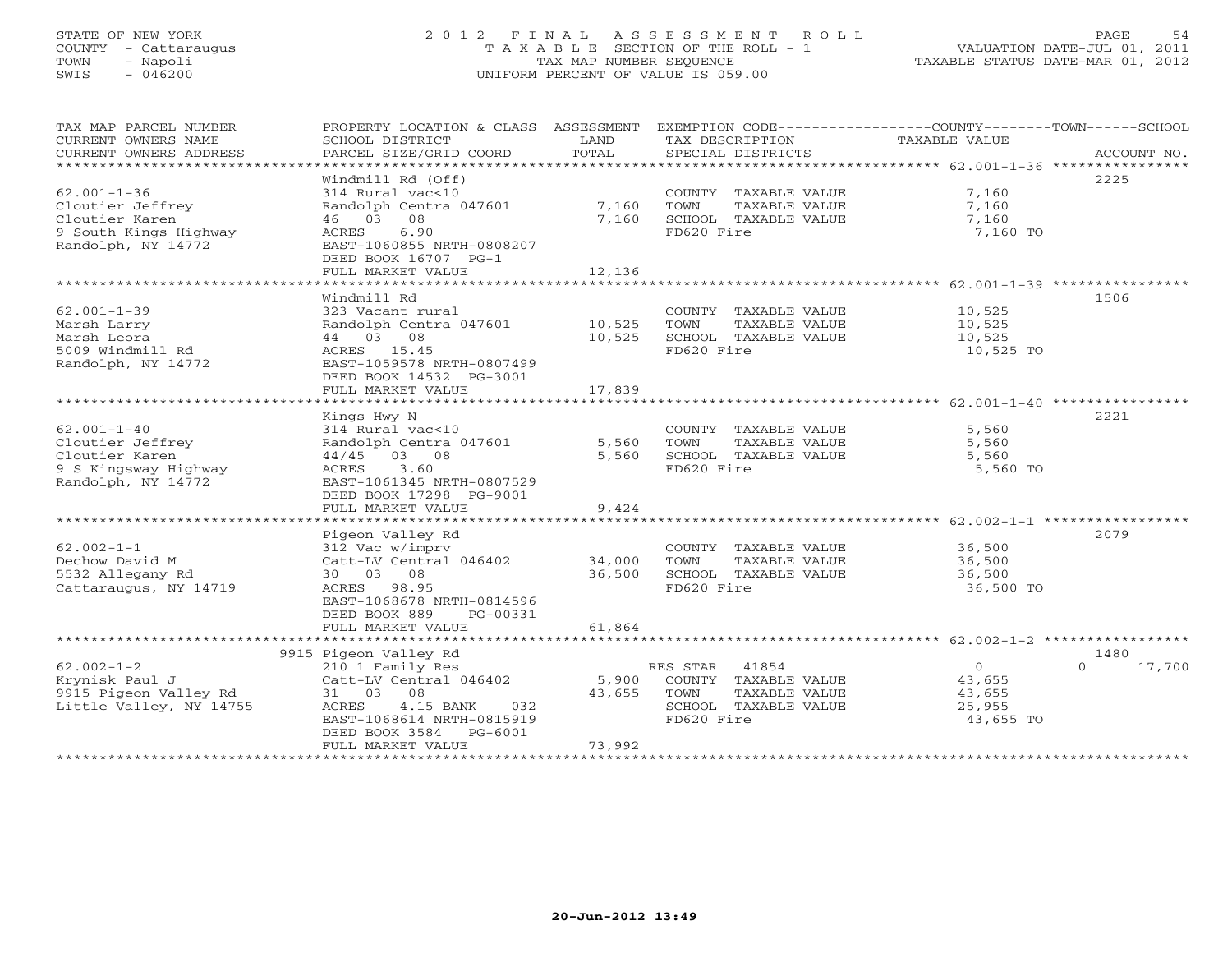# STATE OF NEW YORK 2 0 1 2 F I N A L A S S E S S M E N T R O L L PAGE 55 COUNTY - Cattaraugus T A X A B L E SECTION OF THE ROLL - 1 VALUATION DATE-JUL 01, 2011 TOWN - Napoli TAX MAP NUMBER SEQUENCE TAXABLE STATUS DATE-MAR 01, 2012 SWIS - 046200 UNIFORM PERCENT OF VALUE IS 059.00UNIFORM PERCENT OF VALUE IS 059.00

| TAX MAP PARCEL NUMBER            | PROPERTY LOCATION & CLASS ASSESSMENT EXEMPTION CODE----------------COUNTY-------TOWN------SCHOOL |               |                              |                                  |          |           |
|----------------------------------|--------------------------------------------------------------------------------------------------|---------------|------------------------------|----------------------------------|----------|-----------|
| CURRENT OWNERS NAME              | SCHOOL DISTRICT                                                                                  | LAND          | TAX DESCRIPTION              | <b>TAXABLE VALUE</b>             |          |           |
|                                  |                                                                                                  |               |                              |                                  |          |           |
|                                  |                                                                                                  |               |                              |                                  |          |           |
|                                  | Dutch Hill Rd                                                                                    |               |                              |                                  | 2167     |           |
| $62.002 - 1 - 3$                 | 110 Livestock                                                                                    |               | 41720<br>AG DIST             | 2,038                            | 2,038    | 2,038     |
| Dechow Ronald C                  | Catt-LV Central 046402 4,990 COUNTY TAXABLE VALUE                                                |               |                              | 2,952                            |          |           |
| 10052 Pigeon Valley Rd           | 31 03 08                                                                                         | 4,990         | TOWN<br>TAXABLE VALUE        | 2,952                            |          |           |
| Little Valley, NY 14755          | ACRES 14.89                                                                                      |               | SCHOOL TAXABLE VALUE         | 2,952                            |          |           |
|                                  | EAST-1069105 NRTH-0816094                                                                        |               | FD620 Fire                   | 4,990 TO                         |          |           |
| MAY BE SUBJECT TO PAYMENT        | DEED BOOK 750<br>PG-251                                                                          |               |                              |                                  |          |           |
| UNDER AGDIST LAW TIL 2016        | FULL MARKET VALUE                                                                                | 8,458         |                              |                                  |          |           |
|                                  |                                                                                                  |               |                              |                                  |          |           |
|                                  | Dutch Hill Rd                                                                                    |               |                              |                                  | 0142     |           |
| $62.002 - 1 - 4$                 | 322 Rural vac>10                                                                                 |               | COUNTY TAXABLE VALUE 26,400  |                                  |          |           |
| Reczek Stanley F                 | Catt-LV Central 046402 26,400                                                                    |               | TAXABLE VALUE<br>TOWN        | 26,400                           |          |           |
| 2759 Highland Rd                 | 30 03 08                                                                                         | 26,400        | SCHOOL TAXABLE VALUE         | 26,400                           |          |           |
| Roanoke, VA 24014                | Lot 31                                                                                           |               | FD620 Fire                   | 26,400 TO                        |          |           |
|                                  | ACRES 74.00                                                                                      |               |                              |                                  |          |           |
|                                  | EAST-1070056 NRTH-0816395                                                                        |               |                              |                                  |          |           |
|                                  | FULL MARKET VALUE                                                                                | 44,746        |                              |                                  |          |           |
|                                  |                                                                                                  |               |                              |                                  |          |           |
|                                  | 9759 Dutch Hill Rd                                                                               |               |                              |                                  | 1185     |           |
| $62.002 - 1 - 5$                 | 240 Rural res                                                                                    |               | RES STAR 41854               | $\Omega$                         | $\Omega$ | 17,700    |
| Sherlock Dale                    | Catt-LV Central 046402 10,700 COUNTY TAXABLE VALUE                                               |               |                              | 30,700                           |          |           |
| 9759 Dutch Hill Rd               | 23 03 08                                                                                         | $30,700$ TOWN | TAXABLE VALUE                |                                  |          |           |
| Little Valley, NY 14755          | ACRES 15.70                                                                                      |               | SCHOOL TAXABLE VALUE         | $30, 7$<br>$13, 000$<br>$20, 70$ |          |           |
|                                  | EAST-1070786 NRTH-0816266                                                                        |               | FD620 Fire                   | 30,700 TO                        |          |           |
|                                  | DEED BOOK 1012    PG-1088                                                                        |               |                              |                                  |          |           |
|                                  |                                                                                                  |               |                              |                                  |          |           |
|                                  |                                                                                                  |               |                              |                                  |          |           |
|                                  | 9703 Dutch Hill Rd                                                                               |               |                              |                                  | 2158     |           |
| $62.002 - 1 - 6.3$               |                                                                                                  |               | CVET C/T 41131               | 11,800                           | 11,800   | $\bigcap$ |
| Pavlovic Robert H                |                                                                                                  |               | 41834                        | $\Omega$                         | $\cap$   | 36,700    |
| Pavlovic Ellen M                 | 22/23 03 08                                                                                      |               | 154,600 COUNTY TAXABLE VALUE | 142,800                          |          |           |
| 9703 Dutch Hill Rd               | ACRES 87.15                                                                                      |               | TOWN<br>TAXABLE VALUE        | 142,800                          |          |           |
| Little Valley, NY 14755          | EAST-1071555 NRTH-0815480                                                                        |               | SCHOOL TAXABLE VALUE 117,900 |                                  |          |           |
|                                  | DEED BOOK 1006    PG-254                                                                         |               | FD620 Fire                   | 154,600 TO                       |          |           |
|                                  | FULL MARKET VALUE                                                                                | 262,034       |                              |                                  |          |           |
|                                  |                                                                                                  |               |                              |                                  |          |           |
|                                  | 9669 Dutch Hill Rd                                                                               |               |                              |                                  | 0141     |           |
| $62.002-1-8$<br>George Bobby Lee | 210 1 Family Res                                                                                 |               | 41834<br>SR STAR             | $\Omega$                         | $\Omega$ | 36,700    |
|                                  | Catt-LV Central 046402 4,500 COUNTY TAXABLE VALUE                                                |               |                              | 43,700                           |          |           |
|                                  | 23 03 08                                                                                         | 43,700        | TOWN<br>TAXABLE VALUE        | 43,700                           |          |           |
| 9669 Dutch Hill Rd               | ACRES 1.81                                                                                       |               | SCHOOL TAXABLE VALUE         | 7,000                            |          |           |
| Little Valley, NY 14755          | EAST-1072409 NRTH-0816969                                                                        |               | FD620 Fire                   | 43,700 TO                        |          |           |
|                                  | FULL MARKET VALUE                                                                                | 74,068        |                              |                                  |          |           |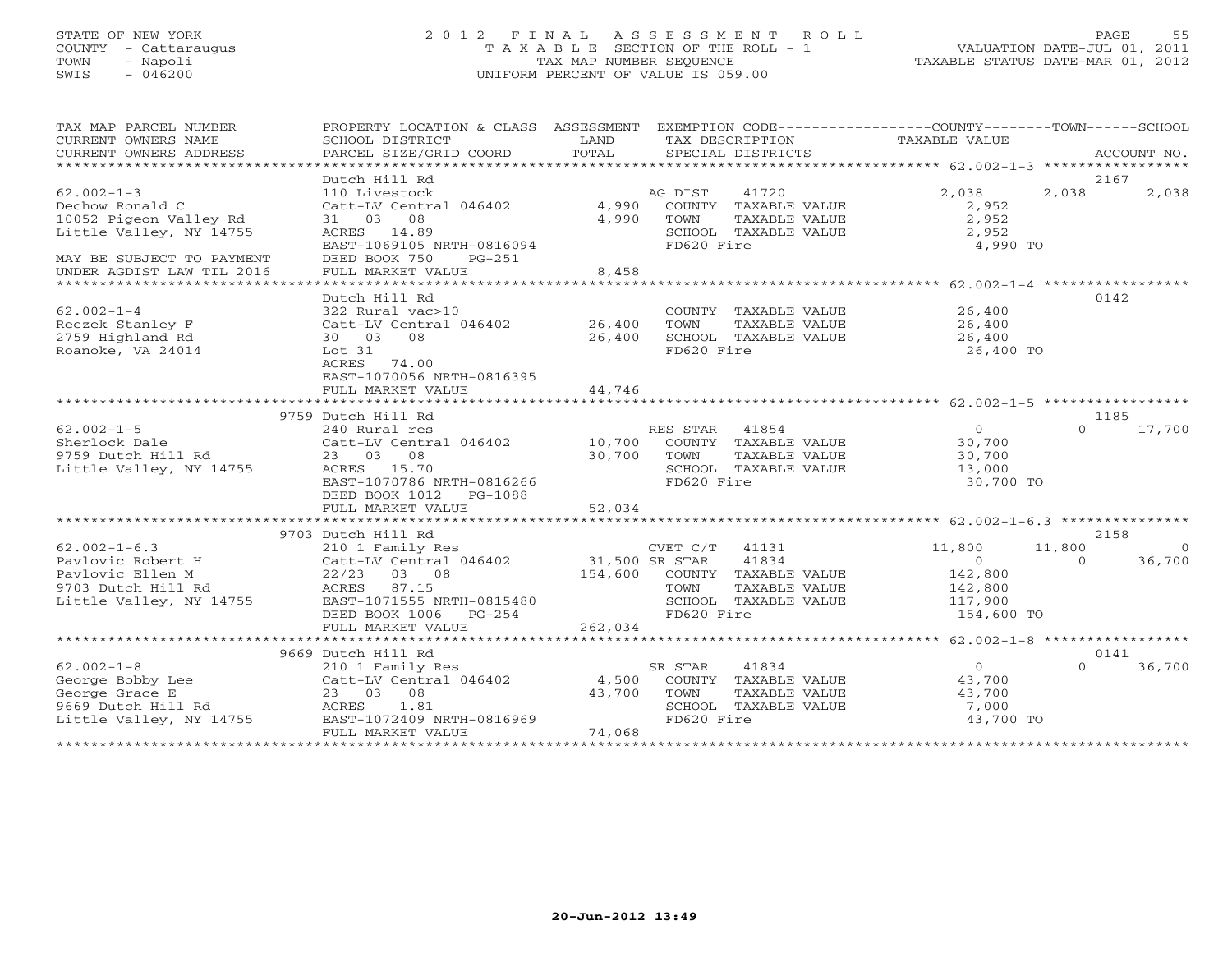# STATE OF NEW YORK 2 0 1 2 F I N A L A S S E S S M E N T R O L L PAGE 56 COUNTY - Cattaraugus T A X A B L E SECTION OF THE ROLL - 1 VALUATION DATE-JUL 01, 2011 TOWN - Napoli TAX MAP NUMBER SEQUENCE TAXABLE STATUS DATE-MAR 01, 2012 SWIS - 046200 UNIFORM PERCENT OF VALUE IS 059.00UNIFORM PERCENT OF VALUE IS 059.00

| TAX MAP PARCEL NUMBER<br>CURRENT OWNERS NAME<br>CURRENT OWNERS ADDRESS | PROPERTY LOCATION & CLASS ASSESSMENT EXEMPTION CODE---------------COUNTY-------TOWN-----SCHOOL<br>SCHOOL DISTRICT<br>PARCEL SIZE/GRID COORD | LAND<br>TOTAL | TAX DESCRIPTION<br>SPECIAL DISTRICTS          | TAXABLE VALUE  | ACCOUNT NO.        |
|------------------------------------------------------------------------|---------------------------------------------------------------------------------------------------------------------------------------------|---------------|-----------------------------------------------|----------------|--------------------|
|                                                                        |                                                                                                                                             |               |                                               |                |                    |
| $62.002 - 1 - 9.1$<br>Schnell Daniel J                                 | Dutch Hill Rd<br>311 Res vac land<br>Catt-LV Central 046402                                                                                 | 7,700         | COUNTY TAXABLE VALUE<br>TOWN<br>TAXABLE VALUE | 7,700<br>7,700 | 0026               |
| Schnell Sandra K                                                       | 23 03 08                                                                                                                                    | 7,700         | SCHOOL TAXABLE VALUE                          | 7,700          |                    |
| 36541 Spindrift<br>Eastlake, OH 44095                                  | Ff 386.60<br>ACRES<br>8.25<br>EAST-1073525 NRTH-0816691<br>DEED BOOK 3956 PG-4002                                                           |               | FD620 Fire                                    | 7,700 TO       |                    |
|                                                                        | FULL MARKET VALUE                                                                                                                           | 13,051        |                                               |                |                    |
|                                                                        |                                                                                                                                             |               |                                               |                |                    |
|                                                                        | 9625 Dutch Hill Rd                                                                                                                          |               |                                               |                | 2202               |
| $62.002 - 1 - 9.2$                                                     | 210 1 Family Res                                                                                                                            |               | RES STAR 41854                                | $\circ$        | $\Omega$<br>17,700 |
| Peters Gregory A                                                       | Catt-LV Central 046402 12,800                                                                                                               |               | COUNTY TAXABLE VALUE                          | 80,400         |                    |
| 9625 Dutch Hill Rd                                                     | 23 03 08                                                                                                                                    | 80,400        | TAXABLE VALUE<br>TOWN                         | 80,400         |                    |
| Little Valley, NY 14722                                                | Ff 711.50                                                                                                                                   |               | SCHOOL TAXABLE VALUE                          | 62,700         |                    |
|                                                                        | ACRES 21.00<br>EAST-1072786 NRTH-0816640<br>DEED BOOK 2219 PG-3001                                                                          |               | FD620 Fire                                    | 80,400 TO      |                    |
|                                                                        | FULL MARKET VALUE                                                                                                                           | 136,271       |                                               |                |                    |
|                                                                        |                                                                                                                                             |               |                                               |                |                    |
|                                                                        | 9622 Dutch Hill Rd                                                                                                                          |               |                                               |                | 2203               |
| $62.002 - 1 - 9.3$                                                     | 312 Vac w/imprv                                                                                                                             |               | COUNTY TAXABLE VALUE                          | 15,306         |                    |
| Debolt Dennis L                                                        | Catt-LV Central 046402 11,620                                                                                                               |               | TAXABLE VALUE<br>TOWN                         | 15,306         |                    |
| S-4008 Harwood Dr                                                      | 23 03 08<br>ACRES 13.70                                                                                                                     | 15,306        | SCHOOL TAXABLE VALUE<br>FD620 Fire            | 15,306         |                    |
| Blasdell, NY 14219                                                     | EAST-1072693 NRTH-0817365<br>DEED BOOK 1004<br>$PG-529$                                                                                     |               |                                               | 15,306 TO      |                    |
|                                                                        | FULL MARKET VALUE                                                                                                                           | 25,942        |                                               |                |                    |
|                                                                        |                                                                                                                                             |               |                                               |                |                    |
|                                                                        | Dutch Hill Rd                                                                                                                               |               |                                               |                | 0167               |
| $62.002 - 1 - 10.1$                                                    | 311 Res vac land                                                                                                                            |               | COUNTY TAXABLE VALUE                          | 10,600         |                    |
| Simcick Robert T                                                       | Catt-LV Central 046402                                                                                                                      | 10,600        | TOWN<br>TAXABLE VALUE                         | 10,600         |                    |
| Simcick Joni J                                                         | 23 03 08                                                                                                                                    | 10,600        | SCHOOL TAXABLE VALUE                          | 10,600         |                    |
| 9533 Dutch Hill Rd<br>Little Valley, NY 14755                          | ACRES 15.40<br>EAST-1074195 NRTH-0816640<br>DEED BOOK 00913 PG-00021                                                                        |               | FD620 Fire                                    | 10,600 TO      |                    |
|                                                                        | FULL MARKET VALUE                                                                                                                           | 17,966        |                                               |                |                    |
|                                                                        |                                                                                                                                             |               |                                               |                |                    |
|                                                                        | 9533 Dutch Hill Rd                                                                                                                          |               |                                               |                | 1928               |
| $62.002 - 1 - 10.2$                                                    | 210 1 Family Res                                                                                                                            |               | RES STAR 41854                                | $\overline{0}$ | 17,700<br>$\Omega$ |
| Simcick Robert T                                                       | Catt-LV Central 046402                                                                                                                      | 4,000         | COUNTY TAXABLE VALUE                          | 59,090         |                    |
| Simcick Joni J                                                         | 23 03 08                                                                                                                                    | 59,090        | TOWN<br>TAXABLE VALUE                         | 59,090         |                    |
| 9533 Dutch Hill Rd                                                     | ACRES 1.02                                                                                                                                  |               | SCHOOL TAXABLE VALUE                          | 41,390         |                    |
| Little Valley, NY 14755                                                | EAST-1074482 NRTH-0816971                                                                                                                   |               | FD620 Fire                                    | 59,090 TO      |                    |
|                                                                        | FULL MARKET VALUE                                                                                                                           | 100,153       |                                               |                |                    |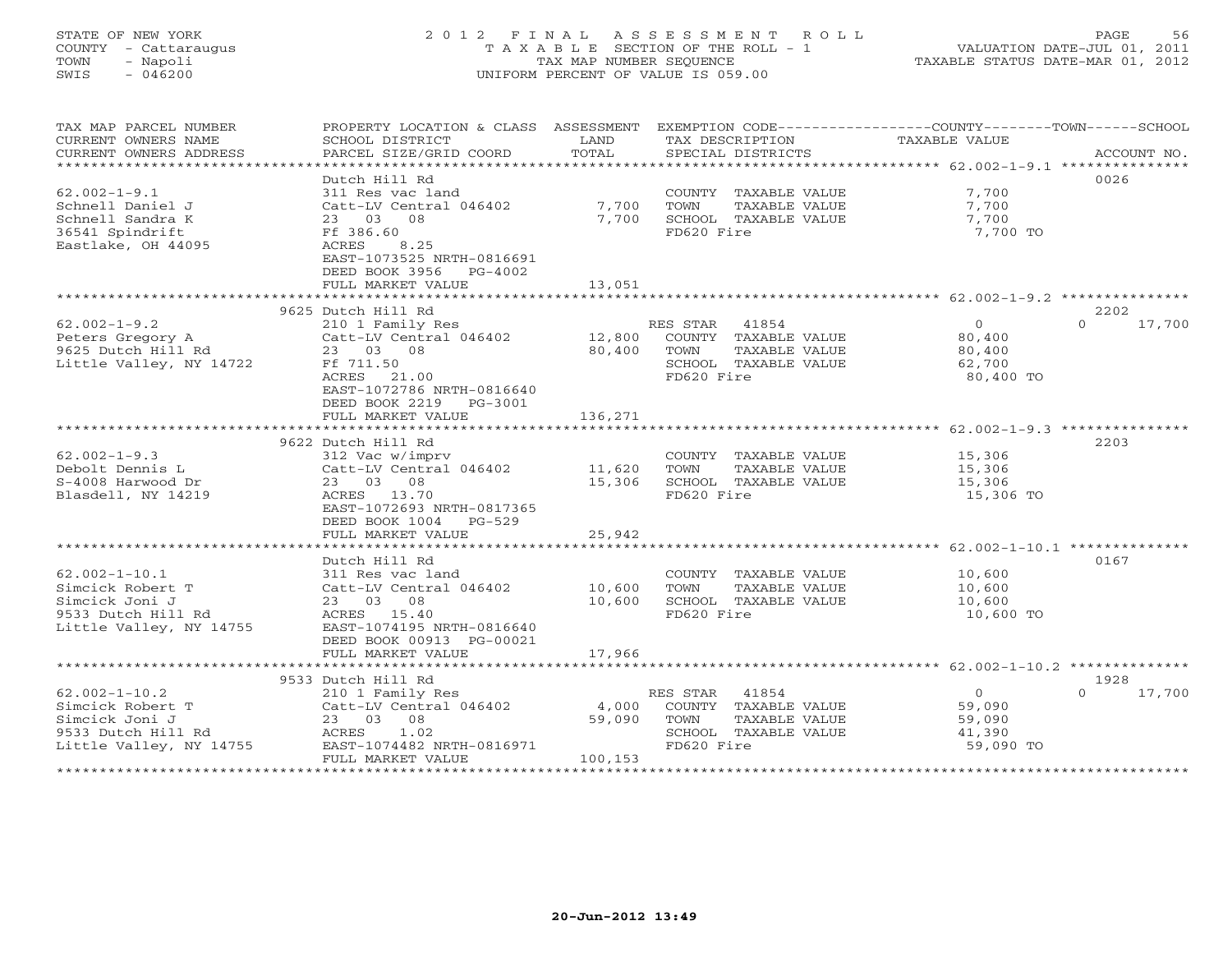# STATE OF NEW YORK 2 0 1 2 F I N A L A S S E S S M E N T R O L L PAGE 57 COUNTY - Cattaraugus T A X A B L E SECTION OF THE ROLL - 1 VALUATION DATE-JUL 01, 2011 TOWN - Napoli TAX MAP NUMBER SEQUENCE TAXABLE STATUS DATE-MAR 01, 2012 SWIS - 046200 UNIFORM PERCENT OF VALUE IS 059.00UNIFORM PERCENT OF VALUE IS 059.00

| TAX MAP PARCEL NUMBER                     | PROPERTY LOCATION & CLASS ASSESSMENT EXEMPTION CODE---------------COUNTY-------TOWN------SCHOOL |             |                               |                               |                    |
|-------------------------------------------|-------------------------------------------------------------------------------------------------|-------------|-------------------------------|-------------------------------|--------------------|
| CURRENT OWNERS NAME                       | SCHOOL DISTRICT                                                                                 | LAND        | TAX DESCRIPTION               | TAXABLE VALUE                 |                    |
| CURRENT OWNERS ADDRESS                    | PARCEL SIZE/GRID COORD                                                                          | TOTAL       | SPECIAL DISTRICTS             |                               | ACCOUNT NO.        |
|                                           |                                                                                                 |             |                               |                               |                    |
|                                           | Dutch Hill Rd (Off)                                                                             |             |                               |                               | 2107               |
| $62.002 - 1 - 10.3$                       | 322 Rural vac>10                                                                                |             | COUNTY TAXABLE VALUE 17,100   |                               |                    |
| Rod & Gun Club Little Valley              | Catt-LV Central 046402 17,100                                                                   |             | TOWN<br>TAXABLE VALUE         | $\frac{1}{17}$ , 100          |                    |
| Attn: Carol Selfridge                     | 23 03 08                                                                                        | 17,100      | SCHOOL TAXABLE VALUE $17,100$ |                               |                    |
| PO Box 132                                | ACRES 32.10                                                                                     |             | FD620 Fire                    | 17,100 TO                     |                    |
| Little Valley, NY 14755                   | EAST-1073390 NRTH-0815929                                                                       |             |                               |                               |                    |
|                                           | DEED BOOK 00912 PG-01006                                                                        |             |                               |                               |                    |
|                                           | FULL MARKET VALUE                                                                               | 28,983      |                               |                               |                    |
|                                           |                                                                                                 |             |                               |                               |                    |
|                                           | 9579 Dutch Hill Rd                                                                              |             |                               |                               | 0025               |
| $62.002 - 1 - 11$                         | 260 Seasonal res                                                                                |             | COUNTY TAXABLE VALUE 16,000   |                               |                    |
| Schnell Daniel J                          | Catt-LV Central 046402                                                                          | 5,044       | TAXABLE VALUE<br>TOWN         | 16,000                        |                    |
| Schnell Sandra K                          | 23 03 08                                                                                        | 16,000      | SCHOOL TAXABLE VALUE          | 16,000                        |                    |
| 36541 Spindrift                           | FRNT 289.00 DPTH                                                                                |             | FD620 Fire                    | 16,000 TO                     |                    |
| Eastlake, OH 44095                        | 2.74<br>ACRES                                                                                   |             |                               |                               |                    |
|                                           | EAST-1073880 NRTH-0816965                                                                       |             |                               |                               |                    |
|                                           | DEED BOOK 3956 PG-4002                                                                          |             |                               |                               |                    |
|                                           | FULL MARKET VALUE                                                                               | 27,119      |                               |                               |                    |
|                                           |                                                                                                 |             |                               |                               |                    |
|                                           | Dutch Hill Rd                                                                                   |             |                               |                               | 1426               |
| $62.002 - 1 - 13$                         | 280 Res Multiple                                                                                |             | COUNTY TAXABLE VALUE          |                               |                    |
| Rod & Gun Club Little Valley              | Catt-LV Central 046402                                                                          | 24,600      | TOWN<br>TAXABLE VALUE         |                               |                    |
| Attn: Carol Selfridge                     | 22 03 08                                                                                        | 835,876     | SCHOOL TAXABLE VALUE          | 835,876<br>835,876<br>835,876 |                    |
| PO Box 132                                | Cabin #2 Sr Star Exempt                                                                         |             | FD620 Fire                    | 835,876 TO                    |                    |
| Little Valley, NY 14755                   | ACRES<br>53.02                                                                                  |             |                               |                               |                    |
|                                           | EAST-1073600 NRTH-0815047                                                                       |             |                               |                               |                    |
|                                           | DEED BOOK 351<br>PG-00123                                                                       |             |                               |                               |                    |
|                                           | FULL MARKET VALUE                                                                               | 1416,739    |                               |                               |                    |
|                                           |                                                                                                 |             |                               |                               |                    |
|                                           | 40 Rod & Gun Rd                                                                                 |             |                               |                               | 2349               |
| $62.002 - 1 - 13.71$                      | 210 1 Family Res                                                                                |             | SR STAR<br>41834              | $0$<br>44,159<br>150          | 36,700<br>$\Omega$ |
| Weed Marilyn M                            | Catt-LV Central 046402                                                                          |             | 0 COUNTY TAXABLE VALUE        |                               |                    |
| 5419 Narrows Rd                           |                                                                                                 | 44,159 TOWN | TAXABLE VALUE                 | 44,159                        |                    |
| Little Valley, NY 14755 FULL MARKET VALUE |                                                                                                 |             | 74,846 SCHOOL TAXABLE VALUE   | 7,459                         |                    |
|                                           |                                                                                                 |             | FD620 Fire                    | 44,159 TO                     |                    |
|                                           |                                                                                                 |             |                               |                               |                    |
|                                           | 3 Rod & Gun Rd                                                                                  |             |                               |                               | 2350               |
| $62.002 - 1 - 13.72$                      | 210 1 Family Res                                                                                |             | RES STAR<br>41854             | $\overline{0}$                | $\Omega$<br>17,700 |
| Scallon Thomas                            | Catt-LV Central 046402                                                                          |             | 0 COUNTY TAXABLE VALUE        | 20,726                        |                    |
| PO Box 223                                |                                                                                                 | 20,726      | TOWN<br>TAXABLE VALUE         | 20,726                        |                    |
| Little Valley, NY 14755 FULL MARKET VALUE |                                                                                                 | 35,129      | SCHOOL TAXABLE VALUE          | 3,026                         |                    |
|                                           |                                                                                                 |             | FD620 Fire                    | 20,726 TO                     |                    |
|                                           |                                                                                                 |             |                               |                               |                    |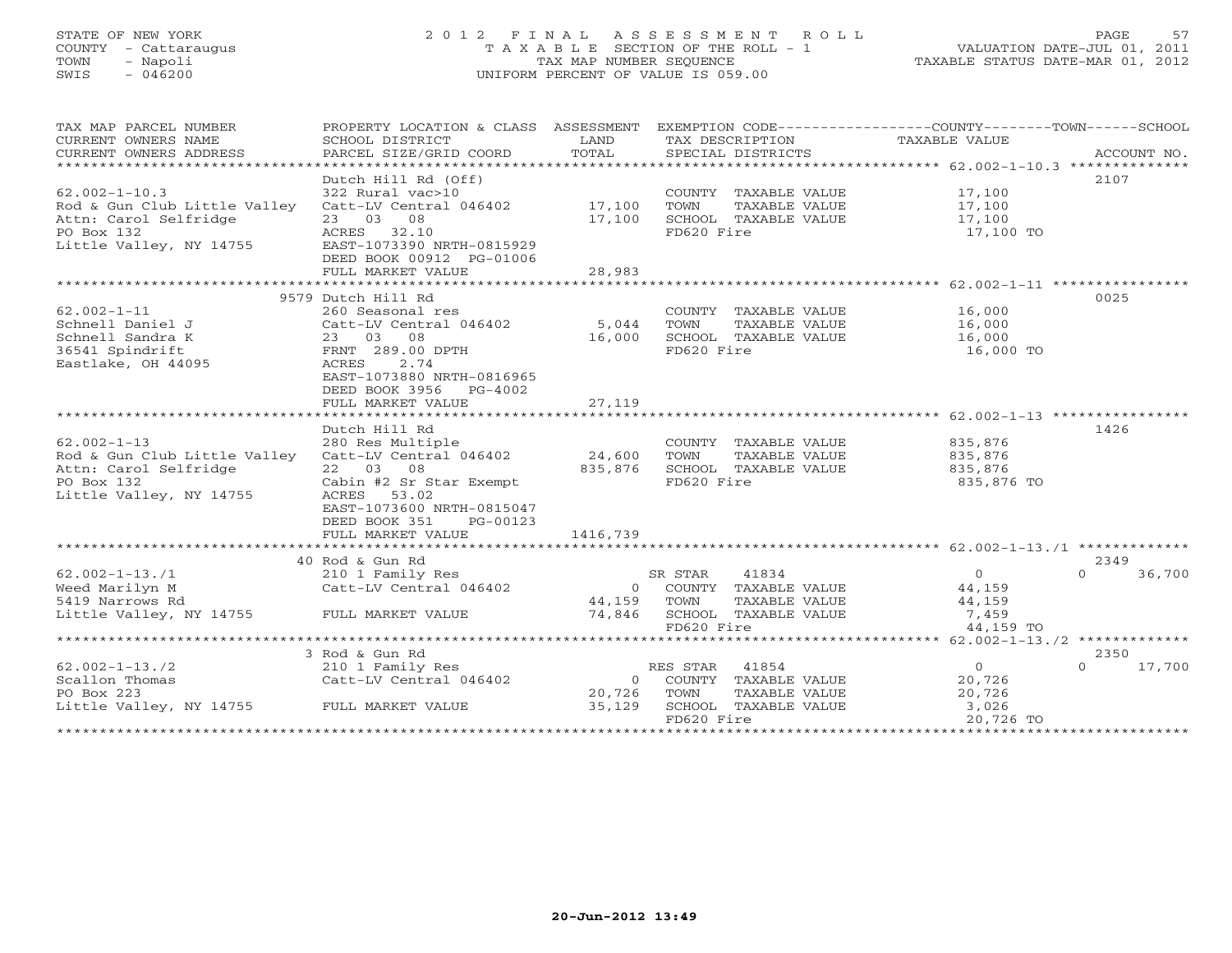## STATE OF NEW YORK 2 0 1 2 F I N A L A S S E S S M E N T R O L L PAGE 58 COUNTY - Cattaraugus T A X A B L E SECTION OF THE ROLL - 1 VALUATION DATE-JUL 01, 2011 TOWN - Napoli TAX MAP NUMBER SEQUENCE TAXABLE STATUS DATE-MAR 01, 2012 SWIS - 046200 UNIFORM PERCENT OF VALUE IS 059.00UNIFORM PERCENT OF VALUE IS 059.00

| TAX MAP PARCEL NUMBER<br>CURRENT OWNERS NAME<br>CURRENT OWNERS ADDRESS | PROPERTY LOCATION & CLASS ASSESSMENT<br>SCHOOL DISTRICT<br>PARCEL SIZE/GRID COORD | LAND<br>TOTAL  | TAX DESCRIPTION<br>SPECIAL DISTRICTS | EXEMPTION CODE----------------COUNTY-------TOWN------SCHOOL<br>TAXABLE VALUE | ACCOUNT NO.            |
|------------------------------------------------------------------------|-----------------------------------------------------------------------------------|----------------|--------------------------------------|------------------------------------------------------------------------------|------------------------|
|                                                                        | Rod & Gun Club                                                                    |                |                                      |                                                                              | 2368                   |
| $62.002 - 1 - 13.73$                                                   | 210 1 Family Res                                                                  |                | COUNTY TAXABLE VALUE                 | 36,556                                                                       |                        |
| Selfridge Robert D                                                     | Catt-LV Central 046402                                                            | $\sim$ 0       | TOWN<br>TAXABLE VALUE                | 36,556                                                                       |                        |
| 3                                                                      |                                                                                   | 36,556         | SCHOOL TAXABLE VALUE                 | 36,556                                                                       |                        |
| PO Box 132                                                             | FULL MARKET VALUE                                                                 | 61,959         | FD620 Fire                           | 36,556 TO                                                                    |                        |
| Little Valley, NY 14755                                                |                                                                                   |                |                                      |                                                                              |                        |
|                                                                        |                                                                                   |                |                                      |                                                                              |                        |
|                                                                        | Rod & Gun rd                                                                      |                |                                      |                                                                              | 2416                   |
| $62.002 - 1 - 13.78$                                                   | 210 1 Family Res                                                                  |                | 41834<br>SR STAR                     | $\overline{0}$                                                               | $\cap$<br>24,541       |
| Wymer Jack                                                             | Catt-LV Central 046402                                                            | $\Omega$       | COUNTY TAXABLE VALUE                 | 24,541                                                                       |                        |
| Wymer Jeannette                                                        |                                                                                   | 24,541         | TOWN<br>TAXABLE VALUE                | 24,541                                                                       |                        |
| 5419 Narrows Rd 8                                                      | FULL MARKET VALUE                                                                 | 41,595         | SCHOOL TAXABLE VALUE                 | $\sim$ 0                                                                     |                        |
| Little Valley, NY 14755                                                |                                                                                   |                | FD620 Fire                           | 24,541 TO                                                                    |                        |
|                                                                        |                                                                                   |                |                                      |                                                                              |                        |
|                                                                        | Little Valley Rod & Gun                                                           |                |                                      |                                                                              | 2378                   |
| $62.002 - 1 - 13.714$                                                  | 210 1 Family Res                                                                  |                | RES STAR 41854                       | $\overline{0}$                                                               | 17,700<br>$\Omega$     |
| Callen William                                                         | Catt-LV Central 046402                                                            | $\overline{0}$ | COUNTY TAXABLE VALUE                 | 24,931                                                                       |                        |
| PO Box 43                                                              |                                                                                   | 24,931         | TOWN<br>TAXABLE VALUE                | 24,931                                                                       |                        |
| Little Valley, NY 14755 FULL MARKET VALUE                              |                                                                                   | 42,256         | SCHOOL TAXABLE VALUE                 | 7,231                                                                        |                        |
|                                                                        |                                                                                   |                | FD620 Fire                           | 24,931 TO                                                                    |                        |
|                                                                        |                                                                                   |                |                                      |                                                                              |                        |
|                                                                        | 5321 Sunray Rd                                                                    |                |                                      |                                                                              | 0145                   |
| $62.002 - 1 - 14.1$                                                    | 322 Rural vac>10                                                                  |                | COUNTY TAXABLE VALUE                 | 10,820                                                                       |                        |
| Campbell William E                                                     | Catt-LV Central 046402 10,820                                                     |                | TOWN<br>TAXABLE VALUE                | 10,820                                                                       |                        |
| Campbell Barbara J                                                     | 14,22-3-8<br>L/p 977-802                                                          | 10,820         | SCHOOL TAXABLE VALUE                 | 10,820                                                                       |                        |
| 5367 Narrows Rd                                                        |                                                                                   |                | FD620 Fire                           | 10,820 TO                                                                    |                        |
| Little Valley, NY 14755                                                | ACRES 38.97                                                                       |                |                                      |                                                                              |                        |
|                                                                        | EAST-1075459 NRTH-0811986                                                         |                |                                      |                                                                              |                        |
|                                                                        | DEED BOOK 2822 PG-80025                                                           |                |                                      |                                                                              |                        |
|                                                                        | FULL MARKET VALUE                                                                 | 18,339         |                                      |                                                                              |                        |
|                                                                        |                                                                                   |                |                                      |                                                                              |                        |
|                                                                        | 5221 Sunray Rd                                                                    |                |                                      |                                                                              | 2099                   |
| $62.002 - 1 - 14.2$                                                    | 210 1 Family Res                                                                  |                | CW_15_VET/ 41162                     | 7,080                                                                        | $\Omega$<br>$\bigcirc$ |
| Lazarowitz Charles                                                     | Catt-LV Central 046402 5,200 RES STAR 41854                                       |                |                                      | $\Omega$                                                                     | 17,700<br>$\Omega$     |
| Lazarowitz Cathy                                                       | 22 03 08                                                                          | 54,500         | COUNTY TAXABLE VALUE                 | 47,420                                                                       |                        |
| 5221 Sunray Rd                                                         | ACRES 1.30                                                                        |                | TOWN<br>TAXABLE VALUE                | 54,500<br>36,800                                                             |                        |
| Little Valley, NY 14755                                                | EAST-1076598 NRTH-0812306<br>DEED BOOK 903<br>PG-00416                            |                | SCHOOL TAXABLE VALUE<br>FD620 Fire   | 54,500 TO                                                                    |                        |
|                                                                        | FULL MARKET VALUE                                                                 | 92,373         |                                      |                                                                              |                        |
|                                                                        |                                                                                   |                |                                      |                                                                              |                        |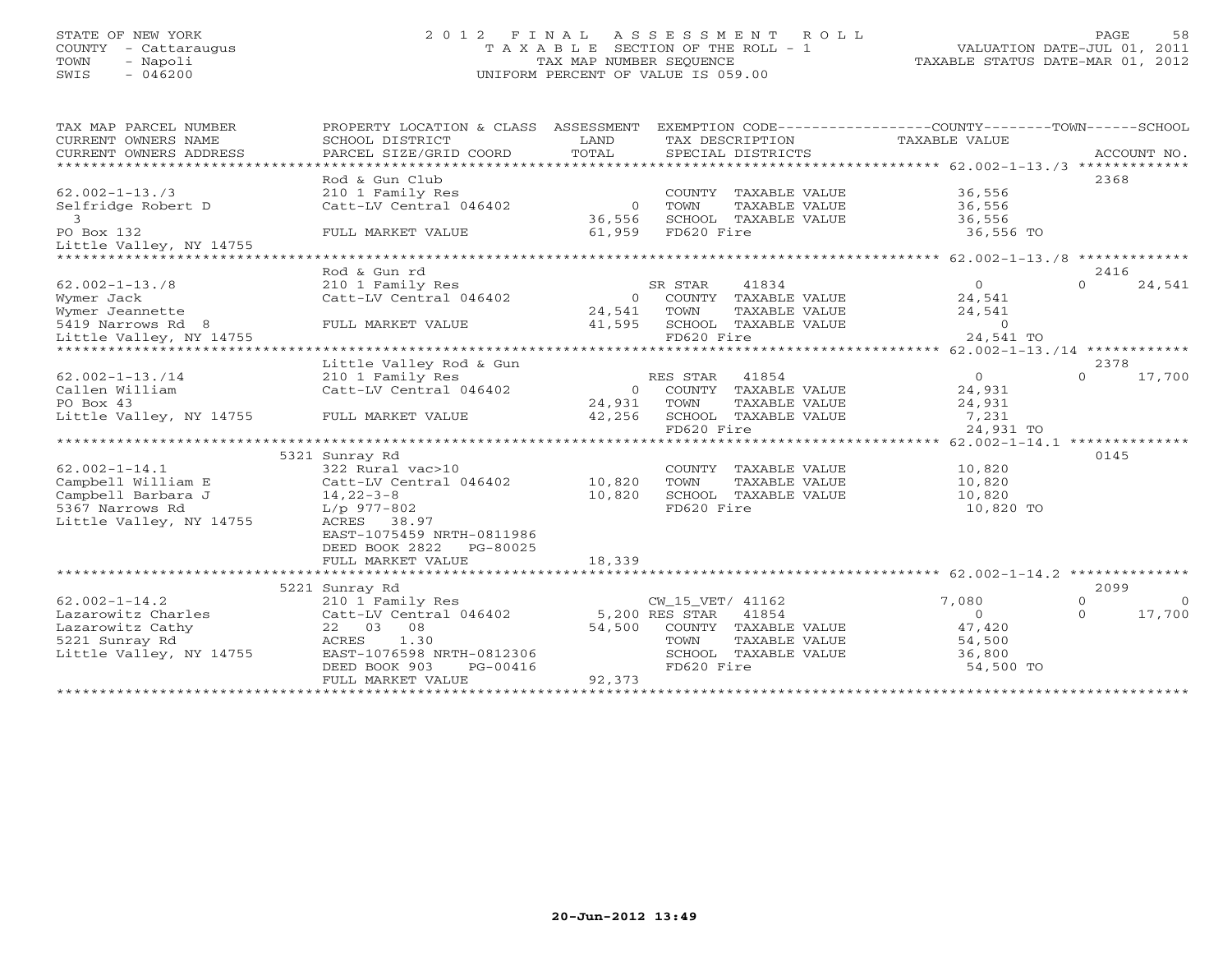# STATE OF NEW YORK 2 0 1 2 F I N A L A S S E S S M E N T R O L L PAGE 59 COUNTY - Cattaraugus T A X A B L E SECTION OF THE ROLL - 1 VALUATION DATE-JUL 01, 2011 TOWN - Napoli TAX MAP NUMBER SEQUENCE TAXABLE STATUS DATE-MAR 01, 2012 SWIS - 046200 UNIFORM PERCENT OF VALUE IS 059.00

| TAX MAP PARCEL NUMBER               | PROPERTY LOCATION & CLASS ASSESSMENT EXEMPTION CODE----------------COUNTY-------TOWN------SCHOOL                                                                                                                                                                                         |         |                                                                  |                                            |                |                |
|-------------------------------------|------------------------------------------------------------------------------------------------------------------------------------------------------------------------------------------------------------------------------------------------------------------------------------------|---------|------------------------------------------------------------------|--------------------------------------------|----------------|----------------|
| CURRENT OWNERS NAME SCHOOL DISTRICT |                                                                                                                                                                                                                                                                                          | LAND    | TAX DESCRIPTION TAXABLE VALUE                                    |                                            |                |                |
| CURRENT OWNERS ADDRESS              |                                                                                                                                                                                                                                                                                          |         |                                                                  |                                            |                |                |
|                                     |                                                                                                                                                                                                                                                                                          |         |                                                                  |                                            |                |                |
|                                     | 5268 Sunray Rd                                                                                                                                                                                                                                                                           |         |                                                                  |                                            | 2108           |                |
|                                     |                                                                                                                                                                                                                                                                                          |         |                                                                  | 7,080                                      | 7,080          | $\overline{0}$ |
|                                     |                                                                                                                                                                                                                                                                                          |         |                                                                  | $0$<br>60,920                              | $\overline{a}$ | 17,700         |
|                                     |                                                                                                                                                                                                                                                                                          |         |                                                                  |                                            |                |                |
|                                     |                                                                                                                                                                                                                                                                                          |         |                                                                  | 60,920<br>50,300                           |                |                |
|                                     |                                                                                                                                                                                                                                                                                          |         |                                                                  |                                            |                |                |
|                                     |                                                                                                                                                                                                                                                                                          |         | SCHOOL TAXABLE VALUE 50,300<br>FD620 Fire 68,000 TO              |                                            |                |                |
|                                     |                                                                                                                                                                                                                                                                                          |         |                                                                  |                                            |                |                |
|                                     |                                                                                                                                                                                                                                                                                          |         |                                                                  |                                            |                |                |
|                                     | 5241 Sunray Rd                                                                                                                                                                                                                                                                           |         |                                                                  |                                            | 2109           |                |
|                                     | Sunray Ru<br>210 1 Family Res<br>Catt-LV Central 046402 3,300<br>21.800                                                                                                                                                                                                                  |         | COUNTY TAXABLE VALUE 41,800                                      |                                            |                |                |
|                                     |                                                                                                                                                                                                                                                                                          |         | TOWN      TAXABLE VALUE<br>SCHOOL   TAXABLE VALUE                | 41,800<br>41,800                           |                |                |
|                                     |                                                                                                                                                                                                                                                                                          | 41,800  |                                                                  |                                            |                |                |
|                                     |                                                                                                                                                                                                                                                                                          |         | FD620 Fire                                                       | 41,800 TO                                  |                |                |
|                                     | 62.002-1-14.4<br>Sykes Amy Catt-LV Central 046402<br>Sykes Harold 22 03 08<br>3180 Lama Ave FRNT 118.30 DPTH 237.30<br>Long Beach, CA 90808<br>$\begin{array}{r} \text{ERNT} = 18.30 \text{ DPTH} = 237.30 \\ 22.03 \text{ RRTH} = 0811854 \\ \text{ERNT} = 1075954 \text{ NRTH} = 0811$ |         |                                                                  |                                            |                |                |
|                                     | DEED BOOK 1406 PG-9001<br>FULL MARKET VALUE                                                                                                                                                                                                                                              |         |                                                                  |                                            |                |                |
|                                     | FULL MARKET VALUE                                                                                                                                                                                                                                                                        | 70,847  |                                                                  |                                            |                |                |
|                                     |                                                                                                                                                                                                                                                                                          |         |                                                                  |                                            |                |                |
|                                     | 5276 Sunray Rd                                                                                                                                                                                                                                                                           |         |                                                                  |                                            | 2118           |                |
|                                     |                                                                                                                                                                                                                                                                                          |         |                                                                  | $\begin{array}{c} 0 \\ 90,300 \end{array}$ | $\Omega$       | 17,700         |
|                                     |                                                                                                                                                                                                                                                                                          |         |                                                                  |                                            |                |                |
|                                     |                                                                                                                                                                                                                                                                                          |         |                                                                  | TAXABLE VALUE 90,300                       |                |                |
|                                     |                                                                                                                                                                                                                                                                                          |         |                                                                  | 72,600                                     |                |                |
|                                     |                                                                                                                                                                                                                                                                                          |         |                                                                  | 90,300 TO                                  |                |                |
|                                     | DEED BOOK 00919 PG-00431                                                                                                                                                                                                                                                                 |         |                                                                  |                                            |                |                |
|                                     | FULL MARKET VALUE                                                                                                                                                                                                                                                                        | 153,051 |                                                                  |                                            |                |                |
|                                     |                                                                                                                                                                                                                                                                                          |         |                                                                  |                                            |                |                |
|                                     | Narrows Rd (Off)                                                                                                                                                                                                                                                                         |         |                                                                  |                                            | 2213           |                |
|                                     |                                                                                                                                                                                                                                                                                          |         |                                                                  |                                            |                |                |
|                                     |                                                                                                                                                                                                                                                                                          |         | COUNTY TAXABLE VALUE 94,250<br>TOWN TAXABLE VALUE 94,250<br>TOWN |                                            |                |                |
|                                     |                                                                                                                                                                                                                                                                                          |         | SCHOOL TAXABLE VALUE 94,250                                      |                                            |                |                |
|                                     |                                                                                                                                                                                                                                                                                          |         | FD620 Fire                                                       | 94,250 TO                                  |                |                |
|                                     | 62.002-1-14.7<br>Quaker Estates IV, LLC<br>8975 Boston State Rd<br>Boston, NY 14025<br>Boston, NY 14025<br>Boston, NY 14025<br>Boston, NY 14025<br>Boston, NY 14025<br>Boston, NY 14025<br>Boston, NY 14025<br>Boston, NY 14025<br>Boston, NY 14025<br>                                  |         |                                                                  |                                            |                |                |
|                                     | DEED BOOK 13258 PG-9001                                                                                                                                                                                                                                                                  |         |                                                                  |                                            |                |                |
|                                     |                                                                                                                                                                                                                                                                                          |         |                                                                  |                                            |                |                |
|                                     |                                                                                                                                                                                                                                                                                          |         |                                                                  |                                            |                |                |
|                                     | 5267 Narrows Rd                                                                                                                                                                                                                                                                          |         |                                                                  |                                            | 2281           |                |
|                                     |                                                                                                                                                                                                                                                                                          |         |                                                                  | 7,080                                      | 7,080          | $\overline{0}$ |
|                                     | 62.002-1-14.8<br>Lecceardone Paul 210 1 Family Res WVET C/T 41121<br>Catt-LV Central 046402 5,710 RES STAR 41854<br>Lecceardone Denise M 14 03 08 93,000 COUNTY TAXABLE VALUE<br>5275 Narrows Rd 1993,000 COUNTY TAXABLE VALUE                                                           |         |                                                                  | $\overline{0}$                             | $\overline{0}$ | 17,700         |
|                                     |                                                                                                                                                                                                                                                                                          |         |                                                                  | 85,920                                     |                |                |
|                                     |                                                                                                                                                                                                                                                                                          |         |                                                                  | 85,920                                     |                |                |
|                                     |                                                                                                                                                                                                                                                                                          |         |                                                                  |                                            |                |                |
|                                     | Little Valley, NY 14755 EAST-1076760 NRTH-0811701<br>DEED BOOK 1003 PG-780                                                                                                                                                                                                               |         |                                                                  |                                            |                |                |
|                                     | FULL MARKET VALUE                                                                                                                                                                                                                                                                        | 157,627 |                                                                  |                                            |                |                |
|                                     |                                                                                                                                                                                                                                                                                          |         |                                                                  |                                            |                |                |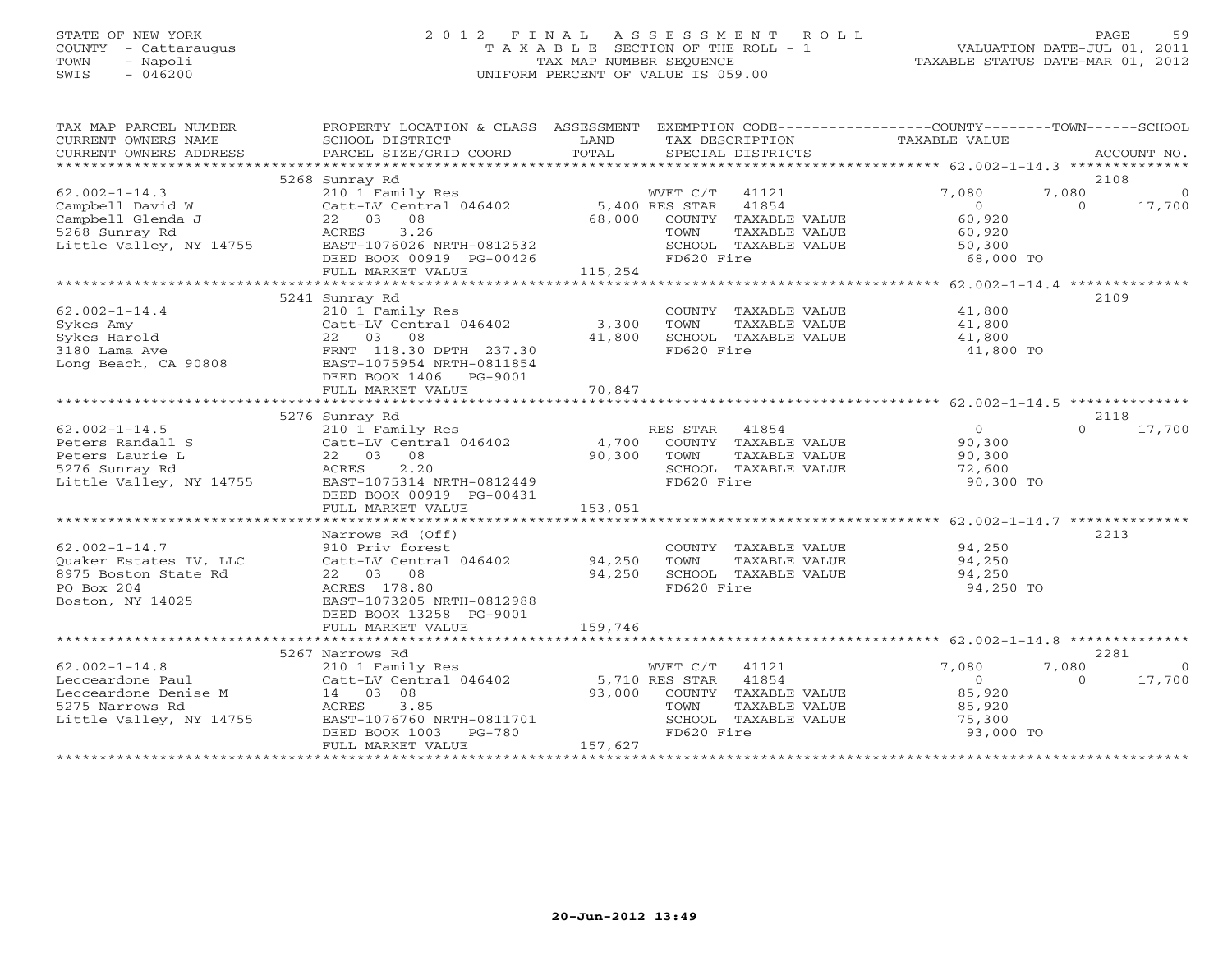# STATE OF NEW YORK 2 0 1 2 F I N A L A S S E S S M E N T R O L L PAGE 60 COUNTY - Cattaraugus T A X A B L E SECTION OF THE ROLL - 1 VALUATION DATE-JUL 01, 2011 TOWN - Napoli TAX MAP NUMBER SEQUENCE TAXABLE STATUS DATE-MAR 01, 2012 SWIS - 046200 UNIFORM PERCENT OF VALUE IS 059.00UNIFORM PERCENT OF VALUE IS 059.00

| CURRENT OWNERS NAME<br>SCHOOL DISTRICT<br>LAND<br>TAX DESCRIPTION<br>TAXABLE VALUE                                         |             |
|----------------------------------------------------------------------------------------------------------------------------|-------------|
|                                                                                                                            |             |
| TOTAL<br>CURRENT OWNERS ADDRESS<br>PARCEL SIZE/GRID COORD<br>SPECIAL DISTRICTS                                             | ACCOUNT NO. |
|                                                                                                                            |             |
| 5231 Sunray Rd                                                                                                             | 2377        |
| 210 1 Family Res<br>$\Omega$<br>$62.002 - 1 - 14.9$<br>RES STAR<br>41854<br>$\overline{0}$                                 | 17,700      |
| Catt-LV Central 046402<br>4,600<br>COUNTY TAXABLE VALUE<br>77,700<br>Belec Kathy L                                         |             |
| 5231 Sun Ray Rd<br>$14, 22 - 3 - 8$<br>77,700<br>TOWN<br>TAXABLE VALUE<br>77,700                                           |             |
| Little Valley, NY 14755<br>ACRES<br>$2.02$ BANK<br>SCHOOL TAXABLE VALUE<br>60,000<br>017                                   |             |
| FD620 Fire<br>77,700 TO<br>EAST-1076322 NRTH-0812364                                                                       |             |
| FULL MARKET VALUE<br>131,695                                                                                               |             |
|                                                                                                                            |             |
| Sun Ray Rd                                                                                                                 | 2425        |
| $62.002 - 1 - 14.10$<br>COUNTY TAXABLE VALUE<br>650<br>314 Rural vac<10                                                    |             |
| 650<br>Campbell Glenda J<br>Catt-LV Central 046402<br>650<br>TOWN<br>TAXABLE VALUE                                         |             |
| 5276 Sun Ray Rd<br>FRNT 20.00 DPTH 362.60<br>650<br>SCHOOL TAXABLE VALUE<br>650                                            |             |
| Little Valley, NY 14755<br>FD620 Fire<br>650 TO<br>EAST-1075682 NRTH-0812614                                               |             |
| FULL MARKET VALUE<br>1,102<br>***********************                                                                      |             |
|                                                                                                                            |             |
| Sun Ray Rd                                                                                                                 | 2426        |
| 314 Rural vac<10<br>5,200<br>$62.002 - 1 - 14.11$<br>COUNTY TAXABLE VALUE                                                  |             |
| Peters Randall S<br>Catt-LV Central 046402<br>5,200<br>TOWN<br>TAXABLE VALUE<br>5,200                                      |             |
| Peters Laurie L<br>5,200<br>SCHOOL TAXABLE VALUE<br>ACRES<br>3.00<br>5,200                                                 |             |
| 5267 Sun Ray Rd<br>EAST-1076080 NRTH-0812233<br>FD620 Fire<br>5,200 TO                                                     |             |
| Little Valley, NY 14755<br>FULL MARKET VALUE<br>8,814                                                                      |             |
|                                                                                                                            |             |
| Sun Ray Rd                                                                                                                 | 2427        |
| $62.002 - 1 - 14.12$<br>314 Rural vac<10<br>COUNTY TAXABLE VALUE<br>4,540                                                  |             |
| TAXABLE VALUE<br>Peters Randall S<br>Catt-LV Central 046402<br>4,540<br>TOWN<br>4,540                                      |             |
| 1.90<br>4,540<br>Peters Lauri L<br>ACRES<br>SCHOOL TAXABLE VALUE<br>4,540                                                  |             |
| EAST-1074948 NRTH-0812493<br>FD620 Fire<br>4,540 TO<br>5267 Sun Ray Rd                                                     |             |
| 7,695<br>Little Valley, NY 14755<br>FULL MARKET VALUE                                                                      |             |
| ******************** 62.002-1-15 *****************                                                                         |             |
| Allegany Rd                                                                                                                | 0004        |
| $62.002 - 1 - 15$<br>322 Rural vac>10<br>COUNTY TAXABLE VALUE<br>29,700                                                    |             |
| Adams Dennis W<br>Catt-LV Central 046402<br>29,700<br>TOWN<br>TAXABLE VALUE<br>29,700                                      |             |
| 11203 Pope Rd<br>22 03 08<br>29,700<br>SCHOOL TAXABLE VALUE<br>29,700                                                      |             |
| FD620 Fire<br>29,700 TO<br>Randolph, NY 14772<br>ACRES 90.29                                                               |             |
| EAST-1071190 NRTH-0813027                                                                                                  |             |
| FULL MARKET VALUE<br>50,339                                                                                                |             |
|                                                                                                                            | 0086        |
| Edgar Rd (Off)                                                                                                             |             |
| $62.002 - 1 - 16$<br>910 Priv forest<br>COUNTY TAXABLE VALUE<br>21,000<br>21,000<br>Catt-LV Central 046402<br>TOWN         |             |
| Danzer Forestland, Inc.<br>TAXABLE VALUE<br>21,000<br>21 03 08                                                             |             |
| 119 A.I.D Dr<br>21,000<br>SCHOOL TAXABLE VALUE<br>21,000<br>Darlington, PA 16115<br>ACRES 52.68<br>FD620 Fire<br>21,000 TO |             |
|                                                                                                                            |             |
| EAST-1071522 NRTH-0811016<br>DEED BOOK 153<br>$PG-4002$                                                                    |             |
| 35,593<br>FULL MARKET VALUE                                                                                                |             |
| *********************                                                                                                      |             |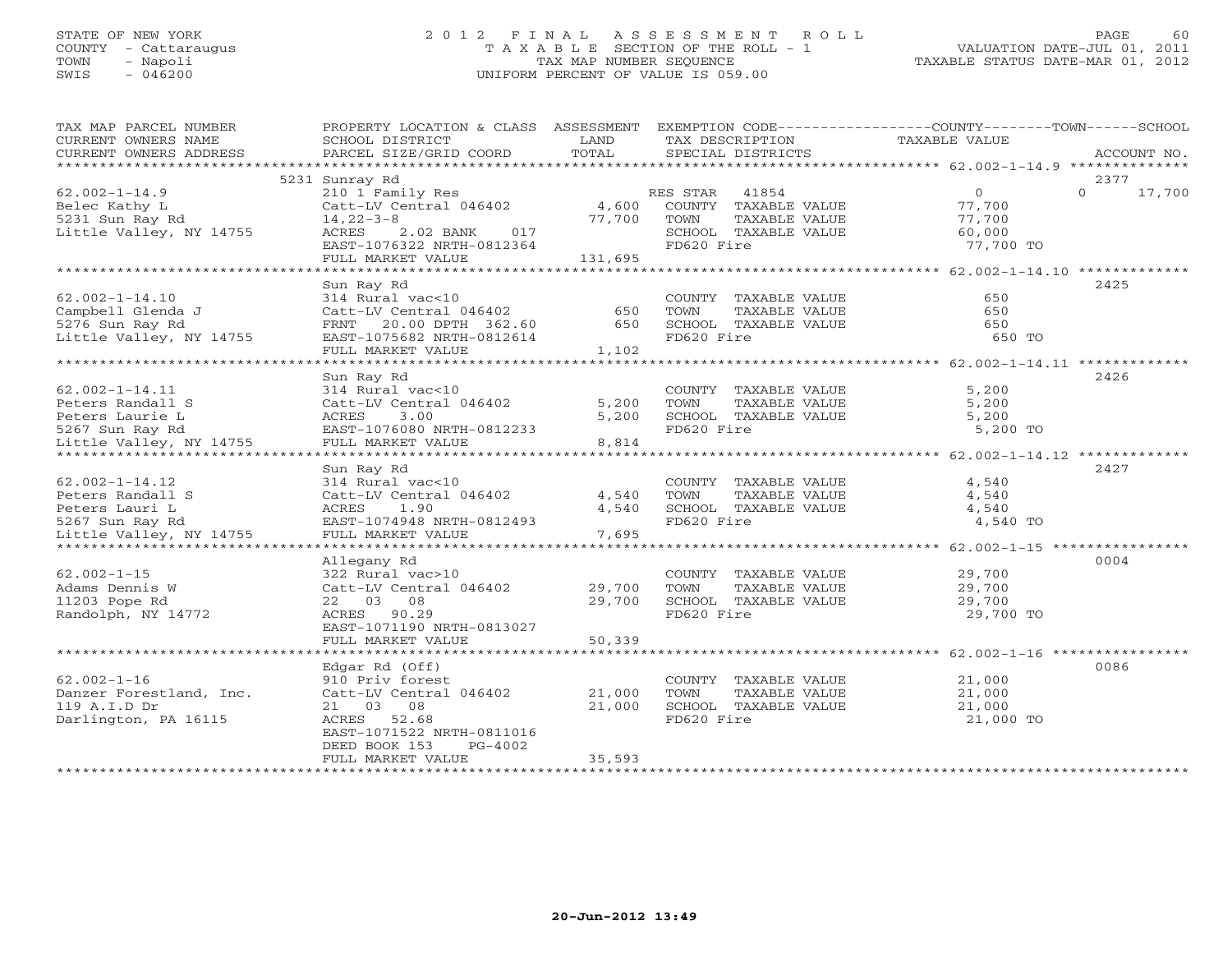# STATE OF NEW YORK 2 0 1 2 F I N A L A S S E S S M E N T R O L L PAGE 61 COUNTY - Cattaraugus T A X A B L E SECTION OF THE ROLL - 1 VALUATION DATE-JUL 01, 2011 TOWN - Napoli TAX MAP NUMBER SEQUENCE TAXABLE STATUS DATE-MAR 01, 2012 SWIS - 046200 UNIFORM PERCENT OF VALUE IS 059.00UNIFORM PERCENT OF VALUE IS 059.00

| TAX MAP PARCEL NUMBER<br>CURRENT OWNERS NAME<br>CURRENT OWNERS ADDRESS<br>******************************   | PROPERTY LOCATION & CLASS ASSESSMENT<br>SCHOOL DISTRICT<br>PARCEL SIZE/GRID COORD                                                                                       | LAND<br>TOTAL              | TAX DESCRIPTION<br>SPECIAL DISTRICTS                                                                     | EXEMPTION CODE-----------------COUNTY-------TOWN------SCHOOL<br>TAXABLE VALUE | ACCOUNT NO. |
|------------------------------------------------------------------------------------------------------------|-------------------------------------------------------------------------------------------------------------------------------------------------------------------------|----------------------------|----------------------------------------------------------------------------------------------------------|-------------------------------------------------------------------------------|-------------|
|                                                                                                            | Edgar Rd (Off)                                                                                                                                                          |                            |                                                                                                          | 0227                                                                          |             |
| $62.002 - 1 - 17$<br>Danzer Forestland, Inc<br>119 A.I.D. Dr<br>Darlington, PA 16115                       | 910 Priv forest<br>Catt-LV Central 046402<br>21 03<br>08<br><b>ACRES</b><br>5.00<br>EAST-1072648 NRTH-0811005                                                           | 2,000<br>2,000             | COUNTY TAXABLE VALUE<br>TOWN<br>TAXABLE VALUE<br>SCHOOL TAXABLE VALUE<br>FD620 Fire                      | 2,000<br>2,000<br>2,000<br>2,000 TO                                           |             |
|                                                                                                            | DEED BOOK 154<br>PG-4002<br>FULL MARKET VALUE                                                                                                                           | 3,390                      |                                                                                                          |                                                                               |             |
|                                                                                                            |                                                                                                                                                                         |                            |                                                                                                          |                                                                               |             |
| $62.002 - 1 - 18.1$<br>Snow Arthur<br>9522 Nys Rte 242<br>Little Valley, NY 14755                          | 9522 Nys Rte 242<br>310 Res Vac<br>Catt-LV Central 046402<br>21 03 08<br>ACRES 50.85<br>EAST-1073658 NRTH-0811015<br>DEED BOOK 788<br>PG-5001                           | 24,650<br>24,650           | COUNTY TAXABLE VALUE<br>TOWN<br>TAXABLE VALUE<br>SCHOOL TAXABLE VALUE<br>FD620 Fire                      | 1669<br>24,650<br>24,650<br>24,650<br>24,650 TO                               |             |
|                                                                                                            | FULL MARKET VALUE                                                                                                                                                       | 41,780                     |                                                                                                          |                                                                               |             |
|                                                                                                            | Edgar Rd                                                                                                                                                                |                            |                                                                                                          | 2114                                                                          |             |
| $62.002 - 1 - 18.2$<br>Schrecongost John<br>Schrecongost Jennifer<br>214 Surrey Ln<br>Queenstown, MD 21658 | 312 Vac w/imprv<br>Catt-LV Central 046402<br>21 03 08<br>29.70<br>ACRES<br>EAST-1073275 NRTH-0809029<br>DEED BOOK 4403<br>PG-5001<br>FULL MARKET VALUE                  | 16,300<br>37,600<br>63,729 | COUNTY TAXABLE VALUE<br>TOWN<br>TAXABLE VALUE<br>SCHOOL TAXABLE VALUE<br>FD620 Fire                      | 37,600<br>37,600<br>37,600<br>37,600 TO                                       |             |
|                                                                                                            |                                                                                                                                                                         |                            |                                                                                                          |                                                                               |             |
| $62.002 - 1 - 18.3$<br>Smith Raymond<br>9505 Fuss Rd<br>Little Valley, NY 14755                            | 9508 Fuss Rd<br>210 1 Family Res<br>Catt-LV Central 046402<br>21 03<br>08<br>2.60<br>ACRES<br>EAST-1074378 NRTH-0807798<br>DEED BOOK 13582 PG-9001<br>FULL MARKET VALUE | 4,960<br>66,510<br>112,729 | COUNTY TAXABLE VALUE<br>TOWN<br>TAXABLE VALUE<br>SCHOOL TAXABLE VALUE<br>FD620 Fire                      | 2129<br>66,510<br>66,510<br>66,510<br>66,510 TO                               |             |
|                                                                                                            |                                                                                                                                                                         |                            |                                                                                                          |                                                                               |             |
| $62.002 - 1 - 18.4$<br>Gasper Tammy D<br>9506 Fuss Rd<br>Little Valley, NY 14755                           | 9506 Fuss Rd<br>210 1 Family Res<br>Catt-LV Central 046402<br>ACRES<br>1.70 BANK<br>017<br>DEED BOOK 1025<br>$PG-83$<br>FULL MARKET VALUE                               | 4,420<br>52,000<br>88,136  | 41854<br>RES STAR<br>COUNTY TAXABLE VALUE<br>TOWN<br>TAXABLE VALUE<br>SCHOOL TAXABLE VALUE<br>FD620 Fire | 2346<br>$\Omega$<br>$\Omega$<br>52,000<br>52,000<br>34,300<br>52,000 TO       | 17,700      |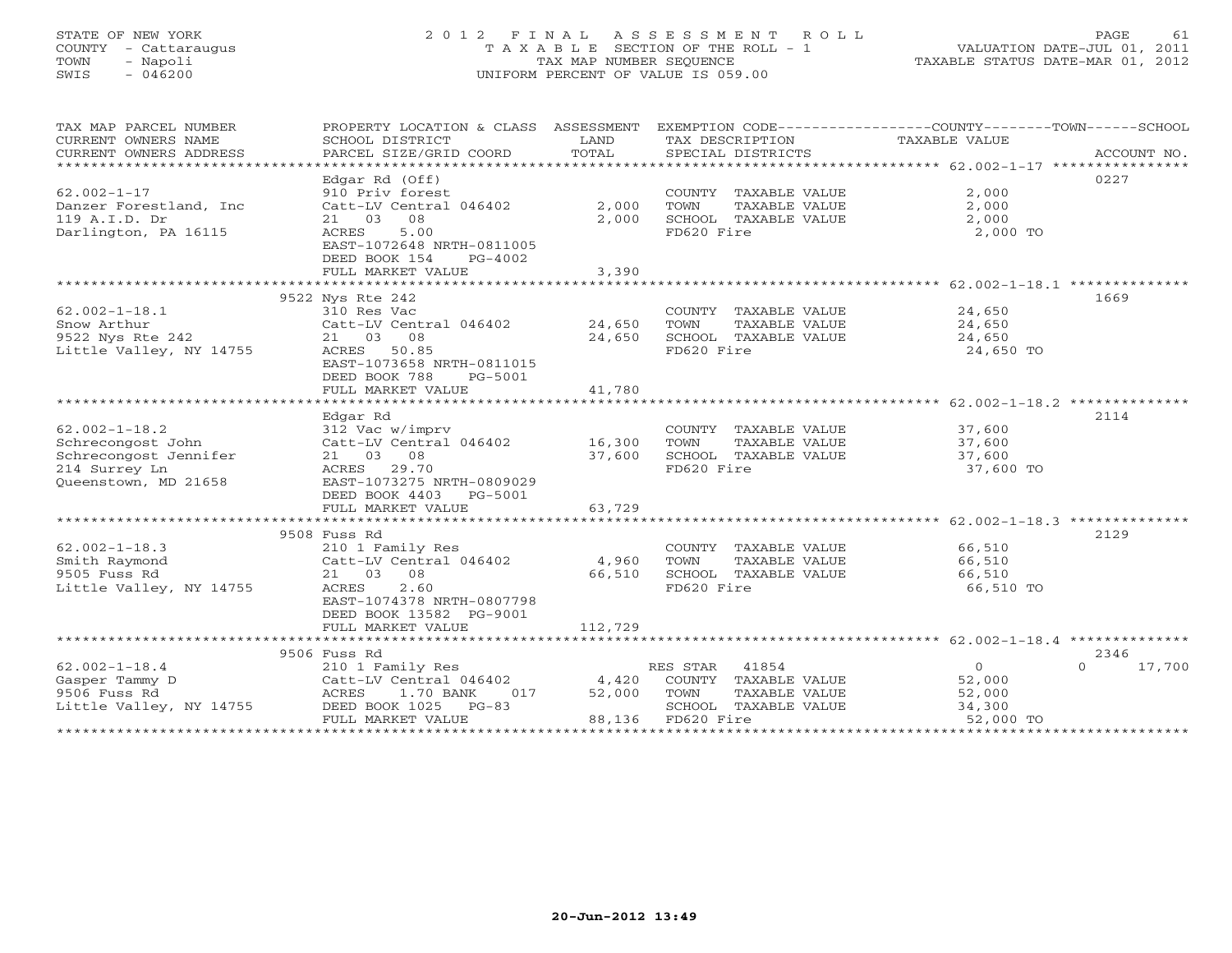# STATE OF NEW YORK 2 0 1 2 F I N A L A S S E S S M E N T R O L L PAGE 62 COUNTY - Cattaraugus T A X A B L E SECTION OF THE ROLL - 1 VALUATION DATE-JUL 01, 2011 TOWN - Napoli TAX MAP NUMBER SEQUENCE TAXABLE STATUS DATE-MAR 01, 2012 SWIS - 046200 UNIFORM PERCENT OF VALUE IS 059.00UNIFORM PERCENT OF VALUE IS 059.00

| TAX MAP PARCEL NUMBER     | PROPERTY LOCATION & CLASS ASSESSMENT                    |                | EXEMPTION CODE-----------------COUNTY-------TOWN------SCHOOL |                      |          |             |
|---------------------------|---------------------------------------------------------|----------------|--------------------------------------------------------------|----------------------|----------|-------------|
| CURRENT OWNERS NAME       | SCHOOL DISTRICT                                         | LAND           | TAX DESCRIPTION                                              | <b>TAXABLE VALUE</b> |          |             |
| CURRENT OWNERS ADDRESS    | PARCEL SIZE/GRID COORD                                  | TOTAL          | SPECIAL DISTRICTS                                            |                      |          | ACCOUNT NO. |
|                           |                                                         |                |                                                              |                      |          |             |
|                           | 9522 NYS Rt 242                                         |                |                                                              |                      | 2364     |             |
| $62.002 - 1 - 18.5$       | 210 1 Family Res                                        |                | RES STAR<br>41854                                            | $\overline{0}$       | $\Omega$ | 17,700      |
| Osgood Wayne D            | Catt-LV Central 046402                                  | 22,712         | COUNTY TAXABLE VALUE                                         | 65,350               |          |             |
| Osgood Christy            | 21 3 8                                                  | 65,350         | TOWN<br>TAXABLE VALUE                                        | 65,350               |          |             |
| 9522 NYS Rt 242           | ACRES<br>64.25                                          |                | SCHOOL TAXABLE VALUE                                         | 47,650               |          |             |
| Little Valley, NY 14755   | EAST-1074061 NRTH-0809162                               |                | FD620 Fire                                                   | 65,350 TO            |          |             |
|                           | DEED BOOK 4130<br>PG-4002                               |                |                                                              |                      |          |             |
|                           | FULL MARKET VALUE                                       | 110,763        |                                                              |                      |          |             |
|                           |                                                         |                |                                                              |                      |          |             |
|                           | 9750 Edgar Rd                                           |                |                                                              |                      | 0138     |             |
| $62.002 - 1 - 19.1$       | 240 Rural res                                           |                | 41700<br>AG BLDG                                             | 28,906               | 28,906   | 28,906      |
| Campbell William          | Catt-LV Central 046402                                  |                | 20,250 RES STAR 41854                                        | $\overline{0}$       | $\Omega$ | 17,700      |
| Campbell Barbara          | 21 03<br>08                                             | 91,161         | COUNTY TAXABLE VALUE                                         | 62,255               |          |             |
| 5367 Narrows Rd           | ACRES 64.60                                             |                | TOWN<br>TAXABLE VALUE                                        | 62,255               |          |             |
| Little Valley, NY 14755   | EAST-1071170 NRTH-0809051<br>DEED BOOK 1006<br>$PG-260$ |                | SCHOOL TAXABLE VALUE<br>FD620 Fire                           | 44,555<br>91,161 TO  |          |             |
| MAY BE SUBJECT TO PAYMENT | FULL MARKET VALUE                                       | 154,510        |                                                              |                      |          |             |
| UNDER RPTL483 UNTIL 2019  |                                                         |                |                                                              |                      |          |             |
|                           |                                                         |                |                                                              |                      |          |             |
|                           | 9776 Edgar Rd                                           |                |                                                              |                      | 2116     |             |
| $62.002 - 1 - 19.2$       | 210 1 Family Res                                        |                | 41854<br>RES STAR                                            | $\overline{O}$       | $\Omega$ | 17,700      |
| Pierce Bennett V          | Catt-LV Central 046402                                  | 9,400          | COUNTY TAXABLE VALUE                                         | 67,400               |          |             |
| Pierce Noreen E           | 21 03<br>08                                             | 67,400         | TOWN<br>TAXABLE VALUE                                        | 67,400               |          |             |
| 9776 Edgar Rd             | ACRES 12.40 BANK<br>012                                 |                | SCHOOL TAXABLE VALUE                                         | 49,700               |          |             |
| Little Valley, NY 14755   | EAST-1070582 NRTH-0809064                               |                | FD620 Fire                                                   | 67,400 TO            |          |             |
|                           | DEED BOOK 6390 PG-3001                                  |                |                                                              |                      |          |             |
|                           | FULL MARKET VALUE                                       | 114,237        |                                                              |                      |          |             |
|                           |                                                         |                |                                                              |                      |          |             |
|                           | 9750 Edgar Rd                                           |                |                                                              |                      | 2265     |             |
| $62.002 - 1 - 19.3$       | 240 Rural res                                           |                | COUNTY TAXABLE VALUE                                         | 260,000              |          |             |
| Schrecongost Robert       | Catt-LV Central 046402                                  | 28,450         | TOWN<br>TAXABLE VALUE                                        | 260,000              |          |             |
| Schrecongost Christina    | 21 03<br>08                                             | 260,000        | SCHOOL TAXABLE VALUE                                         | 260,000              |          |             |
| 203 Belmont Court East    | ACRES 90.75                                             |                | FD620 Fire                                                   | 260,000 TO           |          |             |
| North Tonawanda, NY 14120 | EAST-1072352 NRTH-0809036                               |                |                                                              |                      |          |             |
|                           | DEED BOOK 1006 PG-260                                   |                |                                                              |                      |          |             |
|                           | FULL MARKET VALUE                                       | 440,678        |                                                              |                      |          |             |
|                           |                                                         |                |                                                              |                      |          |             |
|                           | 9817 Marks Rd                                           |                |                                                              |                      | 2422     |             |
| $62.002 - 1 - 20.1$       | 210 1 Family Res                                        |                | 41131<br>CVET C/T                                            | 11,800               | 11,800   | $\Omega$    |
| Welka Bruce R             | Catt-LV Central 046402                                  | 7,340 RES STAR | 41854                                                        | $\Omega$             | $\Omega$ | 17,700      |
| 9817 Marx Rd              | ACRES<br>7.35<br>EAST-0013274 NRTH-0006001              | 88,945         | COUNTY TAXABLE VALUE<br>TOWN                                 | 77,145               |          |             |
| Little Valley, NY 14755   |                                                         |                | TAXABLE VALUE<br>SCHOOL TAXABLE VALUE                        | 77,145<br>71,245     |          |             |
|                           | DEED BOOK 13274 PG-6002<br>FULL MARKET VALUE            | 150,754        | FD620 Fire                                                   | 88,945 TO            |          |             |
|                           |                                                         |                |                                                              |                      |          |             |
|                           |                                                         |                |                                                              |                      |          |             |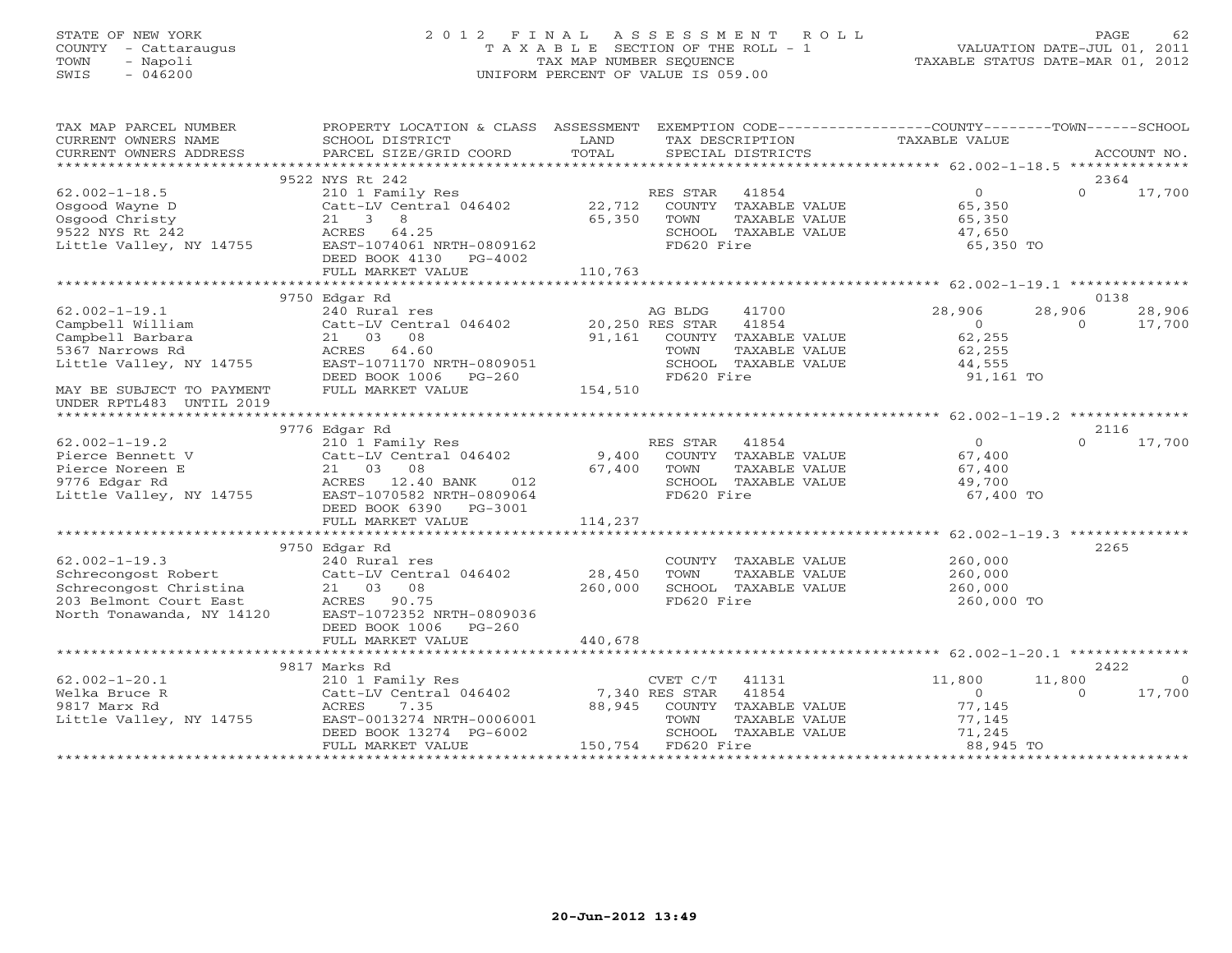# STATE OF NEW YORK 2 0 1 2 F I N A L A S S E S S M E N T R O L L PAGE 63 COUNTY - Cattaraugus T A X A B L E SECTION OF THE ROLL - 1 VALUATION DATE-JUL 01, 2011 TOWN - Napoli TAX MAP NUMBER SEQUENCE TAXABLE STATUS DATE-MAR 01, 2012 SWIS - 046200 UNIFORM PERCENT OF VALUE IS 059.00UNIFORM PERCENT OF VALUE IS 059.00

| TAX MAP PARCEL NUMBER   | PROPERTY LOCATION & CLASS ASSESSMENT EXEMPTION CODE---------------COUNTY-------TOWN------SCHOOL |         |                               |                |                    |
|-------------------------|-------------------------------------------------------------------------------------------------|---------|-------------------------------|----------------|--------------------|
| CURRENT OWNERS NAME     | SCHOOL DISTRICT                                                                                 | LAND    | TAX DESCRIPTION TAXABLE VALUE |                |                    |
| CURRENT OWNERS ADDRESS  | PARCEL SIZE/GRID COORD                                                                          | TOTAL   | SPECIAL DISTRICTS             |                | ACCOUNT NO.        |
|                         |                                                                                                 |         |                               |                |                    |
|                         | 9800 Marks Rd                                                                                   |         |                               |                | 2414               |
| $62.002 - 1 - 20.2$     | 210 1 Family Res                                                                                |         | CVET C/T<br>41131             | 11,800         | 11,800<br>$\Omega$ |
| Welka Frank P           | Catt-LV Central 046402 14,788 RES STAR                                                          |         | 41854                         | $\circ$        | $\Omega$<br>17,700 |
| Welka Florence K        | 32.55<br>ACRES                                                                                  | 78,522  | COUNTY TAXABLE VALUE          | 66,722         |                    |
| 9800 Marx Rd            |                                                                                                 |         | TOWN<br>TAXABLE VALUE         | 66,722         |                    |
| Little Valley, NY 14755 | EAST-1070043 NRTH-00000040<br>4755 DEED BOOK 13274 PG-6001                                      |         | SCHOOL TAXABLE VALUE          | 60,822         |                    |
|                         | FULL MARKET VALUE                                                                               |         | 133,088 FD620 Fire            | 78,522 TO      |                    |
|                         |                                                                                                 |         |                               |                |                    |
|                         | 9823 Marks Rd                                                                                   |         |                               |                | 1802               |
| $62.002 - 1 - 21$       | 210 1 Family Res                                                                                |         | RES STAR 41854                | $\overline{0}$ | $\Omega$<br>17,700 |
| Ebert John              | Catt-LV Central 046402                                                                          | 5,600   | COUNTY TAXABLE VALUE          | 58,300         |                    |
|                         |                                                                                                 |         |                               |                |                    |
| Ebert Cheryl            | 29 03<br>08                                                                                     | 58,300  | TOWN<br>TAXABLE VALUE         | 58,300         |                    |
| 9823 Marks Rd           | ACRES<br>3.74 BANK<br>005                                                                       |         | SCHOOL TAXABLE VALUE          | 40,600         |                    |
| Little Valley, NY 14755 | EAST-1069504 NRTH-0807843                                                                       |         | FD620 Fire                    | 58,300 TO      |                    |
|                         | DEED BOOK 1020 PG-845                                                                           |         |                               |                |                    |
|                         | FULL MARKET VALUE                                                                               | 98,814  |                               |                |                    |
|                         |                                                                                                 |         |                               |                |                    |
|                         | 9847 Marks Rd                                                                                   |         |                               |                | 0153               |
| $62.002 - 1 - 22$       | 210 1 Family Res                                                                                |         | COUNTY TAXABLE VALUE          | 25,480         |                    |
| Pardee Mary L           | Catt-LV Central 046402                                                                          | 6,280   | TOWN<br>TAXABLE VALUE         | 25,480         |                    |
| 2746 Derbyshire Rd      | 29 03<br>08                                                                                     | 25,480  | SCHOOL TAXABLE VALUE          | 25,480         |                    |
| Cleveland, OH 44106     | ACRES<br>4.80 BANK<br>032                                                                       |         | FD620 Fire                    | 25,480 TO      |                    |
|                         | EAST-1069049 NRTH-0807853                                                                       |         |                               |                |                    |
|                         | DEED BOOK 2083 PG-7002                                                                          |         |                               |                |                    |
|                         | FULL MARKET VALUE                                                                               | 43,186  |                               |                |                    |
|                         |                                                                                                 |         |                               |                |                    |
|                         | Marks Rd                                                                                        |         |                               |                | 1520               |
| $62.002 - 1 - 23$       | 260 Seasonal res                                                                                |         | COUNTY TAXABLE VALUE          | 22,800         |                    |
| Monin Edward S          | Catt-LV Central 046402                                                                          | 5,700   | TOWN<br>TAXABLE VALUE         | 22,800         |                    |
| Monin Sarah B           | 29 03 08                                                                                        | 22,800  | SCHOOL TAXABLE VALUE          | 22,800         |                    |
| 7210 Graydon Dr         | 3.90<br>ACRES                                                                                   |         | FD620 Fire                    | 22,800 TO      |                    |
| N. Tonawanda, NY 14120  | EAST-1069442 NRTH-0808573                                                                       |         |                               |                |                    |
|                         | DEED BOOK 6302<br>PG-4001                                                                       |         |                               |                |                    |
|                         | FULL MARKET VALUE                                                                               | 38,644  |                               |                |                    |
|                         |                                                                                                 |         |                               |                |                    |
|                         | 9866 Marks Rd                                                                                   |         |                               |                | 1990               |
| $62.002 - 1 - 24.3$     | 210 1 Family Res                                                                                |         | COUNTY TAXABLE VALUE          | 69,985         |                    |
| Wagatha Dale R          | Catt-LV Central 046402                                                                          | 17,340  | TOWN<br>TAXABLE VALUE         | 69,985         |                    |
| Waqatha Laurie A        | 29 03 08                                                                                        | 69,985  | SCHOOL TAXABLE VALUE          | 69,985         |                    |
| 9900 Marks Rd           | ACRES 42.75                                                                                     |         | FD620 Fire                    | 69,985 TO      |                    |
| Little Valley, NY 14755 | EAST-1068767 NRTH-0809422                                                                       |         |                               |                |                    |
|                         | DEED BOOK 00972 PG-00730                                                                        |         |                               |                |                    |
|                         | FULL MARKET VALUE                                                                               | 118,619 |                               |                |                    |
|                         |                                                                                                 |         |                               |                |                    |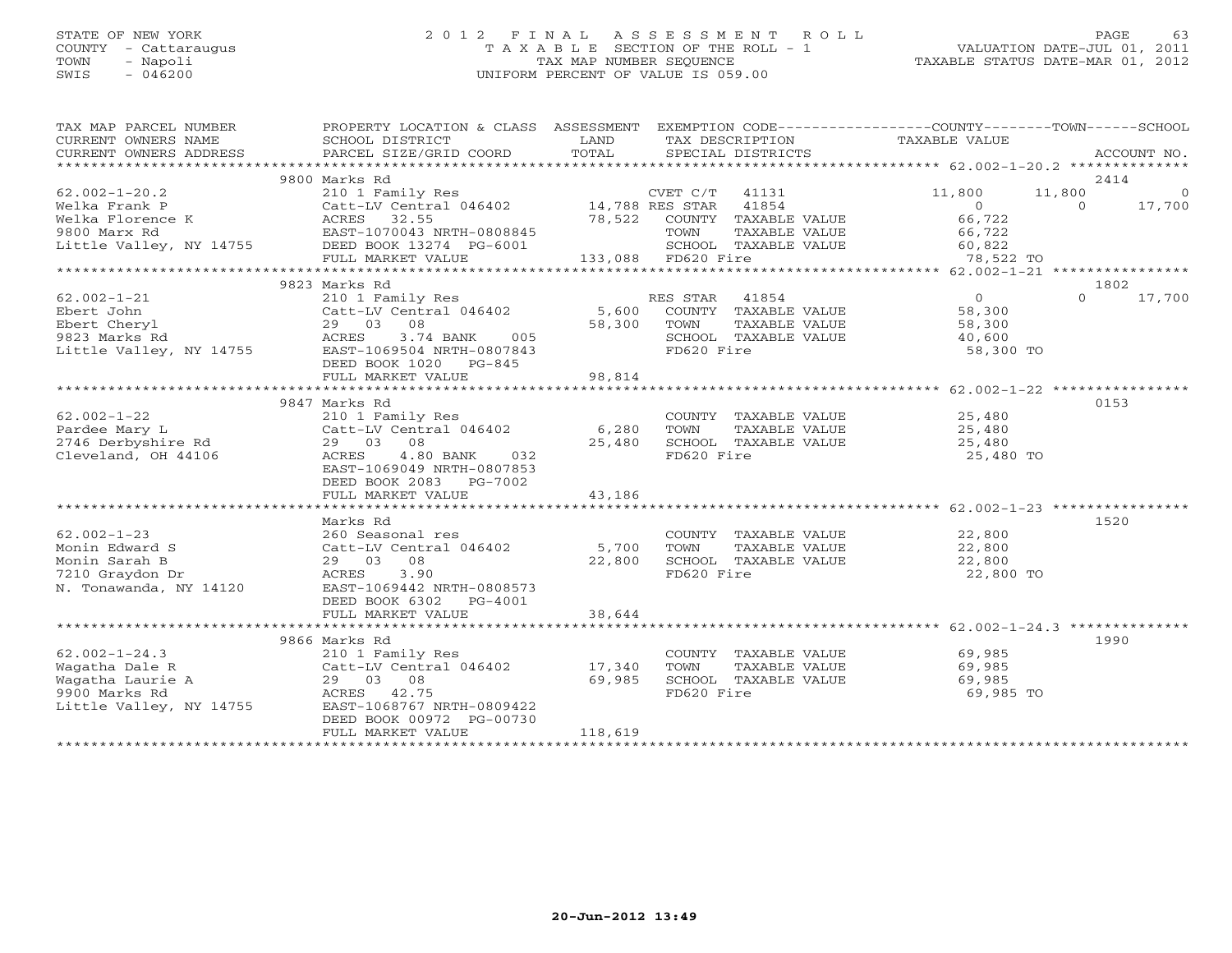# STATE OF NEW YORK 2 0 1 2 F I N A L A S S E S S M E N T R O L L PAGE 64 COUNTY - Cattaraugus T A X A B L E SECTION OF THE ROLL - 1 VALUATION DATE-JUL 01, 2011 TOWN - Napoli TAX MAP NUMBER SEQUENCE TAXABLE STATUS DATE-MAR 01, 2012 SWIS - 046200 UNIFORM PERCENT OF VALUE IS 059.00UNIFORM PERCENT OF VALUE IS 059.00

| TAX MAP PARCEL NUMBER<br>CURRENT OWNERS NAME<br>CURRENT OWNERS ADDRESS                                                 | SCHOOL DISTRICT<br>PARCEL SIZE/GRID COORD                                                                                                                               | LAND<br>TOTAL              | TAX DESCRIPTION TAXABLE VALUE<br>SPECIAL DISTRICTS                                                                               | PROPERTY LOCATION & CLASS ASSESSMENT EXEMPTION CODE---------------COUNTY-------TOWN------SCHOOL | ACCOUNT NO.                      |
|------------------------------------------------------------------------------------------------------------------------|-------------------------------------------------------------------------------------------------------------------------------------------------------------------------|----------------------------|----------------------------------------------------------------------------------------------------------------------------------|-------------------------------------------------------------------------------------------------|----------------------------------|
| $62.002 - 1 - 24.4$<br>Waqatha Robert<br>Wagatha Pauline<br>9846 Marks Rd<br>Little Valley, NY 14755                   | 9846 Marks Rd<br>29 03 08<br>071<br>ACRES 13.20 BANK<br>EAST-1069072 NRTH-0808643<br>DEED BOOK 889<br>PG-00657<br>FULL MARKET VALUE                                     | 146,441                    | 86,400 COUNTY TAXABLE VALUE<br>1 TOWN TAXABLE VALUE<br>3 SCHOOL TAXABLE VALUE<br>7 FD620 Fire                                    | 11,800<br>11,800<br>$\overline{0}$<br>$\Omega$<br>74,600<br>74,600<br>49,700<br>86,400 TO       | 2081<br>$\overline{0}$<br>36,700 |
| $62.002 - 1 - 27$<br>Danzer Forestland, Inc.<br>119 A.I.D Dr<br>Darlington, PA 16115                                   | Marks Rd<br>910 Priv forest<br>Catt-LV Central 046402 12,600<br>29 03 08<br>ACRES 33.35<br>EAST-1069913 NRTH-0810073<br>DEED BOOK 153<br>$PG-4002$<br>FULL MARKET VALUE | 12,600<br>21,356           | COUNTY TAXABLE VALUE<br>TOWN<br>TAXABLE VALUE<br>SCHOOL TAXABLE VALUE<br>FD620 Fire                                              | 12,600<br>12,600<br>12,600<br>12,600 TO                                                         | 0088                             |
|                                                                                                                        | Pigeon Valley Rd                                                                                                                                                        |                            |                                                                                                                                  |                                                                                                 | 0226                             |
| $62.002 - 1 - 28$<br>Dechow Ronald C<br>10052 Pigeon Valley Rd<br>Little Valley, NY 14755<br>MAY BE SUBJECT TO PAYMENT | 120 Field crops<br>Catt-LV Central 046402 42,700 COUNTY TAXABLE VALUE<br>30 03 08<br>ACRES 131.70<br>EAST-1068233 NRTH-0811673<br>DEED BOOK 740<br>PG-00068             | 43,200                     | AG DIST<br>41720<br>TOWN<br>TAXABLE VALUE<br>SCHOOL TAXABLE VALUE<br>FD620 Fire                                                  | 12,726<br>12,726<br>30,474<br>30,474<br>30,474<br>43,200 TO                                     | 12,726                           |
| UNDER AGDIST LAW TIL 2016                                                                                              | FULL MARKET VALUE                                                                                                                                                       | 73,220                     |                                                                                                                                  |                                                                                                 |                                  |
| $62.002 - 1 - 29$<br>Adams Lumber Co Inc<br>6052 Adams Rd<br>Cattaraugus, NY 14719                                     | Pigeon Valley Rd (Off)<br>910 Priv forest<br>Catt-LV Central 046402<br>29 03 08<br>ACRES 40.00<br>EAST-1069835 NRTH-0812072<br>FULL MARKET VALUE                        | 26,000<br>26,000<br>44,068 | COUNTY TAXABLE VALUE<br>TOWN<br>TAXABLE VALUE<br>SCHOOL TAXABLE VALUE<br>FD620 Fire                                              | 26,000<br>26,000<br>26,000<br>26,000 TO                                                         | 0017                             |
|                                                                                                                        |                                                                                                                                                                         |                            |                                                                                                                                  |                                                                                                 |                                  |
| $62.002 - 1 - 31$<br>Dunham Virgill W<br>Dunham Sheila H<br>5334 Allegany Rd<br>Little Valley, NY 14755                | 5334 Allegany Rd<br>116 Other stock<br>Catt-LV Central 046402<br>Catt-LV Centr<br>30 03 08<br>ACRES 101.00<br>EAST-1068579 NRTH-0813348<br>DEED BOOK 733<br>PG-00634    | 147,980                    | 41700<br>AG BLDG<br>35,500 RES STAR 41854<br>COUNTY TAXABLE VALUE<br>TOWN<br>TAXABLE VALUE<br>SCHOOL TAXABLE VALUE<br>FD620 Fire | 62,902<br>62,902<br>$\overline{0}$<br>$\Omega$<br>85,078<br>85,078<br>67,378<br>147,980 TO      | 0240<br>62,902<br>17,700         |
| MAY BE SUBJECT TO PAYMENT<br>UNDER RPTL483 UNTIL 2017                                                                  | FULL MARKET VALUE                                                                                                                                                       | 250,814                    |                                                                                                                                  |                                                                                                 |                                  |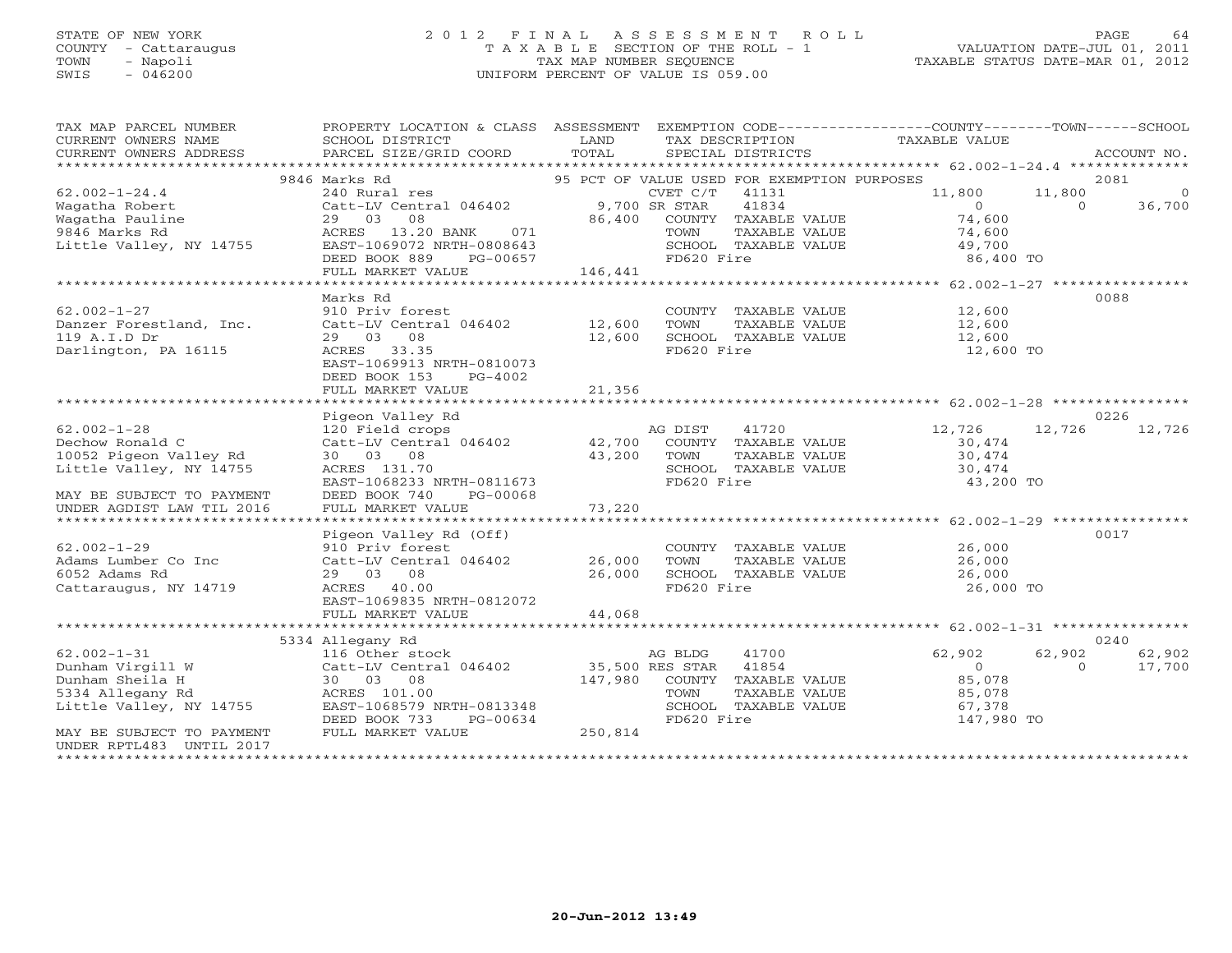# STATE OF NEW YORK 2 0 1 2 F I N A L A S S E S S M E N T R O L L PAGE 65 COUNTY - Cattaraugus T A X A B L E SECTION OF THE ROLL - 1 VALUATION DATE-JUL 01, 2011 TOWN - Napoli TAX MAP NUMBER SEQUENCE TAXABLE STATUS DATE-MAR 01, 2012 SWIS - 046200 UNIFORM PERCENT OF VALUE IS 059.00UNIFORM PERCENT OF VALUE IS 059.00

| TAX MAP PARCEL NUMBER<br>CURRENT OWNERS NAME<br>CURRENT OWNERS ADDRESS | PROPERTY LOCATION & CLASS ASSESSMENT<br>SCHOOL DISTRICT<br>PARCEL SIZE/GRID COORD | LAND<br>TOTAL | TAX DESCRIPTION<br>SPECIAL DISTRICTS          | EXEMPTION CODE----------------COUNTY-------TOWN------SCHOOL<br><b>TAXABLE VALUE</b><br>ACCOUNT NO. |
|------------------------------------------------------------------------|-----------------------------------------------------------------------------------|---------------|-----------------------------------------------|----------------------------------------------------------------------------------------------------|
| ************************                                               |                                                                                   |               |                                               |                                                                                                    |
|                                                                        | Dutch Hill Rd                                                                     |               |                                               | 1498                                                                                               |
| $62.002 - 2 - 1.1$<br>Gower Barry R                                    | 322 Rural vac>10<br>Catt-LV Central 046402                                        | 11,200        | COUNTY TAXABLE VALUE<br>TOWN<br>TAXABLE VALUE | 11,200<br>11,200                                                                                   |
| Gower Linda L                                                          | 15 03 08                                                                          | 11,200        | SCHOOL TAXABLE VALUE                          | 11,200                                                                                             |
| 11969 Deland Rd                                                        | ACRES 17.10                                                                       |               | FD620 Fire                                    | 11,200 TO                                                                                          |
| Randolph, NY 14772                                                     | EAST-1074891 NRTH-0816142                                                         |               |                                               |                                                                                                    |
|                                                                        | DEED BOOK 856<br>PG-00706                                                         |               |                                               |                                                                                                    |
|                                                                        | FULL MARKET VALUE                                                                 | 18,983        |                                               |                                                                                                    |
|                                                                        | ************************                                                          | ************  |                                               |                                                                                                    |
|                                                                        | 9515 Dutch Hill Rd                                                                |               |                                               | 1897                                                                                               |
| $62.002 - 2 - 1.2$                                                     | 312 Vac w/imprv                                                                   |               | COUNTY TAXABLE VALUE                          | 7,100                                                                                              |
| Glow Scott                                                             | Catt-LV Central 046402                                                            | 5,100         | TOWN<br>TAXABLE VALUE                         | 7,100                                                                                              |
| 5416 Narrows Rd                                                        | 15 03<br>08                                                                       | 7,100         | SCHOOL TAXABLE VALUE                          | 7,100                                                                                              |
| Little Valley, NY 14755                                                | L/u Charles-Ann Howard                                                            |               | FD620 Fire                                    | 7,100 TO                                                                                           |
|                                                                        | ACRES<br>2.85                                                                     |               |                                               |                                                                                                    |
|                                                                        | EAST-1074917 NRTH-0817073<br>DEED BOOK 16648 PG-1                                 |               |                                               |                                                                                                    |
|                                                                        | FULL MARKET VALUE                                                                 | 12,034        |                                               |                                                                                                    |
|                                                                        |                                                                                   |               |                                               |                                                                                                    |
|                                                                        | Dutch Hill Rd                                                                     |               |                                               | 1949                                                                                               |
| $62.002 - 2 - 1.3$                                                     | 311 Res vac land                                                                  |               | COUNTY TAXABLE VALUE                          | 5,000                                                                                              |
| Bentley Judith I                                                       | Catt-LV Central 046402                                                            | 5,000         | TAXABLE VALUE<br>TOWN                         | 5,000                                                                                              |
| 4542 Elm Creek Rd                                                      | 15 03 08                                                                          | 5,000         | SCHOOL TAXABLE VALUE                          | 5,000                                                                                              |
| Randolph, NY 14772                                                     | 2.70<br>ACRES                                                                     |               | FD620 Fire                                    | 5,000 TO                                                                                           |
|                                                                        | EAST-1075089 NRTH-0816306                                                         |               |                                               |                                                                                                    |
|                                                                        | DEED BOOK 908<br>PG-00127                                                         |               |                                               |                                                                                                    |
|                                                                        | FULL MARKET VALUE                                                                 | 8,475         |                                               |                                                                                                    |
|                                                                        | 9527 Dutch Hill Rd                                                                |               |                                               | 1972                                                                                               |
| $62.002 - 2 - 1.4$                                                     | 270 Mfg housing                                                                   |               | RES STAR 41854                                | $\Omega$<br>17,200<br>$\Omega$                                                                     |
| Keith Roy                                                              | Catt-LV Central 046402                                                            |               | 5,300 COUNTY TAXABLE VALUE                    | 17,200                                                                                             |
| 9527 Dutch Hill Rd                                                     | 15 03 08                                                                          | 17,200        | TOWN<br>TAXABLE VALUE                         | 17,200                                                                                             |
| Little Valley, NY 14755                                                | ACRES<br>3.10                                                                     |               | SCHOOL TAXABLE VALUE                          | $\Omega$                                                                                           |
|                                                                        | EAST-1074703 NRTH-0816938                                                         |               | FD620 Fire                                    | 17,200 TO                                                                                          |
|                                                                        | DEED BOOK 909<br>PG-00791                                                         |               |                                               |                                                                                                    |
|                                                                        | FULL MARKET VALUE                                                                 | 29,153        |                                               |                                                                                                    |
|                                                                        |                                                                                   |               |                                               |                                                                                                    |
|                                                                        | 5433 Narrows Rd                                                                   |               |                                               | 0161                                                                                               |
| $62.002 - 2 - 2$                                                       | 475 Junkyard                                                                      |               | 41834<br>SR STAR                              | $\circ$<br>$\Omega$<br>36,700                                                                      |
| Case Donald                                                            | Catt-LV Central 046402                                                            | 23,980        | COUNTY TAXABLE VALUE                          | 100,080                                                                                            |
| Case Mabelle                                                           | 14 03 08                                                                          | 100,080       | TOWN<br>TAXABLE VALUE                         | 100,080                                                                                            |
| 5433 Narrows Rd<br>Little Valley, NY 14755                             | ACRES 50.95<br>EAST-1075990 NRTH-0815155                                          |               | SCHOOL TAXABLE VALUE<br>FD620 Fire            | 63,380<br>100,080 TO                                                                               |
|                                                                        | DEED BOOK 703<br>$PG-148$                                                         |               |                                               |                                                                                                    |
|                                                                        | FULL MARKET VALUE                                                                 | 169,627       |                                               |                                                                                                    |
|                                                                        |                                                                                   |               |                                               |                                                                                                    |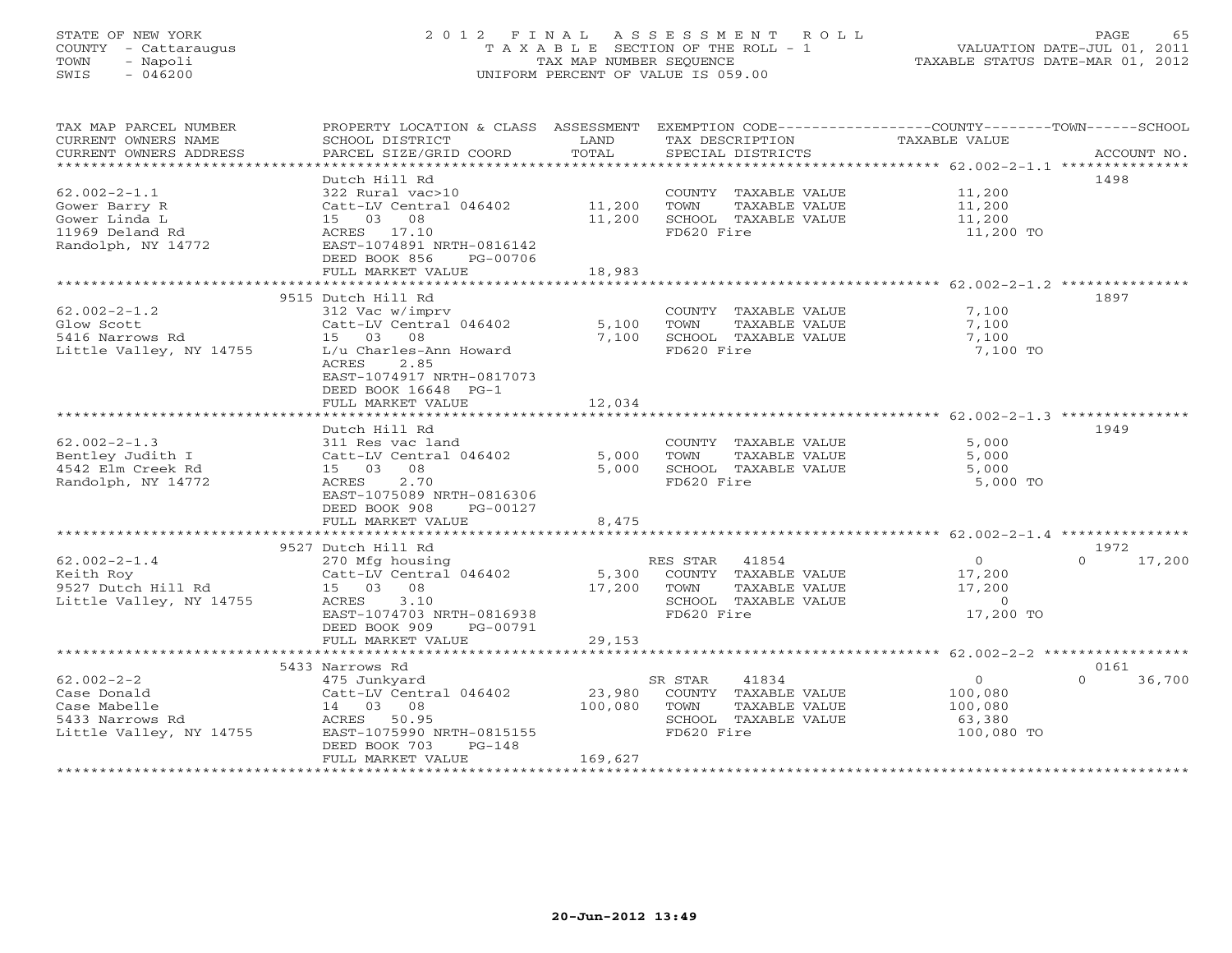# STATE OF NEW YORK 2 0 1 2 F I N A L A S S E S S M E N T R O L L PAGE 66 COUNTY - Cattaraugus T A X A B L E SECTION OF THE ROLL - 1 VALUATION DATE-JUL 01, 2011 TOWN - Napoli TAX MAP NUMBER SEQUENCE TAXABLE STATUS DATE-MAR 01, 2012 SWIS - 046200 UNIFORM PERCENT OF VALUE IS 059.00UNIFORM PERCENT OF VALUE IS 059.00

| TAX MAP PARCEL NUMBER<br>CURRENT OWNERS NAME<br>CURRENT OWNERS ADDRESS                                | PROPERTY LOCATION & CLASS ASSESSMENT<br>SCHOOL DISTRICT<br>PARCEL SIZE/GRID COORD                                                                                                          | LAND<br>TOTAL              | TAX DESCRIPTION<br>SPECIAL DISTRICTS                                                | EXEMPTION CODE-----------------COUNTY-------TOWN------SCHOOL<br>TAXABLE VALUE<br>ACCOUNT NO. |
|-------------------------------------------------------------------------------------------------------|--------------------------------------------------------------------------------------------------------------------------------------------------------------------------------------------|----------------------------|-------------------------------------------------------------------------------------|----------------------------------------------------------------------------------------------|
| $62.002 - 2 - 4$<br>Adams Dennis W<br>Adams Ann L<br>11203 Pope Rd<br>Randolph, NY 14772              | Dutch Hill Rd<br>910 Priv forest<br>Catt-LV Central 046402<br>14 03 08<br>Pipe Li-Refores-Resv<br>ACRES 57.38<br>EAST-1077451 NRTH-0816121<br>DEED BOOK 13850 PG-3002<br>FULL MARKET VALUE | 20,995<br>39,673<br>67,242 | COUNTY TAXABLE VALUE<br>TOWN<br>TAXABLE VALUE<br>SCHOOL TAXABLE VALUE<br>FD620 Fire | 1822<br>39,673<br>39,673<br>39,673<br>39,673 TO                                              |
|                                                                                                       | ************************                                                                                                                                                                   | * * * * * * * * * * * *    |                                                                                     | ******************************* 62.002-2-5 ****************                                  |
| $62.002 - 2 - 5$<br>Case Edwin<br>5392 Narrows Rd<br>Little Valley, NY 14755                          | Narrows Rd<br>321 Abandoned ag<br>Catt-LV Central 046402<br>14 03 08<br>ACRES 25.00<br>EAST-1077653 NRTH-0814546                                                                           | 14,400<br>14,400           | COUNTY TAXABLE VALUE<br>TOWN<br>TAXABLE VALUE<br>SCHOOL TAXABLE VALUE<br>FD620 Fire | 0162<br>14,400<br>14,400<br>14,400<br>14,400 TO                                              |
|                                                                                                       | FULL MARKET VALUE                                                                                                                                                                          | 24,407                     |                                                                                     |                                                                                              |
|                                                                                                       |                                                                                                                                                                                            |                            |                                                                                     |                                                                                              |
| $62.002 - 2 - 6$<br>Cassata Larry Thomas<br>Cassata Fred<br>4094 N Bailey Ave<br>Amherst, NY 14226    | 9271 Dutch Hill Rd<br>260 Seasonal res<br>Catt-LV Central 046402<br>07 03 08<br>ACRES 37.00<br>EAST-1078988 NRTH-0816279<br>DEED BOOK 5409 PG-5001                                         | 18,300<br>60,700           | COUNTY TAXABLE VALUE<br>TAXABLE VALUE<br>TOWN<br>SCHOOL TAXABLE VALUE<br>FD620 Fire | 0165<br>60,700<br>60,700<br>60,700<br>60,700 TO                                              |
|                                                                                                       | FULL MARKET VALUE                                                                                                                                                                          | 102,881                    |                                                                                     |                                                                                              |
| $62.002 - 2 - 7$<br>Blatner Richard P Sr<br>Blatner Michael R<br>59 Simme Rd<br>Lancaster, NY 14086   | Dutch Hill Rd<br>260 Seasonal res<br>Catt-LV Central 046402<br>07 03 08<br>ACRES 43.00<br>EAST-1080045 NRTH-0816355<br>DEED BOOK 8491    PG-5001                                           | 19,800<br>72,500           | COUNTY TAXABLE VALUE<br>TOWN<br>TAXABLE VALUE<br>SCHOOL TAXABLE VALUE<br>FD620 Fire | 0102<br>72,500<br>72,500<br>72,500<br>72,500 TO                                              |
|                                                                                                       | FULL MARKET VALUE                                                                                                                                                                          | 122,881                    |                                                                                     |                                                                                              |
|                                                                                                       | 9093 Dutch Hill Rd                                                                                                                                                                         |                            |                                                                                     | 1848                                                                                         |
| $62.002 - 2 - 8.1$<br>Blatner Richard P Sr<br>Blatner Michael R<br>59 Simme Rd<br>Lancaster, NY 14086 | 312 Vac w/imprv<br>Catt-LV Central 046402<br>07 03 08<br>ACRES 60.30<br>EAST-1081286 NRTH-0816181<br>DEED BOOK 8491 PG-5001<br>FULL MARKET VALUE                                           | 23,700<br>40,700<br>68,983 | COUNTY TAXABLE VALUE<br>TAXABLE VALUE<br>TOWN<br>SCHOOL TAXABLE VALUE<br>FD620 Fire | 40,700<br>40,700<br>40,700<br>40,700 TO                                                      |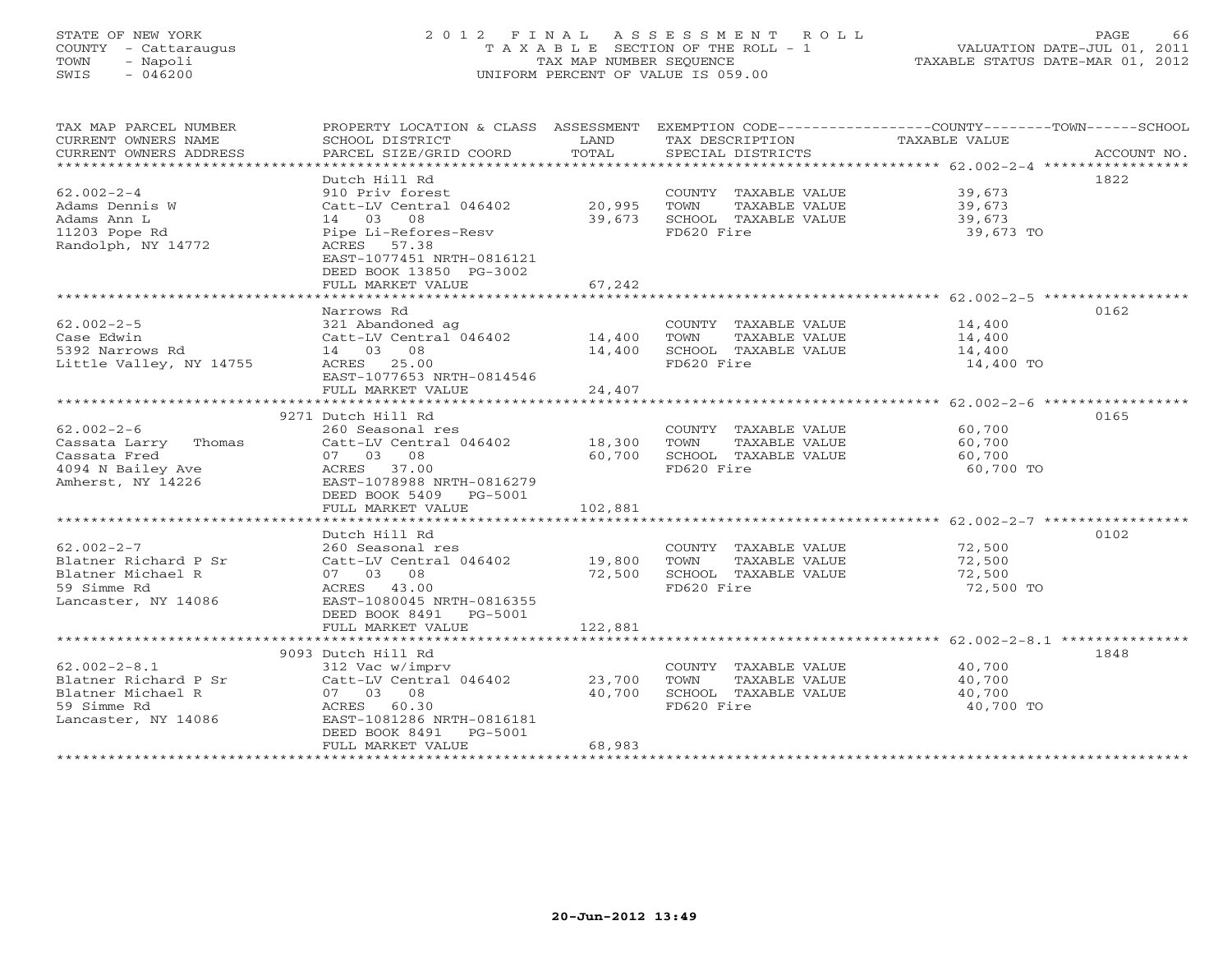# STATE OF NEW YORK 2 0 1 2 F I N A L A S S E S S M E N T R O L L PAGE 67 COUNTY - Cattaraugus T A X A B L E SECTION OF THE ROLL - 1 VALUATION DATE-JUL 01, 2011 TOWN - Napoli TAX MAP NUMBER SEQUENCE TAXABLE STATUS DATE-MAR 01, 2012 SWIS - 046200 UNIFORM PERCENT OF VALUE IS 059.00UNIFORM PERCENT OF VALUE IS 059.00

| TAX MAP PARCEL NUMBER         | PROPERTY LOCATION & CLASS ASSESSMENT EXEMPTION CODE---------------COUNTY-------TOWN------SCHOOL                                                                                                                                                        |         |                                                                                       |                                                         |               |
|-------------------------------|--------------------------------------------------------------------------------------------------------------------------------------------------------------------------------------------------------------------------------------------------------|---------|---------------------------------------------------------------------------------------|---------------------------------------------------------|---------------|
| CURRENT OWNERS NAME           | SCHOOL DISTRICT                                                                                                                                                                                                                                        | LAND    | TAX DESCRIPTION                                                                       | TAXABLE VALUE                                           |               |
| CURRENT OWNERS ADDRESS        | PARCEL SIZE/GRID COORD                                                                                                                                                                                                                                 | TOTAL   | SPECIAL DISTRICTS                                                                     |                                                         | ACCOUNT NO.   |
|                               |                                                                                                                                                                                                                                                        |         |                                                                                       |                                                         |               |
|                               | 9091 Dutch Hill Rd                                                                                                                                                                                                                                     |         |                                                                                       |                                                         | 1866          |
| $62.002 - 2 - 8.2$            | 210 1 Family Res                                                                                                                                                                                                                                       |         | COUNTY TAXABLE VALUE<br>TOWN     TAXABLE VALUE                                        | 38,685<br>38,685                                        |               |
| George Terrie                 | $210$ T Tamily RCD<br>Catt-LV Central 046402 4,000                                                                                                                                                                                                     |         |                                                                                       |                                                         |               |
| 96 Palmer Ave                 | 07 03 08                                                                                                                                                                                                                                               | 38,685  | SCHOOL TAXABLE VALUE                                                                  | 38,685                                                  |               |
| Kenmore, NY 14217             | ACRES 1.04                                                                                                                                                                                                                                             |         | FD620 Fire                                                                            | 38,685 TO                                               |               |
|                               | EAST-1081473 NRTH-0816917                                                                                                                                                                                                                              |         |                                                                                       |                                                         |               |
|                               | DEED BOOK 14968 PG-6002                                                                                                                                                                                                                                |         |                                                                                       |                                                         |               |
|                               | FULL MARKET VALUE                                                                                                                                                                                                                                      | 65,568  |                                                                                       |                                                         |               |
|                               |                                                                                                                                                                                                                                                        |         |                                                                                       |                                                         |               |
|                               | 9045 Dutch Hill Rd                                                                                                                                                                                                                                     |         |                                                                                       |                                                         | 1333          |
| $62.002 - 2 - 9.1$            | 210 1 Family Res                                                                                                                                                                                                                                       |         | WVET C/T 41121                                                                        | 7,080<br>7,080                                          | $\sim$ 0      |
|                               |                                                                                                                                                                                                                                                        |         |                                                                                       |                                                         | $0 \t 17,700$ |
|                               |                                                                                                                                                                                                                                                        |         | 67,920 COUNTY TAXABLE VALUE                                                           | $0$<br>60,840                                           |               |
|                               |                                                                                                                                                                                                                                                        |         |                                                                                       | 60,840                                                  |               |
|                               | FULL MARKET VALUE                                                                                                                                                                                                                                      |         |                                                                                       |                                                         |               |
|                               |                                                                                                                                                                                                                                                        |         | TOWN TAXABLE VALUE 50,220<br>115,119 SCHOOL TAXABLE VALUE 50,220<br>57,920 EDS20 Eire | 67,920 TO                                               |               |
|                               |                                                                                                                                                                                                                                                        |         |                                                                                       |                                                         |               |
|                               |                                                                                                                                                                                                                                                        |         |                                                                                       |                                                         |               |
|                               | 9061 Dutch Hill Rd                                                                                                                                                                                                                                     |         |                                                                                       | 8,540<br>8,540                                          | 2340          |
|                               | 62.002-2-9.2<br>Hilliman Gerald G<br>Hilliman Fay L<br>Hilliman Fay L<br>7 3 8<br>17,080 COUNTY<br>16 10051 Dutch Hill Rd<br>16 10051 Dutch Hill Rd<br>16 17,080 COUNTY<br>16 17,080 COUNTY<br>16 17,080 COUNTY<br>16 17,080 COUNTY<br>16 17,080 COUNT |         | DVET C/T 41141                                                                        |                                                         | $\sim$ 0      |
|                               |                                                                                                                                                                                                                                                        |         | 41834                                                                                 | $\overline{0}$                                          | $0 \t 17,080$ |
|                               |                                                                                                                                                                                                                                                        |         | 17,080 COUNTY TAXABLE VALUE                                                           | 8,540                                                   |               |
|                               |                                                                                                                                                                                                                                                        |         |                                                                                       |                                                         |               |
| Little Valley, NY 14755 ACRES | 2.80                                                                                                                                                                                                                                                   |         | SCHOOL TAXABLE VALUE                                                                  | TAXABLE VALUE 8,540<br>TAXABLE VALUE 0<br>ire 17,080 TO |               |
|                               | EAST-1081740 NRTH-0816734                                                                                                                                                                                                                              |         | FD620 Fire                                                                            |                                                         |               |
|                               | DEED BOOK 1019    PG-284                                                                                                                                                                                                                               |         |                                                                                       |                                                         |               |
|                               |                                                                                                                                                                                                                                                        |         |                                                                                       |                                                         |               |
|                               |                                                                                                                                                                                                                                                        |         |                                                                                       |                                                         |               |
|                               | 9035 Dutch Hill Rd                                                                                                                                                                                                                                     |         |                                                                                       |                                                         | 0037          |
| $62.002 - 2 - 10$             | 210 1 Family Res                                                                                                                                                                                                                                       |         | COUNTY TAXABLE VALUE 43,265                                                           |                                                         |               |
|                               | Catt-LV Central 046402 4,900                                                                                                                                                                                                                           |         |                                                                                       | 43,265<br>43,265                                        |               |
|                               |                                                                                                                                                                                                                                                        | 43,265  | TOWN      TAXABLE VALUE<br>SCHOOL   TAXABLE VALUE                                     |                                                         |               |
|                               | Hintz Diane Elizabeth Catt-LV Central 046402<br>Skeels Crystal Ann 07 03 08<br>Health Camp Rd FRNT 250.00 DPTH 215.00<br>Cuba, NY 14727 EAST-1082269 NRTH-0816546                                                                                      |         | FD620 Fire                                                                            | 43,265 TO                                               |               |
|                               |                                                                                                                                                                                                                                                        |         |                                                                                       |                                                         |               |
|                               | DEED BOOK 10051 PG-4002                                                                                                                                                                                                                                |         |                                                                                       |                                                         |               |
|                               | FULL MARKET VALUE                                                                                                                                                                                                                                      | 73,331  |                                                                                       |                                                         |               |
|                               |                                                                                                                                                                                                                                                        |         |                                                                                       |                                                         |               |
|                               | Dutch Hill Rd                                                                                                                                                                                                                                          |         |                                                                                       |                                                         | 0203          |
| $62.002 - 2 - 11$             | 240 Rural res                                                                                                                                                                                                                                          |         | COUNTY TAXABLE VALUE                                                                  | 86,600                                                  |               |
| Gimbrone Edward               | Catt-LV Central 046402 10,100                                                                                                                                                                                                                          |         | TOWN<br>TAXABLE VALUE                                                                 | 86,600                                                  |               |
| Gimbrone Linda D              | $07 -03$<br>$-08$                                                                                                                                                                                                                                      | 86,600  | SCHOOL TAXABLE VALUE                                                                  | 86,600                                                  |               |
| 525 Center St                 | ACRES 14.27                                                                                                                                                                                                                                            |         | FD620 Fire                                                                            | 86,600 TO                                               |               |
| Salamanca, NY 14779           | EAST-1082479 NRTH-0815964                                                                                                                                                                                                                              |         |                                                                                       |                                                         |               |
|                               | DEED BOOK 913<br>$PG-00043$                                                                                                                                                                                                                            |         |                                                                                       |                                                         |               |
|                               | FULL MARKET VALUE                                                                                                                                                                                                                                      | 146,780 |                                                                                       |                                                         |               |
|                               |                                                                                                                                                                                                                                                        |         |                                                                                       |                                                         |               |
|                               |                                                                                                                                                                                                                                                        |         |                                                                                       |                                                         |               |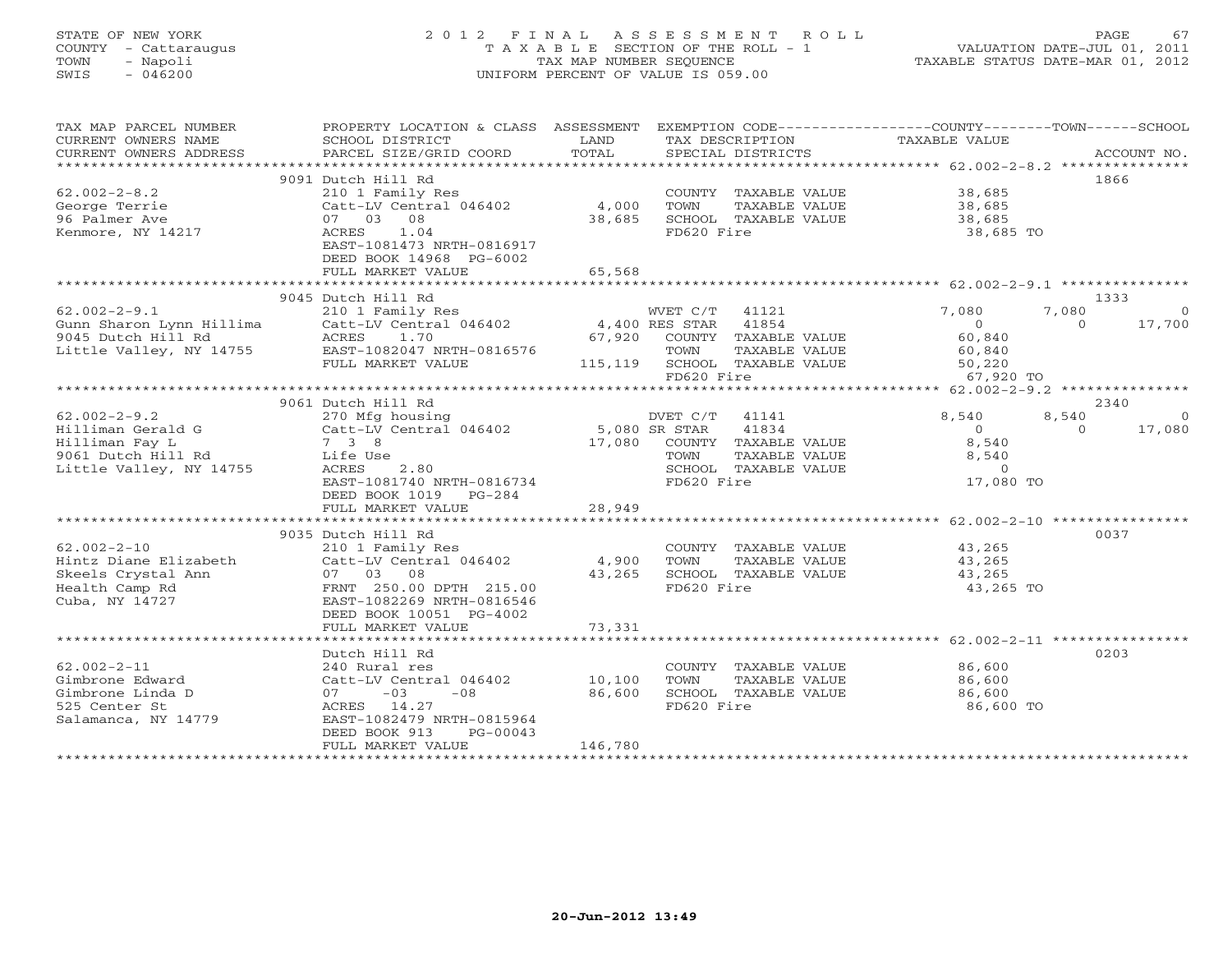# STATE OF NEW YORK 2 0 1 2 F I N A L A S S E S S M E N T R O L L PAGE 68 COUNTY - Cattaraugus T A X A B L E SECTION OF THE ROLL - 1 VALUATION DATE-JUL 01, 2011 TOWN - Napoli TAX MAP NUMBER SEQUENCE TAXABLE STATUS DATE-MAR 01, 2012 SWIS - 046200 UNIFORM PERCENT OF VALUE IS 059.00UNIFORM PERCENT OF VALUE IS 059.00

| 9028 Nys Rte 242<br>1512<br>$62.002 - 2 - 12$<br>240 Rural res<br>109,900<br>COUNTY TAXABLE VALUE<br>23,000<br>109,900<br>Francis Dana<br>Catt-LV Central 046402<br>TAXABLE VALUE<br>TOWN<br>06 03 08<br>Francis Penelope<br>16660 Thero St<br>109,900<br>SCHOOL TAXABLE VALUE<br>109,900<br>16660 Itasco St<br>FD620 Fire<br>ACRES 56.89<br>109,900 TO<br>Northridge, CA 91343<br>EAST-1081923 NRTH-0814688<br>DEED BOOK 00967 PG-00379<br>FULL MARKET VALUE<br>186,271<br>0212<br>Nys Rte 242<br>314 Rural vac<10<br>$62.002 - 2 - 14$<br>2,900<br>COUNTY TAXABLE VALUE<br>Catt-LV Central 046402<br>Estes Marion<br>2,900<br>TOWN<br>TAXABLE VALUE<br>2,900<br>Catt-LV Centi<br>06  03  08<br>Estes Alberta<br>2,900<br>SCHOOL TAXABLE VALUE<br>2,900<br>--<br>FRNT 150.00 DPTH 130.00<br>EAST-1082736 NRTH-0813813<br>8999 Rt 242<br>FD620 Fire<br>2,900 TO<br>PO Box 13<br>Little Valley, NY 14755 DEED BOOK 996<br>$PG-341$<br>FULL MARKET VALUE<br>4,915 |
|-----------------------------------------------------------------------------------------------------------------------------------------------------------------------------------------------------------------------------------------------------------------------------------------------------------------------------------------------------------------------------------------------------------------------------------------------------------------------------------------------------------------------------------------------------------------------------------------------------------------------------------------------------------------------------------------------------------------------------------------------------------------------------------------------------------------------------------------------------------------------------------------------------------------------------------------------------------------|
|                                                                                                                                                                                                                                                                                                                                                                                                                                                                                                                                                                                                                                                                                                                                                                                                                                                                                                                                                                 |
|                                                                                                                                                                                                                                                                                                                                                                                                                                                                                                                                                                                                                                                                                                                                                                                                                                                                                                                                                                 |
|                                                                                                                                                                                                                                                                                                                                                                                                                                                                                                                                                                                                                                                                                                                                                                                                                                                                                                                                                                 |
|                                                                                                                                                                                                                                                                                                                                                                                                                                                                                                                                                                                                                                                                                                                                                                                                                                                                                                                                                                 |
|                                                                                                                                                                                                                                                                                                                                                                                                                                                                                                                                                                                                                                                                                                                                                                                                                                                                                                                                                                 |
|                                                                                                                                                                                                                                                                                                                                                                                                                                                                                                                                                                                                                                                                                                                                                                                                                                                                                                                                                                 |
|                                                                                                                                                                                                                                                                                                                                                                                                                                                                                                                                                                                                                                                                                                                                                                                                                                                                                                                                                                 |
|                                                                                                                                                                                                                                                                                                                                                                                                                                                                                                                                                                                                                                                                                                                                                                                                                                                                                                                                                                 |
|                                                                                                                                                                                                                                                                                                                                                                                                                                                                                                                                                                                                                                                                                                                                                                                                                                                                                                                                                                 |
|                                                                                                                                                                                                                                                                                                                                                                                                                                                                                                                                                                                                                                                                                                                                                                                                                                                                                                                                                                 |
|                                                                                                                                                                                                                                                                                                                                                                                                                                                                                                                                                                                                                                                                                                                                                                                                                                                                                                                                                                 |
|                                                                                                                                                                                                                                                                                                                                                                                                                                                                                                                                                                                                                                                                                                                                                                                                                                                                                                                                                                 |
|                                                                                                                                                                                                                                                                                                                                                                                                                                                                                                                                                                                                                                                                                                                                                                                                                                                                                                                                                                 |
|                                                                                                                                                                                                                                                                                                                                                                                                                                                                                                                                                                                                                                                                                                                                                                                                                                                                                                                                                                 |
|                                                                                                                                                                                                                                                                                                                                                                                                                                                                                                                                                                                                                                                                                                                                                                                                                                                                                                                                                                 |
|                                                                                                                                                                                                                                                                                                                                                                                                                                                                                                                                                                                                                                                                                                                                                                                                                                                                                                                                                                 |
|                                                                                                                                                                                                                                                                                                                                                                                                                                                                                                                                                                                                                                                                                                                                                                                                                                                                                                                                                                 |
|                                                                                                                                                                                                                                                                                                                                                                                                                                                                                                                                                                                                                                                                                                                                                                                                                                                                                                                                                                 |
|                                                                                                                                                                                                                                                                                                                                                                                                                                                                                                                                                                                                                                                                                                                                                                                                                                                                                                                                                                 |
|                                                                                                                                                                                                                                                                                                                                                                                                                                                                                                                                                                                                                                                                                                                                                                                                                                                                                                                                                                 |
| 0135<br>9004 Nys Rte 242                                                                                                                                                                                                                                                                                                                                                                                                                                                                                                                                                                                                                                                                                                                                                                                                                                                                                                                                        |
| 210 1 Family Res<br>$62.002 - 2 - 15.1$<br>RES STAR 41854<br>$\overline{0}$<br>$\Omega$<br>17,700                                                                                                                                                                                                                                                                                                                                                                                                                                                                                                                                                                                                                                                                                                                                                                                                                                                               |
| Catt-LV Central 046402 5,300 COUNTY TAXABLE VALUE<br>Bedell Robert K<br>58,800                                                                                                                                                                                                                                                                                                                                                                                                                                                                                                                                                                                                                                                                                                                                                                                                                                                                                  |
| Bedell Victoria<br>06 03 08<br>58,800<br>TAXABLE VALUE<br>TOWN<br>58,800                                                                                                                                                                                                                                                                                                                                                                                                                                                                                                                                                                                                                                                                                                                                                                                                                                                                                        |
| SCHOOL TAXABLE VALUE<br>41,100                                                                                                                                                                                                                                                                                                                                                                                                                                                                                                                                                                                                                                                                                                                                                                                                                                                                                                                                  |
| FD620 Fire<br>58,800 TO                                                                                                                                                                                                                                                                                                                                                                                                                                                                                                                                                                                                                                                                                                                                                                                                                                                                                                                                         |
| DEED BOOK 910<br>PG-00706                                                                                                                                                                                                                                                                                                                                                                                                                                                                                                                                                                                                                                                                                                                                                                                                                                                                                                                                       |
| FULL MARKET VALUE<br>99,661                                                                                                                                                                                                                                                                                                                                                                                                                                                                                                                                                                                                                                                                                                                                                                                                                                                                                                                                     |
|                                                                                                                                                                                                                                                                                                                                                                                                                                                                                                                                                                                                                                                                                                                                                                                                                                                                                                                                                                 |
| 9016 Nys Rte 242<br>1870                                                                                                                                                                                                                                                                                                                                                                                                                                                                                                                                                                                                                                                                                                                                                                                                                                                                                                                                        |
| $62.002 - 2 - 15.2$<br>210 1 Family Res<br>Catt-LV Central 046402<br>RES STAR 41854<br>ES STAR - 41854<br>COUNTY - TAXABLE VALUE<br>$\overline{0}$<br>$\Omega$<br>17,700                                                                                                                                                                                                                                                                                                                                                                                                                                                                                                                                                                                                                                                                                                                                                                                        |
| 50,400<br>6,000<br>Slavick Thomas M                                                                                                                                                                                                                                                                                                                                                                                                                                                                                                                                                                                                                                                                                                                                                                                                                                                                                                                             |
| 50,400<br>Slavick Cherie A<br>06 03 08<br>TOWN<br>TAXABLE VALUE<br>50,400                                                                                                                                                                                                                                                                                                                                                                                                                                                                                                                                                                                                                                                                                                                                                                                                                                                                                       |
| 32,700<br>4.26 BANK 032<br>9016 NYS Route 242<br>ACRES<br>SCHOOL TAXABLE VALUE                                                                                                                                                                                                                                                                                                                                                                                                                                                                                                                                                                                                                                                                                                                                                                                                                                                                                  |
| Little Valley, NY 14755<br>FD620 Fire<br>EAST-1082322 NRTH-0813805<br>50,400 TO                                                                                                                                                                                                                                                                                                                                                                                                                                                                                                                                                                                                                                                                                                                                                                                                                                                                                 |
| DEED BOOK 10968 PG-6001                                                                                                                                                                                                                                                                                                                                                                                                                                                                                                                                                                                                                                                                                                                                                                                                                                                                                                                                         |
| FULL MARKET VALUE<br>85,424                                                                                                                                                                                                                                                                                                                                                                                                                                                                                                                                                                                                                                                                                                                                                                                                                                                                                                                                     |
|                                                                                                                                                                                                                                                                                                                                                                                                                                                                                                                                                                                                                                                                                                                                                                                                                                                                                                                                                                 |
| 1676<br>Nys Rte 242                                                                                                                                                                                                                                                                                                                                                                                                                                                                                                                                                                                                                                                                                                                                                                                                                                                                                                                                             |
| $62.002 - 2 - 18$<br>312 Vac w/imprv<br>COUNTY TAXABLE VALUE<br>6,100                                                                                                                                                                                                                                                                                                                                                                                                                                                                                                                                                                                                                                                                                                                                                                                                                                                                                           |
| Catt-LV Central 046402<br>6,100<br>Spencer Everett W<br>TOWN<br>TAXABLE VALUE<br>6,100                                                                                                                                                                                                                                                                                                                                                                                                                                                                                                                                                                                                                                                                                                                                                                                                                                                                          |
| 3257 Town Line Rd<br>06 03 08<br>6,100<br>SCHOOL TAXABLE VALUE<br>6,100                                                                                                                                                                                                                                                                                                                                                                                                                                                                                                                                                                                                                                                                                                                                                                                                                                                                                         |
| 6,100 TO<br>Lancaster, NY 14086<br>ACRES<br>4.50<br>FD620 Fire                                                                                                                                                                                                                                                                                                                                                                                                                                                                                                                                                                                                                                                                                                                                                                                                                                                                                                  |
| EAST-1082540 NRTH-0813182                                                                                                                                                                                                                                                                                                                                                                                                                                                                                                                                                                                                                                                                                                                                                                                                                                                                                                                                       |
| DEED BOOK 11031 PG-480                                                                                                                                                                                                                                                                                                                                                                                                                                                                                                                                                                                                                                                                                                                                                                                                                                                                                                                                          |
| 10,339                                                                                                                                                                                                                                                                                                                                                                                                                                                                                                                                                                                                                                                                                                                                                                                                                                                                                                                                                          |
| FULL MARKET VALUE                                                                                                                                                                                                                                                                                                                                                                                                                                                                                                                                                                                                                                                                                                                                                                                                                                                                                                                                               |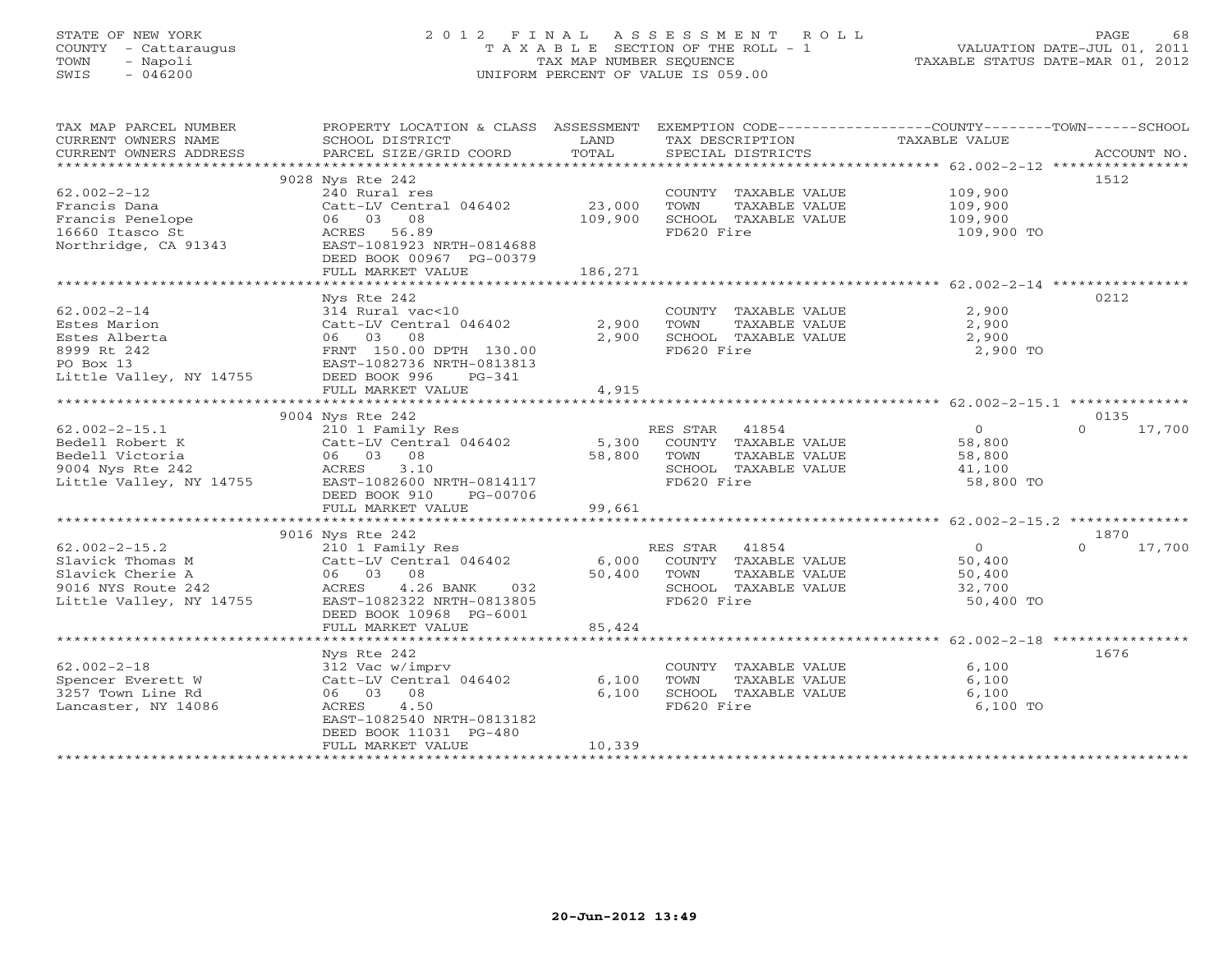# STATE OF NEW YORK 2 0 1 2 F I N A L A S S E S S M E N T R O L L PAGE 69 COUNTY - Cattaraugus T A X A B L E SECTION OF THE ROLL - 1 VALUATION DATE-JUL 01, 2011 TOWN - Napoli TAX MAP NUMBER SEQUENCE TAXABLE STATUS DATE-MAR 01, 2012 SWIS - 046200 UNIFORM PERCENT OF VALUE IS 059.00UNIFORM PERCENT OF VALUE IS 059.00

| TAX MAP PARCEL NUMBER     | PROPERTY LOCATION & CLASS ASSESSMENT |         |                       | EXEMPTION CODE-----------------COUNTY-------TOWN-----SCHOOL |
|---------------------------|--------------------------------------|---------|-----------------------|-------------------------------------------------------------|
| CURRENT OWNERS NAME       | SCHOOL DISTRICT                      | LAND    | TAX DESCRIPTION       | TAXABLE VALUE                                               |
| CURRENT OWNERS ADDRESS    | PARCEL SIZE/GRID COORD               | TOTAL   | SPECIAL DISTRICTS     | ACCOUNT NO.                                                 |
| ***********************   |                                      |         |                       |                                                             |
|                           | Nys Rte 242                          |         |                       | 1310                                                        |
| $62.002 - 2 - 19$         | 260 Seasonal res                     |         | COUNTY TAXABLE VALUE  | 14,500                                                      |
| Henfling Franklin         | Catt-LV Central 046402               | 6,400   | TOWN<br>TAXABLE VALUE | 14,500                                                      |
| Henfling Sistine          | 08<br>06 03                          | 14,500  | SCHOOL TAXABLE VALUE  | 14,500                                                      |
| 477 St. Lawrence Ave      | 5.00<br>ACRES                        |         | FD620 Fire            | 14,500 TO                                                   |
| Buffalo, NY 14216         | EAST-1082459 NRTH-0812928            |         |                       |                                                             |
|                           | FULL MARKET VALUE                    | 24,576  |                       |                                                             |
|                           |                                      |         |                       |                                                             |
|                           | 9053 Nys Rte 242                     |         |                       | 1711                                                        |
| $62.002 - 2 - 20.1$       | 210 1 Family Res                     |         | RES STAR 41854        | $\Omega$<br>17,700<br>$\Omega$                              |
| Thurn Thomas J            | Catt-LV Central 046402               | 8,000   | COUNTY TAXABLE VALUE  | 78,900                                                      |
| Thurn Stacy L             | 06 03 08                             | 78,900  | TOWN<br>TAXABLE VALUE | 78,900                                                      |
| 9053 Nys Rte 242          | 9.10<br>ACRES                        |         | SCHOOL TAXABLE VALUE  | 61,200                                                      |
| Little Valley, NY 14755   | EAST-1082349 NRTH-0812610            |         | FD620 Fire            | 78,900 TO                                                   |
|                           | DEED BOOK 00964 PG-01173             |         |                       |                                                             |
|                           | FULL MARKET VALUE                    | 133,729 |                       |                                                             |
|                           |                                      |         |                       |                                                             |
|                           | Nys Rte 242                          |         |                       | 1980                                                        |
| $62.002 - 2 - 20.2$       | 311 Res vac land                     |         | COUNTY TAXABLE VALUE  | 3,900                                                       |
| Thurn Thomas J            | Catt-LV Central 046402               | 3,900   | TOWN<br>TAXABLE VALUE | 3,900                                                       |
| Thurn Stacy L             | 06 03 08                             | 3,900   | SCHOOL TAXABLE VALUE  | 3,900                                                       |
| 9053 Nys Rte 242          |                                      |         | FD620 Fire            | 3,900 TO                                                    |
|                           | FRNT 150.00 DPTH 267.00              |         |                       |                                                             |
| Little Valley, NY 14755   | EAST-1081947 NRTH-0812723            |         |                       |                                                             |
|                           | DEED BOOK 00964 PG-01173             |         |                       |                                                             |
|                           | FULL MARKET VALUE                    | 6,610   |                       |                                                             |
|                           |                                      |         |                       |                                                             |
|                           | 9069 Nys Rte 242                     |         |                       | 1659                                                        |
| $62.002 - 2 - 21$         | 260 Seasonal res                     |         | COUNTY TAXABLE VALUE  | 25,523                                                      |
| Kemp Robert               | Catt-LV Central 046402               | 7,600   | TAXABLE VALUE<br>TOWN | 25,523                                                      |
| Kemp Susan                | 08<br>06 03                          | 25,523  | SCHOOL TAXABLE VALUE  | 25,523                                                      |
| 84 Vulcan St              | 8.00<br>ACRES                        |         | FD620 Fire            | 25,523 TO                                                   |
| Buffalo, NY 14207         | EAST-1082033 NRTH-0812335            |         |                       |                                                             |
|                           | DEED BOOK 12812 PG-2001              |         |                       |                                                             |
|                           | FULL MARKET VALUE                    | 43,259  |                       |                                                             |
|                           |                                      |         |                       |                                                             |
|                           | 9023 Nys Rte 242 (Off)               |         |                       | 1623                                                        |
| $62.002 - 2 - 22$         | 314 Rural vac<10                     |         | COUNTY TAXABLE VALUE  | 5,300                                                       |
| Hills Patrick J           | Catt-LV Central 046402               | 5,300   | TAXABLE VALUE<br>TOWN | 5,300                                                       |
| Hills Helen               | 06 03 08                             | 5,300   | SCHOOL TAXABLE VALUE  | 5,300                                                       |
| 854 Fletcher Valley Cres  | ACRES<br>3.15                        |         | FD620 Fire            | 5,300 TO                                                    |
| Mississauga , Ont, Canada | EAST-1082637 NRTH-0812013            |         |                       |                                                             |
| L5J2X7                    | DEED BOOK 00980 PG-00888             |         |                       |                                                             |
|                           | FULL MARKET VALUE                    | 8,983   |                       |                                                             |
|                           |                                      |         |                       |                                                             |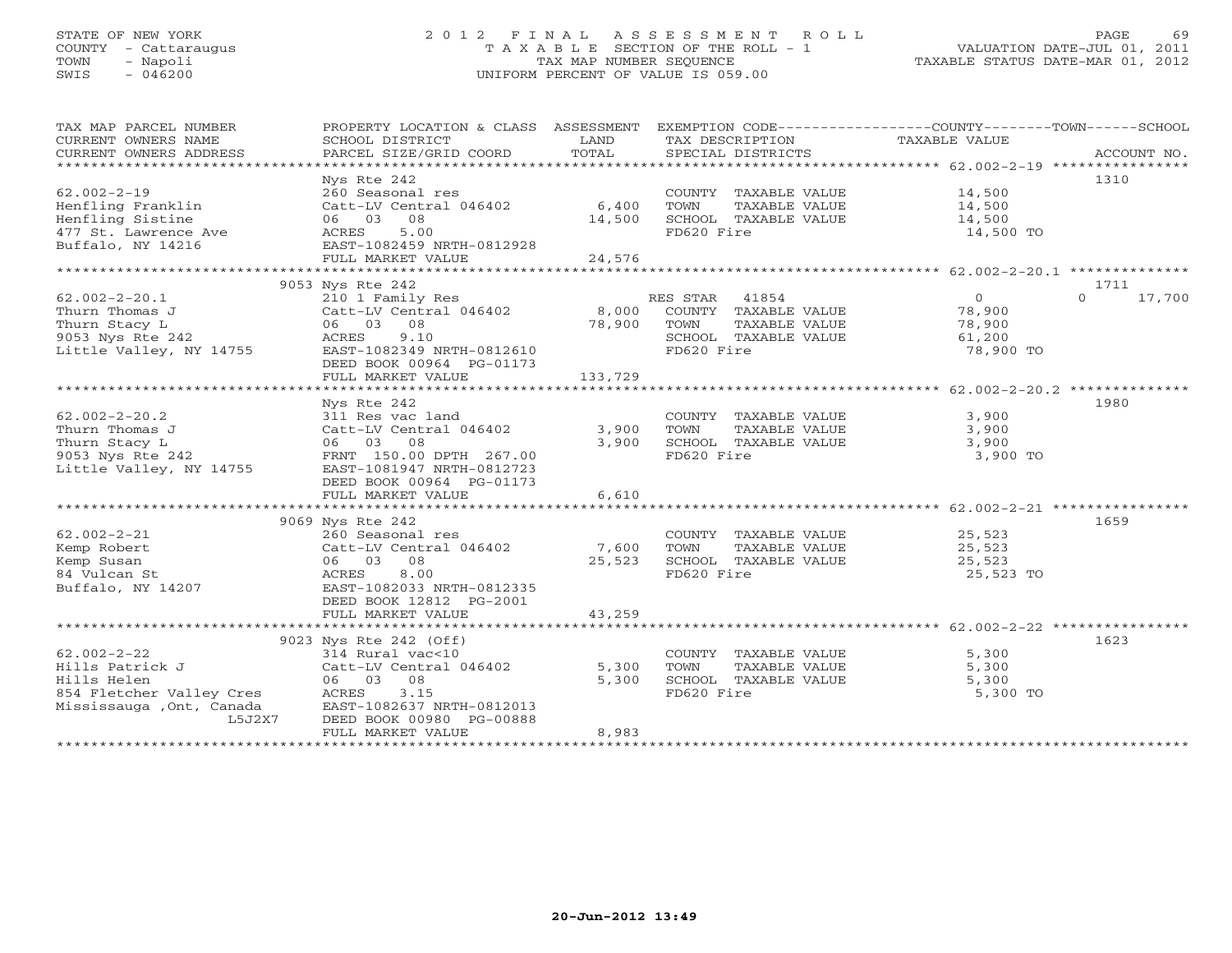# STATE OF NEW YORK 2 0 1 2 F I N A L A S S E S S M E N T R O L L PAGE 70 COUNTY - Cattaraugus T A X A B L E SECTION OF THE ROLL - 1 VALUATION DATE-JUL 01, 2011 TOWN - Napoli TAX MAP NUMBER SEQUENCE TAXABLE STATUS DATE-MAR 01, 2012 SWIS - 046200 UNIFORM PERCENT OF VALUE IS 059.00UNIFORM PERCENT OF VALUE IS 059.00

| TAX MAP PARCEL NUMBER<br>CURRENT OWNERS NAME<br>CURRENT OWNERS ADDRESS                    | SCHOOL DISTRICT<br>PARCEL SIZE/GRID COORD                                                                                                                                                            | LAND<br>TOTAL              | TAX DESCRIPTION<br>SPECIAL DISTRICTS                                                         | PROPERTY LOCATION & CLASS ASSESSMENT EXEMPTION CODE----------------COUNTY-------TOWN-----SCHOOL<br>TAXABLE VALUE | ACCOUNT NO. |
|-------------------------------------------------------------------------------------------|------------------------------------------------------------------------------------------------------------------------------------------------------------------------------------------------------|----------------------------|----------------------------------------------------------------------------------------------|------------------------------------------------------------------------------------------------------------------|-------------|
| $62.002 - 2 - 23.1$<br>Anzalone Linda A<br>6406 Badger Dr<br>Lockport, NY 14094           | Nys Rte 242<br>322 Rural vac>10<br>Catt-LV Central 046402<br>06 03 08<br>ACRES 16.70<br>EAST-1082045 NRTH-0811829<br>DEED BOOK 00953 PG-00112<br>FULL MARKET VALUE                                   | 11,100<br>11,100<br>18,814 | COUNTY TAXABLE VALUE<br>TOWN<br>TAXABLE VALUE<br>SCHOOL TAXABLE VALUE<br>FD620 Fire          | 11,100<br>11,100<br>11,100<br>11,100 TO                                                                          | 1425        |
|                                                                                           |                                                                                                                                                                                                      | ********************       |                                                                                              | ********************* 62.002-2-23.2 **************                                                               |             |
| $62.002 - 2 - 23.2$<br>Jurek Stephen P<br>PO Box 187<br>Little Valley, NY 14775           | 9092 Liebler Rd<br>210 1 Family Res<br>Catt-LV Central 046402<br>06 03<br>08<br>1.65<br>ACRES<br>EAST-1081407 NRTH-0812130<br>DEED BOOK 00948 PG-00221                                               | 4,400<br>58,000            | COUNTY TAXABLE VALUE<br>TOWN<br>TAXABLE VALUE<br>SCHOOL TAXABLE VALUE<br>FD620 Fire          | 58,000<br>58,000<br>58,000<br>58,000 TO                                                                          | 2082        |
|                                                                                           | FULL MARKET VALUE                                                                                                                                                                                    | 98,305                     |                                                                                              |                                                                                                                  |             |
|                                                                                           | 9048 Liebler Rd                                                                                                                                                                                      |                            |                                                                                              |                                                                                                                  | 0152        |
| $62.002 - 2 - 24.1$                                                                       | 210 1 Family Res                                                                                                                                                                                     |                            | AGED C/T/S 41800                                                                             | 12,850<br>12,850                                                                                                 | 12,850      |
| Capron Marcella<br>9048 Liebler Rd<br>Little Valley, NY 14755                             | Catt-LV Central 046402<br>05 03<br>08<br>5.10<br>ACRES<br>EAST-1082392 NRTH-0811300<br>DEED BOOK 804<br>PG-00751                                                                                     | 6,400 SR STAR<br>25,700    | 41834<br>COUNTY TAXABLE VALUE<br>TAXABLE VALUE<br>TOWN<br>SCHOOL TAXABLE VALUE<br>FD620 Fire | $\circ$<br>$\Omega$<br>12,850<br>12,850<br>$\circ$<br>25,700 TO                                                  | 12,850      |
|                                                                                           | FULL MARKET VALUE                                                                                                                                                                                    | 43,559                     |                                                                                              |                                                                                                                  |             |
|                                                                                           | *************************                                                                                                                                                                            | *******************        |                                                                                              | ******************** 62.002-2-24.2 **************                                                                |             |
| $62.002 - 2 - 24.2$<br>Holtz Bonita L<br>9 Mill St 106<br>Cattaraugus, NY 14719           | 9010 Liebler Rd<br>270 Mfg housing<br>Catt-LV Central 046402<br>05 03 04<br>1.10<br>ACRES<br>EAST-1082682 NRTH-0810872<br>DEED BOOK 903<br>PG-00266<br>FULL MARKET VALUE                             | 4,100<br>16,600<br>28,136  | COUNTY TAXABLE VALUE<br>TAXABLE VALUE<br>TOWN<br>SCHOOL TAXABLE VALUE<br>FD620 Fire          | 16,600<br>16,600<br>16,600<br>16,600 TO                                                                          | 1904        |
|                                                                                           |                                                                                                                                                                                                      |                            |                                                                                              |                                                                                                                  |             |
| $62.002 - 2 - 24.3$<br>Capron Timothy James<br>105 Seventh Sts<br>Little Valley, NY 14755 | 9020 Liebler Rd<br>312 Vac w/imprv<br>Catt-LV Central 046402<br>05 03<br>08<br>1.70<br>ACRES<br>EAST-1082594 NRTH-0811061<br>DEED BOOK 999<br>$PG-417$<br>FULL MARKET VALUE<br>********************* | 2,200<br>14,440<br>24,475  | COUNTY TAXABLE VALUE<br>TOWN<br>TAXABLE VALUE<br>SCHOOL TAXABLE VALUE<br>FD620 Fire          | 14,440<br>14,440<br>14,440<br>14,440 TO                                                                          | 2014        |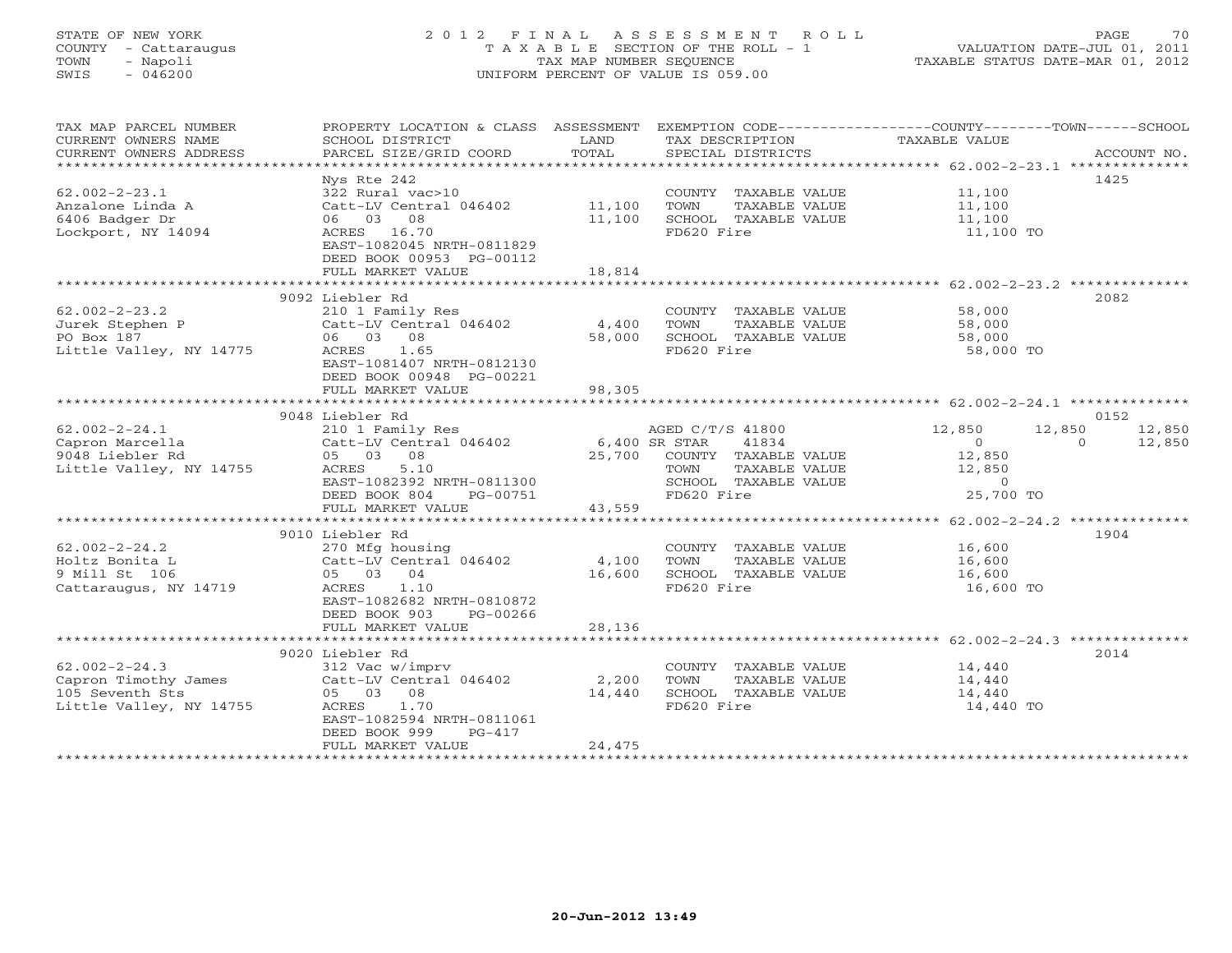# STATE OF NEW YORK 2 0 1 2 F I N A L A S S E S S M E N T R O L L PAGE 71 COUNTY - Cattaraugus T A X A B L E SECTION OF THE ROLL - 1 VALUATION DATE-JUL 01, 2011 TOWN - Napoli TAX MAP NUMBER SEQUENCE TAXABLE STATUS DATE-MAR 01, 2012 SWIS - 046200 UNIFORM PERCENT OF VALUE IS 059.00UNIFORM PERCENT OF VALUE IS 059.00

| TAX MAP PARCEL NUMBER                                                 | PROPERTY LOCATION & CLASS ASSESSMENT EXEMPTION CODE---------------COUNTY-------TOWN------SCHOOL |               |                             |                  |                    |
|-----------------------------------------------------------------------|-------------------------------------------------------------------------------------------------|---------------|-----------------------------|------------------|--------------------|
| CURRENT OWNERS NAME                                                   | SCHOOL DISTRICT                                                                                 | LAND          | TAX DESCRIPTION             | TAXABLE VALUE    |                    |
| CURRENT OWNERS ADDRESS                                                | PARCEL SIZE/GRID COORD                                                                          | TOTAL         | SPECIAL DISTRICTS           |                  | ACCOUNT NO.        |
|                                                                       | Liebler Rd                                                                                      |               |                             |                  | 0149               |
| $62.002 - 2 - 25$                                                     | 105 Vac farmland                                                                                |               | COUNTY TAXABLE VALUE 57,000 |                  |                    |
| Blatner Richard P Jr                                                  | Catt-LV Central 046402                                                                          | 57,000        | TOWN<br>TAXABLE VALUE       |                  |                    |
| Blatner Michael R                                                     | 08<br>05 03                                                                                     | 57,000        | SCHOOL TAXABLE VALUE        | 57,000<br>57,000 |                    |
| 55 Simme Rd                                                           | ACRES 142.47                                                                                    |               | FD620 Fire                  | 57,000 TO        |                    |
| Lancaster, NY 14086                                                   | EAST-1081677 NRTH-0809983                                                                       |               |                             |                  |                    |
|                                                                       | DEED BOOK 00982 PG-00741                                                                        |               |                             |                  |                    |
|                                                                       | FULL MARKET VALUE                                                                               | 96,610        |                             |                  |                    |
|                                                                       | ***********************                                                                         | ***********   |                             |                  |                    |
|                                                                       | Nys Rte $242$ (Off)                                                                             |               |                             |                  | 1566               |
| $62.002 - 2 - 26$                                                     | 910 Priv forest                                                                                 |               | COUNTY TAXABLE VALUE 12,000 |                  |                    |
| Ploetz David J                                                        | Catt-LV Central 046402                                                                          | 12,000        | TOWN<br>TAXABLE VALUE       | 12,000           |                    |
| Ploetz Ann                                                            | 05 03 08                                                                                        | 12,000        | SCHOOL TAXABLE VALUE        | 12,000           |                    |
| 5379 Beaver Meadow Rd                                                 | ACRES 48.00                                                                                     |               | FD620 Fire                  | 12,000 TO        |                    |
| Machias, NY 14101                                                     | EAST-1081574 NRTH-0808026                                                                       |               |                             |                  |                    |
|                                                                       | DEED BOOK 00925 PG-00338                                                                        |               |                             |                  |                    |
|                                                                       | FULL MARKET VALUE                                                                               | 20,339        |                             |                  |                    |
|                                                                       |                                                                                                 |               |                             |                  | 1671               |
| $62.002 - 2 - 27$                                                     | Nys Rte 242<br>910 Priv forest                                                                  |               | COUNTY TAXABLE VALUE        | 25,400           |                    |
| Snow Richard                                                          | Catt-LV Central 046402 25,400                                                                   |               | TOWN<br>TAXABLE VALUE       | 25,400           |                    |
| Snow Joann                                                            | 05 03 08                                                                                        | 25,400        | SCHOOL TAXABLE VALUE        | 25,400           |                    |
| 10416 Lebanon Rd                                                      | ACRES 73.08                                                                                     |               | FD620 Fire                  | 25,400 TO        |                    |
| Randolph, NY 14772                                                    | EAST-1080101 NRTH-0809222                                                                       |               |                             |                  |                    |
|                                                                       | DEED BOOK 721<br>PG-00313                                                                       |               |                             |                  |                    |
|                                                                       | FULL MARKET VALUE                                                                               | 43,051        |                             |                  |                    |
|                                                                       |                                                                                                 |               |                             |                  |                    |
|                                                                       | 9215 Nys Rte 242                                                                                |               |                             |                  | 1355               |
| $62.002 - 2 - 29$                                                     | 210 1 Family Res                                                                                |               | $CVET C/T$ 41131            | 11,800<br>11,800 | $\bigcirc$         |
| Huntington Charles B LU                                               | Catt-LV Central 046402                                                                          | 6,580 SR STAR | 41834                       | $\overline{0}$   | 36,700<br>$\Omega$ |
| Huntington Joanne LU                                                  | 05 03 08                                                                                        |               | 64,780 COUNTY TAXABLE VALUE | 52,980           |                    |
| 9215 Nys Rte 242                                                      | Ff 175.00                                                                                       |               | TOWN<br>TAXABLE VALUE       | 52,980           |                    |
| Little Valley, NY 14755                                               | ACRES<br>3.33                                                                                   |               | SCHOOL TAXABLE VALUE        | 28,080           |                    |
|                                                                       | EAST-1079675 NRTH-0810540                                                                       |               | FD620 Fire                  | 64,780 TO        |                    |
|                                                                       | DEED BOOK 6282 PG-5001                                                                          |               |                             |                  |                    |
|                                                                       | FULL MARKET VALUE                                                                               | 109,797       |                             |                  |                    |
|                                                                       |                                                                                                 |               |                             |                  |                    |
| $62.002 - 2 - 30$                                                     | 9185 Nys Rte 242<br>260 Seasonal res                                                            |               | COUNTY TAXABLE VALUE        | 25,900           | 1365               |
| Mooney John B                                                         | Catt-LV Central 046402                                                                          | 9,400         | TOWN<br>TAXABLE VALUE       | 25,900           |                    |
|                                                                       |                                                                                                 | 25,900        | SCHOOL TAXABLE VALUE        | 25,900           |                    |
| 60 Guilford Lane Apt E 05 03 08<br>Williamsville, NY 14221 ACRES 12.5 | ACRES 12.52                                                                                     |               | FD620 Fire                  | 25,900 TO        |                    |
|                                                                       | EAST-1080312 NRTH-0810733                                                                       |               |                             |                  |                    |
|                                                                       | FULL MARKET VALUE                                                                               | 43,898        |                             |                  |                    |
|                                                                       |                                                                                                 |               |                             |                  |                    |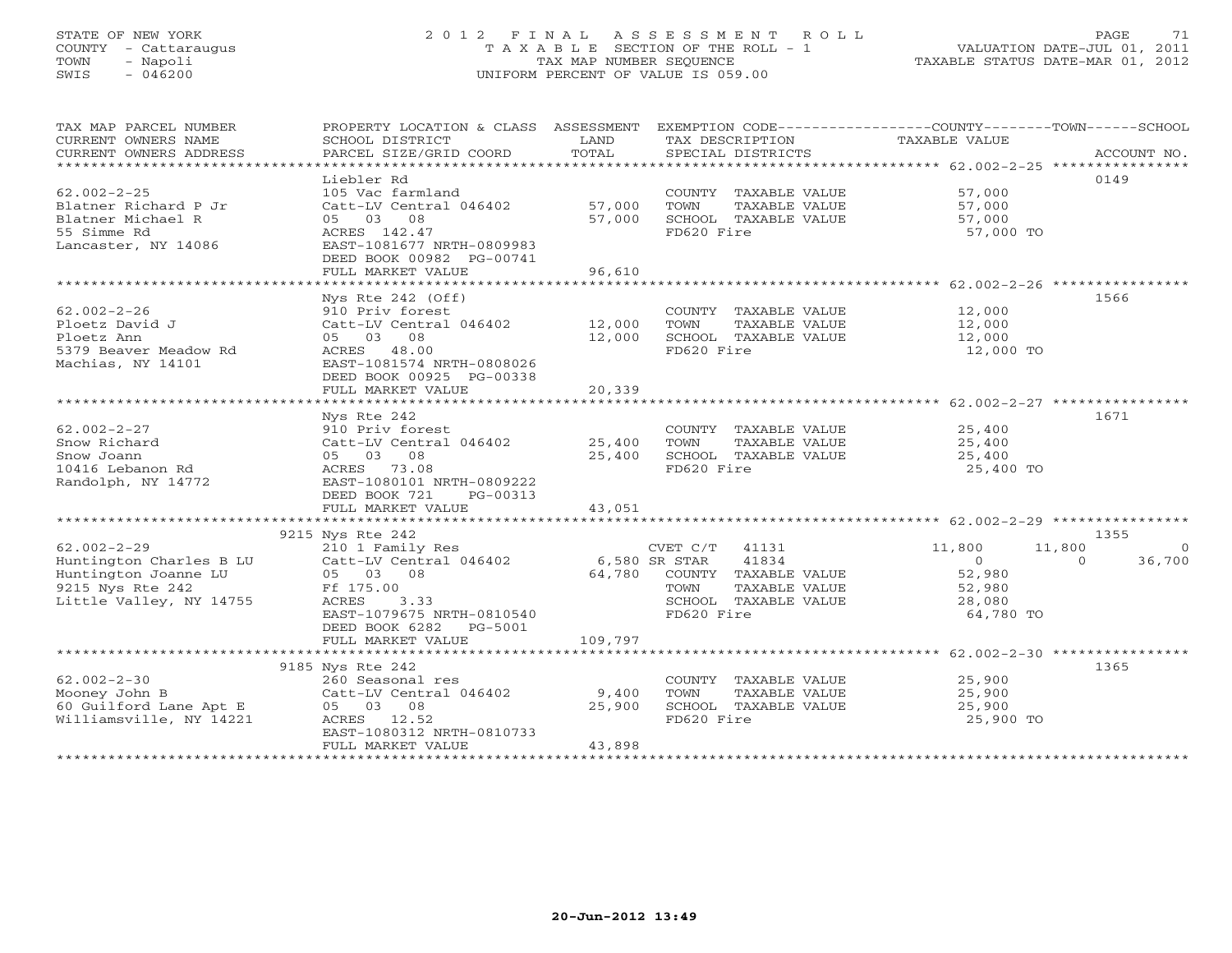# STATE OF NEW YORK 2 0 1 2 F I N A L A S S E S S M E N T R O L L PAGE 72 COUNTY - Cattaraugus T A X A B L E SECTION OF THE ROLL - 1 VALUATION DATE-JUL 01, 2011 TOWN - Napoli TAX MAP NUMBER SEQUENCE TAXABLE STATUS DATE-MAR 01, 2012 SWIS - 046200 UNIFORM PERCENT OF VALUE IS 059.00UNIFORM PERCENT OF VALUE IS 059.00

| TAX MAP PARCEL NUMBER<br>CURRENT OWNERS NAME<br>CURRENT OWNERS ADDRESS | PROPERTY LOCATION & CLASS ASSESSMENT<br>SCHOOL DISTRICT<br>PARCEL SIZE/GRID COORD | LAND<br>TOTAL | TAX DESCRIPTION<br>SPECIAL DISTRICTS |               | EXEMPTION CODE-----------------COUNTY-------TOWN------SCHOOL<br>TAXABLE VALUE | ACCOUNT NO.        |
|------------------------------------------------------------------------|-----------------------------------------------------------------------------------|---------------|--------------------------------------|---------------|-------------------------------------------------------------------------------|--------------------|
|                                                                        |                                                                                   |               |                                      |               |                                                                               |                    |
|                                                                        | Nys Rte 242                                                                       |               |                                      |               |                                                                               | 1607               |
| $62.002 - 2 - 32.1$                                                    | 322 Rural vac>10                                                                  |               | COUNTY TAXABLE VALUE                 |               | 41,900                                                                        |                    |
| Charlesworth John                                                      | Catt-LV Central 046402                                                            | 31,900        | TOWN                                 | TAXABLE VALUE | 41,900                                                                        |                    |
| 8984 New Albion Rd                                                     | 06 03<br>08                                                                       | 41,900        | SCHOOL TAXABLE VALUE                 |               | 41,900                                                                        |                    |
| Little Valley, NY 14755                                                | ACRES 94.05                                                                       |               | FD620 Fire                           |               | 41,900 TO                                                                     |                    |
|                                                                        | EAST-1079180 NRTH-0814688                                                         |               |                                      |               |                                                                               |                    |
|                                                                        | DEED BOOK 00925 PG-00342                                                          |               |                                      |               |                                                                               |                    |
|                                                                        | FULL MARKET VALUE                                                                 | 71,017        |                                      |               |                                                                               |                    |
|                                                                        |                                                                                   |               |                                      |               |                                                                               |                    |
|                                                                        | 9064 Nys Rte 242                                                                  |               |                                      |               |                                                                               | 2115               |
| $62.002 - 2 - 32.2$                                                    | 210 1 Family Res                                                                  |               | 41854<br>RES STAR                    |               | $\Omega$                                                                      | $\Omega$<br>17,700 |
| Rickert Thomas W                                                       |                                                                                   |               |                                      |               |                                                                               |                    |
|                                                                        | Catt-LV Central 046402 13,000                                                     |               | COUNTY TAXABLE VALUE                 |               | 68,200                                                                        |                    |
| Rickert Jill E                                                         | 06 03<br>08                                                                       | 68,200        | TOWN                                 | TAXABLE VALUE | 68,200                                                                        |                    |
| 9064 Rte 242                                                           | ACRES<br>21.60 BANK<br>017                                                        |               | SCHOOL TAXABLE VALUE                 |               | 50,500                                                                        |                    |
| Little Valley, NY 14755                                                | EAST-1081535 NRTH-0813426                                                         |               | FD620 Fire                           |               | 68,200 TO                                                                     |                    |
|                                                                        | DEED BOOK 00914 PG-01141                                                          |               |                                      |               |                                                                               |                    |
|                                                                        | FULL MARKET VALUE                                                                 | 115,593       |                                      |               |                                                                               |                    |
|                                                                        |                                                                                   |               |                                      |               | ********************* 62.002-2-32.3 **************                            |                    |
|                                                                        | Narrows Rd                                                                        |               |                                      |               |                                                                               | 2131               |
| $62.002 - 2 - 32.3$                                                    | 300 Vacant Land                                                                   |               | COUNTY TAXABLE VALUE                 |               | 60,013                                                                        |                    |
| Rickert Thomas W                                                       | Catt-LV Central 046402                                                            | 60,013        | TOWN                                 | TAXABLE VALUE | 60,013                                                                        |                    |
| Rickert Michael H                                                      | 05/06/14<br>03<br>08                                                              | 60,013        | SCHOOL TAXABLE VALUE                 |               | 60,013                                                                        |                    |
| 9064 Nys Rte 242                                                       | ACRES 222.45                                                                      |               | FD620 Fire                           |               | 60,013 TO                                                                     |                    |
| Little Valley, NY 14755                                                | EAST-1079429 NRTH-0812813                                                         |               |                                      |               |                                                                               |                    |
|                                                                        | DEED BOOK 00989 PG-00647                                                          |               |                                      |               |                                                                               |                    |
|                                                                        | FULL MARKET VALUE                                                                 | 101,717       |                                      |               |                                                                               |                    |
|                                                                        |                                                                                   |               |                                      |               |                                                                               |                    |
|                                                                        |                                                                                   |               |                                      |               |                                                                               |                    |
|                                                                        | 5250 Narrows Rd                                                                   |               |                                      |               |                                                                               | 2421               |
| $62.002 - 2 - 32.4$                                                    | 210 1 Family Res                                                                  |               | RES STAR<br>41854                    |               | $\overline{0}$                                                                | 17,700<br>$\Omega$ |
| 62.002-2-32.4<br>Spry Elizabeth A<br>Time Larry A                      | Catt-LV Central 046402                                                            |               | 8,960 COUNTY TAXABLE VALUE           |               | 72,356                                                                        |                    |
|                                                                        | ACRES 11.40                                                                       | 72,356        | TOWN                                 | TAXABLE VALUE | 72,356                                                                        |                    |
| 5250 Narrows Rd                                                        | EAST-1077362 NRTH-0811790                                                         |               | SCHOOL TAXABLE VALUE                 |               | 54,656                                                                        |                    |
| Little Valley, NY 14755                                                | FULL MARKET VALUE                                                                 |               | 122,637 FD620 Fire                   |               | 72,356 TO                                                                     |                    |
|                                                                        |                                                                                   |               |                                      |               |                                                                               |                    |
|                                                                        | 9272 Nys Rte 242                                                                  |               |                                      |               |                                                                               | 1779               |
| $62.002 - 2 - 33$                                                      | 240 Rural res                                                                     |               | RES STAR<br>41854                    |               | $\circ$                                                                       | $\Omega$<br>17,700 |
| Jablonski Raymond E                                                    | Catt-LV Central 046402                                                            | 18,500        | COUNTY TAXABLE VALUE                 |               | 69,200                                                                        |                    |
| Jablonski Rosemary                                                     | 05 03 08                                                                          | 69,200        | TOWN                                 | TAXABLE VALUE | 69,200                                                                        |                    |
| 9272 Rte 242                                                           | ACRES 36.15                                                                       |               | SCHOOL TAXABLE VALUE                 |               | 51,500                                                                        |                    |
| PO Box 51                                                              | EAST-1078269 NRTH-0810647                                                         |               | FD620 Fire                           |               | 69,200 TO                                                                     |                    |
| Little Valley, NY 14755                                                | DEED BOOK 893<br>PG-00352                                                         |               |                                      |               |                                                                               |                    |
|                                                                        | FULL MARKET VALUE                                                                 | 117,288       |                                      |               |                                                                               |                    |
|                                                                        |                                                                                   |               |                                      |               |                                                                               |                    |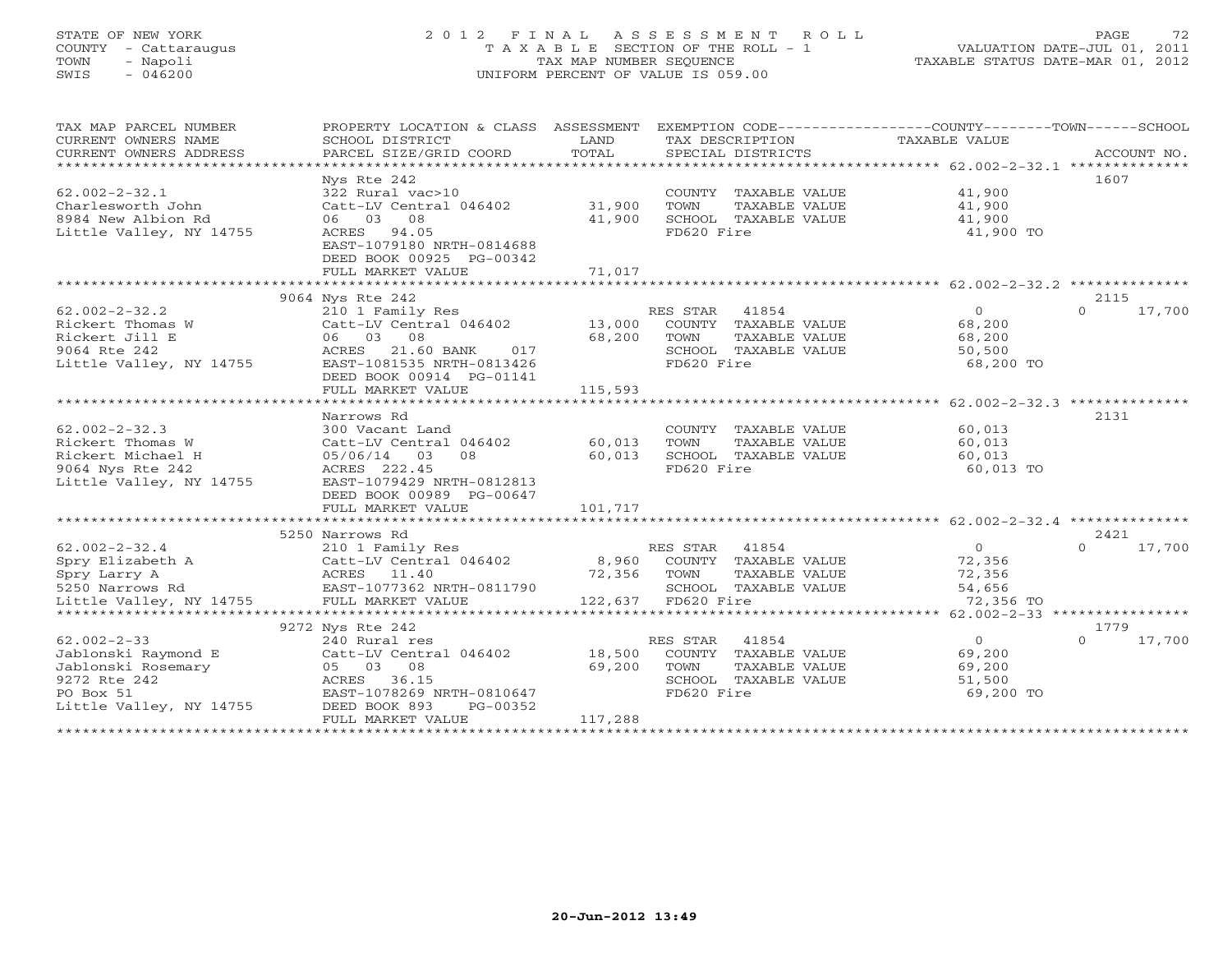# STATE OF NEW YORK 2 0 1 2 F I N A L A S S E S S M E N T R O L L PAGE 73 COUNTY - Cattaraugus T A X A B L E SECTION OF THE ROLL - 1 VALUATION DATE-JUL 01, 2011 TOWN - Napoli TAX MAP NUMBER SEQUENCE TAXABLE STATUS DATE-MAR 01, 2012 SWIS - 046200 UNIFORM PERCENT OF VALUE IS 059.00UNIFORM PERCENT OF VALUE IS 059.00

| TAX MAP PARCEL NUMBER   | PROPERTY LOCATION & CLASS ASSESSMENT EXEMPTION CODE---------------COUNTY-------TOWN------SCHOOL |               |                       |                |                    |  |
|-------------------------|-------------------------------------------------------------------------------------------------|---------------|-----------------------|----------------|--------------------|--|
| CURRENT OWNERS NAME     | SCHOOL DISTRICT                                                                                 | LAND<br>TOTAL | TAX DESCRIPTION       | TAXABLE VALUE  |                    |  |
| CURRENT OWNERS ADDRESS  | PARCEL SIZE/GRID COORD                                                                          |               | SPECIAL DISTRICTS     |                | ACCOUNT NO.        |  |
|                         |                                                                                                 |               |                       |                |                    |  |
|                         | 9255 Nys Rte 242                                                                                |               |                       |                | 1602               |  |
| $62.002 - 2 - 34$       | 117 Horse farm                                                                                  |               | 41854<br>RES STAR     | $\overline{0}$ | $\Omega$<br>17,700 |  |
| Snow Roger L            | Catt-LV Central 046402                                                                          | 29,500        | COUNTY TAXABLE VALUE  | 91,800         |                    |  |
| Snow Rhonda R           | 05 03 08                                                                                        | 91,800        | TAXABLE VALUE<br>TOWN | 91,800         |                    |  |
| 9255 Rte 242            | ACRES 89.43                                                                                     |               | SCHOOL TAXABLE VALUE  | 74,100         |                    |  |
| Little Valley, NY 14755 | EAST-1079046 NRTH-0809295                                                                       |               | FD620 Fire            | 91,800 TO      |                    |  |
|                         | DEED BOOK 882<br>PG-01032                                                                       |               |                       |                |                    |  |
|                         | FULL MARKET VALUE                                                                               | 155,593       |                       |                |                    |  |
|                         |                                                                                                 |               |                       |                |                    |  |
|                         | 9295 Nys Rte 242                                                                                |               |                       |                | 1415               |  |
| $62.002 - 2 - 35$       | 240 Rural res                                                                                   |               | COUNTY TAXABLE VALUE  | 48,396         |                    |  |
| Chan Norman HM          | Catt-LV Central 046402                                                                          | 4,126         | TOWN<br>TAXABLE VALUE | 48,396         |                    |  |
| Chan Rita YK            | 13 03 08                                                                                        | 48,396        | SCHOOL TAXABLE VALUE  | 48,396         |                    |  |
| 110 Bluebell Cres       | ACRES<br>1.21                                                                                   |               | FD620 Fire            | 48,396 TO      |                    |  |
| Ancaster, Ont, Canada   | EAST-1078335 NRTH-0809576                                                                       |               |                       |                |                    |  |
| L9K 1G1                 | DEED BOOK 00919 PG-00534                                                                        |               |                       |                |                    |  |
|                         | FULL MARKET VALUE                                                                               | 82,027        |                       |                |                    |  |
|                         |                                                                                                 |               |                       |                |                    |  |
|                         | Nys Rte 242                                                                                     |               |                       |                | 1670               |  |
| $62.002 - 2 - 36.1$     | 322 Rural vac>10                                                                                |               | COUNTY TAXABLE VALUE  | 18,200         |                    |  |
| Snow Roger L            | Catt-LV Central 046402                                                                          | 18,200        | TOWN<br>TAXABLE VALUE | 18,200         |                    |  |
| Snow Rhonda R           | 13 03 08                                                                                        | 18,200        | SCHOOL TAXABLE VALUE  | 18,200         |                    |  |
| 9255 Route 242          | ACRES 52.05                                                                                     |               | FD620 Fire            | 18,200 TO      |                    |  |
| Little Valley, NY 14755 | EAST-1077783 NRTH-0808361                                                                       |               |                       |                |                    |  |
|                         | DEED BOOK 11098 PG-7001                                                                         |               |                       |                |                    |  |
|                         | FULL MARKET VALUE                                                                               | 30,847        |                       |                |                    |  |
|                         |                                                                                                 |               |                       |                |                    |  |
|                         | 9317 Nys Rte 242                                                                                |               |                       |                | 2101               |  |
| $62.002 - 2 - 36.3$     | 210 1 Family Res                                                                                |               | COUNTY TAXABLE VALUE  | 59,500         |                    |  |
| Corning Joseph T        | Catt-LV Central 046402                                                                          | 11,013        | TAXABLE VALUE<br>TOWN | 59,500         |                    |  |
| 10210 Wagner Rd         | 13 03 08                                                                                        | 59,500        | SCHOOL TAXABLE VALUE  | 59,500         |                    |  |
| Chaffee, NY 14030       | FRNT 720.00 DPTH                                                                                |               | FD620 Fire            | 59,500 TO      |                    |  |
|                         | ACRES 17.45                                                                                     |               |                       |                |                    |  |
|                         | EAST-1077457 NRTH-0809252                                                                       |               |                       |                |                    |  |
|                         | DEED BOOK 11384 PG-6001                                                                         |               |                       |                |                    |  |
|                         | FULL MARKET VALUE                                                                               | 100,847       |                       |                |                    |  |
|                         |                                                                                                 |               |                       |                |                    |  |
|                         | Nys Rte 242                                                                                     |               |                       |                | 2196               |  |
| $62.002 - 2 - 36.4$     | 210 1 Family Res                                                                                |               | COUNTY TAXABLE VALUE  | 20,700         |                    |  |
| Corning Joseph T        | Catt-LV Central 046402                                                                          | 5,000         | TOWN<br>TAXABLE VALUE | 20,700         |                    |  |
| 10210 Wagner Rd         | 13 03 08                                                                                        | 20,700        | SCHOOL TAXABLE VALUE  | 20,700         |                    |  |
| Chaffee, NY 14030       | 2.70<br>ACRES                                                                                   |               | FD620 Fire            | 20,700 TO      |                    |  |
|                         | EAST-1077098 NRTH-0809740                                                                       |               |                       |                |                    |  |
|                         | DEED BOOK 11384 PG-6001                                                                         |               |                       |                |                    |  |
|                         | FULL MARKET VALUE                                                                               | 35,085        |                       |                |                    |  |
|                         |                                                                                                 |               |                       |                |                    |  |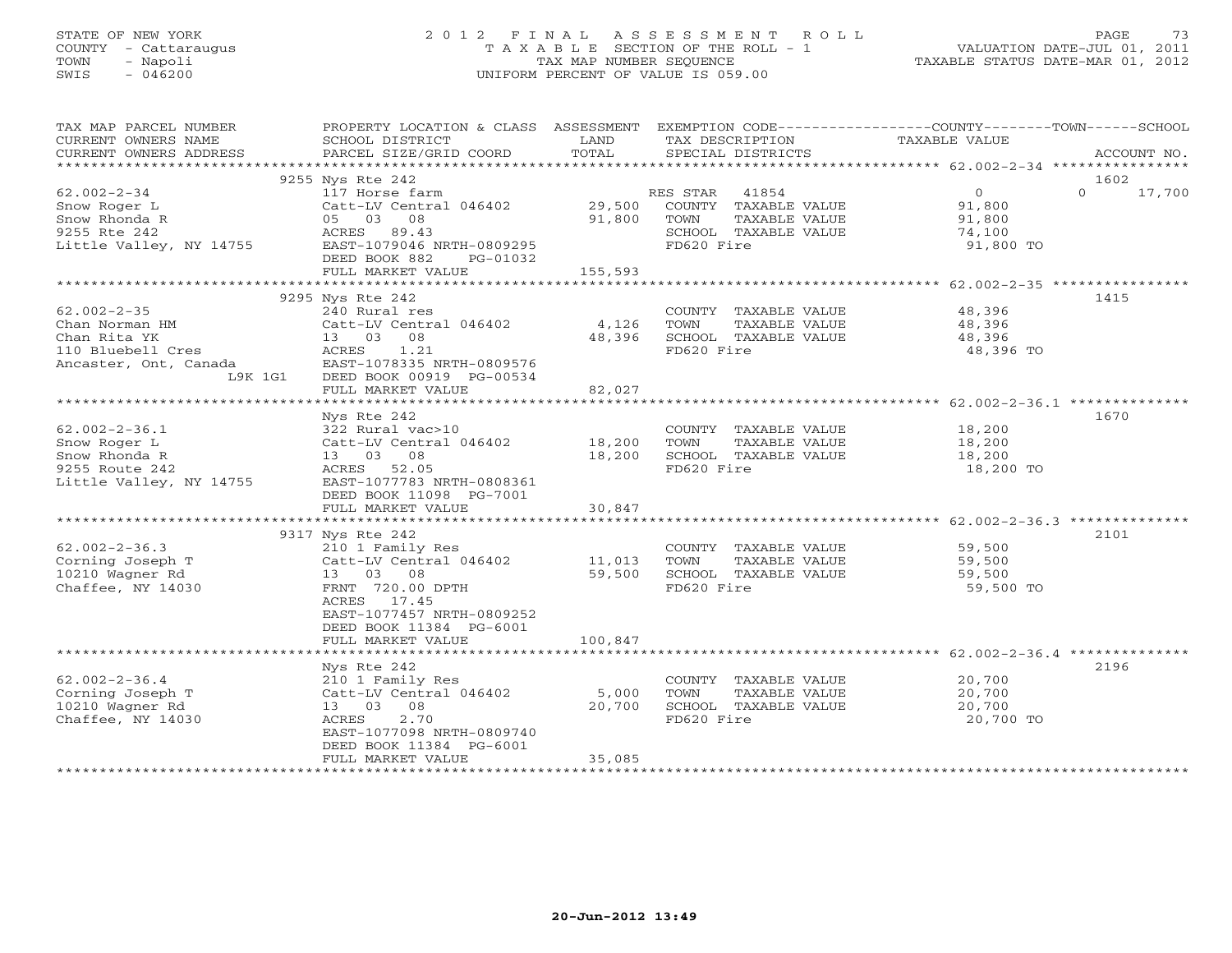# STATE OF NEW YORK 2 0 1 2 F I N A L A S S E S S M E N T R O L L PAGE 74 COUNTY - Cattaraugus T A X A B L E SECTION OF THE ROLL - 1 VALUATION DATE-JUL 01, 2011 TOWN - Napoli TAX MAP NUMBER SEQUENCE TAXABLE STATUS DATE-MAR 01, 2012 SWIS - 046200 UNIFORM PERCENT OF VALUE IS 059.00UNIFORM PERCENT OF VALUE IS 059.00

| TAX MAP PARCEL NUMBER<br>CURRENT OWNERS NAME<br>CURRENT OWNERS ADDRESS | PROPERTY LOCATION & CLASS ASSESSMENT<br>SCHOOL DISTRICT<br>PARCEL SIZE/GRID COORD          | LAND<br>TOTAL | TAX DESCRIPTION<br>SPECIAL DISTRICTS          | EXEMPTION CODE-----------------COUNTY-------TOWN------SCHOOL<br>TAXABLE VALUE | ACCOUNT NO.        |
|------------------------------------------------------------------------|--------------------------------------------------------------------------------------------|---------------|-----------------------------------------------|-------------------------------------------------------------------------------|--------------------|
| *************************                                              |                                                                                            |               |                                               |                                                                               |                    |
| $62.002 - 2 - 36.5$<br>Corning Joseph T                                | Nys Rte $242$ (Off)<br>314 Rural vac<10<br>Catt-LV Central 046402                          | 4,000         | COUNTY TAXABLE VALUE<br>TOWN<br>TAXABLE VALUE | 4,000<br>4,000                                                                | 2197               |
| 10210 Wagner Rd                                                        | 13 03 08                                                                                   | 4,000         | SCHOOL TAXABLE VALUE                          | 4,000                                                                         |                    |
| Chaffee, NY 14030                                                      | ACRES<br>1.00<br>EAST-1077096 NRTH-0809435<br>DEED BOOK 11384 PG-6001<br>FULL MARKET VALUE | 6,780         | FD620 Fire                                    | 4,000 TO                                                                      |                    |
|                                                                        |                                                                                            |               |                                               |                                                                               |                    |
|                                                                        | 9430 Nys Rte 242                                                                           |               |                                               |                                                                               | 1359               |
| $62.002 - 2 - 37.1$                                                    | 210 1 Family Res                                                                           |               | WVET C/T<br>41121                             | 7,080<br>7,080                                                                | - 0                |
| Hurd Laurie J                                                          | Catt-LV Central 046402                                                                     |               | 5,000 RES STAR 41854                          | $\overline{0}$                                                                | 17,700<br>$\Omega$ |
| 9430 Rte 242                                                           | 13 03 08                                                                                   | 48,400        | COUNTY TAXABLE VALUE                          | 41,320                                                                        |                    |
| Little Valley, NY 14755                                                | ACRES<br>2.60                                                                              |               | TAXABLE VALUE<br>TOWN                         | 41,320                                                                        |                    |
|                                                                        | EAST-1076027 NRTH-0809672                                                                  |               | SCHOOL TAXABLE VALUE                          | 30,700                                                                        |                    |
|                                                                        | DEED BOOK 00965 PG-00601                                                                   |               | FD620 Fire                                    | 48,400 TO                                                                     |                    |
|                                                                        | FULL MARKET VALUE                                                                          | 82,034        |                                               |                                                                               |                    |
|                                                                        | *******************************                                                            |               |                                               |                                                                               |                    |
|                                                                        | Nys Rte 242                                                                                |               |                                               |                                                                               | 2045               |
| $62.002 - 2 - 37.2$                                                    | 312 Vac w/imprv                                                                            |               | COUNTY TAXABLE VALUE                          | 22,700                                                                        |                    |
| Zimbardi Michael M                                                     | Catt-LV Central 046402                                                                     | 22,200        | TOWN<br>TAXABLE VALUE                         | 22,700                                                                        |                    |
| 12586 Route 39                                                         | 13 03 08                                                                                   | 22,700        | SCHOOL TAXABLE VALUE                          | 22,700                                                                        |                    |
| Perrysburg, NY 14129                                                   | ACRES 52.90<br>EAST-1076443 NRTH-0808590                                                   |               | FD620 Fire                                    | 22,700 TO                                                                     |                    |
|                                                                        | DEED BOOK 12026 PG-3001<br>FULL MARKET VALUE                                               | 38,475        |                                               |                                                                               |                    |
|                                                                        |                                                                                            |               |                                               |                                                                               |                    |
|                                                                        | Nys Rte 242                                                                                |               |                                               |                                                                               | 2046               |
| $62.002 - 2 - 37.3$                                                    | 270 Mfg housing                                                                            |               | COUNTY TAXABLE VALUE                          | 12,700                                                                        |                    |
| Parsons Billie Jean                                                    | Catt-LV Central 046402                                                                     | 5,200         | TOWN<br>TAXABLE VALUE                         | 12,700                                                                        |                    |
| Pascucci Michael                                                       | 13 03 08                                                                                   | 12,700        | SCHOOL TAXABLE VALUE                          | 12,700                                                                        |                    |
| Pascucci Jeffrey                                                       | ACRES<br>3.25                                                                              |               | FD620 Fire                                    | 12,700 TO                                                                     |                    |
| 431 Thomar Dr                                                          | EAST-1076535 NRTH-0809750                                                                  |               |                                               |                                                                               |                    |
| Webster, NY 14580                                                      | DEED BOOK 00990 PG-00136                                                                   |               |                                               |                                                                               |                    |
|                                                                        | FULL MARKET VALUE                                                                          | 21,525        |                                               |                                                                               |                    |
|                                                                        |                                                                                            |               |                                               |                                                                               |                    |
|                                                                        | Nys Rte 242                                                                                |               |                                               |                                                                               | 1792               |
| $62.002 - 2 - 38$                                                      | 314 Rural vac<10                                                                           |               | COUNTY TAXABLE VALUE                          | 1,510                                                                         |                    |
| Martin George W                                                        | Catt-LV Central 046402                                                                     | 1,510         | TOWN<br>TAXABLE VALUE                         | 1,510                                                                         |                    |
| 9466 Nys Rte 242                                                       | 13 03 08                                                                                   | 1,510         | SCHOOL TAXABLE VALUE                          | 1,510                                                                         |                    |
| Little Valley, NY 14755                                                | FRNT 198.00 DPTH 140.00<br>EAST-1075619 NRTH-0809284<br>$PG-591$                           |               | FD620 Fire                                    | 1,510 TO                                                                      |                    |
|                                                                        | DEED BOOK 1026<br>FULL MARKET VALUE                                                        | 2,559         |                                               |                                                                               |                    |
| **********************                                                 | **************************                                                                 |               |                                               |                                                                               |                    |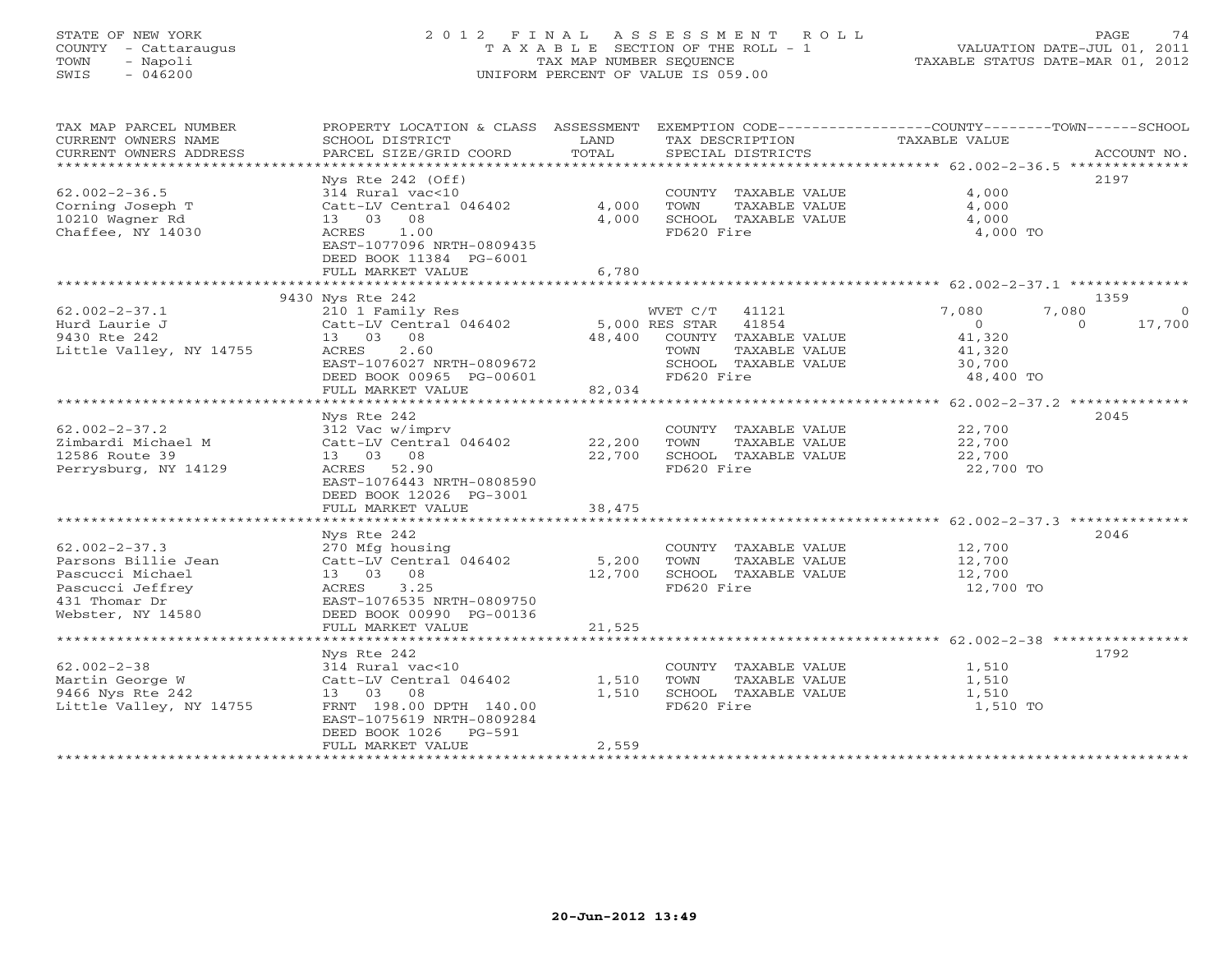# STATE OF NEW YORK 2 0 1 2 F I N A L A S S E S S M E N T R O L L PAGE 75 COUNTY - Cattaraugus T A X A B L E SECTION OF THE ROLL - 1 VALUATION DATE-JUL 01, 2011 TOWN - Napoli TAX MAP NUMBER SEQUENCE TAXABLE STATUS DATE-MAR 01, 2012 SWIS - 046200 UNIFORM PERCENT OF VALUE IS 059.00UNIFORM PERCENT OF VALUE IS 059.00

| TAX MAP PARCEL NUMBER<br>CURRENT OWNERS NAME | PROPERTY LOCATION & CLASS ASSESSMENT EXEMPTION CODE----------------COUNTY-------TOWN------SCHOOL<br>SCHOOL DISTRICT | LAND                           | TAX DESCRIPTION                               | TAXABLE VALUE  |                    |
|----------------------------------------------|---------------------------------------------------------------------------------------------------------------------|--------------------------------|-----------------------------------------------|----------------|--------------------|
| CURRENT OWNERS ADDRESS                       | PARCEL SIZE/GRID COORD                                                                                              | TOTAL                          | SPECIAL DISTRICTS                             |                | ACCOUNT NO.        |
|                                              |                                                                                                                     |                                |                                               |                |                    |
|                                              | Nys Rte 242                                                                                                         |                                |                                               |                | 1791               |
| $62.002 - 2 - 39.1$                          | 105 Vac farmland                                                                                                    |                                | COUNTY TAXABLE VALUE                          | 23,000         |                    |
| Wixson Roy L                                 | Catt-LV Central 046402                                                                                              | 23,000                         | TOWN<br>TAXABLE VALUE                         | 23,000         |                    |
| 140 Fleetwood Terrace                        | 13 03<br>08                                                                                                         | 23,000                         | SCHOOL TAXABLE VALUE                          | 23,000         |                    |
| Williamsville, NY 14221                      | ACRES 62.35                                                                                                         |                                | FD620 Fire                                    | 23,000 TO      |                    |
|                                              | EAST-1075411 NRTH-0810066                                                                                           |                                |                                               |                |                    |
|                                              | DEED BOOK 905<br>PG-00586                                                                                           |                                |                                               |                |                    |
|                                              | FULL MARKET VALUE                                                                                                   | 38,983                         |                                               |                |                    |
|                                              |                                                                                                                     |                                |                                               |                |                    |
|                                              | 9466 Nys Rte 242                                                                                                    |                                |                                               |                | 1937               |
| $62.002 - 2 - 39.3$                          | 210 1 Family Res                                                                                                    |                                | 41854<br>RES STAR                             | $\overline{0}$ | 17,700<br>$\cap$   |
| Martin George W                              | Catt-LV Central 046402                                                                                              | 5,100                          | COUNTY TAXABLE VALUE                          | 165,012        |                    |
| 9466 Rte 242                                 | 08<br>13 03                                                                                                         | 165,012                        | TAXABLE VALUE<br>TOWN                         | 165,012        |                    |
| Little Valley, NY 14755                      | ACRES<br>2.75                                                                                                       |                                | SCHOOL TAXABLE VALUE                          | 147,312        |                    |
|                                              | EAST-1075309 NRTH-0809135                                                                                           |                                | FD620 Fire                                    | 165,012 TO     |                    |
|                                              | DEED BOOK 00951 PG-01015                                                                                            |                                |                                               |                |                    |
|                                              | FULL MARKET VALUE<br>******************************                                                                 | 279,681<br>******************* |                                               |                |                    |
|                                              |                                                                                                                     |                                |                                               |                |                    |
|                                              | Nys Rte 242                                                                                                         |                                |                                               |                | 2031               |
| $62.002 - 2 - 39.4$                          | 105 Vac farmland                                                                                                    |                                | COUNTY TAXABLE VALUE                          | 13,300         |                    |
| Kobinski Michael<br>Kobinski Veronica        | Catt-LV Central 046402<br>13 03<br>08                                                                               | 13,300<br>13,300               | TOWN<br>TAXABLE VALUE<br>SCHOOL TAXABLE VALUE | 13,300         |                    |
| 3511 Center Rd                               | ACRES 34.40                                                                                                         |                                | FD620 Fire                                    | 13,300         |                    |
| Salamanca, NY 14779                          | EAST-1075351 NRTH-0808223                                                                                           |                                |                                               | 13,300 TO      |                    |
|                                              | DEED BOOK 16548 PG-2                                                                                                |                                |                                               |                |                    |
|                                              | FULL MARKET VALUE                                                                                                   | 22,542                         |                                               |                |                    |
|                                              |                                                                                                                     |                                |                                               |                |                    |
|                                              | Narrows Rd                                                                                                          |                                |                                               |                | 2037               |
| $62.002 - 2 - 39.5$                          | 105 Vac farmland                                                                                                    |                                | COUNTY TAXABLE VALUE                          | 7,880          |                    |
| Campbell William E                           | Catt-LV Central 046402                                                                                              | 7,880                          | TOWN<br>TAXABLE VALUE                         | 7,880          |                    |
| Campbell Barbara J                           | 13 03 08                                                                                                            | 7,880                          | SCHOOL TAXABLE VALUE                          | 7,880          |                    |
| 5367 Narrows Rd                              | ACRES 21.90                                                                                                         |                                | FD620 Fire                                    | 7,880 TO       |                    |
| Little Valley, NY 14755                      | EAST-1075213 NRTH-0811170                                                                                           |                                |                                               |                |                    |
|                                              | DEED BOOK 2822<br>PG-8002                                                                                           |                                |                                               |                |                    |
|                                              | FULL MARKET VALUE                                                                                                   | 13,356                         |                                               |                |                    |
|                                              |                                                                                                                     |                                |                                               |                |                    |
|                                              | 9498 Nys Rte 242                                                                                                    |                                |                                               |                | 2038               |
| $62.002 - 2 - 39.6$                          | 210 1 Family Res                                                                                                    |                                | WVET C/T 41121                                | 7,080          | 7,080<br>$\Omega$  |
| Wares Laurence D                             | Catt-LV Central 046402                                                                                              | 6,500 SR STAR                  | 41834                                         | $\overline{O}$ | 36,700<br>$\Omega$ |
| Wares Nancy L                                | 13 03 08                                                                                                            | 78,900                         | COUNTY TAXABLE VALUE                          | 71,820         |                    |
| 9498 Nys Rte 242                             | 5.25<br>ACRES                                                                                                       |                                | TOWN<br>TAXABLE VALUE                         | 71,820         |                    |
| Little Valley, NY 14755                      | EAST-1074899 NRTH-0808762                                                                                           |                                | SCHOOL TAXABLE VALUE                          | 42,200         |                    |
|                                              | DEED BOOK 530<br>PG-8002                                                                                            |                                | FD620 Fire                                    | 78,900 TO      |                    |
|                                              | FULL MARKET VALUE                                                                                                   | 133,729                        |                                               |                |                    |
|                                              |                                                                                                                     |                                |                                               |                |                    |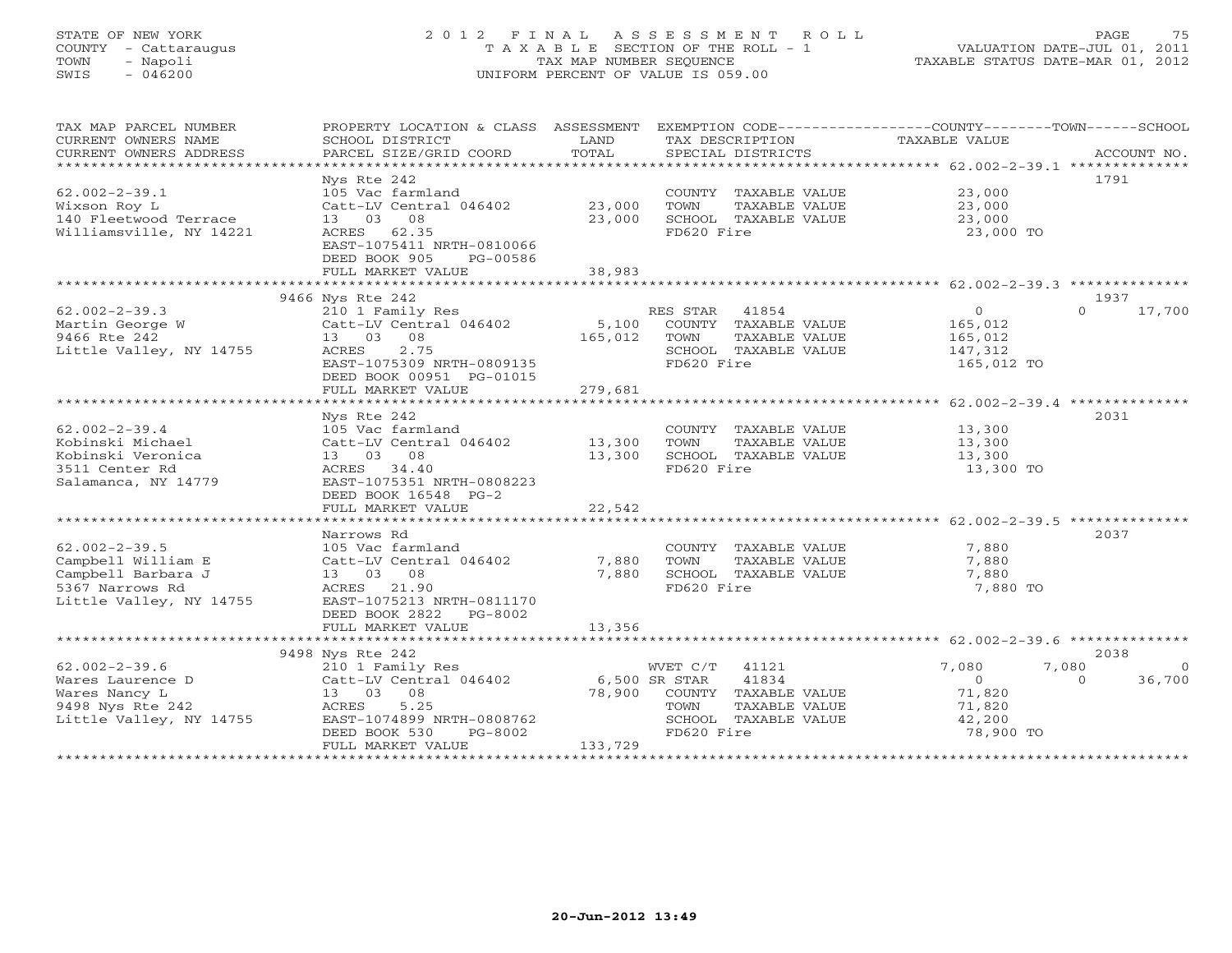# STATE OF NEW YORK 2 0 1 2 F I N A L A S S E S S M E N T R O L L PAGE 76 COUNTY - Cattaraugus T A X A B L E SECTION OF THE ROLL - 1 VALUATION DATE-JUL 01, 2011 TOWN - Napoli TAX MAP NUMBER SEQUENCE TAXABLE STATUS DATE-MAR 01, 2012 SWIS - 046200 UNIFORM PERCENT OF VALUE IS 059.00UNIFORM PERCENT OF VALUE IS 059.00

| TAX MAP PARCEL NUMBER<br>CURRENT OWNERS NAME<br>CURRENT OWNERS ADDRESS | PROPERTY LOCATION & CLASS ASSESSMENT<br>SCHOOL DISTRICT<br>PARCEL SIZE/GRID COORD  | LAND<br>TOTAL        | TAX DESCRIPTION<br>SPECIAL DISTRICTS | EXEMPTION CODE-----------------COUNTY-------TOWN-----SCHOOL<br>TAXABLE VALUE | ACCOUNT NO.        |
|------------------------------------------------------------------------|------------------------------------------------------------------------------------|----------------------|--------------------------------------|------------------------------------------------------------------------------|--------------------|
|                                                                        |                                                                                    |                      |                                      |                                                                              |                    |
|                                                                        | Nys Rte 242                                                                        |                      |                                      |                                                                              | 2039               |
| $62.002 - 2 - 39.7$                                                    | 314 Rural vac<10                                                                   |                      | COUNTY TAXABLE VALUE                 | 708                                                                          |                    |
| Martin George W                                                        | Catt-LV Central 046402                                                             | 708                  | TOWN<br>TAXABLE VALUE                | 708                                                                          |                    |
| 9466 Nys Rte 242                                                       | 08<br>13 03                                                                        | 708                  | SCHOOL TAXABLE VALUE                 | 708                                                                          |                    |
| Little Valley, NY 14755                                                | FRNT<br>40.00 DPTH 326.00<br>EAST-1075469 NRTH-0809272<br>DEED BOOK 00951 PG-01015 |                      | FD620 Fire                           | 708 TO                                                                       |                    |
|                                                                        | FULL MARKET VALUE                                                                  | 1,200                |                                      |                                                                              |                    |
|                                                                        | ************************                                                           | *********            |                                      | ********************* 62.002-2-39.8 **************                           |                    |
|                                                                        | 9516 Fuss Rd                                                                       |                      |                                      |                                                                              | 2168               |
| $62.002 - 2 - 39.8$                                                    | 270 Mfg housing                                                                    |                      | RES STAR<br>41854                    | $\overline{O}$                                                               | 15,000<br>$\cap$   |
| Colston Anthony R                                                      | Catt-LV Central 046402                                                             | 4,400                | COUNTY TAXABLE VALUE                 | 15,000                                                                       |                    |
| 9516 Fuss Rd                                                           | 13 03 08                                                                           | 15,000               | TOWN<br>TAXABLE VALUE                | 15,000                                                                       |                    |
| Little Valley, NY 14755                                                | ACRES<br>1.60                                                                      |                      | SCHOOL TAXABLE VALUE                 | $\circ$                                                                      |                    |
|                                                                        | EAST-1074672 NRTH-0807761                                                          |                      | FD620 Fire                           | 15,000 TO                                                                    |                    |
|                                                                        | DEED BOOK 1022 PG-569                                                              |                      |                                      |                                                                              |                    |
|                                                                        | FULL MARKET VALUE                                                                  | 25,424               |                                      |                                                                              |                    |
|                                                                        | 5281 Narrows Rd                                                                    |                      |                                      |                                                                              | 2341               |
| $62.002 - 2 - 39.9$                                                    | 210 1 Family Res                                                                   |                      | RES STAR 41854                       | $\circ$                                                                      | $\Omega$<br>17,700 |
| Minnekine Matthew                                                      | Catt-LV Central 046402                                                             | 10,575               | COUNTY TAXABLE VALUE                 | 132,600                                                                      |                    |
| Minnekine Christine                                                    | ACRES 15.70                                                                        | 132,600              | TOWN<br>TAXABLE VALUE                | 132,600                                                                      |                    |
| 5281 Narrows Rd                                                        | EAST-1076390 NRTH-0811156                                                          |                      | SCHOOL TAXABLE VALUE                 | 114,900                                                                      |                    |
| Little Valley, NY 14755                                                | DEED BOOK 1012<br>PG-792                                                           |                      | FD620 Fire                           | 132,600 TO                                                                   |                    |
|                                                                        | FULL MARKET VALUE                                                                  | 224,746              |                                      |                                                                              |                    |
|                                                                        |                                                                                    | ******************** |                                      | ********************* 62.002-2-42 *****************                          |                    |
|                                                                        | Narrows Rd                                                                         |                      |                                      |                                                                              | 0146               |
| $62.002 - 2 - 42$                                                      | 105 Vac farmland                                                                   |                      | COUNTY TAXABLE VALUE                 | 8,000                                                                        |                    |
| Campbell William E                                                     | Catt-LV Central 046402                                                             | 8,000                | TOWN<br>TAXABLE VALUE                | 8,000                                                                        |                    |
| Campbell Barbara J                                                     | 14 03 08                                                                           | 8,000                | SCHOOL TAXABLE VALUE                 | 8,000                                                                        |                    |
| 5367 Narrows Rd                                                        | ACRES 19.98                                                                        |                      | FD620 Fire                           | 8,000 TO                                                                     |                    |
| Little Valley, NY 14755                                                | EAST-1076857 NRTH-0813590                                                          |                      |                                      |                                                                              |                    |
|                                                                        | DEED BOOK 2822<br>PG-8002                                                          | 13,559               |                                      |                                                                              |                    |
|                                                                        | FULL MARKET VALUE                                                                  |                      |                                      |                                                                              |                    |
|                                                                        | 5392 Narrows Rd                                                                    |                      |                                      |                                                                              | 0163               |
| $62.002 - 2 - 43.1$                                                    | 210 1 Family Res                                                                   |                      | COUNTY TAXABLE VALUE                 | 15,240                                                                       |                    |
| Case Edwin                                                             | Catt-LV Central 046402                                                             | 10,240               | TOWN<br>TAXABLE VALUE                | 15,240                                                                       |                    |
| 5392 Narrows Rd                                                        | 14 03 08                                                                           | 15,240               | SCHOOL TAXABLE VALUE                 | 15,240                                                                       |                    |
| Little Valley, NY 14755                                                | Ff 450.00                                                                          |                      | FD620 Fire                           | 15,240 TO                                                                    |                    |
|                                                                        | 16.60<br>ACRES                                                                     |                      |                                      |                                                                              |                    |
|                                                                        | EAST-1076888 NRTH-0814344                                                          |                      |                                      |                                                                              |                    |
|                                                                        | DEED BOOK 00961 PG-00541                                                           |                      |                                      |                                                                              |                    |
|                                                                        | FULL MARKET VALUE                                                                  | 25,831               |                                      |                                                                              |                    |
|                                                                        |                                                                                    |                      |                                      |                                                                              |                    |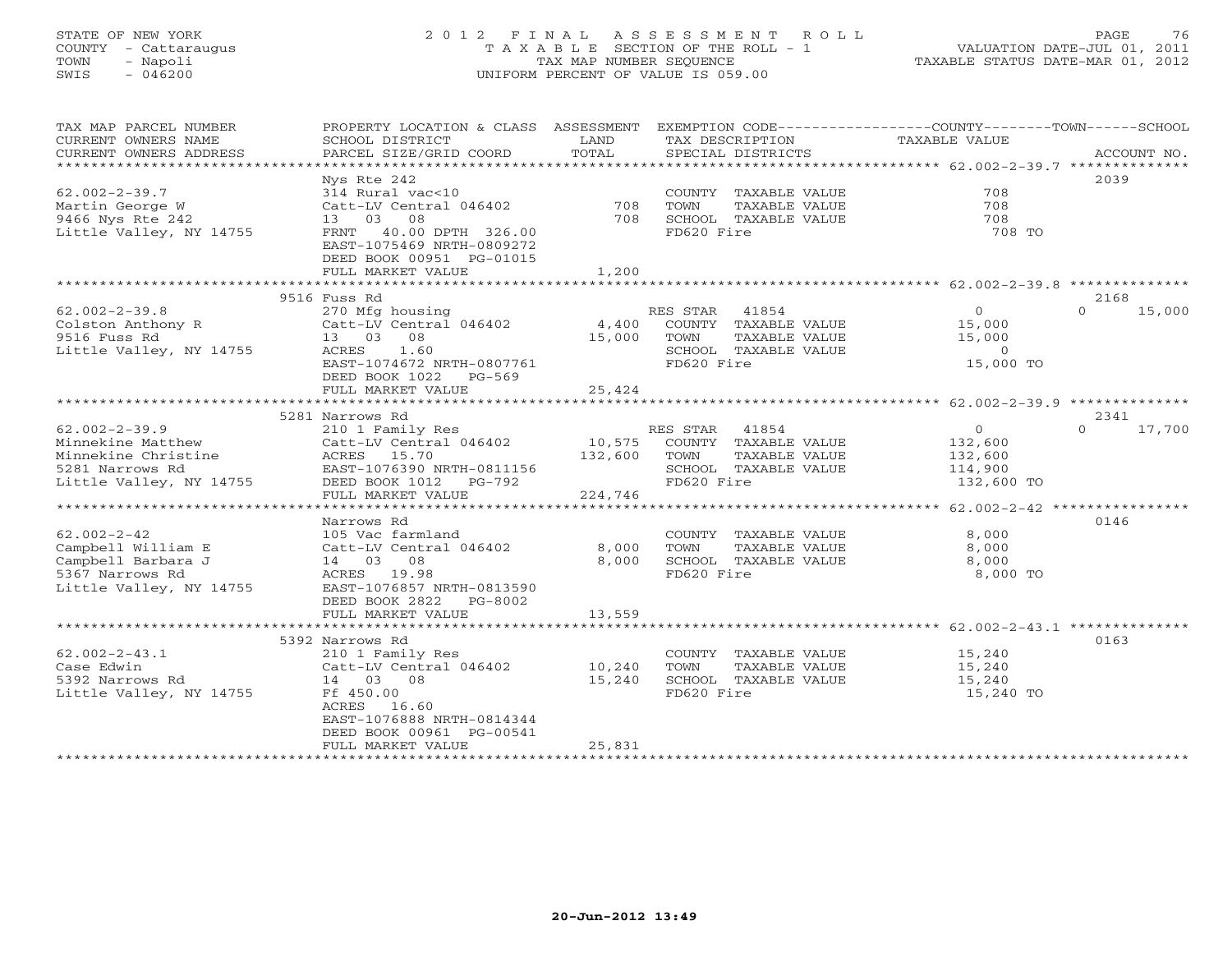# STATE OF NEW YORK 2 0 1 2 F I N A L A S S E S S M E N T R O L L PAGE 77 COUNTY - Cattaraugus T A X A B L E SECTION OF THE ROLL - 1 VALUATION DATE-JUL 01, 2011 TOWN - Napoli TAX MAP NUMBER SEQUENCE TAXABLE STATUS DATE-MAR 01, 2012 SWIS - 046200 UNIFORM PERCENT OF VALUE IS 059.00UNIFORM PERCENT OF VALUE IS 059.00

| TAX MAP PARCEL NUMBER<br>CURRENT OWNERS NAME<br>CURRENT OWNERS ADDRESS                                                 | PROPERTY LOCATION & CLASS ASSESSMENT EXEMPTION CODE---------------COUNTY-------TOWN-----SCHOOL<br>SCHOOL DISTRICT<br>PARCEL SIZE/GRID COORD                 | LAND<br>TOTAL       | TAX DESCRIPTION<br>SPECIAL DISTRICTS                                                                           | <b>TAXABLE VALUE</b>                                          | ACCOUNT NO.        |
|------------------------------------------------------------------------------------------------------------------------|-------------------------------------------------------------------------------------------------------------------------------------------------------------|---------------------|----------------------------------------------------------------------------------------------------------------|---------------------------------------------------------------|--------------------|
|                                                                                                                        |                                                                                                                                                             |                     |                                                                                                                |                                                               |                    |
|                                                                                                                        | 5416 Narrows Rd                                                                                                                                             |                     |                                                                                                                |                                                               | 2173               |
| $62.002 - 2 - 43.2$<br>Glow Scott C<br>Glow Melanie C<br>5416 Narrows Rd<br>Little Valley, NY 14755                    | 210 1 Family Res<br>Catt-LV Central 046402<br>14 03 08<br>Ff 300.00<br>ACRES<br>1.90<br>EAST-1076426 NRTH-0814583<br>DEED BOOK 7947 PG-2001                 | 4,500<br>19,500     | 41854<br>RES STAR<br>COUNTY TAXABLE VALUE<br>TOWN<br>TAXABLE VALUE<br>SCHOOL TAXABLE VALUE<br>FD620 Fire       | $\overline{0}$<br>19,500<br>19,500<br>1,800<br>19,500 TO      | $\Omega$<br>17,700 |
|                                                                                                                        | FULL MARKET VALUE                                                                                                                                           | 33,051              |                                                                                                                |                                                               |                    |
|                                                                                                                        | ********************                                                                                                                                        | ******************* |                                                                                                                |                                                               |                    |
| $62.002 - 2 - 44$<br>Campbell William E<br>Campbell Barbara J<br>5367 Narrows Rd<br>Little Valley, NY 14755            | Narrows Rd<br>105 Vac farmland<br>Catt-LV Central 046402<br>14 03 08<br>ACRES 26.00<br>EAST-1075488 NRTH-0812978<br>DEED BOOK 2822<br>PG-8002               | 15,600<br>15,600    | COUNTY TAXABLE VALUE<br>TAXABLE VALUE<br>TOWN<br>SCHOOL TAXABLE VALUE<br>FD620 Fire                            | 15,600<br>15,600<br>15,600<br>15,600 TO                       | 0148               |
|                                                                                                                        | FULL MARKET VALUE                                                                                                                                           | 26,441              |                                                                                                                |                                                               |                    |
|                                                                                                                        |                                                                                                                                                             |                     |                                                                                                                |                                                               |                    |
|                                                                                                                        | 5367 Narrows Rd                                                                                                                                             |                     |                                                                                                                |                                                               | 0147               |
| $62.002 - 2 - 45$<br>Campbell William E<br>Campbell Barbara J<br>5367 Narrows Rd<br>Little Valley, NY 14755            | 112 Dairy farm<br>Catt-LV Central 046402<br>14  03  08<br>ACRES 60.25<br>EAST-1075340 NRTH-0814018<br>DEED BOOK 2822 PG-8002                                | 175,900             | SR STAR<br>41834<br>30,500 COUNTY TAXABLE VALUE<br>TOWN<br>TAXABLE VALUE<br>SCHOOL TAXABLE VALUE<br>FD620 Fire | $\overline{0}$<br>175,900<br>175,900<br>139,200<br>175,900 TO | $\Omega$<br>36,700 |
|                                                                                                                        | FULL MARKET VALUE<br>************************                                                                                                               | 298,136             |                                                                                                                |                                                               |                    |
|                                                                                                                        | Narrows Rd                                                                                                                                                  |                     |                                                                                                                |                                                               | 1967               |
| $62.002 - 2 - 46$<br>Campbell William E<br>Campbell Barbara J<br>5367 Narrows Rd<br>Little Valley, NY 14755            | 105 Vac farmland<br>Catt-LV Central 046402<br>06 03 08<br>ACRES 22.80<br>EAST-1077167 NRTH-0812966                                                          | 8,600<br>8,600      | COUNTY TAXABLE VALUE<br>TOWN<br>TAXABLE VALUE<br>SCHOOL TAXABLE VALUE<br>FD620 Fire                            | 8,600<br>8,600<br>8,600<br>8,600 TO                           |                    |
|                                                                                                                        | DEED BOOK 2822 PG-8002<br>FULL MARKET VALUE                                                                                                                 | 14,576              |                                                                                                                |                                                               |                    |
|                                                                                                                        |                                                                                                                                                             |                     |                                                                                                                |                                                               |                    |
|                                                                                                                        | 9023 Nys Rte 242                                                                                                                                            |                     |                                                                                                                |                                                               | 1982               |
| $62.002 - 2 - 47$<br>Hills Patrick J<br>Hills Helen<br>854 Fletcher Valley Cres<br>Mississauga, Ont., Canada<br>L5J2X7 | 260 Seasonal res<br>Catt-LV Central 046402<br>06 03 08<br>FRNT 100.00 DPTH 460.00<br>ACRES<br>2.75<br>EAST-1082633 NRTH-0813544<br>DEED BOOK 00980 PG-00888 | 3,900<br>30,150     | COUNTY TAXABLE VALUE<br>TOWN<br>TAXABLE VALUE<br>SCHOOL TAXABLE VALUE<br>FD620 Fire                            | 30,150<br>30,150<br>30,150<br>30,150 TO                       |                    |
|                                                                                                                        | FULL MARKET VALUE                                                                                                                                           | 51,102              |                                                                                                                |                                                               |                    |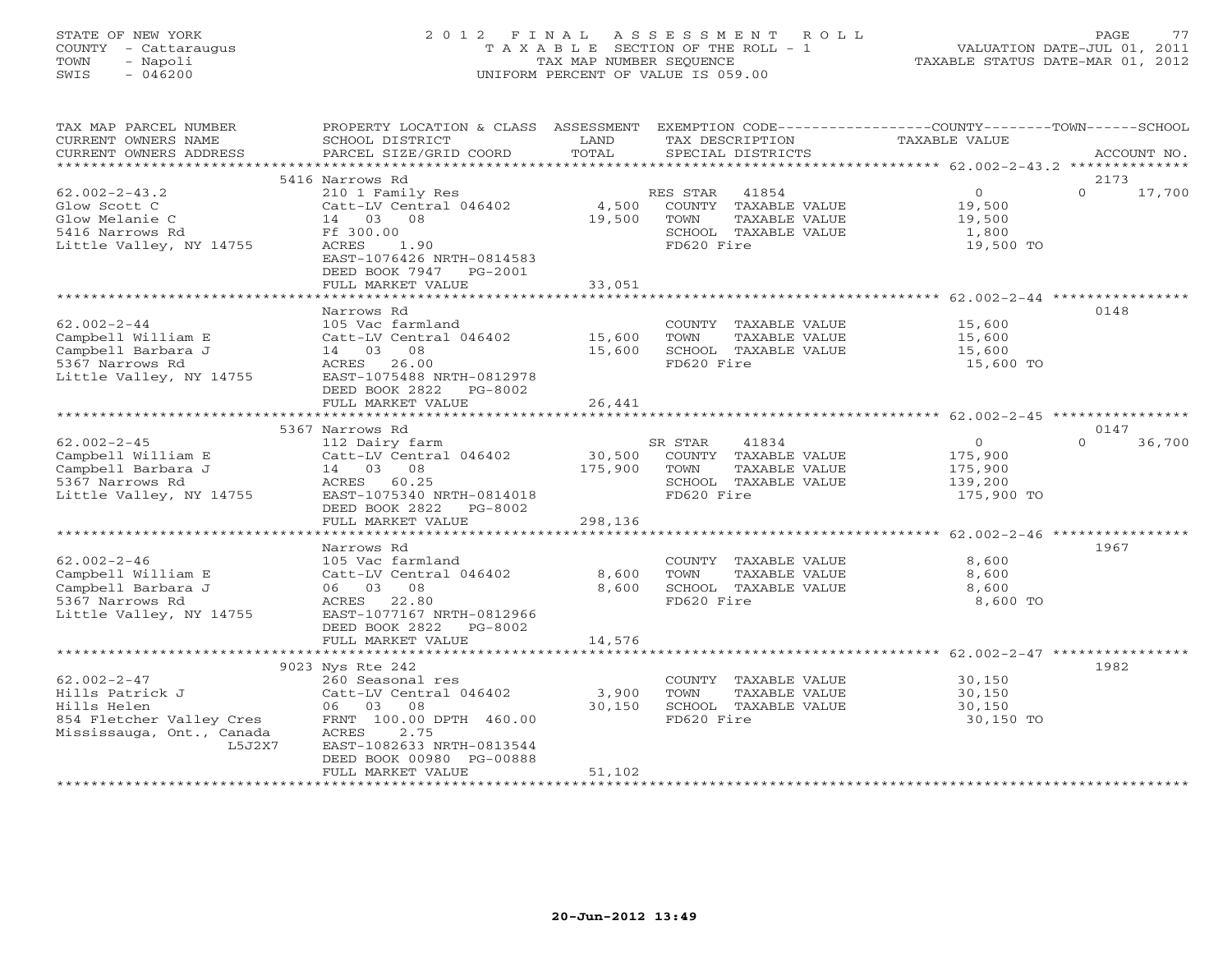# STATE OF NEW YORK 2 0 1 2 F I N A L A S S E S S M E N T R O L L PAGE 78 COUNTY - Cattaraugus T A X A B L E SECTION OF THE ROLL - 1 VALUATION DATE-JUL 01, 2011 TOWN - Napoli TAX MAP NUMBER SEQUENCE TAXABLE STATUS DATE-MAR 01, 2012 SWIS - 046200 UNIFORM PERCENT OF VALUE IS 059.00UNIFORM PERCENT OF VALUE IS 059.00

| TAX MAP PARCEL NUMBER<br>CURRENT OWNERS NAME<br>CURRENT OWNERS ADDRESS | PROPERTY LOCATION & CLASS ASSESSMENT<br>SCHOOL DISTRICT<br>PARCEL SIZE/GRID COORD | LAND<br>TOTAL           | TAX DESCRIPTION<br>SPECIAL DISTRICTS | EXEMPTION CODE-----------------COUNTY-------TOWN------SCHOOL<br>TAXABLE VALUE | ACCOUNT NO. |
|------------------------------------------------------------------------|-----------------------------------------------------------------------------------|-------------------------|--------------------------------------|-------------------------------------------------------------------------------|-------------|
|                                                                        |                                                                                   |                         |                                      |                                                                               |             |
|                                                                        | 4908 Hoxie Hill Rd                                                                |                         |                                      | 0054                                                                          |             |
| $62.003 - 1 - 1.1$                                                     | 240 Rural res                                                                     |                         | COUNTY TAXABLE VALUE                 | 66,500                                                                        |             |
| Wright Ray A                                                           | Randolph Centra 047601 18,400                                                     |                         | TOWN<br>TAXABLE VALUE                | 66,500<br>66,500<br>66,500                                                    |             |
| Wright Nicole M                                                        | 52 03 08                                                                          | 66,500                  | SCHOOL TAXABLE VALUE                 |                                                                               |             |
| 10544 Benson Rd<br>Randolph, NY 14772                                  | ACRES 18.90<br>EAST-1057142 NRTH-0807188                                          |                         | FD620 Fire<br>WS620 Watershed        | 66,500 TO<br>13,300 TO                                                        |             |
|                                                                        | DEED BOOK 2677 PG-4004                                                            |                         |                                      |                                                                               |             |
|                                                                        | FULL MARKET VALUE                                                                 | 112,712                 |                                      |                                                                               |             |
|                                                                        |                                                                                   |                         |                                      |                                                                               |             |
|                                                                        | Hoxie Hill Rd & Chapple                                                           |                         |                                      | 1951                                                                          |             |
| $62.003 - 1 - 1.2$                                                     | 105 Vac farmland                                                                  |                         | COUNTY TAXABLE VALUE                 | 26,500                                                                        |             |
| Adams Dennis W                                                         | Randolph Centra 047601                                                            | 26,500                  | TOWN<br>TAXABLE VALUE                | 26,500                                                                        |             |
| Adams Ann                                                              | 52 03 08                                                                          | 26,500                  | SCHOOL TAXABLE VALUE                 | 26,500                                                                        |             |
| 11203 Pope Rd                                                          | ACRES 95.35                                                                       |                         | FD620 Fire<br>WS620 Watershed        | 26,500 TO                                                                     |             |
| Randolph, NY 14772                                                     | EAST-1055749 NRTH-0806798                                                         |                         |                                      | 5,300 TO                                                                      |             |
|                                                                        | DEED BOOK 804<br>PG-01020                                                         |                         |                                      |                                                                               |             |
| MAY BE SUBJECT TO PAYMENT<br>UNDER AGDIST LAW TIL 2013                 | FULL MARKET VALUE                                                                 | 44,915                  |                                      |                                                                               |             |
|                                                                        |                                                                                   |                         |                                      |                                                                               |             |
|                                                                        | 4848 Hoxie Hill Rd                                                                |                         |                                      | 2369                                                                          |             |
| $62.003 - 1 - 1.3$                                                     | 210 1 Family Res<br>Randolph Centra 047601 9,665 RES STAR 41854                   |                         |                                      | 19,000<br>19,000                                                              | 19,000      |
| Raber Daniel L                                                         |                                                                                   |                         |                                      | $\overline{0}$<br>$\Omega$                                                    | 17,700      |
| Raber Anna E                                                           | 52 3 8                                                                            |                         | 42,475 COUNTY TAXABLE VALUE          | 23,475                                                                        |             |
| 4848 Hoxie Hill Rd                                                     | ACRES 18.45                                                                       |                         | TOWN<br>TAXABLE VALUE                | 23,475                                                                        |             |
| Randolph, NY 14772                                                     | EAST-1057142 NRTH-0807188                                                         |                         | SCHOOL TAXABLE VALUE                 | 5,775                                                                         |             |
|                                                                        | FULL MARKET VALUE                                                                 |                         | 71,992 FD620 Fire                    | 42,475 TO                                                                     |             |
| MAY BE SUBJECT TO PAYMENT                                              |                                                                                   |                         |                                      |                                                                               |             |
| UNDER RPTL483 UNTIL 2019                                               |                                                                                   |                         |                                      |                                                                               |             |
|                                                                        | 10565 Benson Rd                                                                   |                         |                                      | 0039                                                                          |             |
| $62.003 - 1 - 3.1$                                                     | 260 Seasonal res                                                                  |                         | COUNTY TAXABLE VALUE                 | 36,800                                                                        |             |
| Paisley Robert                                                         | Randolph Centra 047601                                                            | 22,300                  | TOWN<br>TAXABLE VALUE                | 36,800                                                                        |             |
| Heide Heather                                                          | 52 03 08                                                                          | 36,800                  | SCHOOL TAXABLE VALUE                 | 36,800                                                                        |             |
| 219 Pioneer Rd                                                         | ACRES 53.25                                                                       |                         | FD620 Fire                           | 36,800 TO                                                                     |             |
| Painted Post, NY 14870                                                 | EAST-1058164 NRTH-0806724                                                         |                         | WS620 Watershed                      | 7,360 TO                                                                      |             |
|                                                                        | DEED BOOK 9993 PG-7001                                                            |                         |                                      |                                                                               |             |
|                                                                        | FULL MARKET VALUE<br>************************                                     | 62,373<br>************* |                                      |                                                                               |             |
|                                                                        |                                                                                   |                         |                                      | ********************* 62.003-1-3.2 ***************                            |             |
| $62.003 - 1 - 3.2$                                                     | Benson Rd<br>323 Vacant rural                                                     |                         | COUNTY TAXABLE VALUE                 | 2047<br>4,600                                                                 |             |
| Stahley Keith                                                          | Randolph Centra 047601                                                            | 4,600                   | TOWN<br>TAXABLE VALUE                | 4,600                                                                         |             |
| 5007 Chambers Creek Loop SE                                            | 52 03 08                                                                          | 4,600                   | SCHOOL TAXABLE VALUE                 | 4,600                                                                         |             |
| Olympia, WA 98501                                                      | 2.00<br>ACRES                                                                     |                         | FD620 Fire                           | 4,600 TO                                                                      |             |
|                                                                        | EAST-1058646 NRTH-0805867                                                         |                         | WS620 Watershed                      | 920 TO                                                                        |             |
|                                                                        | DEED BOOK 873<br>PG-00717                                                         |                         |                                      |                                                                               |             |
|                                                                        | FULL MARKET VALUE                                                                 | 7,797                   |                                      |                                                                               |             |
| ************************                                               |                                                                                   |                         |                                      |                                                                               |             |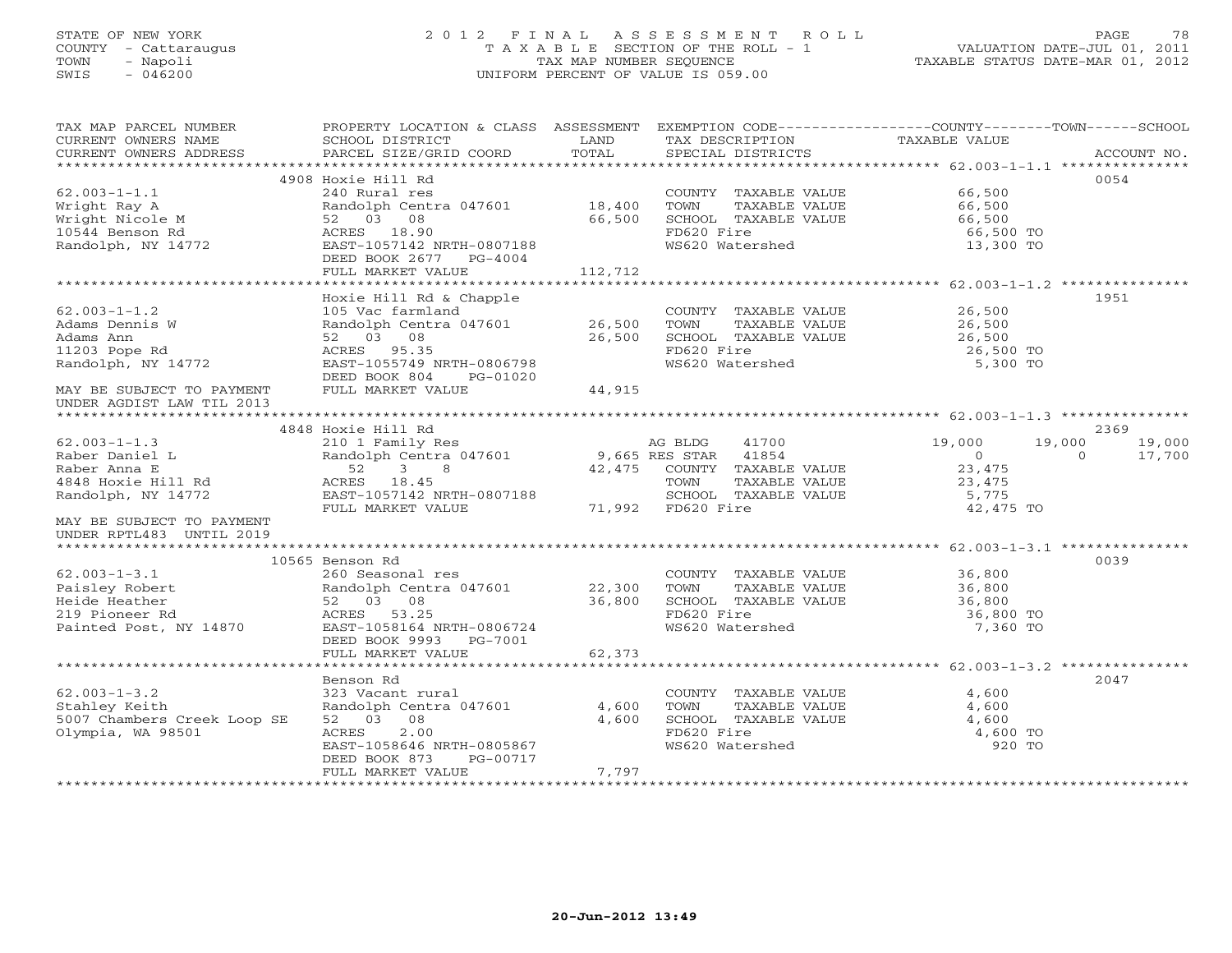# STATE OF NEW YORK 2 0 1 2 F I N A L A S S E S S M E N T R O L L PAGE 79 COUNTY - Cattaraugus T A X A B L E SECTION OF THE ROLL - 1 VALUATION DATE-JUL 01, 2011 TOWN - Napoli TAX MAP NUMBER SEQUENCE TAXABLE STATUS DATE-MAR 01, 2012 SWIS - 046200 UNIFORM PERCENT OF VALUE IS 059.00UNIFORM PERCENT OF VALUE IS 059.00

| TAX MAP PARCEL NUMBER<br>CURRENT OWNERS NAME<br>CURRENT OWNERS ADDRESS | PROPERTY LOCATION & CLASS ASSESSMENT<br>SCHOOL DISTRICT<br>PARCEL SIZE/GRID COORD | LAND<br>TOTAL | TAX DESCRIPTION<br>SPECIAL DISTRICTS | EXEMPTION CODE----------------COUNTY-------TOWN-----SCHOOL<br>TAXABLE VALUE | ACCOUNT NO.        |
|------------------------------------------------------------------------|-----------------------------------------------------------------------------------|---------------|--------------------------------------|-----------------------------------------------------------------------------|--------------------|
|                                                                        |                                                                                   |               |                                      |                                                                             |                    |
|                                                                        | Benson Rd                                                                         |               |                                      |                                                                             | 1910               |
| $62.003 - 1 - 4.2$                                                     | 270 Mfg housing                                                                   |               | COUNTY TAXABLE VALUE                 | 9,200                                                                       |                    |
| Bonafede Joseph                                                        | Randolph Centra 047601                                                            | 3,800         | TOWN<br>TAXABLE VALUE                | 9,200                                                                       |                    |
| S 5104 Chapman Pkwy                                                    | 44 03 08                                                                          | 9,200         | SCHOOL TAXABLE VALUE                 | 9,200                                                                       |                    |
| Hamburg, NY 14075                                                      | FRNT 215.00 DPTH 175.00<br>EAST-1058909 NRTH-0807578                              |               | FD620 Fire                           | 9,200 TO                                                                    |                    |
|                                                                        | DEED BOOK 854<br>PG-00322                                                         |               |                                      |                                                                             |                    |
|                                                                        | FULL MARKET VALUE                                                                 | 15,593        |                                      |                                                                             |                    |
|                                                                        | Windmill Rd                                                                       |               |                                      |                                                                             | 2376               |
| $62.003 - 1 - 4.3$                                                     | 300 Vacant Land                                                                   |               | COUNTY TAXABLE VALUE                 | 13,750                                                                      |                    |
| Parisse Paul                                                           | Randolph Centra 047601                                                            | 13,750        | TOWN<br>TAXABLE VALUE                | 13,750                                                                      |                    |
| Parisse Stephanie                                                      | 44 3 8                                                                            | 13,750        | SCHOOL TAXABLE VALUE                 | 13,750                                                                      |                    |
| 5091 Oakwood Dr                                                        | ACRES 29.25                                                                       |               | FD620 Fire                           | 13,750 TO                                                                   |                    |
| N. Tonawanda, NY 14120                                                 | EAST-1059601 NRTH-0807256                                                         |               |                                      |                                                                             |                    |
|                                                                        | FULL MARKET VALUE                                                                 | 23,305        |                                      |                                                                             |                    |
|                                                                        |                                                                                   |               |                                      |                                                                             |                    |
|                                                                        | 4853 Windmill Rd                                                                  |               |                                      |                                                                             | 1213               |
| $62.003 - 1 - 5$                                                       | 242 Rurl res&rec                                                                  |               | COUNTY TAXABLE VALUE                 | 34,540                                                                      |                    |
| Fleming Matthew C                                                      | Randolph Centra 047601                                                            | 26,600        | TAXABLE VALUE<br>TOWN                | 34,540                                                                      |                    |
| Fleming Mark&Patrick                                                   | 44 03 08                                                                          | 34,540        | SCHOOL TAXABLE VALUE                 | 34,540                                                                      |                    |
| 199 Wheeler St                                                         | A. 79.844                                                                         |               | FD620 Fire                           | 34,540 TO                                                                   |                    |
| Tonawanda, NY 14150                                                    | ACRES 79.84                                                                       |               |                                      |                                                                             |                    |
|                                                                        | EAST-1059584 NRTH-0805707                                                         |               |                                      |                                                                             |                    |
|                                                                        | DEED BOOK 8234 PG-3001                                                            |               |                                      |                                                                             |                    |
|                                                                        | FULL MARKET VALUE                                                                 | 58,542        |                                      |                                                                             |                    |
|                                                                        |                                                                                   |               |                                      |                                                                             |                    |
|                                                                        | 4773 Windmill Rd                                                                  |               |                                      |                                                                             | 0246               |
| $62.003 - 1 - 6.1$                                                     | 210 1 Family Res                                                                  |               | RES STAR<br>41854                    | $\circ$                                                                     | $\Omega$<br>17,700 |
| Fischer David A                                                        | Randolph Centra 047601                                                            | 4,200         | COUNTY TAXABLE VALUE                 | 48,105                                                                      |                    |
| Williams Deborah J                                                     | 44 03 08                                                                          | 48,105        | TAXABLE VALUE<br>TOWN                | 48,105                                                                      |                    |
| 4773 Windmill Rd<br>Randolph, NY 14772                                 | FRNT 350.00 DPTH<br>ACRES 1.25 BANK<br>017                                        |               | SCHOOL TAXABLE VALUE<br>FD620 Fire   | 30,405<br>48,105 TO                                                         |                    |
|                                                                        | EAST-1060151 NRTH-0803850                                                         |               |                                      |                                                                             |                    |
|                                                                        | DEED BOOK 1028 PG-776                                                             |               |                                      |                                                                             |                    |
|                                                                        | FULL MARKET VALUE                                                                 | 81,534        |                                      |                                                                             |                    |
|                                                                        |                                                                                   |               |                                      |                                                                             |                    |
|                                                                        | Enchanted Lk                                                                      |               |                                      |                                                                             | 0255               |
| $62.003 - 1 - 7.1$                                                     | 210 1 Family Res                                                                  |               | NON-PROFIT 25130                     | 97,030<br>97,030                                                            | 97,030             |
| Cattaraugus Local Dev Corp                                             | Randolph Centra 047601                                                            | 156,500       | COUNTY TAXABLE VALUE                 | 59,470                                                                      |                    |
| PO Box 1                                                               | 35/36/37/43/44/45 03 08                                                           | 156,500       | TAXABLE VALUE<br>TOWN                | 59,470                                                                      |                    |
| Cattaraugus, NY 14719                                                  | See L1015/p84 Wetlands Es                                                         |               | SCHOOL TAXABLE VALUE                 | 59,470                                                                      |                    |
|                                                                        | ACRES 590.55                                                                      |               | FD620 Fire                           | 59,470 TO                                                                   |                    |
|                                                                        | EAST-1062867 NRTH-0804760                                                         |               | 97,030 EX                            |                                                                             |                    |
|                                                                        | DEED BOOK 1015<br>$PG-84$                                                         |               |                                      |                                                                             |                    |
|                                                                        | FULL MARKET VALUE                                                                 | 265,254       |                                      |                                                                             |                    |
|                                                                        |                                                                                   |               |                                      |                                                                             |                    |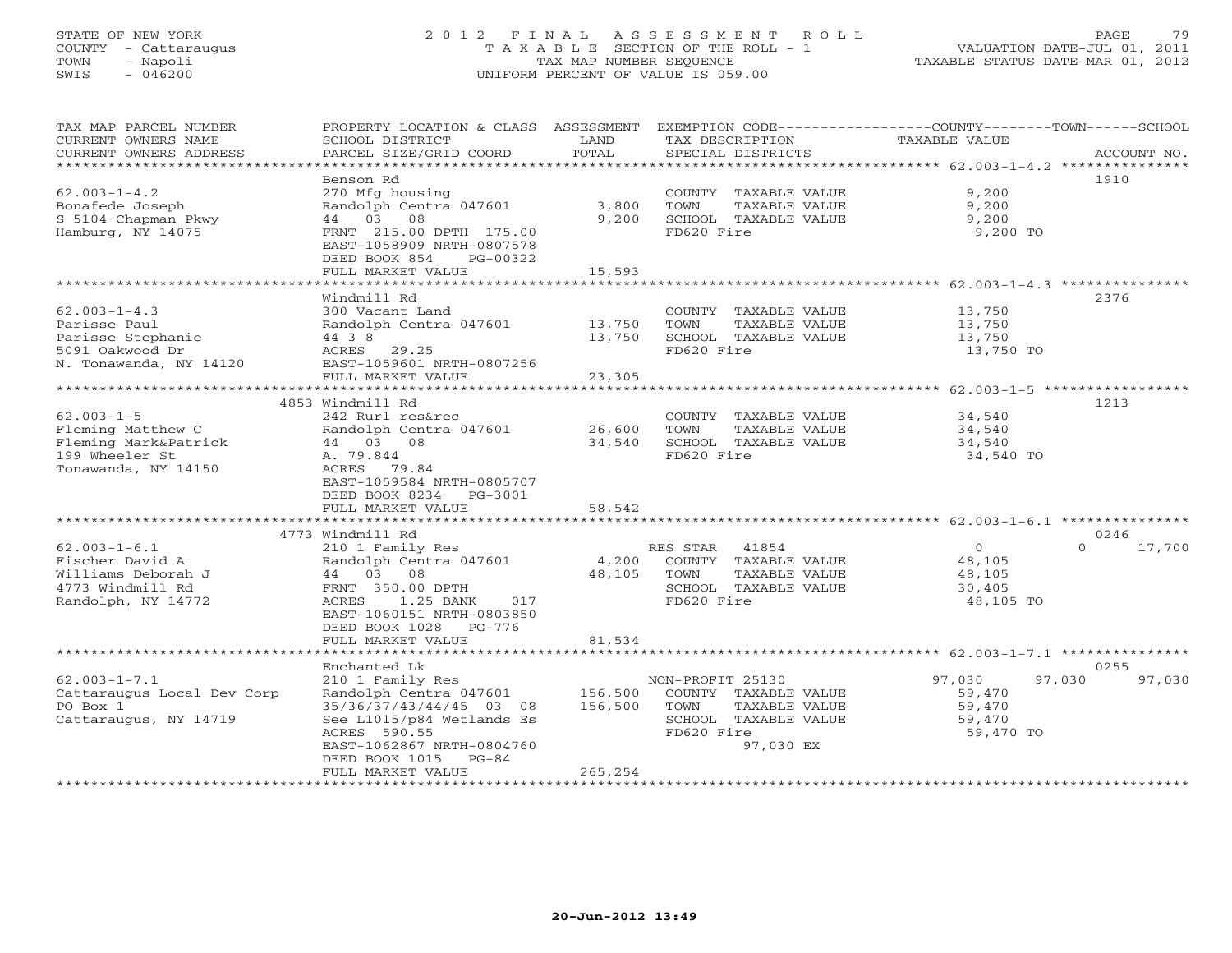# STATE OF NEW YORK 2 0 1 2 F I N A L A S S E S S M E N T R O L L PAGE 80 COUNTY - Cattaraugus T A X A B L E SECTION OF THE ROLL - 1 VALUATION DATE-JUL 01, 2011 TOWN - Napoli TAX MAP NUMBER SEQUENCE TAXABLE STATUS DATE-MAR 01, 2012 SWIS - 046200 UNIFORM PERCENT OF VALUE IS 059.00UNIFORM PERCENT OF VALUE IS 059.00

| TAX MAP PARCEL NUMBER<br>CURRENT OWNERS NAME<br>CURRENT OWNERS ADDRESS                                            | PROPERTY LOCATION & CLASS ASSESSMENT<br>SCHOOL DISTRICT<br>PARCEL SIZE/GRID COORD                                                                                                     | LAND<br>TOTAL            | TAX DESCRIPTION<br>SERCIAL DISTRICTS<br>SPECIAL DISTRICTS                           | EXEMPTION CODE-----------------COUNTY-------TOWN------SCHOOL<br>ACCOUNT NO. |
|-------------------------------------------------------------------------------------------------------------------|---------------------------------------------------------------------------------------------------------------------------------------------------------------------------------------|--------------------------|-------------------------------------------------------------------------------------|-----------------------------------------------------------------------------|
| $62.003 - 1 - 7.2$<br>Bonafede Daniel F<br>1253 Milestrip Rd<br>Irving, NY 14081                                  | N Kings Hwy<br>314 Rural vac<10<br>Randolph Centra 047601<br>45 03 08<br>FRNT 235.00 DPTH 115.00<br>EAST-1061122 NRTH-0806580<br>DEED BOOK 16062 PG-1<br>FULL MARKET VALUE            | 1,240<br>1,240<br>2,102  | COUNTY TAXABLE VALUE<br>TAXABLE VALUE<br>TOWN<br>SCHOOL TAXABLE VALUE<br>FD620 Fire | 2215<br>1,240<br>1,240<br>1,240<br>1,240 TO                                 |
|                                                                                                                   | S Kings Hwy                                                                                                                                                                           |                          |                                                                                     | 2219                                                                        |
| $62.003 - 1 - 7.6$<br>Terenna Lorilyn<br>369 Hunt Rd<br>Jamestwon, NY 14701                                       | 314 Rural vac<10<br>Randolph Centra 047601<br>44 03 08<br>ACRES 1.05<br>EAST-1060946 NRTH-0805318<br>DEED BOOK 00990 PG-01070<br>FULL MARKET VALUE                                    | 800<br>800<br>1,356      | COUNTY TAXABLE VALUE<br>TOWN<br>TAXABLE VALUE<br>SCHOOL TAXABLE VALUE<br>FD620 Fire | 800<br>800<br>800<br>800 TO                                                 |
|                                                                                                                   |                                                                                                                                                                                       |                          |                                                                                     |                                                                             |
| $62.003 - 1 - 7.7$<br>Learn Robert Sr<br>Learn Robert<br>Learn Betty J<br>115 Ninth St<br>Little Valley, NY 14755 | S Kings Hwy<br>314 Rural vac<10<br>Randolph Centra 047601<br>44 03 08<br>FRNT 240.00 DPTH 120.00<br>EAST-1060901 NRTH-0805731<br>DEED BOOK 00990 PG-00540                             | 600<br>600               | COUNTY TAXABLE VALUE<br>TOWN<br>TAXABLE VALUE<br>SCHOOL TAXABLE VALUE<br>FD620 Fire | 2220<br>600<br>600<br>600<br>600 TO                                         |
|                                                                                                                   | FULL MARKET VALUE                                                                                                                                                                     | 1,017                    |                                                                                     |                                                                             |
| $62.003 - 1 - 7.8$                                                                                                | N Kings Hwy<br>314 Rural vac<10                                                                                                                                                       |                          | COUNTY TAXABLE VALUE                                                                | 2221<br>4,840                                                               |
| Marsh Randy<br>Marsh Sue<br>12 Kings Highway<br>Randolph, NY 14772                                                | Randolph Centra 047601<br>$44/45$ 03 08<br>ACRES 2.70<br>EAST-1061345 NRTH-0807529<br>DEED BOOK 16821 PG-1<br>FULL MARKET VALUE                                                       | 4,840<br>4,840<br>8,203  | TAXABLE VALUE<br>TOWN<br>SCHOOL TAXABLE VALUE<br>FD620 Fire                         | 4,840<br>4,840<br>4,840 TO                                                  |
|                                                                                                                   |                                                                                                                                                                                       |                          |                                                                                     |                                                                             |
| $62.003 - 1 - 7.9$<br>Learn Gary<br>4047 Erie St<br>Salamanca, NY 14779                                           | Kings Hwy S (Off)<br>314 Rural vac<10<br>Randolph Centra 047601<br>44 03 08<br>FRNT 325.00 DPTH 120.00<br>EAST-1060930 NRTH-0805941<br>DEED BOOK 990<br>$PG-397$<br>FULL MARKET VALUE | 6,500<br>6,500<br>11,017 | COUNTY TAXABLE VALUE<br>TAXABLE VALUE<br>TOWN<br>SCHOOL TAXABLE VALUE<br>FD620 Fire | 2222<br>6,500<br>6,500<br>6,500<br>6,500 TO                                 |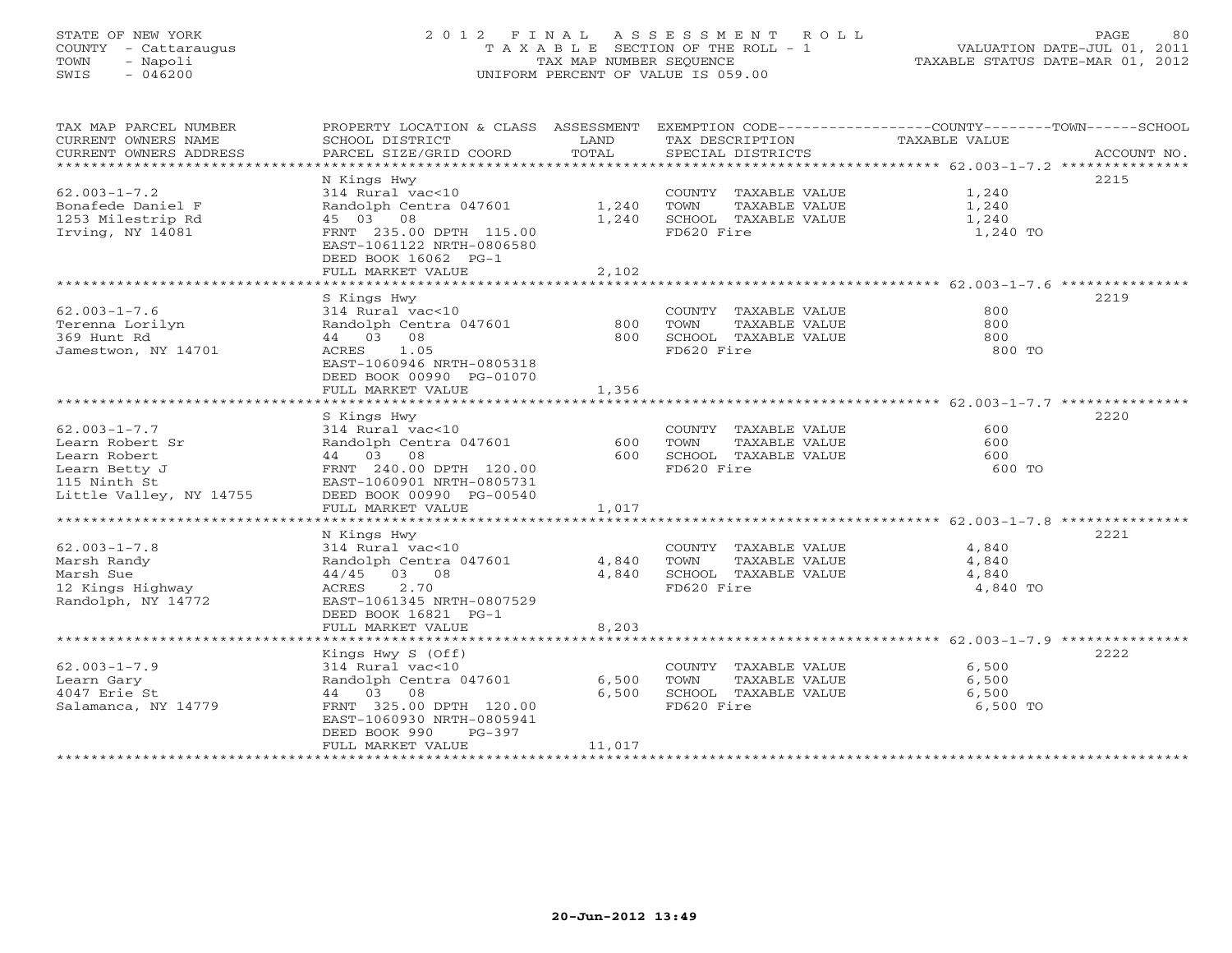# STATE OF NEW YORK 2 0 1 2 F I N A L A S S E S S M E N T R O L L PAGE 81 COUNTY - Cattaraugus T A X A B L E SECTION OF THE ROLL - 1 VALUATION DATE-JUL 01, 2011 TOWN - Napoli TAX MAP NUMBER SEQUENCE TAXABLE STATUS DATE-MAR 01, 2012 SWIS - 046200 UNIFORM PERCENT OF VALUE IS 059.00UNIFORM PERCENT OF VALUE IS 059.00

| TAX MAP PARCEL NUMBER<br>CURRENT OWNERS NAME<br>CURRENT OWNERS ADDRESS | PROPERTY LOCATION & CLASS ASSESSMENT<br>SCHOOL DISTRICT<br>PARCEL SIZE/GRID COORD | LAND<br>TOTAL  | TAX DESCRIPTION<br>SPECIAL DISTRICTS | EXEMPTION CODE-----------------COUNTY-------TOWN------SCHOOL<br>TAXABLE VALUE | ACCOUNT NO.        |
|------------------------------------------------------------------------|-----------------------------------------------------------------------------------|----------------|--------------------------------------|-------------------------------------------------------------------------------|--------------------|
| **********************                                                 |                                                                                   |                |                                      |                                                                               |                    |
|                                                                        | S Kings Hwy                                                                       |                |                                      |                                                                               | 2223               |
| $62.003 - 1 - 7.10$                                                    | 314 Rural vac<10                                                                  |                | COUNTY TAXABLE VALUE                 | 410                                                                           |                    |
| Lagras Madeline                                                        | Randolph Centra 047601                                                            | 410            | TOWN<br>TAXABLE VALUE                | 410                                                                           |                    |
| 99 Brayton St                                                          | 44 03 08                                                                          | 410            | SCHOOL TAXABLE VALUE                 | 410                                                                           |                    |
| Buffalo, NY 14213                                                      | FRNT 110.00 DPTH 40.00<br>EAST-1061053 NRTH-0806289<br>DEED BOOK 14772 PG-9003    |                | FD620 Fire                           | 410 TO                                                                        |                    |
|                                                                        | FULL MARKET VALUE                                                                 | 695            |                                      |                                                                               |                    |
|                                                                        |                                                                                   |                |                                      |                                                                               |                    |
|                                                                        | S Kings Hwy                                                                       |                |                                      |                                                                               | 2243               |
| $62.003 - 1 - 7.12$                                                    | 322 Rural vac>10                                                                  |                | COUNTY TAXABLE VALUE                 | 750                                                                           |                    |
| Lagras Madeline                                                        | Randolph Centra 047601                                                            | 750            | TOWN<br>TAXABLE VALUE                | 750                                                                           |                    |
| 99 Brayton St                                                          | FRNT 190.00 DPTH 180.00                                                           | 750            | SCHOOL TAXABLE VALUE                 | 750                                                                           |                    |
| Buffalo, NY 14213                                                      | EAST-1061031 NRTH-0806218                                                         |                | FD620 Fire                           | 750 TO                                                                        |                    |
|                                                                        | DEED BOOK 14722 PG-9002                                                           |                |                                      |                                                                               |                    |
|                                                                        | FULL MARKET VALUE                                                                 | 1,271          |                                      |                                                                               |                    |
|                                                                        |                                                                                   |                |                                      | *********************** 62.003-1-7.13 **************                          |                    |
|                                                                        | Kings Hwy $N & S$ (Off)                                                           |                |                                      |                                                                               | 2221               |
| $62.003 - 1 - 7.13$<br>Tobon John                                      | 314 Rural vac<10                                                                  |                | COUNTY TAXABLE VALUE                 | 6,280                                                                         |                    |
| 7722 Saline Dr                                                         | Randolph Centra 047601<br>03 08                                                   | 6,280<br>6,280 | <b>TOWN</b><br>TAXABLE VALUE         | 6,280<br>6,280                                                                |                    |
| Niagara Falls, OntariCananda                                           | 44/45<br>4.80<br>ACRES                                                            |                | SCHOOL TAXABLE VALUE<br>FD620 Fire   | 6,280 TO                                                                      |                    |
|                                                                        | EAST-1061345 NRTH-0807529                                                         |                |                                      |                                                                               |                    |
|                                                                        | DEED BOOK 16105 PG-2                                                              |                |                                      |                                                                               |                    |
|                                                                        | FULL MARKET VALUE                                                                 | 10,644         |                                      |                                                                               |                    |
|                                                                        |                                                                                   |                |                                      |                                                                               |                    |
|                                                                        | 4946 Allegany Rd                                                                  |                |                                      |                                                                               | 1736               |
| $62.003 - 1 - 8$                                                       | 210 1 Family Res                                                                  |                | RES STAR<br>41854                    | $\circ$                                                                       | $\Omega$<br>17,700 |
| Brown Larry G                                                          | Randolph Centra 047601                                                            | 6,400          | COUNTY TAXABLE VALUE                 | 38,200                                                                        |                    |
| Brown Cathleen E                                                       | 08<br>36 03                                                                       | 38,200         | TOWN<br>TAXABLE VALUE                | 38,200                                                                        |                    |
| 4946 Allegany Rd                                                       | 4.75<br>ACRES                                                                     |                | SCHOOL TAXABLE VALUE                 | 20,500                                                                        |                    |
| Little Valley, NY 14755                                                | EAST-1065000 NRTH-0807245                                                         |                | FD620 Fire                           | 38,200 TO                                                                     |                    |
|                                                                        | DEED BOOK 00989 PG-00381                                                          |                |                                      |                                                                               |                    |
|                                                                        | FULL MARKET VALUE                                                                 | 64,746         |                                      |                                                                               |                    |
|                                                                        |                                                                                   |                |                                      |                                                                               |                    |
|                                                                        | 5036 Allegany Rd                                                                  |                |                                      |                                                                               | 1477               |
| $62.003 - 1 - 9.1$                                                     | 105 Vac farmland                                                                  |                | COUNTY TAXABLE VALUE                 | 10,181                                                                        |                    |
| Milks Charles F                                                        | Randolph Centra 047601                                                            | 10,181         | TOWN<br>TAXABLE VALUE                | 10,181                                                                        |                    |
| Milks Pricilla<br>5036 Allegany Rd                                     | 36 03 08<br>ACRES<br>24.85                                                        | 10,181         | SCHOOL TAXABLE VALUE<br>FD620 Fire   | 10,181<br>10,181 TO                                                           |                    |
| Little Valley, NY 14755                                                | EAST-1065785 NRTH-0807223                                                         |                |                                      |                                                                               |                    |
|                                                                        | DEED BOOK 9437<br>PG-8003                                                         |                |                                      |                                                                               |                    |
|                                                                        | FULL MARKET VALUE                                                                 | 17,256         |                                      |                                                                               |                    |
|                                                                        |                                                                                   |                |                                      |                                                                               |                    |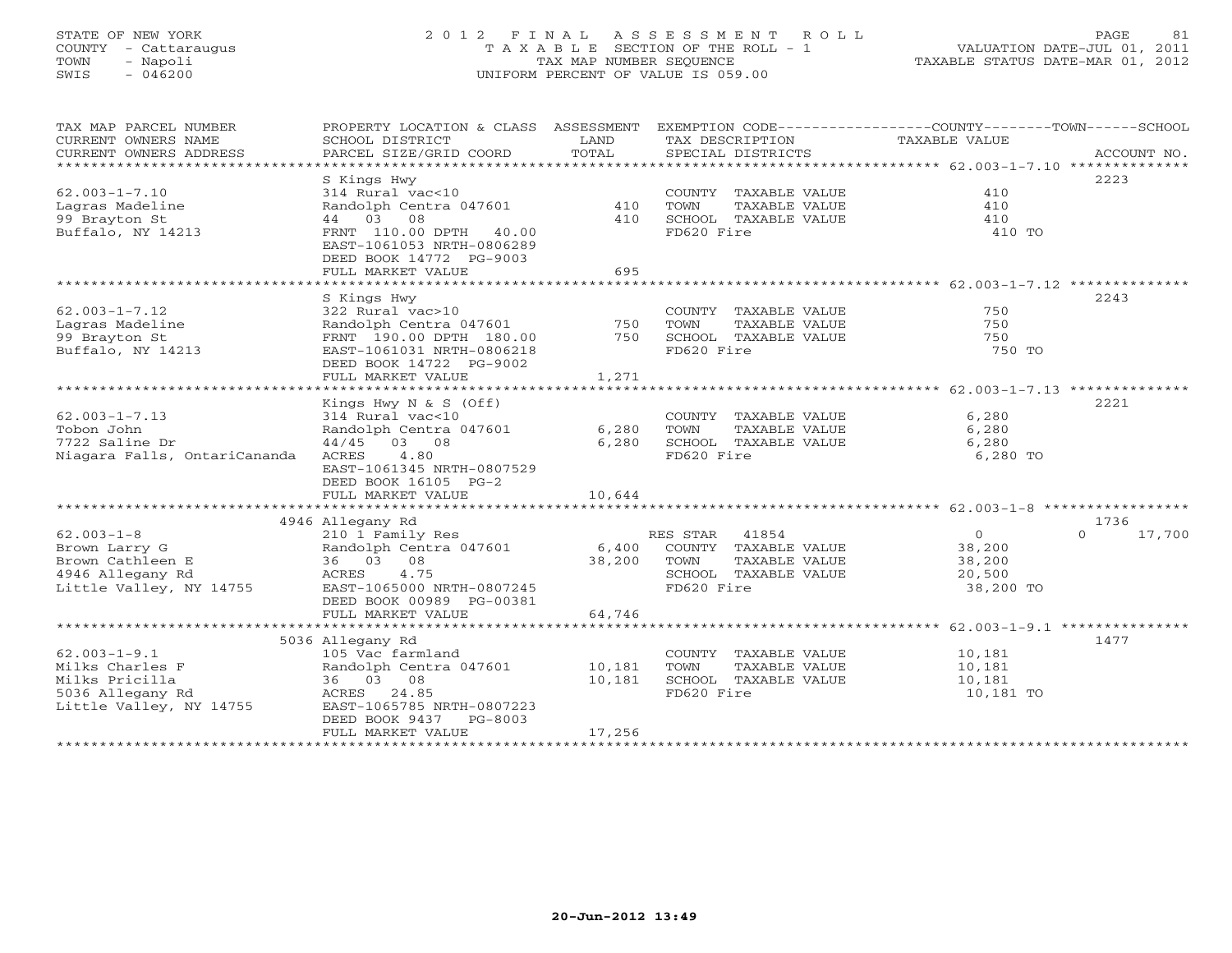# STATE OF NEW YORK 2 0 1 2 F I N A L A S S E S S M E N T R O L L PAGE 82 COUNTY - Cattaraugus T A X A B L E SECTION OF THE ROLL - 1 VALUATION DATE-JUL 01, 2011 TOWN - Napoli TAX MAP NUMBER SEQUENCE TAXABLE STATUS DATE-MAR 01, 2012 SWIS - 046200 UNIFORM PERCENT OF VALUE IS 059.00UNIFORM PERCENT OF VALUE IS 059.00

| TAX MAP PARCEL NUMBER<br>CURRENT OWNERS NAME<br>CURRENT OWNERS ADDRESS | PROPERTY LOCATION & CLASS ASSESSMENT<br>SCHOOL DISTRICT<br>PARCEL SIZE/GRID COORD | LAND<br>TOTAL | EXEMPTION CODE-----------------COUNTY-------TOWN------SCHOOL<br>TAX DESCRIPTION TAXABLE VALUE<br>SPECIAL DISTRICTS |                | ACCOUNT NO.        |
|------------------------------------------------------------------------|-----------------------------------------------------------------------------------|---------------|--------------------------------------------------------------------------------------------------------------------|----------------|--------------------|
|                                                                        | 4900 Allegany Rd                                                                  |               |                                                                                                                    |                | 2330               |
| $62.003 - 1 - 9.2$                                                     | 240 Rural res                                                                     |               | RES STAR 41854                                                                                                     | $\Omega$       | $\Omega$<br>17,700 |
| Williams Tammy A                                                       | Randolph Centra 047601 11,100                                                     |               | COUNTY TAXABLE VALUE                                                                                               | 85,400         |                    |
| Williams James B                                                       | 36 3 8                                                                            | 85,400        | TOWN<br>TAXABLE VALUE                                                                                              | 85,400         |                    |
| 4900 Allegany Rd                                                       | ACRES 17.80 BANK<br>065                                                           |               | SCHOOL TAXABLE VALUE                                                                                               | 67,700         |                    |
| Little Valley, NY 14755                                                | EAST-1065678 NRTH-0806578                                                         |               | FD620 Fire                                                                                                         | 85,400 TO      |                    |
|                                                                        | DEED BOOK 1003 PG-286                                                             |               |                                                                                                                    |                |                    |
|                                                                        | FULL MARKET VALUE                                                                 | 144,746       |                                                                                                                    |                |                    |
|                                                                        | ********************************                                                  |               |                                                                                                                    |                |                    |
|                                                                        | Allegany Rd                                                                       |               |                                                                                                                    |                | 2388               |
| $62.003 - 1 - 9.3$                                                     | 210 1 Family Res                                                                  |               | COUNTY TAXABLE VALUE 15,080                                                                                        |                |                    |
| Brown Levi J                                                           | Randolph Centra 047601                                                            | 5,080         | TOWN<br>TAXABLE VALUE                                                                                              | 15,080         |                    |
| 4952 Allegany Rd                                                       | 2.80<br>ACRES                                                                     | 15,080        | SCHOOL TAXABLE VALUE                                                                                               | 15,080         |                    |
| Little Valley, NY 14755                                                | EAST-1065002 NRTH-0807540                                                         |               | FD620 Fire                                                                                                         | 15,080 TO      |                    |
|                                                                        | FULL MARKET VALUE                                                                 | 25,559        |                                                                                                                    |                |                    |
|                                                                        |                                                                                   |               |                                                                                                                    |                |                    |
|                                                                        | Allegany Rd                                                                       |               |                                                                                                                    |                | 2418               |
| $62.003 - 1 - 9.4$                                                     | 105 Vac farmland                                                                  |               | COUNTY TAXABLE VALUE                                                                                               | 6,070          |                    |
| Williams Tammy A                                                       | Randolph Centra 047601                                                            | 6,070         | TOWN<br>TAXABLE VALUE                                                                                              | 6,070          |                    |
| Williams James B                                                       | 4.45<br>ACRES                                                                     | 6,070         | SCHOOL TAXABLE VALUE<br>FD620 Fire                                                                                 | 6,070          |                    |
| 4900 Allegany Rd                                                       | EAST-1065016 NRTH-0806921                                                         |               | FD620 Fire                                                                                                         | 6,070 TO       |                    |
| Little Valley, NY 14755                                                | FULL MARKET VALUE                                                                 | 10,288        |                                                                                                                    |                |                    |
|                                                                        |                                                                                   |               |                                                                                                                    |                |                    |
|                                                                        | Allegany Rd                                                                       |               |                                                                                                                    |                | 1478               |
| $62.003 - 1 - 10$                                                      | 105 Vac farmland                                                                  |               | COUNTY TAXABLE VALUE                                                                                               | 15,680         |                    |
| Milks Charles F                                                        | Randolph Centra 047601 15,680                                                     |               | TAXABLE VALUE<br>TOWN                                                                                              | 15,680         |                    |
| Milks Pricilla                                                         | 36 03 08                                                                          | 15,680        | SCHOOL TAXABLE VALUE 15,680                                                                                        |                |                    |
| 5036 Allegany Rd                                                       | ACRES 40.55                                                                       |               | FD620 Fire                                                                                                         | 15,680 TO      |                    |
| Little Valley, NY 14755                                                | EAST-1065678 NRTH-0805916                                                         |               |                                                                                                                    |                |                    |
|                                                                        | DEED BOOK 732<br>PG-00675                                                         |               |                                                                                                                    |                |                    |
|                                                                        | FULL MARKET VALUE                                                                 | 26,576        |                                                                                                                    |                |                    |
|                                                                        |                                                                                   |               |                                                                                                                    |                |                    |
|                                                                        | 4806 Allegany Rd                                                                  |               |                                                                                                                    |                | 1246               |
| $62.003 - 1 - 11$                                                      | 210 1 Family Res                                                                  |               | RES STAR 41854                                                                                                     | $\overline{0}$ | $\Omega$<br>17,700 |
| Westfall Dale                                                          | Randolph Centra 047601 3,900                                                      |               | COUNTY TAXABLE VALUE                                                                                               | 24,800         |                    |
| 4806 Allegany Rd                                                       | 36 03 08                                                                          | 24,800        | TOWN<br>TAXABLE VALUE                                                                                              | 24,800         |                    |
| Little Valley, NY 14755                                                | FRNT 151.00 DPTH 274.00                                                           |               | SCHOOL TAXABLE VALUE                                                                                               | 7,100          |                    |
|                                                                        | EAST-1064996 NRTH-0804997                                                         |               | FD620 Fire                                                                                                         | 24,800 TO      |                    |
|                                                                        | DEED BOOK 00918 PG-00951                                                          |               |                                                                                                                    |                |                    |
|                                                                        | FULL MARKET VALUE                                                                 | 42,034        |                                                                                                                    |                |                    |
|                                                                        |                                                                                   |               |                                                                                                                    |                |                    |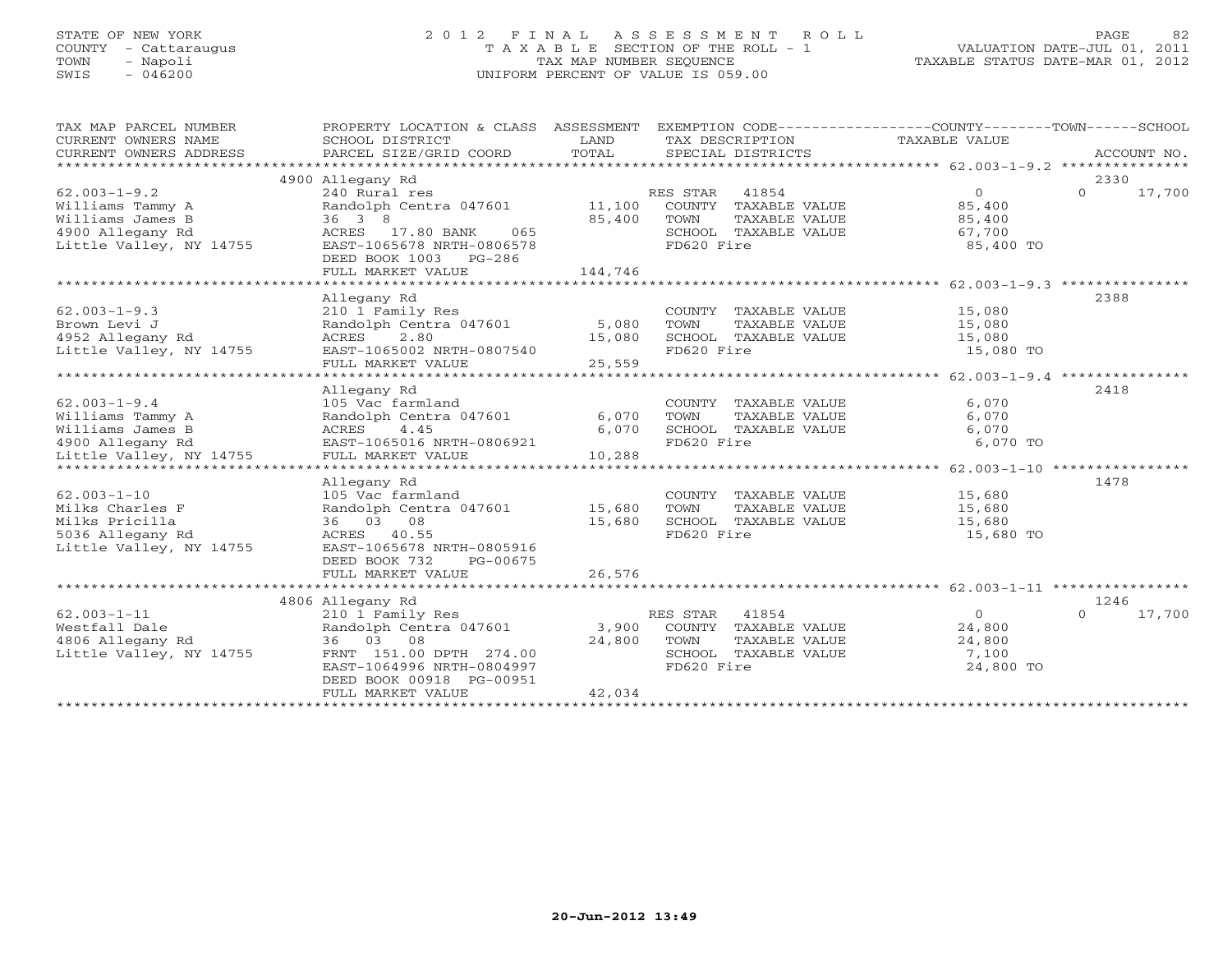# STATE OF NEW YORK 2 0 1 2 F I N A L A S S E S S M E N T R O L L PAGE 83 COUNTY - Cattaraugus T A X A B L E SECTION OF THE ROLL - 1 VALUATION DATE-JUL 01, 2011 TOWN - Napoli TAX MAP NUMBER SEQUENCE TAXABLE STATUS DATE-MAR 01, 2012 SWIS - 046200 UNIFORM PERCENT OF VALUE IS 059.00UNIFORM PERCENT OF VALUE IS 059.00

| TAX MAP PARCEL NUMBER<br>CURRENT OWNERS NAME | PROPERTY LOCATION & CLASS ASSESSMENT<br>SCHOOL DISTRICT | LAND    |                | TAX DESCRIPTION      | EXEMPTION CODE----------------COUNTY-------TOWN------SCHOOL<br>TAXABLE VALUE |          |             |
|----------------------------------------------|---------------------------------------------------------|---------|----------------|----------------------|------------------------------------------------------------------------------|----------|-------------|
| CURRENT OWNERS ADDRESS                       | PARCEL SIZE/GRID COORD                                  | TOTAL   |                | SPECIAL DISTRICTS    |                                                                              |          | ACCOUNT NO. |
| *************************                    |                                                         |         |                |                      |                                                                              |          |             |
|                                              | 4748 Allegany Rd                                        |         |                |                      |                                                                              |          | 1740        |
| $62.003 - 1 - 12.1$                          | 240 Rural res                                           |         | RES STAR       | 41854                | $\overline{O}$                                                               | $\Omega$ | 17,700      |
| Wahl Ruth T                                  | Randolph Centra 047601                                  | 21,800  |                | COUNTY TAXABLE VALUE | 98,200                                                                       |          |             |
| 4748 Allegany Rd                             | 36 03 08                                                | 98,200  | TOWN           | TAXABLE VALUE        | 98,200                                                                       |          |             |
| Little Valley, NY 14755                      | ACRES 51.00                                             |         |                | SCHOOL TAXABLE VALUE | 80,500                                                                       |          |             |
|                                              | EAST-1065390 NRTH-0804502                               |         | FD620 Fire     |                      | 98,200 TO                                                                    |          |             |
|                                              | DEED BOOK 5413<br>PG-3001                               |         |                |                      |                                                                              |          |             |
|                                              | FULL MARKET VALUE                                       | 166,441 |                |                      |                                                                              |          |             |
|                                              |                                                         |         |                |                      |                                                                              |          |             |
|                                              | 4775 Allegany Rd                                        |         |                |                      |                                                                              |          | 2067        |
| $62.003 - 1 - 12.2$                          | 220 2 Family Res                                        |         | WVET C/T       | 41121                | 7,080                                                                        | 7,080    | $\Omega$    |
| Freeman William T                            | Randolph Centra 047601                                  |         | 7,700 RES STAR | 41854                | $\Omega$                                                                     | $\Omega$ | 17,700      |
| Freeman Louise                               | 36 03<br>08                                             | 108,600 |                | COUNTY TAXABLE VALUE | 101,520                                                                      |          |             |
| 4775 Allegany Rd                             | 8.20<br>ACRES                                           |         | TOWN           | TAXABLE VALUE        | 101,520                                                                      |          |             |
| Little Valley, NY 14755                      | EAST-1064442 NRTH-0804233                               |         |                | SCHOOL TAXABLE VALUE | 90,900                                                                       |          |             |
|                                              | DEED BOOK 880<br>PG-01198                               |         | FD620 Fire     |                      | 108,600 TO                                                                   |          |             |
|                                              | FULL MARKET VALUE                                       | 184,068 |                |                      |                                                                              |          |             |
|                                              |                                                         |         |                |                      |                                                                              |          |             |
|                                              | Allegany Rd                                             |         |                |                      |                                                                              |          | 2357        |
| $62.003 - 1 - 15.1$                          | 100 Agricultural                                        |         |                | COUNTY TAXABLE VALUE | 10,400                                                                       |          |             |
| Milks Charles F                              | Randolph Centra 047601                                  | 10,400  | TOWN           | TAXABLE VALUE        | 10,400                                                                       |          |             |
| Milks Priscilla A                            | 35 36 3 8                                               | 10,400  |                | SCHOOL TAXABLE VALUE | 10,400                                                                       |          |             |
| 5036 Allegany Rd                             | ACRES 14.80                                             |         | FD620 Fire     |                      | 10,400 TO                                                                    |          |             |
| Little Valley, NY 14755                      | EAST-1065501 NRTH-0802795                               |         |                |                      |                                                                              |          |             |
|                                              | FULL MARKET VALUE                                       | 17,627  |                |                      |                                                                              |          |             |
|                                              |                                                         |         |                |                      |                                                                              |          |             |
|                                              | 4714 Allegany Rd                                        |         |                |                      |                                                                              |          | 2358        |
| $62.003 - 1 - 15.2$                          | 210 1 Family Res                                        |         | RES STAR       | 41854                | $\overline{0}$                                                               | $\Omega$ | 17,700      |
| Snyder Jeffrey P                             | Randolph Centra 047601                                  | 10,650  |                | COUNTY TAXABLE VALUE | 130,650                                                                      |          |             |
| PO Box 11                                    | ACRES 14.00 BANK<br>017                                 | 130,650 | TOWN           | TAXABLE VALUE        | 130,650                                                                      |          |             |
| Randolph, NY 14772                           | EAST-1065734 NRTH-0803344                               |         |                | SCHOOL TAXABLE VALUE | 112,950                                                                      |          |             |
|                                              | DEED BOOK 3168 PG-5002<br>FULL MARKET VALUE             | 221,441 | FD620 Fire     |                      | 130,650 TO                                                                   |          |             |
|                                              |                                                         |         |                |                      |                                                                              |          |             |
|                                              | Allegany Rd                                             |         |                |                      |                                                                              | 2359     |             |
| $62.003 - 1 - 15.3$                          | 100 Agricultural                                        |         |                | COUNTY TAXABLE VALUE | 13,500                                                                       |          |             |
| Milks Charles F                              | Randolph Centra 047601                                  | 13,500  | TOWN           | TAXABLE VALUE        | 13,500                                                                       |          |             |
| Milks Priscilla A                            | 35 36 3 8                                               | 13,500  |                | SCHOOL TAXABLE VALUE | 13,500                                                                       |          |             |
| 5036 Allegany Rd                             | ACRES 27.20                                             |         | FD620 Fire     |                      | 13,500 TO                                                                    |          |             |
| Little Valley, NY 14755                      | EAST-1066306 NRTH-0804635                               |         |                |                      |                                                                              |          |             |
|                                              | DEED BOOK 732<br>$PG-673$                               |         |                |                      |                                                                              |          |             |
|                                              | FULL MARKET VALUE                                       | 22,881  |                |                      |                                                                              |          |             |
|                                              |                                                         |         |                |                      |                                                                              |          |             |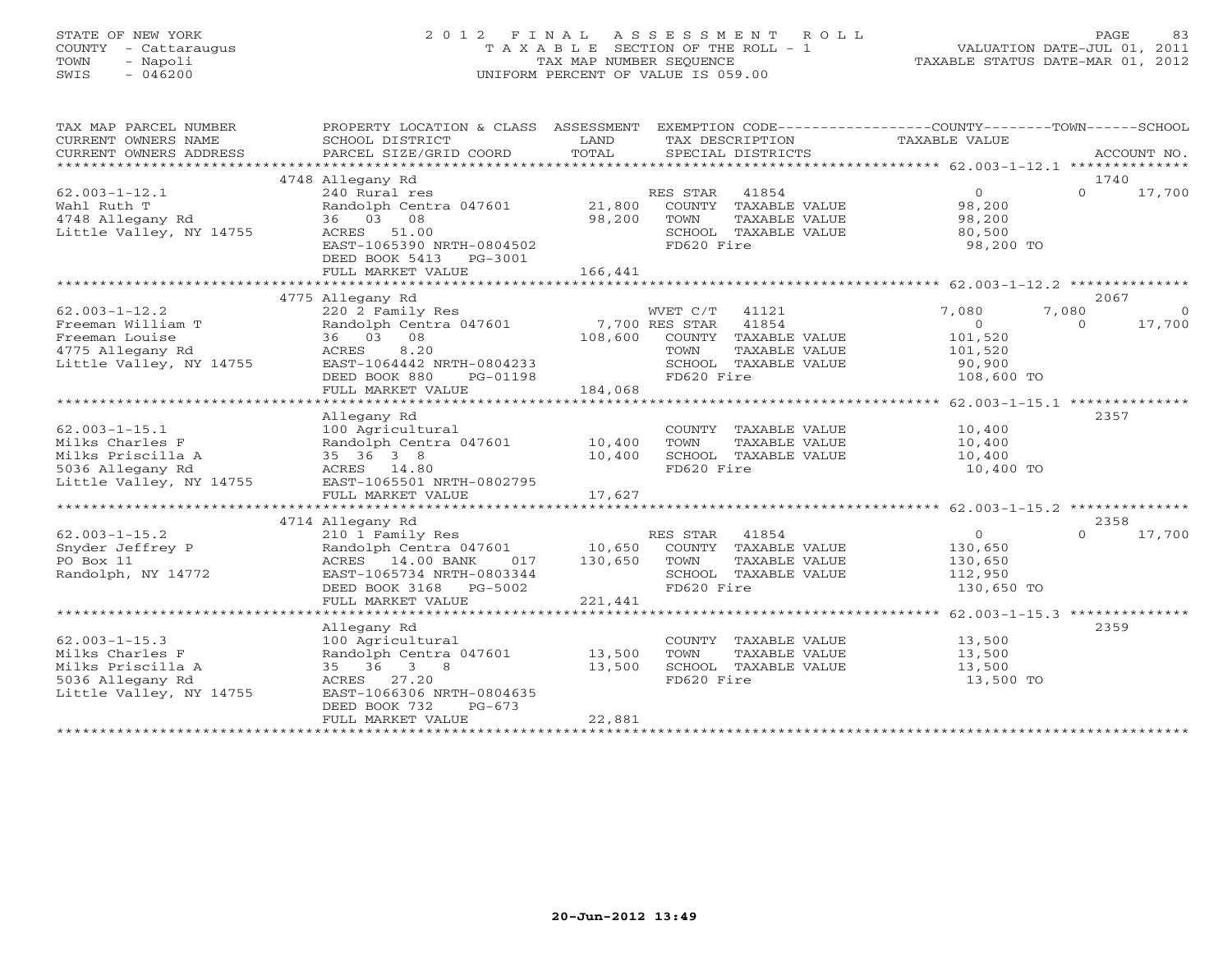# STATE OF NEW YORK 2 0 1 2 F I N A L A S S E S S M E N T R O L L PAGE 84 COUNTY - Cattaraugus T A X A B L E SECTION OF THE ROLL - 1 VALUATION DATE-JUL 01, 2011 TOWN - Napoli TAX MAP NUMBER SEQUENCE TAXABLE STATUS DATE-MAR 01, 2012 SWIS - 046200 UNIFORM PERCENT OF VALUE IS 059.00UNIFORM PERCENT OF VALUE IS 059.00

| TAX MAP PARCEL NUMBER<br>CURRENT OWNERS NAME<br>CURRENT OWNERS ADDRESS | PROPERTY LOCATION & CLASS ASSESSMENT<br>SCHOOL DISTRICT<br>PARCEL SIZE/GRID COORD                                                 | LAND<br>TOTAL              |                   | TAX DESCRIPTION<br>SPECIAL DISTRICTS                 | EXEMPTION CODE-----------------COUNTY-------TOWN------SCHOOL<br>TAXABLE VALUE |          | ACCOUNT NO.    |
|------------------------------------------------------------------------|-----------------------------------------------------------------------------------------------------------------------------------|----------------------------|-------------------|------------------------------------------------------|-------------------------------------------------------------------------------|----------|----------------|
| *********************                                                  |                                                                                                                                   |                            |                   |                                                      |                                                                               |          |                |
| $62.003 - 1 - 16.1$<br>Keesler Brian R<br>Keesler Cheryl R             | 9988 Nys Rte 242<br>280 Res Multiple<br>Randolph Centra 047601<br>$27/28$ 03 08                                                   | 72,000                     | RES STAR<br>TOWN  | 41854<br>5,560 COUNTY TAXABLE VALUE<br>TAXABLE VALUE | $\overline{0}$<br>72,000<br>72,000                                            | $\Omega$ | 1747<br>17,700 |
| 9980 Nys Rte 242<br>Little Valley, NY 14755                            | $L/p$ 957-224<br>FRNT 420.00 DPTH<br>8.30<br>ACRES<br>EAST-1066487 NRTH-0803268<br>DEED BOOK 957<br>$PG-222$<br>FULL MARKET VALUE | 122,034                    | FD620 Fire        | SCHOOL TAXABLE VALUE                                 | 54,300<br>72,000 TO                                                           |          |                |
|                                                                        |                                                                                                                                   |                            |                   |                                                      |                                                                               |          |                |
|                                                                        | Nys Rte 242                                                                                                                       |                            |                   |                                                      |                                                                               |          | 2032           |
| $62.003 - 1 - 16.2$                                                    | 320 Rural vacant                                                                                                                  |                            |                   | COUNTY TAXABLE VALUE                                 | 39,300                                                                        |          |                |
| Killock Robert L<br>Killock Patricia                                   | Randolph Centra 047601<br>$27/28$ 03 08                                                                                           | 39,300<br>39,300           | TOWN              | TAXABLE VALUE<br>SCHOOL TAXABLE VALUE                | 39,300<br>39,300                                                              |          |                |
| PO Box 179                                                             | ACRES 51.30                                                                                                                       |                            | FD620 Fire        |                                                      | 39,300 TO                                                                     |          |                |
| South Dayton, NY 14138                                                 | EAST-1067214 NRTH-0804300<br>DEED BOOK 862<br>PG-00965                                                                            |                            |                   |                                                      |                                                                               |          |                |
|                                                                        | FULL MARKET VALUE                                                                                                                 | 66,610                     |                   |                                                      |                                                                               |          |                |
|                                                                        |                                                                                                                                   |                            |                   |                                                      |                                                                               |          |                |
| $62.003 - 1 - 16.5$                                                    | Nys Rte $242$ (Off)<br>910 Priv forest                                                                                            |                            |                   | COUNTY TAXABLE VALUE                                 | 47,300                                                                        |          | 2194           |
| Adams Lumber Co Inc                                                    | Randolph Centra 047601                                                                                                            | 47,300                     | TOWN              | TAXABLE VALUE                                        | 47,300                                                                        |          |                |
| 6052 Adams Rd                                                          | 28 03 08                                                                                                                          | 47,300                     |                   | SCHOOL TAXABLE VALUE                                 | 47,300                                                                        |          |                |
| Cattaraugus, NY 14719                                                  | ACRES 68.50<br>EAST-1067233 NRTH-0806458                                                                                          |                            | FD620 Fire        |                                                      | 47,300 TO                                                                     |          |                |
|                                                                        | DEED BOOK 00968 PG-00983                                                                                                          |                            |                   |                                                      |                                                                               |          |                |
|                                                                        | FULL MARKET VALUE                                                                                                                 | 80,169                     |                   |                                                      |                                                                               |          |                |
|                                                                        | 9925 Nys Rte 242                                                                                                                  |                            |                   |                                                      |                                                                               |          | 1622           |
| $62.003 - 1 - 17$                                                      | 210 1 Family Res                                                                                                                  |                            | CVET C/T 41131    |                                                      | 6,425                                                                         | 6,425    |                |
| Ruper Harold                                                           | Randolph Centra 047601 5,900 AGED C                                                                                               |                            |                   | 41802                                                | 3,855                                                                         | $\Omega$ | $\Omega$       |
| Ruper Lena M                                                           | 27 03 08                                                                                                                          |                            | 25,700 SR STAR    | 41834                                                | $\overline{0}$                                                                | $\Omega$ | 25,700         |
| 9925 Nys Rte 242                                                       | 4.10<br>ACRES                                                                                                                     |                            |                   | COUNTY TAXABLE VALUE                                 | 15,420                                                                        |          |                |
| Little Valley, NY 14755                                                | EAST-1067774 NRTH-0803227<br>DEED BOOK 714<br>PG-00001                                                                            |                            | TOWN              | TAXABLE VALUE<br>SCHOOL TAXABLE VALUE                | 19,275<br>$\circ$                                                             |          |                |
|                                                                        | FULL MARKET VALUE                                                                                                                 |                            | 43,559 FD620 Fire |                                                      | 25,700 TO                                                                     |          |                |
|                                                                        | ************************                                                                                                          | ************************** |                   |                                                      | *************** 62.003-1-18.2 ***************                                 |          |                |
|                                                                        | 9915 Nys Rte 242                                                                                                                  |                            |                   |                                                      |                                                                               |          | 2070           |
| $62.003 - 1 - 18.2$                                                    | 270 Mfg housing                                                                                                                   |                            | RES STAR          | 41854                                                | $\overline{0}$                                                                | $\Omega$ | 17,700         |
| Stephens Sandra L                                                      | Randolph Centra 047601                                                                                                            | 4,200                      |                   | COUNTY TAXABLE VALUE                                 | 22,000                                                                        |          |                |
| 9915 Rt 242                                                            | 27 03 08                                                                                                                          | 22,000                     | TOWN              | TAXABLE VALUE                                        | 22,000                                                                        |          |                |
| Little Valley, NY 14755                                                | ACRES<br>1.88<br>EAST-1068044 NRTH-0803413<br>DEED BOOK 00977 PG-00223                                                            |                            | FD620 Fire        | SCHOOL TAXABLE VALUE                                 | 4,300<br>22,000 TO                                                            |          |                |
|                                                                        | FULL MARKET VALUE                                                                                                                 | 37,288                     |                   |                                                      |                                                                               |          |                |
|                                                                        | ***********************                                                                                                           |                            |                   |                                                      |                                                                               |          |                |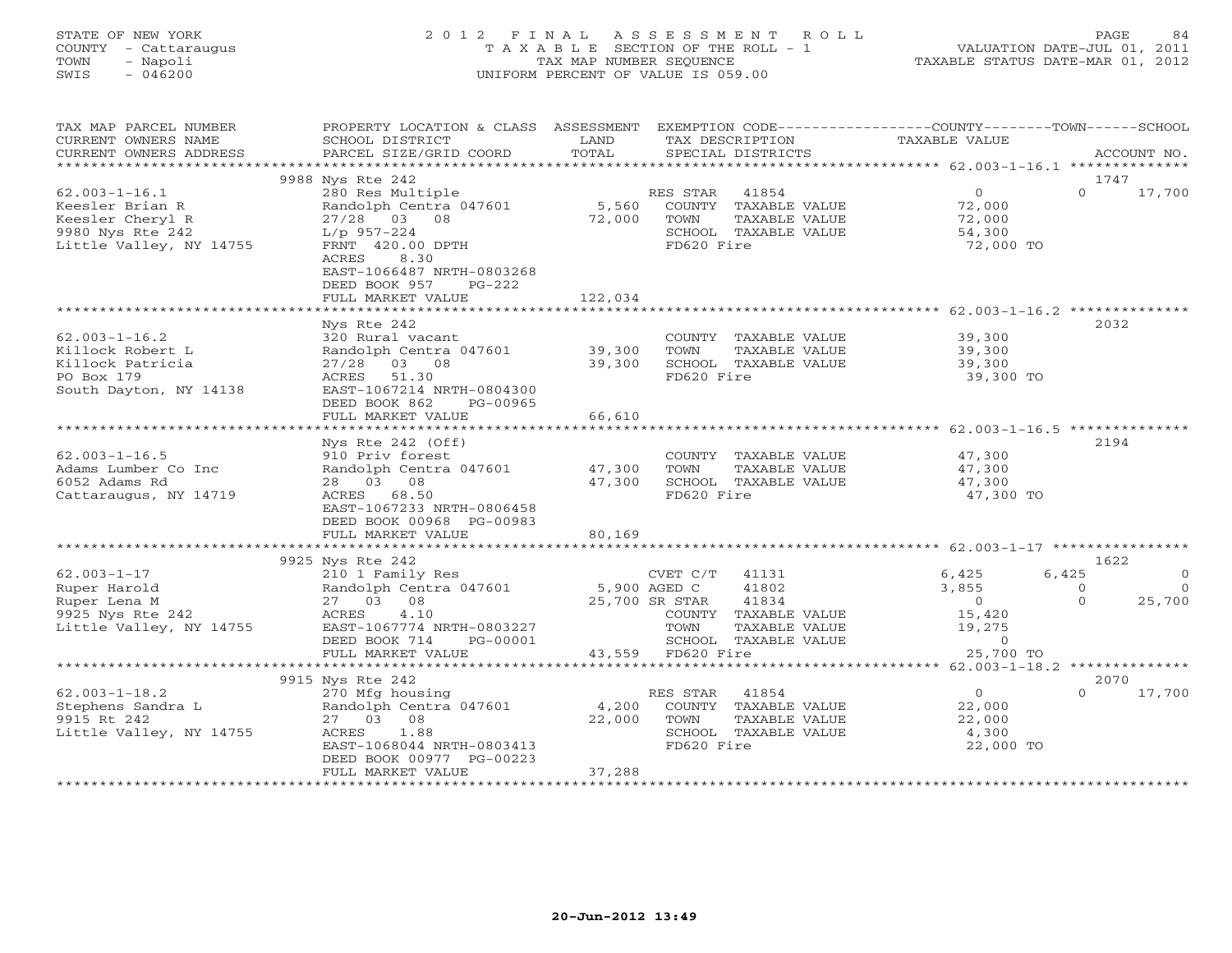# STATE OF NEW YORK 2 0 1 2 F I N A L A S S E S S M E N T R O L L PAGE 85 COUNTY - Cattaraugus T A X A B L E SECTION OF THE ROLL - 1 VALUATION DATE-JUL 01, 2011 TOWN - Napoli TAX MAP NUMBER SEQUENCE TAXABLE STATUS DATE-MAR 01, 2012 SWIS - 046200 UNIFORM PERCENT OF VALUE IS 059.00UNIFORM PERCENT OF VALUE IS 059.00

| TAX MAP PARCEL NUMBER<br>CURRENT OWNERS NAME<br>CURRENT OWNERS ADDRESS | PROPERTY LOCATION & CLASS ASSESSMENT<br>SCHOOL DISTRICT<br>PARCEL SIZE/GRID COORD | LAND<br>TOTAL    | EXEMPTION CODE-----------------COUNTY-------TOWN------SCHOOL<br>TAX DESCRIPTION<br>SPECIAL DISTRICTS | TAXABLE VALUE                 | ACCOUNT NO.              |
|------------------------------------------------------------------------|-----------------------------------------------------------------------------------|------------------|------------------------------------------------------------------------------------------------------|-------------------------------|--------------------------|
| $62.003 - 1 - 19.1$                                                    | Manley Hill Rd<br>910 Priv forest                                                 |                  | COUNTY TAXABLE VALUE                                                                                 | 64,500                        | 0010                     |
| Adams Robert<br>11176 Chautauqua Rd<br>Cattaraugus, NY 14719           | Randolph Centra 047601<br>27 03 08<br>ACRES 107.55                                | 64,500<br>64,500 | TOWN<br>TAXABLE VALUE<br>SCHOOL TAXABLE VALUE<br>FD620 Fire                                          | 64,500<br>64,500<br>64,500 TO |                          |
|                                                                        | EAST-1069217 NRTH-0800638<br>FULL MARKET VALUE                                    | 109,322          |                                                                                                      |                               |                          |
|                                                                        |                                                                                   |                  |                                                                                                      |                               |                          |
|                                                                        | Manley Hill Rd                                                                    |                  | 57 PCT OF VALUE USED FOR EXEMPTION PURPOSES                                                          |                               | 2127                     |
| $62.003 - 1 - 19.3$                                                    | 240 Rural res                                                                     |                  | CVET C/T<br>41131                                                                                    | 11,800                        | 11,800<br>$\overline{0}$ |
| Schapp Bruce A                                                         | Randolph Centra 047601                                                            | 23,800 DVET C/T  | 41141                                                                                                | 23,600                        | 23,600<br>$\overline{0}$ |
| Schapp Shelly R                                                        | 27 03 08                                                                          |                  | 116,800 RES STAR 41854                                                                               | $\overline{0}$                | $\overline{0}$<br>17,700 |
| Manley Hill Rd                                                         | $L/p$ 957-460                                                                     |                  | COUNTY TAXABLE VALUE                                                                                 | 81,400                        |                          |
|                                                                        |                                                                                   |                  |                                                                                                      |                               |                          |
| Little Valley, NY 14755                                                | Ff 1486.30                                                                        |                  | TOWN<br>TAXABLE VALUE                                                                                | 81,400                        |                          |
|                                                                        | ACRES 61.15 BANK 017                                                              |                  | SCHOOL TAXABLE VALUE                                                                                 | 99,100                        |                          |
|                                                                        | EAST-1067267 NRTH-0800645                                                         |                  | FD620 Fire                                                                                           | 116,800 TO                    |                          |
|                                                                        | DEED BOOK 00957 PG-00457                                                          |                  |                                                                                                      |                               |                          |
|                                                                        | FULL MARKET VALUE                                                                 | 197,966          |                                                                                                      |                               |                          |
|                                                                        |                                                                                   |                  |                                                                                                      |                               |                          |
|                                                                        | 9977 Nys Rte 242                                                                  |                  |                                                                                                      |                               | 1748                     |
| $62.003 - 1 - 20.1$                                                    | 240 Rural res                                                                     |                  | RES STAR 41854                                                                                       | 0                             | $\Omega$<br>17,700       |
| Tomsick Michael                                                        | Randolph Centra 047601                                                            | 7,200            | COUNTY TAXABLE VALUE                                                                                 | 52,600                        |                          |
| Tomsick Shannon                                                        | 27 03 08                                                                          |                  | TOWN                                                                                                 |                               |                          |
|                                                                        |                                                                                   | 52,600           | TAXABLE VALUE                                                                                        | 52,600                        |                          |
| 9977 NYS Route 242                                                     | 4.75 BANK<br>ACRES<br>017                                                         |                  | SCHOOL TAXABLE VALUE                                                                                 | 34,900                        |                          |
| Little Valley, NY 14755                                                | EAST-1066918 NRTH-0802341                                                         |                  | FD620 Fire                                                                                           | 52,600 TO                     |                          |
|                                                                        | DEED BOOK 10705 PG-3001                                                           |                  |                                                                                                      |                               |                          |
|                                                                        | FULL MARKET VALUE                                                                 | 89,153           |                                                                                                      |                               |                          |
|                                                                        |                                                                                   |                  |                                                                                                      |                               |                          |
|                                                                        | NYS Rt 242                                                                        |                  |                                                                                                      |                               | 2367                     |
| $62.003 - 1 - 20.2$                                                    | 100 Agricultural                                                                  |                  | COUNTY TAXABLE VALUE                                                                                 | 28,500                        |                          |
| Adams Robert                                                           | Randolph Centra 047601                                                            | 28,500           | TOWN<br>TAXABLE VALUE                                                                                | 28,500                        |                          |
| Adams Renee                                                            | $27 \t 3 \t 8$                                                                    | 28,500           | SCHOOL TAXABLE VALUE                                                                                 | 28,500                        |                          |
|                                                                        |                                                                                   |                  |                                                                                                      |                               |                          |
| 11176 Chautaugua Rd                                                    | ACRES 83.05                                                                       |                  | FD620 Fire                                                                                           | 28,500 TO                     |                          |
| Cattaragus, NY 14719                                                   | EAST-1067727 NRTH-0802414                                                         |                  |                                                                                                      |                               |                          |
|                                                                        | DEED BOOK 9345 PG-8001                                                            |                  |                                                                                                      |                               |                          |
|                                                                        | FULL MARKET VALUE                                                                 | 48,305           |                                                                                                      |                               |                          |
|                                                                        |                                                                                   |                  |                                                                                                      |                               |                          |
|                                                                        | 9999 Nys Rte 242                                                                  |                  |                                                                                                      |                               | 1742                     |
| $62.003 - 1 - 21$                                                      | 210 1 Family Res                                                                  |                  | $CVET C/T$ 41131                                                                                     | 11,800                        | 11,800<br>$\Omega$       |
| Printup Jon M                                                          | Randolph Centra 047601                                                            | 5,500            | COUNTY TAXABLE VALUE                                                                                 | 62,219                        |                          |
| Printup Irene E                                                        | 35 03 08                                                                          | 74,019           | TOWN<br>TAXABLE VALUE                                                                                | 62,219                        |                          |
| Rt 242                                                                 | ACRES<br>3.54 BANK<br>017                                                         |                  | SCHOOL TAXABLE VALUE                                                                                 | 74,019                        |                          |
|                                                                        |                                                                                   |                  |                                                                                                      |                               |                          |
| Little Valley, NY 14755                                                | EAST-1066433 NRTH-0802540                                                         |                  | FD620 Fire                                                                                           | 74,019 TO                     |                          |
|                                                                        | DEED BOOK 00940 PG-00855                                                          |                  |                                                                                                      |                               |                          |
|                                                                        | FULL MARKET VALUE                                                                 | 125,456          |                                                                                                      |                               |                          |
|                                                                        |                                                                                   |                  |                                                                                                      |                               |                          |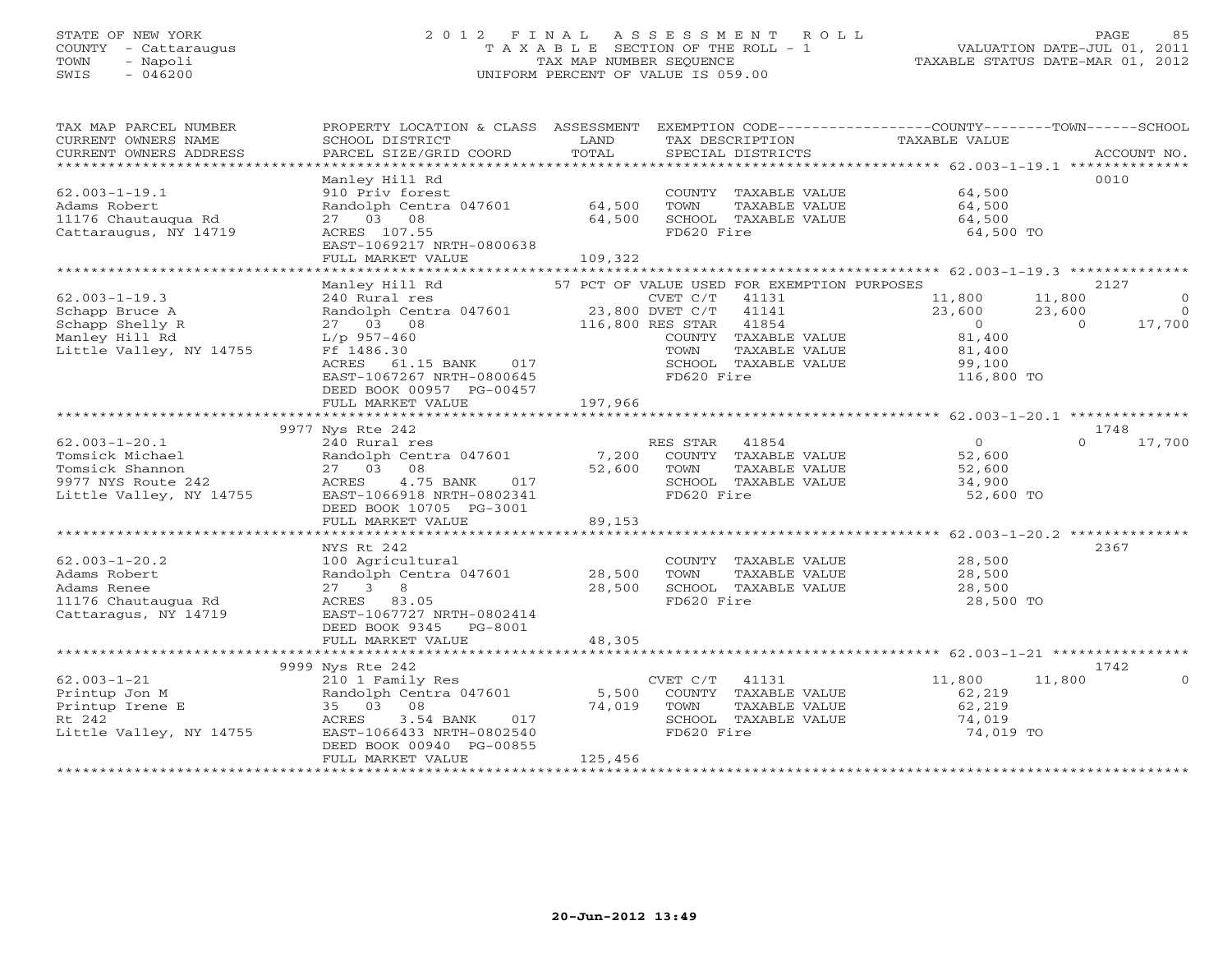# STATE OF NEW YORK 2 0 1 2 F I N A L A S S E S S M E N T R O L L PAGE 86 COUNTY - Cattaraugus T A X A B L E SECTION OF THE ROLL - 1 VALUATION DATE-JUL 01, 2011 TOWN - Napoli TAX MAP NUMBER SEQUENCE TAXABLE STATUS DATE-MAR 01, 2012 SWIS - 046200 UNIFORM PERCENT OF VALUE IS 059.00UNIFORM PERCENT OF VALUE IS 059.00

| TAX MAP PARCEL NUMBER<br>CURRENT OWNERS NAME        | PROPERTY LOCATION & CLASS ASSESSMENT EXEMPTION CODE----------------COUNTY-------TOWN------SCHOOL<br>SCHOOL DISTRICT | LAND     | TAX DESCRIPTION                                   | TAXABLE VALUE     |                    |
|-----------------------------------------------------|---------------------------------------------------------------------------------------------------------------------|----------|---------------------------------------------------|-------------------|--------------------|
| CURRENT OWNERS ADDRESS                              | PARCEL SIZE/GRID COORD                                                                                              | TOTAL    | SPECIAL DISTRICTS                                 |                   | ACCOUNT NO.        |
|                                                     |                                                                                                                     |          |                                                   |                   |                    |
|                                                     | 10000 Nys Rte 242                                                                                                   |          |                                                   |                   | 1840               |
| $62.003 - 1 - 22$                                   |                                                                                                                     |          |                                                   | $\overline{0}$    | $\Omega$<br>17,700 |
| Krotz Laverne W                                     |                                                                                                                     |          |                                                   | 21,900            |                    |
| Krotz Viola J                                       | 35 03 08                                                                                                            | 21,900   | TOWN<br>TAXABLE VALUE                             | 21,900            |                    |
| 10000 Nys Rte 242                                   | ACRES 1.00                                                                                                          |          | SCHOOL TAXABLE VALUE                              | 4,200             |                    |
| Little Valley, NY 14755                             | EAST-1066316 NRTH-0802869<br>DEED BOOK 880                                                                          |          | FD620 Fire                                        | 21,900 TO         |                    |
|                                                     | PG-00720<br>FULL MARKET VALUE                                                                                       | 37,119   |                                                   |                   |                    |
|                                                     |                                                                                                                     |          |                                                   |                   |                    |
|                                                     | Route 242                                                                                                           |          |                                                   |                   | 1872               |
| $62.003 - 1 - 23.1$                                 | 314 Rural vac<10                                                                                                    |          | COUNTY TAXABLE VALUE                              | 5,970             |                    |
| Milks Charles F                                     | Randolph Centra 047601                                                                                              |          | 5,970 TOWN                                        | 5,970             |                    |
| Milks Priscilla                                     | 35 03 08                                                                                                            | 5,970    | TOWN      TAXABLE VALUE<br>SCHOOL   TAXABLE VALUE | 5,970             |                    |
|                                                     | 4.28                                                                                                                |          | FD620 Fire                                        | 5,970 TO          |                    |
| 5036 Allegany Rd Buittle Valley, NY 14755 EAST-106! | EAST-1065925 NRTH-0802610                                                                                           |          |                                                   |                   |                    |
|                                                     | DEED BOOK 732<br>$PG-673$                                                                                           |          |                                                   |                   |                    |
|                                                     | FULL MARKET VALUE                                                                                                   | 10,119   |                                                   |                   |                    |
|                                                     |                                                                                                                     |          |                                                   |                   |                    |
|                                                     | 10052 Route 242                                                                                                     |          |                                                   |                   | 2351               |
| $62.003 - 1 - 23.2$                                 | 210 1 Family Res                                                                                                    |          | RES STAR 41854                                    | $\overline{0}$    | 17,700<br>$\Omega$ |
| Bailey Joanne M<br>10052 NYS Route 242              | Randolph Centra 047601 4,600 COUNTY TAXABLE VALUE<br>2.00                                                           | 117,500  |                                                   | 117,500           |                    |
| Little Valley, NY 14755                             | ACRES<br>EAST-1065403 NRTH-0802317                                                                                  |          | TOWN<br>TAXABLE VALUE<br>SCHOOL TAXABLE VALUE     | 117,500<br>99,800 |                    |
|                                                     | DEED BOOK 510<br>PG-8001                                                                                            |          | FD620 Fire                                        | 117,500 TO        |                    |
|                                                     | FULL MARKET VALUE                                                                                                   | 199, 153 |                                                   |                   |                    |
|                                                     |                                                                                                                     |          |                                                   |                   |                    |
|                                                     | Route 242                                                                                                           |          |                                                   |                   | 2360               |
| $62.003 - 1 - 23.3$                                 | 314 Rural vac<10                                                                                                    |          | COUNTY TAXABLE VALUE                              | 4,360             |                    |
| Milks Charles F                                     | Randolph Centra 047601                                                                                              | 4,360    | TOWN<br>TAXABLE VALUE                             | 4,360             |                    |
| Milks Pricilla                                      | 35 03 08                                                                                                            | 4,360    | SCHOOL TAXABLE VALUE                              | 4,360             |                    |
| 5036 Allegany Rd                                    | ACRES 1.60                                                                                                          |          | FD620 Fire                                        | 4,360 TO          |                    |
| Little Valley, NY 14755                             | EAST-1065157 NRTH-0802116                                                                                           |          |                                                   |                   |                    |
|                                                     | DEED BOOK 764<br>PG-00575                                                                                           |          |                                                   |                   |                    |
|                                                     | FULL MARKET VALUE                                                                                                   | 7,390    |                                                   |                   |                    |
|                                                     | 10023 Nys Rte 242                                                                                                   |          |                                                   |                   | 1617               |
| $62.003 - 1 - 24$                                   | 210 1 Family Res                                                                                                    |          | RES STAR 41854                                    | $\overline{0}$    | 17,700<br>$\Omega$ |
| Freeman Mathew D                                    | 210 1 ramily kes<br>Randolph Centra 047601                                                                          |          | 6,400 COUNTY TAXABLE VALUE                        | 97,200            |                    |
| Freeman Sarla M                                     |                                                                                                                     | 97,200   | TAXABLE VALUE<br>TOWN                             | 97,200            |                    |
| 10023 Nys Rte 242                                   | 5.03 BANK 017                                                                                                       |          | SCHOOL TAXABLE VALUE                              | 79,500            |                    |
| Little Valley, NY 14755                             | 2011<br>35 03 08<br>35 03 08<br>ACRES 5.03<br>14755 EAST-1066080 N<br>EAST-1066080 NRTH-0802250                     |          | FD620 Fire                                        | 97,200 TO         |                    |
|                                                     | DEED BOOK 9017 PG-5001                                                                                              |          |                                                   |                   |                    |
|                                                     | FULL MARKET VALUE                                                                                                   | 164,746  |                                                   |                   |                    |
|                                                     |                                                                                                                     |          |                                                   |                   |                    |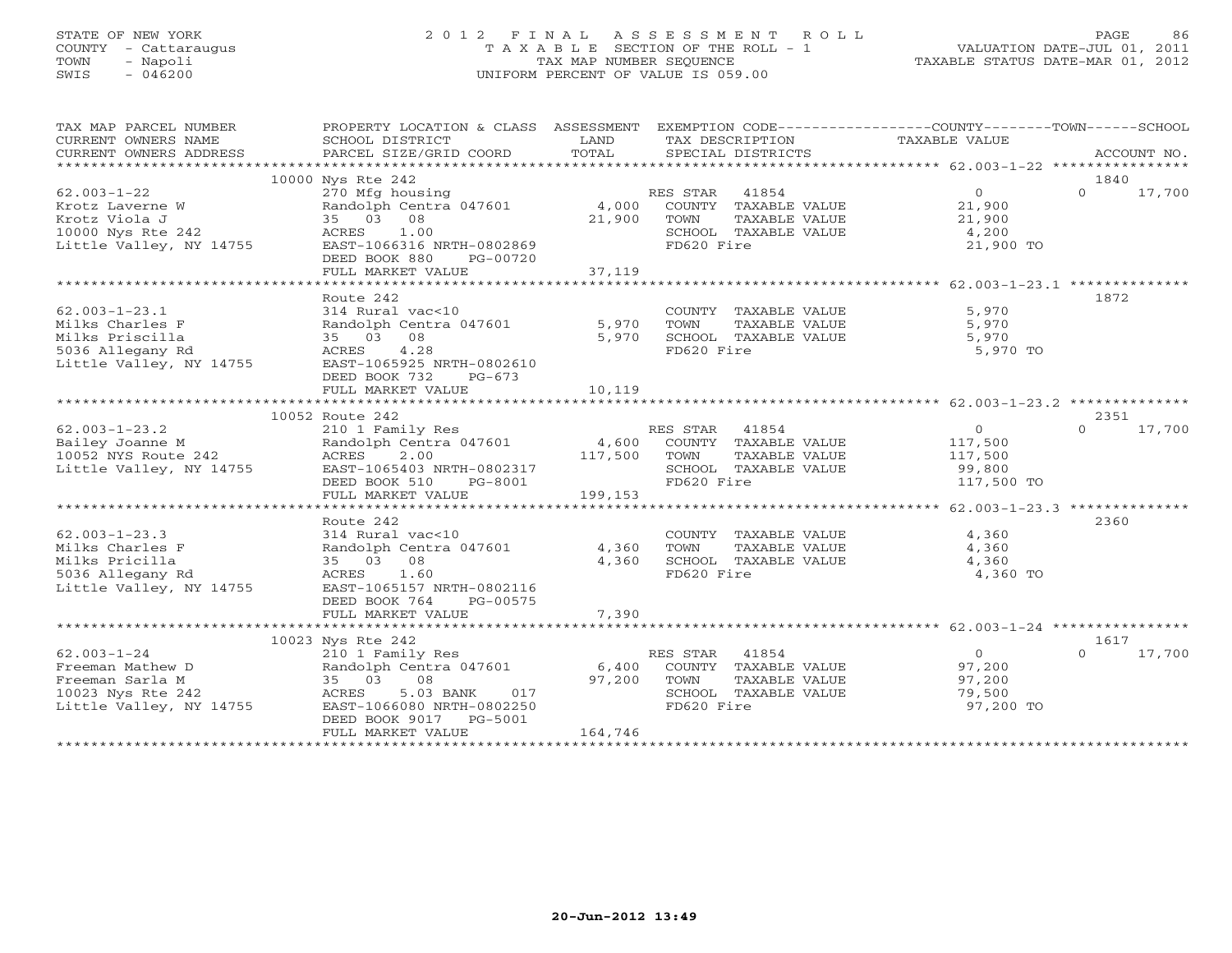# STATE OF NEW YORK 2 0 1 2 F I N A L A S S E S S M E N T R O L L PAGE 87 COUNTY - Cattaraugus T A X A B L E SECTION OF THE ROLL - 1 VALUATION DATE-JUL 01, 2011 TOWN - Napoli TAX MAP NUMBER SEQUENCE TAXABLE STATUS DATE-MAR 01, 2012 SWIS - 046200 UNIFORM PERCENT OF VALUE IS 059.00UNIFORM PERCENT OF VALUE IS 059.00

| TAX MAP PARCEL NUMBER<br>CURRENT OWNERS NAME<br>CURRENT OWNERS ADDRESS                                          | PROPERTY LOCATION & CLASS ASSESSMENT<br>SCHOOL DISTRICT<br>PARCEL SIZE/GRID COORD                                                                                                  | LAND<br>TOTAL             | TAX DESCRIPTION<br>SPECIAL DISTRICTS                                                                        | EXEMPTION CODE-----------------COUNTY-------TOWN------SCHOOL<br>TAXABLE VALUE | ACCOUNT NO.                |
|-----------------------------------------------------------------------------------------------------------------|------------------------------------------------------------------------------------------------------------------------------------------------------------------------------------|---------------------------|-------------------------------------------------------------------------------------------------------------|-------------------------------------------------------------------------------|----------------------------|
|                                                                                                                 |                                                                                                                                                                                    |                           |                                                                                                             |                                                                               |                            |
| $62.003 - 1 - 25$<br>Kaltenbach Frederick H<br>Kaltenbach Christine<br>10053 Rte 242<br>Little Valley, NY 14755 | 10053 Nys Rte 242<br>210 1 Family Res<br>Randolph Centra 047601<br>35 03 08<br>3.40<br>ACRES<br>EAST-1065524 NRTH-0802025<br>DEED BOOK 843<br>PG-00939<br>FULL MARKET VALUE        | 98,170<br>166,390         | RES STAR 41854<br>5,000 COUNTY TAXABLE VALUE<br>TOWN<br>TAXABLE VALUE<br>SCHOOL TAXABLE VALUE<br>FD620 Fire | $\overline{0}$<br>98,170<br>98,170<br>80,470<br>98,170 TO                     | 0118<br>$\Omega$<br>17,700 |
|                                                                                                                 |                                                                                                                                                                                    |                           |                                                                                                             |                                                                               | 1864                       |
| $62.003 - 1 - 26$<br>Kaltenbach Frederick H<br>Kaltenbach Christine<br>10053 Rte 242<br>Little Valley, NY 14755 | $Nys$ Rte 242 (Off)<br>322 Rural vac>10<br>Randolph Centra 047601 10,300<br>35 03 08<br>ACRES 25.62<br>EAST-1066082 NRTH-0801623<br>DEED BOOK 843<br>PG-00937<br>FULL MARKET VALUE | 10,300<br>17,458          | COUNTY TAXABLE VALUE 10,300<br>TOWN<br>TAXABLE VALUE<br>SCHOOL TAXABLE VALUE<br>FD620 Fire                  | 10,300<br>10,300<br>10,300 TO                                                 |                            |
|                                                                                                                 | ***************************                                                                                                                                                        |                           |                                                                                                             |                                                                               |                            |
|                                                                                                                 | 10081 Nys Rte 242                                                                                                                                                                  |                           |                                                                                                             |                                                                               | 1438                       |
| $62.003 - 1 - 29$<br>Muhisin Walid<br>10081 Nys Rte 242<br>Little Valley, NY 14755                              | 210 1 Family Res<br>Randolph Centra 047601<br>35 03 08<br>1.10 BANK 017<br>ACRES<br>EAST-1065144 NRTH-0801773<br>DEED BOOK 9806 PG-5001                                            | 64,800                    | RES STAR 41854<br>3,700 COUNTY TAXABLE VALUE<br>TOWN<br>TAXABLE VALUE<br>SCHOOL TAXABLE VALUE<br>FD620 Fire | $\overline{0}$<br>64,800<br>64,800<br>47,100<br>64,800 TO                     | 17,700<br>$\Omega$         |
|                                                                                                                 | FULL MARKET VALUE                                                                                                                                                                  | 109,831                   |                                                                                                             |                                                                               |                            |
| $62.003 - 1 - 31.1$<br>Nuwer Donald<br>7178 Vermont H1<br>Holland, NY 14080                                     | Nys Rte 242<br>314 Rural vac<10<br>Randolph Centra 047601<br>35 03 08<br>ACRES 1.00<br>EAST-1064930 NRTH-0801956<br>DEED BOOK 3454 PG-4009                                         | 4,000<br>4,000            | COUNTY TAXABLE VALUE<br>TOWN<br>TAXABLE VALUE<br>SCHOOL TAXABLE VALUE<br>FD620 Fire                         | 4,000<br>4,000<br>4,000<br>4,000 TO                                           | 1977                       |
|                                                                                                                 | FULL MARKET VALUE                                                                                                                                                                  | 6,780                     |                                                                                                             |                                                                               |                            |
|                                                                                                                 | 10095 Nys Rte 242                                                                                                                                                                  |                           |                                                                                                             |                                                                               | 0029                       |
| $62.003 - 1 - 32.1$<br>Martonis Daniel T<br>Martonis Liane M<br>10095 Nys Rte 242<br>Little Valley, NY 14755    | 210 1 Family Res<br>Randolph Centra 047601<br>35 03 08<br>ACRES 1.65 BANK<br>017<br>EAST-1064825 NRTH-0801523<br>DEED BOOK 4571 PG-2001<br>FULL MARKET VALUE                       | 4,390<br>56,100<br>95,085 | RES STAR 41854<br>COUNTY TAXABLE VALUE<br>TOWN<br>TAXABLE VALUE<br>SCHOOL TAXABLE VALUE<br>FD620 Fire       | $\circ$<br>56,100<br>56,100<br>38,400<br>56,100 TO                            | $\Omega$<br>17,700         |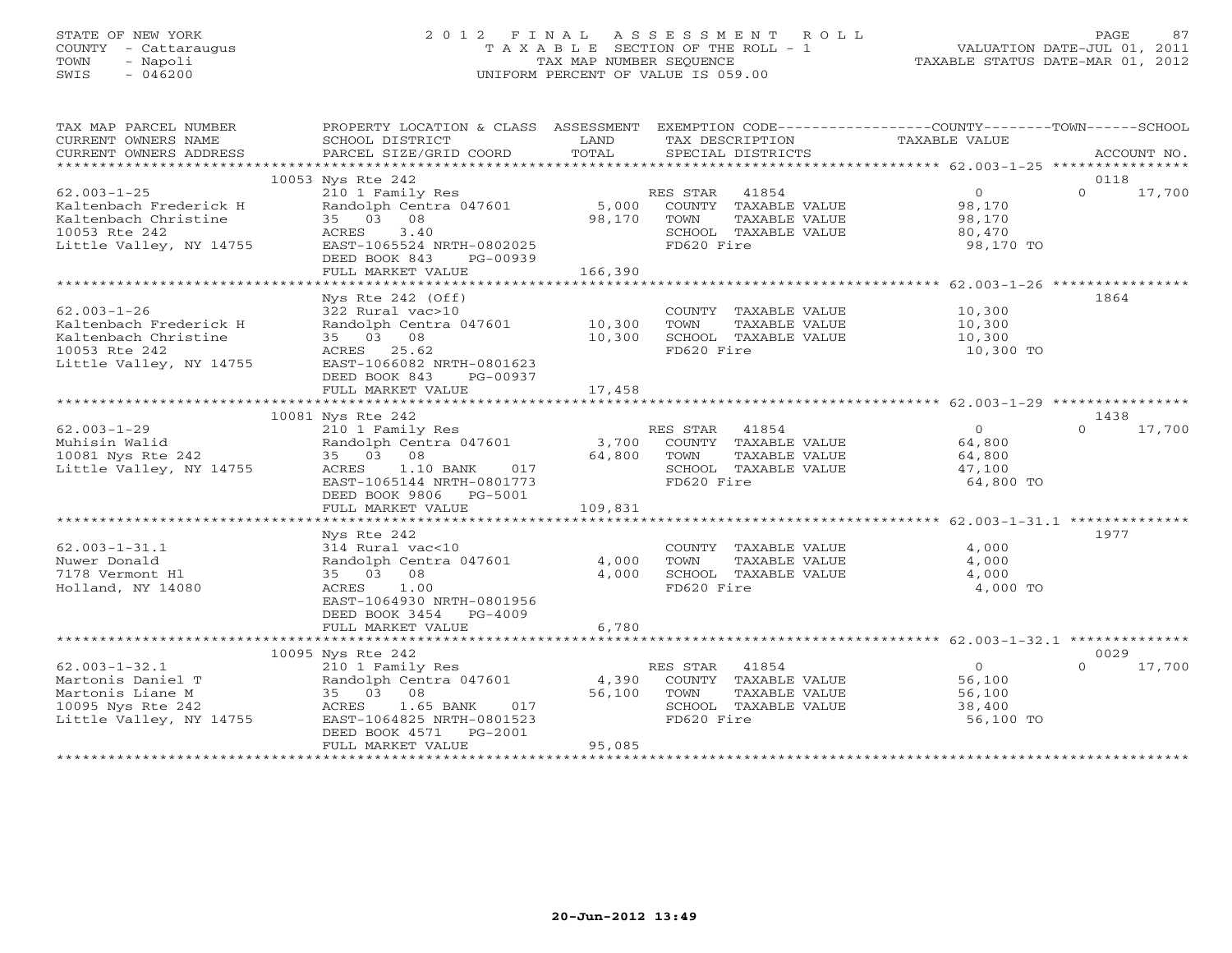# STATE OF NEW YORK 2 0 1 2 F I N A L A S S E S S M E N T R O L L PAGE 88 COUNTY - Cattaraugus T A X A B L E SECTION OF THE ROLL - 1 VALUATION DATE-JUL 01, 2011 TOWN - Napoli TAX MAP NUMBER SEQUENCE TAXABLE STATUS DATE-MAR 01, 2012 SWIS - 046200 UNIFORM PERCENT OF VALUE IS 059.00UNIFORM PERCENT OF VALUE IS 059.00

| TAX MAP PARCEL NUMBER<br>CURRENT OWNERS NAME<br>CURRENT OWNERS ADDRESS | SCHOOL DISTRICT<br>PARCEL SIZE/GRID COORD            | LAND<br>TOTAL               | TAX DESCRIPTION<br>SPECIAL DISTRICTS | PROPERTY LOCATION & CLASS ASSESSMENT EXEMPTION CODE---------------COUNTY-------TOWN------SCHOOL<br>TAXABLE VALUE<br>ACCOUNT NO. |
|------------------------------------------------------------------------|------------------------------------------------------|-----------------------------|--------------------------------------|---------------------------------------------------------------------------------------------------------------------------------|
|                                                                        |                                                      |                             |                                      |                                                                                                                                 |
|                                                                        | Allegany Rd                                          |                             |                                      | 0032                                                                                                                            |
| $62.003 - 1 - 33$                                                      | 312 Vac w/imprv                                      |                             | COUNTY TAXABLE VALUE                 | 11,400                                                                                                                          |
| Krotz Laverne W                                                        | Randolph Centra 047601                               | 3,500                       | TAXABLE VALUE<br>TOWN                | 11,400                                                                                                                          |
| 10000 Nys Rte 242                                                      | 35 03 08                                             | 11,400                      | SCHOOL TAXABLE VALUE                 | 11,400                                                                                                                          |
| Little Valley, NY 14755                                                | FRNT 165.00 DPTH 190.00<br>EAST-1064729 NRTH-0801288 |                             | FD620 Fire                           | 11,400 TO                                                                                                                       |
|                                                                        | DEED BOOK 00975 PG-00948                             |                             |                                      |                                                                                                                                 |
|                                                                        | FULL MARKET VALUE                                    | 19,322                      |                                      |                                                                                                                                 |
|                                                                        |                                                      |                             |                                      |                                                                                                                                 |
|                                                                        | Allegany Rd                                          |                             |                                      | 1533                                                                                                                            |
| $62.003 - 1 - 34$                                                      | 270 Mfg housing                                      |                             | COUNTY TAXABLE VALUE                 | 10,700                                                                                                                          |
| Bagley Linda                                                           | Randolph Centra 047601                               | 2,800                       | TOWN<br>TAXABLE VALUE                | 10,700                                                                                                                          |
| 3121 Reservior Rd                                                      | 35 03 08                                             | 10,700                      | SCHOOL TAXABLE VALUE                 | 10,700                                                                                                                          |
| Randolph, NY 14772                                                     | FRNT 99.00 DPTH 190.00                               |                             | FD620 Fire                           | 10,700 TO                                                                                                                       |
|                                                                        | EAST-1064714 NRTH-0801166                            |                             |                                      |                                                                                                                                 |
|                                                                        | DEED BOOK 1000 PG-80                                 |                             |                                      |                                                                                                                                 |
|                                                                        | FULL MARKET VALUE                                    | 18,136                      |                                      |                                                                                                                                 |
|                                                                        | ****************************                         | * * * * * * * * * * * * * * |                                      | ***********************************62.003-1-35.1 ****************                                                               |
|                                                                        | 4566 Allegany Rd                                     |                             |                                      | 1963                                                                                                                            |
| $62.003 - 1 - 35.1$                                                    | 270 Mfg housing                                      |                             | COUNTY TAXABLE VALUE                 | 22,500                                                                                                                          |
| Kline Mark                                                             | Randolph Centra 047601                               | 3,100                       | TOWN<br>TAXABLE VALUE                | 22,500                                                                                                                          |
| Kline Pamela                                                           | 35 03 08                                             | 22,500                      | SCHOOL TAXABLE VALUE                 | 22,500                                                                                                                          |
| Lester Homan                                                           | FRNT 111.00 DPTH 209.00                              |                             | FD620 Fire                           | 22,500 TO                                                                                                                       |
| 4566 Allegany Rd                                                       | EAST-1064628 NRTH-0800895                            |                             |                                      |                                                                                                                                 |
| Little Valley, NY 14755                                                | DEED BOOK 13142 PG-2001                              |                             |                                      |                                                                                                                                 |
|                                                                        | FULL MARKET VALUE                                    | 38,136                      |                                      |                                                                                                                                 |
|                                                                        |                                                      |                             |                                      |                                                                                                                                 |
|                                                                        | 4574 Allegany Rd                                     |                             |                                      | 1190                                                                                                                            |
| $62.003 - 1 - 35.2$                                                    | 210 1 Family Res                                     |                             | RES STAR<br>41854                    | $\overline{O}$<br>$\Omega$<br>17,700                                                                                            |
| Henry Patrick                                                          | Randolph Centra 047601                               | 4,400                       | COUNTY TAXABLE VALUE                 | 23,600                                                                                                                          |
| Henry Renee                                                            | 35 03 08                                             | 23,600                      | TOWN<br>TAXABLE VALUE                | 23,600                                                                                                                          |
| 4574 Allegany Rd<br>Little Valley, NY 14755                            | ACRES 1.65<br>EAST-1064772 NRTH-0801068              |                             | SCHOOL TAXABLE VALUE<br>FD620 Fire   | 5,900<br>23,600 TO                                                                                                              |
|                                                                        | DEED BOOK 997<br>PG-991                              |                             |                                      |                                                                                                                                 |
|                                                                        | FULL MARKET VALUE                                    | 40,000                      |                                      |                                                                                                                                 |
|                                                                        |                                                      |                             |                                      |                                                                                                                                 |
|                                                                        | Manley Hill Rd                                       |                             |                                      | 1772                                                                                                                            |
| $62.003 - 1 - 36.1$                                                    | 105 Vac farmland                                     |                             | COUNTY TAXABLE VALUE                 | 15,025                                                                                                                          |
| Sanford Benjamin J                                                     | Randolph Centra 047601                               | 15,025                      | TAXABLE VALUE<br>TOWN                | 15,025                                                                                                                          |
| Sbi Farzaneh L                                                         | 35 03 08                                             | 15,025                      | SCHOOL TAXABLE VALUE                 | 15,025                                                                                                                          |
| 11410 Piedmont Ct                                                      | ACRES 33.50                                          |                             | FD620 Fire                           | 15,025 TO                                                                                                                       |
| Clarksburg, MD 20871                                                   | EAST-1065474 NRTH-0800354                            |                             |                                      |                                                                                                                                 |
|                                                                        | DEED BOOK 14542 PG-2002                              |                             |                                      |                                                                                                                                 |
|                                                                        | FULL MARKET VALUE                                    | 25,466                      |                                      |                                                                                                                                 |
|                                                                        |                                                      |                             |                                      |                                                                                                                                 |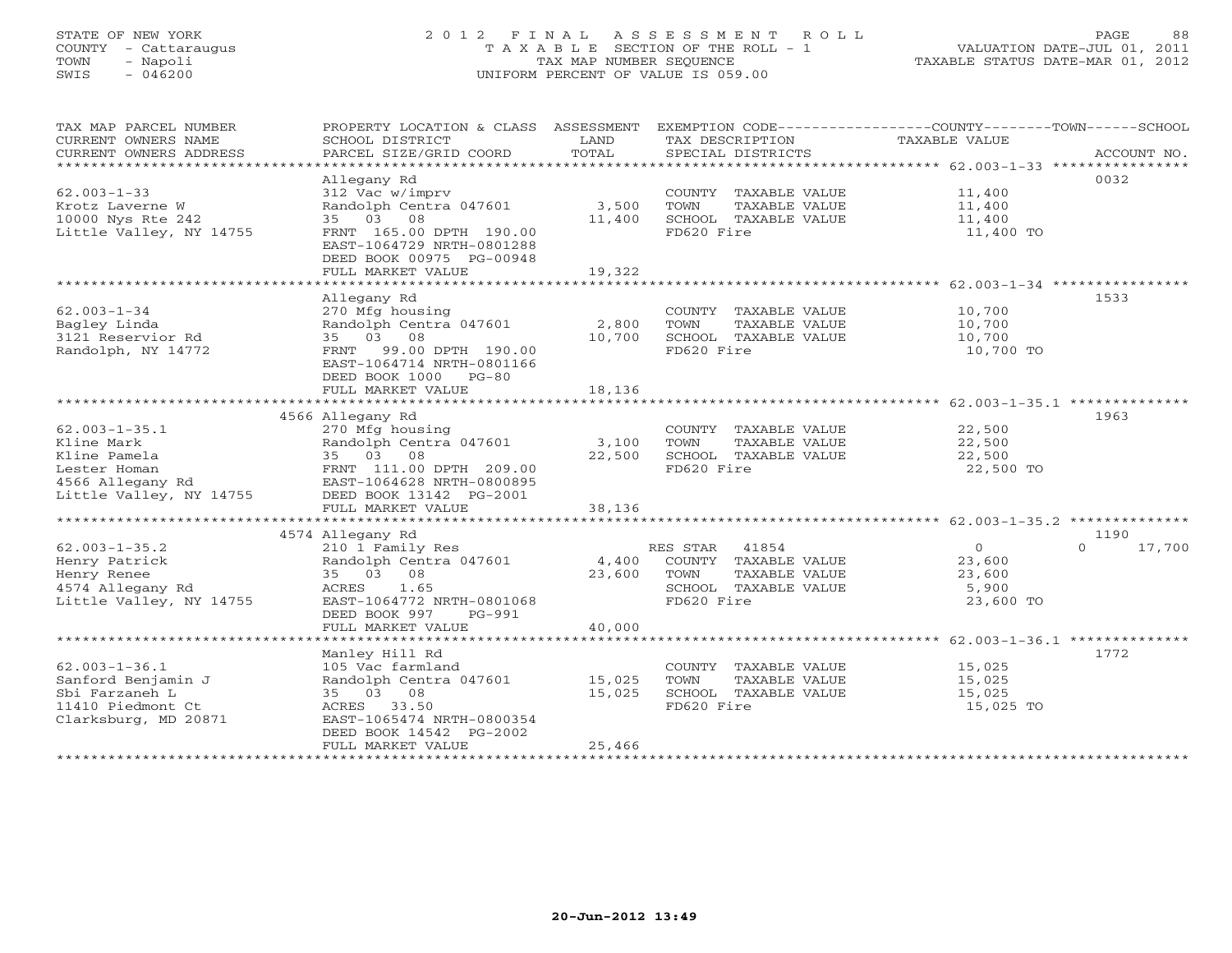# STATE OF NEW YORK 2 0 1 2 F I N A L A S S E S S M E N T R O L L PAGE 89 COUNTY - Cattaraugus T A X A B L E SECTION OF THE ROLL - 1 VALUATION DATE-JUL 01, 2011 TOWN - Napoli TAX MAP NUMBER SEQUENCE TAXABLE STATUS DATE-MAR 01, 2012 SWIS - 046200 UNIFORM PERCENT OF VALUE IS 059.00UNIFORM PERCENT OF VALUE IS 059.00

| TAX MAP PARCEL NUMBER<br>CURRENT OWNERS NAME<br>CURRENT OWNERS ADDRESS | PROPERTY LOCATION & CLASS ASSESSMENT<br>SCHOOL DISTRICT<br>PARCEL SIZE/GRID COORD | LAND<br>TOTAL | EXEMPTION CODE-----------------COUNTY-------TOWN-----SCHOOL<br>TAX DESCRIPTION<br>SPECIAL DISTRICTS | TAXABLE VALUE  | ACCOUNT NO.        |
|------------------------------------------------------------------------|-----------------------------------------------------------------------------------|---------------|-----------------------------------------------------------------------------------------------------|----------------|--------------------|
| ***********************                                                |                                                                                   |               |                                                                                                     |                |                    |
| $62.003 - 1 - 36.2$                                                    | Manley Hill Rd<br>105 Vac farmland                                                |               | COUNTY TAXABLE VALUE                                                                                | 15,838         | 2420               |
| Raber Adam C                                                           | Randolph Centra 047601                                                            | 15,838        | TOWN<br>TAXABLE VALUE                                                                               | 15,838         |                    |
| Raber Andy A                                                           | ACRES 36.75                                                                       | 15,838        | SCHOOL TAXABLE VALUE                                                                                | 15,838         |                    |
| 10775 Pigeon Valley Rd<br>Randolph, NY 14772                           | EAST-1064854 NRTH-0800400<br>DEED BOOK 14542 PG-2001                              |               | FD620 Fire                                                                                          | 15,838 TO      |                    |
|                                                                        | FULL MARKET VALUE                                                                 | 26,844        |                                                                                                     |                |                    |
| *********************                                                  |                                                                                   |               |                                                                                                     |                |                    |
|                                                                        | Allegany Rd                                                                       |               |                                                                                                     |                | 0211               |
| $62.003 - 1 - 38$                                                      | 311 Res vac land                                                                  |               | COUNTY TAXABLE VALUE                                                                                | 6,700          |                    |
| McGlew Patrick                                                         | Randolph Centra 047601                                                            | 6,700         | TOWN<br>TAXABLE VALUE                                                                               | 6,700          |                    |
| 3 S Franklin St                                                        | 35 03 08                                                                          | 6,700         | SCHOOL TAXABLE VALUE                                                                                | 6,700          |                    |
| Cattaraugus, NY 14719                                                  | 5.69<br>ACRES                                                                     |               | FD620 Fire                                                                                          | 6,700 TO       |                    |
|                                                                        | EAST-1063997 NRTH-0800453<br>DEED BOOK 74197 PG-7002                              |               |                                                                                                     |                |                    |
|                                                                        | FULL MARKET VALUE                                                                 | 11,356        |                                                                                                     |                |                    |
|                                                                        |                                                                                   |               |                                                                                                     |                |                    |
|                                                                        | 4463 Nys Rte 242                                                                  |               |                                                                                                     |                | 0132               |
| $62.003 - 1 - 39$                                                      | 210 1 Family Res                                                                  |               | WVET C/T 41121                                                                                      | 7,080          | 7,080<br>$\Omega$  |
| Harvey Donald A                                                        | Randolph Centra 047601 7,400 SR STAR                                              |               | 41834                                                                                               | $\Omega$       | 36,700<br>$\Omega$ |
| Harvey Valorie A                                                       | 35 03 08                                                                          | 59,600        | COUNTY TAXABLE VALUE                                                                                | 52,520         |                    |
| 4463 NYS Route 242                                                     | 7.54<br>ACRES                                                                     |               | TOWN<br>TAXABLE VALUE                                                                               | 52,520         |                    |
| Little Valley, NY 14755                                                | EAST-1064253 NRTH-0800980                                                         |               | SCHOOL TAXABLE VALUE                                                                                | 22,900         |                    |
|                                                                        | DEED BOOK 13614 PG-7001                                                           |               | FD620 Fire                                                                                          | 59,600 TO      |                    |
|                                                                        | FULL MARKET VALUE                                                                 | 101,017       |                                                                                                     |                |                    |
|                                                                        |                                                                                   |               |                                                                                                     |                |                    |
|                                                                        | 4573 Allegany Rd                                                                  |               |                                                                                                     |                | 0002               |
| $62.003 - 1 - 40$                                                      | 210 1 Family Res                                                                  |               | SR STAR<br>41834                                                                                    | $\overline{0}$ | $\Omega$<br>36,700 |
| Hyde Richard H                                                         | Randolph Centra 047601                                                            | 3,500         | COUNTY TAXABLE VALUE                                                                                | 48,400         |                    |
| 4573 Allegany Rd                                                       | 35 03 08                                                                          | 48,400        | TOWN<br>TAXABLE VALUE                                                                               | 48,400         |                    |
| Little Valley, NY 14755                                                | FRNT 219.78 DPTH 138.00                                                           |               | SCHOOL TAXABLE VALUE                                                                                | 11,700         |                    |
|                                                                        | EAST-1064483 NRTH-0801128                                                         |               | FD620 Fire                                                                                          | 48,400 TO      |                    |
|                                                                        | DEED BOOK 8814 PG-8004                                                            |               |                                                                                                     |                |                    |
|                                                                        | FULL MARKET VALUE                                                                 | 82,034        |                                                                                                     |                |                    |
|                                                                        |                                                                                   |               |                                                                                                     |                |                    |
|                                                                        | 10127 Nys Rte 242                                                                 |               |                                                                                                     |                | 1701               |
| $62.003 - 1 - 41$                                                      | 210 1 Family Res                                                                  |               | 41854<br>RES STAR                                                                                   | $\Omega$       | 17,700<br>$\Omega$ |
| Manners Alan D                                                         | Randolph Centra 047601                                                            | 3,400         | COUNTY TAXABLE VALUE                                                                                | 22,700         |                    |
| 10127 Route 242                                                        | 35 03 08                                                                          | 22,700        | TOWN<br>TAXABLE VALUE                                                                               | 22,700         |                    |
| Little Valley, NY 14755                                                | Land Contract                                                                     |               | SCHOOL TAXABLE VALUE                                                                                | 5,000          |                    |
|                                                                        | FRNT 185.00 DPTH 158.50                                                           |               | FD620 Fire                                                                                          | 22,700 TO      |                    |
|                                                                        | EAST-1064196 NRTH-0801223                                                         |               |                                                                                                     |                |                    |
|                                                                        | DEED BOOK 13603 PG-5001                                                           |               |                                                                                                     |                |                    |
|                                                                        | FULL MARKET VALUE                                                                 | 38,475        |                                                                                                     |                |                    |
|                                                                        |                                                                                   |               |                                                                                                     |                |                    |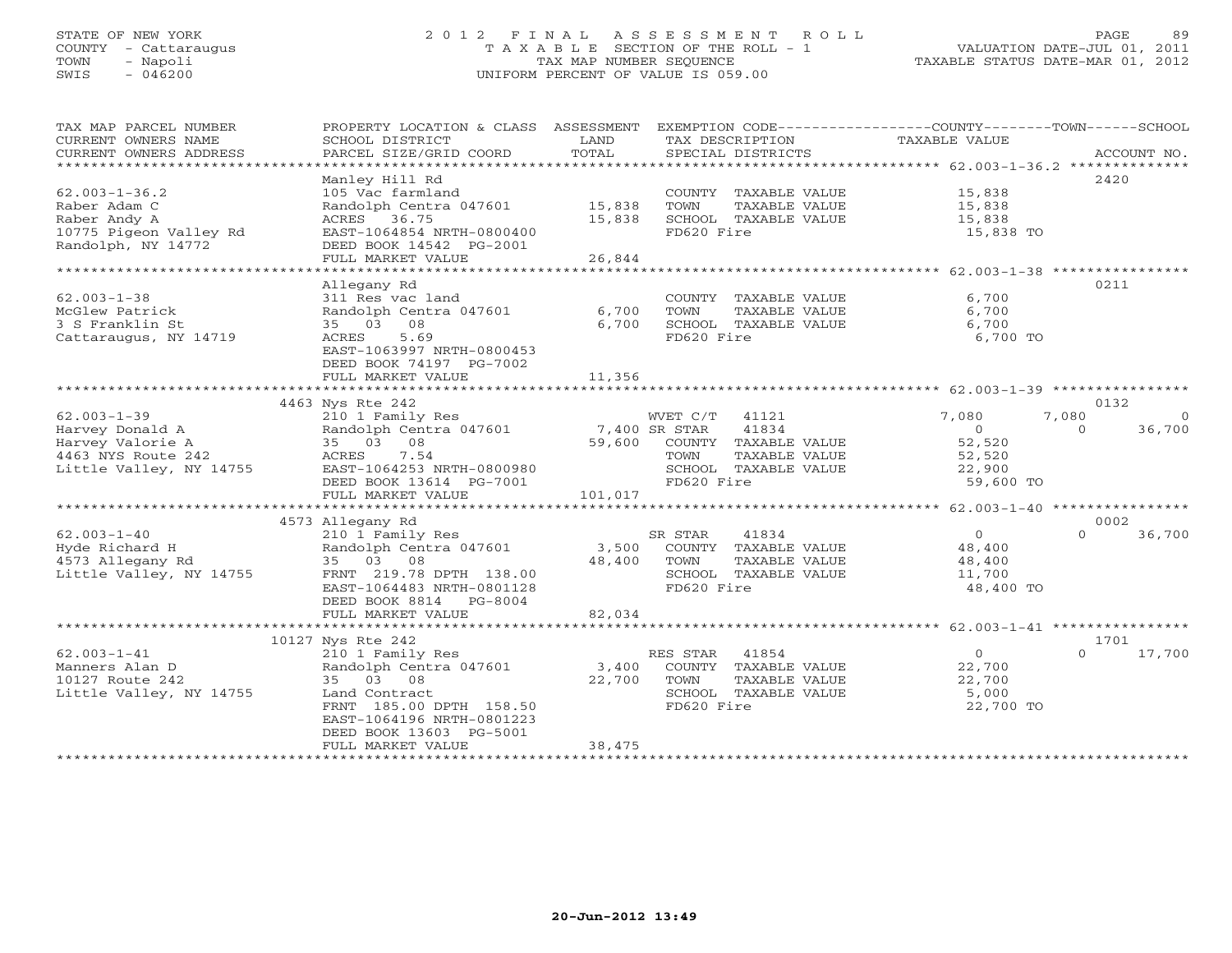# STATE OF NEW YORK 2 0 1 2 F I N A L A S S E S S M E N T R O L L PAGE 90 COUNTY - Cattaraugus T A X A B L E SECTION OF THE ROLL - 1 VALUATION DATE-JUL 01, 2011 TOWN - Napoli TAX MAP NUMBER SEQUENCE TAXABLE STATUS DATE-MAR 01, 2012 SWIS - 046200 UNIFORM PERCENT OF VALUE IS 059.00UNIFORM PERCENT OF VALUE IS 059.00

| TAX MAP PARCEL NUMBER<br>CURRENT OWNERS NAME | PROPERTY LOCATION & CLASS ASSESSMENT<br>SCHOOL DISTRICT | LAND   | TAX DESCRIPTION                               | EXEMPTION CODE-----------------COUNTY-------TOWN------SCHOOL<br>TAXABLE VALUE |
|----------------------------------------------|---------------------------------------------------------|--------|-----------------------------------------------|-------------------------------------------------------------------------------|
| CURRENT OWNERS ADDRESS                       | PARCEL SIZE/GRID COORD                                  | TOTAL  | SPECIAL DISTRICTS                             | ACCOUNT NO.                                                                   |
|                                              |                                                         |        |                                               |                                                                               |
|                                              | Nys Rte 242                                             |        |                                               | 1565                                                                          |
| $62.003 - 1 - 42.1$                          | 270 Mfg housing                                         |        | COUNTY TAXABLE VALUE                          | 19,600                                                                        |
| Milbrand Paul R                              | Randolph Centra 047601<br>35 03 08                      | 4,200  | TOWN<br>TAXABLE VALUE                         | 19,600<br>19,600                                                              |
| 10151 Rte 242                                | 1.31<br>ACRES                                           | 19,600 | SCHOOL TAXABLE VALUE<br>FD620 Fire            |                                                                               |
| Little Valley, NY 14755                      | EAST-1063854 NRTH-0801042                               |        |                                               | 19,600 TO                                                                     |
|                                              | DEED BOOK 868<br>PG-00152                               |        |                                               |                                                                               |
|                                              | FULL MARKET VALUE                                       | 33,220 |                                               |                                                                               |
|                                              | ***************************                             |        |                                               |                                                                               |
|                                              | 10139 Nys Rte 242                                       |        |                                               | 1884                                                                          |
| $62.003 - 1 - 42.2$                          | 210 1 Family Res                                        |        | RES STAR 41854                                | $\overline{0}$<br>$\Omega$<br>17,700                                          |
| Barber Lois                                  | Randolph Centra 047601                                  | 4,300  | COUNTY TAXABLE VALUE                          | 22,200                                                                        |
| 9817 Marx Rd                                 | 35 03 08                                                | 22,200 | TOWN<br>TAXABLE VALUE                         | 22,200                                                                        |
| Little Valley, NY 14755                      | ACRES<br>1.43                                           |        | SCHOOL TAXABLE VALUE                          | 4,500                                                                         |
|                                              | EAST-1064033 NRTH-0801078                               |        | FD620 Fire                                    | 22,200 TO                                                                     |
|                                              | DEED BOOK 16361 PG-1                                    |        |                                               |                                                                               |
|                                              | FULL MARKET VALUE                                       | 37,627 |                                               |                                                                               |
|                                              |                                                         |        |                                               |                                                                               |
|                                              | 4611 Allegany Rd                                        |        |                                               | 1200                                                                          |
| $62.003 - 1 - 43.1$                          | 210 1 Family Res                                        |        | COUNTY TAXABLE VALUE                          | 23,500                                                                        |
| VanDeward Lonnie                             | Randolph Centra 047601                                  | 2,700  | TOWN<br>TAXABLE VALUE                         | 23,500                                                                        |
| Person Beth                                  | 35 03 08                                                | 23,500 | SCHOOL TAXABLE VALUE                          | 23,500                                                                        |
| 4611 Allegany Rd                             | FRNT 120.00 DPTH 150.00                                 |        | FD620 Fire                                    | 23,500 TO                                                                     |
| Little Valley, NY 14755                      | EAST-1064569 NRTH-0801782                               |        |                                               |                                                                               |
|                                              | DEED BOOK 9653 PG-4001                                  |        |                                               |                                                                               |
|                                              | FULL MARKET VALUE                                       | 39,831 |                                               |                                                                               |
|                                              |                                                         |        |                                               | 1926                                                                          |
| $62.003 - 1 - 43.2$                          | Allegany Rd                                             |        |                                               | 6,400                                                                         |
| Nagle Jeffrey S                              | 312 Vac w/imprv<br>Randolph Centra 047601               | 3,500  | COUNTY TAXABLE VALUE<br>TOWN<br>TAXABLE VALUE | 6,400                                                                         |
| Nagle Susan J                                | 35 03 08                                                | 6,400  | SCHOOL TAXABLE VALUE                          | 6,400                                                                         |
| 10102 Rte 242                                | FRNT 200.00 DPTH 150.00                                 |        | FD620 Fire                                    | 6,400 TO                                                                      |
| Little Valley, NY 14755                      | EAST-1064569 NRTH-0801935                               |        |                                               |                                                                               |
|                                              | DEED BOOK 00980 PG-00589                                |        |                                               |                                                                               |
|                                              | FULL MARKET VALUE                                       | 10,847 |                                               |                                                                               |
|                                              |                                                         |        |                                               |                                                                               |
|                                              | 10102 Nys Rte 242                                       |        |                                               | 1191                                                                          |
| $62.003 - 1 - 44$                            | 210 1 Family Res                                        |        | RES STAR<br>41854                             | $\overline{0}$<br>$\Omega$<br>17,700                                          |
| Nagle Jeffrey S                              | Randolph Centra 047601                                  | 6,400  | COUNTY TAXABLE VALUE                          | 34,700                                                                        |
| Nagle Susan J                                | 35 03<br>08                                             | 34,700 | TOWN<br>TAXABLE VALUE                         | 34,700                                                                        |
| 10102 Rte 242                                | Estate                                                  |        | SCHOOL TAXABLE VALUE                          | 17,000                                                                        |
| Little Valley, NY 14755                      | ACRES<br>5.00                                           |        | FD620 Fire                                    | 34,700 TO                                                                     |
|                                              | EAST-1064181 NRTH-0801598                               |        |                                               |                                                                               |
|                                              | DEED BOOK 00980 PG-00586                                |        |                                               |                                                                               |
|                                              | FULL MARKET VALUE                                       | 58,814 |                                               |                                                                               |
|                                              |                                                         |        |                                               |                                                                               |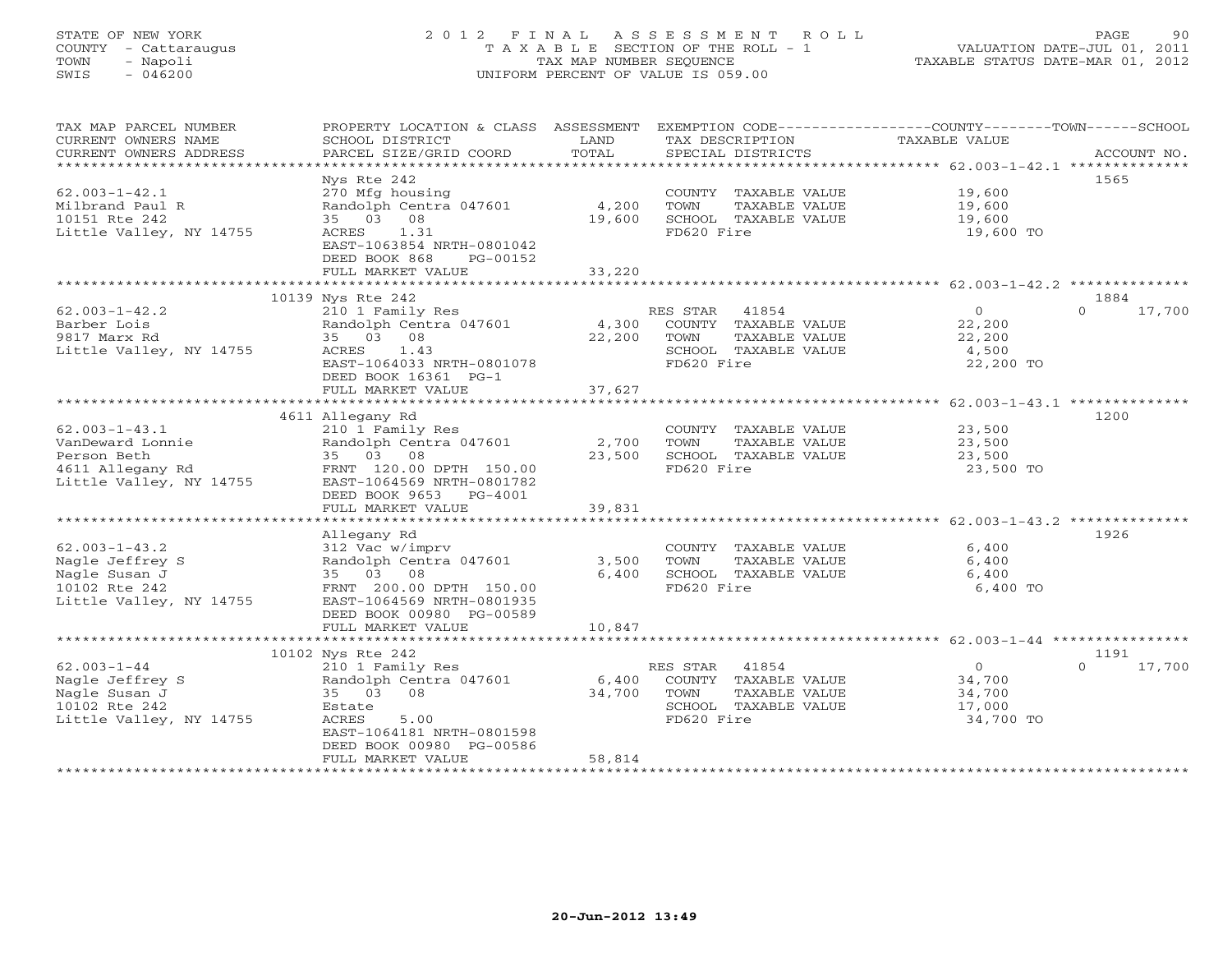# STATE OF NEW YORK 2 0 1 2 F I N A L A S S E S S M E N T R O L L PAGE 91 COUNTY - Cattaraugus T A X A B L E SECTION OF THE ROLL - 1 VALUATION DATE-JUL 01, 2011 TOWN - Napoli TAX MAP NUMBER SEQUENCE TAXABLE STATUS DATE-MAR 01, 2012 SWIS - 046200 UNIFORM PERCENT OF VALUE IS 059.00UNIFORM PERCENT OF VALUE IS 059.00

| 10110 Nys Rte 242<br>1194<br>$62.003 - 1 - 45$<br>210 1 Family Res<br>41,400<br>COUNTY TAXABLE VALUE<br>Darcy Jonathan D<br>Randolph Centra 047601<br>2,500<br>TOWN<br>TAXABLE VALUE<br>41,400<br>Darcy Taylor M<br>35 03 08<br>41,400<br>SCHOOL TAXABLE VALUE<br>41,400<br>10110 Route 242<br>FD620 Fire<br>FRNT 143.20 DPTH<br>41,400 TO<br>92.50<br>Little Valley, NY 14755<br>017<br>BANK<br>EAST-1064414 NRTH-0801542<br>DEED BOOK 10545 PG-4001<br>70,169<br>FULL MARKET VALUE<br>10199 Nys Rte 242<br>1370<br>$\circ$<br>$\Omega$<br>36,700<br>$62.003 - 1 - 47.1$<br>210 1 Family Res<br>SR STAR<br>41834<br>Benson Arthur R<br>Randolph Centra 047601<br>15,000<br>COUNTY TAXABLE VALUE<br>99,650<br>Benson Phyllis<br>35 03 08<br>99,650<br>TOWN<br>TAXABLE VALUE<br>99,650<br>10199 Nys Rte 242<br>ACRES 25.80<br>SCHOOL TAXABLE VALUE<br>62,950<br>FD620 Fire<br>Randolph, NY 14772<br>EAST-1063267 NRTH-0800390<br>99,650 TO<br>DEED BOOK 863<br>PG-00249<br>168,898<br>FULL MARKET VALUE<br>Manley Hill Rd<br>2034<br>$62.003 - 1 - 47.2$<br>314 Rural vac<10<br>COUNTY TAXABLE VALUE<br>4,200<br>Johnson Ted E<br>Randolph Centra 047601<br>4,200<br>TOWN<br>TAXABLE VALUE<br>4,200<br>1428 Lansdowne Rd<br>35 03 08<br>4,200<br>SCHOOL TAXABLE VALUE<br>4,200<br>FD620 Fire<br>Denham Springs, LA 70706<br>ACRES 1.05<br>4,200 TO<br>EAST-1063398 NRTH-0799836<br>DEED BOOK 00999 PG-00743<br>7,119<br>FULL MARKET VALUE<br>Manley Hill Rd<br>2035<br>$62.003 - 1 - 47.3$<br>314 Rural vac<10<br>4,000<br>COUNTY TAXABLE VALUE<br>Muri Cheryl<br>Randolph Centra 047601<br>4,000<br>TOWN<br>TAXABLE VALUE<br>4,000<br>Johnson Robert D<br>35 03 08<br>4,000<br>SCHOOL TAXABLE VALUE<br>4,000<br>FD620 Fire<br>1726 Mill Stream Way<br>ACRES<br>1.00<br>4,000 TO<br>Henderson, NV 89014<br>EAST-1063604 NRTH-0799833<br>DEED BOOK 998<br>$PG-1002$<br>FULL MARKET VALUE<br>6,780<br>10245 Nys Rte 242<br>1631<br>$62.003 - 1 - 49$<br>41131<br>11,800<br>280 Res Multiple<br>CVET C/T<br>11,800<br>$\Omega$<br>Schenk Ronald<br>Randolph Centra 047601<br>5,100 SR STAR<br>41834<br>$\overline{0}$<br>36,700<br>$\Omega$<br>43 03 08<br>84,450<br>COUNTY TAXABLE VALUE<br>72,650<br>Schenk Margaret E<br>10245 Rte 242<br>4.85<br>TOWN<br>TAXABLE VALUE<br>72,650<br>ACRES<br>EAST-1062449 NRTH-0799922<br>SCHOOL TAXABLE VALUE<br>47,750<br>Randolph, NY 14772<br>DEED BOOK 780<br>PG-00950<br>FD620 Fire<br>84,450 TO<br>FULL MARKET VALUE<br>143,136 | TAX MAP PARCEL NUMBER<br>CURRENT OWNERS NAME<br>CURRENT OWNERS ADDRESS | PROPERTY LOCATION & CLASS ASSESSMENT<br>SCHOOL DISTRICT<br>PARCEL SIZE/GRID COORD | LAND<br>TOTAL | TAX DESCRIPTION<br>SPECIAL DISTRICTS | EXEMPTION CODE-----------------COUNTY-------TOWN-----SCHOOL<br>TAXABLE VALUE<br>ACCOUNT NO. |
|------------------------------------------------------------------------------------------------------------------------------------------------------------------------------------------------------------------------------------------------------------------------------------------------------------------------------------------------------------------------------------------------------------------------------------------------------------------------------------------------------------------------------------------------------------------------------------------------------------------------------------------------------------------------------------------------------------------------------------------------------------------------------------------------------------------------------------------------------------------------------------------------------------------------------------------------------------------------------------------------------------------------------------------------------------------------------------------------------------------------------------------------------------------------------------------------------------------------------------------------------------------------------------------------------------------------------------------------------------------------------------------------------------------------------------------------------------------------------------------------------------------------------------------------------------------------------------------------------------------------------------------------------------------------------------------------------------------------------------------------------------------------------------------------------------------------------------------------------------------------------------------------------------------------------------------------------------------------------------------------------------------------------------------------------------------------------------------------------------------------------------------------------------------------------------------------------------------------------------------------------------------------------------------------------------------------------------------------------------------------------------------------------------------------------------------------------------------------|------------------------------------------------------------------------|-----------------------------------------------------------------------------------|---------------|--------------------------------------|---------------------------------------------------------------------------------------------|
|                                                                                                                                                                                                                                                                                                                                                                                                                                                                                                                                                                                                                                                                                                                                                                                                                                                                                                                                                                                                                                                                                                                                                                                                                                                                                                                                                                                                                                                                                                                                                                                                                                                                                                                                                                                                                                                                                                                                                                                                                                                                                                                                                                                                                                                                                                                                                                                                                                                                        |                                                                        |                                                                                   |               |                                      |                                                                                             |
|                                                                                                                                                                                                                                                                                                                                                                                                                                                                                                                                                                                                                                                                                                                                                                                                                                                                                                                                                                                                                                                                                                                                                                                                                                                                                                                                                                                                                                                                                                                                                                                                                                                                                                                                                                                                                                                                                                                                                                                                                                                                                                                                                                                                                                                                                                                                                                                                                                                                        |                                                                        |                                                                                   |               |                                      |                                                                                             |
|                                                                                                                                                                                                                                                                                                                                                                                                                                                                                                                                                                                                                                                                                                                                                                                                                                                                                                                                                                                                                                                                                                                                                                                                                                                                                                                                                                                                                                                                                                                                                                                                                                                                                                                                                                                                                                                                                                                                                                                                                                                                                                                                                                                                                                                                                                                                                                                                                                                                        |                                                                        |                                                                                   |               |                                      |                                                                                             |
|                                                                                                                                                                                                                                                                                                                                                                                                                                                                                                                                                                                                                                                                                                                                                                                                                                                                                                                                                                                                                                                                                                                                                                                                                                                                                                                                                                                                                                                                                                                                                                                                                                                                                                                                                                                                                                                                                                                                                                                                                                                                                                                                                                                                                                                                                                                                                                                                                                                                        |                                                                        |                                                                                   |               |                                      |                                                                                             |
|                                                                                                                                                                                                                                                                                                                                                                                                                                                                                                                                                                                                                                                                                                                                                                                                                                                                                                                                                                                                                                                                                                                                                                                                                                                                                                                                                                                                                                                                                                                                                                                                                                                                                                                                                                                                                                                                                                                                                                                                                                                                                                                                                                                                                                                                                                                                                                                                                                                                        |                                                                        |                                                                                   |               |                                      |                                                                                             |
|                                                                                                                                                                                                                                                                                                                                                                                                                                                                                                                                                                                                                                                                                                                                                                                                                                                                                                                                                                                                                                                                                                                                                                                                                                                                                                                                                                                                                                                                                                                                                                                                                                                                                                                                                                                                                                                                                                                                                                                                                                                                                                                                                                                                                                                                                                                                                                                                                                                                        |                                                                        |                                                                                   |               |                                      |                                                                                             |
|                                                                                                                                                                                                                                                                                                                                                                                                                                                                                                                                                                                                                                                                                                                                                                                                                                                                                                                                                                                                                                                                                                                                                                                                                                                                                                                                                                                                                                                                                                                                                                                                                                                                                                                                                                                                                                                                                                                                                                                                                                                                                                                                                                                                                                                                                                                                                                                                                                                                        |                                                                        |                                                                                   |               |                                      |                                                                                             |
|                                                                                                                                                                                                                                                                                                                                                                                                                                                                                                                                                                                                                                                                                                                                                                                                                                                                                                                                                                                                                                                                                                                                                                                                                                                                                                                                                                                                                                                                                                                                                                                                                                                                                                                                                                                                                                                                                                                                                                                                                                                                                                                                                                                                                                                                                                                                                                                                                                                                        |                                                                        |                                                                                   |               |                                      |                                                                                             |
|                                                                                                                                                                                                                                                                                                                                                                                                                                                                                                                                                                                                                                                                                                                                                                                                                                                                                                                                                                                                                                                                                                                                                                                                                                                                                                                                                                                                                                                                                                                                                                                                                                                                                                                                                                                                                                                                                                                                                                                                                                                                                                                                                                                                                                                                                                                                                                                                                                                                        |                                                                        |                                                                                   |               |                                      |                                                                                             |
|                                                                                                                                                                                                                                                                                                                                                                                                                                                                                                                                                                                                                                                                                                                                                                                                                                                                                                                                                                                                                                                                                                                                                                                                                                                                                                                                                                                                                                                                                                                                                                                                                                                                                                                                                                                                                                                                                                                                                                                                                                                                                                                                                                                                                                                                                                                                                                                                                                                                        |                                                                        |                                                                                   |               |                                      |                                                                                             |
|                                                                                                                                                                                                                                                                                                                                                                                                                                                                                                                                                                                                                                                                                                                                                                                                                                                                                                                                                                                                                                                                                                                                                                                                                                                                                                                                                                                                                                                                                                                                                                                                                                                                                                                                                                                                                                                                                                                                                                                                                                                                                                                                                                                                                                                                                                                                                                                                                                                                        |                                                                        |                                                                                   |               |                                      |                                                                                             |
|                                                                                                                                                                                                                                                                                                                                                                                                                                                                                                                                                                                                                                                                                                                                                                                                                                                                                                                                                                                                                                                                                                                                                                                                                                                                                                                                                                                                                                                                                                                                                                                                                                                                                                                                                                                                                                                                                                                                                                                                                                                                                                                                                                                                                                                                                                                                                                                                                                                                        |                                                                        |                                                                                   |               |                                      |                                                                                             |
|                                                                                                                                                                                                                                                                                                                                                                                                                                                                                                                                                                                                                                                                                                                                                                                                                                                                                                                                                                                                                                                                                                                                                                                                                                                                                                                                                                                                                                                                                                                                                                                                                                                                                                                                                                                                                                                                                                                                                                                                                                                                                                                                                                                                                                                                                                                                                                                                                                                                        |                                                                        |                                                                                   |               |                                      |                                                                                             |
|                                                                                                                                                                                                                                                                                                                                                                                                                                                                                                                                                                                                                                                                                                                                                                                                                                                                                                                                                                                                                                                                                                                                                                                                                                                                                                                                                                                                                                                                                                                                                                                                                                                                                                                                                                                                                                                                                                                                                                                                                                                                                                                                                                                                                                                                                                                                                                                                                                                                        |                                                                        |                                                                                   |               |                                      |                                                                                             |
|                                                                                                                                                                                                                                                                                                                                                                                                                                                                                                                                                                                                                                                                                                                                                                                                                                                                                                                                                                                                                                                                                                                                                                                                                                                                                                                                                                                                                                                                                                                                                                                                                                                                                                                                                                                                                                                                                                                                                                                                                                                                                                                                                                                                                                                                                                                                                                                                                                                                        |                                                                        |                                                                                   |               |                                      |                                                                                             |
|                                                                                                                                                                                                                                                                                                                                                                                                                                                                                                                                                                                                                                                                                                                                                                                                                                                                                                                                                                                                                                                                                                                                                                                                                                                                                                                                                                                                                                                                                                                                                                                                                                                                                                                                                                                                                                                                                                                                                                                                                                                                                                                                                                                                                                                                                                                                                                                                                                                                        |                                                                        |                                                                                   |               |                                      |                                                                                             |
|                                                                                                                                                                                                                                                                                                                                                                                                                                                                                                                                                                                                                                                                                                                                                                                                                                                                                                                                                                                                                                                                                                                                                                                                                                                                                                                                                                                                                                                                                                                                                                                                                                                                                                                                                                                                                                                                                                                                                                                                                                                                                                                                                                                                                                                                                                                                                                                                                                                                        |                                                                        |                                                                                   |               |                                      |                                                                                             |
|                                                                                                                                                                                                                                                                                                                                                                                                                                                                                                                                                                                                                                                                                                                                                                                                                                                                                                                                                                                                                                                                                                                                                                                                                                                                                                                                                                                                                                                                                                                                                                                                                                                                                                                                                                                                                                                                                                                                                                                                                                                                                                                                                                                                                                                                                                                                                                                                                                                                        |                                                                        |                                                                                   |               |                                      |                                                                                             |
|                                                                                                                                                                                                                                                                                                                                                                                                                                                                                                                                                                                                                                                                                                                                                                                                                                                                                                                                                                                                                                                                                                                                                                                                                                                                                                                                                                                                                                                                                                                                                                                                                                                                                                                                                                                                                                                                                                                                                                                                                                                                                                                                                                                                                                                                                                                                                                                                                                                                        |                                                                        |                                                                                   |               |                                      |                                                                                             |
|                                                                                                                                                                                                                                                                                                                                                                                                                                                                                                                                                                                                                                                                                                                                                                                                                                                                                                                                                                                                                                                                                                                                                                                                                                                                                                                                                                                                                                                                                                                                                                                                                                                                                                                                                                                                                                                                                                                                                                                                                                                                                                                                                                                                                                                                                                                                                                                                                                                                        |                                                                        |                                                                                   |               |                                      |                                                                                             |
|                                                                                                                                                                                                                                                                                                                                                                                                                                                                                                                                                                                                                                                                                                                                                                                                                                                                                                                                                                                                                                                                                                                                                                                                                                                                                                                                                                                                                                                                                                                                                                                                                                                                                                                                                                                                                                                                                                                                                                                                                                                                                                                                                                                                                                                                                                                                                                                                                                                                        |                                                                        |                                                                                   |               |                                      |                                                                                             |
|                                                                                                                                                                                                                                                                                                                                                                                                                                                                                                                                                                                                                                                                                                                                                                                                                                                                                                                                                                                                                                                                                                                                                                                                                                                                                                                                                                                                                                                                                                                                                                                                                                                                                                                                                                                                                                                                                                                                                                                                                                                                                                                                                                                                                                                                                                                                                                                                                                                                        |                                                                        |                                                                                   |               |                                      |                                                                                             |
|                                                                                                                                                                                                                                                                                                                                                                                                                                                                                                                                                                                                                                                                                                                                                                                                                                                                                                                                                                                                                                                                                                                                                                                                                                                                                                                                                                                                                                                                                                                                                                                                                                                                                                                                                                                                                                                                                                                                                                                                                                                                                                                                                                                                                                                                                                                                                                                                                                                                        |                                                                        |                                                                                   |               |                                      |                                                                                             |
|                                                                                                                                                                                                                                                                                                                                                                                                                                                                                                                                                                                                                                                                                                                                                                                                                                                                                                                                                                                                                                                                                                                                                                                                                                                                                                                                                                                                                                                                                                                                                                                                                                                                                                                                                                                                                                                                                                                                                                                                                                                                                                                                                                                                                                                                                                                                                                                                                                                                        |                                                                        |                                                                                   |               |                                      |                                                                                             |
|                                                                                                                                                                                                                                                                                                                                                                                                                                                                                                                                                                                                                                                                                                                                                                                                                                                                                                                                                                                                                                                                                                                                                                                                                                                                                                                                                                                                                                                                                                                                                                                                                                                                                                                                                                                                                                                                                                                                                                                                                                                                                                                                                                                                                                                                                                                                                                                                                                                                        |                                                                        |                                                                                   |               |                                      |                                                                                             |
|                                                                                                                                                                                                                                                                                                                                                                                                                                                                                                                                                                                                                                                                                                                                                                                                                                                                                                                                                                                                                                                                                                                                                                                                                                                                                                                                                                                                                                                                                                                                                                                                                                                                                                                                                                                                                                                                                                                                                                                                                                                                                                                                                                                                                                                                                                                                                                                                                                                                        |                                                                        |                                                                                   |               |                                      |                                                                                             |
|                                                                                                                                                                                                                                                                                                                                                                                                                                                                                                                                                                                                                                                                                                                                                                                                                                                                                                                                                                                                                                                                                                                                                                                                                                                                                                                                                                                                                                                                                                                                                                                                                                                                                                                                                                                                                                                                                                                                                                                                                                                                                                                                                                                                                                                                                                                                                                                                                                                                        |                                                                        |                                                                                   |               |                                      |                                                                                             |
|                                                                                                                                                                                                                                                                                                                                                                                                                                                                                                                                                                                                                                                                                                                                                                                                                                                                                                                                                                                                                                                                                                                                                                                                                                                                                                                                                                                                                                                                                                                                                                                                                                                                                                                                                                                                                                                                                                                                                                                                                                                                                                                                                                                                                                                                                                                                                                                                                                                                        |                                                                        |                                                                                   |               |                                      |                                                                                             |
|                                                                                                                                                                                                                                                                                                                                                                                                                                                                                                                                                                                                                                                                                                                                                                                                                                                                                                                                                                                                                                                                                                                                                                                                                                                                                                                                                                                                                                                                                                                                                                                                                                                                                                                                                                                                                                                                                                                                                                                                                                                                                                                                                                                                                                                                                                                                                                                                                                                                        |                                                                        |                                                                                   |               |                                      |                                                                                             |
|                                                                                                                                                                                                                                                                                                                                                                                                                                                                                                                                                                                                                                                                                                                                                                                                                                                                                                                                                                                                                                                                                                                                                                                                                                                                                                                                                                                                                                                                                                                                                                                                                                                                                                                                                                                                                                                                                                                                                                                                                                                                                                                                                                                                                                                                                                                                                                                                                                                                        |                                                                        |                                                                                   |               |                                      |                                                                                             |
|                                                                                                                                                                                                                                                                                                                                                                                                                                                                                                                                                                                                                                                                                                                                                                                                                                                                                                                                                                                                                                                                                                                                                                                                                                                                                                                                                                                                                                                                                                                                                                                                                                                                                                                                                                                                                                                                                                                                                                                                                                                                                                                                                                                                                                                                                                                                                                                                                                                                        |                                                                        |                                                                                   |               |                                      |                                                                                             |
|                                                                                                                                                                                                                                                                                                                                                                                                                                                                                                                                                                                                                                                                                                                                                                                                                                                                                                                                                                                                                                                                                                                                                                                                                                                                                                                                                                                                                                                                                                                                                                                                                                                                                                                                                                                                                                                                                                                                                                                                                                                                                                                                                                                                                                                                                                                                                                                                                                                                        |                                                                        |                                                                                   |               |                                      |                                                                                             |
|                                                                                                                                                                                                                                                                                                                                                                                                                                                                                                                                                                                                                                                                                                                                                                                                                                                                                                                                                                                                                                                                                                                                                                                                                                                                                                                                                                                                                                                                                                                                                                                                                                                                                                                                                                                                                                                                                                                                                                                                                                                                                                                                                                                                                                                                                                                                                                                                                                                                        |                                                                        |                                                                                   |               |                                      |                                                                                             |
|                                                                                                                                                                                                                                                                                                                                                                                                                                                                                                                                                                                                                                                                                                                                                                                                                                                                                                                                                                                                                                                                                                                                                                                                                                                                                                                                                                                                                                                                                                                                                                                                                                                                                                                                                                                                                                                                                                                                                                                                                                                                                                                                                                                                                                                                                                                                                                                                                                                                        |                                                                        |                                                                                   |               |                                      |                                                                                             |
|                                                                                                                                                                                                                                                                                                                                                                                                                                                                                                                                                                                                                                                                                                                                                                                                                                                                                                                                                                                                                                                                                                                                                                                                                                                                                                                                                                                                                                                                                                                                                                                                                                                                                                                                                                                                                                                                                                                                                                                                                                                                                                                                                                                                                                                                                                                                                                                                                                                                        |                                                                        |                                                                                   |               |                                      |                                                                                             |
|                                                                                                                                                                                                                                                                                                                                                                                                                                                                                                                                                                                                                                                                                                                                                                                                                                                                                                                                                                                                                                                                                                                                                                                                                                                                                                                                                                                                                                                                                                                                                                                                                                                                                                                                                                                                                                                                                                                                                                                                                                                                                                                                                                                                                                                                                                                                                                                                                                                                        |                                                                        |                                                                                   |               |                                      |                                                                                             |
|                                                                                                                                                                                                                                                                                                                                                                                                                                                                                                                                                                                                                                                                                                                                                                                                                                                                                                                                                                                                                                                                                                                                                                                                                                                                                                                                                                                                                                                                                                                                                                                                                                                                                                                                                                                                                                                                                                                                                                                                                                                                                                                                                                                                                                                                                                                                                                                                                                                                        |                                                                        |                                                                                   |               |                                      |                                                                                             |
|                                                                                                                                                                                                                                                                                                                                                                                                                                                                                                                                                                                                                                                                                                                                                                                                                                                                                                                                                                                                                                                                                                                                                                                                                                                                                                                                                                                                                                                                                                                                                                                                                                                                                                                                                                                                                                                                                                                                                                                                                                                                                                                                                                                                                                                                                                                                                                                                                                                                        |                                                                        |                                                                                   |               |                                      |                                                                                             |
|                                                                                                                                                                                                                                                                                                                                                                                                                                                                                                                                                                                                                                                                                                                                                                                                                                                                                                                                                                                                                                                                                                                                                                                                                                                                                                                                                                                                                                                                                                                                                                                                                                                                                                                                                                                                                                                                                                                                                                                                                                                                                                                                                                                                                                                                                                                                                                                                                                                                        |                                                                        |                                                                                   |               |                                      |                                                                                             |
|                                                                                                                                                                                                                                                                                                                                                                                                                                                                                                                                                                                                                                                                                                                                                                                                                                                                                                                                                                                                                                                                                                                                                                                                                                                                                                                                                                                                                                                                                                                                                                                                                                                                                                                                                                                                                                                                                                                                                                                                                                                                                                                                                                                                                                                                                                                                                                                                                                                                        |                                                                        |                                                                                   |               |                                      |                                                                                             |
|                                                                                                                                                                                                                                                                                                                                                                                                                                                                                                                                                                                                                                                                                                                                                                                                                                                                                                                                                                                                                                                                                                                                                                                                                                                                                                                                                                                                                                                                                                                                                                                                                                                                                                                                                                                                                                                                                                                                                                                                                                                                                                                                                                                                                                                                                                                                                                                                                                                                        |                                                                        |                                                                                   |               |                                      |                                                                                             |
|                                                                                                                                                                                                                                                                                                                                                                                                                                                                                                                                                                                                                                                                                                                                                                                                                                                                                                                                                                                                                                                                                                                                                                                                                                                                                                                                                                                                                                                                                                                                                                                                                                                                                                                                                                                                                                                                                                                                                                                                                                                                                                                                                                                                                                                                                                                                                                                                                                                                        |                                                                        |                                                                                   |               |                                      |                                                                                             |
|                                                                                                                                                                                                                                                                                                                                                                                                                                                                                                                                                                                                                                                                                                                                                                                                                                                                                                                                                                                                                                                                                                                                                                                                                                                                                                                                                                                                                                                                                                                                                                                                                                                                                                                                                                                                                                                                                                                                                                                                                                                                                                                                                                                                                                                                                                                                                                                                                                                                        |                                                                        |                                                                                   |               |                                      |                                                                                             |
|                                                                                                                                                                                                                                                                                                                                                                                                                                                                                                                                                                                                                                                                                                                                                                                                                                                                                                                                                                                                                                                                                                                                                                                                                                                                                                                                                                                                                                                                                                                                                                                                                                                                                                                                                                                                                                                                                                                                                                                                                                                                                                                                                                                                                                                                                                                                                                                                                                                                        |                                                                        |                                                                                   |               |                                      |                                                                                             |
|                                                                                                                                                                                                                                                                                                                                                                                                                                                                                                                                                                                                                                                                                                                                                                                                                                                                                                                                                                                                                                                                                                                                                                                                                                                                                                                                                                                                                                                                                                                                                                                                                                                                                                                                                                                                                                                                                                                                                                                                                                                                                                                                                                                                                                                                                                                                                                                                                                                                        |                                                                        |                                                                                   |               |                                      |                                                                                             |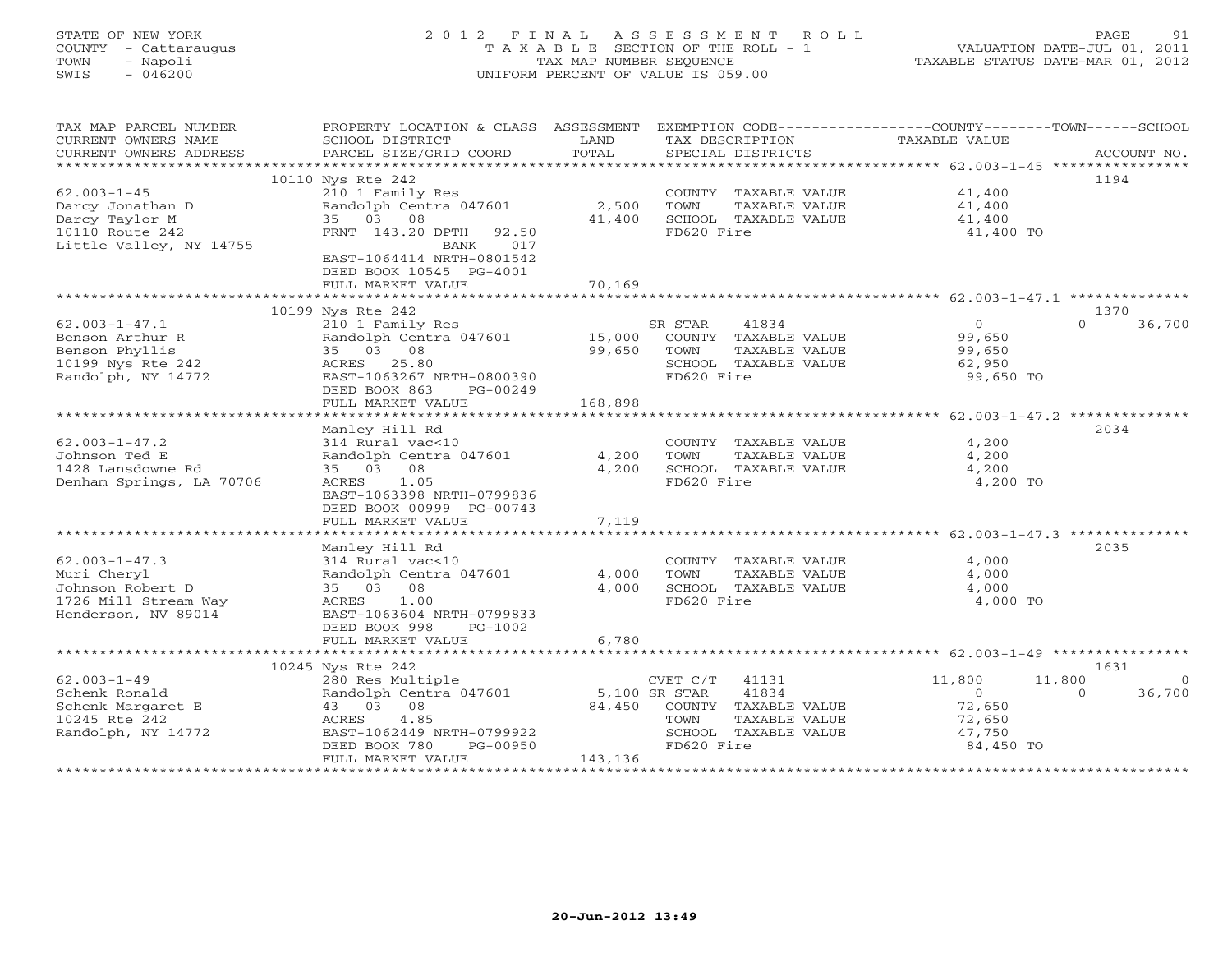# STATE OF NEW YORK 2 0 1 2 F I N A L A S S E S S M E N T R O L L PAGE 92 COUNTY - Cattaraugus T A X A B L E SECTION OF THE ROLL - 1 VALUATION DATE-JUL 01, 2011 TOWN - Napoli TAX MAP NUMBER SEQUENCE TAXABLE STATUS DATE-MAR 01, 2012 SWIS - 046200 UNIFORM PERCENT OF VALUE IS 059.00UNIFORM PERCENT OF VALUE IS 059.00

| TAX MAP PARCEL NUMBER<br>CURRENT OWNERS NAME<br>CURRENT OWNERS ADDRESS                       | PROPERTY LOCATION & CLASS ASSESSMENT<br>SCHOOL DISTRICT<br>PARCEL SIZE/GRID COORD                                             | LAND<br>TOTAL   | EXEMPTION CODE-----------------COUNTY-------TOWN------SCHOOL<br>TAX DESCRIPTION<br>SPECIAL DISTRICTS  | TAXABLE VALUE                                             | ACCOUNT NO.        |  |
|----------------------------------------------------------------------------------------------|-------------------------------------------------------------------------------------------------------------------------------|-----------------|-------------------------------------------------------------------------------------------------------|-----------------------------------------------------------|--------------------|--|
| *********************                                                                        | ***********                                                                                                                   |                 |                                                                                                       |                                                           |                    |  |
|                                                                                              | 10306 Nys Rte 242                                                                                                             |                 |                                                                                                       |                                                           | 1262               |  |
| $62.003 - 1 - 51$<br>Ellis Brian<br>Ellis Donna K<br>10306 Nys Rte 242<br>Randolph, NY 14772 | 210 1 Family Res<br>Randolph Centra 047601<br>43 03 08<br>FRNT 147.00 DPTH 280.00<br>BANK<br>017<br>EAST-1061360 NRTH-0799875 | 3,900<br>38,000 | RES STAR 41854<br>COUNTY TAXABLE VALUE<br>TOWN<br>TAXABLE VALUE<br>SCHOOL TAXABLE VALUE<br>FD620 Fire | $\overline{0}$<br>38,000<br>38,000<br>20,300<br>38,000 TO | $\Omega$<br>17,700 |  |
|                                                                                              | DEED BOOK 00915 PG-01088                                                                                                      |                 |                                                                                                       |                                                           |                    |  |
|                                                                                              | FULL MARKET VALUE                                                                                                             | 64,407          |                                                                                                       |                                                           |                    |  |
|                                                                                              | Nys Rte 242                                                                                                                   |                 |                                                                                                       |                                                           | 1222               |  |
| $62.003 - 1 - 52$                                                                            | 105 Vac farmland                                                                                                              |                 | AG DISTOUT 41730                                                                                      | 1,005                                                     | 1,005<br>1,005     |  |
| R&L Adams Lands, LLC                                                                         | Randolph Centra 047601                                                                                                        | 26,100          | COUNTY TAXABLE VALUE                                                                                  | 25,095                                                    |                    |  |
| 4224 Elm Creek Rd                                                                            | 43 03 08                                                                                                                      | 26,100          | TOWN<br>TAXABLE VALUE                                                                                 | 25,095                                                    |                    |  |
| Randolph, NY 14772                                                                           | ACRES 82.88                                                                                                                   |                 | SCHOOL TAXABLE VALUE                                                                                  | 25,095                                                    |                    |  |
|                                                                                              | EAST-1060547 NRTH-0800776                                                                                                     |                 | FD620 Fire                                                                                            | 26,100 TO                                                 |                    |  |
| MAY BE SUBJECT TO PAYMENT                                                                    | DEED BOOK 460<br>PG-8001                                                                                                      |                 |                                                                                                       |                                                           |                    |  |
| UNDER AGDIST LAW TIL 2019                                                                    | FULL MARKET VALUE                                                                                                             | 44,237          |                                                                                                       |                                                           |                    |  |
|                                                                                              |                                                                                                                               |                 |                                                                                                       |                                                           |                    |  |
|                                                                                              | Nys Rte 242                                                                                                                   |                 |                                                                                                       |                                                           | 1265               |  |
| $62.003 - 1 - 53$                                                                            | 311 Res vac land                                                                                                              |                 | COUNTY TAXABLE VALUE                                                                                  | 6,800                                                     |                    |  |
| Mack James A                                                                                 | Randolph Centra 047601                                                                                                        | 6,800           | TOWN<br>TAXABLE VALUE                                                                                 | 6,800                                                     |                    |  |
| Mack Diane M                                                                                 | 43 03 08                                                                                                                      | 6,800           | SCHOOL TAXABLE VALUE                                                                                  | 6,800                                                     |                    |  |
| 4530 Windmill Rd                                                                             | ACRES 6.39                                                                                                                    |                 | FD620 Fire                                                                                            | 6,800 TO                                                  |                    |  |
| Randolph, NY 14772                                                                           | EAST-1059270 NRTH-0799884                                                                                                     |                 |                                                                                                       |                                                           |                    |  |
|                                                                                              | DEED BOOK 995<br>PG-656                                                                                                       |                 |                                                                                                       |                                                           |                    |  |
|                                                                                              | FULL MARKET VALUE                                                                                                             | 11,525          |                                                                                                       |                                                           |                    |  |
|                                                                                              |                                                                                                                               |                 |                                                                                                       |                                                           |                    |  |
|                                                                                              | 4530 Windmill Rd                                                                                                              |                 |                                                                                                       |                                                           | 1447<br>$\Omega$   |  |
| $62.003 - 1 - 54$                                                                            | 210 1 Family Res                                                                                                              |                 | RES STAR 41854                                                                                        | $\overline{0}$                                            | 17,700             |  |
| Mack James A                                                                                 | Randolph Centra 047601                                                                                                        |                 | 4,000 COUNTY TAXABLE VALUE                                                                            | 72,500                                                    |                    |  |
| Mack Diane M                                                                                 | 43 03 08                                                                                                                      | 72,500          | TOWN<br>TAXABLE VALUE                                                                                 | 72,500                                                    |                    |  |
| 4530 Windmill Rd<br>Randolph, NY 14772                                                       | FRNT 313.00 DPTH 188.00<br>EAST-1058883 NRTH-0800220                                                                          |                 | SCHOOL TAXABLE VALUE<br>FD620 Fire                                                                    | 54,800<br>72,500 TO                                       |                    |  |
|                                                                                              | DEED BOOK 706<br>PG-00191                                                                                                     |                 |                                                                                                       |                                                           |                    |  |
|                                                                                              | FULL MARKET VALUE                                                                                                             | 122,881         |                                                                                                       |                                                           |                    |  |
|                                                                                              |                                                                                                                               |                 |                                                                                                       |                                                           |                    |  |
|                                                                                              | 4617 Windmill Rd                                                                                                              |                 |                                                                                                       |                                                           | 0191               |  |
| $62.003 - 1 - 55$                                                                            | 240 Rural res                                                                                                                 |                 | SR STAR<br>41834                                                                                      | $\overline{0}$                                            | 36,700<br>$\Omega$ |  |
| Padgett Mary Ann                                                                             | Randolph Centra 047601                                                                                                        | 26,600          | COUNTY TAXABLE VALUE                                                                                  | 65,700                                                    |                    |  |
| Padgett Edward A                                                                             | 43 03 08                                                                                                                      | 65,700          | TOWN<br>TAXABLE VALUE                                                                                 | 65,700                                                    |                    |  |
| 4617 Windmill Rd                                                                             | ACRES 74.94                                                                                                                   |                 | SCHOOL TAXABLE VALUE                                                                                  | 29,000                                                    |                    |  |
| Randolph, NY 14772                                                                           | EAST-1059424 NRTH-0801771                                                                                                     |                 | FD620 Fire                                                                                            | 65,700 TO                                                 |                    |  |
|                                                                                              | DEED BOOK 15514 PG-1                                                                                                          |                 |                                                                                                       |                                                           |                    |  |
|                                                                                              | FULL MARKET VALUE                                                                                                             | 111,356         |                                                                                                       |                                                           |                    |  |
|                                                                                              |                                                                                                                               |                 |                                                                                                       |                                                           |                    |  |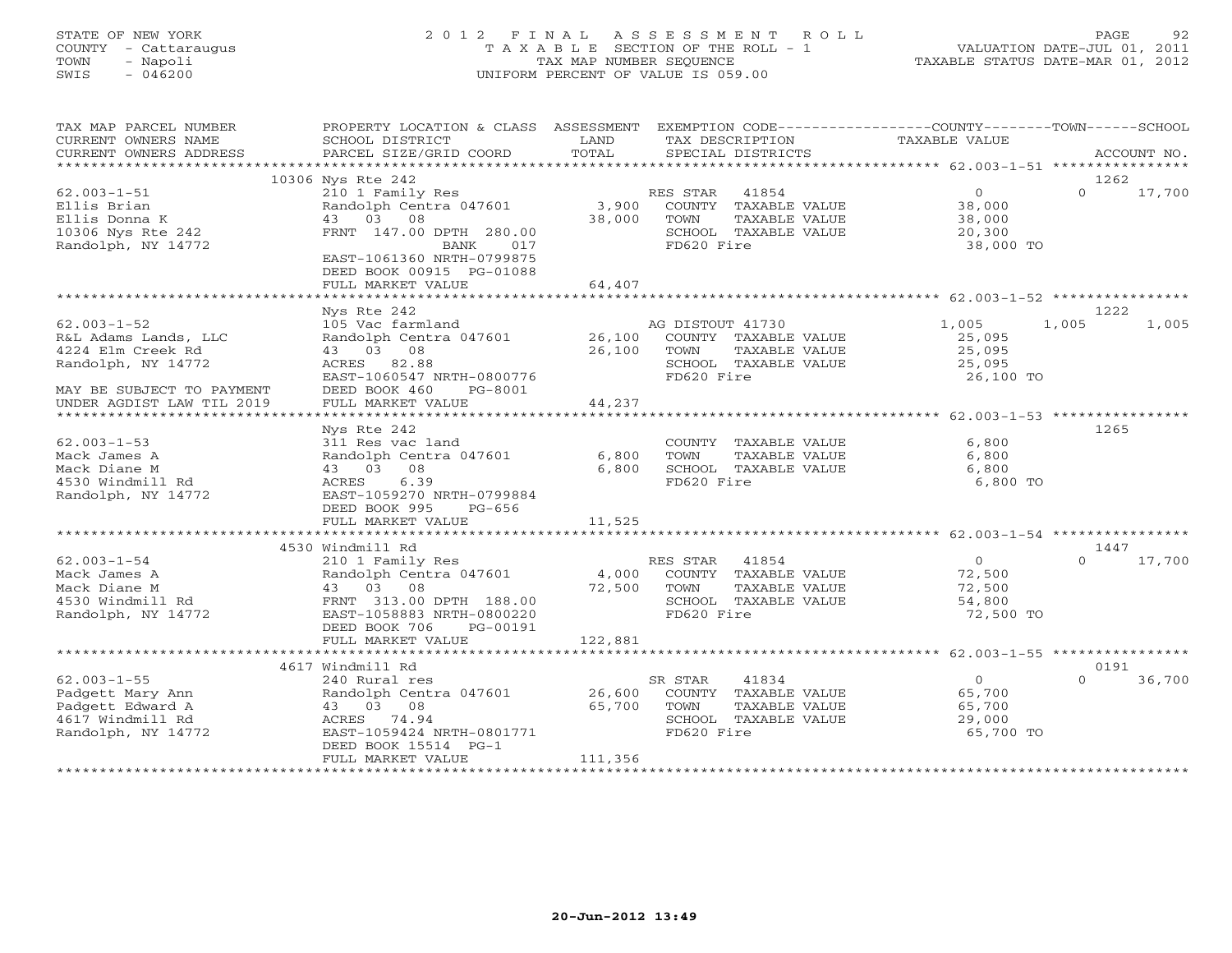# STATE OF NEW YORK 2 0 1 2 F I N A L A S S E S S M E N T R O L L PAGE 93 COUNTY - Cattaraugus T A X A B L E SECTION OF THE ROLL - 1 VALUATION DATE-JUL 01, 2011 TOWN - Napoli TAX MAP NUMBER SEQUENCE TAXABLE STATUS DATE-MAR 01, 2012 SWIS - 046200 UNIFORM PERCENT OF VALUE IS 059.00UNIFORM PERCENT OF VALUE IS 059.00

| TAX MAP PARCEL NUMBER<br>CURRENT OWNERS NAME<br>CURRENT OWNERS ADDRESS                       | PROPERTY LOCATION & CLASS ASSESSMENT EXEMPTION CODE---------------COUNTY-------TOWN-----SCHOOL<br>SCHOOL DISTRICT<br>PARCEL SIZE/GRID COORD                                                      | LAND<br>TOTAL               | TAX DESCRIPTION<br>SPECIAL DISTRICTS                                                                  | TAXABLE VALUE                                                         | ACCOUNT NO.    |
|----------------------------------------------------------------------------------------------|--------------------------------------------------------------------------------------------------------------------------------------------------------------------------------------------------|-----------------------------|-------------------------------------------------------------------------------------------------------|-----------------------------------------------------------------------|----------------|
| $62.003 - 1 - 56.1$<br>Pelham Linda E<br>28 Kings Highway<br>Randolph, NY 14772              | Windmill Rd<br>322 Rural vac>10<br>Randolph Centra 047601<br>43 03 08<br>ACRES 72.25<br>EAST-1058847 NRTH-0803703<br>DEED BOOK 1013 PG-498<br>FULL MARKET VALUE                                  | 24,720<br>24,720<br>41,898  | COUNTY TAXABLE VALUE<br>TOWN<br>TAXABLE VALUE<br>SCHOOL TAXABLE VALUE<br>FD620 Fire                   | 24,720<br>24,720<br>24,720<br>24,720 TO                               | 0247           |
|                                                                                              |                                                                                                                                                                                                  |                             |                                                                                                       |                                                                       |                |
| $62.003 - 1 - 56.2$<br>Pelham John L<br>Pelham Linda E<br>28 Kings Hwy<br>Randolph, NY 14772 | Windmill Rd<br>314 Rural vac<10<br>Randolph Centra 047601<br>43 03 08<br>2.68<br>ACRES<br>EAST-1060028 NRTH-0803508<br>DEED BOOK 00947 PG-00297                                                  | 4,900<br>4,900              | COUNTY TAXABLE VALUE<br>TOWN<br>TAXABLE VALUE<br>SCHOOL TAXABLE VALUE<br>FD620 Fire                   | 4,900<br>4,900<br>4,900<br>4,900 TO                                   | 1852           |
|                                                                                              | FULL MARKET VALUE                                                                                                                                                                                | 8,305                       |                                                                                                       | ***********************************62.003-1-58.1 ***************      |                |
| $62.003 - 1 - 58.1$<br>Mack James<br>4530 Windmill Rd<br>Randolph, NY 14772                  | Gulf Rd<br>312 Vac w/imprv<br>Randolph Centra 047601<br>51 03 08<br>ACRES 50.80<br>EAST-1058344 NRTH-0800936<br>DEED BOOK 00931 PG-00223                                                         | 18,000<br>38,800            | COUNTY TAXABLE VALUE<br>TAXABLE VALUE<br>TOWN<br>SCHOOL TAXABLE VALUE<br>FD620 Fire                   | 38,800<br>38,800<br>38,800<br>38,800 TO                               | 1537           |
|                                                                                              | FULL MARKET VALUE                                                                                                                                                                                | 65,763                      |                                                                                                       |                                                                       |                |
| $62.003 - 1 - 58.2$<br>Barning Robert D<br>53 Danielle Dr<br>Cheektowaga, NY 14227-3405      | Gulf Rd<br>260 Seasonal res<br>Randolph Centra 047601<br>51 03 08<br>ACRES 42.25<br>EAST-1057889 NRTH-0802565<br>DEED BOOK 00989 PG-00922<br>FULL MARKET VALUE                                   | 17,200<br>74,200<br>125,763 | COUNTY TAXABLE VALUE<br>TOWN<br>TAXABLE VALUE<br>SCHOOL TAXABLE VALUE<br>FD620 Fire                   | 74,200<br>74,200<br>74,200<br>74,200 TO                               | 2133           |
|                                                                                              |                                                                                                                                                                                                  |                             |                                                                                                       |                                                                       |                |
| $62.003 - 1 - 58.3$<br>Halliday Neal C<br>4582 Gulf Rd<br>Randolph, NY 14772                 | Gulf Rd<br>210 1 Family Res<br>Randolph Centra 047601<br>51 03 08<br>3.75<br>ACRES<br>EAST-1057944 NRTH-0801418<br>DEED BOOK 00991 PG-00085<br>FULL MARKET VALUE<br>**************************** | 5,700<br>32,000<br>54,237   | RES STAR 41854<br>COUNTY TAXABLE VALUE<br>TOWN<br>TAXABLE VALUE<br>SCHOOL TAXABLE VALUE<br>FD620 Fire | $\overline{0}$<br>$\Omega$<br>32,000<br>32,000<br>14,300<br>32,000 TO | 2140<br>17,700 |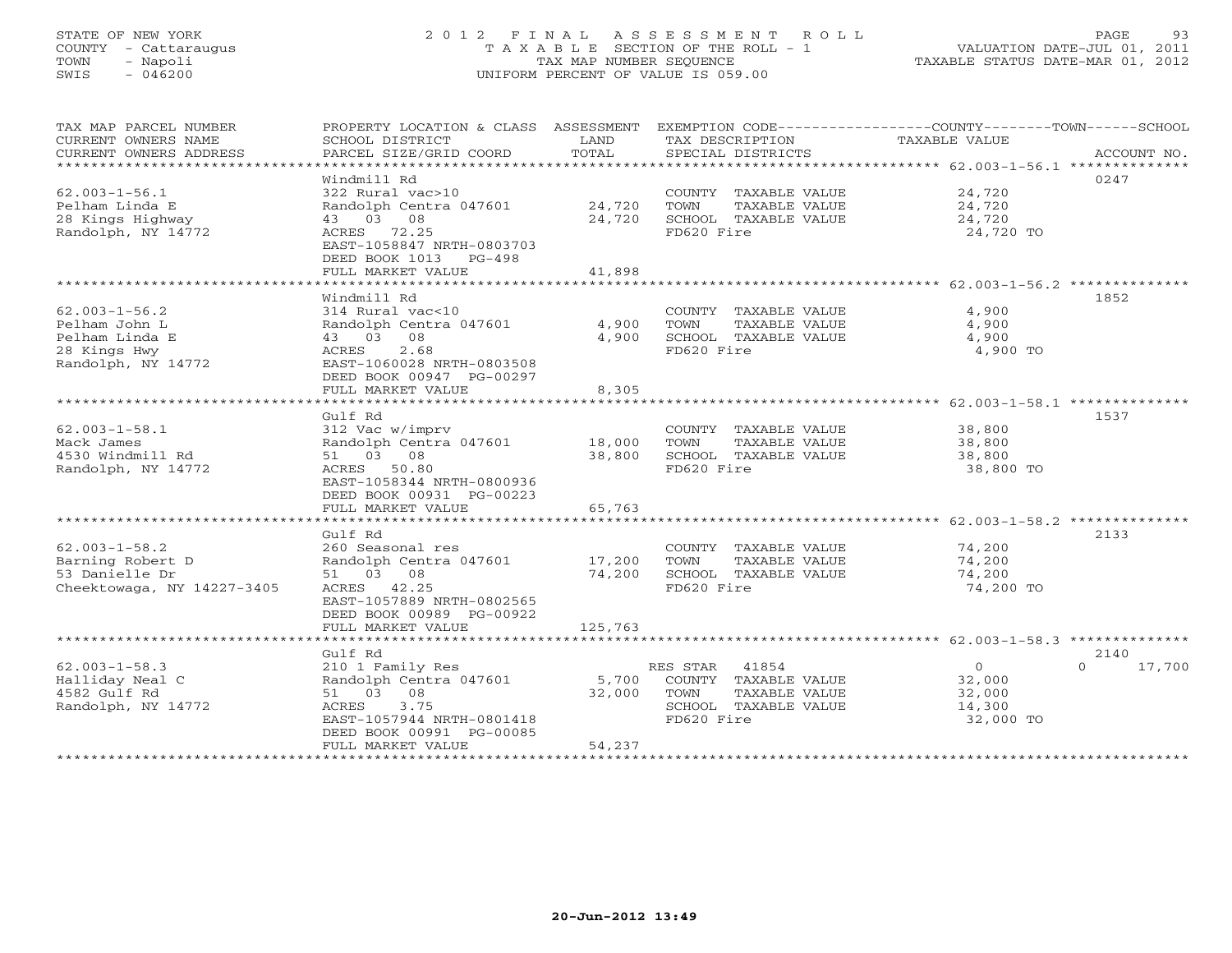#### STATE OF NEW YORK 2 0 1 2 F I N A L A S S E S S M E N T R O L L PAGE 94COUNTY - Cattaraugus T A X A B L E SECTION OF THE ROLL - 1<br>TOWN - Napoli TOWN - Napoli TAX MAP NUMBER SEQUENCE TAXABLE STATUS DATE-MAR 01, 2012 SWIS - 046200 UNIFORM PERCENT OF VALUE IS 059.00

| TAX MAP PARCEL NUMBER<br>CURRENT OWNERS NAME<br>CURRENT OWNERS ADDRESS | PROPERTY LOCATION & CLASS ASSESSMENT<br>SCHOOL DISTRICT<br>PARCEL SIZE/GRID COORD | LAND<br>TOTAL | TAX DESCRIPTION<br>SPECIAL DISTRICTS          | EXEMPTION CODE-----------------COUNTY-------TOWN------SCHOOL<br>TAXABLE VALUE | ACCOUNT NO. |
|------------------------------------------------------------------------|-----------------------------------------------------------------------------------|---------------|-----------------------------------------------|-------------------------------------------------------------------------------|-------------|
| ***********************                                                |                                                                                   |               |                                               |                                                                               |             |
|                                                                        | 4582 Gulf Rd<br>311 Res vac land                                                  |               |                                               | 1227                                                                          |             |
| $62.003 - 1 - 59$<br>Mack James A                                      | Randolph Centra 047601                                                            | 1,000         | COUNTY TAXABLE VALUE<br>TOWN<br>TAXABLE VALUE | 1,000<br>1,000                                                                |             |
| Mack Diane M                                                           | 51 03 08                                                                          | 1,000         | SCHOOL TAXABLE VALUE                          | 1,000                                                                         |             |
| 4530 Windmill Rd                                                       | FRNT 177.54 DPTH 102.00                                                           |               | FD620 Fire                                    | 1,000 TO                                                                      |             |
| Randolph, NY 14772                                                     | ACRES<br>0.40<br>EAST-1058171 NRTH-0801071<br>DEED BOOK 00949 PG-00708            |               |                                               |                                                                               |             |
|                                                                        | FULL MARKET VALUE                                                                 | 1,695         |                                               |                                                                               |             |
|                                                                        | 4605 Gulf Rd                                                                      |               |                                               | 0101                                                                          |             |
| $62.003 - 1 - 60$                                                      | 280 Res Multiple                                                                  |               | COUNTY TAXABLE VALUE                          | 41,000                                                                        |             |
| Herald Keith A                                                         | Randolph Centra 047601                                                            | 15,000        | TOWN<br>TAXABLE VALUE                         | 41,000                                                                        |             |
| McLeod Andrea                                                          | 51 03 08                                                                          | 41,000        | SCHOOL TAXABLE VALUE                          | 41,000                                                                        |             |
| 124 Linden Ave                                                         | ACRES<br>7.40                                                                     |               | FD620 Fire                                    | 41,000 TO                                                                     |             |
| Buffalo, NY 14214                                                      | EAST-1057533 NRTH-0801338                                                         |               |                                               |                                                                               |             |
|                                                                        | DEED BOOK 00974 PG-01148                                                          |               |                                               |                                                                               |             |
|                                                                        | FULL MARKET VALUE                                                                 | 69,492        |                                               |                                                                               |             |
|                                                                        |                                                                                   |               |                                               |                                                                               |             |
|                                                                        | 4496 Hoxie Hill Rd                                                                |               |                                               | 1348                                                                          |             |
| $62.003 - 1 - 61.1$                                                    | 310 Res Vac                                                                       |               | COUNTY TAXABLE VALUE                          | 4,200                                                                         |             |
| Hoxie Katherine J                                                      | Randolph Centra 047601                                                            | 4,200         | TAXABLE VALUE<br>TOWN                         | 4,200                                                                         |             |
| 549 Warren Rd                                                          | 51 03 08                                                                          | 4,200         | SCHOOL TAXABLE VALUE                          | 4,200                                                                         |             |
| Frewsburg, NY 14738                                                    | 1.29<br>ACRES                                                                     |               | FD620 Fire                                    | 4,200 TO                                                                      |             |
|                                                                        | EAST-1056801 NRTH-0800339                                                         |               |                                               |                                                                               |             |
|                                                                        | DEED BOOK 10232 PG-232<br>FULL MARKET VALUE                                       |               |                                               |                                                                               |             |
|                                                                        |                                                                                   | 7,119         |                                               |                                                                               |             |
|                                                                        | Hoxie Hill Rd                                                                     |               |                                               | 1953                                                                          |             |
| $62.003 - 1 - 61.2$                                                    | 105 Vac farmland                                                                  |               | COUNTY TAXABLE VALUE                          | 17,400                                                                        |             |
| Adams Dennis W                                                         | Randolph Centra 047601                                                            | 17,400        | TOWN<br>TAXABLE VALUE                         | 17,400                                                                        |             |
| 11203 Pope Rd                                                          | 51 03 08                                                                          | 17,400        | SCHOOL TAXABLE VALUE                          | 17,400                                                                        |             |
| Randolph, NY 14772                                                     | ACRES 43.00                                                                       |               | FD620 Fire                                    | 17,400 TO                                                                     |             |
|                                                                        | EAST-1057175 NRTH-0800668                                                         |               |                                               |                                                                               |             |
| MAY BE SUBJECT TO PAYMENT                                              | DEED BOOK 00998 PG-01161                                                          |               |                                               |                                                                               |             |
| UNDER AGDIST LAW TIL 2013                                              | FULL MARKET VALUE                                                                 | 29,492        |                                               |                                                                               |             |
| *********************                                                  |                                                                                   |               |                                               |                                                                               |             |
|                                                                        | 4643 Gulf Rd                                                                      |               |                                               | 1790                                                                          |             |
| $62.003 - 1 - 62$                                                      | 210 1 Family Res                                                                  |               | RES STAR 41854                                | $\overline{0}$<br>$\Omega$                                                    | 17,700      |
| Callahan Daniel J                                                      | Randolph Centra 047601                                                            | 8,900         | COUNTY TAXABLE VALUE                          | 74,800                                                                        |             |
| 4643 Gulf Rd<br>Randolph, NY 14772                                     | 51 03 08<br>ACRES 11.20                                                           | 74,800        | TAXABLE VALUE<br>TOWN<br>SCHOOL TAXABLE VALUE | 74,800<br>57,100                                                              |             |
|                                                                        | EAST-1057002 NRTH-0802497                                                         |               | FD620 Fire                                    | 74,800 TO                                                                     |             |
|                                                                        | DEED BOOK 872<br>PG-00781                                                         |               |                                               |                                                                               |             |
|                                                                        | FULL MARKET VALUE                                                                 | 126,780       |                                               |                                                                               |             |
|                                                                        |                                                                                   |               |                                               |                                                                               |             |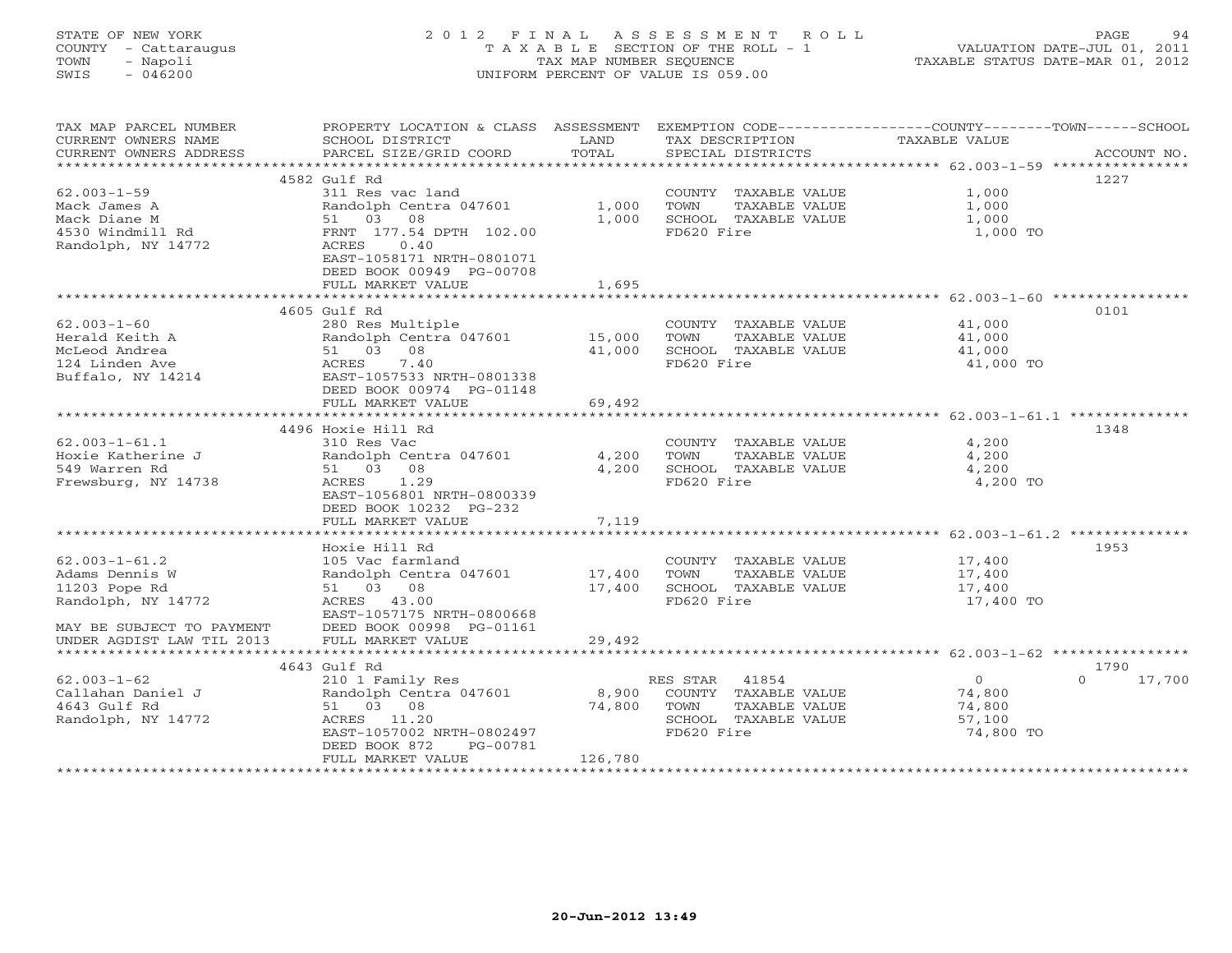#### STATE OF NEW YORK 2 0 1 2 F I N A L A S S E S S M E N T R O L L PAGE 95 COUNTY - Cattaraugus T A X A B L E SECTION OF THE ROLL - 1 VALUATION DATE-JUL 01, 2011 TOWN - Napoli TAX MAP NUMBER SEQUENCE TAXABLE STATUS DATE-MAR 01, 2012 SWIS - 046200 UNIFORM PERCENT OF VALUE IS 059.00UNIFORM PERCENT OF VALUE IS 059.00

| TAX MAP PARCEL NUMBER      | PROPERTY LOCATION & CLASS ASSESSMENT EXEMPTION CODE----------------COUNTY-------TOWN------SCHOOL |         |                       |                |                         |
|----------------------------|--------------------------------------------------------------------------------------------------|---------|-----------------------|----------------|-------------------------|
| CURRENT OWNERS NAME        | SCHOOL DISTRICT                                                                                  | LAND    | TAX DESCRIPTION       | TAXABLE VALUE  |                         |
| CURRENT OWNERS ADDRESS     | PARCEL SIZE/GRID COORD                                                                           | TOTAL   | SPECIAL DISTRICTS     |                | ACCOUNT NO.             |
|                            |                                                                                                  |         |                       |                |                         |
|                            | 4497 Hoxie Hill Rd                                                                               |         |                       |                | 1347                    |
| $62.003 - 1 - 63.1$        | 112 Dairy farm                                                                                   |         | AG BLDG<br>41700      | 147,480        | 147,480<br>147,480      |
| Adams David A              | Randolph Centra 047601                                                                           | 13,720  | COUNTY TAXABLE VALUE  | 13,720         |                         |
| Adams Lisa A               | 51 03 08                                                                                         | 161,200 | TOWN<br>TAXABLE VALUE | 13,720         |                         |
| 4284 Elm Creed Rd          | ACRES 24.30                                                                                      |         | SCHOOL TAXABLE VALUE  | 13,720         |                         |
| Randolph, NY 14772         | EAST-1055723 NRTH-0800060                                                                        |         | FD620 Fire            | 161,200 TO     |                         |
|                            | DEED BOOK 00998 PG-01157                                                                         |         | WS620 Watershed       | 32,240 TO      |                         |
| MAY BE SUBJECT TO PAYMENT  | FULL MARKET VALUE                                                                                | 273,220 |                       |                |                         |
| UNDER RPTL483 UNTIL 2014   |                                                                                                  |         |                       |                |                         |
|                            |                                                                                                  |         |                       |                |                         |
|                            | Hoxie Hill Rd                                                                                    |         |                       |                | 2246                    |
| $62.003 - 1 - 63.2$        | 112 Dairy farm                                                                                   |         | RES STAR 41854        | $\overline{0}$ | $\Omega$<br>17,700      |
| Adams John B               | Randolph Centra 047601 24,200                                                                    |         | COUNTY TAXABLE VALUE  | 63,290         |                         |
| Adams Melissa A            | 51 03 08                                                                                         | 63,290  | TAXABLE VALUE<br>TOWN | 63,290         |                         |
| 4497 Hoxie Hill Rd         | ACRES 57.70                                                                                      |         | SCHOOL TAXABLE VALUE  | 45,590         |                         |
| Randolph, NY 14772         | EAST-1055713 NRTH-0801055                                                                        |         | FD620 Fire            | 63,290 TO      |                         |
|                            | DEED BOOK 01002 PG-00584                                                                         |         | WS620 Watershed       | 12,658 TO      |                         |
|                            |                                                                                                  |         |                       |                |                         |
| MAY BE SUBJECT TO PAYMENT  | FULL MARKET VALUE                                                                                | 107,271 |                       |                |                         |
| UNDER AGDIST LAW TIL 2013  |                                                                                                  |         |                       |                |                         |
|                            |                                                                                                  |         |                       |                |                         |
|                            | 4629 Hoxie Hill Rd & Martin Rd                                                                   |         |                       |                | 1367                    |
| $62.003 - 1 - 64.1$        | 210 1 Family Res                                                                                 |         | WVET C/T 41121        | 7,080          | 7,080<br>$\overline{0}$ |
| Bryant Terry L             | Randolph Centra 047601                                                                           |         | 9,500 RES STAR 41854  | $\overline{0}$ | $\Omega$<br>17,700      |
| Bryant Karen A             | 51 03 08                                                                                         | 74,800  | COUNTY TAXABLE VALUE  | 67,720         |                         |
| 4629 Hoxie Rd              | $L/p$ 927-560                                                                                    |         | TOWN<br>TAXABLE VALUE | 67,720         |                         |
| Randolph, NY 14772         | ACRES 12.85                                                                                      |         | SCHOOL TAXABLE VALUE  | 57,100         |                         |
|                            | EAST-1056437 NRTH-0802941                                                                        |         | FD620 Fire            | 74,800 TO      |                         |
|                            | DEED BOOK 00939 PG-00511                                                                         |         | WS620 Watershed       | 14,960 TO      |                         |
|                            | FULL MARKET VALUE                                                                                | 126,780 |                       |                |                         |
|                            |                                                                                                  |         |                       |                |                         |
|                            | Hoxie Hill Rd                                                                                    |         |                       |                | 1252                    |
| $62.003 - 1 - 65.1$        | 112 Dairy farm                                                                                   |         | 41720<br>AG DIST      | 7,375          | 7,375<br>7,375          |
| Gebhard Paul R             | Randolph Centra 047601                                                                           | 20,510  | COUNTY TAXABLE VALUE  | 13,135         |                         |
| 5164 Elm Creek Rd          | 51 03 08                                                                                         | 20,510  | TAXABLE VALUE<br>TOWN | 13,135         |                         |
| Randolph, NY 14722         | L/p 950-197                                                                                      |         | SCHOOL TAXABLE VALUE  | 13,135         |                         |
|                            | ACRES 64.55                                                                                      |         | FD620 Fire            | 20,510 TO      |                         |
|                            |                                                                                                  |         |                       |                |                         |
| MAY BE SUBJECT TO PAYMENT  | EAST-1055668 NRTH-0802512                                                                        |         | WS620 Watershed       | 4,102 TO       |                         |
| UNDER AGDIST LAW TIL 2016  | DEED BOOK 701<br>$PG-931$                                                                        |         |                       |                |                         |
| ************************** | FULL MARKET VALUE                                                                                | 34,763  |                       |                |                         |
|                            |                                                                                                  |         |                       |                |                         |
|                            | Martin Rd                                                                                        |         |                       |                | 2106                    |
| $62.003 - 1 - 65.3$        | 314 Rural vac<10                                                                                 |         | COUNTY TAXABLE VALUE  | 4,300          |                         |
| Connor Michael             | Randolph Centra 047601                                                                           | 4,300   | TOWN<br>TAXABLE VALUE | 4,300          |                         |
| Connor Erika H             | 51 03 08                                                                                         | 4,300   | SCHOOL TAXABLE VALUE  | 4,300          |                         |
| 10691 Martin Rd            | ACRES<br>8.70                                                                                    |         | FD620 Fire            | 4,300 TO       |                         |
| Randolph, NY 14772         | EAST-1055879 NRTH-0803387                                                                        |         | WS620 Watershed       | 4,300 TO       |                         |
|                            | DEED BOOK 00912 PG-00272                                                                         |         |                       |                |                         |
|                            | FULL MARKET VALUE                                                                                | 7,288   |                       |                |                         |
|                            |                                                                                                  |         |                       |                |                         |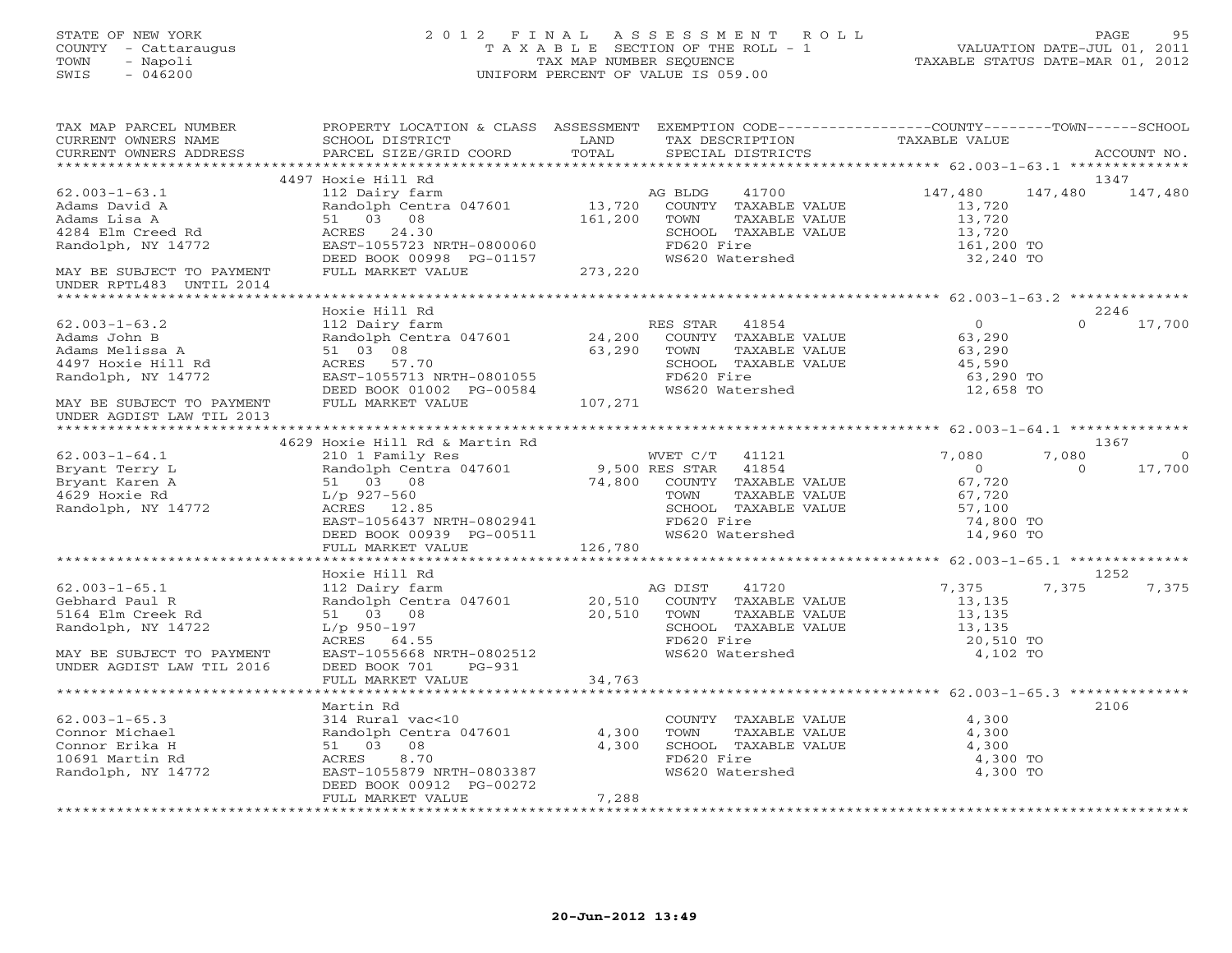# STATE OF NEW YORK 2 0 1 2 F I N A L A S S E S S M E N T R O L L PAGE 96 COUNTY - Cattaraugus T A X A B L E SECTION OF THE ROLL - 1 VALUATION DATE-JUL 01, 2011 TOWN - Napoli TAX MAP NUMBER SEQUENCE TAXABLE STATUS DATE-MAR 01, 2012 SWIS - 046200 UNIFORM PERCENT OF VALUE IS 059.00

| TAX MAP PARCEL NUMBER<br>CURRENT OWNERS NAME<br>- CURRENT OWNERS THE PARCEL SIZE/GRID COORD TOTAL SPECIAL DISTRICTS ACCOUNT NO.<br>- ARCOUNT NO ACCOUNT SECOUNT SECOUNT ACCOUNT SECOUNT ACCOUNT ACCOUNT ACCOUNT NO ACCOUNT SECOUNT NO ACCOUNT NO A | PROPERTY LOCATION & CLASS ASSESSMENT<br>SCHOOL DISTRICT   | LAND           | TAX DESCRIPTION                      |               | EXEMPTION CODE----------------COUNTY-------TOWN------SCHOOL<br>TAXABLE VALUE |                    |                |
|----------------------------------------------------------------------------------------------------------------------------------------------------------------------------------------------------------------------------------------------------|-----------------------------------------------------------|----------------|--------------------------------------|---------------|------------------------------------------------------------------------------|--------------------|----------------|
|                                                                                                                                                                                                                                                    |                                                           |                |                                      |               |                                                                              |                    |                |
|                                                                                                                                                                                                                                                    | 10691 Martin Rd                                           |                |                                      |               |                                                                              |                    | 1845           |
| $62.003 - 1 - 66$                                                                                                                                                                                                                                  | 210 1 Family Res<br>Randolph Centra 047601 4,100 RES STAR |                | WVET C/T 41121                       |               | 7,080                                                                        | 7,080<br>$\Omega$  | $\overline{0}$ |
| Conner Michael                                                                                                                                                                                                                                     | 51 03 08                                                  |                | 41854<br>72,700 COUNTY TAXABLE VALUE |               | $\Omega$<br>65,620                                                           |                    | 17,700         |
| Conner Erika H                                                                                                                                                                                                                                     | FRNT 260.00 DPTH 172.00                                   |                |                                      |               |                                                                              |                    |                |
| 10691 Martin Rd<br>Randolph, NY 14772                                                                                                                                                                                                              | EAST-1055623 NRTH-0803606                                 |                | TOWN<br>SCHOOL TAXABLE VALUE         | TAXABLE VALUE | 65,620<br>55,000                                                             |                    |                |
|                                                                                                                                                                                                                                                    | DEED BOOK 912<br>PG-00270                                 |                | FD620 Fire                           |               | 72,700 TO                                                                    |                    |                |
|                                                                                                                                                                                                                                                    | FULL MARKET VALUE                                         |                |                                      |               | 14,540 TO                                                                    |                    |                |
|                                                                                                                                                                                                                                                    |                                                           |                |                                      |               |                                                                              |                    |                |
|                                                                                                                                                                                                                                                    | 4748 Hoxie Hill Rd                                        |                |                                      |               |                                                                              |                    | 1762           |
| $62.003 - 1 - 67$                                                                                                                                                                                                                                  | 112 Dairy farm                                            |                | AG DISTOUT 41730                     |               | 4,958                                                                        | 4,958              | 4,958          |
|                                                                                                                                                                                                                                                    | Randolph Centra 047601 47,800 RES STAR                    |                | 41854                                |               | $\overline{0}$                                                               | $\Omega$           | 17,700         |
| Dechow Gary<br>4748 Hoxie Hill Rd                                                                                                                                                                                                                  | 52 03 08                                                  | 106,600        | COUNTY TAXABLE VALUE                 |               | 101,642                                                                      |                    |                |
| Randolph, NY 14772                                                                                                                                                                                                                                 | ACRES 181.00                                              |                | TOWN                                 | TAXABLE VALUE | 101,642                                                                      |                    |                |
|                                                                                                                                                                                                                                                    | EAST-1056812 NRTH-0804713                                 |                | SCHOOL TAXABLE VALUE                 |               | 83,942                                                                       |                    |                |
|                                                                                                                                                                                                                                                    | DEED BOOK 00952 PG-00777                                  |                | FD620 Fire                           |               | 106,600 TO                                                                   |                    |                |
| MAY BE SUBJECT TO PAYMENT<br>UNDER AGDIST LAW TIL 2019                                                                                                                                                                                             | FULL MARKET VALUE                                         |                | 180,678 WS620 Watershed              |               | 21,320 TO                                                                    |                    |                |
|                                                                                                                                                                                                                                                    |                                                           |                |                                      |               |                                                                              |                    |                |
|                                                                                                                                                                                                                                                    | 9904 Nys Rte 242                                          |                |                                      |               |                                                                              |                    | 1325           |
| $62.004 - 1 - 1.1$                                                                                                                                                                                                                                 | 210 1 Family Res                                          |                | RES STAR<br>41854                    |               | $\overline{0}$                                                               | $\Omega$           | 17,700         |
| Hilliman Adelbert                                                                                                                                                                                                                                  | Randolph Centra 047601                                    |                | 6,100 COUNTY TAXABLE VALUE           |               | 44,300                                                                       |                    |                |
| Hilliman Charlotte                                                                                                                                                                                                                                 | 28 03 08                                                  | 44,300         | TOWN                                 | TAXABLE VALUE | 44,300                                                                       |                    |                |
| 9904 Nys Rte 242<br>Little Valley, NY 14755                                                                                                                                                                                                        | 4.50<br>ACRES                                             |                | SCHOOL TAXABLE VALUE                 |               | 26,600                                                                       |                    |                |
|                                                                                                                                                                                                                                                    | EAST-1068032 NRTH-0803930                                 |                | FD620 Fire                           |               | 44,300 TO                                                                    |                    |                |
|                                                                                                                                                                                                                                                    | DEED BOOK 7934 PG-6001                                    |                |                                      |               |                                                                              |                    |                |
|                                                                                                                                                                                                                                                    | FULL MARKET VALUE                                         | 75,085         |                                      |               |                                                                              |                    |                |
|                                                                                                                                                                                                                                                    |                                                           |                |                                      |               |                                                                              |                    |                |
|                                                                                                                                                                                                                                                    | 9904 Nys Rte 242                                          |                |                                      |               |                                                                              |                    | 2329           |
| $62.004 - 1 - 1.2$                                                                                                                                                                                                                                 | 300 Vacant Land                                           |                | COUNTY TAXABLE VALUE                 |               | 1,960                                                                        |                    |                |
| Booth Kenneth E                                                                                                                                                                                                                                    | Randolph Centra 047601                                    | 1,960          | TOWN                                 | TAXABLE VALUE | 1,960                                                                        |                    |                |
| Booth Patty S                                                                                                                                                                                                                                      | 28 03 08                                                  | 1,960          | SCHOOL TAXABLE VALUE                 |               | 1,960                                                                        |                    |                |
| 9854 Nys Rte 242                                                                                                                                                                                                                                   | ACRES<br>4.90                                             |                | FD620 Fire                           |               | 1,960 TO                                                                     |                    |                |
| Little Valley, NY 14755                                                                                                                                                                                                                            | EAST-1068054 NRTH-0804423                                 |                |                                      |               |                                                                              |                    |                |
|                                                                                                                                                                                                                                                    | DEED BOOK 1001 PG-00202                                   |                |                                      |               |                                                                              |                    |                |
|                                                                                                                                                                                                                                                    | FULL MARKET VALUE                                         | 3,322          |                                      |               |                                                                              |                    |                |
|                                                                                                                                                                                                                                                    |                                                           |                |                                      |               |                                                                              |                    | 1324           |
| $62.004 - 1 - 3.1$                                                                                                                                                                                                                                 | 9860 Nys Rte 242<br>270 Mfg housing                       |                |                                      |               | 7,080                                                                        | 7,080              | $\circ$        |
|                                                                                                                                                                                                                                                    | Randolph Centra 047601 15,800 DVET C/T                    |                | WVET C/T 41121<br>41141              |               |                                                                              |                    | $\Omega$       |
| Hilliman Adelbert G Life Us<br>Booth Patty S                                                                                                                                                                                                       | 28 03 08                                                  | 48,250 SR STAR | 41834                                |               | 23,600<br>$\overline{0}$                                                     | 23,600<br>$\Omega$ | 36,700         |
| 9854 Rte 242                                                                                                                                                                                                                                       | ACRES 36.64                                               |                | COUNTY TAXABLE VALUE                 |               | 17,570                                                                       |                    |                |
| Little Valley, NY 14755                                                                                                                                                                                                                            | EAST-1068533 NRTH-0804915                                 |                | TOWN                                 | TAXABLE VALUE | 17,570                                                                       |                    |                |
|                                                                                                                                                                                                                                                    | DEED BOOK 17256 PG-6001                                   |                | SCHOOL TAXABLE VALUE                 |               | 11,550                                                                       |                    |                |
|                                                                                                                                                                                                                                                    | FULL MARKET VALUE                                         |                | 81,780 FD620 Fire                    |               | 48,250 TO                                                                    |                    |                |
|                                                                                                                                                                                                                                                    |                                                           |                |                                      |               |                                                                              |                    |                |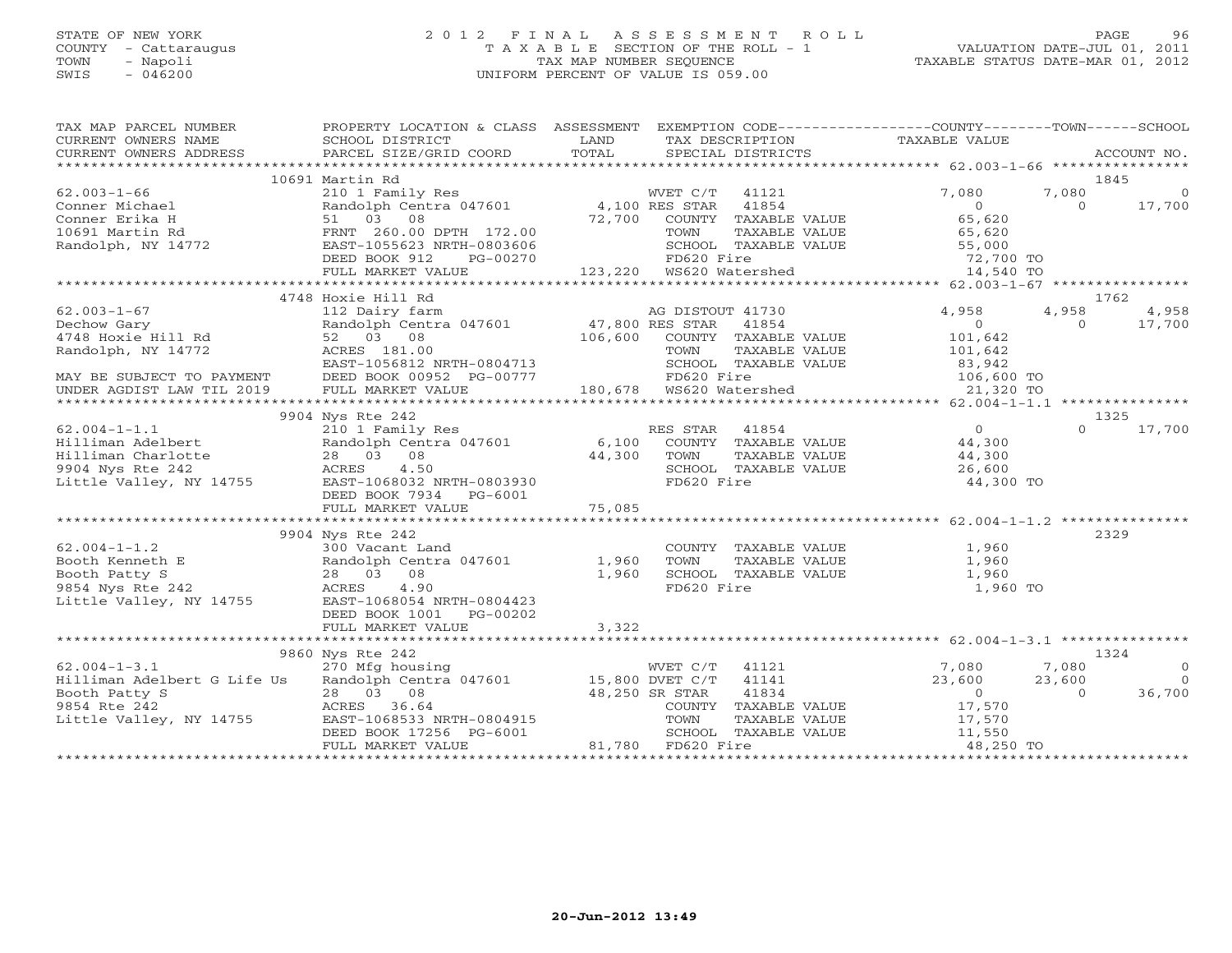# STATE OF NEW YORK 2 0 1 2 F I N A L A S S E S S M E N T R O L L PAGE 97 COUNTY - Cattaraugus T A X A B L E SECTION OF THE ROLL - 1 VALUATION DATE-JUL 01, 2011 TOWN - Napoli TAX MAP NUMBER SEQUENCE TAXABLE STATUS DATE-MAR 01, 2012 SWIS - 046200 UNIFORM PERCENT OF VALUE IS 059.00UNIFORM PERCENT OF VALUE IS 059.00

| TAX MAP PARCEL NUMBER   | PROPERTY LOCATION & CLASS ASSESSMENT                                  |        |                                    | EXEMPTION CODE-----------------COUNTY-------TOWN------SCHOOL |                    |
|-------------------------|-----------------------------------------------------------------------|--------|------------------------------------|--------------------------------------------------------------|--------------------|
|                         |                                                                       |        |                                    |                                                              |                    |
|                         | 9884 Nys Rte 242                                                      |        |                                    |                                                              | 2250               |
| $62.004 - 1 - 3.2$      |                                                                       |        |                                    | $\overline{O}$                                               | $\Omega$<br>17,700 |
| Bryant Jordan           | 210 1 Family Res<br>Randolph Centra 047601 4,200 COUNTY TAXABLE VALUE |        |                                    | 41,200                                                       |                    |
| Burton Nikki            | 28 03 08                                                              | 41,200 | TOWN<br>TAXABLE VALUE              | 41,200                                                       |                    |
|                         |                                                                       |        | SCHOOL TAXABLE VALUE               | 23,500                                                       |                    |
|                         |                                                                       |        | FD620 Fire                         | 41,200 TO                                                    |                    |
|                         | DEED BOOK 14879 PG-2001                                               |        |                                    |                                                              |                    |
|                         | FULL MARKET VALUE                                                     | 69,831 |                                    |                                                              |                    |
|                         |                                                                       |        |                                    |                                                              |                    |
|                         | 9854 Nys Rte 242                                                      |        |                                    |                                                              | 2159               |
| $62.004 - 1 - 3.3$      | 210 1 Family Res                                                      |        | RES STAR 41854                     | $\overline{0}$                                               | $\Omega$<br>17,700 |
| Booth Patty S           |                                                                       |        |                                    | 48,800                                                       |                    |
| 9854 Nys Rte 242        | 28 03 08                                                              | 48,800 | TAXABLE VALUE                      | 48,800                                                       |                    |
| Little Valley, NY 14755 | ACRES 1.90<br>EAST-1068953 NRTH-0804268                               |        | SCHOOL TAXABLE VALUE<br>FD620 Fire | 31,100                                                       |                    |
|                         | DEED BOOK 00956 PG-00197                                              |        |                                    | 48,800 TO                                                    |                    |
|                         | FULL MARKET VALUE                                                     | 82,712 |                                    |                                                              |                    |
|                         |                                                                       |        |                                    |                                                              |                    |
|                         | 9894 Route 242                                                        |        |                                    |                                                              | 2236               |
| $62.004 - 1 - 3.4$      | 270 Mfg housing                                                       |        | RES STAR 41854                     | $\overline{0}$                                               | 17,700<br>$\Omega$ |
| Hilliman Delbert        | Randolph Centra 047601 2,000                                          |        | COUNTY TAXABLE VALUE               | 20,700                                                       |                    |
| 9894 Route 242          | 28 3 8                                                                | 20,700 | TAXABLE VALUE<br>TOWN              | 20,700                                                       |                    |
| Little Valley, NY 14755 | FRNT 146.00 DPTH 245.00                                               |        | SCHOOL TAXABLE VALUE               | 3,000                                                        |                    |
|                         | EAST-1068281 NRTH-0803898                                             |        | FD620 Fire                         | 20,700 TO                                                    |                    |
|                         | DEED BOOK 999<br>PG-728                                               |        |                                    |                                                              |                    |
|                         | FULL MARKET VALUE                                                     | 35,085 |                                    |                                                              |                    |
|                         |                                                                       |        |                                    |                                                              |                    |
|                         | Edgar Rd (Off)                                                        |        |                                    |                                                              | 0016               |
| $62.004 - 1 - 4$        | 910 Priv forest                                                       |        | COUNTY TAXABLE VALUE 29,900        |                                                              |                    |
| Adams Lumber Co Inc     | Randolph Centra 047601 29,900                                         |        | TAXABLE VALUE<br>TOWN              | 29,900                                                       |                    |
| 6052 Adams Rd           | 28 03 08                                                              | 29,900 | SCHOOL TAXABLE VALUE               | 29,900                                                       |                    |
| Cattaraugus, NY 14719   | ACRES 40.25                                                           |        | FD620 Fire                         | 29,900 TO                                                    |                    |
|                         | EAST-1068294 NRTH-0806504<br>FULL MARKET VALUE                        | 50,678 |                                    |                                                              |                    |
|                         |                                                                       |        |                                    |                                                              |                    |
|                         | Edgar Rd (Off)                                                        |        |                                    |                                                              | 0015               |
| $62.004 - 1 - 5$        | 322 Rural vac>10                                                      |        | COUNTY TAXABLE VALUE 21,600        |                                                              |                    |
| Adams Lumber Co Inc     | Randolph Centra 047601 21,600                                         |        | TOWN<br>TAXABLE VALUE              | 21,600                                                       |                    |
| 6052 Adams Rd           | 28 03 08                                                              | 21,600 | SCHOOL TAXABLE VALUE               | 21,600                                                       |                    |
| Cattaraugus, NY 14719   | ACRES 50.00                                                           |        | FD620 Fire                         | 21,600 TO                                                    |                    |
|                         | EAST-1069496 NRTH-0807051                                             |        |                                    |                                                              |                    |
|                         | FULL MARKET VALUE                                                     | 36,610 |                                    |                                                              |                    |
|                         |                                                                       |        |                                    |                                                              |                    |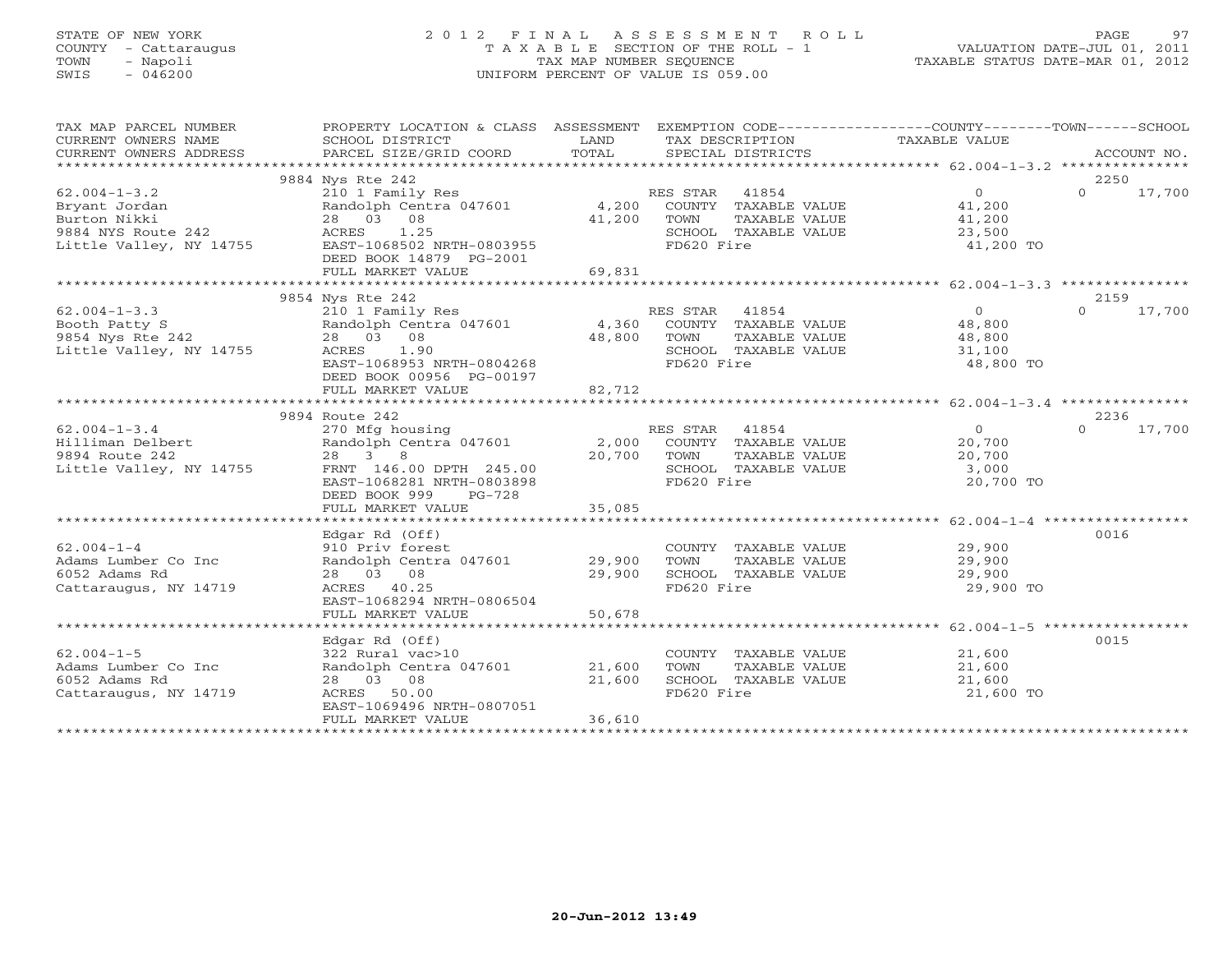# STATE OF NEW YORK 2 0 1 2 F I N A L A S S E S S M E N T R O L L PAGE 98 COUNTY - Cattaraugus T A X A B L E SECTION OF THE ROLL - 1 VALUATION DATE-JUL 01, 2011 TOWN - Napoli TAX MAP NUMBER SEQUENCE TAXABLE STATUS DATE-MAR 01, 2012 SWIS - 046200 UNIFORM PERCENT OF VALUE IS 059.00UNIFORM PERCENT OF VALUE IS 059.00

| TAX MAP PARCEL NUMBER                                                                                                                                                                                                  | PROPERTY LOCATION & CLASS ASSESSMENT EXEMPTION CODE----------------COUNTY-------TOWN------SCHOOL |        |                                                                  |                                                                              |                             |
|------------------------------------------------------------------------------------------------------------------------------------------------------------------------------------------------------------------------|--------------------------------------------------------------------------------------------------|--------|------------------------------------------------------------------|------------------------------------------------------------------------------|-----------------------------|
| CURRENT OWNERS NAME                                                                                                                                                                                                    | SCHOOL DISTRICT                                                                                  | LAND   | TAX DESCRIPTION                                                  | TAXABLE VALUE                                                                |                             |
| CURRENT OWNERS ADDRESS                                                                                                                                                                                                 |                                                                                                  |        |                                                                  |                                                                              |                             |
|                                                                                                                                                                                                                        |                                                                                                  |        |                                                                  |                                                                              |                             |
|                                                                                                                                                                                                                        | Nys Rte 242                                                                                      |        |                                                                  |                                                                              | 0158                        |
| $62.004 - 1 - 6$                                                                                                                                                                                                       | 321 Abandoned ag                                                                                 |        | COUNTY TAXABLE VALUE 23,000                                      |                                                                              |                             |
| Serena Thomas                                                                                                                                                                                                          | Randolph Centra 047601 23,000                                                                    |        | TOWN<br>TAXABLE VALUE                                            | 23,000                                                                       |                             |
| Serena Janice                                                                                                                                                                                                          | 28 03 08                                                                                         | 23,000 | SCHOOL TAXABLE VALUE                                             | 23,000                                                                       |                             |
| 7054 Versailles Rd                                                                                                                                                                                                     | ACRES 57.00                                                                                      |        | FD620 Fire                                                       | 23,000 TO                                                                    |                             |
| Derby, NY 14047                                                                                                                                                                                                        | EAST-1069645 NRTH-0805492                                                                        |        |                                                                  |                                                                              |                             |
|                                                                                                                                                                                                                        | DEED BOOK 997<br>PG-692                                                                          |        |                                                                  |                                                                              |                             |
|                                                                                                                                                                                                                        | FULL MARKET VALUE                                                                                | 38,983 |                                                                  |                                                                              |                             |
|                                                                                                                                                                                                                        |                                                                                                  |        |                                                                  |                                                                              |                             |
|                                                                                                                                                                                                                        | 4880 Edgar Rd                                                                                    |        |                                                                  |                                                                              | 1529                        |
| $62.004 - 1 - 8.1$                                                                                                                                                                                                     | 270 Mfg housing                                                                                  |        | WVET C/T<br>41121                                                | 3,585                                                                        | 3,585<br>$\overline{0}$     |
|                                                                                                                                                                                                                        |                                                                                                  |        | 41834                                                            |                                                                              | 23,900<br>$0 \qquad \qquad$ |
| % 62.004-1-8.1<br>Hendrickson Merle D Catt-LV Central 046402 4,600 SR STAR<br>Hendrickson Marianna 20 03 08 23,900 COUNTY<br>4880 Edgar Rd ACRES 1.98 TOWN<br>Little Valley, NY 14755 EAST-1070641 NRTH-0805845 SCHOOL |                                                                                                  |        | 23,900 COUNTY TAXABLE VALUE                                      | $\begin{array}{c}0\\20,315\end{array}$                                       |                             |
|                                                                                                                                                                                                                        |                                                                                                  |        |                                                                  | 20,315                                                                       |                             |
|                                                                                                                                                                                                                        |                                                                                                  |        | TOWN      TAXABLE VALUE<br>SCHOOL   TAXABLE VALUE<br>FD620  Fire | $\Omega$                                                                     |                             |
|                                                                                                                                                                                                                        |                                                                                                  |        |                                                                  |                                                                              |                             |
|                                                                                                                                                                                                                        |                                                                                                  |        |                                                                  |                                                                              |                             |
|                                                                                                                                                                                                                        | 4864 Edgar Rd                                                                                    |        |                                                                  |                                                                              | 1885                        |
|                                                                                                                                                                                                                        |                                                                                                  |        | AGED C/T/S 41800                                                 | 23,300                                                                       | 23,300 23,300               |
| 4,500 AGED C/T<br>Viereck Leeora M Life Us<br>Viereck Dennis<br>20 03 08 46,600 COUNTY<br>4864 Lower Edgar Rd<br>L/u - Paul/leeora 1.85 5CHOOL                                                                         |                                                                                                  |        | 41834                                                            | $\overline{0}$<br>$\overline{0}$                                             | 23,300                      |
|                                                                                                                                                                                                                        |                                                                                                  |        | COUNTY TAXABLE VALUE                                             | 23,300                                                                       |                             |
|                                                                                                                                                                                                                        |                                                                                                  |        |                                                                  |                                                                              |                             |
|                                                                                                                                                                                                                        |                                                                                                  |        | TOWN TAXABLE VALUE<br>SCHOOL TAXABLE VALUE                       | 23,300                                                                       |                             |
|                                                                                                                                                                                                                        | EAST-1070643 NRTH-0805544                                                                        |        | FD620 Fire                                                       | 46,600 TO                                                                    |                             |
|                                                                                                                                                                                                                        | DEED BOOK 00983 PG-00974                                                                         |        |                                                                  |                                                                              |                             |
|                                                                                                                                                                                                                        | FULL MARKET VALUE                                                                                | 78,983 |                                                                  |                                                                              |                             |
|                                                                                                                                                                                                                        |                                                                                                  |        |                                                                  |                                                                              |                             |
|                                                                                                                                                                                                                        |                                                                                                  |        |                                                                  |                                                                              | 2401                        |
|                                                                                                                                                                                                                        |                                                                                                  |        |                                                                  | $7,080$<br>$27,460$<br>$0$<br>$0$<br>$0$<br>$31,000$<br>$31,000$<br>$31,000$ |                             |
|                                                                                                                                                                                                                        |                                                                                                  |        |                                                                  |                                                                              |                             |
|                                                                                                                                                                                                                        |                                                                                                  |        |                                                                  |                                                                              |                             |
|                                                                                                                                                                                                                        |                                                                                                  |        |                                                                  |                                                                              |                             |
|                                                                                                                                                                                                                        |                                                                                                  |        | TAXABLE VALUE                                                    | 27,460<br>31,000                                                             |                             |
|                                                                                                                                                                                                                        |                                                                                                  |        | SCHOOL TAXABLE VALUE                                             |                                                                              |                             |
|                                                                                                                                                                                                                        |                                                                                                  |        | FD620 Fire                                                       | $\begin{matrix}0\\62.000\end{matrix}$<br>62,000 TO                           |                             |
|                                                                                                                                                                                                                        |                                                                                                  |        |                                                                  |                                                                              |                             |
|                                                                                                                                                                                                                        | Edgar Rd                                                                                         |        |                                                                  |                                                                              | 2419                        |
| $62.004 - 1 - 10.2$                                                                                                                                                                                                    | 105 Vac farmland                                                                                 |        | COUNTY TAXABLE VALUE 8,900                                       |                                                                              |                             |
|                                                                                                                                                                                                                        |                                                                                                  |        | TOWN<br>TAXABLE VALUE                                            | 8,900                                                                        |                             |
|                                                                                                                                                                                                                        |                                                                                                  |        |                                                                  | 8,900                                                                        |                             |
|                                                                                                                                                                                                                        |                                                                                                  |        | FD620 Fire                                                       | 8,900 TO                                                                     |                             |
|                                                                                                                                                                                                                        | FULL MARKET VALUE                                                                                | 15,085 |                                                                  |                                                                              |                             |
|                                                                                                                                                                                                                        |                                                                                                  |        |                                                                  |                                                                              |                             |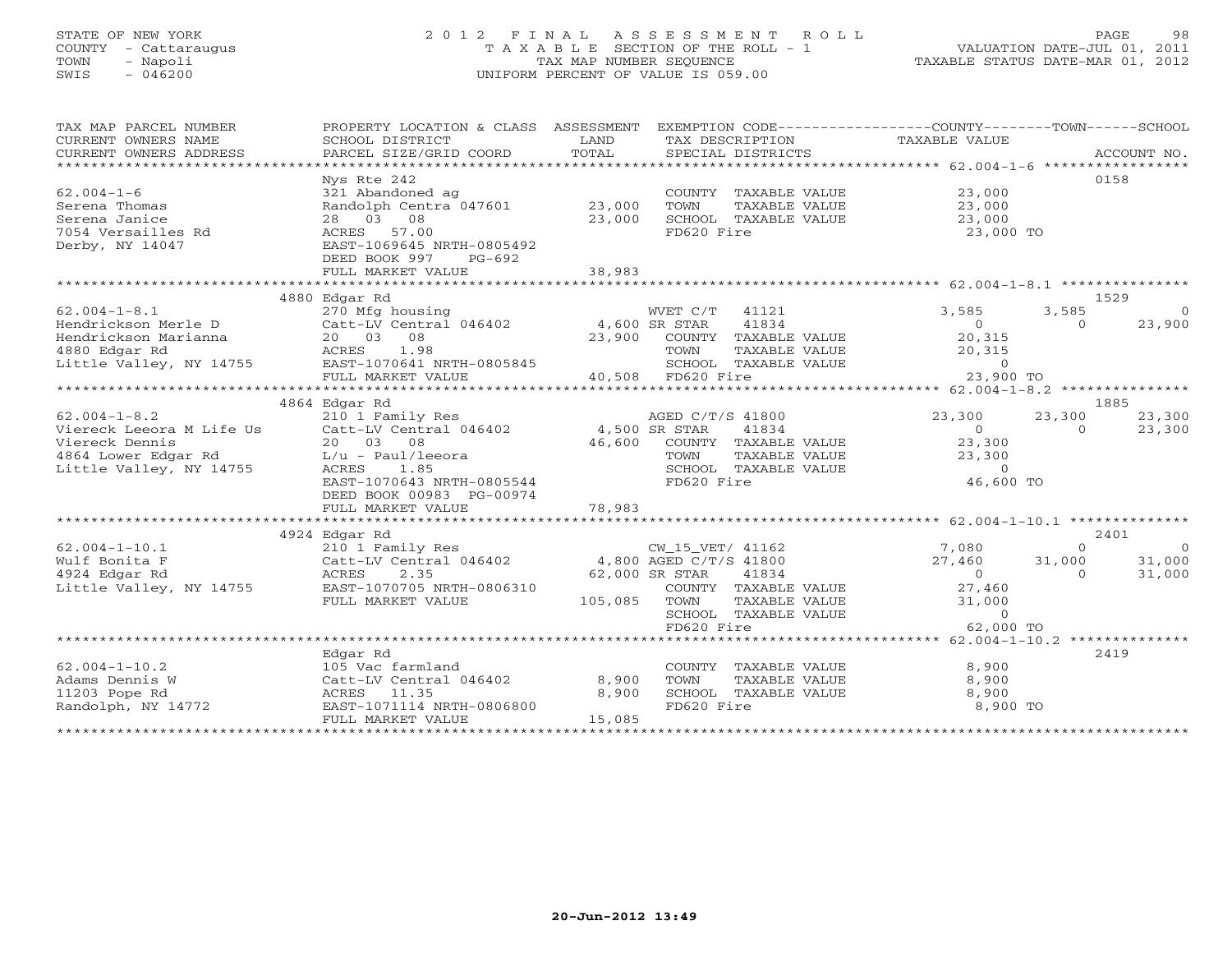#### STATE OF NEW YORK 2 0 1 2 F I N A L A S S E S S M E N T R O L L PAGE 99 COUNTY - Cattaraugus T A X A B L E SECTION OF THE ROLL - 1 VALUATION DATE-JUL 01, 2011 TOWN - Napoli TAX MAP NUMBER SEQUENCE TAXABLE STATUS DATE-MAR 01, 2012 SWIS - 046200 UNIFORM PERCENT OF VALUE IS 059.00UNIFORM PERCENT OF VALUE IS 059.00

| TAX MAP PARCEL NUMBER                                           | PROPERTY LOCATION & CLASS ASSESSMENT EXEMPTION CODE----------------COUNTY-------TOWN------SCHOOL |         |                       |                                                                     |                    |
|-----------------------------------------------------------------|--------------------------------------------------------------------------------------------------|---------|-----------------------|---------------------------------------------------------------------|--------------------|
| CURRENT OWNERS NAME                                             | SCHOOL DISTRICT                                                                                  | LAND    | TAX DESCRIPTION       | TAXABLE VALUE                                                       |                    |
| CURRENT OWNERS ADDRESS                                          | PARCEL SIZE/GRID COORD                                                                           | TOTAL   | SPECIAL DISTRICTS     |                                                                     | ACCOUNT NO.        |
|                                                                 |                                                                                                  |         |                       |                                                                     |                    |
|                                                                 | Edgar Rd                                                                                         |         |                       |                                                                     | 2402               |
| $62.004 - 1 - 10.3$                                             | 310 Res Vac                                                                                      |         | COUNTY TAXABLE VALUE  | 5,600                                                               |                    |
| Reynolds Beverly                                                | Catt-LV Central 046402                                                                           | 5,600   | TAXABLE VALUE<br>TOWN | 5,600                                                               |                    |
| 40 Division St                                                  | ACRES<br>2.65                                                                                    | 5,600   | SCHOOL TAXABLE VALUE  | 5,600                                                               |                    |
| Salamanca, NY 14779                                             | EAST-1070699 NRTH-0806136                                                                        |         | FD620 Fire            | 5,600 TO                                                            |                    |
|                                                                 | FULL MARKET VALUE                                                                                | 9,492   |                       |                                                                     |                    |
|                                                                 |                                                                                                  |         |                       |                                                                     |                    |
|                                                                 | 9761 Edgar Rd                                                                                    |         |                       |                                                                     | 2403               |
| $62.004 - 1 - 10.4$                                             | 312 Vac w/imprv                                                                                  |         | COUNTY TAXABLE VALUE  | 14,200                                                              |                    |
|                                                                 |                                                                                                  | 6,300   | TOWN<br>TAXABLE VALUE | 14,200                                                              |                    |
|                                                                 |                                                                                                  | 14,200  | SCHOOL TAXABLE VALUE  | 14,200                                                              |                    |
|                                                                 |                                                                                                  |         | FD620 Fire            | 14,200 TO                                                           |                    |
|                                                                 |                                                                                                  | 24,068  |                       |                                                                     |                    |
|                                                                 |                                                                                                  |         |                       |                                                                     |                    |
|                                                                 | 4938 Lower Edger Rd                                                                              |         |                       |                                                                     | 1269               |
| $62.004 - 1 - 11$                                               | 210 1 Family Res                                                                                 |         | SR STAR<br>41834      | $\overline{0}$                                                      | $\Omega$<br>36,700 |
| Granger Harry<br>4938 Lower Edger Rd<br>Little Valley, NY 14755 | Catt-LV Central 046402                                                                           | 4,600   | COUNTY TAXABLE VALUE  | 64,800                                                              |                    |
|                                                                 | 20  03  08                                                                                       | 64,800  | TOWN<br>TAXABLE VALUE | 64,800                                                              |                    |
|                                                                 | ACRES<br>2.00                                                                                    |         | SCHOOL TAXABLE VALUE  | 28,100                                                              |                    |
|                                                                 | EAST-1070700 NRTH-0806665                                                                        |         | FD620 Fire            | 64,800 TO                                                           |                    |
|                                                                 | DEED BOOK 3239 PG-9001                                                                           |         |                       |                                                                     |                    |
|                                                                 | FULL MARKET VALUE                                                                                | 109,831 |                       |                                                                     |                    |
|                                                                 |                                                                                                  |         |                       |                                                                     |                    |
|                                                                 | 4954 Edgar Rd                                                                                    |         |                       |                                                                     | 1838               |
| $62.004 - 1 - 12$                                               | 270 Mfg housing                                                                                  |         | COUNTY TAXABLE VALUE  | 19,600<br>19,600                                                    |                    |
| Edgar Donald                                                    | Catt-LV Central 046402                                                                           | 4,600   | TOWN<br>TAXABLE VALUE |                                                                     |                    |
| 614 Erie St                                                     | 20  03  08                                                                                       | 19,600  | SCHOOL TAXABLE VALUE  | 19,600                                                              |                    |
| Little Valley, NY 14755                                         | ACRES<br>2.02                                                                                    |         | FD620 Fire            | 19,600 TO                                                           |                    |
|                                                                 | EAST-1070698 NRTH-0806885                                                                        |         |                       |                                                                     |                    |
|                                                                 | DEED BOOK 870<br>PG-00234                                                                        |         |                       |                                                                     |                    |
|                                                                 | FULL MARKET VALUE                                                                                | 33,220  |                       |                                                                     |                    |
|                                                                 |                                                                                                  |         |                       | **************************************62.004-1-16 ***************** |                    |
|                                                                 | 9760 Nys Rte 242                                                                                 |         |                       |                                                                     | 1576               |
| $62.004 - 1 - 16$                                               | 240 Rural res                                                                                    |         | 41834<br>SR STAR      | $\overline{0}$                                                      | $\cap$<br>19,100   |
| Prey Gilbert                                                    | Catt-LV Central 046402                                                                           | 11,200  | COUNTY TAXABLE VALUE  | 19,100                                                              |                    |
| Prey Ruth                                                       | 20 03 08                                                                                         | 19,100  | TOWN<br>TAXABLE VALUE | 19,100                                                              |                    |
| 9760 Rte 242                                                    | Ff 265.00                                                                                        |         | SCHOOL TAXABLE VALUE  | $\overline{0}$                                                      |                    |
| Little Valley, NY 14755-9745 ACRES 17.40                        |                                                                                                  |         | FD620 Fire            | 19,100 TO                                                           |                    |
|                                                                 | EAST-1071225 NRTH-0805590                                                                        |         |                       |                                                                     |                    |
|                                                                 | FULL MARKET VALUE                                                                                | 32,373  |                       |                                                                     |                    |
|                                                                 |                                                                                                  |         |                       |                                                                     |                    |
|                                                                 | 9744 Nys Rte 242                                                                                 |         |                       |                                                                     | 0250               |
| $62.004 - 1 - 17$                                               | 210 1 Family Res                                                                                 |         | COUNTY TAXABLE VALUE  | 32,000                                                              |                    |
| Mack James J                                                    | Catt-LV Central 046402                                                                           | 5,600   | TOWN<br>TAXABLE VALUE | 32,000                                                              |                    |
| Emke Jeanine J                                                  | 20 03 08                                                                                         | 32,000  | SCHOOL TAXABLE VALUE  | 32,000                                                              |                    |
| PO Box 5                                                        | Ff 860.00                                                                                        |         | FD620 Fire            | 32,000 TO                                                           |                    |
| Randolph, NY 14772                                              | ACRES<br>5.00                                                                                    |         |                       |                                                                     |                    |
|                                                                 | EAST-1071268 NRTH-0805178                                                                        |         |                       |                                                                     |                    |
|                                                                 | DEED BOOK 16115 PG-1                                                                             |         |                       |                                                                     |                    |
|                                                                 | FULL MARKET VALUE                                                                                | 54,237  |                       |                                                                     |                    |
|                                                                 |                                                                                                  |         |                       |                                                                     |                    |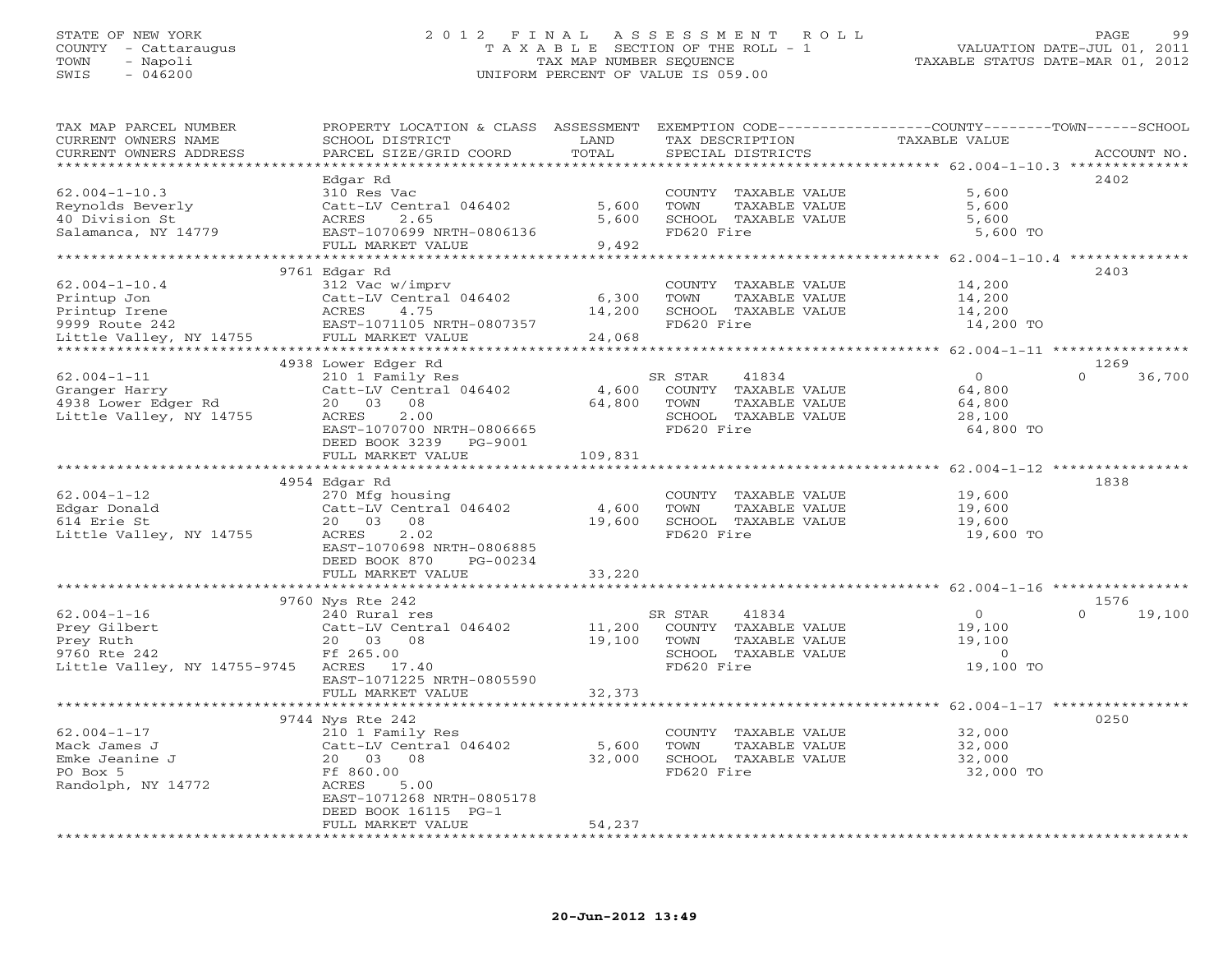# STATE OF NEW YORK 2 0 1 2 F I N A L A S S E S S M E N T R O L L PAGE 100 COUNTY - Cattaraugus T A X A B L E SECTION OF THE ROLL - 1 VALUATION DATE-JUL 01, 2011 TOWN - Napoli TAX MAP NUMBER SEQUENCE TAXABLE STATUS DATE-MAR 01, 2012 SWIS - 046200 UNIFORM PERCENT OF VALUE IS 059.00UNIFORM PERCENT OF VALUE IS 059.00

| TAX MAP PARCEL NUMBER<br>CURRENT OWNERS NAME<br>CURRENT OWNERS ADDRESS                                     | PROPERTY LOCATION & CLASS ASSESSMENT EXEMPTION CODE----------------COUNTY-------TOWN------SCHOOL<br>SCHOOL DISTRICT<br>PARCEL SIZE/GRID COORD             | LAND<br>TOTAL            | TAX DESCRIPTION<br>SPECIAL DISTRICTS                                                                           | TAXABLE VALUE                                                      | ACCOUNT NO.                                  |
|------------------------------------------------------------------------------------------------------------|-----------------------------------------------------------------------------------------------------------------------------------------------------------|--------------------------|----------------------------------------------------------------------------------------------------------------|--------------------------------------------------------------------|----------------------------------------------|
|                                                                                                            |                                                                                                                                                           |                          |                                                                                                                |                                                                    |                                              |
| $62.004 - 1 - 18.1$<br>Shetler Johnnie I                                                                   | 9648 Nys Rte 242<br>240 Rural res<br>Catt-LV Central 046402 11,200 RES STAR                                                                               |                          | AG BLDG<br>41700<br>41854                                                                                      | 6,000<br>$\overline{0}$                                            | 0198<br>6,000<br>6,000<br>$\Omega$<br>17,700 |
| Shetler Mary C<br>9648 Nys Rte 242<br>Little Valley, NY 14755                                              | 20  03  08<br>$6/11$ -splt 2 ac to Ruela<br>ACRES 18.00<br>EAST-1072353 NRTH-0806358                                                                      |                          | 55,500 COUNTY TAXABLE VALUE<br>TOWN<br>TAXABLE VALUE<br>SCHOOL TAXABLE VALUE<br>FD620 Fire                     | 49,500<br>49,500<br>31,800<br>55,500 TO                            |                                              |
| MAY BE SUBJECT TO PAYMENT<br>UNDER RPTL483 UNTIL 2018                                                      | DEED BOOK 8014 PG-4001<br>FULL MARKET VALUE                                                                                                               | 94,068                   |                                                                                                                |                                                                    |                                              |
|                                                                                                            | 4982 Edgar Rd                                                                                                                                             |                          |                                                                                                                |                                                                    | 1856                                         |
| $62.004 - 1 - 18.2$<br>Buchhardt Robert<br>Buchhardt Dolores<br>4982 Edgar Rd<br>Little Valley, NY 14755   | 210 1 Family Res<br>Catt-LV Central 046402<br>20  03  08<br>ACRES<br>4.87<br>EAST-1070698 NRTH-0807300<br>DEED BOOK 874<br>PG-00145                       | 6,300 SR STAR<br>83,500  | WVET C/T 41121<br>41834<br>COUNTY TAXABLE VALUE<br>TOWN<br>TAXABLE VALUE<br>SCHOOL TAXABLE VALUE<br>FD620 Fire | 7,080<br>$\overline{0}$<br>76,420<br>76,420<br>46,800<br>83,500 TO | 7,080<br>$\circ$<br>36,700<br>$\Omega$       |
|                                                                                                            | FULL MARKET VALUE                                                                                                                                         | 141,525                  |                                                                                                                |                                                                    |                                              |
|                                                                                                            | 9616 Nys Rte 242                                                                                                                                          |                          |                                                                                                                |                                                                    | 1839                                         |
| $62.004 - 1 - 18.3$<br>Schuver Wayne A<br>Schuver Tina N<br>9616 Rte 242<br>Little Valley, NY 14755        | 210 1 Family Res<br>Catt-LV Central 046402<br>20 03 08<br>4.65 BANK<br>017<br>ACRES<br>EAST-1072928 NRTH-0806714<br>DEED BOOK 849<br>PG-00378             | 39,200                   | RES STAR 41854<br>6,200 COUNTY TAXABLE VALUE<br>TOWN<br>TAXABLE VALUE<br>SCHOOL TAXABLE VALUE<br>FD620 Fire    | $\overline{0}$<br>39,200<br>39,200<br>21,500<br>39,200 TO          | $\Omega$<br>17,700                           |
|                                                                                                            | FULL MARKET VALUE                                                                                                                                         | 66,441                   |                                                                                                                |                                                                    |                                              |
|                                                                                                            | 9643 Edgar Rd                                                                                                                                             |                          |                                                                                                                |                                                                    | 1873                                         |
| $62.004 - 1 - 18.5$<br>Stevens Edwin C<br>Stevens Anne C<br>9643 Upper Edgar Rd<br>Little Valley, NY 14755 | 210 1 Family Res<br>Catt-LV Central 046402<br>20 03 08<br>ACRES<br>7.22<br>EAST-1072694 NRTH-0807260<br>DEED BOOK 876<br>PG-00097                         | 62,490                   | RES STAR 41854<br>7,300 COUNTY TAXABLE VALUE<br>TOWN<br>TAXABLE VALUE<br>SCHOOL TAXABLE VALUE<br>FD620 Fire    | $\overline{0}$<br>62,490<br>62,490<br>44,790<br>62,490 TO          | $\Omega$<br>17,700                           |
|                                                                                                            | FULL MARKET VALUE                                                                                                                                         | 105,915                  |                                                                                                                |                                                                    |                                              |
|                                                                                                            | Edgar Rd & Nys Rte 242                                                                                                                                    |                          |                                                                                                                |                                                                    | 1894                                         |
| $62.004 - 1 - 18.6$<br>Frank Timothy J<br>110 Second St<br>Little Valley, NY 14755                         | 314 Rural vac<10<br>Catt-LV Central 046402<br>20 03<br>08<br>ACRES<br>4.95<br>EAST-1073458 NRTH-0807295<br>DEED BOOK 795<br>PG-00214<br>FULL MARKET VALUE | 6,800<br>6,800<br>11,525 | COUNTY TAXABLE VALUE<br>TOWN<br>TAXABLE VALUE<br>SCHOOL TAXABLE VALUE<br>FD620 Fire                            | 6,800<br>6,800<br>6,800<br>6,800 TO                                |                                              |
|                                                                                                            |                                                                                                                                                           |                          |                                                                                                                |                                                                    |                                              |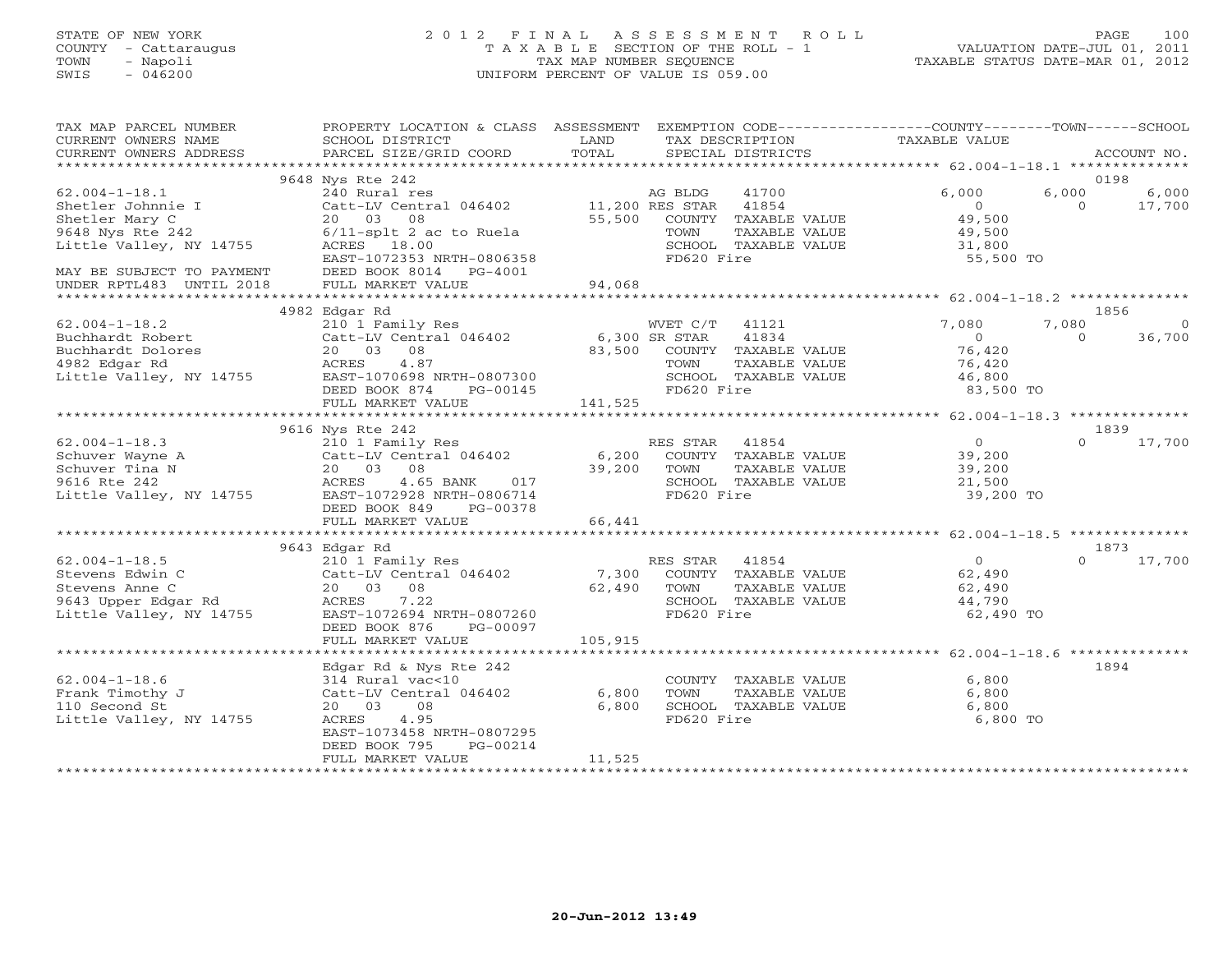# STATE OF NEW YORK 2 0 1 2 F I N A L A S S E S S M E N T R O L L PAGE 101 COUNTY - Cattaraugus T A X A B L E SECTION OF THE ROLL - 1 VALUATION DATE-JUL 01, 2011 TOWN - Napoli TAX MAP NUMBER SEQUENCE TAXABLE STATUS DATE-MAR 01, 2012 SWIS - 046200 UNIFORM PERCENT OF VALUE IS 059.00UNIFORM PERCENT OF VALUE IS 059.00

| 9717 Edgar Rd Upper<br>1903<br>COUNTY TAXABLE VALUE 19,300<br>$62.004 - 1 - 18.7$<br>270 Mfg housing<br>Catt-LV Central 046402 9,300<br>Cherry Jeffrey R<br>TOWN<br>TAXABLE VALUE<br>19,300<br>19,300<br>Cherry Latina M<br>20 03 08<br>19,300<br>SCHOOL TAXABLE VALUE<br>8489 N Main St<br>FD620 Fire<br>19,300 TO<br>ACRES 12.37<br>Eden, NY 14057<br>EAST-1071502 NRTH-0806787<br>DEED BOOK 539<br>PG-9001<br>32,712<br>FULL MARKET VALUE<br>9699 Edgar Rd Upper<br>1905<br>210 1 Family Res<br>$\Omega$<br>36,700<br>$62.004 - 1 - 18.8$<br>SR STAR<br>41834<br>$\overline{0}$<br>Catt-LV Central 046402<br>7,200 COUNTY TAXABLE VALUE<br>Zachewicz Thomas Henry<br>9699 Upper Edgar Rd<br>60,770<br>60,770<br>9699 Upper Edgar Rd<br>20  03  08<br>TOWN<br>TAXABLE VALUE<br>60,770<br>Little Valley, NY 14755<br>SCHOOL TAXABLE VALUE<br>ACRES<br>7.10<br>24,070<br>EAST-1071770 NRTH-0806786<br>FD620 Fire<br>60,770 TO<br>DEED BOOK 911<br>PG-00603<br>103,000<br>FULL MARKET VALUE<br>1899<br>9669 Edgar Rd Upper<br>7,300<br>$62.004 - 1 - 18.9$<br>314 Rural vac<10<br>COUNTY TAXABLE VALUE<br>7,300<br>Catt-LV Central 046402<br>Bierfeldt William<br>TOWN<br>TAXABLE VALUE<br>7,300<br>Bierfeldt Gerladine<br>20  03  08<br>7,300<br>SCHOOL TAXABLE VALUE<br>7,300<br>27 Pimlico Ave<br>7.27<br>FD620 Fire<br>ACRES<br>7,300 TO<br>Salamanca, NY 14779<br>EAST-1071967 NRTH-0806796<br>DEED BOOK 841<br>PG-01040<br>FULL MARKET VALUE<br>12,373<br>1900<br>9669 Edgar Rd Upper<br>$62.004 - 1 - 18.11$<br>COUNTY TAXABLE VALUE<br>22,800<br>Bierfeldt William<br>TOWN<br>TAXABLE VALUE<br>22,800<br>Bierfeldt Geraldine<br>20  03  08<br>SCHOOL TAXABLE VALUE<br>22,800<br>22,800<br>27 Pimlico Ave<br>3.30<br>FD620 Fire<br>ACRES<br>22,800 TO<br>Salamanca, NY 14779<br>EAST-1072174 NRTH-0807266<br>DEED BOOK 841<br>PG-01040<br>38,644<br>FULL MARKET VALUE<br>1898<br>Edgar Rd<br>$62.004 - 1 - 18.12$<br>314 Rural vac<10<br>COUNTY TAXABLE VALUE<br>4,800<br>Catt-LV Central 046402<br>4,800<br>Jome Eric<br>TOWN<br>TAXABLE VALUE<br>4,800<br>20  03  08<br>4,800<br>Jome Sarah<br>SCHOOL TAXABLE VALUE<br>4,800<br>2.41<br>1925 E Taylor St<br>FD620 Fire<br>4,800 TO<br>ACRES<br>Bloomington, IL 61701<br>EAST-1072362 NRTH-0807262<br>DEED BOOK 00940 PG-00915<br>FULL MARKET VALUE<br>8,136 | TAX MAP PARCEL NUMBER<br>CURRENT OWNERS NAME<br>CURRENT OWNERS ADDRESS | SCHOOL DISTRICT<br>PARCEL SIZE/GRID COORD | LAND<br>TOTAL | TAX DESCRIPTION<br>SPECIAL DISTRICTS | PROPERTY LOCATION & CLASS ASSESSMENT EXEMPTION CODE---------------COUNTY-------TOWN------SCHOOL<br>TAXABLE VALUE<br>ACCOUNT NO. |
|---------------------------------------------------------------------------------------------------------------------------------------------------------------------------------------------------------------------------------------------------------------------------------------------------------------------------------------------------------------------------------------------------------------------------------------------------------------------------------------------------------------------------------------------------------------------------------------------------------------------------------------------------------------------------------------------------------------------------------------------------------------------------------------------------------------------------------------------------------------------------------------------------------------------------------------------------------------------------------------------------------------------------------------------------------------------------------------------------------------------------------------------------------------------------------------------------------------------------------------------------------------------------------------------------------------------------------------------------------------------------------------------------------------------------------------------------------------------------------------------------------------------------------------------------------------------------------------------------------------------------------------------------------------------------------------------------------------------------------------------------------------------------------------------------------------------------------------------------------------------------------------------------------------------------------------------------------------------------------------------------------------------------------------------------------------------------------------------------------------------------------------------------------------------------------------------------------------------------------------------------------------------------------------------------------------------|------------------------------------------------------------------------|-------------------------------------------|---------------|--------------------------------------|---------------------------------------------------------------------------------------------------------------------------------|
|                                                                                                                                                                                                                                                                                                                                                                                                                                                                                                                                                                                                                                                                                                                                                                                                                                                                                                                                                                                                                                                                                                                                                                                                                                                                                                                                                                                                                                                                                                                                                                                                                                                                                                                                                                                                                                                                                                                                                                                                                                                                                                                                                                                                                                                                                                                     |                                                                        |                                           |               |                                      |                                                                                                                                 |
|                                                                                                                                                                                                                                                                                                                                                                                                                                                                                                                                                                                                                                                                                                                                                                                                                                                                                                                                                                                                                                                                                                                                                                                                                                                                                                                                                                                                                                                                                                                                                                                                                                                                                                                                                                                                                                                                                                                                                                                                                                                                                                                                                                                                                                                                                                                     |                                                                        |                                           |               |                                      |                                                                                                                                 |
|                                                                                                                                                                                                                                                                                                                                                                                                                                                                                                                                                                                                                                                                                                                                                                                                                                                                                                                                                                                                                                                                                                                                                                                                                                                                                                                                                                                                                                                                                                                                                                                                                                                                                                                                                                                                                                                                                                                                                                                                                                                                                                                                                                                                                                                                                                                     |                                                                        |                                           |               |                                      |                                                                                                                                 |
|                                                                                                                                                                                                                                                                                                                                                                                                                                                                                                                                                                                                                                                                                                                                                                                                                                                                                                                                                                                                                                                                                                                                                                                                                                                                                                                                                                                                                                                                                                                                                                                                                                                                                                                                                                                                                                                                                                                                                                                                                                                                                                                                                                                                                                                                                                                     |                                                                        |                                           |               |                                      |                                                                                                                                 |
|                                                                                                                                                                                                                                                                                                                                                                                                                                                                                                                                                                                                                                                                                                                                                                                                                                                                                                                                                                                                                                                                                                                                                                                                                                                                                                                                                                                                                                                                                                                                                                                                                                                                                                                                                                                                                                                                                                                                                                                                                                                                                                                                                                                                                                                                                                                     |                                                                        |                                           |               |                                      |                                                                                                                                 |
|                                                                                                                                                                                                                                                                                                                                                                                                                                                                                                                                                                                                                                                                                                                                                                                                                                                                                                                                                                                                                                                                                                                                                                                                                                                                                                                                                                                                                                                                                                                                                                                                                                                                                                                                                                                                                                                                                                                                                                                                                                                                                                                                                                                                                                                                                                                     |                                                                        |                                           |               |                                      |                                                                                                                                 |
|                                                                                                                                                                                                                                                                                                                                                                                                                                                                                                                                                                                                                                                                                                                                                                                                                                                                                                                                                                                                                                                                                                                                                                                                                                                                                                                                                                                                                                                                                                                                                                                                                                                                                                                                                                                                                                                                                                                                                                                                                                                                                                                                                                                                                                                                                                                     |                                                                        |                                           |               |                                      |                                                                                                                                 |
|                                                                                                                                                                                                                                                                                                                                                                                                                                                                                                                                                                                                                                                                                                                                                                                                                                                                                                                                                                                                                                                                                                                                                                                                                                                                                                                                                                                                                                                                                                                                                                                                                                                                                                                                                                                                                                                                                                                                                                                                                                                                                                                                                                                                                                                                                                                     |                                                                        |                                           |               |                                      |                                                                                                                                 |
|                                                                                                                                                                                                                                                                                                                                                                                                                                                                                                                                                                                                                                                                                                                                                                                                                                                                                                                                                                                                                                                                                                                                                                                                                                                                                                                                                                                                                                                                                                                                                                                                                                                                                                                                                                                                                                                                                                                                                                                                                                                                                                                                                                                                                                                                                                                     |                                                                        |                                           |               |                                      |                                                                                                                                 |
|                                                                                                                                                                                                                                                                                                                                                                                                                                                                                                                                                                                                                                                                                                                                                                                                                                                                                                                                                                                                                                                                                                                                                                                                                                                                                                                                                                                                                                                                                                                                                                                                                                                                                                                                                                                                                                                                                                                                                                                                                                                                                                                                                                                                                                                                                                                     |                                                                        |                                           |               |                                      |                                                                                                                                 |
|                                                                                                                                                                                                                                                                                                                                                                                                                                                                                                                                                                                                                                                                                                                                                                                                                                                                                                                                                                                                                                                                                                                                                                                                                                                                                                                                                                                                                                                                                                                                                                                                                                                                                                                                                                                                                                                                                                                                                                                                                                                                                                                                                                                                                                                                                                                     |                                                                        |                                           |               |                                      |                                                                                                                                 |
|                                                                                                                                                                                                                                                                                                                                                                                                                                                                                                                                                                                                                                                                                                                                                                                                                                                                                                                                                                                                                                                                                                                                                                                                                                                                                                                                                                                                                                                                                                                                                                                                                                                                                                                                                                                                                                                                                                                                                                                                                                                                                                                                                                                                                                                                                                                     |                                                                        |                                           |               |                                      |                                                                                                                                 |
|                                                                                                                                                                                                                                                                                                                                                                                                                                                                                                                                                                                                                                                                                                                                                                                                                                                                                                                                                                                                                                                                                                                                                                                                                                                                                                                                                                                                                                                                                                                                                                                                                                                                                                                                                                                                                                                                                                                                                                                                                                                                                                                                                                                                                                                                                                                     |                                                                        |                                           |               |                                      |                                                                                                                                 |
|                                                                                                                                                                                                                                                                                                                                                                                                                                                                                                                                                                                                                                                                                                                                                                                                                                                                                                                                                                                                                                                                                                                                                                                                                                                                                                                                                                                                                                                                                                                                                                                                                                                                                                                                                                                                                                                                                                                                                                                                                                                                                                                                                                                                                                                                                                                     |                                                                        |                                           |               |                                      |                                                                                                                                 |
|                                                                                                                                                                                                                                                                                                                                                                                                                                                                                                                                                                                                                                                                                                                                                                                                                                                                                                                                                                                                                                                                                                                                                                                                                                                                                                                                                                                                                                                                                                                                                                                                                                                                                                                                                                                                                                                                                                                                                                                                                                                                                                                                                                                                                                                                                                                     |                                                                        |                                           |               |                                      |                                                                                                                                 |
|                                                                                                                                                                                                                                                                                                                                                                                                                                                                                                                                                                                                                                                                                                                                                                                                                                                                                                                                                                                                                                                                                                                                                                                                                                                                                                                                                                                                                                                                                                                                                                                                                                                                                                                                                                                                                                                                                                                                                                                                                                                                                                                                                                                                                                                                                                                     |                                                                        |                                           |               |                                      |                                                                                                                                 |
|                                                                                                                                                                                                                                                                                                                                                                                                                                                                                                                                                                                                                                                                                                                                                                                                                                                                                                                                                                                                                                                                                                                                                                                                                                                                                                                                                                                                                                                                                                                                                                                                                                                                                                                                                                                                                                                                                                                                                                                                                                                                                                                                                                                                                                                                                                                     |                                                                        |                                           |               |                                      |                                                                                                                                 |
|                                                                                                                                                                                                                                                                                                                                                                                                                                                                                                                                                                                                                                                                                                                                                                                                                                                                                                                                                                                                                                                                                                                                                                                                                                                                                                                                                                                                                                                                                                                                                                                                                                                                                                                                                                                                                                                                                                                                                                                                                                                                                                                                                                                                                                                                                                                     |                                                                        |                                           |               |                                      |                                                                                                                                 |
|                                                                                                                                                                                                                                                                                                                                                                                                                                                                                                                                                                                                                                                                                                                                                                                                                                                                                                                                                                                                                                                                                                                                                                                                                                                                                                                                                                                                                                                                                                                                                                                                                                                                                                                                                                                                                                                                                                                                                                                                                                                                                                                                                                                                                                                                                                                     |                                                                        |                                           |               |                                      |                                                                                                                                 |
|                                                                                                                                                                                                                                                                                                                                                                                                                                                                                                                                                                                                                                                                                                                                                                                                                                                                                                                                                                                                                                                                                                                                                                                                                                                                                                                                                                                                                                                                                                                                                                                                                                                                                                                                                                                                                                                                                                                                                                                                                                                                                                                                                                                                                                                                                                                     |                                                                        |                                           |               |                                      |                                                                                                                                 |
|                                                                                                                                                                                                                                                                                                                                                                                                                                                                                                                                                                                                                                                                                                                                                                                                                                                                                                                                                                                                                                                                                                                                                                                                                                                                                                                                                                                                                                                                                                                                                                                                                                                                                                                                                                                                                                                                                                                                                                                                                                                                                                                                                                                                                                                                                                                     |                                                                        |                                           |               |                                      |                                                                                                                                 |
|                                                                                                                                                                                                                                                                                                                                                                                                                                                                                                                                                                                                                                                                                                                                                                                                                                                                                                                                                                                                                                                                                                                                                                                                                                                                                                                                                                                                                                                                                                                                                                                                                                                                                                                                                                                                                                                                                                                                                                                                                                                                                                                                                                                                                                                                                                                     |                                                                        |                                           |               |                                      |                                                                                                                                 |
|                                                                                                                                                                                                                                                                                                                                                                                                                                                                                                                                                                                                                                                                                                                                                                                                                                                                                                                                                                                                                                                                                                                                                                                                                                                                                                                                                                                                                                                                                                                                                                                                                                                                                                                                                                                                                                                                                                                                                                                                                                                                                                                                                                                                                                                                                                                     |                                                                        |                                           |               |                                      |                                                                                                                                 |
|                                                                                                                                                                                                                                                                                                                                                                                                                                                                                                                                                                                                                                                                                                                                                                                                                                                                                                                                                                                                                                                                                                                                                                                                                                                                                                                                                                                                                                                                                                                                                                                                                                                                                                                                                                                                                                                                                                                                                                                                                                                                                                                                                                                                                                                                                                                     |                                                                        |                                           |               |                                      |                                                                                                                                 |
|                                                                                                                                                                                                                                                                                                                                                                                                                                                                                                                                                                                                                                                                                                                                                                                                                                                                                                                                                                                                                                                                                                                                                                                                                                                                                                                                                                                                                                                                                                                                                                                                                                                                                                                                                                                                                                                                                                                                                                                                                                                                                                                                                                                                                                                                                                                     |                                                                        |                                           |               |                                      |                                                                                                                                 |
|                                                                                                                                                                                                                                                                                                                                                                                                                                                                                                                                                                                                                                                                                                                                                                                                                                                                                                                                                                                                                                                                                                                                                                                                                                                                                                                                                                                                                                                                                                                                                                                                                                                                                                                                                                                                                                                                                                                                                                                                                                                                                                                                                                                                                                                                                                                     |                                                                        |                                           |               |                                      |                                                                                                                                 |
|                                                                                                                                                                                                                                                                                                                                                                                                                                                                                                                                                                                                                                                                                                                                                                                                                                                                                                                                                                                                                                                                                                                                                                                                                                                                                                                                                                                                                                                                                                                                                                                                                                                                                                                                                                                                                                                                                                                                                                                                                                                                                                                                                                                                                                                                                                                     |                                                                        |                                           |               |                                      |                                                                                                                                 |
|                                                                                                                                                                                                                                                                                                                                                                                                                                                                                                                                                                                                                                                                                                                                                                                                                                                                                                                                                                                                                                                                                                                                                                                                                                                                                                                                                                                                                                                                                                                                                                                                                                                                                                                                                                                                                                                                                                                                                                                                                                                                                                                                                                                                                                                                                                                     |                                                                        |                                           |               |                                      |                                                                                                                                 |
|                                                                                                                                                                                                                                                                                                                                                                                                                                                                                                                                                                                                                                                                                                                                                                                                                                                                                                                                                                                                                                                                                                                                                                                                                                                                                                                                                                                                                                                                                                                                                                                                                                                                                                                                                                                                                                                                                                                                                                                                                                                                                                                                                                                                                                                                                                                     |                                                                        |                                           |               |                                      |                                                                                                                                 |
|                                                                                                                                                                                                                                                                                                                                                                                                                                                                                                                                                                                                                                                                                                                                                                                                                                                                                                                                                                                                                                                                                                                                                                                                                                                                                                                                                                                                                                                                                                                                                                                                                                                                                                                                                                                                                                                                                                                                                                                                                                                                                                                                                                                                                                                                                                                     |                                                                        |                                           |               |                                      |                                                                                                                                 |
|                                                                                                                                                                                                                                                                                                                                                                                                                                                                                                                                                                                                                                                                                                                                                                                                                                                                                                                                                                                                                                                                                                                                                                                                                                                                                                                                                                                                                                                                                                                                                                                                                                                                                                                                                                                                                                                                                                                                                                                                                                                                                                                                                                                                                                                                                                                     |                                                                        |                                           |               |                                      |                                                                                                                                 |
|                                                                                                                                                                                                                                                                                                                                                                                                                                                                                                                                                                                                                                                                                                                                                                                                                                                                                                                                                                                                                                                                                                                                                                                                                                                                                                                                                                                                                                                                                                                                                                                                                                                                                                                                                                                                                                                                                                                                                                                                                                                                                                                                                                                                                                                                                                                     |                                                                        |                                           |               |                                      |                                                                                                                                 |
|                                                                                                                                                                                                                                                                                                                                                                                                                                                                                                                                                                                                                                                                                                                                                                                                                                                                                                                                                                                                                                                                                                                                                                                                                                                                                                                                                                                                                                                                                                                                                                                                                                                                                                                                                                                                                                                                                                                                                                                                                                                                                                                                                                                                                                                                                                                     |                                                                        |                                           |               |                                      |                                                                                                                                 |
|                                                                                                                                                                                                                                                                                                                                                                                                                                                                                                                                                                                                                                                                                                                                                                                                                                                                                                                                                                                                                                                                                                                                                                                                                                                                                                                                                                                                                                                                                                                                                                                                                                                                                                                                                                                                                                                                                                                                                                                                                                                                                                                                                                                                                                                                                                                     |                                                                        |                                           |               |                                      |                                                                                                                                 |
|                                                                                                                                                                                                                                                                                                                                                                                                                                                                                                                                                                                                                                                                                                                                                                                                                                                                                                                                                                                                                                                                                                                                                                                                                                                                                                                                                                                                                                                                                                                                                                                                                                                                                                                                                                                                                                                                                                                                                                                                                                                                                                                                                                                                                                                                                                                     |                                                                        |                                           |               |                                      |                                                                                                                                 |
|                                                                                                                                                                                                                                                                                                                                                                                                                                                                                                                                                                                                                                                                                                                                                                                                                                                                                                                                                                                                                                                                                                                                                                                                                                                                                                                                                                                                                                                                                                                                                                                                                                                                                                                                                                                                                                                                                                                                                                                                                                                                                                                                                                                                                                                                                                                     |                                                                        |                                           |               |                                      |                                                                                                                                 |
|                                                                                                                                                                                                                                                                                                                                                                                                                                                                                                                                                                                                                                                                                                                                                                                                                                                                                                                                                                                                                                                                                                                                                                                                                                                                                                                                                                                                                                                                                                                                                                                                                                                                                                                                                                                                                                                                                                                                                                                                                                                                                                                                                                                                                                                                                                                     |                                                                        |                                           |               |                                      |                                                                                                                                 |
|                                                                                                                                                                                                                                                                                                                                                                                                                                                                                                                                                                                                                                                                                                                                                                                                                                                                                                                                                                                                                                                                                                                                                                                                                                                                                                                                                                                                                                                                                                                                                                                                                                                                                                                                                                                                                                                                                                                                                                                                                                                                                                                                                                                                                                                                                                                     |                                                                        |                                           |               |                                      |                                                                                                                                 |
|                                                                                                                                                                                                                                                                                                                                                                                                                                                                                                                                                                                                                                                                                                                                                                                                                                                                                                                                                                                                                                                                                                                                                                                                                                                                                                                                                                                                                                                                                                                                                                                                                                                                                                                                                                                                                                                                                                                                                                                                                                                                                                                                                                                                                                                                                                                     |                                                                        |                                           |               |                                      |                                                                                                                                 |
|                                                                                                                                                                                                                                                                                                                                                                                                                                                                                                                                                                                                                                                                                                                                                                                                                                                                                                                                                                                                                                                                                                                                                                                                                                                                                                                                                                                                                                                                                                                                                                                                                                                                                                                                                                                                                                                                                                                                                                                                                                                                                                                                                                                                                                                                                                                     |                                                                        |                                           |               |                                      |                                                                                                                                 |
|                                                                                                                                                                                                                                                                                                                                                                                                                                                                                                                                                                                                                                                                                                                                                                                                                                                                                                                                                                                                                                                                                                                                                                                                                                                                                                                                                                                                                                                                                                                                                                                                                                                                                                                                                                                                                                                                                                                                                                                                                                                                                                                                                                                                                                                                                                                     |                                                                        |                                           |               |                                      |                                                                                                                                 |
|                                                                                                                                                                                                                                                                                                                                                                                                                                                                                                                                                                                                                                                                                                                                                                                                                                                                                                                                                                                                                                                                                                                                                                                                                                                                                                                                                                                                                                                                                                                                                                                                                                                                                                                                                                                                                                                                                                                                                                                                                                                                                                                                                                                                                                                                                                                     |                                                                        |                                           |               |                                      |                                                                                                                                 |
|                                                                                                                                                                                                                                                                                                                                                                                                                                                                                                                                                                                                                                                                                                                                                                                                                                                                                                                                                                                                                                                                                                                                                                                                                                                                                                                                                                                                                                                                                                                                                                                                                                                                                                                                                                                                                                                                                                                                                                                                                                                                                                                                                                                                                                                                                                                     |                                                                        |                                           |               |                                      |                                                                                                                                 |
|                                                                                                                                                                                                                                                                                                                                                                                                                                                                                                                                                                                                                                                                                                                                                                                                                                                                                                                                                                                                                                                                                                                                                                                                                                                                                                                                                                                                                                                                                                                                                                                                                                                                                                                                                                                                                                                                                                                                                                                                                                                                                                                                                                                                                                                                                                                     |                                                                        |                                           |               |                                      |                                                                                                                                 |
|                                                                                                                                                                                                                                                                                                                                                                                                                                                                                                                                                                                                                                                                                                                                                                                                                                                                                                                                                                                                                                                                                                                                                                                                                                                                                                                                                                                                                                                                                                                                                                                                                                                                                                                                                                                                                                                                                                                                                                                                                                                                                                                                                                                                                                                                                                                     |                                                                        |                                           |               |                                      |                                                                                                                                 |
|                                                                                                                                                                                                                                                                                                                                                                                                                                                                                                                                                                                                                                                                                                                                                                                                                                                                                                                                                                                                                                                                                                                                                                                                                                                                                                                                                                                                                                                                                                                                                                                                                                                                                                                                                                                                                                                                                                                                                                                                                                                                                                                                                                                                                                                                                                                     |                                                                        |                                           |               |                                      |                                                                                                                                 |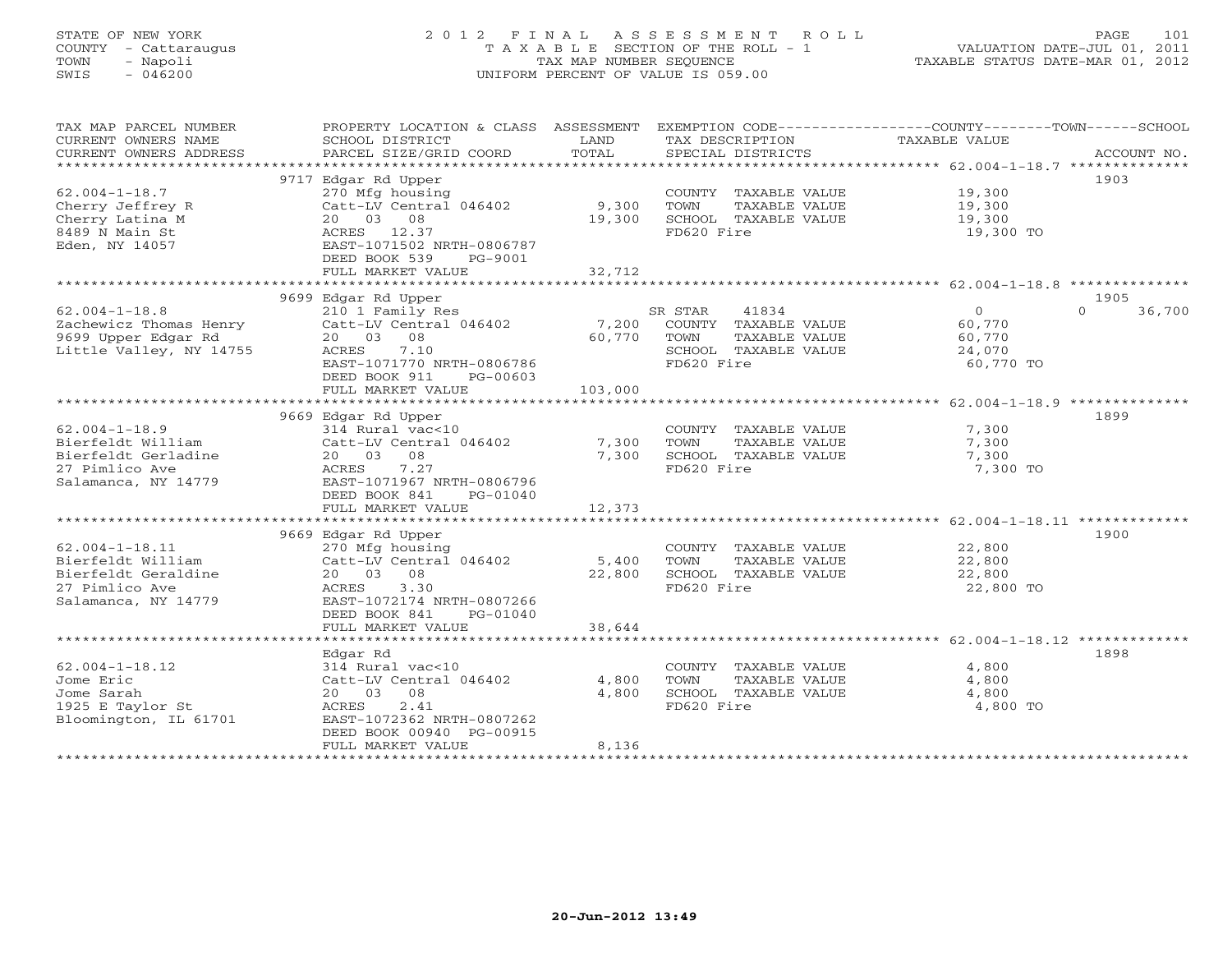STATE OF NEW YORK 2 0 1 2 F I N A L A S S E S S M E N T R O L L PAGE 102 COUNTY - Cattaraugus T A X A B L E SECTION OF THE ROLL - 1 VALUATION DATE-JUL 01, 2011 TOWN - Napoli TAX MAP NUMBER SEQUENCE TAXABLE STATUS DATE-MAR 01, 2012 SWIS - 046200 UNIFORM PERCENT OF VALUE IS 059.00UNIFORM PERCENT OF VALUE IS 059.00

| TAX MAP PARCEL NUMBER                                                       | PROPERTY LOCATION & CLASS ASSESSMENT EXEMPTION CODE----------------COUNTY-------TOWN------SCHOOL |             |                                              |                            |                    |
|-----------------------------------------------------------------------------|--------------------------------------------------------------------------------------------------|-------------|----------------------------------------------|----------------------------|--------------------|
| CURRENT OWNERS NAME                                                         | SCHOOL DISTRICT                                                                                  | LAND        | TAX DESCRIPTION                              | TAXABLE VALUE              |                    |
| CURRENT OWNERS ADDRESS                                                      | PARCEL SIZE/GRID COORD                                                                           | TOTAL       | SPECIAL DISTRICTS                            |                            | ACCOUNT NO.        |
|                                                                             |                                                                                                  |             |                                              |                            |                    |
|                                                                             | 9609 Upper Edgar Rd                                                                              |             |                                              |                            | 2134               |
| $62.004 - 1 - 18.13$                                                        | 210 1 Family Res<br>Catt-LV Central 046402                                                       |             |                                              | $\overline{0}$             | $\Omega$<br>17,700 |
| Foy Crystal M                                                               |                                                                                                  |             |                                              | 65,000                     |                    |
| 9609 Upper Edgar Rd                                                         | 20 03 08                                                                                         |             | RES STAR 41004<br>6,200 COUNTY TAXABLE VALUE | 65,000                     |                    |
| Little Valley, NY 14755                                                     | 4.60 BANK<br>ACRES<br>017                                                                        |             | SCHOOL TAXABLE VALUE                         | 47,300                     |                    |
|                                                                             | EAST-1073118 NRTH-0807299                                                                        |             | FD620 Fire                                   | 65,000 TO                  |                    |
|                                                                             | DEED BOOK 15564 PG-1                                                                             |             |                                              |                            |                    |
|                                                                             | FULL MARKET VALUE                                                                                | 110,169     |                                              |                            |                    |
|                                                                             |                                                                                                  |             |                                              |                            |                    |
|                                                                             | 9700 Rte 242                                                                                     |             |                                              |                            | 2423               |
| $62.004 - 1 - 18.14$                                                        | 314 Rural vac<10                                                                                 |             | COUNTY TAXABLE VALUE                         | 4,600                      |                    |
| Ruela Elias Jr                                                              | Catt-LV Central 046402                                                                           | 4,600       | TOWN<br>TAXABLE VALUE                        | 4,600                      |                    |
| 9671 Rte 242                                                                | 6/11-splt from Shetler                                                                           | 4,600       | SCHOOL TAXABLE VALUE                         | 4,600                      |                    |
| Little Valley, NY 14755                                                     | ACRES 2.00                                                                                       |             | FD620 Fire                                   | 4,600 TO                   |                    |
|                                                                             | EAST-1071865 NRTH-0805631                                                                        |             |                                              |                            |                    |
|                                                                             |                                                                                                  |             |                                              |                            |                    |
|                                                                             | DEED BOOK 16026 PG-3001                                                                          |             |                                              |                            |                    |
|                                                                             | FULL MARKET VALUE                                                                                | 7,797       |                                              |                            |                    |
|                                                                             |                                                                                                  |             |                                              |                            |                    |
|                                                                             | 9611 Nys Rte 242                                                                                 |             |                                              |                            | 1298               |
| $62.004 - 1 - 19.1$                                                         | 312 Vac w/imprv                                                                                  |             | COUNTY TAXABLE VALUE 30,300                  |                            |                    |
| Funk Joseph                                                                 | Catt-LV Central 046402                                                                           | 10,300      | TOWN<br>TAXABLE VALUE                        | 30,300<br>30,300<br>30,300 |                    |
| Mohr Christine                                                              | 20 03 08                                                                                         | 30,300      | SCHOOL TAXABLE VALUE                         |                            |                    |
|                                                                             | ACRES 14.65                                                                                      |             | FD620 Fire                                   | 30,300 TO                  |                    |
| Amherst, NY 14221                                                           | EAST-1073524 NRTH-0806356                                                                        |             |                                              |                            |                    |
|                                                                             | DEED BOOK 00977 PG-00315                                                                         |             |                                              |                            |                    |
|                                                                             | FULL MARKET VALUE                                                                                | 51,356      |                                              |                            |                    |
|                                                                             |                                                                                                  |             |                                              |                            |                    |
|                                                                             | 9572 Bucktooth Run Rd                                                                            |             |                                              |                            | 1882               |
| $62.004 - 1 - 19.2$                                                         | 210 1 Family Res                                                                                 |             | RES STAR 41854                               | $\overline{0}$             | 17,700<br>$\Omega$ |
| Ross Gary L                                                                 | Catt-LV Central 046402                                                                           |             | 6,300 COUNTY TAXABLE VALUE                   | 65,300                     |                    |
| Ross Barbara                                                                | 12  03  08                                                                                       | 65,300 TOWN | TAXABLE VALUE                                | 65,300                     |                    |
|                                                                             | ACRES<br>4.75                                                                                    |             | SCHOOL TAXABLE VALUE                         | 47,600                     |                    |
| 9572 Bucktooth Run Rd<br>Little Valley, NY 14755<br>Little Valley, NY 14755 | EAST-1074386 NRTH-0805550                                                                        |             | FD620 Fire                                   | 65,300 TO                  |                    |
|                                                                             | FULL MARKET VALUE                                                                                | 110,678     |                                              |                            |                    |
|                                                                             |                                                                                                  |             |                                              |                            |                    |
|                                                                             | W Bucktooth Run Rd (Off)                                                                         |             |                                              |                            | 1902               |
| $62.004 - 1 - 19.3$                                                         | 321 Abandoned ag                                                                                 |             | COUNTY TAXABLE VALUE                         | 6,800                      |                    |
| Ross Gary L                                                                 | Catt-LV Central 046402                                                                           | 6,800       | TAXABLE VALUE<br>TOWN                        | 6,800                      |                    |
| Ross Barbara                                                                | 20  03  08                                                                                       | 6,800       | SCHOOL TAXABLE VALUE                         | 6,800                      |                    |
| 9572 Bucktooth Run Rd                                                       | ACRES<br>6.00                                                                                    |             | FD620 Fire                                   | 6,800 TO                   |                    |
| Little Valley, NY 14755                                                     | EAST-1074365 NRTH-0806124                                                                        |             |                                              |                            |                    |
|                                                                             | DEED BOOK 775<br>PG-00593                                                                        |             |                                              |                            |                    |
|                                                                             |                                                                                                  | 11,525      |                                              |                            |                    |
|                                                                             | FULL MARKET VALUE                                                                                |             |                                              |                            |                    |
|                                                                             |                                                                                                  |             |                                              |                            |                    |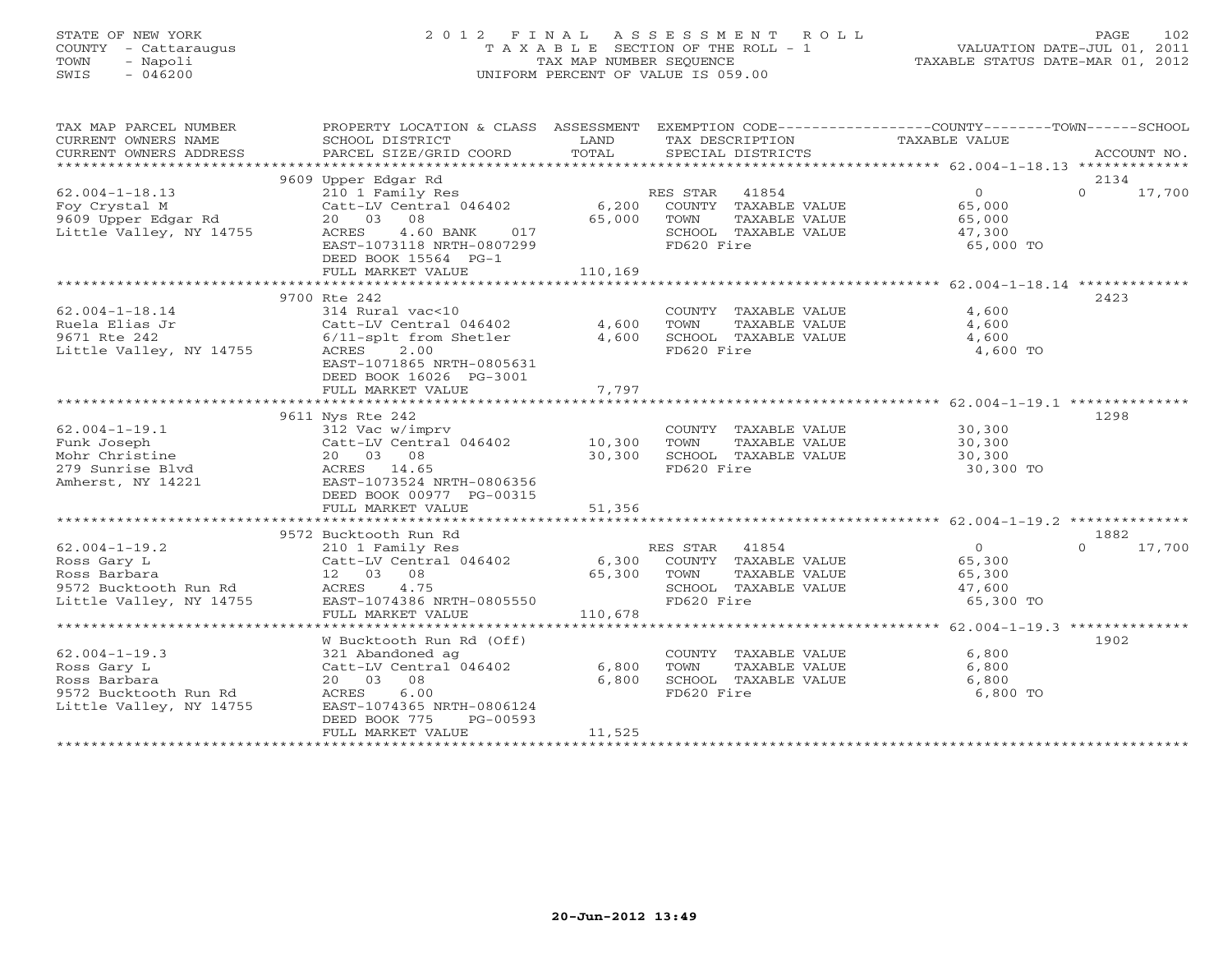# STATE OF NEW YORK 2 0 1 2 F I N A L A S S E S S M E N T R O L L PAGE 103 COUNTY - Cattaraugus T A X A B L E SECTION OF THE ROLL - 1 VALUATION DATE-JUL 01, 2011 TOWN - Napoli TAX MAP NUMBER SEQUENCE TAXABLE STATUS DATE-MAR 01, 2012 SWIS - 046200 UNIFORM PERCENT OF VALUE IS 059.00UNIFORM PERCENT OF VALUE IS 059.00

| TAX MAP PARCEL NUMBER<br>CURRENT OWNERS NAME     | PROPERTY LOCATION & CLASS ASSESSMENT EXEMPTION CODE---------------COUNTY-------TOWN------SCHOOL<br>SCHOOL DISTRICT | LAND<br>TOTAL | TAX DESCRIPTION       |                                       | TAXABLE VALUE       |                            |
|--------------------------------------------------|--------------------------------------------------------------------------------------------------------------------|---------------|-----------------------|---------------------------------------|---------------------|----------------------------|
| CURRENT OWNERS ADDRESS<br>********************** | PARCEL SIZE/GRID COORD                                                                                             |               |                       | SPECIAL DISTRICTS                     |                     | ACCOUNT NO.                |
|                                                  | 9571 W Bucktooth Run Rd                                                                                            |               |                       |                                       |                     | 1895                       |
| $62.004 - 1 - 19.4$                              | 210 1 Family Res                                                                                                   |               | CW_15_VET/ 41162      |                                       | 7,080               | $\overline{0}$<br>$\circ$  |
| ODonnell Steven P                                | Catt-LV Central 046402                                                                                             |               | 14,900 RES STAR 41854 |                                       | $\overline{0}$      | $\Omega$<br>17,700         |
| ODonnell Heather                                 | 20 03 08                                                                                                           | 89,000        |                       | COUNTY TAXABLE VALUE                  | 81,920              |                            |
| 9571 W Bucktooth Run Rd                          | FRNT 361.20 DPTH                                                                                                   |               | TOWN                  | TAXABLE VALUE                         | 89,000              |                            |
| Little Valley, NY 14755                          | $4.80$ BANK<br>ACRES<br>017<br>EAST-1074384 NRTH-0804979                                                           |               | FD620 Fire            | SCHOOL TAXABLE VALUE                  | 71,300<br>89,000 TO |                            |
|                                                  | DEED BOOK 00967 PG-01170                                                                                           |               |                       |                                       |                     |                            |
|                                                  | FULL MARKET VALUE                                                                                                  | 150,847       |                       |                                       |                     |                            |
|                                                  |                                                                                                                    |               |                       |                                       |                     |                            |
|                                                  | 9662 Bucktooth Run Rd                                                                                              |               |                       |                                       |                     | 1924                       |
| $62.004 - 1 - 19.5$                              | 270 Mfg housing                                                                                                    |               | RES STAR 41854        |                                       | $\overline{0}$      | $\cap$<br>17,700           |
| Adamic Jeremy                                    | Catt-LV Central 046402                                                                                             | 9,400         |                       | COUNTY TAXABLE VALUE                  | 59,000              |                            |
| 9662 Bucktooth Run Rd W                          | Catt-LV Centr<br>20 03 08<br>Ff 1120.00                                                                            | 59,000        | TOWN                  | TAXABLE VALUE                         | 59,000              |                            |
| Little Valley, NY 14755                          | ACRES 12.30                                                                                                        |               | FD620 Fire            | SCHOOL TAXABLE VALUE                  | 41,300<br>59,000 TO |                            |
|                                                  | EAST-1072987 NRTH-0805576                                                                                          |               |                       |                                       |                     |                            |
|                                                  | DEED BOOK 2519 PG-7001                                                                                             |               |                       |                                       |                     |                            |
|                                                  | FULL MARKET VALUE                                                                                                  | 100,000       |                       |                                       |                     |                            |
|                                                  |                                                                                                                    |               |                       |                                       |                     |                            |
|                                                  | 9680 Bucktooth Rd                                                                                                  |               |                       |                                       |                     | 1978                       |
| $62.004 - 1 - 19.6$                              | 270 Mfg housing                                                                                                    |               | RES STAR 41854        |                                       | $\overline{0}$      | $\Omega$<br>17,700         |
| Bedell Terry<br>9680 Bucktooth Rd                | Catt-LV Central 046402                                                                                             |               |                       | 4,300 COUNTY TAXABLE VALUE            | 21,300              |                            |
| Little Valley, NY 14755                          | 20 03 08<br>Ff 460.00 W Br Bucktooth                                                                               |               | 21,300 TOWN           | TAXABLE VALUE<br>SCHOOL TAXABLE VALUE | 21,300<br>3,600     |                            |
|                                                  | Ff 330.00 Nys Rte 242                                                                                              |               | FD620 Fire            |                                       | 21,300 TO           |                            |
|                                                  | ACRES 1.50                                                                                                         |               |                       |                                       |                     |                            |
|                                                  | EAST-1072136 NRTH-0805415                                                                                          |               |                       |                                       |                     |                            |
|                                                  | DEED BOOK 869<br>PG-00197                                                                                          |               |                       |                                       |                     |                            |
|                                                  | FULL MARKET VALUE                                                                                                  | 36,102        |                       |                                       |                     |                            |
|                                                  |                                                                                                                    |               |                       |                                       |                     |                            |
| $62.004 - 1 - 19.7$                              | Bucktooth Run Rd<br>314 Rural vac<10                                                                               |               |                       | COUNTY TAXABLE VALUE                  | 6,300               | 2015                       |
| Ross Gary L                                      | Catt-LV Central 046402                                                                                             | 6,300         | TOWN                  | TAXABLE VALUE                         | 6,300               |                            |
| Ross Barbara                                     | 20  03  08                                                                                                         | 6,300         |                       | SCHOOL TAXABLE VALUE                  | 6,300               |                            |
| 9572 Bucktooth Run Rd                            | ACRES 4.85                                                                                                         |               | FD620 Fire            |                                       | 6,300 TO            |                            |
| Little Valley, NY 14755                          | EAST-1074014 NRTH-0805676                                                                                          |               |                       |                                       |                     |                            |
|                                                  | DEED BOOK 843<br>PG-00850                                                                                          |               |                       |                                       |                     |                            |
|                                                  | FULL MARKET VALUE                                                                                                  | 10,678        |                       |                                       |                     |                            |
|                                                  |                                                                                                                    |               |                       |                                       |                     |                            |
| $62.004 - 1 - 19.10$                             | 9670 Nys Rte 242<br>210 1 Family Res                                                                               |               | RES STAR 41854        |                                       | $\overline{0}$      | 2144<br>17,700<br>$\Omega$ |
| Brooks Richard G                                 | Catt-LV Central 046402                                                                                             |               |                       | 7,100 COUNTY TAXABLE VALUE            | 62,700              |                            |
| 9671 Rt 242                                      | 20  03  08                                                                                                         | 62,700        | TOWN                  | TAXABLE VALUE                         | 62,700              |                            |
| Little Valley, NY 14755                          | Ff 600.00                                                                                                          |               |                       | SCHOOL TAXABLE VALUE                  | 45,000              |                            |
|                                                  | ACRES<br>6.70                                                                                                      |               | FD620 Fire            |                                       | 62,700 TO           |                            |
|                                                  | EAST-1072798 NRTH-0805859                                                                                          |               |                       |                                       |                     |                            |
|                                                  | DEED BOOK 00987 PG-00942<br>FULL MARKET VALUE                                                                      | 106,271       |                       |                                       |                     |                            |
|                                                  |                                                                                                                    |               |                       |                                       |                     |                            |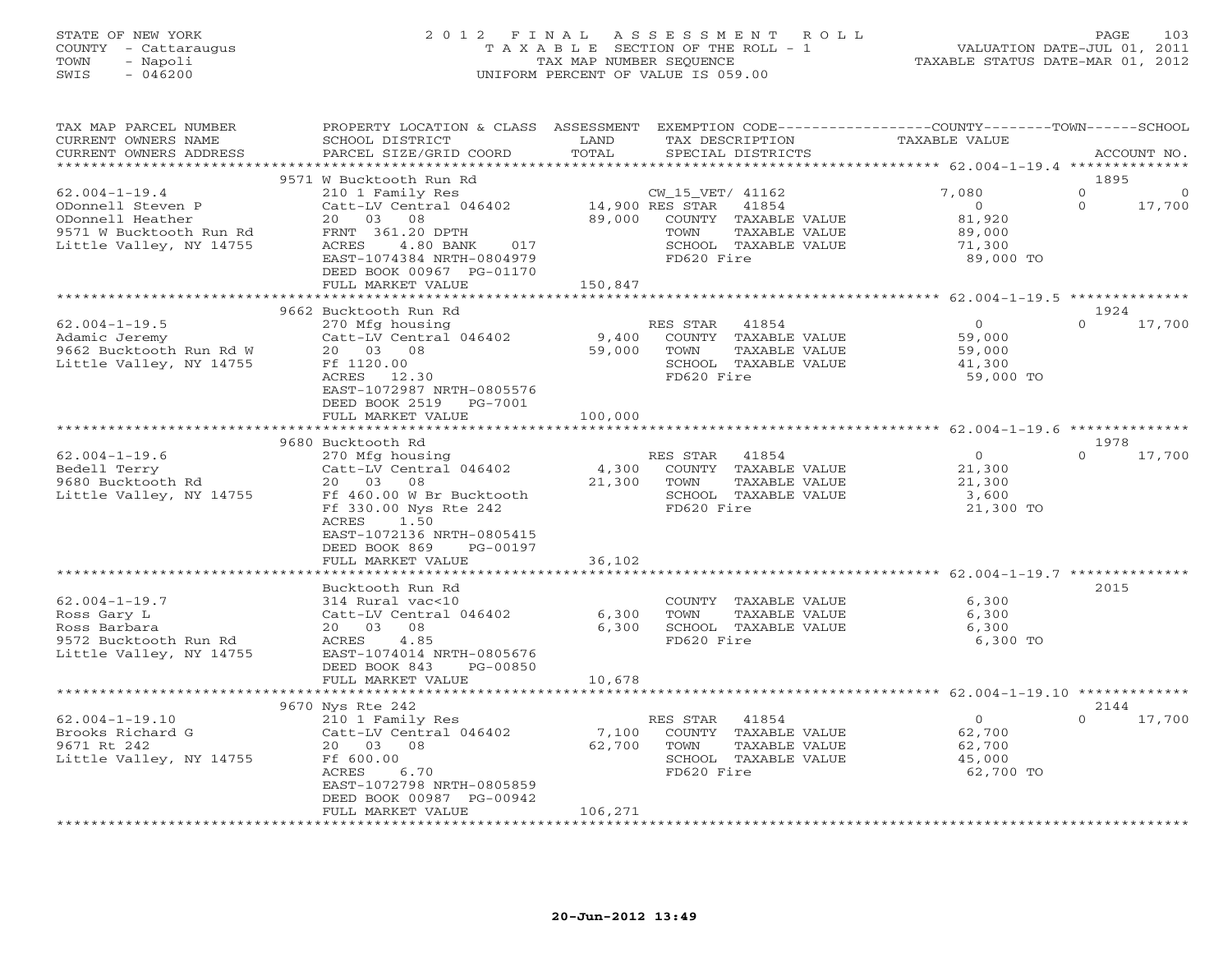# STATE OF NEW YORK 2 0 1 2 F I N A L A S S E S S M E N T R O L L PAGE 104 COUNTY - Cattaraugus T A X A B L E SECTION OF THE ROLL - 1 VALUATION DATE-JUL 01, 2011 TOWN - Napoli TAX MAP NUMBER SEQUENCE TAXABLE STATUS DATE-MAR 01, 2012 SWIS - 046200 UNIFORM PERCENT OF VALUE IS 059.00UNIFORM PERCENT OF VALUE IS 059.00

| TAX MAP PARCEL NUMBER<br>CURRENT OWNERS NAME | PROPERTY LOCATION & CLASS ASSESSMENT<br>SCHOOL DISTRICT | LAND    | TAX DESCRIPTION                              | EXEMPTION CODE-----------------COUNTY-------TOWN-----SCHOOL<br>TAXABLE VALUE |                |
|----------------------------------------------|---------------------------------------------------------|---------|----------------------------------------------|------------------------------------------------------------------------------|----------------|
| CURRENT OWNERS ADDRESS                       | PARCEL SIZE/GRID COORD                                  | TOTAL   | SPECIAL DISTRICTS                            |                                                                              | ACCOUNT NO.    |
| ********************                         | ********************                                    |         |                                              |                                                                              |                |
|                                              | Nys Rte 242                                             |         |                                              | 2145                                                                         |                |
| $62.004 - 1 - 19.11$                         | 311 Res vac land                                        |         | COUNTY TAXABLE VALUE                         | 2,900                                                                        |                |
| Brooks Richard G                             | Catt-LV Central 046402                                  | 2,900   | TOWN<br>TAXABLE VALUE                        | 2,900                                                                        |                |
| 9671 Nys Rte 242                             | 20  03  08                                              | 2,900   | SCHOOL TAXABLE VALUE                         | 2,900                                                                        |                |
| Little Valley, NY 14755                      | FRNT 100.00 DPTH 175.70                                 |         | FD620 Fire                                   | 2,900 TO                                                                     |                |
|                                              | EAST-1072994 NRTH-0806110                               |         |                                              |                                                                              |                |
|                                              | DEED BOOK 00953 PG-00285                                |         |                                              |                                                                              |                |
|                                              | FULL MARKET VALUE                                       | 4,915   |                                              |                                                                              |                |
|                                              |                                                         |         |                                              |                                                                              |                |
|                                              | 9593 Nys Rte 242                                        |         |                                              | 2175                                                                         |                |
| $62.004 - 1 - 19.12$                         | 210 1 Family Res                                        |         | COUNTY TAXABLE VALUE                         | 30,400                                                                       |                |
| Tomaka Paul                                  | Catt-LV Central 046402                                  | 8,100   | TOWN<br>TAXABLE VALUE                        | 30,400                                                                       |                |
| Tomaka Deborah<br>5646 Scherff Rd            | 20 03 08<br>FRNT 418.00 DPTH                            | 30,400  | SCHOOL TAXABLE VALUE<br>FD620 Fire           | 30,400                                                                       |                |
| Orchard Park, NY 14127                       | ACRES 9.35                                              |         |                                              | 30,400 TO                                                                    |                |
|                                              | EAST-1073911 NRTH-0806745                               |         |                                              |                                                                              |                |
|                                              | DEED BOOK 1110 PG-6003                                  |         |                                              |                                                                              |                |
|                                              | FULL MARKET VALUE                                       | 51,525  |                                              |                                                                              |                |
|                                              |                                                         |         |                                              |                                                                              |                |
|                                              | Nys Rte 242 & Fuss Rd                                   |         |                                              | 2176                                                                         |                |
| $62.004 - 1 - 19.13$                         | 312 Vac w/imprv                                         |         | COUNTY TAXABLE VALUE                         | 22,340                                                                       |                |
| Brzuszkiewicz Jon                            | Catt-LV Central 046402                                  | 12,340  | TOWN<br>TAXABLE VALUE                        | 22,340                                                                       |                |
| 19 Andrews Ave                               | 12/21 03 08                                             | 22,340  | SCHOOL TAXABLE VALUE                         | 22,340                                                                       |                |
| Cheektowaga, NY 14225                        | ACRES 20.65                                             |         | FD620 Fire                                   | 22,340 TO                                                                    |                |
|                                              | EAST-1074504 NRTH-0806972                               |         |                                              |                                                                              |                |
|                                              | DEED BOOK 00990 PG-01117                                |         |                                              |                                                                              |                |
|                                              | FULL MARKET VALUE                                       | 37,864  |                                              |                                                                              |                |
|                                              |                                                         |         |                                              |                                                                              |                |
|                                              | 9591 W Bucktooth Run Rd                                 |         |                                              | 2181                                                                         |                |
| $62.004 - 1 - 19.14$                         |                                                         |         |                                              | 11,800<br>11,800                                                             | $\sim$ 0       |
| Smith Edward R                               |                                                         |         |                                              | $\overline{0}$<br>$\Omega$                                                   | 17,700         |
| Smith Donna M                                | 20 03 08                                                |         | 86,100 COUNTY TAXABLE VALUE                  | 74,300                                                                       |                |
| 9591 Bucktooth Run                           | Ff 308.20                                               |         | TAXABLE VALUE<br>TOWN                        | 74,300                                                                       |                |
| Little Valley, NY 14755                      | ACRES 21.80                                             |         | SCHOOL TAXABLE VALUE                         | 68,400                                                                       |                |
|                                              | EAST-1074191 NRTH-0804282                               |         | FD620 Fire                                   | 86,100 TO                                                                    |                |
|                                              | DEED BOOK 00959 PG-00654<br>FULL MARKET VALUE           | 145,932 |                                              |                                                                              |                |
|                                              |                                                         |         |                                              |                                                                              |                |
|                                              | 9608 W Bucktooth Run Rd                                 |         |                                              | 2186                                                                         |                |
| $62.004 - 1 - 19.16$                         | 210 1 Family Res                                        |         | CVET $C/T$ 41131                             | 11,800<br>11,800                                                             | $\overline{0}$ |
| Bills Robert F                               | Catt-LV Central 046402                                  |         |                                              | 26,190<br>$\overline{0}$                                                     | 31,500         |
| Bills Catherine                              | 20 03 08                                                |         | 5,200 AGED C/S 41805<br>70,000 SR STAR 41834 | $\sim$ 0<br>$\Omega$                                                         | 36,700         |
|                                              | Ff 184.60                                               |         | COUNTY TAXABLE VALUE                         | 32,010                                                                       |                |
| Little Valley, NY 14755                      | ACRES<br>3.00                                           |         | TAXABLE VALUE<br>TOWN                        | 58,200                                                                       |                |
|                                              | EAST-1073590 NRTH-0805679                               |         | SCHOOL TAXABLE VALUE                         |                                                                              |                |
|                                              | DEED BOOK 00968 PG-00197                                |         | FD620 Fire                                   | 1,800<br>70,000 TO                                                           |                |
|                                              | FULL MARKET VALUE                                       | 118,644 |                                              |                                                                              |                |
|                                              |                                                         |         |                                              |                                                                              |                |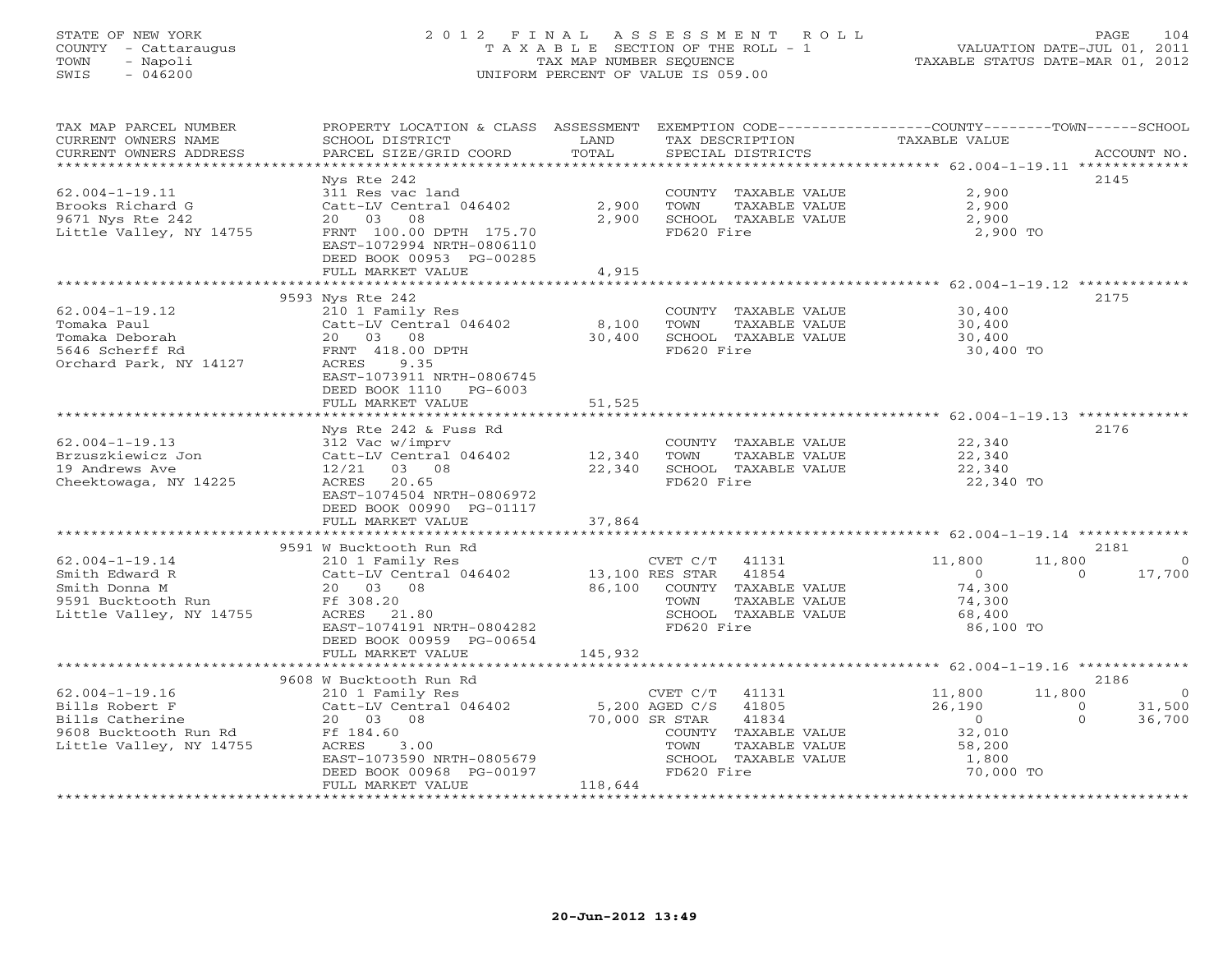# STATE OF NEW YORK 2 0 1 2 F I N A L A S S E S S M E N T R O L L PAGE 105 COUNTY - Cattaraugus T A X A B L E SECTION OF THE ROLL - 1 VALUATION DATE-JUL 01, 2011 TOWN - Napoli TAX MAP NUMBER SEQUENCE TAXABLE STATUS DATE-MAR 01, 2012 SWIS - 046200 UNIFORM PERCENT OF VALUE IS 059.00UNIFORM PERCENT OF VALUE IS 059.00

| TAX MAP PARCEL NUMBER<br>CURRENT OWNERS NAME<br>CURRENT OWNERS ADDRESS                                                                                                                                                                                                                                                                                                             | PROPERTY LOCATION & CLASS ASSESSMENT EXEMPTION CODE---------------COUNTY-------TOWN-----SCHOOL<br>SCHOOL DISTRICT<br><b>Example 19 The LAND</b><br>PARCEL SIZE/GRID COORD                                         | TOTAL                   |                                      | TAX DESCRIPTION<br>SPECIAL DISTRICTS                                                  | TAXABLE VALUE                                                         | ACCOUNT NO.                                 |
|------------------------------------------------------------------------------------------------------------------------------------------------------------------------------------------------------------------------------------------------------------------------------------------------------------------------------------------------------------------------------------|-------------------------------------------------------------------------------------------------------------------------------------------------------------------------------------------------------------------|-------------------------|--------------------------------------|---------------------------------------------------------------------------------------|-----------------------------------------------------------------------|---------------------------------------------|
|                                                                                                                                                                                                                                                                                                                                                                                    |                                                                                                                                                                                                                   |                         |                                      |                                                                                       |                                                                       |                                             |
| $62.004 - 1 - 19.17$<br>Bills Arthur R<br>Bills Arthur I.<br>9598 Bucktooth Run Rd<br>* 'tile Vallev NY 14755                                                                                                                                                                                                                                                                      | 9598 W Bucktooth Run Rd<br>210 1 Family Res<br>Catt-LV Central 046402 5,200 SR STAR<br>20  03  08<br>FRNT 185.30 DPTH<br>ACRES 3.00<br>EAST-1073775 NRTH-0805676<br>DEED BOOK 00965 PG-00199<br>FULL MARKET VALUE | 83,881                  | AGED C/S 41805<br>TOWN<br>FD620 Fire | 41834<br>49,490 COUNTY TAXABLE VALUE<br>TAXABLE VALUE<br>SCHOOL TAXABLE VALUE         | 19,796<br>$\Omega$<br>29,694<br>49,490<br>$\overline{0}$<br>49,490 TO | 2187<br>$0 \t 19,796$<br>$\Omega$<br>29,694 |
|                                                                                                                                                                                                                                                                                                                                                                                    |                                                                                                                                                                                                                   |                         |                                      |                                                                                       |                                                                       |                                             |
| $62.004 - 1 - 19.18$<br>Smith Raymond D<br>9505 Fuss Rd<br>Little Valley, NY 14755                                                                                                                                                                                                                                                                                                 | Fuss Rd<br>311 Res vac land<br>311 Res vac land<br>Catt-LV Central 046402<br>ACRES 1.60<br>EAST-1074669 NRTH-0807314<br>DEED BOOK 8005 PG-8001<br>FULL MARKET VALUE                                               | 4,360<br>4,360<br>7,390 | FD620 Fire                           | COUNTY TAXABLE VALUE<br>TOWN     TAXABLE VALUE<br>SCHOOL TAXABLE VALUE                | 4,360<br>4,360<br>4,360<br>4,360 TO                                   | 2381                                        |
|                                                                                                                                                                                                                                                                                                                                                                                    | *****************************<br>Fuss Rd                                                                                                                                                                          | ************            |                                      |                                                                                       | ************************* 62.004-1-20.1 ****************              | 1299                                        |
| $62.004 - 1 - 20.1$<br>Easter Stuart<br>65 Stevenson Blyd<br>Amherst, NY 14226                                                                                                                                                                                                                                                                                                     | 260 Seasonal res<br>Catt-LV Central 046402 24,300<br>12 03 08<br>ACRES 63.50<br>EAST-1075749 NRTH-0806493<br>DEED BOOK 5139 PG-9001                                                                               | 33,600                  | TOWN<br>FD620 Fire                   | TAXABLE VALUE<br>SCHOOL TAXABLE VALUE                                                 | COUNTY TAXABLE VALUE 33,600<br>33,600<br>33,600<br>33,600 TO          |                                             |
|                                                                                                                                                                                                                                                                                                                                                                                    | FULL MARKET VALUE                                                                                                                                                                                                 | 56,949                  |                                      |                                                                                       |                                                                       |                                             |
|                                                                                                                                                                                                                                                                                                                                                                                    | 9536 Bucktooth Run Rd                                                                                                                                                                                             |                         |                                      |                                                                                       |                                                                       | 1851                                        |
| 62.004-1-20.2<br>Monroe Bruce A<br>Monroe Patricia M<br>9536 W Bucktooth Run<br>PO Box 145<br>Little Valley, NY 14755<br>PO Box 145<br>Little Valley, NY 14755<br>PO Box 145<br>Little Valley, NY 14755<br>PO Box 14755<br>PO Box 14755<br>PO Box 1475                                                                                                                             |                                                                                                                                                                                                                   | 45,200 TOWN             | FD620 Fire                           | RES STAR 41854<br>6,700 COUNTY TAXABLE VALUE<br>TAXABLE VALUE<br>SCHOOL TAXABLE VALUE | $\overline{0}$<br>45,200<br>45,200<br>27,500<br>45,200 TO             | $\Omega$<br>17,700                          |
|                                                                                                                                                                                                                                                                                                                                                                                    | FULL MARKET VALUE                                                                                                                                                                                                 | 76,610                  |                                      |                                                                                       |                                                                       |                                             |
| $62.004 - 1 - 20.3$<br>$\begin{array}{lllllll} 62.004 - 1 - 20.3 & 210 & 1 & \text{Family Res} & & & & & \\ \text{Scharlatt Mark} && \text{Catt-LV Central 046402} && 6,300 & & \\ \text{Scharlatt Linda} && 12 && 03 && 08 && 46,600 & \\ \text{645 Callahan Pl} && \text{ACRES} && 4.75 & & \\ \text{Mendota Heights, MM 55118} && \text{EAST-1075381 NRTH-0805542} \end{array}$ | 9514 Bucktooth Run Rd<br>210 1 Family Res                                                                                                                                                                         | 46,600                  | TOWN<br>FD620 Fire                   | TAXABLE VALUE<br>SCHOOL TAXABLE VALUE                                                 | COUNTY TAXABLE VALUE 46,600<br>46,600<br>46,600<br>46,600 TO          | 1874                                        |
|                                                                                                                                                                                                                                                                                                                                                                                    | DEED BOOK 774<br>PG-00939<br>FULL MARKET VALUE                                                                                                                                                                    | 78,983                  |                                      |                                                                                       |                                                                       |                                             |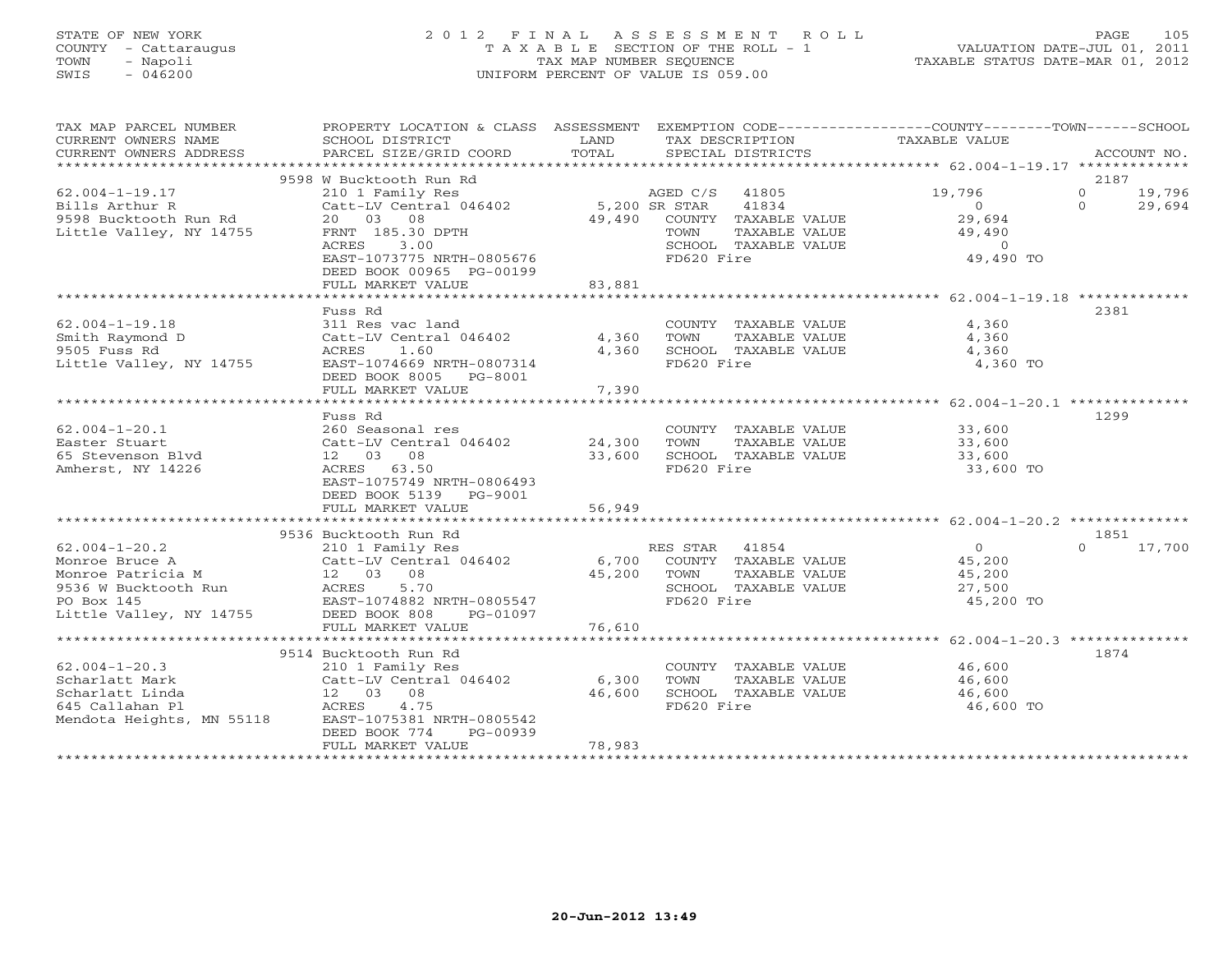# STATE OF NEW YORK 2 0 1 2 F I N A L A S S E S S M E N T R O L L PAGE 106 COUNTY - Cattaraugus T A X A B L E SECTION OF THE ROLL - 1 VALUATION DATE-JUL 01, 2011 TOWN - Napoli TAX MAP NUMBER SEQUENCE TAXABLE STATUS DATE-MAR 01, 2012 SWIS - 046200 UNIFORM PERCENT OF VALUE IS 059.00UNIFORM PERCENT OF VALUE IS 059.00

| TAX MAP PARCEL NUMBER<br>CURRENT OWNERS NAME | PROPERTY LOCATION & CLASS ASSESSMENT<br>SCHOOL DISTRICT     | LAND                | TAX DESCRIPTION                    | EXEMPTION CODE-----------------COUNTY-------TOWN------SCHOOL<br>TAXABLE VALUE |             |
|----------------------------------------------|-------------------------------------------------------------|---------------------|------------------------------------|-------------------------------------------------------------------------------|-------------|
| CURRENT OWNERS ADDRESS                       | PARCEL SIZE/GRID COORD<br>* * * * * * * * * * * * * * * * * | TOTAL<br>********** | SPECIAL DISTRICTS                  | *********** 62.004-1-20.7 **************                                      | ACCOUNT NO. |
|                                              | Fuss Rd                                                     |                     |                                    |                                                                               | 1966        |
| $62.004 - 1 - 20.7$                          | 322 Rural vac>10                                            |                     | COUNTY TAXABLE VALUE               | 14,300                                                                        |             |
| Czechowski Bernard C                         | Catt-LV Central 046402                                      | 14,300              | TOWN<br>TAXABLE VALUE              | 14,300                                                                        |             |
| 34 Francine Ln                               | 12 03<br>08                                                 | 14,300              | SCHOOL TAXABLE VALUE               | 14,300                                                                        |             |
| Cheektowaga, NY 14227                        | ACRES<br>24.75<br>EAST-1077455 NRTH-0807257                 |                     | FD620 Fire                         | 14,300 TO                                                                     |             |
|                                              | DEED BOOK 904<br>PG-01038                                   |                     |                                    |                                                                               |             |
|                                              | FULL MARKET VALUE                                           | 24,237              |                                    |                                                                               |             |
|                                              |                                                             |                     |                                    |                                                                               |             |
|                                              | 9505 Fuss Rd                                                |                     |                                    |                                                                               | 2105        |
| $62.004 - 1 - 20.8$                          | 270 Mfg housing                                             |                     | RES STAR 41854                     | $\overline{O}$<br>$\Omega$                                                    | 17,700      |
| Smith Raymond D                              | Catt-LV Central 046402                                      | 4,800               | COUNTY TAXABLE VALUE               | 62,600                                                                        |             |
| 9505 Fuss Rd                                 | $12/20$ 03 08                                               | 62,600              | TOWN<br>TAXABLE VALUE              | 62,600                                                                        |             |
| Little Valley, NY 14755                      | 2.35<br>ACRES                                               |                     | SCHOOL TAXABLE VALUE               | 44,900                                                                        |             |
|                                              | EAST-1074420 NRTH-0807392                                   |                     | FD620 Fire                         | 62,600 TO                                                                     |             |
|                                              | DEED BOOK 993<br>$PG-239$<br>FULL MARKET VALUE              | 106,102             |                                    |                                                                               |             |
|                                              | ********************                                        |                     |                                    |                                                                               |             |
|                                              | 9494 Bucktooth Run Rd                                       |                     |                                    |                                                                               | 1441        |
| $62.004 - 1 - 21$                            | 210 1 Family Res                                            |                     | RES STAR<br>41854                  | $\circ$<br>$\Omega$                                                           | 17,700      |
| Huber Devin M                                | Catt-LV Central 046402                                      | 6,600               | COUNTY TAXABLE VALUE               | 39,800                                                                        |             |
| 9494 Bucktooth Run                           | 12 03 08                                                    | 39,800              | TOWN<br>TAXABLE VALUE              | 39,800                                                                        |             |
| Little Valley, NY 14755                      | $L/p$ 948-81                                                |                     | SCHOOL TAXABLE VALUE               | 22,100                                                                        |             |
|                                              | Ff 880.00                                                   |                     | FD620 Fire                         | 39,800 TO                                                                     |             |
|                                              | ACRES<br>5.85                                               |                     |                                    |                                                                               |             |
|                                              | EAST-1076048 NRTH-0805446<br>DEED BOOK 13424 PG-4001        |                     |                                    |                                                                               |             |
|                                              | FULL MARKET VALUE                                           | 67,458              |                                    |                                                                               |             |
|                                              |                                                             |                     |                                    |                                                                               |             |
|                                              | 9468 Bucktooth Run Rd                                       |                     |                                    |                                                                               | 0133        |
| $62.004 - 1 - 23$                            | 210 1 Family Res                                            |                     | RES STAR 41854                     | $\overline{0}$<br>$\Omega$                                                    | 17,700      |
| Pillittere Joseph T                          | Catt-LV Central 046402                                      | 4,800               | COUNTY TAXABLE VALUE               | 56,500                                                                        |             |
| 9468 Bucktooth Run Rd                        | 12  03  08                                                  | 56,500              | TOWN<br>TAXABLE VALUE              | 56,500                                                                        |             |
| Little Valley, NY 14755                      | Ff 300.00                                                   |                     | SCHOOL TAXABLE VALUE<br>FD620 Fire | 38,800                                                                        |             |
|                                              | 1.95 BANK<br>ACRES<br>032<br>EAST-1076649 NRTH-0805152      |                     |                                    | 56,500 TO                                                                     |             |
|                                              | DEED BOOK 14995 PG-3001                                     |                     |                                    |                                                                               |             |
|                                              | FULL MARKET VALUE                                           | 95,763              |                                    |                                                                               |             |
|                                              | ******************                                          |                     |                                    |                                                                               |             |
|                                              | 9446 Bucktooth Run Rd                                       |                     |                                    |                                                                               | 1469        |
| $62.004 - 1 - 24.1$                          | 240 Rural res                                               |                     | COUNTY TAXABLE VALUE               | 97,200                                                                        |             |
| Bognar Peter M                               | Catt-LV Central 046402                                      | 30,600              | TOWN<br>TAXABLE VALUE              | 97,200                                                                        |             |
| 130 Brookside Terr W                         | 12 03 08                                                    | 97,200              | SCHOOL TAXABLE VALUE               | 97,200                                                                        |             |
| Tonawanda, NY 14150-5906                     | FRNT 370.00 DPTH<br>95.01<br>ACRES                          |                     | FD620 Fire                         | 97,200 TO                                                                     |             |
|                                              | EAST-1077488 NRTH-0805828                                   |                     |                                    |                                                                               |             |
|                                              | DEED BOOK 878<br>PG-00034                                   |                     |                                    |                                                                               |             |
|                                              | FULL MARKET VALUE                                           | 164,746             |                                    |                                                                               |             |
|                                              |                                                             |                     |                                    |                                                                               |             |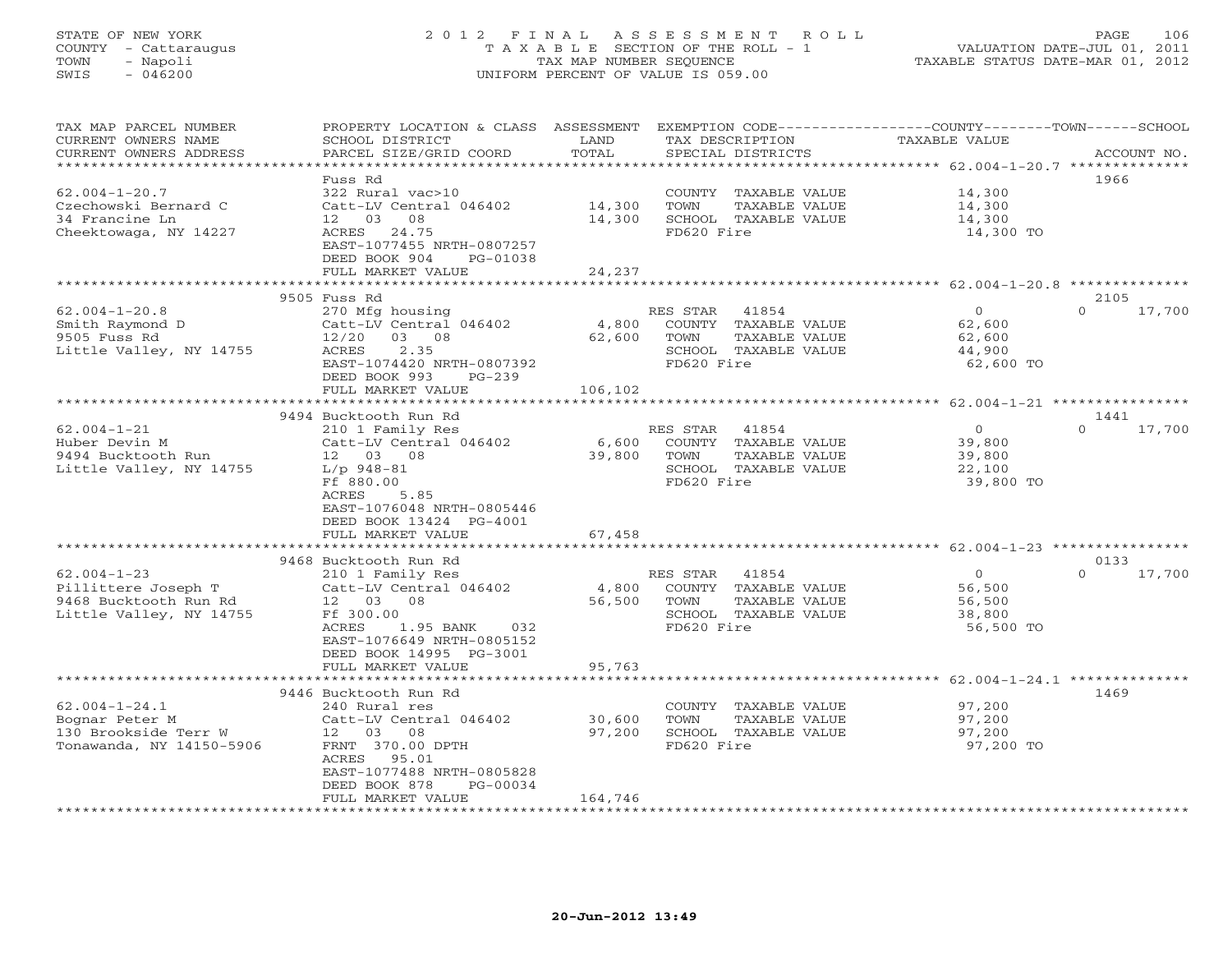# STATE OF NEW YORK 2 0 1 2 F I N A L A S S E S S M E N T R O L L PAGE 107 COUNTY - Cattaraugus T A X A B L E SECTION OF THE ROLL - 1 VALUATION DATE-JUL 01, 2011 TOWN - Napoli TAX MAP NUMBER SEQUENCE TAXABLE STATUS DATE-MAR 01, 2012 SWIS - 046200 UNIFORM PERCENT OF VALUE IS 059.00UNIFORM PERCENT OF VALUE IS 059.00

| TAX MAP PARCEL NUMBER<br>CURRENT OWNERS NAME<br>CURRENT OWNERS ADDRESS<br>***********************          | PROPERTY LOCATION & CLASS ASSESSMENT<br>SCHOOL DISTRICT<br>PARCEL SIZE/GRID COORD                                                                                              | LAND<br>TOTAL              | TAX DESCRIPTION<br>SPECIAL DISTRICTS                                                                    | EXEMPTION CODE-----------------COUNTY-------TOWN------SCHOOL<br><b>TAXABLE VALUE</b><br>ACCOUNT NO. |
|------------------------------------------------------------------------------------------------------------|--------------------------------------------------------------------------------------------------------------------------------------------------------------------------------|----------------------------|---------------------------------------------------------------------------------------------------------|-----------------------------------------------------------------------------------------------------|
| $62.004 - 1 - 24.2$<br>Murphy Frederick F<br>Murphy Kathleen<br>160 State Park Ave<br>Salamanca, NY 14779  | Bucktooth Run Rd<br>314 Rural vac<10<br>Catt-LV Central 046402<br>08<br>12 03<br>FRNT 210.00 DPTH 287.00<br>EAST-1076605 NRTH-0804708<br>DEED BOOK 795<br>PG-01137             | 4,200<br>4,200             | COUNTY TAXABLE VALUE<br>TOWN<br>TAXABLE VALUE<br>SCHOOL TAXABLE VALUE<br>FD620 Fire                     | 1922<br>4,200<br>4,200<br>4,200<br>4,200 TO                                                         |
|                                                                                                            | FULL MARKET VALUE                                                                                                                                                              | 7,119<br>*************     |                                                                                                         |                                                                                                     |
| $62.004 - 1 - 25.1$<br>Joseph Gregory<br>Joseph Patricia<br>74 Beachridge Dr<br>East Amherst, NY 14051     | 9400 Bucktooth Run Rd<br>270 Mfg housing<br>Catt-LV Central 046402<br>12  03  08<br>ACRES 11.90<br>EAST-1077823 NRTH-0804365<br>DEED BOOK 872<br>PG-00648<br>FULL MARKET VALUE | 9,100<br>84,420<br>143,085 | COUNTY TAXABLE VALUE<br>TOWN<br>TAXABLE VALUE<br>SCHOOL TAXABLE VALUE<br>FD620 Fire                     | 1572<br>84,420<br>84,420<br>84,420<br>84,420 TO                                                     |
|                                                                                                            | 9412 Bucktooth Run Rd                                                                                                                                                          |                            |                                                                                                         | 1958                                                                                                |
| $62.004 - 1 - 25.2$<br>Plunk Sherie L<br>9412 Bucktooth Run Rd<br>Little Valley, NY 14755                  | 210 1 Family Res<br>Catt-LV Central 046402<br>12 03<br>08<br>ACRES<br>4.80<br>EAST-1077169 NRTH-0804389<br>DEED BOOK 1026<br>PG-1158<br>FULL MARKET VALUE                      | 6,300<br>54,400<br>92,203  | SR STAR<br>41834<br>COUNTY TAXABLE VALUE<br>TOWN<br>TAXABLE VALUE<br>SCHOOL TAXABLE VALUE<br>FD620 Fire | $\circ$<br>$\Omega$<br>36,700<br>54,400<br>54,400<br>17,700<br>54,400 TO                            |
|                                                                                                            |                                                                                                                                                                                |                            |                                                                                                         |                                                                                                     |
| $62.004 - 1 - 25.3$<br>Piracci John J<br>Piracci Paul T Jr<br>37 Sandhurst Lane<br>Williamsville, NY 14221 | 9386 Bucktooth Run Rd<br>210 1 Family Res<br>Catt-LV Central 046402<br>12  03  08<br>Ff 325.00<br>ACRES 15.50<br>EAST-1078294 NRTH-0803679<br>DEED BOOK 10976 PG-7002          | 8,400<br>29,300            | COUNTY TAXABLE VALUE<br>TOWN<br>TAXABLE VALUE<br>SCHOOL TAXABLE VALUE<br>FD620 Fire                     | 2048<br>29,300<br>29,300<br>29,300<br>29,300 TO                                                     |
|                                                                                                            | FULL MARKET VALUE                                                                                                                                                              | 49,661                     |                                                                                                         |                                                                                                     |
|                                                                                                            | 9392 Bucktooth Run Rd                                                                                                                                                          |                            |                                                                                                         | 2049                                                                                                |
| $62.004 - 1 - 25.4$<br>Joseph Keith A<br>Joseph Jeffrey A<br>239 Glenn Oak Dr<br>East Amherst, NY 14051    | 240 Rural res<br>Catt-LV Central 046402<br>12 03 08<br>ACRES 12.40<br>EAST-1078332 NRTH-0804058<br>DEED BOOK 14341 PG-4001<br>FULL MARKET VALUE                                | 9,400<br>53,400<br>90,508  | COUNTY TAXABLE VALUE<br>TAXABLE VALUE<br>TOWN<br>SCHOOL TAXABLE VALUE<br>FD620 Fire                     | 53,400<br>53,400<br>53,400<br>53,400 TO                                                             |
|                                                                                                            | *********************************                                                                                                                                              |                            |                                                                                                         |                                                                                                     |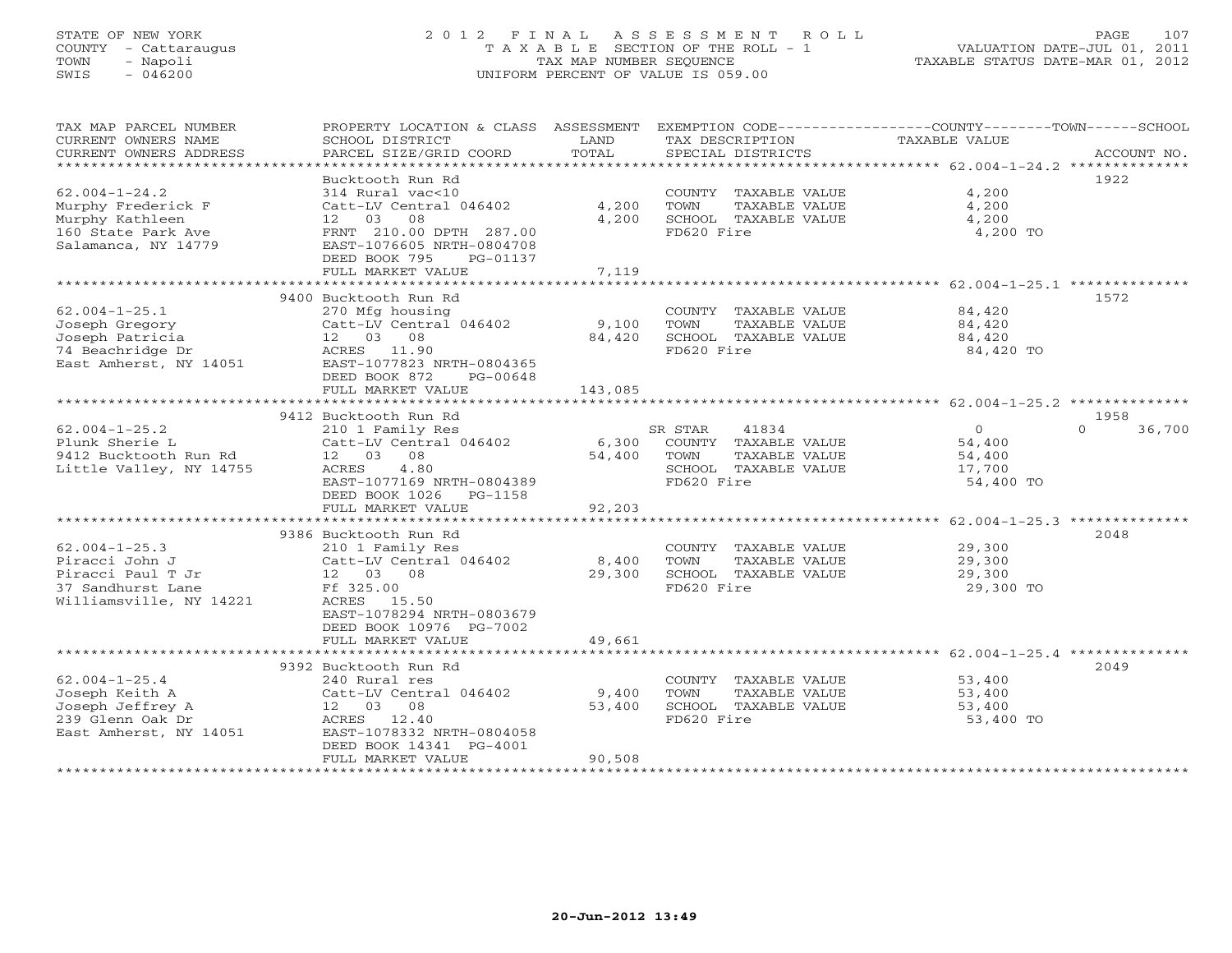# STATE OF NEW YORK 2 0 1 2 F I N A L A S S E S S M E N T R O L L PAGE 108 COUNTY - Cattaraugus T A X A B L E SECTION OF THE ROLL - 1 VALUATION DATE-JUL 01, 2011 TOWN - Napoli TAX MAP NUMBER SEQUENCE TAXABLE STATUS DATE-MAR 01, 2012 SWIS - 046200 UNIFORM PERCENT OF VALUE IS 059.00UNIFORM PERCENT OF VALUE IS 059.00

| TAX MAP PARCEL NUMBER<br>CURRENT OWNERS NAME<br>CURRENT OWNERS ADDRESS                                            | PROPERTY LOCATION & CLASS ASSESSMENT<br>SCHOOL DISTRICT<br>PARCEL SIZE/GRID COORD                                                                                                        | LAND<br>TOTAL                | EXEMPTION CODE-----------------COUNTY-------TOWN------SCHOOL<br>TAX DESCRIPTION<br>SPECIAL DISTRICTS | <b>TAXABLE VALUE</b>                        | ACCOUNT NO. |
|-------------------------------------------------------------------------------------------------------------------|------------------------------------------------------------------------------------------------------------------------------------------------------------------------------------------|------------------------------|------------------------------------------------------------------------------------------------------|---------------------------------------------|-------------|
| $62.004 - 1 - 27$<br>Chagrin Land Limited Partnersh Catt-LV Central 046402<br>PO Box 707<br>Marienville, PA 16239 | Bucktooth Run Rd<br>910 Priv forest<br>04 03 08<br>ACRES 50.00                                                                                                                           | 21,600<br>21,600             | COUNTY TAXABLE VALUE<br>TOWN<br>TAXABLE VALUE<br>SCHOOL TAXABLE VALUE<br>FD620 Fire                  | 21,600<br>21,600<br>21,600<br>21,600 TO     | 1618        |
|                                                                                                                   | EAST-1078964 NRTH-0806521<br>DEED BOOK 6115 PG-5002<br>FULL MARKET VALUE                                                                                                                 | 36,610                       |                                                                                                      |                                             |             |
|                                                                                                                   | Bucktooth Run Rd                                                                                                                                                                         |                              |                                                                                                      |                                             | 0185        |
| $62.004 - 1 - 28$<br>Chagrin Land Ltd Ptnrshp<br>PO Box 707<br>Marienville, PA 16239                              | 910 Priv forest<br>Catt-LV Central 046402<br>04 03 08<br>ACRES 100.00<br>EAST-1081116 NRTH-0806801                                                                                       | 25,000<br>84,300             | COUNTY TAXABLE VALUE<br>TAXABLE VALUE<br>TOWN<br>SCHOOL TAXABLE VALUE<br>FD620 Fire                  | 84,300<br>84,300<br>84,300<br>84,300 TO     |             |
|                                                                                                                   | DEED BOOK 00926 PG-00947<br>FULL MARKET VALUE                                                                                                                                            | 142,881                      |                                                                                                      |                                             |             |
|                                                                                                                   |                                                                                                                                                                                          |                              |                                                                                                      |                                             |             |
| $62.004 - 1 - 29$<br>Chagrin Land Ltd Ptnrshp<br>PO Box 707<br>Marienville, PA 16239                              | Bucktooth Run Rd<br>910 Priv forest<br>Catt-LV Central 046402<br>04 03<br>08<br>176.00a(D)<br>ACRES 186.15<br>EAST-1080402 NRTH-0804863<br>DEED BOOK 00926 PG-00947<br>FULL MARKET VALUE | 46,538<br>106,200<br>180,000 | COUNTY TAXABLE VALUE<br>TOWN<br>TAXABLE VALUE<br>SCHOOL TAXABLE VALUE<br>FD620 Fire                  | 106,200<br>106,200<br>106,200<br>106,200 TO | 0184        |
|                                                                                                                   |                                                                                                                                                                                          |                              |                                                                                                      |                                             |             |
| $62.004 - 1 - 30$<br>Penn-York Resources, Inc.<br>1716 Honeove Rd<br>Shinglehouse, PA 16748                       | Bucktooth Run Rd<br>910 Priv forest<br>Catt-LV Central 046402<br>04 03 08<br>ACRES 50.00<br>EAST-1082158 NRTH-0804407<br>DEED BOOK 439<br>PG-8004                                        | 12,500<br>39,200             | COUNTY TAXABLE VALUE<br>TOWN<br>TAXABLE VALUE<br>SCHOOL TAXABLE VALUE<br>FD620 Fire                  | 39,200<br>39,200<br>39,200<br>39,200 TO     | 0094        |
|                                                                                                                   | FULL MARKET VALUE                                                                                                                                                                        | 66,441                       |                                                                                                      |                                             |             |
|                                                                                                                   |                                                                                                                                                                                          |                              |                                                                                                      |                                             |             |
| $62.004 - 1 - 31$<br>Penn-York Resources, Inc.<br>1716 Honeoye Rd<br>Shinglehouse, PA 16748                       | Bucktooth Run Rd<br>910 Priv forest<br>Salamanca Centr 041600<br>03 03 08<br>ACRES 35.33<br>EAST-1082411 NRTH-0802096<br>DEED BOOK 439<br>$PG-8004$                                      | 8,833<br>20,700              | COUNTY TAXABLE VALUE<br>TOWN<br>TAXABLE VALUE<br>SCHOOL TAXABLE VALUE<br>FD620 Fire                  | 20,700<br>20,700<br>20,700<br>20,700 TO     | 0095        |
|                                                                                                                   | FULL MARKET VALUE                                                                                                                                                                        | 35,085                       |                                                                                                      |                                             |             |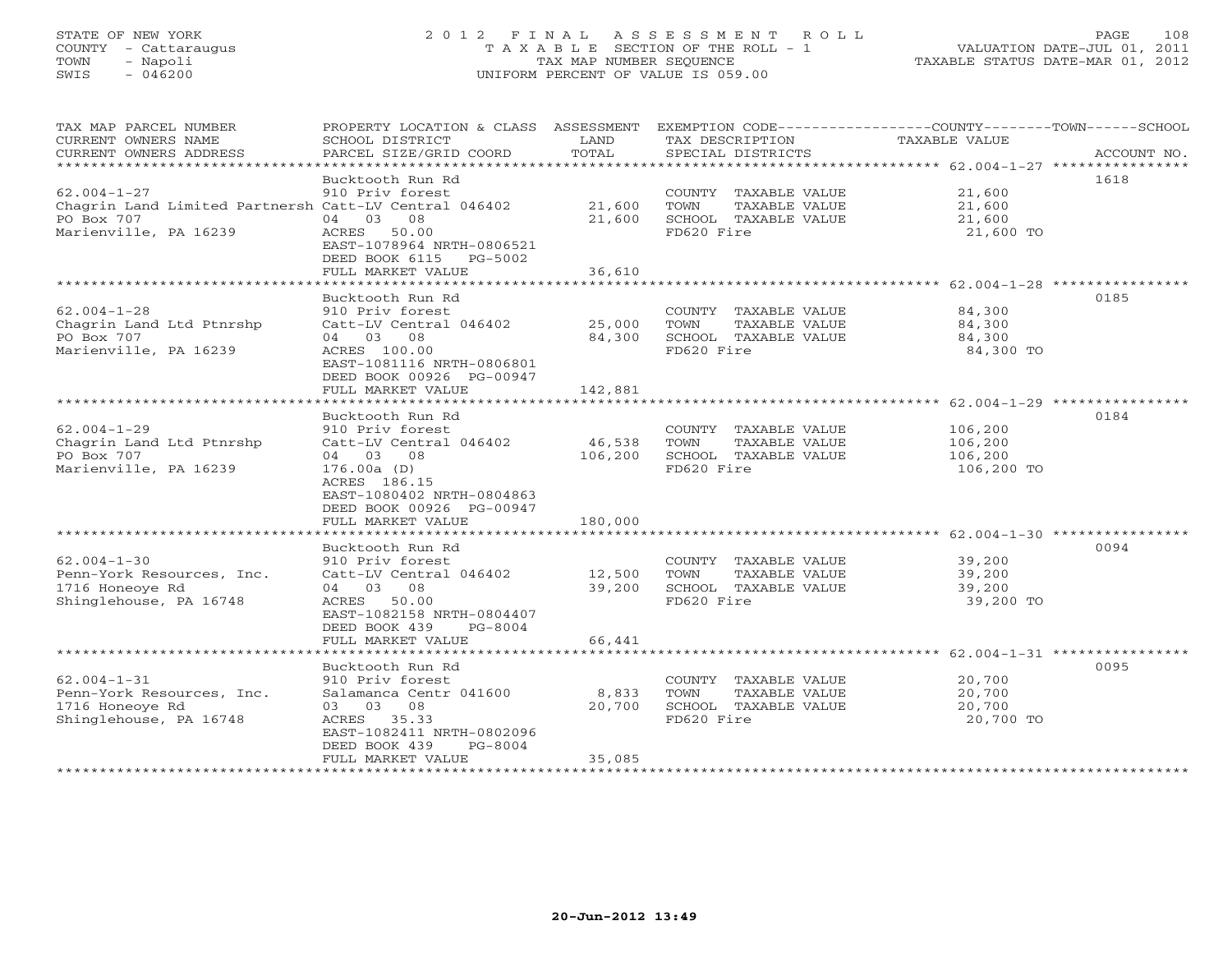# STATE OF NEW YORK 2 0 1 2 F I N A L A S S E S S M E N T R O L L PAGE 109 COUNTY - Cattaraugus T A X A B L E SECTION OF THE ROLL - 1 VALUATION DATE-JUL 01, 2011 TOWN - Napoli TAX MAP NUMBER SEQUENCE TAXABLE STATUS DATE-MAR 01, 2012 SWIS - 046200 UNIFORM PERCENT OF VALUE IS 059.00UNIFORM PERCENT OF VALUE IS 059.00

| TAX MAP PARCEL NUMBER<br>CURRENT OWNERS NAME<br>CURRENT OWNERS ADDRESS                                              | PROPERTY LOCATION & CLASS ASSESSMENT<br>SCHOOL DISTRICT<br>PARCEL SIZE/GRID COORD                                                                                                         | LAND<br>TOTAL             | TAX DESCRIPTION<br>SPECIAL DISTRICTS                                                | EXEMPTION CODE-----------------COUNTY-------TOWN------SCHOOL<br>TAXABLE VALUE<br>ACCOUNT NO. |
|---------------------------------------------------------------------------------------------------------------------|-------------------------------------------------------------------------------------------------------------------------------------------------------------------------------------------|---------------------------|-------------------------------------------------------------------------------------|----------------------------------------------------------------------------------------------|
| $62.004 - 1 - 32.1$<br>Burdick David<br>5705 Leonard Run Rd<br>Limestone, NY 14753                                  | Bucktooth Run Rd<br>322 Rural vac>10<br>Salamanca Centr 041600<br>02 03 08<br>ACRES 10.70<br>EAST-1082408 NRTH-0799999<br>DEED BOOK 10408 PG-4001<br>FULL MARKET VALUE                    | 8,700<br>8,700<br>14,746  | COUNTY TAXABLE VALUE<br>TOWN<br>TAXABLE VALUE<br>SCHOOL TAXABLE VALUE<br>FD620 Fire | 1431<br>8,700<br>8,700<br>8,700<br>8,700 TO                                                  |
| $62.004 - 1 - 32.2$<br>Vitello Scott C/Kelli M<br>Kropp Kara D<br>7285 Rochester Rd<br>Lockport, NY 14094           | Bucktooth Run Rd<br>260 Seasonal res<br>Salamanca Centr 041600<br>03 03 08<br>ACRES<br>5.10<br>EAST-1082222 NRTH-0800745<br>DEED BOOK 3287 PG-8001<br>FULL MARKET VALUE                   | 6,400<br>26,200<br>44,407 | COUNTY TAXABLE VALUE<br>TOWN<br>TAXABLE VALUE<br>SCHOOL TAXABLE VALUE<br>FD620 Fire | 2000<br>26,200<br>26,200<br>26,200<br>26,200 TO                                              |
|                                                                                                                     | ***********************                                                                                                                                                                   | * * * * * * * * * * *     |                                                                                     | ********************* 62.004-1-33 *****************                                          |
| $62.004 - 1 - 33$<br>Gramza Michell<br>Gramza Elaine<br>12221 Carey Rd<br>Alden, NY 14004                           | 9039 Bucktooth Run Rd<br>260 Seasonal res<br>Salamanca Centr 041600<br>03 03<br>08<br>ACRES<br>1.09<br>EAST-1082012 NRTH-0800247<br>DEED BOOK 9052<br>PG-2001                             | 4,100<br>31,900           | COUNTY TAXABLE VALUE<br>TOWN<br>TAXABLE VALUE<br>SCHOOL TAXABLE VALUE<br>FD620 Fire | 1714<br>31,900<br>31,900<br>31,900<br>31,900 TO                                              |
|                                                                                                                     | FULL MARKET VALUE                                                                                                                                                                         | 54,068                    |                                                                                     |                                                                                              |
| $62.004 - 1 - 34.2$<br>Kohler Jesse<br>Kohler John M III<br>Kohler Craig J<br>315 Hartford Ave<br>Buffalo, NY 14223 | 9816 Bucktooth Run Rd<br>260 Seasonal res<br>Salamanca Centr 041600<br>03 03 08<br>ACRES<br>$2.25$ BANK<br>017<br>EAST-1079297 NRTH-0800166<br>DEED BOOK 1017<br>PG-1051                  | 4,800<br>25,800           | COUNTY TAXABLE VALUE<br>TAXABLE VALUE<br>TOWN<br>SCHOOL TAXABLE VALUE<br>FD620 Fire | 1589<br>25,800<br>25,800<br>25,800<br>25,800 TO                                              |
|                                                                                                                     | FULL MARKET VALUE                                                                                                                                                                         | 43,729                    |                                                                                     |                                                                                              |
| $62.004 - 1 - 34.3$<br>Cunningham William R<br>774 Alt Blvd<br>Grand Island, NY 14072                               | Bucktooth Run Rd<br>314 Rural vac<10<br>Salamanca Centr 041600<br>08<br>03 03<br>FRNT<br>75.00 DPTH 175.00<br>EAST-1079541 NRTH-0800056<br>DEED BOOK 821<br>PG-01153<br>FULL MARKET VALUE | 2,400<br>13,500<br>22,881 | COUNTY TAXABLE VALUE<br>TOWN<br>TAXABLE VALUE<br>SCHOOL TAXABLE VALUE<br>FD620 Fire | 1189<br>13,500<br>13,500<br>13,500<br>13,500 TO                                              |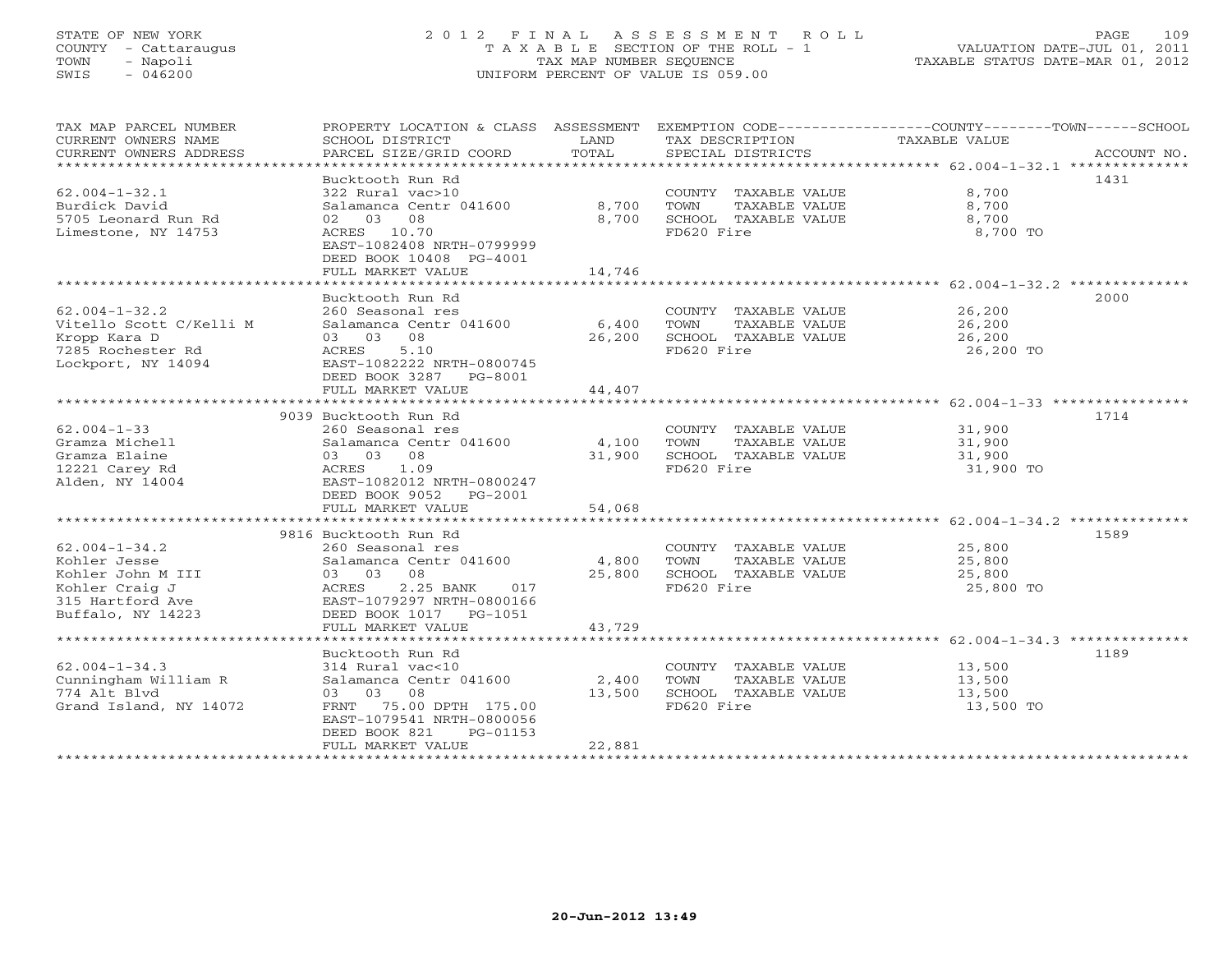# STATE OF NEW YORK 2 0 1 2 F I N A L A S S E S S M E N T R O L L PAGE 110 COUNTY - Cattaraugus T A X A B L E SECTION OF THE ROLL - 1 VALUATION DATE-JUL 01, 2011 TOWN - Napoli TAX MAP NUMBER SEQUENCE TAXABLE STATUS DATE-MAR 01, 2012 SWIS - 046200 UNIFORM PERCENT OF VALUE IS 059.00UNIFORM PERCENT OF VALUE IS 059.00

| TAX MAP PARCEL NUMBER            |                           |        |                                    | PROPERTY LOCATION & CLASS ASSESSMENT EXEMPTION CODE----------------COUNTY-------TOWN------SCHOOL |
|----------------------------------|---------------------------|--------|------------------------------------|--------------------------------------------------------------------------------------------------|
| CURRENT OWNERS NAME              | SCHOOL DISTRICT           | LAND   | TAX DESCRIPTION                    | TAXABLE VALUE                                                                                    |
| CURRENT OWNERS ADDRESS           | PARCEL SIZE/GRID COORD    | TOTAL  | SPECIAL DISTRICTS                  | ACCOUNT NO.                                                                                      |
| **********************           |                           |        |                                    |                                                                                                  |
|                                  | Bucktooth Run Rd          |        |                                    | 0186                                                                                             |
| $62.004 - 1 - 35$                | 910 Priv forest           |        | COUNTY TAXABLE VALUE               | 13,300                                                                                           |
| Perreault Frances                | Salamanca Centr 041600    | 4,400  | TOWN<br>TAXABLE VALUE              | 13,300                                                                                           |
| 1090 Ideson Rd                   | 03 03 08                  | 13,300 | SCHOOL TAXABLE VALUE               | 13,300                                                                                           |
| Honeoye Falls, NY 14472          | ACRES 17.60               |        | FD620 Fire                         | 13,300 TO                                                                                        |
|                                  | EAST-1078852 NRTH-0801929 |        |                                    |                                                                                                  |
|                                  | DEED BOOK 886<br>PG-01193 |        |                                    |                                                                                                  |
|                                  | FULL MARKET VALUE         | 22,542 |                                    |                                                                                                  |
|                                  | 9318 Bucktooth Run Rd     |        |                                    | 0104                                                                                             |
| $62.004 - 1 - 36$                | 910 Priv forest           |        | COUNTY TAXABLE VALUE               | 28,000                                                                                           |
| Schnell Robert E                 | Catt-LV Central 046402    | 13,700 | TOWN<br>TAXABLE VALUE              | 28,000                                                                                           |
| Schnell Jeanine L                | 03 03 08                  | 28,000 | SCHOOL TAXABLE VALUE               | 28,000                                                                                           |
| 1105 Bowen Dr                    | ACRES 39.85               |        | FD620 Fire                         | 28,000 TO                                                                                        |
| North Tonawanda, NY 14120        | EAST-1079576 NRTH-0802909 |        |                                    |                                                                                                  |
|                                  | DEED BOOK 12620 PG-6001   |        |                                    |                                                                                                  |
|                                  | FULL MARKET VALUE         | 47,458 |                                    |                                                                                                  |
|                                  |                           |        |                                    |                                                                                                  |
|                                  | Bucktooth Run Rd          |        |                                    | 0188                                                                                             |
| $62.004 - 1 - 37$                | 910 Priv forest           |        | COUNTY TAXABLE VALUE               | 4,400                                                                                            |
| Chagrin Land Ltd Ptnrshp         | Catt-LV Central 046402    | 2,000  | TOWN<br>TAXABLE VALUE              | 4,400                                                                                            |
| PO Box 707                       | 03 03 08                  | 4,400  | SCHOOL TAXABLE VALUE               | 4,400                                                                                            |
| Marienville, PA 16239            | Ff 100.00                 |        | FD620 Fire                         | 4,400 TO                                                                                         |
|                                  | 7.98<br>ACRES             |        |                                    |                                                                                                  |
|                                  | EAST-1079001 NRTH-0803293 |        |                                    |                                                                                                  |
|                                  | DEED BOOK 00926 PG-00947  |        |                                    |                                                                                                  |
|                                  | FULL MARKET VALUE         | 7,458  |                                    |                                                                                                  |
|                                  |                           |        |                                    |                                                                                                  |
|                                  | 9331 Bucktooth Run Rd     |        |                                    | 1225                                                                                             |
| $62.004 - 1 - 39$                | 210 1 Family Res          |        | COUNTY TAXABLE VALUE               | 52,000                                                                                           |
| Reukauf Glen C                   | Catt-LV Central 046402    | 9,300  | TOWN<br>TAXABLE VALUE              | 52,000                                                                                           |
| Reukauf Nancy L<br>291 Girdle Rd | 11 03 08<br>Ff 550.00     | 52,000 | SCHOOL TAXABLE VALUE<br>FD620 Fire | 52,000<br>52,000 TO                                                                              |
| East Aurora, NY 14052            | ACRES 12.30               |        |                                    |                                                                                                  |
|                                  | EAST-1077812 NRTH-0802676 |        |                                    |                                                                                                  |
|                                  | DEED BOOK 00925 PG-00135  |        |                                    |                                                                                                  |
|                                  | FULL MARKET VALUE         | 88,136 |                                    |                                                                                                  |
|                                  | ************************  |        |                                    |                                                                                                  |
|                                  | 9345 Bucktooth Run Rd     |        |                                    | 1226                                                                                             |
| $62.004 - 1 - 40.1$              | 322 Rural vac>10          |        | COUNTY TAXABLE VALUE               | 11,300                                                                                           |
| Gross Michael                    | Catt-LV Central 046402    | 11,300 | TOWN<br>TAXABLE VALUE              | 11,300                                                                                           |
| Gross Sherry                     | 11 03 08                  | 11,300 | SCHOOL TAXABLE VALUE               | 11,300                                                                                           |
| 7217 Balla Dr                    | Ff 920.00                 |        | FD620 Fire                         | 11,300 TO                                                                                        |
| North Tonawanda, NY 14120        | ACRES 17.20               |        |                                    |                                                                                                  |
|                                  | EAST-1077255 NRTH-0803184 |        |                                    |                                                                                                  |
|                                  | DEED BOOK 14961 PG-8001   |        |                                    |                                                                                                  |
|                                  | FULL MARKET VALUE         | 19,153 |                                    |                                                                                                  |
| *********************            | *********************     |        |                                    |                                                                                                  |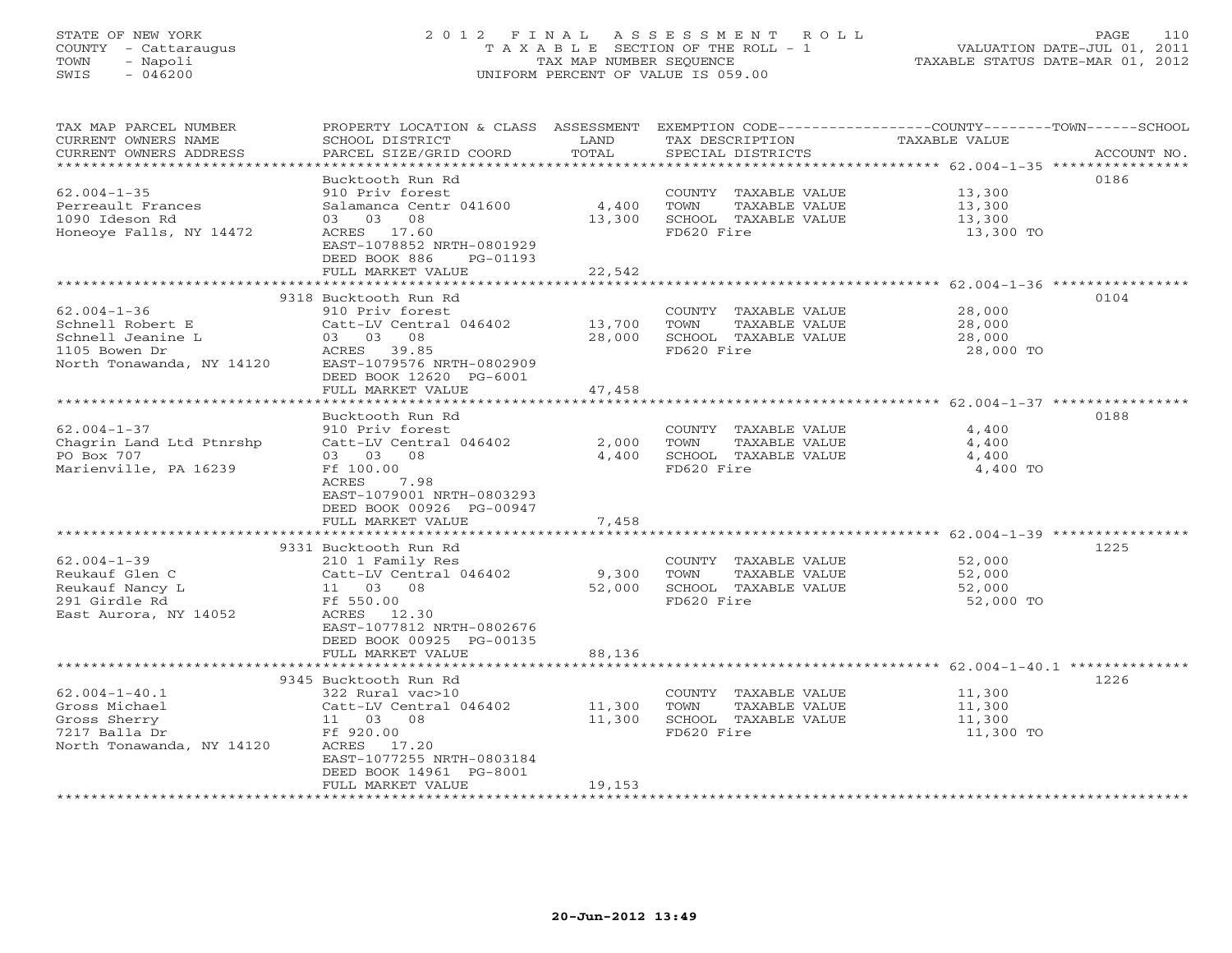# STATE OF NEW YORK 2 0 1 2 F I N A L A S S E S S M E N T R O L L PAGE 111 COUNTY - Cattaraugus T A X A B L E SECTION OF THE ROLL - 1 VALUATION DATE-JUL 01, 2011 TOWN - Napoli TAX MAP NUMBER SEQUENCE TAXABLE STATUS DATE-MAR 01, 2012 SWIS - 046200 UNIFORM PERCENT OF VALUE IS 059.00UNIFORM PERCENT OF VALUE IS 059.00

| TAX MAP PARCEL NUMBER<br>CURRENT OWNERS NAME | PROPERTY LOCATION & CLASS ASSESSMENT<br>SCHOOL DISTRICT | LAND      | TAX DESCRIPTION                    | EXEMPTION CODE-----------------COUNTY-------TOWN------SCHOOL<br>TAXABLE VALUE |                    |
|----------------------------------------------|---------------------------------------------------------|-----------|------------------------------------|-------------------------------------------------------------------------------|--------------------|
| CURRENT OWNERS ADDRESS                       | PARCEL SIZE/GRID COORD                                  | TOTAL     | SPECIAL DISTRICTS                  |                                                                               | ACCOUNT NO.        |
| ************************                     |                                                         |           |                                    |                                                                               |                    |
|                                              | Bucktooth Run Rd                                        |           |                                    |                                                                               | 2123               |
| $62.004 - 1 - 40.2$                          | 260 Seasonal res                                        |           | COUNTY TAXABLE VALUE               | 23,800                                                                        |                    |
| Kasper Jeffrey                               | Catt-LV Central 046402                                  | 6,500     | TOWN<br>TAXABLE VALUE              | 23,800                                                                        |                    |
| 3238 Lockport Rd<br>Sanborn, NY 14132        | 08<br>11 03<br>Ff 950.00                                | 23,800    | SCHOOL TAXABLE VALUE<br>FD620 Fire | 23,800                                                                        |                    |
|                                              | 5.20<br>ACRES                                           |           |                                    | 23,800 TO                                                                     |                    |
|                                              | EAST-1078140 NRTH-0803278                               |           |                                    |                                                                               |                    |
|                                              | DEED BOOK 00922 PG-01121                                |           |                                    |                                                                               |                    |
|                                              | FULL MARKET VALUE                                       | 40,339    |                                    |                                                                               |                    |
|                                              | * * * * * * * * * * * * * * * * * * * *                 |           |                                    | ************************ 62.004-1-41.1 ***************                        |                    |
|                                              | 9425 Bucktooth Run Rd                                   |           |                                    |                                                                               | 1470               |
| $62.004 - 1 - 41.1$                          | 270 Mfg housing                                         |           | COUNTY TAXABLE VALUE               | 12,400                                                                        |                    |
| Maxon Derrick                                | Catt-LV Central 046402                                  | 4,900     | TOWN<br>TAXABLE VALUE              | 12,400                                                                        |                    |
| Maxon Merrie                                 | 12 03 08                                                | 12,400    | SCHOOL TAXABLE VALUE               | 12,400                                                                        |                    |
| 9411 Bucktooth Run Rd                        | 2.46<br>ACRES                                           |           | FD620 Fire                         | 12,400 TO                                                                     |                    |
| Little Valley, NY 14755                      | EAST-1076732 NRTH-0804453                               |           |                                    |                                                                               |                    |
|                                              | DEED BOOK 16988 PG-5001                                 |           |                                    |                                                                               |                    |
|                                              | FULL MARKET VALUE                                       | 21,017    |                                    |                                                                               |                    |
|                                              |                                                         | ********* |                                    | ******************************* 62.004-1-41.2 **************                  |                    |
|                                              | 9411 Bucktooth Run Rd                                   |           |                                    |                                                                               | 1995               |
| $62.004 - 1 - 41.2$                          | 210 1 Family Res                                        |           | RES STAR<br>41854                  | $\overline{0}$                                                                | 17,700<br>$\Omega$ |
| Maxon Derrick                                | Catt-LV Central 046402                                  | 4,400     | COUNTY TAXABLE VALUE               | 83,580                                                                        |                    |
| Maxon Merrie C                               | 12 03<br>08                                             | 83,580    | TOWN<br>TAXABLE VALUE              | 83,580                                                                        |                    |
| 9411 Bucktooth Run Rd                        | ACRES<br>1.60                                           |           | SCHOOL TAXABLE VALUE               | 65,880                                                                        |                    |
| Little Valley, NY 14755                      | EAST-1076820 NRTH-0804225                               |           | FD620 Fire                         | 83,580 TO                                                                     |                    |
|                                              | DEED BOOK 9932<br>PG-2002                               |           |                                    |                                                                               |                    |
|                                              | FULL MARKET VALUE                                       | 141,661   |                                    |                                                                               |                    |
|                                              |                                                         |           |                                    |                                                                               |                    |
|                                              | 9455 Bucktooth Run Rd                                   |           |                                    |                                                                               | 1471               |
| $62.004 - 1 - 42$                            | 270 Mfg housing                                         |           | RES STAR<br>41854                  | $\circ$                                                                       | $\Omega$<br>17,700 |
| Weber Frank E                                | Catt-LV Central 046402                                  | 4,000     | COUNTY TAXABLE VALUE               | 25,700                                                                        |                    |
| 313 Gold St                                  | 12 03<br>08                                             | 25,700    | TOWN<br>TAXABLE VALUE              | 25,700                                                                        |                    |
| Buffalo, NY 14206                            | 6/10-land contract Kassie                               |           | SCHOOL TAXABLE VALUE               | 8,000                                                                         |                    |
|                                              | FRNT 350.00 DPTH 190.00                                 |           | FD620 Fire                         | 25,700 TO                                                                     |                    |
|                                              | EAST-1076538 NRTH-0804899                               |           |                                    |                                                                               |                    |
|                                              | DEED BOOK 2885<br>PG-8002                               |           |                                    |                                                                               |                    |
|                                              | FULL MARKET VALUE                                       | 43,559    |                                    | ******* 62.004-1-43 ***************                                           |                    |
|                                              | 9469 Bucktooth Run Rd                                   |           |                                    |                                                                               | 1575               |
| $62.004 - 1 - 43$                            | 210 1 Family Res                                        |           | CVET C/T<br>41131                  | 11,800<br>11,800                                                              | $\circ$            |
| Peace Grace L                                | Catt-LV Central 046402                                  |           | 6,700 SR STAR<br>41834             | $\circ$                                                                       | 36,700<br>$\Omega$ |
| 9469 Bucktooth Run                           | 12 03 08                                                | 57,800    | COUNTY TAXABLE VALUE               | 46,000                                                                        |                    |
| Little Valley, NY 14755                      | 5.30<br>ACRES                                           |           | TAXABLE VALUE<br>TOWN              | 46,000                                                                        |                    |
|                                              | EAST-1076277 NRTH-0804953                               |           | SCHOOL TAXABLE VALUE               | 21,100                                                                        |                    |
|                                              | DEED BOOK 906<br>$PG-00063$                             |           | FD620 Fire                         | 57,800 TO                                                                     |                    |
|                                              | FULL MARKET VALUE                                       | 97,966    |                                    |                                                                               |                    |
|                                              |                                                         |           |                                    |                                                                               |                    |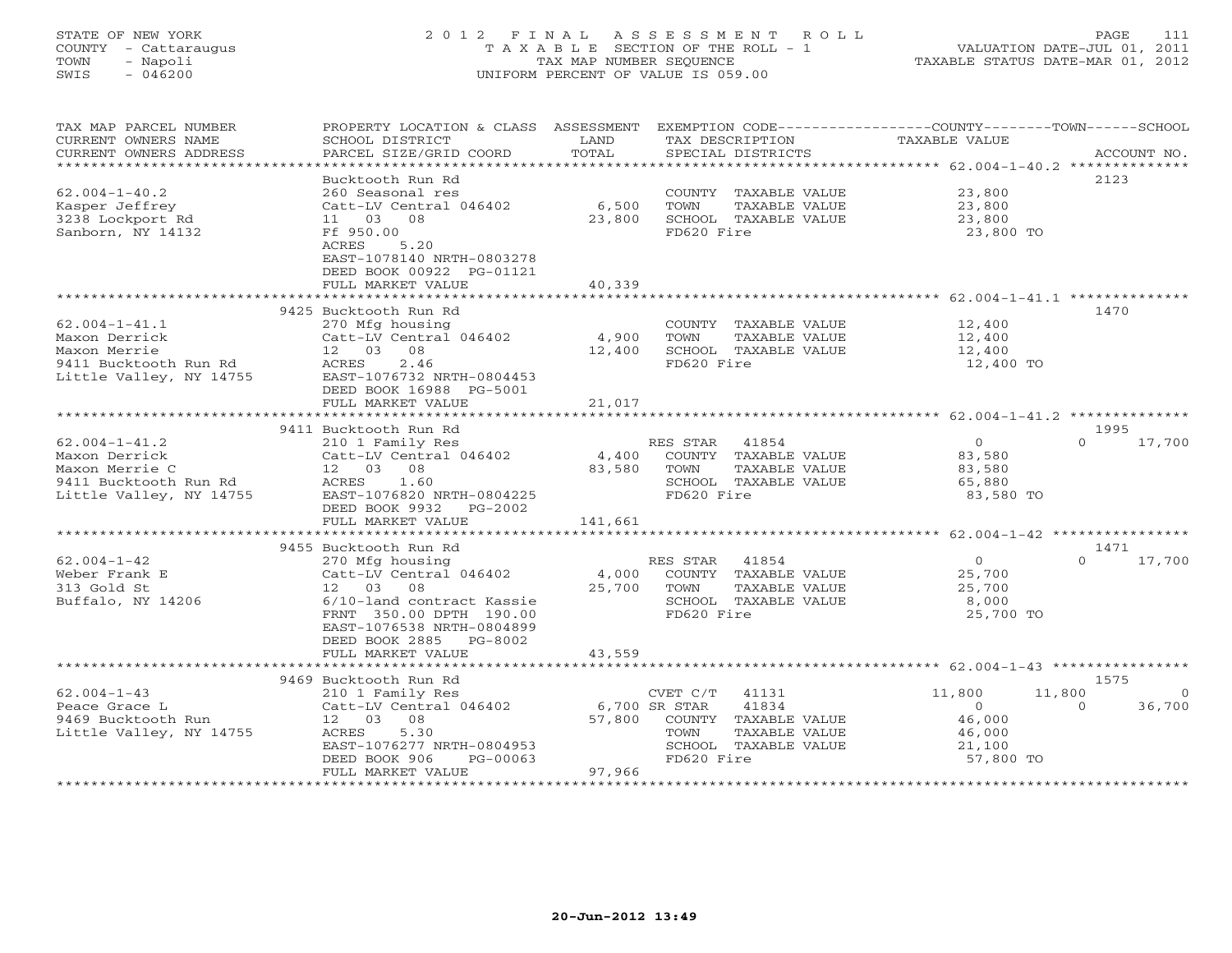# STATE OF NEW YORK 2 0 1 2 F I N A L A S S E S S M E N T R O L L PAGE 112 COUNTY - Cattaraugus T A X A B L E SECTION OF THE ROLL - 1 VALUATION DATE-JUL 01, 2011 TOWN - Napoli TAX MAP NUMBER SEQUENCE TAXABLE STATUS DATE-MAR 01, 2012 SWIS - 046200 UNIFORM PERCENT OF VALUE IS 059.00UNIFORM PERCENT OF VALUE IS 059.00

| TAX MAP PARCEL NUMBER<br>CURRENT OWNERS NAME<br>CURRENT OWNERS ADDRESS                                         | PROPERTY LOCATION & CLASS ASSESSMENT<br>SCHOOL DISTRICT<br>PARCEL SIZE/GRID COORD                                                                                             | LAND<br>TOTAL               | EXEMPTION CODE-----------------COUNTY-------TOWN------SCHOOL<br>TAX DESCRIPTION<br>SPECIAL DISTRICTS     | TAXABLE VALUE                                                                    | ACCOUNT NO.                |
|----------------------------------------------------------------------------------------------------------------|-------------------------------------------------------------------------------------------------------------------------------------------------------------------------------|-----------------------------|----------------------------------------------------------------------------------------------------------|----------------------------------------------------------------------------------|----------------------------|
|                                                                                                                |                                                                                                                                                                               |                             |                                                                                                          |                                                                                  |                            |
| $62.004 - 1 - 44$<br>Newark Steven M<br>Newark Dolores M<br>9535 W Bucktooth Run Rd<br>Little Valley, NY 14755 | 9535 Bucktooth Run Rd<br>280 Res Multiple<br>Catt-LV Central 046402 5,500<br>12 03 08<br>3.60<br>ACRES<br>EAST-1075151 NRTH-0805028<br>DEED BOOK 00955 PG-00990               | 63,400                      | RES STAR<br>41854<br>COUNTY TAXABLE VALUE<br>TOWN<br>TAXABLE VALUE<br>SCHOOL TAXABLE VALUE<br>FD620 Fire | 0<br>63,400<br>63,400<br>45,700<br>63,400 TO                                     | 0057<br>$\Omega$<br>17,700 |
|                                                                                                                | FULL MARKET VALUE                                                                                                                                                             | 107,458                     |                                                                                                          |                                                                                  |                            |
|                                                                                                                |                                                                                                                                                                               |                             |                                                                                                          |                                                                                  |                            |
| $62.004 - 1 - 45.2$<br>Huber Ruth M<br>9511 Bucktooth Run Rd<br>Little Valley, NY 14755                        | 9511 Bucktooth Run Rd<br>210 1 Family Res<br>Catt-LV Central 046402<br>12 03 08<br>ACRES 11.88 BANK<br>017<br>EAST-1075466 NRTH-0805024<br>DEED BOOK 15467 PG-1               | 76,952 TOWN                 | RES STAR 41854<br>9,152 COUNTY TAXABLE VALUE<br>TAXABLE VALUE<br>SCHOOL TAXABLE VALUE<br>FD620 Fire      | 0<br>76,952<br>76,952<br>59,252<br>76,952 TO                                     | 1853<br>$\Omega$<br>17,700 |
|                                                                                                                | FULL MARKET VALUE                                                                                                                                                             | 130,427                     |                                                                                                          |                                                                                  |                            |
| $62.004 - 1 - 45.3$<br>Jusko William J<br>9081 Hillview Dr<br>Clarence, NY 14031-1466                          | 9550 Bucktooth Run Rd<br>210 1 Family Res<br>Catt-LV Central 046402 16,200<br>12 03 08<br>ACRES 29.60<br>EAST-1074850 NRTH-0804010                                            | 65,800                      | COUNTY TAXABLE VALUE<br>TOWN<br>TAXABLE VALUE<br>SCHOOL TAXABLE VALUE<br>FD620 Fire                      | 65,800<br>65,800<br>65,800<br>65,800 TO                                          | 2050                       |
|                                                                                                                | DEED BOOK 00967 PG-00304<br>FULL MARKET VALUE                                                                                                                                 | 111,525                     |                                                                                                          |                                                                                  |                            |
|                                                                                                                |                                                                                                                                                                               |                             |                                                                                                          |                                                                                  |                            |
| $62.004 - 1 - 45.4$<br>Walter Robert<br>Walter Christine<br>144 Deerhurst Park Blyd<br>Kenmore, NY 14217       | 9409 W Bucktooth Run Rd<br>210 1 Family Res<br>Catt-LV Central 046402<br>12 03 08<br>ACRES 34.10<br>EAST-1076556 NRTH-0803654<br>DEED BOOK 30<br>PG-6001<br>FULL MARKET VALUE | 17,600<br>72,400<br>122,712 | COUNTY TAXABLE VALUE<br>TAXABLE VALUE<br>TOWN<br>SCHOOL TAXABLE VALUE<br>FD620 Fire                      | 72,400<br>72,400<br>72,400<br>72,400 TO                                          | 2051                       |
|                                                                                                                |                                                                                                                                                                               |                             |                                                                                                          | ************************************62.004-1-45.6 ****************************** |                            |
| $62.004 - 1 - 45.6$<br>Pecoraro Salvatore R<br>Pecoraro Amy R<br>37 Forest Veiw Ct<br>Williamsville, NY 14221  | Bucktooth Run Rd<br>910 Priv forest<br>Catt-LV Central 046402<br>ACRES 118.10<br>EAST-1075627 NRTH-0803771<br>DEED BOOK 872<br>$PG-52$<br>FULL MARKET VALUE                   | 36,175<br>42,925<br>72,754  | COUNTY TAXABLE VALUE<br>TAXABLE VALUE<br>TOWN<br>SCHOOL TAXABLE VALUE<br>FD620 Fire                      | 42,925<br>42,925<br>42,925<br>42,925 TO                                          | 2406                       |
|                                                                                                                |                                                                                                                                                                               |                             |                                                                                                          |                                                                                  |                            |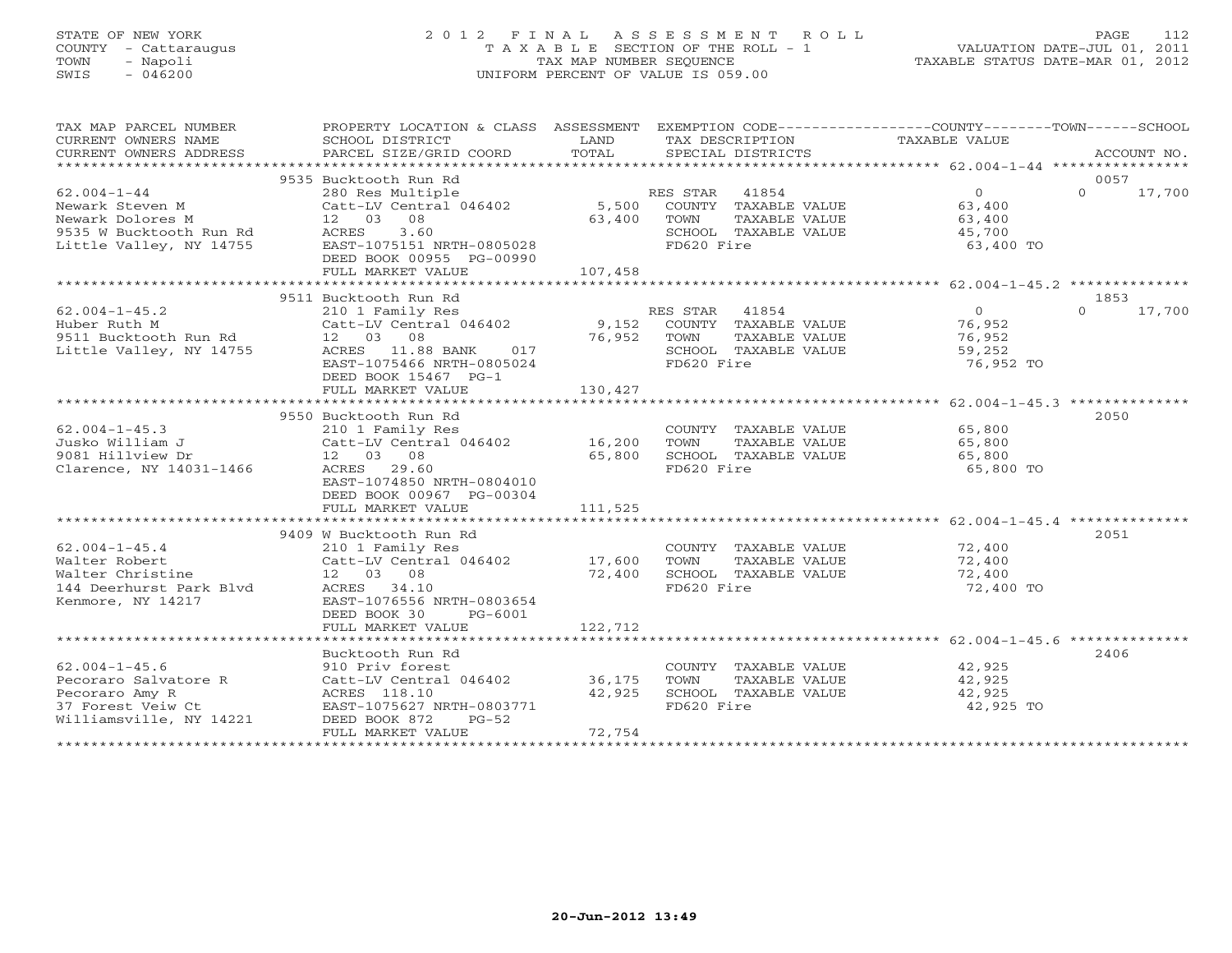# STATE OF NEW YORK 2 0 1 2 F I N A L A S S E S S M E N T R O L L PAGE 113 COUNTY - Cattaraugus T A X A B L E SECTION OF THE ROLL - 1 VALUATION DATE-JUL 01, 2011 TOWN - Napoli TAX MAP NUMBER SEQUENCE TAXABLE STATUS DATE-MAR 01, 2012 SWIS - 046200 UNIFORM PERCENT OF VALUE IS 059.00UNIFORM PERCENT OF VALUE IS 059.00

| TAX MAP PARCEL NUMBER   | PROPERTY LOCATION & CLASS ASSESSMENT |              | EXEMPTION CODE----------------COUNTY-------TOWN-----SCHOOL |                                                         |                    |
|-------------------------|--------------------------------------|--------------|------------------------------------------------------------|---------------------------------------------------------|--------------------|
| CURRENT OWNERS NAME     | SCHOOL DISTRICT                      | LAND         | TAX DESCRIPTION                                            | TAXABLE VALUE                                           |                    |
| CURRENT OWNERS ADDRESS  | PARCEL SIZE/GRID COORD               | TOTAL        | SPECIAL DISTRICTS                                          |                                                         | ACCOUNT NO.        |
|                         |                                      |              |                                                            |                                                         |                    |
|                         | W Bucktooth Run Rd (Off)             |              |                                                            |                                                         | 1387               |
| $62.004 - 1 - 48$       | 910 Priv forest                      |              | COUNTY TAXABLE VALUE                                       | 30,405                                                  |                    |
| Cozzarelli John         | Catt-LV Central 046402               | 30,405       | TOWN<br>TAXABLE VALUE                                      | 30,405                                                  |                    |
| 616 Tacoma Ave Uppr     | 19 03<br>08                          | 30,405       | SCHOOL TAXABLE VALUE                                       | 30,405                                                  |                    |
| Buffalo, NY 14216       | ACRES<br>82.68                       |              | FD620 Fire                                                 | 30,405 TO                                               |                    |
|                         | EAST-1073537 NRTH-0802672            |              |                                                            |                                                         |                    |
|                         | DEED BOOK 14781 PG-7004              |              |                                                            |                                                         |                    |
|                         | FULL MARKET VALUE                    | 51,534       |                                                            |                                                         |                    |
|                         |                                      | ************ |                                                            | ***************************** 62.004-1-49.1 ********    |                    |
|                         | 9661 Bucktooth Run Rd                |              |                                                            |                                                         | 1386               |
| $62.004 - 1 - 49.1$     | 210 1 Family Res                     |              | 41854<br>RES STAR                                          | $\circ$                                                 | $\Omega$<br>17,700 |
| Brooks Thomas G II      | Catt-LV Central 046402               | 9,600        | COUNTY TAXABLE VALUE                                       | 68,700                                                  |                    |
| Brooks Shari            | 20 03<br>08                          |              | TOWN                                                       |                                                         |                    |
|                         |                                      | 68,700       | TAXABLE VALUE                                              | 68,700                                                  |                    |
| 9661 Bucktooth Run Rd   | FRNT 650.00 DPTH                     |              | SCHOOL TAXABLE VALUE                                       | 51,000                                                  |                    |
| Little Valley, NY 14755 | ACRES 12.95                          |              | FD620 Fire                                                 | 68,700 TO                                               |                    |
|                         | EAST-1072170 NRTH-0804916            |              |                                                            |                                                         |                    |
|                         | DEED BOOK 00974 PG-00520             |              |                                                            |                                                         |                    |
|                         | FULL MARKET VALUE                    | 116,441      |                                                            |                                                         |                    |
|                         |                                      |              |                                                            |                                                         |                    |
|                         | 9603 Bucktooth Run Rd                |              |                                                            |                                                         | 2022               |
| $62.004 - 1 - 49.2$     | 210 1 Family Res                     |              | RES STAR<br>41854                                          | $\mathbf{0}$                                            | $\Omega$<br>17,700 |
| Oglevee Daniel W        | Catt-LV Central 046402               | 7,600        | COUNTY TAXABLE VALUE                                       | 73,000                                                  |                    |
| Oglevee Lorri A         | 20 03 08                             | 73,000       | TOWN<br>TAXABLE VALUE                                      | 73,000                                                  |                    |
| 9603 Bucktooth Run Rd   | ACRES<br>8.10                        |              | SCHOOL TAXABLE VALUE                                       | 55,300                                                  |                    |
| Little Valley, NY 14755 | EAST-1073738 NRTH-0804687            |              | FD620 Fire                                                 | 73,000 TO                                               |                    |
|                         | DEED BOOK 871<br>PG-00648            |              |                                                            |                                                         |                    |
|                         | FULL MARKET VALUE                    | 123,729      |                                                            |                                                         |                    |
|                         |                                      |              |                                                            |                                                         |                    |
|                         | 9753 Nys Rte 242 (Off)               |              |                                                            |                                                         | 2052               |
| $62.004 - 1 - 49.3$     | 210 1 Family Res                     |              | COUNTY TAXABLE VALUE                                       | 89,200                                                  |                    |
| Phelps Richard          | Catt-LV Central 046402               | 8,100        | TOWN<br>TAXABLE VALUE                                      | 89,200                                                  |                    |
| 9753 Nys Rte 242        | 20 03<br>08                          | 89,200       | SCHOOL TAXABLE VALUE                                       | 89,200                                                  |                    |
| Little Valley, NY 14755 | Ff 30.00                             |              | FD620 Fire                                                 | 89,200 TO                                               |                    |
|                         | ACRES<br>9.30                        |              |                                                            |                                                         |                    |
|                         | EAST-1071205 NRTH-0804021            |              |                                                            |                                                         |                    |
|                         | DEED BOOK 1005<br>$PG-783$           |              |                                                            |                                                         |                    |
|                         | FULL MARKET VALUE                    | 151,186      |                                                            |                                                         |                    |
|                         | *********************                | ************ |                                                            | ******************************** 62.004-1-49.5 ******** |                    |
|                         | Bucktooth Run Rd                     |              |                                                            |                                                         | 2054               |
| $62.004 - 1 - 49.5$     | 314 Rural vac<10                     |              | COUNTY TAXABLE VALUE                                       | 8,700                                                   |                    |
| Oglevee Daniel W        | Catt-LV Central 046402               | 8,700        | TOWN<br>TAXABLE VALUE                                      | 8,700                                                   |                    |
| Oglevee Lorri A         | 20 03<br>08                          | 8,700        | SCHOOL TAXABLE VALUE                                       | 8,700                                                   |                    |
| 9603 Bucktooth Run Rd   | Ff 400.00                            |              | FD620 Fire                                                 | 8,700 TO                                                |                    |
| Little Valley, NY 14755 | ACRES<br>10.85                       |              |                                                            |                                                         |                    |
|                         | EAST-1073389 NRTH-0804685            |              |                                                            |                                                         |                    |
|                         | DEED BOOK 871<br>PG-00644            |              |                                                            |                                                         |                    |
|                         | FULL MARKET VALUE                    | 14,746       |                                                            |                                                         |                    |
|                         |                                      |              |                                                            |                                                         |                    |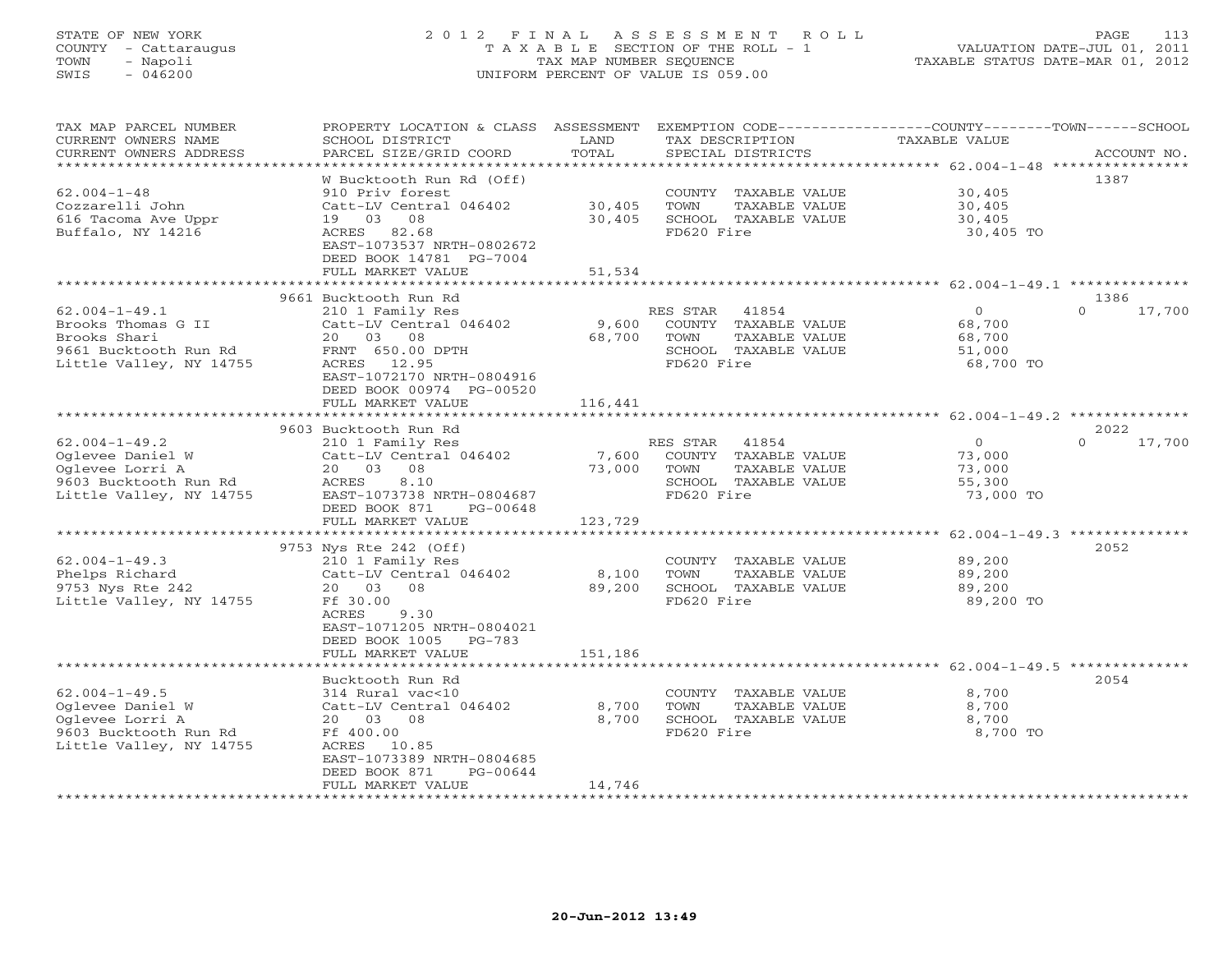# STATE OF NEW YORK 2 0 1 2 F I N A L A S S E S S M E N T R O L L PAGE 114 COUNTY - Cattaraugus T A X A B L E SECTION OF THE ROLL - 1 VALUATION DATE-JUL 01, 2011 TOWN - Napoli TAX MAP NUMBER SEQUENCE TAXABLE STATUS DATE-MAR 01, 2012 SWIS - 046200 UNIFORM PERCENT OF VALUE IS 059.00UNIFORM PERCENT OF VALUE IS 059.00

| TAX MAP PARCEL NUMBER<br>CURRENT OWNERS NAME<br>CURRENT OWNERS ADDRESS                                             | PROPERTY LOCATION & CLASS ASSESSMENT<br>SCHOOL DISTRICT<br>PARCEL SIZE/GRID COORD                                                                                                           | LAND<br>TOTAL                                             | TAX DESCRIPTION<br>SPECIAL DISTRICTS                                                                              | EXEMPTION CODE-----------------COUNTY-------TOWN------SCHOOL<br>TAXABLE VALUE | ACCOUNT NO.                    |
|--------------------------------------------------------------------------------------------------------------------|---------------------------------------------------------------------------------------------------------------------------------------------------------------------------------------------|-----------------------------------------------------------|-------------------------------------------------------------------------------------------------------------------|-------------------------------------------------------------------------------|--------------------------------|
| ******************                                                                                                 | ***********************                                                                                                                                                                     |                                                           |                                                                                                                   |                                                                               |                                |
| $62.004 - 1 - 49.6$<br>Fisher Michael<br>Fisher Susan<br>9715 NYS Route 242<br>Little Valley, NY 14755             | 9715 Nys Rte 242<br>270 Mfg housing<br>Catt-LV Central 046402<br>20 03 08<br>L/u-Edward & Marie Purdy<br>FRNT 100.00 DPTH 293.00<br>EAST-1071629 NRTH-0805004<br>DEED BOOK 11283 PG-3001    | 3,100<br>36,300                                           | 41854<br>RES STAR<br>COUNTY TAXABLE VALUE<br>TOWN<br>TAXABLE VALUE<br>SCHOOL TAXABLE VALUE<br>FD620 Fire          | 0<br>36,300<br>36,300<br>18,600<br>36,300 TO                                  | 2055<br>$\Omega$<br>17,700     |
|                                                                                                                    | FULL MARKET VALUE                                                                                                                                                                           | 61,525                                                    |                                                                                                                   |                                                                               |                                |
| $62.004 - 1 - 49.7$<br>Cozzarelli John<br>616 Tacoma Ave Uppr<br>Buffalo, NY 14216                                 | W Bucktooth Run Rd<br>910 Priv forest<br>Catt-LV Central 046402<br>20 03 08<br>ACRES 37.00<br>EAST-1072780 NRTH-0804008<br>DEED BOOK 14781 PG-7004<br>FULL MARKET VALUE                     | * * * * * * * * * * * * * *<br>13,000<br>13,000<br>22,034 | COUNTY TAXABLE VALUE<br>TOWN<br>TAXABLE VALUE<br>SCHOOL TAXABLE VALUE<br>FD620 Fire                               | 13,000<br>13,000<br>13,000<br>13,000 TO                                       | 2056                           |
|                                                                                                                    | ***************************                                                                                                                                                                 | *************                                             |                                                                                                                   |                                                                               |                                |
| $62.004 - 1 - 49.8$<br>Oglevee Daniel W<br>Oglevee Lorri A<br>9603 West Bucktooth Run R<br>Little Valley, NY 14755 | W Bucktooth Run Rd<br>311 Res vac land<br>Catt-LV Central 046402<br>20  03  08<br>Ff 330.00<br>ACRES<br>5.50<br>EAST-1073014 NRTH-0804912<br>DEED BOOK 995<br>$PG-308$<br>FULL MARKET VALUE | 6,600<br>6,600<br>11,186                                  | COUNTY TAXABLE VALUE<br>TOWN<br>TAXABLE VALUE<br>SCHOOL TAXABLE VALUE<br>FD620 Fire                               | 6,600<br>6,600<br>6,600<br>6,600 TO                                           | 2087                           |
|                                                                                                                    |                                                                                                                                                                                             |                                                           |                                                                                                                   |                                                                               | 2139                           |
| $62.004 - 1 - 49.9$<br>Lemieux Victor B<br>Lemieux Donna Lou<br>9651 W Bucktooth Run Rd<br>Little Valley, NY 14755 | 9651 W Bucktooth Run Rd<br>210 1 Family Res<br>Catt-LV Central 046402<br>20 03 08<br>Ff 330.00<br>ACRES<br>5.50<br>EAST-1072673 NRTH-0804913<br>DEED BOOK 2470 PG-6001                      | 6,600 SR STAR<br>60,500                                   | WVET C/T<br>41121<br>41834<br>COUNTY TAXABLE VALUE<br>TOWN<br>TAXABLE VALUE<br>SCHOOL TAXABLE VALUE<br>FD620 Fire | 7,080<br>7,080<br>$\overline{O}$<br>53,420<br>53,420<br>23,800<br>60,500 TO   | $\Omega$<br>36,700<br>$\Omega$ |
|                                                                                                                    | FULL MARKET VALUE                                                                                                                                                                           | 102,542                                                   |                                                                                                                   |                                                                               |                                |
| $62.004 - 1 - 49.10$<br>Cozzarelli John<br>616 Tacoma Ave Uppr<br>Buffalo, NY 14216                                | Nys Rte 242<br>311 Res vac land<br>Catt-LV Central 046402<br>20  03  08<br>Ff 230.00<br>2.95<br>ACRES<br>EAST-1071745 NRTH-0804845<br>DEED BOOK 14781 PG-7004<br>FULL MARKET VALUE          | 5,200<br>5,200<br>8,814                                   | COUNTY TAXABLE VALUE<br>TOWN<br>TAXABLE VALUE<br>SCHOOL TAXABLE VALUE<br>FD620 Fire                               | 5,200<br>5,200<br>5,200<br>5,200 TO                                           | 2141                           |
|                                                                                                                    |                                                                                                                                                                                             |                                                           |                                                                                                                   |                                                                               |                                |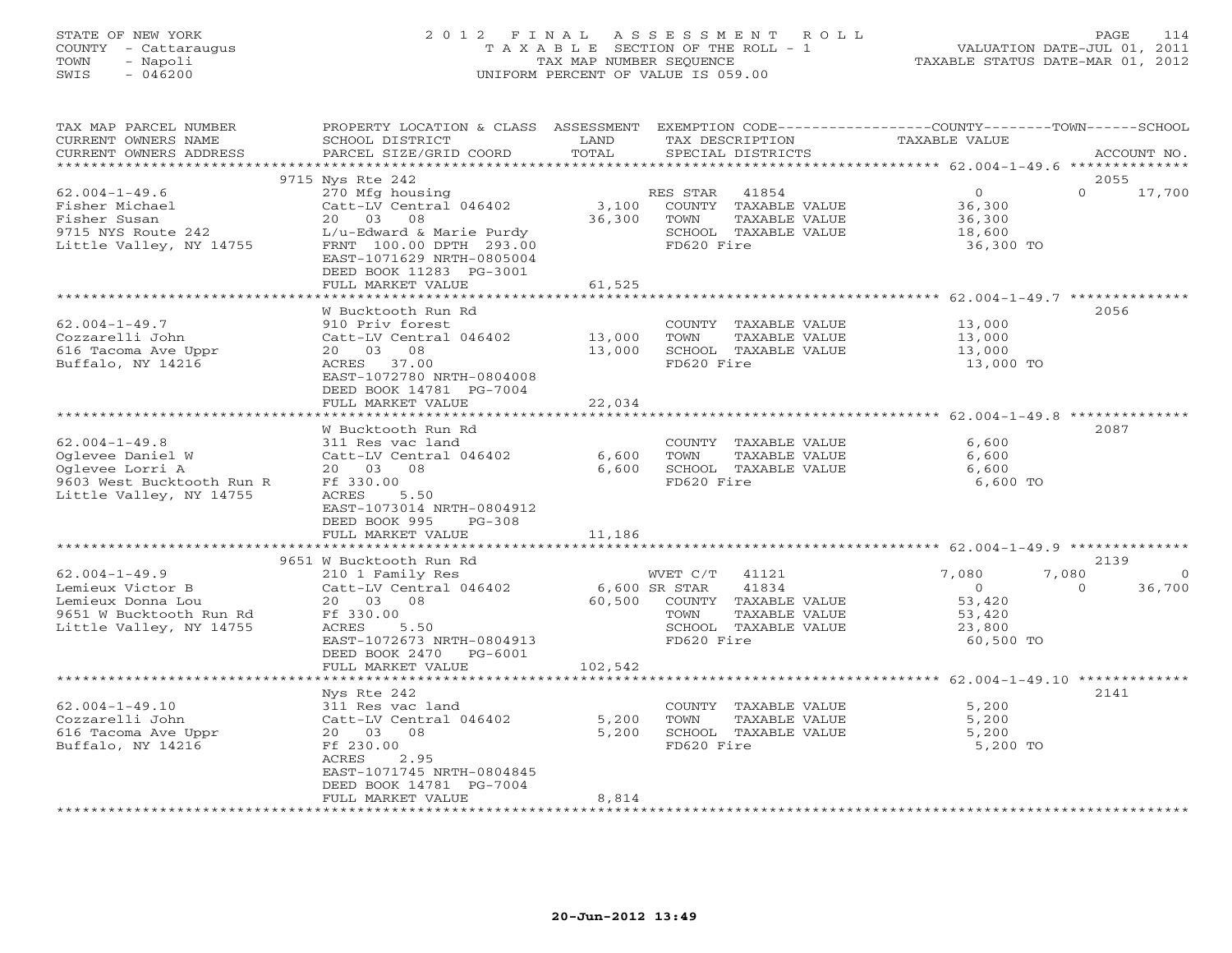# STATE OF NEW YORK 2 0 1 2 F I N A L A S S E S S M E N T R O L L PAGE 115 COUNTY - Cattaraugus T A X A B L E SECTION OF THE ROLL - 1 VALUATION DATE-JUL 01, 2011 TOWN - Napoli TAX MAP NUMBER SEQUENCE TAXABLE STATUS DATE-MAR 01, 2012 SWIS - 046200 UNIFORM PERCENT OF VALUE IS 059.00UNIFORM PERCENT OF VALUE IS 059.00

| TAX MAP PARCEL NUMBER<br>CURRENT OWNERS NAME<br>CURRENT OWNERS ADDRESS                                                                                                                      | PROPERTY LOCATION & CLASS ASSESSMENT<br>SCHOOL DISTRICT<br>PARCEL SIZE/GRID COORD                                                                                                     | LAND<br>TOTAL                      | TAX DESCRIPTION<br>SPECIAL DISTRICTS                                                                                            |               | EXEMPTION CODE-----------------COUNTY-------TOWN------SCHOOL<br>TAXABLE VALUE |                            | ACCOUNT NO.                             |
|---------------------------------------------------------------------------------------------------------------------------------------------------------------------------------------------|---------------------------------------------------------------------------------------------------------------------------------------------------------------------------------------|------------------------------------|---------------------------------------------------------------------------------------------------------------------------------|---------------|-------------------------------------------------------------------------------|----------------------------|-----------------------------------------|
|                                                                                                                                                                                             |                                                                                                                                                                                       |                                    |                                                                                                                                 |               |                                                                               |                            |                                         |
| $62.004 - 1 - 50.1$<br>Pincoski Justin R<br>Pincoski Andrea L<br>9741 NYS Route 242<br>Little Valley, NY 14755                                                                              | 9741 Nys Rte 242<br>210 1 Family Res<br>Catt-LV Central 046402<br>20  03  08<br>Ff 450.00<br>ACRES 15.85<br>EAST-1071563 NRTH-0804273<br>DEED BOOK 11768 PG-8001<br>FULL MARKET VALUE | 10,700<br>56,500<br>95,763         | RES STAR<br>41854<br>COUNTY TAXABLE VALUE<br>TOWN<br>SCHOOL TAXABLE VALUE<br>FD620 Fire                                         | TAXABLE VALUE | $\overline{0}$<br>56,500<br>56,500<br>38,800<br>56,500 TO                     | 1582<br>$\Omega$           | 17,700                                  |
|                                                                                                                                                                                             | Nys Rte 242                                                                                                                                                                           |                                    |                                                                                                                                 |               |                                                                               | 1869                       |                                         |
| $62.004 - 1 - 50.2$<br>Collingwood Edward W Jr<br>Collingwood Rose<br>9742 RD 1 Rte 242<br>Little Valley, NY 14755                                                                          | 270 Mfg housing<br>Catt-LV Central 046402<br>20  03  08<br>FRNT 144.00 DPTH 252.00<br>EAST-1071092 NRTH-0804746<br>DEED BOOK 874<br>PG-00260<br>FULL MARKET VALUE                     | 3,700<br>27,900<br>47,288          | RES STAR<br>41854<br>COUNTY TAXABLE VALUE<br>TOWN<br>SCHOOL TAXABLE VALUE<br>FD620 Fire                                         | TAXABLE VALUE | $\overline{O}$<br>27,900<br>27,900<br>10,200<br>27,900 TO                     | $\Omega$                   | 17,700                                  |
|                                                                                                                                                                                             |                                                                                                                                                                                       |                                    |                                                                                                                                 |               |                                                                               |                            |                                         |
|                                                                                                                                                                                             | Nys Rte 242                                                                                                                                                                           |                                    |                                                                                                                                 |               |                                                                               | 0170                       |                                         |
| $62.004 - 1 - 51.1$<br>Giambrone Jeanne L Life Us<br>Giambrone Francis M Life Us<br>1934 Haroldson Ave<br>Lancaster, PA 17601<br>MAY BE SUBJECT TO PAYMENT                                  | 160 Berry/others<br>Catt-LV Central 046402<br>20 03 08<br>Ff 420.00<br>10.70<br>ACRES<br>EAST-1070777 NRTH-0804156<br>DEED BOOK 17322 PG-7001                                         | 8,700<br>11,900                    | AG DIST<br>41720<br>COUNTY TAXABLE VALUE<br>TOWN<br>SCHOOL TAXABLE VALUE<br>FD620 Fire                                          | TAXABLE VALUE | 5,742<br>6,158<br>6,158<br>6,158<br>11,900 TO                                 | 5,742                      | 5,742                                   |
| UNDER AGDIST LAW TIL 2016                                                                                                                                                                   | FULL MARKET VALUE                                                                                                                                                                     | 20,169                             |                                                                                                                                 |               |                                                                               |                            |                                         |
|                                                                                                                                                                                             |                                                                                                                                                                                       |                                    |                                                                                                                                 |               |                                                                               |                            |                                         |
| $62.004 - 1 - 51.2$<br>Williams Perry<br>Williams Ellen M<br>4828 Lower Edgar Rd<br>Little Valley, NY 14755                                                                                 | 4828 Edgar Rd<br>210 1 Family Res<br>Catt-LV Central 046402<br>20  03  08<br>2.65<br>ACRES<br>EAST-1070644 NRTH-0805182<br>DEED BOOK 3657 PG-3001                                     |                                    | CVET C/T<br>41131<br>5,000 DVET C/T<br>41141<br>41834<br>37,500 SR STAR<br>COUNTY TAXABLE VALUE<br>TOWN<br>SCHOOL TAXABLE VALUE | TAXABLE VALUE | 9,375<br>3,750<br>$\overline{0}$<br>24,375<br>24,375<br>800                   | 9,375<br>3,750<br>$\Omega$ | 2016<br>$\circ$<br>$\bigcirc$<br>36,700 |
|                                                                                                                                                                                             | FULL MARKET VALUE<br>************************                                                                                                                                         | 63,559                             | FD620 Fire                                                                                                                      |               | 37,500 TO                                                                     |                            |                                         |
|                                                                                                                                                                                             | 9777 Nys Rte 242                                                                                                                                                                      |                                    |                                                                                                                                 |               |                                                                               |                            | 2041                                    |
| $62.004 - 1 - 51.3$<br>Giambrone Jeanne L Life Us<br>Giambrone Francis M Life Us<br>9777 NYS Route 242<br>Little Valley, NY 14755<br>MAY BE SUBJECT TO PAYMENT<br>UNDER AGDIST LAW TIL 2016 | 210 1 Family Res<br>Catt-LV Central 046402<br>20 03 08<br>Ff 100.00<br>ACRES<br>2.50<br>EAST-1070551 NRTH-0804133<br>DEED BOOK 17322 PG-7001<br>FULL MARKET VALUE                     | 4,900 SR STAR<br>66,900<br>113,390 | 41720<br>AG DIST<br>41834<br>COUNTY TAXABLE VALUE<br>TOWN<br>SCHOOL TAXABLE VALUE<br>FD620 Fire                                 | TAXABLE VALUE | 490<br>$\overline{0}$<br>66,410<br>66,410<br>29,710<br>66,900 TO              | 490<br>$\Omega$            | 490<br>36,700                           |
|                                                                                                                                                                                             |                                                                                                                                                                                       |                                    |                                                                                                                                 |               |                                                                               |                            |                                         |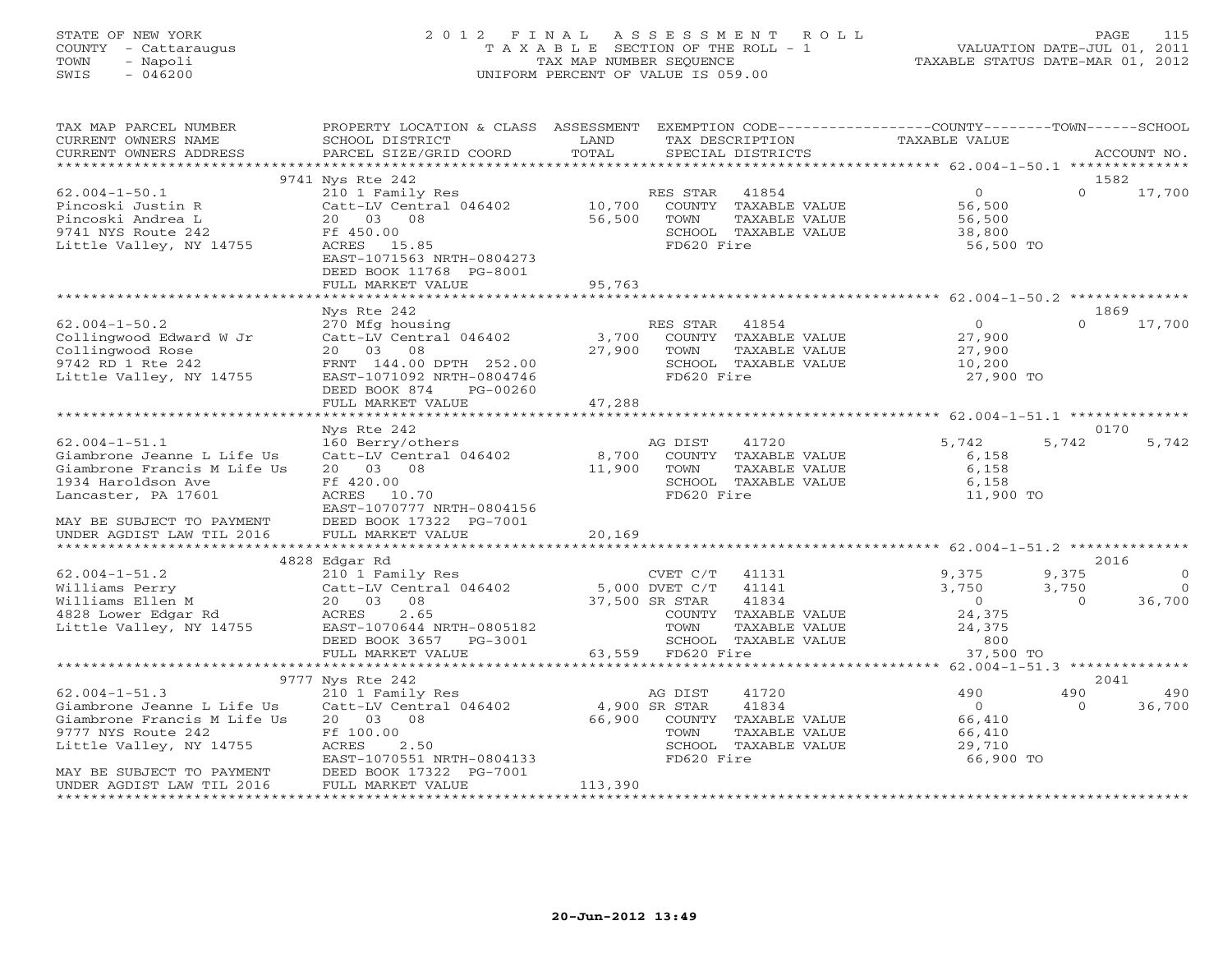## STATE OF NEW YORK 2 0 1 2 F I N A L A S S E S S M E N T R O L L PAGE 116 COUNTY - Cattaraugus T A X A B L E SECTION OF THE ROLL - 1 VALUATION DATE-JUL 01, 2011 TOWN - Napoli TAX MAP NUMBER SEQUENCE TAXABLE STATUS DATE-MAR 01, 2012 SWIS - 046200 UNIFORM PERCENT OF VALUE IS 059.00UNIFORM PERCENT OF VALUE IS 059.00

| TAX MAP PARCEL NUMBER<br>CURRENT OWNERS NAME<br>CURRENT OWNERS ADDRESS                             | PROPERTY LOCATION & CLASS ASSESSMENT<br>SCHOOL DISTRICT<br>PARCEL SIZE/GRID COORD                                                                                           | LAND<br>TOTAL            | EXEMPTION CODE-----------------COUNTY-------TOWN------SCHOOL<br>TAX DESCRIPTION<br>SPECIAL DISTRICTS             | TAXABLE VALUE                                                | ACCOUNT NO.                                |
|----------------------------------------------------------------------------------------------------|-----------------------------------------------------------------------------------------------------------------------------------------------------------------------------|--------------------------|------------------------------------------------------------------------------------------------------------------|--------------------------------------------------------------|--------------------------------------------|
|                                                                                                    |                                                                                                                                                                             |                          |                                                                                                                  |                                                              |                                            |
|                                                                                                    | 9766 Route 242                                                                                                                                                              |                          |                                                                                                                  |                                                              | 2177                                       |
| $62.004 - 1 - 51.4$<br>Keesler Brian Jr<br>9766 Route 242<br>Little Valley, NY 14755               | 210 1 Family Res<br>Catt-LV Central 046402<br>20 03<br>08<br>Ff 250 Edgar; 290 Rte 242<br>1.05 BANK<br>ACRES<br>017<br>EAST-1070633 NRTH-0804862<br>DEED BOOK 13516 PG-6003 | 4,000<br>23,900          | RES STAR<br>41854<br>COUNTY TAXABLE VALUE<br>TOWN<br>TAXABLE VALUE<br>SCHOOL TAXABLE VALUE<br>FD620 Fire         | $\overline{O}$<br>23,900<br>23,900<br>6,200<br>23,900 TO     | $\Omega$<br>17,700                         |
|                                                                                                    | FULL MARKET VALUE                                                                                                                                                           | 40,508                   |                                                                                                                  |                                                              |                                            |
|                                                                                                    |                                                                                                                                                                             |                          |                                                                                                                  |                                                              |                                            |
| $62.004 - 1 - 52$<br>Cozzarelli John<br>393 Starin Ave<br>Buffalo, NY 14216                        | Nys Rte 242 (Off)<br>240 Rural res<br>Catt-LV Central 046402<br>19 03 08<br>ACRES 116.75<br>EAST-1071486 NRTH-0802348<br>DEED BOOK 14781 PG-7004                            | 30,750<br>120,350        | COUNTY TAXABLE VALUE<br>TOWN<br>TAXABLE VALUE<br>SCHOOL TAXABLE VALUE<br>FD620 Fire                              | 120,350<br>120,350<br>120,350<br>120,350 TO                  | 0169                                       |
|                                                                                                    | FULL MARKET VALUE                                                                                                                                                           | 203,983                  |                                                                                                                  |                                                              |                                            |
| $62.004 - 1 - 53$<br>Perreault Suzanne<br>14 Rembrant Dr<br>Niskayuna, NY 12309                    | Manley Hill Rd<br>910 Priv forest<br>Randolph Centra 047601<br>19 03 08<br>ACRES 67.00<br>EAST-1071483 NRTH-0800372<br>DEED BOOK 856<br>PG-00777                            | 28,475<br>28,475         | COUNTY TAXABLE VALUE<br>TOWN<br>TAXABLE VALUE<br>SCHOOL TAXABLE VALUE<br>FD620 Fire                              | 28,475<br>28,475<br>28,475<br>28,475 TO                      | 1555                                       |
|                                                                                                    | FULL MARKET VALUE                                                                                                                                                           | 48,263                   |                                                                                                                  |                                                              |                                            |
|                                                                                                    | **************************                                                                                                                                                  |                          |                                                                                                                  |                                                              |                                            |
|                                                                                                    | 9859 Nys Rte 242                                                                                                                                                            |                          |                                                                                                                  |                                                              | 2057                                       |
| $62.004 - 1 - 54.2$<br>Pierce Richard A Jr<br>Sage Mary A<br>PO Box 124<br>Steamburg, NY 14783     | 270 Mfg housing<br>Randolph Centra 047601<br>08<br>27 03<br>ACRES<br>3.08<br>EAST-1069034 NRTH-0802997<br>DEED BOOK 1945 PG-8001                                            | 5,200<br>23,100          | RES STAR<br>41854<br>COUNTY TAXABLE VALUE<br>TAXABLE VALUE<br>TOWN<br>SCHOOL TAXABLE VALUE<br>FD620 Fire         | $\overline{0}$<br>23,100<br>23,100<br>5,400<br>23,100 TO     | $\Omega$<br>17,700                         |
|                                                                                                    | FULL MARKET VALUE                                                                                                                                                           | 39,153                   |                                                                                                                  |                                                              |                                            |
|                                                                                                    |                                                                                                                                                                             |                          |                                                                                                                  |                                                              |                                            |
|                                                                                                    | 9791 Nys Rte 242                                                                                                                                                            |                          |                                                                                                                  |                                                              | 0182                                       |
| $62.004 - 1 - 55$<br>Gross Barry S<br>Gross Crystal<br>9791 Nys Rte 242<br>Little Valley, NY 14755 | 210 1 Family Res<br>Randolph Centra 047601<br>28 03 08<br>Ff 231.00<br>ACRES<br>1.65<br>EAST-1070371 NRTH-0804425<br>DEED BOOK 00970 PG-00611                               | 4,400 RES STAR<br>51,700 | CW_15_VET/ 41162<br>41854<br>COUNTY TAXABLE VALUE<br>TOWN<br>TAXABLE VALUE<br>SCHOOL TAXABLE VALUE<br>FD620 Fire | 7,080<br>$\Omega$<br>44,620<br>51,700<br>34,000<br>51,700 TO | $\Omega$<br>$\Omega$<br>$\Omega$<br>17,700 |
|                                                                                                    | FULL MARKET VALUE                                                                                                                                                           | 87,627                   |                                                                                                                  |                                                              |                                            |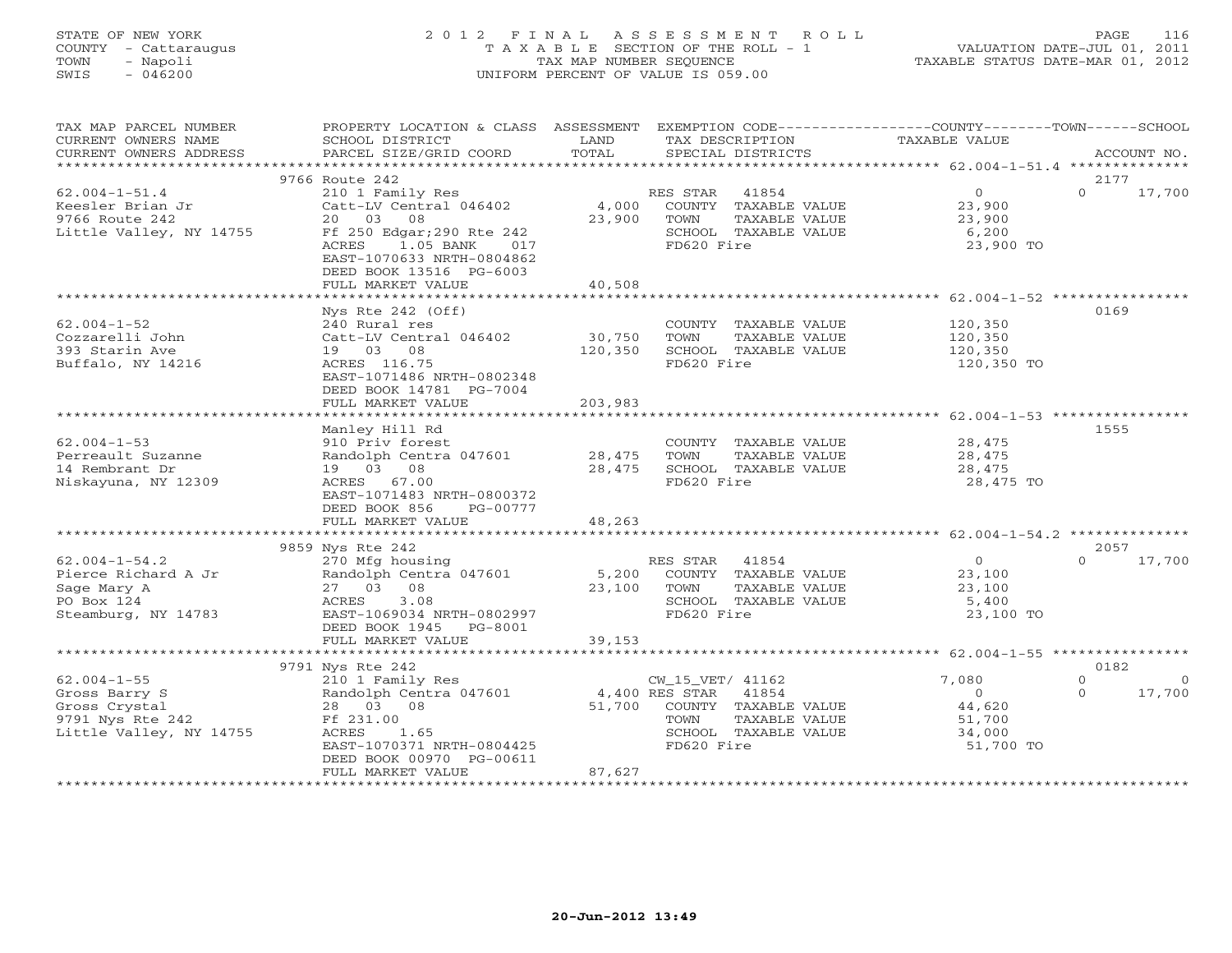## STATE OF NEW YORK 2 0 1 2 F I N A L A S S E S S M E N T R O L L PAGE 117 COUNTY - Cattaraugus T A X A B L E SECTION OF THE ROLL - 1 VALUATION DATE-JUL 01, 2011 TOWN - Napoli TAX MAP NUMBER SEQUENCE TAXABLE STATUS DATE-MAR 01, 2012 SWIS - 046200 UNIFORM PERCENT OF VALUE IS 059.00UNIFORM PERCENT OF VALUE IS 059.00

| TAX MAP PARCEL NUMBER<br>CURRENT OWNERS NAME<br>CURRENT OWNERS ADDRESS                             | PROPERTY LOCATION & CLASS ASSESSMENT EXEMPTION CODE---------------COUNTY-------TOWN------SCHOOL<br>SCHOOL DISTRICT<br>PARCEL SIZE/GRID COORD                                                                                    | LAND<br>TOTAL   | TAX DESCRIPTION<br>SPECIAL DISTRICTS                                                                           | TAXABLE VALUE                                                               | ACCOUNT NO.                                 |
|----------------------------------------------------------------------------------------------------|---------------------------------------------------------------------------------------------------------------------------------------------------------------------------------------------------------------------------------|-----------------|----------------------------------------------------------------------------------------------------------------|-----------------------------------------------------------------------------|---------------------------------------------|
|                                                                                                    |                                                                                                                                                                                                                                 |                 |                                                                                                                |                                                                             |                                             |
| $62.004 - 1 - 56$<br>Isaman Dewane C<br>Isaman Janice L<br>9815 Rte 242<br>Little Valley, NY 14755 | 9815 Nys Rte 242<br>210 1 Family Res<br>Randolph Centra 047601 8,300 SR STAR 41834<br>28 03 08<br>Ff 750.00<br>ACRES 9.65<br>$\text{EAST}-1070050 \text{ NRTH}-0804141$<br>FULL MARKET VALUE                                    | 120,000         | CW_15_VET/ 41162<br>70,800 COUNTY TAXABLE VALUE<br>TOWN<br>TAXABLE VALUE<br>SCHOOL TAXABLE VALUE<br>FD620 Fire | 7,080<br>$\overline{0}$<br>$63, 72$<br>70,800<br>100<br>34,100<br>70,800 TO | 1363<br>$\Omega$<br>0<br>$\Omega$<br>36,700 |
|                                                                                                    |                                                                                                                                                                                                                                 |                 |                                                                                                                |                                                                             |                                             |
| $62.004 - 1 - 57$<br>Stickney Markham<br>9837 Nys Rte 242<br>Little Valley, NY 14755               | 9837 Nys Rte 242<br>210 1 Family Res<br>Randolph Centra 047601<br>28 03 08<br>Ff 438.00<br>ACRES<br>4.00<br>EAST-1069416 NRTH-0803977<br>DEED BOOK 8875 PG-4001<br>FULL MARKET VALUE                                            | 5,800 TOWN      | COUNTY TAXABLE VALUE 36,700<br>TOWN TAXABLE VALUE 36,700<br>36,700 SCHOOL TAXABLE VALUE<br>FD620 Fire          | 36,700<br>36,700 TO                                                         | 1388                                        |
|                                                                                                    |                                                                                                                                                                                                                                 | 62,203          |                                                                                                                |                                                                             |                                             |
| $62.004 - 1 - 58.1$<br>Marohn Paul F<br>Marohn Carol A<br>288 Delaware St<br>Tonawanda, NY 14150   | Nys Rte 242<br>270 Mfg housing<br>Randolph Centra 047601 28,700<br>27/28 03 08 56,700<br>$L/p$ 952-304, 830-1115 &<br>$L/p$ 932-13<br>ACRES 85.40<br>EAST-1069648 NRTH-0802729<br>DEED BOOK 00974 PG-00279<br>FULL MARKET VALUE | 96,102          | COUNTY TAXABLE VALUE<br>TOWN<br>TAXABLE VALUE<br>SCHOOL TAXABLE VALUE<br>FD620 Fire                            | 56,700<br>56,700<br>56,700<br>56,700 TO                                     | 1749                                        |
|                                                                                                    | Manley Hill Rd                                                                                                                                                                                                                  |                 |                                                                                                                |                                                                             | 0187                                        |
| $62.004 - 1 - 59$<br>Perreault Frances<br>1090 Ideson Rd<br>Honeoye Falls, NY 14472                | 910 Priv forest<br>Randolph Centra 047601<br>11 03 08<br>ACRES 13.00<br>EAST-1074802 NRTH-0800136<br>DEED BOOK 886 PG-01193                                                                                                     | 3,250<br>18,655 | COUNTY TAXABLE VALUE<br>TOWN<br>-----<br>TAXABLE VALUE<br>TAXARLE VALUE<br>SCHOOL TAXABLE VALUE<br>FD620 Fire  | 18,655<br>18,655<br>18,655<br>18,655 TO                                     |                                             |
|                                                                                                    | FULL MARKET VALUE                                                                                                                                                                                                               | 31,619          |                                                                                                                |                                                                             |                                             |
| $62.030 - 1 - 1$<br>Williamsville, NY 14221                                                        | 151 Enchanted Lk<br>314 Rural vac<10<br>Catt-LV Central 046402<br>FRNT 75.00 DPTH 150.00<br>EAST-1061194 NRTH-0812482<br>DEED BOOK 748<br>PG-631                                                                                | 1,000<br>1,000  | COUNTY TAXABLE VALUE 1,000<br>TOWN TAXABLE VALUE<br>SCHOOL TAXABLE VALUE<br>FD620 Fire                         | 1,000<br>1,000<br>1,000 TO                                                  | 0325                                        |
|                                                                                                    | FULL MARKET VALUE                                                                                                                                                                                                               | 1,695           |                                                                                                                |                                                                             |                                             |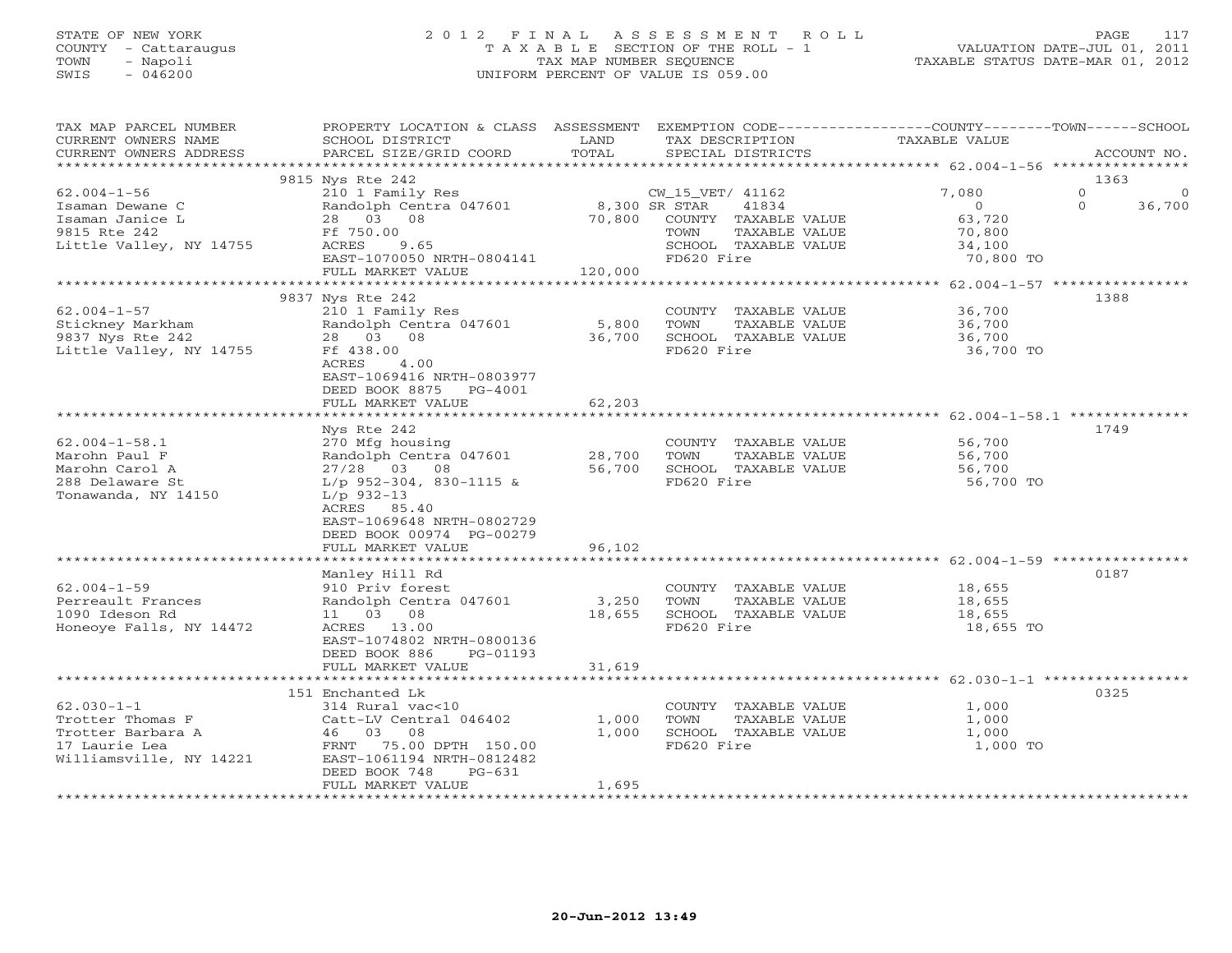# STATE OF NEW YORK 2 0 1 2 F I N A L A S S E S S M E N T R O L L PAGE 118 COUNTY - Cattaraugus T A X A B L E SECTION OF THE ROLL - 1 VALUATION DATE-JUL 01, 2011 TOWN - Napoli TAX MAP NUMBER SEQUENCE TAXABLE STATUS DATE-MAR 01, 2012 SWIS - 046200 UNIFORM PERCENT OF VALUE IS 059.00UNIFORM PERCENT OF VALUE IS 059.00

| TAX MAP PARCEL NUMBER<br>CURRENT OWNERS NAME                                                                                | <b>Example 12</b> LAND<br>SCHOOL DISTRICT                                        |            | TAX DESCRIPTION                               | PROPERTY LOCATION & CLASS ASSESSMENT EXEMPTION CODE----------------COUNTY-------TOWN------SCHOOL<br>TAXABLE VALUE |
|-----------------------------------------------------------------------------------------------------------------------------|----------------------------------------------------------------------------------|------------|-----------------------------------------------|-------------------------------------------------------------------------------------------------------------------|
| CURRENT OWNERS ADDRESS                                                                                                      | PARCEL SIZE/GRID COORD                                                           | TOTAL      | SPECIAL DISTRICTS                             | ACCOUNT NO.                                                                                                       |
|                                                                                                                             | 152 Greenwood Dr                                                                 |            |                                               | 1689                                                                                                              |
| $62.030 - 1 - 2$                                                                                                            | 314 Rural vac<10                                                                 |            | COUNTY TAXABLE VALUE                          | 1,000                                                                                                             |
| Hughes Paul                                                                                                                 | Catt-LV Central 046402 1,000                                                     |            | TOWN<br>TAXABLE VALUE                         | 1,000                                                                                                             |
| Hughes Wanda                                                                                                                | 46 03 08                                                                         | 1,000      | SCHOOL TAXABLE VALUE                          | 1,000                                                                                                             |
| 1639 Milestrip Rd<br>North Collins, NY 14111 EAST-1061270 NRTH-0812482<br>North Collins, NY 14111 EAST-1061270 NRTH-0812482 |                                                                                  |            | FD620 Fire                                    | 1,000 TO                                                                                                          |
|                                                                                                                             | DEED BOOK 1031 PG-5004                                                           |            |                                               |                                                                                                                   |
|                                                                                                                             | FULL MARKET VALUE                                                                | 1,695      |                                               |                                                                                                                   |
|                                                                                                                             |                                                                                  |            |                                               |                                                                                                                   |
|                                                                                                                             | 166C Enchanted Lake-Sub Div Lo                                                   |            |                                               | 0326                                                                                                              |
| $62.030 - 1 - 3$                                                                                                            | $314$ Rural vac<10                                                               |            | COUNTY TAXABLE VALUE 1,000                    |                                                                                                                   |
| Parker Jack                                                                                                                 | Catt-LV Central 046402                                                           | 1,000      | TOWN TAXABLE VALUE                            | 1,000                                                                                                             |
| Parker Teri                                                                                                                 | 46 03 08                                                                         | 1,000      | SCHOOL TAXABLE VALUE<br>FD620 Fire            | 1,000                                                                                                             |
|                                                                                                                             |                                                                                  |            |                                               | 1,000 TO                                                                                                          |
|                                                                                                                             | DEED BOOK 11970 PG-4005                                                          |            |                                               |                                                                                                                   |
|                                                                                                                             | FULL MARKET VALUE                                                                | 1,695      |                                               |                                                                                                                   |
|                                                                                                                             |                                                                                  |            |                                               |                                                                                                                   |
|                                                                                                                             | 167 Enchanted Lk                                                                 |            |                                               | 0327                                                                                                              |
| $62.030 - 1 - 4$                                                                                                            | 260 Seasonal res                                                                 |            | COUNTY TAXABLE VALUE                          | 2,100                                                                                                             |
| Barone Louis A                                                                                                              | Catt-LV Central 046402                                                           | 1,000 TOWN | TAXABLE VALUE                                 | 2,100                                                                                                             |
| 299 N Park Ave<br>Buffalo, NY 14216                                                                                         | 45 03 08<br>FRNT 75.00 DPTH 150.00                                               |            | 2,100 SCHOOL TAXABLE VALUE<br>FD620 Fire      | 2,100<br>2,100 TO                                                                                                 |
|                                                                                                                             | EAST-1061470 NRTH-0812481                                                        |            |                                               |                                                                                                                   |
|                                                                                                                             | DEED BOOK 00971 PG-00501                                                         |            |                                               |                                                                                                                   |
|                                                                                                                             | FULL MARKET VALUE                                                                | 3,559      |                                               |                                                                                                                   |
|                                                                                                                             |                                                                                  |            |                                               |                                                                                                                   |
|                                                                                                                             | 168 Enchanted Lk                                                                 |            |                                               | 0328                                                                                                              |
| $62.030 - 1 - 5$                                                                                                            | 314 Rural vac<10                                                                 |            | COUNTY TAXABLE VALUE                          | 1,000                                                                                                             |
| Barone Louis A<br>299 North Park Ave                                                                                        | Catt-LV Central 046402 1,000 TOWN<br>46 03 08                                    | 1,000      | TAXABLE VALUE<br>SCHOOL TAXABLE VALUE         | 1,000<br>1,000                                                                                                    |
| Buffalo, NY 14216                                                                                                           | FRNT 75.00 DPTH 150.00                                                           |            | FD620 Fire                                    | 1,000 TO                                                                                                          |
|                                                                                                                             | EAST-1061546 NRTH-0812481                                                        |            |                                               |                                                                                                                   |
|                                                                                                                             | DEED BOOK 999 PG-649                                                             |            |                                               |                                                                                                                   |
|                                                                                                                             | FULL MARKET VALUE                                                                | 1,695      |                                               |                                                                                                                   |
|                                                                                                                             |                                                                                  |            |                                               |                                                                                                                   |
|                                                                                                                             | 169 Enchanted Lk                                                                 |            |                                               | 0329                                                                                                              |
| $62.030 - 1 - 6$<br>Barone Louis A                                                                                          | 314 Rural vac<10<br>Catt-LV Central 046402                                       | 2,000      | COUNTY TAXABLE VALUE<br>TOWN<br>TAXABLE VALUE | 2,000<br>2,000                                                                                                    |
| Barone Rose R                                                                                                               | 46 03 08                                                                         | 2,000      | SCHOOL TAXABLE VALUE                          | 2,000                                                                                                             |
| 299 N Park Ave                                                                                                              |                                                                                  |            | FD620 Fire                                    | 2,000 TO                                                                                                          |
| Buffalo, NY 14216                                                                                                           | FRNT 75.00 DPTH 150.00<br>FAST-1061621 NRTH-0812481<br>EAST-1061621 NRTH-0812481 |            |                                               |                                                                                                                   |
|                                                                                                                             | DEED BOOK 751<br>PG-00477                                                        |            |                                               |                                                                                                                   |
|                                                                                                                             | FULL MARKET VALUE                                                                | 3,390      |                                               |                                                                                                                   |
|                                                                                                                             |                                                                                  |            |                                               |                                                                                                                   |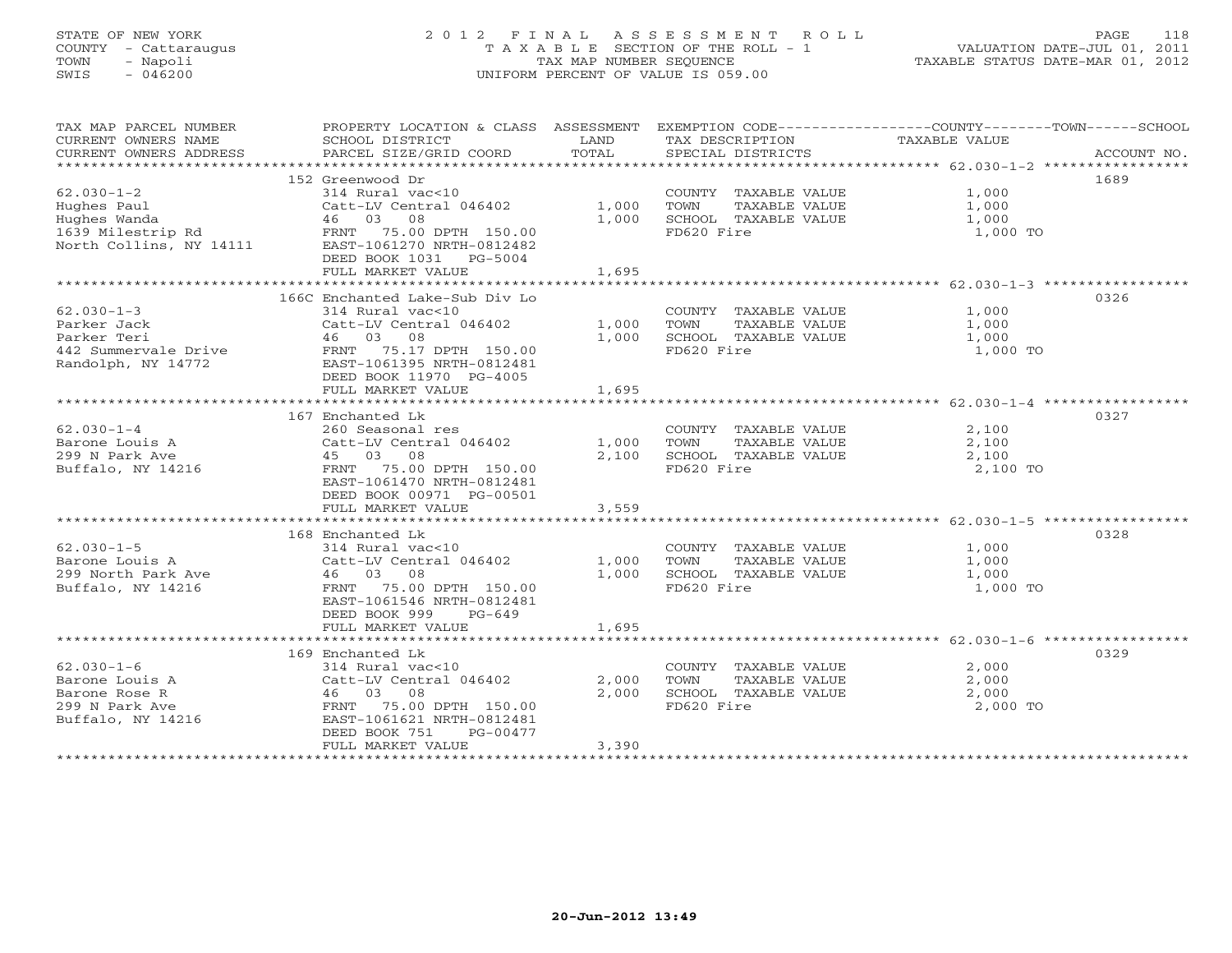# STATE OF NEW YORK 2 0 1 2 F I N A L A S S E S S M E N T R O L L PAGE 119 COUNTY - Cattaraugus T A X A B L E SECTION OF THE ROLL - 1 VALUATION DATE-JUL 01, 2011 TOWN - Napoli TAX MAP NUMBER SEQUENCE TAXABLE STATUS DATE-MAR 01, 2012 SWIS - 046200 UNIFORM PERCENT OF VALUE IS 059.00UNIFORM PERCENT OF VALUE IS 059.00

| TAX MAP PARCEL NUMBER                                               |                                                                                           |        |                            | PROPERTY LOCATION & CLASS ASSESSMENT EXEMPTION CODE---------------COUNTY-------TOWN------SCHOOL |
|---------------------------------------------------------------------|-------------------------------------------------------------------------------------------|--------|----------------------------|-------------------------------------------------------------------------------------------------|
| CURRENT OWNERS NAME                                                 | SCHOOL DISTRICT                                                                           | LAND   | TAX DESCRIPTION            | TAXABLE VALUE                                                                                   |
|                                                                     |                                                                                           |        |                            |                                                                                                 |
|                                                                     |                                                                                           |        |                            |                                                                                                 |
|                                                                     | 170 Enchanted Lk                                                                          |        |                            | 0330                                                                                            |
| $62.030 - 1 - 7$                                                    | $314$ Rural vac<10                                                                        |        | COUNTY TAXABLE VALUE 1,000 |                                                                                                 |
| Lanning Terrance L                                                  | Catt-LV Central 046402 1,000                                                              |        | TOWN<br>TAXABLE VALUE      |                                                                                                 |
| Lanning Lorraine                                                    |                                                                                           | 1,000  | SCHOOL TAXABLE VALUE       | 1,000<br>1,000                                                                                  |
| 15 Ellie Ct                                                         |                                                                                           |        | FD620 Fire                 | 1,000 TO                                                                                        |
| Lancaster, NY 14086                                                 | Catt-LV Central 046402<br>46 03 08<br>FRNT 75.00 DPTH 150.00<br>EAST-1061697 NRTH-0812480 |        |                            |                                                                                                 |
|                                                                     | DEED BOOK 750<br>PG-01182                                                                 |        |                            |                                                                                                 |
|                                                                     | FULL MARKET VALUE                                                                         | 1,695  |                            |                                                                                                 |
|                                                                     |                                                                                           |        |                            |                                                                                                 |
|                                                                     | 171 Enchanted Lk                                                                          |        |                            | 0331                                                                                            |
| $62.030 - 1 - 8$                                                    | 314 Rural vac<10                                                                          |        | COUNTY TAXABLE VALUE 1,000 |                                                                                                 |
|                                                                     | Catt-LV Central 046402 1,000                                                              |        | TOWN<br>TAXABLE VALUE      |                                                                                                 |
|                                                                     |                                                                                           | 1,000  | SCHOOL TAXABLE VALUE       | 1,000<br>1,000                                                                                  |
| 49 Briarwood Dr                                                     | -- 15.00 DPTH 150.00<br>186 EAST-1061772 NRTH-0812480                                     |        | FD620 Fire                 | 1,000 TO                                                                                        |
| Lancaster, NY 14086                                                 |                                                                                           |        |                            |                                                                                                 |
|                                                                     | FULL MARKET VALUE                                                                         | 1,695  |                            |                                                                                                 |
|                                                                     |                                                                                           |        |                            |                                                                                                 |
|                                                                     | 172 Summervale Drive                                                                      |        |                            | 1141                                                                                            |
| $62.030 - 1 - 9$                                                    | 314 Rural vac<10                                                                          |        | COUNTY TAXABLE VALUE       |                                                                                                 |
| Winiecki Mary Alice Catt-LV Central 046402                          |                                                                                           |        |                            | 1,000<br>1,000                                                                                  |
|                                                                     |                                                                                           | 1,000  | TOWN<br>TAXABLE VALUE      |                                                                                                 |
| 30 Oakbrook Dr #5<br>Williamsville, NY 14221 FRNT 75.00 DPTH 150.00 |                                                                                           | 1,000  | SCHOOL TAXABLE VALUE       | 1,000                                                                                           |
|                                                                     |                                                                                           |        | FD620 Fire                 | 1,000 TO                                                                                        |
|                                                                     | EAST-1061847 NRTH-0812480                                                                 |        |                            |                                                                                                 |
|                                                                     | DEED BOOK 753<br>PG-1060                                                                  |        |                            |                                                                                                 |
|                                                                     | FULL MARKET VALUE                                                                         | 1,695  |                            |                                                                                                 |
|                                                                     |                                                                                           |        |                            |                                                                                                 |
|                                                                     | 173 Enchanted Lk                                                                          |        |                            | 1142                                                                                            |
| $62.030 - 1 - 10$                                                   | 314 Rural vac<10                                                                          |        | COUNTY TAXABLE VALUE       | 4,860<br>4,860                                                                                  |
| Dechow Larry                                                        | Catt-LV Central 046402                                                                    | 4,860  | TAXABLE VALUE<br>TOWN      | 4,860                                                                                           |
| 10700 Pigeon Valley Rd   46   3   8                                 |                                                                                           | 4,860  | SCHOOL TAXABLE VALUE 4,860 |                                                                                                 |
| Randolph, NY 14772                                                  | 3.15<br>ACRES                                                                             |        | FD620 Fire                 | 4,860 TO                                                                                        |
|                                                                     | EAST-1062284 NRTH-0812486                                                                 |        |                            |                                                                                                 |
|                                                                     | DEED BOOK 995<br>$PG-310$                                                                 |        |                            |                                                                                                 |
|                                                                     | FULL MARKET VALUE                                                                         | 8,237  |                            |                                                                                                 |
|                                                                     |                                                                                           |        |                            |                                                                                                 |
|                                                                     | Summervale Drive                                                                          |        |                            | 2245                                                                                            |
| $62.030 - 1 - 16.2$                                                 | 314 Rural vac<10                                                                          |        | COUNTY TAXABLE VALUE       | 6,000                                                                                           |
| Parker Jack                                                         | Catt-LV Central 046402                                                                    | 6,000  | TOWN<br>TAXABLE VALUE      | 6,000                                                                                           |
| Parker Teri                                                         | 46 3 8                                                                                    | 6,000  | SCHOOL TAXABLE VALUE       | 6,000                                                                                           |
| 442 Summervale Drive                                                | ACRES 6.55                                                                                |        | FD620 Fire                 | 6,000 TO                                                                                        |
| Randolph, NY 14772                                                  | EAST-1061376 NRTH-0812836                                                                 |        |                            |                                                                                                 |
|                                                                     | DEED BOOK 11970 PG-4004                                                                   |        |                            |                                                                                                 |
|                                                                     | FULL MARKET VALUE                                                                         | 10,169 |                            |                                                                                                 |
|                                                                     |                                                                                           |        |                            |                                                                                                 |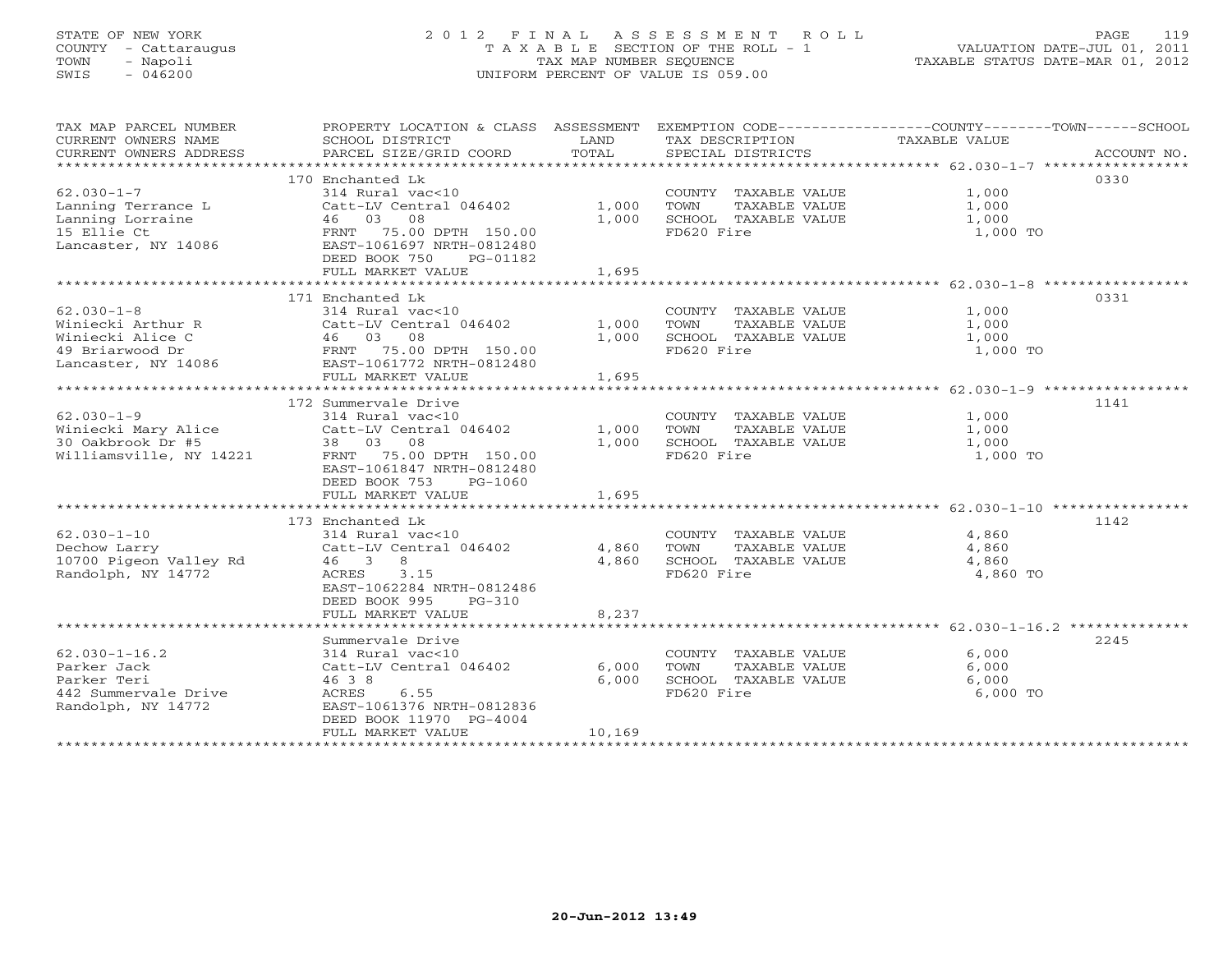#### STATE OF NEW YORK 2 0 1 2 F I N A L A S S E S S M E N T R O L L PAGE 120 COUNTY - Cattaraugus T A X A B L E SECTION OF THE ROLL - 1 VALUATION DATE-JUL 01, 2011 TOWN - Napoli TAX MAP NUMBER SEQUENCE TAXABLE STATUS DATE-MAR 01, 2012 SWIS - 046200 UNIFORM PERCENT OF VALUE IS 059.00UNIFORM PERCENT OF VALUE IS 059.00

| TAX MAP PARCEL NUMBER                                                                                                                                                                                                                          | PROPERTY LOCATION & CLASS ASSESSMENT |       |                                                        | EXEMPTION CODE-----------------COUNTY-------TOWN------SCHOOL |             |
|------------------------------------------------------------------------------------------------------------------------------------------------------------------------------------------------------------------------------------------------|--------------------------------------|-------|--------------------------------------------------------|--------------------------------------------------------------|-------------|
| CURRENT OWNERS NAME                                                                                                                                                                                                                            | SCHOOL DISTRICT                      | LAND  | TAX DESCRIPTION TAXABLE VALUE                          |                                                              |             |
| CURRENT OWNERS ADDRESS                                                                                                                                                                                                                         | PARCEL SIZE/GRID COORD               | TOTAL | SPECIAL DISTRICTS                                      |                                                              | ACCOUNT NO. |
|                                                                                                                                                                                                                                                |                                      |       |                                                        |                                                              |             |
|                                                                                                                                                                                                                                                | 150C Enchanted Lk                    |       |                                                        |                                                              | 0324        |
| $62.038 - 1 - 1$                                                                                                                                                                                                                               | 314 Rural vac<10                     |       | COUNTY TAXABLE VALUE                                   | 1,000                                                        |             |
|                                                                                                                                                                                                                                                | Catt-LV Central 046402 1,000         |       |                                                        | 1,000                                                        |             |
| $62.038 - 1 - 1$<br>Wright Annmarie $46$ 03 08                                                                                                                                                                                                 |                                      | 1,000 | TOWN      TAXABLE VALUE<br>SCHOOL   TAXABLE VALUE      | 1,000                                                        |             |
| Dover, DE 19901                                                                                                                                                                                                                                | FRNT 75.00 DPTH 150.00               |       | FD620 Fire                                             | 1,000 TO                                                     |             |
|                                                                                                                                                                                                                                                | EAST-1061231 NRTH-0812319            |       |                                                        |                                                              |             |
|                                                                                                                                                                                                                                                | DEED BOOK 994<br>PG-547              |       |                                                        |                                                              |             |
|                                                                                                                                                                                                                                                | FULL MARKET VALUE                    | 1,695 |                                                        |                                                              |             |
|                                                                                                                                                                                                                                                |                                      |       |                                                        |                                                              |             |
|                                                                                                                                                                                                                                                | 149 C Enchanted Lake-Sub Div Lo      |       |                                                        |                                                              | 0323        |
| $62.038 - 1 - 2$                                                                                                                                                                                                                               | 314 Rural vac<10                     |       | COUNTY TAXABLE VALUE                                   | 1,000                                                        |             |
| Wasch Paul D                                                                                                                                                                                                                                   | Catt-LV Central 046402 1,000         |       | TAXABLE VALUE<br>TOWN                                  | 1,000                                                        |             |
| Wasch Mary J                                                                                                                                                                                                                                   | 46 03 08                             | 1,000 | SCHOOL TAXABLE VALUE                                   | 1,000                                                        |             |
| en en de la provincia de la provincia de la provincia de la provincia de la provincia de la provincia de la pr<br>La provincia de la provincia de la provincia de la provincia de la provincia de la provincia de la provincia d<br>PO Box 328 | FRNT 75.00 DPTH 150.00               |       | FD620 Fire                                             | 1,000 TO                                                     |             |
| Clarence Center, NY 14032-0328 EAST-1061231 NRTH-0812244                                                                                                                                                                                       |                                      |       |                                                        |                                                              |             |
|                                                                                                                                                                                                                                                | FULL MARKET VALUE                    | 1,695 |                                                        |                                                              |             |
|                                                                                                                                                                                                                                                |                                      |       |                                                        |                                                              |             |
|                                                                                                                                                                                                                                                | 148C Enchanted Lake-Sub Div Lo       |       |                                                        |                                                              | 1383        |
| $62.038 - 1 - 3$                                                                                                                                                                                                                               | 314 Rural vac<10                     |       | COUNTY TAXABLE VALUE 1,000                             |                                                              |             |
| Felix Ron                                                                                                                                                                                                                                      | Catt-LV Central 046402               | 1,000 | TOWN TAXABLE VALUE 1,000<br>SCHOOL TAXABLE VALUE 1,000 |                                                              |             |
| 58 Desmond Rd                                                                                                                                                                                                                                  | 45 03 08                             | 1,000 |                                                        |                                                              |             |
| Rochester, NY 14616                                                                                                                                                                                                                            | FRNT 75.00 DPTH 150.00               |       | FD620 Fire                                             | 1,000 TO                                                     |             |
|                                                                                                                                                                                                                                                | EAST-1061231 NRTH-0812169            |       |                                                        |                                                              |             |
|                                                                                                                                                                                                                                                | DEED BOOK 00991 PG-00628             |       |                                                        |                                                              |             |
|                                                                                                                                                                                                                                                | FULL MARKET VALUE                    | 1,695 |                                                        |                                                              |             |
|                                                                                                                                                                                                                                                |                                      |       |                                                        |                                                              |             |
|                                                                                                                                                                                                                                                | 147C Enchanted Lake-Sub Div Lo       |       |                                                        |                                                              | 1735        |
| $62.038 - 1 - 4$                                                                                                                                                                                                                               | 314 Rural vac<10                     |       | COUNTY TAXABLE VALUE 1,000                             |                                                              |             |
| Ventura Michael C                                                                                                                                                                                                                              | Catt-LV Central 046402 1,000         |       | TOWN<br>TAXABLE VALUE                                  | 1,000                                                        |             |
| Ventura Lena A                                                                                                                                                                                                                                 | 45 03 08<br>FRNT 75.00 DPTH 150.00   | 1,000 | SCHOOL TAXABLE VALUE                                   | 1,000                                                        |             |
| 420 Ashford Ave                                                                                                                                                                                                                                |                                      |       | FD620 Fire                                             | $1,000$ TO                                                   |             |
| Tonawanda, NY 14150                                                                                                                                                                                                                            | EAST-1061231 NRTH-0812094            |       |                                                        |                                                              |             |
|                                                                                                                                                                                                                                                | FULL MARKET VALUE                    | 1,695 |                                                        |                                                              |             |
|                                                                                                                                                                                                                                                |                                      |       |                                                        |                                                              |             |
|                                                                                                                                                                                                                                                | 146C Enchanted Lk                    |       |                                                        |                                                              | 1405        |
| $62.038 - 1 - 5$                                                                                                                                                                                                                               | 314 Rural vac<10                     |       | COUNTY TAXABLE VALUE                                   | 1,000                                                        |             |
|                                                                                                                                                                                                                                                | Catt-LV Central 046402               | 1,000 | TOWN      TAXABLE VALUE<br>SCHOOL   TAXABLE VALUE      | 1,000                                                        |             |
|                                                                                                                                                                                                                                                |                                      | 1,000 |                                                        | 1,000                                                        |             |
| Del Regno Paula (Catt-LV Central 046402)<br>Kocialski Gregory (1500)<br>12 Signal Dr (150.00)<br>Lancaster, NY 14086 (2007-1061231 NRTH-0812019)                                                                                               |                                      |       | FD620 Fire                                             | 1,000 TO                                                     |             |
|                                                                                                                                                                                                                                                |                                      |       |                                                        |                                                              |             |
|                                                                                                                                                                                                                                                | DEED BOOK 13178 PG-5001              |       |                                                        |                                                              |             |
|                                                                                                                                                                                                                                                | FULL MARKET VALUE                    | 1,695 |                                                        |                                                              |             |
|                                                                                                                                                                                                                                                |                                      |       |                                                        |                                                              |             |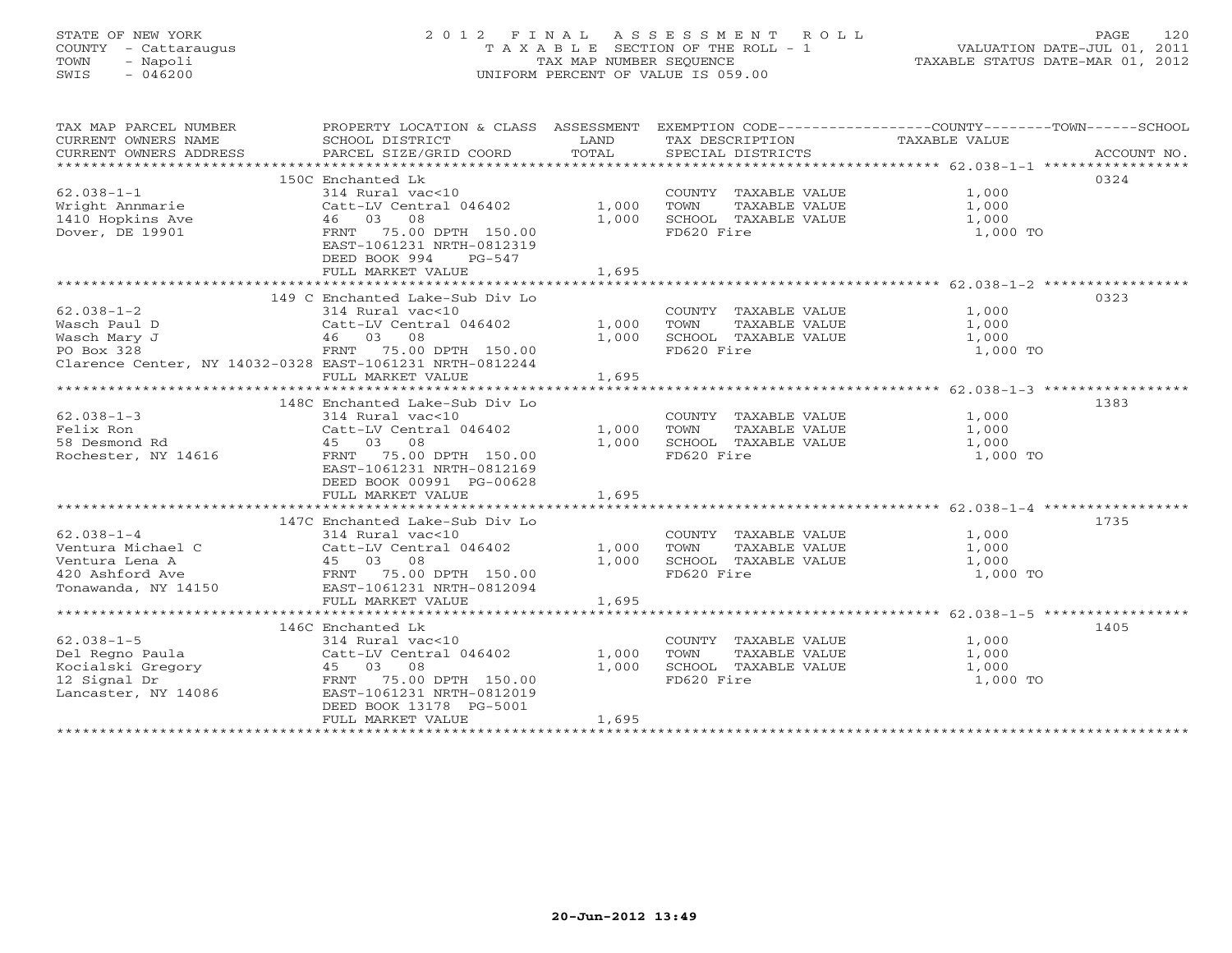# STATE OF NEW YORK 2 0 1 2 F I N A L A S S E S S M E N T R O L L PAGE 121 COUNTY - Cattaraugus T A X A B L E SECTION OF THE ROLL - 1 VALUATION DATE-JUL 01, 2011 TOWN - Napoli TAX MAP NUMBER SEQUENCE TAXABLE STATUS DATE-MAR 01, 2012 SWIS - 046200 UNIFORM PERCENT OF VALUE IS 059.00UNIFORM PERCENT OF VALUE IS 059.00

| TAX MAP PARCEL NUMBER<br>CURRENT OWNERS NAME<br>CURRENT OWNERS ADDRESS                             | SCHOOL DISTRICT<br>PARCEL SIZE/GRID COORD | LAND<br>TOTAL | TAX DESCRIPTION<br>SPECIAL DISTRICTS | PROPERTY LOCATION & CLASS ASSESSMENT EXEMPTION CODE---------------COUNTY-------TOWN-----SCHOOL<br>TAXABLE VALUE | ACCOUNT NO. |
|----------------------------------------------------------------------------------------------------|-------------------------------------------|---------------|--------------------------------------|-----------------------------------------------------------------------------------------------------------------|-------------|
|                                                                                                    |                                           |               |                                      |                                                                                                                 |             |
|                                                                                                    | 145C Greenwood Dr                         |               |                                      | 1638                                                                                                            |             |
| $62.038 - 1 - 6$                                                                                   | 314 Rural vac<10                          |               | COUNTY TAXABLE VALUE                 | 1,000                                                                                                           |             |
| Seiwert Lee H                                                                                      | Catt-LV Central 046402                    | 1,000         | TAXABLE VALUE<br>TOWN                | 1,000                                                                                                           |             |
| Seiwert Kathryn B                                                                                  | 45 03 08                                  | 1,000         | SCHOOL TAXABLE VALUE                 | 1,000                                                                                                           |             |
|                                                                                                    |                                           |               | FD620 Fire                           | 1,000 TO                                                                                                        |             |
| 130 Hideaway Park Tr1 FRNT 75.00 DPTH 150.00<br>Hendersonville, NC 28792 EAST-1061231 NRTH-0811944 |                                           |               |                                      |                                                                                                                 |             |
|                                                                                                    | FULL MARKET VALUE                         | 1,695         |                                      |                                                                                                                 |             |
|                                                                                                    |                                           |               |                                      |                                                                                                                 |             |
|                                                                                                    | 144C Enchanted Lk                         |               |                                      | 0110                                                                                                            |             |
| $62.038 - 1 - 7$                                                                                   | 314 Rural vac<10                          |               | COUNTY TAXABLE VALUE                 | 1,000                                                                                                           |             |
| Bratek Stanley P                                                                                   | Catt-LV Central 046402                    | 1,000         | TAXABLE VALUE<br>TOWN                | 1,000                                                                                                           |             |
|                                                                                                    |                                           | 1,000         | SCHOOL TAXABLE VALUE                 | 1,000                                                                                                           |             |
|                                                                                                    |                                           |               | FD620 Fire                           | 1,000 TO                                                                                                        |             |
|                                                                                                    |                                           |               |                                      |                                                                                                                 |             |
|                                                                                                    | FULL MARKET VALUE                         | 1,695         |                                      |                                                                                                                 |             |
|                                                                                                    |                                           |               |                                      |                                                                                                                 |             |
|                                                                                                    | 143C Greenwood Dr                         |               |                                      | 1315                                                                                                            |             |
| $62.038 - 1 - 8$                                                                                   | 314 Rural vac<10                          |               | COUNTY TAXABLE VALUE 1,000           |                                                                                                                 |             |
| Howard Lucy Ann                                                                                    | Catt-LV Central 046402                    | 1,000         | TOWN<br>TAXABLE VALUE                | 1,000                                                                                                           |             |
| 12322 Cherry Creek Hill Rd 45 03 08                                                                |                                           | 1,000         | SCHOOL TAXABLE VALUE                 | 1,000                                                                                                           |             |
| Conewango Valley, NY 14726                                                                         | FRNT 75.00 DPTH 150.00                    |               | FD620 Fire                           | 1,000 TO                                                                                                        |             |
|                                                                                                    | EAST-1061231 NRTH-0811794                 |               |                                      |                                                                                                                 |             |
|                                                                                                    | DEED BOOK 10496 PG-6001                   |               |                                      |                                                                                                                 |             |
|                                                                                                    | FULL MARKET VALUE                         | 1,695         |                                      |                                                                                                                 |             |
|                                                                                                    |                                           |               |                                      | 1472                                                                                                            |             |
| $62.038 - 1 - 9$                                                                                   | 142C Greenwood Dr<br>314 Rural vac<10     |               |                                      |                                                                                                                 |             |
|                                                                                                    |                                           |               | COUNTY TAXABLE VALUE                 | $1,000$<br>1.000                                                                                                |             |
| Waid Denise<br>59 Greenwood Dr                                                                     | Catt-LV Central 046402                    | 1,000         | TAXABLE VALUE<br>TOWN                | 1,000                                                                                                           |             |
| Randolph, NY 14772                                                                                 | 46 03 08<br>FRNT 75.00 DPTH 150.00        | 1,000         | SCHOOL TAXABLE VALUE<br>FD620 Fire   | 1,000<br>1,000 TO                                                                                               |             |
|                                                                                                    | EAST-1061231 NRTH-0811719                 |               |                                      |                                                                                                                 |             |
|                                                                                                    | DEED BOOK 3454 PG-4010                    |               |                                      |                                                                                                                 |             |
|                                                                                                    | FULL MARKET VALUE                         | 1,695         |                                      |                                                                                                                 |             |
|                                                                                                    |                                           |               |                                      |                                                                                                                 |             |
|                                                                                                    | 141C Enchanted Lake-Sub Div Lo            |               |                                      | 0173                                                                                                            |             |
| $62.038 - 1 - 10$                                                                                  | 314 Rural vac<10                          |               | COUNTY TAXABLE VALUE                 | 1,000                                                                                                           |             |
| Broyles Kevin B                                                                                    | Catt-LV Central 046402                    | 1,000         | TAXABLE VALUE<br>TOWN                | 1,000                                                                                                           |             |
| 11172 Rt39                                                                                         | 45 03 08                                  | 1,000         | SCHOOL TAXABLE VALUE                 | 1,000                                                                                                           |             |
| Gowanda, NY 14070                                                                                  | FRNT<br>75.05 DPTH 150.00                 |               | FD620 Fire                           | 1,000 TO                                                                                                        |             |
|                                                                                                    | EAST-1061231 NRTH-0811644                 |               |                                      |                                                                                                                 |             |
|                                                                                                    | DEED BOOK 1019 PG-473                     |               |                                      |                                                                                                                 |             |
|                                                                                                    | FULL MARKET VALUE                         | 1,695         |                                      |                                                                                                                 |             |
|                                                                                                    |                                           |               |                                      |                                                                                                                 |             |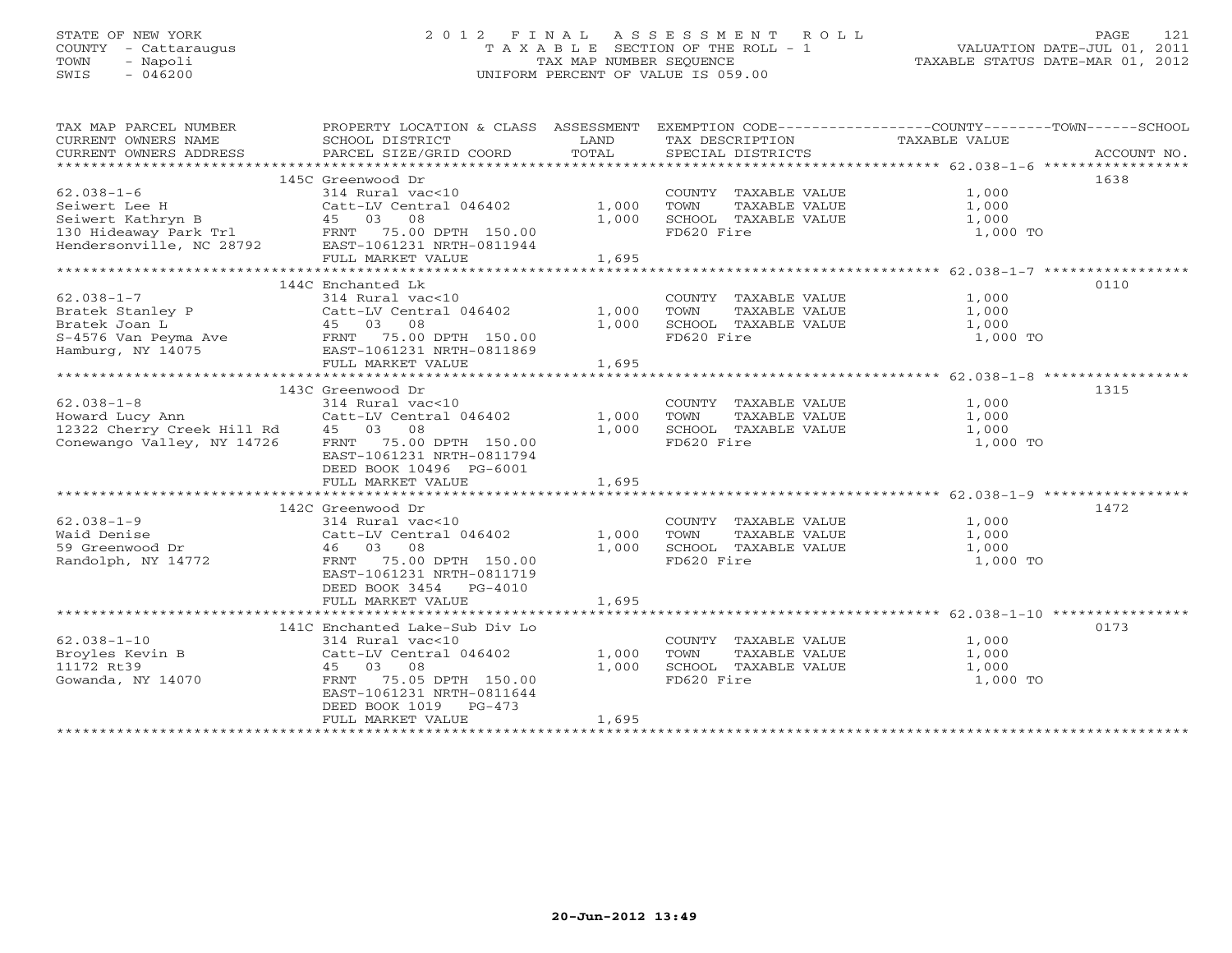# STATE OF NEW YORK 2 0 1 2 F I N A L A S S E S S M E N T R O L L PAGE 122 COUNTY - Cattaraugus T A X A B L E SECTION OF THE ROLL - 1 VALUATION DATE-JUL 01, 2011 TOWN - Napoli TAX MAP NUMBER SEQUENCE TAXABLE STATUS DATE-MAR 01, 2012 SWIS - 046200 UNIFORM PERCENT OF VALUE IS 059.00UNIFORM PERCENT OF VALUE IS 059.00

| TAX MAP PARCEL NUMBER<br>CURRENT OWNERS NAME<br>CURRENT OWNERS ADDRESS                      | PROPERTY LOCATION & CLASS ASSESSMENT<br>SCHOOL DISTRICT<br>PARCEL SIZE/GRID COORD                                                                                                                                                                                                                     | LAND<br>TOTAL           | EXEMPTION CODE----------------COUNTY--------TOWN------SCHOOL<br>TAX DESCRIPTION TAXABLE VALUE<br>SPECIAL DISTRICTS               |                                         | ACCOUNT NO.                |
|---------------------------------------------------------------------------------------------|-------------------------------------------------------------------------------------------------------------------------------------------------------------------------------------------------------------------------------------------------------------------------------------------------------|-------------------------|----------------------------------------------------------------------------------------------------------------------------------|-----------------------------------------|----------------------------|
| $62.038 - 1 - 11$<br>Zion Dennis D<br>Zion Sandra<br>5 Carriage Hill W<br>Amherst, NY 14221 | 140C Enchanted Lake-Sub Div Lo<br>314 Rural vac<10<br>Catt-LV Central 046402 1,000<br>45 03 08<br>FRNT 63.92 DPTH 160.50<br>EAST-1061227 NRTH-0811568<br>DEED BOOK 860 PG-00343<br>FULL MARKET VALUE                                                                                                  | 1,000<br>1,695          | COUNTY TAXABLE VALUE $1,000$<br>TOWN TAXABLE VALUE $1,000$<br>SCHOOL TAXABLE VALUE $1,000$<br>FD620 Fire                         | 1,000 TO                                | 0322                       |
|                                                                                             |                                                                                                                                                                                                                                                                                                       |                         |                                                                                                                                  |                                         |                            |
| $62.038 - 1 - 12$                                                                           | 139C Enchanted Lake-Sub Div Lo<br>314 Rural vac<10<br>$Cat-LV$ Central 046402 $1,000$<br>FRNT 63.92 DPTH 188.12<br>EAST-1061230 NRTH-0811485<br>DEED BOOK 901 PG-00306<br>FULL MARKET VALUE                                                                                                           | 1,000<br>1,695          | COUNTY TAXABLE VALUE $1,000$<br>TOWN TAXABLE VALUE $1,000$<br>SCHOOL TAXABLE VALUE $1,000$<br>SCHOOL TAXABLE VALUE<br>FD620 Fire | 1,000 TO                                | 0202                       |
|                                                                                             |                                                                                                                                                                                                                                                                                                       |                         |                                                                                                                                  |                                         |                            |
| $62.038 - 1 - 13$                                                                           | 138C Greenwood Dr<br>314 Rural vac<10<br>Catt-LV Central 046402 1,000<br>45 03 08 1,000<br>01.christofaro Joseph Catt-LV Central 046402<br>Dichristofaro Josephine (25.5.13.12)<br>1157 Woodstock Ave FRNT 63.92 DPTH 188.12<br>Tonawanda, NY 14150 (26.85T-1061261 NRTH-0811411<br>FULL MARKET VALUE | 1,695                   | COUNTY TAXABLE VALUE $1,000$<br>TOWN TAXABLE VALUE $1,000$<br>SCHOOL TAXABLE VALUE $1,000$<br>SCHOOL TAXABLE VALUE<br>FD620 Fire | 1,000 TO                                | 0233                       |
|                                                                                             |                                                                                                                                                                                                                                                                                                       |                         |                                                                                                                                  |                                         |                            |
| $62.038 - 1 - 14$<br>Waid Denise<br>59 Greenwood Dr                                         | 137C Greenwood Dr<br>210 1 Family Res<br>Catt-LV Central 046402 2,000 COUNTY TAXABLE VALUE<br>45 03 08 12,600 TOWN TAXABLE VALUE<br>22,600 TOWN TAXABLE VALUE                                                                                                                                         |                         |                                                                                                                                  | $\overline{0}$<br>32,600<br>32,600      | 1302<br>$\Omega$<br>17,700 |
| Randolph, NY 14772                                                                          | 45 03 08 32,000<br>45 03 08 32,000<br>FRNT 53.92 DPTH 159.88<br>DEED BOOK 00982 PG-00521<br>FULL MARKET VALUE                                                                                                                                                                                         | 55,254                  | SCHOOL TAXABLE VALUE<br>FD620 Fire                                                                                               | 14,900<br>32,600 TO                     |                            |
|                                                                                             |                                                                                                                                                                                                                                                                                                       |                         |                                                                                                                                  |                                         |                            |
| $62.038 - 1 - 15$<br>Waid Denise<br>59 Greenwood<br>Randolph, NY 14772                      | 136C Greenwood Dr<br>314 Rural vac<10<br>Catt-LV Central 046402<br>45 03 08<br>FRNT 75.00 DPTH 150.00<br>EAST-1061371 NRTH-0811291<br>DEED BOOK 880<br>PG-00396<br>FULL MARKET VALUE                                                                                                                  | 1,000<br>1,000<br>1,695 | COUNTY TAXABLE VALUE<br>TOWN<br>TAXABLE VALUE<br>TAXABLE VALUE<br>ire<br>SCHOOL TAXABLE VALUE<br>FD620 Fire                      | 1,000<br>$1,000$<br>$1,000$<br>1,000 TO | 1301                       |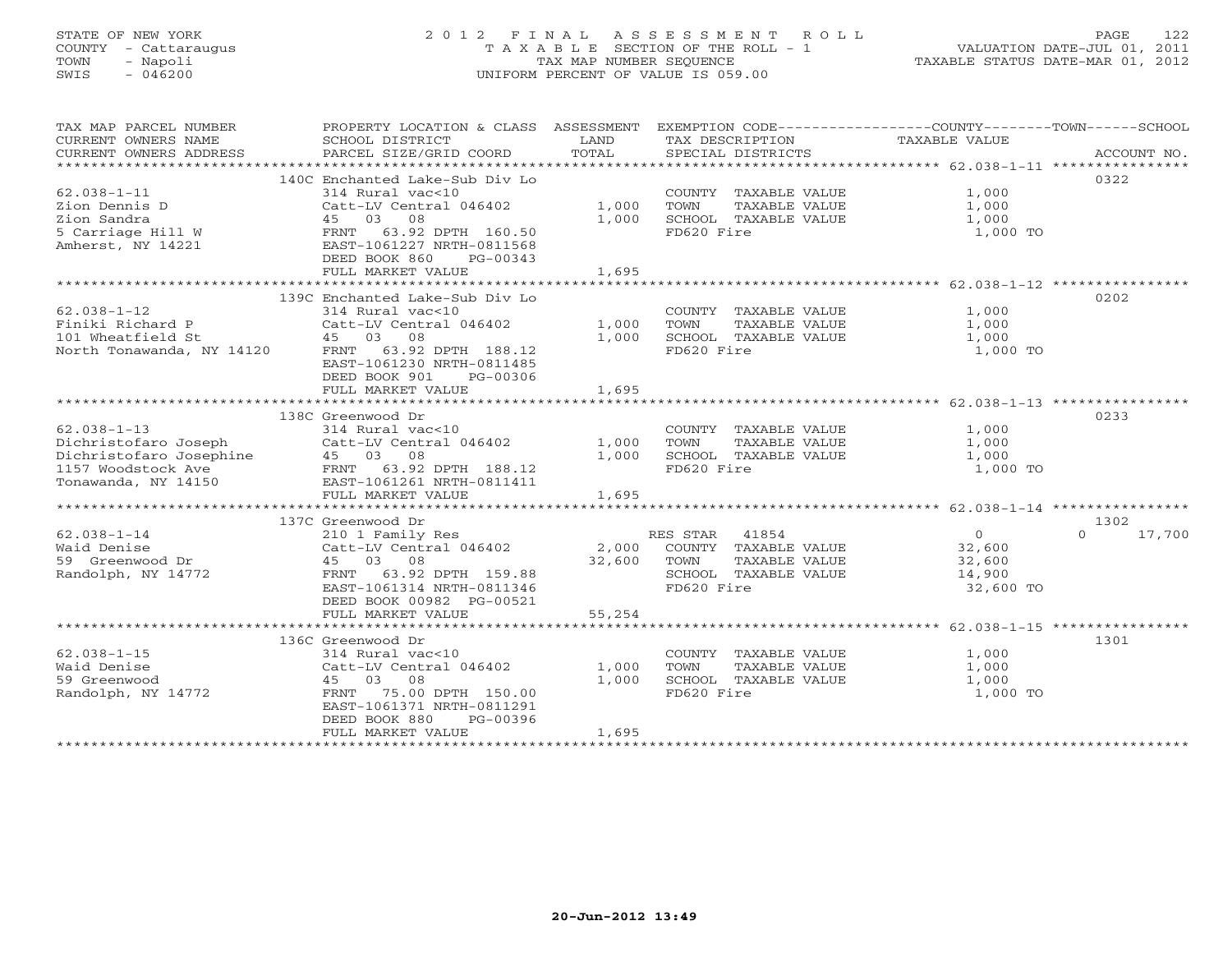# STATE OF NEW YORK 2 0 1 2 F I N A L A S S E S S M E N T R O L L PAGE 123 COUNTY - Cattaraugus T A X A B L E SECTION OF THE ROLL - 1 VALUATION DATE-JUL 01, 2011 TOWN - Napoli TAX MAP NUMBER SEQUENCE TAXABLE STATUS DATE-MAR 01, 2012 SWIS - 046200 UNIFORM PERCENT OF VALUE IS 059.00UNIFORM PERCENT OF VALUE IS 059.00

| TAX MAP PARCEL NUMBER<br>CURRENT OWNERS NAME<br>CURRENT OWNERS ADDRESS                    | PROPERTY LOCATION & CLASS ASSESSMENT<br>SCHOOL DISTRICT<br>PARCEL SIZE/GRID COORD                                                                                                                | LAND<br>TOTAL           | EXEMPTION CODE----------------COUNTY-------TOWN------SCHOOL<br>TAX DESCRIPTION<br>SPECIAL DISTRICTS | TAXABLE VALUE                       | ACCOUNT NO. |
|-------------------------------------------------------------------------------------------|--------------------------------------------------------------------------------------------------------------------------------------------------------------------------------------------------|-------------------------|-----------------------------------------------------------------------------------------------------|-------------------------------------|-------------|
| $62.038 - 1 - 16$<br>Waid Edward G<br>Waid Denise A<br>59 Greenwood<br>Randolph, NY 14772 | 135C Enchanted Lake-Sub Div Lo<br>314 Rural vac<10<br>Catt-LV Central 046402<br>45 03 08<br>FRNT 75.00 DPTH 150.00<br>EAST-1061423 NRTH-0811236<br>DEED BOOK 00928 PG-00646<br>FULL MARKET VALUE | 1,000<br>1,000<br>1,695 | COUNTY TAXABLE VALUE<br>TOWN<br>TAXABLE VALUE<br>SCHOOL TAXABLE VALUE<br>FD620 Fire                 | 1,000<br>1,000<br>1,000<br>1,000 TO | 1402        |
| $62.038 - 1 - 17$<br>Waid Denise<br>59 Greenwood Dr<br>Randolph, NY 14772                 | 134C Enchanted Lake-Sub Div Lo<br>314 Rural vac<10<br>Catt-LV Central 046402<br>45 03 08<br>FRNT 75.00 DPTH 150.00<br>EAST-1061475 NRTH-0811182<br>DEED BOOK 16067 PG-1<br>FULL MARKET VALUE     | 1,000<br>1,000<br>1,695 | COUNTY TAXABLE VALUE<br>TOWN<br>TAXABLE VALUE<br>SCHOOL TAXABLE VALUE<br>FD620 Fire                 | 1,000<br>1,000<br>1,000<br>1,000 TO | 1385        |
|                                                                                           |                                                                                                                                                                                                  |                         |                                                                                                     |                                     |             |
| $62.038 - 1 - 18$<br>Sharma Suresh C<br>296 Troy-Del-Way<br>Williamsville, NY 14221       | 133C Greenwood Dr<br>314 Rural vac<10<br>Catt-LV Central 046402<br>45 03 08<br>FRNT 75.00 DPTH 150.00<br>EAST-1061526 NRTH-0811128<br>FULL MARKET VALUE                                          | 1,000<br>1,000<br>1,695 | COUNTY TAXABLE VALUE<br>TOWN<br>TAXABLE VALUE<br>SCHOOL TAXABLE VALUE<br>FD620 Fire                 | 1,000<br>1,000<br>1,000<br>1,000 TO | 1647        |
|                                                                                           |                                                                                                                                                                                                  |                         |                                                                                                     |                                     |             |
| $62.038 - 1 - 19$<br>Zinck Franklin Jr<br>10954 Keller Rd<br>Clarence, NY 14031           | 132C Enchanted Lake-Sub Div Lo<br>314 Rural vac<10<br>Catt-LV Central 046402<br>08<br>45 03<br>75.00 DPTH 150.00<br>FRNT<br>EAST-1061578 NRTH-0811073<br>DEED BOOK 10330 PG-7005                 | 1,000<br>1,000          | COUNTY TAXABLE VALUE<br>TOWN<br>TAXABLE VALUE<br>SCHOOL TAXABLE VALUE<br>FD620 Fire                 | 1,000<br>1,000<br>1,000<br>1,000 TO | 1691        |
|                                                                                           | FULL MARKET VALUE                                                                                                                                                                                | 1,695                   |                                                                                                     |                                     |             |
|                                                                                           | 131 C Enchanted Lake-Sub Div Lo                                                                                                                                                                  |                         |                                                                                                     |                                     | 0111        |
| $62.038 - 1 - 20$<br>Jaeger Deane<br>W335 N292 Cushing Park<br>Delafield, WI 53018        | 314 Rural vac<10<br>Catt-LV Central 046402<br>08<br>45 03<br>75.00 DPTH 150.00<br>FRNT<br>EAST-1061629 NRTH-0811019<br>DEED BOOK 867<br>$PG-315$                                                 | 1,000<br>1,000          | COUNTY TAXABLE VALUE<br>TOWN<br>TAXABLE VALUE<br>SCHOOL TAXABLE VALUE<br>FD620 Fire                 | 1,000<br>1,000<br>1,000<br>1,000 TO |             |
|                                                                                           | FULL MARKET VALUE                                                                                                                                                                                | 1,695                   |                                                                                                     |                                     |             |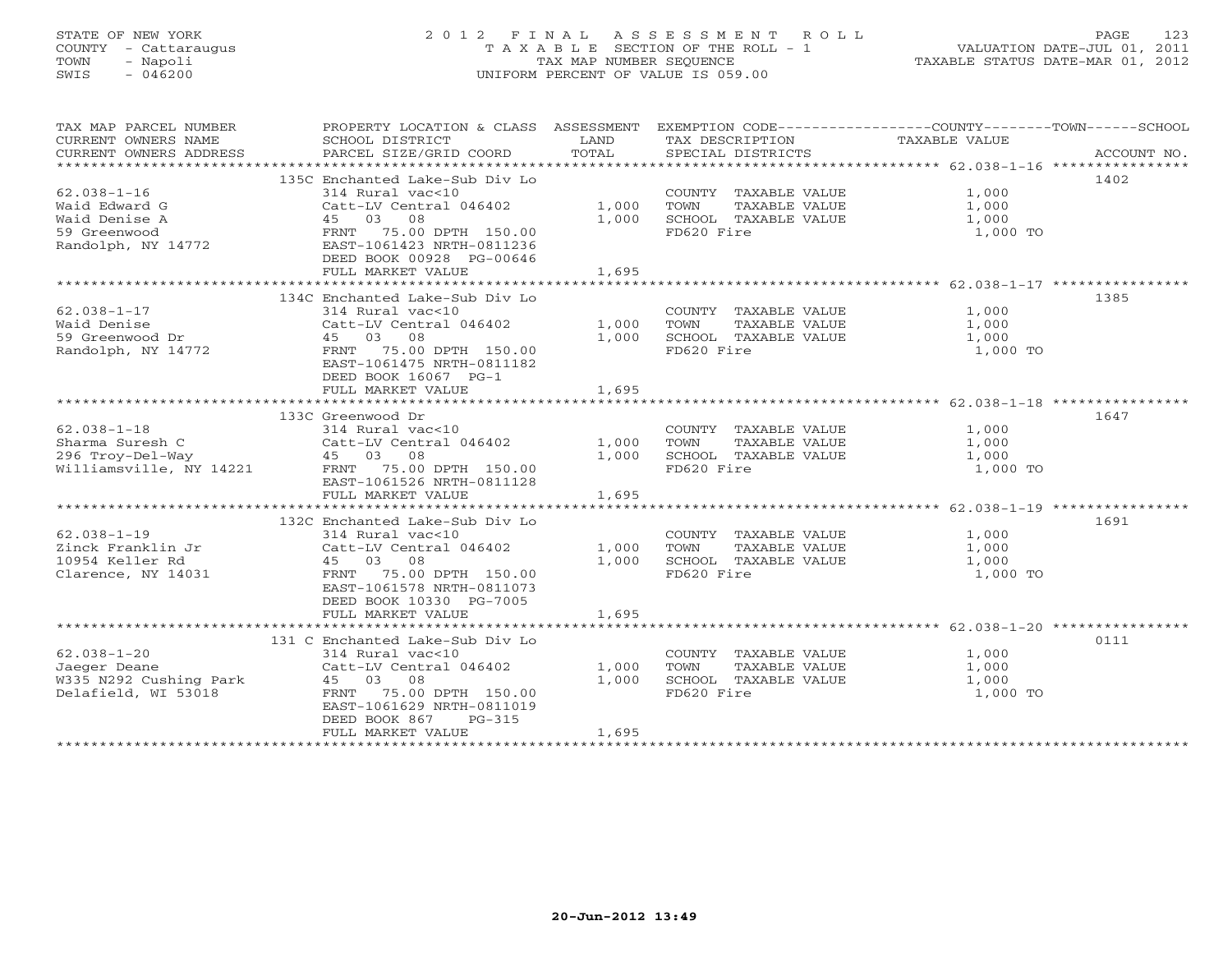# STATE OF NEW YORK 2 0 1 2 F I N A L A S S E S S M E N T R O L L PAGE 124 COUNTY - Cattaraugus T A X A B L E SECTION OF THE ROLL - 1 VALUATION DATE-JUL 01, 2011 TOWN - Napoli TAX MAP NUMBER SEQUENCE TAXABLE STATUS DATE-MAR 01, 2012 SWIS - 046200 UNIFORM PERCENT OF VALUE IS 059.00UNIFORM PERCENT OF VALUE IS 059.00

| TAX MAP PARCEL NUMBER<br>CURRENT OWNERS NAME<br>CURRENT OWNERS ADDRESS | PROPERTY LOCATION & CLASS ASSESSMENT EXEMPTION CODE---------------COUNTY-------TOWN------SCHOOL<br>SCHOOL DISTRICT<br>PARCEL SIZE/GRID COORD | LAND<br>TOTAL | TAX DESCRIPTION TAXABLE VALUE<br>SPECIAL DISTRICTS    |                | ACCOUNT NO.        |
|------------------------------------------------------------------------|----------------------------------------------------------------------------------------------------------------------------------------------|---------------|-------------------------------------------------------|----------------|--------------------|
|                                                                        |                                                                                                                                              |               |                                                       |                |                    |
|                                                                        | 130C Enchanted Lake-Sub Div Lo                                                                                                               |               |                                                       |                | 1368               |
| $62.038 - 1 - 21$                                                      | 314 Rural vac<10                                                                                                                             |               | COUNTY TAXABLE VALUE                                  | 1,000          |                    |
| Jaeger Deane                                                           | Catt-LV Central 046402                                                                                                                       | 1,000         |                                                       | 1,000          |                    |
| W335 N292 Cushing Park 45 03 08                                        |                                                                                                                                              | 1,000         | TOWN       TAXABLE  VALUE<br>SCHOOL    TAXABLE  VALUE | 1,000          |                    |
| Delafield, WI 53018                                                    | FRNT 75.00 DPTH 150.00                                                                                                                       |               | FD620 Fire                                            | 1,000 TO       |                    |
|                                                                        | EAST-1061681 NRTH-0810964                                                                                                                    |               |                                                       |                |                    |
|                                                                        | FULL MARKET VALUE                                                                                                                            | 1,695         |                                                       |                |                    |
|                                                                        |                                                                                                                                              |               |                                                       |                |                    |
|                                                                        | 129C Enchanted Lake-Sub Div Lo                                                                                                               |               |                                                       |                | 1416               |
| $62.038 - 1 - 22$                                                      | 314 Rural vac<10                                                                                                                             |               |                                                       | 1,000          |                    |
| Black Daryl                                                            | Catt-LV Central 046402                                                                                                                       | 1,000         | COUNTY TAXABLE VALUE<br>TOWN     TAXABLE VALUE        | 1,000          |                    |
|                                                                        | 45 03 08                                                                                                                                     | 1,000         | SCHOOL TAXABLE VALUE                                  | 1,000          |                    |
| ------ ------<br>5025 Whig St<br>Salamanca, NY 14779                   | FRNT 75.00 DPTH 150.00                                                                                                                       |               | FD620 Fire                                            | 1,000 TO       |                    |
|                                                                        | EAST-1061732 NRTH-0810910                                                                                                                    |               |                                                       |                |                    |
|                                                                        |                                                                                                                                              |               |                                                       |                |                    |
|                                                                        | DEED BOOK 913<br>PG-00144                                                                                                                    |               |                                                       |                |                    |
|                                                                        | FULL MARKET VALUE                                                                                                                            | 1,695         |                                                       |                |                    |
|                                                                        |                                                                                                                                              |               |                                                       |                |                    |
|                                                                        | 128C Greenwood Dr                                                                                                                            |               |                                                       |                | 1376               |
| $62.038 - 1 - 23$                                                      | 314 Rural vac<10                                                                                                                             | 1,000         | COUNTY TAXABLE VALUE                                  | 1,000          |                    |
| Black Daryl                                                            | Catt-LV Central 046402                                                                                                                       |               | TOWN<br>TAXABLE VALUE                                 | 1,000          |                    |
| 5025 Whig St                                                           | 45 03 08                                                                                                                                     | 1,000         | SCHOOL TAXABLE VALUE                                  | 1,000          |                    |
| Salamanca, NY 14779                                                    | FRNT 75.00 DPTH 150.00                                                                                                                       |               | FD620 Fire                                            | 1,000 TO       |                    |
|                                                                        | EAST-1061784 NRTH-0810855                                                                                                                    |               |                                                       |                |                    |
|                                                                        | FULL MARKET VALUE                                                                                                                            | 1,695         |                                                       |                |                    |
|                                                                        |                                                                                                                                              |               |                                                       |                |                    |
|                                                                        | 127C Greenwood Dr<br>27C Greenwood Dr<br>210 1 Family Res<br>Catt-LV Central 046402 2,000 COUNTY TAXABLE VALUE                               |               |                                                       |                | 1522               |
| $62.038 - 1 - 24$                                                      |                                                                                                                                              |               |                                                       | $\overline{0}$ | $\Omega$<br>17,700 |
| Milks Mary L                                                           |                                                                                                                                              |               |                                                       | 75,000         |                    |
| 31 Greenwood Dr                                                        | 45 03 08 2011<br>FRNT 75.00 DPTH 150.00 75,000 TOWN                                                                                          |               | TAXABLE VALUE                                         | 75,000         |                    |
| Randolph, NY 14772                                                     |                                                                                                                                              |               | SCHOOL TAXABLE VALUE                                  | 57,300         |                    |
|                                                                        | EAST-1061836 NRTH-0810801                                                                                                                    |               | FD620 Fire                                            | 75,000 TO      |                    |
|                                                                        | DEED BOOK 1014 PG-417                                                                                                                        |               |                                                       |                |                    |
|                                                                        | FULL MARKET VALUE                                                                                                                            | 127, 119      |                                                       |                |                    |
|                                                                        |                                                                                                                                              |               |                                                       |                |                    |
|                                                                        | 126C Enchanted Lake-Sub Div Lo                                                                                                               |               |                                                       |                | 0321               |
| $62.038 - 1 - 25$                                                      | 314 Rural vac<10                                                                                                                             |               | COUNTY TAXABLE VALUE                                  | 1,000          |                    |
| Milks Mary                                                             | Catt-LV Central 046402                                                                                                                       | 1,000         | TOWN<br>TAXABLE VALUE                                 | 1,000          |                    |
| 31 Greenwood Dr<br>31 Greenwood Dr                                     | 45 03 08                                                                                                                                     | 1,000         | SCHOOL TAXABLE VALUE                                  | 1,000          |                    |
| Randolph, NY 14772                                                     | FRNT 75.00 DPTH 150.00                                                                                                                       |               | FD620 Fire                                            | 1,000 TO       |                    |
|                                                                        | EAST-1061899 NRTH-0810749                                                                                                                    |               |                                                       |                |                    |
|                                                                        | DEED BOOK 997<br>PG-1048                                                                                                                     |               |                                                       |                |                    |
|                                                                        | FULL MARKET VALUE                                                                                                                            | 1,695         |                                                       |                |                    |
|                                                                        |                                                                                                                                              |               |                                                       |                |                    |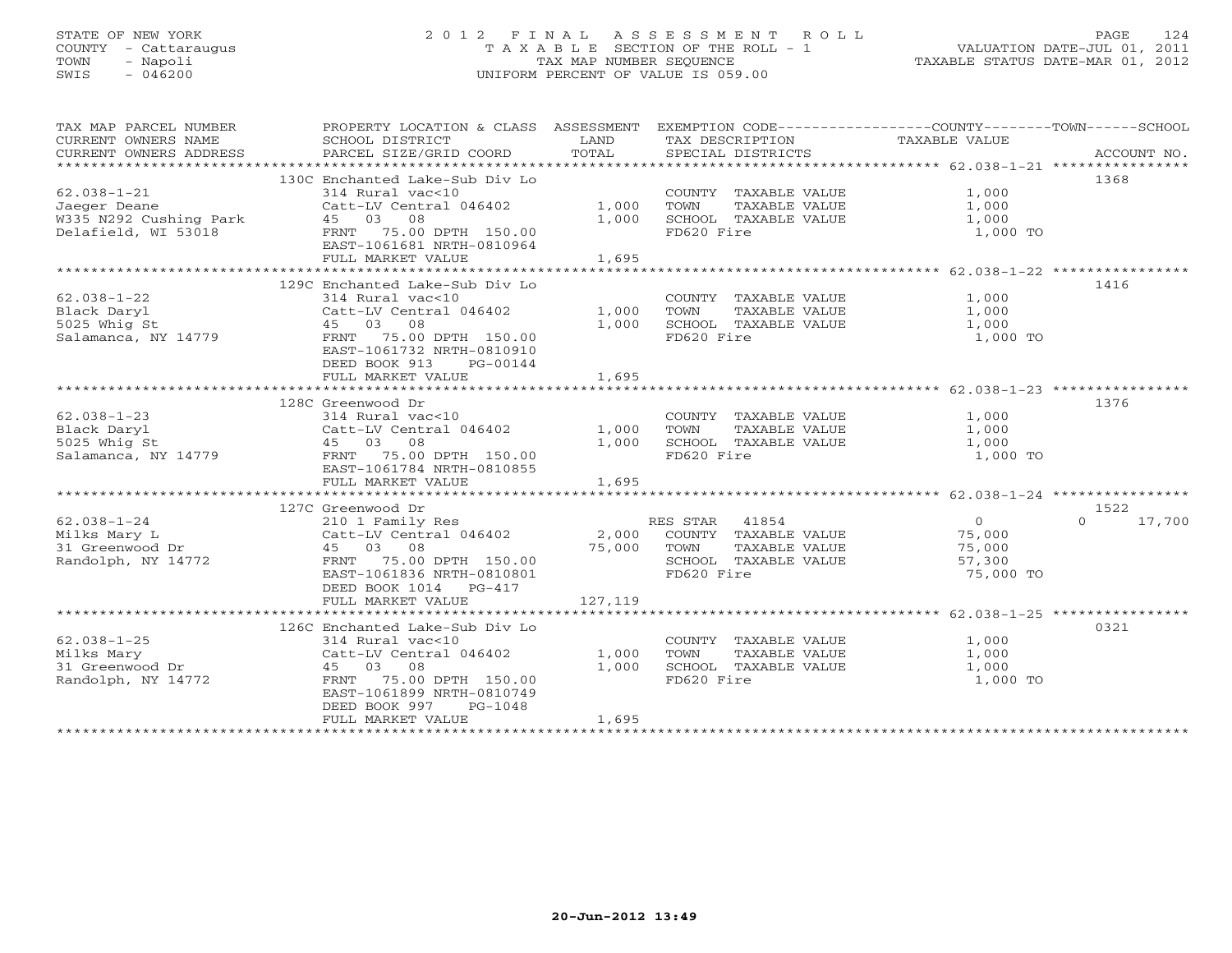# STATE OF NEW YORK 2 0 1 2 F I N A L A S S E S S M E N T R O L L PAGE 125 COUNTY - Cattaraugus T A X A B L E SECTION OF THE ROLL - 1 VALUATION DATE-JUL 01, 2011 TOWN - Napoli TAX MAP NUMBER SEQUENCE TAXABLE STATUS DATE-MAR 01, 2012 SWIS - 046200 UNIFORM PERCENT OF VALUE IS 059.00UNIFORM PERCENT OF VALUE IS 059.00

| TAX MAP PARCEL NUMBER   |                                    |        |                       | PROPERTY LOCATION & CLASS ASSESSMENT EXEMPTION CODE----------------COUNTY-------TOWN------SCHOOL |             |
|-------------------------|------------------------------------|--------|-----------------------|--------------------------------------------------------------------------------------------------|-------------|
| CURRENT OWNERS NAME     | SCHOOL DISTRICT                    | LAND   | TAX DESCRIPTION       | TAXABLE VALUE                                                                                    |             |
| CURRENT OWNERS ADDRESS  | PARCEL SIZE/GRID COORD             | TOTAL  | SPECIAL DISTRICTS     |                                                                                                  | ACCOUNT NO. |
|                         |                                    |        |                       |                                                                                                  |             |
|                         | Windmill Rd & Kings Hwy N          |        |                       |                                                                                                  | 2234        |
| $62.038 - 1 - 26$       | 314 Rural vac<10                   |        | COUNTY TAXABLE VALUE  | 7,540                                                                                            |             |
| Waid Denise             | Catt-LV Central 046402             | 7,540  | TOWN<br>TAXABLE VALUE | 7,540                                                                                            |             |
| 59 Greenwood Rd         | 45 03<br>08                        | 7,540  | SCHOOL TAXABLE VALUE  | 7,540                                                                                            |             |
| Randolph, NY 14772      | ACRES 7.85                         |        | FD620 Fire            | 7,540 TO                                                                                         |             |
|                         | EAST-1061152 NRTH-0810885          |        |                       |                                                                                                  |             |
|                         | DEED BOOK 00991 PG-00071           |        |                       |                                                                                                  |             |
|                         |                                    |        |                       |                                                                                                  |             |
|                         | FULL MARKET VALUE                  | 12,780 |                       |                                                                                                  |             |
|                         |                                    |        |                       |                                                                                                  |             |
|                         | Windmill Rd                        |        |                       |                                                                                                  | 2235        |
| $62.038 - 1 - 27$       | 314 Rural vac<10                   |        | COUNTY TAXABLE VALUE  | 4,330                                                                                            |             |
| Milks Mary              | Catt-LV Central 046402             | 4,330  | TOWN<br>TAXABLE VALUE | 4,330                                                                                            |             |
| 31 Greenwood Dr         | 45 03 08                           | 4,330  | SCHOOL TAXABLE VALUE  | 4,330                                                                                            |             |
| Randolph, NY 14772      | ACRES 1.55                         |        | FD620 Fire            | 4,330 TO                                                                                         |             |
|                         | EAST-1061612 NRTH-0810710          |        |                       |                                                                                                  |             |
|                         | DEED BOOK 00997 PG-01048           |        |                       |                                                                                                  |             |
|                         | FULL MARKET VALUE                  | 7,339  |                       |                                                                                                  |             |
|                         |                                    |        |                       |                                                                                                  |             |
|                         | 795C N Kings Hwy                   |        |                       |                                                                                                  | 0380        |
| $62.038 - 2 - 1$        | 314 Rural vac<10                   |        | COUNTY TAXABLE VALUE  | 500                                                                                              |             |
|                         |                                    |        |                       | 500                                                                                              |             |
| Kuriakose John P        | Catt-LV Central 046402<br>45 03 08 | 500    | TOWN<br>TAXABLE VALUE | 500                                                                                              |             |
| 1415 Vyse Ave A         |                                    | 500    | SCHOOL TAXABLE VALUE  |                                                                                                  |             |
| Bronx, NY 10459         | FRNT 75.00 DPTH 149.83             |        | FD620 Fire            | 500 TO                                                                                           |             |
|                         | EAST-1061431 NRTH-0812318          |        |                       |                                                                                                  |             |
|                         | DEED BOOK 3804 PG-6001             |        |                       |                                                                                                  |             |
|                         | FULL MARKET VALUE                  | 847    |                       |                                                                                                  |             |
|                         |                                    |        |                       |                                                                                                  |             |
|                         | 214C Enchanted Lake-Sub Div Lo     |        |                       |                                                                                                  | 0024        |
| $62.038 - 2 - 2$        | 314 Rural vac<10                   |        | COUNTY TAXABLE VALUE  | 1,000                                                                                            |             |
| Addock James E          | Catt-LV Central 046402             | 1,000  | TOWN<br>TAXABLE VALUE | 1,000                                                                                            |             |
| Addock Wilma H          | 03 Catt-LV<br>45 03 08             | 1,000  | SCHOOL TAXABLE VALUE  | 1,000                                                                                            |             |
| 769 E T R 152           | FRNT 75.00 DPTH 149.32             |        | FD620 Fire            | 1,000 TO                                                                                         |             |
| Tiffin Ohio, 44883      | EAST-1061431 NRTH-0812243          |        |                       |                                                                                                  |             |
|                         | FULL MARKET VALUE                  | 1,695  |                       |                                                                                                  |             |
|                         |                                    |        |                       |                                                                                                  |             |
|                         | 215C Enchanted Lake-Sub Div Lo     |        |                       |                                                                                                  | 0332        |
| $62.038 - 2 - 3$        | 314 Rural vac<10                   |        | COUNTY TAXABLE VALUE  |                                                                                                  |             |
|                         | Catt-LV Central 046402             |        | TOWN                  | $1,000$<br>$1,000$                                                                               |             |
| Monk Abraham            |                                    | 1,000  | TAXABLE VALUE         | 1,000                                                                                            |             |
|                         |                                    | 1,000  | SCHOOL TAXABLE VALUE  | 1,000                                                                                            |             |
|                         |                                    |        | FD620 Fire            | 1,000 TO                                                                                         |             |
| Boynton Beach, FL 33437 | EAST-1061431 NRTH-0812168          |        |                       |                                                                                                  |             |
|                         | DEED BOOK 752<br>$PG-201$          |        |                       |                                                                                                  |             |
|                         | FULL MARKET VALUE                  | 1,695  |                       |                                                                                                  |             |
|                         |                                    |        |                       |                                                                                                  |             |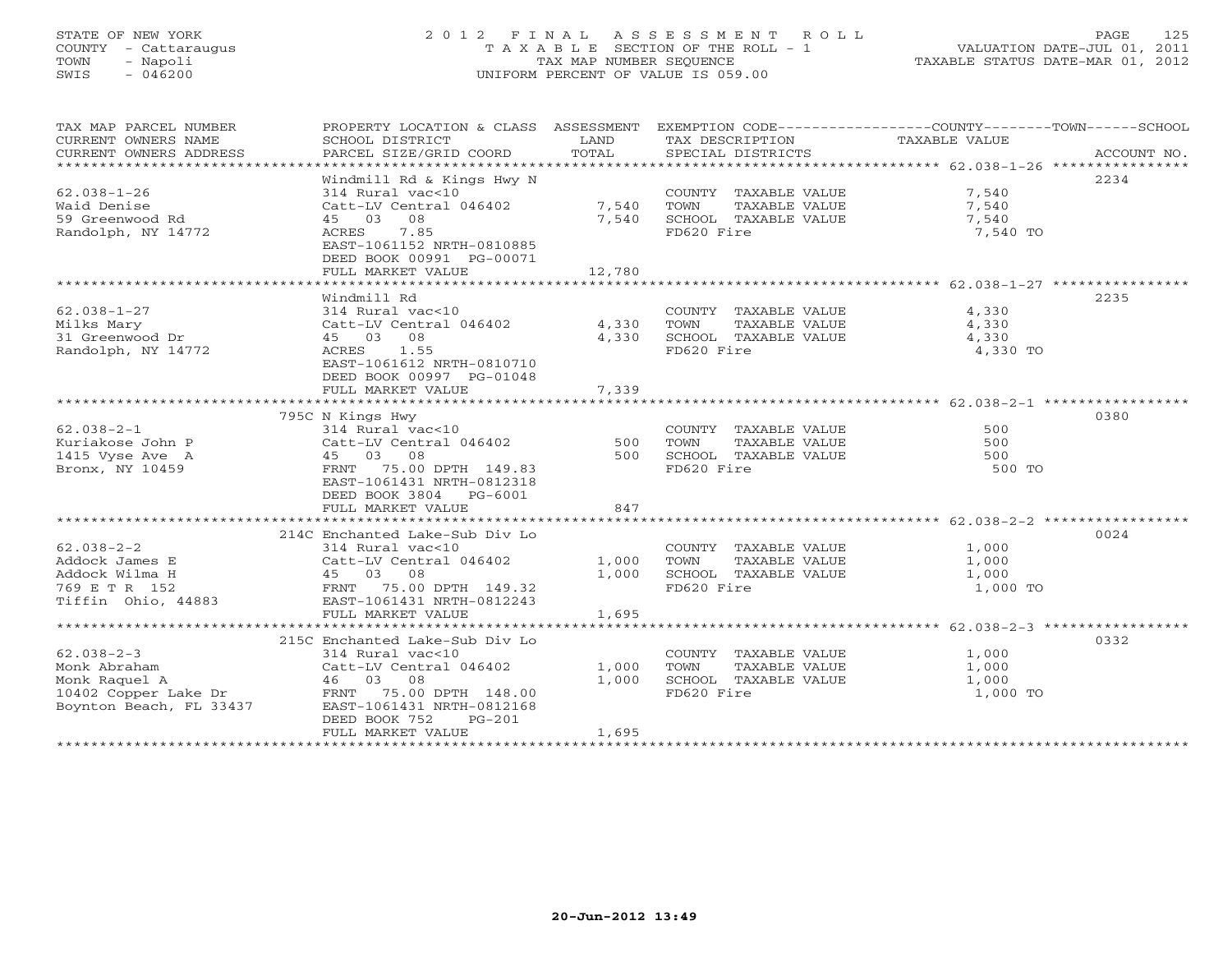# STATE OF NEW YORK 2 0 1 2 F I N A L A S S E S S M E N T R O L L PAGE 126 COUNTY - Cattaraugus T A X A B L E SECTION OF THE ROLL - 1 VALUATION DATE-JUL 01, 2011 TOWN - Napoli TAX MAP NUMBER SEQUENCE TAXABLE STATUS DATE-MAR 01, 2012 SWIS - 046200 UNIFORM PERCENT OF VALUE IS 059.00UNIFORM PERCENT OF VALUE IS 059.00

| TAX MAP PARCEL NUMBER<br>CURRENT OWNERS NAME<br>CURRENT OWNERS ADDRESS                                                                             | PROPERTY LOCATION & CLASS ASSESSMENT<br>SCHOOL DISTRICT<br>PARCEL SIZE/GRID COORD | LAND<br>TOTAL | TAX DESCRIPTION TAXABLE VALUE<br>SPECIAL DISTRICTS | EXEMPTION CODE-----------------COUNTY-------TOWN------SCHOOL<br>ACCOUNT NO. |
|----------------------------------------------------------------------------------------------------------------------------------------------------|-----------------------------------------------------------------------------------|---------------|----------------------------------------------------|-----------------------------------------------------------------------------|
|                                                                                                                                                    |                                                                                   |               |                                                    |                                                                             |
|                                                                                                                                                    | 216C Greenwood Dr                                                                 |               |                                                    | 1540                                                                        |
| $62.038 - 2 - 4$                                                                                                                                   | 314 Rural vac<10                                                                  |               | COUNTY TAXABLE VALUE                               | 1,000                                                                       |
|                                                                                                                                                    | Catt-LV Central 046402 1,000                                                      |               | TOWN<br>TAXABLE VALUE                              | 1,000                                                                       |
|                                                                                                                                                    |                                                                                   | 1,000         | SCHOOL TAXABLE VALUE                               | 1,000                                                                       |
| Ohern Jacqueline Catt-LV Central 046402<br>5 Harrington Farms Way        45   03   08<br>Shrewsbury, MA 01545-4084       FRNT   75.00 DPTH  148.30 |                                                                                   |               | FD620 Fire                                         | 1,000 TO                                                                    |
|                                                                                                                                                    | EAST-1061431 NRTH-0812093                                                         |               |                                                    |                                                                             |
|                                                                                                                                                    | FULL MARKET VALUE                                                                 | 1,695         |                                                    |                                                                             |
|                                                                                                                                                    |                                                                                   |               |                                                    |                                                                             |
|                                                                                                                                                    | 217C Enchanted Lake-Sub Div Lo                                                    |               |                                                    | 0333                                                                        |
| $62.038 - 2 - 5$                                                                                                                                   | 314 Rural vac<10                                                                  |               | COUNTY TAXABLE VALUE 1,000                         |                                                                             |
| Jordan John                                                                                                                                        | Catt-LV Central 046402                                                            | 1,000         | TOWN                                               | TAXABLE VALUE 1,000                                                         |
| PO Box 23                                                                                                                                          | 46 03 08                                                                          | 1,000         | SCHOOL TAXABLE VALUE                               | 1,000                                                                       |
| Steamburg, NY 14783                                                                                                                                | FRNT 75.00 DPTH 147.79                                                            |               | FD620 Fire                                         | 1,000 TO                                                                    |
|                                                                                                                                                    | EAST-1061431 NRTH-0812018                                                         |               |                                                    |                                                                             |
|                                                                                                                                                    | DEED BOOK 14155 PG-6006                                                           |               |                                                    |                                                                             |
|                                                                                                                                                    | FULL MARKET VALUE                                                                 | 1,695         |                                                    |                                                                             |
|                                                                                                                                                    |                                                                                   |               |                                                    |                                                                             |
|                                                                                                                                                    | 218 C Enchanted Lake-Sub Div Lo                                                   |               |                                                    | 1409                                                                        |
| $62.038 - 2 - 6$                                                                                                                                   | 314 Rural vac<10                                                                  |               | COUNTY TAXABLE VALUE                               | 1,000                                                                       |
| Korkus Edward S                                                                                                                                    | Catt-LV Central 046402                                                            | 1,000         | TAXABLE VALUE<br>TOWN                              | 1,000                                                                       |
| Korkus Clara B                                                                                                                                     | 46 03 08                                                                          | 1,000         | SCHOOL TAXABLE VALUE                               | 1,000                                                                       |
| PO Box 64                                                                                                                                          |                                                                                   |               | FD620 Fire                                         | 1,000 TO                                                                    |
| Farnham, NY 14061                                                                                                                                  | FRNT 75.00 DPTH 147.28<br>FAST-1061431 NPTH-0811943<br>EAST-1061431 NRTH-0811943  |               |                                                    |                                                                             |
|                                                                                                                                                    | FULL MARKET VALUE                                                                 | 1,695         |                                                    |                                                                             |
|                                                                                                                                                    |                                                                                   |               |                                                    |                                                                             |
|                                                                                                                                                    | 219C Enchanted Lake-Sub Div Lo                                                    |               |                                                    | 1734                                                                        |
| $62.038 - 2 - 7$                                                                                                                                   | 314 Rural vac<10                                                                  |               | COUNTY TAXABLE VALUE                               | 1,000                                                                       |
| Vastola David W                                                                                                                                    | Catt-LV Central 046402                                                            | 1,000         | TOWN<br>TAXABLE VALUE                              | 1,000                                                                       |
| Vastola Marlene M 46 03 08                                                                                                                         |                                                                                   | 1,000         | SCHOOL TAXABLE VALUE 1,000                         |                                                                             |
| 92 Crownland Dr<br>W Seneca, NY 14224 FRNT 75.00 DPTH 146.77<br>W Seneca, NY 14224 FAST-1061421 NDPU 2000000                                       |                                                                                   |               | FD620 Fire                                         | 1,000 TO                                                                    |
|                                                                                                                                                    |                                                                                   |               |                                                    |                                                                             |
|                                                                                                                                                    | FULL MARKET VALUE                                                                 |               |                                                    |                                                                             |
|                                                                                                                                                    |                                                                                   | 1,695         |                                                    |                                                                             |
|                                                                                                                                                    |                                                                                   |               |                                                    |                                                                             |
|                                                                                                                                                    | 220C Enchanted Lake-Sub Div Lo                                                    |               |                                                    | 0334                                                                        |
| $62.038 - 2 - 8$                                                                                                                                   | 314 Rural vac<10                                                                  |               | COUNTY TAXABLE VALUE                               | 1,000                                                                       |
| County of Cattaraugus                                                                                                                              | Catt-LV Central 046402                                                            | 1,000         | TAXABLE VALUE<br>TOWN                              | 1,000                                                                       |
| 303 Court St                                                                                                                                       | 45 03 08                                                                          | 1,000         | SCHOOL TAXABLE VALUE                               | 1,000                                                                       |
| Little Valley, NY 14755                                                                                                                            | FRNT 75.00 DPTH 146.20                                                            |               | FD620 Fire                                         | 1,000 TO                                                                    |
|                                                                                                                                                    | EAST-1061431 NRTH-0811793                                                         |               |                                                    |                                                                             |
|                                                                                                                                                    | DEED BOOK 13747 PG-3005                                                           |               |                                                    |                                                                             |
|                                                                                                                                                    | FULL MARKET VALUE                                                                 | 1,695         |                                                    |                                                                             |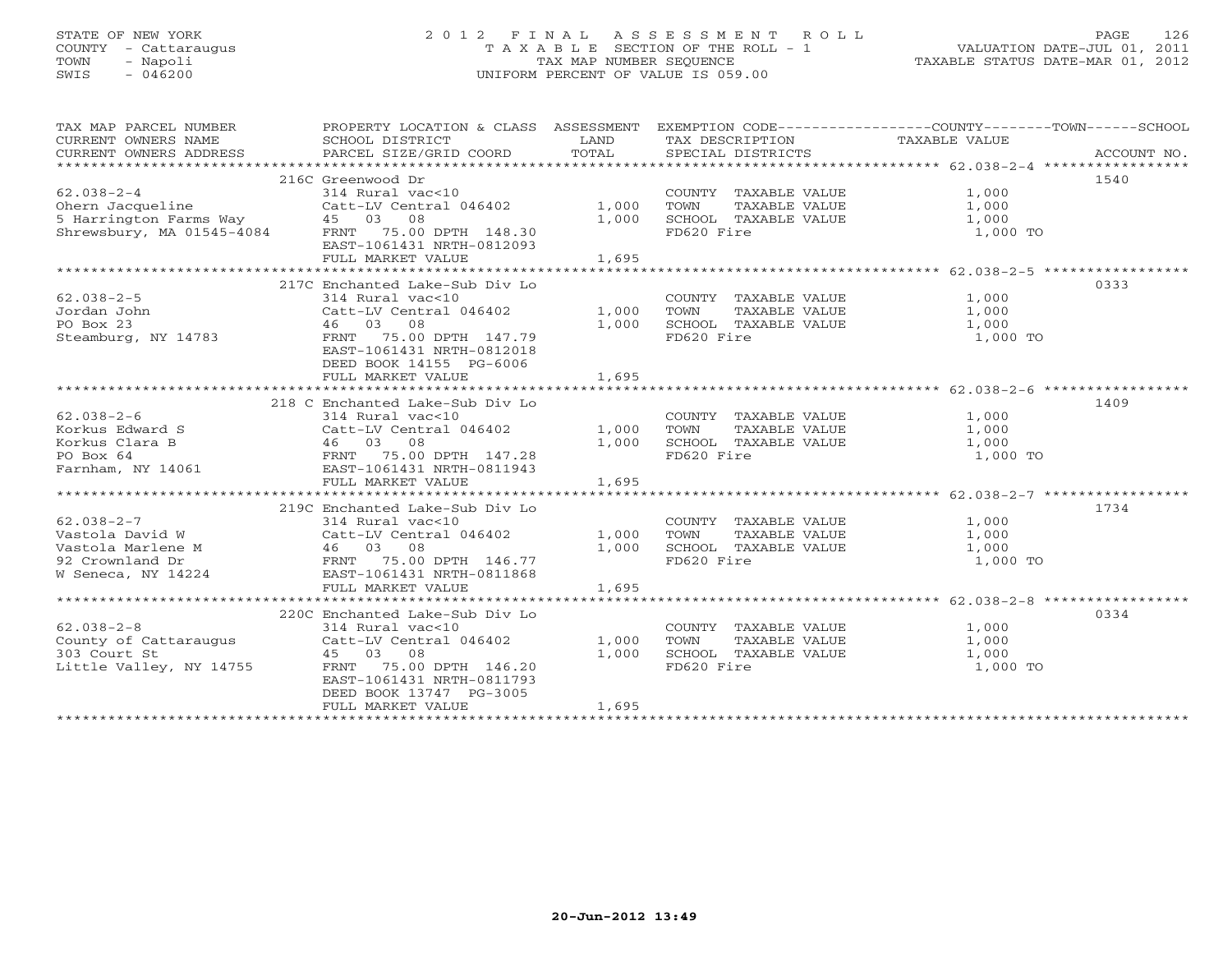# STATE OF NEW YORK 2 0 1 2 F I N A L A S S E S S M E N T R O L L PAGE 127 COUNTY - Cattaraugus T A X A B L E SECTION OF THE ROLL - 1 VALUATION DATE-JUL 01, 2011 TOWN - Napoli TAX MAP NUMBER SEQUENCE TAXABLE STATUS DATE-MAR 01, 2012 SWIS - 046200 UNIFORM PERCENT OF VALUE IS 059.00UNIFORM PERCENT OF VALUE IS 059.00

| TAX MAP PARCEL NUMBER<br>$\begin{tabular}{lllllll} \multicolumn{2}{l}{{\small\sc{CURRENT}}}& $\text{MME}$ & $\text{SCHOOL} & $\text{DISTRICT}$ & $\text{LAND}$ & $\text{TAX} & $\text{DESCRIPTION}$ & $\text{TAXABLE} & $\text{VALUE}$ \\ & $\text{CURRENT} & $\text{MDRESS}$ & $\text{PARCEL} & $\text{SIZE/GRID} & $\text{COORD}$ & $\text{TOTAL}$ & $\text{SPECIAL} & $\text{DISTRICTS}$ & $\text{RCCOUNT} & $\text{NOL}$ \\ & $\text{*} * * * * * * * * * * * * * * * * * * * * * * * * * * * * * * * * * *$ | PROPERTY LOCATION & CLASS ASSESSMENT                   |        |                                               | EXEMPTION CODE-----------------COUNTY-------TOWN------SCHOOL |        |
|------------------------------------------------------------------------------------------------------------------------------------------------------------------------------------------------------------------------------------------------------------------------------------------------------------------------------------------------------------------------------------------------------------------------------------------------------------------------------------------------------------------|--------------------------------------------------------|--------|-----------------------------------------------|--------------------------------------------------------------|--------|
|                                                                                                                                                                                                                                                                                                                                                                                                                                                                                                                  |                                                        |        |                                               |                                                              |        |
|                                                                                                                                                                                                                                                                                                                                                                                                                                                                                                                  | 221C Enchanted Lake-Sub Div Lo                         |        |                                               |                                                              | 1251   |
| $62.038 - 2 - 9$<br>Gebhard George D                                                                                                                                                                                                                                                                                                                                                                                                                                                                             | 314 Rural vac<10<br>Catt-LV Central 046402             | 1,000  | COUNTY TAXABLE VALUE<br>TAXABLE VALUE<br>TOWN | 1,000<br>1,000                                               |        |
|                                                                                                                                                                                                                                                                                                                                                                                                                                                                                                                  |                                                        | 1,000  | SCHOOL TAXABLE VALUE                          | 1,000                                                        |        |
| Cebhard Dolores B<br>195 Windmill Rd<br>195 Windmill Rd<br>195 West Seneca, NY 14218<br>195 West Seneca, NY 14218<br>195 West Seneca, NY 14218                                                                                                                                                                                                                                                                                                                                                                   |                                                        |        | FD620 Fire                                    | 1,000 TO                                                     |        |
|                                                                                                                                                                                                                                                                                                                                                                                                                                                                                                                  |                                                        |        |                                               |                                                              |        |
|                                                                                                                                                                                                                                                                                                                                                                                                                                                                                                                  | FULL MARKET VALUE                                      | 1,695  |                                               |                                                              |        |
|                                                                                                                                                                                                                                                                                                                                                                                                                                                                                                                  | 222C Enchanted Lake-Sub Div Lo                         |        |                                               |                                                              | 0335   |
| $62.038 - 2 - 10$                                                                                                                                                                                                                                                                                                                                                                                                                                                                                                | 314 Rural vac<10                                       |        | COUNTY TAXABLE VALUE                          | 900                                                          |        |
| Gebhard George D                                                                                                                                                                                                                                                                                                                                                                                                                                                                                                 | Catt-LV Central 046402                                 | 900    | TOWN<br>TAXABLE VALUE                         | 900                                                          |        |
| Gebhard Delores B                                                                                                                                                                                                                                                                                                                                                                                                                                                                                                |                                                        | 900    | SCHOOL TAXABLE VALUE                          | 900                                                          |        |
| 195 Windmill Rd                                                                                                                                                                                                                                                                                                                                                                                                                                                                                                  | 3<br>197.58<br>FRNT 61.39 DPTH 197.58                  |        | FD620 Fire                                    | 900 TO                                                       |        |
| West Seneca, NY 14218                                                                                                                                                                                                                                                                                                                                                                                                                                                                                            | EAST-1061450 NRTH-0811646<br>DEED BOOK 749<br>$PG-162$ |        |                                               |                                                              |        |
|                                                                                                                                                                                                                                                                                                                                                                                                                                                                                                                  | FULL MARKET VALUE                                      | 1,525  |                                               |                                                              |        |
|                                                                                                                                                                                                                                                                                                                                                                                                                                                                                                                  |                                                        |        |                                               |                                                              |        |
| $62.038 - 2 - 11$                                                                                                                                                                                                                                                                                                                                                                                                                                                                                                | 223C Enchanted Lake-Sub Div Lo<br>314 Rural vac<10     |        |                                               |                                                              | 0336   |
| Kanouff Mark S                                                                                                                                                                                                                                                                                                                                                                                                                                                                                                   | Catt-LV Central 046402                                 | 1,800  | COUNTY TAXABLE VALUE<br>TOWN<br>TAXABLE VALUE | 1,800<br>1,800                                               |        |
| 1233 Sweeney St                                                                                                                                                                                                                                                                                                                                                                                                                                                                                                  | 45 03 08                                               | 1,800  | SCHOOL TAXABLE VALUE                          | 1,800                                                        |        |
| North Tonawanda, NY 14120                                                                                                                                                                                                                                                                                                                                                                                                                                                                                        | FRNT 125.52 DPTH 218.17                                |        | FD620 Fire                                    | 1,800 TO                                                     |        |
|                                                                                                                                                                                                                                                                                                                                                                                                                                                                                                                  | EAST-1061450 NRTH-0811569                              |        |                                               |                                                              |        |
|                                                                                                                                                                                                                                                                                                                                                                                                                                                                                                                  | DEED BOOK 5409 PG-8002                                 |        |                                               |                                                              |        |
|                                                                                                                                                                                                                                                                                                                                                                                                                                                                                                                  | FULL MARKET VALUE                                      | 3.051  |                                               |                                                              |        |
|                                                                                                                                                                                                                                                                                                                                                                                                                                                                                                                  |                                                        |        |                                               |                                                              |        |
|                                                                                                                                                                                                                                                                                                                                                                                                                                                                                                                  | 58 Greenwood Dr                                        |        |                                               |                                                              | 1238   |
| $62.038 - 2 - 13$                                                                                                                                                                                                                                                                                                                                                                                                                                                                                                | 210 1 Family Res                                       |        | 41834<br>SR STAR                              | $\overline{0}$<br>$\Omega$                                   | 28,220 |
| Capron Eugene L                                                                                                                                                                                                                                                                                                                                                                                                                                                                                                  | Catt-LV Central 046402 4,220 COUNTY TAXABLE VALUE      |        |                                               | 28,220                                                       |        |
| Catt-L<br>45 0<br>ACRES<br>Capron Gretchen                                                                                                                                                                                                                                                                                                                                                                                                                                                                       | 45 03 08                                               | 28,220 | TOWN<br>TAXABLE VALUE                         | 28,220                                                       |        |
| 58 Greenwood Dr                                                                                                                                                                                                                                                                                                                                                                                                                                                                                                  | 1.55 BANK<br>017                                       |        | SCHOOL TAXABLE VALUE                          | $\circ$                                                      |        |
| Randolph, NY 14772                                                                                                                                                                                                                                                                                                                                                                                                                                                                                               | EAST-1061573 NRTH-0811413<br>DEED BOOK 1022 PG-395     |        | FD620 Fire                                    | 28,220 TO                                                    |        |
|                                                                                                                                                                                                                                                                                                                                                                                                                                                                                                                  | FULL MARKET VALUE                                      | 47,831 |                                               |                                                              |        |
|                                                                                                                                                                                                                                                                                                                                                                                                                                                                                                                  | 228C Greenwood Dr                                      |        |                                               |                                                              | 1453   |
| $62.038 - 2 - 16$                                                                                                                                                                                                                                                                                                                                                                                                                                                                                                | 314 Rural vac<10                                       |        | COUNTY TAXABLE VALUE                          | 1,100                                                        |        |
| Marko George W                                                                                                                                                                                                                                                                                                                                                                                                                                                                                                   | Catt-LV Central 046402                                 | 1,100  | TOWN<br>TAXABLE VALUE                         | 1,100                                                        |        |
|                                                                                                                                                                                                                                                                                                                                                                                                                                                                                                                  |                                                        | 1,100  | SCHOOL TAXABLE VALUE                          | 1,100                                                        |        |
|                                                                                                                                                                                                                                                                                                                                                                                                                                                                                                                  |                                                        |        | FD620 Fire                                    | 1,100 TO                                                     |        |
| Marko Mary G<br>119 Medina St<br>Buffalo, NY 14206<br>202.06<br>ELSAST-1061701 NRTH-0811267<br>202.06<br>202.07<br>202.07<br>202.07<br>202.07<br>202.08                                                                                                                                                                                                                                                                                                                                                          |                                                        |        |                                               |                                                              |        |
|                                                                                                                                                                                                                                                                                                                                                                                                                                                                                                                  | FULL MARKET VALUE                                      | 1,864  |                                               |                                                              |        |
|                                                                                                                                                                                                                                                                                                                                                                                                                                                                                                                  |                                                        |        |                                               |                                                              |        |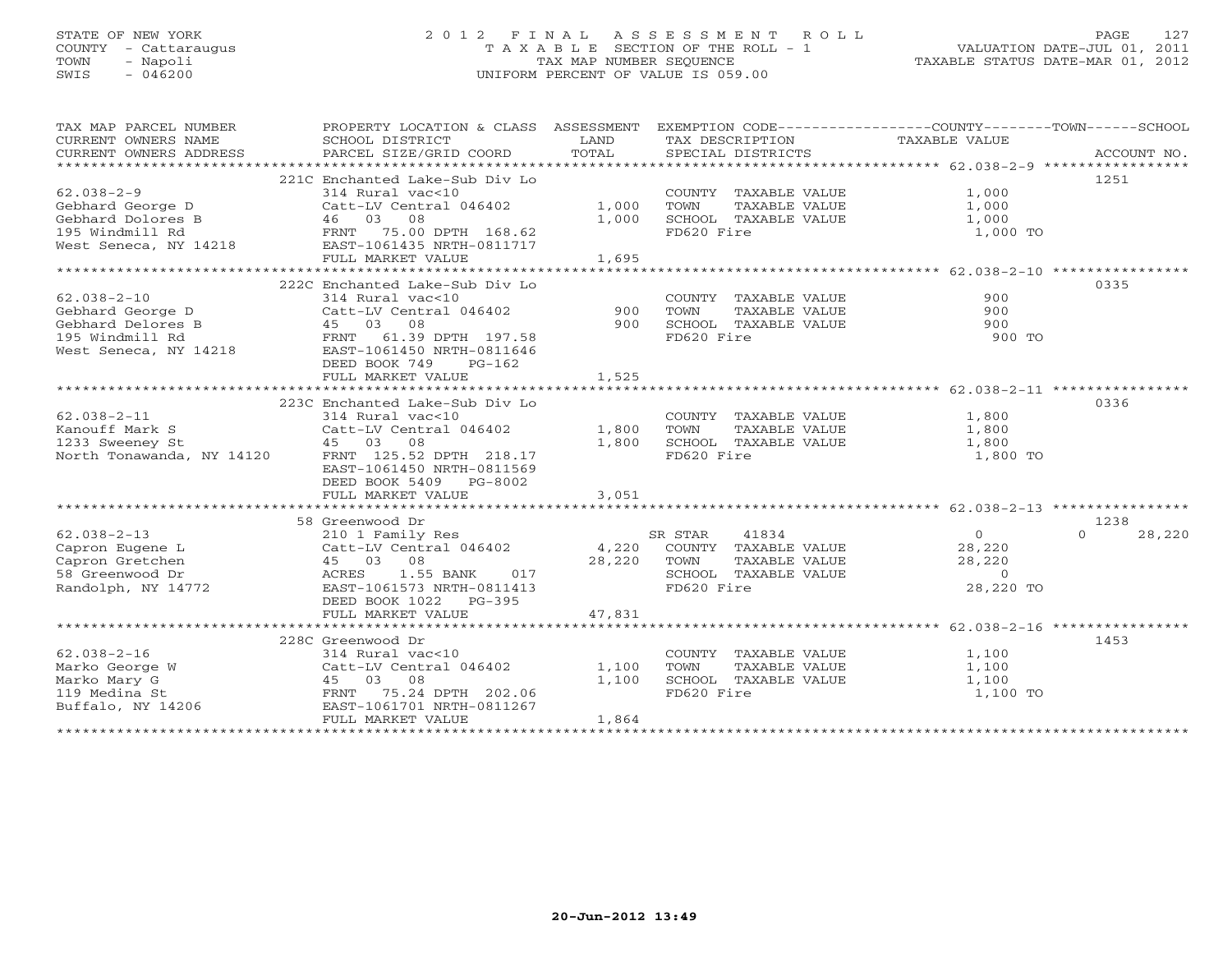# STATE OF NEW YORK 2 0 1 2 F I N A L A S S E S S M E N T R O L L PAGE 128 COUNTY - Cattaraugus T A X A B L E SECTION OF THE ROLL - 1 VALUATION DATE-JUL 01, 2011 TOWN - Napoli TAX MAP NUMBER SEQUENCE TAXABLE STATUS DATE-MAR 01, 2012 SWIS - 046200 UNIFORM PERCENT OF VALUE IS 059.00UNIFORM PERCENT OF VALUE IS 059.00

| TAX MAP PARCEL NUMBER<br>CURRENT OWNERS NAME<br>CURRENT OWNERS ADDRESS | PROPERTY LOCATION & CLASS ASSESSMENT<br>SCHOOL DISTRICT<br>PARCEL SIZE/GRID COORD | LAND<br>TOTAL | EXEMPTION CODE-----------------COUNTY-------TOWN------SCHOOL<br>TAX DESCRIPTION<br>SPECIAL DISTRICTS | TAXABLE VALUE       | ACCOUNT NO. |
|------------------------------------------------------------------------|-----------------------------------------------------------------------------------|---------------|------------------------------------------------------------------------------------------------------|---------------------|-------------|
|                                                                        |                                                                                   |               |                                                                                                      |                     |             |
| $62.038 - 2 - 17$<br>Kowalski Irene F                                  | 229C Enchanted Lake-Sub Div Lo<br>314 Rural vac<10<br>Catt-LV Central 046402      | 1,100         | COUNTY TAXABLE VALUE<br>TOWN<br>TAXABLE VALUE                                                        | 1,100<br>1,100      | 1411        |
| Kowalski Thomas<br>46 Pierport Ave                                     | 45 03 08<br>0.5 MH<br>FRNT 75.24 DPTH 196.04<br>EAST-1061746 NRTH-0811204         | 1,100         | SCHOOL TAXABLE VALUE<br>FD620 Fire                                                                   | 1,100<br>1,100 TO   |             |
| Buffalo, NY 14221                                                      | EAST-1061746 NRTH-0811204<br>DEED BOOK 1021    PG-771<br>FULL MARKET VALUE        | 1,864         |                                                                                                      |                     |             |
|                                                                        |                                                                                   |               |                                                                                                      |                     |             |
|                                                                        | 231C Greenwood Dr                                                                 |               |                                                                                                      |                     | 1198        |
| $62.038 - 2 - 19$                                                      | 314 Rural vac<10                                                                  |               | COUNTY TAXABLE VALUE 2,000                                                                           |                     |             |
| Pelham John L                                                          | Catt-LV Central 046402                                                            | 2,000         | TAXABLE VALUE<br>TOWN                                                                                | 2,000               |             |
| Pelham Linda E                                                         | 45 03 08                                                                          | 2,000         | SCHOOL TAXABLE VALUE                                                                                 | $\frac{1}{2}$ , 000 |             |
| 28 Kings Hwy<br>Randolph, NY 14772                                     | $L/p$ 969-90<br>FRNT 150.40 DPTH 190.02<br>EAST-1061826 NRTH-0811127              |               | FD620 Fire                                                                                           | 2,000 TO            |             |
|                                                                        | DEED BOOK 00991 PG-00049<br>FULL MARKET VALUE                                     | 3,390         |                                                                                                      |                     |             |
|                                                                        |                                                                                   |               |                                                                                                      |                     |             |
|                                                                        | 232C Enchanted Lake-Sub Div Lo                                                    |               |                                                                                                      |                     | 0070        |
| $62.038 - 2 - 20$                                                      | 314 Rural vac<10                                                                  |               | COUNTY TAXABLE VALUE                                                                                 | 1,100               |             |
| Jarosz Dennis M                                                        | Catt-LV Central 046402                                                            | 1,100         | TOWN<br>TAXABLE VALUE                                                                                | 1,100               |             |
| Jarosz Cynthia L                                                       | 45 03 08<br>45 03 08<br>FRNT 75.24 DPTH 177.98                                    | 1,100         | SCHOOL TAXABLE VALUE                                                                                 | 1,100               |             |
| 27 Girard Ave                                                          |                                                                                   |               | FD620 Fire                                                                                           | 1,100 TO            |             |
| Lackawanna, NY 14218                                                   | EAST-1061900 NRTH-0811041<br>DEED BOOK 15987 PG-1                                 |               |                                                                                                      |                     |             |
|                                                                        | FULL MARKET VALUE                                                                 | 1,864         |                                                                                                      |                     |             |
|                                                                        |                                                                                   |               |                                                                                                      |                     |             |
|                                                                        | 233C Greenwood Dr                                                                 |               |                                                                                                      |                     | 1212        |
| $62.038 - 2 - 21$                                                      | 314 Rural vac<10                                                                  |               | COUNTY TAXABLE VALUE                                                                                 | 1,100               |             |
| Fitzpatrick Margery J                                                  | Catt-LV Central 046402                                                            | 1,100         | TOWN<br>TAXABLE VALUE                                                                                | 1,100               |             |
| PO Box 13                                                              | 45 03 08                                                                          | 1,100         | SCHOOL TAXABLE VALUE                                                                                 | 1,100               |             |
| Ellicottville, NY 14731                                                | FRNT 75.24 DPTH 171.98<br>EAST-1061949 NRTH-0810984<br>FULL MARKET VALUE          | 1,864         | FD620 Fire                                                                                           | 1,100 TO            |             |
|                                                                        |                                                                                   |               |                                                                                                      |                     |             |
|                                                                        | 234C Greenwood Dr                                                                 |               |                                                                                                      |                     | 1521        |
| $62.038 - 2 - 22$                                                      | 314 Rural vac<10                                                                  |               | COUNTY TAXABLE VALUE                                                                                 | 1,000               |             |
| Milks Mary L                                                           | Catt-LV Central 046402                                                            | 1,000         | TOWN<br>TAXABLE VALUE                                                                                | 1,000               |             |
| 31 Greenwood Dr                                                        | 45 03 08                                                                          | 1,000         | SCHOOL TAXABLE VALUE                                                                                 | 1,000               |             |
| Randolph, NY 14772                                                     | FRNT 75.24 DPTH 165.94<br>EAST-1061998 NRTH-0810927<br>DEED BOOK 1014 PG-417      |               | FD620 Fire                                                                                           | 1,000 TO            |             |
|                                                                        | FULL MARKET VALUE                                                                 | 1,695         |                                                                                                      |                     |             |
|                                                                        |                                                                                   |               |                                                                                                      |                     |             |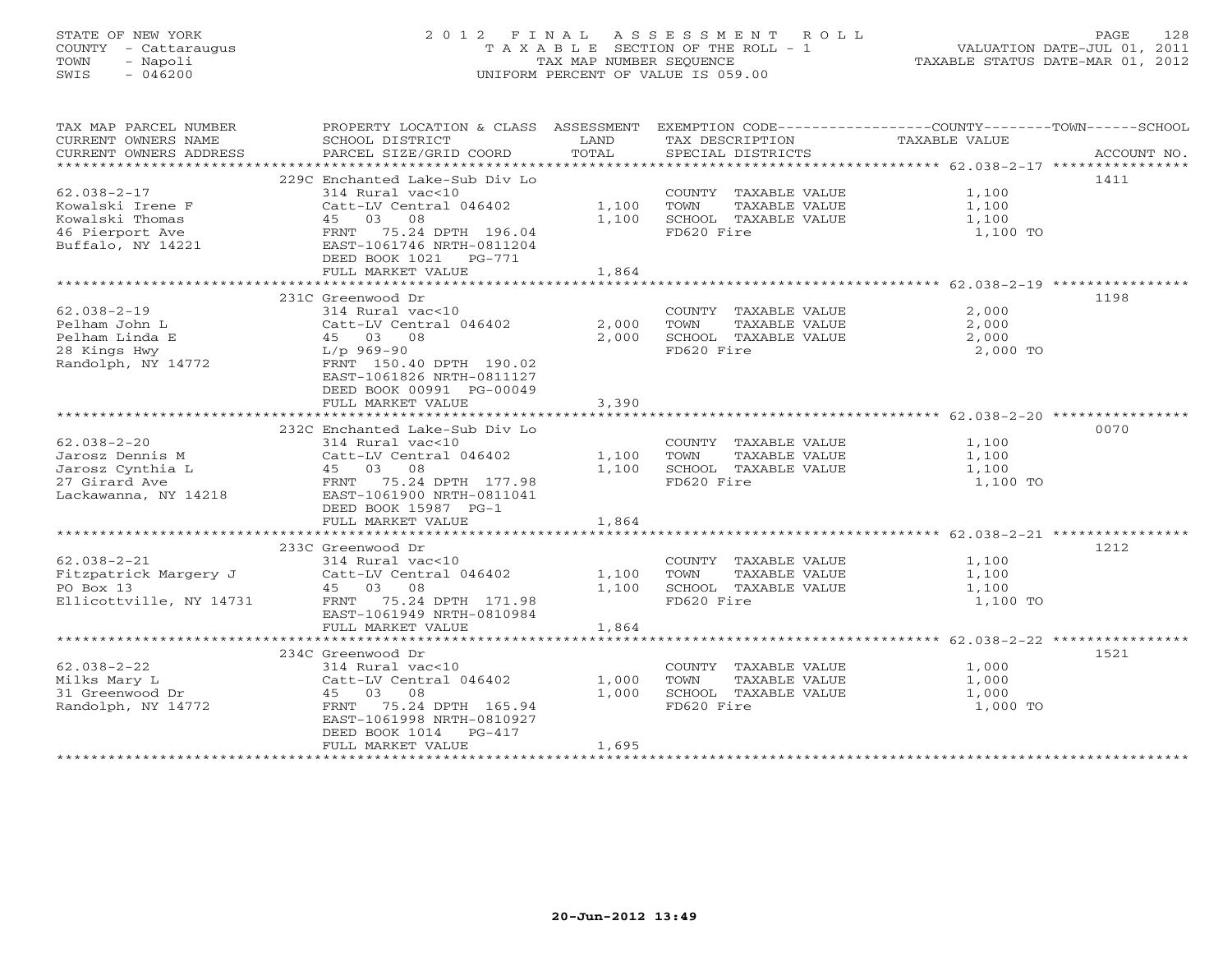# STATE OF NEW YORK 2 0 1 2 F I N A L A S S E S S M E N T R O L L PAGE 129 COUNTY - Cattaraugus T A X A B L E SECTION OF THE ROLL - 1 VALUATION DATE-JUL 01, 2011 TOWN - Napoli TAX MAP NUMBER SEQUENCE TAXABLE STATUS DATE-MAR 01, 2012 SWIS - 046200 UNIFORM PERCENT OF VALUE IS 059.00UNIFORM PERCENT OF VALUE IS 059.00

| TAX MAP PARCEL NUMBER<br>CURRENT OWNERS NAME                                                           | PROPERTY LOCATION & CLASS ASSESSMENT<br>SCHOOL DISTRICT                                                | LAND  | TAX DESCRIPTION TAXABLE VALUE                         | EXEMPTION CODE-----------------COUNTY-------TOWN------SCHOOL |
|--------------------------------------------------------------------------------------------------------|--------------------------------------------------------------------------------------------------------|-------|-------------------------------------------------------|--------------------------------------------------------------|
| CURRENT OWNERS ADDRESS                                                                                 | PARCEL SIZE/GRID COORD                                                                                 | TOTAL | SPECIAL DISTRICTS                                     | ACCOUNT NO.                                                  |
|                                                                                                        |                                                                                                        |       |                                                       |                                                              |
|                                                                                                        | 235C Enchanted Lake-Sub Div Lo                                                                         |       |                                                       | 1473                                                         |
| $62.038 - 2 - 23$                                                                                      | 314 Rural vac<10                                                                                       |       | COUNTY TAXABLE VALUE                                  | 1,000                                                        |
| Milks Mary                                                                                             | Catt-LV Central 046402                                                                                 | 1,000 | TOWN       TAXABLE  VALUE<br>SCHOOL    TAXABLE  VALUE | 1,000                                                        |
| 31 Greenwood Dr                                                                                        | 45 03 08                                                                                               | 1,000 |                                                       | 1,000                                                        |
| Randolph, NY 14772                                                                                     | FRNT<br>75.24 DPTH 159.92<br>EAST-1062048 NRTH-0810871<br>DEED BOOK 14285 PG-6014<br>FULL MARKET VALUE | 1,695 | FD620 Fire                                            | 1,000 TO                                                     |
|                                                                                                        |                                                                                                        |       |                                                       |                                                              |
|                                                                                                        | 236C Enchanted Lake-Sub Div Lo                                                                         |       |                                                       | 1281                                                         |
| $62.038 - 2 - 24$                                                                                      | 314 Rural vac<10                                                                                       |       | COUNTY TAXABLE VALUE                                  | 1,000                                                        |
| Neal Barbara Y                                                                                         | Catt-LV Central 046402                                                                                 | 1,000 | TAXABLE VALUE<br>TOWN                                 | 1,000                                                        |
| Neal Timothy M                                                                                         | 45 03 08                                                                                               | 1,000 | SCHOOL TAXABLE VALUE                                  | 1,000                                                        |
| 2599 Palm Rd                                                                                           | 48.74 DPTH 153.90<br>FRNT                                                                              |       | FD620 Fire                                            | 1,000 TO                                                     |
| Jamestown, NY 14701                                                                                    | EAST-1062096 NRTH-0810813                                                                              |       |                                                       |                                                              |
|                                                                                                        | DEED BOOK 890<br>PG-00140                                                                              |       |                                                       |                                                              |
|                                                                                                        | FULL MARKET VALUE                                                                                      | 1,695 |                                                       |                                                              |
|                                                                                                        |                                                                                                        |       |                                                       |                                                              |
|                                                                                                        | 237C Greenwood Dr                                                                                      |       |                                                       | 1244                                                         |
| $62.038 - 2 - 25$                                                                                      | 314 Rural vac<10                                                                                       |       | COUNTY TAXABLE VALUE                                  | 1,000                                                        |
| Gajewski S E                                                                                           | Catt-LV Central 046402                                                                                 | 1,000 | TAXABLE VALUE<br>TOWN                                 | 1,000                                                        |
| Sobolewski N H                                                                                         |                                                                                                        | 1,000 | SCHOOL TAXABLE VALUE                                  | 1,000                                                        |
| 87 Parwood Trl                                                                                         |                                                                                                        |       | FD620 Fire                                            | 1,000 TO                                                     |
| Depew, NY 14043                                                                                        | 45 03 08<br>FRNT 75.00 DPTH 150.00<br>EAST-1062143 NRTH-0810754<br>ELST MARKET VALUE                   |       |                                                       |                                                              |
|                                                                                                        |                                                                                                        | 1,695 |                                                       |                                                              |
|                                                                                                        |                                                                                                        |       |                                                       |                                                              |
|                                                                                                        | 238C Enchanted Lk                                                                                      |       |                                                       | 0194                                                         |
| $62.038 - 2 - 26$                                                                                      | 314 Rural vac<10                                                                                       |       | COUNTY TAXABLE VALUE 1,000                            |                                                              |
|                                                                                                        | Catt-LV Central 046402                                                                                 | 1,000 | TAXABLE VALUE<br>TOWN                                 | 1,000                                                        |
| Coty Jose Catt-LV Central 046402<br>Coty Louise A 45 03 08<br>512 Traverse Blvd FRNT 75.00 DPTH 150.00 |                                                                                                        | 1,000 | SCHOOL TAXABLE VALUE                                  | 1,000                                                        |
|                                                                                                        |                                                                                                        |       | FD620 Fire                                            | 1,000 TO                                                     |
| Kenmore, NY 14223                                                                                      | EAST-1062189 NRTH-0810695                                                                              |       |                                                       |                                                              |
|                                                                                                        | FULL MARKET VALUE                                                                                      | 1,695 |                                                       |                                                              |
|                                                                                                        | 239C Greenwood Dr                                                                                      |       |                                                       | 1407                                                         |
| $62.038 - 2 - 27$                                                                                      | 314 Rural vac<10                                                                                       |       |                                                       |                                                              |
| Suchan James J                                                                                         | Catt-LV Central 046402                                                                                 | 1,000 | COUNTY TAXABLE VALUE<br>TAXABLE VALUE<br>TOWN         | 1,000                                                        |
| 9440 State Rd                                                                                          | 45 03 08                                                                                               | 1,000 | SCHOOL TAXABLE VALUE                                  | 1,000<br>1,000                                               |
| Glenwood, NY 14069                                                                                     | FRNT 75.00 DPTH 150.00                                                                                 |       | FD620 Fire                                            | 1,000 TO                                                     |
|                                                                                                        | EAST-1062236 NRTH-0810636                                                                              |       |                                                       |                                                              |
|                                                                                                        | DEED BOOK 00973 PG-00987                                                                               |       |                                                       |                                                              |
|                                                                                                        | FULL MARKET VALUE                                                                                      | 1,695 |                                                       |                                                              |
|                                                                                                        |                                                                                                        |       |                                                       |                                                              |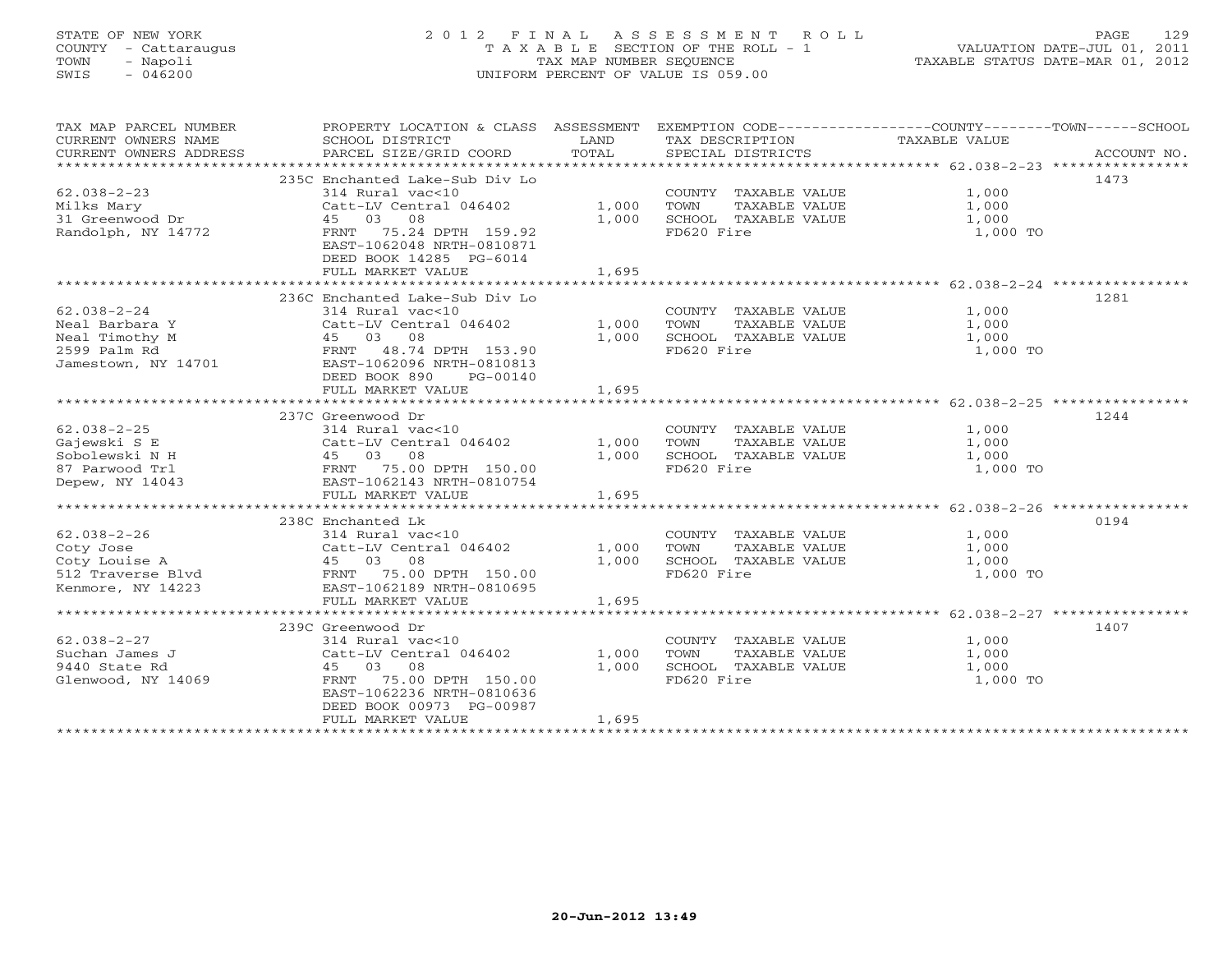# STATE OF NEW YORK 2 0 1 2 F I N A L A S S E S S M E N T R O L L PAGE 130 COUNTY - Cattaraugus T A X A B L E SECTION OF THE ROLL - 1 VALUATION DATE-JUL 01, 2011 TOWN - Napoli TAX MAP NUMBER SEQUENCE TAXABLE STATUS DATE-MAR 01, 2012 SWIS - 046200 UNIFORM PERCENT OF VALUE IS 059.00UNIFORM PERCENT OF VALUE IS 059.00

| TAX MAP PARCEL NUMBER<br>CURRENT OWNERS NAME<br>CURRENT OWNERS ADDRESS   | PROPERTY LOCATION & CLASS ASSESSMENT<br>SCHOOL DISTRICT<br>PARCEL SIZE/GRID COORD                                                                                                                      | LAND<br>TOTAL           | EXEMPTION CODE-----------------COUNTY-------TOWN------SCHOOL<br>TAX DESCRIPTION<br>SPECIAL DISTRICTS | TAXABLE VALUE                                         | ACCOUNT NO. |
|--------------------------------------------------------------------------|--------------------------------------------------------------------------------------------------------------------------------------------------------------------------------------------------------|-------------------------|------------------------------------------------------------------------------------------------------|-------------------------------------------------------|-------------|
|                                                                          |                                                                                                                                                                                                        |                         |                                                                                                      |                                                       |             |
| $62.038 - 2 - 28$<br>Clements Ronald E<br>Clements Diane M<br>PO Box 83  | 240C Enchanted Lake-Sub Div Lo<br>314 Rural vac<10<br>Catt-LV Central 046402<br>45 03 08<br>FRNT 75.00 DPTH 150.00                                                                                     | 1,000<br>1,000          | COUNTY TAXABLE VALUE<br>TOWN<br>TAXABLE VALUE<br>SCHOOL TAXABLE VALUE<br>FD620 Fire                  | 1,000<br>1,000<br>1,000<br>1,000 TO                   | 0181        |
| Stow, NY 14785                                                           | EAST-1062282 NRTH-0810578                                                                                                                                                                              |                         |                                                                                                      |                                                       |             |
|                                                                          | FULL MARKET VALUE                                                                                                                                                                                      | 1,695                   |                                                                                                      |                                                       |             |
|                                                                          |                                                                                                                                                                                                        |                         |                                                                                                      | ************************ 62.038-2-29 **************** |             |
| $62.038 - 2 - 29$<br>Milks Mary<br>31 Greenwood Dr<br>Randolph, NY 14772 | 124C Enchanted Lake-Sub Div Lo<br>314 Rural vac<10<br>Catt-LV Central 046402<br>45 03 08<br>75.00 DPTH 150.00<br>FRNT<br>EAST-1062328 NRTH-0810519<br>DEED BOOK 00997 PG-01048<br>FULL MARKET VALUE    | 1,000<br>1,000<br>1,695 | COUNTY TAXABLE VALUE<br>TAXABLE VALUE<br>TOWN<br>SCHOOL TAXABLE VALUE<br>FD620 Fire                  | 1,000<br>1,000<br>1,000<br>1,000 TO                   | 0319        |
|                                                                          |                                                                                                                                                                                                        |                         |                                                                                                      |                                                       |             |
| $62.038 - 2 - 30$<br>Milks Mary<br>31 Greenwood Dr<br>Randolph, NY 14772 | 123C Enchanted Lake-Sub Div Lo<br>314 Rural vac<10<br>Catt-LV Central 046402<br>08<br>45 03<br>75.00 DPTH 150.00<br>FRNT<br>EAST-1062375 NRTH-0810460<br>DEED BOOK 00997 PG-01048<br>FULL MARKET VALUE | 1,000<br>1,000<br>1,695 | COUNTY TAXABLE VALUE<br>TOWN<br>TAXABLE VALUE<br>SCHOOL TAXABLE VALUE<br>FD620 Fire                  | 1,000<br>1,000<br>1,000<br>1,000 TO                   | 0318        |
|                                                                          |                                                                                                                                                                                                        |                         |                                                                                                      |                                                       |             |
| $62.038 - 2 - 31$<br>Milks Mary<br>31 Greenwood Dr<br>Randolph, NY 14772 | 122C Enchanted Lake-Sub Div Lo<br>314 Rural vac<10<br>Catt-LV Central 046402<br>45 03 08<br>FRNT<br>75.00 DPTH 150.00<br>EAST-1062421 NRTH-0810401<br>DEED BOOK 00997 PG-01048                         | 1,000<br>1,000          | COUNTY TAXABLE VALUE<br>TOWN<br>TAXABLE VALUE<br>SCHOOL TAXABLE VALUE<br>FD620 Fire                  | 1,000<br>1,000<br>1,000<br>1,000 TO                   | 0317        |
|                                                                          | FULL MARKET VALUE                                                                                                                                                                                      | 1,695                   |                                                                                                      |                                                       |             |
| $62.038 - 2 - 36$<br>Milks Mary<br>31 Greenwood Dr<br>Randolph, NY 14772 | 244C Enchanted Lake-Sub Div Lo<br>314 Rural vac<10<br>Catt-LV Central 046402<br>45 03 08<br>75.00 DPTH 150.00<br>FRNT<br>EAST-1062537 NRTH-0810492<br>DEED BOOK 00997 PG-01048<br>FULL MARKET VALUE    | 1,000<br>1,000<br>1,695 | COUNTY TAXABLE VALUE<br>TOWN<br>TAXABLE VALUE<br>SCHOOL TAXABLE VALUE<br>FD620 Fire                  | 1,000<br>1,000<br>1,000<br>1,000 TO                   | 0341        |
|                                                                          |                                                                                                                                                                                                        |                         |                                                                                                      |                                                       |             |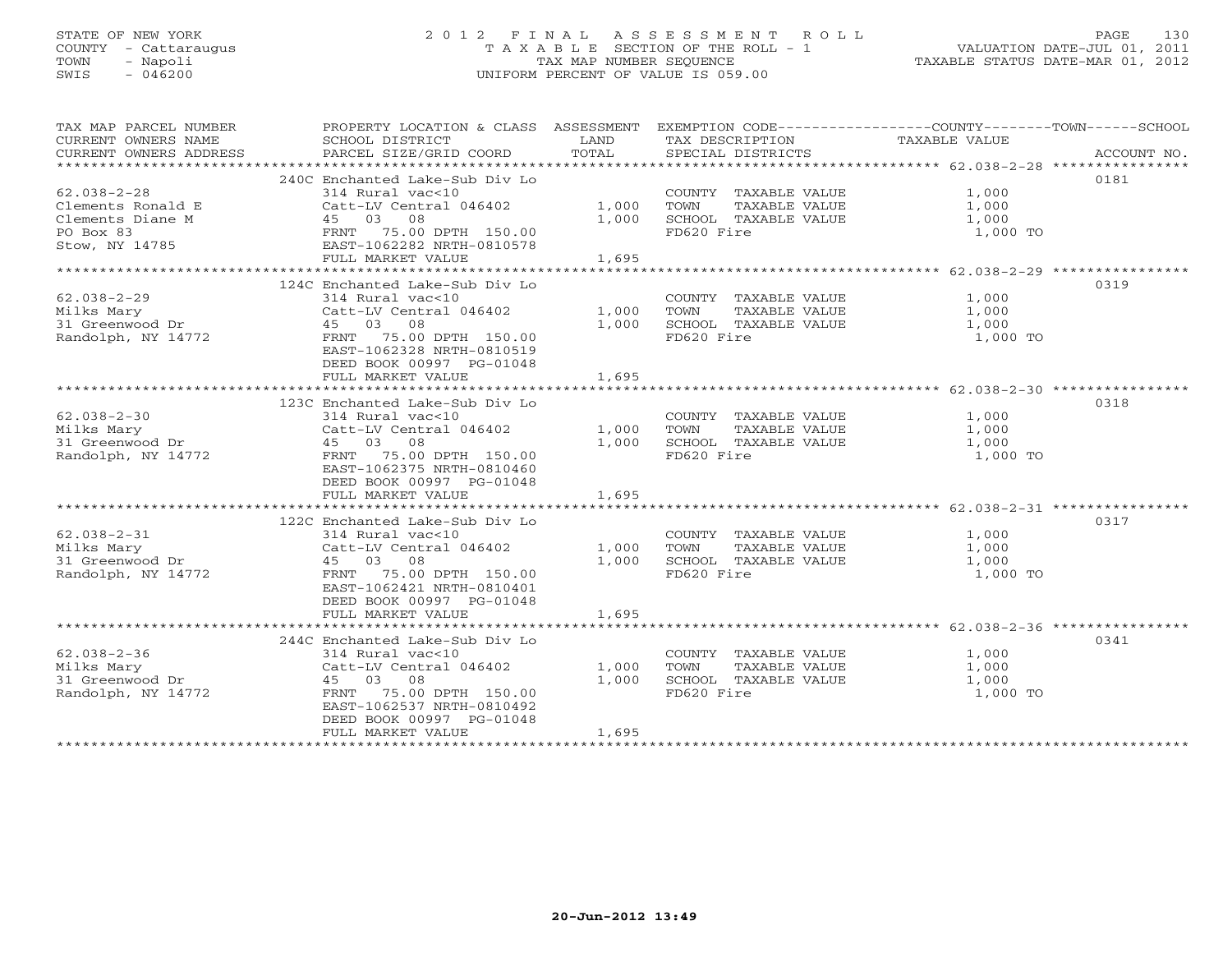# STATE OF NEW YORK 2 0 1 2 F I N A L A S S E S S M E N T R O L L PAGE 131 COUNTY - Cattaraugus T A X A B L E SECTION OF THE ROLL - 1 VALUATION DATE-JUL 01, 2011 TOWN - Napoli TAX MAP NUMBER SEQUENCE TAXABLE STATUS DATE-MAR 01, 2012 SWIS - 046200 UNIFORM PERCENT OF VALUE IS 059.00UNIFORM PERCENT OF VALUE IS 059.00

| TAX MAP PARCEL NUMBER<br>CURRENT OWNERS NAME<br>CURRENT OWNERS ADDRESS                                     | PROPERTY LOCATION & CLASS ASSESSMENT EXEMPTION CODE--------------COUNTY-------TOWN------SCHOOL<br>SCHOOL DISTRICT<br>PARCEL SIZE/GRID COORD                                                       | LAND<br>TOTAL           | TAX DESCRIPTION<br>SPECIAL DISTRICTS                                                                               | TAXABLE VALUE                       | ACCOUNT NO. |
|------------------------------------------------------------------------------------------------------------|---------------------------------------------------------------------------------------------------------------------------------------------------------------------------------------------------|-------------------------|--------------------------------------------------------------------------------------------------------------------|-------------------------------------|-------------|
|                                                                                                            |                                                                                                                                                                                                   |                         |                                                                                                                    |                                     |             |
| $62.038 - 2 - 37$<br>Muschette Audley                                                                      | 245C Enchanted Lake-Sub Div Lo<br>314 Rural vac<10<br>Catt-LV Central 046402                                                                                                                      | 1,000                   | COUNTY TAXABLE VALUE $1,000$<br>TOWN TAXABLE VALUE $1,000$<br>SCHOOL TAXABLE VALUE $1,000$                         | 1,000<br>1.000                      | 0342        |
| 1235 Grand Concourse<br>Bronx, NY 10452                                                                    | 45 03 08<br>FRNT 75.00 DPTH 150.00<br>EAST-1062491 NRTH-0810551<br>DEED BOOK 10799 PG-7001                                                                                                        | 1,000                   | FD620 Fire                                                                                                         | 1,000 TO                            |             |
|                                                                                                            | FULL MARKET VALUE                                                                                                                                                                                 | 1,695                   |                                                                                                                    |                                     |             |
|                                                                                                            | 246C Enchanted Lk                                                                                                                                                                                 |                         |                                                                                                                    |                                     | 0343        |
| $62.038 - 2 - 38$<br>Wellman Cynthia S<br>Wellman Perry K<br>27 N Court St<br>Windsor, VA 23487            | 314 Rural vac<10<br>Catt-LV Central 046402<br>45 03 08<br>FRNT 75.00 DPTH 150.00<br>EAST-1062444 NRTH-0810609<br>DEED BOOK 876<br>PG-00583<br>FULL MARKET VALUE                                   | 1,000<br>1,000<br>1,695 | COUNTY TAXABLE VALUE<br>TOWN<br>TAXABLE VALUE<br>TAXABLE VALUE<br>FRIE VALUE<br>SCHOOL TAXABLE VALUE<br>FD620 Fire | 1,000<br>1,000<br>1,000<br>1,000 TO |             |
|                                                                                                            |                                                                                                                                                                                                   |                         |                                                                                                                    |                                     |             |
| $62.038 - 2 - 39$<br>Wellman Cynthia S<br>Wellman Perry K<br>27 N Court St<br>Windsor, VA 23487            | 247C Enchanted Lk<br>314 Rural vac<10<br>Catt-LV Central 046402<br>45 03 08<br>FRNT 75.00 DPTH 150.00<br>EAST-1062398 NRTH-0810668<br>DEED BOOK 877<br>PG-00804<br>FULL MARKET VALUE              | 1,000<br>1,000<br>1,695 | COUNTY TAXABLE VALUE<br>TOWN<br>TAXABLE VALUE<br>TAXABLE VALUE<br>ALUE ALUE<br>SCHOOL TAXABLE VALUE<br>FD620 Fire  | 1,000<br>1,000<br>1,000<br>1,000 TO | 0069        |
|                                                                                                            |                                                                                                                                                                                                   |                         |                                                                                                                    |                                     |             |
| $62.038 - 2 - 40$<br>Wellman Cynthia S<br>Wellman Perry K<br>27 N Court St<br>Windsor, VA 23487            | 248C Enchanted Lake-Sub Div Lo<br>314 Rural vac<10<br>Catt-LV Central 046402<br>45 03 08<br>FRNT 75.00 DPTH 150.00<br>EAST-1062351 NRTH-0810727<br>DEED BOOK 877<br>PG-00800<br>FULL MARKET VALUE | 1,000<br>1,000<br>1,695 | COUNTY TAXABLE VALUE<br>TOWN<br>TAXABLE VALUE<br>TAXABLE VALUE<br>SCHOOL TAXABLE VALUE<br>FD620 Fire               | 1,000<br>1,000<br>1,000<br>1,000 TO | 1459        |
|                                                                                                            |                                                                                                                                                                                                   |                         |                                                                                                                    |                                     |             |
| $62.038 - 2 - 41$<br>Becker Robert L<br>Becker Helen C<br>832 Savannah Falls Dr<br>Ft Lauderdale, FL 33327 | 249C Enchanted Lake-Sub Div Lo<br>314 Rural vac<10<br>Catt-LV Central 046402<br>45 03 08<br>FRNT 75.00 DPTH 150.00<br>EAST-1062305 NRTH-0810786<br>FULL MARKET VALUE                              | 1,000<br>1,000<br>1,695 | COUNTY TAXABLE VALUE<br>TAXABLE VALUE<br>TOWN<br>SCHOOL TAXABLE VALUE<br>FD620 Fire                                | 1,000<br>1,000<br>1,000<br>1,000 TO | 0075        |
|                                                                                                            |                                                                                                                                                                                                   |                         |                                                                                                                    |                                     |             |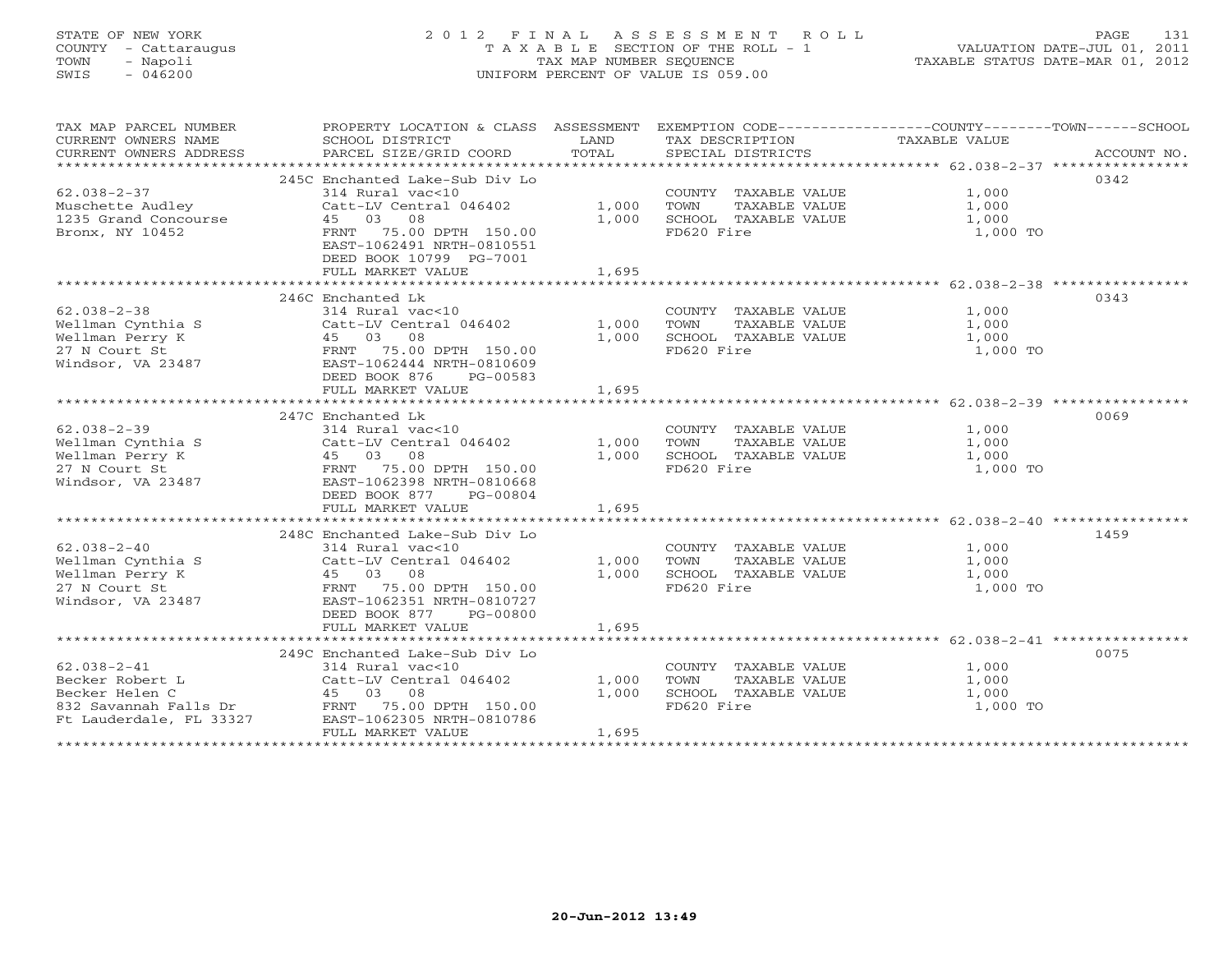# STATE OF NEW YORK 2 0 1 2 F I N A L A S S E S S M E N T R O L L PAGE 132 COUNTY - Cattaraugus T A X A B L E SECTION OF THE ROLL - 1 VALUATION DATE-JUL 01, 2011 TOWN - Napoli TAX MAP NUMBER SEQUENCE TAXABLE STATUS DATE-MAR 01, 2012 SWIS - 046200 UNIFORM PERCENT OF VALUE IS 059.00UNIFORM PERCENT OF VALUE IS 059.00

| TAX MAP PARCEL NUMBER<br>CURRENT OWNERS NAME<br>CURRENT OWNERS ADDRESS | PROPERTY LOCATION & CLASS ASSESSMENT<br>SCHOOL DISTRICT<br>PARCEL SIZE/GRID COORD | LAND<br>TOTAL | EXEMPTION CODE-----------------COUNTY-------TOWN------SCHOOL<br>TAX DESCRIPTION<br>SPECIAL DISTRICTS | TAXABLE VALUE | ACCOUNT NO. |
|------------------------------------------------------------------------|-----------------------------------------------------------------------------------|---------------|------------------------------------------------------------------------------------------------------|---------------|-------------|
|                                                                        |                                                                                   |               |                                                                                                      |               |             |
|                                                                        | 250C Enchanted Lake-Sub Div Lo                                                    |               |                                                                                                      |               | 1452        |
| $62.038 - 2 - 42$                                                      | 314 Rural vac<10                                                                  |               | COUNTY TAXABLE VALUE                                                                                 | 1,000         |             |
| Manspeaker Elmer R                                                     | Catt-LV Central 046402                                                            | 1,000         | TAXABLE VALUE<br>TOWN                                                                                | 1,000         |             |
| 7814 Michael Rd                                                        | 45 03 08                                                                          | 1,000         | SCHOOL TAXABLE VALUE                                                                                 | 1,000         |             |
| Orchard Park, NY 14127                                                 | FRNT 75.00 DPTH 150.00                                                            |               | FD620 Fire                                                                                           | 1,000 TO      |             |
|                                                                        | EAST-1062259 NRTH-0810845                                                         |               |                                                                                                      |               |             |
|                                                                        | DEED BOOK 839<br>PG-00171                                                         |               |                                                                                                      |               |             |
|                                                                        | FULL MARKET VALUE                                                                 | 1,695         |                                                                                                      |               |             |
|                                                                        |                                                                                   |               |                                                                                                      |               |             |
|                                                                        | 251C Heather Ln                                                                   |               |                                                                                                      |               | 1525        |
| $62.038 - 2 - 43$                                                      | 314 Rural vac<10                                                                  |               | COUNTY TAXABLE VALUE                                                                                 | 1,000         |             |
|                                                                        | Catt-LV Central 046402                                                            | 1,000         | TOWN<br>TAXABLE VALUE                                                                                | 1,000         |             |
| Morgante David J<br>57 Park Lane Court                                 | 45 03 08                                                                          | 1,000         | SCHOOL TAXABLE VALUE                                                                                 | 1,000         |             |
| Williamsville, NY 14221                                                | FRNT 75.00 DPTH 150.00                                                            |               | FD620 Fire                                                                                           | 1,000 TO      |             |
|                                                                        | EAST-1062212 NRTH-0810904                                                         |               |                                                                                                      |               |             |
|                                                                        | DEED BOOK 849<br>PG-01071                                                         |               |                                                                                                      |               |             |
|                                                                        | FULL MARKET VALUE                                                                 | 1,695         |                                                                                                      |               |             |
|                                                                        |                                                                                   |               |                                                                                                      |               |             |
|                                                                        | 252C Enchanted Lake-Sub Div Lo                                                    |               |                                                                                                      |               | 0344        |
|                                                                        | 314 Rural vac<10                                                                  |               | COUNTY TAXABLE VALUE                                                                                 | 1,000         |             |
|                                                                        | Catt-LV Central 046402                                                            | 1,000         |                                                                                                      | 1,000         |             |
|                                                                        | 45 03 08                                                                          | 1,000         | TOWN       TAXABLE  VALUE<br>SCHOOL    TAXABLE  VALUE                                                | 1,000         |             |
| 62.038-2-44<br>Marciniak Florian J<br>Marciniak Helen A<br>Antark Rd   | FRNT 75.00 DPTH 150.00                                                            |               | FD620 Fire                                                                                           | 1,000 TO      |             |
|                                                                        | EAST-1062166 NRTH-0810963                                                         |               |                                                                                                      |               |             |
|                                                                        | DEED BOOK 752<br>PG-853                                                           |               |                                                                                                      |               |             |
|                                                                        | FULL MARKET VALUE                                                                 | 1,695         |                                                                                                      |               |             |
|                                                                        |                                                                                   |               |                                                                                                      |               |             |
|                                                                        | 254C Enchanted Lake-Sub Div Lo                                                    |               |                                                                                                      |               | 1432        |
| $62.038 - 2 - 45$                                                      | 314 Rural vac<10                                                                  |               |                                                                                                      | 2,000         |             |
| Myers Eugene                                                           | Catt-LV Central 046402                                                            | 2,000         | COUNTY TAXABLE VALUE<br>TOWN<br>TAXABLE VALUE                                                        | 2,000         |             |
| 129 Runbold Ave                                                        | 45 03 08                                                                          | 2,000         | SCHOOL TAXABLE VALUE                                                                                 | 2,000         |             |
|                                                                        |                                                                                   |               |                                                                                                      | 2,000 TO      |             |
| N. Tonawanda, NY 14120                                                 | FRNT 150.00 DPTH 150.00                                                           |               | FD620 Fire                                                                                           |               |             |
|                                                                        | EAST-1062096 NRTH-0811051                                                         |               |                                                                                                      |               |             |
|                                                                        | DEED BOOK 8607 PG-8001                                                            |               |                                                                                                      |               |             |
|                                                                        | FULL MARKET VALUE                                                                 | 3,390         |                                                                                                      |               |             |
|                                                                        |                                                                                   |               |                                                                                                      |               |             |
|                                                                        | 255C Enchanted Lake-Sub Div Lo                                                    |               |                                                                                                      |               | 0346        |
| $62.038 - 2 - 47$                                                      | 314 Rural vac<10                                                                  |               | COUNTY TAXABLE VALUE                                                                                 | 1,000         |             |
| Fusani Anthony                                                         | Catt-LV Central 046402                                                            | 1,000         | TAXABLE VALUE<br>TOWN                                                                                | 1,000         |             |
| Wasch Paul                                                             | 45 03 08                                                                          | 1,000         | SCHOOL TAXABLE VALUE                                                                                 | 1,000         |             |
| 107 Basswood Dr                                                        | FRNT 75.00 DPTH 150.00                                                            |               | FD620 Fire                                                                                           | 1,000 TO      |             |
| Cheektowaga, NY 14227                                                  | EAST-1062026 NRTH-0811139                                                         |               |                                                                                                      |               |             |
|                                                                        | DEED BOOK 00992 PG-01111                                                          |               |                                                                                                      |               |             |
|                                                                        | FULL MARKET VALUE                                                                 | 1,695         |                                                                                                      |               |             |
|                                                                        |                                                                                   |               |                                                                                                      |               |             |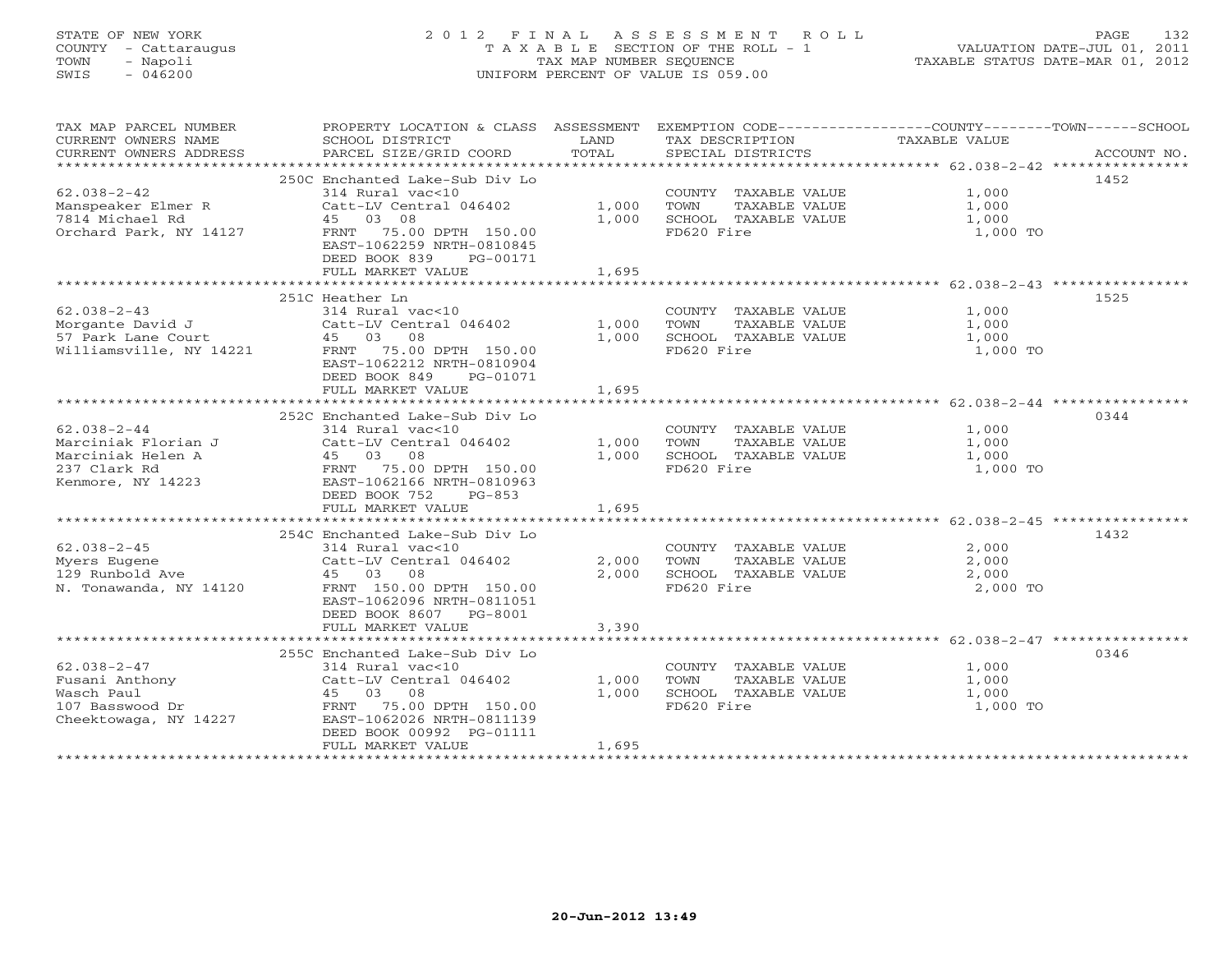# STATE OF NEW YORK 2 0 1 2 F I N A L A S S E S S M E N T R O L L PAGE 133 COUNTY - Cattaraugus T A X A B L E SECTION OF THE ROLL - 1 VALUATION DATE-JUL 01, 2011 TOWN - Napoli TAX MAP NUMBER SEQUENCE TAXABLE STATUS DATE-MAR 01, 2012 SWIS - 046200 UNIFORM PERCENT OF VALUE IS 059.00UNIFORM PERCENT OF VALUE IS 059.00

| TAX MAP PARCEL NUMBER   | PROPERTY LOCATION & CLASS ASSESSMENT EXEMPTION CODE----------------COUNTY-------TOWN------SCHOOL                                                                                                         |                          |                                                   |                                                                              |             |
|-------------------------|----------------------------------------------------------------------------------------------------------------------------------------------------------------------------------------------------------|--------------------------|---------------------------------------------------|------------------------------------------------------------------------------|-------------|
| CURRENT OWNERS NAME     | SCHOOL DISTRICT                                                                                                                                                                                          | <b>EXAMPLE TO A LAND</b> | TAX DESCRIPTION                                   | TAXABLE VALUE                                                                |             |
| CURRENT OWNERS ADDRESS  | PARCEL SIZE/GRID COORD                                                                                                                                                                                   | TOTAL                    | SPECIAL DISTRICTS                                 |                                                                              | ACCOUNT NO. |
|                         | 256C Enchanted Lk                                                                                                                                                                                        |                          |                                                   |                                                                              | 1683        |
| $62.038 - 2 - 48$       | 314 Rural vac<10                                                                                                                                                                                         |                          | COUNTY TAXABLE VALUE                              | 1,000                                                                        |             |
|                         | Catt-LV Central 046402 1,000                                                                                                                                                                             |                          | TOWN                                              | $\begin{array}{ccc}\nTXABLE VALUE} & & 1,000 \\ 1.000 \\ 1.000\n\end{array}$ |             |
|                         |                                                                                                                                                                                                          | 1,000                    | SCHOOL TAXABLE VALUE                              | 1,000                                                                        |             |
|                         | Cobado Kent<br>Cobado Barbara (1599)<br>45 03 08<br>4544 Five Mile Rd (1598)<br>4706 EAST-1061980 NRTH-0811198<br>EED BOOK 00986 PG-00852                                                                |                          | FD620 Fire                                        | 1,000 TO                                                                     |             |
|                         |                                                                                                                                                                                                          |                          |                                                   |                                                                              |             |
|                         |                                                                                                                                                                                                          |                          |                                                   |                                                                              |             |
|                         | FULL MARKET VALUE                                                                                                                                                                                        | 1,695                    |                                                   |                                                                              |             |
|                         |                                                                                                                                                                                                          |                          |                                                   |                                                                              |             |
|                         | 257C Enchanted Lk                                                                                                                                                                                        |                          |                                                   |                                                                              | 1682        |
| $62.038 - 2 - 49$       | 314 Rural vac<10                                                                                                                                                                                         |                          | COUNTY TAXABLE VALUE                              | 1,000                                                                        |             |
| Cobado Kent             | Catt-LV Central 046402                                                                                                                                                                                   | 1,000                    | TOWN      TAXABLE VALUE<br>SCHOOL   TAXABLE VALUE | 1,000<br>1,000                                                               |             |
| Cobado Barbara          | 45 03 08                                                                                                                                                                                                 | 1,000                    |                                                   |                                                                              |             |
|                         |                                                                                                                                                                                                          |                          | FD620 Fire                                        | 1,000 TO                                                                     |             |
|                         |                                                                                                                                                                                                          |                          |                                                   |                                                                              |             |
|                         | DEED BOOK 00986 PG-00850<br>FULL MARKET VALUE                                                                                                                                                            | 1,695                    |                                                   |                                                                              |             |
|                         |                                                                                                                                                                                                          |                          |                                                   |                                                                              |             |
|                         | 258C Enchanted Lake-Sub Div Lo                                                                                                                                                                           |                          |                                                   |                                                                              | 1684        |
| $62.038 - 2 - 50$       | 314 Rural vac<10                                                                                                                                                                                         |                          | COUNTY TAXABLE VALUE 1,000                        |                                                                              |             |
|                         | Catt-LV Central 046402                                                                                                                                                                                   | 1,000                    | TOWN<br>TAXABLE VALUE                             | 1,000                                                                        |             |
|                         |                                                                                                                                                                                                          | 1,000                    | SCHOOL TAXABLE VALUE 1,000                        |                                                                              |             |
|                         |                                                                                                                                                                                                          |                          | FD620 Fire                                        | 1,000 TO                                                                     |             |
|                         |                                                                                                                                                                                                          |                          |                                                   |                                                                              |             |
|                         | DEED BOOK 994<br>PG-1141                                                                                                                                                                                 |                          |                                                   |                                                                              |             |
|                         | FULL MARKET VALUE                                                                                                                                                                                        | 1,695                    |                                                   |                                                                              |             |
|                         |                                                                                                                                                                                                          |                          |                                                   |                                                                              |             |
|                         | 33 Heather Ln                                                                                                                                                                                            |                          |                                                   |                                                                              | 0175        |
|                         |                                                                                                                                                                                                          |                          | COUNTY TAXABLE VALUE                              | 10,100<br>10,100                                                             |             |
|                         |                                                                                                                                                                                                          |                          | TAXABLE VALUE                                     |                                                                              |             |
|                         |                                                                                                                                                                                                          |                          | SCHOOL TAXABLE VALUE                              | 10,100                                                                       |             |
|                         | 62.038-2-51<br>Fusani Anthony Countral Deasonal res COUNT<br>Wasch Paul and the Catt-LV Central 046402 1,000 TOWN<br>Wasch Paul 45 03 08 10,100 SCHOO<br>Cheektowaga, NY 14227 EAST-1061841 NRTH-0811375 |                          | FD620 Fire                                        | 10,100 TO                                                                    |             |
|                         |                                                                                                                                                                                                          |                          |                                                   |                                                                              |             |
|                         | DEED BOOK 00976 PG-00329                                                                                                                                                                                 |                          |                                                   |                                                                              |             |
|                         | FULL MARKET VALUE                                                                                                                                                                                        | 17,119                   |                                                   |                                                                              |             |
|                         | 260 C Enchanted Lake-Sub Div Lo                                                                                                                                                                          |                          |                                                   |                                                                              | 1527        |
| $62.038 - 2 - 52$       | 314 Rural vac<10                                                                                                                                                                                         |                          | COUNTY TAXABLE VALUE                              | 1,000                                                                        |             |
|                         |                                                                                                                                                                                                          |                          | TOWN                                              | TAXABLE VALUE 1,000                                                          |             |
|                         |                                                                                                                                                                                                          |                          | SCHOOL TAXABLE VALUE                              | 1,000                                                                        |             |
| Randolph, NY 14772-9405 | FRNT 75.00 DPTH 150.00                                                                                                                                                                                   |                          | FD620 Fire                                        | 1,000 TO                                                                     |             |
|                         | EAST-1061794 NRTH-0811434                                                                                                                                                                                |                          |                                                   |                                                                              |             |
|                         | DEED BOOK 00955 PG-00758                                                                                                                                                                                 |                          |                                                   |                                                                              |             |
|                         | FULL MARKET VALUE                                                                                                                                                                                        | 1,695                    |                                                   |                                                                              |             |
|                         |                                                                                                                                                                                                          |                          |                                                   |                                                                              |             |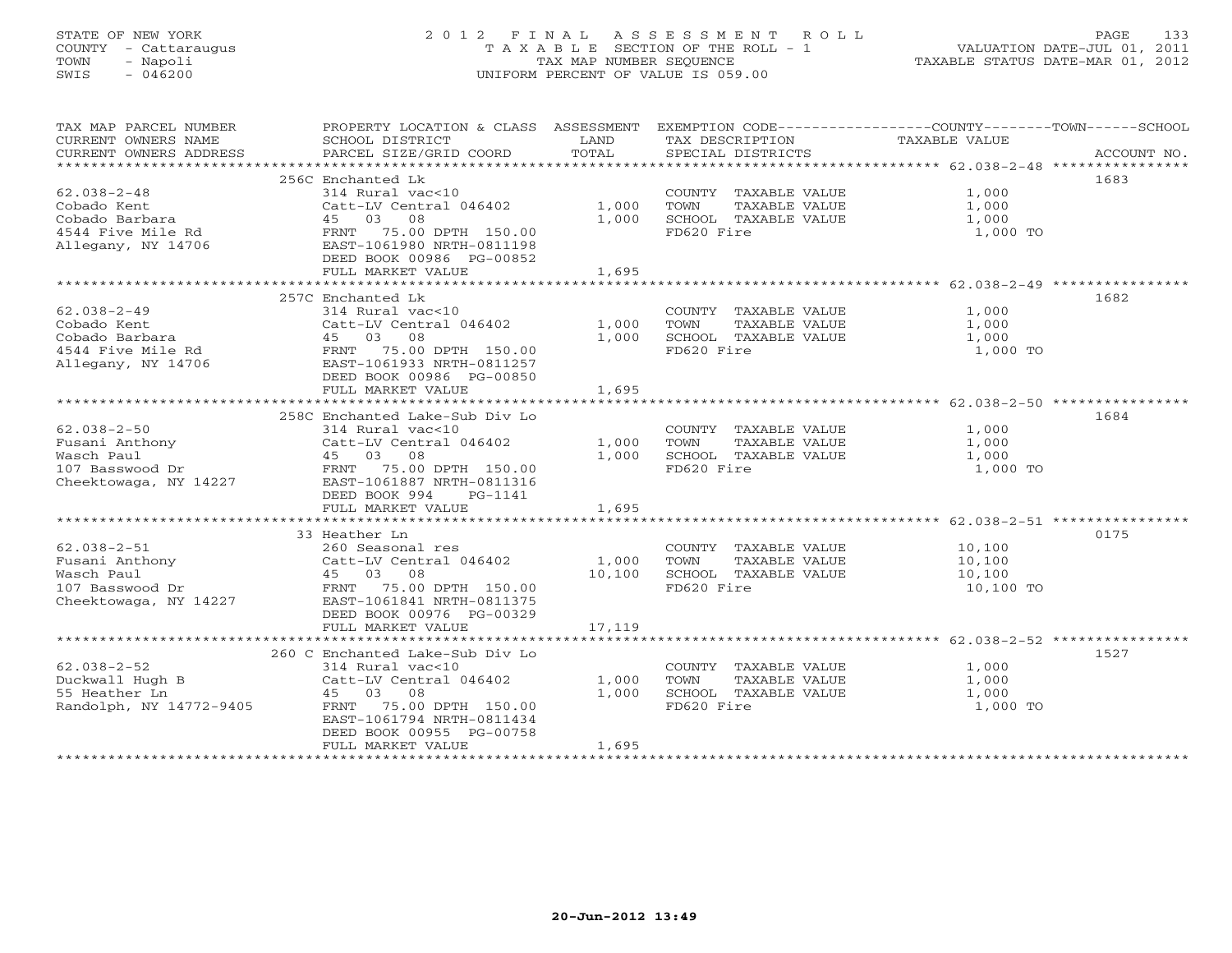# STATE OF NEW YORK 2 0 1 2 F I N A L A S S E S S M E N T R O L L PAGE 134 COUNTY - Cattaraugus T A X A B L E SECTION OF THE ROLL - 1 VALUATION DATE-JUL 01, 2011 TOWN - Napoli TAX MAP NUMBER SEQUENCE TAXABLE STATUS DATE-MAR 01, 2012 SWIS - 046200 UNIFORM PERCENT OF VALUE IS 059.00UNIFORM PERCENT OF VALUE IS 059.00

| TAX MAP PARCEL NUMBER<br>CURRENT OWNERS NAME<br>CURRENT OWNERS ADDRESS                             | PROPERTY LOCATION & CLASS ASSESSMENT<br>SCHOOL DISTRICT<br>PARCEL SIZE/GRID COORD                                                                                                   | LAND<br>TOTAL           | EXEMPTION CODE-----------------COUNTY-------TOWN------SCHOOL<br>TAX DESCRIPTION<br>SPECIAL DISTRICTS  | TAXABLE VALUE                                             | ACCOUNT NO.                |
|----------------------------------------------------------------------------------------------------|-------------------------------------------------------------------------------------------------------------------------------------------------------------------------------------|-------------------------|-------------------------------------------------------------------------------------------------------|-----------------------------------------------------------|----------------------------|
| ***************************                                                                        |                                                                                                                                                                                     |                         |                                                                                                       |                                                           |                            |
| $62.038 - 2 - 53$<br>Duckwall Hugh<br>Duckwall Kathleen<br>55 Heather Ln<br>Randolph, NY 14772     | 55 Heather Ln<br>210 1 Family Res<br>Catt-LV Central 046402<br>45 03 08<br>FRNT 75.00 DPTH 150.00<br>BANK<br>017<br>EAST-1061748 NRTH-0811493<br>DEED BOOK 799<br>PG-01119          | 2,000<br>76,500         | RES STAR 41854<br>COUNTY TAXABLE VALUE<br>TAXABLE VALUE<br>TOWN<br>SCHOOL TAXABLE VALUE<br>FD620 Fire | $\overline{0}$<br>76,500<br>76,500<br>58,800<br>76,500 TO | 1807<br>$\Omega$<br>17,700 |
|                                                                                                    | FULL MARKET VALUE                                                                                                                                                                   | 129,661                 |                                                                                                       |                                                           |                            |
|                                                                                                    |                                                                                                                                                                                     |                         |                                                                                                       |                                                           |                            |
| $62.038 - 2 - 54$<br>Duckwall Hugh B<br>55 Heather Ln<br>Randolph, NY 14772-9405                   | 262C Enchanted Lk<br>314 Rural vac<10<br>Catt-LV Central 046402<br>45 03 08<br>FRNT 75.00 DPTH 150.00<br>EAST-1061701 NRTH-0811552<br>DEED BOOK 00955 PG-00758<br>FULL MARKET VALUE | 1,000<br>1,000<br>1,695 | COUNTY TAXABLE VALUE<br>TOWN<br>TAXABLE VALUE<br>SCHOOL TAXABLE VALUE<br>FD620 Fire                   | 1,000<br>1,000<br>1,000<br>1,000 TO                       | 0048                       |
|                                                                                                    |                                                                                                                                                                                     |                         |                                                                                                       |                                                           |                            |
| $62.038 - 2 - 55$<br>Duckwall Hugh B<br>Duckwall Kathleen J<br>55 Heather Ln<br>Randolph, NY 14772 | 263C Enchanted Lake-Sub Div Lo<br>314 Rural vac<10<br>Catt-LV Central 046402<br>45 03 08<br>FRNT 75.00 DPTH 153.14<br>EAST-1061648 NRTH-0811610<br>DEED BOOK 1025 PG-1048           | 1,000<br>1,000          | COUNTY TAXABLE VALUE<br>TOWN<br>TAXABLE VALUE<br>SCHOOL TAXABLE VALUE<br>FD620 Fire                   | 1,000<br>1,000<br>1,000<br>1,000 TO                       | 1207                       |
|                                                                                                    | FULL MARKET VALUE                                                                                                                                                                   | 1,695                   |                                                                                                       |                                                           |                            |
| $62.038 - 2 - 56$<br>Duckwall Hugh B<br>55 Heather Ln<br>Randolph, NY 14772-9405                   | 264C Enchanted Lake-Sub Div Lo<br>314 Rural vac<10<br>Catt-LV Central 046402<br>45 03 08<br>FRNT 75.06 DPTH 157.89<br>EAST-1061599 NRTH-0811690<br>DEED BOOK 00955 PG-00758         | 1,000<br>1,000          | COUNTY TAXABLE VALUE<br>TAXABLE VALUE<br>TOWN<br>SCHOOL TAXABLE VALUE<br>FD620 Fire                   | 1,000<br>1,000<br>1,000<br>1,000 TO                       | 1208                       |
|                                                                                                    | FULL MARKET VALUE                                                                                                                                                                   | 1,695                   |                                                                                                       |                                                           |                            |
| $62.038 - 2 - 57$<br>Nowicki Donald P<br>Nowicki Anna A<br>3639 Blair Ct<br>Blasdell, NY 14219     | 265C Enchanted Lk<br>314 Rural vac<10<br>Catt-LV Central 046402<br>45 03 08<br>74.13 DPTH 157.89<br>FRNT<br>EAST-1061581 NRTH-0811784<br>DEED BOOK 751<br>$PG-21$                   | 1,000<br>1,000          | COUNTY TAXABLE VALUE<br>TOWN<br>TAXABLE VALUE<br>SCHOOL TAXABLE VALUE<br>FD620 Fire                   | 1,000<br>1,000<br>1,000<br>1,000 TO                       | 0347                       |
|                                                                                                    | FULL MARKET VALUE                                                                                                                                                                   | 1,695                   |                                                                                                       |                                                           |                            |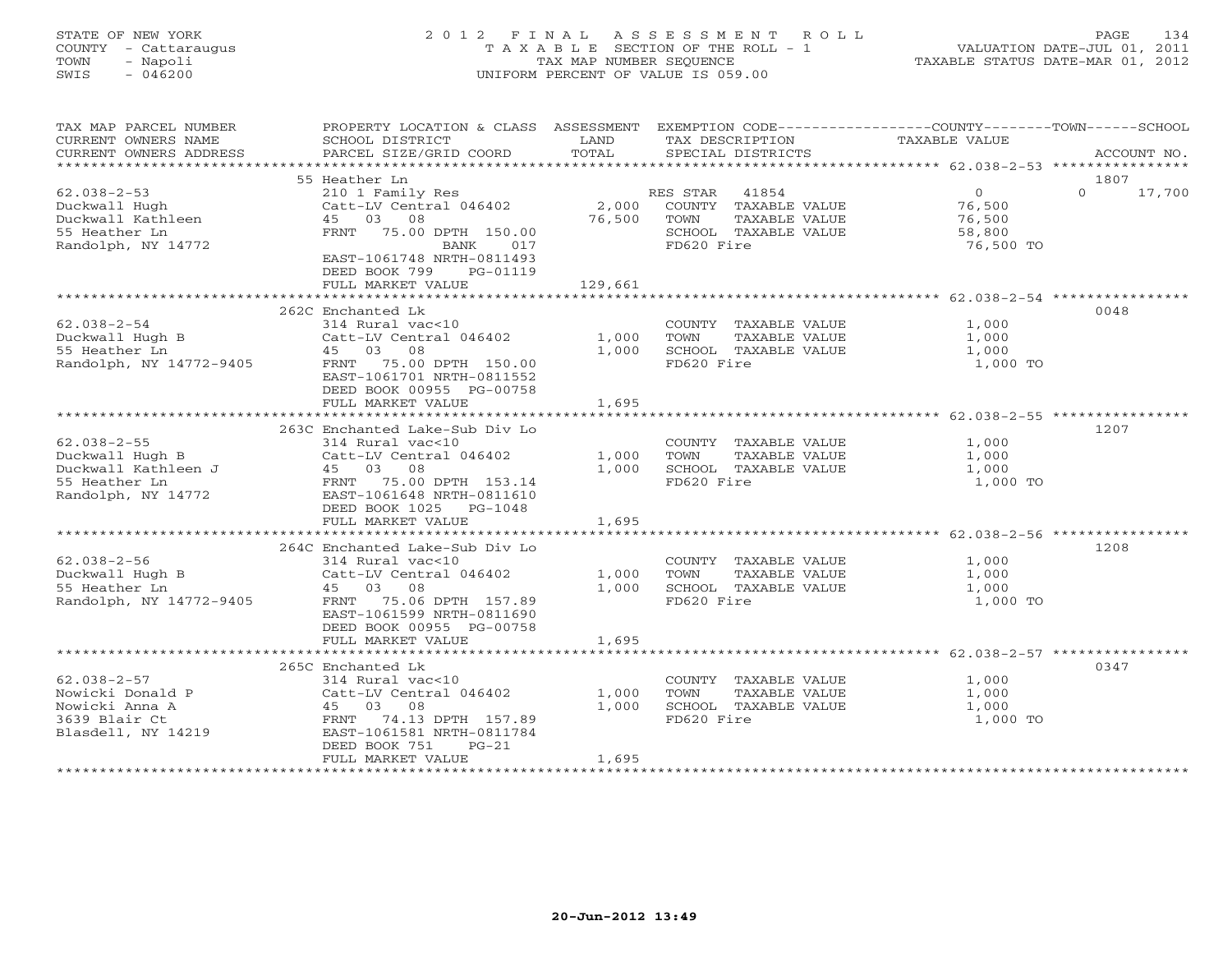# STATE OF NEW YORK 2 0 1 2 F I N A L A S S E S S M E N T R O L L PAGE 135 COUNTY - Cattaraugus T A X A B L E SECTION OF THE ROLL - 1 VALUATION DATE-JUL 01, 2011 TOWN - Napoli TAX MAP NUMBER SEQUENCE TAXABLE STATUS DATE-MAR 01, 2012 SWIS - 046200 UNIFORM PERCENT OF VALUE IS 059.00UNIFORM PERCENT OF VALUE IS 059.00

| TAX MAP PARCEL NUMBER<br>CURRENT OWNERS NAME<br>CURRENT OWNERS ADDRESS | PROPERTY LOCATION & CLASS ASSESSMENT EXEMPTION CODE----------------COUNTY-------TOWN------SCHOOL<br>SCHOOL DISTRICT<br>PARCEL SIZE/GRID COORD | LAND<br>TOTAL | TAX DESCRIPTION TAXABLE VALUE<br>SPECIAL DISTRICTS |                |                    |
|------------------------------------------------------------------------|-----------------------------------------------------------------------------------------------------------------------------------------------|---------------|----------------------------------------------------|----------------|--------------------|
|                                                                        |                                                                                                                                               |               |                                                    |                | ACCOUNT NO.        |
|                                                                        | 266C Enchanted Lake-Sub Div Lo                                                                                                                |               |                                                    |                | 0348               |
| $62.038 - 2 - 58$                                                      | 314 Rural vac<10                                                                                                                              |               | COUNTY TAXABLE VALUE                               | 1,000          |                    |
| Salido Isidro S                                                        | Catt-LV Central 046402                                                                                                                        | 1,000         | TOWN<br>TAXABLE VALUE                              | 1,000          |                    |
| Salido Monica B                                                        | 46 03 08                                                                                                                                      | 1,000         | SCHOOL TAXABLE VALUE                               |                |                    |
|                                                                        |                                                                                                                                               |               |                                                    | 1,000          |                    |
| PO Box 165<br>Hillsboro, OH 45133<br>EAST-1061582 NRTH-0811866         | FRNT 75.00 DPTH 150.00                                                                                                                        |               | FD620 Fire                                         | 1,000 TO       |                    |
|                                                                        |                                                                                                                                               |               |                                                    |                |                    |
|                                                                        | FULL MARKET VALUE                                                                                                                             | 1,695         |                                                    |                |                    |
|                                                                        |                                                                                                                                               |               |                                                    |                |                    |
|                                                                        | 267C Enchanted Lake-Sub Div Lo                                                                                                                |               |                                                    |                | 1408               |
| $62.038 - 2 - 59$                                                      | 314 Rural vac<10                                                                                                                              |               | COUNTY TAXABLE VALUE                               | 1,000          |                    |
| Cobado Kent                                                            | Catt-LV Central 046402                                                                                                                        | 1,000         | TAXABLE VALUE<br>TOWN                              | 1,000          |                    |
| Cobado Barbara                                                         | 45 03 08                                                                                                                                      | 1,000         | SCHOOL TAXABLE VALUE                               | 1,000          |                    |
| 4544 Five Mile Rd                                                      | FRNT 75.00 DPTH 150.00                                                                                                                        |               | FD620 Fire                                         | 1,000 TO       |                    |
| Allegany, NY 14706                                                     | EAST-1061583 NRTH-0811941                                                                                                                     |               |                                                    |                |                    |
|                                                                        | DEED BOOK 00986 PG-00848                                                                                                                      |               |                                                    |                |                    |
|                                                                        | FULL MARKET VALUE                                                                                                                             | 1,695         |                                                    |                |                    |
|                                                                        |                                                                                                                                               |               |                                                    |                |                    |
|                                                                        | 269C Enchanted Lake-Sub Div Lo                                                                                                                |               |                                                    |                | 0349               |
| $62.038 - 2 - 61$                                                      | 314 Rural vac<10                                                                                                                              |               | COUNTY TAXABLE VALUE                               | 2,000          |                    |
| Bosworth Matthew                                                       | Catt-LV Central 046402                                                                                                                        | 2,000         | TOWN<br>TAXABLE VALUE                              | 2,000          |                    |
| 319 N Forth St                                                         | 45 03 08                                                                                                                                      | 2,000         | SCHOOL TAXABLE VALUE                               | 2,000          |                    |
| Olean, NY 14760                                                        | FRNT 150.00 DPTH 150.00                                                                                                                       |               | FD620 Fire                                         | 2,000 TO       |                    |
|                                                                        | EAST-1061579 NRTH-0812058                                                                                                                     |               |                                                    |                |                    |
|                                                                        | DEED BOOK 5721 PG-3001                                                                                                                        |               |                                                    |                |                    |
|                                                                        | FULL MARKET VALUE                                                                                                                             | 3,390         |                                                    |                |                    |
|                                                                        |                                                                                                                                               |               |                                                    |                |                    |
|                                                                        | 270C Heather Ln                                                                                                                               |               |                                                    |                | 1587               |
| $62.038 - 2 - 62$                                                      | 314 Rural vac<10                                                                                                                              |               | COUNTY TAXABLE VALUE                               | 1,000          |                    |
| John Jordan                                                            | Catt-LV Central 046402                                                                                                                        | 1,000         | TAXABLE VALUE<br>TOWN                              | 1,000          |                    |
| PO Box 23                                                              | 45 03 08                                                                                                                                      | 1,000         | SCHOOL TAXABLE VALUE                               | 1,000          |                    |
|                                                                        |                                                                                                                                               |               | FD620 Fire                                         | 1,000 TO       |                    |
| Steamburg, NY 14783                                                    | 75.00 DPTH 150.00<br>FRNT                                                                                                                     |               |                                                    |                |                    |
|                                                                        | EAST-1061583 NRTH-0812166                                                                                                                     |               |                                                    |                |                    |
|                                                                        | DEED BOOK 10276 PG-4001                                                                                                                       |               |                                                    |                |                    |
|                                                                        | FULL MARKET VALUE                                                                                                                             | 1,695         |                                                    |                |                    |
|                                                                        |                                                                                                                                               |               |                                                    |                |                    |
|                                                                        | 83 Heather Ln                                                                                                                                 |               |                                                    |                | 1588               |
| $62.038 - 2 - 63$                                                      | 260 Seasonal res                                                                                                                              |               | RES STAR 41854                                     | $\overline{0}$ | $\Omega$<br>17,700 |
| John Jordan                                                            | Catt-LV Central 046402 2,000                                                                                                                  |               | COUNTY TAXABLE VALUE                               | 40,500         |                    |
| PO Box 23                                                              | 46 03 08                                                                                                                                      | 40,500        | TOWN<br>TAXABLE VALUE                              | 40,500         |                    |
| Steamburg, NY 14783                                                    | 75.00 DPTH 150.00<br>FRNT                                                                                                                     |               | SCHOOL TAXABLE VALUE                               | 22,800         |                    |
|                                                                        | EAST-1061583 NRTH-0812241                                                                                                                     |               | FD620 Fire                                         | 40,500 TO      |                    |
|                                                                        | DEED BOOK 9915<br>PG-8002                                                                                                                     |               |                                                    |                |                    |
|                                                                        | FULL MARKET VALUE                                                                                                                             | 68,644        |                                                    |                |                    |
|                                                                        |                                                                                                                                               |               |                                                    |                |                    |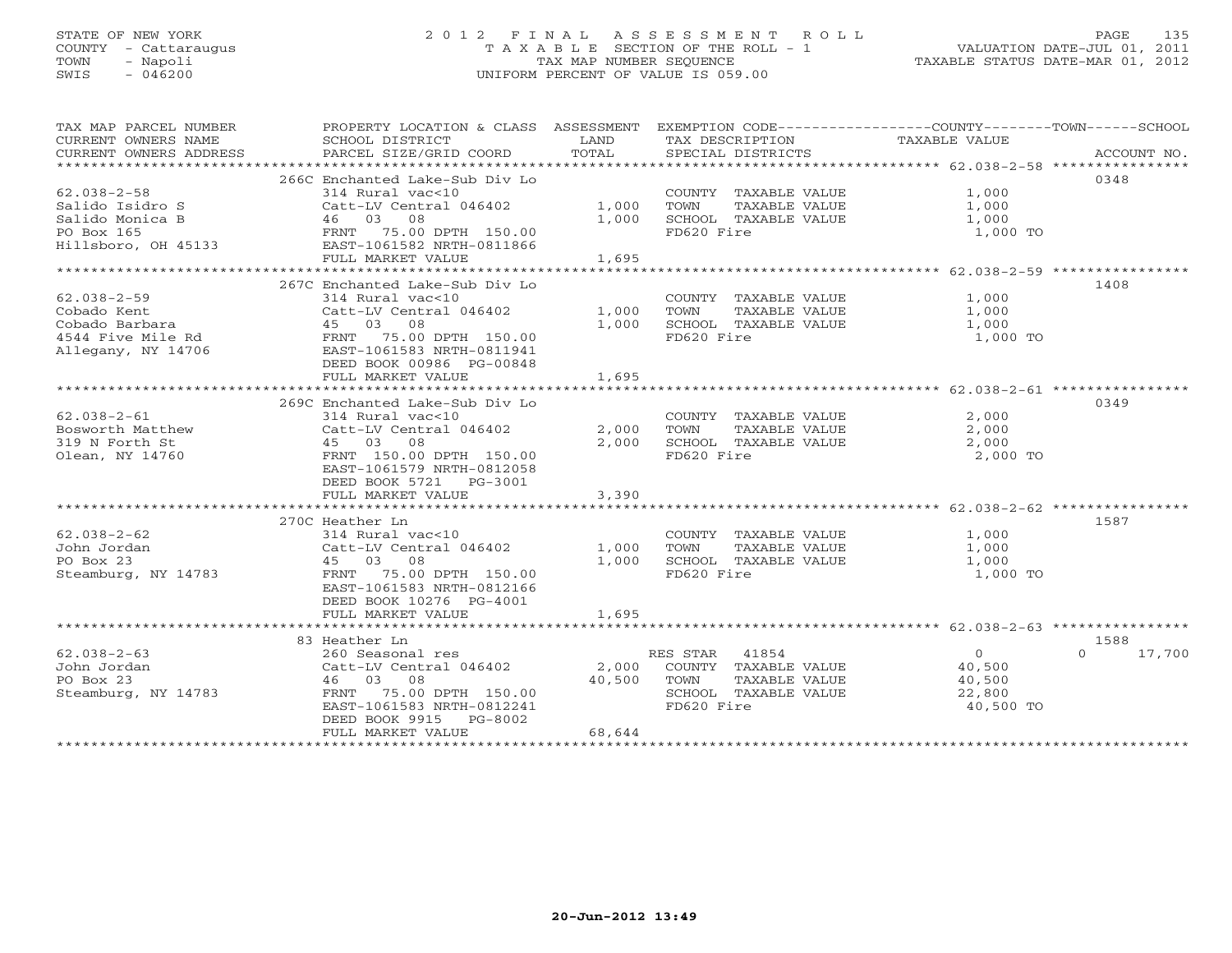# STATE OF NEW YORK 2 0 1 2 F I N A L A S S E S S M E N T R O L L PAGE 136 COUNTY - Cattaraugus T A X A B L E SECTION OF THE ROLL - 1 VALUATION DATE-JUL 01, 2011 TOWN - Napoli TAX MAP NUMBER SEQUENCE TAXABLE STATUS DATE-MAR 01, 2012 SWIS - 046200 UNIFORM PERCENT OF VALUE IS 059.00UNIFORM PERCENT OF VALUE IS 059.00

| SCHOOL DISTRICT<br>PARCEL SIZE/GRID COORD                                                                                            | LAND<br>TOTAL                                                                                                                                                                                                                                                                                                                                                                                                                                                     | TAX DESCRIPTION<br>SPECIAL DISTRICTS                                                | TAXABLE VALUE<br>ACCOUNT NO.                                                                     |
|--------------------------------------------------------------------------------------------------------------------------------------|-------------------------------------------------------------------------------------------------------------------------------------------------------------------------------------------------------------------------------------------------------------------------------------------------------------------------------------------------------------------------------------------------------------------------------------------------------------------|-------------------------------------------------------------------------------------|--------------------------------------------------------------------------------------------------|
| 314 Rural vac<10<br>46 03 08<br>FRNT 75.00 DPTH 150.00                                                                               | 1,000<br>1,000                                                                                                                                                                                                                                                                                                                                                                                                                                                    | COUNTY TAXABLE VALUE<br>TOWN<br>TAXABLE VALUE<br>SCHOOL TAXABLE VALUE<br>FD620 Fire | 0164<br>1,000<br>1,000<br>1,000<br>1,000 TO                                                      |
| DEED BOOK 5880 PG-6026<br>FULL MARKET VALUE                                                                                          | 1,695                                                                                                                                                                                                                                                                                                                                                                                                                                                             |                                                                                     |                                                                                                  |
|                                                                                                                                      |                                                                                                                                                                                                                                                                                                                                                                                                                                                                   |                                                                                     | 0350                                                                                             |
| 314 Rural vac<10<br>Catt-LV Central 046402<br>45 03 08<br>FRNT 75.00 DPTH 150.00                                                     | 1,000<br>1,000                                                                                                                                                                                                                                                                                                                                                                                                                                                    | COUNTY TAXABLE VALUE<br>TOWN<br>TAXABLE VALUE<br>SCHOOL TAXABLE VALUE<br>FD620 Fire | 1,000<br>1,000<br>1,000<br>1,000 TO                                                              |
| DEED BOOK 1014 PG-260<br>FULL MARKET VALUE                                                                                           | 1,695                                                                                                                                                                                                                                                                                                                                                                                                                                                             |                                                                                     |                                                                                                  |
|                                                                                                                                      |                                                                                                                                                                                                                                                                                                                                                                                                                                                                   |                                                                                     |                                                                                                  |
| 314 Rural vac<10<br>Catt-LV Central 046402<br>EAST-1061783 NRTH-0812240                                                              | 1,000<br>1,000                                                                                                                                                                                                                                                                                                                                                                                                                                                    | COUNTY TAXABLE VALUE<br>TOWN<br>TAXABLE VALUE<br>SCHOOL TAXABLE VALUE<br>FD620 Fire | 1322<br>1,000<br>1,000<br>1,000<br>1,000 TO                                                      |
| FULL MARKET VALUE                                                                                                                    | 1,695                                                                                                                                                                                                                                                                                                                                                                                                                                                             |                                                                                     |                                                                                                  |
|                                                                                                                                      |                                                                                                                                                                                                                                                                                                                                                                                                                                                                   |                                                                                     |                                                                                                  |
| 314 Rural vac<10<br>Catt-LV Central 046402<br>45 03 08<br>EAST-1061784 NRTH-0812165<br>DEED BOOK 871<br>PG-01060                     | 1,000<br>1,000                                                                                                                                                                                                                                                                                                                                                                                                                                                    | COUNTY TAXABLE VALUE<br>TOWN<br>TAXABLE VALUE<br>SCHOOL TAXABLE VALUE<br>FD620 Fire | 0351<br>1,000<br>1,000<br>1,000<br>1,000 TO                                                      |
| FULL MARKET VALUE                                                                                                                    | 1,695                                                                                                                                                                                                                                                                                                                                                                                                                                                             |                                                                                     |                                                                                                  |
|                                                                                                                                      |                                                                                                                                                                                                                                                                                                                                                                                                                                                                   |                                                                                     | 0352                                                                                             |
| 314 Rural vac<10<br>Catt-LV Central 046402<br>45 03 08<br>EAST-1061784 NRTH-0812090<br>DEED BOOK 00997 PG-00493<br>FULL MARKET VALUE | 1,000<br>1,000<br>1,695                                                                                                                                                                                                                                                                                                                                                                                                                                           | COUNTY TAXABLE VALUE<br>TOWN<br>TAXABLE VALUE<br>SCHOOL TAXABLE VALUE<br>FD620 Fire | 1,000<br>1,000<br>1,000<br>1,000 TO                                                              |
|                                                                                                                                      | 75C Enchanted Lake-Sub Div Lo<br>EAST-1061582 NRTH-0812317<br>272C Enchanted Lake-Sub Div Lo<br>EAST-1061783 NRTH-0812316<br>273C Heather Ln<br>Chase Raymond P<br>Route 219<br>PO Box 4981<br>PO Box 4981<br>PO Box 4981<br>PO Box 4981<br>PO Box 4981<br>PO Box 4981<br>PO Box 4981<br>Great Valley, NY 14741<br>DEED BOOK 4977 PG-3001<br>274C Enchanted Lake-Sub Div Lo<br>Grand Island, NY 14072<br>275C Enchanted Lake-Sub Div Lo<br>FRNT 75.00 DPTH 150.00 | Catt-LV Central 046402                                                              | PROPERTY LOCATION & CLASS ASSESSMENT EXEMPTION CODE----------------COUNTY-------TOWN------SCHOOL |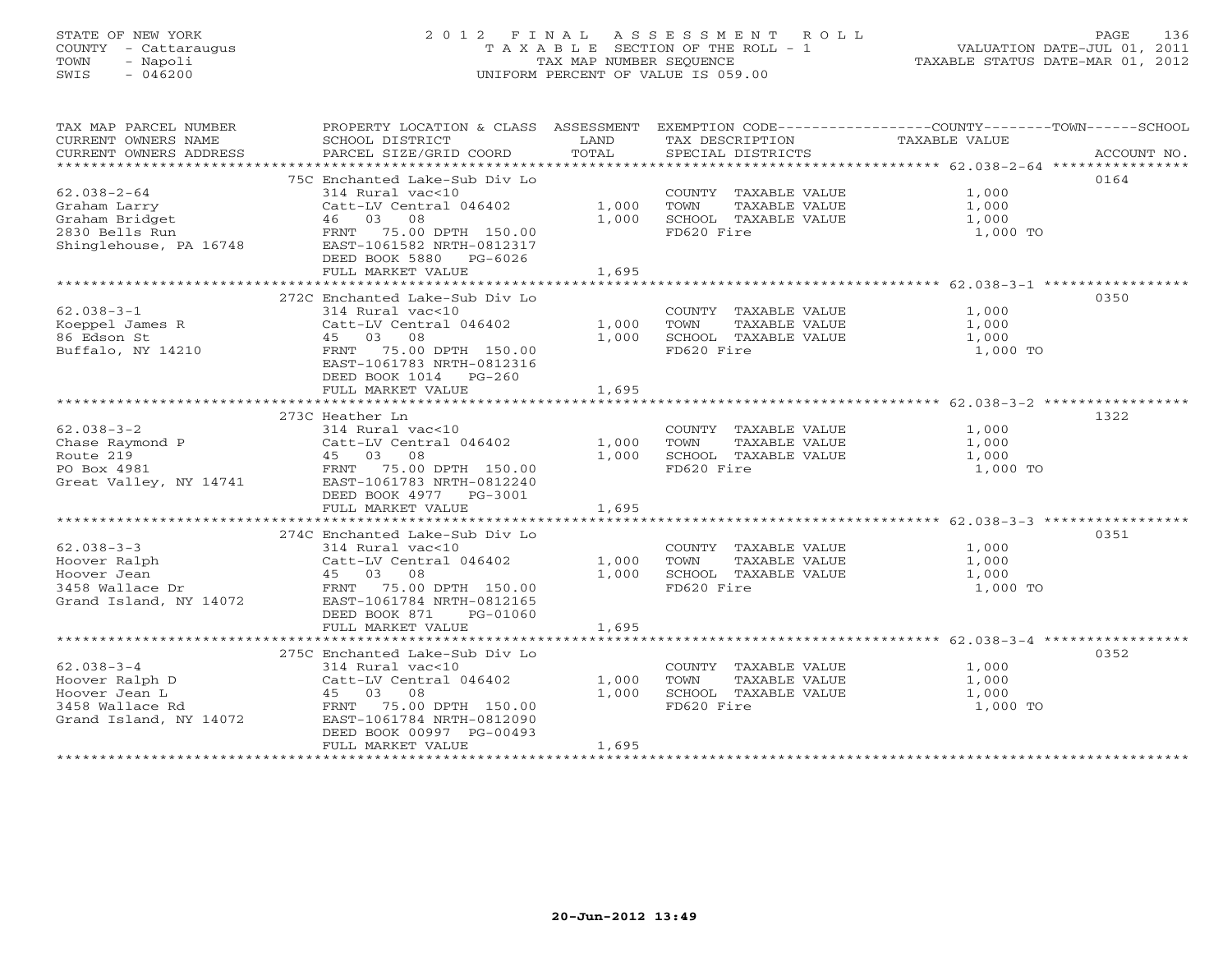# STATE OF NEW YORK 2 0 1 2 F I N A L A S S E S S M E N T R O L L PAGE 137 COUNTY - Cattaraugus T A X A B L E SECTION OF THE ROLL - 1 VALUATION DATE-JUL 01, 2011 TOWN - Napoli TAX MAP NUMBER SEQUENCE TAXABLE STATUS DATE-MAR 01, 2012 SWIS - 046200 UNIFORM PERCENT OF VALUE IS 059.00

| TAX MAP PARCEL NUMBER<br>CURRENT OWNERS NAME<br>CURRENT OWNERS ADDRESS | PROPERTY LOCATION & CLASS ASSESSMENT<br>SCHOOL DISTRICT<br>PARCEL SIZE/GRID COORD | LAND<br>TOTAL | EXEMPTION CODE-----------------COUNTY-------TOWN------SCHOOL<br>TAX DESCRIPTION TAXABLE VALUE<br>SERCIAL DISTICTS<br>SPECIAL DISTRICTS                |          | ACCOUNT NO. |
|------------------------------------------------------------------------|-----------------------------------------------------------------------------------|---------------|-------------------------------------------------------------------------------------------------------------------------------------------------------|----------|-------------|
|                                                                        |                                                                                   |               |                                                                                                                                                       |          |             |
|                                                                        | 276C Enchanted Lake-Sub Div Lo                                                    |               |                                                                                                                                                       |          | 0353        |
| $62.038 - 3 - 5$                                                       | 314 Rural vac<10                                                                  |               | COUNTY TAXABLE VALUE                                                                                                                                  | 1,000    |             |
| Roll Timothy J                                                         | Catt-LV Central 046402                                                            | 1,000         | TOWN<br>TAXABLE VALUE                                                                                                                                 | 1,000    |             |
| Roll Sara L                                                            | 46 03 08                                                                          | 1,000         | SCHOOL TAXABLE VALUE                                                                                                                                  | 1,000    |             |
| 740 Genesee Rd                                                         | FRNT 75.00 DPTH 150.00                                                            |               | FD620 Fire                                                                                                                                            | 1,000 TO |             |
| Arcade, NY 14009                                                       | EAST-1061784 NRTH-0812015                                                         |               |                                                                                                                                                       |          |             |
|                                                                        |                                                                                   |               |                                                                                                                                                       |          |             |
|                                                                        | DEED BOOK 860<br>PG-00375                                                         |               |                                                                                                                                                       |          |             |
|                                                                        | FULL MARKET VALUE                                                                 | 1,695         |                                                                                                                                                       |          |             |
|                                                                        |                                                                                   |               |                                                                                                                                                       |          |             |
|                                                                        | 277C Enchanted Lk                                                                 |               |                                                                                                                                                       |          | 0210        |
| $62.038 - 3 - 6$                                                       | 314 Rural vac<10                                                                  |               | COUNTY TAXABLE VALUE                                                                                                                                  | 1,000    |             |
| Davenport William F                                                    | Catt-LV Central 046402                                                            | 1,000         | TOWN<br>TAXABLE VALUE                                                                                                                                 | 1,000    |             |
| Davenport Thomas C                                                     | 45 03 08                                                                          | 1,000         | SCHOOL TAXABLE VALUE                                                                                                                                  | 1,000    |             |
| Davenport James J                                                      | FRNT 75.00 DPTH 150.00                                                            |               | FD620 Fire                                                                                                                                            | 1,000 TO |             |
| Davenport James J<br>205 Heatherbloom Trail                            | EAST-1061784 NRTH-0811940                                                         |               |                                                                                                                                                       |          |             |
| Gambrills, MD 21054                                                    | DEED BOOK 1007 PG-359                                                             |               |                                                                                                                                                       |          |             |
|                                                                        | FULL MARKET VALUE                                                                 | 1,695         |                                                                                                                                                       |          |             |
|                                                                        |                                                                                   |               |                                                                                                                                                       |          |             |
|                                                                        |                                                                                   |               |                                                                                                                                                       |          |             |
|                                                                        | 279C Enchanted Lake-Sub Div Lo                                                    |               |                                                                                                                                                       |          | 0207        |
| $62.038 - 3 - 8$                                                       | 314 Rural vac<10                                                                  |               | COUNTY TAXABLE VALUE                                                                                                                                  | 2,340    |             |
| Slowik Veronica                                                        | Catt-LV Central 046402                                                            | 2,340         | $\begin{tabular}{lllllll} \textsc{TOWN} & \textsc{TAXABLE VALUE} & & & & 2,340 \\ \textsc{SCHOOL} & \textsc{TAXABLE VALUE} & & & 2,340 \end{tabular}$ |          |             |
| 72B Union St #6                                                        | 45 03 08                                                                          | 2,340         |                                                                                                                                                       |          |             |
| Hamburg, NY 14075                                                      | FRNT 169.50 DPTH 150.00                                                           |               | FD620 Fire                                                                                                                                            | 2,340 TO |             |
|                                                                        | EAST-1061783 NRTH-0811823                                                         |               |                                                                                                                                                       |          |             |
|                                                                        | DEED BOOK 16522 PG-1                                                              |               |                                                                                                                                                       |          |             |
|                                                                        | FULL MARKET VALUE                                                                 | 3,966         |                                                                                                                                                       |          |             |
|                                                                        |                                                                                   |               |                                                                                                                                                       |          |             |
|                                                                        | 523C Enchanted Lk                                                                 |               |                                                                                                                                                       |          | 1568        |
| $62.038 - 3 - 9$                                                       | 314 Rural vac<10                                                                  |               | COUNTY TAXABLE VALUE                                                                                                                                  | 900      |             |
|                                                                        |                                                                                   |               |                                                                                                                                                       |          |             |
| Oneill Sharron M                                                       | Catt-LV Central 046402                                                            | 900           | TAXABLE VALUE<br>TOWN                                                                                                                                 | 900      |             |
| 298 Frankhauser Rd                                                     | 45 03 08                                                                          | 900           | SCHOOL TAXABLE VALUE                                                                                                                                  | 900      |             |
| Williamsville, NY 14221                                                | FRNT 69.11 DPTH 150.75                                                            |               | FD620 Fire                                                                                                                                            | 900 TO   |             |
|                                                                        | EAST-1061811 NRTH-0811729                                                         |               |                                                                                                                                                       |          |             |
|                                                                        | DEED BOOK 890<br>PG-00318                                                         |               |                                                                                                                                                       |          |             |
|                                                                        | FULL MARKET VALUE                                                                 | 1,525         |                                                                                                                                                       |          |             |
|                                                                        |                                                                                   |               |                                                                                                                                                       |          |             |
|                                                                        | LOT 280C Enchanted Lake-Sub Div Lo                                                |               |                                                                                                                                                       |          | 1283        |
| $62.038 - 3 - 10$                                                      | 314 Rural vac<10                                                                  |               | COUNTY TAXABLE VALUE                                                                                                                                  | 1,000    |             |
| Haberl Thomas C                                                        | Catt-LV Central 046402                                                            | 1,000         | TOWN<br>TAXABLE VALUE<br>TAXABLE VALUE<br><u>TAXARLE VALUE</u>                                                                                        | 1,000    |             |
| Haberl Evelyn D                                                        | 45 03 08                                                                          | 1,000         | SCHOOL TAXABLE VALUE                                                                                                                                  | 1,000    |             |
| 6140 Gott Creek Trl                                                    | FRNT 75.00 DPTH 150.00                                                            |               | FD620 Fire                                                                                                                                            | 1,000 TO |             |
| East Amherst, NY 14051                                                 | EAST-1061859 NRTH-0811675                                                         |               |                                                                                                                                                       |          |             |
|                                                                        |                                                                                   |               |                                                                                                                                                       |          |             |
|                                                                        | FULL MARKET VALUE                                                                 | 1,695         |                                                                                                                                                       |          |             |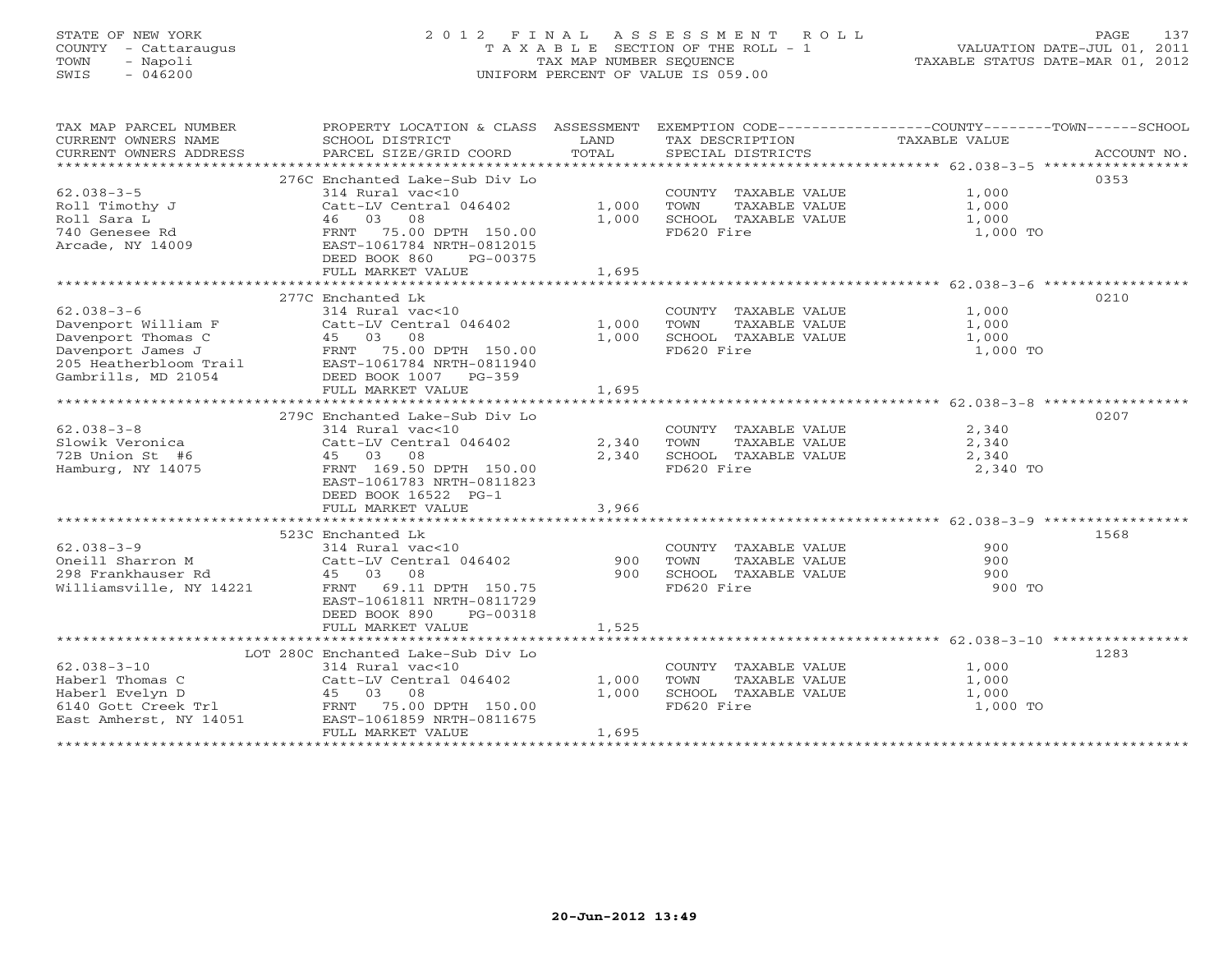# STATE OF NEW YORK 2 0 1 2 F I N A L A S S E S S M E N T R O L L PAGE 138 COUNTY - Cattaraugus T A X A B L E SECTION OF THE ROLL - 1 VALUATION DATE-JUL 01, 2011 TOWN - Napoli TAX MAP NUMBER SEQUENCE TAXABLE STATUS DATE-MAR 01, 2012 SWIS - 046200 UNIFORM PERCENT OF VALUE IS 059.00UNIFORM PERCENT OF VALUE IS 059.00

| TAX MAP PARCEL NUMBER<br>CURRENT OWNERS NAME<br>CURRENT OWNERS ADDRESS                                                 | PROPERTY LOCATION & CLASS ASSESSMENT<br>SCHOOL DISTRICT<br>PARCEL SIZE/GRID COORD                                                                                                                                                                    | LAND<br>TOTAL                    | TAX DESCRIPTION<br>SPECIAL DISTRICTS                                                                                                 | EXEMPTION CODE----------------COUNTY-------TOWN------SCHOOL<br>TAXABLE VALUE<br>ACCOUNT NO. |  |
|------------------------------------------------------------------------------------------------------------------------|------------------------------------------------------------------------------------------------------------------------------------------------------------------------------------------------------------------------------------------------------|----------------------------------|--------------------------------------------------------------------------------------------------------------------------------------|---------------------------------------------------------------------------------------------|--|
|                                                                                                                        |                                                                                                                                                                                                                                                      |                                  |                                                                                                                                      |                                                                                             |  |
| $62.038 - 3 - 11$<br>Guppenberger Barbara<br>53 Roosevelt Ave                                                          | 281C Heather Ln<br>314 Rural vac<10<br>Catt-LV Central 046402<br>45 03 08                                                                                                                                                                            | 1,000<br>1,000                   | COUNTY TAXABLE VALUE<br>TOWN<br>TAXABLE VALUE<br>SCHOOL TAXABLE VALUE                                                                | 1282<br>1,000<br>1,000<br>1,000                                                             |  |
| Batavia, NY 14020                                                                                                      | FRNT 75.00 DPTH 150.00<br>EAST-1061906 NRTH-0811616<br>FULL MARKET VALUE                                                                                                                                                                             | 1,695                            | FD620 Fire                                                                                                                           | 1,000 TO                                                                                    |  |
|                                                                                                                        |                                                                                                                                                                                                                                                      |                                  |                                                                                                                                      |                                                                                             |  |
|                                                                                                                        |                                                                                                                                                                                                                                                      |                                  |                                                                                                                                      |                                                                                             |  |
| $62.038 - 3 - 12$<br>Pilon Craig<br>211 Eighth St<br>Little Valley, NY 14755                                           | 282C Enchanted Lake-Sub Div Lo<br>314 Rural vac<10<br>Catt-LV Central 046402<br>45 03 08<br>FRNT<br>75.00 DPTH 150.00<br>EAST-1061952 NRTH-0811557<br>DEED BOOK 1019 PG-1008                                                                         | 1,000<br>1,000                   | COUNTY TAXABLE VALUE<br>TOWN<br>TAXABLE VALUE<br>SCHOOL TAXABLE VALUE<br>FD620 Fire                                                  | 1464<br>1,000<br>1,000<br>1,000<br>1,000 TO                                                 |  |
|                                                                                                                        | FULL MARKET VALUE                                                                                                                                                                                                                                    | 1,695                            |                                                                                                                                      |                                                                                             |  |
|                                                                                                                        |                                                                                                                                                                                                                                                      |                                  |                                                                                                                                      |                                                                                             |  |
| $62.038 - 3 - 13$<br>Phillips Douglas<br>117 Fourth St<br>Little Valley, NY 14755<br>$62.038 - 3 - 14$<br>Velez Daniel | 283C Heather Ln<br>314 Rural vac<10<br>Catt-LV Central 046402<br>45 03 08<br>75.00 DPTH 150.00<br>FRNT<br>EAST-1061999 NRTH-0811499<br>DEED BOOK 14205 PG-7008<br>FULL MARKET VALUE<br>284C Heather Ln<br>314 Rural vac<10<br>Catt-LV Central 046402 | 1,000<br>1,000<br>1,695<br>1,000 | COUNTY TAXABLE VALUE<br>TOWN<br>TAXABLE VALUE<br>SCHOOL TAXABLE VALUE<br>FD620 Fire<br>COUNTY TAXABLE VALUE<br>TOWN<br>TAXABLE VALUE | 1233<br>1,000<br>1,000<br>1,000<br>1,000 TO<br>1253<br>1,000<br>1,000                       |  |
| 452 Columbia St #6E<br>Brooklyn, NY 11231                                                                              | 45 03 08<br>FRNT<br>75.00 DPTH 150.00<br>EAST-1062045 NRTH-0811440<br>DEED BOOK 3312 PG-9003<br>FULL MARKET VALUE                                                                                                                                    | 1,000<br>1,695                   | SCHOOL TAXABLE VALUE<br>FD620 Fire                                                                                                   | 1,000<br>1,000 TO                                                                           |  |
|                                                                                                                        | 285C Enchanted Lake-Sub Div Lo                                                                                                                                                                                                                       |                                  |                                                                                                                                      | 0354                                                                                        |  |
| $62.038 - 3 - 15$<br>Bonafede Daniel F<br>1253 Milestrip Rd<br>Irving, NY 14081                                        | 314 Rural vac<10<br>Catt-LV Central 046402<br>45 03 08<br>75.00 DPTH 150.00<br>FRNT<br>EAST-1062092 NRTH-0811381<br>DEED BOOK 16062 PG-1<br>FULL MARKET VALUE                                                                                        | 1,000<br>1,000<br>1,695          | COUNTY TAXABLE VALUE<br>TOWN<br>TAXABLE VALUE<br>SCHOOL TAXABLE VALUE<br>FD620 Fire                                                  | 1,000<br>1,000<br>1,000<br>1,000 TO                                                         |  |
| ********************************                                                                                       |                                                                                                                                                                                                                                                      |                                  |                                                                                                                                      |                                                                                             |  |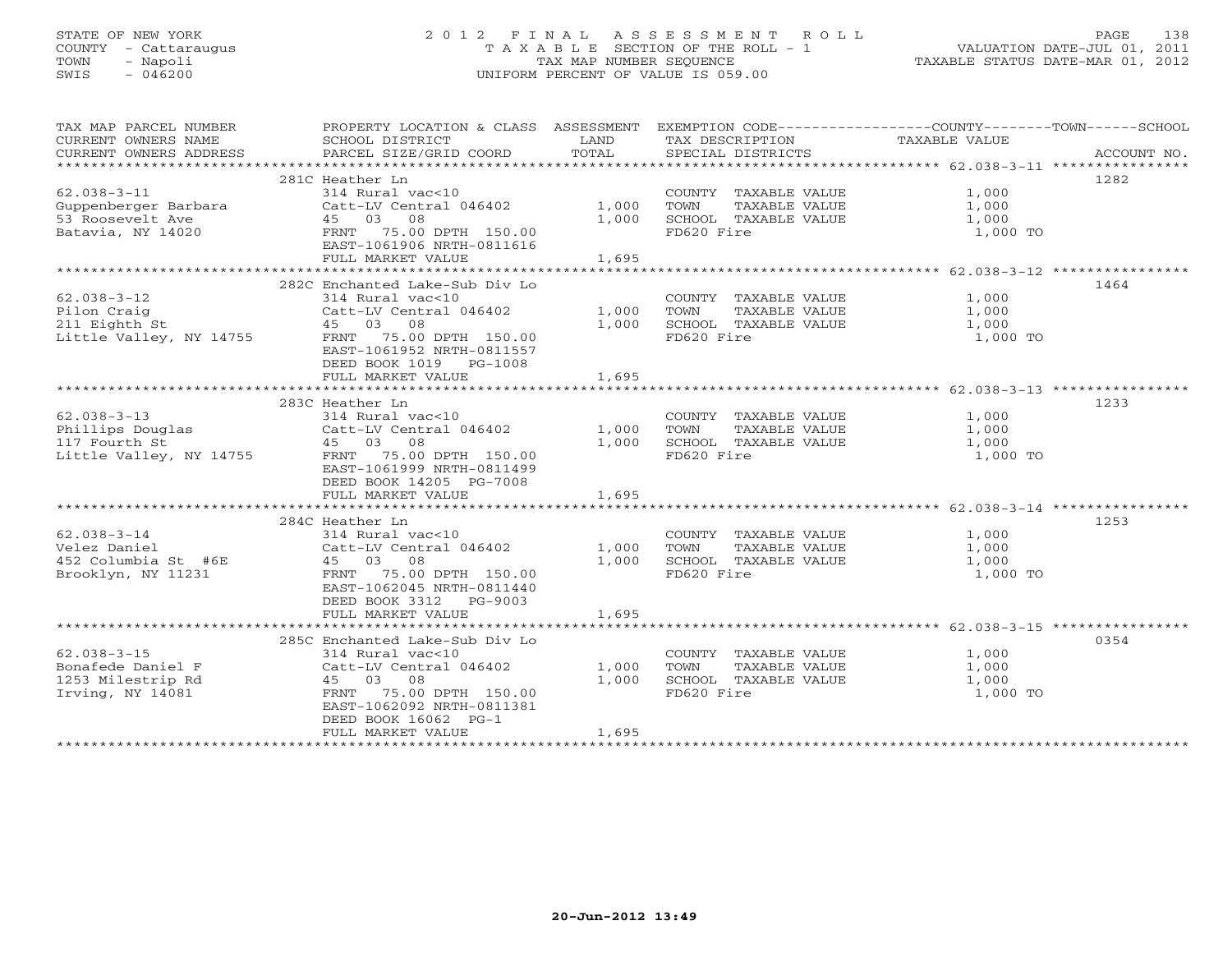# STATE OF NEW YORK 2 0 1 2 F I N A L A S S E S S M E N T R O L L PAGE 139 COUNTY - Cattaraugus T A X A B L E SECTION OF THE ROLL - 1 VALUATION DATE-JUL 01, 2011 TOWN - Napoli TAX MAP NUMBER SEQUENCE TAXABLE STATUS DATE-MAR 01, 2012 SWIS - 046200 UNIFORM PERCENT OF VALUE IS 059.00UNIFORM PERCENT OF VALUE IS 059.00

| TAX MAP PARCEL NUMBER<br>CURRENT OWNERS NAME<br>CURRENT OWNERS ADDRESS | PROPERTY LOCATION & CLASS ASSESSMENT<br>SCHOOL DISTRICT<br>PARCEL SIZE/GRID COORD | LAND<br>TOTAL | TAX DESCRIPTION<br>SPECIAL DISTRICTS | EXEMPTION CODE-----------------COUNTY-------TOWN------SCHOOL<br>TAXABLE VALUE<br>ACCOUNT NO. |
|------------------------------------------------------------------------|-----------------------------------------------------------------------------------|---------------|--------------------------------------|----------------------------------------------------------------------------------------------|
|                                                                        |                                                                                   |               |                                      |                                                                                              |
|                                                                        | 286C Heather Ln                                                                   |               |                                      | 1419                                                                                         |
| $62.038 - 3 - 16$                                                      | 314 Rural vac<10                                                                  |               | COUNTY TAXABLE VALUE                 | 1,000                                                                                        |
| Lavin Donald H                                                         | Catt-LV Central 046402                                                            | 1,000         | TOWN<br>TAXABLE VALUE                | 1,000                                                                                        |
| Lavin Jeanne M                                                         | 45 03 08                                                                          | 1,000         | SCHOOL TAXABLE VALUE                 | 1,000                                                                                        |
| 8224 Heim Dr                                                           | FRNT 75.00 DPTH 150.00<br>EAST-1062138 NRTH-0811322                               |               | FD620 Fire                           | 1,000 TO                                                                                     |
| PO Box 328                                                             |                                                                                   |               |                                      |                                                                                              |
| Springville, NY 14141                                                  | FULL MARKET VALUE                                                                 | 1,695         |                                      |                                                                                              |
|                                                                        |                                                                                   |               |                                      |                                                                                              |
|                                                                        | 287C Heather Ln                                                                   |               |                                      | 1664                                                                                         |
| $62.038 - 3 - 17$                                                      | 314 Rural vac<10                                                                  |               | COUNTY TAXABLE VALUE                 | 1,000                                                                                        |
| Myers Eugene                                                           | Catt-LV Central 046402                                                            | 1,000         | TAXABLE VALUE<br>TOWN                | 1,000                                                                                        |
| 129 Rumbold Ave                                                        | 45 03<br>08                                                                       | 1,000         | SCHOOL TAXABLE VALUE                 | 1,000                                                                                        |
| North Tonawanda, NY 14210                                              | FRNT 75.00 DPTH 150.00                                                            |               | FD620 Fire                           | 1,000 TO                                                                                     |
|                                                                        | EAST-1062185 NRTH-0811263                                                         |               |                                      |                                                                                              |
|                                                                        | DEED BOOK 10180 PG-8001                                                           |               |                                      |                                                                                              |
|                                                                        | FULL MARKET VALUE                                                                 | 1,695         |                                      |                                                                                              |
|                                                                        |                                                                                   |               |                                      |                                                                                              |
|                                                                        | 288C Enchanted Lake-Sub Div Lo                                                    |               |                                      | 1580                                                                                         |
| $62.038 - 3 - 18$                                                      | 314 Rural vac<10                                                                  |               | COUNTY TAXABLE VALUE                 | 1,000                                                                                        |
| Myers Eugene                                                           | Catt-LV Central 046402                                                            | 1,000         | TAXABLE VALUE<br>TOWN                | 1,000                                                                                        |
| 129 Runbold Ave                                                        | 08<br>45 03                                                                       | 1,000         | SCHOOL TAXABLE VALUE                 | 1,000                                                                                        |
| N. Tonawanda, NY 14120                                                 | FRNT 75.00 DPTH 150.00                                                            |               | FD620 Fire                           | 1,000 TO                                                                                     |
|                                                                        | EAST-1062231 NRTH-0811204                                                         |               |                                      |                                                                                              |
|                                                                        | DEED BOOK 8608<br>PG-2001                                                         |               |                                      |                                                                                              |
|                                                                        | FULL MARKET VALUE                                                                 | 1,695         |                                      |                                                                                              |
|                                                                        |                                                                                   |               |                                      |                                                                                              |
|                                                                        | 289C Enchanted Lake-Sub Div Lo                                                    |               |                                      | 1381                                                                                         |
| $62.038 - 3 - 19$                                                      | 314 Rural vac<10                                                                  |               | COUNTY TAXABLE VALUE                 | 1,000                                                                                        |
| Myers Eugene                                                           | Catt-LV Central 046402                                                            | 1,000         | TOWN<br>TAXABLE VALUE                | 1,000                                                                                        |
| 129 Runbold Ave                                                        | 45 03<br>08                                                                       | 1,000         | SCHOOL TAXABLE VALUE                 | 1,000                                                                                        |
| N. Tonawanda, NY 14120                                                 | FRNT 75.00 DPTH 150.00                                                            |               | FD620 Fire                           | 1,000 TO                                                                                     |
|                                                                        | EAST-1062278 NRTH-0811145                                                         |               |                                      |                                                                                              |
|                                                                        | DEED BOOK 8607 PG-8001                                                            |               |                                      |                                                                                              |
|                                                                        | FULL MARKET VALUE                                                                 | 1,695         |                                      |                                                                                              |
|                                                                        |                                                                                   |               |                                      |                                                                                              |
|                                                                        | 290C Enchanted Lake-Sub Div Lo                                                    |               |                                      | 1783                                                                                         |
| $62.038 - 3 - 20$                                                      | 314 Rural vac<10                                                                  |               | COUNTY TAXABLE VALUE                 | 1,000                                                                                        |
| Farrell Rochell                                                        | Catt-LV Central 046402                                                            | 1,000         | TOWN<br>TAXABLE VALUE                | 1,000                                                                                        |
| 6237 Hickory Lane Cir                                                  | 45 03<br>08                                                                       | 1,000         | SCHOOL TAXABLE VALUE                 | 1,000                                                                                        |
| Union City, GA 30291                                                   | 75.00 DPTH 150.00<br>FRNT                                                         |               | FD620 Fire                           | 1,000 TO                                                                                     |
|                                                                        | EAST-1062324 NRTH-0811087                                                         |               |                                      |                                                                                              |
|                                                                        | DEED BOOK 2403<br>PG-7002                                                         |               |                                      |                                                                                              |
|                                                                        | FULL MARKET VALUE                                                                 | 1,695         |                                      |                                                                                              |
|                                                                        |                                                                                   |               |                                      |                                                                                              |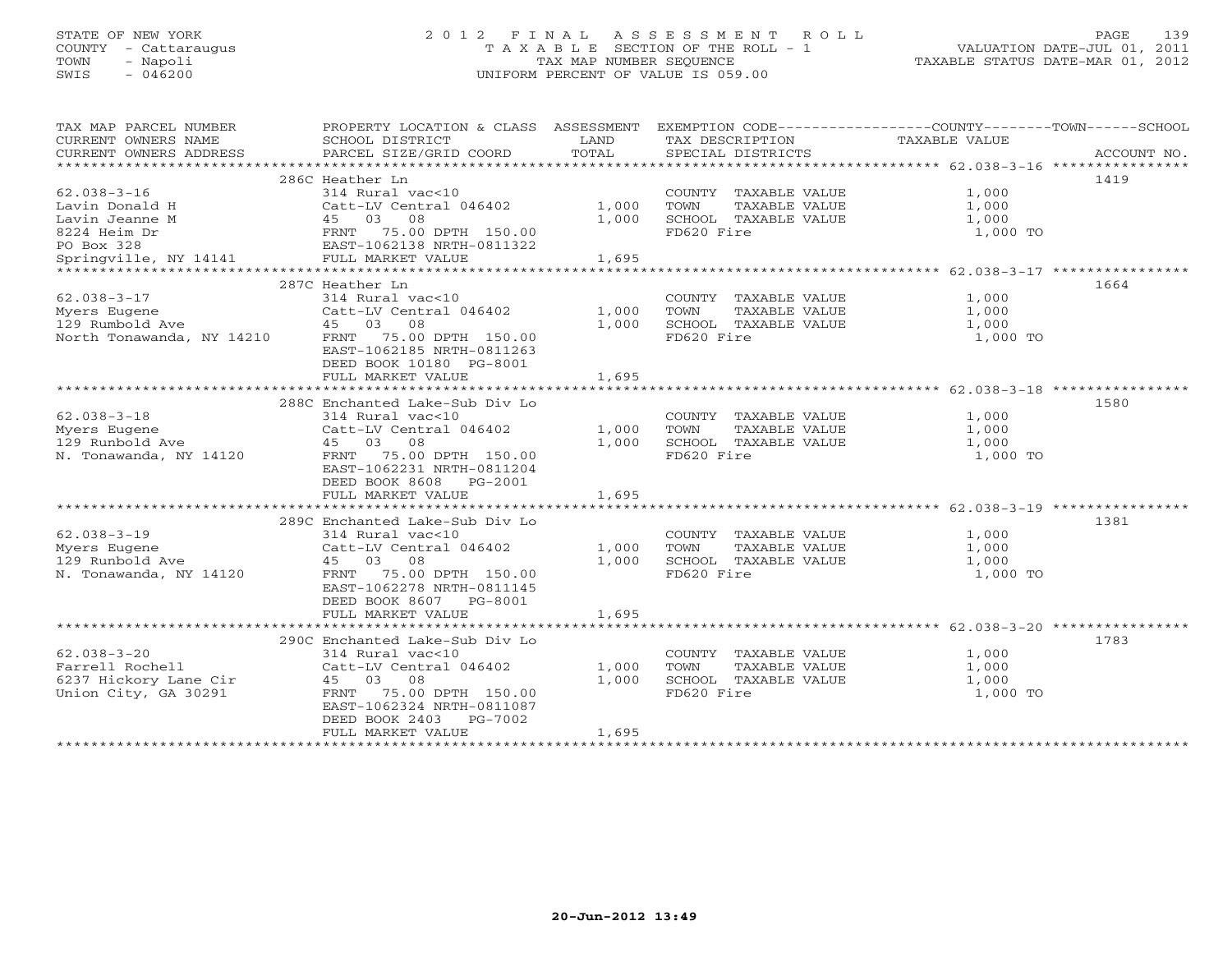# STATE OF NEW YORK 2 0 1 2 F I N A L A S S E S S M E N T R O L L PAGE 140 COUNTY - Cattaraugus T A X A B L E SECTION OF THE ROLL - 1 VALUATION DATE-JUL 01, 2011 TOWN - Napoli TAX MAP NUMBER SEQUENCE TAXABLE STATUS DATE-MAR 01, 2012 SWIS - 046200 UNIFORM PERCENT OF VALUE IS 059.00UNIFORM PERCENT OF VALUE IS 059.00

| TAX MAP PARCEL NUMBER        |                                                                                                                                                        |       |                                                   | PROPERTY LOCATION & CLASS ASSESSMENT EXEMPTION CODE---------------COUNTY-------TOWN-----SCHOOL |      |
|------------------------------|--------------------------------------------------------------------------------------------------------------------------------------------------------|-------|---------------------------------------------------|------------------------------------------------------------------------------------------------|------|
| CURRENT OWNERS NAME          | SCHOOL DISTRICT                                                                                                                                        | LAND  | TAX DESCRIPTION                                   | TAXABLE VALUE                                                                                  |      |
|                              |                                                                                                                                                        |       |                                                   |                                                                                                |      |
|                              |                                                                                                                                                        |       |                                                   |                                                                                                |      |
|                              | 291C Enchanted Lake-Sub Div Lo                                                                                                                         |       |                                                   |                                                                                                | 1396 |
| $62.038 - 3 - 21$            | 314 Rural vac<10                                                                                                                                       |       | COUNTY TAXABLE VALUE 1,000                        |                                                                                                |      |
| Fusani Anthony<br>Wasch Paul | Catt-LV Central 046402 1,000 TOWN                                                                                                                      |       |                                                   |                                                                                                |      |
|                              |                                                                                                                                                        | 1,000 | TOWN      TAXABLE VALUE<br>SCHOOL   TAXABLE VALUE | 1,000<br>1,000                                                                                 |      |
|                              |                                                                                                                                                        |       | FD620 Fire                                        | 1,000 TO                                                                                       |      |
|                              |                                                                                                                                                        |       |                                                   |                                                                                                |      |
|                              | DEED BOOK 00992 PG-01111                                                                                                                               |       |                                                   |                                                                                                |      |
|                              | FULL MARKET VALUE                                                                                                                                      | 1,695 |                                                   |                                                                                                |      |
|                              |                                                                                                                                                        |       |                                                   |                                                                                                |      |
|                              | 292C Heather Ln                                                                                                                                        |       |                                                   |                                                                                                | 1738 |
| $62.038 - 3 - 22$            | 314 Rural vac<10                                                                                                                                       |       | COUNTY TAXABLE VALUE 1,000                        |                                                                                                |      |
|                              | Catt-LV Central 046402 1,000                                                                                                                           |       | TOWN TAXABLE VALUE                                |                                                                                                |      |
|                              | Wagner Donald E<br>Wagner Linda S<br>147 Willow Rdg<br>245 03 08<br>247 Willow Rdg<br>248 EAST-1062417 NRTH-0810969<br>268 EAST-1062417 NRTH-0810969   | 1,000 | SCHOOL TAXABLE VALUE                              | 1,000<br>1,000                                                                                 |      |
|                              |                                                                                                                                                        |       | FD620 Fire                                        | 1,000 TO                                                                                       |      |
|                              |                                                                                                                                                        |       |                                                   |                                                                                                |      |
|                              | FULL MARKET VALUE                                                                                                                                      | 1,695 |                                                   |                                                                                                |      |
|                              |                                                                                                                                                        |       |                                                   |                                                                                                |      |
|                              | 293C Enchanted Lake-Sub Div Lo                                                                                                                         |       |                                                   |                                                                                                | 1786 |
| $62.038 - 3 - 23$            | 314 Rural vac<10                                                                                                                                       |       | COUNTY TAXABLE VALUE                              |                                                                                                |      |
| Webb Tim                     | Catt-LV Central 046402 4,000 TOWN                                                                                                                      |       | TAXABLE VALUE                                     | $\frac{4}{4}$ ,000<br>$\frac{4}{4}$ ,000                                                       |      |
| 147 Woodland Dr              | 45 03 08                                                                                                                                               | 4,000 | SCHOOL TAXABLE VALUE 4,000                        |                                                                                                |      |
| Tonawanda, NY 14223          | Ff 225.00                                                                                                                                              |       | FD620 Fire                                        | 4,000 TO                                                                                       |      |
|                              | ACRES<br>1.00                                                                                                                                          |       |                                                   |                                                                                                |      |
|                              | EAST-1062552 NRTH-0810860                                                                                                                              |       |                                                   |                                                                                                |      |
|                              | DEED BOOK 998<br>$PG-2.39$                                                                                                                             |       |                                                   |                                                                                                |      |
|                              | FULL MARKET VALUE                                                                                                                                      | 6,780 |                                                   |                                                                                                |      |
|                              |                                                                                                                                                        |       |                                                   |                                                                                                |      |
|                              | 296C Enchanted Lake-Sub Div Lo                                                                                                                         |       |                                                   |                                                                                                | 1722 |
| $62.038 - 3 - 26$            | 314 Rural vac<10                                                                                                                                       |       | COUNTY TAXABLE VALUE 1,000                        |                                                                                                |      |
|                              |                                                                                                                                                        |       |                                                   | TAXABLE VALUE 1,000                                                                            |      |
|                              |                                                                                                                                                        |       | 1,000 SCHOOL TAXABLE VALUE                        |                                                                                                |      |
|                              | Nasiak Leonard D<br>1,000 TOWN<br>163 Surrey Run 14221 + 150.00 DPTH 150.00 + 1,000 SCHOC<br>Williamsville, NY 14221 + FRNT 75.00 DPTH 150.00 + 150.00 |       | FD620 Fire                                        | 1,000<br>1,000 TO                                                                              |      |
|                              | EAST-1062603 NRTH-0810733                                                                                                                              |       |                                                   |                                                                                                |      |
|                              | DEED BOOK 900<br>PG-00880                                                                                                                              |       |                                                   |                                                                                                |      |
|                              | FULL MARKET VALUE                                                                                                                                      | 1,695 |                                                   |                                                                                                |      |
|                              |                                                                                                                                                        |       |                                                   |                                                                                                |      |
|                              | 297C Heather Ln                                                                                                                                        |       |                                                   |                                                                                                | 0234 |
| $62.038 - 3 - 27$            | neacher Ln<br>314 Rural vac<10                                                                                                                         |       | COUNTY TAXABLE VALUE                              | 1,000                                                                                          |      |
| Dombek Joseph                | Catt-LV Central 046402 1,000                                                                                                                           |       | TAXABLE VALUE<br>TOWN                             | 1,000                                                                                          |      |
| Dombek Florence              |                                                                                                                                                        | 1,000 |                                                   |                                                                                                |      |
|                              | 9 15 45 03 08<br>FRNT 75.00 DPTH 150.00                                                                                                                |       | SCHOOL TAXABLE VALUE 1,000                        |                                                                                                |      |
| 31 Ceil Dr                   | Cheektowaga, NY 14227 EAST-1062649 NRTH-0810675                                                                                                        |       | FD620 Fire                                        | 1,000 TO                                                                                       |      |
|                              | FULL MARKET VALUE                                                                                                                                      | 1,695 |                                                   |                                                                                                |      |
|                              |                                                                                                                                                        |       |                                                   |                                                                                                |      |
|                              |                                                                                                                                                        |       |                                                   |                                                                                                |      |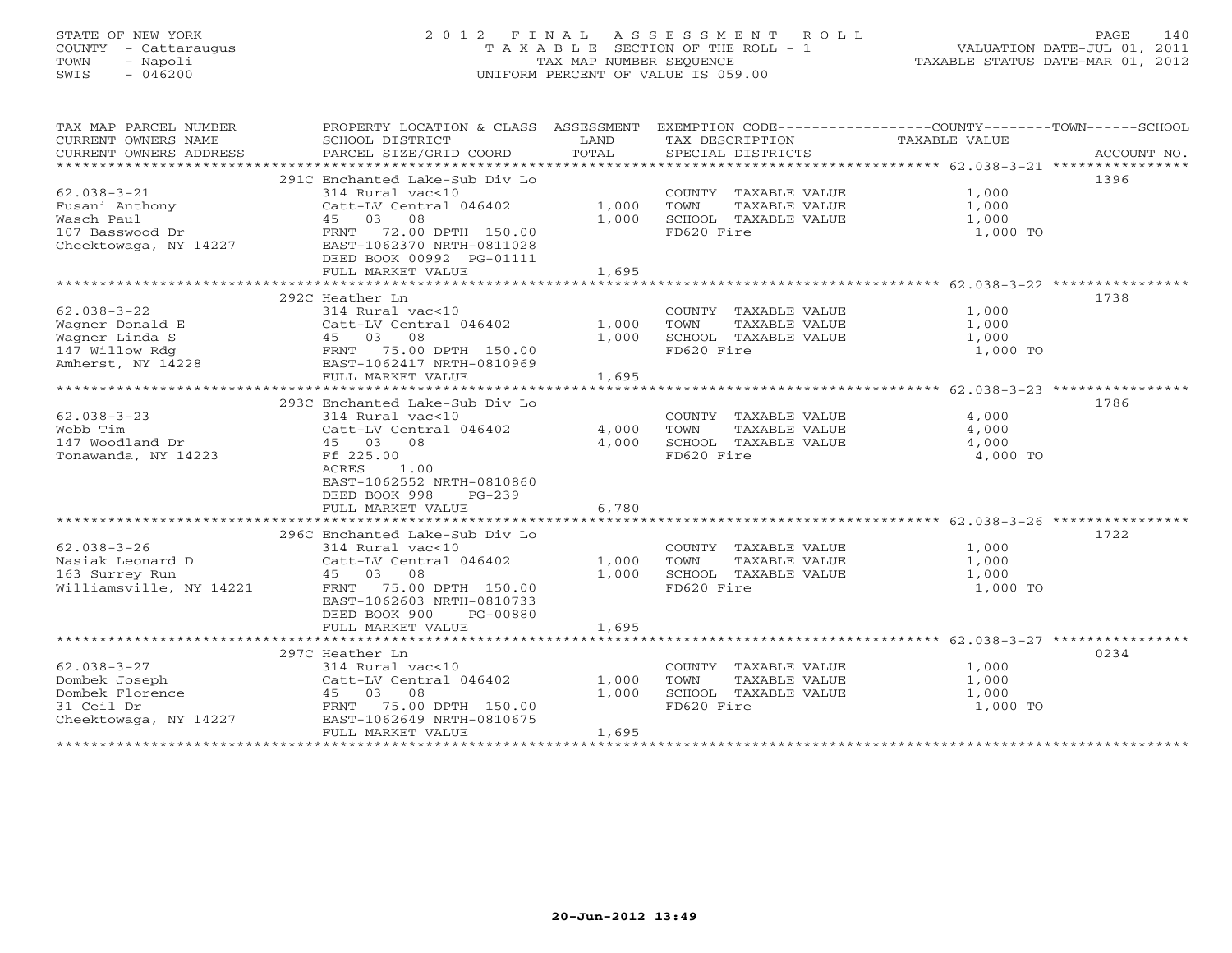# STATE OF NEW YORK 2 0 1 2 F I N A L A S S E S S M E N T R O L L PAGE 141 COUNTY - Cattaraugus T A X A B L E SECTION OF THE ROLL - 1 VALUATION DATE-JUL 01, 2011 TOWN - Napoli TAX MAP NUMBER SEQUENCE TAXABLE STATUS DATE-MAR 01, 2012 SWIS - 046200 UNIFORM PERCENT OF VALUE IS 059.00UNIFORM PERCENT OF VALUE IS 059.00

| TAX MAP PARCEL NUMBER<br>CURRENT OWNERS NAME<br>CURRENT OWNERS ADDRESS                                                                                                | PROPERTY LOCATION & CLASS ASSESSMENT EXEMPTION CODE----------------COUNTY-------TOWN------SCHOOL<br>SCHOOL DISTRICT<br>PARCEL SIZE/GRID COORD | LAND<br>TOTAL | TAX DESCRIPTION<br>SPECIAL DISTRICTS           | <b>TAXABLE VALUE</b> | ACCOUNT NO. |
|-----------------------------------------------------------------------------------------------------------------------------------------------------------------------|-----------------------------------------------------------------------------------------------------------------------------------------------|---------------|------------------------------------------------|----------------------|-------------|
|                                                                                                                                                                       |                                                                                                                                               |               |                                                |                      |             |
| $62.038 - 3 - 28$                                                                                                                                                     | 298C Enchanted Lake-Sub Div Lo                                                                                                                |               |                                                |                      | 1668        |
| Williams Revocable Trust Phyli Catt-LV Central 046402                                                                                                                 | 314 Rural vac<10                                                                                                                              | 1,000 TOWN    | COUNTY TAXABLE VALUE 1,000<br>TAXABLE VALUE    | 1,000                |             |
|                                                                                                                                                                       |                                                                                                                                               |               | 1,000 SCHOOL TAXABLE VALUE                     | $\frac{1}{1}$ , 000  |             |
| Smith Estate Mary Jane $\begin{array}{cccc} 45 & 03 & 08 \\ 380 & \text{Wildwood Ave} \\ \text{Salamanca, NY} & 14779 & \text{EAST-1062696 NRTH-0810616} \end{array}$ | DEED BOOK 11369 PG-6002                                                                                                                       |               | FD620 Fire                                     | 1,000 TO             |             |
|                                                                                                                                                                       | FULL MARKET VALUE                                                                                                                             | 1,695         |                                                |                      |             |
|                                                                                                                                                                       |                                                                                                                                               |               |                                                |                      |             |
|                                                                                                                                                                       | 299C Enchanted Lake-Sub Div Lo                                                                                                                |               |                                                |                      | 0355        |
| $62.038 - 3 - 29$                                                                                                                                                     | 312 Vac w/imprv                                                                                                                               |               | COUNTY TAXABLE VALUE<br>TOWN     TAXABLE VALUE | 5,980                |             |
| Pomietlasz Stephen                                                                                                                                                    | Catt-IV Central $046402$                                                                                                                      | 4,180 TOWN    |                                                | 5,980                |             |
| 153 David Ave                                                                                                                                                         | 37 45 3/8                                                                                                                                     | 5,980         | SCHOOL TAXABLE VALUE                           | 5,980                |             |
| Cheektowaga, NY 14225                                                                                                                                                 | Ff 300.00<br>ACRES<br>1.30<br>EAST-1062846 NRTH-0810523<br>DEED BOOK 1004 PG-919                                                              |               | FD620 Fire                                     | 5,980 TO             |             |
|                                                                                                                                                                       | FULL MARKET VALUE                                                                                                                             | 10,136        |                                                |                      |             |
|                                                                                                                                                                       |                                                                                                                                               |               |                                                |                      |             |
|                                                                                                                                                                       | 304C Summervale Dr                                                                                                                            |               |                                                |                      | 0947        |
| $62.038 - 3 - 34$                                                                                                                                                     | 314 Rural vac<10<br>Catt-LV Central 046402 1,000 TOWN                                                                                         |               | COUNTY TAXABLE VALUE                           | 1,000<br>1,000       |             |
| Pomietlasz Steven                                                                                                                                                     |                                                                                                                                               |               | TAXABLE VALUE                                  |                      |             |
|                                                                                                                                                                       |                                                                                                                                               |               | 1,000 SCHOOL TAXABLE VALUE<br>FD620 Fire       | 1,000<br>1,000 TO    |             |
|                                                                                                                                                                       | EAST-1062862 NRTH-0810650<br>DEED BOOK 15942 PG-2                                                                                             |               |                                                |                      |             |
|                                                                                                                                                                       | FULL MARKET VALUE                                                                                                                             | 1,695         |                                                |                      |             |
|                                                                                                                                                                       |                                                                                                                                               |               |                                                |                      |             |
|                                                                                                                                                                       | 305C Summervale Dr                                                                                                                            |               |                                                |                      | 0948        |
| $62.038 - 3 - 35$                                                                                                                                                     | 314 Rural vac<10                                                                                                                              |               | COUNTY TAXABLE VALUE 1,000                     |                      |             |
| Pomietlasz Steven<br>153 David Ave                                                                                                                                    | Catt-LV Central 046402                                                                                                                        | 1,000         | TOWN<br>TAXABLE VALUE                          | 1,000                |             |
|                                                                                                                                                                       | 37 03 08                                                                                                                                      |               | 1,000 SCHOOL TAXABLE VALUE                     | 1,000                |             |
| Cheektowaga, NY 14225                                                                                                                                                 | FRNT 75.00 DPTH 150.00<br>EAST-1062815 NRTH-0810709<br>DEED BOOK 15942 PG-1                                                                   |               | FD620 Fire                                     | 1,000 TO             |             |
|                                                                                                                                                                       | FULL MARKET VALUE                                                                                                                             | 1,695         |                                                |                      |             |
|                                                                                                                                                                       |                                                                                                                                               |               |                                                |                      |             |
|                                                                                                                                                                       | 306C Summervale Dr                                                                                                                            |               |                                                |                      | 0949        |
| $62.038 - 3 - 36$                                                                                                                                                     | 314 Rural vac<10                                                                                                                              |               | COUNTY TAXABLE VALUE<br>TOWN TAXABLE VALUE     | 1,000                |             |
| Julien Jean M                                                                                                                                                         | Catt-LV Central 046402 1,000 TOWN                                                                                                             |               | TAXABLE VALUE                                  | 1,000                |             |
|                                                                                                                                                                       |                                                                                                                                               | 1,000         | SCHOOL TAXABLE VALUE                           | 1,000                |             |
|                                                                                                                                                                       |                                                                                                                                               |               | FD620 Fire                                     | 1,000 TO             |             |
| Greenlawn, NY 11740                                                                                                                                                   | EAST-1062769 NRTH-0810768                                                                                                                     |               |                                                |                      |             |
|                                                                                                                                                                       | DEED BOOK 4106 PG-5001                                                                                                                        |               |                                                |                      |             |
|                                                                                                                                                                       | FULL MARKET VALUE                                                                                                                             | 1,695         |                                                |                      |             |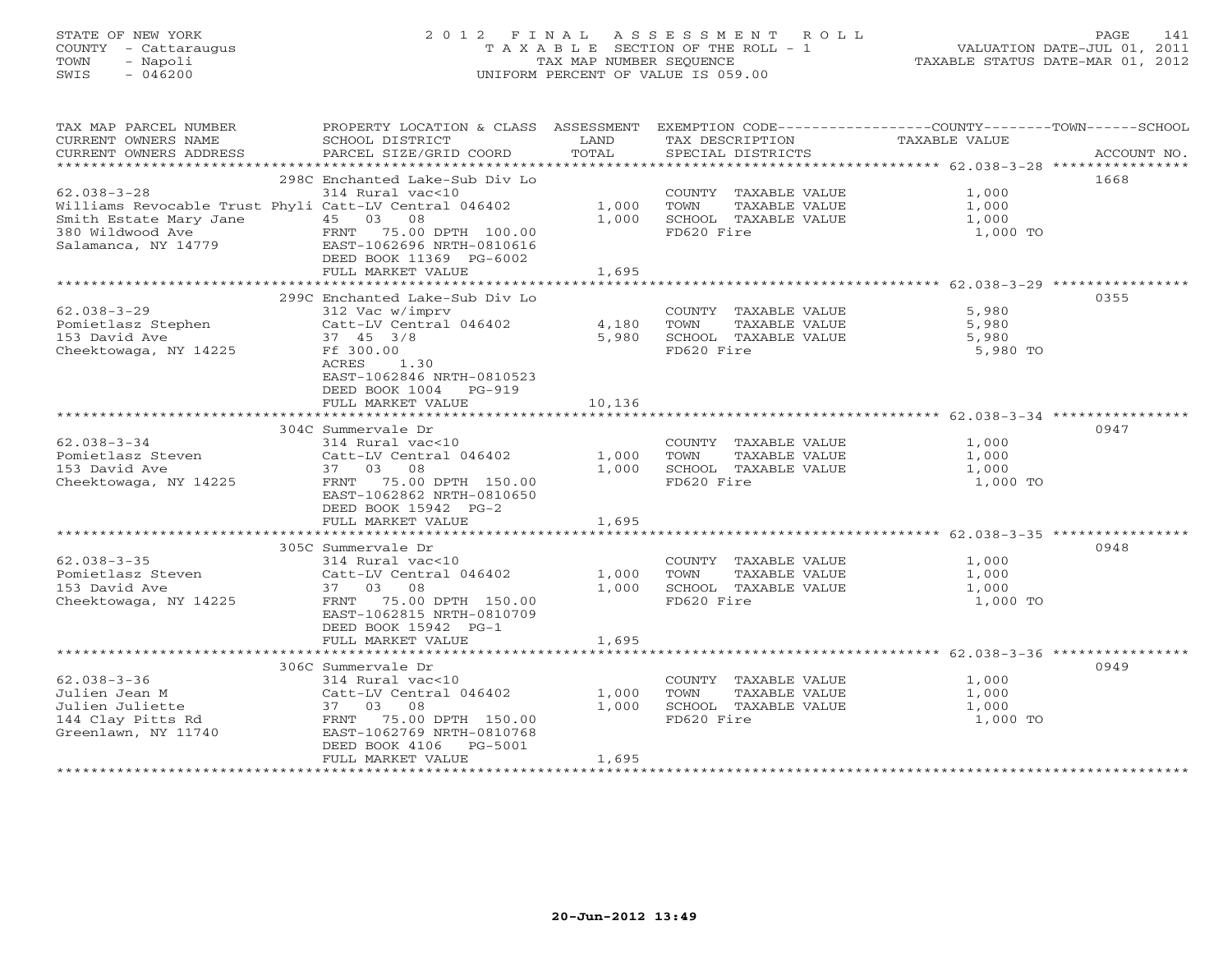# STATE OF NEW YORK 2 0 1 2 F I N A L A S S E S S M E N T R O L L PAGE 142 COUNTY - Cattaraugus T A X A B L E SECTION OF THE ROLL - 1 VALUATION DATE-JUL 01, 2011 TOWN - Napoli TAX MAP NUMBER SEQUENCE TAXABLE STATUS DATE-MAR 01, 2012 SWIS - 046200 UNIFORM PERCENT OF VALUE IS 059.00UNIFORM PERCENT OF VALUE IS 059.00

| TAX MAP PARCEL NUMBER<br>CURRENT OWNERS NAME<br>CURRENT OWNERS ADDRESS | PROPERTY LOCATION & CLASS ASSESSMENT<br>SCHOOL DISTRICT<br>PARCEL SIZE/GRID COORD | LAND<br>TOTAL | EXEMPTION CODE-----------------COUNTY-------TOWN-----SCHOOL<br>TAX DESCRIPTION<br>SPECIAL DISTRICTS | TAXABLE VALUE | ACCOUNT NO. |
|------------------------------------------------------------------------|-----------------------------------------------------------------------------------|---------------|-----------------------------------------------------------------------------------------------------|---------------|-------------|
|                                                                        |                                                                                   |               |                                                                                                     |               |             |
|                                                                        | 307C Summervale Dr                                                                |               |                                                                                                     |               | 0950        |
| $62.038 - 3 - 37$                                                      | 314 Rural vac<10                                                                  |               | COUNTY TAXABLE VALUE                                                                                | 1,000         |             |
| Howell John C                                                          | Catt-LV Central 046402                                                            | 1,000         | TOWN<br>TAXABLE VALUE                                                                               | 1,000         |             |
| Howell Linda                                                           | 37 03<br>08                                                                       | 1,000         | SCHOOL TAXABLE VALUE                                                                                | 1,000         |             |
| 26 Stanford Road East                                                  | FRNT 75.00 DPTH 150.00                                                            |               | FD620 Fire                                                                                          | 1,000 TO      |             |
| Pennington, NJ 08538                                                   | EAST-1062722 NRTH-0810827                                                         |               |                                                                                                     |               |             |
|                                                                        | DEED BOOK 752<br>$PG-199$                                                         |               |                                                                                                     |               |             |
|                                                                        | FULL MARKET VALUE                                                                 | 1,695         |                                                                                                     |               |             |
|                                                                        |                                                                                   |               |                                                                                                     |               |             |
|                                                                        | 309C Enchanted Lake-Sub Div Lo                                                    |               |                                                                                                     |               | 0074        |
| $62.038 - 3 - 39$                                                      | 314 Rural vac<10                                                                  |               | COUNTY TAXABLE VALUE                                                                                | 1,000         |             |
| Williams Scott<br>PO Box 20                                            | Catt-LV Central 046402<br>45 03 08                                                | 1,000         | TAXABLE VALUE<br>TOWN                                                                               | 1,000         |             |
|                                                                        |                                                                                   | 1,000         | SCHOOL TAXABLE VALUE                                                                                | 1,000         |             |
| Hinsdale, NY 14743                                                     | 75.00 DPTH 150.00<br>FRNT<br>BANK<br>F                                            |               | FD620 Fire                                                                                          | 1,000 TO      |             |
|                                                                        | EAST-1062629 NRTH-0810945                                                         |               |                                                                                                     |               |             |
|                                                                        | DEED BOOK 1027<br>$PG-613$                                                        |               |                                                                                                     |               |             |
|                                                                        | FULL MARKET VALUE                                                                 | 1,695         |                                                                                                     |               |             |
|                                                                        |                                                                                   |               |                                                                                                     |               |             |
|                                                                        | 310C Enchanted Lk                                                                 |               |                                                                                                     |               | 0952        |
| $62.038 - 3 - 40$                                                      | 314 Rural vac<10                                                                  |               | COUNTY TAXABLE VALUE                                                                                | 1,000         |             |
| Thompson Roy E                                                         | Catt-LV Central 046402                                                            | 1,000         | TOWN<br>TAXABLE VALUE                                                                               | 1,000         |             |
| Thompson Janet                                                         | 45 03 08                                                                          | 1,000         | SCHOOL TAXABLE VALUE                                                                                | 1,000         |             |
| 85 Grove St                                                            | FRNT 75.00 DPTH 150.00                                                            |               | FD620 Fire                                                                                          | 1,000 TO      |             |
| Angola, NY 14006                                                       | EAST-1062583 NRTH-0811003                                                         |               |                                                                                                     |               |             |
|                                                                        | DEED BOOK 751<br>PG-1050                                                          |               |                                                                                                     |               |             |
|                                                                        | FULL MARKET VALUE                                                                 | 1,695         |                                                                                                     |               |             |
|                                                                        |                                                                                   |               |                                                                                                     |               |             |
|                                                                        | 311C Enchanted Lake-Sub Div Lo                                                    |               |                                                                                                     |               | 1710        |
| $62.038 - 3 - 41$                                                      | 314 Rural vac<10                                                                  |               | COUNTY TAXABLE VALUE                                                                                | 1,000         |             |
| Webb Timothy                                                           | Catt-LV Central 046402                                                            | 1,000         | TOWN<br>TAXABLE VALUE                                                                               | 1,000         |             |
| 147 Woodland Dr                                                        | 45 03 08                                                                          | 1,000         | SCHOOL TAXABLE VALUE                                                                                | 1,000         |             |
| Tonawanda, NY 14223                                                    | 75.00 DPTH 150.00<br>FRNT                                                         |               | FD620 Fire                                                                                          | 1,000 TO      |             |
|                                                                        | EAST-1062536 NRTH-0811062                                                         |               |                                                                                                     |               |             |
|                                                                        | DEED BOOK 3454<br>PG-4008<br>FULL MARKET VALUE                                    | 1,695         |                                                                                                     |               |             |
|                                                                        |                                                                                   |               |                                                                                                     |               |             |
|                                                                        | 312C Enchanted Lake-Sub Div Lo                                                    |               |                                                                                                     |               | 1567        |
| $62.038 - 3 - 42$                                                      | 314 Rural vac<10                                                                  |               | COUNTY TAXABLE VALUE                                                                                | 1,000         |             |
| Lauder Jay C                                                           | Catt-LV Central 046402                                                            | 1,000         | TOWN<br>TAXABLE VALUE                                                                               | 1,000         |             |
| Lauder Sharon J                                                        | 08<br>45 03                                                                       | 1,000         | SCHOOL TAXABLE VALUE                                                                                | 1,000         |             |
| PO Box 1033                                                            | FRNT<br>75.00 DPTH 150.00                                                         |               | FD620 Fire                                                                                          | 1,000 TO      |             |
| Buffalo, NY 14207                                                      | EAST-1062490 NRTH-0811121                                                         |               |                                                                                                     |               |             |
|                                                                        | DEED BOOK 881<br>PG-01110                                                         |               |                                                                                                     |               |             |
|                                                                        | FULL MARKET VALUE                                                                 | 1,695         |                                                                                                     |               |             |
|                                                                        |                                                                                   |               |                                                                                                     |               |             |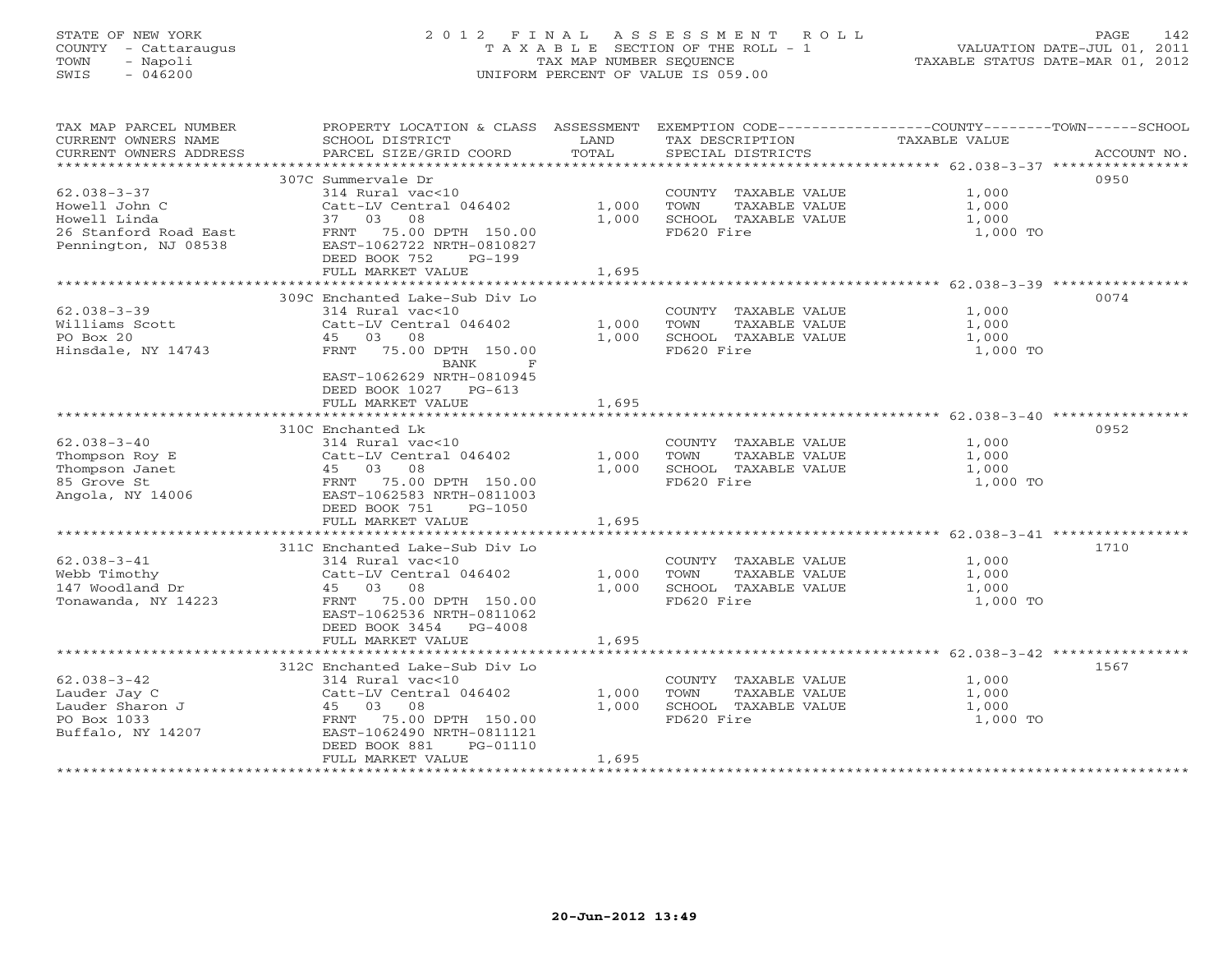# STATE OF NEW YORK 2 0 1 2 F I N A L A S S E S S M E N T R O L L PAGE 143 COUNTY - Cattaraugus T A X A B L E SECTION OF THE ROLL - 1 VALUATION DATE-JUL 01, 2011 TOWN - Napoli TAX MAP NUMBER SEQUENCE TAXABLE STATUS DATE-MAR 01, 2012 SWIS - 046200 UNIFORM PERCENT OF VALUE IS 059.00UNIFORM PERCENT OF VALUE IS 059.00

| TAX MAP PARCEL NUMBER<br>CURRENT OWNERS NAME<br>CURRENT OWNERS ADDRESS | SCHOOL DISTRICT<br><b>Example 19 TEAND</b><br>PARCEL SIZE/GRID COORD                                                                                                                                                                                                                          | TOTAL          | TAX DESCRIPTION<br>SPECIAL DISTRICTS                                                                                                                                                                                                                                  | PROPERTY LOCATION & CLASS ASSESSMENT EXEMPTION CODE---------------COUNTY-------TOWN------SCHOOL<br>TAXABLE VALUE<br>ACCOUNT NO. |
|------------------------------------------------------------------------|-----------------------------------------------------------------------------------------------------------------------------------------------------------------------------------------------------------------------------------------------------------------------------------------------|----------------|-----------------------------------------------------------------------------------------------------------------------------------------------------------------------------------------------------------------------------------------------------------------------|---------------------------------------------------------------------------------------------------------------------------------|
| $62.038 - 3 - 43$                                                      | 313C Summervale Dr<br>314 Rural vac<10<br>Catt-LV Central 046402 1,000<br>Unrewicz Leonard P<br>Unrewicz Helen<br>45 03 08<br>459 Fisher Rd<br>659 Fisher Rd<br>75.00 DPTH 150.00<br>75.00 DPTH 150.00<br>75.00 DPTH 150.00<br>75.00 DPTH 150.00<br>DEED BOOK 753 PG-687<br>FULL MARKET VALUE | 1,695          | $\begin{tabular}{lllllllll} \multicolumn{2}{c}{\textbf{COUNTY}} & \textbf{TAXABLE VALUE} & & & & 1,000 \\ \multicolumn{2}{c}{\textbf{TOWN}} & \textbf{TAXABLE VALUE} & & & 1,000 \\ \end{tabular}$<br>1,000 SCHOOL TAXABLE VALUE 1,000<br>1,000 1 1,000<br>FD620 Fire | 0953<br>1,000 TO                                                                                                                |
| $62.038 - 3 - 44$                                                      | 314C Enchanted Lake-Sub Div Lo<br>314 Rural vac<10<br>Catt-LV Central 046402 1,000 TOWN<br>Villiams Lloyd<br>PO Box 20<br>Hinsdale, NY 14743<br>Hinsdale, NY 14743<br>PRNT 75.00 DPTH 150.00<br>EAST-1062397 NRTH-0811239<br>DEED BOOK 1024 PG-998<br>FULL MARKET VALUE                       | 1,695          | COUNTY TAXABLE VALUE<br>1,000 SCHOOL TAXABLE VALUE 1,000<br>FD620 Fire                                                                                                                                                                                                | 0954<br>TAXABLE VALUE 1,000<br>TAXABLE VALUE 1,000<br>TAXABLE VALUE 1,000<br>1,000 TO                                           |
| $62.038 - 3 - 45$                                                      | 315C Enchanted Lake-Sub Div Lo<br>314 Rural vac<10<br>EAST-1062350 NRTH-0811298<br>DEED BOOK 850 PG-00594<br>FULL MARKET VALUE 1,695                                                                                                                                                          |                | COUNTY TAXABLE VALUE 1,000<br>1,000 TOWN TAXABLE VALUE 1,000<br>1,000 SCHOOL TAXABLE VALUE 1,000<br>FD620 Fire                                                                                                                                                        | 1241<br>1,000 TO                                                                                                                |
| $62.038 - 3 - 46$                                                      | 316C Enchanted Lake-Sub Div Lo<br>314 Rural vac<10<br>Anasiewicz Adam Catt-LV Central 046402 1,000 TOWN<br>Anasiewicz Dorothy J (1,000 TOWN)<br>9098 Fairway Cir FRNT 75.00 DPTH 150.00 1,000 SCHOOL<br>Clarence, NY 14031 EAST-1062304 NRTH-0811357<br>FULL MARKET VALUE                     | 1,695          | COUNTY TAXABLE VALUE 1,000<br>1,000 TOWN TAXABLE VALUE 1,000<br>1,000 SCHOOL TAXABLE VALUE 1,000<br>FD620 Fire                                                                                                                                                        | 0046<br>1,000 TO                                                                                                                |
|                                                                        | 317C Enchanted Lake-Sub Div Lo<br>Catt-LV Central 046402 1,000<br>Dyke Douglas M<br>Lewandowski Denise<br>Miller Dawn M<br>Miller Dawn M<br>A<br>S5 Laverack Ave<br>S5 Laverack Ave<br>PEND BOOK 00954 PG-00745<br>DEED BOOK 00954 PG-00745<br>FULL MARKET VALUE                              | 1,000<br>1,695 | COUNTY TAXABLE VALUE<br>TOWN     TAXABLE VALUE<br>SCHOOL   TAXABLE VALUE<br>FD620  Fire                                                                                                                                                                               | 0245<br>1,000<br>1,000<br>1,000<br>1,000 TO                                                                                     |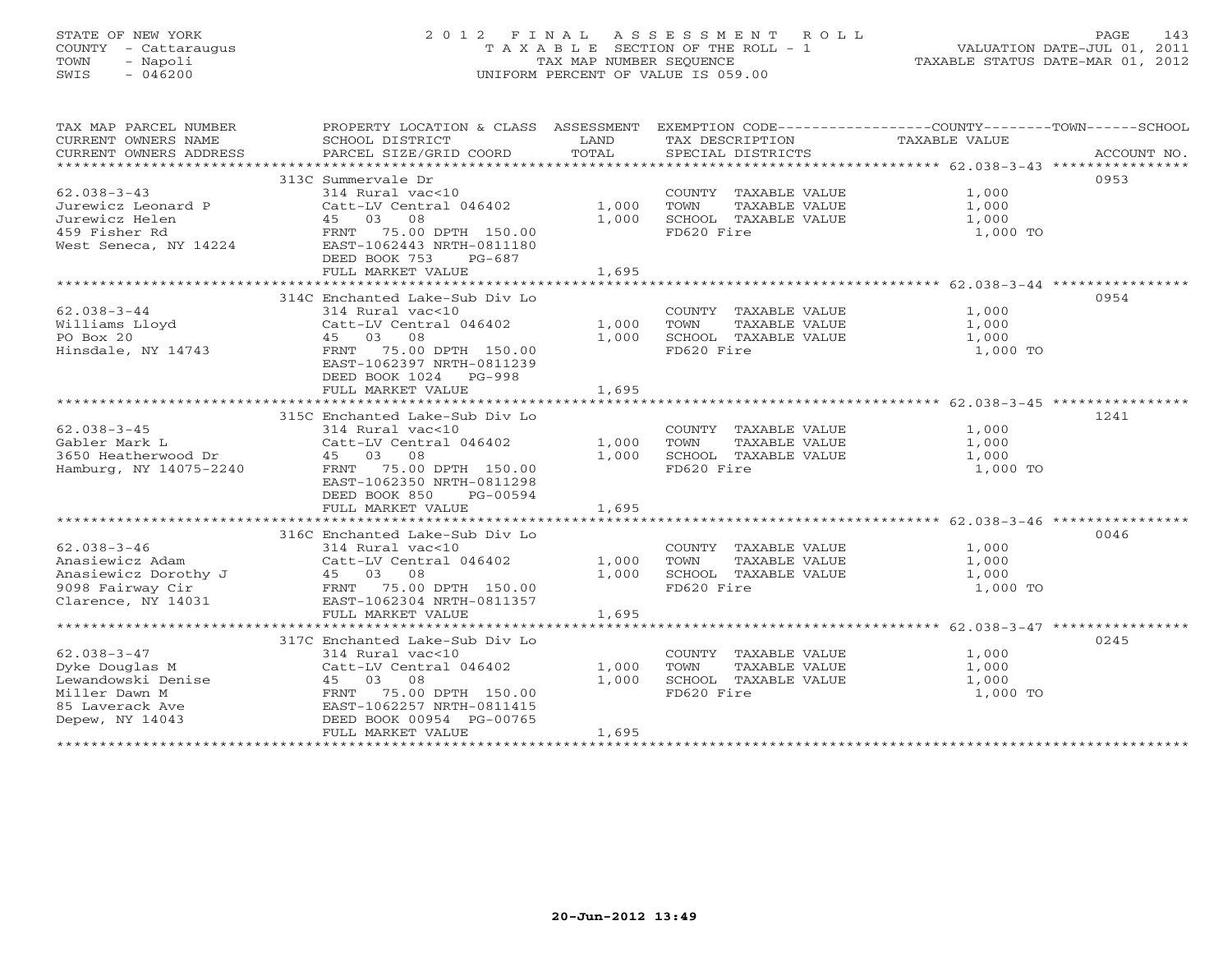# STATE OF NEW YORK 2 0 1 2 F I N A L A S S E S S M E N T R O L L PAGE 144 COUNTY - Cattaraugus T A X A B L E SECTION OF THE ROLL - 1 VALUATION DATE-JUL 01, 2011 TOWN - Napoli TAX MAP NUMBER SEQUENCE TAXABLE STATUS DATE-MAR 01, 2012 SWIS - 046200 UNIFORM PERCENT OF VALUE IS 059.00UNIFORM PERCENT OF VALUE IS 059.00

| TAX MAP PARCEL NUMBER<br>CURRENT OWNERS NAME<br>CURRENT OWNERS ADDRESS | PROPERTY LOCATION & CLASS ASSESSMENT<br>SCHOOL DISTRICT<br>PARCEL SIZE/GRID COORD | LAND<br>TOTAL  | TAX DESCRIPTION<br>SPECIAL DISTRICTS          | EXEMPTION CODE-----------------COUNTY-------TOWN------SCHOOL<br>TAXABLE VALUE<br>ACCOUNT NO. |
|------------------------------------------------------------------------|-----------------------------------------------------------------------------------|----------------|-----------------------------------------------|----------------------------------------------------------------------------------------------|
|                                                                        |                                                                                   |                |                                               |                                                                                              |
| $62.038 - 3 - 50$                                                      | 320C Enchanted Lk<br>314 Rural vac<10                                             |                | COUNTY TAXABLE VALUE                          | 1234<br>1,000                                                                                |
| Freeman William T<br>4775 Allegany Rd                                  | Catt-LV Central 046402<br>45 03 08                                                | 1,000<br>1,000 | TAXABLE VALUE<br>TOWN<br>SCHOOL TAXABLE VALUE | 1,000<br>1,000                                                                               |
| Little Valley, NY 14755                                                | FRNT 75.00 DPTH 150.00<br>EAST-1062118 NRTH-0811592                               |                | FD620 Fire                                    | 1,000 TO                                                                                     |
|                                                                        | FULL MARKET VALUE                                                                 | 1,695          |                                               |                                                                                              |
|                                                                        |                                                                                   |                |                                               |                                                                                              |
|                                                                        | 321C Enchanted Lake-Sub Div Lo                                                    |                |                                               | 0177                                                                                         |
| $62.038 - 3 - 51$                                                      | 314 Rural vac<10                                                                  |                | COUNTY TAXABLE VALUE                          | 1,000                                                                                        |
| Nasiak Leonard D                                                       | Catt-LV Central 046402                                                            | 1,000          | TOWN<br>TAXABLE VALUE                         | 1,000                                                                                        |
| 163 Surrey Run                                                         | 46 03 08                                                                          | 1,000          | SCHOOL TAXABLE VALUE                          | 1,000                                                                                        |
| Williamsville, NY 14221                                                | FRNT 75.00 DPTH 150.00<br>EAST-1062071 NRTH-0811651<br>DEED BOOK 900<br>PG-00882  |                | FD620 Fire                                    | 1,000 TO                                                                                     |
|                                                                        | FULL MARKET VALUE                                                                 | 1,695          |                                               |                                                                                              |
|                                                                        |                                                                                   |                |                                               |                                                                                              |
|                                                                        | 329 C Enchanted Lake-Sub Div Lo                                                   |                |                                               | 0962                                                                                         |
| $62.038 - 3 - 59$                                                      | 314 Rural vac<10                                                                  |                | COUNTY TAXABLE VALUE                          | 1,000                                                                                        |
| Koeppel James R                                                        | Catt-LV Central 046402                                                            | 1,000          | TAXABLE VALUE<br>TOWN                         | 1,000                                                                                        |
| 86 Edson St                                                            | 08<br>46 03                                                                       | 1,000          | SCHOOL TAXABLE VALUE                          | 1,000                                                                                        |
| Buffalo, NY 14210                                                      | FRNT 75.00 DPTH 150.00                                                            |                | FD620 Fire                                    | 1,000 TO                                                                                     |
|                                                                        | EAST-1061933 NRTH-0812238                                                         |                |                                               |                                                                                              |
|                                                                        | DEED BOOK 1014 PG-260                                                             |                |                                               |                                                                                              |
|                                                                        | FULL MARKET VALUE                                                                 | 1,695          |                                               |                                                                                              |
|                                                                        |                                                                                   |                |                                               |                                                                                              |
|                                                                        | 76C Enchanted Lake-Sub Div Lo                                                     |                |                                               | 0937                                                                                         |
| $62.038 - 3 - 60$                                                      | 314 Rural vac<10                                                                  |                | COUNTY TAXABLE VALUE                          | 1,000                                                                                        |
| Koeppel James R                                                        | Catt-LV Central 046402                                                            | 1,000          | TAXABLE VALUE<br>TOWN                         | 1,000                                                                                        |
|                                                                        |                                                                                   |                |                                               |                                                                                              |
| 86 Edson St                                                            | 08<br>46 03                                                                       | 1,000          | SCHOOL TAXABLE VALUE                          | 1,000                                                                                        |
| Buffalo, NY 14210                                                      | FRNT<br>75.00 DPTH 150.00                                                         |                | FD620 Fire                                    | 1,000 TO                                                                                     |
|                                                                        | EAST-1061932 NRTH-0812315                                                         |                |                                               |                                                                                              |
|                                                                        | DEED BOOK 1014 PG-260                                                             |                |                                               |                                                                                              |
|                                                                        | FULL MARKET VALUE                                                                 | 1,695          |                                               |                                                                                              |
|                                                                        |                                                                                   |                |                                               |                                                                                              |
|                                                                        | 330C Enchanted Lake-Sub Div Lo                                                    |                |                                               | 1278                                                                                         |
| $62.039 - 1 - 2$                                                       | 260 Seasonal res                                                                  |                | COUNTY TAXABLE VALUE                          | 17,540                                                                                       |
| Sherwood Jody                                                          | Catt-LV Central 046402                                                            | 3,000          | TOWN<br>TAXABLE VALUE                         | 17,540                                                                                       |
| Sherwood Jan                                                           | 46 03<br>08                                                                       | 17,540         | SCHOOL TAXABLE VALUE                          | 17,540                                                                                       |
| 71 Franklin St                                                         | FRNT 150.00 DPTH 300.00                                                           |                | FD620 Fire                                    | 17,540 TO                                                                                    |
| Salamanca, NY 14779                                                    | EAST-1062208 NRTH-0812276                                                         |                |                                               |                                                                                              |
|                                                                        | DEED BOOK 00990 PG-00830                                                          |                |                                               |                                                                                              |
|                                                                        | FULL MARKET VALUE                                                                 | 29,729         |                                               |                                                                                              |
|                                                                        |                                                                                   |                |                                               |                                                                                              |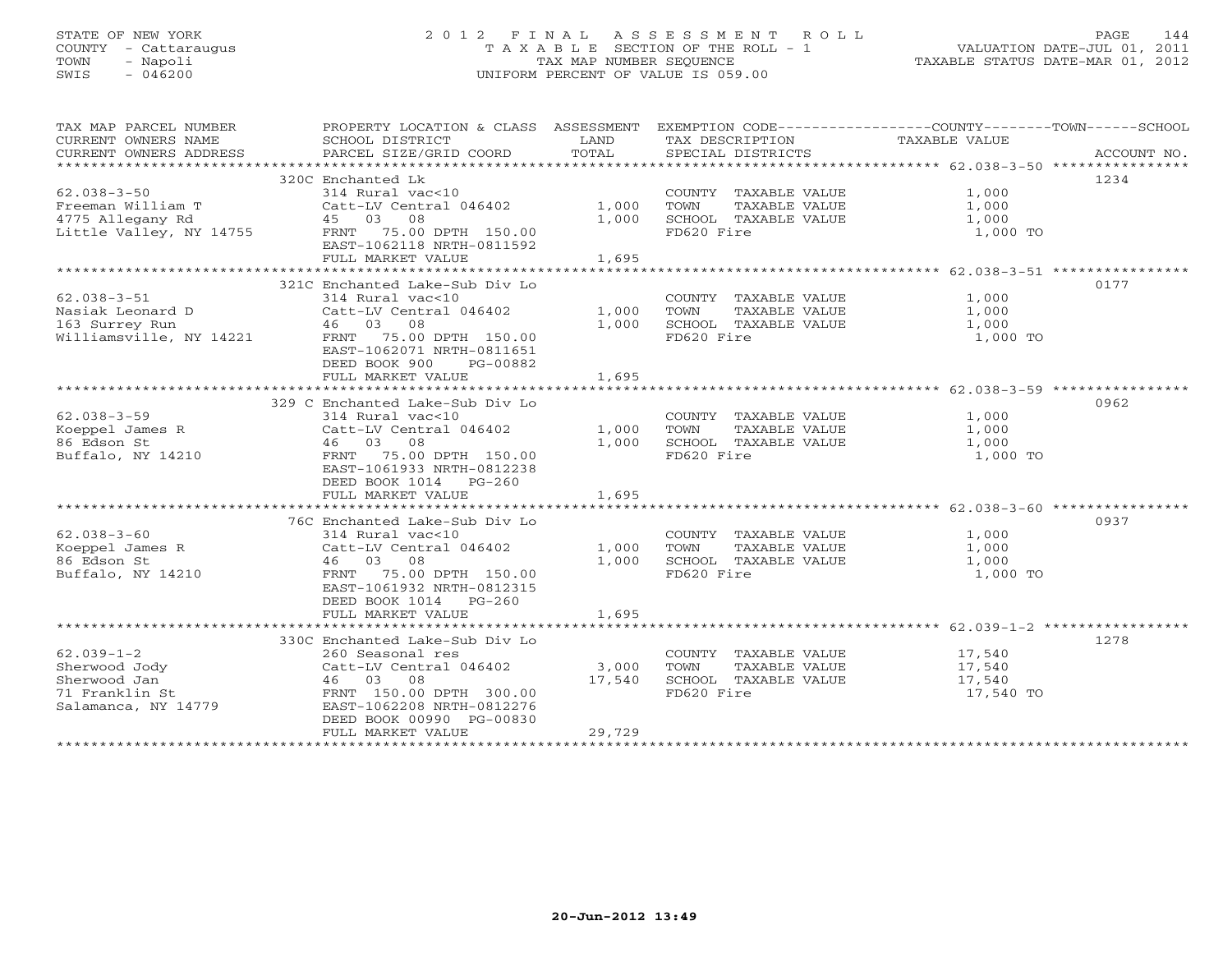# STATE OF NEW YORK 2 0 1 2 F I N A L A S S E S S M E N T R O L L PAGE 145 COUNTY - Cattaraugus T A X A B L E SECTION OF THE ROLL - 1 VALUATION DATE-JUL 01, 2011 TOWN - Napoli TAX MAP NUMBER SEQUENCE TAXABLE STATUS DATE-MAR 01, 2012 SWIS - 046200 UNIFORM PERCENT OF VALUE IS 059.00UNIFORM PERCENT OF VALUE IS 059.00

| TAX MAP PARCEL NUMBER<br>CURRENT OWNERS NAME<br>CURRENT OWNERS ADDRESS | PROPERTY LOCATION & CLASS ASSESSMENT<br>SCHOOL DISTRICT<br>PARCEL SIZE/GRID COORD | LAND<br>TOTAL  | TAX DESCRIPTION<br>SPECIAL DISTRICTS          | EXEMPTION CODE-----------------COUNTY-------TOWN------SCHOOL<br>TAXABLE VALUE | ACCOUNT NO. |
|------------------------------------------------------------------------|-----------------------------------------------------------------------------------|----------------|-----------------------------------------------|-------------------------------------------------------------------------------|-------------|
| *************************                                              |                                                                                   |                |                                               |                                                                               |             |
| $62.039 - 1 - 3$                                                       | 331C Enchanted Lake-Sub Div Lo<br>314 Rural vac<10                                |                | COUNTY TAXABLE VALUE                          | 1,000                                                                         | 0963        |
| Migliore Francis Jr<br>415 E Fourth St                                 | Catt-LV Central 046402<br>46 03 08                                                | 1,000<br>1,000 | TOWN<br>TAXABLE VALUE<br>SCHOOL TAXABLE VALUE | 1,000<br>1,000                                                                |             |
| Jamestown, NY 14701                                                    | FRNT 75.00 DPTH 150.00<br>EAST-1062134 NRTH-0812162<br>DEED BOOK 890<br>PG-00901  |                | FD620 Fire                                    | 1,000 TO                                                                      |             |
|                                                                        | FULL MARKET VALUE                                                                 | 1,695          |                                               |                                                                               |             |
|                                                                        | 332C Enchanted Lake-Sub Div Lo                                                    |                |                                               |                                                                               | 1240        |
| $62.039 - 1 - 4$                                                       | 314 Rural vac<10                                                                  |                | COUNTY TAXABLE VALUE                          | 1,000                                                                         |             |
| Dubbert Diane                                                          | Catt-LV Central 046402                                                            | 1,000          | TAXABLE VALUE<br>TOWN                         | 1,000                                                                         |             |
| 7095 Ward Rd                                                           | 46 03 08                                                                          | 1,000          | SCHOOL TAXABLE VALUE                          | 1,000                                                                         |             |
| North Tonawanda, NY 14120                                              | FRNT 75.00 DPTH 150.00<br>EAST-1062135 NRTH-0812087<br>DEED BOOK 751<br>$PG-653$  |                | FD620 Fire                                    | 1,000 TO                                                                      |             |
|                                                                        | FULL MARKET VALUE                                                                 | 1,695          |                                               |                                                                               |             |
|                                                                        |                                                                                   |                |                                               |                                                                               |             |
|                                                                        | 50 Summervale Dr                                                                  |                |                                               |                                                                               | 1424        |
| $62.039 - 1 - 5.1$                                                     | 210 1 Family Res                                                                  |                | RES STAR 41854                                | $\Omega$<br>$\overline{0}$                                                    | 17,700      |
| Lilley Brenda L                                                        | Catt-LV Central 046402                                                            | 9,560          | COUNTY TAXABLE VALUE                          | 31,360                                                                        |             |
| 50 Summervale Dr                                                       | 46 03 08                                                                          | 31,360         | TAXABLE VALUE<br>TOWN                         | 31,360                                                                        |             |
| Randolph, NY 14772                                                     | $L/p$ 866-69                                                                      |                | SCHOOL TAXABLE VALUE                          | 13,660                                                                        |             |
|                                                                        | ACRES 12.90 BANK 032                                                              |                | FD620 Fire                                    | 31,360 TO                                                                     |             |
|                                                                        | EAST-1062355 NRTH-0811966<br>DEED BOOK 16961 PG-2002                              |                |                                               |                                                                               |             |
|                                                                        | FULL MARKET VALUE                                                                 | 53,153         |                                               |                                                                               |             |
|                                                                        |                                                                                   |                |                                               |                                                                               |             |
|                                                                        | Summervale Dr                                                                     |                |                                               |                                                                               | 1424        |
| $62.039 - 1 - 5.2$                                                     | 314 Rural vac<10                                                                  |                | COUNTY TAXABLE VALUE                          | 1,000                                                                         |             |
| Migliore Frances                                                       | Catt-LV Central 046402                                                            | 1,000          | TOWN<br>TAXABLE VALUE                         | 1,000                                                                         |             |
| 415 E. 4th St                                                          | 46 03 08                                                                          | 1,000          | SCHOOL TAXABLE VALUE                          | 1,000                                                                         |             |
| Jamestown, NY 14701                                                    | $L/p$ 866-69                                                                      |                | FD620 Fire                                    | 1,000 TO                                                                      |             |
|                                                                        | FRNT 75.00 DPTH 150.00                                                            |                |                                               |                                                                               |             |
|                                                                        | EAST-1062355 NRTH-0811966                                                         |                |                                               |                                                                               |             |
|                                                                        | DEED BOOK 15806 PG-1                                                              |                |                                               |                                                                               |             |
|                                                                        | FULL MARKET VALUE                                                                 | 1,695          |                                               |                                                                               |             |
|                                                                        | 336C Summervale Dr                                                                |                |                                               |                                                                               | 1564        |
| $62.039 - 1 - 8$                                                       | 314 Rural vac<10                                                                  |                | COUNTY TAXABLE VALUE                          | 1,000                                                                         |             |
| Stebbins Larry J                                                       | Catt-LV Central 046402                                                            | 1,000          | TOWN<br>TAXABLE VALUE                         | 1,000                                                                         |             |
| 24 Lamson Rd                                                           | 46 03 08                                                                          | 1,000          | SCHOOL TAXABLE VALUE                          | 1,000                                                                         |             |
| Buffalo, NY 14223                                                      | FRNT<br>75.00 DPTH 150.00                                                         |                | FD620 Fire                                    | 1,000 TO                                                                      |             |
|                                                                        | EAST-1062226 NRTH-0811779                                                         |                |                                               |                                                                               |             |
|                                                                        | DEED BOOK 910<br>PG-00498                                                         |                |                                               |                                                                               |             |
|                                                                        | FULL MARKET VALUE                                                                 | 1,695          |                                               |                                                                               |             |
|                                                                        |                                                                                   |                |                                               |                                                                               |             |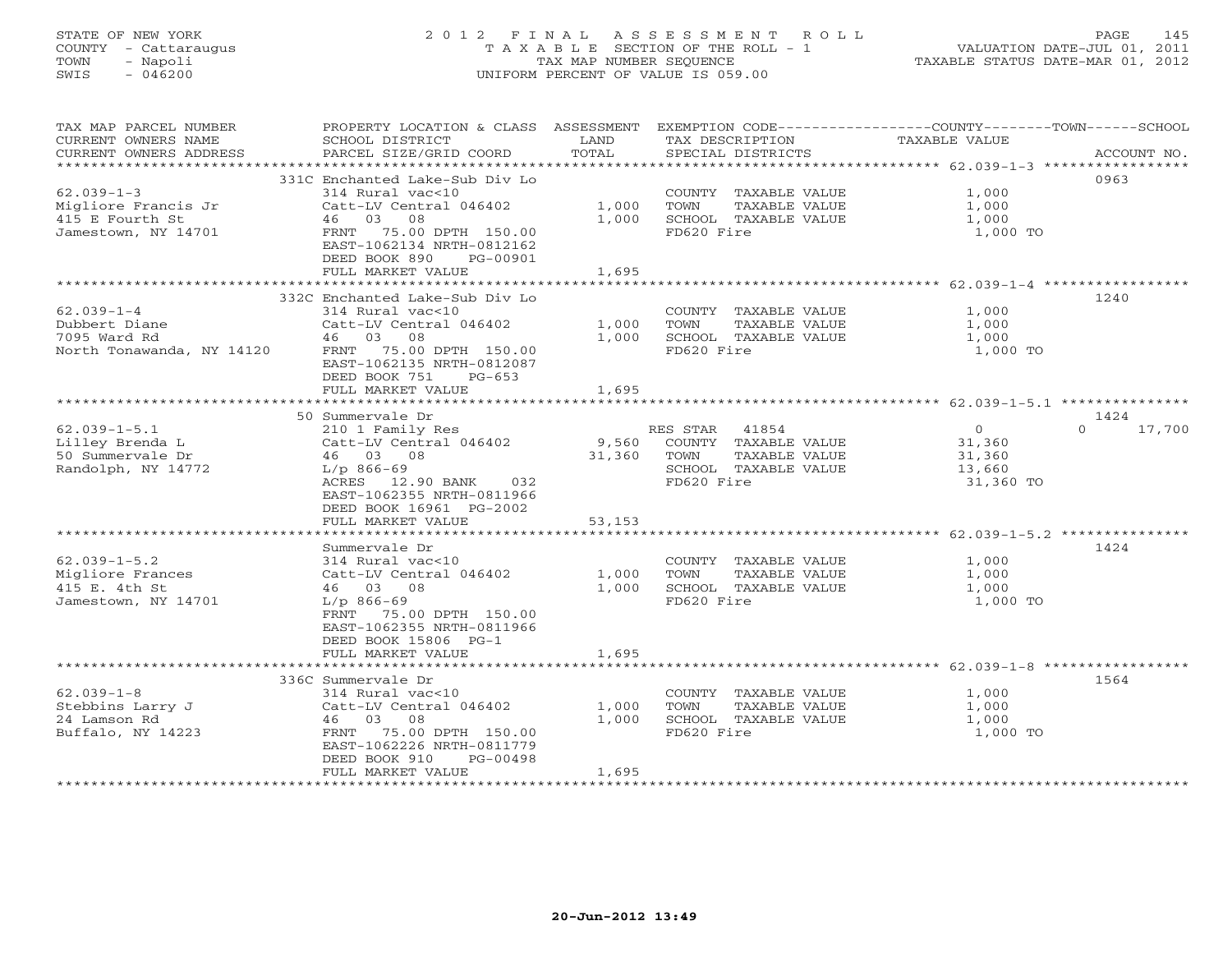# STATE OF NEW YORK 2 0 1 2 F I N A L A S S E S S M E N T R O L L PAGE 146 COUNTY - Cattaraugus T A X A B L E SECTION OF THE ROLL - 1 VALUATION DATE-JUL 01, 2011 TOWN - Napoli TAX MAP NUMBER SEQUENCE TAXABLE STATUS DATE-MAR 01, 2012 SWIS - 046200 UNIFORM PERCENT OF VALUE IS 059.00UNIFORM PERCENT OF VALUE IS 059.00

| TAX MAP PARCEL NUMBER<br>CURRENT OWNERS NAME<br>CURRENT OWNERS ADDRESS                       | PROPERTY LOCATION & CLASS ASSESSMENT EXEMPTION CODE---------------COUNTY-------TOWN-----SCHOOL<br>SCHOOL DISTRICT<br>PARCEL SIZE/GRID COORD                                                        | LAND<br>TOTAL           | TAX DESCRIPTION<br>SPECIAL DISTRICTS                                                | TAXABLE VALUE                                              | ACCOUNT NO. |
|----------------------------------------------------------------------------------------------|----------------------------------------------------------------------------------------------------------------------------------------------------------------------------------------------------|-------------------------|-------------------------------------------------------------------------------------|------------------------------------------------------------|-------------|
| $62.039 - 1 - 9$<br>Nasiak Leonard D<br>163 Surrey Run<br>Williamsville, NY 14221            | 337C Enchanted Lake-Sub Div Lo<br>314 Rural vac<10<br>Catt-LV Central 046402<br>46 03 08<br>FRNT 75.00 DPTH 150.00<br>EAST-1062273 NRTH-0811719<br>DEED BOOK 890<br>PG-00316<br>FULL MARKET VALUE  | 1,000<br>1,000<br>1,695 | COUNTY TAXABLE VALUE<br>TAXABLE VALUE<br>TOWN<br>SCHOOL TAXABLE VALUE<br>FD620 Fire | 1,000<br>1,000<br>1,000<br>1,000 TO                        | 0964        |
|                                                                                              | 339C Summervale Dr                                                                                                                                                                                 |                         |                                                                                     |                                                            | 0965        |
| $62.039 - 1 - 11$<br>Roward Michael<br>1032 E 8th St<br>Erie, PA 16503                       | 312 Vac w/imprv<br>Catt-LV Central 046402<br>45 03 08<br>FRNT 75.00 DPTH 150.00<br>EAST-1062365 NRTH-0811601<br>DEED BOOK 10558 PG-6004<br>FULL MARKET VALUE                                       | 1,000<br>2,000<br>3,390 | COUNTY TAXABLE VALUE<br>TOWN<br>TAXABLE VALUE<br>SCHOOL TAXABLE VALUE<br>FD620 Fire | 2,000<br>2,000<br>2,000<br>2,000 TO                        |             |
|                                                                                              |                                                                                                                                                                                                    | *************           |                                                                                     | ****************************** 62.039-1-12 *************** |             |
| $62.039 - 1 - 12$<br>Roward Stephen<br>Hess Rebecca -<br>2218 Woodlawn Ave<br>Erie, PA 16510 | 340C Enchanted Lk<br>314 Rural vac<10<br>Catt-LV Central 046402<br>45 03 08<br>FRNT 75.00 DPTH 150.00<br>EAST-1062412 NRTH-0811542<br>DEED BOOK 840<br>PG-00910                                    | 1,000<br>1,000          | COUNTY TAXABLE VALUE<br>TOWN<br>TAXABLE VALUE<br>SCHOOL TAXABLE VALUE<br>FD620 Fire | 1,000<br>1,000<br>1,000<br>1,000 TO                        | 0966        |
|                                                                                              | FULL MARKET VALUE                                                                                                                                                                                  | 1,695                   |                                                                                     |                                                            |             |
| $62.039 - 1 - 13$<br>Goheen Phyllis Clark<br>2250 Floyd Dr<br>Mesa, AZ 85215                 | 341C Enchanted Lake-Sub Div Lo<br>314 Rural vac<10<br>Catt-LV Central 046402<br>45 03 08<br>75.00 DPTH 150.00<br>FRNT<br>EAST-1062458 NRTH-0811483<br>DEED BOOK 761<br>PG-718<br>FULL MARKET VALUE | 1,000<br>1,000<br>1,695 | COUNTY TAXABLE VALUE<br>TAXABLE VALUE<br>TOWN<br>SCHOOL TAXABLE VALUE<br>FD620 Fire | 1,000<br>1,000<br>1,000<br>1,000 TO                        | 0967        |
|                                                                                              | 342C Enchanted Lk                                                                                                                                                                                  |                         |                                                                                     |                                                            | 1730        |
| $62.039 - 1 - 14$<br>Nasiak Leonard D<br>163 Surrey Run<br>Williamsville, NY 14221           | 314 Rural vac<10<br>Catt-LV Central 046402<br>45 03 08<br>FRNT 75.00 DPTH 150.00<br>EAST-1062504 NRTH-0811424<br>DEED BOOK 890<br>PG-00314<br>FULL MARKET VALUE<br>***********************         | 1,000<br>1,000<br>1,695 | COUNTY TAXABLE VALUE<br>TAXABLE VALUE<br>TOWN<br>SCHOOL TAXABLE VALUE<br>FD620 Fire | 1,000<br>1,000<br>1,000<br>1,000 TO                        |             |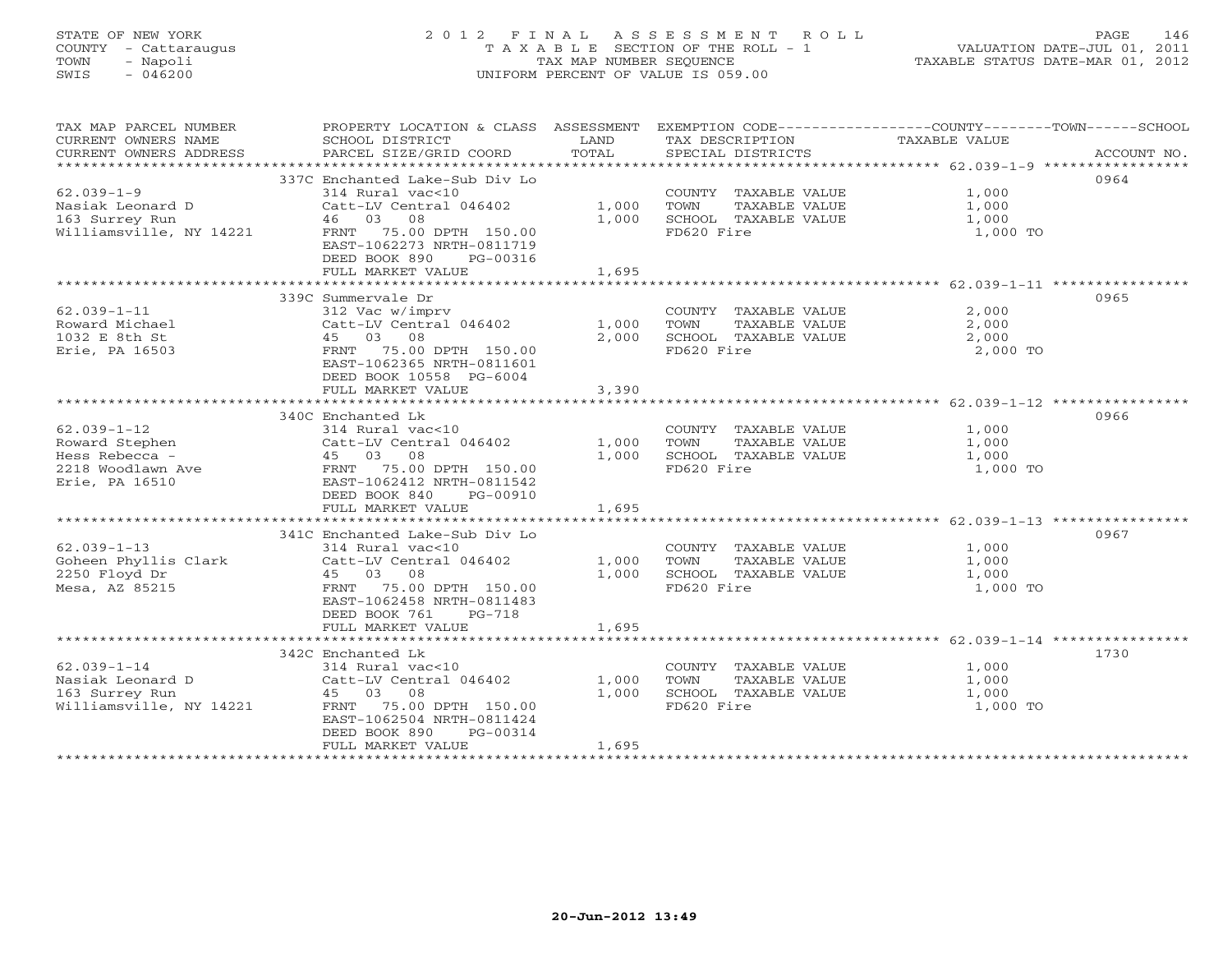# STATE OF NEW YORK 2 0 1 2 F I N A L A S S E S S M E N T R O L L PAGE 147 COUNTY - Cattaraugus T A X A B L E SECTION OF THE ROLL - 1 VALUATION DATE-JUL 01, 2011 TOWN - Napoli TAX MAP NUMBER SEQUENCE TAXABLE STATUS DATE-MAR 01, 2012 SWIS - 046200 UNIFORM PERCENT OF VALUE IS 059.00UNIFORM PERCENT OF VALUE IS 059.00

| TAX MAP PARCEL NUMBER<br>CURRENT OWNERS NAME<br>CURRENT OWNERS ADDRESS | PROPERTY LOCATION & CLASS ASSESSMENT<br>SCHOOL DISTRICT<br>PARCEL SIZE/GRID COORD | LAND<br>TOTAL | EXEMPTION CODE-----------------COUNTY-------TOWN------SCHOOL<br>TAX DESCRIPTION<br>SPECIAL DISTRICTS | TAXABLE VALUE | ACCOUNT NO. |
|------------------------------------------------------------------------|-----------------------------------------------------------------------------------|---------------|------------------------------------------------------------------------------------------------------|---------------|-------------|
|                                                                        |                                                                                   |               |                                                                                                      |               |             |
|                                                                        | 343C Enchanted Lake-Sub Div Lo                                                    |               |                                                                                                      |               | 1436        |
| $62.039 - 1 - 15$                                                      | 314 Rural vac<10                                                                  |               | COUNTY TAXABLE VALUE                                                                                 | 1,000         |             |
| Long William N                                                         | Catt-LV Central 046402                                                            | 1,000         | TOWN<br>TAXABLE VALUE                                                                                | 1,000         |             |
| Long Joan L                                                            | 08<br>45 03                                                                       | 1,000         | SCHOOL TAXABLE VALUE                                                                                 | 1,000         |             |
| PO Box 195                                                             | FRNT 75.00 DPTH 150.00                                                            |               | FD620 Fire                                                                                           | 1,000 TO      |             |
| West Falls, NY 14170                                                   | EAST-1062551 NRTH-0811365                                                         |               |                                                                                                      |               |             |
|                                                                        | FULL MARKET VALUE                                                                 | 1,695         |                                                                                                      |               |             |
|                                                                        |                                                                                   |               |                                                                                                      |               |             |
|                                                                        | 344C Enchanted Lk                                                                 |               |                                                                                                      |               | 0968        |
| $62.039 - 1 - 16$                                                      | 314 Rural vac<10                                                                  |               | COUNTY TAXABLE VALUE                                                                                 | 1,000         |             |
| Beckerich James R                                                      | Catt-LV Central 046402                                                            | 1,000         | TOWN<br>TAXABLE VALUE                                                                                | 1,000         |             |
| 57 S Central Ave                                                       | 45 03<br>08                                                                       | 1,000         | SCHOOL TAXABLE VALUE                                                                                 | 1,000         |             |
| Springville, NY 14141                                                  | FRNT 75.00 DPTH 150.00                                                            |               | FD620 Fire                                                                                           | 1,000 TO      |             |
|                                                                        | EAST-1062597 NRTH-0811306<br>DEED BOOK 2314 PG-7001                               |               |                                                                                                      |               |             |
|                                                                        | FULL MARKET VALUE                                                                 | 1,695         |                                                                                                      |               |             |
|                                                                        |                                                                                   |               |                                                                                                      |               |             |
|                                                                        | 345C Summervale Dr                                                                |               |                                                                                                      |               | 0969        |
| $62.039 - 1 - 17$                                                      | 314 Rural vac<10                                                                  |               | COUNTY TAXABLE VALUE                                                                                 | 1,000         |             |
| Philp Roderick W                                                       | Catt-LV Central 046402                                                            | 1,000         | TOWN<br>TAXABLE VALUE                                                                                | 1,000         |             |
| 295 N Kings Hwy                                                        | 45 03<br>08                                                                       | 1,000         | SCHOOL TAXABLE VALUE                                                                                 | 1,000         |             |
| Randolph, NY 14772                                                     | 75.00 DPTH 150.00<br>FRNT                                                         |               | FD620 Fire                                                                                           | 1,000 TO      |             |
|                                                                        | EAST-1062644 NRTH-0811247                                                         |               |                                                                                                      |               |             |
|                                                                        | DEED BOOK 1011 PG-834                                                             |               |                                                                                                      |               |             |
|                                                                        | FULL MARKET VALUE                                                                 | 1,695         |                                                                                                      |               |             |
|                                                                        |                                                                                   |               |                                                                                                      |               |             |
|                                                                        | 346C Enchanted Lake-Sub Div Lo                                                    |               |                                                                                                      |               | 1389        |
| $62.039 - 1 - 18$                                                      |                                                                                   |               |                                                                                                      |               |             |
|                                                                        | $314$ Rural vac<10                                                                |               | COUNTY TAXABLE VALUE                                                                                 | 1,000         |             |
| Philp Carol A                                                          | Catt-LV Central 046402                                                            | 1,000         | TOWN<br>TAXABLE VALUE                                                                                | 1,000         |             |
| Philp Cheryl A                                                         | 45 03 08                                                                          | 1,000         | SCHOOL TAXABLE VALUE                                                                                 | 1,000         |             |
| 295 N Kings Hwy                                                        | 75.00 DPTH 150.00<br>FRNT                                                         |               | FD620 Fire                                                                                           | 1,000 TO      |             |
| Randolph, NY 14772                                                     | EAST-1062691 NRTH-0811188                                                         |               |                                                                                                      |               |             |
|                                                                        | DEED BOOK 1024 PG-995                                                             |               |                                                                                                      |               |             |
|                                                                        | FULL MARKET VALUE                                                                 | 1,695         |                                                                                                      |               |             |
|                                                                        |                                                                                   |               |                                                                                                      |               |             |
|                                                                        | 347C Enchanted Lake-Sub Div Lo                                                    |               |                                                                                                      |               | 0970        |
| $62.039 - 1 - 19$                                                      | 314 Rural vac<10                                                                  |               | COUNTY TAXABLE VALUE                                                                                 | 1,000         |             |
| Mirowski Violet                                                        | Catt-LV Central 046402                                                            | 1,000         | TOWN<br>TAXABLE VALUE                                                                                | 1,000         |             |
| Reitmeier John                                                         | 37 03 08                                                                          | 1,000         | SCHOOL TAXABLE VALUE                                                                                 | 1,000         |             |
| 745 Indian Church Rd 208                                               | 75.00 DPTH 150.00<br>FRNT                                                         |               | FD620 Fire                                                                                           | 1,000 TO      |             |
| Buffalo, NY 14224                                                      | EAST-1062737 NRTH-0811128                                                         |               |                                                                                                      |               |             |
|                                                                        | DEED BOOK 876<br>PG-00420                                                         |               |                                                                                                      |               |             |
|                                                                        | FULL MARKET VALUE                                                                 | 1,695         |                                                                                                      |               |             |
|                                                                        |                                                                                   |               |                                                                                                      |               |             |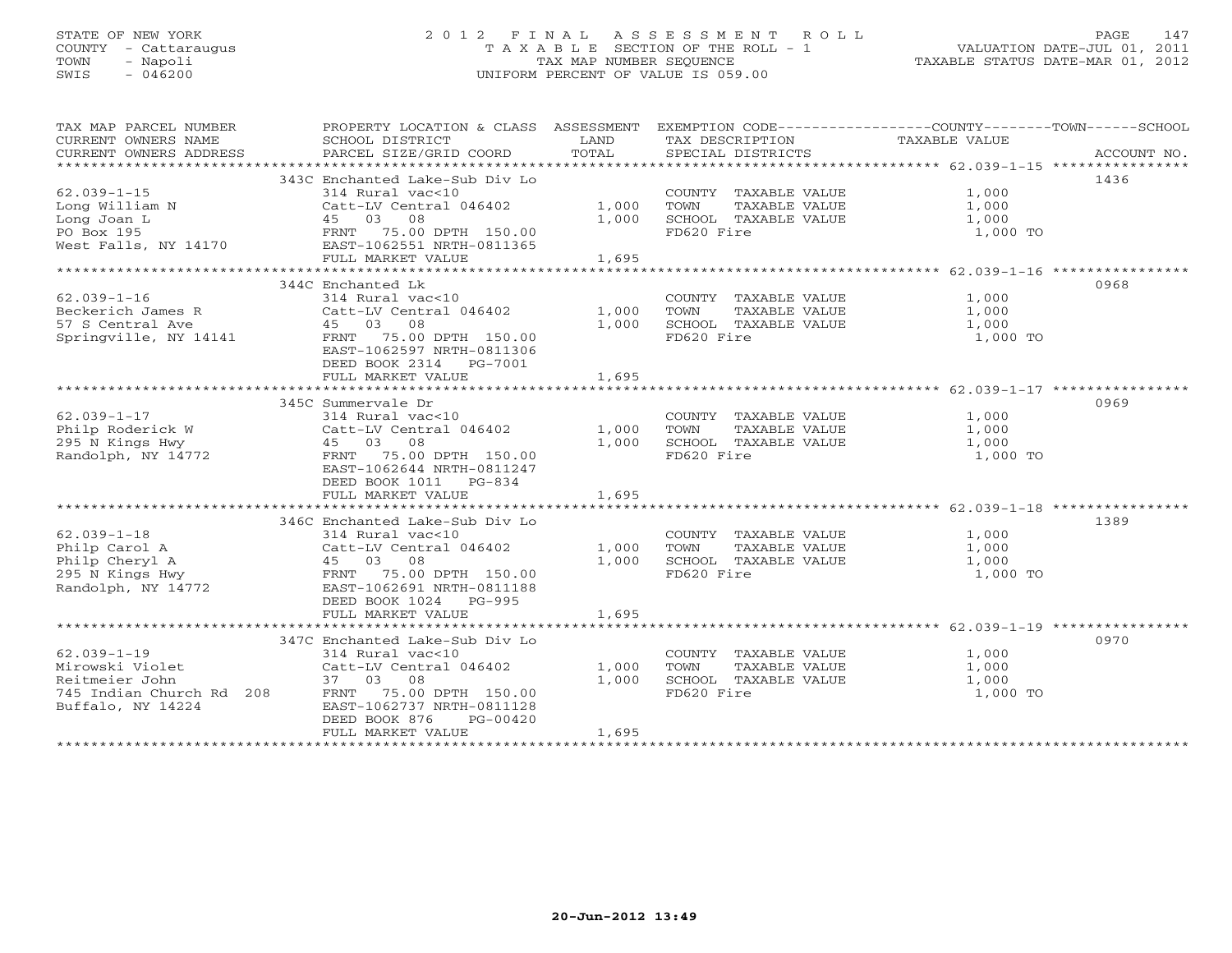# STATE OF NEW YORK 2 0 1 2 F I N A L A S S E S S M E N T R O L L PAGE 148 COUNTY - Cattaraugus T A X A B L E SECTION OF THE ROLL - 1 VALUATION DATE-JUL 01, 2011 TOWN - Napoli TAX MAP NUMBER SEQUENCE TAXABLE STATUS DATE-MAR 01, 2012 SWIS - 046200 UNIFORM PERCENT OF VALUE IS 059.00UNIFORM PERCENT OF VALUE IS 059.00

| TAX MAP PARCEL NUMBER<br>CURRENT OWNERS NAME<br>CURRENT OWNERS ADDRESS | PROPERTY LOCATION & CLASS ASSESSMENT<br>SCHOOL DISTRICT<br>PARCEL SIZE/GRID COORD | LAND<br>TOTAL | TAX DESCRIPTION<br>SPECIAL DISTRICTS | EXEMPTION CODE-----------------COUNTY-------TOWN-----SCHOOL<br>TAXABLE VALUE<br>ACCOUNT NO. |
|------------------------------------------------------------------------|-----------------------------------------------------------------------------------|---------------|--------------------------------------|---------------------------------------------------------------------------------------------|
|                                                                        |                                                                                   |               |                                      |                                                                                             |
|                                                                        | 348C Enchanted Lk                                                                 |               |                                      | 0971                                                                                        |
| $62.039 - 1 - 20$                                                      | 314 Rural vac<10                                                                  |               | COUNTY TAXABLE VALUE                 | 1,000                                                                                       |
| Weigold Bernard C                                                      | Catt-LV Central 046402                                                            | 1,000         | TOWN<br>TAXABLE VALUE                | 1,000                                                                                       |
| Weigold Genevieve                                                      | FRNT 75.00 DPTH 150.00                                                            | 1,000         | SCHOOL TAXABLE VALUE                 | 1,000                                                                                       |
| 8532 Quarters Ln                                                       | EAST-1062784 NRTH-0811069                                                         |               | FD620 Fire                           | 1,000 TO                                                                                    |
| Charlotte, NC 28227                                                    | DEED BOOK 750<br>PG-984                                                           |               |                                      |                                                                                             |
|                                                                        | FULL MARKET VALUE                                                                 | 1,695         |                                      |                                                                                             |
|                                                                        |                                                                                   |               |                                      |                                                                                             |
|                                                                        | 349C Enchanted Lake-Sub Div Lo                                                    |               |                                      | 1503                                                                                        |
| $62.039 - 1 - 21$                                                      | 314 Rural vac<10                                                                  |               | COUNTY TAXABLE VALUE                 | 1,000                                                                                       |
| Webb Timothy                                                           | Catt-LV Central 046402                                                            | 1,000         | TAXABLE VALUE<br>TOWN                | 1,000                                                                                       |
| 147 Woodland Drive                                                     | 37 03 08                                                                          | 1,000         | SCHOOL TAXABLE VALUE                 | 1,000                                                                                       |
| Tonawanda, NY 14223                                                    | 75.00 DPTH 150.00<br>FRNT                                                         |               | FD620 Fire                           | 1,000 TO                                                                                    |
|                                                                        | EAST-1062830 NRTH-0811010                                                         |               |                                      |                                                                                             |
|                                                                        | DEED BOOK 751<br>$PG-401$                                                         |               |                                      |                                                                                             |
|                                                                        | FULL MARKET VALUE                                                                 | 1,695         |                                      |                                                                                             |
|                                                                        |                                                                                   |               |                                      |                                                                                             |
|                                                                        | 350C Summervale Dr                                                                |               |                                      | 0972                                                                                        |
| $62.039 - 1 - 22$                                                      | 314 Rural vac<10                                                                  |               | COUNTY TAXABLE VALUE                 | 1,000                                                                                       |
| Nasiak Leonard D                                                       | Catt-LV Central 046402                                                            | 1,000         | TAXABLE VALUE<br>TOWN                | 1,000                                                                                       |
| 163 Surrey Run                                                         | 37 03 08                                                                          | 1,000         | SCHOOL TAXABLE VALUE                 | 1,000                                                                                       |
| Williamsville, NY 14221                                                | FRNT<br>75.00 DPTH 150.00                                                         |               | FD620 Fire                           | 1,000 TO                                                                                    |
|                                                                        | EAST-1062877 NRTH-0810950                                                         |               |                                      |                                                                                             |
|                                                                        | DEED BOOK 00949 PG-00190                                                          |               |                                      |                                                                                             |
|                                                                        | FULL MARKET VALUE                                                                 | 1,695         |                                      |                                                                                             |
|                                                                        |                                                                                   |               |                                      |                                                                                             |
|                                                                        | 351C Summervale Dr                                                                |               |                                      | 0973                                                                                        |
| $62.039 - 1 - 23$                                                      | 314 Rural vac<10                                                                  |               | COUNTY TAXABLE VALUE                 | 1,000                                                                                       |
| Wetzel Ronald L                                                        | Catt-LV Central 046402                                                            | 1,000         | TOWN<br>TAXABLE VALUE                | 1,000                                                                                       |
| 1105 Wehrle Dr                                                         | 37 03 08                                                                          | 1,000         | SCHOOL TAXABLE VALUE                 | 1,000                                                                                       |
| Williamsville, NY 14221                                                | 75.00 DPTH 150.00<br>FRNT                                                         |               | FD620 Fire                           | 1,000 TO                                                                                    |
|                                                                        | EAST-1062924 NRTH-0810891                                                         |               |                                      |                                                                                             |
|                                                                        | DEED BOOK 754<br>$PG-46$                                                          |               |                                      |                                                                                             |
|                                                                        | FULL MARKET VALUE                                                                 | 1,695         |                                      |                                                                                             |
|                                                                        |                                                                                   |               |                                      |                                                                                             |
|                                                                        | 352C Enchanted Lk                                                                 |               |                                      | 0974                                                                                        |
| $62.039 - 1 - 24$                                                      | 314 Rural vac<10                                                                  |               | COUNTY TAXABLE VALUE                 | 1,000                                                                                       |
| Olin Carl G Jr                                                         | Catt-LV Central 046402                                                            | 1,000         | TOWN<br>TAXABLE VALUE                | 1,000                                                                                       |
| Olin Beverly A                                                         | 37 03 08                                                                          | 1,000         | SCHOOL TAXABLE VALUE                 | 1,000                                                                                       |
| 23 Chelteham Ln                                                        | 75.00 DPTH 150.00<br>FRNT                                                         |               | FD620 Fire                           | 1,000 TO                                                                                    |
| Fairfield, TN 38558                                                    | EAST-1062970 NRTH-0810832                                                         |               |                                      |                                                                                             |
|                                                                        | DEED BOOK 752<br>$PG-202$                                                         |               |                                      |                                                                                             |
|                                                                        | FULL MARKET VALUE                                                                 | 1,695         |                                      |                                                                                             |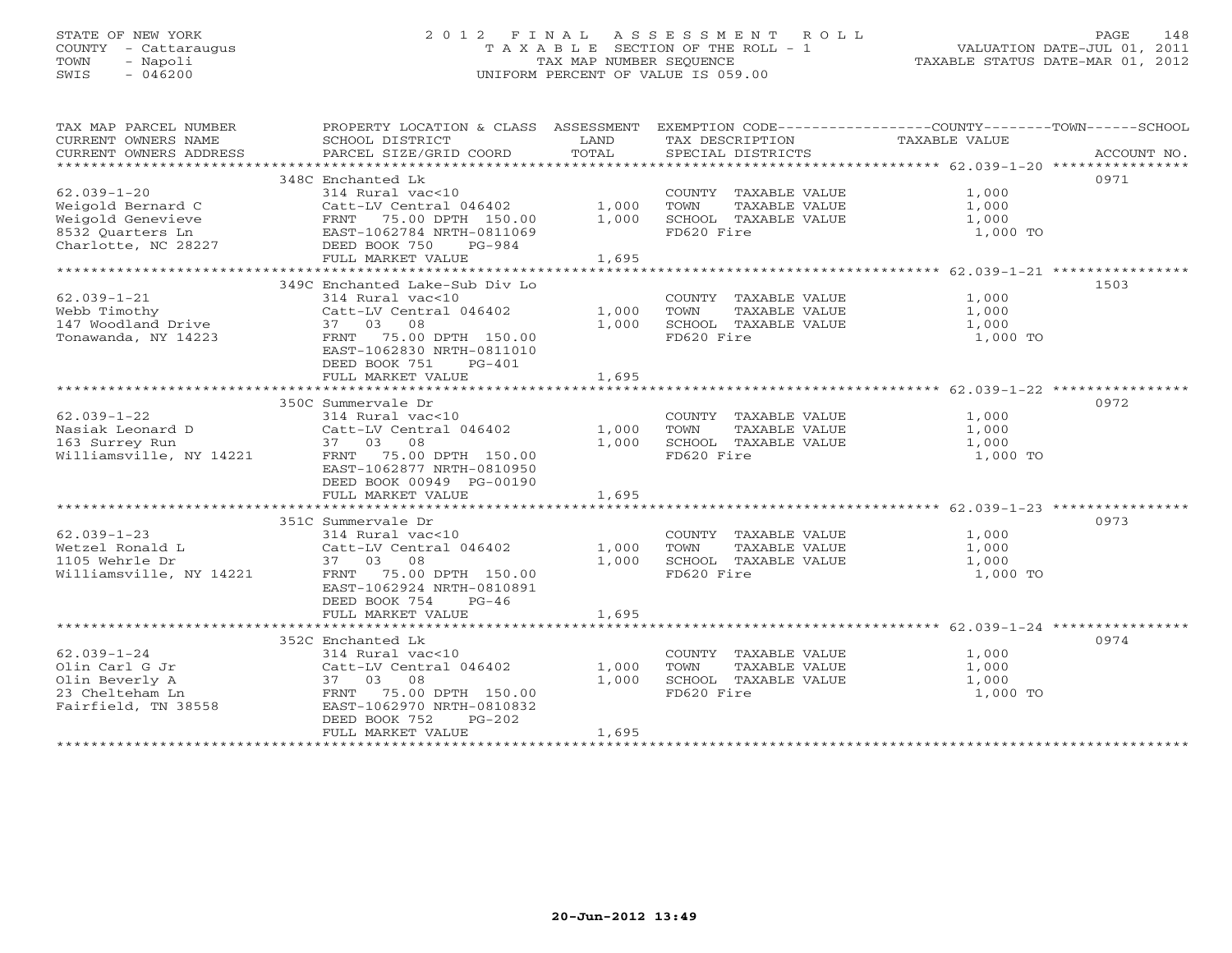# STATE OF NEW YORK 2 0 1 2 F I N A L A S S E S S M E N T R O L L PAGE 149 COUNTY - Cattaraugus T A X A B L E SECTION OF THE ROLL - 1 VALUATION DATE-JUL 01, 2011 TOWN - Napoli TAX MAP NUMBER SEQUENCE TAXABLE STATUS DATE-MAR 01, 2012 SWIS - 046200 UNIFORM PERCENT OF VALUE IS 059.00UNIFORM PERCENT OF VALUE IS 059.00

| TAX MAP PARCEL NUMBER<br>CURRENT OWNERS NAME<br>CURRENT OWNERS ADDRESS                                          | PROPERTY LOCATION & CLASS ASSESSMENT EXEMPTION CODE----------------COUNTY-------TOWN------SCHOOL<br>SCHOOL DISTRICT<br>PARCEL SIZE/GRID COORD                                          | LAND<br>TOTAL           | TAX DESCRIPTION<br>SPECIAL DISTRICTS                                                                           | TAXABLE VALUE                                                       | ACCOUNT NO.                                    |
|-----------------------------------------------------------------------------------------------------------------|----------------------------------------------------------------------------------------------------------------------------------------------------------------------------------------|-------------------------|----------------------------------------------------------------------------------------------------------------|---------------------------------------------------------------------|------------------------------------------------|
| $62.039 - 1 - 25$<br>Butler Michael F<br>Butler Lona M<br>8669 Heath Rd<br>Colden, NY 14033                     | 353C Summervale Dr<br>314 Rural vac<10<br>Catt-LV Central 046402<br>37 03 08<br>FRNT 75.00 DPTH 150.00<br>EAST-1063017 NRTH-0810773<br>DEED BOOK 750<br>$PG-773$<br>FULL MARKET VALUE  | 1,000<br>1,000<br>1,695 | COUNTY TAXABLE VALUE<br>TOWN<br>TAXABLE VALUE<br>SCHOOL TAXABLE VALUE<br>FD620 Fire                            | $\frac{1}{1}$ , 000<br>1,000<br>1,000 TO                            | 0975                                           |
|                                                                                                                 | Enchanted Lk                                                                                                                                                                           |                         |                                                                                                                |                                                                     | 0976                                           |
| $62.039 - 1 - 26$<br>Philp Carol<br>Philp Cheryl<br>295 N Kings Hwy<br>Randolph, NY 14772<br>Randolph, NY 14772 | 210 1 Family Res<br>Catt-LV Central 046402 6,575 RES STAR 41854<br>37 03 08<br>ACRES 14.25<br>EAST-1063057 NRTH-0811220<br>DEED BOOK 103<br>PG-7001<br>FULL MARKET VALUE               | 123,051                 | $CVET C/T$ 41131<br>72,600 COUNTY TAXABLE VALUE<br>TAXABLE VALUE<br>TOWN<br>SCHOOL TAXABLE VALUE<br>FD620 Fire | 11,800<br>$\overline{0}$<br>60,800<br>60,800<br>54,900<br>72,600 TO | 11,800<br>$\overline{0}$<br>17,700<br>$\Omega$ |
|                                                                                                                 | 426C Enchanted Lake-Sub Div Lo                                                                                                                                                         |                         |                                                                                                                |                                                                     | 1046                                           |
| $62.039 - 3 - 2$<br>Reichert Michael<br>PO Box 1153<br>Orchard Park, NY 14127                                   | 314 Rural vac<10<br>Catt-LV Central 046402<br>38 03 08<br>FRNT 162.00 DPTH 150.00<br>EAST-1062818 NRTH-0812166<br>DEED BOOK 4306 PG-6001                                               | 2,000<br>2,000          | COUNTY TAXABLE VALUE<br>TOWN<br>TAXABLE VALUE<br>SCHOOL TAXABLE VALUE<br>FD620 Fire                            | 2,000<br>2,000<br>2,000<br>2,000 TO                                 |                                                |
|                                                                                                                 | FULL MARKET VALUE                                                                                                                                                                      | 3,390                   |                                                                                                                |                                                                     |                                                |
| $62.039 - 3 - 64$<br>Adams Ella Mae<br>5786 Frank Rd<br>Cattaraugus, NY 14719                                   | 422C Enchanted Lk<br>314 Rural vac<10<br>Catt-LV Central 046402<br>38/46 03 08<br>FRNT 75.00 DPTH 150.00                                                                               | 1,000<br>1,000          | COUNTY TAXABLE VALUE<br>TOWN<br>TAXABLE VALUE<br>SCHOOL TAXABLE VALUE<br>FD620 Fire                            | 1,000<br>1,000<br>1,000<br>1,000 TO                                 | 1042                                           |
|                                                                                                                 | EAST-1062652 NRTH-0812042<br>DEED BOOK 00946 PG-01030<br>FULL MARKET VALUE                                                                                                             | 1,695                   |                                                                                                                |                                                                     |                                                |
|                                                                                                                 |                                                                                                                                                                                        |                         |                                                                                                                |                                                                     |                                                |
| $62.046 - 1 - 1$<br>Baginski Ken<br>64 Holly Hill Ct<br>Randolph, NY 14772                                      | 116C Enchanted Lk<br>314 Rural vac<10<br>Catt-LV Central 046402<br>45 03 08<br>75.00 DPTH 160.00<br>FRNT<br>EAST-1061876 NRTH-0810010<br>DEED BOOK 01003 PG-00916<br>FULL MARKET VALUE | 1,000<br>1,000<br>1,695 | COUNTY TAXABLE VALUE<br>TOWN<br>TAXABLE VALUE<br>SCHOOL TAXABLE VALUE<br>FD620 Fire                            | 1,000<br>1,000<br>1,000<br>1,000 TO                                 | 2287                                           |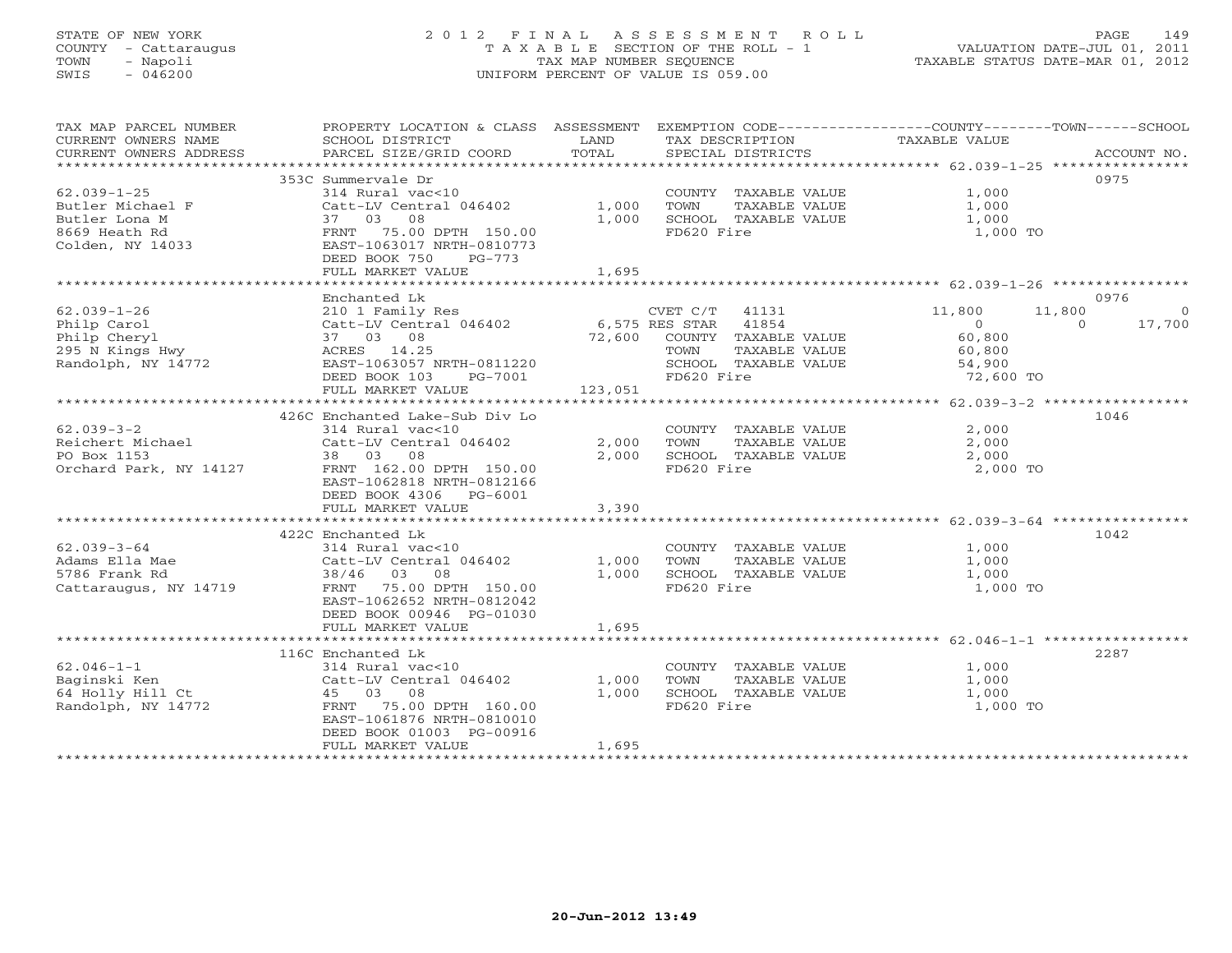# STATE OF NEW YORK 2 0 1 2 F I N A L A S S E S S M E N T R O L L PAGE 150 COUNTY - Cattaraugus T A X A B L E SECTION OF THE ROLL - 1 VALUATION DATE-JUL 01, 2011 TOWN - Napoli TAX MAP NUMBER SEQUENCE TAXABLE STATUS DATE-MAR 01, 2012 SWIS - 046200 UNIFORM PERCENT OF VALUE IS 059.00UNIFORM PERCENT OF VALUE IS 059.00

| TAX MAP PARCEL NUMBER                         | PROPERTY LOCATION & CLASS ASSESSMENT                   |                |                                               | EXEMPTION CODE-----------------COUNTY-------TOWN------SCHOOL |             |
|-----------------------------------------------|--------------------------------------------------------|----------------|-----------------------------------------------|--------------------------------------------------------------|-------------|
| CURRENT OWNERS NAME<br>CURRENT OWNERS ADDRESS | SCHOOL DISTRICT<br>PARCEL SIZE/GRID COORD              | LAND<br>TOTAL  | TAX DESCRIPTION<br>SPECIAL DISTRICTS          | <b>TAXABLE VALUE</b>                                         | ACCOUNT NO. |
|                                               |                                                        |                |                                               |                                                              |             |
|                                               | 118C Enchanted Lake-Sub Div Lo                         |                |                                               |                                                              | 1336        |
| $62.046 - 1 - 3$                              | 314 Rural vac<10                                       |                | COUNTY TAXABLE VALUE                          | 1,000                                                        |             |
| Nasiak Leonard D                              | Catt-LV Central 046402                                 | 1,000          | TOWN<br>TAXABLE VALUE                         | 1,000                                                        |             |
| 163 Surrey Run                                | 45 03<br>08                                            | 1,000          | SCHOOL TAXABLE VALUE                          | 1,000                                                        |             |
| Williamsville, NY 14221                       | FRNT 75.00 DPTH 160.00<br>EAST-1061804 NRTH-0810139    |                | FD620 Fire                                    | 1,000 TO                                                     |             |
|                                               | DEED BOOK 00947 PG-00267                               |                |                                               |                                                              |             |
|                                               | FULL MARKET VALUE                                      | 1,695          |                                               |                                                              |             |
|                                               |                                                        |                |                                               |                                                              |             |
|                                               | 119C Enchanted Lake-Sub Div Lo                         |                |                                               |                                                              | 1428        |
| $62.046 - 1 - 4$                              | 314 Rural vac<10                                       |                | COUNTY TAXABLE VALUE                          | 900                                                          |             |
| Littleboy Georgia                             | Catt-LV Central 046402                                 | 900            | TOWN<br>TAXABLE VALUE                         | 900                                                          |             |
| 13103 Cypress Hill Dr #H2                     | 45 03 08                                               | 900            | SCHOOL TAXABLE VALUE                          | 900                                                          |             |
| Hudson, FL 34669                              | FRNT<br>70.00 DPTH 160.00<br>EAST-1061761 NRTH-0810202 |                | FD620 Fire                                    | 900 TO                                                       |             |
|                                               | DEED BOOK 00997 PG-00699                               |                |                                               |                                                              |             |
|                                               | FULL MARKET VALUE                                      | 1,525          |                                               |                                                              |             |
|                                               |                                                        |                |                                               |                                                              |             |
|                                               | 64 Holly Hill Rd                                       |                |                                               |                                                              | 0156        |
| $62.046 - 1 - 5$                              | 240 Rural res                                          |                | $CVET C/T$ 41131                              | 11,800<br>11,800                                             | $\circ$     |
| Baginski Kenneth                              | Catt-LV Central 046402                                 |                | 7,300 RES STAR<br>41854                       | $\Omega$<br>$\Omega$                                         | 17,700      |
| Baginski Theresa                              | 45 03 08                                               | 69,600         | COUNTY TAXABLE VALUE<br>TOWN<br>TAXABLE VALUE | 57,800                                                       |             |
| 64 Holly Hill Rd<br>Randolph, NY 14772        | $3/12$ -mrged $1-10$ in parcel<br>ACRES 10.80          |                | SCHOOL TAXABLE VALUE                          | 57,800<br>51,900                                             |             |
|                                               | EAST-1062033 NRTH-0810193                              |                | FD620 Fire                                    | 69,600 TO                                                    |             |
|                                               | DEED BOOK 00975 PG-01160                               |                |                                               |                                                              |             |
|                                               | FULL MARKET VALUE                                      | 117,966        |                                               |                                                              |             |
|                                               |                                                        |                |                                               |                                                              |             |
|                                               | 64 Holly Hill Rd                                       |                |                                               |                                                              | 1538        |
| $62.046 - 1 - 8$                              | 314 Rural vac<10                                       |                | COUNTY TAXABLE VALUE                          | 2,000                                                        |             |
| Baginski Theresa R<br>64 Holly Hill Rd        | Catt-LV Central 046402<br>45 03 08                     | 2,000<br>2,000 | TOWN<br>TAXABLE VALUE<br>SCHOOL TAXABLE VALUE | 2,000<br>2,000                                               |             |
| Randolph, NY 14772                            | FRNT 145.00 DPTH 150.00                                |                | FD620 Fire                                    | 2,000 TO                                                     |             |
|                                               | EAST-1061964 NRTH-0810275                              |                |                                               |                                                              |             |
|                                               | DEED BOOK 00929 PG-00366                               |                |                                               |                                                              |             |
|                                               | FULL MARKET VALUE                                      | 3,390          |                                               |                                                              |             |
|                                               |                                                        |                |                                               |                                                              |             |
|                                               | 88C Enchanted Lake-Sub Div Lo                          |                |                                               |                                                              | 1667        |
| $62.046 - 1 - 11$                             | 314 Rural vac<10<br>Catt-LV Central 046402             | 1,000          | COUNTY TAXABLE VALUE<br>TOWN<br>TAXABLE VALUE | 1,000<br>1,000                                               |             |
| Smith Mary Jane<br>Attn: Julie Welch          | 45 03 08                                               | 1,000          | SCHOOL TAXABLE VALUE                          | 1,000                                                        |             |
| 380 Wildwood Ave                              | 75.00 DPTH 150.00<br>FRNT                              |                | FD620 Fire                                    | 1,000 TO                                                     |             |
| Salamanca, NY 14779                           | EAST-1062054 NRTH-0810111                              |                |                                               |                                                              |             |
|                                               | DEED BOOK 735<br>PG-477                                |                |                                               |                                                              |             |
|                                               | FULL MARKET VALUE                                      | 1,695          |                                               |                                                              |             |
|                                               |                                                        |                |                                               |                                                              |             |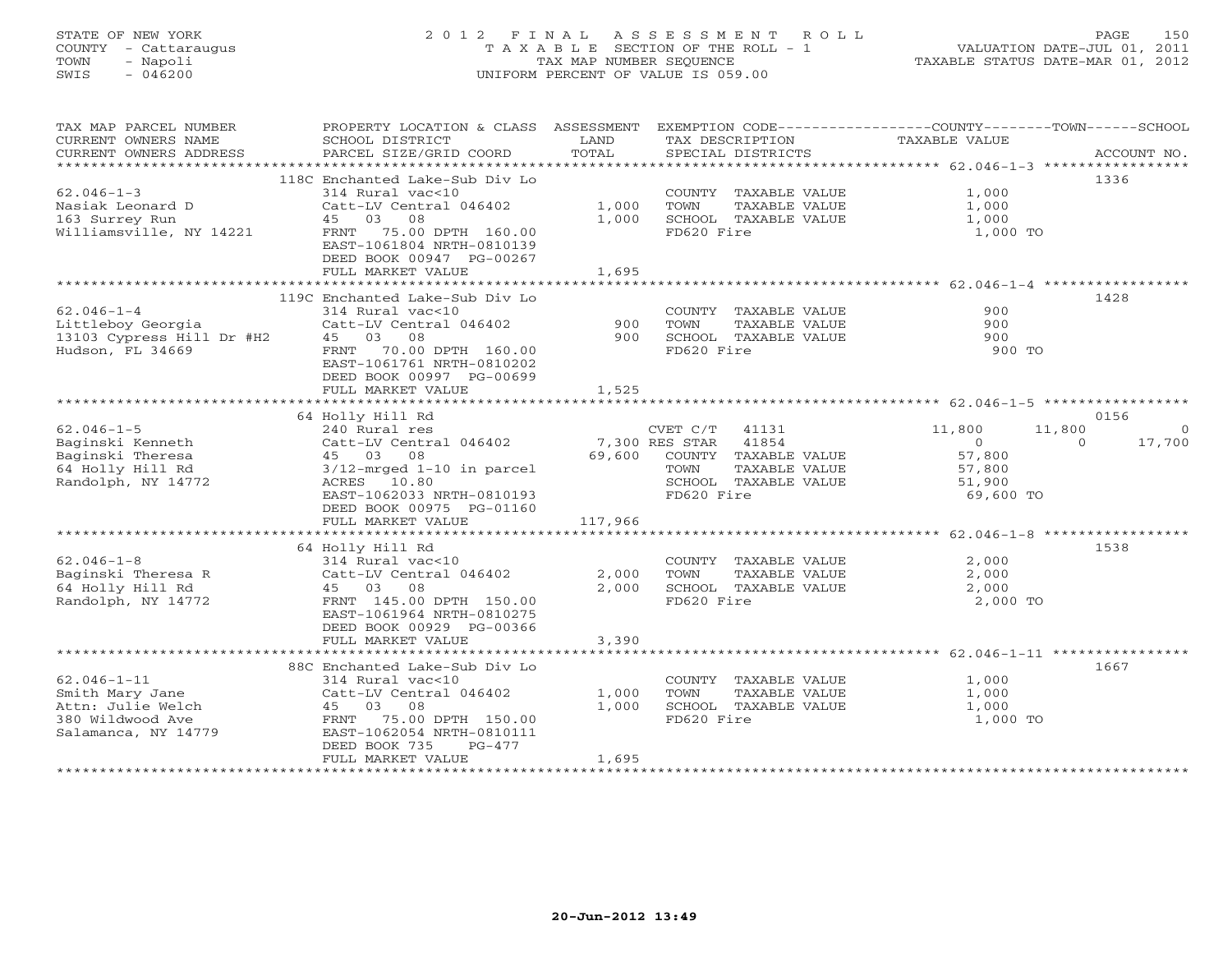# STATE OF NEW YORK 2 0 1 2 F I N A L A S S E S S M E N T R O L L PAGE 151 COUNTY - Cattaraugus T A X A B L E SECTION OF THE ROLL - 1 VALUATION DATE-JUL 01, 2011 TOWN - Napoli TAX MAP NUMBER SEQUENCE TAXABLE STATUS DATE-MAR 01, 2012 SWIS - 046200 UNIFORM PERCENT OF VALUE IS 059.00UNIFORM PERCENT OF VALUE IS 059.00

| TAX MAP PARCEL NUMBER<br>CURRENT OWNERS NAME<br>CURRENT OWNERS ADDRESS                                                                              | PROPERTY LOCATION & CLASS ASSESSMENT<br>SCHOOL DISTRICT<br>PARCEL SIZE/GRID COORD                                                                                                                           | LAND<br>TOTAL           | EXEMPTION CODE-----------------COUNTY-------TOWN-----SCHOOL<br>TAX DESCRIPTION TAXABLE VALUE<br>SPECIAL DISTRICTS |                                     | ACCOUNT NO. |
|-----------------------------------------------------------------------------------------------------------------------------------------------------|-------------------------------------------------------------------------------------------------------------------------------------------------------------------------------------------------------------|-------------------------|-------------------------------------------------------------------------------------------------------------------|-------------------------------------|-------------|
| $62.046 - 1 - 14$<br>Scheq Harold G<br>Scheg Ruth F<br>9515 Wehrle Dr<br>Clarence, NY 14031                                                         | 91C Holly Hill Rd<br>314 Rural vac<10<br>Catt-LV Central 046402<br>45 03<br>08<br>72.68 DPTH 171.54<br>FRNT<br>EAST-1062125 NRTH-0809870<br>FULL MARKET VALUE                                               | 1,000<br>1,000<br>1,695 | COUNTY TAXABLE VALUE<br>TOWN<br>TAXABLE VALUE<br>SCHOOL TAXABLE VALUE<br>FD620 Fire                               | 1,000<br>1,000<br>1,000<br>1,000 TO | 1630        |
| $62.046 - 1 - 15$<br>Baginski Kenneth<br>Baginski Theresa<br>64 Holly Hill Ct<br>Randolph, NY 14772                                                 | 92C Holly Hill Rd<br>314 Rural vac<10<br>Catt-LV Central 046402<br>08<br>45 03<br>72.68 DPTH 152.85<br>FRNT<br>1.10<br>ACRES<br>EAST-1062215 NRTH-0809766<br>DEED BOOK 1132<br>PG-6004<br>FULL MARKET VALUE | 4,060<br>4,060<br>6,881 | COUNTY TAXABLE VALUE<br>TOWN<br>TAXABLE VALUE<br>SCHOOL TAXABLE VALUE<br>FD620 Fire                               | 4,060<br>4,060<br>4,060<br>4,060 TO | 1688        |
| $62.046 - 1 - 16$<br>Hadley Niles<br>5622 Upper Elm Creek Rd<br>Conewango Valley, NY 14726                                                          | 93C Enchanted Lake-Sub Div Lo<br>314 Rural vac<10<br>Catt-LV Central 046402<br>08<br>45 03<br>72.68 DPTH 152.72<br>FRNT<br>EAST-1062077 NRTH-0809706<br>DEED BOOK 12027 PG-4001<br>FULL MARKET VALUE        | 1,000<br>1,000<br>1,695 | COUNTY TAXABLE VALUE<br>TOWN<br>TAXABLE VALUE<br>SCHOOL TAXABLE VALUE<br>FD620 Fire                               | 1,000<br>1,000<br>1,000<br>1,000 TO | 1284        |
| $62.046 - 1 - 17$<br>Hadley Niles<br>Hadley Mabel<br>5622 Upper Elm Creek Rd FRNT<br>Conewango Vallev, NY 14726 EAST-<br>Conewango Valley, NY 14726 | 94C Enchanted Lake-Sub Div Lo<br>$314$ Rural vac<10<br>Catt-LV Central 046402<br>45 03 08<br>72.68 DPTH 150.68<br>EAST-1062034 NRTH-0809630<br>FULL MARKET VALUE                                            | 1,000<br>1,000<br>1,695 | COUNTY TAXABLE VALUE<br>TOWN<br>TAXABLE VALUE<br>SCHOOL TAXABLE VALUE<br>FD620 Fire                               | 1,000<br>1,000<br>1,000<br>1,000 TO | 1285        |
| $62.046 - 1 - 18$<br>Krause Charles G<br>Krause Hildegarde<br>6116 Fairview Ln<br>Great Valley, NY 14741                                            | 95C Enchanted Lake-Sub Div Lo<br>314 Rural vac<10<br>Catt-LV Central 046402<br>45 03 08<br>FRNT 75.00 DPTH 150.00<br>EAST-1061969 NRTH-0809573<br>FULL MARKET VALUE                                         | 1,000<br>1,000<br>1,695 | COUNTY TAXABLE VALUE<br>TAXABLE VALUE<br>TOWN<br>SCHOOL TAXABLE VALUE<br>FD620 Fire                               | 1,000<br>1,000<br>1,000<br>1,000 TO | 1513        |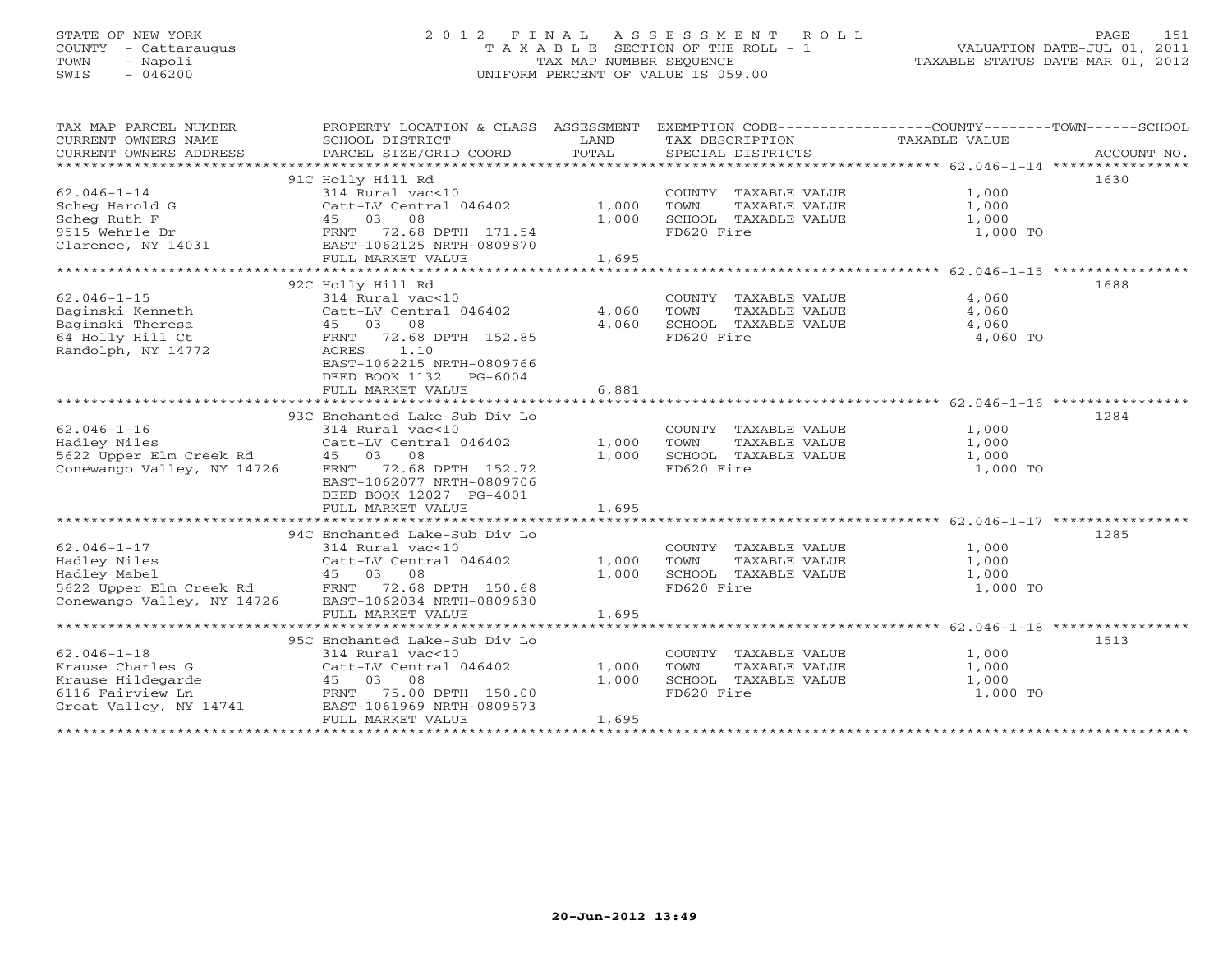# STATE OF NEW YORK 2 0 1 2 F I N A L A S S E S S M E N T R O L L PAGE 152 COUNTY - Cattaraugus T A X A B L E SECTION OF THE ROLL - 1 VALUATION DATE-JUL 01, 2011 TOWN - Napoli TAX MAP NUMBER SEQUENCE TAXABLE STATUS DATE-MAR 01, 2012 SWIS - 046200 UNIFORM PERCENT OF VALUE IS 059.00UNIFORM PERCENT OF VALUE IS 059.00

| TAX MAP PARCEL NUMBER<br>CURRENT OWNERS NAME<br>CURRENT OWNERS ADDRESS<br>************************* | PROPERTY LOCATION & CLASS ASSESSMENT<br>SCHOOL DISTRICT<br>PARCEL SIZE/GRID COORD | LAND<br>TOTAL | TAX DESCRIPTION<br>SPECIAL DISTRICTS | EXEMPTION CODE-----------------COUNTY-------TOWN------SCHOOL<br><b>TAXABLE VALUE</b><br>ACCOUNT NO. |
|-----------------------------------------------------------------------------------------------------|-----------------------------------------------------------------------------------|---------------|--------------------------------------|-----------------------------------------------------------------------------------------------------|
|                                                                                                     | 96C Holly Hill Rd                                                                 |               |                                      | 1437                                                                                                |
| $62.046 - 1 - 19$                                                                                   | 314 Rural vac<10                                                                  |               | COUNTY TAXABLE VALUE                 | 1,000                                                                                               |
| Lorenz Charles E                                                                                    | Catt-LV Central 046402                                                            | 1,000         | TOWN<br>TAXABLE VALUE                | 1,000                                                                                               |
| Lorenz Joann                                                                                        | 45 03 08                                                                          | 1,000         | SCHOOL TAXABLE VALUE                 | 1,000                                                                                               |
| 4464 Bielman Ct                                                                                     | FRNT<br>75.00 DPTH 150.00                                                         |               | FD620 Fire                           | 1,000 TO                                                                                            |
| Hamburg, NY 14075                                                                                   | EAST-1061927 NRTH-0809518                                                         |               |                                      |                                                                                                     |
|                                                                                                     | FULL MARKET VALUE                                                                 | 1,695         |                                      |                                                                                                     |
| **********************                                                                              | ****************************                                                      |               |                                      |                                                                                                     |
|                                                                                                     | 97C Enchanted Lake-Sub Div Lo                                                     |               |                                      | 1239                                                                                                |
| $62.046 - 1 - 20$                                                                                   | 314 Rural vac<10                                                                  |               | COUNTY TAXABLE VALUE                 | 1,000                                                                                               |
| Grey Constance K                                                                                    | Catt-LV Central 046402                                                            | 1,000         | TOWN<br>TAXABLE VALUE                | 1,000                                                                                               |
| Revocable Living Trust                                                                              | 45 03 08                                                                          | 1,000         | SCHOOL TAXABLE VALUE                 | 1,000                                                                                               |
| 3300 NE 36th St                                                                                     | FRNT<br>75.00 DPTH 150.00                                                         |               | FD620 Fire                           | 1,000 TO                                                                                            |
| Fort Lauderdale, FL 33308                                                                           | EAST-1061874 NRTH-0809465                                                         |               |                                      |                                                                                                     |
|                                                                                                     | DEED BOOK 3121<br>PG-4001                                                         |               |                                      |                                                                                                     |
|                                                                                                     | FULL MARKET VALUE                                                                 | 1,695         |                                      |                                                                                                     |
|                                                                                                     | *********************************                                                 |               |                                      |                                                                                                     |
|                                                                                                     | 98C Holly Hill Rd                                                                 |               |                                      | 1764                                                                                                |
| $62.046 - 1 - 21$                                                                                   | 314 Rural vac<10                                                                  |               | COUNTY TAXABLE VALUE                 | 1,000                                                                                               |
| Koeppel James R                                                                                     | Catt-LV Central 046402                                                            | 1,000         | TOWN<br>TAXABLE VALUE                | 1,000                                                                                               |
| 86 Edson                                                                                            | 45 03 08                                                                          | 1,000         | SCHOOL TAXABLE VALUE                 | 1,000                                                                                               |
| West Seneca, NY 14210                                                                               | 75.00 DPTH 150.00<br>FRNT                                                         |               | FD620 Fire                           | 1,000 TO                                                                                            |
|                                                                                                     | EAST-1061820 NRTH-0809411                                                         |               |                                      |                                                                                                     |
|                                                                                                     | DEED BOOK 3751<br>PG-3001                                                         |               |                                      |                                                                                                     |
|                                                                                                     | FULL MARKET VALUE                                                                 | 1,695         |                                      |                                                                                                     |
|                                                                                                     |                                                                                   |               |                                      |                                                                                                     |
|                                                                                                     | 14 Holly Hill Rd                                                                  |               |                                      | 1380                                                                                                |
| $62.046 - 1 - 23$                                                                                   | 210 1 Family Res                                                                  |               | COUNTY TAXABLE VALUE                 | 48,600                                                                                              |
| Parmenter Neal                                                                                      | Catt-LV Central 046402                                                            | 2,000         | TOWN<br>TAXABLE VALUE                | 48,600                                                                                              |
| 14 Holly Hill Rd                                                                                    | 45 03 08                                                                          | 48,600        | SCHOOL TAXABLE VALUE                 | 48,600                                                                                              |
| Randolph, NY 14772                                                                                  | FRNT 235.62 DPTH 150.00                                                           |               | FD620 Fire                           | 48,600 TO                                                                                           |
|                                                                                                     | 017<br>BANK                                                                       |               |                                      |                                                                                                     |
|                                                                                                     | EAST-1061720 NRTH-0809268                                                         |               |                                      |                                                                                                     |
|                                                                                                     | DEED BOOK 00990 PG-00395                                                          |               |                                      |                                                                                                     |
|                                                                                                     | FULL MARKET VALUE                                                                 | 82,373        |                                      |                                                                                                     |
|                                                                                                     |                                                                                   |               |                                      |                                                                                                     |
|                                                                                                     | 62B Enchanted Lake-Sub Div Lo                                                     |               |                                      | 1303                                                                                                |
| $62.046 - 1 - 24$                                                                                   | 210 1 Family Res                                                                  |               | COUNTY TAXABLE VALUE                 | 37,300                                                                                              |
| Booker Jeremy                                                                                       | Catt-LV Central 046402                                                            | 2,000         | TOWN<br>TAXABLE VALUE                | 37,300                                                                                              |
| 6 Holly Hill Court                                                                                  | 03<br>08<br>45                                                                    | 37,300        | SCHOOL TAXABLE VALUE                 | 37,300                                                                                              |
| Randolph, NY 14772                                                                                  | <b>FRNT</b><br>75.00 DPTH 150.00<br>BANK<br>017                                   |               | FD620 Fire                           | 37,300 TO                                                                                           |
|                                                                                                     | EAST-1061701 NRTH-0809044                                                         |               |                                      |                                                                                                     |
|                                                                                                     | DEED BOOK 12790 PG-7002                                                           |               |                                      |                                                                                                     |
|                                                                                                     | FULL MARKET VALUE                                                                 | 63,220        |                                      |                                                                                                     |
|                                                                                                     |                                                                                   |               | *******************************      |                                                                                                     |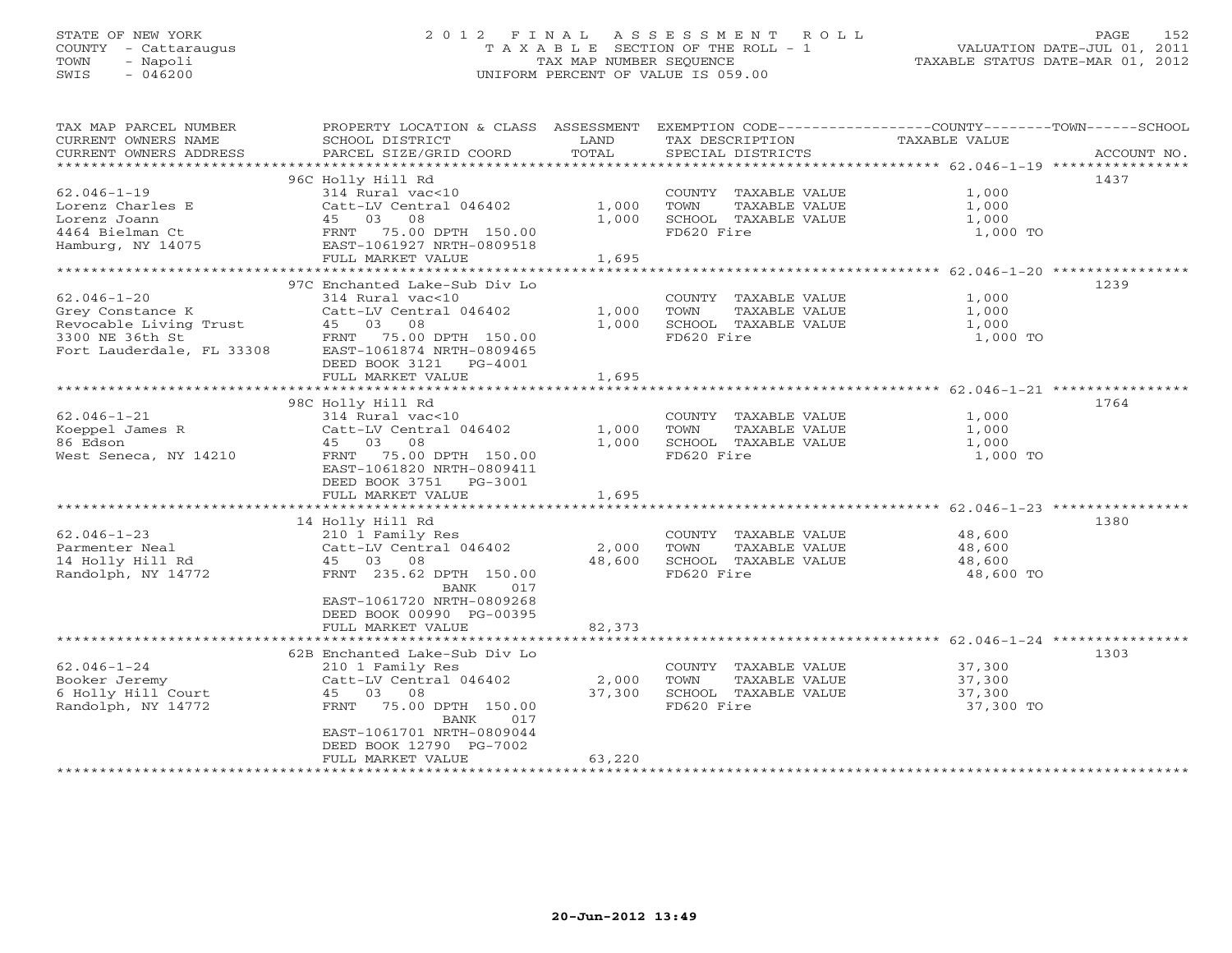# STATE OF NEW YORK 2 0 1 2 F I N A L A S S E S S M E N T R O L L PAGE 153 COUNTY - Cattaraugus T A X A B L E SECTION OF THE ROLL - 1 VALUATION DATE-JUL 01, 2011 TOWN - Napoli TAX MAP NUMBER SEQUENCE TAXABLE STATUS DATE-MAR 01, 2012 SWIS - 046200 UNIFORM PERCENT OF VALUE IS 059.00UNIFORM PERCENT OF VALUE IS 059.00

| TAX MAP PARCEL NUMBER<br>CURRENT OWNERS NAME<br>CURRENT OWNERS ADDRESS | PROPERTY LOCATION & CLASS ASSESSMENT<br>SCHOOL DISTRICT<br>PARCEL SIZE/GRID COORD | LAND<br>TOTAL      | EXEMPTION CODE-----------------COUNTY-------TOWN------SCHOOL<br>TAX DESCRIPTION<br>SPECIAL DISTRICTS | TAXABLE VALUE                                | ACCOUNT NO.        |
|------------------------------------------------------------------------|-----------------------------------------------------------------------------------|--------------------|------------------------------------------------------------------------------------------------------|----------------------------------------------|--------------------|
| **********************                                                 |                                                                                   |                    |                                                                                                      |                                              |                    |
| $62.046 - 1 - 25$                                                      | 63 B Enchanted Lake-Sub Div Lo<br>314 Rural vac<10                                |                    | COUNTY TAXABLE VALUE                                                                                 | 1,000                                        | 1569               |
| Booker Jeremy                                                          | Catt-LV Central 046402                                                            | 1,000              | TOWN<br>TAXABLE VALUE                                                                                | 1,000                                        |                    |
| 6 Holly Hill Court                                                     | 45 03<br>08                                                                       | 1,000              | SCHOOL TAXABLE VALUE                                                                                 | 1,000                                        |                    |
| Randolph, NY 14772                                                     | 75.00 DPTH 150.00<br>FRNT<br>BANK<br>017                                          |                    | FD620 Fire                                                                                           | 1,000 TO                                     |                    |
|                                                                        | EAST-1061835 NRTH-0809194<br>DEED BOOK 12790 PG-7002                              |                    |                                                                                                      |                                              |                    |
|                                                                        | FULL MARKET VALUE                                                                 | 1,695              |                                                                                                      | *********************** 62.046-1-26 ******** |                    |
|                                                                        |                                                                                   |                    |                                                                                                      |                                              |                    |
|                                                                        | 64 B Enchanted Lake-Sub Div Lo                                                    |                    |                                                                                                      |                                              | 0235               |
| $62.046 - 1 - 26$                                                      | 314 Rural vac<10                                                                  |                    | COUNTY TAXABLE VALUE                                                                                 | 1,000                                        |                    |
| Donius Donald Md J                                                     | Catt-LV Central 046402                                                            | 1,000              | TOWN<br>TAXABLE VALUE                                                                                | 1,000                                        |                    |
| 6225 Ranch Veiw Dr.N.                                                  | 45 03 08                                                                          | 1,000              | SCHOOL TAXABLE VALUE                                                                                 | 1,000                                        |                    |
| East Amherst, NY 14051                                                 | FRNT 75.00 DPTH 150.00                                                            |                    | FD620 Fire                                                                                           | 1,000 TO                                     |                    |
|                                                                        | EAST-1061886 NRTH-0809248                                                         |                    |                                                                                                      |                                              |                    |
|                                                                        | FULL MARKET VALUE<br>*****************************                                | 1,695              |                                                                                                      |                                              |                    |
|                                                                        |                                                                                   |                    |                                                                                                      |                                              |                    |
|                                                                        | 65B Enchanted Lake-Sub Div Lo                                                     |                    |                                                                                                      |                                              | 0112               |
| $62.046 - 1 - 27$                                                      | 314 Rural vac<10                                                                  |                    | COUNTY TAXABLE VALUE                                                                                 | 1,000                                        |                    |
| Alexander Jack                                                         | Catt-LV Central 046402                                                            | 1,000              | TOWN<br>TAXABLE VALUE                                                                                | 1,000                                        |                    |
| 2585 N Nine Mile Rd                                                    | 45 03 08                                                                          | 1,000              | SCHOOL TAXABLE VALUE                                                                                 | 1,000                                        |                    |
| Allegany, NY 14706                                                     | 75.00 DPTH 150.00<br>FRNT                                                         |                    | FD620 Fire                                                                                           | 1,000 TO                                     |                    |
|                                                                        | EAST-1061938 NRTH-0809306                                                         |                    |                                                                                                      |                                              |                    |
|                                                                        | DEED BOOK 1014<br>$PG-209$                                                        |                    |                                                                                                      |                                              |                    |
|                                                                        | FULL MARKET VALUE<br>*********************                                        | 1,695<br>********* |                                                                                                      |                                              |                    |
|                                                                        |                                                                                   |                    |                                                                                                      | *************** 62.046-1-28 ***********      |                    |
|                                                                        | 66 B Enchanted Lake-Sub Div Lo                                                    |                    |                                                                                                      |                                              | 1549               |
| $62.046 - 1 - 28$                                                      | 314 Rural vac<10                                                                  |                    | COUNTY TAXABLE VALUE                                                                                 | 1,000                                        |                    |
| Elcih John J                                                           | Catt-LV Central 046402                                                            | 1,000              | TAXABLE VALUE<br>TOWN                                                                                | 1,000                                        |                    |
| Elcih Andrew E                                                         | 45 03<br>08                                                                       | 1,000              | SCHOOL TAXABLE VALUE                                                                                 | 1,000                                        |                    |
| 277 Welling St                                                         | 75.00 DPTH 150.00<br>FRNT                                                         |                    | FD620 Fire                                                                                           | 1,000 TO                                     |                    |
| Port Colborne, ON L3KCanada                                            | EAST-1061989 NRTH-0809355                                                         |                    |                                                                                                      |                                              |                    |
|                                                                        | DEED BOOK 16994 PG-9001                                                           |                    |                                                                                                      |                                              |                    |
|                                                                        | FULL MARKET VALUE                                                                 | 1,695              |                                                                                                      |                                              |                    |
|                                                                        |                                                                                   |                    |                                                                                                      |                                              |                    |
|                                                                        | 103 N Kings Hwy                                                                   |                    |                                                                                                      |                                              | 1554               |
| $62.046 - 1 - 29$                                                      | 210 1 Family Res                                                                  |                    | RES STAR<br>41854                                                                                    | $\overline{0}$                               | 17,700<br>$\Omega$ |
| Brown Kevin S                                                          | Catt-LV Central 046402                                                            | 2,000              | COUNTY TAXABLE VALUE                                                                                 | 38,200                                       |                    |
| Parmenter Melody                                                       | 45 03<br>08                                                                       | 38,200             | TOWN<br>TAXABLE VALUE                                                                                | 38,200                                       |                    |
| 103 Kings Hwy                                                          | Plat 1                                                                            |                    | SCHOOL TAXABLE VALUE                                                                                 | 20,500                                       |                    |
| Randolph, NY 14772                                                     | FRNT<br>75.00 DPTH 150.00<br>BANK<br>017                                          |                    | FD620 Fire                                                                                           | 38,200 TO                                    |                    |
|                                                                        | EAST-1062043 NRTH-0809410                                                         |                    |                                                                                                      |                                              |                    |
|                                                                        | DEED BOOK 00984 PG-01035                                                          |                    |                                                                                                      |                                              |                    |
|                                                                        | FULL MARKET VALUE                                                                 | 64,746             |                                                                                                      |                                              |                    |
|                                                                        |                                                                                   |                    | *******************************                                                                      |                                              |                    |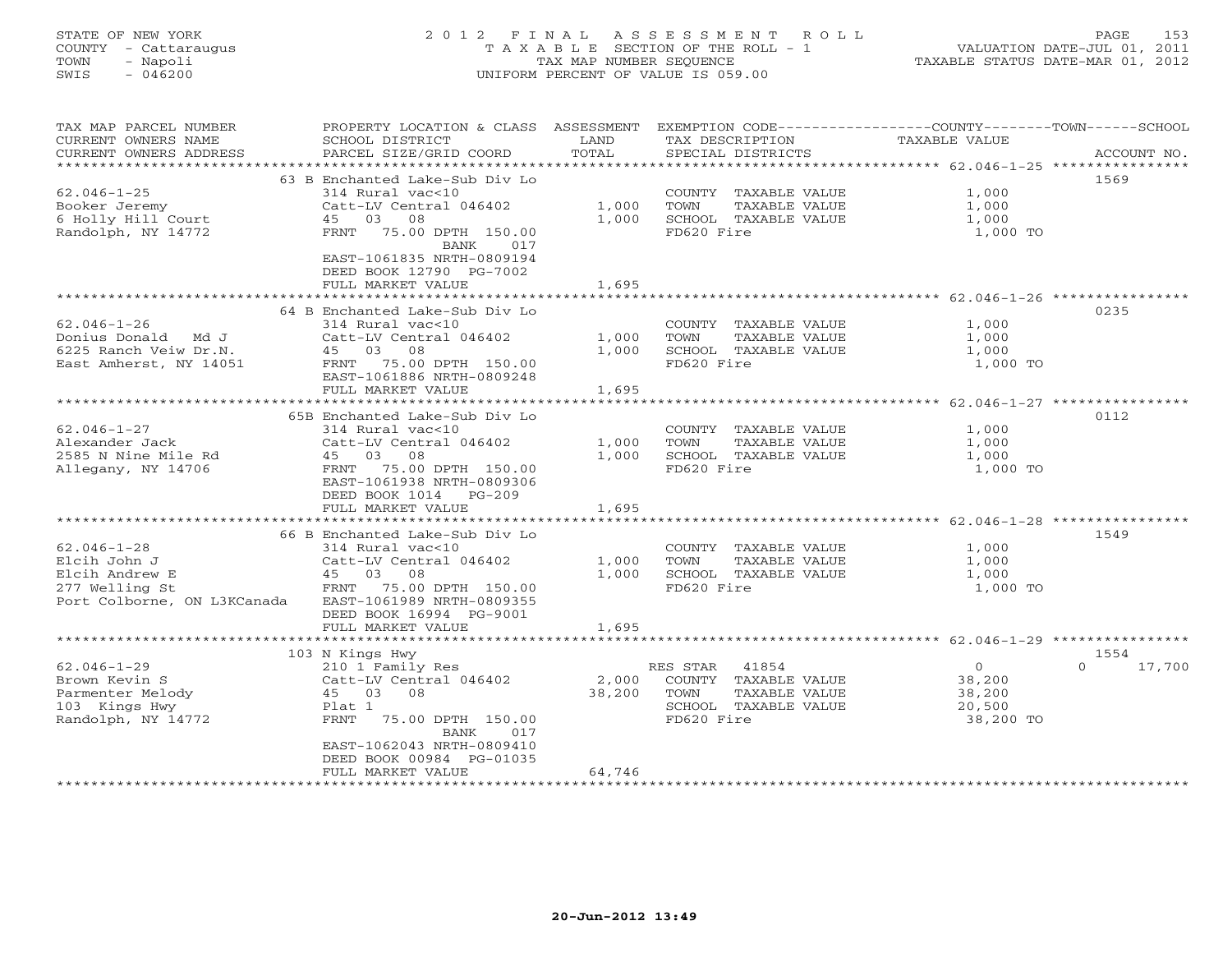# STATE OF NEW YORK 2 0 1 2 F I N A L A S S E S S M E N T R O L L PAGE 154 COUNTY - Cattaraugus T A X A B L E SECTION OF THE ROLL - 1 VALUATION DATE-JUL 01, 2011 TOWN - Napoli TAX MAP NUMBER SEQUENCE TAXABLE STATUS DATE-MAR 01, 2012 SWIS - 046200 UNIFORM PERCENT OF VALUE IS 059.00UNIFORM PERCENT OF VALUE IS 059.00

| TAX MAP PARCEL NUMBER<br>CURRENT OWNERS NAME<br>CURRENT OWNERS ADDRESS | PROPERTY LOCATION & CLASS ASSESSMENT EXEMPTION CODE---------------COUNTY-------TOWN------SCHOOL<br>SCHOOL DISTRICT<br>PARCEL SIZE/GRID COORD | LAND<br>TOTAL | TAX DESCRIPTION<br>SPECIAL DISTRICTS | TAXABLE VALUE | ACCOUNT NO. |
|------------------------------------------------------------------------|----------------------------------------------------------------------------------------------------------------------------------------------|---------------|--------------------------------------|---------------|-------------|
|                                                                        |                                                                                                                                              |               |                                      |               |             |
|                                                                        | 68B Enchanted Lake-Sub Div Lo                                                                                                                |               |                                      |               | 1592        |
| $62.046 - 1 - 30$                                                      | 314 Rural vac<10                                                                                                                             |               | COUNTY TAXABLE VALUE                 | 1,000         |             |
| Zinck Franklin Jr                                                      | Catt-LV Central 046402                                                                                                                       | 1,000         | TOWN<br>TAXABLE VALUE                | 1,000         |             |
| 10954 Keller Rd                                                        | 45 03 08                                                                                                                                     | 1,000         | SCHOOL TAXABLE VALUE                 | 1,000         |             |
| Clarence, NY 14031                                                     | FRNT 75.00 DPTH 150.00<br>EAST-1062095 NRTH-0809465                                                                                          |               | FD620 Fire                           | 1,000 TO      |             |
|                                                                        | DEED BOOK 10330 PG-7004<br>FULL MARKET VALUE                                                                                                 | 1,695         |                                      |               |             |
|                                                                        |                                                                                                                                              |               |                                      |               |             |
|                                                                        | 69 B Enchanted Lake-Sub Div Lo                                                                                                               |               |                                      |               | 0117        |
| $62.046 - 1 - 31$                                                      | 314 Rural vac<10                                                                                                                             |               | COUNTY TAXABLE VALUE                 | 1,300         |             |
| Thrasher Mark D                                                        | Catt-LV Central 046402                                                                                                                       | 1,300         | TOWN<br>TAXABLE VALUE                | 1,300         |             |
| Janet Brown                                                            | 45 03 08                                                                                                                                     | 1,300         | SCHOOL TAXABLE VALUE                 | 1,300         |             |
| 123 Caroline Rd                                                        | FRNT 95.00 DPTH 150.00                                                                                                                       |               | FD620 Fire                           | 1,300 TO      |             |
| Gowanda, NY 14070                                                      | EAST-1062147 NRTH-0809521                                                                                                                    |               |                                      |               |             |
|                                                                        | DEED BOOK 00922 PG-01134                                                                                                                     |               |                                      |               |             |
|                                                                        | FULL MARKET VALUE                                                                                                                            | 2,203         |                                      |               |             |
|                                                                        |                                                                                                                                              |               |                                      |               |             |
|                                                                        | 70 B Enchanted Lake-Sub Div Lo                                                                                                               |               |                                      |               | 0208        |
| $62.046 - 1 - 32$                                                      | 314 Rural vac<10                                                                                                                             |               | COUNTY TAXABLE VALUE                 | 1,100         |             |
| Curry Maureen E                                                        | Catt-LV Central 046402                                                                                                                       | 1,100         | TAXABLE VALUE<br>TOWN                | 1,100         |             |
| 106 S Clinton St                                                       | 45 03 08                                                                                                                                     | 1,100         | SCHOOL TAXABLE VALUE                 | 1,100         |             |
| Olean, NY 14760                                                        | FRNT 85.00 DPTH 150.00                                                                                                                       |               | FD620 Fire                           | 1,100 TO      |             |
|                                                                        | EAST-1062190 NRTH-0809577                                                                                                                    |               |                                      |               |             |
|                                                                        | DEED BOOK 734<br>PG-00852                                                                                                                    |               |                                      |               |             |
|                                                                        | FULL MARKET VALUE                                                                                                                            | 1,864         |                                      |               |             |
|                                                                        |                                                                                                                                              |               |                                      |               |             |
|                                                                        | 74 B Enchanted Lake-Sub Div Lo                                                                                                               |               |                                      |               | 1223        |
| $62.046 - 1 - 36$                                                      | 314 Rural vac<10                                                                                                                             |               | COUNTY TAXABLE VALUE                 | 1,000         |             |
| Fox William H                                                          | Catt-LV Central 046402                                                                                                                       | 1,000         | TAXABLE VALUE<br>TOWN                | 1,000         |             |
| Fox Sondra J                                                           | 45 03 08                                                                                                                                     | 1,000         | SCHOOL TAXABLE VALUE                 | 1,000         |             |
| 1620 Jemini Dr                                                         | ں ری 150.00<br>FRNT 75.00 DPTH 150.00<br>FRNT 1111000 ATOMY-0809848                                                                          |               | FD620 Fire                           | 1,000 TO      |             |
| Olean, NY 14760                                                        | EAST-1062290 NRTH-0809848                                                                                                                    |               |                                      |               |             |
|                                                                        | FULL MARKET VALUE                                                                                                                            | 1,695         |                                      |               |             |
|                                                                        |                                                                                                                                              |               |                                      |               |             |
|                                                                        | Greenwood Dr                                                                                                                                 |               |                                      |               | 2232        |
| $62.046 - 1 - 37$                                                      | 314 Rural vac<10                                                                                                                             |               | COUNTY TAXABLE VALUE                 | 1,000         |             |
| Milks Mary                                                             | Catt-LV Central 046402                                                                                                                       | 1,000         | TOWN<br>TAXABLE VALUE                | 1,000         |             |
| 31 Greenwood Dr                                                        | 45 03<br>08                                                                                                                                  | 1,000         | SCHOOL TAXABLE VALUE                 | 1,000         |             |
| Randolph, NY 14772                                                     | FRNT<br>93.00 DPTH 170.20                                                                                                                    |               | FD620 Fire                           | 1,000 TO      |             |
|                                                                        | EAST-1061952 NRTH-0810679                                                                                                                    |               |                                      |               |             |
|                                                                        | DEED BOOK 00997 PG-01048                                                                                                                     |               |                                      |               |             |
|                                                                        | FULL MARKET VALUE                                                                                                                            | 1,695         |                                      |               |             |
|                                                                        |                                                                                                                                              |               |                                      |               |             |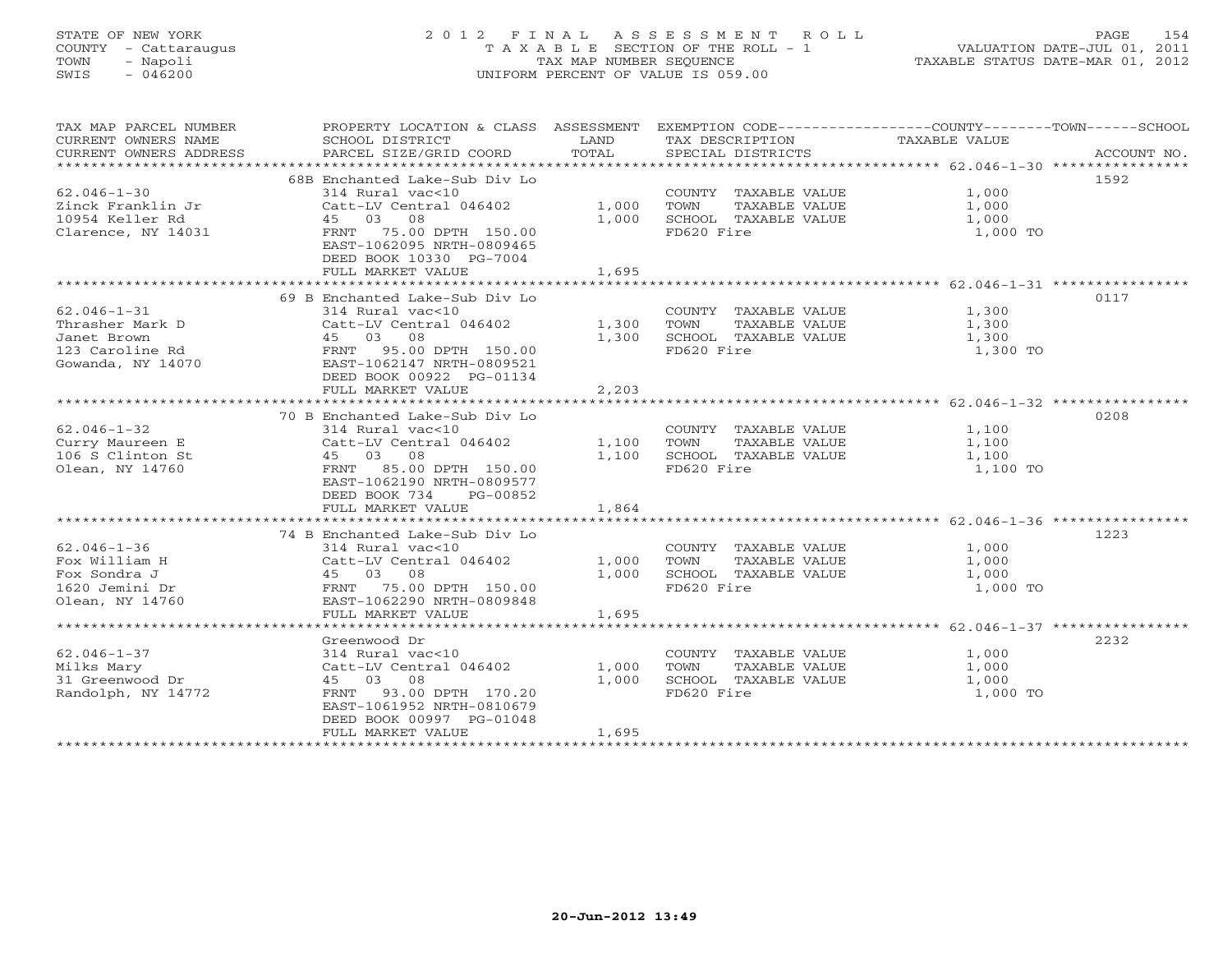# STATE OF NEW YORK 2 0 1 2 F I N A L A S S E S S M E N T R O L L PAGE 155 COUNTY - Cattaraugus T A X A B L E SECTION OF THE ROLL - 1 VALUATION DATE-JUL 01, 2011 TOWN - Napoli TAX MAP NUMBER SEQUENCE TAXABLE STATUS DATE-MAR 01, 2012 SWIS - 046200 UNIFORM PERCENT OF VALUE IS 059.00UNIFORM PERCENT OF VALUE IS 059.00

| TAX MAP PARCEL NUMBER<br>CURRENT OWNERS NAME<br>CURRENT OWNERS ADDRESS                                  | PROPERTY LOCATION & CLASS ASSESSMENT<br>SCHOOL DISTRICT<br>PARCEL SIZE/GRID COORD                                                                                                                                       | LAND<br>TOTAL           | TAX DESCRIPTION<br>SPECIAL DISTRICTS                                                | EXEMPTION CODE-----------------COUNTY-------TOWN------SCHOOL<br>TAXABLE VALUE | ACCOUNT NO. |
|---------------------------------------------------------------------------------------------------------|-------------------------------------------------------------------------------------------------------------------------------------------------------------------------------------------------------------------------|-------------------------|-------------------------------------------------------------------------------------|-------------------------------------------------------------------------------|-------------|
| *****************                                                                                       |                                                                                                                                                                                                                         |                         |                                                                                     |                                                                               | ******      |
| $62.046 - 2 - 1$<br>Barrett Milen<br>111 Fitzgerald St<br>Buffalo, NY 14210                             | 5072 Windmill Rd<br>312 Vac w/imprv<br>Catt-LV Central 046402<br>08<br>45 03<br>$2/2012$ -mergd $64.046-2-2$ i<br>FRNT 165.00 DPTH 160.00<br>EAST-1060515 NRTH-0808851<br>DEED BOOK 00983 PG-00031<br>FULL MARKET VALUE | 1,275<br>1,675<br>2,839 | COUNTY TAXABLE VALUE<br>TOWN<br>TAXABLE VALUE<br>SCHOOL TAXABLE VALUE<br>FD620 Fire | 1,675<br>1,675<br>1,675<br>1,675 TO                                           | 1535        |
|                                                                                                         | 3B Enchanted Lk                                                                                                                                                                                                         |                         |                                                                                     |                                                                               | 1785        |
| $62.046 - 2 - 3$<br>Wiltberger Dennis A<br>Wiltberger Martha E<br>190 Lorelee Dr<br>Tonawanda, NY 14150 | 314 Rural vac<10<br>Catt-LV Central 046402<br>45 03 08<br>FRNT 75.00 DPTH 150.00<br>EAST-1060633 NRTH-0808842<br>FULL MARKET VALUE                                                                                      | 1,000<br>1,000<br>1,695 | COUNTY TAXABLE VALUE<br>TAXABLE VALUE<br>TOWN<br>SCHOOL TAXABLE VALUE<br>FD620 Fire | 1,000<br>1,000<br>1,000<br>1,000 TO                                           |             |
| ********************                                                                                    |                                                                                                                                                                                                                         |                         |                                                                                     |                                                                               |             |
| $62.046 - 2 - 7$<br>Pelham John L<br>Pelham Linda E<br>28 Kings Hwy<br>Randolph, NY 14772               | 7B Enchanted Lk<br>314 Rural vac<10<br>Catt-LV Central 046402<br>45 03 08<br>L/p 969-90<br>ACRES<br>1.45<br>EAST-1060840 NRTH-0808798<br>DEED BOOK 00991 PG-00049<br>FULL MARKET VALUE<br>*******************           | 4,210<br>4,210<br>7,136 | COUNTY TAXABLE VALUE<br>TAXABLE VALUE<br>TOWN<br>SCHOOL TAXABLE VALUE<br>FD620 Fire | 4,210<br>4,210<br>4,210<br>4,210 TO                                           | 1197        |
|                                                                                                         | 8B Enchanted Lk                                                                                                                                                                                                         |                         |                                                                                     |                                                                               | 1306        |
| $62.046 - 2 - 8$<br>Trimble Delphine<br>465 Sandstone Dr<br>Athens, GA 30605                            | 314 Rural vac<10<br>Randolph Centra 047601<br>45 03 08<br>FRNT 75.00 DPTH 150.00<br>EAST-1061027 NRTH-0808660<br>DEED BOOK 1018 PG-374                                                                                  | 1,000<br>1,000          | COUNTY TAXABLE VALUE<br>TOWN<br>TAXABLE VALUE<br>SCHOOL TAXABLE VALUE<br>FD620 Fire | 1,000<br>1,000<br>1,000<br>1,000 TO                                           |             |
|                                                                                                         | FULL MARKET VALUE                                                                                                                                                                                                       | 1,695                   |                                                                                     |                                                                               |             |
|                                                                                                         |                                                                                                                                                                                                                         |                         |                                                                                     |                                                                               |             |
| $62.046 - 2 - 9$<br>Pelham John L<br>Pelham Linda E<br>28 Kings Hwy<br>Randolph, NY 14772               | 9B Enchanted Lk<br>$314$ Rural vac<10<br>Randolph Centra 047601<br>45 03 08<br>L/p 947-295<br>FRNT 75.00 DPTH 150.00<br>EAST-1061094 NRTH-0808623<br>DEED BOOK 00991 PG-00049<br>FULL MARKET VALUE                      | 1,100<br>1,100<br>1,864 | COUNTY TAXABLE VALUE<br>TOWN<br>TAXABLE VALUE<br>SCHOOL TAXABLE VALUE<br>FD620 Fire | 1,100<br>1,100<br>1,100<br>1,100 TO                                           | 1570        |
|                                                                                                         |                                                                                                                                                                                                                         |                         |                                                                                     |                                                                               |             |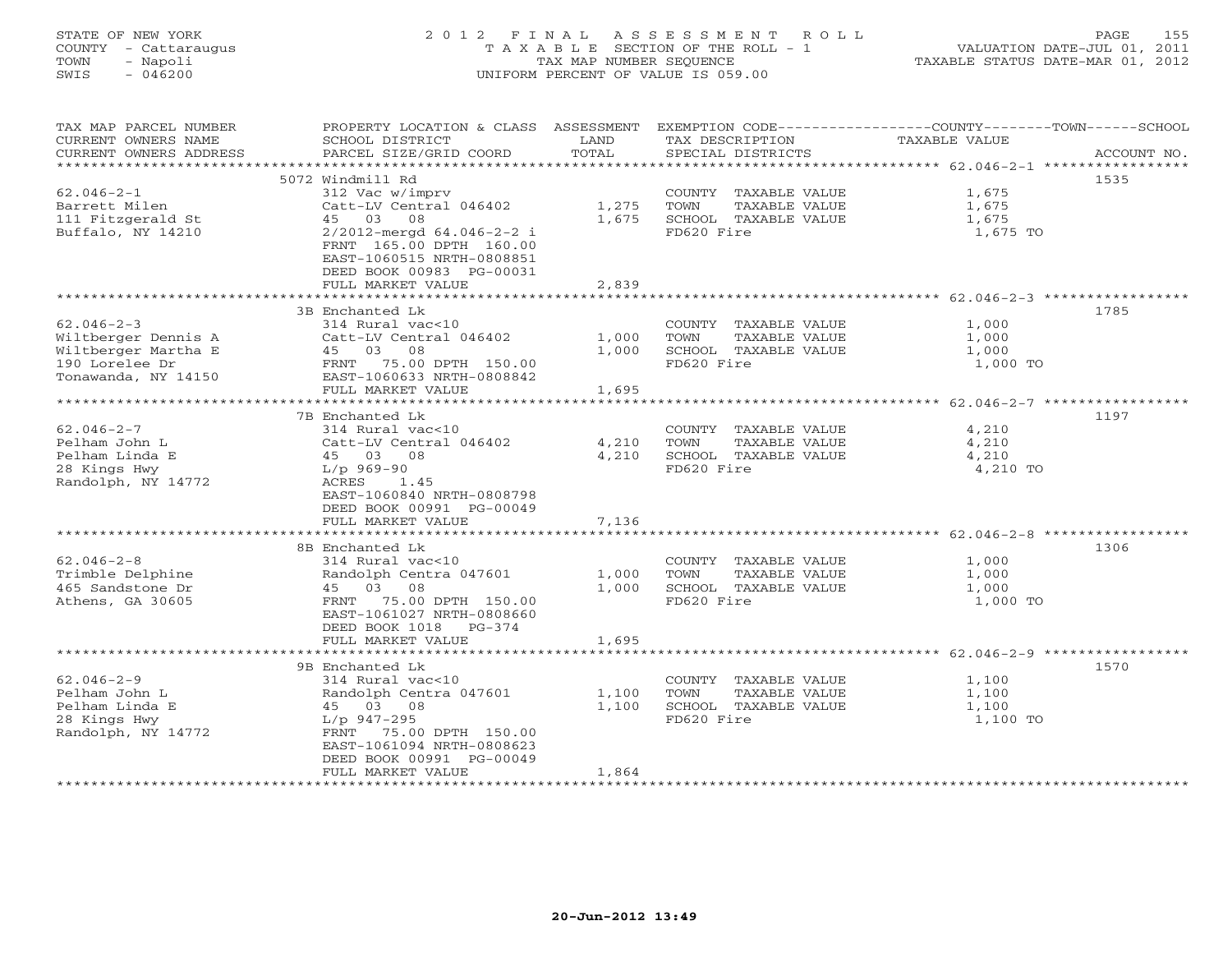# STATE OF NEW YORK 2 0 1 2 F I N A L A S S E S S M E N T R O L L PAGE 156 COUNTY - Cattaraugus T A X A B L E SECTION OF THE ROLL - 1 VALUATION DATE-JUL 01, 2011 TOWN - Napoli TAX MAP NUMBER SEQUENCE TAXABLE STATUS DATE-MAR 01, 2012 SWIS - 046200 UNIFORM PERCENT OF VALUE IS 059.00UNIFORM PERCENT OF VALUE IS 059.00

| TAX MAP PARCEL NUMBER<br>CURRENT OWNERS NAME<br>CURRENT OWNERS ADDRESS                                                                 | SCHOOL DISTRICT<br>PARCEL SIZE/GRID COORD                | LAND<br>TOTAL | TAX DESCRIPTION<br>SPECIAL DISTRICTS                  | PROPERTY LOCATION & CLASS ASSESSMENT EXEMPTION CODE---------------COUNTY-------TOWN------SCHOOL<br>TAXABLE VALUE<br>ACCOUNT NO. |
|----------------------------------------------------------------------------------------------------------------------------------------|----------------------------------------------------------|---------------|-------------------------------------------------------|---------------------------------------------------------------------------------------------------------------------------------|
|                                                                                                                                        |                                                          |               |                                                       |                                                                                                                                 |
|                                                                                                                                        | 10B Enchanted Lk                                         |               |                                                       | 0107                                                                                                                            |
| $62.046 - 2 - 10$                                                                                                                      | 314 Rural vac<10                                         |               | COUNTY TAXABLE VALUE                                  | 1,000<br>1,000                                                                                                                  |
| Tierney Edmund L                                                                                                                       | Randolph Centra 047601                                   | 1,000         | TAXABLE VALUE<br>TOWN                                 |                                                                                                                                 |
| Tierney Elaine T                                                                                                                       | 45 03 08                                                 | 1,000         | SCHOOL TAXABLE VALUE                                  | 1,000                                                                                                                           |
| 151 Zoerb Ave                                                                                                                          | FRNT 75.00 DPTH 150.00                                   |               | FD620 Fire                                            | 1,000 TO                                                                                                                        |
| Cheektowaga, NY 14225                                                                                                                  | EAST-1061157 NRTH-0808579                                |               |                                                       |                                                                                                                                 |
|                                                                                                                                        | DEED BOOK 912<br>PG-00011                                |               |                                                       |                                                                                                                                 |
|                                                                                                                                        | FULL MARKET VALUE                                        | 1,695         |                                                       |                                                                                                                                 |
|                                                                                                                                        |                                                          |               |                                                       |                                                                                                                                 |
|                                                                                                                                        | 11B Enchanted Lk                                         |               |                                                       | 1430                                                                                                                            |
| $62.046 - 2 - 11$                                                                                                                      | 314 Rural vac<10                                         |               | COUNTY TAXABLE VALUE                                  | 1,000                                                                                                                           |
| Lobur Peter                                                                                                                            | Randolph Centra 047601<br>Randolph Cen<br>45    03    08 | 1,000         | TOWN       TAXABLE  VALUE<br>SCHOOL    TAXABLE  VALUE | 1,000                                                                                                                           |
| Lobur Anastasia                                                                                                                        |                                                          | 1,000         |                                                       | 1,000                                                                                                                           |
| 8788 Alam Ave                             FRNT   75.00 DPTH   150.00<br>North Port, FL 34287                 EAST-1061217 NRTH-0808539 |                                                          |               | FD620 Fire                                            | 1,000 TO                                                                                                                        |
|                                                                                                                                        |                                                          |               |                                                       |                                                                                                                                 |
|                                                                                                                                        | FULL MARKET VALUE                                        | 1,695         |                                                       |                                                                                                                                 |
|                                                                                                                                        |                                                          |               |                                                       |                                                                                                                                 |
|                                                                                                                                        | 12B Enchanted Lk                                         |               |                                                       | 1421                                                                                                                            |
| $62.046 - 2 - 12$                                                                                                                      | 314 Rural vac<10                                         |               | COUNTY TAXABLE VALUE                                  | 7,920<br>7,920                                                                                                                  |
| Lennert Emil F                                                                                                                         | Randolph Centra 047601                                   | 7,920         | TOWN<br>TAXABLE VALUE                                 |                                                                                                                                 |
| 68 Benice Dr                                                                                                                           | 45 03 08                                                 | 7,920         | SCHOOL TAXABLE VALUE                                  | 7,920                                                                                                                           |
| Cheektowaga, NY 14225                                                                                                                  | FRNT 75.00 DPTH 150.00                                   |               | FD620 Fire                                            | 7,920 TO                                                                                                                        |
|                                                                                                                                        | EAST-1061277 NRTH-0808500                                |               |                                                       |                                                                                                                                 |
|                                                                                                                                        | DEED BOOK 583<br>PG-4002                                 |               |                                                       |                                                                                                                                 |
|                                                                                                                                        | FULL MARKET VALUE                                        | 13,424        |                                                       |                                                                                                                                 |
|                                                                                                                                        |                                                          |               |                                                       |                                                                                                                                 |
|                                                                                                                                        | 13 B Enchanted Lake-Sub Div Lo                           |               |                                                       | 1327                                                                                                                            |
| $62.046 - 2 - 13$                                                                                                                      | 312 Vac w/imprv                                          |               | COUNTY TAXABLE VALUE                                  | 8,000                                                                                                                           |
| Powers Randell T                                                                                                                       | Randolph Centra 047601                                   | 1,000         | TOWN TAXABLE VALUE                                    | 8,000                                                                                                                           |
| Powers Valerie J                                                                                                                       | 45 03 08                                                 | 8,000         | SCHOOL TAXABLE VALUE                                  | 8,000                                                                                                                           |
| 1235 Highland Ext. St FRNT 75.00 DPTH 195.00                                                                                           |                                                          |               | FD620 Fire                                            | 8,000 TO                                                                                                                        |
| Dubois, PA 15801                                                                                                                       | EAST-1061343 NRTH-0808465                                |               |                                                       |                                                                                                                                 |
|                                                                                                                                        | DEED BOOK 11153 PG-5002                                  |               |                                                       |                                                                                                                                 |
|                                                                                                                                        | FULL MARKET VALUE                                        | 13,559        |                                                       |                                                                                                                                 |
|                                                                                                                                        |                                                          |               |                                                       |                                                                                                                                 |
|                                                                                                                                        | 14B Enchanted Lk                                         |               |                                                       | 1418                                                                                                                            |
| $62.046 - 2 - 14$                                                                                                                      | $314$ Rural vac<10                                       |               | COUNTY TAXABLE VALUE                                  | 2,400                                                                                                                           |
| Lauck Philip N                                                                                                                         | Randolph Centra 047601 2,400                             |               | TOWN<br>TAXABLE VALUE                                 | 2,400                                                                                                                           |
|                                                                                                                                        |                                                          | 2,400         | SCHOOL TAXABLE VALUE                                  | 2,400                                                                                                                           |
| 249 Orchard Dr                           45   03   08<br>Buffalo, NY 14223               FRNT 160.94 DPTH 220.00                       |                                                          |               | FD620 Fire                                            | 2,400 TO                                                                                                                        |
|                                                                                                                                        | EAST-1061429 NRTH-0808423                                |               |                                                       |                                                                                                                                 |
|                                                                                                                                        | FULL MARKET VALUE                                        | 4,068         |                                                       |                                                                                                                                 |
|                                                                                                                                        |                                                          |               |                                                       |                                                                                                                                 |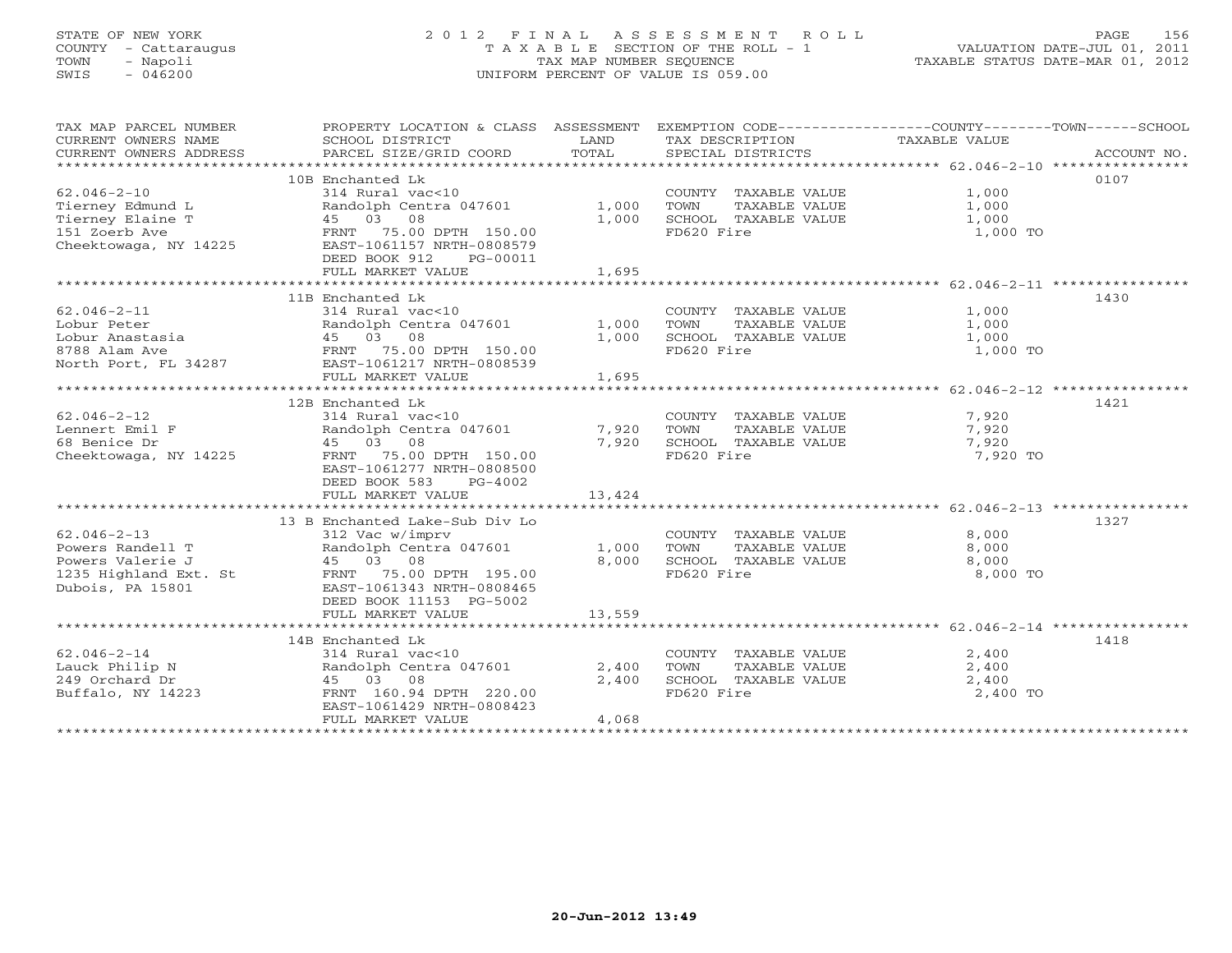# STATE OF NEW YORK 2 0 1 2 F I N A L A S S E S S M E N T R O L L PAGE 157 COUNTY - Cattaraugus T A X A B L E SECTION OF THE ROLL - 1 VALUATION DATE-JUL 01, 2011 TOWN - Napoli TAX MAP NUMBER SEQUENCE TAXABLE STATUS DATE-MAR 01, 2012 SWIS - 046200 UNIFORM PERCENT OF VALUE IS 059.00UNIFORM PERCENT OF VALUE IS 059.00

| TAX MAP PARCEL NUMBER<br>CURRENT OWNERS NAME<br>CURRENT OWNERS ADDRESS | PROPERTY LOCATION & CLASS ASSESSMENT<br>SCHOOL DISTRICT<br>PARCEL SIZE/GRID COORD | LAND<br>TOTAL | TAX DESCRIPTION<br>SPECIAL DISTRICTS          | EXEMPTION CODE-----------------COUNTY-------TOWN------SCHOOL<br>TAXABLE VALUE<br>ACCOUNT NO. |  |
|------------------------------------------------------------------------|-----------------------------------------------------------------------------------|---------------|-----------------------------------------------|----------------------------------------------------------------------------------------------|--|
|                                                                        |                                                                                   |               |                                               |                                                                                              |  |
|                                                                        | 100 N Kings Hwy                                                                   |               |                                               | 1196                                                                                         |  |
| $62.046 - 2 - 15$                                                      | 314 Rural vac<10                                                                  |               | COUNTY TAXABLE VALUE                          | 2,000                                                                                        |  |
| Wilkins Thomas                                                         | Randolph Centra 047601                                                            | 2,000         | TOWN<br>TAXABLE VALUE                         | 2,000                                                                                        |  |
| 304 Goundry St                                                         | 45 03 08                                                                          | 2,000         | SCHOOL TAXABLE VALUE                          | 2,000                                                                                        |  |
| North Tonawanda, NY 14120                                              | FRNT 208.54 DPTH 150.00<br>EAST-1061541 NRTH-0808362<br>DEED BOOK 1878    PG-2001 |               | FD620 Fire                                    | 2,000 TO                                                                                     |  |
|                                                                        | FULL MARKET VALUE                                                                 | 3,390         |                                               |                                                                                              |  |
|                                                                        | 53 B Enchanted Lake-Sub Div Lo                                                    |               |                                               | 1466                                                                                         |  |
| $62.046 - 2 - 16$                                                      | 314 Rural vac<10                                                                  |               | COUNTY TAXABLE VALUE                          | 1,000                                                                                        |  |
| McKeown P H                                                            | Randolph Centra 047601                                                            | 1,000         | TAXABLE VALUE                                 |                                                                                              |  |
| McMahon N L                                                            | 45 03 08                                                                          | 1,000         | TOWN<br>SCHOOL TAXABLE VALUE                  | 1,000<br>1,000                                                                               |  |
| 104 Church St                                                          |                                                                                   |               | FD620 Fire                                    |                                                                                              |  |
| Hamburg, NY 14075                                                      | FRNT 75.00 DPTH 150.00<br>EAST-1061556 NRTH-0808447<br>DEED BOOK 734<br>PG-00540  |               |                                               | 1,000 TO                                                                                     |  |
|                                                                        | FULL MARKET VALUE                                                                 | 1,695         |                                               |                                                                                              |  |
|                                                                        |                                                                                   |               |                                               |                                                                                              |  |
|                                                                        | 54 B Enchanted Lake-Sub Div Lo                                                    |               |                                               | 1720                                                                                         |  |
| $62.046 - 2 - 17$                                                      | 314 Rural vac<10                                                                  |               | COUNTY TAXABLE VALUE                          | 1,000                                                                                        |  |
| Sheridan Eddie                                                         | Randolph Centra 047601                                                            | 1,000         | TAXABLE VALUE<br>TOWN                         | 1,000                                                                                        |  |
| 7 Chenin Run                                                           | 45 03 08                                                                          | 1,000         | SCHOOL TAXABLE VALUE                          | 1,000                                                                                        |  |
| Fairport, NY 14450                                                     | FRNT 75.00 DPTH 150.00<br>EAST-1061562 NRTH-0808523<br>DEED BOOK 11074 PG-3001    |               | FD620 Fire                                    | 1,000 TO                                                                                     |  |
|                                                                        | FULL MARKET VALUE                                                                 | 1,695         |                                               |                                                                                              |  |
|                                                                        |                                                                                   |               |                                               |                                                                                              |  |
|                                                                        | 55 B Enchanted Lake-Sub Div Lo                                                    |               |                                               | 0200                                                                                         |  |
| $62.046 - 2 - 18$                                                      | 314 Rural vac<10                                                                  |               | COUNTY TAXABLE VALUE                          | 1,000                                                                                        |  |
| Cox Marian L                                                           | Randolph Centra 047601                                                            | 1,000         | TAXABLE VALUE<br>TOWN                         | 1,000                                                                                        |  |
| 2341 Union Rd 1                                                        | 45 03 08                                                                          | 1,000         | SCHOOL TAXABLE VALUE                          | 1,000                                                                                        |  |
| West Seneca, NY 14224                                                  | FRNT 75.00 DPTH 150.00<br>EAST-1061556 NRTH-0808597                               |               | FD620 Fire                                    | 1,000 TO                                                                                     |  |
|                                                                        | FULL MARKET VALUE                                                                 | 1,695         |                                               |                                                                                              |  |
|                                                                        |                                                                                   |               |                                               |                                                                                              |  |
|                                                                        | 58 B Enchanted Lake-Sub Div Lo                                                    |               |                                               | 1423                                                                                         |  |
| $62.046 - 2 - 21$<br>Hersee Scott                                      | 314 Rural vac<10<br>Catt-LV Central 046402                                        | 1,000         | COUNTY TAXABLE VALUE<br>TOWN<br>TAXABLE VALUE | 1,000<br>1,000                                                                               |  |
| Hersee Jennifer                                                        | 45 03 08                                                                          | 1,000         |                                               | 1,000                                                                                        |  |
| 120 Willowdale Dr                                                      | FRNT<br>74.09 DPTH 181.94                                                         |               | SCHOOL TAXABLE VALUE<br>FD620 Fire            | 1,000 TO                                                                                     |  |
| West Seneca, NY 14224                                                  | EAST-1061548 NRTH-0808840                                                         |               |                                               |                                                                                              |  |
|                                                                        | DEED BOOK 9534 PG-9001                                                            | 1,695         |                                               |                                                                                              |  |
|                                                                        | FULL MARKET VALUE                                                                 |               |                                               |                                                                                              |  |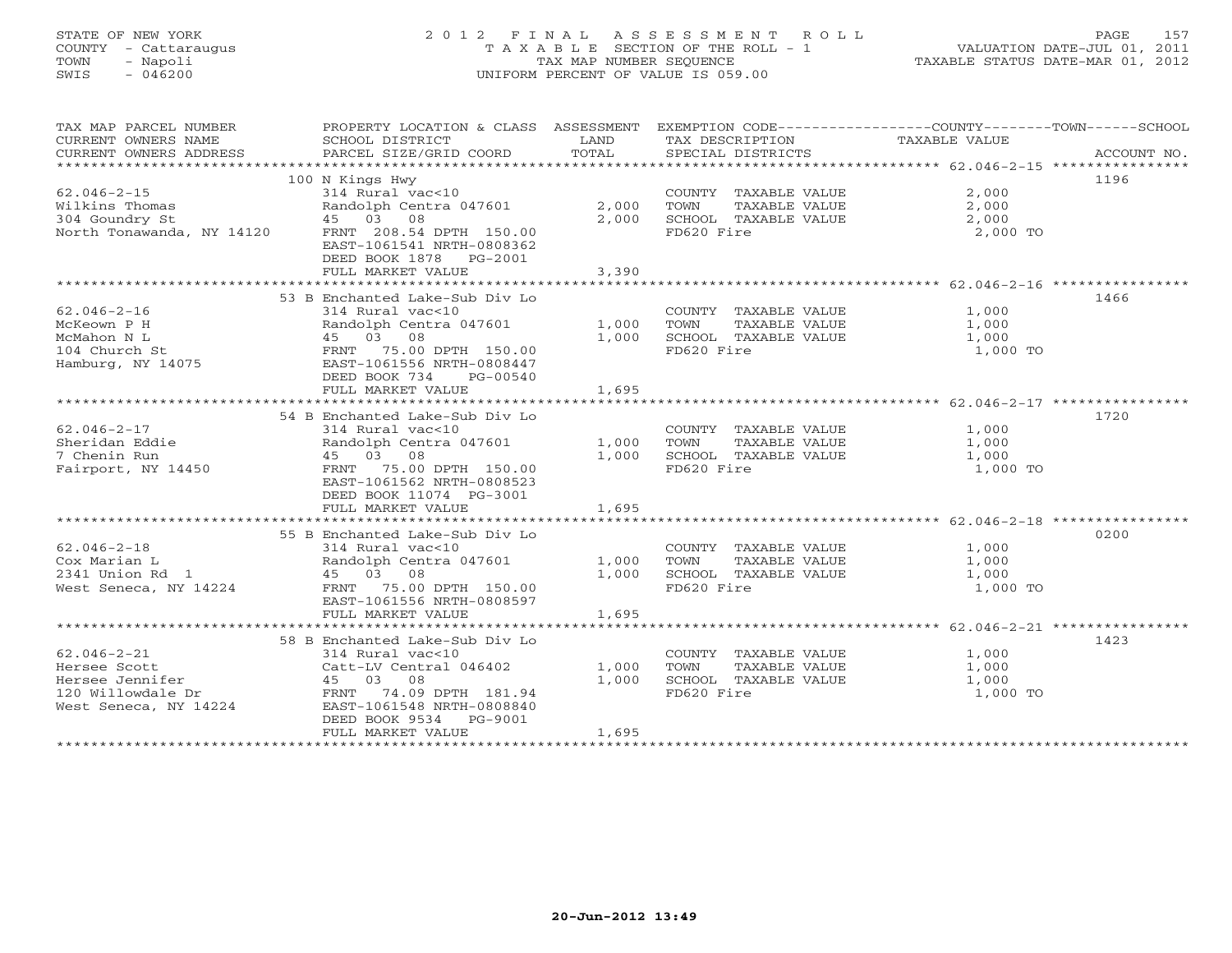# STATE OF NEW YORK 2 0 1 2 F I N A L A S S E S S M E N T R O L L PAGE 158 COUNTY - Cattaraugus T A X A B L E SECTION OF THE ROLL - 1 VALUATION DATE-JUL 01, 2011 TOWN - Napoli TAX MAP NUMBER SEQUENCE TAXABLE STATUS DATE-MAR 01, 2012 SWIS - 046200 UNIFORM PERCENT OF VALUE IS 059.00UNIFORM PERCENT OF VALUE IS 059.00

| TAX MAP PARCEL NUMBER     | PROPERTY LOCATION & CLASS ASSESSMENT EXEMPTION CODE---------------COUNTY-------TOWN------SCHOOL |       |                                                                                            |                                           |             |
|---------------------------|-------------------------------------------------------------------------------------------------|-------|--------------------------------------------------------------------------------------------|-------------------------------------------|-------------|
| CURRENT OWNERS NAME       | SCHOOL DISTRICT                                                                                 | LAND  | TAX DESCRIPTION                                                                            | TAXABLE VALUE                             |             |
| CURRENT OWNERS ADDRESS    | PARCEL SIZE/GRID COORD                                                                          | TOTAL | SPECIAL DISTRICTS                                                                          |                                           | ACCOUNT NO. |
|                           |                                                                                                 |       |                                                                                            |                                           |             |
|                           | 60B Enchanted Lk                                                                                |       |                                                                                            |                                           | 1403        |
| $62.046 - 2 - 23$         | 314 Rural vac<10                                                                                |       | COUNTY TAXABLE VALUE $1,000$<br>TOWN TAXABLE VALUE $1,000$<br>SCHOOL TAXABLE VALUE $1,000$ | 1,000<br>1,000                            |             |
|                           | Catt-LV Central 046402 1,000                                                                    |       |                                                                                            |                                           |             |
|                           |                                                                                                 | 1,000 |                                                                                            |                                           |             |
|                           |                                                                                                 |       | FD620 Fire                                                                                 | 1,000 TO                                  |             |
|                           |                                                                                                 |       |                                                                                            |                                           |             |
|                           | DEED BOOK 871 PG-01167                                                                          |       |                                                                                            |                                           |             |
|                           | FULL MARKET VALUE                                                                               | 1,695 |                                                                                            |                                           |             |
|                           |                                                                                                 |       |                                                                                            |                                           |             |
|                           | 61 B Enchanted Lake-Sub Div Lo                                                                  |       |                                                                                            |                                           | 1753        |
| $62.046 - 2 - 24$         | 314 Rural vac<10                                                                                |       | COUNTY TAXABLE VALUE                                                                       | 1,000                                     |             |
|                           |                                                                                                 |       |                                                                                            |                                           |             |
|                           |                                                                                                 |       | TOWN TAXABLE VALUE 1,000<br>SCHOOL TAXABLE VALUE 1,000                                     |                                           |             |
|                           |                                                                                                 |       | FD620 Fire                                                                                 | 1,000 TO                                  |             |
|                           |                                                                                                 |       |                                                                                            |                                           |             |
|                           | FULL MARKET VALUE                                                                               | 1,695 |                                                                                            |                                           |             |
|                           |                                                                                                 |       |                                                                                            |                                           |             |
|                           | 101C, 102C Holly Hill Rd                                                                        |       |                                                                                            |                                           | 1626        |
| $62.046 - 2 - 25$         | 314 Rural vac<10<br>Catt-LV Central 046402                                                      | 1,600 | COUNTY TAXABLE VALUE<br>TOWN      TAXABLE VALUE                                            | 1,600<br>1,600                            |             |
| Parmenter Neal            |                                                                                                 |       |                                                                                            |                                           |             |
| 14 Holly Hill Ct 45 03 08 |                                                                                                 | 1,600 | SCHOOL TAXABLE VALUE 1,600                                                                 |                                           |             |
| Randolph, NY 14772        | FRNT 104.70 DPTH 151.40                                                                         |       | FD620 Fire                                                                                 | 1,600 TO                                  |             |
|                           | EAST-1061566 NRTH-0809133                                                                       |       |                                                                                            |                                           |             |
|                           | DEED BOOK 00990 PG-00404                                                                        |       |                                                                                            |                                           |             |
|                           | FULL MARKET VALUE                                                                               | 2,712 |                                                                                            |                                           |             |
|                           |                                                                                                 |       |                                                                                            |                                           |             |
|                           | 103C Enchanted Lake-Sub Div Lo                                                                  |       |                                                                                            |                                           | 0249        |
| $62.046 - 2 - 27$         | 314 Rural vac<10                                                                                |       | COUNTY TAXABLE VALUE                                                                       | 800                                       |             |
| Elieff Russel             | Catt-LV Central 046402                                                                          | 800   | TAXABLE VALUE<br>TOWN                                                                      | 800<br>800                                |             |
| Elieff Ruth E             |                                                                                                 | 800   | SCHOOL TAXABLE VALUE                                                                       |                                           |             |
| 3176 S Park Ave           | Catt-LV Central 046402<br>45 03 08<br>FRAT 52.36 DPTH 236.48                                    |       | FD620 Fire                                                                                 | 800 TO                                    |             |
|                           | Lackawanna, NY 14218 EAST-1061508 NRTH-0809229                                                  |       |                                                                                            |                                           |             |
|                           | FULL MARKET VALUE                                                                               | 1,356 |                                                                                            |                                           |             |
|                           |                                                                                                 |       |                                                                                            |                                           |             |
|                           | 104C Enchanted Lake-Sub Div Lo                                                                  |       |                                                                                            |                                           | 1692        |
| $62.046 - 2 - 28$         | 314 Rural vac<10                                                                                |       | COUNTY TAXABLE VALUE                                                                       | 800                                       |             |
| Storer Roger S            | Catt-LV Central 046402<br>45 03 08                                                              | 800   | TAXABLE VALUE<br>TOWN                                                                      | 800                                       |             |
| PO Box 10575              | 45 03 08                                                                                        | 800   | SCHOOL TAXABLE VALUE                                                                       | $\begin{array}{c} 800 \\ 800 \end{array}$ |             |
| Randolph, NY 14772        | FRNT 52.36 DPTH 236.47                                                                          |       | FD620 Fire                                                                                 | 800 TO                                    |             |
|                           | EAST-1061500 NRTH-0809302                                                                       |       |                                                                                            |                                           |             |
|                           | DEED BOOK 00968 PG-00184                                                                        |       |                                                                                            |                                           |             |
|                           | FULL MARKET VALUE                                                                               | 1,356 |                                                                                            |                                           |             |
|                           |                                                                                                 |       |                                                                                            |                                           |             |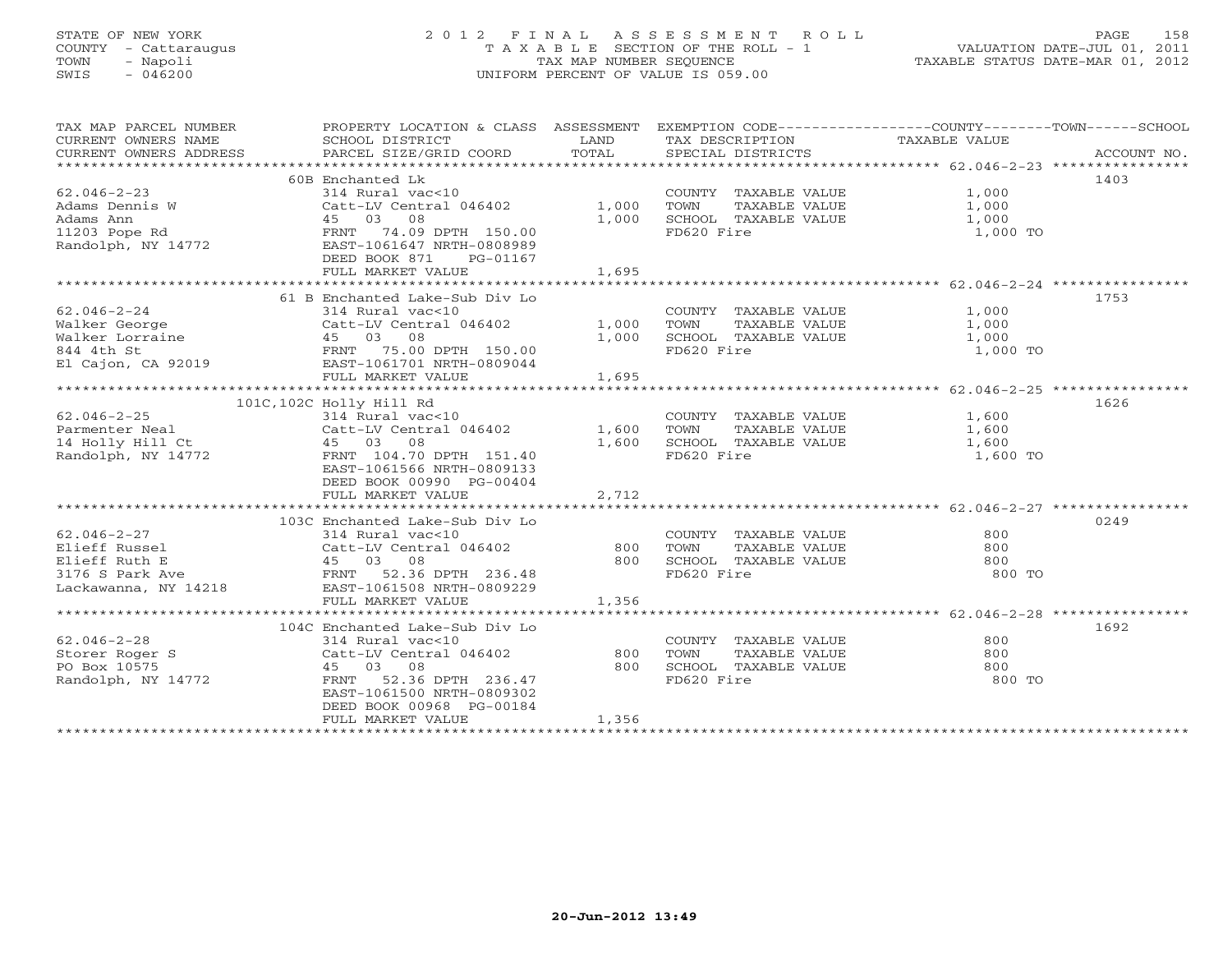# STATE OF NEW YORK 2 0 1 2 F I N A L A S S E S S M E N T R O L L PAGE 159 COUNTY - Cattaraugus T A X A B L E SECTION OF THE ROLL - 1 VALUATION DATE-JUL 01, 2011 TOWN - Napoli TAX MAP NUMBER SEQUENCE TAXABLE STATUS DATE-MAR 01, 2012 SWIS - 046200 UNIFORM PERCENT OF VALUE IS 059.00UNIFORM PERCENT OF VALUE IS 059.00

| TAX MAP PARCEL NUMBER                | PROPERTY LOCATION & CLASS ASSESSMENT  |       | EXEMPTION CODE-----------------COUNTY-------TOWN------SCHOOL |               |             |
|--------------------------------------|---------------------------------------|-------|--------------------------------------------------------------|---------------|-------------|
| CURRENT OWNERS NAME                  | SCHOOL DISTRICT                       | LAND  | TAX DESCRIPTION                                              | TAXABLE VALUE |             |
| CURRENT OWNERS ADDRESS               | PARCEL SIZE/GRID COORD                | TOTAL | SPECIAL DISTRICTS                                            |               | ACCOUNT NO. |
|                                      |                                       |       |                                                              |               |             |
| $62.046 - 2 - 29$                    | 105C Enchanted Lk<br>314 Rural vac<10 |       | COUNTY TAXABLE VALUE                                         | 800           | 1451        |
| Carr Jay                             | Catt-LV Central 046402                | 800   | TOWN<br>TAXABLE VALUE                                        | 800           |             |
| Degaust Marie                        | 45 03 08                              | 800   | SCHOOL TAXABLE VALUE                                         | 800           |             |
| 17 Dean Cresent                      | FRNT 52.36 DPTH 215.69                |       | FD620 Fire                                                   | 800 TO        |             |
| Ingersall Ontario Canada             | EAST-1061527 NRTH-0809371             |       |                                                              |               |             |
| N5c 3C4,                             | DEED BOOK 00956 PG-00857              |       |                                                              |               |             |
|                                      | FULL MARKET VALUE                     | 1,356 |                                                              |               |             |
|                                      |                                       |       |                                                              |               |             |
|                                      | 106C Enchanted Lake-Sub Div Lo        |       |                                                              |               | 0059        |
| $62.046 - 2 - 30$                    | 314 Rural vac<10                      |       | COUNTY TAXABLE VALUE                                         | 700           |             |
| Asquith Russell M                    | Catt-LV Central 046402                | 700   | TOWN<br>TAXABLE VALUE                                        | 700           |             |
| Asquith Joan L                       | 45 03 08                              | 700   | SCHOOL TAXABLE VALUE                                         | 700           |             |
| 9294 Rte 16                          | FRNT 52.36 DPTH 172.70                |       | FD620 Fire                                                   | 700 TO        |             |
| Machias, NY 14101                    | EAST-1061570 NRTH-0809443             |       |                                                              |               |             |
|                                      | DEED BOOK 737<br>$PG-279$             |       |                                                              |               |             |
|                                      | FULL MARKET VALUE                     | 1,186 |                                                              |               |             |
|                                      |                                       |       |                                                              |               |             |
|                                      | 99C, 107C Holly Hill Rd               |       |                                                              |               | 1516        |
| $62.046 - 2 - 31$                    | 314 Rural vac<10                      |       | COUNTY TAXABLE VALUE                                         | 1,120         |             |
| Parmenter Neal                       | Catt-LV Central 046402                | 1,120 | TAXABLE VALUE<br>TOWN                                        | 1,120         |             |
| 14 Holy Hill Ct                      | 45 03 08                              | 1,120 | SCHOOL TAXABLE VALUE                                         | 1,120         |             |
| Randolph, NY 14772                   | FRNT 75.00 DPTH 150.00                |       | FD620 Fire                                                   | 1,120 TO      |             |
|                                      | EAST-1061654 NRTH-0809461             |       |                                                              |               |             |
|                                      | DEED BOOK 00990 PG-00404              |       |                                                              |               |             |
|                                      | FULL MARKET VALUE                     | 1,898 |                                                              |               |             |
|                                      |                                       |       |                                                              |               |             |
|                                      | 108C Holly Hill Rd                    |       |                                                              |               | 1514        |
| $62.046 - 2 - 32$                    | 314 Rural vac<10                      |       | COUNTY TAXABLE VALUE                                         | 1,000         |             |
| Rau Douglas                          | Catt-LV Central 046402                | 1,000 | TOWN<br>TAXABLE VALUE                                        | 1,000         |             |
| Rau Kathryn                          | 45 03 08                              | 1,000 | SCHOOL TAXABLE VALUE                                         | 1,000         |             |
| 142 Center St<br>Salamanca, NY 14779 | FRNT 75.00 DPTH 160.00                |       | FD620 Fire                                                   | 1,000 TO      |             |
|                                      | EAST-1061678 NRTH-0809542             |       |                                                              |               |             |
|                                      | DEED BOOK 752<br>$PG-96$              |       |                                                              |               |             |
|                                      | FULL MARKET VALUE                     | 1,695 |                                                              |               |             |
|                                      |                                       |       |                                                              |               |             |
|                                      | 109C Holly Hill Rd                    |       |                                                              |               | 1532        |
| $62.046 - 2 - 33$                    | 314 Rural vac<10                      |       | COUNTY TAXABLE VALUE                                         | 1,000         |             |
| Nagel Dr Richard J                   | Catt-LV Central 046402                | 1,000 | TOWN<br>TAXABLE VALUE                                        | 1,000         |             |
| Nagel Florence                       | 45 03 08                              | 1,000 | SCHOOL TAXABLE VALUE                                         | 1,000         |             |
| $1$ Fox Run Ln Apt $121$             | FRNT 75.00 DPTH 160.00                |       | FD620 Fire                                                   | 1,000 TO      |             |
| Orchard Park, NY 14127               | EAST-1061736 NRTH-0809598             |       |                                                              |               |             |
|                                      | FULL MARKET VALUE                     | 1,695 |                                                              |               |             |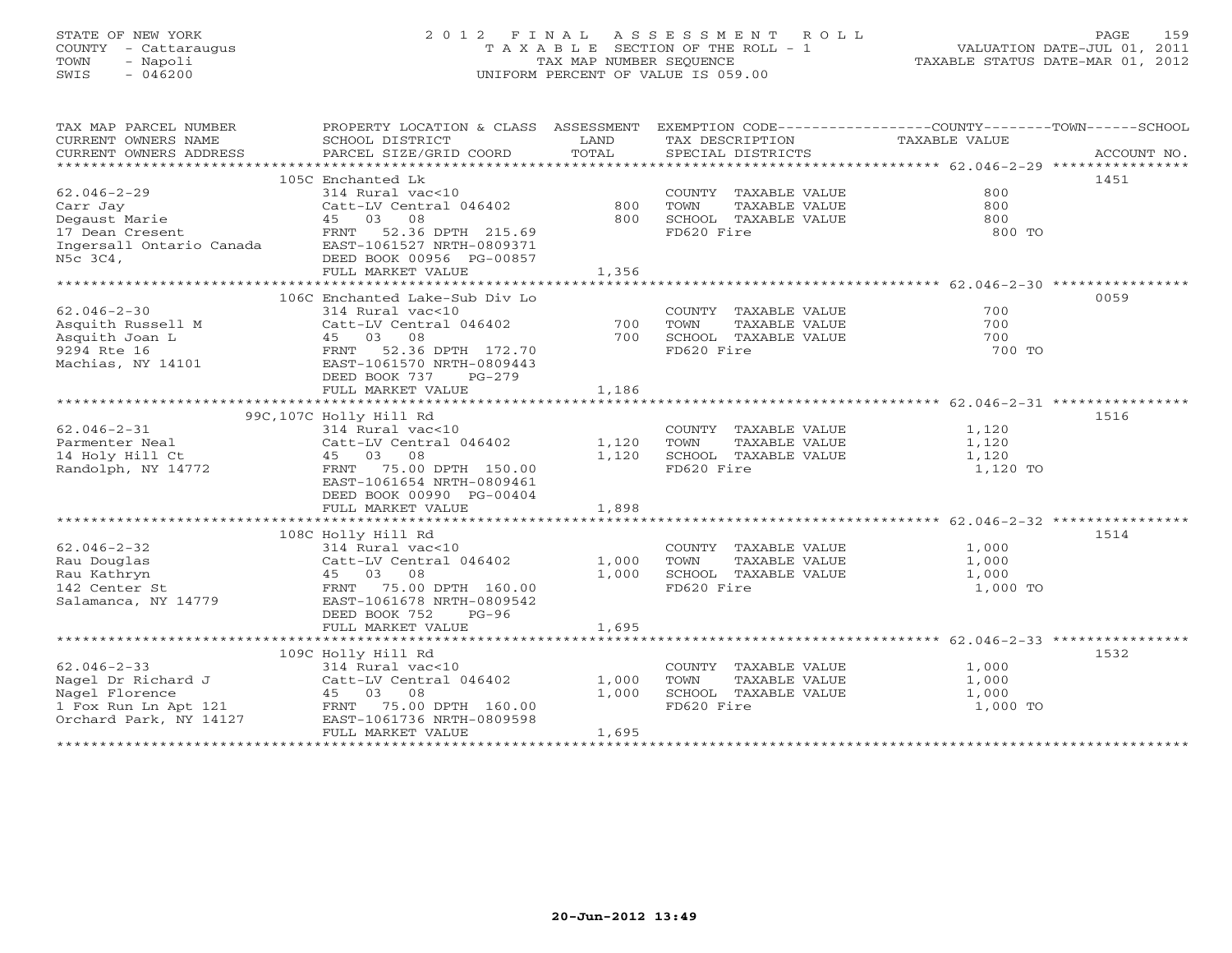# STATE OF NEW YORK 2 0 1 2 F I N A L A S S E S S M E N T R O L L PAGE 160 COUNTY - Cattaraugus T A X A B L E SECTION OF THE ROLL - 1 VALUATION DATE-JUL 01, 2011 TOWN - Napoli TAX MAP NUMBER SEQUENCE TAXABLE STATUS DATE-MAR 01, 2012 SWIS - 046200 UNIFORM PERCENT OF VALUE IS 059.00UNIFORM PERCENT OF VALUE IS 059.00

| TAX MAP PARCEL NUMBER<br>CURRENT OWNERS NAME<br>CURRENT OWNERS ADDRESS              | SCHOOL DISTRICT<br>PARCEL SIZE/GRID COORD                                                                                                                                                                                                                | LAND<br>TOTAL           | TAX DESCRIPTION<br>SPECIAL DISTRICTS                                                       | PROPERTY LOCATION & CLASS ASSESSMENT EXEMPTION CODE---------------COUNTY-------TOWN------SCHOOL<br>TAXABLE VALUE<br>ACCOUNT NO. |  |
|-------------------------------------------------------------------------------------|----------------------------------------------------------------------------------------------------------------------------------------------------------------------------------------------------------------------------------------------------------|-------------------------|--------------------------------------------------------------------------------------------|---------------------------------------------------------------------------------------------------------------------------------|--|
| $62.046 - 2 - 39$<br>McNaney Kay H<br>83 Brookwood Dr<br>Hamburg, NY 14075          | 115C Enchanted Lake-Sub Div Lo<br>314 Rural vac<10<br>Catt-LV Central 046402<br>45 03 08<br>FRNT 93.11 DPTH 160.00<br>EAST-1061906 NRTH-0809950<br>DEED BOOK 841<br>$PG-00603$<br>FULL MARKET VALUE                                                      | 1,300<br>1,300<br>2,203 | COUNTY TAXABLE VALUE<br>TOWN<br>TAXABLE VALUE<br>SCHOOL TAXABLE VALUE<br>FD620 Fire        | 0125<br>1,300<br>1,300<br>1,300<br>1,300 TO                                                                                     |  |
| $62.046 - 3 - 1$<br>Scott Nicholas A<br>1037 Brownlee Ave A<br>Las Cruces, NM 88005 | 51 A Enchanted Lake-Sub Div Lo<br>314 Rural vac<10<br>Catt-LV Central 046402<br>45 03 08<br>FRNT 75.00 DPTH 128.00<br>EAST-1062470 NRTH-0809819<br>DEED BOOK 11497 PG-3001<br>FULL MARKET VALUE                                                          | 900<br>900<br>1,525     | COUNTY TAXABLE VALUE<br>TOWN<br>TAXABLE VALUE<br>SCHOOL TAXABLE VALUE<br>FD620 Fire        | 1541<br>900<br>900<br>900<br>900 TO                                                                                             |  |
| $62.046 - 3 - 3$<br>Madonia Carlo V<br>Madonia Marylin<br>6 Creek Rd                | 49 A Enchanted Lake-Sub Div Lo<br>314 Rural vac<10<br>Catt-LV Central 046402<br>Call-LV Cent.<br>45 03 08<br>FRNT 73 29<br>FRNT 73.29 DPTH 137.00<br>Williamsville, NY 14221 EAST-1062441 NRTH-0809666<br>DEED BOOK 752<br>PG-00200<br>FULL MARKET VALUE | 900<br>900<br>1,525     | COUNTY TAXABLE VALUE<br>TOWN<br>TAXABLE VALUE<br>SCHOOL TAXABLE VALUE<br>FD620 Fire        | 0258<br>900<br>900<br>900<br>900 TO                                                                                             |  |
| $62.046 - 3 - 6$<br>Nasiak Leonard D<br>163 Surrey Run<br>Williamsville, NY 14221   | 46 A Enchanted Lake-Sub Div Lo<br>314 Rural vac<10<br>Catt-LV Central 046402<br>45 03 08<br>FRNT 73.29 DPTH 178.00<br>EAST-1062350 NRTH-0809450<br>DEED BOOK 880<br>$PG-308$<br>FULL MARKET VALUE                                                        | 1,000<br>1,000<br>1,695 | COUNTY TAXABLE VALUE<br>TOWN<br>TAXABLE VALUE<br>SCHOOL TAXABLE VALUE<br>FD620 Fire        | 0099<br>1,000<br>1,000<br>1,000<br>1,000 TO                                                                                     |  |
| $62.046 - 3 - 7$<br>9195 -f Hitching Post Ln<br>Laurel, MD 20723                    | 45 A Enchanted Lake-Sub Div Lo<br>314 Rural vac<10<br>Fratarcangelo Joseph P Catt-LV Central 046402<br>45 03 08<br>73.29 DPTH 190.00<br>FRNT<br>EAST-1062301 NRTH-0809384<br>DEED BOOK 872<br>PG-00575<br>FULL MARKET VALUE                              | 1,100<br>1,100<br>1,864 | COUNTY TAXABLE VALUE<br><b>TOWN</b><br>TAXABLE VALUE<br>SCHOOL TAXABLE VALUE<br>FD620 Fire | 1369<br>1,100<br>1,100<br>1,100<br>1,100 TO                                                                                     |  |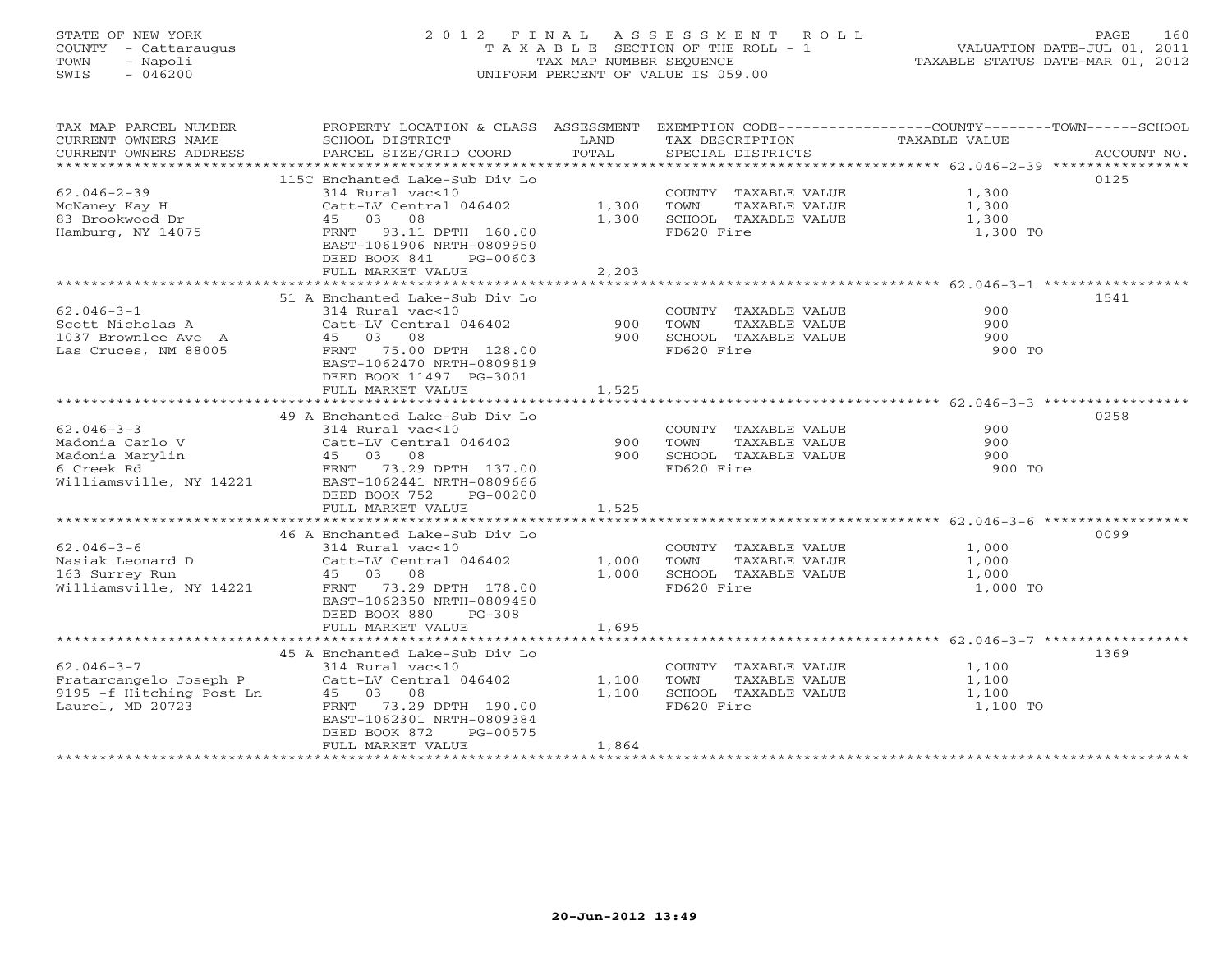# STATE OF NEW YORK 2 0 1 2 F I N A L A S S E S S M E N T R O L L PAGE 161 COUNTY - Cattaraugus T A X A B L E SECTION OF THE ROLL - 1 VALUATION DATE-JUL 01, 2011 TOWN - Napoli TAX MAP NUMBER SEQUENCE TAXABLE STATUS DATE-MAR 01, 2012 SWIS - 046200 UNIFORM PERCENT OF VALUE IS 059.00UNIFORM PERCENT OF VALUE IS 059.00

| TAX MAP PARCEL NUMBER<br>CURRENT OWNERS NAME<br>CURRENT OWNERS ADDRESS | PROPERTY LOCATION & CLASS ASSESSMENT<br>SCHOOL DISTRICT<br>PARCEL SIZE/GRID COORD | LAND<br>TOTAL | TAX DESCRIPTION TAXABLE VALUE<br>SPECIAL DISTRICTS | EXEMPTION CODE-----------------COUNTY-------TOWN------SCHOOL<br>ACCOUNT NO. |
|------------------------------------------------------------------------|-----------------------------------------------------------------------------------|---------------|----------------------------------------------------|-----------------------------------------------------------------------------|
|                                                                        | 44 A Enchanted Lake-Sub Div Lo                                                    |               |                                                    | 1633                                                                        |
| $62.046 - 3 - 8$                                                       | 314 Rural vac<10                                                                  |               | COUNTY TAXABLE VALUE                               | 1,000                                                                       |
| Schleicher Annaliese                                                   | Catt-LV Central 046402                                                            |               | TAXABLE VALUE<br>TOWN                              | 1,000                                                                       |
| PO Box 85                                                              | 45 03 08                                                                          | 1,000         |                                                    | 1,000                                                                       |
|                                                                        |                                                                                   | 1,000         | SCHOOL TAXABLE VALUE<br>FD620 Fire                 |                                                                             |
|                                                                        | Collins, NY 14034 FRNT 75.00 DPTH 190.00<br>EAST-1062247 NRTH-0809330             |               |                                                    | 1,000 TO                                                                    |
|                                                                        |                                                                                   |               |                                                    |                                                                             |
|                                                                        | FULL MARKET VALUE                                                                 | 1,695         |                                                    |                                                                             |
|                                                                        |                                                                                   |               |                                                    | 1462                                                                        |
| $62.046 - 3 - 9$                                                       | 43 A Enchanted Lake-Sub Div Lo                                                    |               |                                                    |                                                                             |
|                                                                        | 314 Rural vac<10                                                                  |               | COUNTY TAXABLE VALUE 1,000                         |                                                                             |
| Nasiak Leonard D                                                       | Catt-LV Central 046402                                                            | 1,000         | TOWN<br>TAXABLE VALUE                              | 1,000                                                                       |
| 163 Surrey Run                                                         | 45 03 08<br>Williamsville, NY 14221 FRNT 75.00 DPTH 158.00                        | 1,000         |                                                    | 1,000                                                                       |
|                                                                        |                                                                                   |               | FD620 Fire                                         | 1,000 TO                                                                    |
|                                                                        | EAST-1062191 NRTH-0809277                                                         |               |                                                    |                                                                             |
|                                                                        | DEED BOOK 880<br>$PG-342$                                                         |               |                                                    |                                                                             |
|                                                                        | FULL MARKET VALUE                                                                 | 1,695         |                                                    |                                                                             |
|                                                                        |                                                                                   |               |                                                    |                                                                             |
|                                                                        | 42 A Enchanted Lake-Sub Div Lo                                                    |               |                                                    | 1534                                                                        |
| $62.046 - 3 - 10$                                                      | 314 Rural vac<10                                                                  |               | COUNTY TAXABLE VALUE                               | 1,000                                                                       |
| Nasiak Leonard D                                                       | Catt-LV Central 046402                                                            | 1,000         | TAXABLE VALUE<br>TOWN                              | 1,000                                                                       |
| 163 Surrey Run                                                         | $-03$<br>$-0.8$<br>45                                                             | 1,000         | SCHOOL TAXABLE VALUE                               | 1,000                                                                       |
|                                                                        | Williamsville, NY 14221 FRNT 75.00 DPTH 157.00                                    |               | FD620 Fire                                         | 1,000 TO                                                                    |
|                                                                        | EAST-1062140 NRTH-0809223                                                         |               |                                                    |                                                                             |
|                                                                        | FULL MARKET VALUE                                                                 | 1,695         |                                                    |                                                                             |
|                                                                        |                                                                                   |               |                                                    |                                                                             |
|                                                                        | 39 A Enchanted Lake-Sub Div Lo                                                    |               |                                                    | 0003                                                                        |
| $62.046 - 3 - 13$                                                      | 314 Rural vac<10                                                                  |               | COUNTY TAXABLE VALUE                               | 1,100                                                                       |
| Chilcott Eugene C                                                      | Catt-LV Central 046402                                                            | 1,100         | TOWN<br>TAXABLE VALUE                              | 1,100                                                                       |
| 973 Janet Dr                                                           | 45 03 08                                                                          | 1,100         | SCHOOL TAXABLE VALUE                               | 1,100                                                                       |
| Canyon Lake, TX 78133                                                  | FRNT 75.00 DPTH 190.00                                                            |               | FD620 Fire                                         | 1,100 TO                                                                    |
|                                                                        | EAST-1061987 NRTH-0809054                                                         |               |                                                    |                                                                             |
|                                                                        | DEED BOOK 00928 PG-01118                                                          |               |                                                    |                                                                             |
|                                                                        | FULL MARKET VALUE                                                                 | 1,864         |                                                    |                                                                             |
|                                                                        |                                                                                   |               |                                                    |                                                                             |
|                                                                        | 38 A Enchanted Lake-Sub Div Lo                                                    |               |                                                    | 1247                                                                        |
| $62.046 - 3 - 14$                                                      | 314 Rural vac<10                                                                  |               | COUNTY TAXABLE VALUE                               | 1,100                                                                       |
|                                                                        | Catt-LV Central 046402                                                            | 1,100         | TAXABLE VALUE<br>TOWN                              | 1,100                                                                       |
|                                                                        | 45 03 08                                                                          | 1,100         | SCHOOL TAXABLE VALUE                               | 1,100                                                                       |
|                                                                        |                                                                                   |               | FD620 Fire                                         | 1,100 TO                                                                    |
| Gang Thomas R<br>Gang Mary Jo<br>42 Mumford St<br>Buffalo, NY 14220    | EAST-1061931 NRTH-0809008                                                         |               |                                                    |                                                                             |
|                                                                        | FULL MARKET VALUE                                                                 | 1,864         |                                                    |                                                                             |
|                                                                        |                                                                                   |               |                                                    |                                                                             |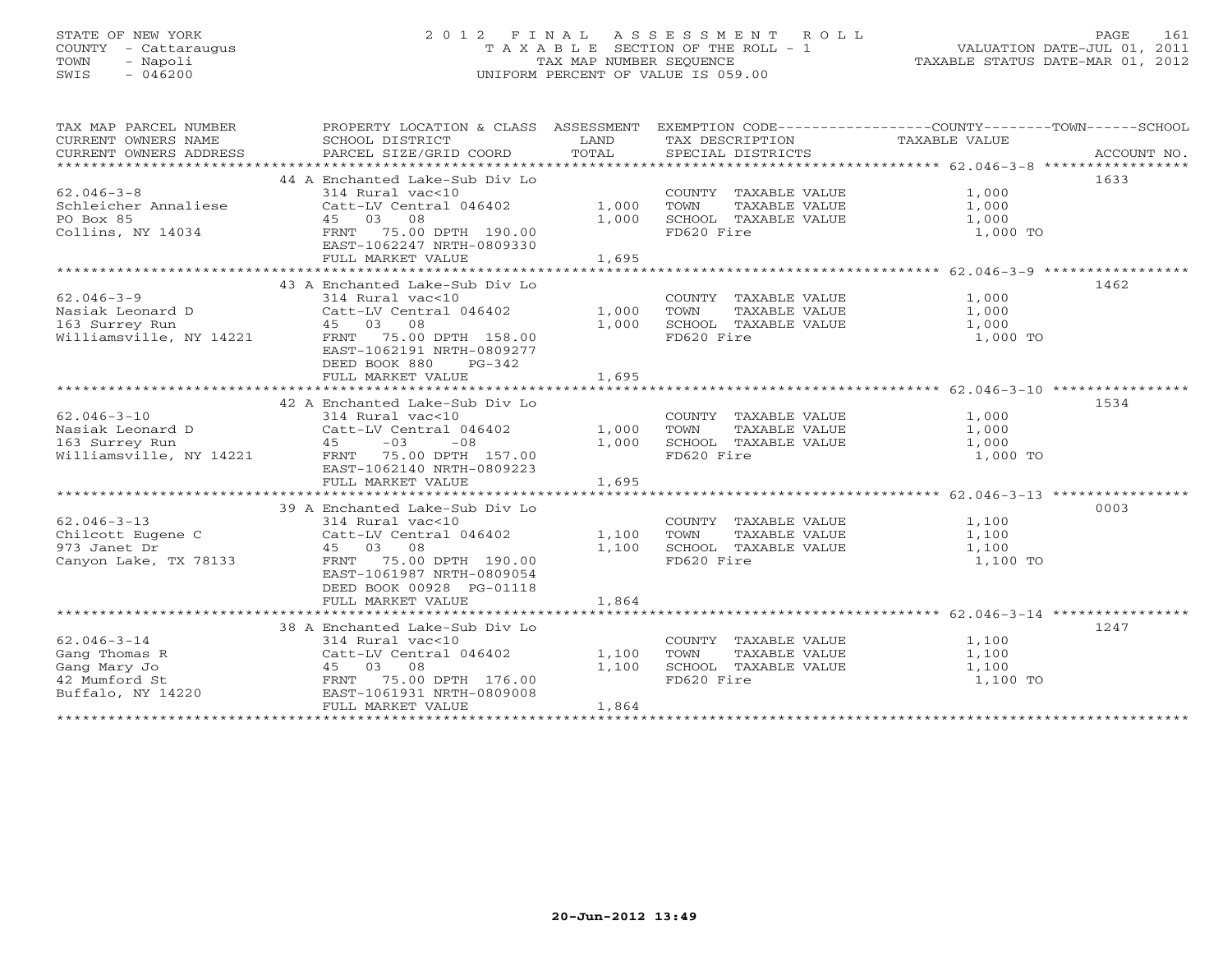# STATE OF NEW YORK 2 0 1 2 F I N A L A S S E S S M E N T R O L L PAGE 162 COUNTY - Cattaraugus T A X A B L E SECTION OF THE ROLL - 1 VALUATION DATE-JUL 01, 2011 TOWN - Napoli TAX MAP NUMBER SEQUENCE TAXABLE STATUS DATE-MAR 01, 2012 SWIS - 046200 UNIFORM PERCENT OF VALUE IS 059.00UNIFORM PERCENT OF VALUE IS 059.00

| TAX MAP PARCEL NUMBER<br>CURRENT OWNERS NAME<br>CURRENT OWNERS ADDRESS                                     | PROPERTY LOCATION & CLASS ASSESSMENT<br>SCHOOL DISTRICT<br>PARCEL SIZE/GRID COORD                                                                                                                  | LAND<br>TOTAL           | EXEMPTION CODE-----------------COUNTY-------TOWN------SCHOOL<br>TAX DESCRIPTION<br>SPECIAL DISTRICTS | TAXABLE VALUE                       | ACCOUNT NO. |
|------------------------------------------------------------------------------------------------------------|----------------------------------------------------------------------------------------------------------------------------------------------------------------------------------------------------|-------------------------|------------------------------------------------------------------------------------------------------|-------------------------------------|-------------|
| $62.046 - 3 - 15$<br>Fernandez John P<br>Fernandez Barb-Etal<br>28 Morgan Hill Rd<br>Doylestown, PA 18901  | 37 A Enchanted Lake-Sub Div Lo<br>314 Rural vac<10<br>Catt-LV Central 046402<br>45 03 08<br>FRNT 73.72 DPTH 170.00<br>EAST-1061882 NRTH-0808953<br>FULL MARKET VALUE                               | 1,000<br>1,000<br>1,695 | COUNTY TAXABLE VALUE<br>TAXABLE VALUE<br>TOWN<br>SCHOOL TAXABLE VALUE<br>FD620 Fire                  | 1,000<br>1,000<br>1,000<br>1,000 TO | 1199        |
|                                                                                                            | 36 A Enchanted Lake-Sub Div Lo                                                                                                                                                                     |                         |                                                                                                      |                                     | 0105        |
| $62.046 - 3 - 16$<br>Bocchiaro Joseph J<br>Bocchiaro Christine<br>55 Idlewood Ct<br>Hamburg, NY 14075-6262 | 314 Rural vac<10<br>Catt-LV Central 046402<br>45 03 08<br>FRNT 73.72 DPTH 170.00<br>EAST-1061834 NRTH-0808893<br>FULL MARKET VALUE                                                                 | 1,000<br>1,000<br>1,695 | COUNTY TAXABLE VALUE<br>TOWN<br>TAXABLE VALUE<br>SCHOOL TAXABLE VALUE<br>FD620 Fire                  | 1,000<br>1,000<br>1,000<br>1,000 TO |             |
| $62.046 - 3 - 17$<br>Carroll Patrick J III<br>Carroll Gloria<br>25 Laurel Dr<br>Bradford, PA 16701         | 35 A Enchanted Lake-Sub Div Lo<br>314 Rural vac<10<br>Catt-LV Central 046402<br>45 03 08<br>FRNT 118.29 DPTH 164.00<br>EAST-1061781 NRTH-0808834<br>DEED BOOK 748<br>PG-00846<br>FULL MARKET VALUE | 1,200<br>1,200<br>2,034 | COUNTY TAXABLE VALUE<br>TAXABLE VALUE<br>TOWN<br>SCHOOL TAXABLE VALUE<br>FD620 Fire                  | 1,200<br>1,200<br>1,200<br>1,200 TO | 0257        |
| $62.046 - 3 - 18$<br>Milks John E<br>3606 Fay Hollow Rd<br>Hinsdale, NY 14743                              | 34 A Enchanted Lake-Sub Div Lo<br>314 Rural vac<10<br>Catt-LV Central 046402<br>45 03 08<br>FRNT 128.00 DPTH 164.00<br>EAST-1061726 NRTH-0808752<br>DEED BOOK 00972 PG-01058<br>FULL MARKET VALUE  | 1,400<br>1,400<br>2,373 | COUNTY TAXABLE VALUE<br>TAXABLE VALUE<br>TOWN<br>SCHOOL TAXABLE VALUE<br>FD620 Fire                  | 1,400<br>1,400<br>1,400<br>1,400 TO | 1751        |
| $62.046 - 3 - 19$<br>Padgett Edward<br>Padgett Maryann<br>4617 windmill Rd<br>Randolph, NY 14772           | 33A Enchanted Lake-Sub Div Lo<br>314 Rural vac<10<br>Randolph Centra 047601<br>45 03 08<br>1.15<br>ACRES<br>EAST-1061863 NRTH-0808602<br>DEED BOOK 00995 PG-00082<br>FULL MARKET VALUE             | 4,090<br>4,090<br>6,932 | COUNTY TAXABLE VALUE<br>TOWN<br>TAXABLE VALUE<br>SCHOOL TAXABLE VALUE<br>FD620 Fire                  | 4,090<br>4,090<br>4,090<br>4,090 TO | 1776        |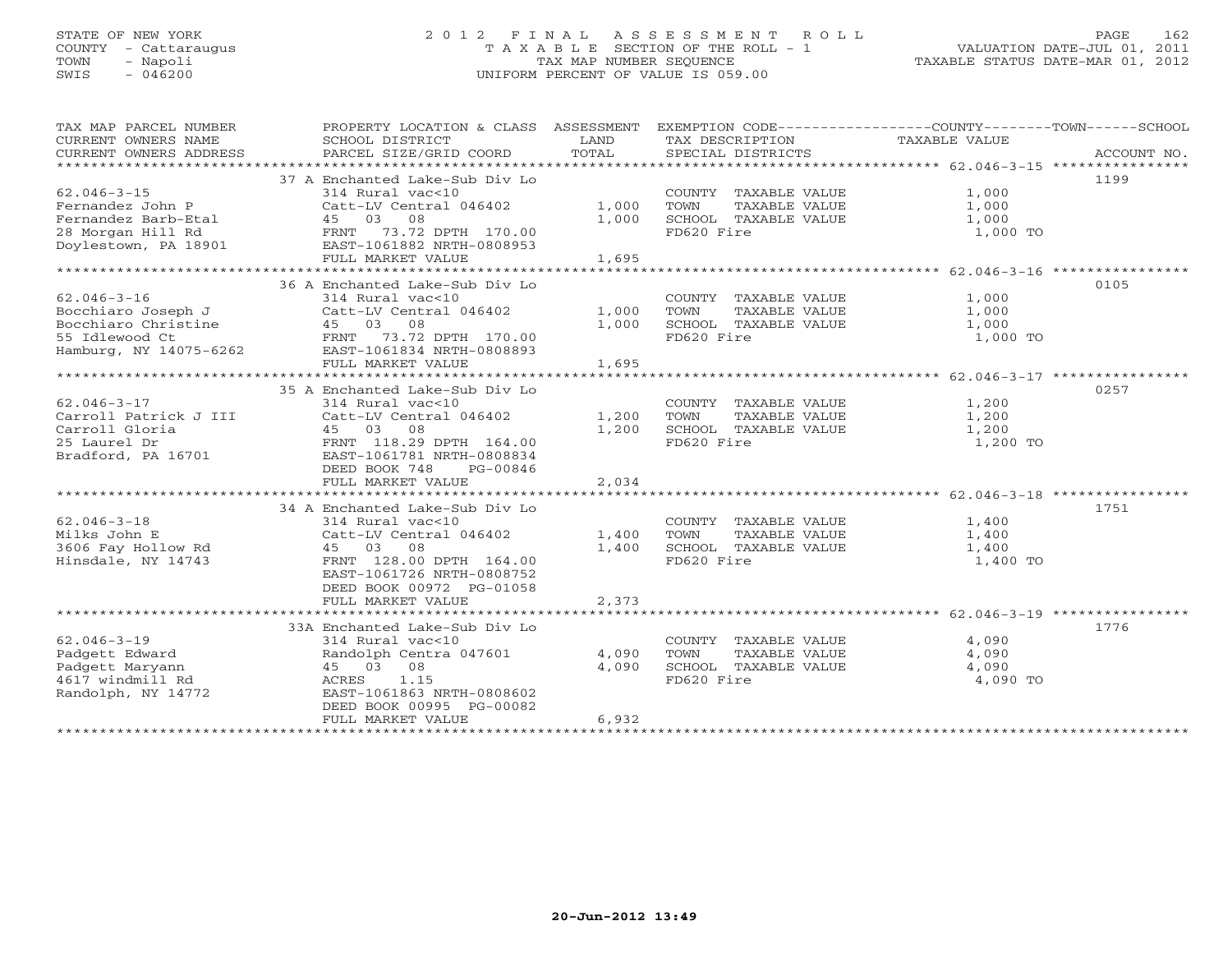# STATE OF NEW YORK 2 0 1 2 F I N A L A S S E S S M E N T R O L L PAGE 163 COUNTY - Cattaraugus T A X A B L E SECTION OF THE ROLL - 1 VALUATION DATE-JUL 01, 2011 TOWN - Napoli TAX MAP NUMBER SEQUENCE TAXABLE STATUS DATE-MAR 01, 2012 SWIS - 046200 UNIFORM PERCENT OF VALUE IS 059.00UNIFORM PERCENT OF VALUE IS 059.00

| TAX MAP PARCEL NUMBER                            | PROPERTY LOCATION & CLASS ASSESSMENT                   |                 |                                           | EXEMPTION CODE-----------------COUNTY-------TOWN------SCHOOL |                  |
|--------------------------------------------------|--------------------------------------------------------|-----------------|-------------------------------------------|--------------------------------------------------------------|------------------|
| CURRENT OWNERS NAME<br>CURRENT OWNERS ADDRESS    | SCHOOL DISTRICT<br>PARCEL SIZE/GRID COORD              | LAND<br>TOTAL   | TAX DESCRIPTION<br>SPECIAL DISTRICTS      | TAXABLE VALUE                                                | ACCOUNT NO.      |
| ***********************                          |                                                        |                 |                                           |                                                              |                  |
|                                                  | 32A Enchanted Lk                                       |                 |                                           |                                                              | 1619             |
| $62.046 - 3 - 20$                                | 314 Rural vac<10                                       |                 | COUNTY TAXABLE VALUE                      | 1,100                                                        |                  |
| Wawro Nancy A                                    | Randolph Centra 047601                                 | 1,100           | TOWN<br>TAXABLE VALUE                     | 1,100                                                        |                  |
| 4746 West Evans Dr                               | 45 03 08                                               | 1,100           | SCHOOL TAXABLE VALUE                      | 1,100                                                        |                  |
| Glendale, AZ 85306                               | 80.00 DPTH 147.00<br>FRNT<br>EAST-1061749 NRTH-0808558 |                 | FD620 Fire                                | 1,100 TO                                                     |                  |
|                                                  | DEED BOOK 00981 PG-00026                               |                 |                                           |                                                              |                  |
|                                                  | FULL MARKET VALUE                                      | 1,864           |                                           |                                                              |                  |
|                                                  |                                                        |                 |                                           |                                                              |                  |
|                                                  | 31 A Enchanted Lake-Sub Div Lo                         |                 |                                           |                                                              | 1460             |
| $62.046 - 3 - 21$                                | 314 Rural vac<10                                       |                 | COUNTY TAXABLE VALUE                      | 1,100                                                        |                  |
| McAndrew Suzanne                                 | Randolph Centra 047601                                 | 1,100           | TOWN<br>TAXABLE VALUE                     | 1,100                                                        |                  |
| McAndrew John J                                  | 45 03 08                                               | 1,100           | SCHOOL TAXABLE VALUE                      | 1,100                                                        |                  |
| 2831 Alton Ave                                   | 75.00 DPTH 170.00<br>FRNT                              |                 | FD620 Fire                                | 1,100 TO                                                     |                  |
| Allentown, PA 18103                              | EAST-1061757 NRTH-0808483                              |                 |                                           |                                                              |                  |
|                                                  | FULL MARKET VALUE                                      | 1,864           |                                           |                                                              |                  |
|                                                  |                                                        |                 |                                           | ******************** 62.046-3-22 ***********                 |                  |
|                                                  | 30 A Enchanted Lake-Sub Div Lo                         |                 |                                           |                                                              | 1709             |
| $62.046 - 3 - 22$                                | 314 Rural vac<10                                       |                 | COUNTY TAXABLE VALUE                      | 2,500                                                        |                  |
| Thompson Ernest C                                | Randolph Centra 047601                                 | 2,500           | TOWN<br>TAXABLE VALUE                     | 2,500                                                        |                  |
| Thompson Jacqueline                              | 45 03 08                                               | 2,500           | SCHOOL TAXABLE VALUE                      | 2,500                                                        |                  |
| 41 Union Common Condo 41 FRNT 342.24 DPTH 197.00 |                                                        |                 | FD620 Fire                                | 2,500 TO                                                     |                  |
| Williamsville, NY 14221                          | EAST-1061783 NRTH-0808384<br>FULL MARKET VALUE         | 4,237           |                                           |                                                              |                  |
|                                                  | ***********************                                | ************    |                                           | ***************** 62.054-1-4 **                              |                  |
|                                                  | 9 S Kings Hwy                                          |                 |                                           |                                                              | 1712             |
| $62.054 - 1 - 4$                                 | 210 1 Family Res                                       |                 | COUNTY TAXABLE VALUE                      | 96,320                                                       |                  |
| Cloutier Jeffrey F                               | Randolph Centra 047601                                 | 5,500           | TOWN<br>TAXABLE VALUE                     | 96,320                                                       |                  |
| Cloutier Karen A                                 | 45 03 08                                               | 96,320          | SCHOOL TAXABLE VALUE                      | 96,320                                                       |                  |
| 9 - S Kings Hwy                                  | $L/p$ 990-649,890-136,952-3                            |                 | FD620 Fire                                | 96,320 TO                                                    |                  |
| Randolph, NY 14772                               | Lot 136                                                |                 |                                           |                                                              |                  |
|                                                  | ACRES<br>3.50                                          |                 |                                           |                                                              |                  |
|                                                  | EAST-1060622 NRTH-0808050                              |                 |                                           |                                                              |                  |
|                                                  | DEED BOOK 6826<br>PG-3005                              |                 |                                           |                                                              |                  |
|                                                  | FULL MARKET VALUE                                      | 163,254         |                                           |                                                              |                  |
|                                                  |                                                        |                 |                                           |                                                              |                  |
| $62.054 - 1 - 9$                                 | 14 N Kings Hwy                                         |                 |                                           | $\Omega$                                                     | 1681<br>$\Omega$ |
|                                                  | 210 1 Family Res                                       |                 | 41854<br>RES STAR<br>COUNTY TAXABLE VALUE | 69,520                                                       | 17,700           |
| Stanley Theodore<br>Stanley Timothy              | Randolph Centra 047601<br>45 03 08                     | 4,780<br>69,520 | TOWN<br>TAXABLE VALUE                     | 69,520                                                       |                  |
| 14 Kings Hwy North                               | $L/p$ 735-1060                                         |                 | SCHOOL TAXABLE VALUE                      | 51,820                                                       |                  |
| Randolph, NY 14772                               | ACRES<br>2.30                                          |                 | FD620 Fire                                | 69,520 TO                                                    |                  |
|                                                  | EAST-1060561 NRTH-0808599                              |                 |                                           |                                                              |                  |
|                                                  | DEED BOOK 13525 PG-5001                                |                 |                                           |                                                              |                  |
|                                                  | FULL MARKET VALUE                                      | 117,831         |                                           |                                                              |                  |
|                                                  |                                                        |                 |                                           |                                                              |                  |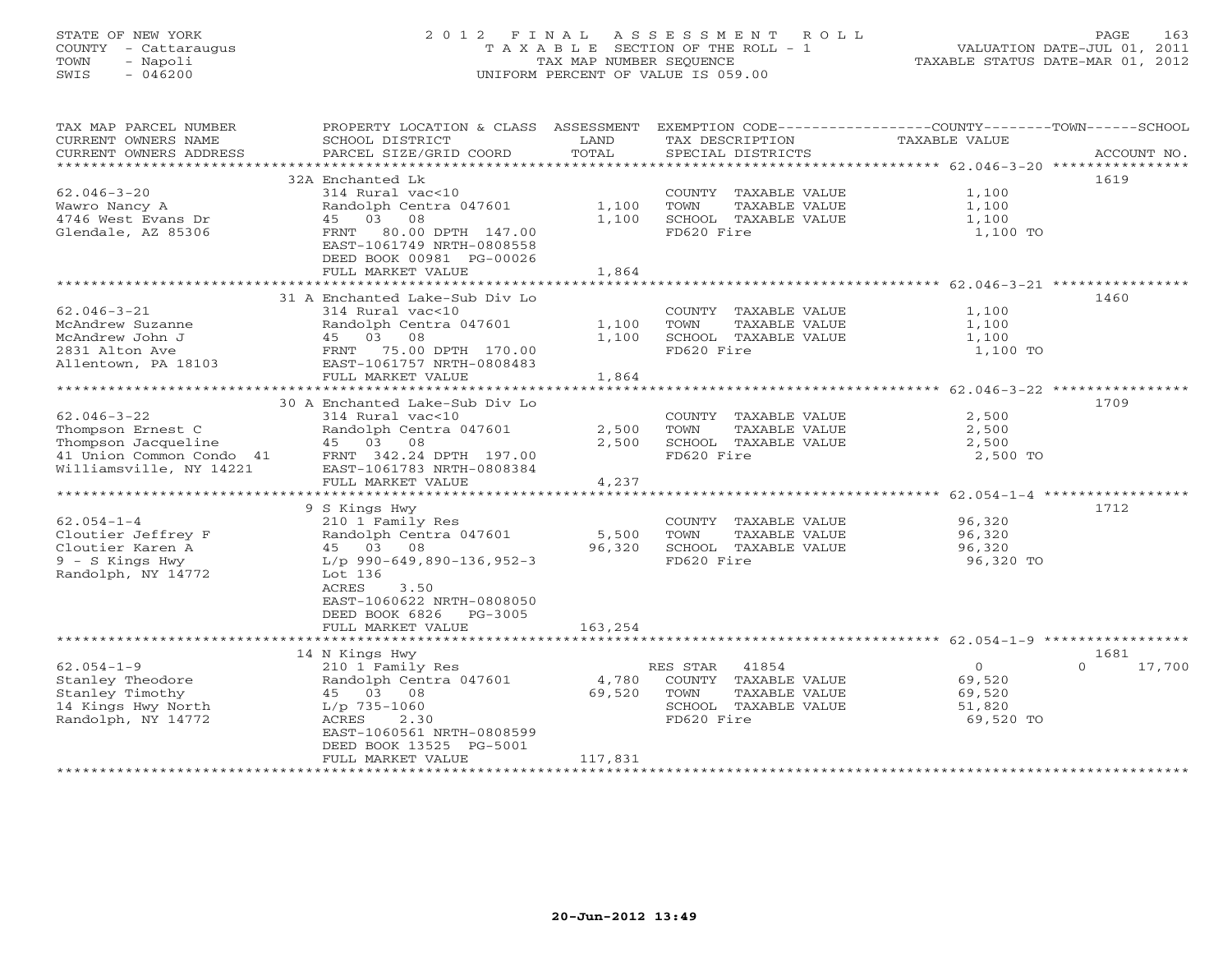# STATE OF NEW YORK 2 0 1 2 F I N A L A S S E S S M E N T R O L L PAGE 164 COUNTY - Cattaraugus T A X A B L E SECTION OF THE ROLL - 1 VALUATION DATE-JUL 01, 2011 TOWN - Napoli TAX MAP NUMBER SEQUENCE TAXABLE STATUS DATE-MAR 01, 2012 SWIS - 046200 UNIFORM PERCENT OF VALUE IS 059.00UNIFORM PERCENT OF VALUE IS 059.00

| TAX MAP PARCEL NUMBER<br>CURRENT OWNERS NAME<br>CURRENT OWNERS ADDRESS | PROPERTY LOCATION & CLASS ASSESSMENT<br>SCHOOL DISTRICT<br>PARCEL SIZE/GRID COORD | LAND<br>TOTAL           | EXEMPTION CODE-----------------COUNTY-------TOWN-----SCHOOL<br>TAX DESCRIPTION<br>SPECIAL DISTRICTS | TAXABLE VALUE                                     | ACCOUNT NO. |
|------------------------------------------------------------------------|-----------------------------------------------------------------------------------|-------------------------|-----------------------------------------------------------------------------------------------------|---------------------------------------------------|-------------|
|                                                                        |                                                                                   |                         |                                                                                                     |                                                   |             |
|                                                                        | 17 A Enchanted Lake-Sub Div Lo                                                    |                         |                                                                                                     |                                                   | 0043        |
| $62.054 - 1 - 11$                                                      | 260 Seasonal res                                                                  |                         | COUNTY TAXABLE VALUE                                                                                | 4,200                                             |             |
| Pelham John                                                            | Randolph Centra 047601                                                            | 1,400                   | TOWN<br>TAXABLE VALUE                                                                               | 4,200                                             |             |
| Pelham Linda                                                           | $-03$<br>$-08$<br>45                                                              | 4,200                   | SCHOOL TAXABLE VALUE                                                                                | 4,200                                             |             |
| 28 Kings Highway N                                                     | FRNT 100.00 DPTH 180.00                                                           |                         | FD620 Fire                                                                                          | 4,200 TO                                          |             |
| Randolph, NY 14772                                                     | EAST-1060875 NRTH-0808509                                                         |                         |                                                                                                     |                                                   |             |
|                                                                        | DEED BOOK 14271 PG-8001                                                           |                         |                                                                                                     |                                                   |             |
|                                                                        | FULL MARKET VALUE                                                                 | 7,119                   |                                                                                                     |                                                   |             |
|                                                                        |                                                                                   |                         |                                                                                                     |                                                   | 1677        |
|                                                                        | 18A Enchanted Lk                                                                  |                         |                                                                                                     |                                                   | $\Omega$    |
| $62.054 - 1 - 12$<br>Pelham John L                                     | 210 1 Family Res                                                                  |                         | RES STAR 41854                                                                                      | $\overline{0}$                                    | 17,700      |
| Pelham Linda E                                                         | Randolph Centra 047601<br>45 03 08                                                | 2,000<br>47,400         | COUNTY TAXABLE VALUE<br>TAXABLE VALUE<br>TOWN                                                       | 47,400                                            |             |
|                                                                        | FRNT 100.00 DPTH 192.00                                                           |                         | SCHOOL TAXABLE VALUE                                                                                | 47,400<br>29,700                                  |             |
| 28 Kings Hwy<br>Randolph, NY 14772                                     | EAST-1060957 NRTH-0808451                                                         |                         | FD620 Fire                                                                                          | 47,400 TO                                         |             |
|                                                                        | DEED BOOK 00947 PG-00299                                                          |                         |                                                                                                     |                                                   |             |
|                                                                        | FULL MARKET VALUE                                                                 | 80,339                  |                                                                                                     |                                                   |             |
|                                                                        | ***************************                                                       | * * * * * * * * * * * * |                                                                                                     | ************************* 62.054-1-13 *********** |             |
|                                                                        | 19 A Enchanted Lake-Sub Div Lo                                                    |                         |                                                                                                     |                                                   | 1794        |
| $62.054 - 1 - 13$                                                      | 314 Rural vac<10                                                                  |                         | COUNTY TAXABLE VALUE                                                                                | 1,500                                             |             |
| Pelham John L                                                          | Randolph Centra 047601                                                            | 1,500                   | TOWN<br>TAXABLE VALUE                                                                               | 1,500                                             |             |
| Pelham Linda E                                                         | 45 03 08                                                                          | 1,500                   | SCHOOL TAXABLE VALUE                                                                                | 1,500                                             |             |
| 28 Kings Hwy                                                           | FRNT 100.00 DPTH 210.00                                                           |                         | FD620 Fire                                                                                          | 1,500 TO                                          |             |
| Randolph, NY 14772                                                     | EAST-1061042 NRTH-0808394                                                         |                         |                                                                                                     |                                                   |             |
|                                                                        | DEED BOOK 00947 PG-00299                                                          |                         |                                                                                                     |                                                   |             |
|                                                                        | FULL MARKET VALUE                                                                 | 2,542                   |                                                                                                     |                                                   |             |
|                                                                        |                                                                                   |                         |                                                                                                     |                                                   |             |
|                                                                        | 20 A Enchanted Lake-Sub Div Lo                                                    |                         |                                                                                                     |                                                   | 0123        |
| $62.054 - 1 - 14$                                                      | 314 Rural vac<10                                                                  |                         | COUNTY TAXABLE VALUE                                                                                | 1,100                                             |             |
| Pelham John                                                            | Randolph Centra 047601                                                            | 1,100                   | TOWN<br>TAXABLE VALUE                                                                               | 1,100                                             |             |
| Pelham Linda                                                           | 45 03 08                                                                          | 1,100                   | SCHOOL TAXABLE VALUE                                                                                | 1,100                                             |             |
| 28 Kings Highway N                                                     | 75.00 DPTH 243.00<br>FRNT                                                         |                         | FD620 Fire                                                                                          | 1,100 TO                                          |             |
| Randolph, NY 14772                                                     | EAST-1061103 NRTH-0808329                                                         |                         |                                                                                                     |                                                   |             |
|                                                                        | DEED BOOK 13658 PG-8001                                                           |                         |                                                                                                     |                                                   |             |
|                                                                        | FULL MARKET VALUE                                                                 | 1,864                   |                                                                                                     |                                                   |             |
|                                                                        |                                                                                   |                         |                                                                                                     |                                                   |             |
|                                                                        | 21 A Enchanted Lake-Sub Div Lo                                                    |                         |                                                                                                     |                                                   | 1377        |
| $62.054 - 1 - 15$                                                      | 314 Rural vac<10                                                                  |                         | COUNTY TAXABLE VALUE                                                                                | 1,100                                             |             |
| Black Daryl                                                            | Randolph Centra 047601                                                            | 1,100                   | TAXABLE VALUE<br>TOWN                                                                               | 1,100                                             |             |
| 5025 Whig St                                                           | 45 03 08                                                                          | 1,100                   | SCHOOL TAXABLE VALUE                                                                                | 1,100                                             |             |
| Salamanca, NY 14779                                                    | 75.00 DPTH 243.00<br>FRNT                                                         |                         | FD620 Fire                                                                                          | 1,100 TO                                          |             |
|                                                                        | EAST-1061170 NRTH-0808295                                                         |                         |                                                                                                     |                                                   |             |
|                                                                        | DEED BOOK 748<br>PG-00257                                                         |                         |                                                                                                     |                                                   |             |
|                                                                        | FULL MARKET VALUE                                                                 | 1,864                   |                                                                                                     |                                                   |             |
|                                                                        |                                                                                   |                         |                                                                                                     |                                                   |             |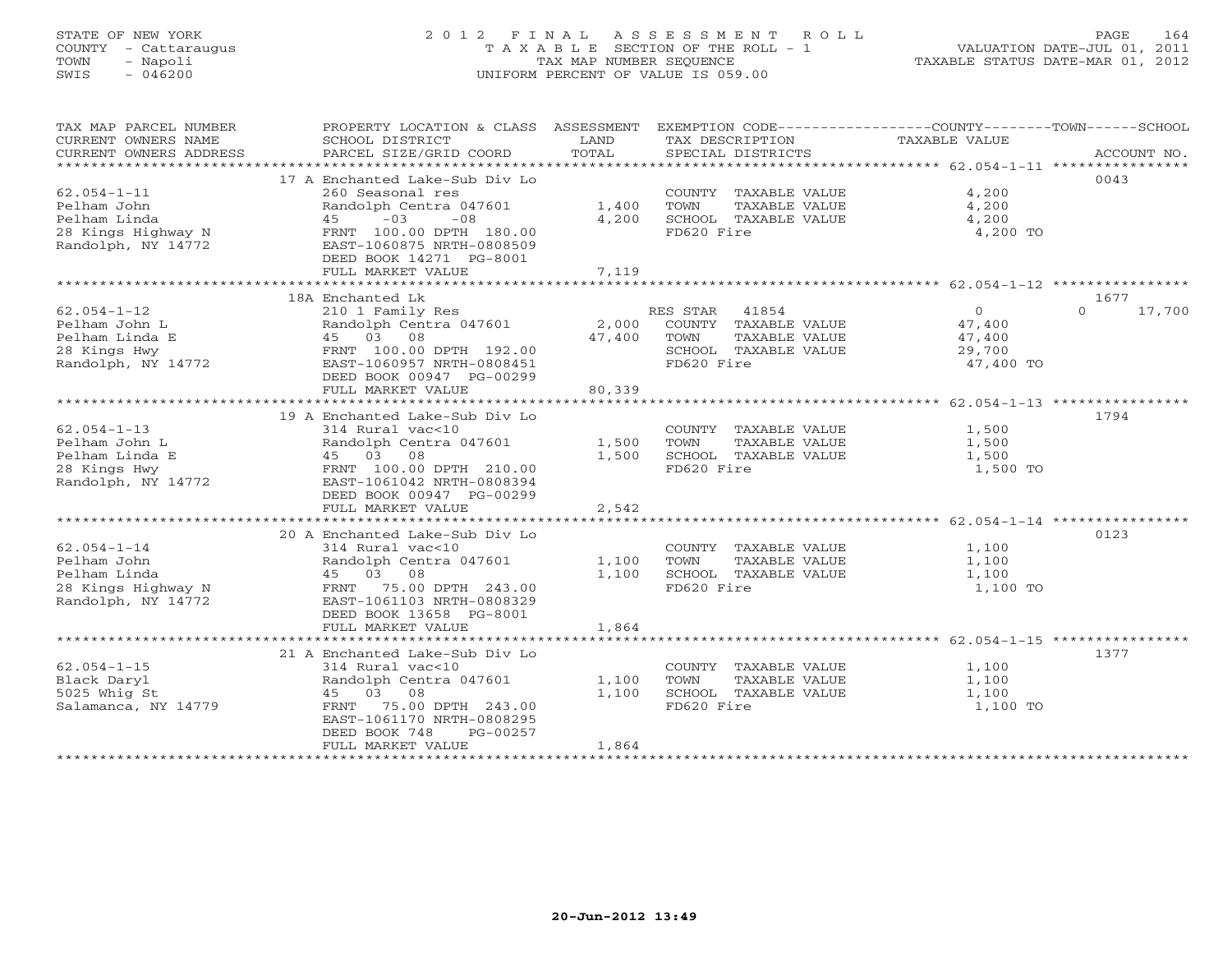# STATE OF NEW YORK 2 0 1 2 F I N A L A S S E S S M E N T R O L L PAGE 165 COUNTY - Cattaraugus T A X A B L E SECTION OF THE ROLL - 1 VALUATION DATE-JUL 01, 2011 TOWN - Napoli TAX MAP NUMBER SEQUENCE TAXABLE STATUS DATE-MAR 01, 2012 SWIS - 046200 UNIFORM PERCENT OF VALUE IS 059.00UNIFORM PERCENT OF VALUE IS 059.00

| TAX MAP PARCEL NUMBER<br>CURRENT OWNERS NAME<br>CURRENT OWNERS ADDRESS                                | PROPERTY LOCATION & CLASS ASSESSMENT<br>SCHOOL DISTRICT<br>PARCEL SIZE/GRID COORD                                                                                                                                    | LAND<br>TOTAL           | TAX DESCRIPTION<br>SPECIAL DISTRICTS                                                | EXEMPTION CODE-----------------COUNTY-------TOWN------SCHOOL<br>TAXABLE VALUE<br>ACCOUNT NO. |
|-------------------------------------------------------------------------------------------------------|----------------------------------------------------------------------------------------------------------------------------------------------------------------------------------------------------------------------|-------------------------|-------------------------------------------------------------------------------------|----------------------------------------------------------------------------------------------|
|                                                                                                       |                                                                                                                                                                                                                      |                         |                                                                                     |                                                                                              |
| $62.054 - 1 - 16$<br>Pelham Linda<br>28 Kings<br>PO Box 65<br>Randolph, NY 14772                      | 22 A Enchanted Lake-Sub Div Lo<br>314 Rural vac<10<br>Randolph Centra 047601<br>45 03 08<br>75.00 DPTH 237.00<br>FRNT<br>EAST-1061235 NRTH-0808246<br>DEED BOOK 16100 PG-7<br>FULL MARKET VALUE                      | 1,100<br>1,100<br>1,864 | COUNTY TAXABLE VALUE<br>TOWN<br>TAXABLE VALUE<br>SCHOOL TAXABLE VALUE<br>FD620 Fire | 1583<br>1,100<br>1,100<br>1,100<br>1,100 TO                                                  |
|                                                                                                       |                                                                                                                                                                                                                      |                         |                                                                                     |                                                                                              |
| $62.054 - 1 - 17$<br>Cloutier Jeffrey<br>Cloutier Karen<br>9 S Kingsway Highway<br>Randolph, NY 14772 | 23A Enchanted Lk<br>314 Rural vac<10<br>Randolph Centra 047601<br>45 03 08<br>FRNT 66.30 DPTH 202.00<br>EAST-1061314 NRTH-0808209<br>DEED BOOK 17298 PG-9001                                                         | 1,000<br>1,000          | COUNTY TAXABLE VALUE<br>TOWN<br>TAXABLE VALUE<br>SCHOOL TAXABLE VALUE<br>FD620 Fire | 0190<br>1,000<br>1,000<br>1,000<br>1,000 TO                                                  |
|                                                                                                       | FULL MARKET VALUE                                                                                                                                                                                                    | 1,695                   |                                                                                     |                                                                                              |
| $62.054 - 1 - 18$<br>Pritchard Mary<br>43 Leavenworth St<br>Cattaraugus, NY 14719                     | 24A Enchanted Lk<br>314 Rural vac<10<br>Randolph Centra 047601<br>45 03 08<br>FRNT 66.30 DPTH 199.00<br>EAST-1061422 NRTH-0808180<br>DEED BOOK 00965 PG-00925<br>FULL MARKET VALUE<br>25 A Enchanted Lake-Sub Div Lo | 1,000<br>1,000<br>1,695 | COUNTY TAXABLE VALUE<br>TOWN<br>TAXABLE VALUE<br>SCHOOL TAXABLE VALUE<br>FD620 Fire | 1579<br>1,000<br>1,000<br>1,000<br>1,000 TO<br>1275                                          |
| $62.054 - 1 - 19$<br>Black Daryl<br>5025 Whig St<br>Salamanca, NY 14779                               | 314 Rural vac<10<br>Randolph Centra 047601<br>45 03 08<br>75.00 DPTH 177.00<br>FRNT<br>EAST-1061515 NRTH-0808193<br>DEED BOOK 872<br>PG-00012<br>FULL MARKET VALUE                                                   | 1,100<br>1,100<br>1,864 | COUNTY TAXABLE VALUE<br>TOWN<br>TAXABLE VALUE<br>SCHOOL TAXABLE VALUE<br>FD620 Fire | 1,100<br>1,100<br>1,100<br>1,100 TO                                                          |
|                                                                                                       | 26A Enchanted Lk                                                                                                                                                                                                     |                         |                                                                                     | 1718                                                                                         |
| $62.054 - 1 - 20$<br>Wilkins Douglas G<br>770 Remington Dr<br>North Tonawanda, NY 14120               | 314 Rural vac<10<br>Randolph Centra 047601<br>45 03<br>08<br>FRNT 75.00 DPTH 184.00<br>EAST-1061589 NRTH-0808174<br>DEED BOOK 902<br>PG-00695<br>FULL MARKET VALUE                                                   | 1,100<br>1,100<br>1,864 | COUNTY TAXABLE VALUE<br>TAXABLE VALUE<br>TOWN<br>SCHOOL TAXABLE VALUE<br>FD620 Fire | 1,100<br>1,100<br>1,100<br>1,100 TO                                                          |
|                                                                                                       |                                                                                                                                                                                                                      |                         |                                                                                     |                                                                                              |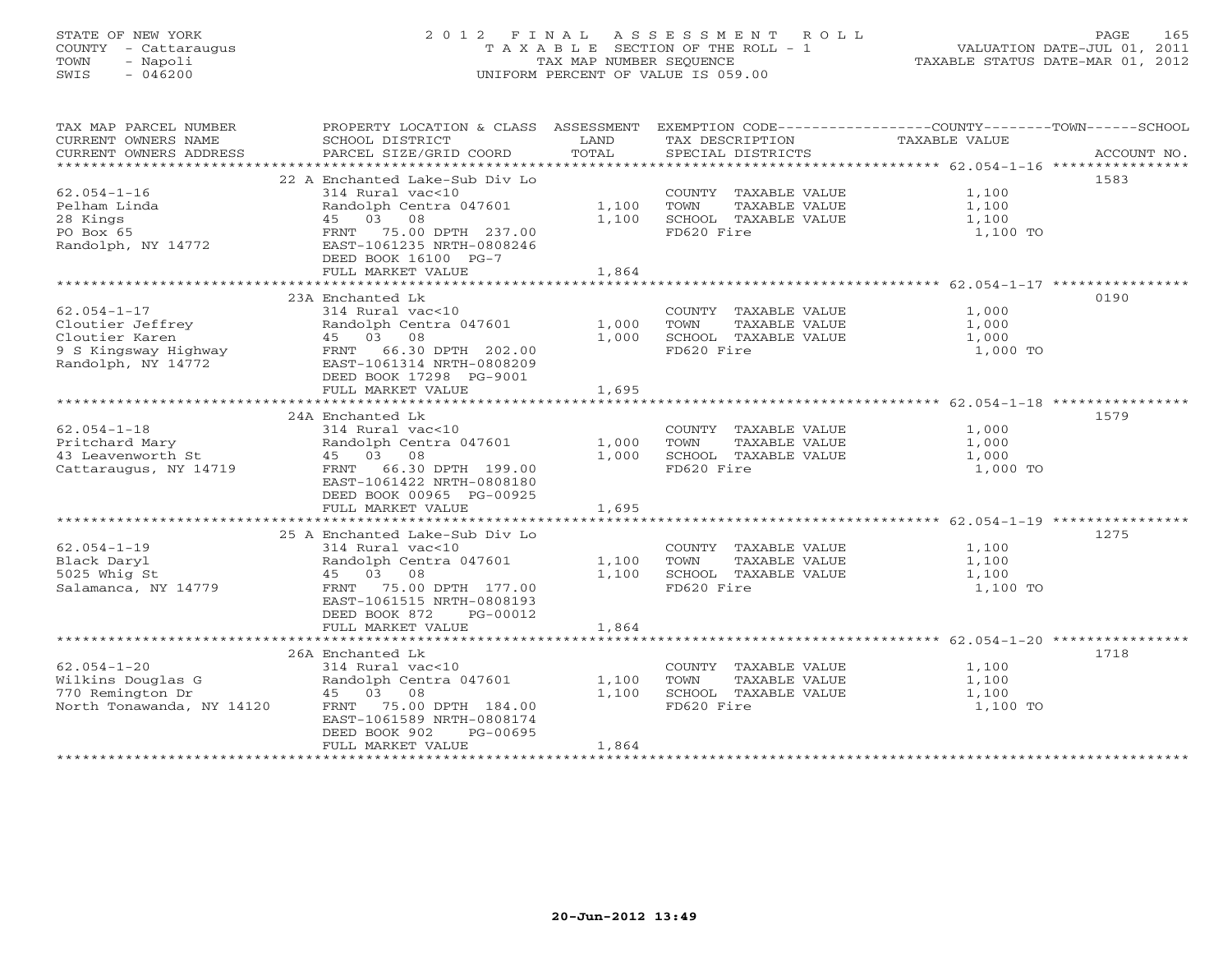# STATE OF NEW YORK 2 0 1 2 F I N A L A S S E S S M E N T R O L L PAGE 166 COUNTY - Cattaraugus T A X A B L E SECTION OF THE ROLL - 1 VALUATION DATE-JUL 01, 2011 TOWN - Napoli TAX MAP NUMBER SEQUENCE TAXABLE STATUS DATE-MAR 01, 2012 SWIS - 046200 UNIFORM PERCENT OF VALUE IS 059.00UNIFORM PERCENT OF VALUE IS 059.00

| TAX MAP PARCEL NUMBER<br>CURRENT OWNERS NAME<br>CURRENT OWNERS ADDRESS | PROPERTY LOCATION & CLASS ASSESSMENT EXEMPTION CODE---------------COUNTY-------TOWN------SCHOOL<br>SCHOOL DISTRICT<br>PARCEL SIZE/GRID COORD | LAND<br>TOTAL |                | SPECIAL DISTRICTS    | TAX DESCRIPTION TAXABLE VALUE |          | ACCOUNT NO. |
|------------------------------------------------------------------------|----------------------------------------------------------------------------------------------------------------------------------------------|---------------|----------------|----------------------|-------------------------------|----------|-------------|
|                                                                        |                                                                                                                                              |               |                |                      |                               |          |             |
|                                                                        | 1309 B Enchanted Lake-Sub Div Lo                                                                                                             |               |                |                      |                               | 1536     |             |
| $62.054 - 2 - 1$                                                       | 314 Rural vac<10                                                                                                                             |               |                | COUNTY TAXABLE VALUE | 2,200                         |          |             |
| Nowak David C                                                          | Randolph Centra 047601                                                                                                                       | 2,200         | TOWN           | TAXABLE VALUE        | 2,200                         |          |             |
| Nowak Ruth A                                                           | 45 03 08                                                                                                                                     | 2,200         |                | SCHOOL TAXABLE VALUE | 2,200                         |          |             |
| S 4376 Beach St                                                        | FRNT 163.67 DPTH 150.00                                                                                                                      |               | FD620 Fire     |                      | 2,200 TO                      |          |             |
|                                                                        | EAST-1060492 NRTH-0807865                                                                                                                    |               |                |                      |                               |          |             |
| Hamburg, NY 14075                                                      |                                                                                                                                              |               |                |                      |                               |          |             |
|                                                                        | FULL MARKET VALUE                                                                                                                            | 3,729         |                |                      |                               |          |             |
|                                                                        |                                                                                                                                              |               |                |                      |                               |          |             |
|                                                                        | 12 S Kings Hwy                                                                                                                               |               |                |                      |                               | 1248     |             |
| $62.054 - 2 - 2$                                                       | 210 1 Family Res                                                                                                                             |               | RES STAR 41854 |                      | $\circ$                       | $\Omega$ | 17,700      |
| Marsh Randy                                                            | Randolph Centra 047601                                                                                                                       | 6,050         |                | COUNTY TAXABLE VALUE | 77,440                        |          |             |
| Marsh Susan                                                            | 44/45 03 08                                                                                                                                  | 77,440        | TOWN           | TAXABLE VALUE        | 77,440                        |          |             |
| 12 Kings Hwy S                                                         | 8.25<br>ACRES                                                                                                                                |               |                | SCHOOL TAXABLE VALUE | 59,740                        |          |             |
| Randolph, NY 14772-9408                                                | EAST-1060664 NRTH-0807308                                                                                                                    |               | FD620 Fire     |                      | 77,440 TO                     |          |             |
|                                                                        | DEED BOOK 990<br>PG-832                                                                                                                      |               |                |                      |                               |          |             |
|                                                                        | FULL MARKET VALUE                                                                                                                            | 131,254       |                |                      |                               |          |             |
|                                                                        |                                                                                                                                              |               |                |                      |                               |          |             |
|                                                                        | 847C Windmill Rd                                                                                                                             |               |                |                      |                               | 0478     |             |
| $62.054 - 2 - 13$                                                      | 314 Rural vac<10                                                                                                                             |               |                | COUNTY TAXABLE VALUE | 1,100                         |          |             |
| Tokarczyk Edward                                                       | Randolph Centra 047601                                                                                                                       | 1,100         | TOWN           | TAXABLE VALUE        | 1,100                         |          |             |
|                                                                        | 44 03 08                                                                                                                                     | 1,100         |                | SCHOOL TAXABLE VALUE | 1,100                         |          |             |
| Tokarczyk Lorraine<br>82 Moiss St<br>82 Weiss St                       | FRNT 75.00 DPTH 274.00                                                                                                                       |               | FD620 Fire     |                      | 1,100 TO                      |          |             |
| Buffalo, NY 14206-3145                                                 | EAST-1060575 NRTH-0807037                                                                                                                    |               |                |                      |                               |          |             |
|                                                                        | DEED BOOK 750<br>PG-1184                                                                                                                     |               |                |                      |                               |          |             |
|                                                                        |                                                                                                                                              | 1,864         |                |                      |                               |          |             |
|                                                                        | FULL MARKET VALUE                                                                                                                            |               |                |                      |                               |          |             |
|                                                                        |                                                                                                                                              |               |                |                      |                               |          |             |
|                                                                        | 848C Enchanted Lk                                                                                                                            |               |                |                      |                               | 1729     |             |
| $62.054 - 2 - 14$                                                      | 314 Rural vac<10                                                                                                                             |               |                | COUNTY TAXABLE VALUE | 1,100                         |          |             |
| Tokarczyk Edward                                                       | Randolph Centra 047601                                                                                                                       | 1,100         | TOWN           | TAXABLE VALUE        | 1,100                         |          |             |
| Tokarczyk Lorraine                                                     | 44 03 08                                                                                                                                     | 1,100         |                | SCHOOL TAXABLE VALUE | 1,100                         |          |             |
| 82 Weiss St                                                            | FRNT 75.00 DPTH 280.00                                                                                                                       |               | FD620 Fire     |                      | 1,100 TO                      |          |             |
| Buffalo, NY 14206-3145                                                 | EAST-1060578 NRTH-0806960                                                                                                                    |               |                |                      |                               |          |             |
|                                                                        | DEED BOOK 00951 PG-00843                                                                                                                     |               |                |                      |                               |          |             |
|                                                                        | FULL MARKET VALUE                                                                                                                            | 1,864         |                |                      |                               |          |             |
|                                                                        |                                                                                                                                              |               |                |                      |                               |          |             |
|                                                                        | 849C Enchanted Lake-Sub Div Lo                                                                                                               |               |                |                      |                               | 1634     |             |
| $62.054 - 2 - 15$                                                      | 314 Rural vac<10                                                                                                                             |               |                | COUNTY TAXABLE VALUE | 1,100                         |          |             |
| Schmerbach Daniel                                                      | Randolph Centra 047601                                                                                                                       | 1,100         | TOWN           | TAXABLE VALUE        | 1,100                         |          |             |
| Schmerbach Gerlinde                                                    | 44 03 08                                                                                                                                     | 1,100         |                | SCHOOL TAXABLE VALUE | 1,100                         |          |             |
| 1614 Solway Dr                                                         | FRNT 75.00 DPTH 286.00                                                                                                                       |               | FD620 Fire     |                      | 1,100 TO                      |          |             |
| Lewisville, TX 75067                                                   | EAST-1060580 NRTH-0806885                                                                                                                    |               |                |                      |                               |          |             |
|                                                                        | FULL MARKET VALUE                                                                                                                            | 1,864         |                |                      |                               |          |             |
|                                                                        |                                                                                                                                              |               |                |                      |                               |          |             |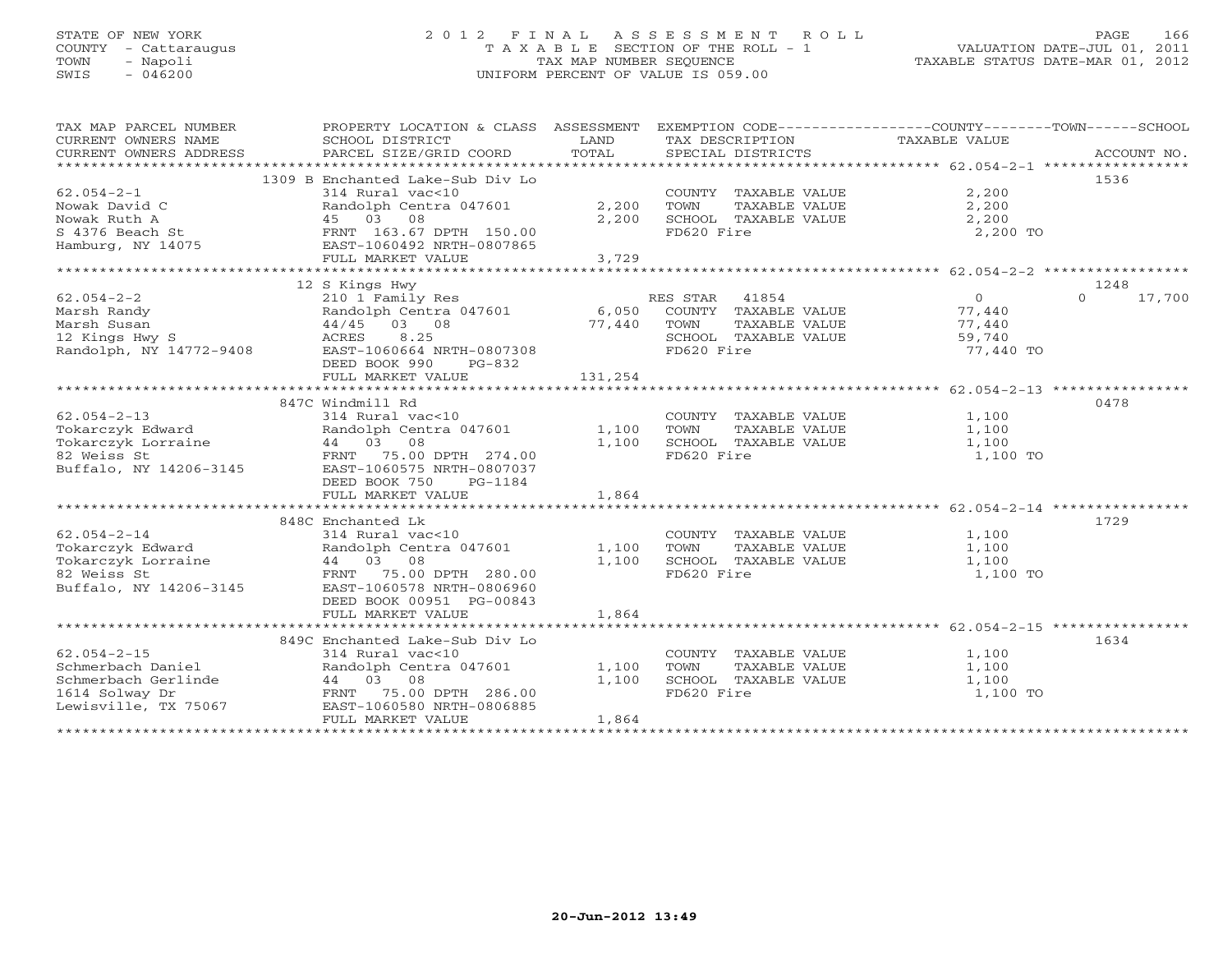# STATE OF NEW YORK 2 0 1 2 F I N A L A S S E S S M E N T R O L L PAGE 167 COUNTY - Cattaraugus T A X A B L E SECTION OF THE ROLL - 1 VALUATION DATE-JUL 01, 2011 TOWN - Napoli TAX MAP NUMBER SEQUENCE TAXABLE STATUS DATE-MAR 01, 2012 SWIS - 046200 UNIFORM PERCENT OF VALUE IS 059.00UNIFORM PERCENT OF VALUE IS 059.00

| TAX MAP PARCEL NUMBER<br>CURRENT OWNERS NAME<br>CURRENT OWNERS ADDRESS                                                             | PROPERTY LOCATION & CLASS ASSESSMENT EXEMPTION CODE---------------COUNTY-------TOWN------SCHOOL<br>SCHOOL DISTRICT<br>PARCEL SIZE/GRID COORD                                                            | LAND<br>TOTAL           | TAX DESCRIPTION<br>SPECIAL DISTRICTS                                                      | TAXABLE VALUE                                                                                 | ACCOUNT NO. |
|------------------------------------------------------------------------------------------------------------------------------------|---------------------------------------------------------------------------------------------------------------------------------------------------------------------------------------------------------|-------------------------|-------------------------------------------------------------------------------------------|-----------------------------------------------------------------------------------------------|-------------|
| $62.054 - 2 - 16$<br>Niedzielski C A<br>Falkiewicz Marie<br>175 N Transit Hill<br>Depew, NY 14043                                  | 850C Enchanted Lake-Sub Div Lo<br>314 Rural vac<10<br>Randolph Centra 047601 1,100<br>44 03 08<br>FRNT 75.00 DPTH 292.00<br>EAST-1060583 NRTH-0806812<br>DEED BOOK 767<br>PG-1193<br>FULL MARKET VALUE  | 1,100<br>1,864          | COUNTY TAXABLE VALUE<br>TOWN<br>TAXABLE VALUE<br>SCHOOL TAXABLE VALUE<br>FD620 Fire       | 1,100<br>1,100<br>1,100<br>1,100 TO                                                           | 0479        |
| $62.054 - 2 - 18$<br>Hewitt Mirl R<br>100 Fries Rd<br>Tonawanda, NY 14150                                                          | 852C Enchanted Lake-Sub Div Lo<br>314 Rural vac<10<br>Randolph Centra 047601 1,100<br>44 03 08<br>FRNT 75.00 DPTH 280.00<br>EAST-1060572 NRTH-0806663<br>DEED BOOK 751<br>$PG-480$<br>FULL MARKET VALUE | 1,100<br>1,864          | COUNTY TAXABLE VALUE<br>TAXABLE VALUE<br>TOWN<br>SCHOOL TAXABLE VALUE<br>FD620 Fire       | 1,100<br>1,100<br>1,100<br>1,100 TO                                                           | 0480        |
| $62.054 - 2 - 19$<br>Mills Barbara D<br>2608 N Tustin Ave Unit B 44 03 08<br>Santa Ana, CA 92705 FRNT 75.00<br>Santa Ana, CA 92705 | 853C Enchanted Lk<br>314 Rural vac<10<br>Randolph Centra 047601<br>FRNT 75.00 DPTH 259.00<br>EAST-1060561 NRTH-0806590<br>FULL MARKET VALUE                                                             | 1,100<br>1,100<br>1,864 | COUNTY TAXABLE VALUE<br>TAXABLE VALUE<br>TOWN<br>SCHOOL TAXABLE VALUE<br>FD620 Fire       | 1,100<br>1,100<br>1,100<br>1,100 TO                                                           | 1510        |
| $62.054 - 2 - 20$<br>Maas Robert John<br>210 Wayside Ct<br>Elgin, TX 78621                                                         | 854C Enchanted Lk<br>314 Rural vac<10<br>Randolph Centra 047601<br>44 03 08<br>FRNT 75.00 DPTH 238.00<br>EAST-1060550 NRTH-0806516<br>DEED BOOK 00984 PG-00979<br>FULL MARKET VALUE                     | 1,100<br>1,100<br>1,864 | COUNTY TAXABLE VALUE 1,100<br>TOWN<br>TAXABLE VALUE<br>SCHOOL TAXABLE VALUE<br>FD620 Fire | 1,100<br>1,100<br>1,100 TO<br>***********************************62.054-2-21 **************** | 0481        |
| $62.054 - 2 - 21$<br>Cattaraugus Local Development Randolph Centra 047601<br>PO Box 1<br>Cattaraugus, NY 14719                     | 855C Enchanted Lk<br>314 Rural vac<10<br>44 03 08<br>FRNT 75.00 DPTH 215.00<br>EAST-1060538 NRTH-0806439<br>DEED BOOK 9394 PG-5001<br>FULL MARKET VALUE                                                 | 1,100<br>1,100<br>1,864 | COUNTY TAXABLE VALUE<br>TAXABLE VALUE<br>TOWN<br>SCHOOL TAXABLE VALUE<br>FD620 Fire       | 1,100<br>1,100<br>1,100<br>1,100 TO                                                           | 0482        |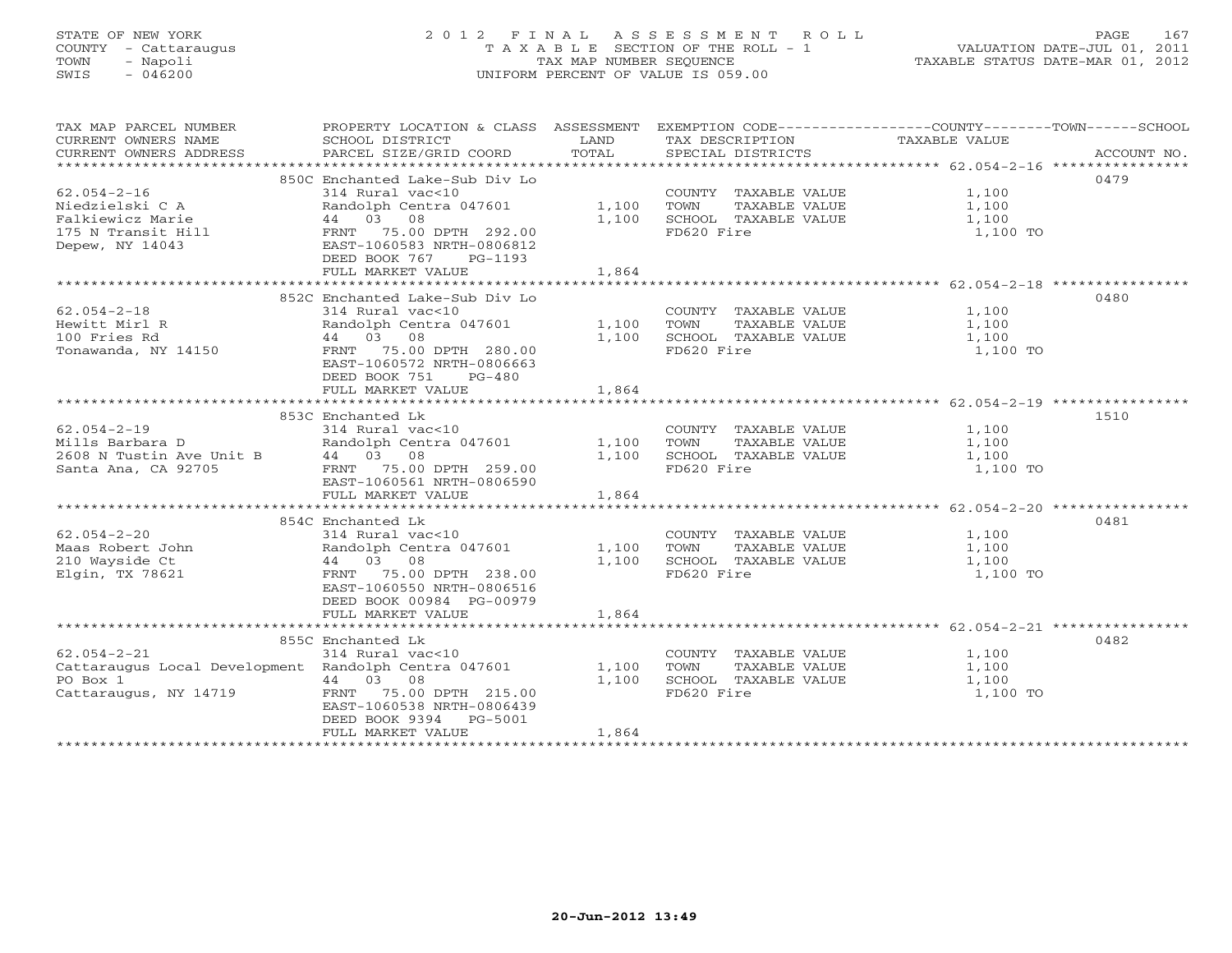# STATE OF NEW YORK 2 0 1 2 F I N A L A S S E S S M E N T R O L L PAGE 168 COUNTY - Cattaraugus T A X A B L E SECTION OF THE ROLL - 1 VALUATION DATE-JUL 01, 2011 TOWN - Napoli TAX MAP NUMBER SEQUENCE TAXABLE STATUS DATE-MAR 01, 2012 SWIS - 046200 UNIFORM PERCENT OF VALUE IS 059.00UNIFORM PERCENT OF VALUE IS 059.00

| TAX MAP PARCEL NUMBER<br>CURRENT OWNERS NAME<br>CURRENT OWNERS ADDRESS | PROPERTY LOCATION & CLASS ASSESSMENT EXEMPTION CODE----------------COUNTY-------TOWN------SCHOOL<br>SCHOOL DISTRICT<br>PARCEL SIZE/GRID COORD | LAND<br>TOTAL | TAX DESCRIPTION<br>SPECIAL DISTRICTS | TAXABLE VALUE                                                 | ACCOUNT NO. |
|------------------------------------------------------------------------|-----------------------------------------------------------------------------------------------------------------------------------------------|---------------|--------------------------------------|---------------------------------------------------------------|-------------|
|                                                                        |                                                                                                                                               |               |                                      |                                                               |             |
|                                                                        | 856C Enchanted Lake-Sub Div Lo                                                                                                                |               |                                      |                                                               | 0483        |
| $62.054 - 2 - 22$                                                      | 314 Rural vac<10                                                                                                                              |               | COUNTY TAXABLE VALUE                 | 1,100                                                         |             |
| Waid Denise                                                            | Randolph Centra 047601                                                                                                                        | 1,100         | TOWN<br>TAXABLE VALUE                | 1,100                                                         |             |
| 59 Greenwood Rd                                                        | 44 03 08                                                                                                                                      | 1,100         | SCHOOL TAXABLE VALUE                 | 1,100                                                         |             |
| Randolph, NY 14772                                                     | FRNT 75.00 DPTH 197.60                                                                                                                        |               | FD620 Fire                           | 1,100 TO                                                      |             |
|                                                                        | EAST-1060526 NRTH-0806365                                                                                                                     |               |                                      |                                                               |             |
|                                                                        | DEED BOOK 00991 PG-00071                                                                                                                      |               |                                      |                                                               |             |
|                                                                        | FULL MARKET VALUE                                                                                                                             | 1,864         |                                      |                                                               |             |
|                                                                        |                                                                                                                                               |               |                                      | ******************************** 62.054-2-23 **************** |             |
|                                                                        | 857C Windmill Rd                                                                                                                              |               |                                      |                                                               | 0484        |
| $62.054 - 2 - 23$                                                      | 314 Rural vac<10                                                                                                                              |               | COUNTY TAXABLE VALUE                 | 1,100                                                         |             |
| Wechsler Roberta E                                                     | Randolph Centra 047601                                                                                                                        | 1,100         | TAXABLE VALUE<br>TOWN                | 1,100                                                         |             |
| 12076 Somerset Ave                                                     | 44 03 08                                                                                                                                      | 1,100         | SCHOOL TAXABLE VALUE                 | 1,100                                                         |             |
| Princess Anne, NY 21853                                                | FRNT 74.00 DPTH 174.79                                                                                                                        |               | FD620 Fire                           | 1,100 TO                                                      |             |
|                                                                        | EAST-1060515 NRTH-0806291                                                                                                                     |               |                                      |                                                               |             |
|                                                                        | DEED BOOK 17447 PG-7001                                                                                                                       |               |                                      |                                                               |             |
|                                                                        | FULL MARKET VALUE                                                                                                                             | 1,864         |                                      |                                                               |             |
|                                                                        |                                                                                                                                               |               |                                      |                                                               |             |
|                                                                        | 1405B Enchanted Lake-Sub Div Lo                                                                                                               |               |                                      |                                                               | 0309        |
| $62.054 - 2 - 24$                                                      | 314 Rural vac<10                                                                                                                              |               | COUNTY TAXABLE VALUE                 | 1,000                                                         |             |
| Waid Denise                                                            | Randolph Centra 047601                                                                                                                        | 1,000         | TOWN<br>TAXABLE VALUE                | 1,000                                                         |             |
| 59 Greenwood Rd                                                        | 44 03 08                                                                                                                                      | 1,000         | SCHOOL TAXABLE VALUE                 | 1,000                                                         |             |
| Randolph, NY 14772                                                     | FRNT 75.00 DPTH 150.00                                                                                                                        |               | FD620 Fire                           | 1,000 TO                                                      |             |
|                                                                        | EAST-1060669 NRTH-0806274                                                                                                                     |               |                                      |                                                               |             |
|                                                                        | DEED BOOK 00991 PG-00071                                                                                                                      |               |                                      |                                                               |             |
|                                                                        | FULL MARKET VALUE                                                                                                                             | 1,695         |                                      |                                                               |             |
|                                                                        |                                                                                                                                               |               |                                      |                                                               |             |
|                                                                        | 1404 B Enchanted Lake-Sub Div Lo                                                                                                              |               |                                      |                                                               | 0126        |
| $62.054 - 2 - 25$                                                      | 314 Rural vac<10                                                                                                                              |               | COUNTY TAXABLE VALUE                 | 1,000                                                         |             |
| McNaney Kay H                                                          | Randolph Centra 047601                                                                                                                        | 1,000         | TOWN<br>TAXABLE VALUE                | 1,000                                                         |             |
| 83 Brookwood Dr                                                        | 44 03 08                                                                                                                                      | 1,000         | SCHOOL TAXABLE VALUE                 | 1,000                                                         |             |
| Hamburg, NY 14075                                                      | FRNT 75.00 DPTH 150.00                                                                                                                        |               | FD620 Fire                           | 1,000 TO                                                      |             |
|                                                                        | EAST-1060691 NRTH-0806345                                                                                                                     |               |                                      |                                                               |             |
|                                                                        | DEED BOOK 841<br>PG-00603                                                                                                                     |               |                                      |                                                               |             |
|                                                                        | FULL MARKET VALUE                                                                                                                             | 1,695         |                                      |                                                               |             |
|                                                                        |                                                                                                                                               |               |                                      |                                                               |             |
|                                                                        | 1403B Enchanted Lake-Sub Div Lo                                                                                                               |               |                                      |                                                               | 0308        |
| $62.054 - 2 - 26$                                                      | 314 Rural vac<10                                                                                                                              |               | COUNTY TAXABLE VALUE                 | 1,000                                                         |             |
| Peterson Arthur R 111                                                  | Randolph Centra 047601                                                                                                                        | 1,000         | TOWN<br>TAXABLE VALUE                | 1,000                                                         |             |
| 1701 Andrew St                                                         | 44 03 08                                                                                                                                      | 1,000         | SCHOOL TAXABLE VALUE                 | 1,000                                                         |             |
| Olean, NY 14760                                                        | 75.00 DPTH 150.00<br>FRNT                                                                                                                     |               | FD620 Fire                           | 1,000 TO                                                      |             |
|                                                                        | EAST-1060713 NRTH-0806417                                                                                                                     |               |                                      |                                                               |             |
|                                                                        | DEED BOOK 16067 PG-6                                                                                                                          |               |                                      |                                                               |             |
|                                                                        | FULL MARKET VALUE                                                                                                                             | 1,695         |                                      |                                                               |             |
|                                                                        |                                                                                                                                               |               |                                      |                                                               |             |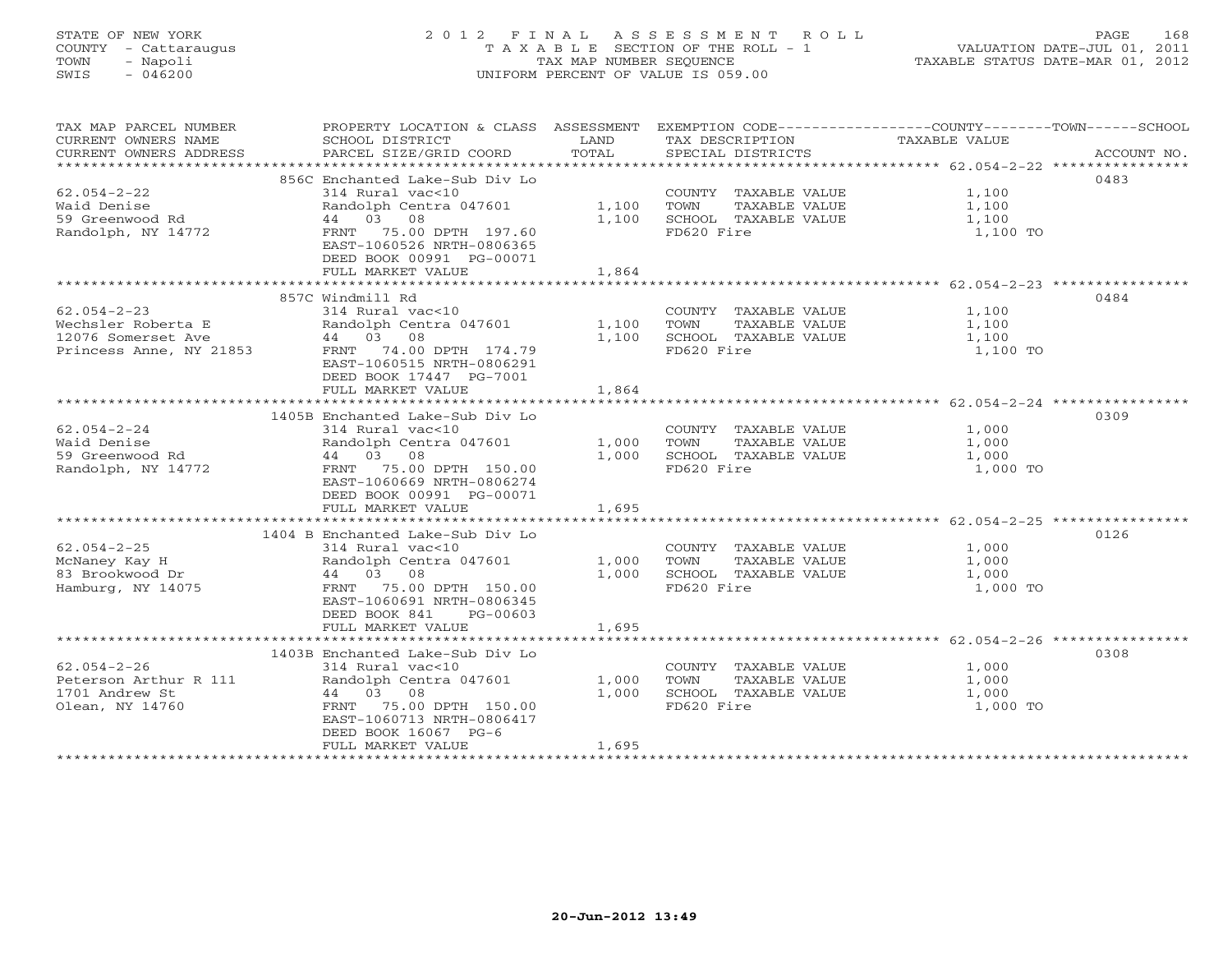# STATE OF NEW YORK 2 0 1 2 F I N A L A S S E S S M E N T R O L L PAGE 169 COUNTY - Cattaraugus T A X A B L E SECTION OF THE ROLL - 1 VALUATION DATE-JUL 01, 2011 TOWN - Napoli TAX MAP NUMBER SEQUENCE TAXABLE STATUS DATE-MAR 01, 2012 SWIS - 046200 UNIFORM PERCENT OF VALUE IS 059.00UNIFORM PERCENT OF VALUE IS 059.00

| TAX MAP PARCEL NUMBER<br>CURRENT OWNERS NAME<br>CURRENT OWNERS ADDRESS                                                       | PROPERTY LOCATION & CLASS ASSESSMENT<br>SCHOOL DISTRICT<br>PARCEL SIZE/GRID COORD                                                                                                               | LAND<br>TOTAL           | EXEMPTION CODE-----------------COUNTY-------TOWN------SCHOOL<br>TAX DESCRIPTION<br>SPECIAL DISTRICTS | <b>TAXABLE VALUE</b>                | ACCOUNT NO. |
|------------------------------------------------------------------------------------------------------------------------------|-------------------------------------------------------------------------------------------------------------------------------------------------------------------------------------------------|-------------------------|------------------------------------------------------------------------------------------------------|-------------------------------------|-------------|
|                                                                                                                              |                                                                                                                                                                                                 |                         |                                                                                                      |                                     |             |
| $62.054 - 2 - 27$<br>Peterson Arthur R 111<br>1701 Andrew St<br>Olean, NY 14760                                              | 1402B Enchanted Lake-Sub Div Lo<br>314 Rural vac<10<br>Randolph Centra 047601<br>44 03 08<br>FRNT 75.00 DPTH 150.00<br>EAST-1060735 NRTH-0806487<br>DEED BOOK 16067 PG-6<br>FULL MARKET VALUE   | 1,000<br>1,000<br>1,695 | COUNTY TAXABLE VALUE<br>TOWN<br>TAXABLE VALUE<br>SCHOOL TAXABLE VALUE<br>FD620 Fire                  | 1,000<br>1,000<br>1,000<br>1,000 TO | 0307        |
|                                                                                                                              |                                                                                                                                                                                                 |                         |                                                                                                      |                                     | 0306        |
| $62.054 - 2 - 28$<br>Pagano Joseph J Sr<br>107 Sunset Ct Apt5<br>Hamburg, NY 14075                                           | 1401 B Enchanted Lake-Sub Div Lo<br>314 Rural vac<10<br>Randolph Centra 047601<br>44 03 08<br>FRNT 75.00 DPTH 150.00<br>EAST-1060757 NRTH-0806558<br>DEED BOOK 7387 PG-2001                     | 1,000<br>1,000          | COUNTY TAXABLE VALUE<br>TOWN<br>TAXABLE VALUE<br>SCHOOL TAXABLE VALUE<br>FD620 Fire                  | 1,000<br>1,000<br>1,000<br>1,000 TO |             |
|                                                                                                                              | FULL MARKET VALUE                                                                                                                                                                               | 1,695                   |                                                                                                      |                                     |             |
| $62.054 - 2 - 29$<br>Marsh Randy<br>12 Kings Hwy S<br>Randolph, NY 14772                                                     | 1400 B Enchanted Lake-Sub Div Lo<br>314 Rural vac<10<br>Randolph Centra 047601<br>44 03 08<br>FRNT 75.00 DPTH 150.00<br>EAST-1060780 NRTH-0806632<br>DEED BOOK 1026 PG-317<br>FULL MARKET VALUE | 1,000<br>1,000<br>1,695 | COUNTY TAXABLE VALUE<br>TOWN<br>TAXABLE VALUE<br>SCHOOL TAXABLE VALUE<br>FD620 Fire                  | 1,000<br>1,000<br>1,000<br>1,000 TO | 0305        |
|                                                                                                                              | 1399 B Enchanted Lake-Sub Div Lo                                                                                                                                                                |                         |                                                                                                      |                                     | 1465        |
| $62.054 - 2 - 30$<br>McKeon W H<br>Crary E D<br>177 Main St<br>Randolph, NY 14772                                            | 314 Rural vac<10<br>Randolph Centra 047601<br>44 03 08<br>FRNT 94.27 DPTH 150.00<br>EAST-1060806 NRTH-0806706                                                                                   | 1,300<br>1,300          | COUNTY TAXABLE VALUE<br>TOWN<br>TAXABLE VALUE<br>SCHOOL TAXABLE VALUE<br>FD620 Fire                  | 1,300<br>1,300<br>1,300<br>1,300 TO |             |
|                                                                                                                              | FULL MARKET VALUE                                                                                                                                                                               | 2,203                   |                                                                                                      |                                     |             |
| $62.054 - 2 - 31$<br>Hakim Fehmi<br>Hakim Mayada<br>10302 Appalachian Cir Apt 104 FRNT 78.41 DPTH 155.00<br>Oakton, VA 22124 | 1345A Enchanted Lake-Sub Div Lo<br>314 Rural vac<10<br>Randolph Centra 047601<br>44 03 08<br>EAST-1060996 NRTH-0806648<br>DEED BOOK 883<br>PG-00443<br>FULL MARKET VALUE                        | 1,100<br>1,100<br>1,864 | COUNTY TAXABLE VALUE<br>TAXABLE VALUE<br>TOWN<br>SCHOOL TAXABLE VALUE<br>FD620 Fire                  | 1,100<br>1,100<br>1,100<br>1,100 TO | 1288        |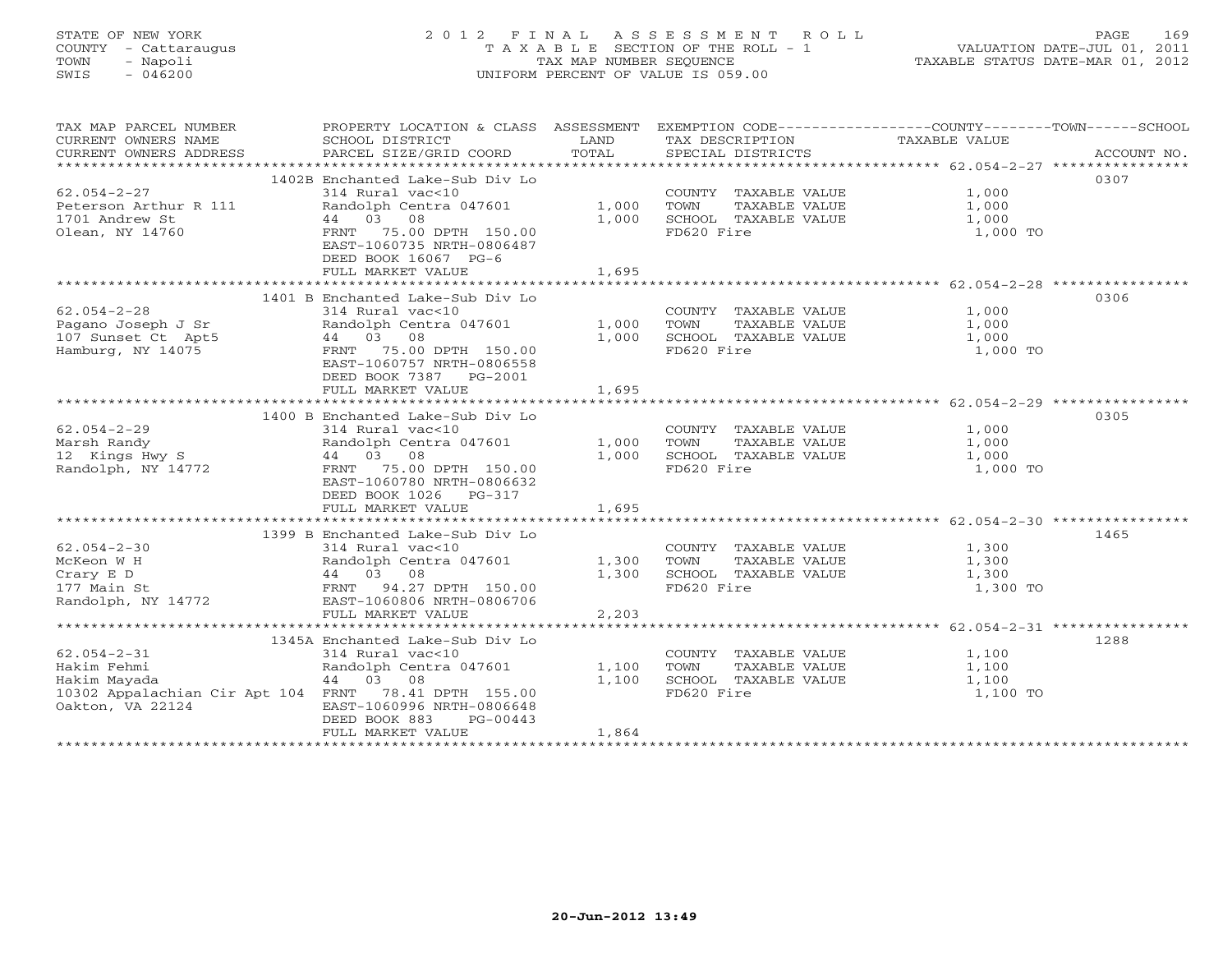# STATE OF NEW YORK 2 0 1 2 F I N A L A S S E S S M E N T R O L L PAGE 170 COUNTY - Cattaraugus T A X A B L E SECTION OF THE ROLL - 1 VALUATION DATE-JUL 01, 2011 TOWN - Napoli TAX MAP NUMBER SEQUENCE TAXABLE STATUS DATE-MAR 01, 2012 SWIS - 046200 UNIFORM PERCENT OF VALUE IS 059.00UNIFORM PERCENT OF VALUE IS 059.00

| TAX MAP PARCEL NUMBER<br>CURRENT OWNERS NAME<br>CURRENT OWNERS ADDRESS                                  | PROPERTY LOCATION & CLASS ASSESSMENT<br>SCHOOL DISTRICT<br>PARCEL SIZE/GRID COORD                                                                                                                     | LAND<br>TOTAL            | TAX DESCRIPTION<br>SPECIAL DISTRICTS                                                | EXEMPTION CODE----------------COUNTY-------TOWN------SCHOOL<br>TAXABLE VALUE<br>ACCOUNT NO.                      |
|---------------------------------------------------------------------------------------------------------|-------------------------------------------------------------------------------------------------------------------------------------------------------------------------------------------------------|--------------------------|-------------------------------------------------------------------------------------|------------------------------------------------------------------------------------------------------------------|
| $62.054 - 2 - 32$<br>Marquis Dennis M<br>Marquis Cynthia<br>7026 Samantha Ct<br>Niagara Falls, NY 14304 | 1344 A Enchanted Lake-Sub Div Lo<br>314 Rural vac<10<br>Randolph Centra 047601 1,100<br>44 03 08<br>EAST-1061000 NRTH-0806557<br>DEED BOOK 876<br>PG-00587<br>FULL MARKET VALUE                       | 1,100<br>1,864           | COUNTY TAXABLE VALUE<br>TOWN<br>TAXABLE VALUE<br>SCHOOL TAXABLE VALUE<br>FD620 Fire | 0300<br>1,100<br>1,100<br>1,100<br>1,100 TO                                                                      |
| $62.054 - 2 - 34$<br>Payne Howard W<br>Payne Loretta M<br>11 Glenwood Dr<br>Arcade, NY 14009            | 1342 A Enchanted Lake-Sub Div Lo<br>314 Rural vac<10<br>Randolph Centra 047601<br>EAST-1061008 NRTH-0806401<br>FULL MARKET VALUE                                                                      | 1,100<br>1,100<br>1,864  | COUNTY TAXABLE VALUE<br>TOWN<br>TAXABLE VALUE<br>SCHOOL TAXABLE VALUE<br>FD620 Fire | 1552<br>1,100<br>1,100<br>1,100<br>1,100 TO                                                                      |
| $62.054 - 2 - 35$<br>Laor Yehuda G<br>Laor Yona S<br>8160 N Clippinger Dr<br>Cincinnati, OH 45243       | 1341 A Enchanted Lake-Sub Div Lo<br>314 Rural vac<10<br>Randolph Centra 047601<br>44 03 08<br>FRNT 75.00 DPTH 296.00<br>EAST-1060955 NRTH-0806344<br>DEED BOOK 908<br>PG-00619<br>FULL MARKET VALUE   | 1,100<br>1,100<br>1,864  | COUNTY TAXABLE VALUE<br>TOWN<br>TAXABLE VALUE<br>SCHOOL TAXABLE VALUE<br>FD620 Fire | 0299<br>1,100<br>1,100<br>1,100<br>1,100 TO                                                                      |
| $62.054 - 2 - 36$<br>Lagras Madeline<br>99 Brayton St<br>Buffalo, NY 14213                              | 1340 A Enchanted Lake-Sub Div Lo<br>314 Rural vac<10<br>Randolph Centra 047601<br>08<br>44 03<br>FRNT 150.00 DPTH 273.00<br>EAST-1060902 NRTH-0806234<br>DEED BOOK 14772 PG-9002<br>FULL MARKET VALUE | 3,500<br>3,500<br>5,932  | COUNTY TAXABLE VALUE<br>TOWN<br>TAXABLE VALUE<br>SCHOOL TAXABLE VALUE<br>FD620 Fire | 0115<br>3,500<br>3,500<br>3,500<br>3,500 TO<br>************************************62.054-2-38.1 *************** |
| $62.054 - 2 - 38.1$<br>Marsh Randy<br>Marsh Sue<br>12 Kings Highway<br>Randolph, NY 14772               | Kings Hwy S<br>314 Rural vac<10<br>Randolph Centra 047601<br>44 03 08<br>4.80<br>ACRES<br>EAST-1061115 NRTH-0807222<br>DEED BOOK 16821 PG-1<br>FULL MARKET VALUE                                      | 6,280<br>6,280<br>10,644 | COUNTY TAXABLE VALUE<br>TAXABLE VALUE<br>TOWN<br>SCHOOL TAXABLE VALUE<br>FD620 Fire | 2227<br>6,280<br>6,280<br>6,280<br>6,280 TO                                                                      |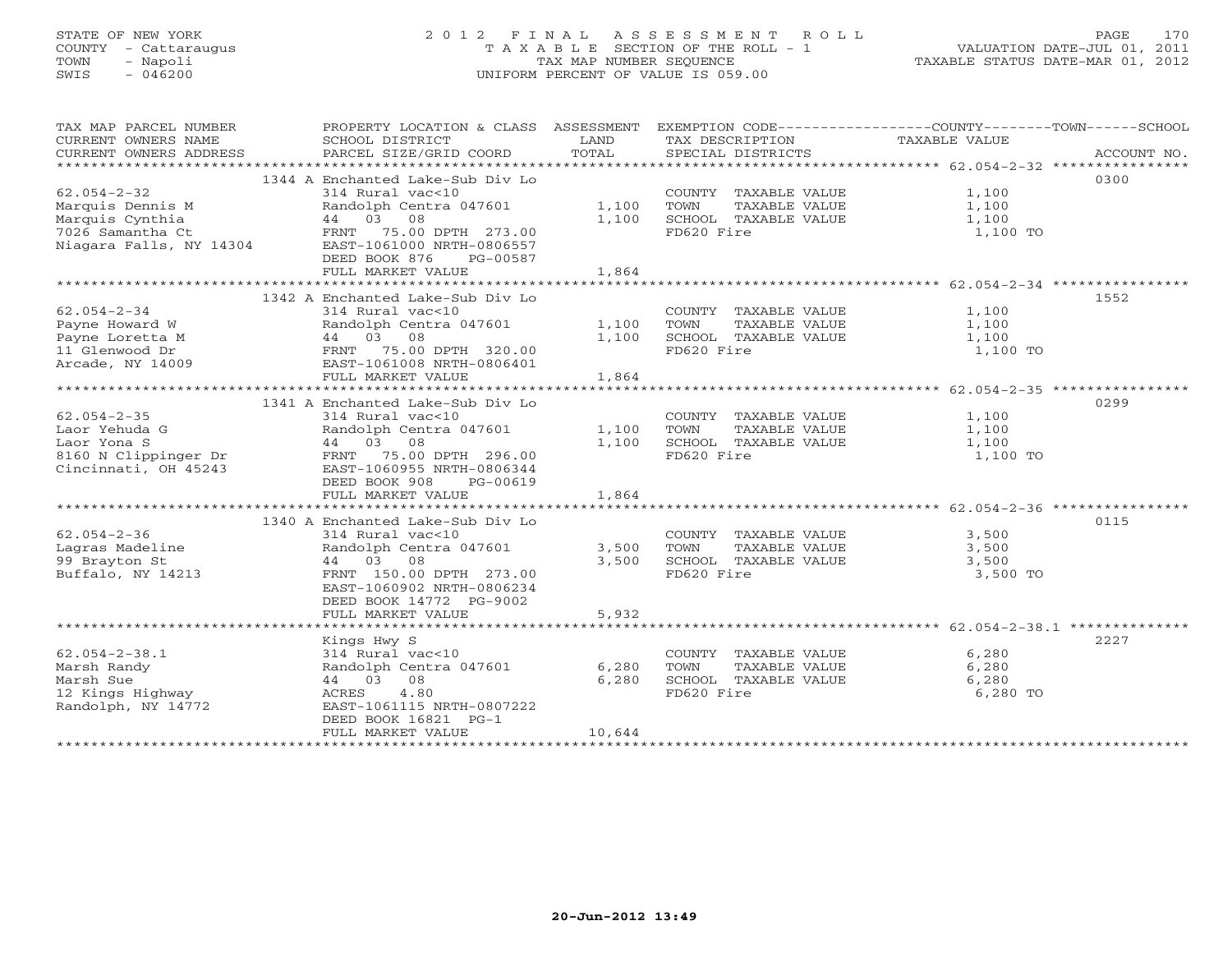# STATE OF NEW YORK 2 0 1 2 F I N A L A S S E S S M E N T R O L L PAGE 171 COUNTY - Cattaraugus T A X A B L E SECTION OF THE ROLL - 1 VALUATION DATE-JUL 01, 2011 TOWN - Napoli TAX MAP NUMBER SEQUENCE TAXABLE STATUS DATE-MAR 01, 2012 SWIS - 046200 UNIFORM PERCENT OF VALUE IS 059.00UNIFORM PERCENT OF VALUE IS 059.00

| TAXABLE VALUE<br>TOTAL<br>CURRENT OWNERS ADDRESS<br>PARCEL SIZE/GRID COORD<br>SPECIAL DISTRICTS<br>ACCOUNT NO.<br>2227<br>15 Kings Hwy S<br>$62.054 - 2 - 38.2$<br>210 1 Family Res<br>COUNTY TAXABLE VALUE<br>49,110<br>5,680<br>Tobon John<br>Randolph Centra 047601<br>TOWN<br>TAXABLE VALUE<br>49,110<br>49,110<br>7722 Saline Dr<br>44 03 08<br>49,110<br>SCHOOL TAXABLE VALUE<br>Niagara Falls, OntariCananda ACRES<br>3.80<br>FD620 Fire<br>49,110 TO<br>EAST-1061115 NRTH-0807222<br>DEED BOOK 16105 PG-2<br>83,237<br>FULL MARKET VALUE<br>12 S Kings Hwy<br>2362<br>$62.054 - 2 - 39$<br>300 Vacant Land<br>5,470<br>COUNTY TAXABLE VALUE<br>Randolph Centra 047601<br>5,470<br>TOWN<br>TAXABLE VALUE<br>Marsh Randy<br>5,470<br>12 S Kings Hwy<br>ACRES 3.45<br>5,470<br>SCHOOL TAXABLE VALUE<br>5,470<br>Randolph, NY 14772<br>FD620 Fire<br>EAST-1060915 NRTH-0806806<br>5,470 TO<br>DEED BOOK 4056 PG-6001<br>FULL MARKET VALUE<br>9,271<br>0253<br>Enchanted Lk<br>$62.062 - 1 - 1.1$<br>314 Rural vac<10<br>4,240<br>COUNTY TAXABLE VALUE<br>Randolph Centra 047601<br>Waid Denise<br>4,240<br>TAXABLE VALUE<br>TOWN<br>4,240<br>59 Greenwood Rd<br>44 03 08<br>4,240<br>SCHOOL TAXABLE VALUE<br>4,240<br>FD620 Fire<br>4,240 TO<br>Randolph, NY 14772<br>Clubhou-Park Ar-Land<br>ACRES<br>1.40<br>EAST-1060470 NRTH-0805911<br>DEED BOOK 00991 PG-00071<br>7,186<br>FULL MARKET VALUE<br>1430B Enchanted Lake-Sub Div Lo<br>1413<br>$62.062 - 1 - 7$<br>314 Rural vac<10<br>COUNTY TAXABLE VALUE<br>1,300<br>Randolph Centra 047601<br>Lindberg Family Trust<br>1,300<br>TOWN<br>TAXABLE VALUE<br>1,300<br>44 03 08<br>Lindberg James M<br>1014 Windmill Rd<br>1,300<br>SCHOOL TAXABLE VALUE<br>1,300<br>FRNT 93.23 DPTH 156.54<br>FD620 Fire<br>1,300 TO |
|----------------------------------------------------------------------------------------------------------------------------------------------------------------------------------------------------------------------------------------------------------------------------------------------------------------------------------------------------------------------------------------------------------------------------------------------------------------------------------------------------------------------------------------------------------------------------------------------------------------------------------------------------------------------------------------------------------------------------------------------------------------------------------------------------------------------------------------------------------------------------------------------------------------------------------------------------------------------------------------------------------------------------------------------------------------------------------------------------------------------------------------------------------------------------------------------------------------------------------------------------------------------------------------------------------------------------------------------------------------------------------------------------------------------------------------------------------------------------------------------------------------------------------------------------------------------------------------------------------------------------------------------------------------------------------------------------------------------------------------------------------------------------|
|                                                                                                                                                                                                                                                                                                                                                                                                                                                                                                                                                                                                                                                                                                                                                                                                                                                                                                                                                                                                                                                                                                                                                                                                                                                                                                                                                                                                                                                                                                                                                                                                                                                                                                                                                                            |
|                                                                                                                                                                                                                                                                                                                                                                                                                                                                                                                                                                                                                                                                                                                                                                                                                                                                                                                                                                                                                                                                                                                                                                                                                                                                                                                                                                                                                                                                                                                                                                                                                                                                                                                                                                            |
|                                                                                                                                                                                                                                                                                                                                                                                                                                                                                                                                                                                                                                                                                                                                                                                                                                                                                                                                                                                                                                                                                                                                                                                                                                                                                                                                                                                                                                                                                                                                                                                                                                                                                                                                                                            |
|                                                                                                                                                                                                                                                                                                                                                                                                                                                                                                                                                                                                                                                                                                                                                                                                                                                                                                                                                                                                                                                                                                                                                                                                                                                                                                                                                                                                                                                                                                                                                                                                                                                                                                                                                                            |
|                                                                                                                                                                                                                                                                                                                                                                                                                                                                                                                                                                                                                                                                                                                                                                                                                                                                                                                                                                                                                                                                                                                                                                                                                                                                                                                                                                                                                                                                                                                                                                                                                                                                                                                                                                            |
|                                                                                                                                                                                                                                                                                                                                                                                                                                                                                                                                                                                                                                                                                                                                                                                                                                                                                                                                                                                                                                                                                                                                                                                                                                                                                                                                                                                                                                                                                                                                                                                                                                                                                                                                                                            |
|                                                                                                                                                                                                                                                                                                                                                                                                                                                                                                                                                                                                                                                                                                                                                                                                                                                                                                                                                                                                                                                                                                                                                                                                                                                                                                                                                                                                                                                                                                                                                                                                                                                                                                                                                                            |
|                                                                                                                                                                                                                                                                                                                                                                                                                                                                                                                                                                                                                                                                                                                                                                                                                                                                                                                                                                                                                                                                                                                                                                                                                                                                                                                                                                                                                                                                                                                                                                                                                                                                                                                                                                            |
|                                                                                                                                                                                                                                                                                                                                                                                                                                                                                                                                                                                                                                                                                                                                                                                                                                                                                                                                                                                                                                                                                                                                                                                                                                                                                                                                                                                                                                                                                                                                                                                                                                                                                                                                                                            |
|                                                                                                                                                                                                                                                                                                                                                                                                                                                                                                                                                                                                                                                                                                                                                                                                                                                                                                                                                                                                                                                                                                                                                                                                                                                                                                                                                                                                                                                                                                                                                                                                                                                                                                                                                                            |
|                                                                                                                                                                                                                                                                                                                                                                                                                                                                                                                                                                                                                                                                                                                                                                                                                                                                                                                                                                                                                                                                                                                                                                                                                                                                                                                                                                                                                                                                                                                                                                                                                                                                                                                                                                            |
|                                                                                                                                                                                                                                                                                                                                                                                                                                                                                                                                                                                                                                                                                                                                                                                                                                                                                                                                                                                                                                                                                                                                                                                                                                                                                                                                                                                                                                                                                                                                                                                                                                                                                                                                                                            |
|                                                                                                                                                                                                                                                                                                                                                                                                                                                                                                                                                                                                                                                                                                                                                                                                                                                                                                                                                                                                                                                                                                                                                                                                                                                                                                                                                                                                                                                                                                                                                                                                                                                                                                                                                                            |
|                                                                                                                                                                                                                                                                                                                                                                                                                                                                                                                                                                                                                                                                                                                                                                                                                                                                                                                                                                                                                                                                                                                                                                                                                                                                                                                                                                                                                                                                                                                                                                                                                                                                                                                                                                            |
|                                                                                                                                                                                                                                                                                                                                                                                                                                                                                                                                                                                                                                                                                                                                                                                                                                                                                                                                                                                                                                                                                                                                                                                                                                                                                                                                                                                                                                                                                                                                                                                                                                                                                                                                                                            |
|                                                                                                                                                                                                                                                                                                                                                                                                                                                                                                                                                                                                                                                                                                                                                                                                                                                                                                                                                                                                                                                                                                                                                                                                                                                                                                                                                                                                                                                                                                                                                                                                                                                                                                                                                                            |
|                                                                                                                                                                                                                                                                                                                                                                                                                                                                                                                                                                                                                                                                                                                                                                                                                                                                                                                                                                                                                                                                                                                                                                                                                                                                                                                                                                                                                                                                                                                                                                                                                                                                                                                                                                            |
|                                                                                                                                                                                                                                                                                                                                                                                                                                                                                                                                                                                                                                                                                                                                                                                                                                                                                                                                                                                                                                                                                                                                                                                                                                                                                                                                                                                                                                                                                                                                                                                                                                                                                                                                                                            |
|                                                                                                                                                                                                                                                                                                                                                                                                                                                                                                                                                                                                                                                                                                                                                                                                                                                                                                                                                                                                                                                                                                                                                                                                                                                                                                                                                                                                                                                                                                                                                                                                                                                                                                                                                                            |
|                                                                                                                                                                                                                                                                                                                                                                                                                                                                                                                                                                                                                                                                                                                                                                                                                                                                                                                                                                                                                                                                                                                                                                                                                                                                                                                                                                                                                                                                                                                                                                                                                                                                                                                                                                            |
|                                                                                                                                                                                                                                                                                                                                                                                                                                                                                                                                                                                                                                                                                                                                                                                                                                                                                                                                                                                                                                                                                                                                                                                                                                                                                                                                                                                                                                                                                                                                                                                                                                                                                                                                                                            |
|                                                                                                                                                                                                                                                                                                                                                                                                                                                                                                                                                                                                                                                                                                                                                                                                                                                                                                                                                                                                                                                                                                                                                                                                                                                                                                                                                                                                                                                                                                                                                                                                                                                                                                                                                                            |
|                                                                                                                                                                                                                                                                                                                                                                                                                                                                                                                                                                                                                                                                                                                                                                                                                                                                                                                                                                                                                                                                                                                                                                                                                                                                                                                                                                                                                                                                                                                                                                                                                                                                                                                                                                            |
|                                                                                                                                                                                                                                                                                                                                                                                                                                                                                                                                                                                                                                                                                                                                                                                                                                                                                                                                                                                                                                                                                                                                                                                                                                                                                                                                                                                                                                                                                                                                                                                                                                                                                                                                                                            |
|                                                                                                                                                                                                                                                                                                                                                                                                                                                                                                                                                                                                                                                                                                                                                                                                                                                                                                                                                                                                                                                                                                                                                                                                                                                                                                                                                                                                                                                                                                                                                                                                                                                                                                                                                                            |
|                                                                                                                                                                                                                                                                                                                                                                                                                                                                                                                                                                                                                                                                                                                                                                                                                                                                                                                                                                                                                                                                                                                                                                                                                                                                                                                                                                                                                                                                                                                                                                                                                                                                                                                                                                            |
|                                                                                                                                                                                                                                                                                                                                                                                                                                                                                                                                                                                                                                                                                                                                                                                                                                                                                                                                                                                                                                                                                                                                                                                                                                                                                                                                                                                                                                                                                                                                                                                                                                                                                                                                                                            |
|                                                                                                                                                                                                                                                                                                                                                                                                                                                                                                                                                                                                                                                                                                                                                                                                                                                                                                                                                                                                                                                                                                                                                                                                                                                                                                                                                                                                                                                                                                                                                                                                                                                                                                                                                                            |
|                                                                                                                                                                                                                                                                                                                                                                                                                                                                                                                                                                                                                                                                                                                                                                                                                                                                                                                                                                                                                                                                                                                                                                                                                                                                                                                                                                                                                                                                                                                                                                                                                                                                                                                                                                            |
|                                                                                                                                                                                                                                                                                                                                                                                                                                                                                                                                                                                                                                                                                                                                                                                                                                                                                                                                                                                                                                                                                                                                                                                                                                                                                                                                                                                                                                                                                                                                                                                                                                                                                                                                                                            |
|                                                                                                                                                                                                                                                                                                                                                                                                                                                                                                                                                                                                                                                                                                                                                                                                                                                                                                                                                                                                                                                                                                                                                                                                                                                                                                                                                                                                                                                                                                                                                                                                                                                                                                                                                                            |
|                                                                                                                                                                                                                                                                                                                                                                                                                                                                                                                                                                                                                                                                                                                                                                                                                                                                                                                                                                                                                                                                                                                                                                                                                                                                                                                                                                                                                                                                                                                                                                                                                                                                                                                                                                            |
| Randolph, NY 14772<br>EAST-1060582 NRTH-0804360                                                                                                                                                                                                                                                                                                                                                                                                                                                                                                                                                                                                                                                                                                                                                                                                                                                                                                                                                                                                                                                                                                                                                                                                                                                                                                                                                                                                                                                                                                                                                                                                                                                                                                                            |
| DEED BOOK 16833 PG-2                                                                                                                                                                                                                                                                                                                                                                                                                                                                                                                                                                                                                                                                                                                                                                                                                                                                                                                                                                                                                                                                                                                                                                                                                                                                                                                                                                                                                                                                                                                                                                                                                                                                                                                                                       |
| 2,203<br>FULL MARKET VALUE                                                                                                                                                                                                                                                                                                                                                                                                                                                                                                                                                                                                                                                                                                                                                                                                                                                                                                                                                                                                                                                                                                                                                                                                                                                                                                                                                                                                                                                                                                                                                                                                                                                                                                                                                 |
|                                                                                                                                                                                                                                                                                                                                                                                                                                                                                                                                                                                                                                                                                                                                                                                                                                                                                                                                                                                                                                                                                                                                                                                                                                                                                                                                                                                                                                                                                                                                                                                                                                                                                                                                                                            |
| 1444<br>4814 Windmill Rd                                                                                                                                                                                                                                                                                                                                                                                                                                                                                                                                                                                                                                                                                                                                                                                                                                                                                                                                                                                                                                                                                                                                                                                                                                                                                                                                                                                                                                                                                                                                                                                                                                                                                                                                                   |
| 210 1 Family Res<br>$62.062 - 1 - 10$<br>7,080<br>WVET C/T 41121<br>7,080<br>$\Omega$                                                                                                                                                                                                                                                                                                                                                                                                                                                                                                                                                                                                                                                                                                                                                                                                                                                                                                                                                                                                                                                                                                                                                                                                                                                                                                                                                                                                                                                                                                                                                                                                                                                                                      |
| Lindberg James M Trust Randolph Cent<br>Lindberg Emma Jean 144 03 08<br>Randolph Centra 047601<br>8,230 SR STAR<br>41834<br>36,700<br>$\Omega$<br>$\Omega$                                                                                                                                                                                                                                                                                                                                                                                                                                                                                                                                                                                                                                                                                                                                                                                                                                                                                                                                                                                                                                                                                                                                                                                                                                                                                                                                                                                                                                                                                                                                                                                                                 |
| 94,570 COUNTY TAXABLE VALUE<br>87,490                                                                                                                                                                                                                                                                                                                                                                                                                                                                                                                                                                                                                                                                                                                                                                                                                                                                                                                                                                                                                                                                                                                                                                                                                                                                                                                                                                                                                                                                                                                                                                                                                                                                                                                                      |
| 4814 Windmill Rd<br>TAXABLE VALUE<br>L/p 890-622<br>TOWN<br>87,490                                                                                                                                                                                                                                                                                                                                                                                                                                                                                                                                                                                                                                                                                                                                                                                                                                                                                                                                                                                                                                                                                                                                                                                                                                                                                                                                                                                                                                                                                                                                                                                                                                                                                                         |
| SCHOOL TAXABLE VALUE<br>Randolph, NY 14772<br>ACRES<br>8.01<br>57,870                                                                                                                                                                                                                                                                                                                                                                                                                                                                                                                                                                                                                                                                                                                                                                                                                                                                                                                                                                                                                                                                                                                                                                                                                                                                                                                                                                                                                                                                                                                                                                                                                                                                                                      |
| EAST-1060705 NRTH-0804486<br>FD620 Fire<br>94,570 TO                                                                                                                                                                                                                                                                                                                                                                                                                                                                                                                                                                                                                                                                                                                                                                                                                                                                                                                                                                                                                                                                                                                                                                                                                                                                                                                                                                                                                                                                                                                                                                                                                                                                                                                       |
| DEED BOOK 5364 PG-8001                                                                                                                                                                                                                                                                                                                                                                                                                                                                                                                                                                                                                                                                                                                                                                                                                                                                                                                                                                                                                                                                                                                                                                                                                                                                                                                                                                                                                                                                                                                                                                                                                                                                                                                                                     |
| 160,288<br>FULL MARKET VALUE                                                                                                                                                                                                                                                                                                                                                                                                                                                                                                                                                                                                                                                                                                                                                                                                                                                                                                                                                                                                                                                                                                                                                                                                                                                                                                                                                                                                                                                                                                                                                                                                                                                                                                                                               |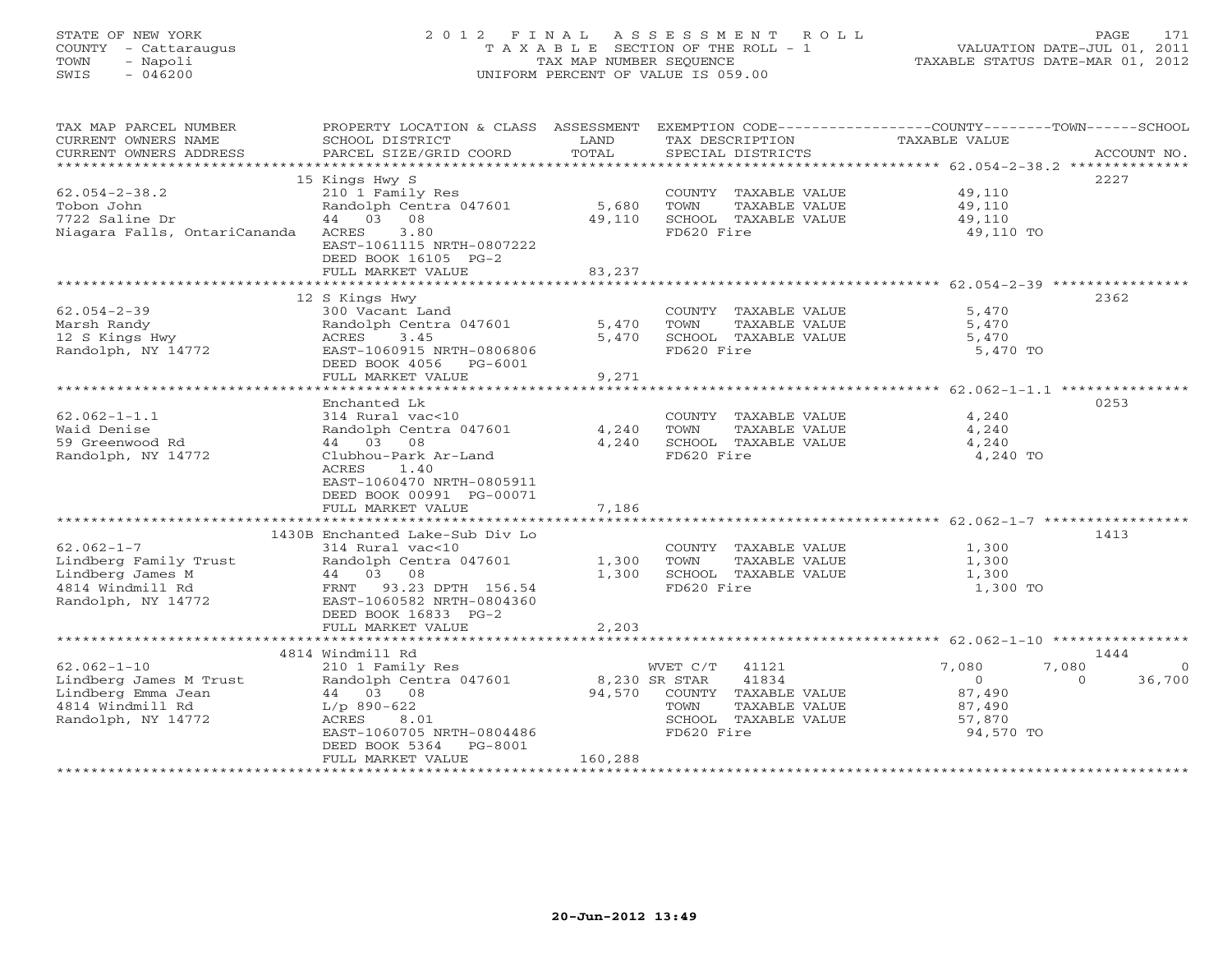# STATE OF NEW YORK 2 0 1 2 F I N A L A S S E S S M E N T R O L L PAGE 172 COUNTY - Cattaraugus T A X A B L E SECTION OF THE ROLL - 1 VALUATION DATE-JUL 01, 2011 TOWN - Napoli TAX MAP NUMBER SEQUENCE TAXABLE STATUS DATE-MAR 01, 2012 SWIS - 046200 UNIFORM PERCENT OF VALUE IS 059.00UNIFORM PERCENT OF VALUE IS 059.00

| TAX MAP PARCEL NUMBER<br>CURRENT OWNERS NAME<br>CURRENT OWNERS ADDRESS                                 | PROPERTY LOCATION & CLASS ASSESSMENT<br>SCHOOL DISTRICT<br>PARCEL SIZE/GRID COORD                                                                                                                                                                                                                                          | LAND<br>TOTAL           | TAX DESCRIPTION<br>SPECIAL DISTRICTS                                                | EXEMPTION CODE-----------------COUNTY-------TOWN------SCHOOL<br>TAXABLE VALUE<br>ACCOUNT NO. |
|--------------------------------------------------------------------------------------------------------|----------------------------------------------------------------------------------------------------------------------------------------------------------------------------------------------------------------------------------------------------------------------------------------------------------------------------|-------------------------|-------------------------------------------------------------------------------------|----------------------------------------------------------------------------------------------|
| $62.062 - 1 - 12$<br>Zimpfer Ann Marie As<br>Irene Ward L<br>81 Melcourt Dr E<br>Cheektowaga, NY 14225 | 1425 B Enchanted Lake-Sub Div Lo<br>314 Rural vac<10<br>Randolph Centra 047601<br>44 03 08<br>FRNT 75.00 DPTH 150.00<br>EAST-1060526 NRTH-0804742<br>DEED BOOK 857<br>PG-00292<br>FULL MARKET VALUE                                                                                                                        | 1,000<br>1,000<br>1,695 | COUNTY TAXABLE VALUE<br>TAXABLE VALUE<br>TOWN<br>SCHOOL TAXABLE VALUE<br>FD620 Fire | 1755<br>1,000<br>1,000<br>1,000<br>1,000 TO                                                  |
| $62.062 - 1 - 13$<br>Wright Ray A Jr<br>10544 Benson Rd<br>Randolph, NY 14772                          | 1424 B Enchanted Lake-Sub Div Lo<br>314 Rural vac<10<br>Randolph Centra 047601<br>44 03 08<br>FRNT 75.00 DPTH 150.00<br>EAST-1060535 NRTH-0804814<br>DEED BOOK 995<br>$PG-523$<br>FULL MARKET VALUE                                                                                                                        | 1,000<br>1,000<br>1,695 | COUNTY TAXABLE VALUE<br>TOWN<br>TAXABLE VALUE<br>SCHOOL TAXABLE VALUE<br>FD620 Fire | 1258<br>1,000<br>1,000<br>1,000<br>1,000 TO                                                  |
| $62.062 - 1 - 14$<br>Burdick Raymond<br>Burdick Shirley<br>9121 New Albion Rd<br>Cattaraugus, NY 14719 | 1423 B Enchanted Lake-Sub Div Lo<br>314 Rural vac<10<br>Randolph Centra 047601<br>$44$ $03$ $08$<br>FRNT $7500$<br>FRNT 75.00 DPTH 150.00<br>EAST-1060544 NRTH-0804885<br>DEED BOOK 735<br>PG-01062<br>FULL MARKET VALUE                                                                                                   | 1,000<br>1,000<br>1,695 | COUNTY TAXABLE VALUE<br>TOWN<br>TAXABLE VALUE<br>SCHOOL TAXABLE VALUE<br>FD620 Fire | 0131<br>1,000<br>1,000<br>1,000<br>1,000 TO                                                  |
| $62.062 - 1 - 15$<br>King Kenneth P<br>Great Valley, NY 14741                                          | 1422 B Enchanted Lake-Sub Div Lo<br>314 Rural vac<10<br>Randolph Centra 047601<br>$\begin{array}{ccccccccc}\n\text{King } \text{Hazel M} & & & & 44 & 03 & 08 \\ \text{4826 Us } \text{Rte } 219 \text{ Lot } 6 & & & & \text{FRNT} & 75.00 DPTH} & 150.00\n\end{array}$<br>EAST-1060553 NRTH-0804957<br>FULL MARKET VALUE | 1,000<br>1,000<br>1,695 | COUNTY TAXABLE VALUE<br>TOWN<br>TAXABLE VALUE<br>SCHOOL TAXABLE VALUE<br>FD620 Fire | 1397<br>1,000<br>1,000<br>1,000<br>1,000 TO                                                  |
| $62.062 - 1 - 16$<br>Justice John R<br>PO Box 755<br>Tonawanda, NY 14151                               | 1421B Enchanted Lake-Sub Div Lo<br>314 Rural vac<10<br>Randolph Centra 047601<br>44 03 08<br>FRNT 75.00 DPTH 150.00<br>EAST-1060562 NRTH-0805032<br>DEED BOOK 914<br>PG-00912<br>FULL MARKET VALUE                                                                                                                         | 1,000<br>1,000<br>1,695 | COUNTY TAXABLE VALUE<br>TOWN<br>TAXABLE VALUE<br>SCHOOL TAXABLE VALUE<br>FD620 Fire | 1699<br>1,000<br>1,000<br>1,000<br>1,000 TO                                                  |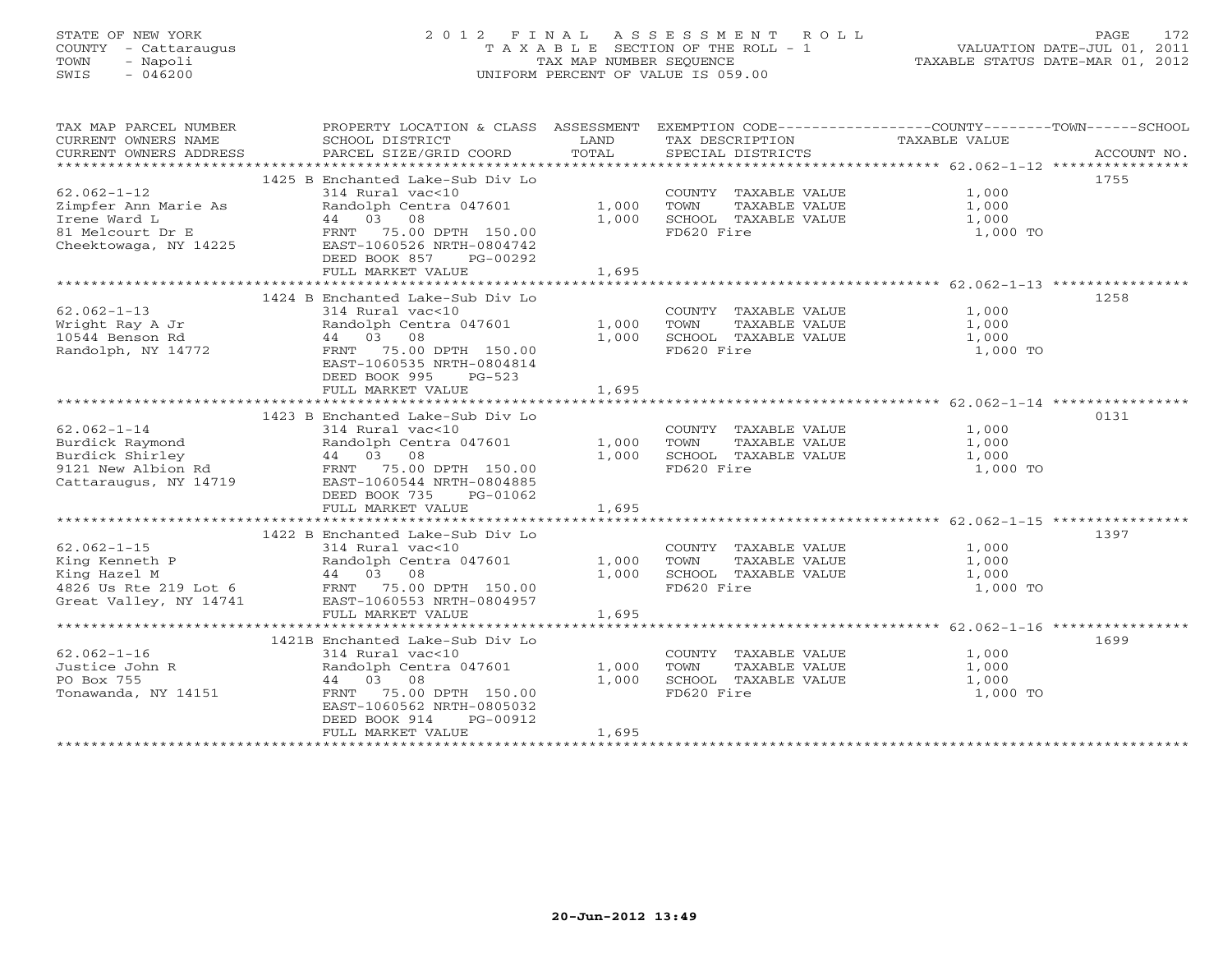# STATE OF NEW YORK 2 0 1 2 F I N A L A S S E S S M E N T R O L L PAGE 173 COUNTY - Cattaraugus T A X A B L E SECTION OF THE ROLL - 1 VALUATION DATE-JUL 01, 2011 TOWN - Napoli TAX MAP NUMBER SEQUENCE TAXABLE STATUS DATE-MAR 01, 2012 SWIS - 046200 UNIFORM PERCENT OF VALUE IS 059.00UNIFORM PERCENT OF VALUE IS 059.00

| TAX MAP PARCEL NUMBER<br>CURRENT OWNERS NAME<br>CURRENT OWNERS ADDRESS                                      | PROPERTY LOCATION & CLASS ASSESSMENT<br>SCHOOL DISTRICT<br>PARCEL SIZE/GRID COORD                                                                                                                    | LAND<br>TOTAL           | TAX DESCRIPTION<br>SPECIAL DISTRICTS                                                | EXEMPTION CODE-----------------COUNTY-------TOWN------SCHOOL<br>TAXABLE VALUE<br>ACCOUNT NO. |
|-------------------------------------------------------------------------------------------------------------|------------------------------------------------------------------------------------------------------------------------------------------------------------------------------------------------------|-------------------------|-------------------------------------------------------------------------------------|----------------------------------------------------------------------------------------------|
| $62.062 - 1 - 17$<br>Brancato John<br>30 Inwood Place<br>Buffalo, NY 14209                                  | 1420B Enchanted Lake-Sub Div Lo<br>314 Rural vac<10<br>Randolph Centra 047601<br>44 03 08<br>FRNT 75.00 DPTH 150.00<br>EAST-1060571 NRTH-0805106<br>DEED BOOK 16100 PG-8<br>FULL MARKET VALUE        | 1,000<br>1,000<br>1,695 | COUNTY TAXABLE VALUE<br>TAXABLE VALUE<br>TOWN<br>SCHOOL TAXABLE VALUE<br>FD620 Fire | 1312<br>1,000<br>1,000<br>1,000<br>1,000 TO                                                  |
| $62.062 - 1 - 18$<br>Brancato John<br>30 Inwood Place<br>Buffalo, NY 14209                                  | 1419B Enchanted Lake-Sub Div Lo<br>314 Rural vac<10<br>Randolph Centra 047601<br>44 03 08<br>FRNT 75.00 DPTH 150.00<br>EAST-1060581 NRTH-0805181<br>DEED BOOK 16100 PG-8<br>FULL MARKET VALUE        | 1,000<br>1,000<br>1,695 | COUNTY TAXABLE VALUE<br>TOWN<br>TAXABLE VALUE<br>SCHOOL TAXABLE VALUE<br>FD620 Fire | 0316<br>1,000<br>1,000<br>1,000<br>1,000 TO                                                  |
|                                                                                                             |                                                                                                                                                                                                      |                         |                                                                                     |                                                                                              |
| $62.062 - 1 - 19$<br>Paone Deon<br>139 N Sixth Ave<br>Olean, NY 14760                                       | 1418 S Kings Hwy<br>314 Rural vac<10<br>Randolph Centra 047601<br>43 03 08<br>FRNT 75.00 DPTH 150.00<br>EAST-1060590 NRTH-0805254<br>DEED BOOK 14205 PG-7009                                         | 1,000<br>1,000          | COUNTY TAXABLE VALUE<br>TAXABLE VALUE<br>TOWN<br>SCHOOL TAXABLE VALUE<br>FD620 Fire | 1311<br>1,000<br>1,000<br>1,000<br>1,000 TO                                                  |
|                                                                                                             | FULL MARKET VALUE                                                                                                                                                                                    | 1,695                   |                                                                                     |                                                                                              |
| $62.062 - 1 - 20$<br>Fleming Matthew<br>Fleming Amy<br>199 Wheeler St<br>Tonawanda, NY 14150                | 1417B Windmill Rd<br>314 Rural vac<10<br>Randolph Centra 047601<br>44 03 08<br>ACRES<br>2.35<br>EAST-1060506 NRTH-0805240<br>DEED BOOK 10181 PG-2001                                                 | 3,000<br>3,000          | COUNTY TAXABLE VALUE<br>TAXABLE VALUE<br>TOWN<br>SCHOOL TAXABLE VALUE<br>FD620 Fire | 0315<br>3,000<br>3,000<br>3,000<br>3,000 TO                                                  |
|                                                                                                             | FULL MARKET VALUE                                                                                                                                                                                    | 5,085                   |                                                                                     |                                                                                              |
| $62.062 - 1 - 23$<br>Gorman Terrance P<br>Gorman Florence M<br>4637 Porter Center Rd<br>Lewistown, NY 14092 | 1414B Enchanted Lake-Sub Div Lo<br>$314$ Rural vac<10<br>Randolph Centra 047601<br>44 03 08<br>FRNT 53.96 DPTH 150.00<br>EAST-1060588 NRTH-0805548<br>DEED BOOK 750<br>PG-00617<br>FULL MARKET VALUE | 700<br>700<br>1,186     | COUNTY TAXABLE VALUE<br>TOWN<br>TAXABLE VALUE<br>SCHOOL TAXABLE VALUE<br>FD620 Fire | 0312<br>700<br>700<br>700<br>700 TO                                                          |
|                                                                                                             |                                                                                                                                                                                                      |                         |                                                                                     |                                                                                              |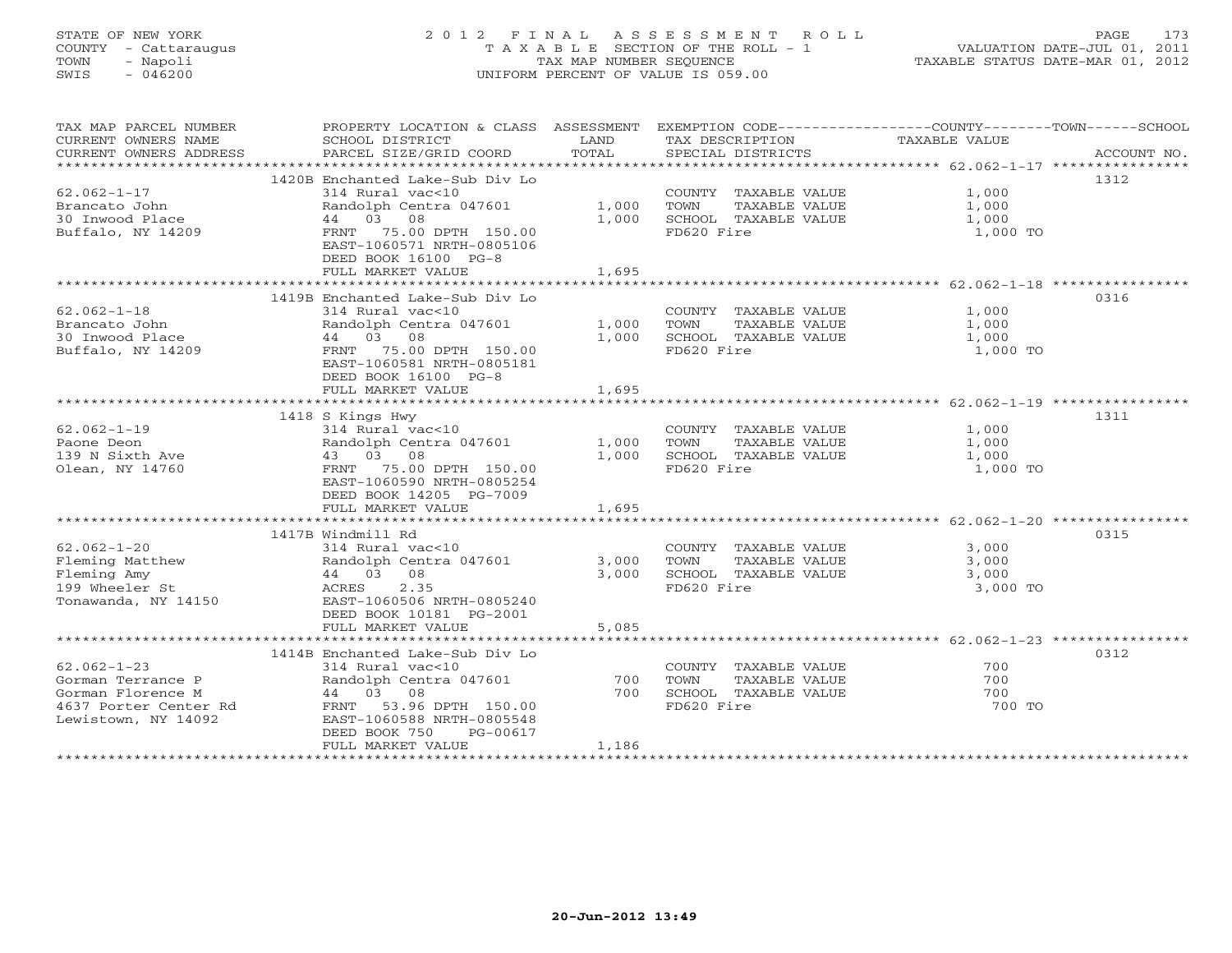# STATE OF NEW YORK 2 0 1 2 F I N A L A S S E S S M E N T R O L L PAGE 174 COUNTY - Cattaraugus T A X A B L E SECTION OF THE ROLL - 1 VALUATION DATE-JUL 01, 2011 TOWN - Napoli TAX MAP NUMBER SEQUENCE TAXABLE STATUS DATE-MAR 01, 2012 SWIS - 046200 UNIFORM PERCENT OF VALUE IS 059.00UNIFORM PERCENT OF VALUE IS 059.00

| TAX MAP PARCEL NUMBER<br>CURRENT OWNERS NAME<br>CURRENT OWNERS ADDRESS                             | PROPERTY LOCATION & CLASS ASSESSMENT EXEMPTION CODE---------------COUNTY-------TOWN-----SCHOOL<br>SCHOOL DISTRICT<br>PARCEL SIZE/GRID COORD                                                          | LAND<br>TOTAL           | TAX DESCRIPTION TAXABLE VALUE<br>SPECIAL DISTRICTS<br>SPECIAL DISTRICTS             |                                     | ACCOUNT NO. |
|----------------------------------------------------------------------------------------------------|------------------------------------------------------------------------------------------------------------------------------------------------------------------------------------------------------|-------------------------|-------------------------------------------------------------------------------------|-------------------------------------|-------------|
| $62.062 - 1 - 24$<br>Waid Denise<br>59 Greenwood Dr<br>Randolph, NY 14772                          | 1413B Enchanted Lake-Sub Div Lo<br>314 Rural vac<10<br>Randolph Centra 047601<br>44 03 08<br>FRNT 75.00 DPTH 150.00<br>EAST-1060569 NRTH-0805616<br>DEED BOOK 00991 PG-00071<br>FULL MARKET VALUE    | 1,000<br>1,000<br>1,695 | COUNTY TAXABLE VALUE<br>TOWN<br>TAXABLE VALUE<br>SCHOOL TAXABLE VALUE<br>FD620 Fire | 1,000<br>1,000<br>1,000<br>1,000 TO | 0311        |
| $62.062 - 1 - 25$<br>Kazmark Michael Sr<br>Kazmark Jeanette<br>7919 Mill St<br>East Otto, NY 14729 | 1412B Enchanted Lake-Sub Div Lo<br>314 Rural vac<10<br>Randolph Centra 047601<br>44 03 08<br>FRNT 85.89 DPTH 150.00<br>EAST-1060545 NRTH-0805702<br>DEED BOOK 910<br>PG-01113<br>FULL MARKET VALUE   | 1,100<br>1,100<br>1,864 | COUNTY TAXABLE VALUE<br>TAXABLE VALUE<br>TOWN<br>SCHOOL TAXABLE VALUE<br>FD620 Fire | 1,100<br>1,100<br>1,100<br>1,100 TO | 0083        |
| $62.062 - 1 - 26$<br>Zamiara Kenneth J<br>201 Oakgrove CT<br>Elma, NY 14059                        | 1411B Enchanted Lake-Sub Div Lo<br>314 Rural vac<10<br>Randolph Centra 047601<br>44 03 08<br>FRNT 85.78 DPTH 150.00<br>EAST-1060538 NRTH-0805803<br>DEED BOOK 8684 PG-7001<br>FULL MARKET VALUE      | 1,100<br>1,100<br>1,864 | COUNTY TAXABLE VALUE<br>TAXABLE VALUE<br>TOWN<br>SCHOOL TAXABLE VALUE<br>FD620 Fire | 1,100<br>1,100<br>1,100<br>1,100 TO | 1803        |
| $62.062 - 1 - 27$<br>Pavao Pedro Junior<br>3333 Rice St 402<br>Miami, FL 33133                     | 1410B Enchanted Lk<br>314 Rural vac<10<br>Randolph Centra 047601<br>44 03 08<br>FRNT 85.78 DPTH 150.00<br>EAST-1060549 NRTH-0805902<br>DEED BOOK 8040 PG-7001<br>FULL MARKET VALUE                   | 1,100<br>1,100<br>1,864 | COUNTY TAXABLE VALUE<br>TAXABLE VALUE<br>TOWN<br>SCHOOL TAXABLE VALUE<br>FD620 Fire | 1,100<br>1,100<br>1,100<br>1,100 TO | 1433        |
| $62.062 - 1 - 28$<br>Waid Denise<br>59 Greenwood Dr<br>Randolph, NY 14772                          | 1409B Enchanted Lake-Sub Div Lo<br>314 Rural vac<10<br>Randolph Centra 047601<br>44 03 08<br>75.00 DPTH 150.00<br>FRNT<br>EAST-1060574 NRTH-0805985<br>DEED BOOK 00991 PG-00071<br>FULL MARKET VALUE | 1,000<br>1,000<br>1,695 | COUNTY TAXABLE VALUE<br>TAXABLE VALUE<br>TOWN<br>SCHOOL TAXABLE VALUE<br>FD620 Fire | 1,000<br>1,000<br>1,000<br>1,000 TO | 1545        |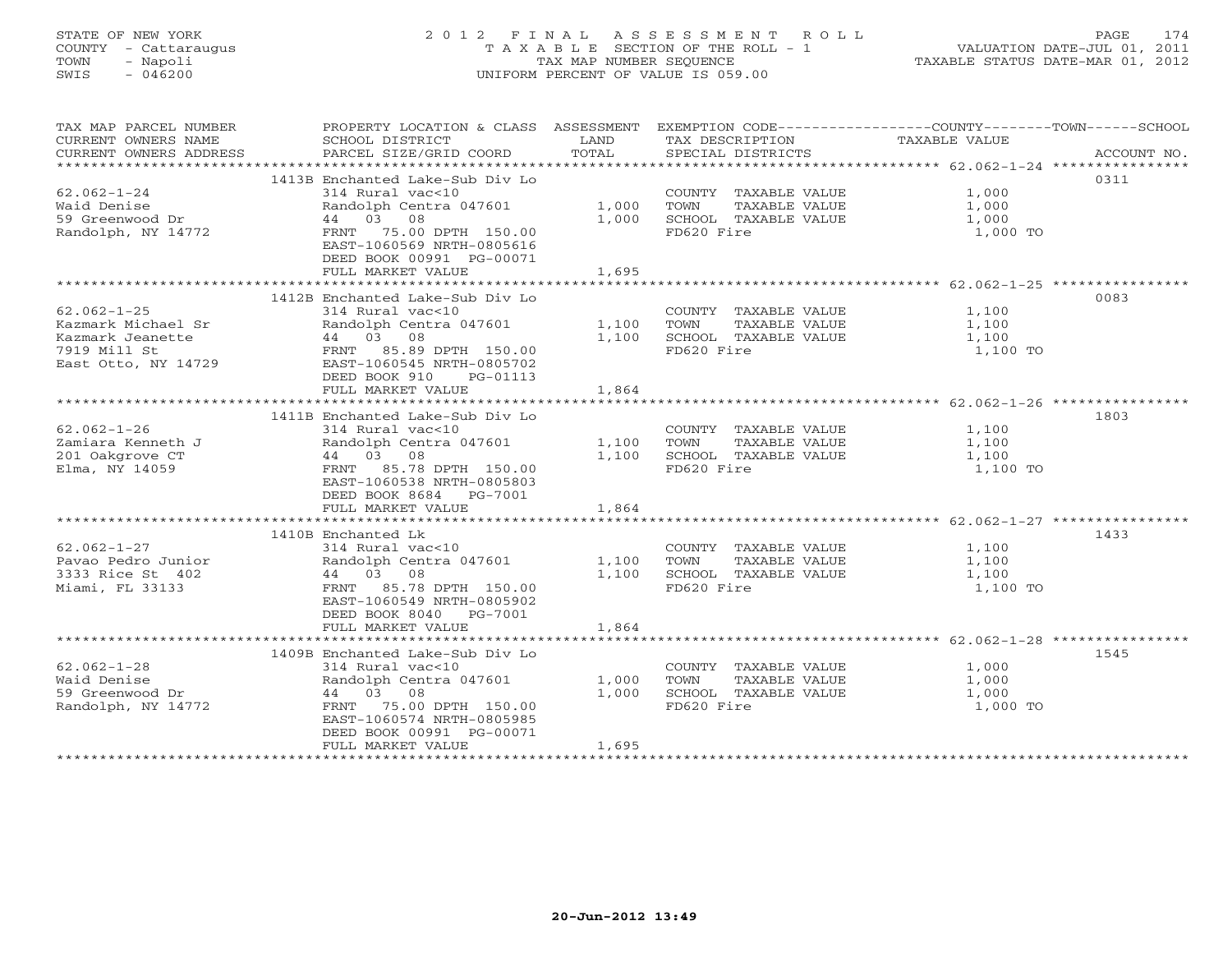# STATE OF NEW YORK 2 0 1 2 F I N A L A S S E S S M E N T R O L L PAGE 175 COUNTY - Cattaraugus T A X A B L E SECTION OF THE ROLL - 1 VALUATION DATE-JUL 01, 2011 TOWN - Napoli TAX MAP NUMBER SEQUENCE TAXABLE STATUS DATE-MAR 01, 2012 SWIS - 046200 UNIFORM PERCENT OF VALUE IS 059.00UNIFORM PERCENT OF VALUE IS 059.00

| TAX MAP PARCEL NUMBER<br>CURRENT OWNERS NAME<br>CURRENT OWNERS ADDRESS              | PROPERTY LOCATION & CLASS ASSESSMENT<br>SCHOOL DISTRICT<br>PARCEL SIZE/GRID COORD | LAND<br>TOTAL | EXEMPTION CODE-----------------COUNTY-------TOWN------SCHOOL<br>TAX DESCRIPTION<br>SPECIAL DISTRICTS | TAXABLE VALUE       | ACCOUNT NO. |
|-------------------------------------------------------------------------------------|-----------------------------------------------------------------------------------|---------------|------------------------------------------------------------------------------------------------------|---------------------|-------------|
|                                                                                     |                                                                                   |               |                                                                                                      |                     |             |
| $62.062 - 1 - 29$<br>Waid Denise                                                    | 1408B Enchanted Lake-Sub Div Lo<br>314 Rural vac<10<br>Randolph Centra 047601     | 1,000         | COUNTY TAXABLE VALUE<br>TOWN      TAXABLE VALUE                                                      | 1,000<br>1,000      | 1542        |
| 59 Greenwood<br>Randolph, NY 14772                                                  | FRNT 75.00 DPTH 150.00<br>EAST-1060598 NRTH-0806055<br>DEED BOOK 872<br>PG-00890  | 1,000         | SCHOOL TAXABLE VALUE<br>FD620 Fire                                                                   | 1,000<br>1,000 TO   |             |
|                                                                                     | FULL MARKET VALUE                                                                 | 1,695         |                                                                                                      |                     |             |
|                                                                                     |                                                                                   |               |                                                                                                      |                     |             |
|                                                                                     | 1407B Enchanted Lake-Sub Div Lo                                                   |               |                                                                                                      |                     | 1245        |
| $62.062 - 1 - 30$                                                                   | 314 Rural vac<10                                                                  |               | COUNTY TAXABLE VALUE                                                                                 | 1,000               |             |
|                                                                                     | Randolph Centra 047601                                                            | 1,000         | TOWN      TAXABLE VALUE<br>SCHOOL   TAXABLE VALUE                                                    | 1,000               |             |
|                                                                                     |                                                                                   | 1,000         |                                                                                                      | $\frac{1}{1}$ , 000 |             |
| 87 Parwood Trl<br>Depew, NY 14043                                                   | FRNT 75.00 DPTH 150.00<br>EAST-1060621 NRTH-0806127                               |               | FD620 Fire                                                                                           | 1,000 TO            |             |
|                                                                                     | FULL MARKET VALUE                                                                 | 1,695         |                                                                                                      |                     |             |
|                                                                                     |                                                                                   |               |                                                                                                      |                     |             |
|                                                                                     | 1406B Enchanted Lake-Sub Div Lo                                                   |               |                                                                                                      |                     | 0310        |
| $62.062 - 1 - 31$                                                                   | 314 Rural vac<10                                                                  |               | COUNTY TAXABLE VALUE                                                                                 | 1,000               |             |
| Lakso Linda M                                                                       | Randolph Centra 047601                                                            | 1,000         | TOWN<br>TAXABLE VALUE                                                                                | 1,000               |             |
| 6701 Mallards Cove Rd 27D                                                           | 44 03 08                                                                          | 1,000         | SCHOOL TAXABLE VALUE                                                                                 | 1,000               |             |
| Jupiter, FL 33458                                                                   | FRNT 75.00 DPTH 150.00                                                            |               | FD620 Fire                                                                                           | 1,000 TO            |             |
|                                                                                     | EAST-1060646 NRTH-0806201<br>FULL MARKET VALUE                                    | 1,695         |                                                                                                      |                     |             |
|                                                                                     |                                                                                   |               |                                                                                                      |                     |             |
|                                                                                     | 1338A Enchanted Lake-Sub Div Lo                                                   |               |                                                                                                      |                     | 1509        |
| $62.062 - 1 - 32$                                                                   | 314 Rural vac<10                                                                  |               | COUNTY TAXABLE VALUE                                                                                 | 1,100               |             |
|                                                                                     |                                                                                   | 1,100         | TAXABLE VALUE<br>TOWN                                                                                | 1,100               |             |
| Fratarcangelo Joseph P Randolph Centra 047601<br>9195 - f Hitching Post Ln 44 03 08 |                                                                                   | 1,100         | SCHOOL TAXABLE VALUE 1,100                                                                           |                     |             |
| Laurel, MD 20723                                                                    | FRNT 75.00 DPTH 290.00<br>EAST-1060908 NRTH-0806117                               |               | FD620 Fire                                                                                           | 1,100 TO            |             |
|                                                                                     | DEED BOOK 872<br>PG-00566                                                         |               |                                                                                                      |                     |             |
|                                                                                     | FULL MARKET VALUE                                                                 | 1,864         |                                                                                                      |                     |             |
|                                                                                     |                                                                                   |               |                                                                                                      |                     |             |
|                                                                                     | 1337A Enchanted Lake-Sub Div Lo                                                   |               |                                                                                                      |                     | 0297        |
| $62.062 - 1 - 33$                                                                   | 314 Rural vac<10                                                                  |               | COUNTY TAXABLE VALUE                                                                                 | 1,100               |             |
| Learn Gary                                                                          | Randolph Centra 047601<br>Randolph Cent<br>44  03  08                             | 1,100         | TAXABLE VALUE<br>TOWN                                                                                | 1,100               |             |
| Learn Jackie                                                                        |                                                                                   | 1,100         | SCHOOL TAXABLE VALUE                                                                                 | 1,100               |             |
| 4047 Erie St<br>Salamanca, NY 14779                                                 | FRNT 75.00 DPTH 280.00<br>EAST-1060834 NRTH-0806061                               |               | FD620 Fire                                                                                           | 1,100 TO            |             |
|                                                                                     | DEED BOOK 997<br>PG-1119<br>FULL MARKET VALUE                                     | 1,864         |                                                                                                      |                     |             |
|                                                                                     |                                                                                   |               |                                                                                                      |                     |             |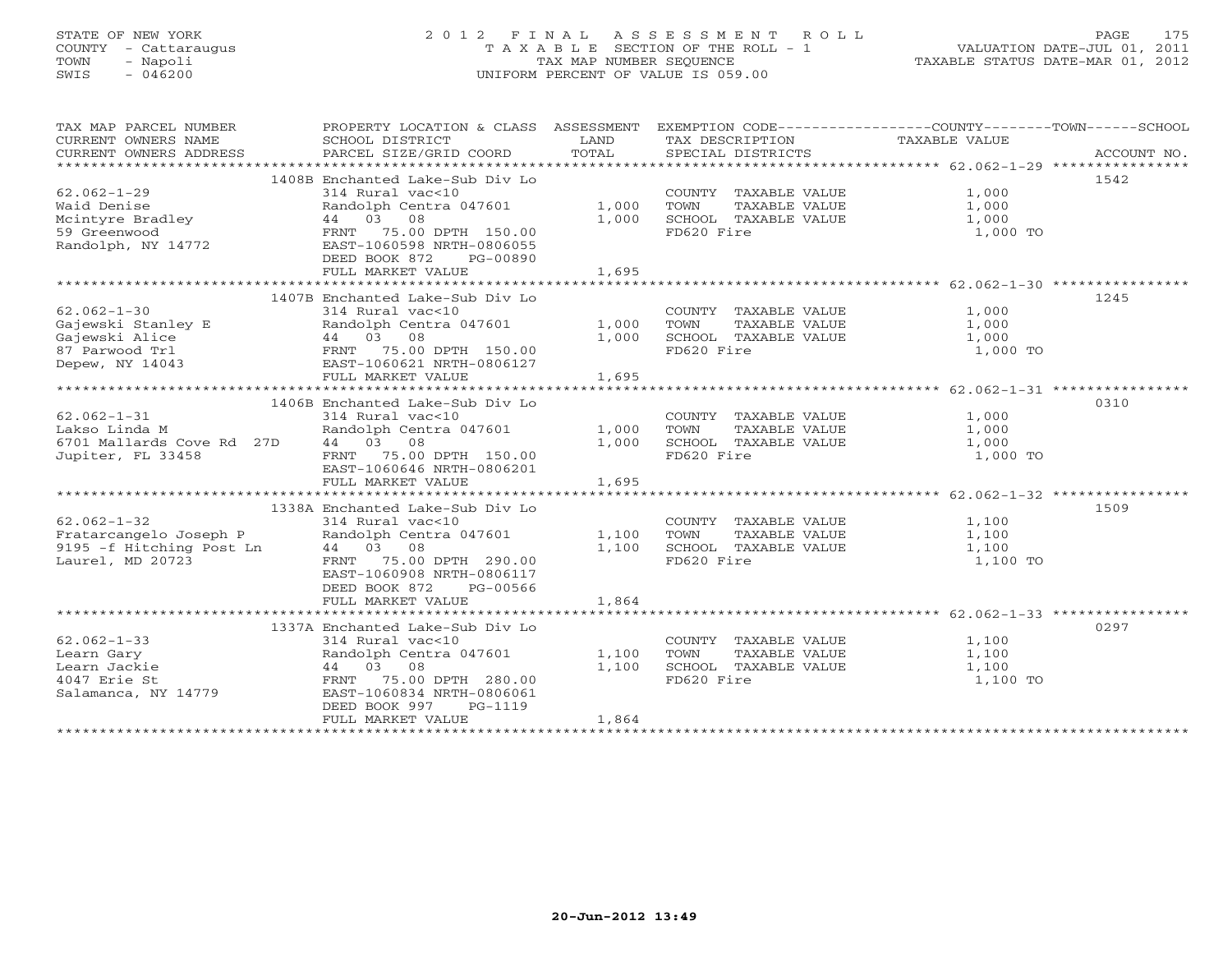# STATE OF NEW YORK 2 0 1 2 F I N A L A S S E S S M E N T R O L L PAGE 176 COUNTY - Cattaraugus T A X A B L E SECTION OF THE ROLL - 1 VALUATION DATE-JUL 01, 2011 TOWN - Napoli TAX MAP NUMBER SEQUENCE TAXABLE STATUS DATE-MAR 01, 2012 SWIS - 046200 UNIFORM PERCENT OF VALUE IS 059.00

| TAX MAP PARCEL NUMBER<br>CURRENT OWNERS NAME<br>CURRENT OWNERS ADDRESS                                                                                   | PROPERTY LOCATION & CLASS ASSESSMENT<br>SCHOOL DISTRICT<br>PARCEL SIZE/GRID COORD                                                                                                                                                                                        | LAND<br>TOTAL                     | EXEMPTION CODE-----------------COUNTY-------TOWN------SCHOOL<br>TAX DESCRIPTION<br>SPECIAL DISTRICTS                                 | TAXABLE VALUE                                          | ACCOUNT NO.                |
|----------------------------------------------------------------------------------------------------------------------------------------------------------|--------------------------------------------------------------------------------------------------------------------------------------------------------------------------------------------------------------------------------------------------------------------------|-----------------------------------|--------------------------------------------------------------------------------------------------------------------------------------|--------------------------------------------------------|----------------------------|
| $62.062 - 1 - 34$<br>Carlson Roger M<br>Carlson Yvonne M<br>165 Main St<br>Randolph, NY 14772                                                            | 1336A Enchanted Lake-Sub Div Lo<br>314 Rural vac<10<br>Randolph Centra 047601<br>45 03 08<br>FRNT 75.00 DPTH 197.00<br>EAST-1060809 NRTH-0805988<br>FULL MARKET VALUE                                                                                                    | 1,100<br>1,100<br>1,864           | COUNTY TAXABLE VALUE<br>TAXABLE VALUE<br>TOWN<br>SCHOOL TAXABLE VALUE<br>FD620 Fire                                                  | 1,100<br>1,100<br>1,100<br>1,100 TO                    | 0155                       |
|                                                                                                                                                          |                                                                                                                                                                                                                                                                          |                                   |                                                                                                                                      |                                                        |                            |
| $62.062 - 1 - 35$<br>Gibson Frank C<br>Gibson Patricia A<br>9918 Grantham Ct<br>Clarence, NY 14031                                                       | 1335A Enchanted Lake-Sub Div Lo<br>314 Rural vac<10<br>Randolph Centra 047601<br>44 03 08<br>FRNT 75.00 DPTH 178.00<br>EAST-1060773 NRTH-0805922<br>FULL MARKET VALUE                                                                                                    | 1,100<br>1,100<br>1,864           | COUNTY TAXABLE VALUE<br>TOWN<br>TAXABLE VALUE<br>SCHOOL TAXABLE VALUE<br>FD620 Fire                                                  | 1,100<br>1,100<br>1,100<br>1,100 TO                    | 1257                       |
|                                                                                                                                                          |                                                                                                                                                                                                                                                                          |                                   |                                                                                                                                      |                                                        |                            |
| $62.062 - 1 - 36$<br>Learn Robert Sr<br>Learn Robert<br>Learn Betty J<br>115 Ninth St<br>Little Valley, NY 14755<br>$62.062 - 1 - 41$<br>Terenna Lorilyn | 1334A Enchanted Lake-Sub Div Lo<br>312 Vac w/imprv<br>Randolph Centra 047601<br>44 03 08<br>ACRES<br>1.30<br>EAST-1060766 NRTH-0805716<br>DEED BOOK 00990 PG-00540<br>FULL MARKET VALUE<br>1329A Enchanted Lake-Sub Div Lo<br>314 Rural vac<10<br>Randolph Centra 047601 | 4,000<br>6,600<br>11,186<br>4,000 | COUNTY TAXABLE VALUE<br>TAXABLE VALUE<br>TOWN<br>SCHOOL TAXABLE VALUE<br>FD620 Fire<br>COUNTY TAXABLE VALUE<br>TOWN<br>TAXABLE VALUE | 6,600<br>6,600<br>6,600<br>6,600 TO<br>4,000<br>4,000  | 0296<br>0291               |
| 369 Hunt Rd<br>Jamestown, NY 14701                                                                                                                       | 44 03 08<br>ACRES<br>1.95<br>EAST-1060818 NRTH-0805352<br>DEED BOOK 00990 PG-01070<br>FULL MARKET VALUE                                                                                                                                                                  | 4,000<br>6,780                    | SCHOOL TAXABLE VALUE<br>FD620 Fire                                                                                                   | 4,000<br>4,000 TO                                      |                            |
|                                                                                                                                                          |                                                                                                                                                                                                                                                                          |                                   |                                                                                                                                      |                                                        |                            |
| $62.070 - 1 - 2$<br>Clinger Brian J<br>Clinger Michelle R<br>2 Woodridge Ct<br>Randolph, NY 14772                                                        | 2 Woodridge Ct<br>240 Rural res<br>Randolph Centra 047601<br>44 03 08<br>$3/12$ -mrged $1-6, 7, 8, 10, 11,$<br>$20,22$ into $prcl$<br>ACRES 13.00<br>EAST-1060783 NRTH-0803717<br>DEED BOOK 1889<br>PG-4001                                                              | 7,700<br>104,000                  | RES STAR<br>41854<br>COUNTY TAXABLE VALUE<br>TOWN<br>TAXABLE VALUE<br>SCHOOL TAXABLE VALUE<br>FD620 Fire                             | $\Omega$<br>104,000<br>104,000<br>86,300<br>104,000 TO | 0359<br>$\Omega$<br>17,700 |
|                                                                                                                                                          | FULL MARKET VALUE                                                                                                                                                                                                                                                        | 176,271                           |                                                                                                                                      |                                                        |                            |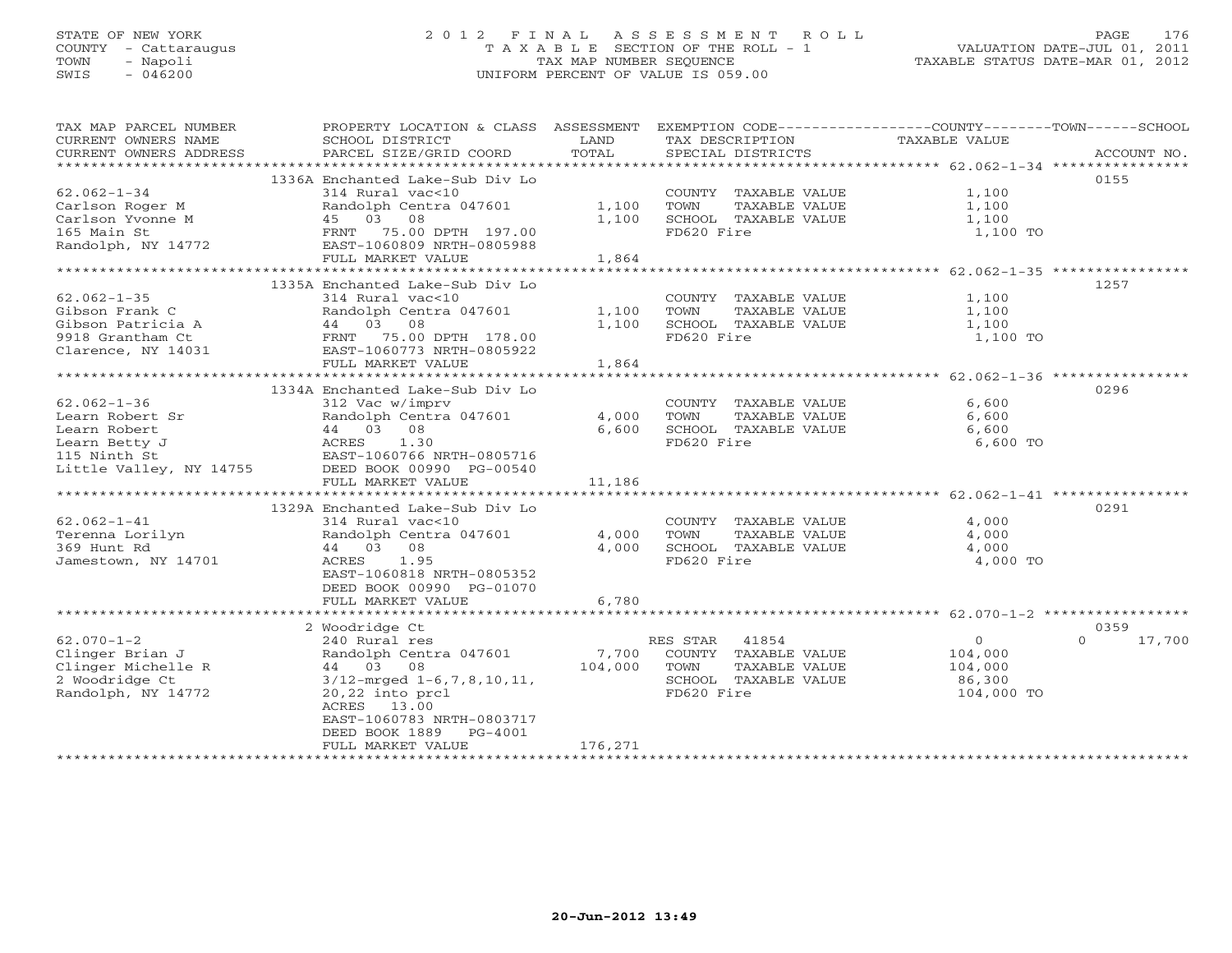# STATE OF NEW YORK 2 0 1 2 F I N A L A S S E S S M E N T R O L L PAGE 177 COUNTY - Cattaraugus T A X A B L E SECTION OF THE ROLL - 1 VALUATION DATE-JUL 01, 2011 TOWN - Napoli TAX MAP NUMBER SEQUENCE TAXABLE STATUS DATE-MAR 01, 2012 SWIS - 046200 UNIFORM PERCENT OF VALUE IS 059.00UNIFORM PERCENT OF VALUE IS 059.00

| TAX MAP PARCEL NUMBER<br>CURRENT OWNERS NAME<br>CURRENT OWNERS ADDRESS                                                               | PROPERTY LOCATION & CLASS ASSESSMENT<br>SCHOOL DISTRICT<br>PARCEL SIZE/GRID COORD                                                                                                                          | LAND<br>TOTAL           | EXEMPTION CODE-----------------COUNTY-------TOWN------SCHOOL<br>TAX DESCRIPTION<br>SPECIAL DISTRICTS | TAXABLE VALUE                           | ACCOUNT NO. |
|--------------------------------------------------------------------------------------------------------------------------------------|------------------------------------------------------------------------------------------------------------------------------------------------------------------------------------------------------------|-------------------------|------------------------------------------------------------------------------------------------------|-----------------------------------------|-------------|
| $62.070 - 1 - 9$<br>Bassanelli John<br>Bassanelli Matilla<br>Attn: Vincent Bassanelli<br>20491 N Lemon Drop Dr<br>Maricopa, AZ 85138 | 1451C Enchanted Lake-Sub Div Lo<br>314 Rural vac<10<br>Randolph Centra 047601<br>43 03 08<br>FRNT 75.00 DPTH 150.00<br>EAST-1060773 NRTH-0803544<br>DEED BOOK 752<br>$PG-96$<br>FULL MARKET VALUE          | 1,000<br>1,000<br>1,695 | COUNTY TAXABLE VALUE<br>TOWN<br>TAXABLE VALUE<br>SCHOOL TAXABLE VALUE<br>FD620 Fire                  | 1,000<br>1,000<br>1,000<br>1,000 TO     | 0362        |
|                                                                                                                                      |                                                                                                                                                                                                            |                         |                                                                                                      |                                         |             |
| $62.070 - 1 - 13$<br>Meisenburg Richard D<br>Meisenburg Georgina (13)<br>202 Schenck St (13)<br>North Tonawanda, NY 14120 (14)       | 1447C Woodridge Ct<br>270 Mfg housing<br>Randolph Centra 047601<br>43 03 08<br>75.00 DPTH 150.00<br>EAST-1061053 NRTH-0803423<br>DEED BOOK 00956 PG-00028                                                  | 2,000<br>11,000         | COUNTY TAXABLE VALUE<br>TOWN<br>TAXABLE VALUE<br>SCHOOL TAXABLE VALUE<br>FD620 Fire                  | 11,000<br>11,000<br>11,000<br>11,000 TO | 1313        |
|                                                                                                                                      | FULL MARKET VALUE                                                                                                                                                                                          | 18,644                  |                                                                                                      |                                         |             |
|                                                                                                                                      |                                                                                                                                                                                                            |                         |                                                                                                      |                                         |             |
| $62.070 - 1 - 17$<br>Kweon Byoung-Uk<br>Kweon Mi-Sook<br>50 Farrell Ct<br>Staten Island, NY 10306                                    | 1444 B Enchanted Lake-Sub Div Lo<br>314 Rural vac<10<br>Randolph Centra 047601<br>43 03 08<br>FRNT 74.18 DPTH 150.00<br>EAST-1061111 NRTH-0803557                                                          | 1,000<br>1,000          | COUNTY TAXABLE VALUE<br>TOWN<br>TAXABLE VALUE<br>SCHOOL TAXABLE VALUE<br>FD620 Fire                  | 1,000<br>1,000<br>1,000<br>1,000 TO     | 1268        |
|                                                                                                                                      | DEED BOOK 2430 PG-2001<br>FULL MARKET VALUE                                                                                                                                                                | 1,695                   |                                                                                                      |                                         |             |
| $62.070 - 1 - 18$<br>Ortiz Joseph J<br>84 Hammond Lane<br>Centereach, NY 11720                                                       | 1443B Enchanted Lake-Sub Div Lo<br>314 Rural vac<10<br>Randolph Centra 047601<br>43 03 08<br>75.00 DPTH 150.00<br>FRNT<br>EAST-1061042 NRTH-0803590<br>DEED BOOK 3252<br>PG-2001                           | 500<br>500              | COUNTY TAXABLE VALUE<br>TOWN<br>TAXABLE VALUE<br>SCHOOL TAXABLE VALUE<br>FD620 Fire                  | 500<br>500<br>500<br>500 TO             | 1632        |
|                                                                                                                                      | FULL MARKET VALUE                                                                                                                                                                                          | 847                     |                                                                                                      |                                         |             |
| $62.070 - 1 - 19$<br>Marsh Timothy<br>2688 Vollentine Rd<br>Randolph, NY 14772                                                       | 1442 B Enchanted Lake-Sub Div Lo<br>314 Rural vac<10<br>Randolph Centra 047601<br>43/44 03 08<br>75.00 DPTH 150.00<br>FRNT<br>EAST-1060973 NRTH-0803620<br>DEED BOOK 1025<br>$PG-769$<br>FULL MARKET VALUE | 1,000<br>1,000<br>1,695 | COUNTY TAXABLE VALUE<br>TOWN<br>TAXABLE VALUE<br>SCHOOL TAXABLE VALUE<br>FD620 Fire                  | 1,000<br>1,000<br>1,000<br>1,000 TO     | 1528        |
|                                                                                                                                      |                                                                                                                                                                                                            |                         |                                                                                                      |                                         |             |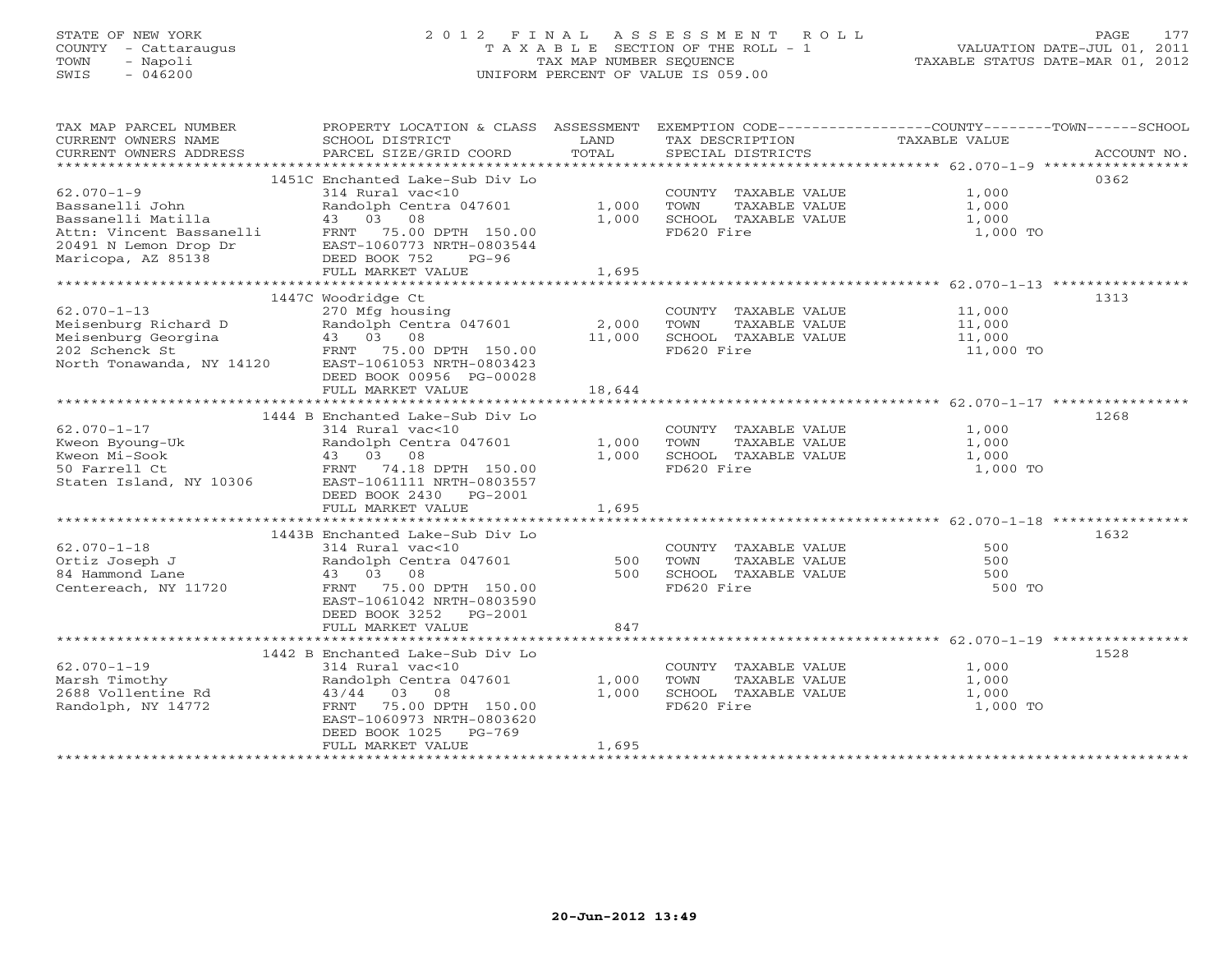# STATE OF NEW YORK 2 0 1 2 F I N A L A S S E S S M E N T R O L L PAGE 178 COUNTY - Cattaraugus T A X A B L E SECTION OF THE ROLL - 1 VALUATION DATE-JUL 01, 2011 TOWN - Napoli TAX MAP NUMBER SEQUENCE TAXABLE STATUS DATE-MAR 01, 2012 SWIS - 046200 UNIFORM PERCENT OF VALUE IS 059.00UNIFORM PERCENT OF VALUE IS 059.00

| TAX MAP PARCEL NUMBER<br>CURRENT OWNERS NAME   | SCHOOL DISTRICT                                | LAND            | TAX DESCRIPTION                               | PROPERTY LOCATION & CLASS ASSESSMENT EXEMPTION CODE----------------COUNTY-------TOWN------SCHOOL<br>TAXABLE VALUE |  |
|------------------------------------------------|------------------------------------------------|-----------------|-----------------------------------------------|-------------------------------------------------------------------------------------------------------------------|--|
| CURRENT OWNERS ADDRESS                         | PARCEL SIZE/GRID COORD                         | TOTAL           | SPECIAL DISTRICTS                             | ACCOUNT NO.                                                                                                       |  |
|                                                | 1440 B Enchanted Lake-Sub Div Lo               |                 |                                               | 1210                                                                                                              |  |
| $62.070 - 1 - 21$                              | 314 Rural vac<10                               |                 | COUNTY TAXABLE VALUE                          | 1,000                                                                                                             |  |
| Fitzpatrick Margery J                          | Randolph Centra 047601                         | 1,000           | TAXABLE VALUE<br>TOWN                         | 1,000                                                                                                             |  |
| PO Box 13                                      | 43 03 08                                       | 1,000           | SCHOOL TAXABLE VALUE                          | 1,000                                                                                                             |  |
| Ellicottville, NY 14731                        | 75.00 DPTH 150.00<br>FRNT                      |                 | FD620 Fire                                    | 1,000 TO                                                                                                          |  |
|                                                | EAST-1060832 NRTH-0803681                      |                 |                                               |                                                                                                                   |  |
|                                                | FULL MARKET VALUE                              | 1,695           |                                               |                                                                                                                   |  |
|                                                |                                                |                 |                                               |                                                                                                                   |  |
| $62.070 - 1 - 23$                              | 1438 B Enchanted Lake-Sub Div Lo               |                 |                                               | 1781<br>900                                                                                                       |  |
| Williams Russell J                             | 314 Rural vac<10<br>Randolph Centra 047601     | 900             | COUNTY TAXABLE VALUE<br>TOWN<br>TAXABLE VALUE | 900                                                                                                               |  |
| Williams Maude A                               | 44 03 08                                       | 900             | SCHOOL TAXABLE VALUE                          | 900                                                                                                               |  |
| 192 Quarry Hill Estates FRNT 66.01 DPTH 168.90 |                                                |                 | FD620 Fire                                    | 900 TO                                                                                                            |  |
| Akron, NY 14001                                | EAST-1060681 NRTH-0803741                      |                 |                                               |                                                                                                                   |  |
|                                                | FULL MARKET VALUE                              | 1,525           |                                               |                                                                                                                   |  |
|                                                |                                                |                 |                                               |                                                                                                                   |  |
|                                                | 1437 B Enchanted Lake-Sub Div Lo               |                 |                                               | 1625                                                                                                              |  |
| $62.070 - 1 - 24$                              | 314 Rural vac<10                               |                 | COUNTY TAXABLE VALUE                          | 1,000                                                                                                             |  |
| Rynkowski James A                              | Randolph Centra 047601                         | 1,000           | TOWN<br>TAXABLE VALUE                         | 1,000                                                                                                             |  |
| Rynkowski Carolyn A<br>132 Broom Drive         | 44 03 08                                       | 1,000           | SCHOOL TAXABLE VALUE                          | 1,000                                                                                                             |  |
|                                                | FRNT 66.00 DPTH 246.00                         |                 | FD620 Fire                                    | 1,000 TO                                                                                                          |  |
| Nicholasville, KY 40356                        | EAST-1060590 NRTH-0803791<br>FULL MARKET VALUE | 1,695           |                                               |                                                                                                                   |  |
|                                                |                                                |                 |                                               |                                                                                                                   |  |
|                                                | Kings Hwy                                      |                 |                                               | 2241                                                                                                              |  |
| $62.070 - 1 - 32.2$                            | 314 Rural vac<10                               |                 | COUNTY TAXABLE VALUE                          | 4,960                                                                                                             |  |
| Marsh Jill                                     | Randolph Centra 047601                         | 4,960           | TOWN<br>TAXABLE VALUE                         | 4,960                                                                                                             |  |
| 7624 Dublin Rd                                 | Marsh, Jill                                    | 4,960           | SCHOOL TAXABLE VALUE                          | 4,960                                                                                                             |  |
| Salamanca, NY 14779                            | ACRES<br>3.40                                  |                 | FD620 Fire                                    | 4,960 TO                                                                                                          |  |
|                                                | EAST-1061422 NRTH-0803572                      |                 |                                               |                                                                                                                   |  |
|                                                | DEED BOOK 992<br>PG-382                        |                 |                                               |                                                                                                                   |  |
|                                                | FULL MARKET VALUE                              | 8,407           |                                               |                                                                                                                   |  |
|                                                |                                                |                 |                                               | 2242                                                                                                              |  |
| $62.070 - 1 - 32.3$                            | Kings Hwy<br>314 Rural vac<10                  |                 | COUNTY TAXABLE VALUE                          | 230                                                                                                               |  |
| Meisenburg Richard                             | Randolph Centra 047601                         | 230             | TOWN<br>TAXABLE VALUE                         | 230                                                                                                               |  |
| Meisenburg Georgina                            | FRNT 162.05 DPTH 152.10                        | 230             | SCHOOL TAXABLE VALUE                          | 230                                                                                                               |  |
| 202 Schenck St                                 | EAST-1061156 NRTH-0803376                      |                 | FD620 Fire                                    | 230 TO                                                                                                            |  |
| North Tonawanda, NY 14120                      | DEED BOOK 1014 PG-612                          |                 |                                               |                                                                                                                   |  |
|                                                | FULL MARKET VALUE                              | 390             |                                               |                                                                                                                   |  |
|                                                |                                                |                 |                                               |                                                                                                                   |  |
|                                                | 1458C Enchanted Lake-Sub Div Lo                |                 |                                               | 0367                                                                                                              |  |
| $62.070 - 2 - 1.1$                             | 312 Vac w/imprv                                |                 | COUNTY TAXABLE VALUE                          | 14,200                                                                                                            |  |
| Soyao Jesse<br>Soyao Grace                     | Randolph Centra 047601<br>43 03<br>08          | 6,500<br>14,200 | TOWN<br>TAXABLE VALUE<br>SCHOOL TAXABLE VALUE | 14,200<br>14,200                                                                                                  |  |
| 1072 Montrose Abby Dr                          | 5.25<br>ACRES                                  |                 | FD620 Fire                                    | 14,200 TO                                                                                                         |  |
| Oakville, Ontario L6MCanada                    | EAST-1060285 NRTH-0803196                      |                 |                                               |                                                                                                                   |  |
|                                                | DEED BOOK 14598 PG-8001                        |                 |                                               |                                                                                                                   |  |
|                                                | FULL MARKET VALUE                              | 24,068          |                                               |                                                                                                                   |  |
|                                                |                                                |                 |                                               |                                                                                                                   |  |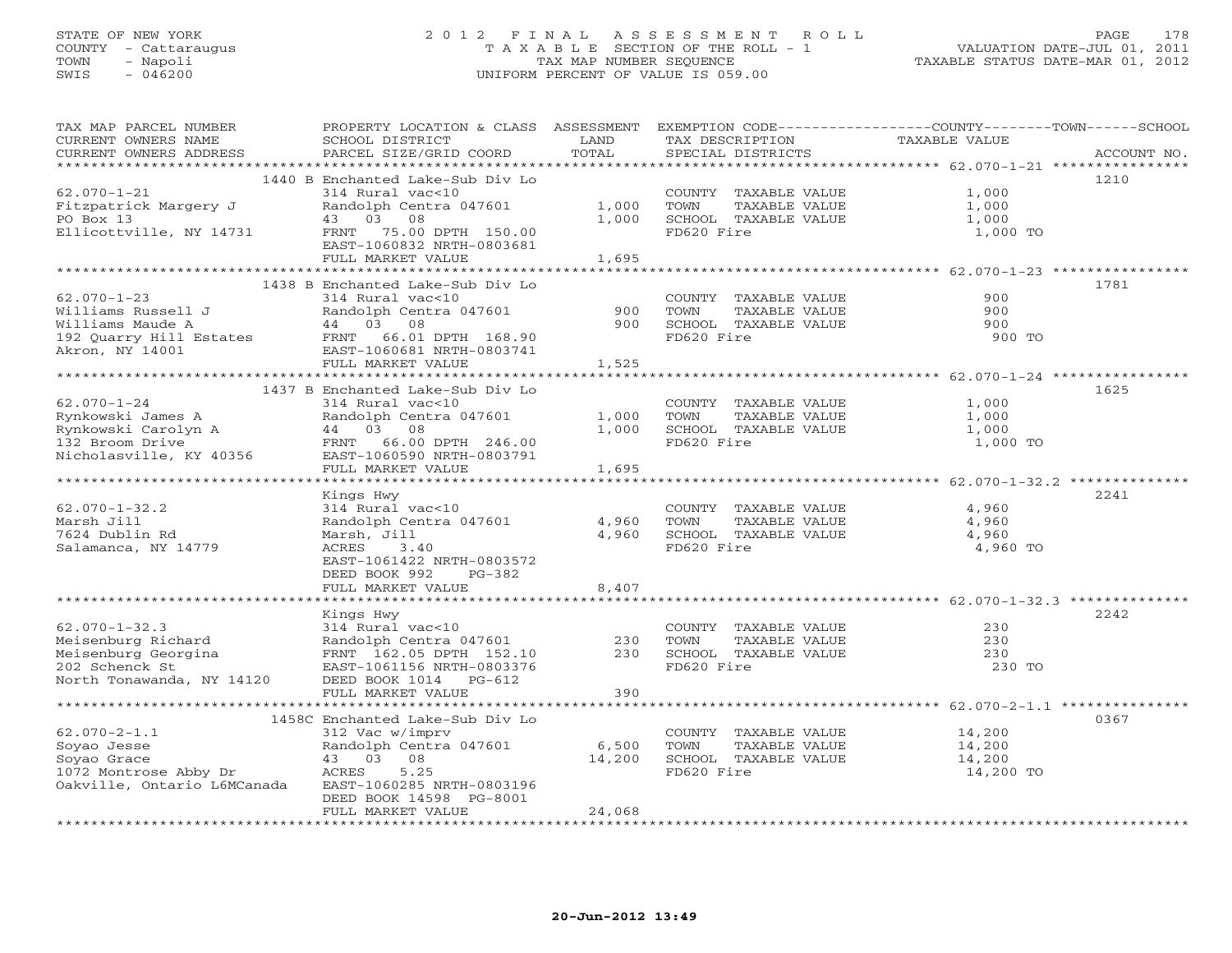## STATE OF NEW YORK 2 0 1 2 F I N A L A S S E S S M E N T R O L L PAGE 179 COUNTY - Cattaraugus T A X A B L E SECTION OF THE ROLL - 1 VALUATION DATE-JUL 01, 2011 TOWN - Napoli TAX MAP NUMBER SEQUENCE TAXABLE STATUS DATE-MAR 01, 2012 SWIS - 046200 UNIFORM PERCENT OF VALUE IS 059.00UNIFORM PERCENT OF VALUE IS 059.00

| TAX MAP PARCEL NUMBER<br>CURRENT OWNERS NAME<br>CURRENT OWNERS ADDRESS | PROPERTY LOCATION & CLASS ASSESSMENT<br>SCHOOL DISTRICT<br>PARCEL SIZE/GRID COORD | LAND<br>TOTAL |                  | SPECIAL DISTRICTS                          | EXEMPTION CODE-----------------COUNTY-------TOWN------SCHOOL<br>TAX DESCRIPTION TAXABLE VALUE |          | ACCOUNT NO. |
|------------------------------------------------------------------------|-----------------------------------------------------------------------------------|---------------|------------------|--------------------------------------------|-----------------------------------------------------------------------------------------------|----------|-------------|
|                                                                        |                                                                                   |               |                  |                                            |                                                                                               |          |             |
|                                                                        | 3 Woodbridge Ct                                                                   |               |                  |                                            |                                                                                               |          | 2230        |
| $62.070 - 2 - 1.2$                                                     |                                                                                   |               | CW_15_VET/ 41161 |                                            | 5,451                                                                                         | 5,451    | $\Omega$    |
| Bigelow Gerald                                                         | 210 1 Family Res<br>Randolph Centra 047601 6,620 SR STAR                          |               |                  | 41834                                      | 0                                                                                             | $\Omega$ | 36,700      |
| Bigelow Bonita                                                         | 43 03 08                                                                          | 42,750        |                  | COUNTY TAXABLE VALUE                       | 37,299                                                                                        |          |             |
| 3 Woodridge Ct                                                         | 5.55<br>ACRES                                                                     |               |                  |                                            | 37,299                                                                                        |          |             |
| Randolph, NY 14772                                                     | EAST-1060546 NRTH-0802975                                                         |               |                  | TOWN TAXABLE VALUE<br>SCHOOL TAXABLE VALUE | 6,050                                                                                         |          |             |
|                                                                        | DEED BOOK 1004 PG-201                                                             |               | FD620 Fire       |                                            | 42,750 TO                                                                                     |          |             |
|                                                                        |                                                                                   |               |                  |                                            |                                                                                               |          |             |
|                                                                        |                                                                                   |               |                  |                                            |                                                                                               |          |             |
|                                                                        | 5 Woodridge Ct                                                                    |               |                  |                                            |                                                                                               |          | 2231        |
| $62.070 - 2 - 1.3$                                                     | 312 Vac w/imprv                                                                   |               |                  | COUNTY TAXABLE VALUE                       | 10,770                                                                                        |          |             |
| Walters Kimberly                                                       | Randolph Centra 047601 6,570                                                      |               | TOWN             | TAXABLE VALUE                              |                                                                                               |          |             |
| PO Box 183                                                             | 43 3 08                                                                           | 10,770        |                  | SCHOOL TAXABLE VALUE                       | 10, 770                                                                                       |          |             |
| Bemus Point, NY 14712                                                  | ACRES<br>5.42                                                                     |               | FD620 Fire       |                                            | 10,770 TO                                                                                     |          |             |
|                                                                        | EAST-1060934 NRTH-0802984                                                         |               |                  |                                            |                                                                                               |          |             |
|                                                                        | DEED BOOK 1004 PG-201                                                             |               |                  |                                            |                                                                                               |          |             |
|                                                                        | FULL MARKET VALUE                                                                 | 18,254        |                  |                                            |                                                                                               |          |             |
|                                                                        |                                                                                   |               |                  |                                            |                                                                                               |          |             |
|                                                                        | 1464C Enchanted Lake-Sub Div Lo                                                   |               |                  |                                            |                                                                                               |          | 0373        |
| $62.070 - 2 - 7$                                                       | 314 Rural vac<10                                                                  |               |                  | COUNTY TAXABLE VALUE                       | 1,000                                                                                         |          |             |
| Monaco Viola F                                                         | Randolph Centra 047601                                                            | 1,000         | TOWN             | TAXABLE VALUE                              | 1,000                                                                                         |          |             |
|                                                                        | 43 03 08                                                                          | 1,000         |                  | SCHOOL TAXABLE VALUE                       | 1,000                                                                                         |          |             |
| Attn: Deb Wojciechowski<br>72 Southwood Dr<br>Buffalo, NY 14223        | FRNT 75.00 DPTH 150.00<br>EAST-1060760 NRTH-0803332                               |               | FD620 Fire       |                                            | 1,000 TO                                                                                      |          |             |
|                                                                        | FULL MARKET VALUE                                                                 | 1,695         |                  |                                            |                                                                                               |          |             |
|                                                                        |                                                                                   |               |                  |                                            |                                                                                               |          |             |
|                                                                        | 1469C Enchanted Lake-Sub Div Lo                                                   |               |                  |                                            |                                                                                               |          | 0378        |
| $62.070 - 2 - 12$                                                      | 314 Rural vac<10                                                                  |               |                  |                                            | COUNTY TAXABLE VALUE 1,200                                                                    |          |             |
| Lamarre Wilfrid J                                                      | Randolph Centra 047601                                                            | 1,200         | TOWN             | TAXABLE VALUE                              | 1,200                                                                                         |          |             |
| Lamarre Nancy A                                                        | 43 03 08                                                                          | 1,200         |                  | SCHOOL TAXABLE VALUE                       | 1,200                                                                                         |          |             |
| 19 Springbrook shores FRNT 92.64 DPTH 132.60                           |                                                                                   |               | FD620 Fire       |                                            | 1,200 TO                                                                                      |          |             |
| Elma, NY 14059                                                         | EAST-1061120 NRTH-0803175                                                         |               |                  |                                            |                                                                                               |          |             |
|                                                                        | FULL MARKET VALUE                                                                 | 2,034         |                  |                                            |                                                                                               |          |             |
|                                                                        |                                                                                   |               |                  |                                            |                                                                                               |          |             |
|                                                                        | 14RV Iroquois Cir                                                                 |               |                  |                                            |                                                                                               |          | 0498        |
| $62.070 - 3 - 1$                                                       | 314 Rural vac<10                                                                  |               |                  | COUNTY TAXABLE VALUE                       | 11,025                                                                                        |          |             |
| Conklin Dennis B                                                       | Randolph Centra 047601                                                            | 11,025        | TOWN             | TAXABLE VALUE                              | 11,025                                                                                        |          |             |
| 11971 Old Redwood Hwy                                                  | 43 03 08                                                                          | 11,025        |                  | SCHOOL TAXABLE VALUE                       | 11,025                                                                                        |          |             |
| Healdsburg, CA 95448                                                   | ACRES 17.50                                                                       |               | FD620 Fire       |                                            | 11,025 TO                                                                                     |          |             |
|                                                                        | EAST-1060762 NRTH-0802595                                                         |               |                  |                                            |                                                                                               |          |             |
|                                                                        | DEED BOOK 1005<br>$PG-3$                                                          |               |                  |                                            |                                                                                               |          |             |
|                                                                        | FULL MARKET VALUE                                                                 | 18,686        |                  |                                            |                                                                                               |          |             |
|                                                                        |                                                                                   |               |                  |                                            |                                                                                               |          |             |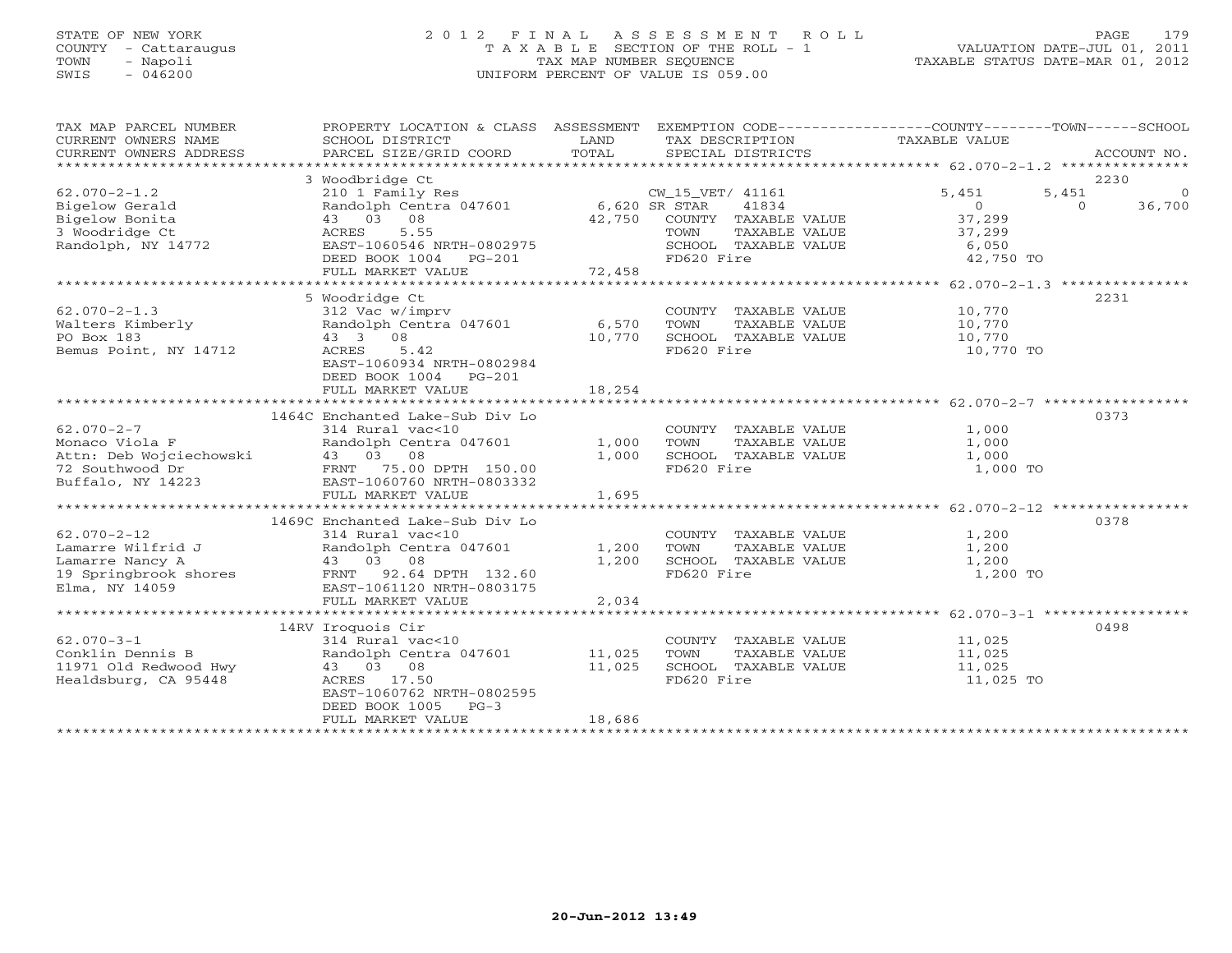# STATE OF NEW YORK 2 0 1 2 F I N A L A S S E S S M E N T R O L L PAGE 180 COUNTY - Cattaraugus T A X A B L E SECTION OF THE ROLL - 1 VALUATION DATE-JUL 01, 2011 TOWN - Napoli TAX MAP NUMBER SEQUENCE TAXABLE STATUS DATE-MAR 01, 2012 SWIS - 046200 UNIFORM PERCENT OF VALUE IS 059.00UNIFORM PERCENT OF VALUE IS 059.00

| TAX MAP PARCEL NUMBER<br>CURRENT OWNERS NAME<br>CURRENT OWNERS ADDRESS | SCHOOL DISTRICT<br>PARCEL SIZE/GRID COORD                                     | LAND<br>TOTAL | TAX DESCRIPTION<br>SPECIAL DISTRICTS | PROPERTY LOCATION & CLASS ASSESSMENT EXEMPTION CODE---------------COUNTY-------TOWN-----SCHOOL<br>TAXABLE VALUE<br>ACCOUNT NO. |
|------------------------------------------------------------------------|-------------------------------------------------------------------------------|---------------|--------------------------------------|--------------------------------------------------------------------------------------------------------------------------------|
|                                                                        |                                                                               |               |                                      |                                                                                                                                |
|                                                                        | 204RV Enchanted Lk                                                            |               |                                      | 1450                                                                                                                           |
| $62.070 - 5 - 20$                                                      |                                                                               |               | COUNTY TAXABLE VALUE                 | 300                                                                                                                            |
| Conklin Dennis                                                         |                                                                               |               | TAXABLE VALUE<br>TOWN                | 300                                                                                                                            |
| 11971 Old Redwood Hwy                                                  |                                                                               |               | SCHOOL TAXABLE VALUE                 | $\frac{300}{200}$                                                                                                              |
| Healdsburg, CA 95448                                                   | Trustees                                                                      |               | FD620 Fire                           | 300 TO                                                                                                                         |
|                                                                        | FRNT 35.00 DPTH 80.00                                                         |               |                                      |                                                                                                                                |
|                                                                        | EAST-1060992 NRTH-0802452                                                     |               |                                      |                                                                                                                                |
|                                                                        | DEED BOOK 10414 PG-6009                                                       |               |                                      |                                                                                                                                |
|                                                                        | FULL MARKET VALUE                                                             | 508           |                                      |                                                                                                                                |
|                                                                        |                                                                               |               |                                      |                                                                                                                                |
|                                                                        | 202RV Enchanted Lake-Sub Div Lo                                               |               |                                      | 0456                                                                                                                           |
| $62.070 - 5 - 22$                                                      | 314 Rural vac<10                                                              |               | COUNTY TAXABLE VALUE                 | 400                                                                                                                            |
| Strohm Irene R                                                         | Randolph Centra 047601                                                        | $400$ TOWN    | TAXABLE VALUE                        | 400                                                                                                                            |
|                                                                        | 43 03 08                                                                      | 400           | SCHOOL TAXABLE VALUE                 | 400                                                                                                                            |
| 53416 Emerling Dr<br>Blasdell, NY 14219                                | FRNT 40.29 DPTH 80.00                                                         |               | FD620 Fire                           | 400 TO                                                                                                                         |
|                                                                        | EAST-1060990 NRTH-0802382                                                     |               |                                      |                                                                                                                                |
|                                                                        | DEED BOOK 750<br>PG-00776                                                     |               |                                      |                                                                                                                                |
|                                                                        | FULL MARKET VALUE                                                             | 678           |                                      |                                                                                                                                |
|                                                                        |                                                                               |               |                                      |                                                                                                                                |
|                                                                        | 201RV Enchanted Lake-Sub Div Lo                                               |               |                                      | 0023                                                                                                                           |
| $62.070 - 5 - 23$                                                      |                                                                               |               | COUNTY TAXABLE VALUE                 | 300                                                                                                                            |
| Addock James E                                                         | ------ vubsite<br>Randolph Centra 047601 300<br>43 03 08 300<br>FDNE 3 08 300 |               |                                      |                                                                                                                                |
| Addock Wilma H                                                         |                                                                               |               |                                      |                                                                                                                                |
|                                                                        |                                                                               |               | FD620 Fire                           | 300 TO                                                                                                                         |
|                                                                        |                                                                               |               |                                      |                                                                                                                                |
|                                                                        | FULL MARKET VALUE                                                             | 508           |                                      |                                                                                                                                |
|                                                                        |                                                                               |               |                                      |                                                                                                                                |
|                                                                        | 200RV Enchanted Lake-Sub Div Lo                                               |               |                                      | 0455                                                                                                                           |
|                                                                        |                                                                               |               | COUNTY TAXABLE VALUE                 | 400                                                                                                                            |
|                                                                        | $62.070 - 5 - 24$<br>Schleicher Annaliese and Randolph Centra 047601          | 400           | TOWN<br>TAXABLE VALUE                | 400                                                                                                                            |
| PO Box 85                                                              |                                                                               | 400           | SCHOOL TAXABLE VALUE                 | 400                                                                                                                            |
| Collins, NY 14034                                                      | 43 03 08<br>FRNT 37.43 DPTH 98.64<br>106007 NPTH-0802282                      |               | FD620 Fire                           | 400 TO                                                                                                                         |
|                                                                        | EAST-1060977 NRTH-0802282                                                     |               |                                      |                                                                                                                                |
|                                                                        | FULL MARKET VALUE                                                             | 678           |                                      |                                                                                                                                |
|                                                                        |                                                                               |               |                                      |                                                                                                                                |
|                                                                        | 199RV Enchanted Lake-Sub Div Lo                                               |               |                                      | 1395                                                                                                                           |
| $62.070 - 5 - 25$                                                      | 314 Rural vac<10                                                              |               | COUNTY TAXABLE VALUE                 | 400                                                                                                                            |
| Killock Robert L                                                       | Randolph Centra 047601 400                                                    |               | TOWN<br>TAXABLE VALUE                | 400                                                                                                                            |
| Killock Patricia                                                       | Pandolph Centra 047601<br>43 03 08<br>FRNT 37.43 DPTH 98.64                   | 400           | SCHOOL TAXABLE VALUE                 | 400                                                                                                                            |
| Box 179                                                                |                                                                               |               | FD620 Fire                           | 400 TO                                                                                                                         |
|                                                                        | South Dayton, NY 14138 EAST-1061012 NRTH-0802251                              |               |                                      |                                                                                                                                |
|                                                                        | FULL MARKET VALUE                                                             | 678           |                                      |                                                                                                                                |
|                                                                        |                                                                               |               |                                      |                                                                                                                                |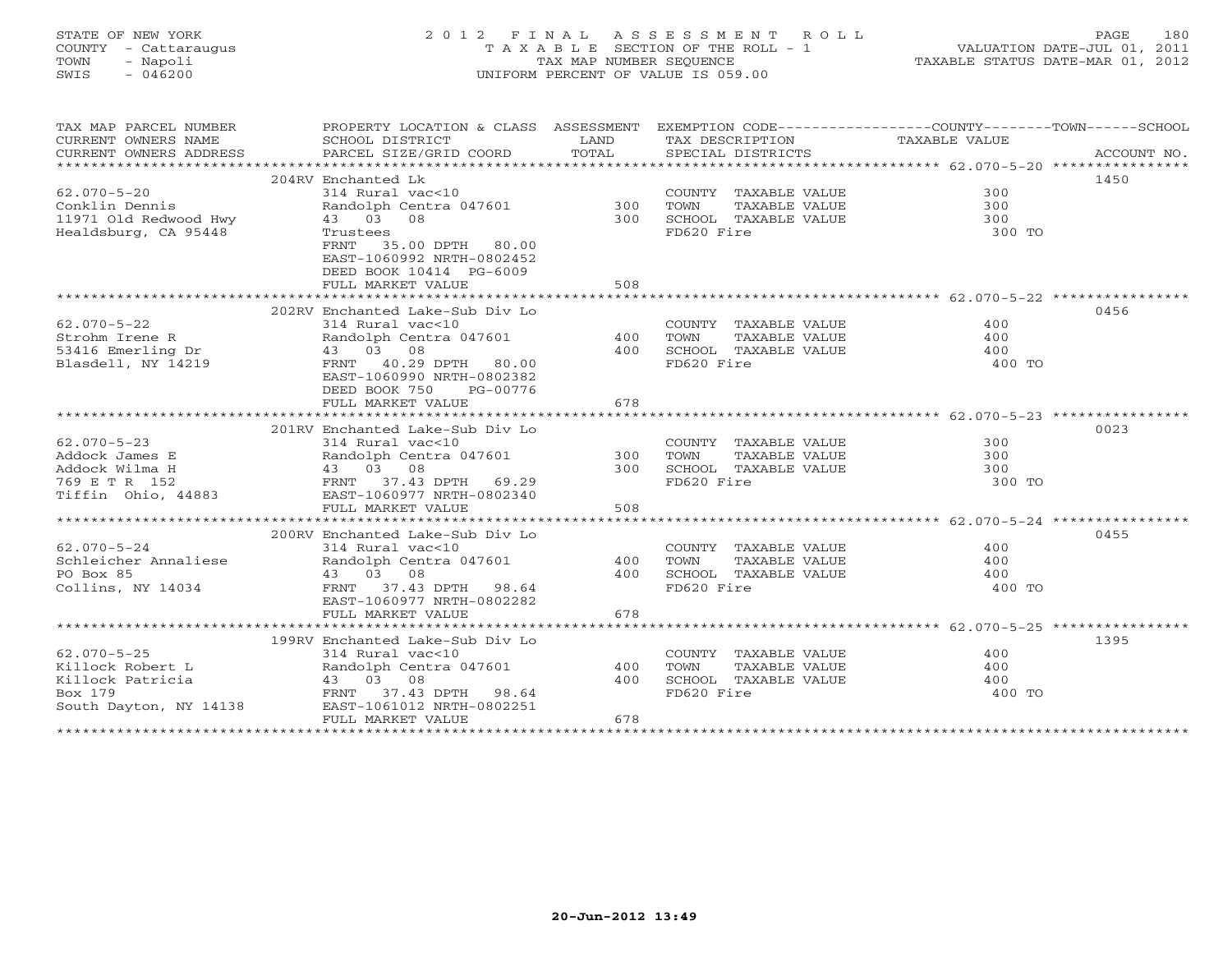# STATE OF NEW YORK 2 0 1 2 F I N A L A S S E S S M E N T R O L L PAGE 181 COUNTY - Cattaraugus T A X A B L E SECTION OF THE ROLL - 1 VALUATION DATE-JUL 01, 2011 TOWN - Napoli TAX MAP NUMBER SEQUENCE TAXABLE STATUS DATE-MAR 01, 2012 SWIS - 046200 UNIFORM PERCENT OF VALUE IS 059.00UNIFORM PERCENT OF VALUE IS 059.00

| TAX MAP PARCEL NUMBER<br>CURRENT OWNERS NAME<br>CURRENT OWNERS ADDRESS | PROPERTY LOCATION & CLASS ASSESSMENT<br>SCHOOL DISTRICT<br>PARCEL SIZE/GRID COORD | LAND<br>TOTAL | TAX DESCRIPTION<br>SPECIAL DISTRICTS | EXEMPTION CODE-----------------COUNTY-------TOWN------SCHOOL<br>TAXABLE VALUE<br>ACCOUNT NO. |
|------------------------------------------------------------------------|-----------------------------------------------------------------------------------|---------------|--------------------------------------|----------------------------------------------------------------------------------------------|
|                                                                        |                                                                                   |               |                                      |                                                                                              |
|                                                                        | 40RV Enchanted Lake-Sub Div Lo                                                    |               |                                      | 0524                                                                                         |
| $62.070 - 6 - 1$                                                       | 314 Rural vac<10                                                                  |               | COUNTY TAXABLE VALUE                 | 6,470                                                                                        |
| Padgett Edward A                                                       | Randolph Centra 047601                                                            | 6,470         | TOWN<br>TAXABLE VALUE                | 6,470                                                                                        |
| Padgett Maryann                                                        | 43 03 08                                                                          | 6,470         | SCHOOL TAXABLE VALUE                 | 6,470                                                                                        |
| 4617 Windmill Rd                                                       | 4.50<br>ACRES                                                                     |               | FD620 Fire                           | 6,470 TO                                                                                     |
| Randolph, NY 14772                                                     | EAST-1060470 NRTH-0802174                                                         |               |                                      |                                                                                              |
|                                                                        | DEED BOOK 996<br>$PG-780$                                                         |               |                                      |                                                                                              |
|                                                                        | FULL MARKET VALUE                                                                 | 10,966        |                                      |                                                                                              |
|                                                                        |                                                                                   |               |                                      |                                                                                              |
|                                                                        | 55 RV Enchanted Lake-Sub Div Lo                                                   |               |                                      | 1400                                                                                         |
| $62.070 - 6 - 16$                                                      | 314 Rural vac<10                                                                  |               | COUNTY TAXABLE VALUE                 | 300                                                                                          |
| Bellamy Chesley                                                        | Randolph Centra 047601                                                            | 300           | TOWN<br>TAXABLE VALUE                | 300                                                                                          |
| 943 Olean-Portville Rd                                                 | 43 03 08                                                                          | 300           | SCHOOL TAXABLE VALUE                 | 300                                                                                          |
| Portville, NY 14770                                                    | FRNT<br>35.00 DPTH<br>80.00                                                       |               | FD620 Fire                           | 300 TO                                                                                       |
|                                                                        | EAST-1060974 NRTH-0802053                                                         |               |                                      |                                                                                              |
|                                                                        | DEED BOOK 1004 PG-457                                                             |               |                                      |                                                                                              |
|                                                                        | FULL MARKET VALUE                                                                 | 508           |                                      |                                                                                              |
|                                                                        |                                                                                   | **********    |                                      | ******************** 62.070-6-17 ***********                                                 |
|                                                                        | 56RV Enchanted Lake-Sub Div Lo                                                    |               |                                      | 1765                                                                                         |
| $62.070 - 6 - 17$                                                      | 314 Rural vac<10                                                                  |               | COUNTY TAXABLE VALUE                 | 300                                                                                          |
| Weekley Robert L                                                       | Randolph Centra 047601                                                            | 300           | TOWN<br>TAXABLE VALUE                | 300                                                                                          |
| 580 Locust St                                                          | 43 03 08                                                                          | 300           | SCHOOL TAXABLE VALUE                 | 300                                                                                          |
|                                                                        |                                                                                   |               |                                      |                                                                                              |
| N.Tonawanda, NY 14120                                                  | 35.00 DPTH<br>80.00<br>FRNT                                                       |               | FD620 Fire                           | 300 TO                                                                                       |
|                                                                        | EAST-1061009 NRTH-0802053                                                         |               |                                      |                                                                                              |
|                                                                        | DEED BOOK 894<br>PG-00326                                                         |               |                                      |                                                                                              |
|                                                                        | FULL MARKET VALUE                                                                 | 508           |                                      |                                                                                              |
|                                                                        |                                                                                   |               |                                      |                                                                                              |
|                                                                        | 18 Enchanted Lk                                                                   |               |                                      | 0030                                                                                         |
| $62.070 - 6 - 18$                                                      | 314 Rural vac<10                                                                  |               | COUNTY TAXABLE VALUE                 | 300                                                                                          |
| Fuller Bethany G                                                       | Randolph Centra 047601                                                            | 300           | TOWN<br>TAXABLE VALUE                | 300                                                                                          |
| 10678 Route 242                                                        | 43 03 08                                                                          | 300           | SCHOOL TAXABLE VALUE                 | 300                                                                                          |
| Randolph, NY 14772                                                     | 35.00 DPTH<br>80.00<br>FRNT                                                       |               | FD620 Fire                           | 300 TO                                                                                       |
|                                                                        | EAST-1061045 NRTH-0802053                                                         |               |                                      |                                                                                              |
|                                                                        | DEED BOOK 892<br>PG-7001                                                          |               |                                      |                                                                                              |
|                                                                        | FULL MARKET VALUE                                                                 | 508           |                                      |                                                                                              |
|                                                                        |                                                                                   |               |                                      |                                                                                              |
|                                                                        | 60RV Enchanted Lake-Sub Div Lo                                                    |               |                                      | 0382                                                                                         |
| $62.070 - 6 - 21$                                                      | 314 Rural vac<10                                                                  |               | COUNTY TAXABLE VALUE                 | 300                                                                                          |
| Baranetsky Joseph                                                      | Randolph Centra 047601                                                            | 300           | TOWN<br>TAXABLE VALUE                | 300                                                                                          |
| 14 Starling Ct                                                         | 43 03 08                                                                          | 300           | SCHOOL TAXABLE VALUE                 | 300                                                                                          |
| North Tonawanda, NY 14120                                              | 35.00 DPTH<br>FRNT<br>80.00                                                       |               | FD620 Fire                           | 300 TO                                                                                       |
|                                                                        | EAST-1061151 NRTH-0802051                                                         |               |                                      |                                                                                              |
|                                                                        | DEED BOOK 900<br>PG-01076                                                         |               |                                      |                                                                                              |
|                                                                        | FULL MARKET VALUE                                                                 | 508           |                                      |                                                                                              |
|                                                                        |                                                                                   |               |                                      |                                                                                              |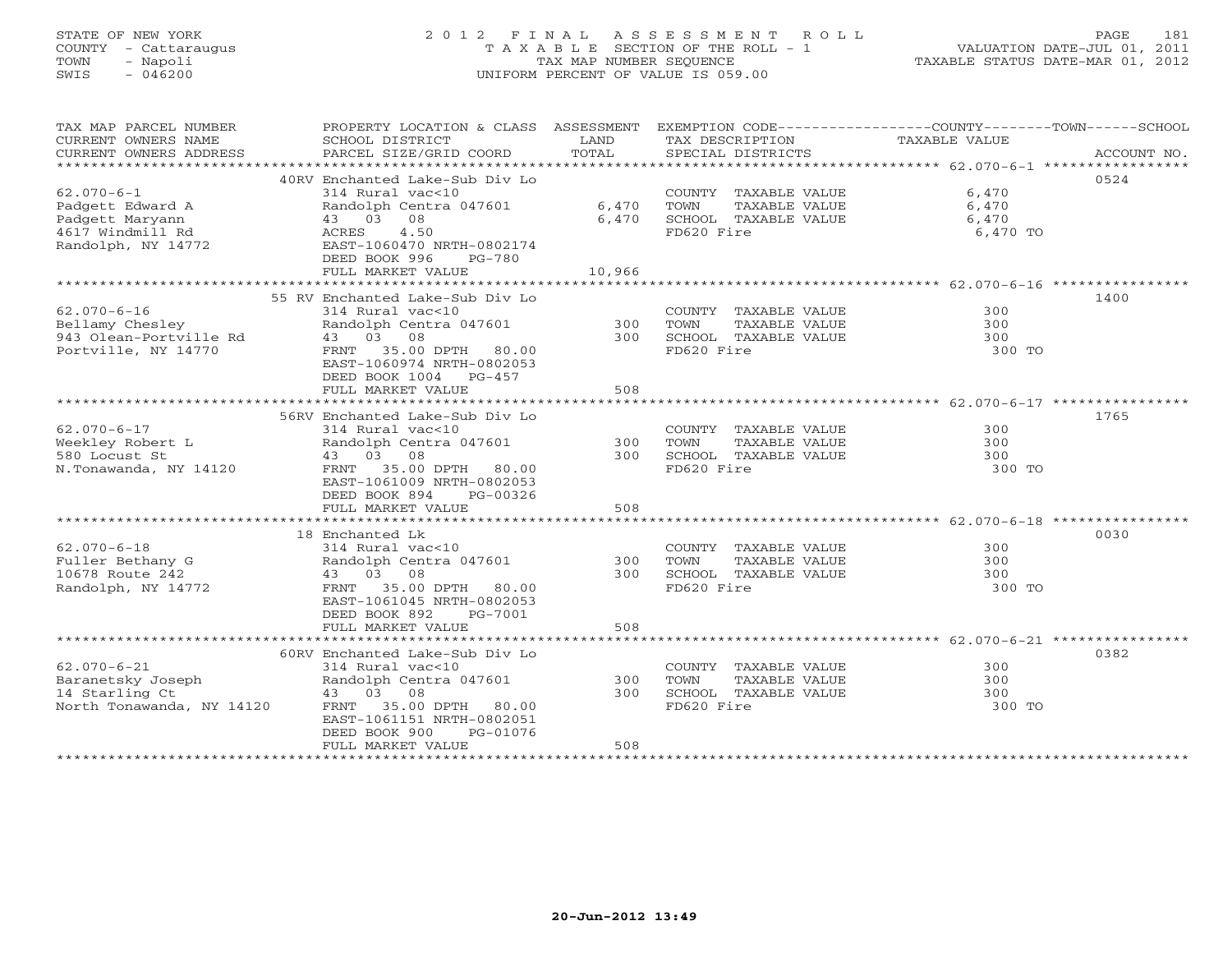# STATE OF NEW YORK 2 0 1 2 F I N A L A S S E S S M E N T R O L L PAGE 182 COUNTY - Cattaraugus T A X A B L E SECTION OF THE ROLL - 1 VALUATION DATE-JUL 01, 2011 TOWN - Napoli TAX MAP NUMBER SEQUENCE TAXABLE STATUS DATE-MAR 01, 2012 SWIS - 046200 UNIFORM PERCENT OF VALUE IS 059.00UNIFORM PERCENT OF VALUE IS 059.00

| TAX MAP PARCEL NUMBER<br>CURRENT OWNERS NAME<br>CURRENT OWNERS ADDRESS                                                                                                                                                   | PROPERTY LOCATION & CLASS ASSESSMENT<br>SCHOOL DISTRICT<br>PARCEL SIZE/GRID COORD                                                                                                                    | LAND<br>TOTAL     | EXEMPTION CODE-----------------COUNTY-------TOWN------SCHOOL<br>TAX DESCRIPTION TAXABLE VALUE<br>SPECIAL DISTRICTS |                             | ACCOUNT NO. |
|--------------------------------------------------------------------------------------------------------------------------------------------------------------------------------------------------------------------------|------------------------------------------------------------------------------------------------------------------------------------------------------------------------------------------------------|-------------------|--------------------------------------------------------------------------------------------------------------------|-----------------------------|-------------|
| $62.070 - 6 - 24$<br>Stadler Joseph G<br>Stadler Eileen D<br>72 - 1/2 Ebenezer Dr FRNT 28.27 DPTH 120.15<br>West Seneca, NY 14224                                                                                        | 63RV Enchanted Lake-Sub Div Lo<br>314 Rural vac<10<br>Randolph Centra 047601 300<br>43 03 08<br>EAST-1061273 NRTH-0802049                                                                            | 300               | COUNTY TAXABLE VALUE<br>TOWN<br>TAXABLE VALUE<br>SCHOOL TAXABLE VALUE<br>FD620 Fire                                | 300<br>300<br>300<br>300 TO | 1680        |
|                                                                                                                                                                                                                          | FULL MARKET VALUE                                                                                                                                                                                    | 508               |                                                                                                                    |                             |             |
| $62.070 - 6 - 25$<br>Stadler Joseph G<br>Stadler Eileen<br>Stadler Eileen                                   43     03     08<br>72 – 1/2 Ebenezer Dr               FRNT     28.27 DPTH   120.12<br>West Seneca, NY 14224 | 64RV Enchanted Lake-Sub Div Lo<br>314 Rural vac<10<br>Randolph Centra 047601 300<br>43 03 08<br>EAST-1061316 NRTH-0802068<br>FULL MARKET VALUE                                                       | 300<br>508        | COUNTY TAXABLE VALUE<br>TOWN<br>TAXABLE VALUE<br>SCHOOL TAXABLE VALUE<br>FD620 Fire                                | 300<br>300<br>300<br>300 TO | 0385        |
|                                                                                                                                                                                                                          | 68RV Enchanted Lake-Sub Div Lo                                                                                                                                                                       |                   |                                                                                                                    |                             | 1725        |
| $62.070 - 6 - 29$<br>Twin Trailer Sales Inc<br>1720 Foote Ave Ext<br>Jamestown, NY 14701                                                                                                                                 | 314 Rural vac<10<br>Randolph Centra 047601<br>43 03 08<br>FRNT 35.00 DPTH 80.00<br>EAST-1061337 NRTH-0802238<br>FULL MARKET VALUE                                                                    | 300<br>300<br>508 | COUNTY TAXABLE VALUE<br>TOWN<br>TAXABLE VALUE<br>SCHOOL TAXABLE VALUE<br>FD620 Fire                                | 300<br>300<br>300<br>300 TO |             |
|                                                                                                                                                                                                                          |                                                                                                                                                                                                      |                   |                                                                                                                    |                             |             |
| $62.070 - 6 - 37$<br>Wagoner Daniel<br>7525 Aurora Ave N<br>Seatle, WA 98103                                                                                                                                             | 76RV Enchanted Lake-Sub Div Lo<br>314 Rural vac<10<br>Randolph Centra 047601 300<br>$43$ $03$ $08$<br>FRNT $25$ $08$<br>FRNT 35.00 DPTH 80.00<br>EAST-1061341 NRTH-0802518<br>DEED BOOK 5543 PG-2001 | 300               | COUNTY TAXABLE VALUE<br>TOWN<br>TAXABLE VALUE<br>SCHOOL TAXABLE VALUE<br>FD620 Fire                                | 300<br>300<br>300<br>300 TO | 0395        |
|                                                                                                                                                                                                                          | FULL MARKET VALUE                                                                                                                                                                                    | 508               |                                                                                                                    |                             |             |
|                                                                                                                                                                                                                          | 77RV Enchanted Lk                                                                                                                                                                                    |                   |                                                                                                                    |                             | 0033        |
| $62.070 - 6 - 38$<br>Covedill David<br>Covedill Cynthia L<br>192 Maple Dr<br>Randolph, NY 14755                                                                                                                          | 314 Rural vac<10<br>Randolph Centra 047601<br>44 03 05<br>FRNT<br>35.00 DPTH 80.00<br>EAST-1061341 NRTH-0802553<br>DEED BOOK 1000 PG-78<br>FULL MARKET VALUE                                         | 300<br>300<br>508 | COUNTY TAXABLE VALUE<br>TAXABLE VALUE<br>TOWN<br>SCHOOL TAXABLE VALUE<br>FD620 Fire                                | 300<br>300<br>300<br>300 TO |             |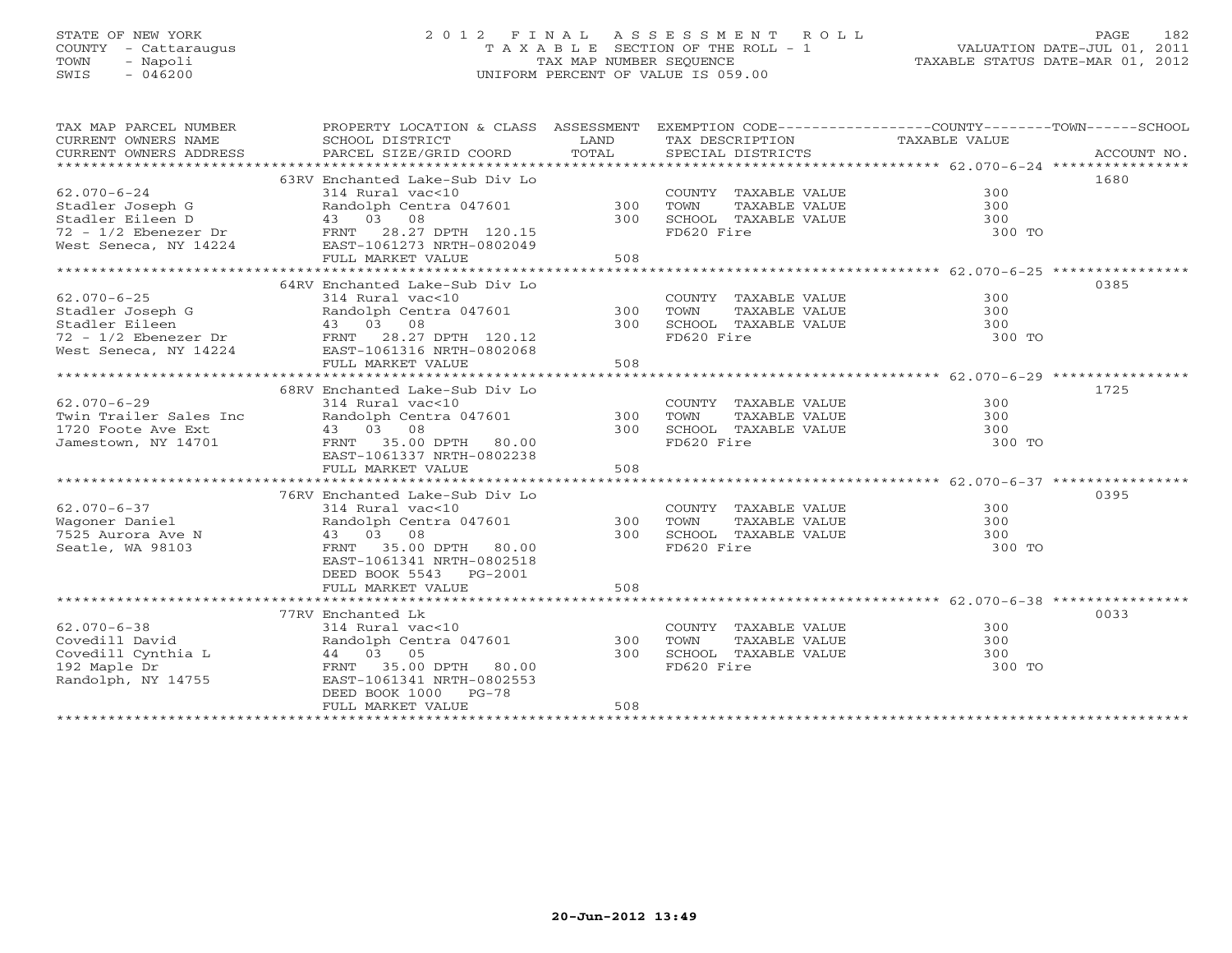# STATE OF NEW YORK 2 0 1 2 F I N A L A S S E S S M E N T R O L L PAGE 183 COUNTY - Cattaraugus T A X A B L E SECTION OF THE ROLL - 1 VALUATION DATE-JUL 01, 2011 TOWN - Napoli TAX MAP NUMBER SEQUENCE TAXABLE STATUS DATE-MAR 01, 2012 SWIS - 046200 UNIFORM PERCENT OF VALUE IS 059.00UNIFORM PERCENT OF VALUE IS 059.00

| TAX MAP PARCEL NUMBER                                | PROPERTY LOCATION & CLASS ASSESSMENT EXEMPTION CODE---------------COUNTY-------TOWN------SCHOOL  |            |                                               |        |             |
|------------------------------------------------------|--------------------------------------------------------------------------------------------------|------------|-----------------------------------------------|--------|-------------|
| CURRENT OWNERS NAME                                  | SCHOOL DISTRICT<br><b>Example 1. AND</b>                                                         |            | TAX DESCRIPTION TAXABLE VALUE                 |        |             |
| CURRENT OWNERS ADDRESS                               | PARCEL SIZE/GRID COORD                                                                           | TOTAL      | SPECIAL DISTRICTS                             |        | ACCOUNT NO. |
|                                                      |                                                                                                  |            |                                               |        |             |
|                                                      | 84RV Enchanted Lake-Sub Div Lo<br>314 Rural vac<10<br>Randolph Centra 047601 300<br>43 03 08 300 |            |                                               |        | 0402        |
| $62.070 - 6 - 45$                                    |                                                                                                  |            | COUNTY TAXABLE VALUE                          | 300    |             |
| McInnis Robert E                                     |                                                                                                  |            | TAXABLE VALUE<br>TOWN                         | 300    |             |
| McInnis Norma J                                      |                                                                                                  |            | SCHOOL TAXABLE VALUE 300                      |        |             |
| 17384 SE 82nd Pecan Terrace St FRNT 35.00 DPTH 80.00 |                                                                                                  |            | FD620 Fire                                    | 300 TO |             |
| The Villages, FL 32159                               | EAST-1061345 NRTH-0802798                                                                        |            |                                               |        |             |
|                                                      | DEED BOOK 752<br>PG-1062                                                                         |            |                                               |        |             |
|                                                      | FULL MARKET VALUE                                                                                | 508        |                                               |        |             |
|                                                      |                                                                                                  |            |                                               |        |             |
|                                                      | 85RV Enchanted Lake-Sub Div Lo                                                                   |            |                                               |        | 1804        |
| $62.070 - 6 - 46$                                    | 314 Rural vac<10                                                                                 |            | COUNTY TAXABLE VALUE                          | 300    |             |
| Zamrok Ronald P                                      | Randolph Centra 047601 300                                                                       |            | TAXABLE VALUE<br>TOWN                         | 300    |             |
|                                                      |                                                                                                  | 300        | SCHOOL TAXABLE VALUE                          | 300    |             |
|                                                      |                                                                                                  |            | FD620 Fire                                    | 300 TO |             |
|                                                      |                                                                                                  |            |                                               |        |             |
|                                                      | FULL MARKET VALUE                                                                                | 508        |                                               |        |             |
|                                                      |                                                                                                  |            |                                               |        |             |
|                                                      | 89RV Enchanted Lk                                                                                |            |                                               |        | 1657        |
| $62.070 - 6 - 50$                                    | 314 Rural vac<10                                                                                 |            | COUNTY TAXABLE VALUE                          | 300    |             |
| Shumin William A                                     | Randolph Centra 047601                                                                           | $300$ TOWN | TAXABLE VALUE                                 | 300    |             |
| Care of                                              |                                                                                                  | 300        | SCHOOL TAXABLE VALUE                          | 300    |             |
| 1504 Seymour Rd                                      | 43 03 08<br>FRNT 28.27 DPTH 105.60                                                               |            | FD620 Fire                                    | 300 TO |             |
| Vestal, NY 13850                                     | EAST-1061348 NRTH-0802984                                                                        |            |                                               |        |             |
|                                                      | DEED BOOK 4592 PG-7001                                                                           |            |                                               |        |             |
|                                                      | FULL MARKET VALUE                                                                                | 508        |                                               |        |             |
|                                                      |                                                                                                  |            |                                               |        |             |
|                                                      | 90RV Enchanted Lake-Sub Div Lo                                                                   |            |                                               |        | 1267        |
| $62.070 - 6 - 51$                                    | 314 Rural vac<10                                                                                 |            | COUNTY TAXABLE VALUE                          | 300    |             |
| Gnorek Walter S                                      | Randolph Centra 047601                                                                           | 300        | TOWN<br>TAXABLE VALUE                         | 300    |             |
| Gnorek Loretta                                       | 43 03 08                                                                                         | 300        | SCHOOL TAXABLE VALUE                          | 300    |             |
| 291 Terrace Blvd                                     |                                                                                                  |            | FD620 Fire                                    | 300 TO |             |
| Depew, NY 14043                                      | EAST-1061333 NRTH-0803018                                                                        |            |                                               |        |             |
|                                                      | FULL MARKET VALUE                                                                                | 508        |                                               |        |             |
|                                                      |                                                                                                  |            |                                               |        |             |
|                                                      | 91 RV Enchanted Lake-Sub Div Lo                                                                  |            |                                               |        | 1518        |
| $62.070 - 6 - 52$                                    |                                                                                                  |            |                                               | 400    |             |
|                                                      | 314 Rural vac<10<br>Randolph Centra 047601 400                                                   |            | COUNTY TAXABLE VALUE<br>TAXABLE VALUE<br>TOWN | 400    |             |
|                                                      |                                                                                                  |            |                                               |        |             |
|                                                      |                                                                                                  | 400        | SCHOOL TAXABLE VALUE                          | 400    |             |
|                                                      |                                                                                                  |            | FD620 Fire                                    | 400 TO |             |
|                                                      |                                                                                                  |            |                                               |        |             |
|                                                      |                                                                                                  | 678        |                                               |        |             |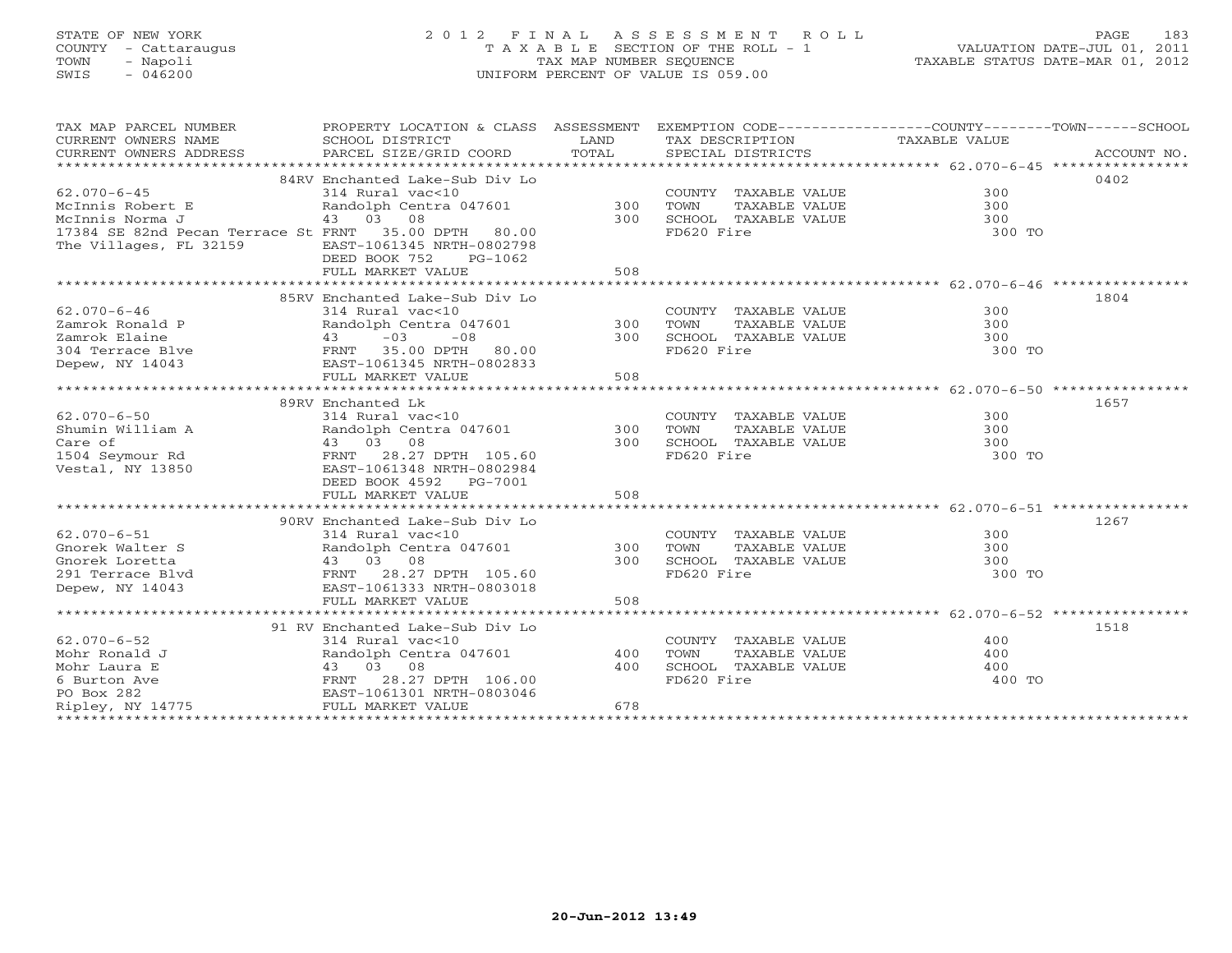# STATE OF NEW YORK 2 0 1 2 F I N A L A S S E S S M E N T R O L L PAGE 184 COUNTY - Cattaraugus T A X A B L E SECTION OF THE ROLL - 1 VALUATION DATE-JUL 01, 2011 TOWN - Napoli TAX MAP NUMBER SEQUENCE TAXABLE STATUS DATE-MAR 01, 2012 SWIS - 046200 UNIFORM PERCENT OF VALUE IS 059.00UNIFORM PERCENT OF VALUE IS 059.00

| TAX MAP PARCEL NUMBER<br>CURRENT OWNERS NAME<br>CURRENT OWNERS ADDRESS | PROPERTY LOCATION & CLASS ASSESSMENT<br>SCHOOL DISTRICT<br>PARCEL SIZE/GRID COORD | LAND<br>TOTAL | EXEMPTION CODE-----------------COUNTY-------TOWN-----SCHOOL<br>TAX DESCRIPTION<br>SPECIAL DISTRICTS | TAXABLE VALUE | ACCOUNT NO. |
|------------------------------------------------------------------------|-----------------------------------------------------------------------------------|---------------|-----------------------------------------------------------------------------------------------------|---------------|-------------|
| ***********************                                                |                                                                                   |               |                                                                                                     |               |             |
|                                                                        | 92RV Enchanted Lake-Sub Div Lo                                                    |               |                                                                                                     |               | 1615        |
| $62.070 - 6 - 53$                                                      | 314 Rural vac<10                                                                  |               | COUNTY TAXABLE VALUE                                                                                | 300           |             |
| Padgett Edward A                                                       | Randolph Centra 047601                                                            | 300           | TOWN<br>TAXABLE VALUE                                                                               | 300           |             |
| Padgett Mary Ann                                                       | 43 03 08                                                                          | 300           | SCHOOL TAXABLE VALUE                                                                                | 300           |             |
| 4617 Windmill Rd                                                       | $L/u$ - Robert Rolfe                                                              |               | FD620 Fire                                                                                          | 300 TO        |             |
| Randolph, NY 14772                                                     | FRNT 28.27 DPTH 106.00                                                            |               |                                                                                                     |               |             |
|                                                                        | EAST-1061262 NRTH-0803062                                                         |               |                                                                                                     |               |             |
|                                                                        | DEED BOOK 14285 PG-6016                                                           |               |                                                                                                     |               |             |
|                                                                        | FULL MARKET VALUE                                                                 | 508           |                                                                                                     |               |             |
|                                                                        |                                                                                   |               |                                                                                                     |               |             |
|                                                                        | 93RV Enchanted Lake-Sub Div Lo                                                    |               |                                                                                                     |               | 0406        |
| $62.070 - 6 - 54$                                                      | 314 Rural vac<10                                                                  |               | COUNTY TAXABLE VALUE                                                                                | 300           |             |
| Milliman Calvin                                                        | Randolph Centra 047601                                                            | 300           | TOWN<br>TAXABLE VALUE                                                                               | 300           |             |
| 11720 Leon Rd                                                          | 43 03 08                                                                          | 300           | SCHOOL TAXABLE VALUE                                                                                | 300           |             |
| Cattaraugus, NY 14719                                                  | FRNT 25.00 DPTH 87.00                                                             |               | FD620 Fire                                                                                          | 300 TO        |             |
|                                                                        | EAST-1061220 NRTH-0803065<br>DEED BOOK 5880 PG-6001                               |               |                                                                                                     |               |             |
|                                                                        | FULL MARKET VALUE                                                                 | 508           |                                                                                                     |               |             |
|                                                                        |                                                                                   |               |                                                                                                     |               |             |
|                                                                        | 180RV Enchanted Lake-Sub Div Lo                                                   |               |                                                                                                     |               | 0436        |
| $62.070 - 6 - 55$                                                      | 314 Rural vac<10                                                                  |               | COUNTY TAXABLE VALUE                                                                                | 240           |             |
| Jefferson Zenia                                                        | Randolph Centra 047601                                                            | 240           | TOWN<br>TAXABLE VALUE                                                                               | 240           |             |
| 4935 Linscott Place #4                                                 | 43 03 08                                                                          | 240           | SCHOOL TAXABLE VALUE                                                                                | 240           |             |
| Los Angeles, CA 90016                                                  | FRNT 40.00 DPTH 80.00                                                             |               | FD620 Fire                                                                                          | 240 TO        |             |
|                                                                        | EAST-1061112 NRTH-0802929                                                         |               |                                                                                                     |               |             |
|                                                                        | DEED BOOK 8418 PG-2001                                                            |               |                                                                                                     |               |             |
|                                                                        | FULL MARKET VALUE                                                                 | 407           |                                                                                                     |               |             |
|                                                                        |                                                                                   |               |                                                                                                     |               |             |
|                                                                        | 179RV Enchanted Lake-Sub Div Lo                                                   |               |                                                                                                     |               | 1475        |
| $62.070 - 6 - 56$                                                      | 314 Rural vac<10                                                                  |               | COUNTY TAXABLE VALUE                                                                                | 400           |             |
| Padgett Edward                                                         | Randolph Centra 047601                                                            | 400           | TOWN<br>TAXABLE VALUE                                                                               | 400           |             |
| Padgett Mary Ann                                                       | 43 03 08                                                                          | 400           | SCHOOL TAXABLE VALUE                                                                                | 400           |             |
| 4617 Windmill Rd                                                       | FRNT 40.00 DPTH 80.00                                                             |               | FD620 Fire                                                                                          | 400 TO        |             |
| Randolph, NY 14772                                                     | EAST-1061153 NRTH-0802929                                                         |               |                                                                                                     |               |             |
|                                                                        | DEED BOOK 12462 PG-8015<br>FULL MARKET VALUE                                      | 678           |                                                                                                     |               |             |
|                                                                        |                                                                                   |               |                                                                                                     |               |             |
|                                                                        | 177RV Enchanted Lake-Sub Div Lo                                                   |               |                                                                                                     |               | 0434        |
| $62.070 - 6 - 58$                                                      | 314 Rural vac<10                                                                  |               | COUNTY TAXABLE VALUE                                                                                | 400           |             |
| Horn William Bruce                                                     | Randolph Centra 047601                                                            | 400           | TOWN<br>TAXABLE VALUE                                                                               | 400           |             |
| 4 Camelot Dr                                                           | 43 03 08                                                                          | 400           | SCHOOL TAXABLE VALUE                                                                                | 400           |             |
| Westfield, NY 14787                                                    | FRNT 102.83 DPTH 80.00                                                            |               | FD620 Fire                                                                                          | 400 TO        |             |
|                                                                        | EAST-1061234 NRTH-0802924                                                         |               |                                                                                                     |               |             |
|                                                                        | DEED BOOK 751<br>$PG-659$                                                         |               |                                                                                                     |               |             |
|                                                                        | FULL MARKET VALUE                                                                 | 678           |                                                                                                     |               |             |
|                                                                        |                                                                                   |               |                                                                                                     |               |             |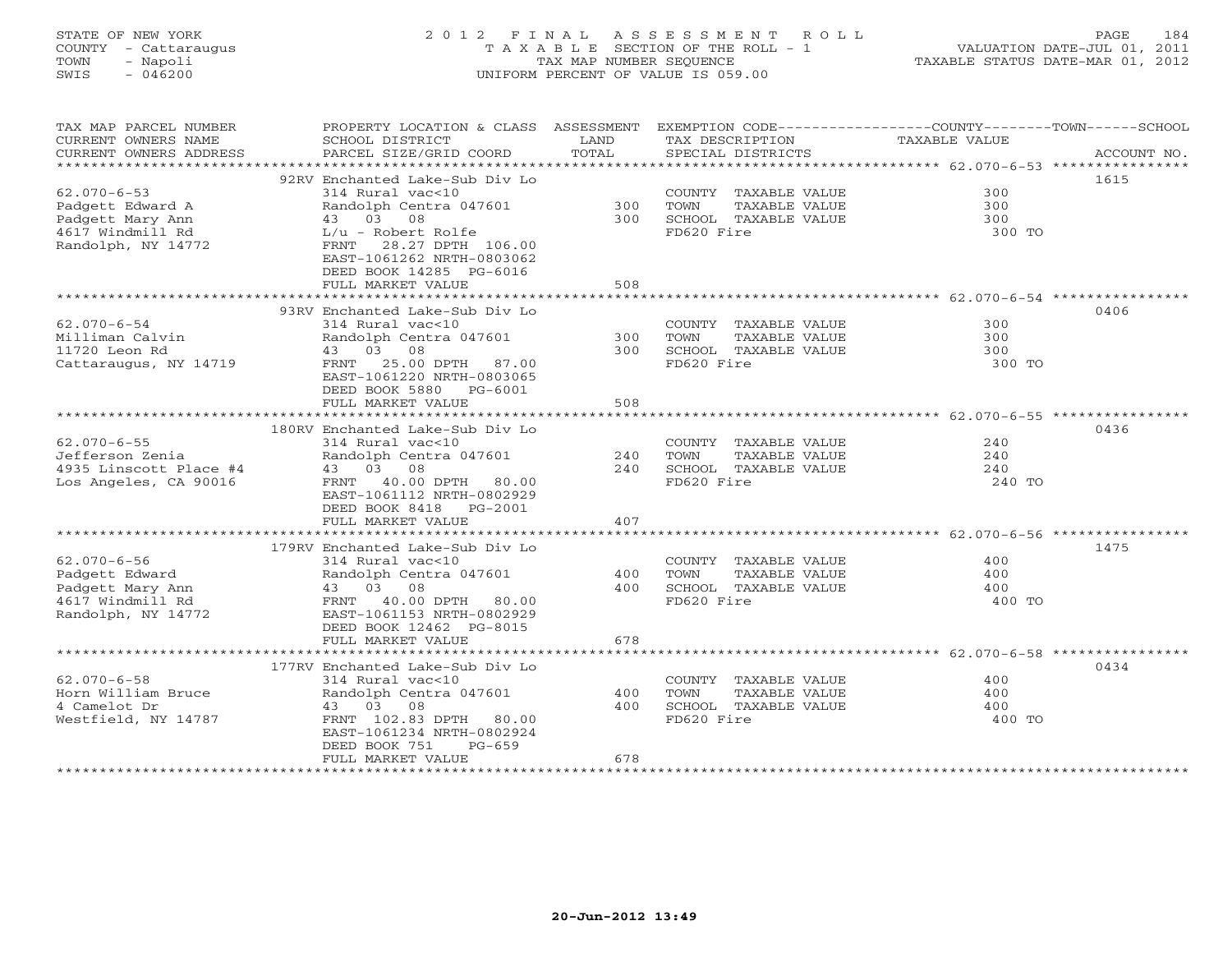# STATE OF NEW YORK 2 0 1 2 F I N A L A S S E S S M E N T R O L L PAGE 185 COUNTY - Cattaraugus T A X A B L E SECTION OF THE ROLL - 1 VALUATION DATE-JUL 01, 2011 TOWN - Napoli TAX MAP NUMBER SEQUENCE TAXABLE STATUS DATE-MAR 01, 2012 SWIS - 046200 UNIFORM PERCENT OF VALUE IS 059.00UNIFORM PERCENT OF VALUE IS 059.00

| TAX MAP PARCEL NUMBER<br>CURRENT OWNERS NAME<br>CURRENT OWNERS ADDRESS | PROPERTY LOCATION & CLASS ASSESSMENT EXEMPTION CODE---------------COUNTY-------TOWN------SCHOOL<br>SCHOOL DISTRICT<br>PARCEL SIZE/GRID COORD | LAND<br>TOTAL | TAX DESCRIPTION<br>SPECIAL DISTRICTS       | TAXABLE VALUE                 | ACCOUNT NO. |
|------------------------------------------------------------------------|----------------------------------------------------------------------------------------------------------------------------------------------|---------------|--------------------------------------------|-------------------------------|-------------|
|                                                                        |                                                                                                                                              |               |                                            |                               |             |
|                                                                        | 185RV Enchanted Lk                                                                                                                           |               |                                            |                               | 1685        |
| $62.070 - 6 - 96$                                                      | 314 Rural vac<10                                                                                                                             |               | COUNTY TAXABLE VALUE                       | 300                           |             |
| Palamara Nancy                                                         | Randolph Centra 047601 300                                                                                                                   |               | TOWN<br>TAXABLE VALUE                      | 300                           |             |
| Sterner Douglas J                                                      | 43 03 08                                                                                                                                     | 300           | SCHOOL TAXABLE VALUE                       | 300                           |             |
| PO Box 73                                                              | FRNT 35.00 DPTH 80.00                                                                                                                        |               | FD620 Fire                                 | 300 TO                        |             |
| Smithville, TN 37166                                                   | EAST-1061128 NRTH-0802730                                                                                                                    |               |                                            |                               |             |
|                                                                        | DEED BOOK 823<br>PG-00854                                                                                                                    |               |                                            |                               |             |
|                                                                        | FULL MARKET VALUE                                                                                                                            | 508           |                                            |                               |             |
|                                                                        |                                                                                                                                              |               |                                            |                               |             |
|                                                                        | 181RV Enchanted Lake-Sub Div Lo                                                                                                              |               |                                            |                               | 0437        |
| $62.070 - 6 - 100$                                                     | 314 Rural vac<10                                                                                                                             |               | COUNTY TAXABLE VALUE                       | 300                           |             |
| Brenner Roy J                                                          | Randolph Centra 047601 300 TOWN                                                                                                              |               | TAXABLE VALUE                              | 300                           |             |
|                                                                        |                                                                                                                                              |               | 300 SCHOOL TAXABLE VALUE                   | 300                           |             |
|                                                                        |                                                                                                                                              |               | FD620 Fire                                 | 300 TO                        |             |
|                                                                        |                                                                                                                                              |               |                                            |                               |             |
|                                                                        | FULL MARKET VALUE                                                                                                                            | 508           |                                            |                               |             |
|                                                                        |                                                                                                                                              |               |                                            |                               |             |
|                                                                        | Enchanted Lk                                                                                                                                 |               |                                            |                               | 2261        |
| $62.070 - 6 - 104$                                                     | 314 Rural vac<10                                                                                                                             |               | COUNTY TAXABLE VALUE                       | 2,520                         |             |
| Padgett Edward                                                         | Randolph Centra 047601                                                                                                                       | 2,520         |                                            |                               |             |
| Padgett Mary Ann                                                       | 43 3 8                                                                                                                                       | 2,520         | TOWN TAXABLE VALUE<br>SCHOOL TAXABLE VALUE | $\frac{2}{2}, \frac{52}{520}$ |             |
| 4617 Windmill Rd                                                       | FRNT 98.29 DPTH 80.00                                                                                                                        |               | FD620 Fire                                 | 2,520 TO                      |             |
| Randolph, NY 14772                                                     | EAST-1061348 NRTH-0802907                                                                                                                    |               |                                            |                               |             |
|                                                                        | DEED BOOK 1014 PG-468                                                                                                                        |               |                                            |                               |             |
|                                                                        | FULL MARKET VALUE                                                                                                                            | 4,271         |                                            |                               |             |
|                                                                        |                                                                                                                                              |               |                                            |                               |             |
|                                                                        | 9MH Enchanted Lake-Sub Div Lo                                                                                                                |               |                                            |                               | 0733        |
| $62.071 - 1 - 15$                                                      | 314 Rural vac<10                                                                                                                             |               | COUNTY TAXABLE VALUE                       | 900                           |             |
| Nasiak Leonard D                                                       | Randolph Centra 047601                                                                                                                       | 900           | TOWN<br>TAXABLE VALUE                      | 900                           |             |
| 163 Surrey Run                                                         | 35 03 08                                                                                                                                     | 900           | SCHOOL TAXABLE VALUE                       | 900                           |             |
| Williamsville, NY 14221                                                | FRNT 65.00 DPTH 192.00                                                                                                                       |               | FD620 Fire                                 | 900 TO                        |             |
|                                                                        | EAST-1063746 NRTH-0803382                                                                                                                    |               |                                            |                               |             |
|                                                                        | DEED BOOK 00937 PG-01133                                                                                                                     |               |                                            |                               |             |
|                                                                        | FULL MARKET VALUE                                                                                                                            | 1,525         |                                            |                               |             |
|                                                                        |                                                                                                                                              |               |                                            |                               |             |
|                                                                        | 10 MH Enchanted Lake-Sub Div Lo                                                                                                              |               |                                            |                               | 0734        |
| $62.071 - 1 - 16$                                                      | 314 Rural vac<10                                                                                                                             |               | COUNTY TAXABLE VALUE                       | 900                           |             |
| Wilson Mona M                                                          | Randolph Centra 047601                                                                                                                       | 900           | TOWN<br>TAXABLE VALUE                      | 900                           |             |
| %Karen Morales                                                         | 35 03 08                                                                                                                                     | 900           | SCHOOL TAXABLE VALUE                       | 900                           |             |
| PO Box 2577                                                            | FRNT<br>73.01 DPTH 138.00                                                                                                                    |               | FD620 Fire                                 | 900 TO                        |             |
| Bentonville, AR 72712                                                  | EAST-1063733 NRTH-0803310                                                                                                                    |               |                                            |                               |             |
|                                                                        | DEED BOOK 880<br>PG-00464                                                                                                                    |               |                                            |                               |             |
|                                                                        | FULL MARKET VALUE                                                                                                                            | 1,525         |                                            |                               |             |
|                                                                        |                                                                                                                                              |               |                                            |                               |             |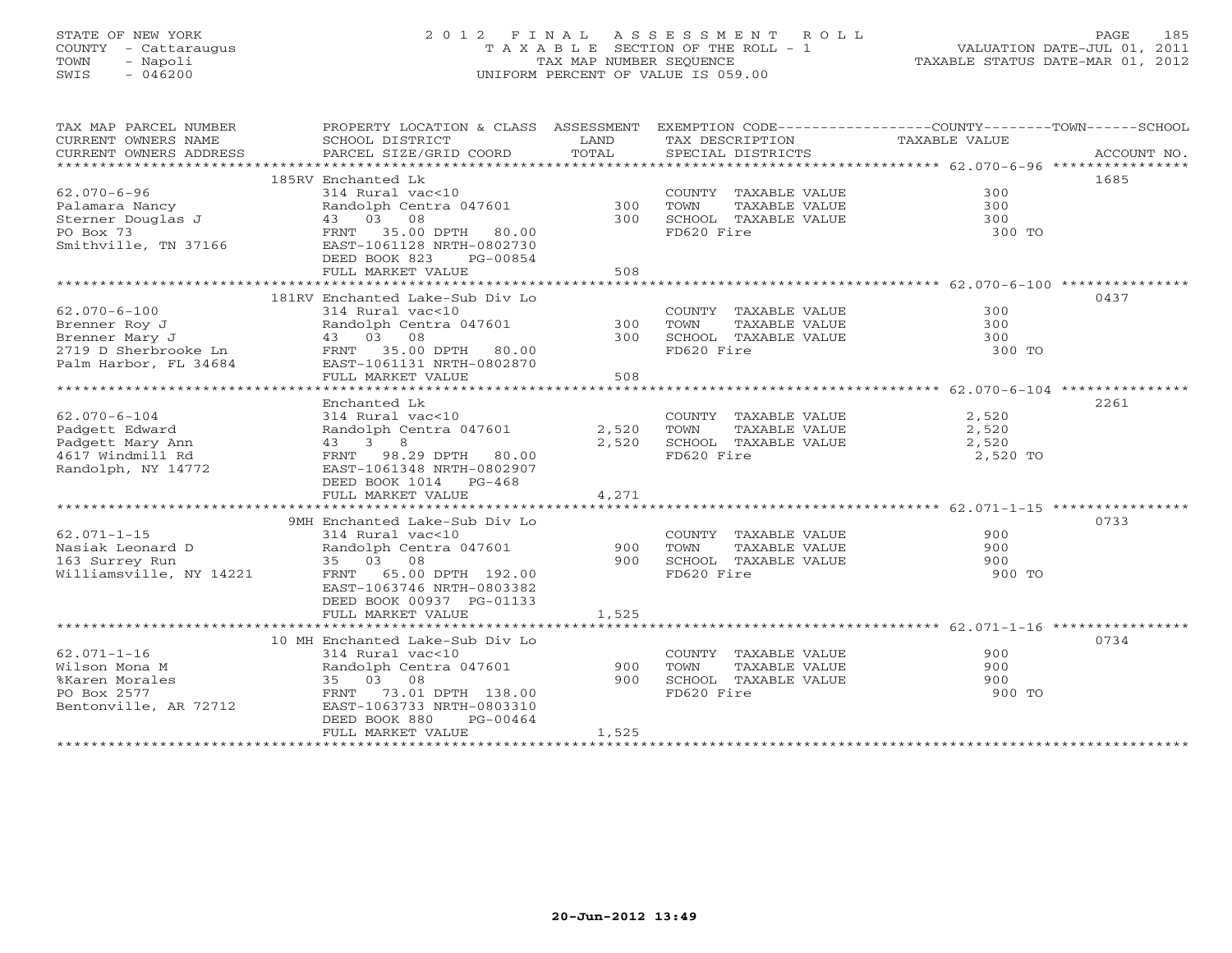# STATE OF NEW YORK 2 0 1 2 F I N A L A S S E S S M E N T R O L L PAGE 186 COUNTY - Cattaraugus T A X A B L E SECTION OF THE ROLL - 1 VALUATION DATE-JUL 01, 2011 TOWN - Napoli TAX MAP NUMBER SEQUENCE TAXABLE STATUS DATE-MAR 01, 2012 SWIS - 046200 UNIFORM PERCENT OF VALUE IS 059.00UNIFORM PERCENT OF VALUE IS 059.00

| SCHOOL DISTRICT<br>LAND<br>TAX DESCRIPTION<br>TAXABLE VALUE<br>34MH Enchanted Lk<br>1713<br>$62.071 - 1 - 22$<br>800<br>314 Rural vac<10<br>COUNTY TAXABLE VALUE<br>Randolph Centra 047601 800<br>800<br>TOWN<br>TAXABLE VALUE<br>5670 Five Mile Rd<br>35 03 08<br>800<br>SCHOOL TAXABLE VALUE<br>800<br>FRNT 65.00 DPTH 125.00<br>FD620 Fire<br>800 TO<br>EAST-1063524 NRTH-0803002<br>DEED BOOK 914<br>PG-00914<br>FULL MARKET VALUE<br>1,356<br>25MH Enchanted Lake-Sub Div Lo<br>1646<br>$62.071 - 1 - 31$<br>800<br>314 Rural vac<10<br>COUNTY TAXABLE VALUE<br>Sharkey Vincent J<br>Sharkey Marjorie 35 03 08<br>345 Maple Rd FRNT 65.00 DPTH 125.00<br>Williamsville, NY 14221 EAST-1063386 NRTH-0803380<br>FINT MARKET MARKET MARKET MARKET MARKET MARKET MARKET MARKET MARKET MARKET MARKET MARKET<br>TOWN<br>TAXABLE VALUE<br>800<br>800 SCHOOL TAXABLE VALUE<br>800<br>FD620 Fire<br>800 TO<br>1,356<br>FULL MARKET VALUE<br>23MH Enchanted Lake-Sub Div Lo<br>0781<br>$62.071 - 1 - 33$<br>2,600<br>314 Rural vac<10<br>COUNTY TAXABLE VALUE<br>Randolph Cent<br>35    03    08<br>Dahlin Warren E<br>Randolph Centra 047601<br>35 03 08<br>2,600<br>TOWN TAXABLE VALUE<br>SCHOOL TAXABLE VALUE<br>2,600<br>Dahlin Sally G<br>2,600<br>2,600<br>691 E Goundry St<br>North Tonawanda, NY 14120 EAST-1064085 NRTH-0803504<br>FD620 Fire<br>2,600 TO<br>DEED BOOK 00939 PG-00130<br>FULL MARKET VALUE<br>4,407<br>0805<br>56MH Enchanted Lake-Sub Div Lo<br>$62.071 - 1 - 47$<br>314 Rural vac<10<br>COUNTY TAXABLE VALUE<br>700<br>Randolph Centra 047601<br>700<br>TOWN<br>TAXABLE VALUE<br>700<br>700<br>SCHOOL TAXABLE VALUE<br>700<br>FD620 Fire<br>700 ፐ0<br>DEED BOOK 00986 PG-00189<br>FULL MARKET VALUE<br>1,186 | TAX MAP PARCEL NUMBER | PROPERTY LOCATION & CLASS ASSESSMENT EXEMPTION CODE----------------COUNTY-------TOWN------SCHOOL |  |  |
|------------------------------------------------------------------------------------------------------------------------------------------------------------------------------------------------------------------------------------------------------------------------------------------------------------------------------------------------------------------------------------------------------------------------------------------------------------------------------------------------------------------------------------------------------------------------------------------------------------------------------------------------------------------------------------------------------------------------------------------------------------------------------------------------------------------------------------------------------------------------------------------------------------------------------------------------------------------------------------------------------------------------------------------------------------------------------------------------------------------------------------------------------------------------------------------------------------------------------------------------------------------------------------------------------------------------------------------------------------------------------------------------------------------------------------------------------------------------------------------------------------------------------------------------------------------------------------------------------------------------------------------------------------------------------------------------------------------------------------|-----------------------|--------------------------------------------------------------------------------------------------|--|--|
|                                                                                                                                                                                                                                                                                                                                                                                                                                                                                                                                                                                                                                                                                                                                                                                                                                                                                                                                                                                                                                                                                                                                                                                                                                                                                                                                                                                                                                                                                                                                                                                                                                                                                                                                    | CURRENT OWNERS NAME   |                                                                                                  |  |  |
|                                                                                                                                                                                                                                                                                                                                                                                                                                                                                                                                                                                                                                                                                                                                                                                                                                                                                                                                                                                                                                                                                                                                                                                                                                                                                                                                                                                                                                                                                                                                                                                                                                                                                                                                    |                       |                                                                                                  |  |  |
|                                                                                                                                                                                                                                                                                                                                                                                                                                                                                                                                                                                                                                                                                                                                                                                                                                                                                                                                                                                                                                                                                                                                                                                                                                                                                                                                                                                                                                                                                                                                                                                                                                                                                                                                    |                       |                                                                                                  |  |  |
|                                                                                                                                                                                                                                                                                                                                                                                                                                                                                                                                                                                                                                                                                                                                                                                                                                                                                                                                                                                                                                                                                                                                                                                                                                                                                                                                                                                                                                                                                                                                                                                                                                                                                                                                    |                       |                                                                                                  |  |  |
|                                                                                                                                                                                                                                                                                                                                                                                                                                                                                                                                                                                                                                                                                                                                                                                                                                                                                                                                                                                                                                                                                                                                                                                                                                                                                                                                                                                                                                                                                                                                                                                                                                                                                                                                    |                       |                                                                                                  |  |  |
|                                                                                                                                                                                                                                                                                                                                                                                                                                                                                                                                                                                                                                                                                                                                                                                                                                                                                                                                                                                                                                                                                                                                                                                                                                                                                                                                                                                                                                                                                                                                                                                                                                                                                                                                    | Michael Richard Jr    |                                                                                                  |  |  |
|                                                                                                                                                                                                                                                                                                                                                                                                                                                                                                                                                                                                                                                                                                                                                                                                                                                                                                                                                                                                                                                                                                                                                                                                                                                                                                                                                                                                                                                                                                                                                                                                                                                                                                                                    |                       |                                                                                                  |  |  |
|                                                                                                                                                                                                                                                                                                                                                                                                                                                                                                                                                                                                                                                                                                                                                                                                                                                                                                                                                                                                                                                                                                                                                                                                                                                                                                                                                                                                                                                                                                                                                                                                                                                                                                                                    | Ischua, NY 14743      |                                                                                                  |  |  |
|                                                                                                                                                                                                                                                                                                                                                                                                                                                                                                                                                                                                                                                                                                                                                                                                                                                                                                                                                                                                                                                                                                                                                                                                                                                                                                                                                                                                                                                                                                                                                                                                                                                                                                                                    |                       |                                                                                                  |  |  |
|                                                                                                                                                                                                                                                                                                                                                                                                                                                                                                                                                                                                                                                                                                                                                                                                                                                                                                                                                                                                                                                                                                                                                                                                                                                                                                                                                                                                                                                                                                                                                                                                                                                                                                                                    |                       |                                                                                                  |  |  |
|                                                                                                                                                                                                                                                                                                                                                                                                                                                                                                                                                                                                                                                                                                                                                                                                                                                                                                                                                                                                                                                                                                                                                                                                                                                                                                                                                                                                                                                                                                                                                                                                                                                                                                                                    |                       |                                                                                                  |  |  |
|                                                                                                                                                                                                                                                                                                                                                                                                                                                                                                                                                                                                                                                                                                                                                                                                                                                                                                                                                                                                                                                                                                                                                                                                                                                                                                                                                                                                                                                                                                                                                                                                                                                                                                                                    |                       |                                                                                                  |  |  |
|                                                                                                                                                                                                                                                                                                                                                                                                                                                                                                                                                                                                                                                                                                                                                                                                                                                                                                                                                                                                                                                                                                                                                                                                                                                                                                                                                                                                                                                                                                                                                                                                                                                                                                                                    |                       |                                                                                                  |  |  |
|                                                                                                                                                                                                                                                                                                                                                                                                                                                                                                                                                                                                                                                                                                                                                                                                                                                                                                                                                                                                                                                                                                                                                                                                                                                                                                                                                                                                                                                                                                                                                                                                                                                                                                                                    |                       |                                                                                                  |  |  |
|                                                                                                                                                                                                                                                                                                                                                                                                                                                                                                                                                                                                                                                                                                                                                                                                                                                                                                                                                                                                                                                                                                                                                                                                                                                                                                                                                                                                                                                                                                                                                                                                                                                                                                                                    |                       |                                                                                                  |  |  |
|                                                                                                                                                                                                                                                                                                                                                                                                                                                                                                                                                                                                                                                                                                                                                                                                                                                                                                                                                                                                                                                                                                                                                                                                                                                                                                                                                                                                                                                                                                                                                                                                                                                                                                                                    |                       |                                                                                                  |  |  |
|                                                                                                                                                                                                                                                                                                                                                                                                                                                                                                                                                                                                                                                                                                                                                                                                                                                                                                                                                                                                                                                                                                                                                                                                                                                                                                                                                                                                                                                                                                                                                                                                                                                                                                                                    |                       |                                                                                                  |  |  |
|                                                                                                                                                                                                                                                                                                                                                                                                                                                                                                                                                                                                                                                                                                                                                                                                                                                                                                                                                                                                                                                                                                                                                                                                                                                                                                                                                                                                                                                                                                                                                                                                                                                                                                                                    |                       |                                                                                                  |  |  |
|                                                                                                                                                                                                                                                                                                                                                                                                                                                                                                                                                                                                                                                                                                                                                                                                                                                                                                                                                                                                                                                                                                                                                                                                                                                                                                                                                                                                                                                                                                                                                                                                                                                                                                                                    |                       |                                                                                                  |  |  |
|                                                                                                                                                                                                                                                                                                                                                                                                                                                                                                                                                                                                                                                                                                                                                                                                                                                                                                                                                                                                                                                                                                                                                                                                                                                                                                                                                                                                                                                                                                                                                                                                                                                                                                                                    |                       |                                                                                                  |  |  |
|                                                                                                                                                                                                                                                                                                                                                                                                                                                                                                                                                                                                                                                                                                                                                                                                                                                                                                                                                                                                                                                                                                                                                                                                                                                                                                                                                                                                                                                                                                                                                                                                                                                                                                                                    |                       |                                                                                                  |  |  |
|                                                                                                                                                                                                                                                                                                                                                                                                                                                                                                                                                                                                                                                                                                                                                                                                                                                                                                                                                                                                                                                                                                                                                                                                                                                                                                                                                                                                                                                                                                                                                                                                                                                                                                                                    |                       |                                                                                                  |  |  |
|                                                                                                                                                                                                                                                                                                                                                                                                                                                                                                                                                                                                                                                                                                                                                                                                                                                                                                                                                                                                                                                                                                                                                                                                                                                                                                                                                                                                                                                                                                                                                                                                                                                                                                                                    |                       |                                                                                                  |  |  |
|                                                                                                                                                                                                                                                                                                                                                                                                                                                                                                                                                                                                                                                                                                                                                                                                                                                                                                                                                                                                                                                                                                                                                                                                                                                                                                                                                                                                                                                                                                                                                                                                                                                                                                                                    |                       |                                                                                                  |  |  |
|                                                                                                                                                                                                                                                                                                                                                                                                                                                                                                                                                                                                                                                                                                                                                                                                                                                                                                                                                                                                                                                                                                                                                                                                                                                                                                                                                                                                                                                                                                                                                                                                                                                                                                                                    |                       |                                                                                                  |  |  |
|                                                                                                                                                                                                                                                                                                                                                                                                                                                                                                                                                                                                                                                                                                                                                                                                                                                                                                                                                                                                                                                                                                                                                                                                                                                                                                                                                                                                                                                                                                                                                                                                                                                                                                                                    |                       |                                                                                                  |  |  |
|                                                                                                                                                                                                                                                                                                                                                                                                                                                                                                                                                                                                                                                                                                                                                                                                                                                                                                                                                                                                                                                                                                                                                                                                                                                                                                                                                                                                                                                                                                                                                                                                                                                                                                                                    |                       |                                                                                                  |  |  |
|                                                                                                                                                                                                                                                                                                                                                                                                                                                                                                                                                                                                                                                                                                                                                                                                                                                                                                                                                                                                                                                                                                                                                                                                                                                                                                                                                                                                                                                                                                                                                                                                                                                                                                                                    |                       |                                                                                                  |  |  |
|                                                                                                                                                                                                                                                                                                                                                                                                                                                                                                                                                                                                                                                                                                                                                                                                                                                                                                                                                                                                                                                                                                                                                                                                                                                                                                                                                                                                                                                                                                                                                                                                                                                                                                                                    |                       |                                                                                                  |  |  |
|                                                                                                                                                                                                                                                                                                                                                                                                                                                                                                                                                                                                                                                                                                                                                                                                                                                                                                                                                                                                                                                                                                                                                                                                                                                                                                                                                                                                                                                                                                                                                                                                                                                                                                                                    |                       |                                                                                                  |  |  |
|                                                                                                                                                                                                                                                                                                                                                                                                                                                                                                                                                                                                                                                                                                                                                                                                                                                                                                                                                                                                                                                                                                                                                                                                                                                                                                                                                                                                                                                                                                                                                                                                                                                                                                                                    |                       |                                                                                                  |  |  |
|                                                                                                                                                                                                                                                                                                                                                                                                                                                                                                                                                                                                                                                                                                                                                                                                                                                                                                                                                                                                                                                                                                                                                                                                                                                                                                                                                                                                                                                                                                                                                                                                                                                                                                                                    |                       |                                                                                                  |  |  |
|                                                                                                                                                                                                                                                                                                                                                                                                                                                                                                                                                                                                                                                                                                                                                                                                                                                                                                                                                                                                                                                                                                                                                                                                                                                                                                                                                                                                                                                                                                                                                                                                                                                                                                                                    |                       |                                                                                                  |  |  |
|                                                                                                                                                                                                                                                                                                                                                                                                                                                                                                                                                                                                                                                                                                                                                                                                                                                                                                                                                                                                                                                                                                                                                                                                                                                                                                                                                                                                                                                                                                                                                                                                                                                                                                                                    |                       |                                                                                                  |  |  |
|                                                                                                                                                                                                                                                                                                                                                                                                                                                                                                                                                                                                                                                                                                                                                                                                                                                                                                                                                                                                                                                                                                                                                                                                                                                                                                                                                                                                                                                                                                                                                                                                                                                                                                                                    |                       |                                                                                                  |  |  |
|                                                                                                                                                                                                                                                                                                                                                                                                                                                                                                                                                                                                                                                                                                                                                                                                                                                                                                                                                                                                                                                                                                                                                                                                                                                                                                                                                                                                                                                                                                                                                                                                                                                                                                                                    |                       |                                                                                                  |  |  |
|                                                                                                                                                                                                                                                                                                                                                                                                                                                                                                                                                                                                                                                                                                                                                                                                                                                                                                                                                                                                                                                                                                                                                                                                                                                                                                                                                                                                                                                                                                                                                                                                                                                                                                                                    |                       |                                                                                                  |  |  |
|                                                                                                                                                                                                                                                                                                                                                                                                                                                                                                                                                                                                                                                                                                                                                                                                                                                                                                                                                                                                                                                                                                                                                                                                                                                                                                                                                                                                                                                                                                                                                                                                                                                                                                                                    |                       |                                                                                                  |  |  |
| 0806<br>57MH Wyeth Dr                                                                                                                                                                                                                                                                                                                                                                                                                                                                                                                                                                                                                                                                                                                                                                                                                                                                                                                                                                                                                                                                                                                                                                                                                                                                                                                                                                                                                                                                                                                                                                                                                                                                                                              |                       |                                                                                                  |  |  |
| 314 Rural vac<10<br>800<br>COUNTY TAXABLE VALUE                                                                                                                                                                                                                                                                                                                                                                                                                                                                                                                                                                                                                                                                                                                                                                                                                                                                                                                                                                                                                                                                                                                                                                                                                                                                                                                                                                                                                                                                                                                                                                                                                                                                                    | $62.071 - 1 - 48$     |                                                                                                  |  |  |
| Randolph Centra 047601<br>800<br>TOWN<br>TAXABLE VALUE<br>800                                                                                                                                                                                                                                                                                                                                                                                                                                                                                                                                                                                                                                                                                                                                                                                                                                                                                                                                                                                                                                                                                                                                                                                                                                                                                                                                                                                                                                                                                                                                                                                                                                                                      |                       |                                                                                                  |  |  |
| 800<br>SCHOOL TAXABLE VALUE<br>800                                                                                                                                                                                                                                                                                                                                                                                                                                                                                                                                                                                                                                                                                                                                                                                                                                                                                                                                                                                                                                                                                                                                                                                                                                                                                                                                                                                                                                                                                                                                                                                                                                                                                                 |                       |                                                                                                  |  |  |
| FD620 Fire<br>800 TO                                                                                                                                                                                                                                                                                                                                                                                                                                                                                                                                                                                                                                                                                                                                                                                                                                                                                                                                                                                                                                                                                                                                                                                                                                                                                                                                                                                                                                                                                                                                                                                                                                                                                                               |                       |                                                                                                  |  |  |
| EAST-1063696 NRTH-0802940                                                                                                                                                                                                                                                                                                                                                                                                                                                                                                                                                                                                                                                                                                                                                                                                                                                                                                                                                                                                                                                                                                                                                                                                                                                                                                                                                                                                                                                                                                                                                                                                                                                                                                          | Dunedin, FL 34698     |                                                                                                  |  |  |
| DEED BOOK 751<br>$PG-203$                                                                                                                                                                                                                                                                                                                                                                                                                                                                                                                                                                                                                                                                                                                                                                                                                                                                                                                                                                                                                                                                                                                                                                                                                                                                                                                                                                                                                                                                                                                                                                                                                                                                                                          |                       |                                                                                                  |  |  |
| FULL MARKET VALUE<br>1,356                                                                                                                                                                                                                                                                                                                                                                                                                                                                                                                                                                                                                                                                                                                                                                                                                                                                                                                                                                                                                                                                                                                                                                                                                                                                                                                                                                                                                                                                                                                                                                                                                                                                                                         |                       |                                                                                                  |  |  |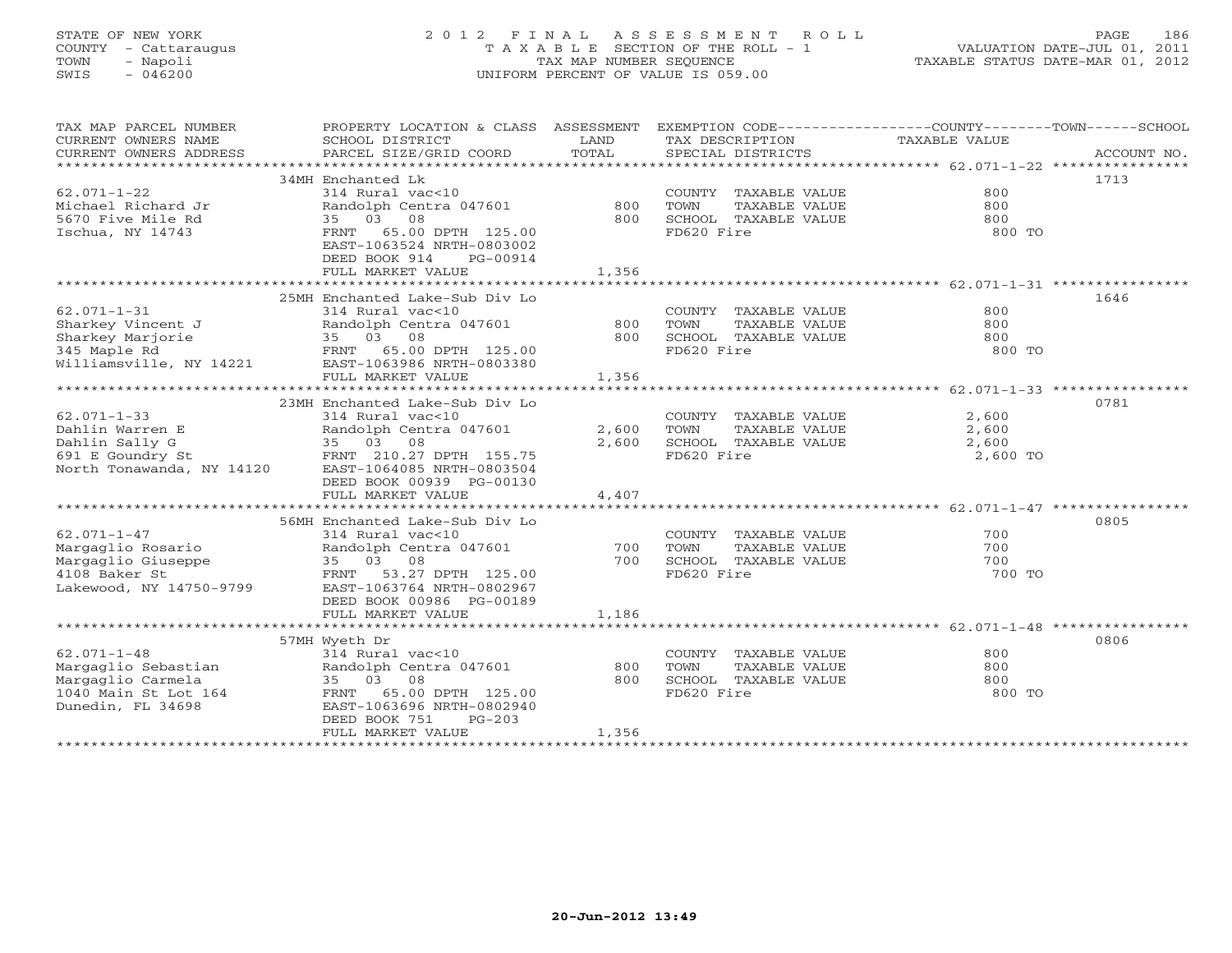# STATE OF NEW YORK 2 0 1 2 F I N A L A S S E S S M E N T R O L L PAGE 187 COUNTY - Cattaraugus T A X A B L E SECTION OF THE ROLL - 1 VALUATION DATE-JUL 01, 2011 TOWN - Napoli TAX MAP NUMBER SEQUENCE TAXABLE STATUS DATE-MAR 01, 2012 SWIS - 046200 UNIFORM PERCENT OF VALUE IS 059.00UNIFORM PERCENT OF VALUE IS 059.00

| TAX MAP PARCEL NUMBER<br>CURRENT OWNERS NAME                                                                                                                                                                                              | PROPERTY LOCATION & CLASS ASSESSMENT EXEMPTION CODE----------------COUNTY-------TOWN------SCHOOL<br>SCHOOL DISTRICT | <b>EXAMPLE SERVICE SERVICE SERVICE SERVICE SERVICE SERVICE SERVICE SERVICE SERVICE SERVICE SERVICE SERVICE SERVICE</b> | TAX DESCRIPTION TAXABLE VALUE<br>SPECIAL DISTRICTS<br>TAX DESCRIPTION                                         |           |               |
|-------------------------------------------------------------------------------------------------------------------------------------------------------------------------------------------------------------------------------------------|---------------------------------------------------------------------------------------------------------------------|------------------------------------------------------------------------------------------------------------------------|---------------------------------------------------------------------------------------------------------------|-----------|---------------|
|                                                                                                                                                                                                                                           |                                                                                                                     |                                                                                                                        |                                                                                                               |           |               |
|                                                                                                                                                                                                                                           |                                                                                                                     |                                                                                                                        |                                                                                                               |           | 0847          |
|                                                                                                                                                                                                                                           |                                                                                                                     |                                                                                                                        | COUNTY TAXABLE VALUE                                                                                          | 800       |               |
|                                                                                                                                                                                                                                           |                                                                                                                     |                                                                                                                        | TAXABLE VALUE                                                                                                 | 800       |               |
|                                                                                                                                                                                                                                           |                                                                                                                     |                                                                                                                        |                                                                                                               | 800       |               |
|                                                                                                                                                                                                                                           |                                                                                                                     |                                                                                                                        |                                                                                                               | 800 TO    |               |
|                                                                                                                                                                                                                                           |                                                                                                                     |                                                                                                                        |                                                                                                               |           |               |
|                                                                                                                                                                                                                                           |                                                                                                                     |                                                                                                                        |                                                                                                               |           |               |
| 62.071-2-17<br>Widgay Joseph H Randolph Centra 047601<br>Widgay Beverly J 35 03 08<br>69 Fairview Ave FRNT 65.00 DPTH 125.01<br>0rmond Beach, FL 32174 EAST-1064554 NRTH-0802380<br>DEED BOOK 748 PG-00849<br>THE MARKET VALUE            |                                                                                                                     | 1,356                                                                                                                  |                                                                                                               |           |               |
|                                                                                                                                                                                                                                           |                                                                                                                     |                                                                                                                        |                                                                                                               |           |               |
|                                                                                                                                                                                                                                           | 104MH Enchanted Lk<br>Enchanted Lk<br>314 Rural vac<10<br>Randolph Centra 047601 (800)<br>35 03 08 (800)            |                                                                                                                        |                                                                                                               |           | 0831          |
| $62.071 - 2 - 33$                                                                                                                                                                                                                         |                                                                                                                     |                                                                                                                        | COUNTY TAXABLE VALUE                                                                                          | 800       |               |
| Example Randolph Centra 047601<br>148 East Bethany Rd 35 03 08<br>Wyoming, NY 14591<br>FRNT 65.00 DPTH 125.00                                                                                                                             |                                                                                                                     |                                                                                                                        | TOWN TAXABLE VALUE 800<br>SCHOOL TAXABLE VALUE 800<br>FD620 Fire 800                                          |           |               |
|                                                                                                                                                                                                                                           |                                                                                                                     |                                                                                                                        |                                                                                                               |           |               |
|                                                                                                                                                                                                                                           |                                                                                                                     |                                                                                                                        |                                                                                                               | 800 TO    |               |
|                                                                                                                                                                                                                                           | EAST-1064251 NRTH-0803029                                                                                           |                                                                                                                        |                                                                                                               |           |               |
|                                                                                                                                                                                                                                           | DEED BOOK 4074 PG-4001                                                                                              |                                                                                                                        |                                                                                                               |           |               |
|                                                                                                                                                                                                                                           | FULL MARKET VALUE                                                                                                   | 1,356                                                                                                                  |                                                                                                               |           |               |
|                                                                                                                                                                                                                                           |                                                                                                                     |                                                                                                                        |                                                                                                               |           | 0827          |
|                                                                                                                                                                                                                                           |                                                                                                                     |                                                                                                                        |                                                                                                               | 800       |               |
|                                                                                                                                                                                                                                           |                                                                                                                     |                                                                                                                        | COUNTY TAXABLE VALUE                                                                                          |           |               |
|                                                                                                                                                                                                                                           |                                                                                                                     |                                                                                                                        |                                                                                                               |           |               |
|                                                                                                                                                                                                                                           |                                                                                                                     |                                                                                                                        | FD620 Fire                                                                                                    | 800 TO    |               |
|                                                                                                                                                                                                                                           | EAST-1064250 NRTH-0802769                                                                                           |                                                                                                                        |                                                                                                               |           |               |
|                                                                                                                                                                                                                                           | DEED BOOK 16089 PG-1                                                                                                |                                                                                                                        |                                                                                                               |           |               |
|                                                                                                                                                                                                                                           | FULL MARKET VALUE                                                                                                   | 1,356                                                                                                                  |                                                                                                               |           |               |
|                                                                                                                                                                                                                                           |                                                                                                                     |                                                                                                                        |                                                                                                               |           |               |
|                                                                                                                                                                                                                                           |                                                                                                                     |                                                                                                                        |                                                                                                               |           | 0826          |
|                                                                                                                                                                                                                                           |                                                                                                                     |                                                                                                                        |                                                                                                               |           |               |
|                                                                                                                                                                                                                                           |                                                                                                                     |                                                                                                                        |                                                                                                               |           |               |
|                                                                                                                                                                                                                                           |                                                                                                                     |                                                                                                                        |                                                                                                               |           |               |
| Cattaraugus, NY 14719                                                                                                                                                                                                                     | FRNT 65.00 DPTH 125.00                                                                                              |                                                                                                                        |                                                                                                               | 800 TO    |               |
|                                                                                                                                                                                                                                           | EAST-1064250 NRTH-0802704                                                                                           |                                                                                                                        |                                                                                                               |           |               |
|                                                                                                                                                                                                                                           | DEED BOOK 16089 PG-1                                                                                                |                                                                                                                        |                                                                                                               |           |               |
|                                                                                                                                                                                                                                           | FULL MARKET VALUE                                                                                                   | 1,356                                                                                                                  |                                                                                                               |           |               |
|                                                                                                                                                                                                                                           |                                                                                                                     |                                                                                                                        |                                                                                                               |           |               |
|                                                                                                                                                                                                                                           | 10961 Anderson Rd                                                                                                   |                                                                                                                        |                                                                                                               |           | 0047          |
|                                                                                                                                                                                                                                           |                                                                                                                     |                                                                                                                        | AG DISTOUT 41730                                                                                              | 11,032    | 11,032 11,032 |
|                                                                                                                                                                                                                                           |                                                                                                                     |                                                                                                                        | COUNTY TAXABLE VALUE                                                                                          | 67,868    |               |
|                                                                                                                                                                                                                                           |                                                                                                                     |                                                                                                                        |                                                                                                               |           |               |
|                                                                                                                                                                                                                                           |                                                                                                                     |                                                                                                                        |                                                                                                               |           |               |
|                                                                                                                                                                                                                                           |                                                                                                                     |                                                                                                                        |                                                                                                               | 78,900 TO |               |
| 70.002-2-1<br>R&L Adams Lands, LLC<br>4224 Elm Creek Rd<br>Randolph, NY 14772<br>MAY BE SUBJECT TO PAYMENT<br>TO PAYMENT<br>RAST-1052719 NRTH-0798763<br>MAY BE SUBJECT TO PAYMENT<br>DEED BOOK 4643 PG-3001<br>UNDER AGDIST LAW TIL 2019 |                                                                                                                     |                                                                                                                        | TOWN TAXABLE VALUE<br>SCHOOL TAXABLE VALUE<br>SCHOOL TAXABLE VALUE<br>FD620 Fire<br>WS620 Watershed<br>15,780 | 15,780 TO |               |
| UNDER AGDIST LAW TIL 2019                                                                                                                                                                                                                 | FULL MARKET VALUE                                                                                                   | 133,729                                                                                                                |                                                                                                               |           |               |
|                                                                                                                                                                                                                                           |                                                                                                                     |                                                                                                                        |                                                                                                               |           |               |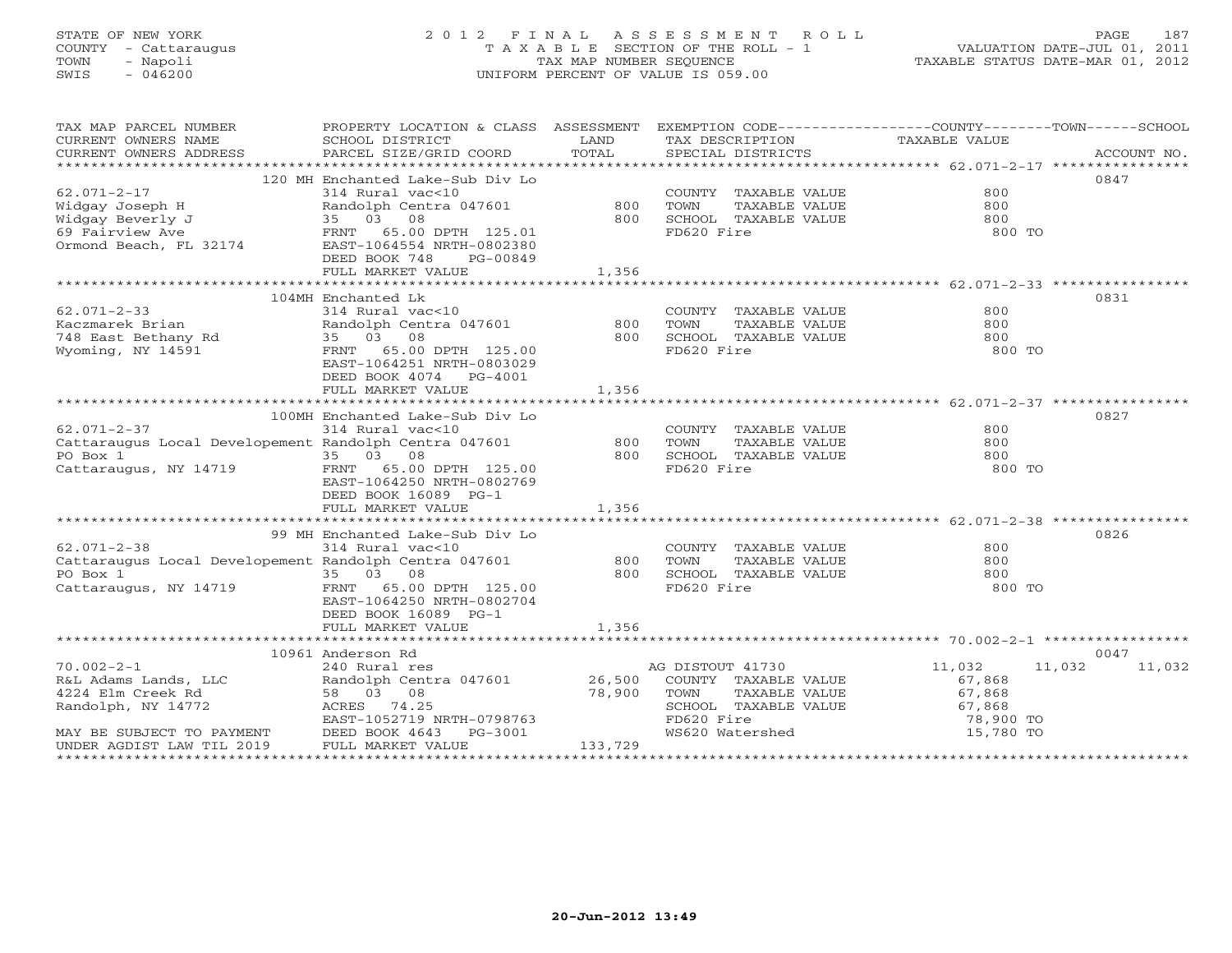## STATE OF NEW YORK 2 0 1 2 F I N A L A S S E S S M E N T R O L L PAGE 188 COUNTY - Cattaraugus T A X A B L E SECTION OF THE ROLL - 1 VALUATION DATE-JUL 01, 2011 TOWN - Napoli TAX MAP NUMBER SEQUENCE TAXABLE STATUS DATE-MAR 01, 2012 SWIS - 046200 UNIFORM PERCENT OF VALUE IS 059.00UNIFORM PERCENT OF VALUE IS 059.00

| TAX MAP PARCEL NUMBER  | PROPERTY LOCATION & CLASS ASSESSMENT EXEMPTION CODE---------------COUNTY-------TOWN------SCHOOL                                    |                |                                                                                                                      |                                        |                          |
|------------------------|------------------------------------------------------------------------------------------------------------------------------------|----------------|----------------------------------------------------------------------------------------------------------------------|----------------------------------------|--------------------------|
| CURRENT OWNERS NAME    | SCHOOL DISTRICT                                                                                                                    | LAND           | TAX DESCRIPTION TAXABLE VALUE                                                                                        |                                        |                          |
| CURRENT OWNERS ADDRESS | PARCEL SIZE/GRID COORD                                                                                                             | TOTAL          | SPECIAL DISTRICTS                                                                                                    |                                        | ACCOUNT NO.              |
|                        |                                                                                                                                    |                |                                                                                                                      |                                        |                          |
|                        | Jamestown Rd                                                                                                                       |                |                                                                                                                      |                                        | 1690                     |
| $70.002 - 2 - 2.1$     | 314 Rural vac<10                                                                                                                   |                | COUNTY TAXABLE VALUE                                                                                                 | 6,800                                  |                          |
| Stoltz Garth H         | Randolph Centra 047601 6,800                                                                                                       |                | TOWN<br>TAXABLE VALUE                                                                                                | 6,800                                  |                          |
| 2226 Kirby Rd          | 58 03 08                                                                                                                           | 6,800          | SCHOOL TAXABLE VALUE                                                                                                 | 6,800                                  |                          |
| Battle Creek, MI 49017 | 5.96<br>ACRES                                                                                                                      |                | FD620 Fire                                                                                                           | 6,800 TO                               |                          |
|                        | EAST-1052741 NRTH-0796079                                                                                                          |                | WS620 Watershed                                                                                                      | 1,360 TO                               |                          |
|                        |                                                                                                                                    |                |                                                                                                                      |                                        |                          |
|                        | FULL MARKET VALUE                                                                                                                  | 11,525         |                                                                                                                      |                                        |                          |
|                        |                                                                                                                                    |                |                                                                                                                      |                                        |                          |
|                        | 10764 Jamestown Rd                                                                                                                 |                | 58 PCT OF VALUE USED FOR EXEMPTION PURPOSES                                                                          |                                        | 1932                     |
| $70.002 - 2 - 2.2$     | 210 1 Family Res                                                                                                                   |                | CVET C/T 41131                                                                                                       | 7,656                                  | 7,656<br>$\overline{0}$  |
| Lynn Robert            | Randolph Centra 047601 26,300 AGED C/T/S 41800                                                                                     |                |                                                                                                                      | 11,484   11,484                        | 15,312                   |
| Lynn Eleanor           | 53 01 08                                                                                                                           | 52,800 SR STAR | 41834                                                                                                                | $\begin{array}{c}0\\33.660\end{array}$ | 36,700<br>$\overline{0}$ |
| 10764 Jamestown Rd     | Inc. 1 Trailer                                                                                                                     |                | COUNTY TAXABLE VALUE                                                                                                 | 33,660                                 |                          |
| Randolph, NY 14772     | ACRES 73.43                                                                                                                        |                |                                                                                                                      | 33,660                                 |                          |
|                        | EAST-1053544 NRTH-0797222                                                                                                          |                |                                                                                                                      |                                        |                          |
|                        | DEED BOOK 866<br>PG-01056                                                                                                          |                |                                                                                                                      |                                        |                          |
|                        | FULL MARKET VALUE                                                                                                                  |                | TOWN TAXABLE VALUE 33,660<br>SCHOOL TAXABLE VALUE 33,660<br>FD620 Fire 52,800 TO<br>89,492 WS620 Watershed 10,560 TO |                                        |                          |
|                        |                                                                                                                                    |                |                                                                                                                      |                                        |                          |
|                        | Jamestown Rd                                                                                                                       |                |                                                                                                                      |                                        | 2088                     |
| $70.002 - 2 - 2.2/1$   | 280 Res Multiple                                                                                                                   |                | RES STAR<br>41854                                                                                                    | $\overline{0}$                         | $\Omega$<br>17,700       |
| Lynn Robert            | Randolph Centra 047601 (a) 1,000 COUNTY TAXABLE VALUE<br>53 01 08 (9,500 TOWN TAXABLE VALUE<br>ACRES 0.01 (a) SCHOOL TAXABLE VALUE |                |                                                                                                                      | 69,500                                 |                          |
| Lynn Eleanor           |                                                                                                                                    |                |                                                                                                                      | 69,500                                 |                          |
| Attn: James Lynn       |                                                                                                                                    |                | SCHOOL TAXABLE VALUE                                                                                                 | 51,800                                 |                          |
| 10764 Jamestown Rd     |                                                                                                                                    |                | FD620 Fire                                                                                                           | 69,500 TO                              |                          |
|                        | 53 01 08<br>ACRES 0.01<br>EAST-1053626 NRTH-0797258<br>2 FULL MARKET VALUE 117,797                                                 |                |                                                                                                                      | 13,900 TO                              |                          |
| Randolph, NY 14772     |                                                                                                                                    |                |                                                                                                                      |                                        |                          |
|                        |                                                                                                                                    |                |                                                                                                                      |                                        |                          |
|                        | 10764 Jamestown Rd                                                                                                                 |                |                                                                                                                      |                                        | 2409                     |
| $70.002 - 2 - 2.2/2$   | 210 1 Family Res                                                                                                                   |                | RES STAR 41854                                                                                                       | $\overline{0}$                         | $\cap$<br>17,700         |
| Lynn Robert            | Randolph Centra 047601                                                                                                             | $\Omega$       | COUNTY TAXABLE VALUE                                                                                                 | 63,000                                 |                          |
| Lynn Eleanor           | 53 01 08                                                                                                                           | 63,000         | TOWN<br>TAXABLE VALUE                                                                                                | 63,000                                 |                          |
| 10764 Jamestown Rd     | Inc. 1 Trailer                                                                                                                     |                | SCHOOL TAXABLE VALUE                                                                                                 | 45,300                                 |                          |
| Randolph, NY 14772     | EAST-1053544 NRTH-0797222                                                                                                          |                | FD620 Fire                                                                                                           | 63,000 TO                              |                          |
|                        | DEED BOOK 866<br>PG-01056                                                                                                          |                | WS620 Watershed                                                                                                      | 12,600 TO                              |                          |
|                        | FULL MARKET VALUE                                                                                                                  | 106,780        |                                                                                                                      |                                        |                          |
|                        |                                                                                                                                    |                |                                                                                                                      |                                        |                          |
|                        | 10872 Jamestown Rd                                                                                                                 |                |                                                                                                                      |                                        | 1398                     |
| $70.002 - 2 - 3.1$     | 270 Mfg housing                                                                                                                    |                | RES STAR 41854                                                                                                       | $\Omega$                               | $\Omega$<br>2,000        |
| Thompson James         | Randolph Centra 047601 1,300                                                                                                       |                | COUNTY TAXABLE VALUE                                                                                                 | 2,000                                  |                          |
| 10872 Jamestown Rd     | 58 02 08                                                                                                                           | 2,000          | TOWN<br>TAXABLE VALUE                                                                                                | 2,000                                  |                          |
| Randolph, NY 14772     | 50.00 DPTH 132.00<br>FRNT                                                                                                          |                | SCHOOL TAXABLE VALUE                                                                                                 | $\circ$                                |                          |
|                        | EAST-1052835 NRTH-0795778                                                                                                          |                |                                                                                                                      | 2,000 TO                               |                          |
|                        | DEED BOOK 998<br>$PG-101$                                                                                                          |                | FD620 Fire<br>WS620 Watershed                                                                                        | 400 TO                                 |                          |
|                        | FULL MARKET VALUE                                                                                                                  | 3,390          |                                                                                                                      |                                        |                          |
|                        |                                                                                                                                    |                |                                                                                                                      |                                        |                          |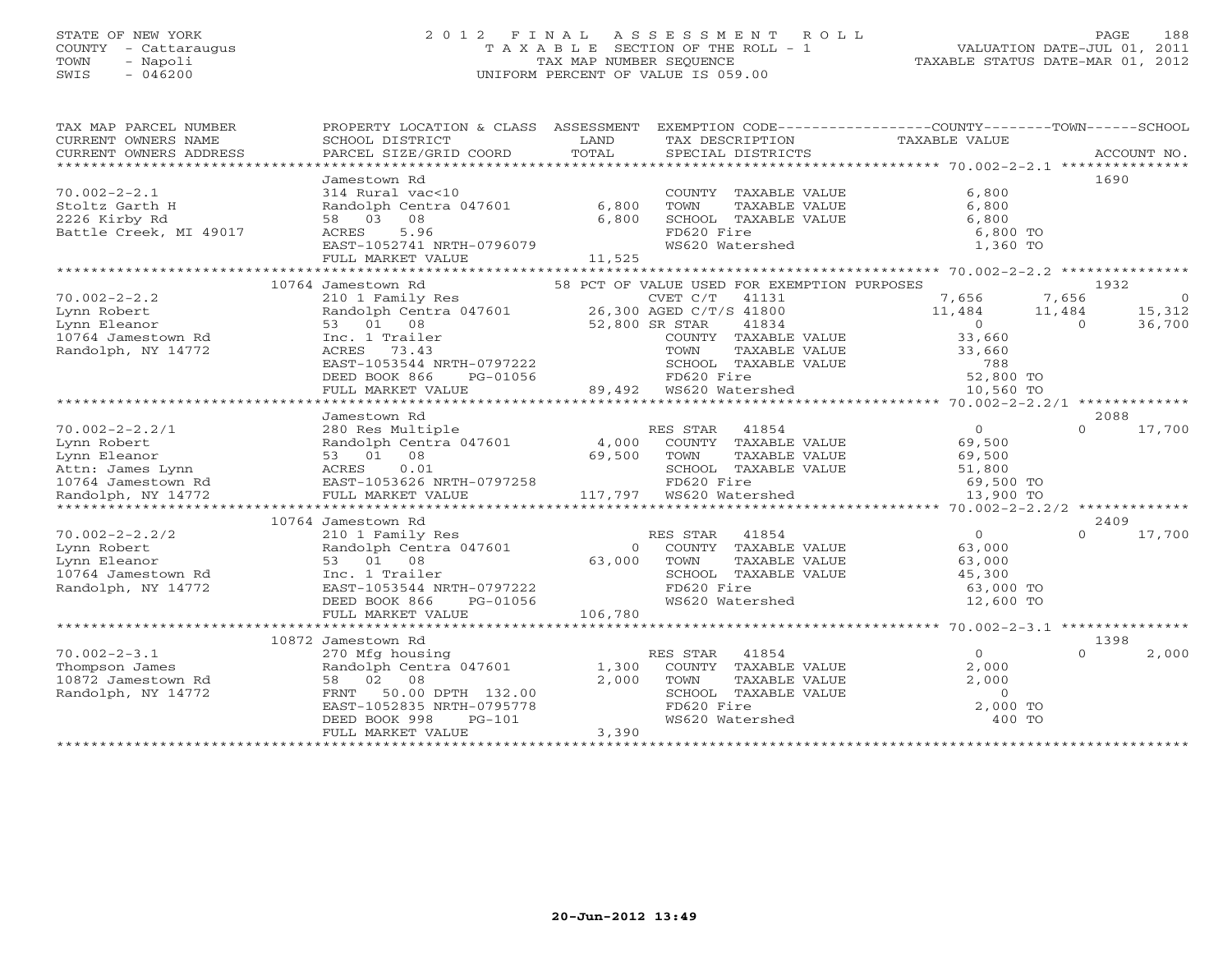# STATE OF NEW YORK 2 0 1 2 F I N A L A S S E S S M E N T R O L L PAGE 189 COUNTY - Cattaraugus T A X A B L E SECTION OF THE ROLL - 1 VALUATION DATE-JUL 01, 2011 TOWN - Napoli TAX MAP NUMBER SEQUENCE TAXABLE STATUS DATE-MAR 01, 2012 SWIS - 046200 UNIFORM PERCENT OF VALUE IS 059.00UNIFORM PERCENT OF VALUE IS 059.00

| TAX MAP PARCEL NUMBER<br>TA THE PARABLE NOTIFIEST ACCOUNT NO .<br>CURRENT OWNERS NAME SCHOOL DISTRICT TRIE LAND TAXABLE TRIE TRIANGE VALUE<br>CURRENT OWNERS ADDRESS PARCEL SIZE/GRID COORD TOTAL SPECIAL DISTRICTS ACCOUNT NO.<br>**************************<br>CURRENT OWNERS ADDRESS | PROPERTY LOCATION & CLASS ASSESSMENT EXEMPTION CODE----------------COUNTY-------TOWN------SCHOOL |             |                                                     |                                           |                            |          |
|-----------------------------------------------------------------------------------------------------------------------------------------------------------------------------------------------------------------------------------------------------------------------------------------|--------------------------------------------------------------------------------------------------|-------------|-----------------------------------------------------|-------------------------------------------|----------------------------|----------|
|                                                                                                                                                                                                                                                                                         |                                                                                                  |             |                                                     |                                           |                            |          |
| $70.002 - 2 - 3.2$<br>Thompson James                                                                                                                                                                                                                                                    | Jamestown Rd<br>210 1 Family Res<br>Randolph Centra 047601 4,700 COUNTY TAXABLE VALUE            |             | RES STAR 41854                                      | $\overline{0}$<br>21,900                  | 2007<br>$\Omega$<br>17,700 |          |
| 10872 Jamestown Rd<br>Randolph, NY 14772                                                                                                                                                                                                                                                | 52 03 08<br>2.15<br>ACRES<br>EAST-1052975 NRTH-0795956                                           | 21,900 TOWN | TAXABLE VALUE<br>SCHOOL TAXABLE VALUE<br>FD620 Fire | 21,900<br>4,200<br>21,900 TO              |                            |          |
|                                                                                                                                                                                                                                                                                         | DEED BOOK 998<br>PG-101<br>FULL MARKET VALUE                                                     | 37, 119     | WS620 Watershed                                     | 4,380 TO                                  |                            |          |
|                                                                                                                                                                                                                                                                                         | 10851 Jamestown Rd                                                                               |             |                                                     |                                           | 0157                       |          |
| $70.002 - 2 - 4$                                                                                                                                                                                                                                                                        | 210 1 Family Res                                                                                 |             | WVET C/T 41121                                      | 7,080                                     | 7,080<br>$\bigcirc$        |          |
| Carr Joanne                                                                                                                                                                                                                                                                             | Randolph Centra 047601 5,200 SR STAR                                                             |             | 41834                                               | $\overline{0}$                            | 36,700<br>$\Omega$         |          |
| 10851 Jamestown Rd                                                                                                                                                                                                                                                                      | 58 03 08                                                                                         |             | 58,800 COUNTY TAXABLE VALUE                         | 51,720                                    |                            |          |
| Randolph, NY 14772                                                                                                                                                                                                                                                                      | 3.00<br>ACRES                                                                                    |             | TAXABLE VALUE<br>TOWN                               | 51,720                                    |                            |          |
|                                                                                                                                                                                                                                                                                         | EAST-1053308 NRTH-0795837                                                                        |             | SCHOOL TAXABLE VALUE                                |                                           |                            |          |
|                                                                                                                                                                                                                                                                                         | FULL MARKET VALUE                                                                                |             | 99,661 FD620 Fire                                   | LE VALUE 22,100<br>58,800 TO<br>58,800 TO |                            |          |
|                                                                                                                                                                                                                                                                                         |                                                                                                  |             | WS620 Watershed                                     | 11,760 TO                                 |                            |          |
|                                                                                                                                                                                                                                                                                         |                                                                                                  |             |                                                     |                                           |                            |          |
|                                                                                                                                                                                                                                                                                         | Jamestown Rd                                                                                     |             |                                                     |                                           | 1374                       |          |
| $70.002 - 2 - 5$                                                                                                                                                                                                                                                                        | 105 Vac farmland                                                                                 |             | 41720<br>AG DIST                                    | 6,956                                     | 6,956<br>6,956             |          |
| Parker Todd M                                                                                                                                                                                                                                                                           | Randolph Centra 047601 19,800 COUNTY TAXABLE VALUE<br>57 03 08 19,800 TOWN TAXABLE VALUE         |             |                                                     | 12,844                                    |                            |          |
| 10609 Jamestown Rd                                                                                                                                                                                                                                                                      |                                                                                                  |             |                                                     | 12,844                                    |                            |          |
| Randolph, NY 14772                                                                                                                                                                                                                                                                      | ACRES 57.91                                                                                      |             | SCHOOL TAXABLE VALUE                                | 12,844                                    |                            |          |
|                                                                                                                                                                                                                                                                                         | EAST-1053796 NRTH-0795016                                                                        |             | FD620 Fire                                          | 19,800 TO                                 |                            |          |
| MAY BE SUBJECT TO PAYMENT<br>UNDER AGDIST LAW TIL 2016                                                                                                                                                                                                                                  | DEED BOOK 13809 PG-7010                                                                          |             | WS620 Watershed                                     | 3,960 TO                                  |                            |          |
|                                                                                                                                                                                                                                                                                         | FULL MARKET VALUE                                                                                | 33,559      |                                                     |                                           |                            |          |
|                                                                                                                                                                                                                                                                                         |                                                                                                  |             |                                                     |                                           |                            |          |
|                                                                                                                                                                                                                                                                                         | 10742 Nys Rte 242                                                                                |             |                                                     |                                           | 2058                       |          |
| $70.002 - 2 - 7.3$                                                                                                                                                                                                                                                                      | 210 1 Family Res<br>210 1 Family Res<br>Randolph Centra 047601 6,400 RES STAR 41854              |             | CW_15_VET/ 41162                                    | 7,080                                     | $\Omega$                   | $\Omega$ |
| Foster Lee T                                                                                                                                                                                                                                                                            |                                                                                                  |             |                                                     | $\overline{0}$                            | 17,700<br>$\Omega$         |          |
| 10742 Rte 242                                                                                                                                                                                                                                                                           | 57 03 08                                                                                         |             | 57,900 COUNTY TAXABLE VALUE                         | 50,820                                    |                            |          |
| Randolph, NY 14772                                                                                                                                                                                                                                                                      | ACRES<br>5.00                                                                                    |             | TOWN<br>TAXABLE VALUE                               | 57,900                                    |                            |          |
|                                                                                                                                                                                                                                                                                         | ACRES<br>EAST-1054572 NRTH-0793732                                                               |             | SCHOOL TAXABLE VALUE                                | 40, 200<br>57,900 TO                      |                            |          |
|                                                                                                                                                                                                                                                                                         | DEED BOOK 1018    PG-1163<br>FULL MARKET VALUE                                                   |             | FD620 Fire<br>98,136 WS620 Watershed                | 11,580 TO                                 |                            |          |
|                                                                                                                                                                                                                                                                                         |                                                                                                  |             |                                                     |                                           |                            |          |
|                                                                                                                                                                                                                                                                                         | Nys Rte 242                                                                                      |             |                                                     |                                           | 2059                       |          |
| $70.002 - 2 - 7.4$                                                                                                                                                                                                                                                                      | 322 Rural vac>10                                                                                 |             | COUNTY TAXABLE VALUE                                | 8,100                                     |                            |          |
| Foster Lee T                                                                                                                                                                                                                                                                            | Randolph Centra 047601 8,100                                                                     |             | TOWN<br>TAXABLE VALUE                               | 8,100                                     |                            |          |
| 10742 Rte 242                                                                                                                                                                                                                                                                           | 57 03 08                                                                                         | 8,100       | SCHOOL TAXABLE VALUE                                | 8,100                                     |                            |          |
| Randolph, NY 14772                                                                                                                                                                                                                                                                      | ACRES 18.05                                                                                      |             | FD620 Fire                                          | 8,100 TO                                  |                            |          |
|                                                                                                                                                                                                                                                                                         | EAST-1054269 NRTH-0794239                                                                        |             | WS620 Watershed                                     | 1,620 TO                                  |                            |          |
|                                                                                                                                                                                                                                                                                         | DEED BOOK 1018<br>PG-1163                                                                        |             |                                                     |                                           |                            |          |
|                                                                                                                                                                                                                                                                                         | FULL MARKET VALUE                                                                                | 13,729      |                                                     |                                           |                            |          |
|                                                                                                                                                                                                                                                                                         |                                                                                                  |             |                                                     |                                           |                            |          |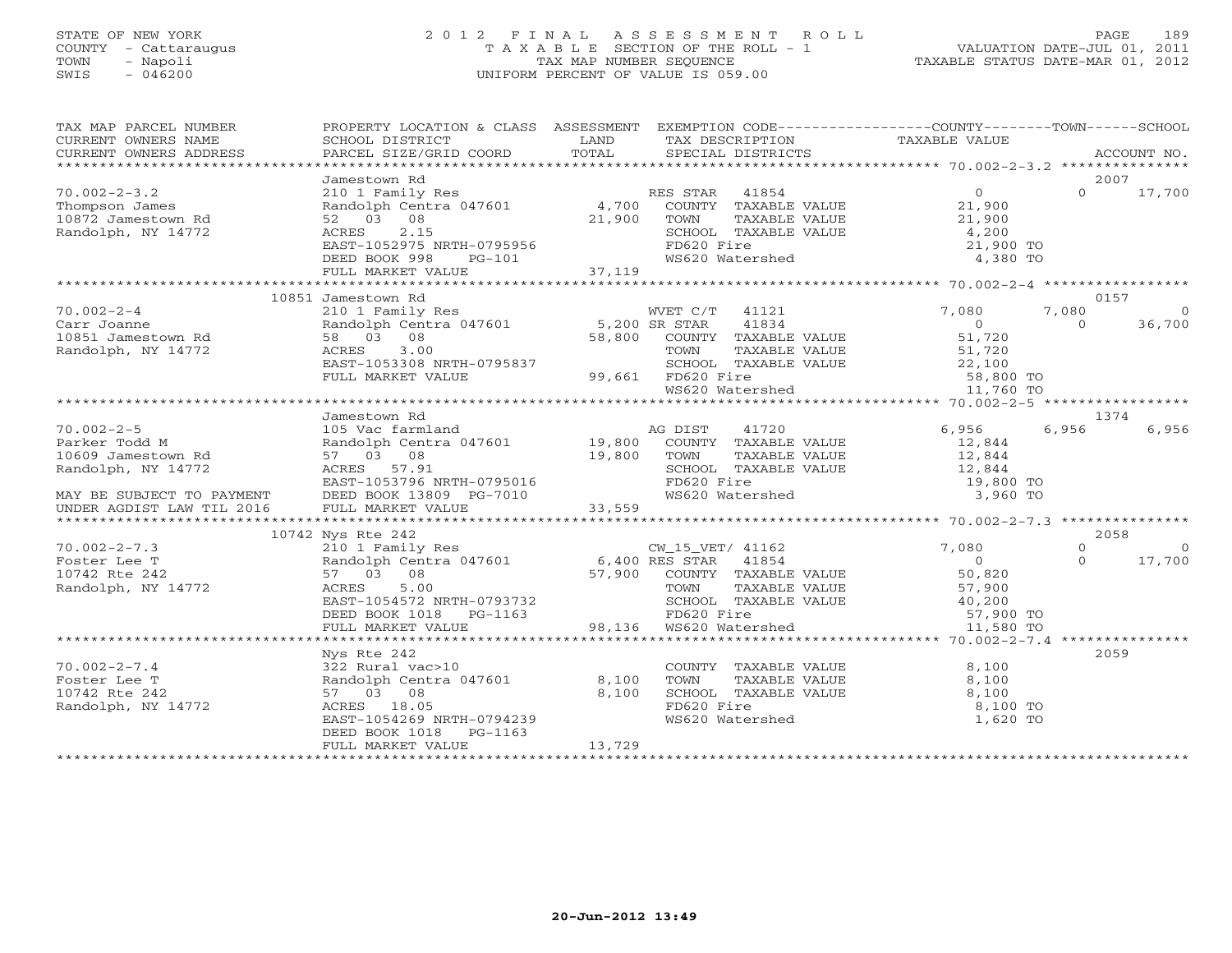## STATE OF NEW YORK 2 0 1 2 F I N A L A S S E S S M E N T R O L L PAGE 190 COUNTY - Cattaraugus T A X A B L E SECTION OF THE ROLL - 1 VALUATION DATE-JUL 01, 2011 TOWN - Napoli TAX MAP NUMBER SEQUENCE TAXABLE STATUS DATE-MAR 01, 2012 SWIS - 046200 UNIFORM PERCENT OF VALUE IS 059.00UNIFORM PERCENT OF VALUE IS 059.00

| TAX MAP PARCEL NUMBER<br>CURRENT OWNERS NAME<br>CURRENT OWNERS ADDRESS                                                                                                                                                                                                                                                                                                                                                                                                                                                     | PROPERTY LOCATION & CLASS ASSESSMENT EXEMPTION CODE---------------COUNTY-------TOWN------SCHOOL<br>SCHOOL DISTRICT                                                                                                                                                                                                                                                                                                                                                                                                                                                              | LAND   | TAX DESCRIPTION TAXABLE VALUE                                                                                                                                                                        |                                               |                         |                                  |
|----------------------------------------------------------------------------------------------------------------------------------------------------------------------------------------------------------------------------------------------------------------------------------------------------------------------------------------------------------------------------------------------------------------------------------------------------------------------------------------------------------------------------|---------------------------------------------------------------------------------------------------------------------------------------------------------------------------------------------------------------------------------------------------------------------------------------------------------------------------------------------------------------------------------------------------------------------------------------------------------------------------------------------------------------------------------------------------------------------------------|--------|------------------------------------------------------------------------------------------------------------------------------------------------------------------------------------------------------|-----------------------------------------------|-------------------------|----------------------------------|
| $70.002 - 2 - 7.5$<br>Heilman Ronald E<br>280 N Dale Rd                                                                                                                                                                                                                                                                                                                                                                                                                                                                    | Nys Rte 242<br>322 Rural vac>10                                                                                                                                                                                                                                                                                                                                                                                                                                                                                                                                                 |        | COUNTY TAXABLE VALUE 11,490                                                                                                                                                                          |                                               |                         | 2165                             |
| Pearce, AZ 85625                                                                                                                                                                                                                                                                                                                                                                                                                                                                                                           | Pandolph Centra 047601 11,490<br>57 03 08 11,490<br>ACRES 15.15 EAST-1054427 NRTH-0792510<br>FULL MARKET VALUE                                                                                                                                                                                                                                                                                                                                                                                                                                                                  | 19,475 | TOWN TAXABLE VALUE 11,490<br>SCHOOL TAXABLE VALUE 11,490<br>FD620 Fire 11,490 TO<br>WS620 Watershed 2,298 TO                                                                                         |                                               |                         |                                  |
|                                                                                                                                                                                                                                                                                                                                                                                                                                                                                                                            |                                                                                                                                                                                                                                                                                                                                                                                                                                                                                                                                                                                 |        |                                                                                                                                                                                                      |                                               |                         |                                  |
| $70.002 - 2 - 7.6$<br>70.002-2-1.<br>Heilman Michael<br>10745 Nys Rte 242 Napoli<br>10745 Nys Rte 242 Napoli                                                                                                                                                                                                                                                                                                                                                                                                               | Nys Rte 242<br>$270$ Mfg housing $270$ Mfg housing $270$ Mfg housing $270$ Randolph Centra 047601 $7,140$ COUNTY TAXABLE VALUE $18,850$                                                                                                                                                                                                                                                                                                                                                                                                                                         |        |                                                                                                                                                                                                      |                                               | $\Omega$                | 2166<br>17,700                   |
| 10745 Nys Rte 242 Napoli 64 (102) 68 (103) 08 (102) 68 (103) 18,850 (108) 64 (108) 18,850 (108) 64 (108) 64 (1<br>Randolph, NY 14772 621 (108) 68 (108) 6850 (108) 6850 (108) 6857-1054710 NRTH-0792621 (108) 64 (108) 6857-1054                                                                                                                                                                                                                                                                                           |                                                                                                                                                                                                                                                                                                                                                                                                                                                                                                                                                                                 |        |                                                                                                                                                                                                      |                                               |                         |                                  |
|                                                                                                                                                                                                                                                                                                                                                                                                                                                                                                                            | 10772 Nys Rte 242                                                                                                                                                                                                                                                                                                                                                                                                                                                                                                                                                               |        |                                                                                                                                                                                                      |                                               |                         | 1847                             |
| $70.002 - 2 - 8$<br>10.002-2-8<br>Barber Toby G<br>Barber Ronda J<br>10772 Rte. 242<br>Randolph, NY 14772<br>Randolph, NY 14772<br>Parma Poor 3415<br>Parma Poor 3415<br>Parma Poor 3415<br>Parma Poor 3415<br>Parma Poor 3415<br>Parma Poor 3415<br>Parma Poor 3415<br>Parm<br>EAST-1054163 NRTH-0793248<br>EEED BOOK 3415 PG-6001 WS620 Watershed 15,760 TO<br>FD620 Fire 78,800 TO<br>TULL MARKET VALUE 133,559<br>FD620 Fire 78,800 TO WS620 Watershed 15,760 TO<br>FD620 Watershed 15,760 TO 15,760 TO 193248<br>FD62 |                                                                                                                                                                                                                                                                                                                                                                                                                                                                                                                                                                                 |        | TOWN TAXABLE VALUE 78,800<br>SCHOOL TAXABLE VALUE 61,100<br>78,800                                                                                                                                   | 78,800 TO                                     | $\Omega$                | 17,700                           |
|                                                                                                                                                                                                                                                                                                                                                                                                                                                                                                                            | 10782 Nys Rte 242                                                                                                                                                                                                                                                                                                                                                                                                                                                                                                                                                               |        |                                                                                                                                                                                                      |                                               |                         | 1439                             |
| $\begin{array}{ccccccccc} \text{70.002--2--9} & & & & & & 10782~\text{Nys Rte 242} & & & & & & & \text{AGED C/T/S 41800} \\ \text{Witherite Ruth} & & & & & & & & & & \text{AGED C/T/S 41800} & & & & \\ \text{Witherite Ruth} & & & & & & & & & \text{AGED C/T/S 41800} & & & & & \\ \text{10782 Nys Rte 242} & & & & & & & & \text{3,700 SR STAR} & & 41834 & & \\ \text{10782 Nys Rte 242} & & & & & & & &$                                                                                                             | 37,000 NP 14772<br>EXST-1054011 NRTH-0793115<br>DEED BOOK 818 PG-00358 FD620 Fire 19,500 TOWN TAXABLE VALUE<br>PULL MARKET VALUE 33,051 WS620 Watershed 3,900 TO<br>FULL MARKET VALUE 33,051 WS620 Watershed 3,900 TO<br>FULL MARKET VAL                                                                                                                                                                                                                                                                                                                                        |        |                                                                                                                                                                                                      | 9,750<br>$\overline{O}$<br>9,750              | 9,750<br>$\overline{0}$ | 9,750<br>9,750                   |
|                                                                                                                                                                                                                                                                                                                                                                                                                                                                                                                            |                                                                                                                                                                                                                                                                                                                                                                                                                                                                                                                                                                                 |        |                                                                                                                                                                                                      |                                               |                         |                                  |
| $70.002 - 2 - 10$<br>1772<br>Atkins Thomas<br>Atkins Bette J<br>10790 Rte 242<br>Randolph, NY 14772                                                                                                                                                                                                                                                                                                                                                                                                                        | 10790 Nys Rte 242<br>Nys Rue 242<br>210 1 Family Res<br>Randolph Centra 047601<br>57 03 08 39,100 COUNTY TAXABLE VALUE<br>ACRES 1.00 1000 10000 TOWN TAXABLE VALUE<br>$\overline{L}$ $\overline{L}$ $\overline{L}$ $\overline{L}$ $\overline{L}$ $\overline{L}$ $\overline{L}$ $\overline{L}$ $\overline{L}$ $\overline{L}$ $\overline{L}$ $\overline{L}$ $\overline{L}$ $\overline{L}$ $\overline{L}$ $\overline{L}$ $\overline{L}$ $\overline{L}$ $\overline{L}$ $\overline{L}$ $\overline{L}$ $\overline{L}$ $\overline{L}$ $\overline{L}$ $\overline{$<br>FULL MARKET VALUE |        | COUNT TAXABLE VALUE<br>TOWN TAXABLE VALUE<br>SCHOOL TAXABLE VALUE<br>FD620 Fire 39,100 TO<br>WS620 Watershed 7,820 TO<br>PG-401<br>ED620 Fire<br>ED620 Fire<br>S <sub>5</sub> 66,271 WS620 Watershed | 5,865<br>$\overline{0}$<br>$\frac{0}{33,235}$ | 5,865<br>$\Omega$       | 0060<br>$\overline{0}$<br>17,700 |
|                                                                                                                                                                                                                                                                                                                                                                                                                                                                                                                            |                                                                                                                                                                                                                                                                                                                                                                                                                                                                                                                                                                                 |        |                                                                                                                                                                                                      |                                               |                         |                                  |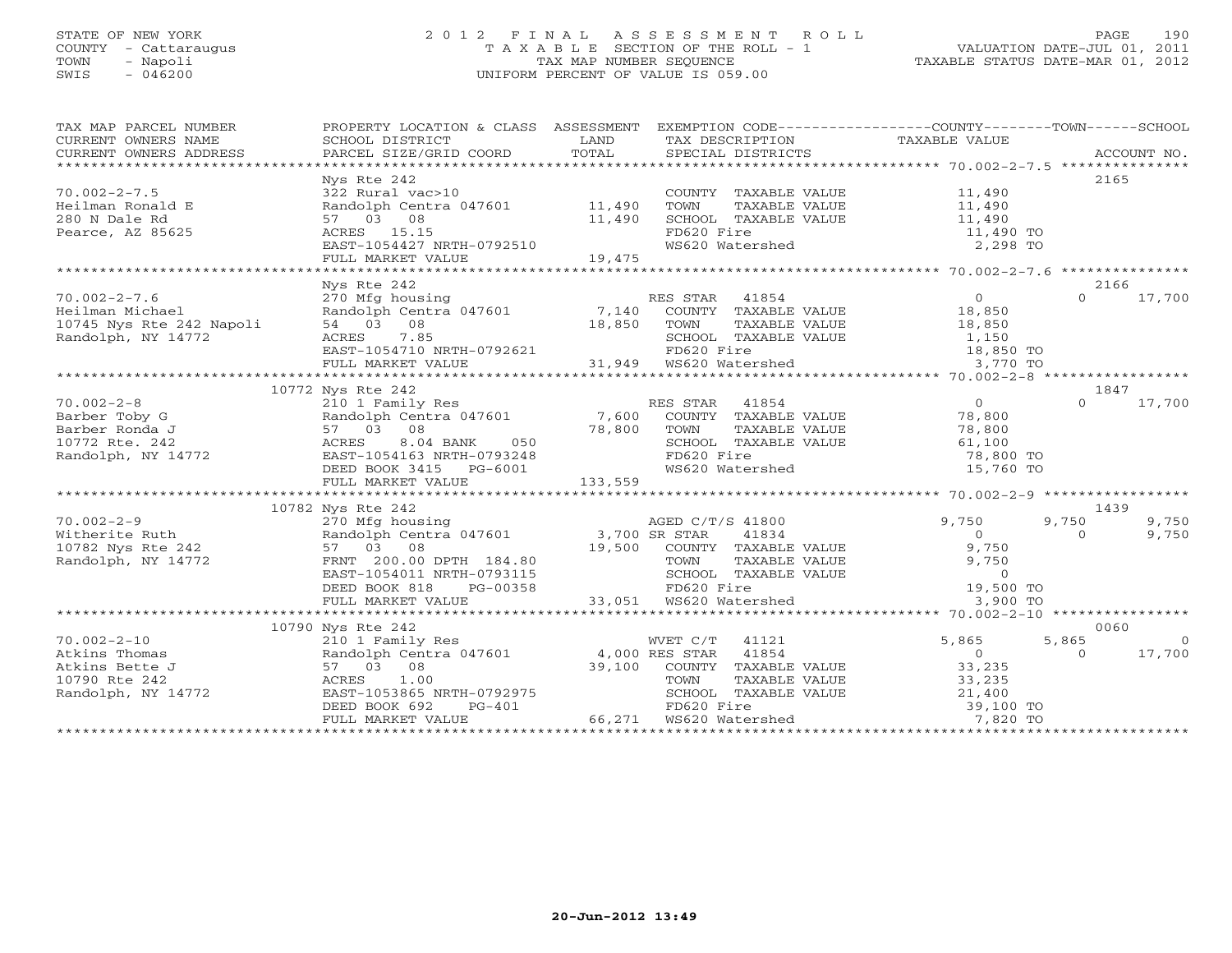# STATE OF NEW YORK 2 0 1 2 F I N A L A S S E S S M E N T R O L L PAGE 191 COUNTY - Cattaraugus T A X A B L E SECTION OF THE ROLL - 1 VALUATION DATE-JUL 01, 2011 TOWN - Napoli TAX MAP NUMBER SEQUENCE TAXABLE STATUS DATE-MAR 01, 2012 SWIS - 046200 UNIFORM PERCENT OF VALUE IS 059.00UNIFORM PERCENT OF VALUE IS 059.00

| TAX MAP PARCEL NUMBER | PROPERTY LOCATION & CLASS ASSESSMENT EXEMPTION CODE---------------COUNTY-------TOWN------SCHOOL                                                                                                                                                                                                                                                                                                                                                                               |        |                                                                                                                                    |                        |                    |
|-----------------------|-------------------------------------------------------------------------------------------------------------------------------------------------------------------------------------------------------------------------------------------------------------------------------------------------------------------------------------------------------------------------------------------------------------------------------------------------------------------------------|--------|------------------------------------------------------------------------------------------------------------------------------------|------------------------|--------------------|
|                       |                                                                                                                                                                                                                                                                                                                                                                                                                                                                               |        |                                                                                                                                    |                        |                    |
|                       |                                                                                                                                                                                                                                                                                                                                                                                                                                                                               |        |                                                                                                                                    |                        | 1307               |
|                       |                                                                                                                                                                                                                                                                                                                                                                                                                                                                               |        |                                                                                                                                    |                        | $0 \t 17,700$      |
|                       |                                                                                                                                                                                                                                                                                                                                                                                                                                                                               |        |                                                                                                                                    |                        |                    |
|                       |                                                                                                                                                                                                                                                                                                                                                                                                                                                                               |        |                                                                                                                                    |                        |                    |
|                       |                                                                                                                                                                                                                                                                                                                                                                                                                                                                               |        |                                                                                                                                    |                        |                    |
|                       |                                                                                                                                                                                                                                                                                                                                                                                                                                                                               |        |                                                                                                                                    | 73,900 TO<br>14,780 TO |                    |
|                       |                                                                                                                                                                                                                                                                                                                                                                                                                                                                               |        |                                                                                                                                    |                        |                    |
|                       | $\begin{tabular}{lllllllllllllllllllllll} \hline\text{70.002--2--11} & & & & & 10819\text{ Nys Rte 242} & & & & & & 0 \\ \text{Heilman Dialen & & & & & & & & & 210\text{ I Family Res} & & & & & & 0 \\ \text{Heilman Dianna} & & & & & & & 57\text{ 03\text{ 08}} & & & & 10,300\text{ COUNTY T TAXABLE VALUE} & & & 73,900\text{ F1001} & & & 73,900\text{ F201} & & & 73,900\text{ F101} & &$                                                                             |        |                                                                                                                                    |                        |                    |
|                       |                                                                                                                                                                                                                                                                                                                                                                                                                                                                               |        |                                                                                                                                    |                        |                    |
|                       | 10835 Nys Rte 242<br>$\begin{array}{lllllllllllllllllll} \end{array} \begin{array}{lllllllll} \text{70.002--2--12.2} & \text{--} & \text{--} & \text{--} & \text{--} & \text{--} & \text{--} & \text{--} & \text{--} & \text{--} & \text{--} & \text{--} & \text{--} & \text{--} & \text{--} & \text{--} & \text{--} & \text{--} & \text{--} & \text{--} & \text{--} & \text{--} & \text{--} & \text{--} & \text{--} & \text{--} & \text{--} & \text{--} & \text{--} & \text$ |        |                                                                                                                                    |                        | 1878               |
|                       |                                                                                                                                                                                                                                                                                                                                                                                                                                                                               |        | COUNTY TAXABLE VALUE<br>TOWN TAXABLE VALUE 16,400<br>SCHOOL TAXABLE VALUE 16,400<br>FD620 Fire 16,400 TO                           |                        |                    |
|                       |                                                                                                                                                                                                                                                                                                                                                                                                                                                                               |        |                                                                                                                                    |                        |                    |
|                       |                                                                                                                                                                                                                                                                                                                                                                                                                                                                               |        |                                                                                                                                    |                        |                    |
|                       |                                                                                                                                                                                                                                                                                                                                                                                                                                                                               |        |                                                                                                                                    |                        |                    |
|                       |                                                                                                                                                                                                                                                                                                                                                                                                                                                                               |        | FD620 Fire 16,400 TO<br>WS620 Watershed 16,400 TO 3,280 TO                                                                         |                        |                    |
|                       |                                                                                                                                                                                                                                                                                                                                                                                                                                                                               |        |                                                                                                                                    |                        |                    |
|                       |                                                                                                                                                                                                                                                                                                                                                                                                                                                                               |        |                                                                                                                                    |                        |                    |
|                       |                                                                                                                                                                                                                                                                                                                                                                                                                                                                               |        |                                                                                                                                    |                        |                    |
|                       |                                                                                                                                                                                                                                                                                                                                                                                                                                                                               |        |                                                                                                                                    |                        | 1279               |
|                       |                                                                                                                                                                                                                                                                                                                                                                                                                                                                               |        |                                                                                                                                    |                        |                    |
|                       |                                                                                                                                                                                                                                                                                                                                                                                                                                                                               |        |                                                                                                                                    |                        |                    |
|                       |                                                                                                                                                                                                                                                                                                                                                                                                                                                                               |        |                                                                                                                                    |                        |                    |
|                       |                                                                                                                                                                                                                                                                                                                                                                                                                                                                               |        |                                                                                                                                    |                        |                    |
|                       |                                                                                                                                                                                                                                                                                                                                                                                                                                                                               |        |                                                                                                                                    |                        |                    |
|                       |                                                                                                                                                                                                                                                                                                                                                                                                                                                                               |        |                                                                                                                                    |                        |                    |
|                       |                                                                                                                                                                                                                                                                                                                                                                                                                                                                               |        |                                                                                                                                    |                        |                    |
|                       | 10834 Nys Rte 242                                                                                                                                                                                                                                                                                                                                                                                                                                                             |        |                                                                                                                                    |                        | 1442               |
|                       | 10834 Mys Kte 242<br>210 10834 Mys Kte 242<br>210 1 Family Res<br>Mitchell Phillip J<br>Mitchell Tracey<br>27 03 08<br>27 03 08<br>27 03 08<br>27 03 08<br>27 03 08<br>27 03 08<br>27 03 08<br>27 03 08<br>27 03 08<br>27 03 08<br>27 03 08<br>27 03 08<br>27 03                                                                                                                                                                                                              |        |                                                                                                                                    |                        | 17,700<br>$\Omega$ |
|                       |                                                                                                                                                                                                                                                                                                                                                                                                                                                                               |        |                                                                                                                                    |                        |                    |
|                       |                                                                                                                                                                                                                                                                                                                                                                                                                                                                               |        |                                                                                                                                    |                        |                    |
|                       |                                                                                                                                                                                                                                                                                                                                                                                                                                                                               |        |                                                                                                                                    |                        |                    |
|                       |                                                                                                                                                                                                                                                                                                                                                                                                                                                                               |        |                                                                                                                                    |                        |                    |
|                       |                                                                                                                                                                                                                                                                                                                                                                                                                                                                               |        |                                                                                                                                    |                        |                    |
|                       |                                                                                                                                                                                                                                                                                                                                                                                                                                                                               |        |                                                                                                                                    |                        |                    |
|                       |                                                                                                                                                                                                                                                                                                                                                                                                                                                                               |        |                                                                                                                                    |                        |                    |
|                       | 10828 Nys Rte 242                                                                                                                                                                                                                                                                                                                                                                                                                                                             |        |                                                                                                                                    |                        | 0154               |
|                       |                                                                                                                                                                                                                                                                                                                                                                                                                                                                               |        |                                                                                                                                    |                        |                    |
|                       | 70.002-2-15<br>Harkness Brent A<br>10828 NYS Route 242<br>Randolph, NY 14772<br>Randolph, NY 14772<br>From 1053084 NRTH-0792598<br>From 1053084 NRTH-0792598                                                                                                                                                                                                                                                                                                                  |        | COUNTY TAXABLE VALUE<br>TOWN TAXABLE VALUE 56,000<br>SCHOOL TAXABLE VALUE 56,000<br>FD620 Fire 56,000<br>WS620 Watershed 11,200 TO |                        |                    |
|                       |                                                                                                                                                                                                                                                                                                                                                                                                                                                                               |        |                                                                                                                                    |                        |                    |
|                       |                                                                                                                                                                                                                                                                                                                                                                                                                                                                               |        |                                                                                                                                    |                        |                    |
|                       | EAST-1053084 NRTH-0792598                                                                                                                                                                                                                                                                                                                                                                                                                                                     |        |                                                                                                                                    |                        |                    |
|                       | DEED BOOK 13272 PG-5004                                                                                                                                                                                                                                                                                                                                                                                                                                                       |        |                                                                                                                                    |                        |                    |
|                       | FULL MARKET VALUE                                                                                                                                                                                                                                                                                                                                                                                                                                                             | 94,915 |                                                                                                                                    |                        |                    |
|                       |                                                                                                                                                                                                                                                                                                                                                                                                                                                                               |        |                                                                                                                                    |                        |                    |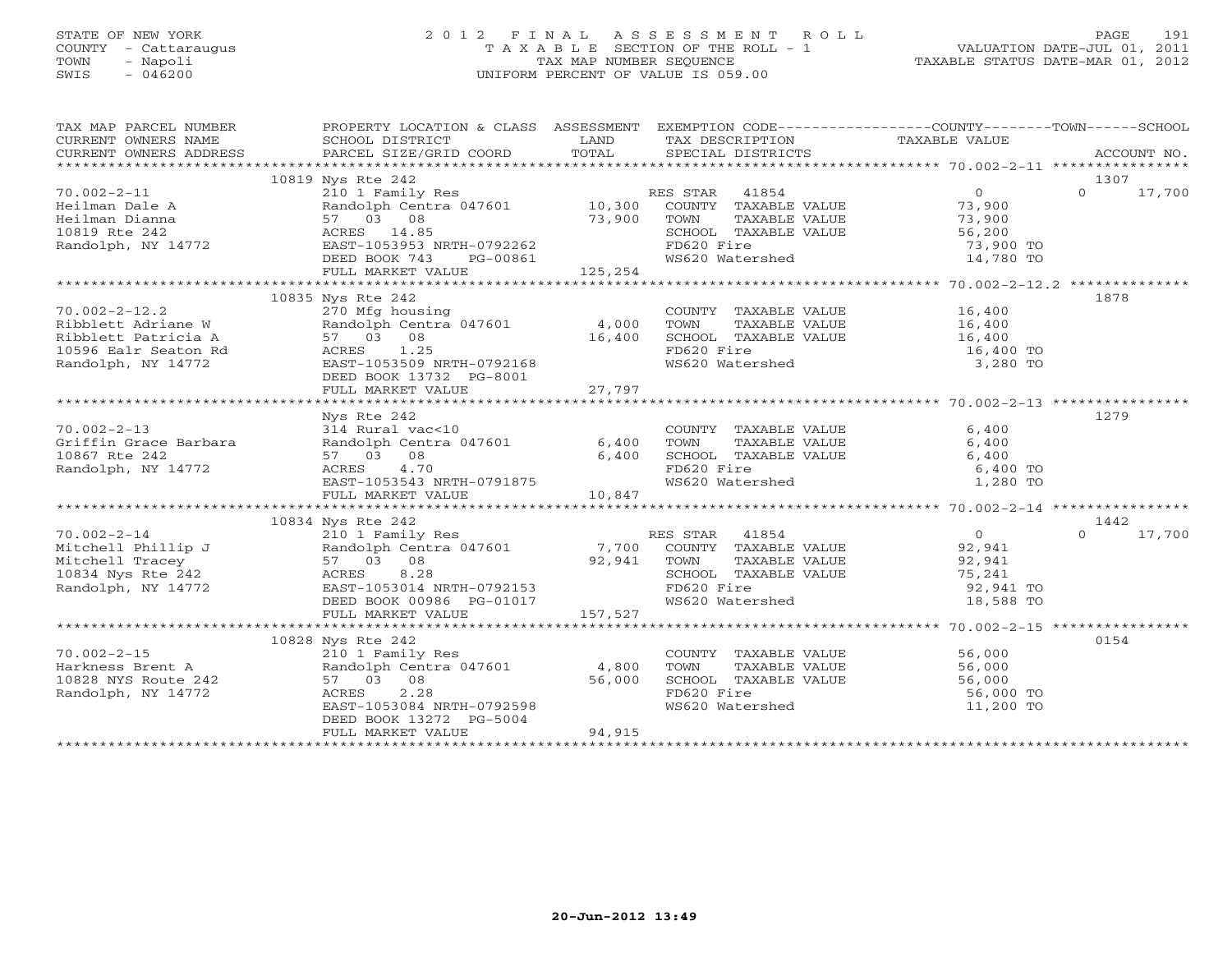# STATE OF NEW YORK 2 0 1 2 F I N A L A S S E S S M E N T R O L L PAGE 192 COUNTY - Cattaraugus T A X A B L E SECTION OF THE ROLL - 1 VALUATION DATE-JUL 01, 2011 TOWN - Napoli TAX MAP NUMBER SEQUENCE TAXABLE STATUS DATE-MAR 01, 2012 SWIS - 046200 UNIFORM PERCENT OF VALUE IS 059.00UNIFORM PERCENT OF VALUE IS 059.00

| TAX MAP PARCEL NUMBER<br>CURRENT OWNERS NAME<br>CURRENT OWNERS ADDRESS | PROPERTY LOCATION & CLASS ASSESSMENT EXEMPTION CODE--------------COUNTY-------TOWN------SCHOOL<br>SCHOOL DISTRICT<br>PARCEL SIZE/GRID COORD | LAND<br>TOTAL | TAX DESCRIPTION<br>SPECIAL DISTRICTS | TAXABLE VALUE  | ACCOUNT NO.        |
|------------------------------------------------------------------------|---------------------------------------------------------------------------------------------------------------------------------------------|---------------|--------------------------------------|----------------|--------------------|
|                                                                        |                                                                                                                                             |               |                                      |                |                    |
|                                                                        | 10824 Nys Rte 242                                                                                                                           |               |                                      |                | 1621               |
| $70.002 - 2 - 16$                                                      | 210 1 Family Res                                                                                                                            |               | WVET C/T 41121                       | 7,080          | 7,080<br>$\Omega$  |
| Cargill Ronald                                                         | Randolph Centra 047601                                                                                                                      | 5,400 SR STAR | 41834                                | $\circ$        | 36,700<br>$\Omega$ |
| 10824 Nys Rte 242                                                      | 57 03 08                                                                                                                                    | 60,200        | COUNTY TAXABLE VALUE                 | 53,120         |                    |
| Randolph, NY 14772                                                     | Ff 151.70                                                                                                                                   |               | TOWN<br>TAXABLE VALUE                | 53,120         |                    |
|                                                                        | 2.94<br>ACRES                                                                                                                               |               | SCHOOL TAXABLE VALUE                 | 23,500         |                    |
|                                                                        | EAST-1053118 NRTH-0792762                                                                                                                   |               | FD620 Fire                           | 60,200 TO      |                    |
|                                                                        | DEED BOOK 00949 PG-00722                                                                                                                    |               | WS620 Watershed                      | 12,040 TO      |                    |
|                                                                        | FULL MARKET VALUE                                                                                                                           | 102,034       |                                      |                |                    |
|                                                                        |                                                                                                                                             |               |                                      |                |                    |
|                                                                        | Nys Rte 242                                                                                                                                 |               |                                      |                | 0137               |
| $70.002 - 2 - 17.1$                                                    | 312 Vac w/imprv                                                                                                                             |               | COUNTY TAXABLE VALUE                 | 18,000         |                    |
| Robel Thomas                                                           | Randolph Centra 047601                                                                                                                      | 11,000        | TAXABLE VALUE<br>TOWN                | 18,000         |                    |
| Robel Mimi                                                             | 57 03 08                                                                                                                                    | 18,000        | SCHOOL TAXABLE VALUE                 | 18,000         |                    |
| 101 Porter Ave                                                         | ACRES 16.45                                                                                                                                 |               | FD620 Fire                           | 18,000 TO      |                    |
| North Tonawanda, NY 14120                                              | EAST-1053311 NRTH-0793190                                                                                                                   |               | WS620 Watershed                      | 3,600 TO       |                    |
|                                                                        | DEED BOOK 1029 PG-1028                                                                                                                      |               |                                      |                |                    |
|                                                                        |                                                                                                                                             |               |                                      |                |                    |
|                                                                        |                                                                                                                                             |               |                                      |                |                    |
|                                                                        | 10802 Nys Rte 242                                                                                                                           |               |                                      |                | 2191               |
| $70.002 - 2 - 17.2$                                                    | 210 1 Family Res                                                                                                                            |               | RES STAR<br>41854                    | $\Omega$       | $\Omega$<br>17,700 |
| Plunkett Dean D                                                        | Randolph Centra 047601                                                                                                                      | 4,500         | COUNTY TAXABLE VALUE                 | 73,700         |                    |
| Midland Mortgage                                                       | 57 03 08                                                                                                                                    | 73,700        | TOWN<br>TAXABLE VALUE                | 73,700         |                    |
| 10802 Nys Rte 242                                                      | ACRES 1.85 BANK<br>017                                                                                                                      |               | SCHOOL TAXABLE VALUE                 | 56,000         |                    |
| Randolph, NY 14772                                                     | EAST-1053657 NRTH-0792869                                                                                                                   |               | FD620 Fire                           | 73,700 TO      |                    |
|                                                                        | DEED BOOK 997<br>PG-141                                                                                                                     |               | WS620 Watershed                      | 14,740 TO      |                    |
|                                                                        |                                                                                                                                             |               |                                      |                |                    |
|                                                                        | FULL MARKET VALUE                                                                                                                           | 124,915       |                                      |                |                    |
|                                                                        | 10869 Mace Rd                                                                                                                               |               |                                      |                | 1384               |
|                                                                        |                                                                                                                                             |               |                                      | $\overline{0}$ | $\cap$             |
| $70.002 - 2 - 18.1$                                                    | 210 1 Family Res                                                                                                                            |               | RES STAR 41854                       |                | 17,700             |
| Murphy Leslie M                                                        | Randolph Centra 047601                                                                                                                      | 10,500        | COUNTY TAXABLE VALUE                 | 58,300         |                    |
| Murphy Harold K                                                        | 57 03 08                                                                                                                                    | 58,300        | TOWN<br>TAXABLE VALUE                | 58,300         |                    |
| 1316 waterman Rd                                                       | ACRES 14.60                                                                                                                                 |               | SCHOOL TAXABLE VALUE                 | 40,600         |                    |
| kennedy, NY 14747                                                      | EAST-1053001 NRTH-0794035                                                                                                                   |               | FD620 Fire                           | 58,300 TO      |                    |
|                                                                        | DEED BOOK 10223 PG-214                                                                                                                      |               | WS620 Watershed                      | 11,660 TO      |                    |
|                                                                        | FULL MARKET VALUE                                                                                                                           | 98,814        |                                      |                |                    |
|                                                                        |                                                                                                                                             |               |                                      |                |                    |
|                                                                        | 10901 Mace Rd                                                                                                                               |               |                                      |                | 1511               |
| $70.002 - 2 - 19.1$                                                    | 240 Rural res                                                                                                                               |               | 41834<br>SR STAR                     | 0              | 36,700             |
| Cooper Allan                                                           | Randolph Centra 047601                                                                                                                      | 17,864        | COUNTY TAXABLE VALUE                 | 75,000         |                    |
| Cooper Mary Lou                                                        | 57 03 08                                                                                                                                    | 75,000        | TOWN<br>TAXABLE VALUE                | 75,000         |                    |
| 10901 Mace Rd                                                          | ACRES 45.66                                                                                                                                 |               | SCHOOL TAXABLE VALUE                 | 38,300         |                    |
| Randolph, NY 14772                                                     | EAST-1052414 NRTH-0792994                                                                                                                   |               | FD620 Fire                           | 75,000 TO      |                    |
|                                                                        | DEED BOOK 851<br>PG-00310                                                                                                                   |               | WS620 Watershed                      | 15,000 TO      |                    |
|                                                                        | FULL MARKET VALUE                                                                                                                           | 127,119       |                                      |                |                    |
|                                                                        |                                                                                                                                             |               |                                      |                |                    |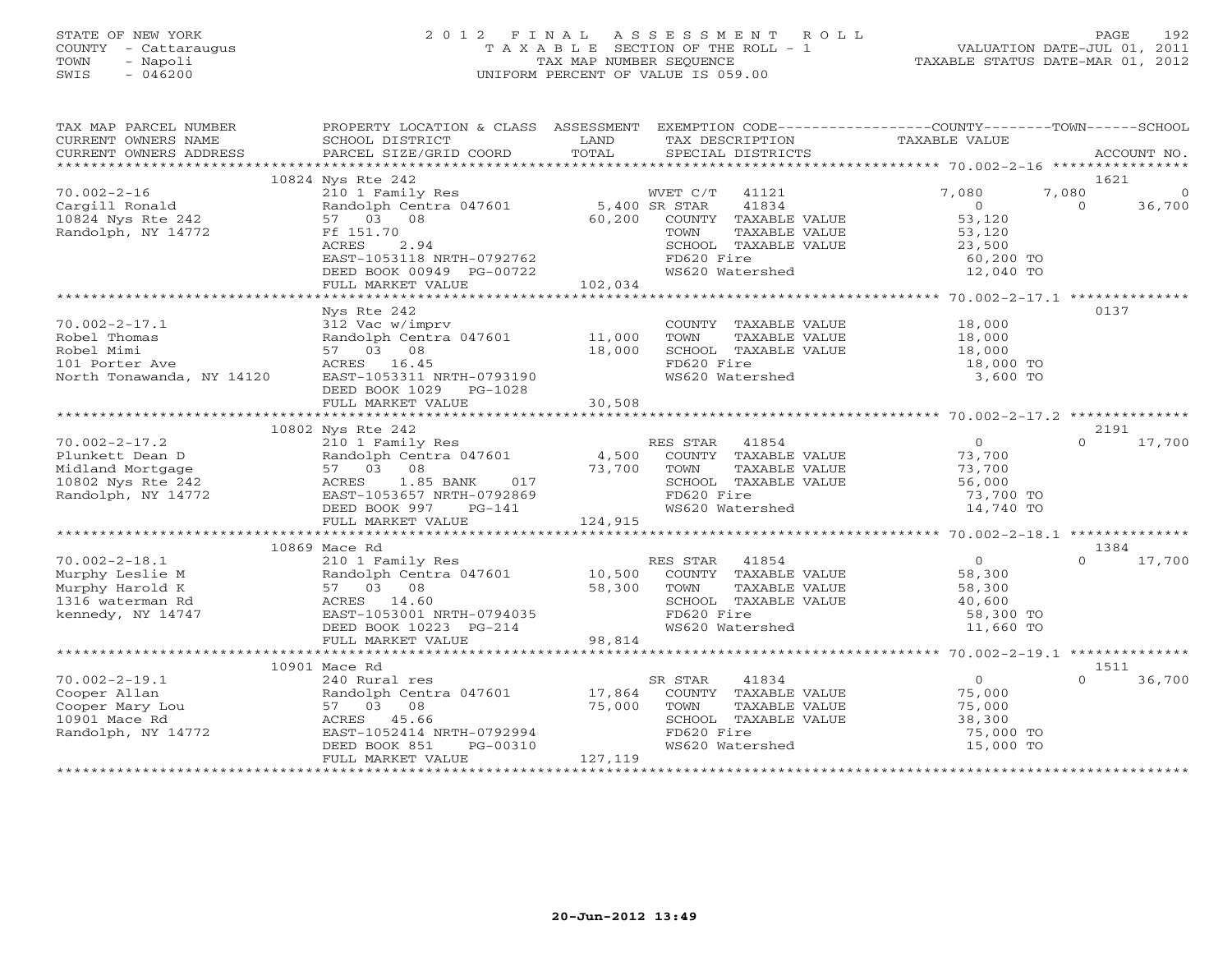# STATE OF NEW YORK 2 0 1 2 F I N A L A S S E S S M E N T R O L L PAGE 193 COUNTY - Cattaraugus T A X A B L E SECTION OF THE ROLL - 1 VALUATION DATE-JUL 01, 2011 TOWN - Napoli TAX MAP NUMBER SEQUENCE TAXABLE STATUS DATE-MAR 01, 2012 SWIS - 046200 UNIFORM PERCENT OF VALUE IS 059.00UNIFORM PERCENT OF VALUE IS 059.00

| TAX MAP PARCEL NUMBER                                                                                                                                                                                                                 |                                                                   |                  |                                                                                               | PROPERTY LOCATION & CLASS ASSESSMENT EXEMPTION CODE----------------COUNTY-------TOWN------SCHOOL |            |
|---------------------------------------------------------------------------------------------------------------------------------------------------------------------------------------------------------------------------------------|-------------------------------------------------------------------|------------------|-----------------------------------------------------------------------------------------------|--------------------------------------------------------------------------------------------------|------------|
| CURRENT OWNERS NAME                                                                                                                                                                                                                   | SCHOOL DISTRICT                                                   | LAND             | TAX DESCRIPTION                                                                               | TAXABLE VALUE                                                                                    |            |
|                                                                                                                                                                                                                                       |                                                                   |                  |                                                                                               |                                                                                                  |            |
|                                                                                                                                                                                                                                       |                                                                   |                  |                                                                                               |                                                                                                  |            |
|                                                                                                                                                                                                                                       | 10933 Mace Rd                                                     |                  |                                                                                               |                                                                                                  | 1931       |
| Sluga William J<br>Eudwick Sandra N<br>Randolph Centra 047601<br>Ludwick Sandra N<br>RNT 200.00 DPTH 168.00<br>Rd<br>PO Box 257<br>EAST-1052173 NRTH-0794541<br>Steamburg, NY 14783<br>PEED BOOK 7404<br>PG-7002<br>FULL MARKET VALUE | 312 Vac w/imprv<br>Randolph Centra 047601 4,000<br>53 03 08 8,500 |                  | COUNTY TAXABLE VALUE                                                                          | 8,500                                                                                            |            |
|                                                                                                                                                                                                                                       |                                                                   |                  | TOWN<br>TAXABLE VALUE                                                                         | 8,500                                                                                            |            |
|                                                                                                                                                                                                                                       |                                                                   | 8,500            | SCHOOL TAXABLE VALUE                                                                          | 8,500                                                                                            |            |
|                                                                                                                                                                                                                                       |                                                                   |                  | FD620 Fire                                                                                    | 8,500 TO                                                                                         |            |
|                                                                                                                                                                                                                                       |                                                                   |                  | WS620 Watershed                                                                               | 1,700 TO                                                                                         |            |
|                                                                                                                                                                                                                                       |                                                                   |                  |                                                                                               |                                                                                                  |            |
|                                                                                                                                                                                                                                       |                                                                   | 14,407           |                                                                                               |                                                                                                  |            |
|                                                                                                                                                                                                                                       |                                                                   |                  |                                                                                               |                                                                                                  |            |
|                                                                                                                                                                                                                                       | 10933 Mace Rd                                                     |                  |                                                                                               |                                                                                                  | 2327       |
| $70.002 - 2 - 19.3$                                                                                                                                                                                                                   | 421 Restaurant                                                    |                  | COUNTY TAXABLE VALUE                                                                          | 64,625                                                                                           |            |
|                                                                                                                                                                                                                                       | Randolph Centra 047601 5,350<br>57 03 08 64,625                   |                  | TOWN<br>TAXABLE VALUE<br>TAXABLE VALUE                                                        | 64,625<br>64,625                                                                                 |            |
| Find Solution 1<br>Fandolph Centra 047601<br>Ludwick Sandra N<br>Red Steamburg, NY 14783<br>Steamburg, NY 14783<br>FILL MARKET VALUE<br>FILL MARKET VALUE                                                                             |                                                                   |                  | SCHOOL TAXABLE VALUE                                                                          |                                                                                                  |            |
|                                                                                                                                                                                                                                       |                                                                   |                  | FD620 Fire                                                                                    | 64,625 TO                                                                                        |            |
|                                                                                                                                                                                                                                       |                                                                   |                  | WS620 Watershed                                                                               | 12,925 TO                                                                                        |            |
|                                                                                                                                                                                                                                       |                                                                   |                  |                                                                                               |                                                                                                  |            |
|                                                                                                                                                                                                                                       | FULL MARKET VALUE                                                 | 109,534          |                                                                                               |                                                                                                  |            |
|                                                                                                                                                                                                                                       |                                                                   |                  |                                                                                               |                                                                                                  |            |
|                                                                                                                                                                                                                                       | 4006 Nys Rte 394                                                  |                  |                                                                                               |                                                                                                  | 1539       |
| $70.002 - 2 - 20$                                                                                                                                                                                                                     |                                                                   |                  |                                                                                               | $\Omega$                                                                                         | 36,700     |
| Wienke Phyllis C                                                                                                                                                                                                                      |                                                                   |                  |                                                                                               |                                                                                                  |            |
| Wienke Todd R                                                                                                                                                                                                                         |                                                                   | 45,885 TOWN      |                                                                                               |                                                                                                  |            |
| 4006 Route 394                                                                                                                                                                                                                        | 5.94<br>ACRES                                                     |                  | SCHOOL TAXABLE VALUE                                                                          | 9,185                                                                                            |            |
| Randolph, NY 14772                                                                                                                                                                                                                    | EAST-1051334 NRTH-0791963                                         |                  | FD620 Fire                                                                                    | 45,885 TO                                                                                        |            |
|                                                                                                                                                                                                                                       | DEED BOOK 11542 PG-8001<br>FULL MARKET VALUE 77,771               |                  | WS620 Watershed                                                                               | 9,177 TO                                                                                         |            |
|                                                                                                                                                                                                                                       |                                                                   |                  |                                                                                               |                                                                                                  |            |
|                                                                                                                                                                                                                                       |                                                                   |                  |                                                                                               |                                                                                                  |            |
|                                                                                                                                                                                                                                       | 4010 Nys Rte 394                                                  |                  |                                                                                               |                                                                                                  | 0053       |
| $70.002 - 2 - 21$                                                                                                                                                                                                                     | 210 1 Family Res<br>Randolph Centra 047601 4,200 DVET C/T 41141   |                  | CVET $C/T$ 41131                                                                              | 11,800<br>17,955<br>11,800                                                                       | $\Omega$   |
| Day Helen E<br>4010 Nys Rte 394                                                                                                                                                                                                       |                                                                   |                  |                                                                                               | 17,955                                                                                           | $\bigcirc$ |
|                                                                                                                                                                                                                                       | 57 03 08                                                          | $51,300$ SR STAR | 41834                                                                                         | $\overline{O}$<br>$\overline{a}$<br>21,545                                                       | 36,700     |
| East Randolph, NY 14730                                                                                                                                                                                                               | 1.40<br>ACRES                                                     |                  | COUNTY TAXABLE VALUE                                                                          |                                                                                                  |            |
|                                                                                                                                                                                                                                       | EAST-1051025 NRTH-0791983                                         |                  | TOWN<br>TAXABLE VALUE                                                                         | 21,545                                                                                           |            |
|                                                                                                                                                                                                                                       | DEED BOOK 905<br>PG-00212                                         |                  | ECHOOL TAXABLE VALUE 14,600<br>SCHOOL TAXABLE VALUE 14,600<br>SCHOOL TAY<br>86,949 FD620 Fire |                                                                                                  |            |
|                                                                                                                                                                                                                                       | FULL MARKET VALUE                                                 |                  | WS620 Watershed                                                                               | 51,300 TO                                                                                        |            |
|                                                                                                                                                                                                                                       |                                                                   |                  |                                                                                               | 10,260 TO                                                                                        |            |
|                                                                                                                                                                                                                                       |                                                                   |                  |                                                                                               |                                                                                                  |            |
|                                                                                                                                                                                                                                       | Nys Rte 394                                                       |                  |                                                                                               |                                                                                                  | 1548       |
| $70.002 - 2 - 22$                                                                                                                                                                                                                     | 220 2 Family Res                                                  |                  | COUNTY TAXABLE VALUE 38,000                                                                   |                                                                                                  |            |
| Halla John F Jr                                                                                                                                                                                                                       | Randolph Centra 047601 3,900                                      |                  | TAXABLE VALUE<br>TOWN                                                                         | $\frac{38,000}{38,000}$                                                                          |            |
| First Amer Realty Tax                                                                                                                                                                                                                 | 57 03 08                                                          | 38,000           | SCHOOL TAXABLE VALUE                                                                          |                                                                                                  |            |
| 9509 Pigeon Valley Rd                                                                                                                                                                                                                 | FRNT 88.35 DPTH 465.00                                            |                  | FD620 Fire                                                                                    | 38,000 TO                                                                                        |            |
| Little Valley, NY 14755                                                                                                                                                                                                               | BANK<br>017                                                       |                  | WS620 Watershed                                                                               | 7,600 TO                                                                                         |            |
|                                                                                                                                                                                                                                       | EAST-1050918 NRTH-0791987                                         |                  |                                                                                               |                                                                                                  |            |
|                                                                                                                                                                                                                                       | DEED BOOK 864<br>PG-00855                                         |                  |                                                                                               |                                                                                                  |            |
|                                                                                                                                                                                                                                       | FULL MARKET VALUE                                                 | 64,407           |                                                                                               |                                                                                                  |            |
|                                                                                                                                                                                                                                       |                                                                   |                  |                                                                                               |                                                                                                  |            |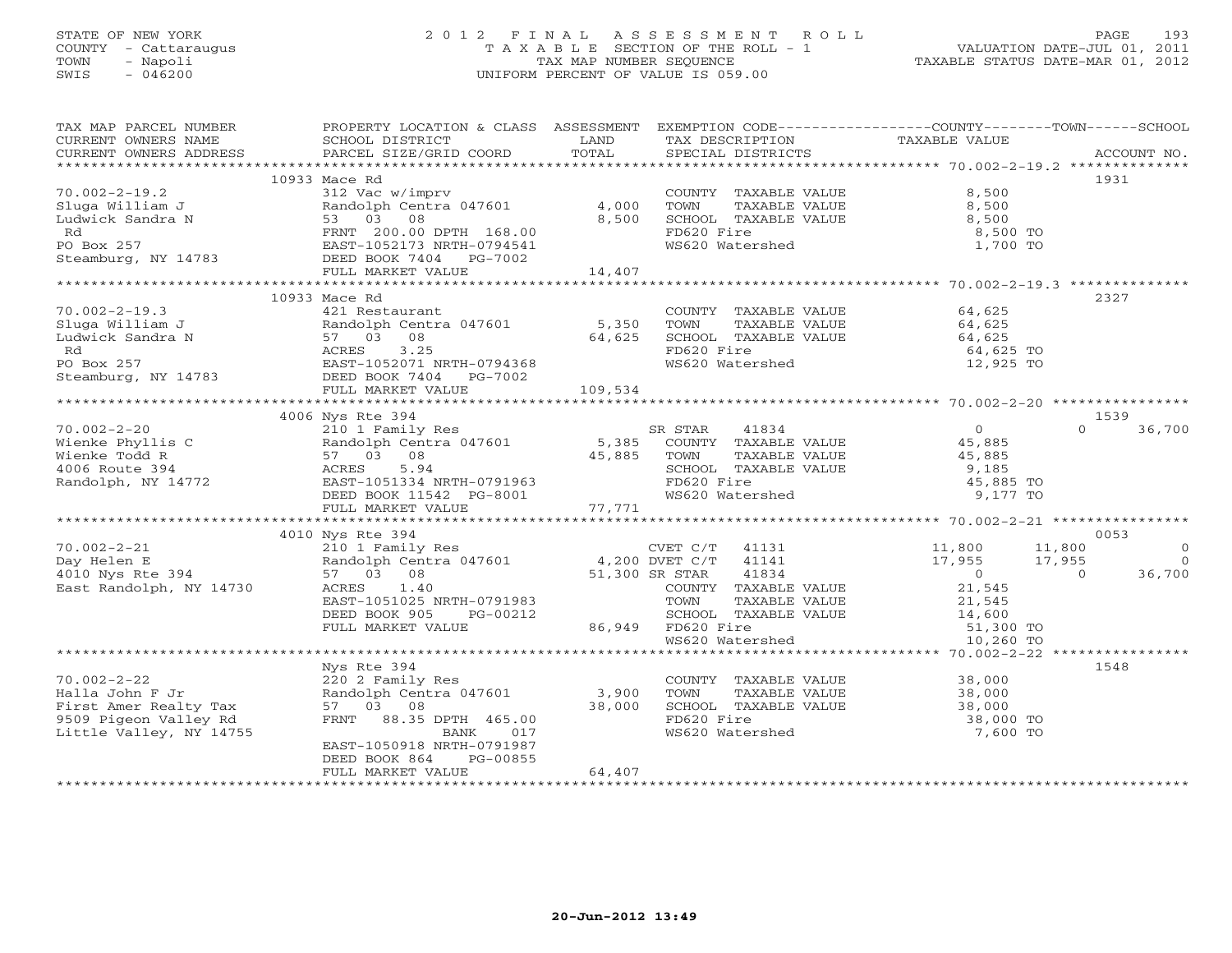## STATE OF NEW YORK 2 0 1 2 F I N A L A S S E S S M E N T R O L L PAGE 194 COUNTY - Cattaraugus T A X A B L E SECTION OF THE ROLL - 1 VALUATION DATE-JUL 01, 2011 TOWN - Napoli TAX MAP NUMBER SEQUENCE TAXABLE STATUS DATE-MAR 01, 2012 SWIS - 046200 UNIFORM PERCENT OF VALUE IS 059.00UNIFORM PERCENT OF VALUE IS 059.00

| TAX MAP PARCEL NUMBER |                                                                                                                                                                                |                                                                                                                                                                                                                                                                                                                                                                                     |                                                                                                                                                                                                                                                                                                                                                                                   |
|-----------------------|--------------------------------------------------------------------------------------------------------------------------------------------------------------------------------|-------------------------------------------------------------------------------------------------------------------------------------------------------------------------------------------------------------------------------------------------------------------------------------------------------------------------------------------------------------------------------------|-----------------------------------------------------------------------------------------------------------------------------------------------------------------------------------------------------------------------------------------------------------------------------------------------------------------------------------------------------------------------------------|
|                       |                                                                                                                                                                                |                                                                                                                                                                                                                                                                                                                                                                                     |                                                                                                                                                                                                                                                                                                                                                                                   |
|                       | 4018 Nys Rte 394                                                                                                                                                               |                                                                                                                                                                                                                                                                                                                                                                                     | 0196                                                                                                                                                                                                                                                                                                                                                                              |
|                       |                                                                                                                                                                                |                                                                                                                                                                                                                                                                                                                                                                                     |                                                                                                                                                                                                                                                                                                                                                                                   |
|                       |                                                                                                                                                                                |                                                                                                                                                                                                                                                                                                                                                                                     |                                                                                                                                                                                                                                                                                                                                                                                   |
|                       |                                                                                                                                                                                |                                                                                                                                                                                                                                                                                                                                                                                     |                                                                                                                                                                                                                                                                                                                                                                                   |
|                       |                                                                                                                                                                                |                                                                                                                                                                                                                                                                                                                                                                                     |                                                                                                                                                                                                                                                                                                                                                                                   |
|                       |                                                                                                                                                                                |                                                                                                                                                                                                                                                                                                                                                                                     |                                                                                                                                                                                                                                                                                                                                                                                   |
|                       |                                                                                                                                                                                |                                                                                                                                                                                                                                                                                                                                                                                     |                                                                                                                                                                                                                                                                                                                                                                                   |
|                       |                                                                                                                                                                                |                                                                                                                                                                                                                                                                                                                                                                                     |                                                                                                                                                                                                                                                                                                                                                                                   |
|                       |                                                                                                                                                                                |                                                                                                                                                                                                                                                                                                                                                                                     |                                                                                                                                                                                                                                                                                                                                                                                   |
|                       | Jamestown Rd                                                                                                                                                                   |                                                                                                                                                                                                                                                                                                                                                                                     | 1704                                                                                                                                                                                                                                                                                                                                                                              |
|                       | 70.002-2-25<br>Tennies Deforest U and Diplomatic Premies Deforest U and Diplomatic Premies Deforest U and Premies S7 03 08<br>East Randolph, NY 14730 ACRES 21.60 28,500 FD620 |                                                                                                                                                                                                                                                                                                                                                                                     | COUNTY TAXABLE VALUE<br>TOWN TAXABLE VALUE 28,500<br>SCHOOL TAXABLE VALUE 28,500<br>FD620 Fire 28,500<br>WS620 Watershed 5,700 TO                                                                                                                                                                                                                                                 |
|                       |                                                                                                                                                                                |                                                                                                                                                                                                                                                                                                                                                                                     |                                                                                                                                                                                                                                                                                                                                                                                   |
|                       |                                                                                                                                                                                |                                                                                                                                                                                                                                                                                                                                                                                     |                                                                                                                                                                                                                                                                                                                                                                                   |
|                       |                                                                                                                                                                                |                                                                                                                                                                                                                                                                                                                                                                                     |                                                                                                                                                                                                                                                                                                                                                                                   |
|                       |                                                                                                                                                                                |                                                                                                                                                                                                                                                                                                                                                                                     |                                                                                                                                                                                                                                                                                                                                                                                   |
|                       |                                                                                                                                                                                |                                                                                                                                                                                                                                                                                                                                                                                     |                                                                                                                                                                                                                                                                                                                                                                                   |
|                       |                                                                                                                                                                                |                                                                                                                                                                                                                                                                                                                                                                                     |                                                                                                                                                                                                                                                                                                                                                                                   |
|                       | Jamestown Rd                                                                                                                                                                   |                                                                                                                                                                                                                                                                                                                                                                                     | 1705                                                                                                                                                                                                                                                                                                                                                                              |
|                       |                                                                                                                                                                                |                                                                                                                                                                                                                                                                                                                                                                                     |                                                                                                                                                                                                                                                                                                                                                                                   |
|                       |                                                                                                                                                                                |                                                                                                                                                                                                                                                                                                                                                                                     |                                                                                                                                                                                                                                                                                                                                                                                   |
|                       |                                                                                                                                                                                |                                                                                                                                                                                                                                                                                                                                                                                     |                                                                                                                                                                                                                                                                                                                                                                                   |
|                       |                                                                                                                                                                                |                                                                                                                                                                                                                                                                                                                                                                                     |                                                                                                                                                                                                                                                                                                                                                                                   |
|                       |                                                                                                                                                                                |                                                                                                                                                                                                                                                                                                                                                                                     | COUNTY TAXABLE VALUE $14,000$<br>TOWN TAXABLE VALUE $14,000$<br>SCHOOL TAXABLE VALUE $14,000$<br>FD620 Fire $14,000$<br>WS620 Watershed $2,800$ TO                                                                                                                                                                                                                                |
|                       |                                                                                                                                                                                |                                                                                                                                                                                                                                                                                                                                                                                     |                                                                                                                                                                                                                                                                                                                                                                                   |
|                       |                                                                                                                                                                                |                                                                                                                                                                                                                                                                                                                                                                                     | PO BOX 148<br>PO BOX 148<br>East Randolph, NY 14730<br>EAST-1051656 NRTH-0793254<br>FULL MARKET VALUE<br>FULL MARKET VALUE<br>FULL MARKET VALUE<br>23,729<br>FULL MARKET VALUE<br>23,729<br>FULL MARKET VALUE<br>23,729<br>2,800 TO<br>FULL MARKET VALUE                                                                                                                          |
|                       | 10979 Jamestown Rd                                                                                                                                                             |                                                                                                                                                                                                                                                                                                                                                                                     | 1654                                                                                                                                                                                                                                                                                                                                                                              |
|                       |                                                                                                                                                                                |                                                                                                                                                                                                                                                                                                                                                                                     |                                                                                                                                                                                                                                                                                                                                                                                   |
|                       |                                                                                                                                                                                |                                                                                                                                                                                                                                                                                                                                                                                     |                                                                                                                                                                                                                                                                                                                                                                                   |
|                       |                                                                                                                                                                                |                                                                                                                                                                                                                                                                                                                                                                                     |                                                                                                                                                                                                                                                                                                                                                                                   |
|                       |                                                                                                                                                                                |                                                                                                                                                                                                                                                                                                                                                                                     |                                                                                                                                                                                                                                                                                                                                                                                   |
|                       |                                                                                                                                                                                |                                                                                                                                                                                                                                                                                                                                                                                     |                                                                                                                                                                                                                                                                                                                                                                                   |
|                       |                                                                                                                                                                                |                                                                                                                                                                                                                                                                                                                                                                                     |                                                                                                                                                                                                                                                                                                                                                                                   |
|                       |                                                                                                                                                                                |                                                                                                                                                                                                                                                                                                                                                                                     |                                                                                                                                                                                                                                                                                                                                                                                   |
|                       |                                                                                                                                                                                |                                                                                                                                                                                                                                                                                                                                                                                     | $\begin{tabular}{lllllllllllll} \hline \text{70.002--2--27.1} & 10979 Jamestown Rd & 210 J Fami 1y Res & 210 J Fami 1y Res & 210 J Fami 1y Res & 210 J Fami 1y Res & 210 J Fami 1y Res & 210 J Fami 1y Res & 210 J Fami 1y Res & 210 J Fami 1y Res & 210 J Fami 1y Res & 210 J Fami 1y Res & 210 J Fami 1y Res & 210 J Fami 1y Res & 210 J Fami 1y Res & 210 J Fani 1y Res & 210$ |
|                       |                                                                                                                                                                                |                                                                                                                                                                                                                                                                                                                                                                                     |                                                                                                                                                                                                                                                                                                                                                                                   |
|                       | 10995 Jamestown Rd                                                                                                                                                             |                                                                                                                                                                                                                                                                                                                                                                                     | 2019                                                                                                                                                                                                                                                                                                                                                                              |
|                       |                                                                                                                                                                                |                                                                                                                                                                                                                                                                                                                                                                                     | $0 \t 17,700$                                                                                                                                                                                                                                                                                                                                                                     |
|                       |                                                                                                                                                                                | $\begin{array}{cccccccccccc} 70.002-2-27.2 & & & & & 10995 \text{ James Town KA} & & & & & & & 0\\ \text{Knuth Michael A} & & & & & & & & 270 \text{ Mfg housing} & & & & & & \text{RES STAR} & 41854 & & & & 0\\ \text{Knuth Sylvia B} & & & & & & & & & 57 & 03 & 08 & & & 22,100 & & & 22,100 & & 22,100 & & 22,100 & & 22,100 & & 22,100 & & 22,100 & & 22,100 & & 22,100 & & $ |                                                                                                                                                                                                                                                                                                                                                                                   |
|                       |                                                                                                                                                                                |                                                                                                                                                                                                                                                                                                                                                                                     |                                                                                                                                                                                                                                                                                                                                                                                   |
|                       |                                                                                                                                                                                |                                                                                                                                                                                                                                                                                                                                                                                     |                                                                                                                                                                                                                                                                                                                                                                                   |
|                       |                                                                                                                                                                                |                                                                                                                                                                                                                                                                                                                                                                                     |                                                                                                                                                                                                                                                                                                                                                                                   |
|                       |                                                                                                                                                                                |                                                                                                                                                                                                                                                                                                                                                                                     | TOWN TAXABLE VALUE $22,100$<br>SCHOOL TAXABLE VALUE $4,400$<br>FD620 Fire $22,100$ TO<br>WS620 Watershed $4,420$ TO                                                                                                                                                                                                                                                               |
|                       |                                                                                                                                                                                |                                                                                                                                                                                                                                                                                                                                                                                     |                                                                                                                                                                                                                                                                                                                                                                                   |
|                       |                                                                                                                                                                                |                                                                                                                                                                                                                                                                                                                                                                                     |                                                                                                                                                                                                                                                                                                                                                                                   |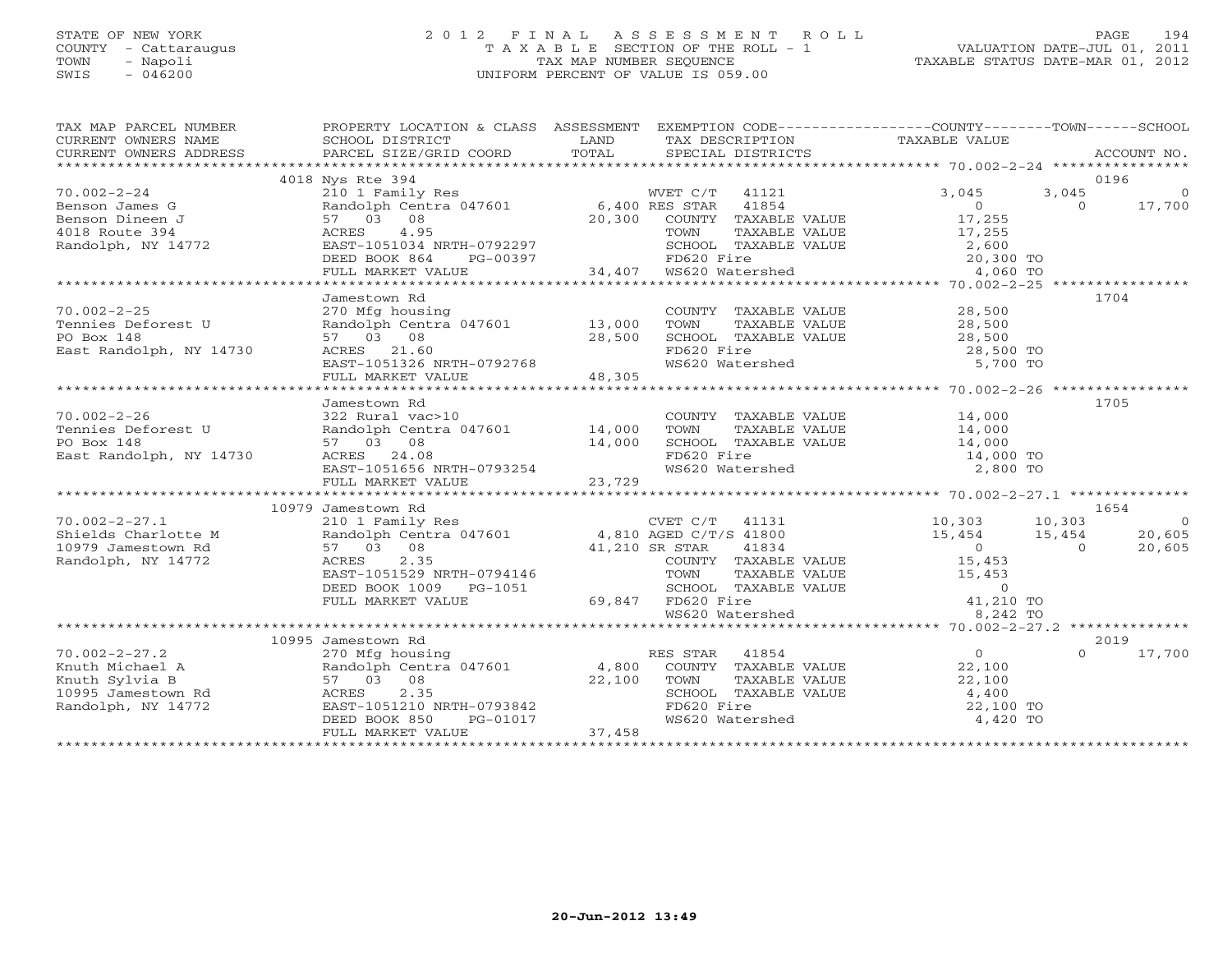# STATE OF NEW YORK 2 0 1 2 F I N A L A S S E S S M E N T R O L L PAGE 195 COUNTY - Cattaraugus T A X A B L E SECTION OF THE ROLL - 1 VALUATION DATE-JUL 01, 2011 TOWN - Napoli TAX MAP NUMBER SEQUENCE TAXABLE STATUS DATE-MAR 01, 2012 SWIS - 046200 UNIFORM PERCENT OF VALUE IS 059.00UNIFORM PERCENT OF VALUE IS 059.00

| TAX MAP PARCEL NUMBER<br>CURRENT OWNERS NAME<br>CURRENT OWNERS ADDRESS                                | PROPERTY LOCATION & CLASS ASSESSMENT<br>SCHOOL DISTRICT<br>PARCEL SIZE/GRID COORD                                                           | LAND<br>TOTAL                       | TAX DESCRIPTION<br>SPECIAL DISTRICTS                                                                   | EXEMPTION CODE-----------------COUNTY-------TOWN------SCHOOL<br>TAXABLE VALUE | ACCOUNT NO.                            |
|-------------------------------------------------------------------------------------------------------|---------------------------------------------------------------------------------------------------------------------------------------------|-------------------------------------|--------------------------------------------------------------------------------------------------------|-------------------------------------------------------------------------------|----------------------------------------|
| ***********************                                                                               |                                                                                                                                             |                                     |                                                                                                        |                                                                               |                                        |
|                                                                                                       | 10967 Jamestown Rd                                                                                                                          |                                     |                                                                                                        |                                                                               | 2071                                   |
| $70.002 - 2 - 27.3$<br>Anderson Shirley (Goode)<br>101 Falconer St<br>Frewsburg, NY 14738             | 270 Mfg housing<br>Randolph Centra 047601<br>57 03 08<br>FRNT 264.00 DPTH                                                                   | 4,800 RES STAR<br>28,200            | CVET $C/T$ 41131<br>41854<br>COUNTY TAXABLE VALUE<br>TAXABLE VALUE<br>TOWN                             | 7,050<br>$\overline{O}$<br>21,150<br>21,150                                   | 7,050<br>$\circ$<br>17,700<br>$\Omega$ |
|                                                                                                       | 2.40<br>ACRES<br>EAST-1051753 NRTH-0794352<br>DEED BOOK 10717 PG-9002<br>FULL MARKET VALUE                                                  | 47,797                              | SCHOOL TAXABLE VALUE<br>FD620 Fire<br>WS620 Watershed                                                  | 10,500<br>28,200 TO<br>5,640 TO                                               |                                        |
|                                                                                                       |                                                                                                                                             |                                     |                                                                                                        |                                                                               |                                        |
|                                                                                                       | Jamestown Rd (Off)                                                                                                                          |                                     |                                                                                                        |                                                                               | 2160                                   |
| $70.002 - 2 - 27.5$<br>Sluga William J<br>Ludwick Sandra N<br>Rd<br>PO Box 257<br>Steamburg, NY 14783 | 314 Rural vac<10<br>Randolph Centra 047601 6,000<br>57 03 08<br>4.25<br>ACRES<br>EAST-1051677 NRTH-0793932<br>DEED BOOK 7404    PG-7002     | 6,000                               | COUNTY TAXABLE VALUE<br>TOWN<br>TAXABLE VALUE<br>SCHOOL TAXABLE VALUE<br>FD620 Fire<br>WS620 Watershed | 6,000<br>6,000<br>6,000<br>6,000 TO<br>1,200 TO                               |                                        |
|                                                                                                       | FULL MARKET VALUE                                                                                                                           | 10,169                              |                                                                                                        |                                                                               |                                        |
|                                                                                                       |                                                                                                                                             |                                     |                                                                                                        |                                                                               |                                        |
|                                                                                                       | 10983 Jamestown Rd                                                                                                                          |                                     |                                                                                                        |                                                                               | 2262                                   |
| $70.002 - 2 - 27.7$                                                                                   | 210 1 Family Res                                                                                                                            |                                     | RES STAR 41854                                                                                         | $\overline{0}$                                                                | $\Omega$<br>17,700                     |
| Sluga Susan A                                                                                         | Randolph Centra 047601 4,120 COUNTY TAXABLE VALUE                                                                                           |                                     |                                                                                                        | 25,000                                                                        |                                        |
| 2856 Boyer Rd                                                                                         | 57 3 8                                                                                                                                      | 25,000 TOWN                         | TAXABLE VALUE                                                                                          | 25,000                                                                        |                                        |
| Randolph, NY 14772                                                                                    | ACRES 1.20<br>EAST-1051365 NRTH-0793989<br>DEED BOOK 4928 PG-7001                                                                           |                                     | SCHOOL TAXABLE VALUE<br>FD620 Fire                                                                     | 7,300<br>25,000 TO                                                            |                                        |
|                                                                                                       | FULL MARKET VALUE<br>**************************                                                                                             | 42,373<br>* * * * * * * * * * * * * |                                                                                                        | ********************* 70.002-2-30 ****************                            |                                        |
|                                                                                                       | 10990 Jamestown Rd                                                                                                                          |                                     |                                                                                                        |                                                                               | 1796                                   |
| $70.002 - 2 - 30$                                                                                     | 210 1 Family Res                                                                                                                            |                                     | COUNTY TAXABLE VALUE                                                                                   |                                                                               |                                        |
| Queer Richard G                                                                                       | Randolph Centra 047601                                                                                                                      | 4,600                               | TOWN<br>TAXABLE VALUE                                                                                  | 40,200<br>40,200                                                              |                                        |
| Oueer Debra A                                                                                         | 57 03 08                                                                                                                                    | 40,200                              | SCHOOL TAXABLE VALUE                                                                                   |                                                                               |                                        |
| 7551 Bliss Rd                                                                                         | 2.06<br>ACRES                                                                                                                               |                                     | FD620 Fire                                                                                             | $40,200$<br>$40,200$ TO                                                       |                                        |
| Westfield, NY 14787                                                                                   | EAST-1050915 NRTH-0794044<br>DEED BOOK 1021    PG-106                                                                                       |                                     | WS620 Watershed                                                                                        | 8,040 TO                                                                      |                                        |
|                                                                                                       | FULL MARKET VALUE                                                                                                                           | 68,136                              |                                                                                                        |                                                                               |                                        |
|                                                                                                       | Jamestown Rd                                                                                                                                |                                     |                                                                                                        |                                                                               | 0108                                   |
| $70.002 - 2 - 31$<br>Greeley Patricia<br>PO Box 197<br>Lawtons, NY 14091                              | 314 Rural vac<10<br>Randolph Centra 047601<br>57 03 08<br>FRNT 218.00 DPTH 165.00<br>EAST-1051158 NRTH-0794220<br>DEED BOOK 914<br>PG-00107 | 3,700<br>3,700                      | COUNTY TAXABLE VALUE<br>TOWN<br>TAXABLE VALUE<br>SCHOOL TAXABLE VALUE<br>FD620 Fire<br>WS620 Watershed | 3,700<br>3,700<br>3,700<br>3,700 TO<br>370 TO                                 |                                        |
|                                                                                                       | FULL MARKET VALUE                                                                                                                           | 6,271                               |                                                                                                        |                                                                               |                                        |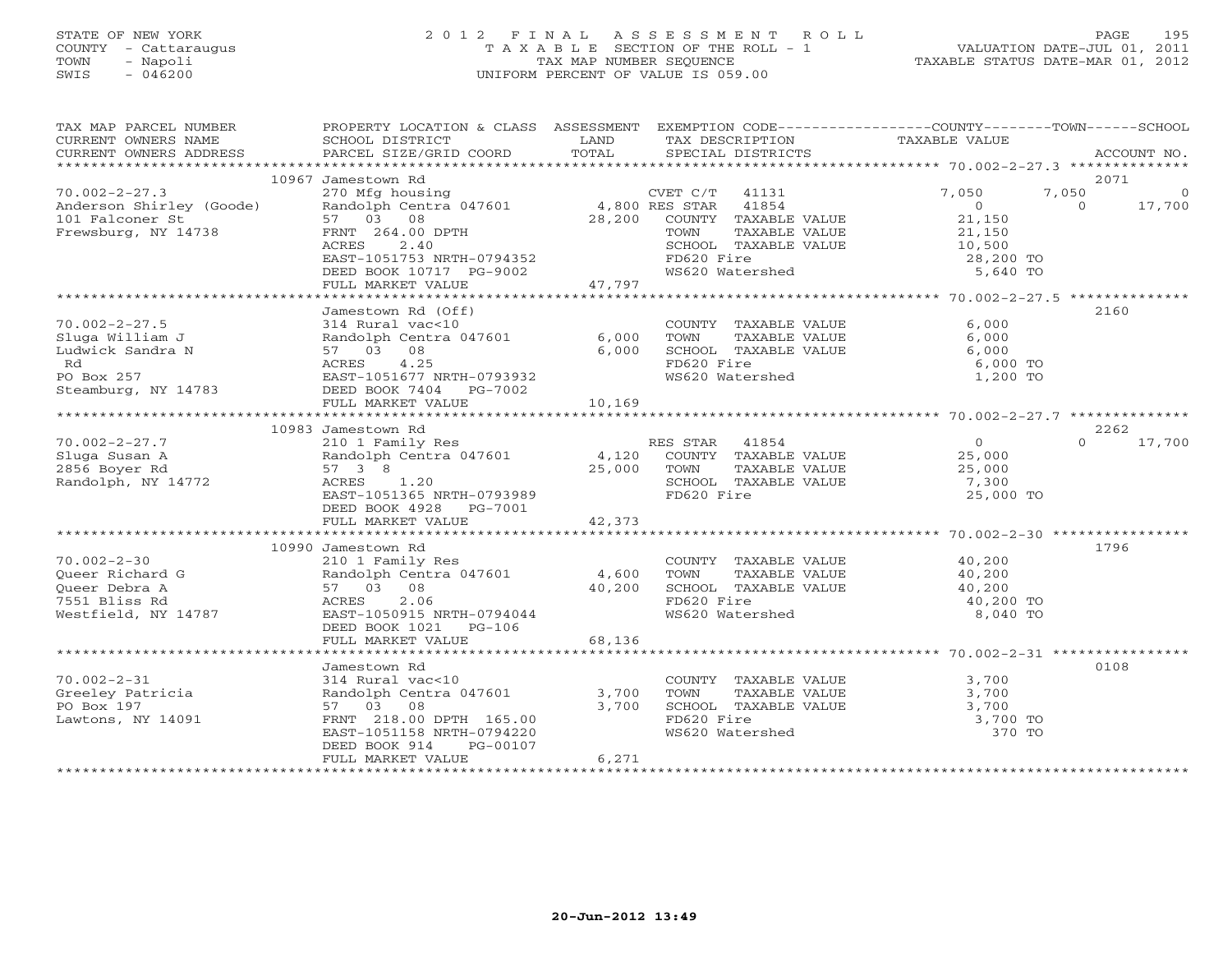# STATE OF NEW YORK 2 0 1 2 F I N A L A S S E S S M E N T R O L L PAGE 196 COUNTY - Cattaraugus T A X A B L E SECTION OF THE ROLL - 1 VALUATION DATE-JUL 01, 2011 TOWN - Napoli TAX MAP NUMBER SEQUENCE TAXABLE STATUS DATE-MAR 01, 2012 SWIS - 046200 UNIFORM PERCENT OF VALUE IS 059.00UNIFORM PERCENT OF VALUE IS 059.00

| TAX MAP PARCEL NUMBER<br>CURRENT OWNERS NAME                                       | PROPERTY LOCATION & CLASS ASSESSMENT<br>SCHOOL DISTRICT       | LAND   | EXEMPTION CODE-----------------COUNTY-------TOWN------SCHOOL<br>TAX DESCRIPTION | TAXABLE VALUE                                |                  |
|------------------------------------------------------------------------------------|---------------------------------------------------------------|--------|---------------------------------------------------------------------------------|----------------------------------------------|------------------|
| CURRENT OWNERS ADDRESS                                                             | PARCEL SIZE/GRID COORD                                        | TOTAL  | SPECIAL DISTRICTS                                                               |                                              | ACCOUNT NO.      |
|                                                                                    | Jamestown Rd                                                  |        |                                                                                 |                                              | 1620             |
| $70.002 - 2 - 32$                                                                  | 312 Vac w/imprv                                               |        | COUNTY TAXABLE VALUE 10,100                                                     |                                              |                  |
| Finch Francis G Jr                                                                 | Randolph Centra 047601                                        | 4,600  | TOWN<br>TAXABLE VALUE                                                           |                                              |                  |
| Finch Shirley I                                                                    | 57 03 08                                                      | 10,100 | SCHOOL TAXABLE VALUE                                                            | 10,100<br>10,100                             |                  |
| 10913 Jamestown Rd                                                                 | Ff 440.00                                                     |        | FD620 Fire                                                                      |                                              |                  |
| Randolph, NY 14772                                                                 | 1.53<br>ACRES                                                 |        | WS620 Watershed                                                                 | 10,100 TO<br>2,020 TO                        |                  |
|                                                                                    | EAST-1052113 NRTH-0794779                                     |        |                                                                                 |                                              |                  |
|                                                                                    | DEED BOOK 13491 PG-9003                                       |        |                                                                                 |                                              |                  |
|                                                                                    | FULL MARKET VALUE                                             | 17,119 |                                                                                 |                                              |                  |
|                                                                                    |                                                               |        |                                                                                 |                                              |                  |
|                                                                                    | 10920 Mace Rd                                                 |        |                                                                                 |                                              | 0066             |
| $70.002 - 2 - 33$                                                                  | 270 Mfg housing                                               |        | COUNTY TAXABLE VALUE                                                            | 6,900                                        |                  |
| Seiffert Robert & Joseph Jr<br>Cowsky & Peterson Cindy & Cher 57 03 08             |                                                               |        | TOWN      TAXABLE VALUE<br>SCHOOL   TAXABLE VALUE                               | 6,900<br>6,900                               |                  |
|                                                                                    | Randolph Centra 047601 4,100<br>57 03 08 6,900<br>ACRES 1.20  |        | FD620 Fire                                                                      | 6,900 TO                                     |                  |
|                                                                                    |                                                               |        | FD620 Fire<br>WS620 Watershed                                                   | 1,380 TO                                     |                  |
| 607 E Elm St<br>Piedmont, MO 63957<br>Piedmont, MO 63957<br>DEED BOOK 8160 PG-7001 |                                                               |        |                                                                                 |                                              |                  |
|                                                                                    | FULL MARKET VALUE                                             | 11,695 |                                                                                 |                                              |                  |
|                                                                                    |                                                               |        |                                                                                 |                                              |                  |
|                                                                                    | 10926 Mace Rd                                                 |        |                                                                                 |                                              | 1639             |
| $70.002 - 2 - 34.1$                                                                | 270 Mfg housing                                               |        | COUNTY TAXABLE VALUE                                                            | TAXABLE VALUE 29,900<br>TAXABLE VALUE 29,900 |                  |
| Miller David F                                                                     | 2.0 mm<br>Randolph Centra 047601 (4,700)<br>57 03 08 (29,900) |        | TOWN                                                                            |                                              |                  |
|                                                                                    |                                                               | 29,900 | SCHOOL TAXABLE VALUE                                                            | 29,900                                       |                  |
|                                                                                    |                                                               |        | FD620 Fire                                                                      | 29,900 TO                                    |                  |
|                                                                                    | EAST-1052497 NRTH-0794788                                     |        | WS620 Watershed                                                                 | 5,980 TO                                     |                  |
|                                                                                    | DEED BOOK 13843 PG-4002                                       |        |                                                                                 |                                              |                  |
|                                                                                    | FULL MARKET VALUE                                             | 50,678 |                                                                                 |                                              |                  |
|                                                                                    | Jamestown Rd                                                  |        |                                                                                 |                                              | 1906             |
| $70.002 - 2 - 34.2$                                                                | 310 Res Vac                                                   |        | COUNTY TAXABLE VALUE 4,500                                                      |                                              |                  |
|                                                                                    | Randolph Centra 047601 4,500                                  |        | TOWN<br>TAXABLE VALUE                                                           | 4,500                                        |                  |
|                                                                                    |                                                               | 4,500  | SCHOOL TAXABLE VALUE                                                            | 4,500                                        |                  |
|                                                                                    |                                                               |        | FD620 Fire                                                                      | 4,500 TO                                     |                  |
| Randolph, NY 14772                                                                 | EAST-1052393 NRTH-0795021                                     |        | WS620 Watershed                                                                 | 900 TO                                       |                  |
|                                                                                    | DEED BOOK 892<br>PG-00482                                     |        |                                                                                 |                                              |                  |
|                                                                                    | FULL MARKET VALUE                                             | 7,627  |                                                                                 |                                              |                  |
|                                                                                    |                                                               |        |                                                                                 |                                              |                  |
|                                                                                    | 10885 Mace Rd                                                 |        |                                                                                 |                                              | 1390<br>$\Omega$ |
|                                                                                    |                                                               |        | RES STAR 41854<br>COUNTY TAXABLE VALUE                                          | $\overline{0}$<br>23,700                     | 17,700           |
|                                                                                    |                                                               |        | TOWN<br>TAXABLE VALUE                                                           | 23,700                                       |                  |
|                                                                                    |                                                               |        | SCHOOL TAXABLE VALUE 6,000                                                      |                                              |                  |
|                                                                                    | EAST-1052688 NRTH-0794565                                     |        | FD620 Fire                                                                      | 23,700 TO                                    |                  |
|                                                                                    | DEED BOOK 00981 PG-00324                                      |        |                                                                                 |                                              |                  |
|                                                                                    | FULL MARKET VALUE                                             | 40,169 |                                                                                 |                                              |                  |
|                                                                                    |                                                               |        |                                                                                 |                                              |                  |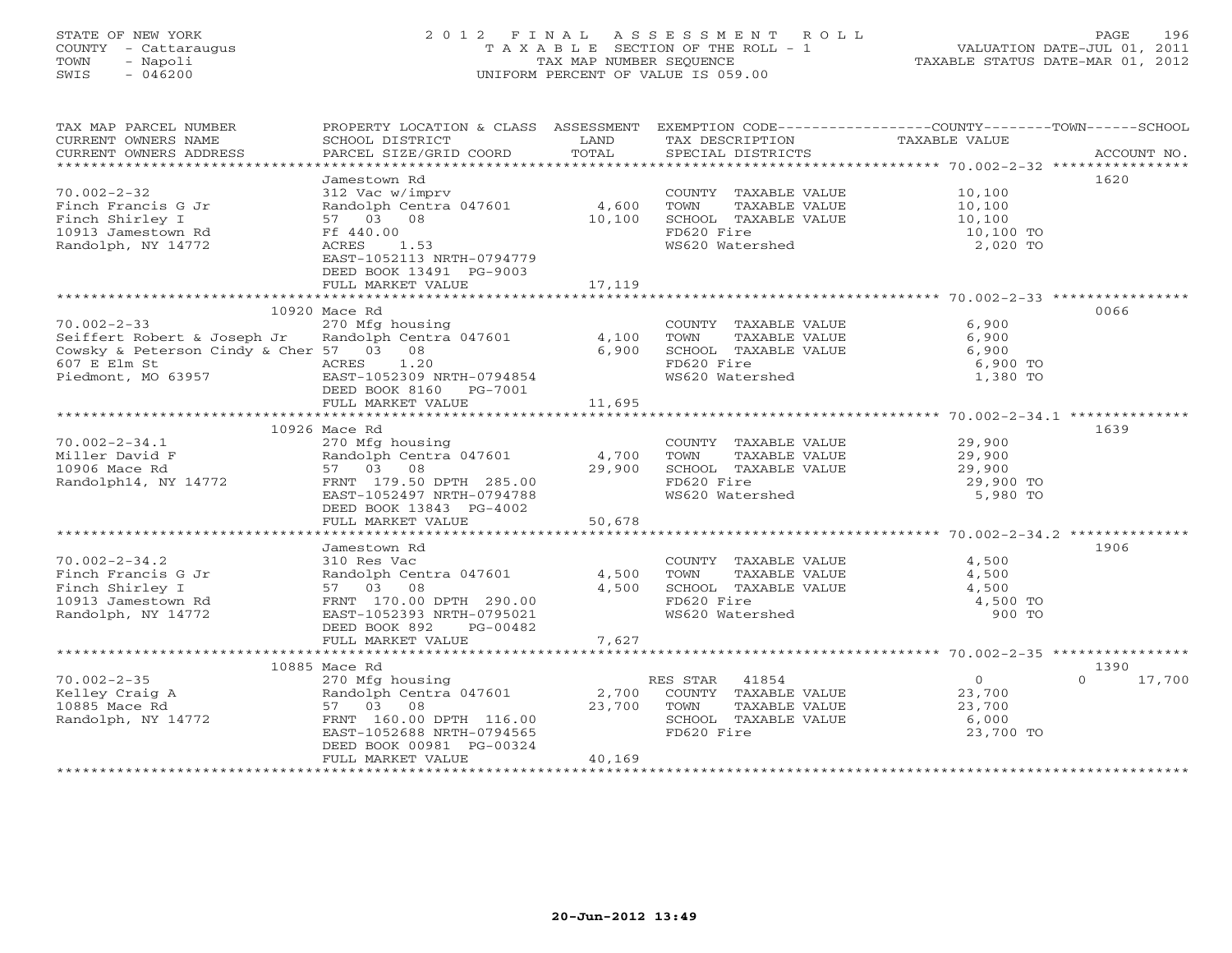# STATE OF NEW YORK 2 0 1 2 F I N A L A S S E S S M E N T R O L L PAGE 197 COUNTY - Cattaraugus T A X A B L E SECTION OF THE ROLL - 1 VALUATION DATE-JUL 01, 2011 TOWN - Napoli TAX MAP NUMBER SEQUENCE TAXABLE STATUS DATE-MAR 01, 2012 SWIS - 046200 UNIFORM PERCENT OF VALUE IS 059.00UNIFORM PERCENT OF VALUE IS 059.00

|                        |                                                                                                                                                                                                                                                                                                                                        |         | EXEMPTION CODE-----------------COUNTY-------TOWN------SCHOOL |                       |                    |
|------------------------|----------------------------------------------------------------------------------------------------------------------------------------------------------------------------------------------------------------------------------------------------------------------------------------------------------------------------------------|---------|--------------------------------------------------------------|-----------------------|--------------------|
| TAX MAP PARCEL NUMBER  | PROPERTY LOCATION & CLASS ASSESSMENT                                                                                                                                                                                                                                                                                                   |         |                                                              |                       |                    |
| CURRENT OWNERS NAME    | SCHOOL DISTRICT                                                                                                                                                                                                                                                                                                                        | LAND    | TAX DESCRIPTION TAXABLE VALUE                                |                       |                    |
| CURRENT OWNERS ADDRESS | PARCEL SIZE/GRID COORD                                                                                                                                                                                                                                                                                                                 | TOTAL   | SPECIAL DISTRICTS                                            |                       | ACCOUNT NO.        |
|                        |                                                                                                                                                                                                                                                                                                                                        |         |                                                              |                       |                    |
|                        | 10913 Jamestown Rd                                                                                                                                                                                                                                                                                                                     |         |                                                              |                       | 2407               |
| $70.002 - 2 - 37.1$    | 210 1 Family Res                                                                                                                                                                                                                                                                                                                       |         | RES STAR 41854                                               | $\Omega$              | $\Omega$<br>17,700 |
| Finch Francis G Jr     | Randolph Centra 047601 5,110                                                                                                                                                                                                                                                                                                           |         | COUNTY TAXABLE VALUE                                         | 78,800                |                    |
| Finch Shirley I        | 2.45 BANK<br>ACRES<br>032                                                                                                                                                                                                                                                                                                              | 78,800  | TOWN<br>TAXABLE VALUE                                        | 78,800                |                    |
| 10913 Jamestown Rd     | EAST-1052825 NRTH-0794756                                                                                                                                                                                                                                                                                                              |         | SCHOOL TAXABLE VALUE                                         | 61,100                |                    |
| Randolph, NY 14772     | DEED BOOK 13491 PG-9002                                                                                                                                                                                                                                                                                                                |         | FD620 Fire                                                   | 78,800 TO             |                    |
|                        | FULL MARKET VALUE                                                                                                                                                                                                                                                                                                                      | 133,559 |                                                              |                       |                    |
|                        |                                                                                                                                                                                                                                                                                                                                        |         |                                                              |                       |                    |
|                        | 10913 Jamestown Rd                                                                                                                                                                                                                                                                                                                     |         |                                                              |                       | 2417               |
| $70.002 - 2 - 37.2$    | 300 Vacant Land                                                                                                                                                                                                                                                                                                                        |         | COUNTY TAXABLE VALUE                                         | $1,500$<br>$1,500$    |                    |
| Miller David F         | Randolph Centra 047601                                                                                                                                                                                                                                                                                                                 | 1,500   | TAXABLE VALUE<br>TOWN                                        | 1,500                 |                    |
| 10906 Mace Rd          | FRNT 87.00 DPTH 210.00                                                                                                                                                                                                                                                                                                                 | 1,500   | SCHOOL TAXABLE VALUE                                         | 1,500                 |                    |
| Randolph, NY 14772     | BANK<br>032                                                                                                                                                                                                                                                                                                                            |         | FD620 Fire                                                   | 1,500 TO              |                    |
|                        | EAST-1052703 NRTH-0794960                                                                                                                                                                                                                                                                                                              |         |                                                              |                       |                    |
|                        | DEED BOOK 13843 PG-4001                                                                                                                                                                                                                                                                                                                |         |                                                              |                       |                    |
|                        | FULL MARKET VALUE                                                                                                                                                                                                                                                                                                                      | 2,542   |                                                              |                       |                    |
|                        |                                                                                                                                                                                                                                                                                                                                        |         |                                                              |                       |                    |
|                        | 10878 Mace Rd                                                                                                                                                                                                                                                                                                                          |         |                                                              |                       | 2412               |
| $70.002 - 2 - 37.3$    |                                                                                                                                                                                                                                                                                                                                        |         | COUNTY TAXABLE VALUE                                         | 14,300                |                    |
| Smith Victoria M       | Randolph Centra 047601                                                                                                                                                                                                                                                                                                                 | 4,342   | TOWN<br>TAXABLE VALUE                                        | 14,300                |                    |
| Smith Todd V           |                                                                                                                                                                                                                                                                                                                                        | 14,300  | SCHOOL TAXABLE VALUE                                         | 14,300                |                    |
| 10878 Mace Rd          | EAST-1052820 NRTH-0794760                                                                                                                                                                                                                                                                                                              |         | FD620 Fire                                                   | 14,300 TO             |                    |
| Randolph, NY 14772     |                                                                                                                                                                                                                                                                                                                                        | 24,237  |                                                              |                       |                    |
| ********************** | $\begin{tabular}{ll} $\mathbb{Z}$ & $\mathbb{Z}$ & $\mathbb{Z}$ & $\mathbb{Z}$ \\ $\mathbb{M}$ & Random Oem, 157 \\ \hline \text{R} \text{and} 01 \text{ph} & \text{Center 047} \\ \text{ACRES} & 1.57 \\ \text{EAST-1052820 NRTH-} & \text{FULL MARKET VALUE} \\ & \text{M+100} \\ & \text{M+200} \\ & \text{M+300} \\ \end{tabular}$ |         |                                                              |                       |                    |
|                        | 10897 Jamestown Rd                                                                                                                                                                                                                                                                                                                     |         |                                                              |                       | 1687               |
| $70.002 - 2 - 38$      | 210 1 Family Res                                                                                                                                                                                                                                                                                                                       |         | RES STAR 41854                                               | $\overline{0}$        | $\Omega$<br>17,700 |
| Adams Douglas E        | Randolph Centra 047601 5,000                                                                                                                                                                                                                                                                                                           |         | COUNTY TAXABLE VALUE                                         | 56,800                |                    |
| Adams Donald           | 57 03 08                                                                                                                                                                                                                                                                                                                               | 56,800  | TOWN<br>TAXABLE VALUE                                        | 56,800                |                    |
| 10897 Jamestown Rd     | 2.70<br>ACRES                                                                                                                                                                                                                                                                                                                          |         | SCHOOL TAXABLE VALUE                                         | 39,100                |                    |
| Randolph, NY 14772     | EAST-1052661 NRTH-0795254                                                                                                                                                                                                                                                                                                              |         | FD620 Fire                                                   | 56,800 TO             |                    |
|                        | DEED BOOK 861<br>PG-00108                                                                                                                                                                                                                                                                                                              |         | WS620 Watershed                                              | 56,800 TO             |                    |
|                        | FULL MARKET VALUE                                                                                                                                                                                                                                                                                                                      | 96,271  |                                                              |                       |                    |
|                        |                                                                                                                                                                                                                                                                                                                                        |         |                                                              |                       |                    |
|                        | 10892 Jamestown Rd                                                                                                                                                                                                                                                                                                                     |         |                                                              |                       | 0058               |
| $70.002 - 2 - 39$      | 210 1 Family Res                                                                                                                                                                                                                                                                                                                       |         | SR STAR<br>41834                                             | $\Omega$              | 36,700<br>$\Omega$ |
| Ashdown Byron J        | Randolph Centra 047601 5,500                                                                                                                                                                                                                                                                                                           |         | COUNTY TAXABLE VALUE                                         | 44,100                |                    |
| Ashdown Susan          | 57 03 08                                                                                                                                                                                                                                                                                                                               | 44,100  | TOWN<br>TAXABLE VALUE                                        | 44,100                |                    |
| 10892 Jamestown Rd     | 3.50<br>ACRES                                                                                                                                                                                                                                                                                                                          |         | SCHOOL TAXABLE VALUE                                         | 7,400                 |                    |
|                        |                                                                                                                                                                                                                                                                                                                                        |         |                                                              |                       |                    |
| Randolph, NY 14772     | EAST-1052500 NRTH-0795584                                                                                                                                                                                                                                                                                                              |         | FD620 Fire<br>74,746 WS620 Watershed                         | 44,100 TO<br>8,820 TO |                    |
|                        | FULL MARKET VALUE                                                                                                                                                                                                                                                                                                                      |         |                                                              |                       |                    |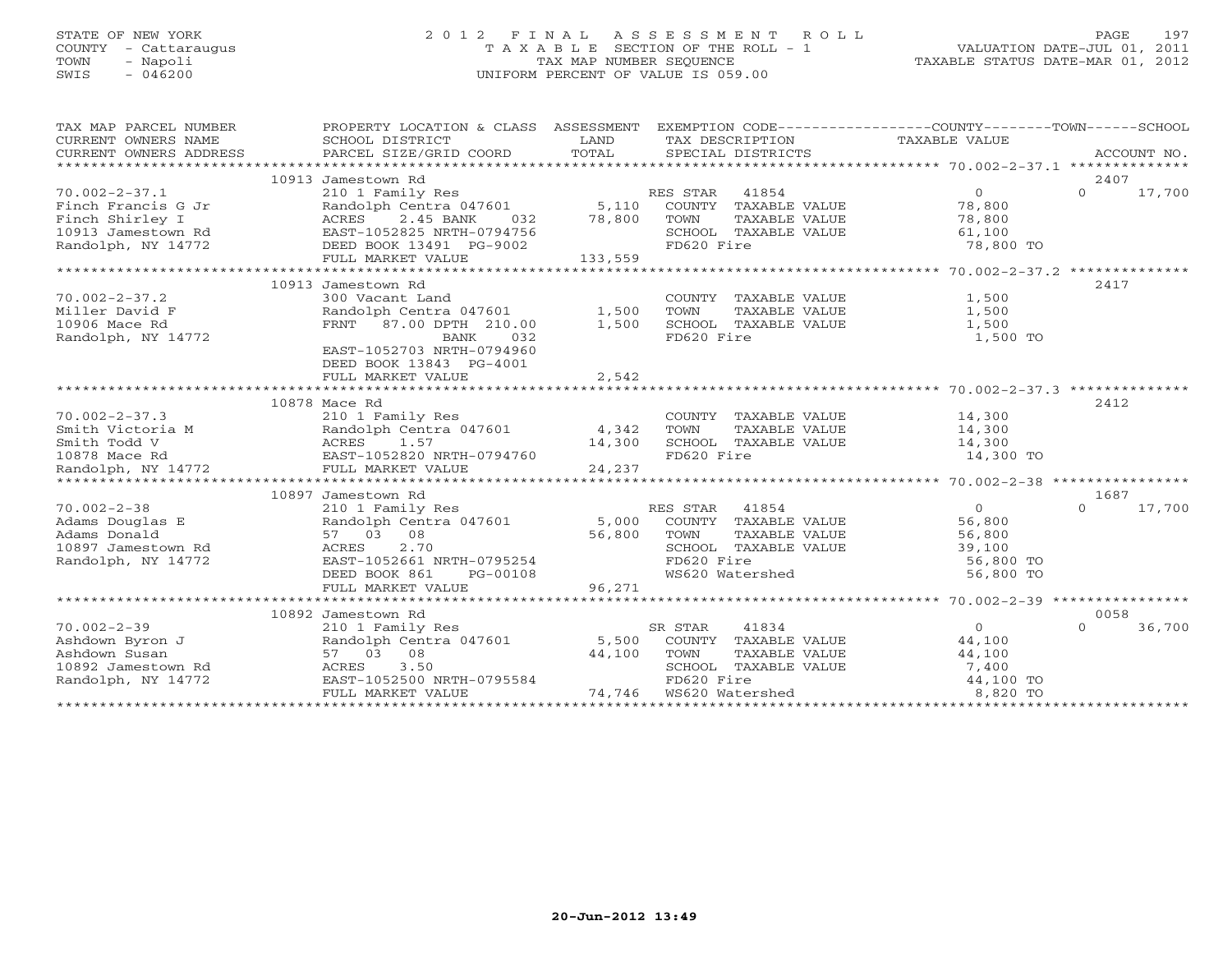### STATE OF NEW YORK 2 0 1 2 F I N A L A S S E S S M E N T R O L L PAGE 198 COUNTY - Cattaraugus T A X A B L E SECTION OF THE ROLL - 1 VALUATION DATE-JUL 01, 2011 TOWN - Napoli TAX MAP NUMBER SEQUENCE TAXABLE STATUS DATE-MAR 01, 2012 SWIS - 046200 UNIFORM PERCENT OF VALUE IS 059.00UNIFORM PERCENT OF VALUE IS 059.00

| TAX MAP PARCEL NUMBER<br>CURRENT OWNERS NAME<br>CURRENT OWNERS ADDRESS                                                                                                                                                                             | PROPERTY LOCATION & CLASS ASSESSMENT EXEMPTION CODE---------------COUNTY-------TOWN------SCHOOL<br>SCHOOL DISTRICT<br>PARCEL SIZE/GRID COORD                                                                                                               | LAND<br>TOTAL              | TAX DESCRIPTION<br>SPECIAL DISTRICTS                                                                        | TAXABLE VALUE                                                | ACCOUNT NO.        |
|----------------------------------------------------------------------------------------------------------------------------------------------------------------------------------------------------------------------------------------------------|------------------------------------------------------------------------------------------------------------------------------------------------------------------------------------------------------------------------------------------------------------|----------------------------|-------------------------------------------------------------------------------------------------------------|--------------------------------------------------------------|--------------------|
|                                                                                                                                                                                                                                                    |                                                                                                                                                                                                                                                            |                            |                                                                                                             |                                                              |                    |
|                                                                                                                                                                                                                                                    | 10914 Jamestown Rd                                                                                                                                                                                                                                         |                            |                                                                                                             |                                                              | 1590               |
| $70.002 - 2 - 40$<br>Raner Milton S                                                                                                                                                                                                                |                                                                                                                                                                                                                                                            |                            |                                                                                                             |                                                              | $\Omega$<br>36,700 |
| Raner Sarah E<br>PO Box 293                                                                                                                                                                                                                        | 57 03 08                                                                                                                                                                                                                                                   | 39,200 TOWN<br>39,200 TOWN |                                                                                                             | TAXABLE VALUE<br>TAXABLE VALUE 39,200<br>TAXABLE VALUE 2,500 |                    |
| Randolph, NY 14772-2326                                                                                                                                                                                                                            | ACRES 2.10<br>EAST-1052249 NRTH-0795442<br>DEED BOOK 1006 PG-802                                                                                                                                                                                           |                            | SCHOOL TAXABLE VALUE<br>FD620 Fire<br>WS620 Watershed                                                       | 39,200 TO                                                    |                    |
|                                                                                                                                                                                                                                                    |                                                                                                                                                                                                                                                            |                            |                                                                                                             | 7,840 TO                                                     |                    |
|                                                                                                                                                                                                                                                    | FULL MARKET VALUE 66,441                                                                                                                                                                                                                                   |                            |                                                                                                             |                                                              |                    |
|                                                                                                                                                                                                                                                    |                                                                                                                                                                                                                                                            |                            |                                                                                                             |                                                              |                    |
|                                                                                                                                                                                                                                                    | 10960 Jamestown Rd                                                                                                                                                                                                                                         |                            |                                                                                                             |                                                              | 1321               |
| $70.002 - 2 - 42$                                                                                                                                                                                                                                  |                                                                                                                                                                                                                                                            |                            |                                                                                                             | $\overline{0}$                                               | $\Omega$<br>36,700 |
|                                                                                                                                                                                                                                                    |                                                                                                                                                                                                                                                            |                            |                                                                                                             |                                                              |                    |
| Brain Carole A Life Us and Olph Centra 047601 4,900<br>Kooser Sherry L 57 03 08 47,100<br>601 Rock City St Brain, carol L L/u 47,100<br>Little Valley, NY 14755 ACRES 2.46                                                                         |                                                                                                                                                                                                                                                            |                            |                                                                                                             |                                                              |                    |
|                                                                                                                                                                                                                                                    |                                                                                                                                                                                                                                                            |                            | SCHOOL TAXABLE VALUE                                                                                        | 10,400<br>47,100 TO                                          |                    |
|                                                                                                                                                                                                                                                    |                                                                                                                                                                                                                                                            |                            | FD620 Fire                                                                                                  |                                                              |                    |
|                                                                                                                                                                                                                                                    | EAST-1051628 NRTH-0794811<br>DEED BOOK 16101 PG-1                                                                                                                                                                                                          |                            | WS620 Watershed                                                                                             | 9,420 TO                                                     |                    |
|                                                                                                                                                                                                                                                    | FULL MARKET VALUE                                                                                                                                                                                                                                          | 79,831                     |                                                                                                             |                                                              |                    |
|                                                                                                                                                                                                                                                    |                                                                                                                                                                                                                                                            |                            |                                                                                                             |                                                              |                    |
|                                                                                                                                                                                                                                                    | 10968 Jamestown Rd                                                                                                                                                                                                                                         |                            |                                                                                                             |                                                              | 1672               |
|                                                                                                                                                                                                                                                    |                                                                                                                                                                                                                                                            |                            |                                                                                                             |                                                              | 36,700<br>$\Omega$ |
|                                                                                                                                                                                                                                                    |                                                                                                                                                                                                                                                            |                            |                                                                                                             |                                                              |                    |
|                                                                                                                                                                                                                                                    |                                                                                                                                                                                                                                                            |                            |                                                                                                             |                                                              |                    |
|                                                                                                                                                                                                                                                    |                                                                                                                                                                                                                                                            |                            |                                                                                                             |                                                              |                    |
|                                                                                                                                                                                                                                                    |                                                                                                                                                                                                                                                            |                            | TOWN TAXABLE VALUE<br>SCHOOL TAXABLE VALUE<br>FD620 Fire<br>WS620 Watershed<br>WS620 Watershed<br>12,020 TO |                                                              |                    |
|                                                                                                                                                                                                                                                    |                                                                                                                                                                                                                                                            |                            |                                                                                                             |                                                              |                    |
| 70.002-2-43<br>Snyder Danna C Life Us<br>Snyder Barbara A Life Us<br>10968 Jamestown Rd<br>Randolph, NY 14772-9788<br>Randolph, NY 14772-9788<br>CEED BOOK 13883 PG-3001<br>NAPH-0794623<br>CEED BOOK 13883 PG-3001<br>CEED BOOK 13883 PG-3001<br> |                                                                                                                                                                                                                                                            |                            |                                                                                                             |                                                              |                    |
|                                                                                                                                                                                                                                                    | Jamestown Rd                                                                                                                                                                                                                                               |                            |                                                                                                             |                                                              | 1429               |
| $70.002 - 2 - 44$                                                                                                                                                                                                                                  | 322 Rural vac>10<br>322 Rural vac>10<br>Randolph Centra 047601<br>57 03 08<br>ACRES 29.00<br>EAST-1051327 NRTH-0795061<br>DEED BOOK 4643<br>POOK 4643<br>POOK 4643<br>POOK 16.000<br>POOK 20 FIFED BOOK 4643<br>POOK 4643<br>POOK 4643<br>POOK 16.000<br>P |                            |                                                                                                             | 11,092                                                       | 11,092<br>11,092   |
| R&L Adams Lands, LLC                                                                                                                                                                                                                               |                                                                                                                                                                                                                                                            |                            |                                                                                                             | 4,908                                                        |                    |
| 4224 Elm Creek Rd                                                                                                                                                                                                                                  |                                                                                                                                                                                                                                                            |                            | TAXABLE VALUE                                                                                               | 4,908                                                        |                    |
| Randolph, NY 14772                                                                                                                                                                                                                                 |                                                                                                                                                                                                                                                            |                            |                                                                                                             | 4,908                                                        |                    |
|                                                                                                                                                                                                                                                    |                                                                                                                                                                                                                                                            |                            | SCHOOL TAXABLE VALUE<br>FD620 Fire<br>WS620 Watershed                                                       | 16,000 TO                                                    |                    |
| MAY BE SUBJECT TO PAYMENT                                                                                                                                                                                                                          |                                                                                                                                                                                                                                                            |                            |                                                                                                             | 3,200 TO                                                     |                    |
| UNDER AGDIST LAW TIL 2016                                                                                                                                                                                                                          | FULL MARKET VALUE                                                                                                                                                                                                                                          | 27,119                     |                                                                                                             |                                                              |                    |
|                                                                                                                                                                                                                                                    |                                                                                                                                                                                                                                                            |                            |                                                                                                             |                                                              |                    |
|                                                                                                                                                                                                                                                    | 10878 Jamestown Rd                                                                                                                                                                                                                                         |                            |                                                                                                             |                                                              | 1759               |
| $70.002 - 2 - 45$                                                                                                                                                                                                                                  |                                                                                                                                                                                                                                                            |                            |                                                                                                             | $0$<br>ALUE 41,665<br>$41,665$<br>41,665                     | $\Omega$<br>17,700 |
| Rd<br>Finch Russell J                                                                                                                                                                                                                              |                                                                                                                                                                                                                                                            |                            |                                                                                                             |                                                              |                    |
| 10913 Jamestown Rd                                                                                                                                                                                                                                 | 57 03 08                                                                                                                                                                                                                                                   | 41,665 TOWN                | TAXABLE VALUE                                                                                               |                                                              |                    |
| Randolph, NY 14772                                                                                                                                                                                                                                 | FRNT 22.00 DPTH                                                                                                                                                                                                                                            |                            | SCHOOL TAXABLE VALUE                                                                                        | 23,965<br>41,665 TO                                          |                    |
|                                                                                                                                                                                                                                                    | 017<br>ACRES<br>4.99 BANK                                                                                                                                                                                                                                  |                            | FD620 Fire                                                                                                  |                                                              |                    |
|                                                                                                                                                                                                                                                    | EAST-1051828 NRTH-0795569                                                                                                                                                                                                                                  |                            | WS620 Watershed                                                                                             | 8,333 TO                                                     |                    |
|                                                                                                                                                                                                                                                    | DEED BOOK 00983 PG-00010                                                                                                                                                                                                                                   |                            |                                                                                                             |                                                              |                    |
|                                                                                                                                                                                                                                                    | FULL MARKET VALUE                                                                                                                                                                                                                                          | 70,619                     |                                                                                                             |                                                              |                    |
|                                                                                                                                                                                                                                                    |                                                                                                                                                                                                                                                            |                            |                                                                                                             |                                                              |                    |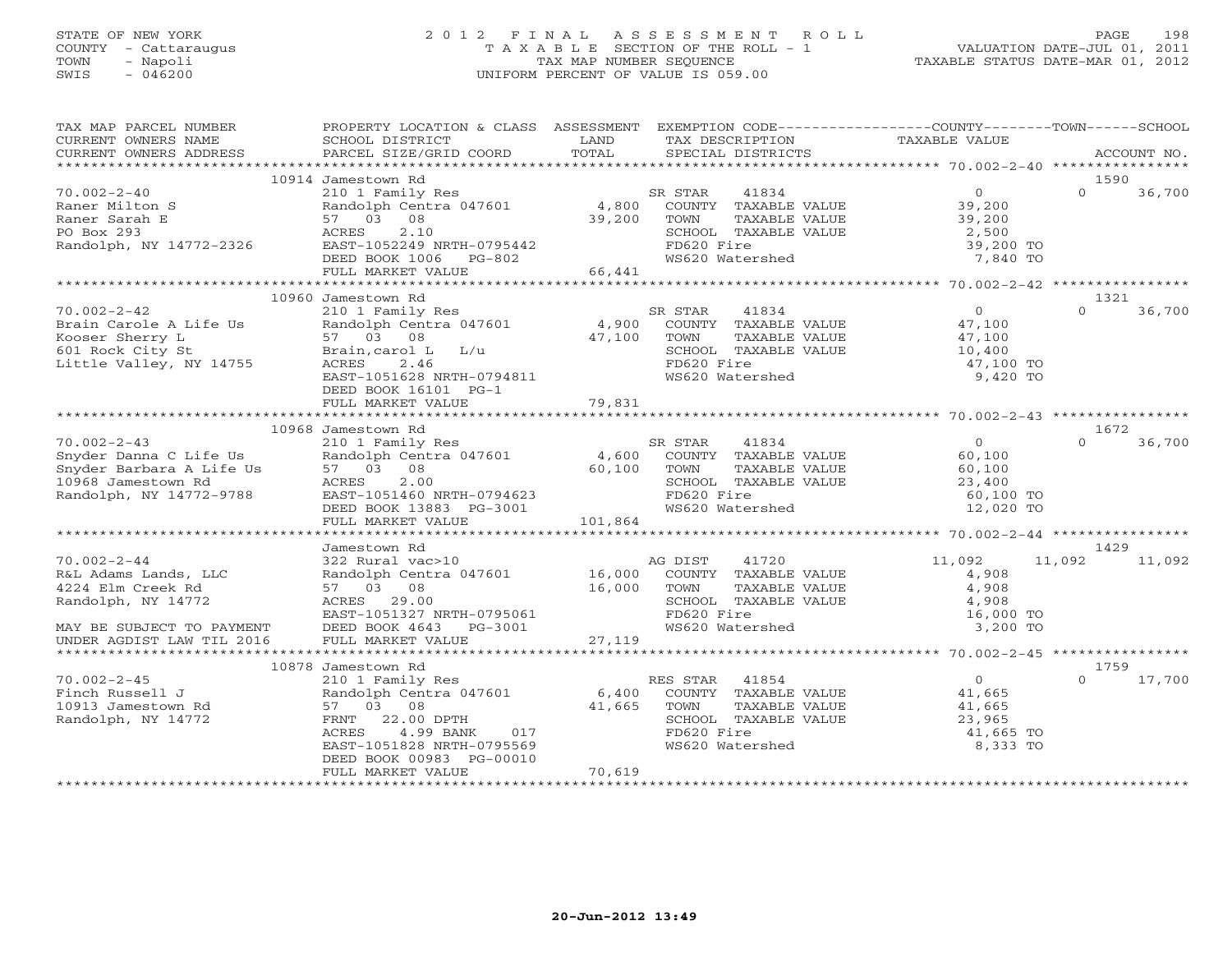## STATE OF NEW YORK 2 0 1 2 F I N A L A S S E S S M E N T R O L L PAGE 199 COUNTY - Cattaraugus T A X A B L E SECTION OF THE ROLL - 1 VALUATION DATE-JUL 01, 2011 TOWN - Napoli TAX MAP NUMBER SEQUENCE TAXABLE STATUS DATE-MAR 01, 2012 SWIS - 046200 UNIFORM PERCENT OF VALUE IS 059.00UNIFORM PERCENT OF VALUE IS 059.00

| TAX MAP PARCEL NUMBER<br>CURRENT OWNERS NAME<br>CURRENT OWNERS ADDRESS                          | PROPERTY LOCATION & CLASS ASSESSMENT EXEMPTION CODE--------------COUNTY-------TOWN------SCHOOL<br>SCHOOL DISTRICT<br>PARCEL SIZE/GRID COORD | <b>EXAMPLE SERVICE SERVICE SERVICE SERVICE SERVICE SERVICE SERVICE SERVICE SERVICE SERVICE SERVICE SERVICE SERVICE</b><br>TOTAL | TAX DESCRIPTION TAXABLE VALUE<br>SPECIAL DISTRICTS<br>SPECIAL DISTRICTS  |                                            | ACCOUNT NO.        |
|-------------------------------------------------------------------------------------------------|---------------------------------------------------------------------------------------------------------------------------------------------|---------------------------------------------------------------------------------------------------------------------------------|--------------------------------------------------------------------------|--------------------------------------------|--------------------|
|                                                                                                 | Jamestown Rd (Off)                                                                                                                          |                                                                                                                                 |                                                                          |                                            | 0021               |
| $70.002 - 2 - 46$<br>R&L Adams Lands, LLC<br>4224 Elm Creek Rd<br>Randolph, NY 14772            | 105 Vac farmland<br>Randolph Centra 047601 6,880<br>58 03 08<br>ACRES 27.52                                                                 | 6,880                                                                                                                           | COUNTY TAXABLE VALUE 6,880                                               | 6,880 TO                                   |                    |
|                                                                                                 | EAST-1051621 NRTH-0796096<br>DEED BOOK 4643 PG-3001<br>FULL MARKET VALUE                                                                    | 11,661                                                                                                                          | FD620 Fire<br>WS620 Watershed                                            | 1,376 TO                                   |                    |
|                                                                                                 |                                                                                                                                             |                                                                                                                                 |                                                                          |                                            |                    |
|                                                                                                 | Hotchkiss Rd                                                                                                                                |                                                                                                                                 |                                                                          |                                            | 0022               |
| $70.002 - 2 - 47$                                                                               |                                                                                                                                             |                                                                                                                                 |                                                                          | 1,797                                      | 1,797<br>1,797     |
| R&L Adams Lands, LLC                                                                            | 105 Vac farmland<br>Randolph Centra 047601 15,530 COUNTY TAXABLE VALUE                                                                      |                                                                                                                                 |                                                                          | 13,733                                     |                    |
| 4224 Elm Creek Rd                                                                               | 58 03 08                                                                                                                                    | 15,530 TOWN                                                                                                                     | TAXABLE VALUE                                                            | 13,733                                     |                    |
| Randolph, NY 14772                                                                              | ACRES 46.34<br>EAST-1051672 NRTH-0797078                                                                                                    |                                                                                                                                 | SCHOOL TAXABLE VALUE 13,733<br>FD620 Fire 15,530 TO                      |                                            |                    |
|                                                                                                 |                                                                                                                                             |                                                                                                                                 | FD620 Fire<br>FD620 Fire 15,530 TO<br>WS620 Watershed 15,530 TO 3,106 TO |                                            |                    |
| MAY BE SUBJECT TO PAYMENT DEED BOOK 4643 PG-3001<br>UNDER AGDIST LAW TIL 2016 FULL MARKET VALUE | DEED BOOK 4643 PG-3001<br>FULL MARKET VALUE 26,322                                                                                          |                                                                                                                                 |                                                                          |                                            |                    |
|                                                                                                 |                                                                                                                                             |                                                                                                                                 |                                                                          |                                            |                    |
|                                                                                                 | 10860 Hotchkiss & Anderson Rd                                                                                                               |                                                                                                                                 |                                                                          |                                            | 1655               |
| $70.002 - 2 - 48$                                                                               | 240 Rural res                                                                                                                               |                                                                                                                                 | RES STAR 41854                                                           | $\overline{O}$                             | $\Omega$<br>17,700 |
| 10.002-2-46<br>Leach James P<br>10860 Hotchkiss Rd                                              | Randolph Centra 047601 22,500 COUNTY TAXABLE VALUE                                                                                          |                                                                                                                                 |                                                                          | 64,400                                     |                    |
|                                                                                                 | $64,400$ TOWN<br>SCHOOL<br>58 03 08                                                                                                         |                                                                                                                                 | TOWN TAXABLE VALUE 64,400<br>SCHOOL TAXABLE VALUE 46,700                 |                                            |                    |
| Randolph, NY 14772                                                                              | ACRES 54.67                                                                                                                                 |                                                                                                                                 |                                                                          |                                            |                    |
|                                                                                                 | EAST-1051334 NRTH-0798696                                                                                                                   |                                                                                                                                 | FD620 Fire<br>WS620 Watershed                                            | 64,400 TO<br>12,880 TO                     |                    |
|                                                                                                 | DEED BOOK 851 $PG-00104$<br>FULL MARKET VALUE                                                                                               | 109,153                                                                                                                         |                                                                          |                                            |                    |
|                                                                                                 |                                                                                                                                             |                                                                                                                                 |                                                                          |                                            |                    |
|                                                                                                 | Jamestown Rd                                                                                                                                |                                                                                                                                 |                                                                          |                                            | 1349               |
| $71.001 - 1 - 1$                                                                                |                                                                                                                                             |                                                                                                                                 |                                                                          | $\begin{array}{c} 0 \\ 13,000 \end{array}$ | $\Omega$           |
| Adams David A                                                                                   | 322 Rural vac>10<br>Randolph Centra 047601 13,000 COUNTY TAXABLE VALUE<br>50/58 03 08 13,000 TOWN TAXABLE VALUE                             |                                                                                                                                 |                                                                          |                                            |                    |
| Adams Lisa A                                                                                    |                                                                                                                                             |                                                                                                                                 | TAXABLE VALUE                                                            | 13,000<br>13,000                           |                    |
| 4284 Elm Creek Rd                                                                               | Ff 730.00                                                                                                                                   |                                                                                                                                 | SCHOOL TAXABLE VALUE<br>FD620 Fire<br>WS620 Watershed                    |                                            |                    |
| Randolph, NY 14772                                                                              | EAST-1054993 NRTH-0799366                                                                                                                   |                                                                                                                                 |                                                                          | 13,000 TO<br>2,600 TO                      |                    |
| MAY BE SUBJECT TO PAYMENT                                                                       | DEED BOOK 00998 PG-01157                                                                                                                    |                                                                                                                                 |                                                                          |                                            |                    |
| UNDER AGDIST LAW TIL 2016                                                                       | FULL MARKET VALUE 22,034                                                                                                                    |                                                                                                                                 |                                                                          |                                            |                    |
|                                                                                                 |                                                                                                                                             |                                                                                                                                 |                                                                          |                                            |                    |
|                                                                                                 | Jamestown Rd (Off)<br>240 Rural res                                                                                                         |                                                                                                                                 |                                                                          |                                            | 1616               |
| $71.001 - 1 - 2$                                                                                |                                                                                                                                             |                                                                                                                                 | COUNTY TAXABLE VALUE 54,250<br>TOWN TAXABLE VALUE 54,250                 |                                            |                    |
| Rose Annelie                                                                                    | Randolph Centra 047601 26,700                                                                                                               |                                                                                                                                 |                                                                          |                                            |                    |
| Brown Rhonda A                                                                                  |                                                                                                                                             |                                                                                                                                 | SCHOOL TAXABLE VALUE                                                     | 54,250                                     |                    |
| 306 Margaret St<br>Jamestown, NY 14701                                                          | 50 $0$ 3 08 54,250<br>Ff 528.25 54,250<br>Ff 528.25<br>ACRES 75.25                                                                          |                                                                                                                                 | FD620 Fire<br>WS620 Watershed                                            | 54,250 TO                                  |                    |
|                                                                                                 | EAST-1055172 NRTH-0798381                                                                                                                   |                                                                                                                                 |                                                                          | 10,850 TO                                  |                    |
|                                                                                                 | DEED BOOK 17165 PG-3001                                                                                                                     |                                                                                                                                 |                                                                          |                                            |                    |
|                                                                                                 | FULL MARKET VALUE                                                                                                                           | 91,949                                                                                                                          |                                                                          |                                            |                    |
|                                                                                                 |                                                                                                                                             |                                                                                                                                 |                                                                          |                                            |                    |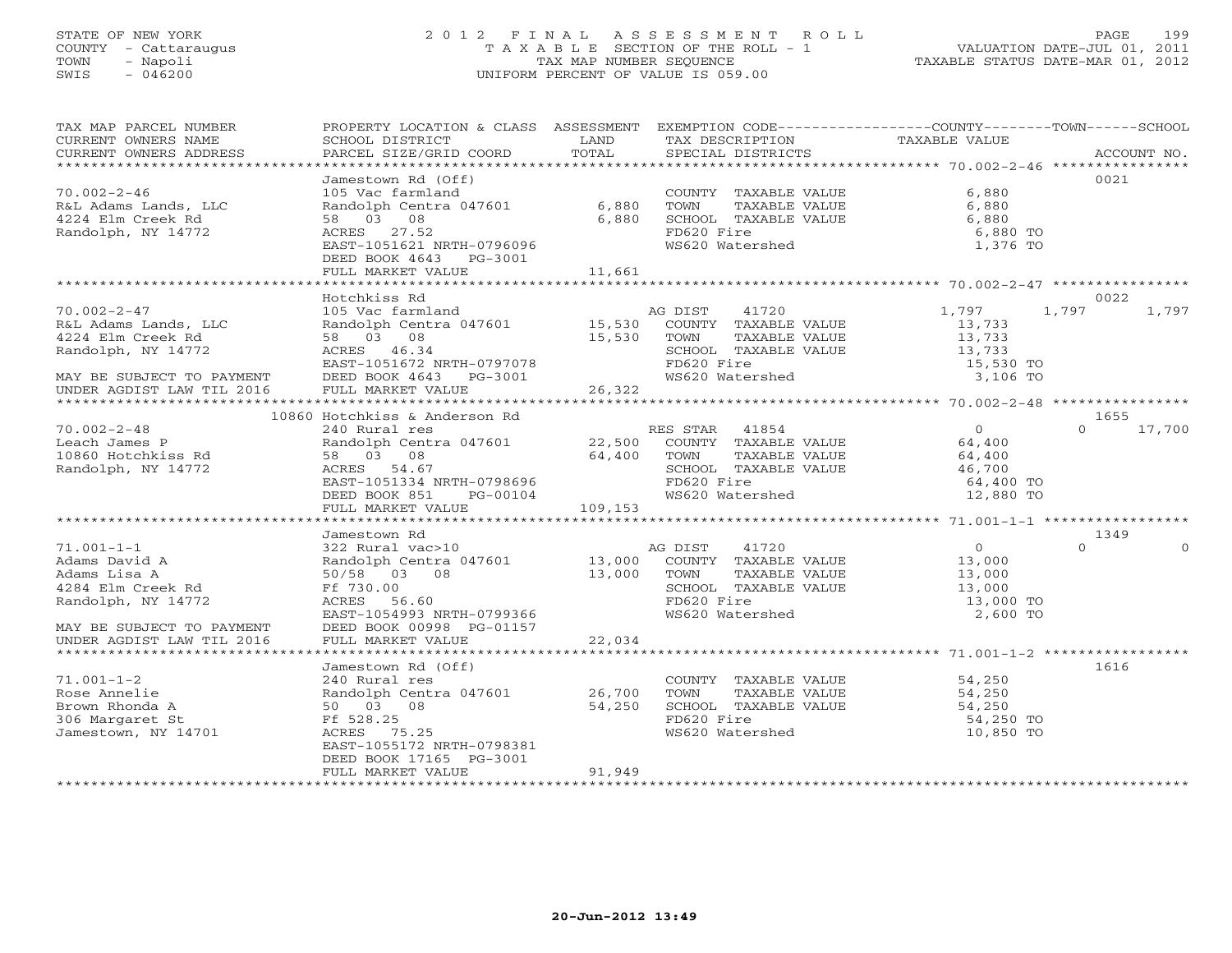# STATE OF NEW YORK 2002 2012 FINAL ASSESSMENT ROLL PAGE 200 COUNTY - Cattaraugus T A X A B L E SECTION OF THE ROLL - 1 VALUATION DATE-JUL 01, 2011 SWIS - 046200 UNIFORM PERCENT OF VALUE IS 059.00

| TAX MAP PARCEL NUMBER                                                                                                                                                                                                                       | PROPERTY LOCATION & CLASS ASSESSMENT EXEMPTION CODE----------------COUNTY-------TOWN------SCHOOL                                                                                                                                                                  |               |                                                                                                               |                                            |                        |
|---------------------------------------------------------------------------------------------------------------------------------------------------------------------------------------------------------------------------------------------|-------------------------------------------------------------------------------------------------------------------------------------------------------------------------------------------------------------------------------------------------------------------|---------------|---------------------------------------------------------------------------------------------------------------|--------------------------------------------|------------------------|
|                                                                                                                                                                                                                                             |                                                                                                                                                                                                                                                                   |               |                                                                                                               |                                            |                        |
|                                                                                                                                                                                                                                             | 10714 Jamestown Rd<br>Jamestown Rd<br>210 1 Family Res<br>Randolph Centra 047601 7,900 COUNTY TAXABLE VALUE 44,200<br>24,200 12,000 TOWN TAXABLE VALUE 44,200                                                                                                     |               |                                                                                                               |                                            | 1350                   |
|                                                                                                                                                                                                                                             |                                                                                                                                                                                                                                                                   |               |                                                                                                               |                                            | $\Omega$<br>17,700     |
|                                                                                                                                                                                                                                             |                                                                                                                                                                                                                                                                   |               |                                                                                                               |                                            |                        |
|                                                                                                                                                                                                                                             | 8.70<br>ACRES                                                                                                                                                                                                                                                     | $44,200$ TOWN |                                                                                                               |                                            |                        |
|                                                                                                                                                                                                                                             | EAST-1055377 NRTH-0797467                                                                                                                                                                                                                                         |               | SCHOOL TAXABLE VALUE 26,500<br>FD620 Fire                                                                     | 44,200 TO                                  |                        |
| 1.001-1-3.1<br>Hoxie Robert H<br>Hoxie Daniel L<br>10714 Jamestown Rd<br>10714 Jamestown Rd<br>1401ph, NY 14772                                                                                                                             |                                                                                                                                                                                                                                                                   |               | WS620 Watershed                                                                                               | 8,840 TO                                   |                        |
|                                                                                                                                                                                                                                             | DEED BOOK 1405 PG-3001<br>FULL MARKET VALUE 74,915                                                                                                                                                                                                                |               |                                                                                                               |                                            |                        |
|                                                                                                                                                                                                                                             |                                                                                                                                                                                                                                                                   |               |                                                                                                               |                                            |                        |
| % /1.001-1-4<br>Lux Howard Randolph Cence.<br>Lux Linda 50 03 08<br>10672 Jamestown Rd ACRES 2.00<br>Pandolph Nyy, 14772 EAST-1055949 NRTH-0797604 SCHOOL TAX<br>FULL MARKET VALUE 110,678 FD620 Fire WS620 Water<br>WS620 Water<br>TRING T | 10672 Jamestown Rd<br>Jamestown Rd<br>210 1 Family Res<br>Randolph Centra 047601 4,600 SR STAR 41834<br>50 03 08 65,300 COUNTY TAXABLE VALUE<br>ACRES 2.00 TOWN TAXABLE VALUE<br>TOWN TAXABLE VALUE<br>SCHOOL TAXABLE VALUE<br>SCHOOL TAXABLE VALUE<br>TRESO Fire |               |                                                                                                               |                                            | 1443                   |
|                                                                                                                                                                                                                                             |                                                                                                                                                                                                                                                                   |               |                                                                                                               | 7,080                                      | 7,080<br>$\Omega$      |
|                                                                                                                                                                                                                                             |                                                                                                                                                                                                                                                                   |               |                                                                                                               | $\begin{array}{c} 0 \\ 58,220 \end{array}$ | 36,700<br>$\Omega$     |
|                                                                                                                                                                                                                                             |                                                                                                                                                                                                                                                                   |               |                                                                                                               |                                            |                        |
|                                                                                                                                                                                                                                             |                                                                                                                                                                                                                                                                   |               | TOWN TAXABLE VALUE 58,220<br>SCHOOL TAXABLE VALUE 28,600<br>FD620 Fire 65,300 TO<br>WS620 Watershed 13,060 TO |                                            |                        |
|                                                                                                                                                                                                                                             |                                                                                                                                                                                                                                                                   |               |                                                                                                               |                                            |                        |
|                                                                                                                                                                                                                                             |                                                                                                                                                                                                                                                                   |               |                                                                                                               |                                            |                        |
|                                                                                                                                                                                                                                             |                                                                                                                                                                                                                                                                   |               |                                                                                                               |                                            |                        |
|                                                                                                                                                                                                                                             |                                                                                                                                                                                                                                                                   |               |                                                                                                               |                                            | 0236                   |
| $71.001 - 1 - 5$                                                                                                                                                                                                                            |                                                                                                                                                                                                                                                                   |               |                                                                                                               | $rac{0}{65}$                               | 17,700<br>$\Omega$     |
|                                                                                                                                                                                                                                             | 210 1 Family Res<br>Randolph Centra 047601 6,000 COUNTY TAXABLE VALUE<br>50 03 08 66,354 TOWN TAXABLE VALUE<br>ACRES 4.31 BANK 017 SCHOOL TAXABLE VALUE<br>EAST-1055499 NRTH-0796988 FD620 Fire                                                                   |               |                                                                                                               |                                            |                        |
| Liskow Mark D<br>10701 Jamestown Rd                                                                                                                                                                                                         |                                                                                                                                                                                                                                                                   |               |                                                                                                               | 66,354                                     |                        |
| Randolph, NY 14772                                                                                                                                                                                                                          |                                                                                                                                                                                                                                                                   |               |                                                                                                               |                                            |                        |
|                                                                                                                                                                                                                                             |                                                                                                                                                                                                                                                                   |               |                                                                                                               | 48,654<br>66,354 TO                        |                        |
|                                                                                                                                                                                                                                             | DEED BOOK 00940 PG-00863                                                                                                                                                                                                                                          |               | WS620 Watershed                                                                                               | 13,271 TO                                  |                        |
|                                                                                                                                                                                                                                             | FULL MARKET VALUE                                                                                                                                                                                                                                                 | 112,464       |                                                                                                               |                                            |                        |
|                                                                                                                                                                                                                                             |                                                                                                                                                                                                                                                                   |               |                                                                                                               |                                            |                        |
|                                                                                                                                                                                                                                             | Jamestown Rd                                                                                                                                                                                                                                                      |               |                                                                                                               |                                            | 1375                   |
| $71.001 - 1 - 6$                                                                                                                                                                                                                            |                                                                                                                                                                                                                                                                   |               |                                                                                                               | 9,480                                      | 9,480<br>9,480         |
| Parker Todd M                                                                                                                                                                                                                               |                                                                                                                                                                                                                                                                   |               |                                                                                                               | 22,020                                     |                        |
| 10609 Jamestown Rd                                                                                                                                                                                                                          |                                                                                                                                                                                                                                                                   |               | TAXABLE VALUE                                                                                                 | 22,020<br>22,020                           |                        |
| Randolph, NY 14772                                                                                                                                                                                                                          |                                                                                                                                                                                                                                                                   |               | SCHOOL TAXABLE VALUE<br>FD620 Fire<br>WS620 Watershed                                                         |                                            |                        |
|                                                                                                                                                                                                                                             |                                                                                                                                                                                                                                                                   |               |                                                                                                               | 31,500 TO                                  |                        |
| MAY BE SUBJECT TO PAYMENT                                                                                                                                                                                                                   |                                                                                                                                                                                                                                                                   |               |                                                                                                               | 6,300 TO                                   |                        |
| UNDER AGDIST LAW TIL 2016                                                                                                                                                                                                                   | Randolph Centra 047601<br>58 08 08<br>ACRES 86.95<br>EAST-1055150 NRTH-0796407 FOR SCHOO<br>DEED BOOK 13809 PG-7008 53,390<br>FULL MARKET VALUE 53,390                                                                                                            |               |                                                                                                               |                                            |                        |
|                                                                                                                                                                                                                                             |                                                                                                                                                                                                                                                                   |               |                                                                                                               |                                            |                        |
| $71.001 - 1 - 7$                                                                                                                                                                                                                            | Hoxie Hill Rd                                                                                                                                                                                                                                                     |               | AG DIST<br>41720                                                                                              | 3,089                                      | 1373<br>3,089<br>3,089 |
| Parker Todd M                                                                                                                                                                                                                               | 105 Vac farmland a AC<br>Randolph Centra 047601 9,800                                                                                                                                                                                                             |               | COUNTY TAXABLE VALUE                                                                                          | 6,711                                      |                        |
| 10609 Jamestown Rd                                                                                                                                                                                                                          | 50 03 08                                                                                                                                                                                                                                                          | 9,800         | TOWN                                                                                                          |                                            |                        |
| Randolph, NY 14772                                                                                                                                                                                                                          | ACRES 25.91                                                                                                                                                                                                                                                       |               |                                                                                                               |                                            |                        |
|                                                                                                                                                                                                                                             |                                                                                                                                                                                                                                                                   |               |                                                                                                               | 9,800 TO                                   |                        |
| MAY BE SUBJECT TO PAYMENT                                                                                                                                                                                                                   | EAST-1056600 NRTH-0797228<br>DEED BOOK 13809 PG-7011<br>FULL MARKET VALUE                                                                                                                                                                                         |               | TOWN TAXABLE VALUE 6,711<br>SCHOOL TAXABLE VALUE 6,711<br>FD620 Fire 9,800<br>WS620 Watershed 1,960           | 1,960 TO                                   |                        |
| UNDER AGDIST LAW TIL 2016                                                                                                                                                                                                                   | FULL MARKET VALUE                                                                                                                                                                                                                                                 | 16,610        |                                                                                                               |                                            |                        |
|                                                                                                                                                                                                                                             |                                                                                                                                                                                                                                                                   |               |                                                                                                               |                                            |                        |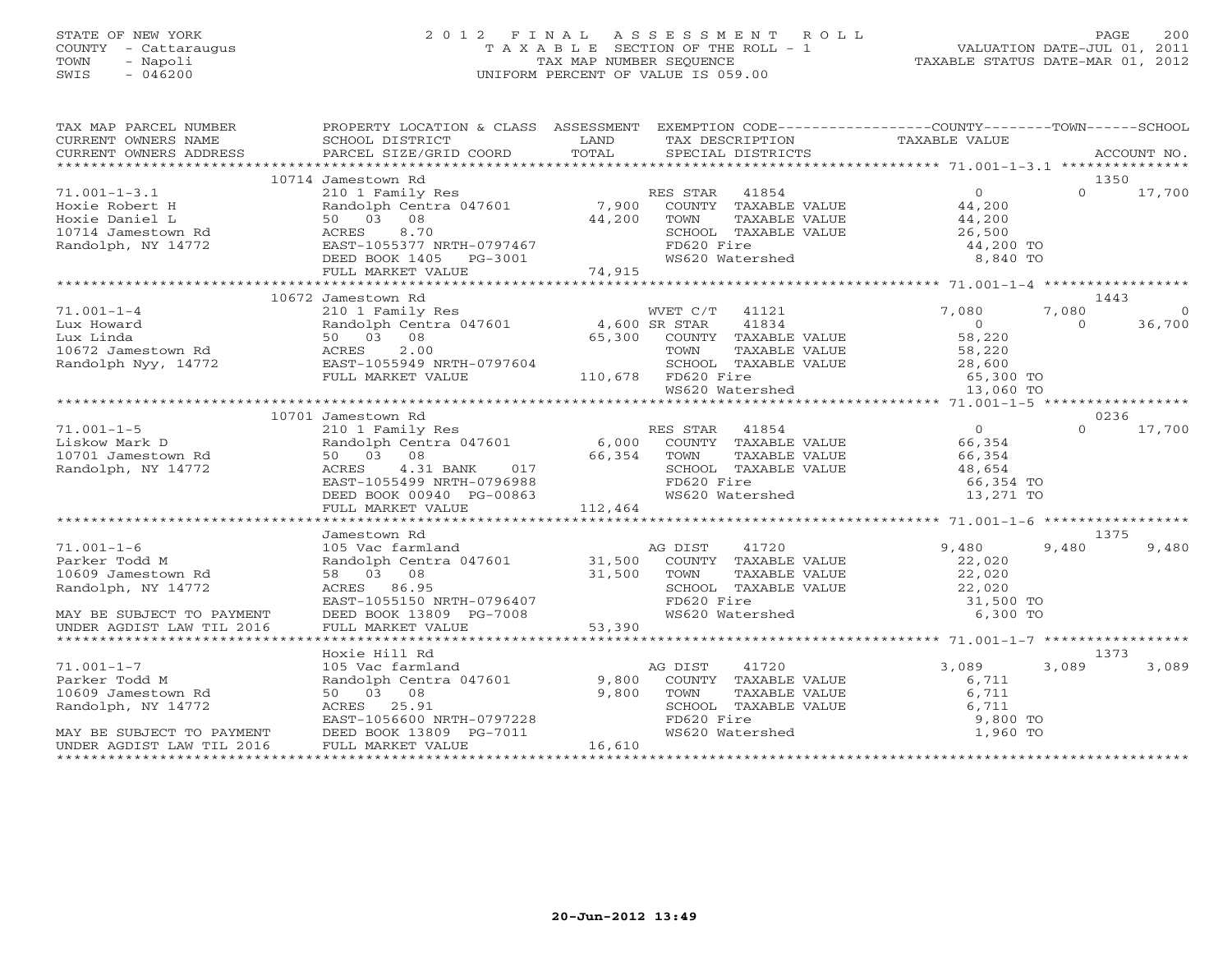# STATE OF NEW YORK 2 0 1 2 F I N A L A S S E S S M E N T R O L L PAGE 201 COUNTY - Cattaraugus T A X A B L E SECTION OF THE ROLL - 1 VALUATION DATE-JUL 01, 2011 TOWN - Napoli TAX MAP NUMBER SEQUENCE TAXABLE STATUS DATE-MAR 01, 2012 SWIS - 046200 UNIFORM PERCENT OF VALUE IS 059.00UNIFORM PERCENT OF VALUE IS 059.00

| TAX MAP PARCEL NUMBER<br>CURRENT OWNERS NAME<br>CURRENT OWNERS ADDRESS | PROPERTY LOCATION & CLASS ASSESSMENT<br>SCHOOL DISTRICT<br>PARCEL SIZE/GRID COORD | LAND<br>TOTAL | EXEMPTION CODE-----------------COUNTY-------TOWN------SCHOOL<br>TAX DESCRIPTION<br>SPECIAL DISTRICTS | <b>TAXABLE VALUE</b> | ACCOUNT NO.        |
|------------------------------------------------------------------------|-----------------------------------------------------------------------------------|---------------|------------------------------------------------------------------------------------------------------|----------------------|--------------------|
| ***********************                                                |                                                                                   |               |                                                                                                      |                      |                    |
|                                                                        | 10610 Hoxie Hill Rd                                                               |               |                                                                                                      |                      | 1371               |
| $71.001 - 1 - 8.1$                                                     | 112 Dairy farm                                                                    |               | AG DIST<br>41720                                                                                     | 10,488               | 10,488<br>10,488   |
| Parker Todd M                                                          | Randolph Centra 047601                                                            |               | 41,300 SILO T/C/S 42100                                                                              | 12,000               | 12,000<br>12,000   |
| Parker Ronald F                                                        | 50 03 08                                                                          | 126,000       | COUNTY TAXABLE VALUE                                                                                 | 103,512              |                    |
| 10609 Jamestown Rd                                                     | ACRES 98.60                                                                       |               | TAXABLE VALUE<br>TOWN                                                                                | 103,512              |                    |
| Randolph, NY 14772                                                     | EAST-1057346 NRTH-0797974                                                         |               | SCHOOL TAXABLE VALUE                                                                                 | 103,512              |                    |
|                                                                        | DEED BOOK 13809 PG-7009                                                           |               | FD620 Fire                                                                                           | 126,000 TO           |                    |
| MAY BE SUBJECT TO PAYMENT                                              | FULL MARKET VALUE                                                                 | 213,559       |                                                                                                      |                      |                    |
| UNDER AGDIST LAW TIL 2016                                              |                                                                                   |               |                                                                                                      |                      |                    |
|                                                                        |                                                                                   |               |                                                                                                      |                      |                    |
|                                                                        | 10609 Jamestown Rd                                                                |               |                                                                                                      |                      | 2098               |
| $71.001 - 1 - 8.3$                                                     | 210 1 Family Res                                                                  |               | RES STAR<br>41854                                                                                    | $\overline{0}$       | 17,700<br>$\Omega$ |
| Parker Todd M                                                          | Randolph Centra 047601                                                            | 3,600         | COUNTY TAXABLE VALUE                                                                                 | 54,500               |                    |
| 10609 Jamestown Rd                                                     | 50 03 08                                                                          | 54,500        | TAXABLE VALUE<br>TOWN                                                                                | 54,500               |                    |
| Randolph, NY 14772                                                     | FRNT 175.00 DPTH 175.00                                                           |               | SCHOOL TAXABLE VALUE                                                                                 | 36,800               |                    |
|                                                                        | EAST-1056892 NRTH-0797914                                                         |               | FD620 Fire                                                                                           | 54,500 TO            |                    |
|                                                                        | DEED BOOK 14710 PG-7001                                                           |               |                                                                                                      |                      |                    |
|                                                                        | FULL MARKET VALUE                                                                 | 92,373        |                                                                                                      |                      |                    |
|                                                                        |                                                                                   |               |                                                                                                      |                      |                    |
|                                                                        | Jamestown Rd                                                                      |               |                                                                                                      |                      | 1628               |
| $71.001 - 1 - 9.1$                                                     | 321 Abandoned ag                                                                  |               |                                                                                                      | 9.400                |                    |
|                                                                        |                                                                                   |               | COUNTY TAXABLE VALUE                                                                                 |                      |                    |
| Sanderlin Mark                                                         | Randolph Centra 047601                                                            | 9,400         | TAXABLE VALUE<br>TOWN                                                                                | 9,400                |                    |
| Attn: Joan Briggs                                                      | 50 03 08                                                                          | 9,400         | SCHOOL TAXABLE VALUE                                                                                 | 9,400                |                    |
| PO Box 62                                                              | ACRES 10.75                                                                       |               | FD620 Fire                                                                                           | 9,400 TO             |                    |
| Randolph, NY 14772                                                     | EAST-1058203 NRTH-0798306                                                         |               |                                                                                                      |                      |                    |
|                                                                        | FULL MARKET VALUE                                                                 | 15,932        |                                                                                                      |                      |                    |
|                                                                        |                                                                                   |               |                                                                                                      |                      |                    |
|                                                                        | 10480 Jamestown Rd                                                                |               |                                                                                                      |                      | 1918               |
| $71.001 - 1 - 9.2$                                                     | 210 1 Family Res                                                                  |               | RES STAR<br>41854                                                                                    | $\circ$              | 17,700<br>$\Omega$ |
| Briggs Joan L                                                          | Randolph Centra 047601                                                            | 10,100        | COUNTY TAXABLE VALUE                                                                                 | 69,100               |                    |
| Eberle James                                                           | 50 03 08                                                                          | 69,100        | TOWN<br>TAXABLE VALUE                                                                                | 69,100               |                    |
| PO Box 62                                                              | ACRES 14.32                                                                       |               | SCHOOL TAXABLE VALUE                                                                                 | 51,400               |                    |
| Randolph, NY 14772                                                     | EAST-1058319 NRTH-0799338                                                         |               | FD620 Fire                                                                                           | 69,100 TO            |                    |
|                                                                        | DEED BOOK 827<br>PG-00799                                                         |               |                                                                                                      |                      |                    |
|                                                                        | FULL MARKET VALUE                                                                 | 117,119       |                                                                                                      |                      |                    |
|                                                                        |                                                                                   |               |                                                                                                      |                      |                    |
|                                                                        | Nys Rte 242                                                                       |               |                                                                                                      |                      | 1372               |
| $71.001 - 1 - 9.3$                                                     | 323 Vacant rural                                                                  |               | COUNTY TAXABLE VALUE                                                                                 | 300                  |                    |
| Parker Todd M                                                          | Randolph Centra 047601                                                            | 300           | TOWN<br>TAXABLE VALUE                                                                                | 300                  |                    |
| 10609 Jamestown Rd                                                     | 50 03 08                                                                          | 300           | SCHOOL TAXABLE VALUE                                                                                 | 300                  |                    |
| Randolph, NY 14772                                                     | 1.78<br>ACRES                                                                     |               | FD620 Fire                                                                                           | 300 TO               |                    |
|                                                                        | EAST-1058644 NRTH-0798950                                                         |               |                                                                                                      |                      |                    |
|                                                                        | DEED BOOK 13809 PG-7013                                                           |               |                                                                                                      |                      |                    |
|                                                                        | FULL MARKET VALUE                                                                 | 508           |                                                                                                      |                      |                    |
|                                                                        |                                                                                   |               |                                                                                                      |                      |                    |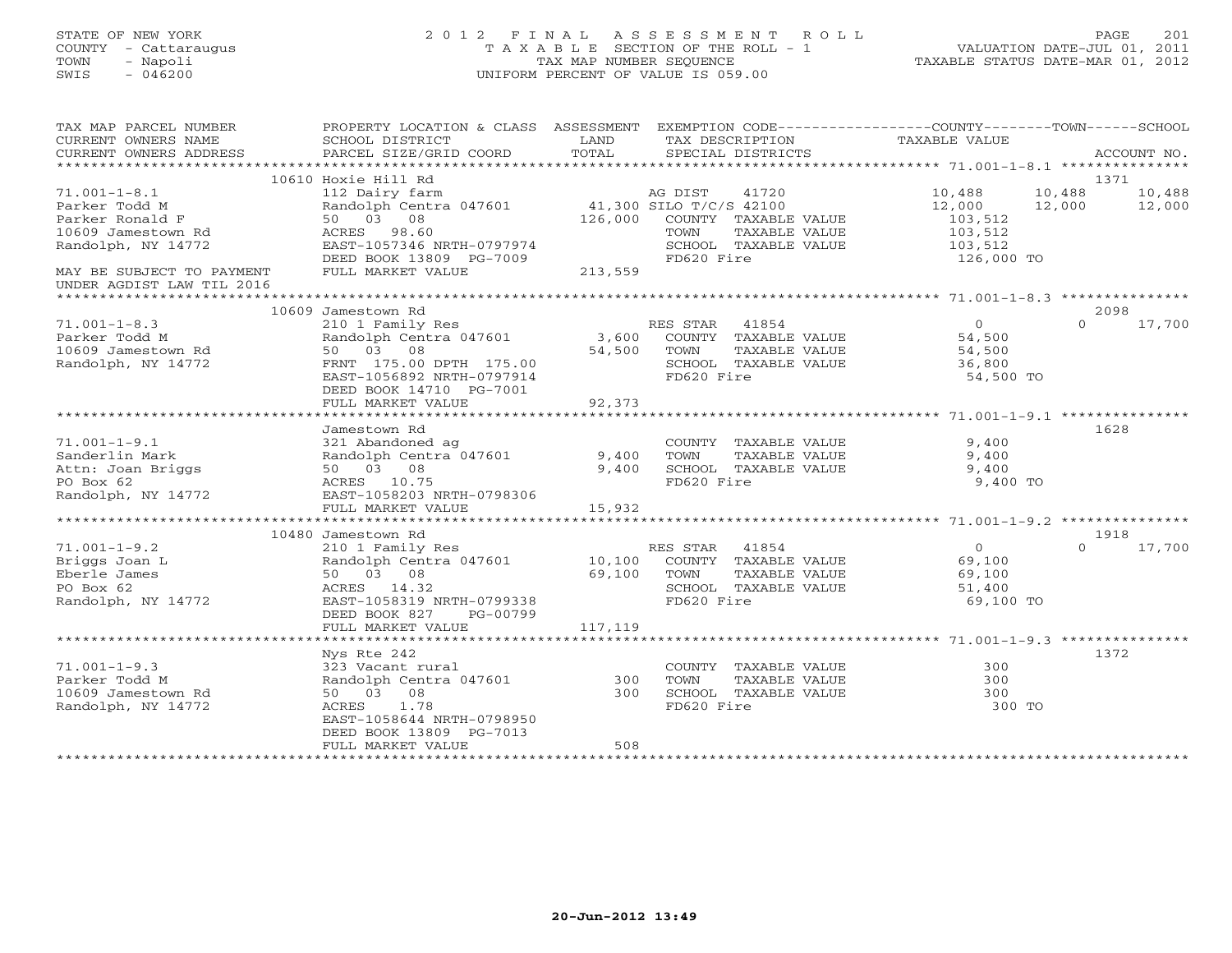# STATE OF NEW YORK 2 0 1 2 F I N A L A S S E S S M E N T R O L L PAGE 202 COUNTY - Cattaraugus T A X A B L E SECTION OF THE ROLL - 1 VALUATION DATE-JUL 01, 2011 TOWN - Napoli TAX MAP NUMBER SEQUENCE TAXABLE STATUS DATE-MAR 01, 2012 SWIS - 046200 UNIFORM PERCENT OF VALUE IS 059.00UNIFORM PERCENT OF VALUE IS 059.00

| TOTAL<br>CURRENT OWNERS ADDRESS<br>PARCEL SIZE/GRID COORD<br>SPECIAL DISTRICTS<br>ACCOUNT NO.<br>Nys Rte 242<br>2164<br>$71.001 - 1 - 9.4$<br>210 1 Family Res<br>COUNTY TAXABLE VALUE<br>36,195<br>Briggs Joan L<br>Randolph Centra 047601<br>5,595<br>TOWN<br>TAXABLE VALUE<br>36,195<br>Conewango Rd Box 62<br>50 03<br>08<br>36,195<br>SCHOOL TAXABLE VALUE<br>36,195<br>FD620 Fire<br>Randolph, NY 14772<br>ACRES<br>1.85<br>36,195 TO<br>EAST-1058236 NRTH-0798062<br>DEED BOOK 00953 PG-00101<br>FULL MARKET VALUE<br>61,347<br>10422 Nys Rte 242<br>1266<br>66,225<br>$71.001 - 1 - 10$<br>210 1 Family Res<br>COUNTY TAXABLE VALUE<br>Randolph Centra 047601 6,800<br>TOWN<br>TAXABLE VALUE<br>66,225<br>Mack James A<br>42 03 08<br>66,225<br>SCHOOL TAXABLE VALUE<br>66,225<br>Mack Diane M<br>4530 Windmill Rd<br>Ff 980.00<br>FD620 Fire<br>66,225 TO<br>Randolph, NY 14772<br>ACRES<br>5.72<br>EAST-1059133 NRTH-0799583<br>DEED BOOK 995<br>$PG-656$<br>112,246<br>FULL MARKET VALUE<br>10437 Nys Rte 242<br>1360<br>$71.001 - 1 - 11$<br>240 Rural res<br>AG BLDG<br>41700<br>13,500<br>13,500<br>13,500<br>9,000 RES STAR<br>Raber Mosie L<br>Randolph Centra 047601<br>41854<br>$\overline{0}$<br>$\Omega$<br>13,700<br>Raber Mattie M<br>42 03 08<br>27,200<br>COUNTY TAXABLE VALUE<br>13,700<br>10437 Nys Rte 242<br>TAXABLE VALUE<br>13,700<br>Land Contract<br>TOWN<br>Randolph, NY 14772<br>SCHOOL TAXABLE VALUE<br>ACRES 11.55<br>$\Omega$<br>27,200 TO<br>EAST-1058975 NRTH-0798511<br>FD620 Fire<br>DEED BOOK 8228<br>PG-3001<br>MAY BE SUBJECT TO PAYMENT<br>46,102<br>UNDER RPTL483 UNTIL 2019<br>FULL MARKET VALUE<br>**************************<br>10345 Nys Rte 242<br>1446<br>$\Omega$<br>$\Omega$<br>17,700<br>$71.001 - 1 - 12$<br>112 Dairy farm<br>RES STAR<br>41854<br>59,200<br>Randolph Centra 047601<br>Mack James A<br>COUNTY TAXABLE VALUE<br>135,200<br>42 03 08<br>135,200<br>Mack Diane M<br>TOWN<br>TAXABLE VALUE<br>135,200<br>4530 Windmill Rd<br>ACRES 94.36<br>SCHOOL TAXABLE VALUE<br>117,500<br>Randolph, NY 14772<br>EAST-1059793 NRTH-0798258<br>FD620 Fire<br>135,200 TO<br>DEED BOOK 00937 PG-00814<br>FULL MARKET VALUE<br>229,153<br>1339<br>4298 Whipple Rd<br>$71.001 - 1 - 13$<br>41131<br>11,800<br>280 Res Multiple<br>CVET C/T<br>11,800<br>$\Omega$<br>Randolph Centra 047601 6,400 DVET C/T 41141<br>Holliday Mercedes<br>2,835<br>2,835<br>$\overline{0}$<br>Holliday John W<br>$42 - 03 - 08$<br>56,700 SR STAR<br>41834<br>$\overline{0}$<br>36,700<br>$\Omega$<br>4298 Whipple Rd<br>6.15<br>42,065<br>ACRES<br>COUNTY TAXABLE VALUE<br>Randolph, NY 14772<br>EAST-1061109 NRTH-0796412<br>TOWN<br>TAXABLE VALUE<br>42,065<br>20,000<br>DEED BOOK 1023<br>PG-1091<br>SCHOOL TAXABLE VALUE<br>96,102 FD620 Fire<br>FULL MARKET VALUE<br>56,700 TO | TAX MAP PARCEL NUMBER<br>CURRENT OWNERS NAME | PROPERTY LOCATION & CLASS ASSESSMENT<br>SCHOOL DISTRICT | LAND | EXEMPTION CODE-----------------COUNTY-------TOWN------SCHOOL<br>TAX DESCRIPTION | TAXABLE VALUE |  |
|------------------------------------------------------------------------------------------------------------------------------------------------------------------------------------------------------------------------------------------------------------------------------------------------------------------------------------------------------------------------------------------------------------------------------------------------------------------------------------------------------------------------------------------------------------------------------------------------------------------------------------------------------------------------------------------------------------------------------------------------------------------------------------------------------------------------------------------------------------------------------------------------------------------------------------------------------------------------------------------------------------------------------------------------------------------------------------------------------------------------------------------------------------------------------------------------------------------------------------------------------------------------------------------------------------------------------------------------------------------------------------------------------------------------------------------------------------------------------------------------------------------------------------------------------------------------------------------------------------------------------------------------------------------------------------------------------------------------------------------------------------------------------------------------------------------------------------------------------------------------------------------------------------------------------------------------------------------------------------------------------------------------------------------------------------------------------------------------------------------------------------------------------------------------------------------------------------------------------------------------------------------------------------------------------------------------------------------------------------------------------------------------------------------------------------------------------------------------------------------------------------------------------------------------------------------------------------------------------------------------------------------------------------------------------------------------------------------------------------------------------------------------------------------------------------------------|----------------------------------------------|---------------------------------------------------------|------|---------------------------------------------------------------------------------|---------------|--|
|                                                                                                                                                                                                                                                                                                                                                                                                                                                                                                                                                                                                                                                                                                                                                                                                                                                                                                                                                                                                                                                                                                                                                                                                                                                                                                                                                                                                                                                                                                                                                                                                                                                                                                                                                                                                                                                                                                                                                                                                                                                                                                                                                                                                                                                                                                                                                                                                                                                                                                                                                                                                                                                                                                                                                                                                                        |                                              |                                                         |      |                                                                                 |               |  |
|                                                                                                                                                                                                                                                                                                                                                                                                                                                                                                                                                                                                                                                                                                                                                                                                                                                                                                                                                                                                                                                                                                                                                                                                                                                                                                                                                                                                                                                                                                                                                                                                                                                                                                                                                                                                                                                                                                                                                                                                                                                                                                                                                                                                                                                                                                                                                                                                                                                                                                                                                                                                                                                                                                                                                                                                                        |                                              |                                                         |      |                                                                                 |               |  |
|                                                                                                                                                                                                                                                                                                                                                                                                                                                                                                                                                                                                                                                                                                                                                                                                                                                                                                                                                                                                                                                                                                                                                                                                                                                                                                                                                                                                                                                                                                                                                                                                                                                                                                                                                                                                                                                                                                                                                                                                                                                                                                                                                                                                                                                                                                                                                                                                                                                                                                                                                                                                                                                                                                                                                                                                                        |                                              |                                                         |      |                                                                                 |               |  |
|                                                                                                                                                                                                                                                                                                                                                                                                                                                                                                                                                                                                                                                                                                                                                                                                                                                                                                                                                                                                                                                                                                                                                                                                                                                                                                                                                                                                                                                                                                                                                                                                                                                                                                                                                                                                                                                                                                                                                                                                                                                                                                                                                                                                                                                                                                                                                                                                                                                                                                                                                                                                                                                                                                                                                                                                                        |                                              |                                                         |      |                                                                                 |               |  |
|                                                                                                                                                                                                                                                                                                                                                                                                                                                                                                                                                                                                                                                                                                                                                                                                                                                                                                                                                                                                                                                                                                                                                                                                                                                                                                                                                                                                                                                                                                                                                                                                                                                                                                                                                                                                                                                                                                                                                                                                                                                                                                                                                                                                                                                                                                                                                                                                                                                                                                                                                                                                                                                                                                                                                                                                                        |                                              |                                                         |      |                                                                                 |               |  |
|                                                                                                                                                                                                                                                                                                                                                                                                                                                                                                                                                                                                                                                                                                                                                                                                                                                                                                                                                                                                                                                                                                                                                                                                                                                                                                                                                                                                                                                                                                                                                                                                                                                                                                                                                                                                                                                                                                                                                                                                                                                                                                                                                                                                                                                                                                                                                                                                                                                                                                                                                                                                                                                                                                                                                                                                                        |                                              |                                                         |      |                                                                                 |               |  |
|                                                                                                                                                                                                                                                                                                                                                                                                                                                                                                                                                                                                                                                                                                                                                                                                                                                                                                                                                                                                                                                                                                                                                                                                                                                                                                                                                                                                                                                                                                                                                                                                                                                                                                                                                                                                                                                                                                                                                                                                                                                                                                                                                                                                                                                                                                                                                                                                                                                                                                                                                                                                                                                                                                                                                                                                                        |                                              |                                                         |      |                                                                                 |               |  |
|                                                                                                                                                                                                                                                                                                                                                                                                                                                                                                                                                                                                                                                                                                                                                                                                                                                                                                                                                                                                                                                                                                                                                                                                                                                                                                                                                                                                                                                                                                                                                                                                                                                                                                                                                                                                                                                                                                                                                                                                                                                                                                                                                                                                                                                                                                                                                                                                                                                                                                                                                                                                                                                                                                                                                                                                                        |                                              |                                                         |      |                                                                                 |               |  |
|                                                                                                                                                                                                                                                                                                                                                                                                                                                                                                                                                                                                                                                                                                                                                                                                                                                                                                                                                                                                                                                                                                                                                                                                                                                                                                                                                                                                                                                                                                                                                                                                                                                                                                                                                                                                                                                                                                                                                                                                                                                                                                                                                                                                                                                                                                                                                                                                                                                                                                                                                                                                                                                                                                                                                                                                                        |                                              |                                                         |      |                                                                                 |               |  |
|                                                                                                                                                                                                                                                                                                                                                                                                                                                                                                                                                                                                                                                                                                                                                                                                                                                                                                                                                                                                                                                                                                                                                                                                                                                                                                                                                                                                                                                                                                                                                                                                                                                                                                                                                                                                                                                                                                                                                                                                                                                                                                                                                                                                                                                                                                                                                                                                                                                                                                                                                                                                                                                                                                                                                                                                                        |                                              |                                                         |      |                                                                                 |               |  |
|                                                                                                                                                                                                                                                                                                                                                                                                                                                                                                                                                                                                                                                                                                                                                                                                                                                                                                                                                                                                                                                                                                                                                                                                                                                                                                                                                                                                                                                                                                                                                                                                                                                                                                                                                                                                                                                                                                                                                                                                                                                                                                                                                                                                                                                                                                                                                                                                                                                                                                                                                                                                                                                                                                                                                                                                                        |                                              |                                                         |      |                                                                                 |               |  |
|                                                                                                                                                                                                                                                                                                                                                                                                                                                                                                                                                                                                                                                                                                                                                                                                                                                                                                                                                                                                                                                                                                                                                                                                                                                                                                                                                                                                                                                                                                                                                                                                                                                                                                                                                                                                                                                                                                                                                                                                                                                                                                                                                                                                                                                                                                                                                                                                                                                                                                                                                                                                                                                                                                                                                                                                                        |                                              |                                                         |      |                                                                                 |               |  |
|                                                                                                                                                                                                                                                                                                                                                                                                                                                                                                                                                                                                                                                                                                                                                                                                                                                                                                                                                                                                                                                                                                                                                                                                                                                                                                                                                                                                                                                                                                                                                                                                                                                                                                                                                                                                                                                                                                                                                                                                                                                                                                                                                                                                                                                                                                                                                                                                                                                                                                                                                                                                                                                                                                                                                                                                                        |                                              |                                                         |      |                                                                                 |               |  |
|                                                                                                                                                                                                                                                                                                                                                                                                                                                                                                                                                                                                                                                                                                                                                                                                                                                                                                                                                                                                                                                                                                                                                                                                                                                                                                                                                                                                                                                                                                                                                                                                                                                                                                                                                                                                                                                                                                                                                                                                                                                                                                                                                                                                                                                                                                                                                                                                                                                                                                                                                                                                                                                                                                                                                                                                                        |                                              |                                                         |      |                                                                                 |               |  |
|                                                                                                                                                                                                                                                                                                                                                                                                                                                                                                                                                                                                                                                                                                                                                                                                                                                                                                                                                                                                                                                                                                                                                                                                                                                                                                                                                                                                                                                                                                                                                                                                                                                                                                                                                                                                                                                                                                                                                                                                                                                                                                                                                                                                                                                                                                                                                                                                                                                                                                                                                                                                                                                                                                                                                                                                                        |                                              |                                                         |      |                                                                                 |               |  |
|                                                                                                                                                                                                                                                                                                                                                                                                                                                                                                                                                                                                                                                                                                                                                                                                                                                                                                                                                                                                                                                                                                                                                                                                                                                                                                                                                                                                                                                                                                                                                                                                                                                                                                                                                                                                                                                                                                                                                                                                                                                                                                                                                                                                                                                                                                                                                                                                                                                                                                                                                                                                                                                                                                                                                                                                                        |                                              |                                                         |      |                                                                                 |               |  |
|                                                                                                                                                                                                                                                                                                                                                                                                                                                                                                                                                                                                                                                                                                                                                                                                                                                                                                                                                                                                                                                                                                                                                                                                                                                                                                                                                                                                                                                                                                                                                                                                                                                                                                                                                                                                                                                                                                                                                                                                                                                                                                                                                                                                                                                                                                                                                                                                                                                                                                                                                                                                                                                                                                                                                                                                                        |                                              |                                                         |      |                                                                                 |               |  |
|                                                                                                                                                                                                                                                                                                                                                                                                                                                                                                                                                                                                                                                                                                                                                                                                                                                                                                                                                                                                                                                                                                                                                                                                                                                                                                                                                                                                                                                                                                                                                                                                                                                                                                                                                                                                                                                                                                                                                                                                                                                                                                                                                                                                                                                                                                                                                                                                                                                                                                                                                                                                                                                                                                                                                                                                                        |                                              |                                                         |      |                                                                                 |               |  |
|                                                                                                                                                                                                                                                                                                                                                                                                                                                                                                                                                                                                                                                                                                                                                                                                                                                                                                                                                                                                                                                                                                                                                                                                                                                                                                                                                                                                                                                                                                                                                                                                                                                                                                                                                                                                                                                                                                                                                                                                                                                                                                                                                                                                                                                                                                                                                                                                                                                                                                                                                                                                                                                                                                                                                                                                                        |                                              |                                                         |      |                                                                                 |               |  |
|                                                                                                                                                                                                                                                                                                                                                                                                                                                                                                                                                                                                                                                                                                                                                                                                                                                                                                                                                                                                                                                                                                                                                                                                                                                                                                                                                                                                                                                                                                                                                                                                                                                                                                                                                                                                                                                                                                                                                                                                                                                                                                                                                                                                                                                                                                                                                                                                                                                                                                                                                                                                                                                                                                                                                                                                                        |                                              |                                                         |      |                                                                                 |               |  |
|                                                                                                                                                                                                                                                                                                                                                                                                                                                                                                                                                                                                                                                                                                                                                                                                                                                                                                                                                                                                                                                                                                                                                                                                                                                                                                                                                                                                                                                                                                                                                                                                                                                                                                                                                                                                                                                                                                                                                                                                                                                                                                                                                                                                                                                                                                                                                                                                                                                                                                                                                                                                                                                                                                                                                                                                                        |                                              |                                                         |      |                                                                                 |               |  |
|                                                                                                                                                                                                                                                                                                                                                                                                                                                                                                                                                                                                                                                                                                                                                                                                                                                                                                                                                                                                                                                                                                                                                                                                                                                                                                                                                                                                                                                                                                                                                                                                                                                                                                                                                                                                                                                                                                                                                                                                                                                                                                                                                                                                                                                                                                                                                                                                                                                                                                                                                                                                                                                                                                                                                                                                                        |                                              |                                                         |      |                                                                                 |               |  |
|                                                                                                                                                                                                                                                                                                                                                                                                                                                                                                                                                                                                                                                                                                                                                                                                                                                                                                                                                                                                                                                                                                                                                                                                                                                                                                                                                                                                                                                                                                                                                                                                                                                                                                                                                                                                                                                                                                                                                                                                                                                                                                                                                                                                                                                                                                                                                                                                                                                                                                                                                                                                                                                                                                                                                                                                                        |                                              |                                                         |      |                                                                                 |               |  |
|                                                                                                                                                                                                                                                                                                                                                                                                                                                                                                                                                                                                                                                                                                                                                                                                                                                                                                                                                                                                                                                                                                                                                                                                                                                                                                                                                                                                                                                                                                                                                                                                                                                                                                                                                                                                                                                                                                                                                                                                                                                                                                                                                                                                                                                                                                                                                                                                                                                                                                                                                                                                                                                                                                                                                                                                                        |                                              |                                                         |      |                                                                                 |               |  |
|                                                                                                                                                                                                                                                                                                                                                                                                                                                                                                                                                                                                                                                                                                                                                                                                                                                                                                                                                                                                                                                                                                                                                                                                                                                                                                                                                                                                                                                                                                                                                                                                                                                                                                                                                                                                                                                                                                                                                                                                                                                                                                                                                                                                                                                                                                                                                                                                                                                                                                                                                                                                                                                                                                                                                                                                                        |                                              |                                                         |      |                                                                                 |               |  |
|                                                                                                                                                                                                                                                                                                                                                                                                                                                                                                                                                                                                                                                                                                                                                                                                                                                                                                                                                                                                                                                                                                                                                                                                                                                                                                                                                                                                                                                                                                                                                                                                                                                                                                                                                                                                                                                                                                                                                                                                                                                                                                                                                                                                                                                                                                                                                                                                                                                                                                                                                                                                                                                                                                                                                                                                                        |                                              |                                                         |      |                                                                                 |               |  |
|                                                                                                                                                                                                                                                                                                                                                                                                                                                                                                                                                                                                                                                                                                                                                                                                                                                                                                                                                                                                                                                                                                                                                                                                                                                                                                                                                                                                                                                                                                                                                                                                                                                                                                                                                                                                                                                                                                                                                                                                                                                                                                                                                                                                                                                                                                                                                                                                                                                                                                                                                                                                                                                                                                                                                                                                                        |                                              |                                                         |      |                                                                                 |               |  |
|                                                                                                                                                                                                                                                                                                                                                                                                                                                                                                                                                                                                                                                                                                                                                                                                                                                                                                                                                                                                                                                                                                                                                                                                                                                                                                                                                                                                                                                                                                                                                                                                                                                                                                                                                                                                                                                                                                                                                                                                                                                                                                                                                                                                                                                                                                                                                                                                                                                                                                                                                                                                                                                                                                                                                                                                                        |                                              |                                                         |      |                                                                                 |               |  |
|                                                                                                                                                                                                                                                                                                                                                                                                                                                                                                                                                                                                                                                                                                                                                                                                                                                                                                                                                                                                                                                                                                                                                                                                                                                                                                                                                                                                                                                                                                                                                                                                                                                                                                                                                                                                                                                                                                                                                                                                                                                                                                                                                                                                                                                                                                                                                                                                                                                                                                                                                                                                                                                                                                                                                                                                                        |                                              |                                                         |      |                                                                                 |               |  |
|                                                                                                                                                                                                                                                                                                                                                                                                                                                                                                                                                                                                                                                                                                                                                                                                                                                                                                                                                                                                                                                                                                                                                                                                                                                                                                                                                                                                                                                                                                                                                                                                                                                                                                                                                                                                                                                                                                                                                                                                                                                                                                                                                                                                                                                                                                                                                                                                                                                                                                                                                                                                                                                                                                                                                                                                                        |                                              |                                                         |      |                                                                                 |               |  |
|                                                                                                                                                                                                                                                                                                                                                                                                                                                                                                                                                                                                                                                                                                                                                                                                                                                                                                                                                                                                                                                                                                                                                                                                                                                                                                                                                                                                                                                                                                                                                                                                                                                                                                                                                                                                                                                                                                                                                                                                                                                                                                                                                                                                                                                                                                                                                                                                                                                                                                                                                                                                                                                                                                                                                                                                                        |                                              |                                                         |      |                                                                                 |               |  |
|                                                                                                                                                                                                                                                                                                                                                                                                                                                                                                                                                                                                                                                                                                                                                                                                                                                                                                                                                                                                                                                                                                                                                                                                                                                                                                                                                                                                                                                                                                                                                                                                                                                                                                                                                                                                                                                                                                                                                                                                                                                                                                                                                                                                                                                                                                                                                                                                                                                                                                                                                                                                                                                                                                                                                                                                                        |                                              |                                                         |      |                                                                                 |               |  |
|                                                                                                                                                                                                                                                                                                                                                                                                                                                                                                                                                                                                                                                                                                                                                                                                                                                                                                                                                                                                                                                                                                                                                                                                                                                                                                                                                                                                                                                                                                                                                                                                                                                                                                                                                                                                                                                                                                                                                                                                                                                                                                                                                                                                                                                                                                                                                                                                                                                                                                                                                                                                                                                                                                                                                                                                                        |                                              |                                                         |      |                                                                                 |               |  |
|                                                                                                                                                                                                                                                                                                                                                                                                                                                                                                                                                                                                                                                                                                                                                                                                                                                                                                                                                                                                                                                                                                                                                                                                                                                                                                                                                                                                                                                                                                                                                                                                                                                                                                                                                                                                                                                                                                                                                                                                                                                                                                                                                                                                                                                                                                                                                                                                                                                                                                                                                                                                                                                                                                                                                                                                                        |                                              |                                                         |      |                                                                                 |               |  |
|                                                                                                                                                                                                                                                                                                                                                                                                                                                                                                                                                                                                                                                                                                                                                                                                                                                                                                                                                                                                                                                                                                                                                                                                                                                                                                                                                                                                                                                                                                                                                                                                                                                                                                                                                                                                                                                                                                                                                                                                                                                                                                                                                                                                                                                                                                                                                                                                                                                                                                                                                                                                                                                                                                                                                                                                                        |                                              |                                                         |      |                                                                                 |               |  |
|                                                                                                                                                                                                                                                                                                                                                                                                                                                                                                                                                                                                                                                                                                                                                                                                                                                                                                                                                                                                                                                                                                                                                                                                                                                                                                                                                                                                                                                                                                                                                                                                                                                                                                                                                                                                                                                                                                                                                                                                                                                                                                                                                                                                                                                                                                                                                                                                                                                                                                                                                                                                                                                                                                                                                                                                                        |                                              |                                                         |      |                                                                                 |               |  |
|                                                                                                                                                                                                                                                                                                                                                                                                                                                                                                                                                                                                                                                                                                                                                                                                                                                                                                                                                                                                                                                                                                                                                                                                                                                                                                                                                                                                                                                                                                                                                                                                                                                                                                                                                                                                                                                                                                                                                                                                                                                                                                                                                                                                                                                                                                                                                                                                                                                                                                                                                                                                                                                                                                                                                                                                                        |                                              |                                                         |      |                                                                                 |               |  |
|                                                                                                                                                                                                                                                                                                                                                                                                                                                                                                                                                                                                                                                                                                                                                                                                                                                                                                                                                                                                                                                                                                                                                                                                                                                                                                                                                                                                                                                                                                                                                                                                                                                                                                                                                                                                                                                                                                                                                                                                                                                                                                                                                                                                                                                                                                                                                                                                                                                                                                                                                                                                                                                                                                                                                                                                                        |                                              |                                                         |      |                                                                                 |               |  |
|                                                                                                                                                                                                                                                                                                                                                                                                                                                                                                                                                                                                                                                                                                                                                                                                                                                                                                                                                                                                                                                                                                                                                                                                                                                                                                                                                                                                                                                                                                                                                                                                                                                                                                                                                                                                                                                                                                                                                                                                                                                                                                                                                                                                                                                                                                                                                                                                                                                                                                                                                                                                                                                                                                                                                                                                                        |                                              |                                                         |      |                                                                                 |               |  |
|                                                                                                                                                                                                                                                                                                                                                                                                                                                                                                                                                                                                                                                                                                                                                                                                                                                                                                                                                                                                                                                                                                                                                                                                                                                                                                                                                                                                                                                                                                                                                                                                                                                                                                                                                                                                                                                                                                                                                                                                                                                                                                                                                                                                                                                                                                                                                                                                                                                                                                                                                                                                                                                                                                                                                                                                                        |                                              |                                                         |      |                                                                                 |               |  |
|                                                                                                                                                                                                                                                                                                                                                                                                                                                                                                                                                                                                                                                                                                                                                                                                                                                                                                                                                                                                                                                                                                                                                                                                                                                                                                                                                                                                                                                                                                                                                                                                                                                                                                                                                                                                                                                                                                                                                                                                                                                                                                                                                                                                                                                                                                                                                                                                                                                                                                                                                                                                                                                                                                                                                                                                                        |                                              |                                                         |      |                                                                                 |               |  |
|                                                                                                                                                                                                                                                                                                                                                                                                                                                                                                                                                                                                                                                                                                                                                                                                                                                                                                                                                                                                                                                                                                                                                                                                                                                                                                                                                                                                                                                                                                                                                                                                                                                                                                                                                                                                                                                                                                                                                                                                                                                                                                                                                                                                                                                                                                                                                                                                                                                                                                                                                                                                                                                                                                                                                                                                                        |                                              |                                                         |      |                                                                                 |               |  |
|                                                                                                                                                                                                                                                                                                                                                                                                                                                                                                                                                                                                                                                                                                                                                                                                                                                                                                                                                                                                                                                                                                                                                                                                                                                                                                                                                                                                                                                                                                                                                                                                                                                                                                                                                                                                                                                                                                                                                                                                                                                                                                                                                                                                                                                                                                                                                                                                                                                                                                                                                                                                                                                                                                                                                                                                                        |                                              |                                                         |      |                                                                                 |               |  |
|                                                                                                                                                                                                                                                                                                                                                                                                                                                                                                                                                                                                                                                                                                                                                                                                                                                                                                                                                                                                                                                                                                                                                                                                                                                                                                                                                                                                                                                                                                                                                                                                                                                                                                                                                                                                                                                                                                                                                                                                                                                                                                                                                                                                                                                                                                                                                                                                                                                                                                                                                                                                                                                                                                                                                                                                                        |                                              |                                                         |      |                                                                                 |               |  |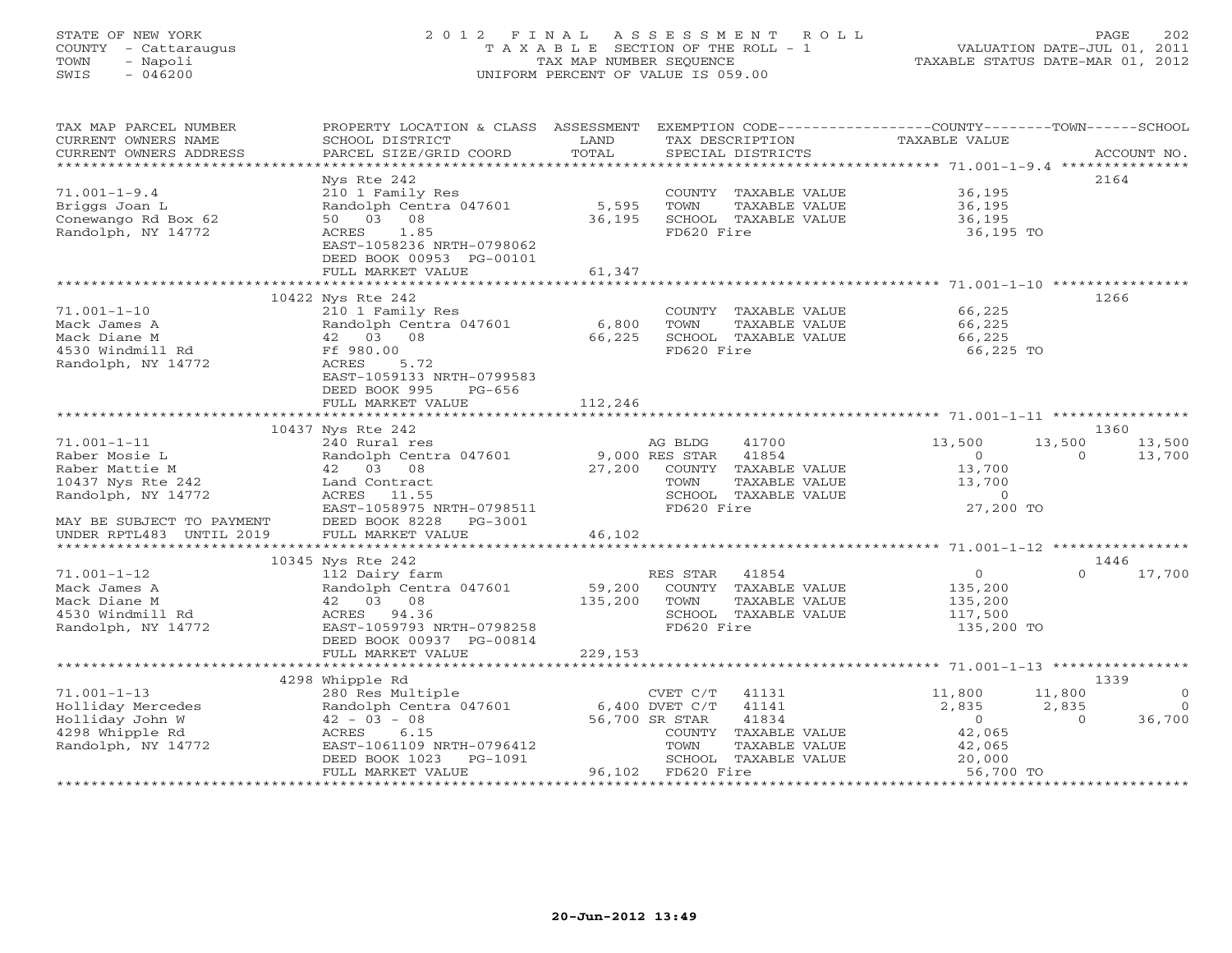# STATE OF NEW YORK 2 0 1 2 F I N A L A S S E S S M E N T R O L L PAGE 203 COUNTY - Cattaraugus T A X A B L E SECTION OF THE ROLL - 1 VALUATION DATE-JUL 01, 2011 TOWN - Napoli TAX MAP NUMBER SEQUENCE TAXABLE STATUS DATE-MAR 01, 2012 SWIS - 046200 UNIFORM PERCENT OF VALUE IS 059.00UNIFORM PERCENT OF VALUE IS 059.00

| TAX MAP PARCEL NUMBER<br>CURRENT OWNERS NAME<br>CURRENT OWNERS ADDRESS<br>***********************     | PROPERTY LOCATION & CLASS ASSESSMENT<br>SCHOOL DISTRICT<br>PARCEL SIZE/GRID COORD                                                                                       | LAND<br>TOTAL              | EXEMPTION CODE-----------------COUNTY-------TOWN------SCHOOL<br>TAX DESCRIPTION<br>SPECIAL DISTRICTS     | TAXABLE VALUE                                              | ACCOUNT NO.                |
|-------------------------------------------------------------------------------------------------------|-------------------------------------------------------------------------------------------------------------------------------------------------------------------------|----------------------------|----------------------------------------------------------------------------------------------------------|------------------------------------------------------------|----------------------------|
| $71.001 - 1 - 14$<br>White Phyllis E<br>2 Wednesday Hill Rd<br>Lee, NH 03861                          | Whipple Rd<br>910 Priv forest<br>Randolph Centra 047601<br>42 03 08<br>ACRES 61.50<br>EAST-1059997 NRTH-0796204<br>DEED BOOK 10386 PG-7001<br>FULL MARKET VALUE         | 23,900<br>23,900<br>40,508 | COUNTY TAXABLE VALUE<br>TOWN<br>TAXABLE VALUE<br>SCHOOL TAXABLE VALUE<br>FD620 Fire                      | 23,900<br>23,900<br>23,900<br>23,900 TO                    | 1649                       |
|                                                                                                       |                                                                                                                                                                         |                            |                                                                                                          |                                                            |                            |
| $71.001 - 1 - 15$<br>Cain Ronald W<br>Cain John Lawrence R<br>10555 Nys Rte 242<br>Randolph, NY 14772 | 10541 Nys Rte 242<br>270 Mfg housing<br>Randolph Centra 047601<br>42 03 08<br>$L/u$ - Lawrence<br>ACRES 10.33<br>EAST-1059291 NRTH-0796843<br>DEED BOOK 00959 PG-00689  | 8,500<br>17,400            | RES STAR<br>41854<br>COUNTY TAXABLE VALUE<br>TAXABLE VALUE<br>TOWN<br>SCHOOL TAXABLE VALUE<br>FD620 Fire | $\overline{0}$<br>17,400<br>17,400<br>$\circ$<br>17,400 TO | 0139<br>17,400<br>$\Omega$ |
|                                                                                                       | FULL MARKET VALUE                                                                                                                                                       | 29,492                     |                                                                                                          |                                                            |                            |
|                                                                                                       | *************************                                                                                                                                               |                            |                                                                                                          |                                                            |                            |
| $71.001 - 1 - 16$<br>Ribblett Eric<br>10529 NYS Rt 242<br>Randolph, NY 14772                          | 10529 NYS Rt 242<br>210 1 Family Res<br>Randolph Centra 047601<br>50 03 08<br>8.14<br>ACRES<br>EAST-1058947 NRTH-0797249<br>DEED BOOK 2815 PG-2001<br>FULL MARKET VALUE | 7,600<br>31,600<br>53,559  | COUNTY TAXABLE VALUE<br>TOWN<br>TAXABLE VALUE<br>SCHOOL TAXABLE VALUE<br>FD620 Fire                      | 31,600<br>31,600<br>31,600<br>31,600 TO                    | 0232                       |
|                                                                                                       |                                                                                                                                                                         |                            |                                                                                                          |                                                            |                            |
| $71.001 - 1 - 17$<br>Huntington Charlyn K<br>10471 Route 242<br>Randolph, NY 14772                    | 10471 Route 242<br>210 1 Family Res<br>Randolph Centra 047601<br>50 03 08<br>2.23<br>ACRES<br>EAST-1058640 NRTH-0798531<br>DEED BOOK 13108 PG-3001                      | 4,200<br>34,800            | RES STAR 41854<br>COUNTY TAXABLE VALUE<br>TOWN<br>TAXABLE VALUE<br>SCHOOL TAXABLE VALUE<br>FD620 Fire    | $\overline{0}$<br>34,800<br>34,800<br>17,100<br>34,800 TO  | 1600<br>$\Omega$<br>17,700 |
|                                                                                                       | FULL MARKET VALUE                                                                                                                                                       | 58,983                     |                                                                                                          |                                                            |                            |
|                                                                                                       |                                                                                                                                                                         |                            |                                                                                                          |                                                            |                            |
| $71.001 - 1 - 18$<br>Yousett Daniel A<br>Yousett Rita<br>4530 Candlewood Dr<br>Lockport, NY 14094     | Nys Rte 242<br>312 Vac w/imprv<br>Randolph Centra 047601<br>50 03 08<br>3.85<br>ACRES<br>EAST-1058616 NRTH-0798062<br>DEED BOOK 00953 PG-00200<br>FULL MARKET VALUE     | 5,700<br>6,400<br>10,847   | COUNTY TAXABLE VALUE<br>TOWN<br>TAXABLE VALUE<br>SCHOOL TAXABLE VALUE<br>FD620 Fire                      | 6,400<br>6,400<br>6,400<br>6,400 TO                        | 0189                       |
|                                                                                                       | ********************                                                                                                                                                    |                            |                                                                                                          |                                                            |                            |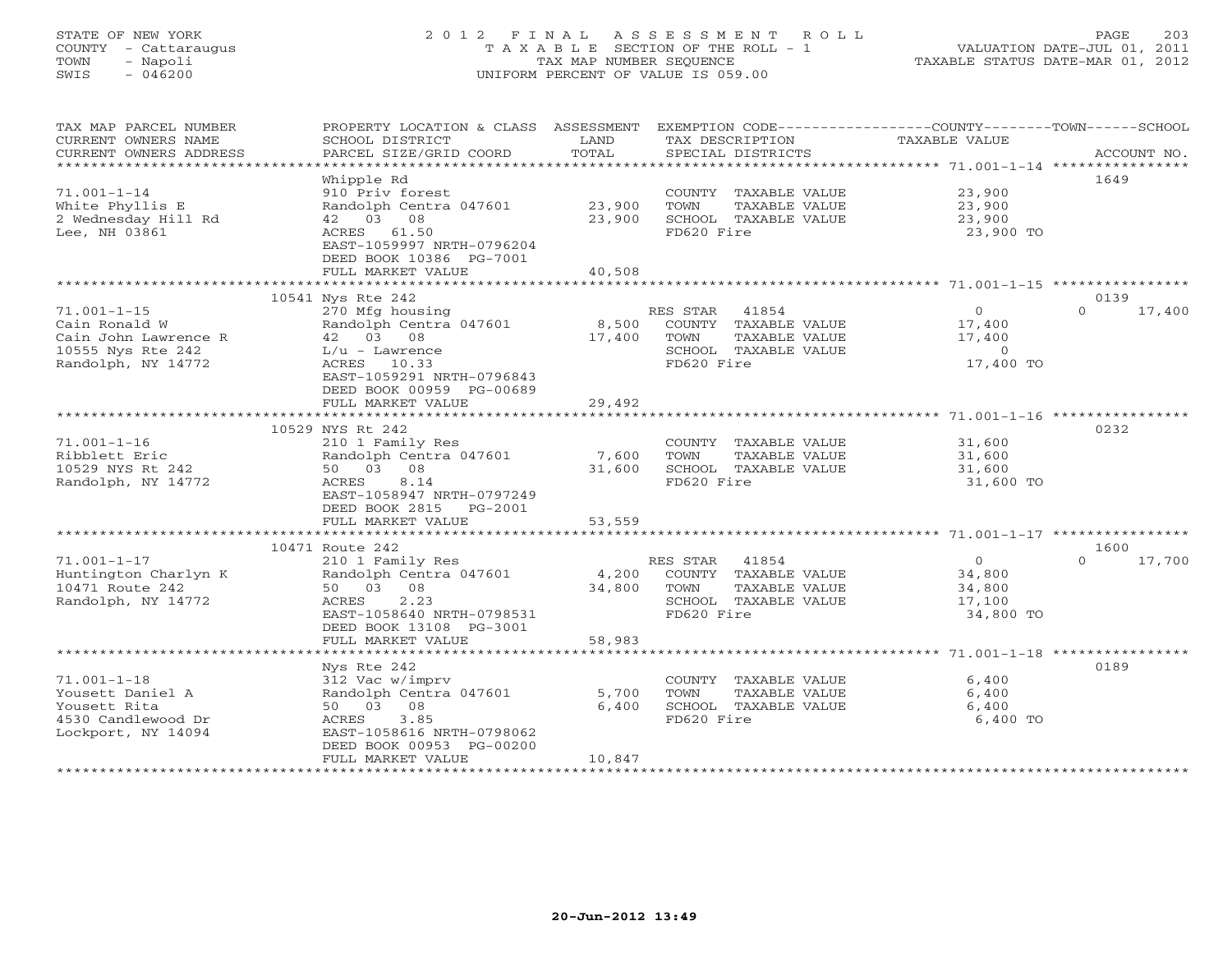# STATE OF NEW YORK 2 0 1 2 F I N A L A S S E S S M E N T R O L L PAGE 204 COUNTY - Cattaraugus T A X A B L E SECTION OF THE ROLL - 1 VALUATION DATE-JUL 01, 2011 TOWN - Napoli TAX MAP NUMBER SEQUENCE TAXABLE STATUS DATE-MAR 01, 2012 SWIS - 046200 UNIFORM PERCENT OF VALUE IS 059.00UNIFORM PERCENT OF VALUE IS 059.00

| TAX MAP PARCEL NUMBER                                                                                                                                                                                                                                                                                                                                                              | PROPERTY LOCATION & CLASS ASSESSMENT EXEMPTION CODE----------------COUNTY-------TOWN------SCHOOL                                                                                                                                         |                                                                                                                        |                                                                                                                                                                                                     |                       |               |
|------------------------------------------------------------------------------------------------------------------------------------------------------------------------------------------------------------------------------------------------------------------------------------------------------------------------------------------------------------------------------------|------------------------------------------------------------------------------------------------------------------------------------------------------------------------------------------------------------------------------------------|------------------------------------------------------------------------------------------------------------------------|-----------------------------------------------------------------------------------------------------------------------------------------------------------------------------------------------------|-----------------------|---------------|
| CURRENT OWNERS NAME                                                                                                                                                                                                                                                                                                                                                                | SCHOOL DISTRICT                                                                                                                                                                                                                          | <b>EXAMPLE SERVICE SERVICE SERVICE SERVICE SERVICE SERVICE SERVICE SERVICE SERVICE SERVICE SERVICE SERVICE SERVICE</b> | TAX DESCRIPTION TAXABLE VALUE                                                                                                                                                                       |                       |               |
| - CURRENT OWNERS ADDRESS - PARCEL SIZE/GRID COORD - TOTAL - SPECIAL DISTRICTS - ACCOUNT NO.<br>- ARCOUNT NO - ARCHA SECOUNT SECOUNT SECOUNT SECOUNT ACCOUNT ACCOUNT ACT - A SECOUNT AND A SECOUNT A SECOUNT T<br>CURRENT OWNERS ADDRESS                                                                                                                                            |                                                                                                                                                                                                                                          |                                                                                                                        |                                                                                                                                                                                                     |                       |               |
|                                                                                                                                                                                                                                                                                                                                                                                    |                                                                                                                                                                                                                                          |                                                                                                                        |                                                                                                                                                                                                     |                       |               |
|                                                                                                                                                                                                                                                                                                                                                                                    | 10514 Nys Rte 242                                                                                                                                                                                                                        |                                                                                                                        |                                                                                                                                                                                                     |                       | 1352          |
| $71.001 - 1 - 19$                                                                                                                                                                                                                                                                                                                                                                  | Nys Rte 242<br>210 1 Family Res RES STAR 41854<br>26,600 COUNTY TAXABLE VALUE 26,600<br>50 03 08 26,600 TOWN TAXABLE VALUE 26,600<br>ACRES 7.15 SCHOOL TAXABLE VALUE 26,600<br>EAST-1058041 NRTH-0797174 FD620 Fire 26,600 TOWN 26,600 T |                                                                                                                        |                                                                                                                                                                                                     |                       | $0 \t 17,700$ |
| Hribar James A<br>10514 Rte 242<br>Randolph, NY 14772<br>ACRES<br>2.15                                                                                                                                                                                                                                                                                                             |                                                                                                                                                                                                                                          |                                                                                                                        |                                                                                                                                                                                                     |                       |               |
|                                                                                                                                                                                                                                                                                                                                                                                    |                                                                                                                                                                                                                                          |                                                                                                                        |                                                                                                                                                                                                     |                       |               |
|                                                                                                                                                                                                                                                                                                                                                                                    |                                                                                                                                                                                                                                          |                                                                                                                        |                                                                                                                                                                                                     |                       |               |
|                                                                                                                                                                                                                                                                                                                                                                                    |                                                                                                                                                                                                                                          |                                                                                                                        |                                                                                                                                                                                                     |                       |               |
|                                                                                                                                                                                                                                                                                                                                                                                    |                                                                                                                                                                                                                                          |                                                                                                                        | FD620 Fire 26,600 TO 28,600 TO 26,600 TO                                                                                                                                                            |                       |               |
| $1000K$ 820 PG-00829 MS620 Watershed 5,320 TO<br>DEED BOOK 820 PG-00829 MS620 Watershed 5,320 TO<br>FULL MARKET VALUE 45,085 45,085 Attershed 45,085 Atternationally and the summarket when the set of the state of the state of th                                                                                                                                                |                                                                                                                                                                                                                                          |                                                                                                                        |                                                                                                                                                                                                     |                       |               |
|                                                                                                                                                                                                                                                                                                                                                                                    |                                                                                                                                                                                                                                          |                                                                                                                        |                                                                                                                                                                                                     |                       |               |
|                                                                                                                                                                                                                                                                                                                                                                                    | 10533 Nys Rte 242                                                                                                                                                                                                                        |                                                                                                                        |                                                                                                                                                                                                     |                       | 1379          |
|                                                                                                                                                                                                                                                                                                                                                                                    |                                                                                                                                                                                                                                          |                                                                                                                        |                                                                                                                                                                                                     |                       |               |
|                                                                                                                                                                                                                                                                                                                                                                                    |                                                                                                                                                                                                                                          |                                                                                                                        |                                                                                                                                                                                                     |                       |               |
|                                                                                                                                                                                                                                                                                                                                                                                    |                                                                                                                                                                                                                                          |                                                                                                                        |                                                                                                                                                                                                     |                       |               |
|                                                                                                                                                                                                                                                                                                                                                                                    |                                                                                                                                                                                                                                          |                                                                                                                        |                                                                                                                                                                                                     | 17,400 TO<br>3,480 TO |               |
|                                                                                                                                                                                                                                                                                                                                                                                    |                                                                                                                                                                                                                                          |                                                                                                                        |                                                                                                                                                                                                     |                       |               |
|                                                                                                                                                                                                                                                                                                                                                                                    | DEED BOOK 712 PG-01135                                                                                                                                                                                                                   |                                                                                                                        |                                                                                                                                                                                                     |                       |               |
|                                                                                                                                                                                                                                                                                                                                                                                    | FULL MARKET VALUE                                                                                                                                                                                                                        | 29,492                                                                                                                 |                                                                                                                                                                                                     |                       |               |
|                                                                                                                                                                                                                                                                                                                                                                                    |                                                                                                                                                                                                                                          |                                                                                                                        |                                                                                                                                                                                                     |                       |               |
|                                                                                                                                                                                                                                                                                                                                                                                    | Nys Rte 242                                                                                                                                                                                                                              |                                                                                                                        |                                                                                                                                                                                                     |                       | 1378          |
|                                                                                                                                                                                                                                                                                                                                                                                    |                                                                                                                                                                                                                                          |                                                                                                                        |                                                                                                                                                                                                     |                       |               |
|                                                                                                                                                                                                                                                                                                                                                                                    |                                                                                                                                                                                                                                          |                                                                                                                        |                                                                                                                                                                                                     |                       |               |
|                                                                                                                                                                                                                                                                                                                                                                                    |                                                                                                                                                                                                                                          |                                                                                                                        |                                                                                                                                                                                                     |                       |               |
|                                                                                                                                                                                                                                                                                                                                                                                    |                                                                                                                                                                                                                                          |                                                                                                                        |                                                                                                                                                                                                     | 5,400 TO              |               |
|                                                                                                                                                                                                                                                                                                                                                                                    |                                                                                                                                                                                                                                          |                                                                                                                        |                                                                                                                                                                                                     | 1,080 TO              |               |
|                                                                                                                                                                                                                                                                                                                                                                                    | DEED BOOK 788 PG-00521                                                                                                                                                                                                                   |                                                                                                                        |                                                                                                                                                                                                     |                       |               |
|                                                                                                                                                                                                                                                                                                                                                                                    | FULL MARKET VALUE                                                                                                                                                                                                                        | 9,153                                                                                                                  |                                                                                                                                                                                                     |                       |               |
|                                                                                                                                                                                                                                                                                                                                                                                    |                                                                                                                                                                                                                                          |                                                                                                                        |                                                                                                                                                                                                     |                       |               |
|                                                                                                                                                                                                                                                                                                                                                                                    | 10555 Nys Rte 242                                                                                                                                                                                                                        |                                                                                                                        |                                                                                                                                                                                                     |                       | 0140          |
|                                                                                                                                                                                                                                                                                                                                                                                    |                                                                                                                                                                                                                                          |                                                                                                                        |                                                                                                                                                                                                     |                       |               |
|                                                                                                                                                                                                                                                                                                                                                                                    |                                                                                                                                                                                                                                          |                                                                                                                        |                                                                                                                                                                                                     |                       |               |
|                                                                                                                                                                                                                                                                                                                                                                                    |                                                                                                                                                                                                                                          |                                                                                                                        |                                                                                                                                                                                                     |                       |               |
| $\begin{array}{ccccccccc} 71.001-1-22.1 && 10333&\text{N2} &\text{CUC} & & & & & & & & 17,650\ \text{Cain A. John} && 312&\text{Vac } \times \text{Imprv} && 7,650&\text{TOWN} &\text{TAXABLE VALUE} && 17,650\ \text{Equation 17,650} && 80&03&08&&&\text{M2} &\text{CUC} & & & & & & & 17,650\ \text{Englewood, FL 34223} && \text{ACRES} && 5.00 &\text{BANK} && 017 && \text{$ |                                                                                                                                                                                                                                          |                                                                                                                        |                                                                                                                                                                                                     |                       |               |
|                                                                                                                                                                                                                                                                                                                                                                                    | EAST-1058672 NRTH-0796213                                                                                                                                                                                                                |                                                                                                                        |                                                                                                                                                                                                     |                       |               |
|                                                                                                                                                                                                                                                                                                                                                                                    | DEED BOOK 1012 PG-342                                                                                                                                                                                                                    |                                                                                                                        |                                                                                                                                                                                                     |                       |               |
|                                                                                                                                                                                                                                                                                                                                                                                    |                                                                                                                                                                                                                                          |                                                                                                                        |                                                                                                                                                                                                     |                       |               |
|                                                                                                                                                                                                                                                                                                                                                                                    |                                                                                                                                                                                                                                          |                                                                                                                        |                                                                                                                                                                                                     |                       |               |
|                                                                                                                                                                                                                                                                                                                                                                                    | 10555 Nys Rte 242                                                                                                                                                                                                                        |                                                                                                                        |                                                                                                                                                                                                     |                       | 2072          |
|                                                                                                                                                                                                                                                                                                                                                                                    |                                                                                                                                                                                                                                          |                                                                                                                        | $\begin{tabular}{llllll} \multicolumn{2}{c}{\textbf{COUNTY}} & \textbf{TAXABLE VALUE} & & & & & 6,100 \\ \multicolumn{2}{c}{\textbf{TOWN}} & \textbf{TAXABLE VALUE} & & & & 6,100 \\ \end{tabular}$ | 6,100                 |               |
|                                                                                                                                                                                                                                                                                                                                                                                    |                                                                                                                                                                                                                                          |                                                                                                                        |                                                                                                                                                                                                     |                       |               |
|                                                                                                                                                                                                                                                                                                                                                                                    |                                                                                                                                                                                                                                          |                                                                                                                        | SCHOOL TAXABLE VALUE<br>FD620 Fire                                                                                                                                                                  | 6,100                 |               |
|                                                                                                                                                                                                                                                                                                                                                                                    |                                                                                                                                                                                                                                          |                                                                                                                        |                                                                                                                                                                                                     | 6,100 TO              |               |
|                                                                                                                                                                                                                                                                                                                                                                                    |                                                                                                                                                                                                                                          |                                                                                                                        |                                                                                                                                                                                                     |                       |               |
|                                                                                                                                                                                                                                                                                                                                                                                    |                                                                                                                                                                                                                                          |                                                                                                                        |                                                                                                                                                                                                     |                       |               |
|                                                                                                                                                                                                                                                                                                                                                                                    | FULL MARKET VALUE                                                                                                                                                                                                                        | 10,339                                                                                                                 |                                                                                                                                                                                                     |                       |               |
|                                                                                                                                                                                                                                                                                                                                                                                    |                                                                                                                                                                                                                                          |                                                                                                                        |                                                                                                                                                                                                     |                       |               |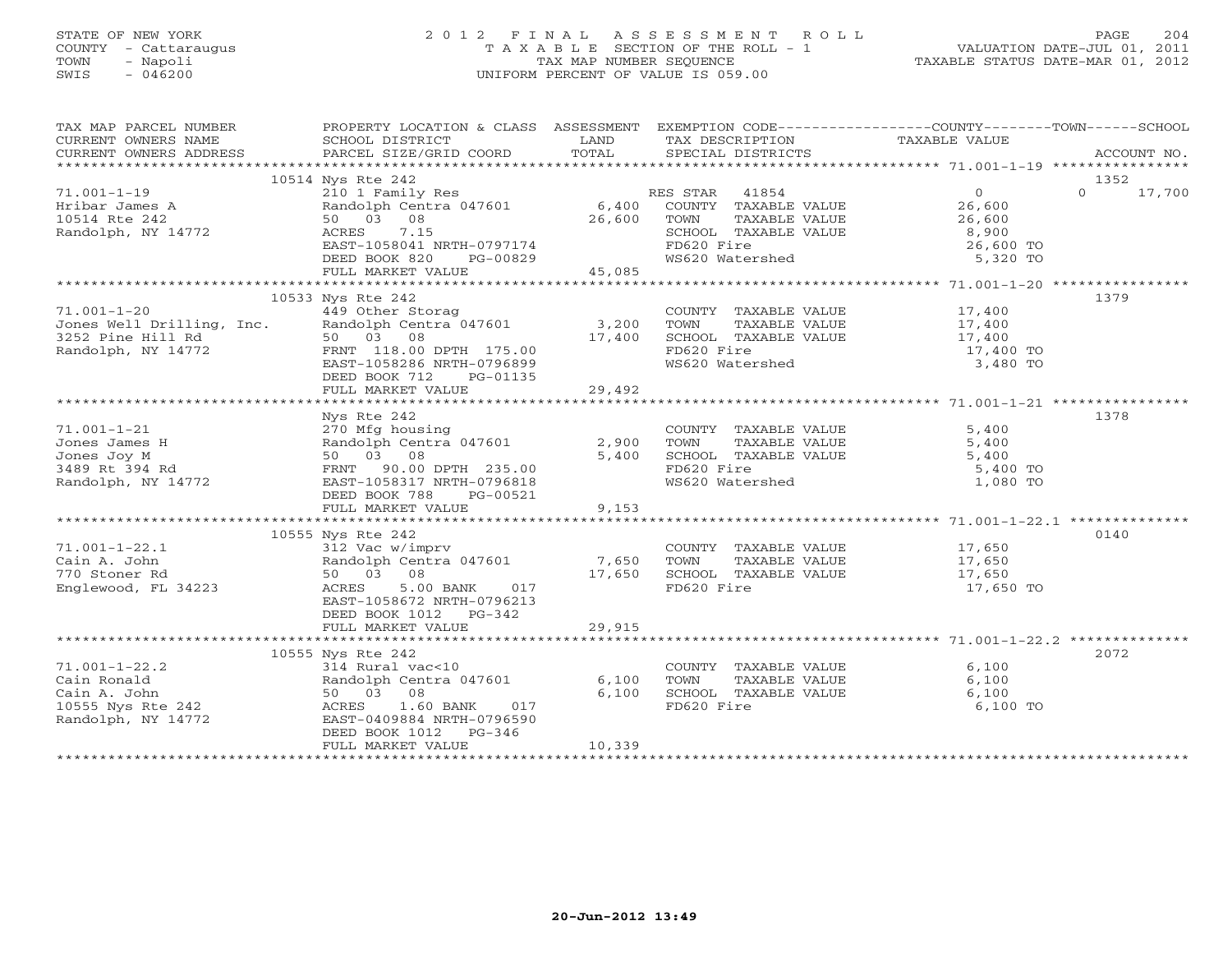# STATE OF NEW YORK 2 0 1 2 F I N A L A S S E S S M E N T R O L L PAGE 205 COUNTY - Cattaraugus T A X A B L E SECTION OF THE ROLL - 1 VALUATION DATE-JUL 01, 2011 TOWN - Napoli TAX MAP NUMBER SEQUENCE TAXABLE STATUS DATE-MAR 01, 2012 SWIS - 046200 UNIFORM PERCENT OF VALUE IS 059.00UNIFORM PERCENT OF VALUE IS 059.00

| TAX MAP PARCEL NUMBER<br>CURRENT OWNERS ADDRESS                                                                                                                                                                                                                | PROPERTY LOCATION & CLASS ASSESSMENT EXEMPTION CODE----------------COUNTY-------TOWN------SCHOOL                                                                                                                                           |                        |                                                                                                                                         |           |                    |
|----------------------------------------------------------------------------------------------------------------------------------------------------------------------------------------------------------------------------------------------------------------|--------------------------------------------------------------------------------------------------------------------------------------------------------------------------------------------------------------------------------------------|------------------------|-----------------------------------------------------------------------------------------------------------------------------------------|-----------|--------------------|
|                                                                                                                                                                                                                                                                |                                                                                                                                                                                                                                            |                        |                                                                                                                                         |           |                    |
|                                                                                                                                                                                                                                                                | 10555 Route 242                                                                                                                                                                                                                            |                        |                                                                                                                                         |           | 2264               |
|                                                                                                                                                                                                                                                                |                                                                                                                                                                                                                                            |                        | COUNTY TAXABLE VALUE                                                                                                                    | 650       |                    |
|                                                                                                                                                                                                                                                                |                                                                                                                                                                                                                                            |                        | TOWN       TAXABLE  VALUE<br>SCHOOL    TAXABLE  VALUE                                                                                   | 650       |                    |
|                                                                                                                                                                                                                                                                |                                                                                                                                                                                                                                            |                        |                                                                                                                                         | 650       |                    |
|                                                                                                                                                                                                                                                                |                                                                                                                                                                                                                                            |                        | FD620 Fire                                                                                                                              | 650 TO    |                    |
|                                                                                                                                                                                                                                                                | EAST-1058605 NRTH-0796842                                                                                                                                                                                                                  |                        |                                                                                                                                         |           |                    |
|                                                                                                                                                                                                                                                                | DEED BOOK 1002 PG-455                                                                                                                                                                                                                      |                        |                                                                                                                                         |           |                    |
|                                                                                                                                                                                                                                                                |                                                                                                                                                                                                                                            |                        |                                                                                                                                         |           |                    |
|                                                                                                                                                                                                                                                                |                                                                                                                                                                                                                                            |                        |                                                                                                                                         |           |                    |
|                                                                                                                                                                                                                                                                | 10555 Rt 242                                                                                                                                                                                                                               |                        |                                                                                                                                         |           | 2342               |
|                                                                                                                                                                                                                                                                | 322 Rural vac>10<br>Randolph Centra 047601 6,400                                                                                                                                                                                           |                        | COUNTY TAXABLE VALUE                                                                                                                    | 6,400     |                    |
|                                                                                                                                                                                                                                                                |                                                                                                                                                                                                                                            |                        | TAXABLE VALUE<br>TOWN                                                                                                                   | 6,400     |                    |
| 71.001-1-22.4<br>Cain Lawrence<br>10555 Rt 242<br>Randolph, NY 14772<br>Randolph, NY 14772<br>CRES 8.13<br>Randolph, NY 14772<br>CRES 8.13<br>CRES 8.13<br>CRES 8.13<br>CRES 8.13<br>CRES 8.13<br>CRES 8.13<br>CRES 8.13<br>CRES 8.13<br>CRES 8.13<br>CRES 8.1 |                                                                                                                                                                                                                                            | 6,400                  | SCHOOL TAXABLE VALUE<br>FD620 Fire                                                                                                      | 6,400     |                    |
|                                                                                                                                                                                                                                                                |                                                                                                                                                                                                                                            |                        |                                                                                                                                         | 6,400 TO  |                    |
|                                                                                                                                                                                                                                                                | DEED BOOK 8020 PG-5008                                                                                                                                                                                                                     |                        |                                                                                                                                         |           |                    |
|                                                                                                                                                                                                                                                                | DEED BOOK 0020 -<br>FULL MARKET VALUE<br>ALLASSET VALUE                                                                                                                                                                                    | 10,847                 |                                                                                                                                         |           |                    |
|                                                                                                                                                                                                                                                                |                                                                                                                                                                                                                                            |                        |                                                                                                                                         |           |                    |
|                                                                                                                                                                                                                                                                | 10555 Route 242                                                                                                                                                                                                                            |                        |                                                                                                                                         |           | 2343               |
| $71.001 - 1 - 22.5$                                                                                                                                                                                                                                            |                                                                                                                                                                                                                                            |                        |                                                                                                                                         |           | $\Omega$<br>17,700 |
| Cain Ronald W<br>Cain Kathleen M<br>10555 Rt 242<br>Randolph, NY 14772                                                                                                                                                                                         | RES STAR 41854<br>210 1 Family Res RES STAR 41854<br>210 1 Family Res RES STAR 41854<br>210 1 Family Res RES RANG 4,360 COUNTY TAXABLE VALUE 55,560<br>55,560 TOWN TAXABLE VALUE 55,560<br>255,560 SCHOOL TAXABLE VALUE 37,860<br>27,860 F |                        |                                                                                                                                         |           |                    |
|                                                                                                                                                                                                                                                                |                                                                                                                                                                                                                                            |                        |                                                                                                                                         |           |                    |
|                                                                                                                                                                                                                                                                |                                                                                                                                                                                                                                            |                        | SCHOOL TAXABLE VALUE<br>SCHOOL TAXABLE VALUE 37,860<br>FD620 Fire 55,560 TO                                                             |           |                    |
|                                                                                                                                                                                                                                                                |                                                                                                                                                                                                                                            |                        |                                                                                                                                         |           |                    |
|                                                                                                                                                                                                                                                                |                                                                                                                                                                                                                                            |                        |                                                                                                                                         |           |                    |
|                                                                                                                                                                                                                                                                |                                                                                                                                                                                                                                            |                        |                                                                                                                                         |           |                    |
|                                                                                                                                                                                                                                                                | 10575 Nys Rte 242                                                                                                                                                                                                                          |                        |                                                                                                                                         |           | 1271               |
|                                                                                                                                                                                                                                                                |                                                                                                                                                                                                                                            |                        |                                                                                                                                         |           | $\circ$<br>17,700  |
|                                                                                                                                                                                                                                                                |                                                                                                                                                                                                                                            |                        |                                                                                                                                         |           |                    |
|                                                                                                                                                                                                                                                                |                                                                                                                                                                                                                                            |                        |                                                                                                                                         |           |                    |
|                                                                                                                                                                                                                                                                |                                                                                                                                                                                                                                            |                        |                                                                                                                                         |           |                    |
| 71.001-1-23<br>210 1 Family Res<br>Storer Roger S<br>210 1 Family Res<br>210 1 Family Res<br>210 1 Family Res<br>210 1 Family Res<br>6,300 COUNTY TAXABLE VALUE<br>210575 Nys Rte 242<br>26 242<br>26 26 26 26 26 26 26 26 26 26 2729<br>26 2729 210           |                                                                                                                                                                                                                                            |                        | SCHOOL TAXABLE VALUE $\begin{array}{ccc} 83,800 \\ \text{FD620 Fire} \end{array}$<br>FD620 Fire 101,500 TO<br>WS620 Watershed 20,300 TO |           |                    |
|                                                                                                                                                                                                                                                                |                                                                                                                                                                                                                                            |                        |                                                                                                                                         |           |                    |
|                                                                                                                                                                                                                                                                |                                                                                                                                                                                                                                            |                        |                                                                                                                                         |           |                    |
|                                                                                                                                                                                                                                                                |                                                                                                                                                                                                                                            |                        |                                                                                                                                         |           |                    |
|                                                                                                                                                                                                                                                                | Whipple Rd                                                                                                                                                                                                                                 |                        |                                                                                                                                         |           | 1221               |
| $71.001 - 2 - 1.1$                                                                                                                                                                                                                                             |                                                                                                                                                                                                                                            |                        |                                                                                                                                         | 13,372    | 13,372 13,372      |
| R&L Adams Lands, LLC                                                                                                                                                                                                                                           | 312 Vac w/imprv<br>31,300 COUNTY TAXABLE VALUE 29,428                                                                                                                                                                                      |                        |                                                                                                                                         |           |                    |
| 4224 Elm Creek Rd                                                                                                                                                                                                                                              | 42 03 08                                                                                                                                                                                                                                   |                        | TAXABLE VALUE                                                                                                                           | 29,428    |                    |
| Randolph, NY 14772                                                                                                                                                                                                                                             | ACRES 54.35                                                                                                                                                                                                                                | $42,800$ TOWN<br>SCHOO | SCHOOL TAXABLE VALUE 29,428                                                                                                             |           |                    |
|                                                                                                                                                                                                                                                                | EAST-1061065 NRTH-0798123                                                                                                                                                                                                                  |                        | FD620 Fire                                                                                                                              | 42,800 TO |                    |
| MAY BE SUBJECT TO PAYMENT                                                                                                                                                                                                                                      | DEED BOOK 460<br>PG-8001                                                                                                                                                                                                                   |                        |                                                                                                                                         |           |                    |
| UNDER AGDIST LAW TIL 2019                                                                                                                                                                                                                                      | FULL MARKET VALUE                                                                                                                                                                                                                          | 72,542                 |                                                                                                                                         |           |                    |
|                                                                                                                                                                                                                                                                |                                                                                                                                                                                                                                            |                        |                                                                                                                                         |           |                    |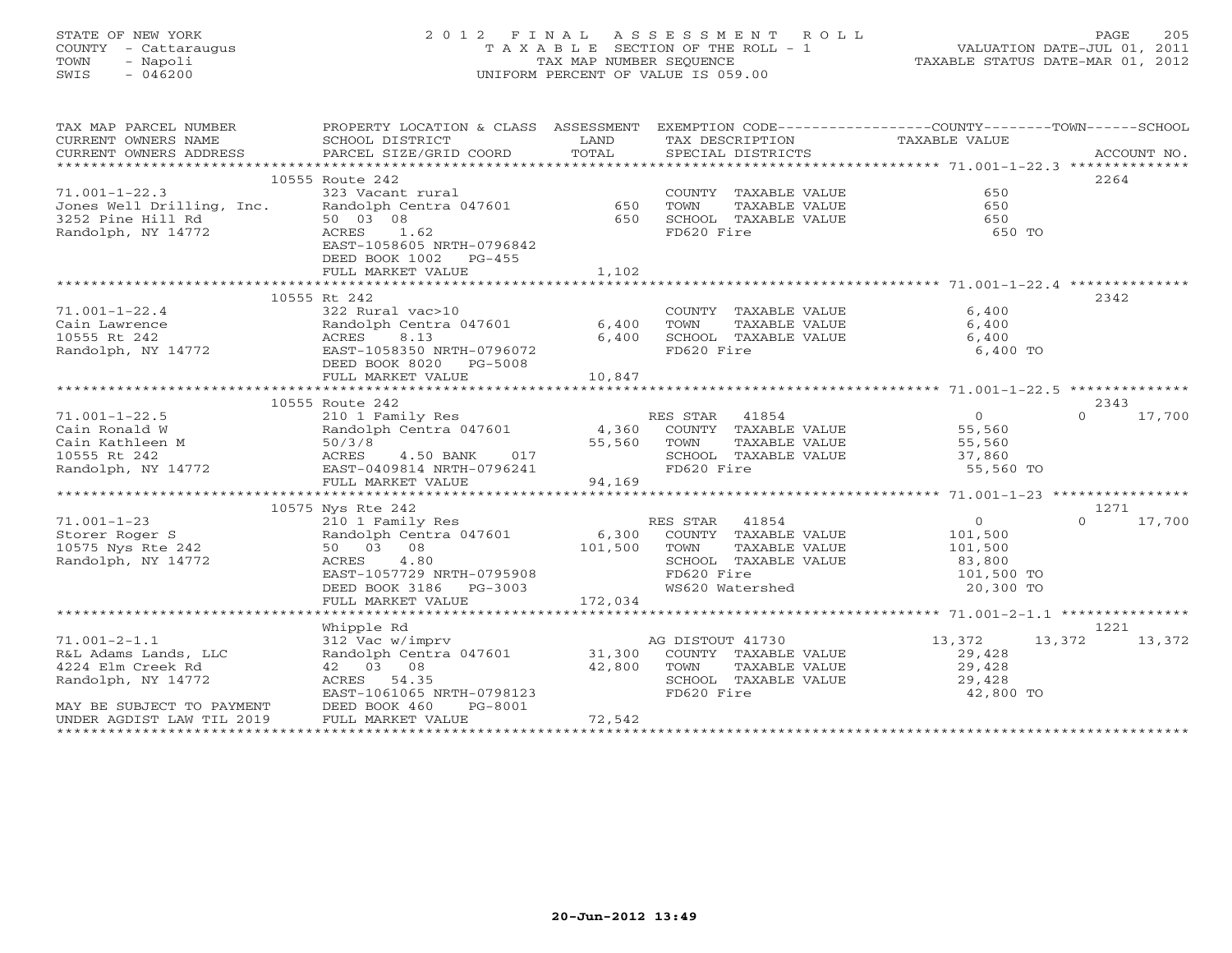# STATE OF NEW YORK 2 0 1 2 F I N A L A S S E S S M E N T R O L L PAGE 206 COUNTY - Cattaraugus T A X A B L E SECTION OF THE ROLL - 1 VALUATION DATE-JUL 01, 2011 TOWN - Napoli TAX MAP NUMBER SEQUENCE TAXABLE STATUS DATE-MAR 01, 2012 SWIS - 046200 UNIFORM PERCENT OF VALUE IS 059.00UNIFORM PERCENT OF VALUE IS 059.00

| TAX MAP PARCEL NUMBER<br>CURRENT OWNERS NAME      | PROPERTY LOCATION & CLASS ASSESSMENT<br>SCHOOL DISTRICT | LAND<br>TOTAL | EXEMPTION CODE----------------COUNTY-------TOWN------SCHOOL<br>TAX DESCRIPTION | TAXABLE VALUE    |                    |
|---------------------------------------------------|---------------------------------------------------------|---------------|--------------------------------------------------------------------------------|------------------|--------------------|
| CURRENT OWNERS ADDRESS<br>*********************** | PARCEL SIZE/GRID COORD                                  |               | SPECIAL DISTRICTS                                                              |                  | ACCOUNT NO.        |
|                                                   | 10337 Nys Rte 242                                       |               |                                                                                |                  | 2023               |
| $71.001 - 2 - 1.2$                                | 210 1 Family Res                                        |               | RES STAR<br>41854                                                              | $\overline{0}$   | $\Omega$<br>17,700 |
| Erdmann Diane M                                   | Randolph Centra 047601                                  | 3,400         | COUNTY TAXABLE VALUE                                                           | 48,000           |                    |
| 10337 Nys Rte 242<br>Randolph, NY 14772           | 42 03 08<br>FRNT 168.65 DPTH 169.70                     | 48,000        | TOWN<br>TAXABLE VALUE<br>SCHOOL TAXABLE VALUE                                  | 48,000<br>30,300 |                    |
|                                                   | EAST-1060729 NRTH-0799603                               |               | FD620 Fire                                                                     | 48,000 TO        |                    |
|                                                   | DEED BOOK 867<br>PG-00053                               |               |                                                                                |                  |                    |
|                                                   | FULL MARKET VALUE                                       | 81,356        |                                                                                |                  |                    |
|                                                   | *******************************<br>10285 Nys Rte 242    | ************* |                                                                                |                  | 0064               |
| $71.001 - 2 - 2.1$                                | 312 Vac w/imprv                                         |               | COUNTY TAXABLE VALUE                                                           | 7,000            |                    |
| Bailey Margaret                                   | Randolph Centra 047601                                  | 4,000         | TOWN<br>TAXABLE VALUE                                                          | 7,000            |                    |
| Koch Willa                                        | 42 03 08                                                | 7,000         | SCHOOL TAXABLE VALUE                                                           | 7,000            |                    |
| 24 Pimlico Ave                                    | Life Use                                                |               | FD620 Fire                                                                     | 7,000 TO         |                    |
| Salamanca, NY 14779                               | FRNT 190.00 DPTH 90.00                                  |               |                                                                                |                  |                    |
|                                                   | EAST-1061785 NRTH-0799668                               |               |                                                                                |                  |                    |
|                                                   | DEED BOOK 791<br>PG-01164                               |               |                                                                                |                  |                    |
|                                                   | FULL MARKET VALUE                                       | 11,864        |                                                                                |                  |                    |
|                                                   |                                                         |               |                                                                                |                  |                    |
|                                                   | Whipple Rd (Off)                                        |               |                                                                                |                  | 1876               |
| $71.001 - 2 - 2.2$                                | 910 Priv forest                                         |               | COUNTY TAXABLE VALUE                                                           | 5,300            |                    |
| Adams Lumber Co Inc                               | Randolph Centra 047601                                  | 5,300         | TAXABLE VALUE<br>TOWN                                                          | 5,300            |                    |
| 6052 Adams Rd                                     | 42 03 08                                                | 5,300         | SCHOOL TAXABLE VALUE                                                           | 5,300            |                    |
| Cattaraugus, NY 14719                             | ACRES 21.00                                             |               | FD620 Fire                                                                     | 5,300 TO         |                    |
|                                                   | EAST-1061926 NRTH-0796158<br>PG-00161                   |               |                                                                                |                  |                    |
|                                                   | DEED BOOK 770<br>FULL MARKET VALUE                      | 8,983         |                                                                                |                  |                    |
|                                                   |                                                         |               |                                                                                |                  |                    |
|                                                   | Nys Rte 242 & Manley Hl                                 |               |                                                                                |                  | 2073               |
| $71.001 - 2 - 2.3$                                | 116 Other stock                                         |               | COUNTY TAXABLE VALUE 55,300                                                    |                  |                    |
| Blood Dale                                        | Randolph Centra 047601 32,800                           |               | TOWN<br>TAXABLE VALUE                                                          | 55,300           |                    |
| Blood Shella                                      | 42 03 08                                                | 55,300        | SCHOOL TAXABLE VALUE                                                           | 55,300           |                    |
| 4250 Briggs Rd                                    | ACRES 97.00                                             |               | FD620 Fire                                                                     | 55,300 TO        |                    |
| Little Valley, NY 14755                           | EAST-1062460 NRTH-0798881                               |               |                                                                                |                  |                    |
|                                                   | DEED BOOK 00990 PG-00343                                |               |                                                                                |                  |                    |
|                                                   | FULL MARKET VALUE                                       | 93,729        |                                                                                |                  |                    |
|                                                   |                                                         |               |                                                                                |                  |                    |
|                                                   | 4469 Allegany Rd                                        |               |                                                                                |                  | 1674               |
| $71.001 - 2 - 5$                                  | 210 1 Family Res                                        |               | RES STAR<br>41854                                                              | $\overline{0}$   | 17,700<br>$\Omega$ |
| Barber Wanda                                      | Randolph Centra 047601<br>34 03 08                      | 6,400         | COUNTY TAXABLE VALUE<br>38,900 TOWN                                            | 38,900<br>38,900 |                    |
| 4469 Allegany Rd<br>Little Valley, NY 14755       | Soule, burdette Life Use                                |               | TAXABLE VALUE<br>SCHOOL TAXABLE VALUE                                          | 21,200           |                    |
|                                                   | Hammond, sharon Life Use                                |               | FD620 Fire                                                                     | 38,900 TO        |                    |
|                                                   | 4.43<br>ACRES                                           |               |                                                                                |                  |                    |
|                                                   | EAST-1063739 NRTH-0799326                               |               |                                                                                |                  |                    |
|                                                   | DEED BOOK 10443 PG-2001                                 |               |                                                                                |                  |                    |
|                                                   | FULL MARKET VALUE                                       | 65,932        |                                                                                |                  |                    |
|                                                   | * * * * * * * * * * * * * * * * * * *                   |               |                                                                                |                  |                    |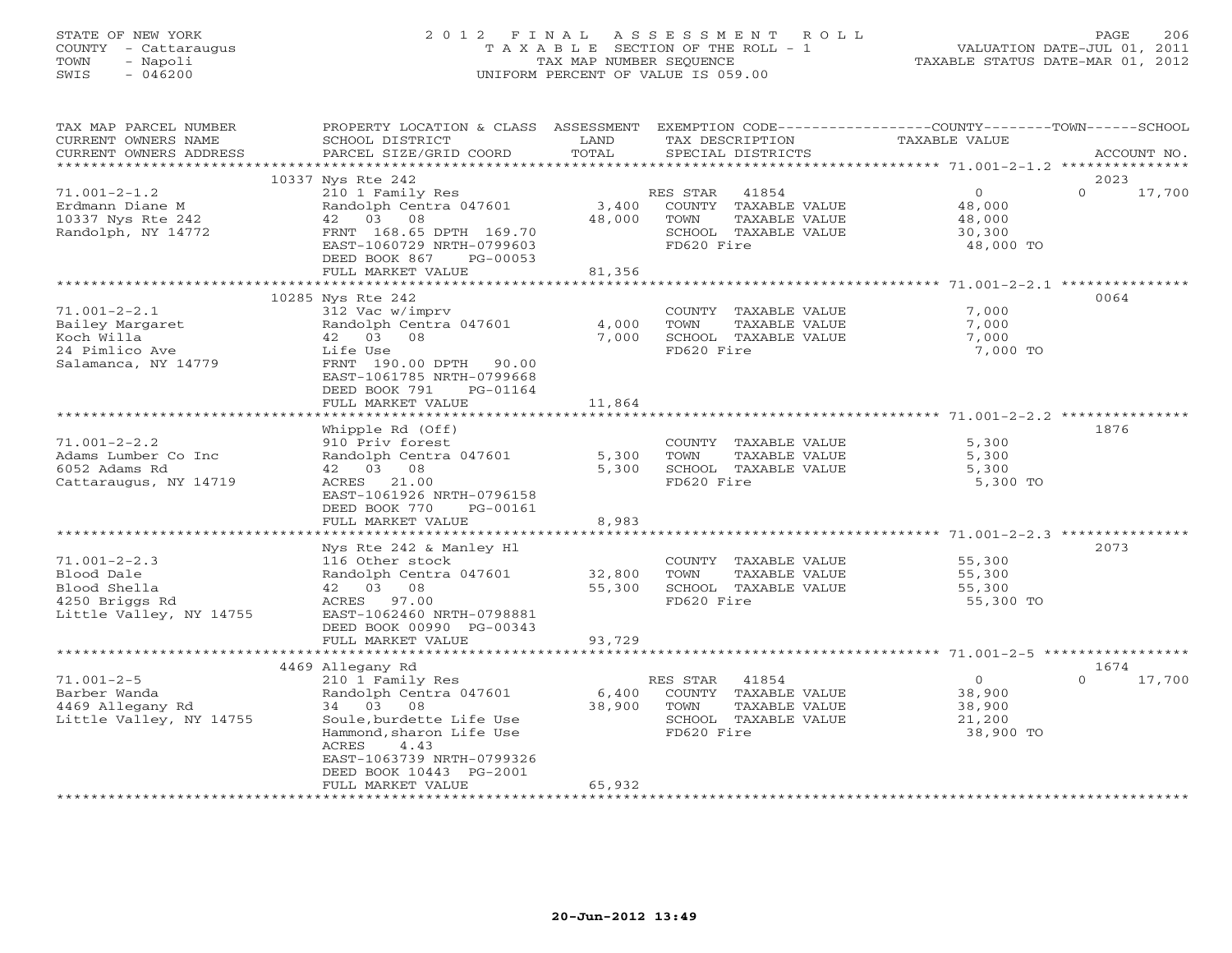# STATE OF NEW YORK 2 0 1 2 F I N A L A S S E S S M E N T R O L L PAGE 207 COUNTY - Cattaraugus T A X A B L E SECTION OF THE ROLL - 1 VALUATION DATE-JUL 01, 2011 TOWN - Napoli TAX MAP NUMBER SEQUENCE TAXABLE STATUS DATE-MAR 01, 2012 SWIS - 046200 UNIFORM PERCENT OF VALUE IS 059.00UNIFORM PERCENT OF VALUE IS 059.00

| TAX MAP PARCEL NUMBER                                                                                                                                                                                                                                            |                                |        | PROPERTY LOCATION & CLASS ASSESSMENT EXEMPTION CODE---------------COUNTY-------TOWN------SCHOOL     |               |               |
|------------------------------------------------------------------------------------------------------------------------------------------------------------------------------------------------------------------------------------------------------------------|--------------------------------|--------|-----------------------------------------------------------------------------------------------------|---------------|---------------|
| CURRENT OWNERS NAME                                                                                                                                                                                                                                              | SCHOOL DISTRICT                | LAND   | TAX DESCRIPTION                                                                                     | TAXABLE VALUE |               |
| CURRENT OWNERS ADDRESS                                                                                                                                                                                                                                           | PARCEL SIZE/GRID COORD         | TOTAL  | SPECIAL DISTRICTS                                                                                   |               | ACCOUNT NO.   |
|                                                                                                                                                                                                                                                                  |                                |        |                                                                                                     |               |               |
|                                                                                                                                                                                                                                                                  | 4480 Allegany Rd               |        |                                                                                                     |               | 1773          |
| $71.001 - 2 - 6$                                                                                                                                                                                                                                                 | 113 Cattle farm                |        | RES STAR 41854                                                                                      | $\Omega$      | $0 \t 17,700$ |
| Raber Abe L                                                                                                                                                                                                                                                      | Randolph Centra 047601 17,200  |        | -<br>COUNTY TAXABLE VALUE 46,500<br>TOWN TAXABLE VALUE 46,500                                       |               |               |
| Raber Miriam M                                                                                                                                                                                                                                                   | 34 03 08                       | 46,500 |                                                                                                     |               |               |
| 11577 Pope Rd                                                                                                                                                                                                                                                    | ACRES 28.00                    |        | SCHOOL TAXABLE VALUE 28,800                                                                         |               |               |
| Randolph, NY 14772                                                                                                                                                                                                                                               | EAST-1064382 NRTH-0799043      |        | FD620 Fire                                                                                          | 46,500 TO     |               |
|                                                                                                                                                                                                                                                                  | DEED BOOK 14161 PG-4004        |        |                                                                                                     |               |               |
|                                                                                                                                                                                                                                                                  | FULL MARKET VALUE              | 78,814 |                                                                                                     |               |               |
|                                                                                                                                                                                                                                                                  |                                |        |                                                                                                     |               |               |
|                                                                                                                                                                                                                                                                  | Manley Hill Rd                 |        |                                                                                                     |               | 0243          |
| $71.001 - 2 - 7$                                                                                                                                                                                                                                                 | 105 Vac farmland               |        | COUNTY TAXABLE VALUE                                                                                | 15,900        |               |
| Durow Randall C                                                                                                                                                                                                                                                  | Randolph Centra 047601 15,900  |        | TOWN<br>TAXABLE VALUE 15,900<br>TAXABLE VALUE 15,900                                                |               |               |
| Durow Robbin L                                                                                                                                                                                                                                                   | 34 03 08                       | 15,900 | SCHOOL TAXABLE VALUE                                                                                |               |               |
| 64 Conewango Rd                                                                                                                                                                                                                                                  | ACRES 49.00                    |        | FD620 Fire                                                                                          | 15,900 TO     |               |
| Randolph, NY 14772                                                                                                                                                                                                                                               | EAST-1065726 NRTH-0799048      |        |                                                                                                     |               |               |
|                                                                                                                                                                                                                                                                  | DEED BOOK 342 PG-5001          |        |                                                                                                     |               |               |
|                                                                                                                                                                                                                                                                  | FULL MARKET VALUE              | 26,949 |                                                                                                     |               |               |
|                                                                                                                                                                                                                                                                  |                                |        |                                                                                                     |               |               |
|                                                                                                                                                                                                                                                                  | Briggs Rd                      |        |                                                                                                     |               | 0241          |
| $71.001 - 2 - 8.1$                                                                                                                                                                                                                                               | 100 Agricultural               |        | COUNTY TAXABLE VALUE                                                                                | 16,557        |               |
| Durow Daniel H                                                                                                                                                                                                                                                   | Randolph Centra 047601 16,557  |        | TOWN<br>TAXABLE VALUE 16,557<br>TAXABLE VALUE 16,557                                                |               |               |
| Durow Beverly A                                                                                                                                                                                                                                                  | 26 3 8                         | 16,557 | SCHOOL TAXABLE VALUE                                                                                |               |               |
| 4420 Briggs Rd                                                                                                                                                                                                                                                   | ACRES 39.63                    |        | FD620 Fire                                                                                          | 16,557 TO     |               |
| Little Valley, NY 14755                                                                                                                                                                                                                                          | EAST-1067248 NRTH-0798618      |        |                                                                                                     |               |               |
|                                                                                                                                                                                                                                                                  | DEED BOOK 11436 PG-7001        |        |                                                                                                     |               |               |
|                                                                                                                                                                                                                                                                  | FULL MARKET VALUE              | 28,063 |                                                                                                     |               |               |
|                                                                                                                                                                                                                                                                  |                                |        |                                                                                                     |               |               |
|                                                                                                                                                                                                                                                                  | 9945 Manley Hill Rd            |        |                                                                                                     |               | 2371          |
| $71.001 - 2 - 8.2$                                                                                                                                                                                                                                               | 312 Vac w/imprv                |        | COUNTY TAXABLE VALUE                                                                                | 27,800        |               |
|                                                                                                                                                                                                                                                                  | Randolph Centra $047601$ 7,500 |        |                                                                                                     |               |               |
|                                                                                                                                                                                                                                                                  |                                |        |                                                                                                     |               |               |
|                                                                                                                                                                                                                                                                  |                                |        | TOWN TAXABLE VALUE $27,800$<br>SCHOOL TAXABLE VALUE $27,800$<br>FD620 Fire 27,800 TO                |               |               |
| Powney Paul<br>Powney Paul<br>Powney Paul<br>Powney Paul<br>Powney Paul<br>Powney Paul<br>Powney Paul<br>Powney Paul<br>Powney Paul<br>Powney Paul<br>Powney Paul<br>Powney Paul<br>Powney Paul<br>Powney Paul<br>Powney Paul<br>Powney Paul<br>Powney Paul<br>P |                                |        |                                                                                                     |               |               |
|                                                                                                                                                                                                                                                                  |                                |        |                                                                                                     |               |               |
|                                                                                                                                                                                                                                                                  | Briggs Rd                      |        |                                                                                                     |               | 2390          |
| $71.001 - 2 - 8.3$                                                                                                                                                                                                                                               | 312 Vac w/imprv                |        |                                                                                                     |               |               |
| Fox Gary L                                                                                                                                                                                                                                                       | Randolph Centra 047601 8,200   |        |                                                                                                     |               |               |
| Fox Linda J                                                                                                                                                                                                                                                      | ACRES 9.50                     | 38,200 | EXAMPLE SOM TOWN TAXABLE VALUE<br>SCHOOL TAXABLE VALUE 38,200<br>FD620 Fire 38,200<br>FD620 Fire 38 |               |               |
| Briggs Rd                                                                                                                                                                                                                                                        | FULL MARKET VALUE 64,746       |        |                                                                                                     | 38,200 TO     |               |
| Little Valley, NY 14755                                                                                                                                                                                                                                          |                                |        |                                                                                                     |               |               |
|                                                                                                                                                                                                                                                                  |                                |        |                                                                                                     |               |               |
|                                                                                                                                                                                                                                                                  | Manley Hill Rd                 |        |                                                                                                     |               | 2410          |
| $71.001 - 2 - 8.4$                                                                                                                                                                                                                                               | 314 Rural vac<10               |        | COUNTY TAXABLE VALUE                                                                                | 6,680         |               |
|                                                                                                                                                                                                                                                                  | Randolph Centra 047601         | 6,680  | TOWN<br>TAXABLE VALUE                                                                               | 6,680         |               |
|                                                                                                                                                                                                                                                                  |                                | 6,680  | SCHOOL TAXABLE VALUE                                                                                | 6,680         |               |
| % 71.001-2-8.4<br>Downey Paul Powney Buinor<br>Syno Applewood Lane<br>Names S.70<br>Syno Applewood Lane<br>Newfane, NY 14108<br>Newfane, NY 14108<br>Syno Build Public RARKET VALUE                                                                              |                                |        | FD620 Fire                                                                                          | 6,680 TO      |               |
|                                                                                                                                                                                                                                                                  |                                | 11,322 |                                                                                                     |               |               |
|                                                                                                                                                                                                                                                                  |                                |        |                                                                                                     |               |               |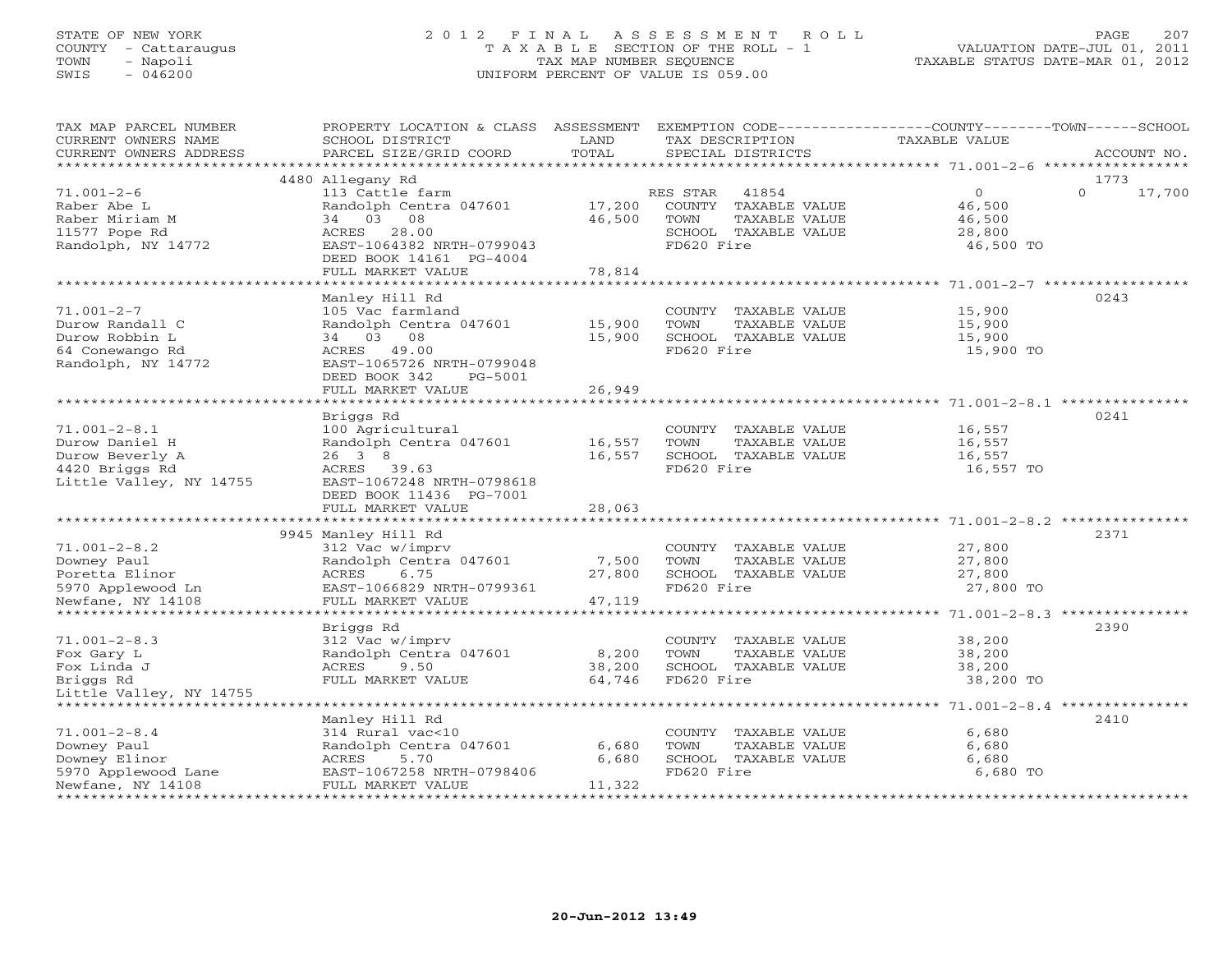# STATE OF NEW YORK 2 0 1 2 F I N A L A S S E S S M E N T R O L L PAGE 208 COUNTY - Cattaraugus T A X A B L E SECTION OF THE ROLL - 1 VALUATION DATE-JUL 01, 2011 TOWN - Napoli TAX MAP NUMBER SEQUENCE TAXABLE STATUS DATE-MAR 01, 2012 SWIS - 046200 UNIFORM PERCENT OF VALUE IS 059.00UNIFORM PERCENT OF VALUE IS 059.00

| TAX MAP PARCEL NUMBER<br>CURRENT OWNERS NAME<br>CURRENT OWNERS ADDRESS | PROPERTY LOCATION & CLASS ASSESSMENT<br>SCHOOL DISTRICT<br>PARCEL SIZE/GRID COORD | LAND<br>TOTAL | TAX DESCRIPTION<br>SPECIAL DISTRICTS | EXEMPTION CODE-----------------COUNTY-------TOWN------SCHOOL<br>TAXABLE VALUE | ACCOUNT NO.        |
|------------------------------------------------------------------------|-----------------------------------------------------------------------------------|---------------|--------------------------------------|-------------------------------------------------------------------------------|--------------------|
|                                                                        |                                                                                   |               |                                      |                                                                               |                    |
|                                                                        | 9896 Sawmill Run Rd                                                               |               |                                      |                                                                               | 0113               |
| $71.001 - 2 - 10$                                                      | 210 1 Family Res                                                                  |               | RES STAR<br>41854                    | $\overline{0}$                                                                | $\Omega$<br>17,700 |
| Blood Bruce                                                            | Randolph Centra 047601                                                            | 9,580         | COUNTY TAXABLE VALUE                 | 39,140                                                                        |                    |
| 9896 Sawmill Run Rd                                                    | 26 03 08                                                                          | 39,140        | TOWN<br>TAXABLE VALUE                | 39,140                                                                        |                    |
| Little Valley, NY 14755                                                | Burdick-Burdick-Sawmill                                                           |               | SCHOOL TAXABLE VALUE                 | 21,440                                                                        |                    |
|                                                                        | ACRES 12.95                                                                       |               | FD620 Fire                           | 39,140 TO                                                                     |                    |
|                                                                        | EAST-1067251 NRTH-0795842                                                         |               |                                      |                                                                               |                    |
|                                                                        | DEED BOOK 00967 PG-00916                                                          |               |                                      |                                                                               |                    |
|                                                                        | FULL MARKET VALUE                                                                 | 66,339        |                                      |                                                                               |                    |
|                                                                        | Allegany Rd                                                                       |               |                                      |                                                                               | 1559               |
| $71.001 - 2 - 13$                                                      | 910 Priv forest                                                                   |               | COUNTY TAXABLE VALUE                 | 45,000                                                                        |                    |
| Perreault Frances                                                      | Randolph Centra 047601                                                            | 13,400        | TOWN<br>TAXABLE VALUE                | 45,000                                                                        |                    |
| 1090 Ideson Rd                                                         | 34 03 08                                                                          | 45,000        | SCHOOL TAXABLE VALUE                 | 45,000                                                                        |                    |
| Honeoye Falls, NY 14472                                                | ACRES 53.43                                                                       |               | FD620 Fire                           | 45,000 TO                                                                     |                    |
|                                                                        | EAST-1065123 NRTH-0797290                                                         |               |                                      |                                                                               |                    |
|                                                                        | DEED BOOK 3601 PG-3002                                                            |               |                                      |                                                                               |                    |
|                                                                        | FULL MARKET VALUE                                                                 | 76,271        |                                      |                                                                               |                    |
|                                                                        | **************************************                                            |               |                                      |                                                                               |                    |
|                                                                        | 4378 Allegany Rd                                                                  |               |                                      |                                                                               | 1558               |
| $71.001 - 2 - 14$                                                      | 240 Rural res                                                                     |               | COUNTY TAXABLE VALUE                 | 40,700                                                                        |                    |
| Perreault Frances                                                      | Randolph Centra 047601                                                            | 19,900        | TAXABLE VALUE<br>TOWN                | 40,700                                                                        |                    |
| 1090 Ideson Rd                                                         | 34 03 08                                                                          | 40,700        | SCHOOL TAXABLE VALUE                 | 40,700                                                                        |                    |
| Honeoye Falls, NY 14472                                                | ACRES 43.48                                                                       |               | FD620 Fire                           | 40,700 TO                                                                     |                    |
|                                                                        | EAST-1065160 NRTH-0798118                                                         |               |                                      |                                                                               |                    |
|                                                                        | FULL MARKET VALUE                                                                 | 68,983        |                                      |                                                                               |                    |
|                                                                        |                                                                                   |               |                                      |                                                                               |                    |
|                                                                        | Allegany Rd                                                                       |               |                                      |                                                                               | 1556               |
| $71.001 - 2 - 15$                                                      | 314 Rural vac<10                                                                  |               | COUNTY TAXABLE VALUE                 | 4,500                                                                         |                    |
| Perreault Frances                                                      | Randolph Centra 047601<br>44 03 08                                                | 4,500         | TAXABLE VALUE<br>TOWN                | 4,500                                                                         |                    |
| Perreault William<br>1090 Ideson Rd                                    | <b>ACRES</b><br>1.80                                                              | 4,500         | SCHOOL TAXABLE VALUE<br>FD620 Fire   | 4,500                                                                         |                    |
| Honeoye Falls, NY 14472                                                | EAST-1063588 NRTH-0798192                                                         |               |                                      | 4,500 TO                                                                      |                    |
|                                                                        | DEED BOOK 856<br>PG-00777                                                         |               |                                      |                                                                               |                    |
|                                                                        | FULL MARKET VALUE                                                                 | 7,627         |                                      |                                                                               |                    |
| ******************************                                         |                                                                                   |               |                                      |                                                                               |                    |
|                                                                        | Allegany Rd                                                                       |               |                                      |                                                                               | 1557               |
| $71.001 - 2 - 16$                                                      | 910 Priv forest                                                                   |               | COUNTY TAXABLE VALUE                 | 20,300                                                                        |                    |
| Perreault Frances                                                      | Randolph Centra 047601                                                            | 13,750        | TOWN<br>TAXABLE VALUE                | 20,300                                                                        |                    |
| 1090 Ideson Rd                                                         | 34 03 08                                                                          | 20,300        | SCHOOL TAXABLE VALUE                 | 20,300                                                                        |                    |
| Honeoye Falls, NY 14472                                                | ACRES 55.00                                                                       |               | FD620 Fire                           | 20,300 TO                                                                     |                    |
|                                                                        | EAST-1063145 NRTH-0797246                                                         |               |                                      |                                                                               |                    |
|                                                                        | DEED BOOK 3601<br>PG-3002                                                         |               |                                      |                                                                               |                    |
|                                                                        | FULL MARKET VALUE                                                                 | 34,407        |                                      |                                                                               |                    |
|                                                                        | *******************                                                               |               |                                      |                                                                               |                    |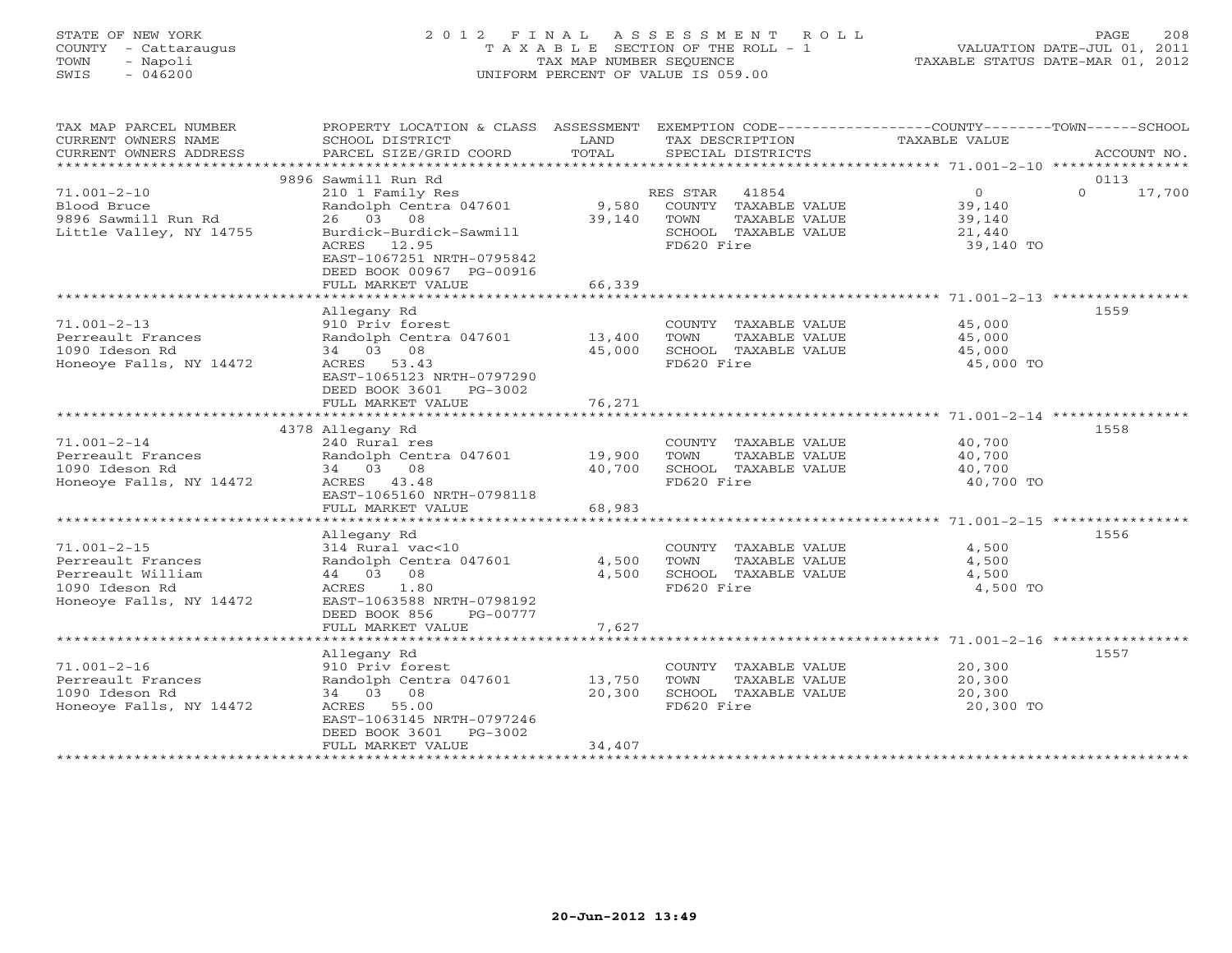## STATE OF NEW YORK 2 0 1 2 F I N A L A S S E S S M E N T R O L L PAGE 209 COUNTY - Cattaraugus T A X A B L E SECTION OF THE ROLL - 1 VALUATION DATE-JUL 01, 2011 TOWN - Napoli TAX MAP NUMBER SEQUENCE TAXABLE STATUS DATE-MAR 01, 2012 SWIS - 046200 UNIFORM PERCENT OF VALUE IS 059.00UNIFORM PERCENT OF VALUE IS 059.00

| TAX MAP PARCEL NUMBER<br>CURRENT OWNERS NAME<br>CURRENT OWNERS ADDRESS                                                                                                                                                                                                  | SCHOOL DISTRICT<br>PARCEL SIZE/GRID COORD                                                                                                                                 | LAND<br>TOTAL             | TAX DESCRIPTION TAXABLE VALUE<br>SPECIAL DISTRICTS                                                       | PROPERTY LOCATION & CLASS ASSESSMENT EXEMPTION CODE---------------COUNTY-------TOWN-----SCHOOL<br>ACCOUNT NO. |
|-------------------------------------------------------------------------------------------------------------------------------------------------------------------------------------------------------------------------------------------------------------------------|---------------------------------------------------------------------------------------------------------------------------------------------------------------------------|---------------------------|----------------------------------------------------------------------------------------------------------|---------------------------------------------------------------------------------------------------------------|
| $71.001 - 2 - 17$<br>Perreault Frances<br>1090 Ideson Rd<br>Honeoye Falls, NY 14472                                                                                                                                                                                     | Allegany Rd<br>910 Priv forest<br>Randolph Centra 047601<br>42 03 08<br>ACRES 22.66<br>EAST-1062563 NRTH-0796995<br>FULL MARKET VALUE                                     | 5,700<br>9,000<br>15,254  | COUNTY TAXABLE VALUE<br>TAXABLE VALUE<br>TOWN<br>SCHOOL TAXABLE VALUE<br>FD620 Fire                      | 1560<br>9,000<br>9,000<br>9,000<br>9,000 TO                                                                   |
| $71.001 - 2 - 18$<br>Spinler Albert<br>Example 11 Darleen<br>1291 Briggs Rd 1291 Briggs Rd 1291 Briggs Rd 1291 Briggs Rd 1291 Briggs Rd 1291 Briggs Rd 1291 Briggs Rd 1291 Briggs Rd 1291 Briggs Rd 1291 Briggs Rd 1291 Briggs Rd 1291 Briggs Rd 1291 Briggs Rd 1291 Br | 4291 Briggs Rd<br>210 1 Family Res<br>Catt-LV Central 046402<br>FULL MARKET VALUE                                                                                         | 4,990<br>24,990<br>42,356 | COUNTY TAXABLE VALUE<br>TOWN<br>TAXABLE VALUE<br>SCHOOL TAXABLE VALUE<br>FD620 Fire                      | 2352<br>24,990<br>24,990<br>24,990<br>24,990 TO                                                               |
| $71.001 - 2 - 19$<br>Dolan Terrance J<br>Dolan Renee<br>19 Regalwood Dr<br>Orchard Park, NY 14127                                                                                                                                                                       | 4291 Briggs Rd<br>312 Vac w/imprv<br>Randolph Centra 047601 19,500<br>26 03 08<br>ACRES 46.80<br>EAST-1067251 NRTH-0796909<br>DEED BOOK 7031 PG-2001<br>FULL MARKET VALUE | 29,900<br>50,678          | COUNTY TAXABLE VALUE 29,900<br>TOWN<br>TAXABLE VALUE<br>SCHOOL TAXABLE VALUE<br>FD620 Fire               | 0127<br>29,900<br>29,900<br>29,900 TO                                                                         |
| $71.001 - 3 - 1$<br>Rogers Caralea<br>10718 Rte 242<br>Randolph, NY 14772                                                                                                                                                                                               | 10718 Nys Rte 242<br>210 1 Family Res<br>Randolph Centra 047601 4,600 COUNTY TAXABLE VALUE<br>49 03 08<br>2.00<br>ACRES<br>EAST-1054904 NRTH-0793953<br>FULL MARKET VALUE | 77,900                    | RES STAR 41854<br>TOWN<br>TAXABLE VALUE<br>SCHOOL TAXABLE VALUE<br>FD620 Fire<br>132,034 WS620 Watershed | 1610<br>$\Omega$<br>$\Omega$<br>17,700<br>77,900<br>77,900<br>60,200<br>77,900 TO<br>15,580 TO                |
| $71.001 - 3 - 2$<br>Rogers Caralea<br>10718 Rte 242<br>Randolph, NY 14772                                                                                                                                                                                               | Nys Rte 242<br>314 Rural vac<10<br>Randolph Centra 047601<br>49 03 08<br>4.00<br>ACRES<br>EAST-1055065 NRTH-0794215<br>FULL MARKET VALUE                                  | 5,800<br>5,800<br>9,831   | COUNTY TAXABLE VALUE<br>TOWN<br>TAXABLE VALUE<br>SCHOOL TAXABLE VALUE<br>FD620 Fire<br>WS620 Watershed   | 1611<br>5,800<br>5,800<br>5,800<br>5,800 TO<br>1,160 TO                                                       |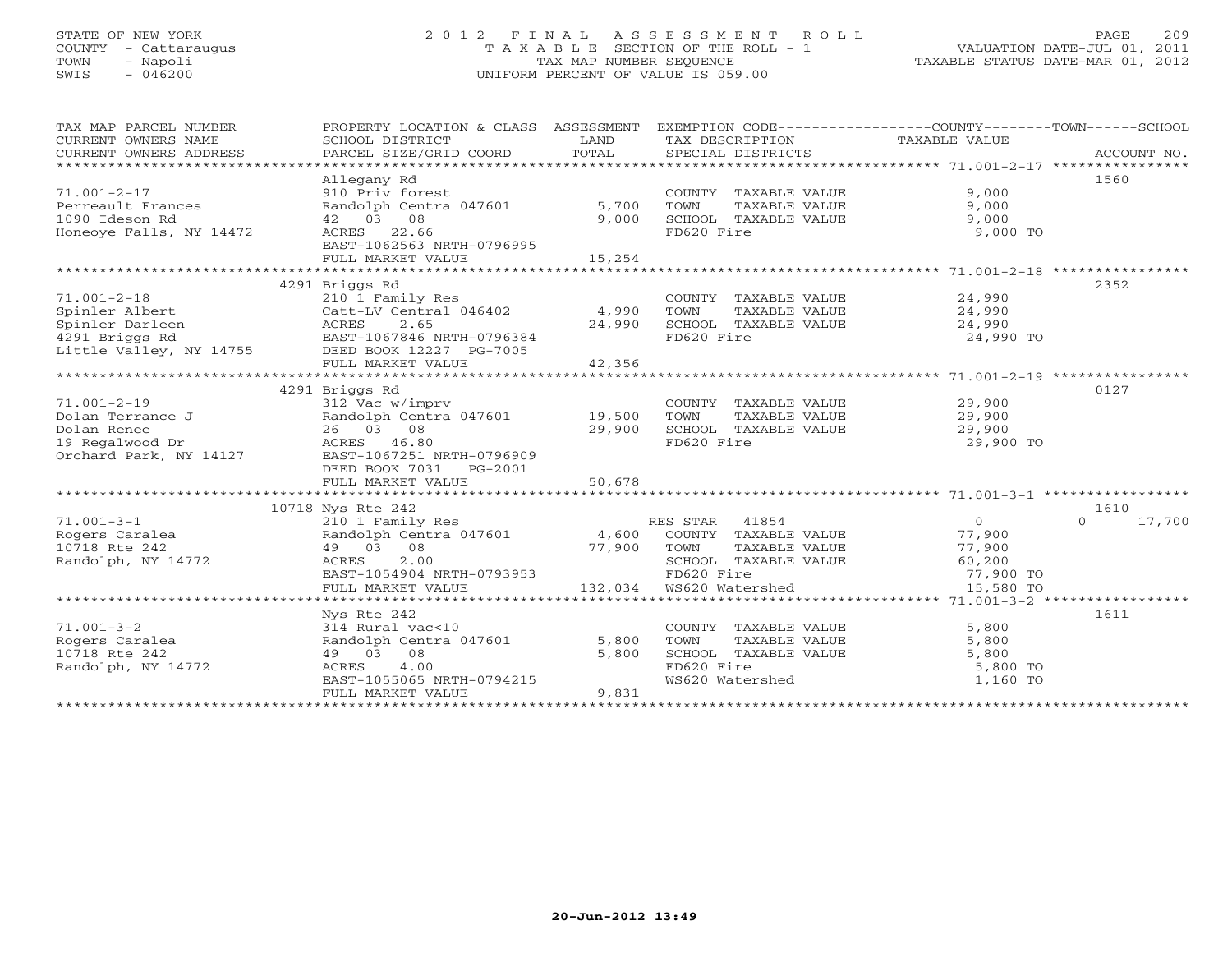# STATE OF NEW YORK 2 0 1 2 F I N A L A S S E S S M E N T R O L L PAGE 210 COUNTY - Cattaraugus T A X A B L E SECTION OF THE ROLL - 1 VALUATION DATE-JUL 01, 2011 TOWN - Napoli TAX MAP NUMBER SEQUENCE TAXABLE STATUS DATE-MAR 01, 2012 SWIS - 046200 UNIFORM PERCENT OF VALUE IS 059.00UNIFORM PERCENT OF VALUE IS 059.00

| TAX MAP PARCEL NUMBER<br>CURRENT OWNERS NAME<br>CURRENT OWNERS ADDRESS                                  | PROPERTY LOCATION & CLASS ASSESSMENT EXEMPTION CODE---------------COUNTY-------TOWN------SCHOOL<br>SCHOOL DISTRICT<br>PARCEL SIZE/GRID COORD                                                                                            | LAND<br>TOTAL    | TAX DESCRIPTION<br>SPECIAL DISTRICTS                                                                                       | TAXABLE VALUE                                                                                      | ACCOUNT NO.                |
|---------------------------------------------------------------------------------------------------------|-----------------------------------------------------------------------------------------------------------------------------------------------------------------------------------------------------------------------------------------|------------------|----------------------------------------------------------------------------------------------------------------------------|----------------------------------------------------------------------------------------------------|----------------------------|
|                                                                                                         | 10696 Nys Rte 242                                                                                                                                                                                                                       |                  |                                                                                                                            |                                                                                                    | 0201                       |
| $71.001 - 3 - 3$<br>Terhune Kevin L<br>First American Tax Ser<br>10696 Rt 242<br>Randolph, NY 14772     | 270 Mfg housing<br>Randolph Centra 047601<br>49 03 08<br>FRNT 104.50 DPTH 301.00<br>BANK<br>065<br>EAST-1055283 NRTH-0794297<br>DEED BOOK 00939 PG-01131<br>FULL MARKET VALUE                                                           | 32,800<br>55,593 | RES STAR 41854<br>3,100 COUNTY TAXABLE VALUE<br>TOWN<br>TAXABLE VALUE<br>SCHOOL TAXABLE VALUE<br>FD620 Fire                | $\overline{0}$<br>32,800<br>32,800<br>15,100<br>32,800 TO                                          | $\Omega$<br>17,700         |
|                                                                                                         |                                                                                                                                                                                                                                         |                  |                                                                                                                            |                                                                                                    |                            |
| $71.001 - 3 - 4.1$<br>Brody Eric<br>Brody Rosemary<br>327 N Washington Av Ste 609<br>Scranton, PA 18503 | Nys Rte 242<br>322 Rural vac>10<br>Randolph Centra 047601 20,600<br>49 03 08<br>ACRES 46.20<br>EAST-1055590 NRTH-0795139<br>DEED BOOK 17103 PG-8001                                                                                     | 20,600           | COUNTY TAXABLE VALUE<br>TOWN<br>TAXABLE VALUE<br>SCHOOL TAXABLE VALUE<br>FD620 Fire<br>WS620 Watershed                     | 20,600<br>20,600<br>20,600<br>20,600 TO<br>4,120 TO                                                | 1323                       |
|                                                                                                         |                                                                                                                                                                                                                                         |                  |                                                                                                                            |                                                                                                    |                            |
| $71.001 - 3 - 4.2$<br>Fuller Jack A<br>Fuller Bethany G<br>10678 Nys Rte 242<br>Randolph, NY 14772      | 10678 Nys Rte 242<br>210 1 Family Res<br>210 1 Family Res<br>Randolph Centra 047601 4,100 COUNTY TAXABLE VALUE<br>$27,900$ TOWN<br>49 03 08<br>ACRES 1.10<br>EAST-1055640 NRTH-0794543<br>DEED BOOK 00959 PG-01077<br>FULL MARKET VALUE | 47,288           | RES STAR 41854<br>TAXABLE VALUE<br>SCHOOL TAXABLE VALUE<br>FD620 Fire<br>FD620 Fire<br>WS620 Watershed                     | $\overline{O}$<br>27,900<br>27,900<br>10,200<br>27,900 TO<br>5,580 TO                              | 1973<br>$\Omega$<br>17,700 |
|                                                                                                         |                                                                                                                                                                                                                                         |                  |                                                                                                                            |                                                                                                    |                            |
| $71.001 - 3 - 5$<br>George Donald R<br>Kaczmarski Lori Ann<br>4222 Hoxie Rd<br>Randolph, NY 14772       | Nys Rte 242<br>210 1 Family Res<br>Randolph Centra 047601 4,600 COUNTY TAXABLE VALUE<br>49 03 08<br>ACRES<br>1.99<br>EAST-1056827 NRTH-0795572<br>DEED BOOK 00957 PG-00443<br>FULL MARKET VALUE                                         | 44,000<br>74,576 | RES STAR 41854<br>TOWN<br>TAXABLE VALUE<br>SCHOOL TAXABLE VALUE<br>FD620 Fire<br>WS620 Watershed                           | $\overline{0}$<br>44,000<br>44,000<br>26,300<br>44,000 TO<br>8,800 TO                              | 1358<br>$\Omega$<br>17,700 |
|                                                                                                         |                                                                                                                                                                                                                                         |                  |                                                                                                                            |                                                                                                    |                            |
| $71.001 - 3 - 6.1$<br>Barber David R<br>Barber Cheryl M<br>4174 Whitmore Rd<br>Randolph, NY 14772       | 4174 Whitmore Rd<br>270 Mfg housing<br>Randolph Centra 047601 2,700<br>49 03 08<br>FRNT 140.00 DPTH 125.00<br>EAST-1056740 NRTH-0794727<br>DEED BOOK 00944 PG-00274<br>FULL MARKET VALUE                                                | 25,300<br>42,881 | SR STAR<br>41834<br>COUNTY TAXABLE VALUE<br>TAXABLE VALUE<br>TOWN<br>SCHOOL TAXABLE VALUE<br>FD620 Fire<br>WS620 Watershed | $\begin{array}{c} 0 \\ 0 \\ 0 \end{array}$<br>25,300<br>25,300<br>$\circ$<br>25,300 TO<br>5,060 TO | 1342<br>25,300<br>$\Omega$ |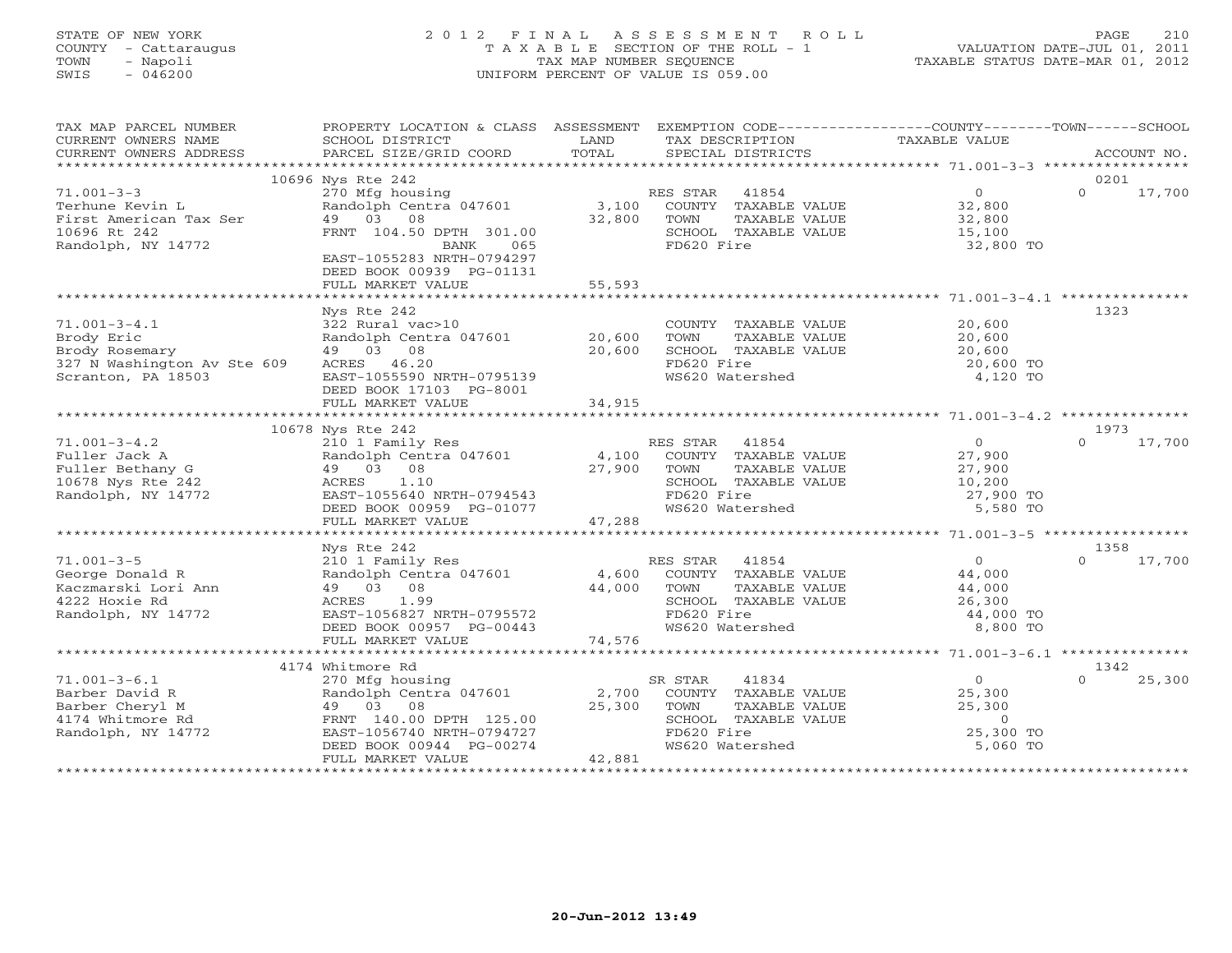# STATE OF NEW YORK 2 0 1 2 F I N A L A S S E S S M E N T R O L L PAGE 211COUNTY - Cattaraugus T A X A B L E SECTION OF THE ROLL - 1 VALUATION DATE-JUL 01, 2011 SWIS - 046200 UNIFORM PERCENT OF VALUE IS 059.00

| TAX MAP PARCEL NUMBER<br>CURRENT OWNERS NAME                                         | PROPERTY LOCATION & CLASS ASSESSMENT EXEMPTION CODE---------------COUNTY-------TOWN------SCHOOL<br>SCHOOL DISTRICT<br><b>Example 12 Distribution of the LAND</b>                                                                                   |                       | TAX DESCRIPTION                                                                                  | TAXABLE VALUE                                             |                     |
|--------------------------------------------------------------------------------------|----------------------------------------------------------------------------------------------------------------------------------------------------------------------------------------------------------------------------------------------------|-----------------------|--------------------------------------------------------------------------------------------------|-----------------------------------------------------------|---------------------|
|                                                                                      |                                                                                                                                                                                                                                                    |                       |                                                                                                  |                                                           |                     |
|                                                                                      | 4166 Whitmore Rd                                                                                                                                                                                                                                   |                       |                                                                                                  |                                                           | 1961<br>$\Omega$    |
| $71.001 - 3 - 6.2$<br>Barber David R II<br>4166 Whitmore Rd                          | 210 1 Family Res<br>Randolph Centra 047601 2,000 COUNTY TAXABLE<br>49 03 08                                                                                                                                                                        |                       | 000001110 - 21.03<br>COUNTY TAXABLE VALUE (65,000<br>TOWN TAXABLE VALUE (65,000<br>TAXABLE VALUE | $\overline{0}$<br>65,000                                  | 17,700              |
| Randolph, NY 14772                                                                   | FRNT 140.00 DPTH 125.00<br>EAST-1056741 NRTH-0794583                                                                                                                                                                                               | 65,000 TOWN<br>SCHOOI | SCHOOL TAXABLE VALUE<br>FD620 Fire                                                               | 47,300<br>65,000 TO                                       |                     |
|                                                                                      | DEED BOOK 17294 PG-5001<br>FULL MARKET VALUE                                                                                                                                                                                                       | 110,169               | WS620 Watershed                                                                                  | 13,000 TO                                                 |                     |
|                                                                                      |                                                                                                                                                                                                                                                    |                       |                                                                                                  |                                                           |                     |
|                                                                                      | 4160 Whitmore Rd                                                                                                                                                                                                                                   |                       |                                                                                                  |                                                           | 1457                |
| $71.001 - 3 - 7$                                                                     | 210 1 Family Res                                                                                                                                                                                                                                   |                       | RES STAR 41854 0<br>3,800 COUNTY TAXABLE VALUE 45,700<br>45,700 TOWN TAXABLE VALUE 45,700        |                                                           | 17,700<br>$\Omega$  |
| Barber Kevin                                                                         | Randolph Centra 047601                                                                                                                                                                                                                             |                       |                                                                                                  |                                                           |                     |
| 2565 Lebanon Rd                                                                      | 49 03 08                                                                                                                                                                                                                                           |                       |                                                                                                  |                                                           |                     |
| Steamburg, NY 14783                                                                  | FRNT 301.00 DPTH 125.00                                                                                                                                                                                                                            |                       | SCHOOL TAXABLE VALUE                                                                             | 28,000<br>45,700 TO                                       |                     |
|                                                                                      | EAST-1056743 NRTH-0794354                                                                                                                                                                                                                          |                       | FD620 Fire                                                                                       |                                                           |                     |
|                                                                                      | DEED BOOK 13861 PG-7001<br>FULL MARKET VALUE                                                                                                                                                                                                       |                       | WS620 Watershed                                                                                  | 9,140 TO                                                  |                     |
|                                                                                      |                                                                                                                                                                                                                                                    |                       |                                                                                                  |                                                           |                     |
|                                                                                      | 4198 Whitmore Rd                                                                                                                                                                                                                                   |                       |                                                                                                  |                                                           | 1726                |
| $71.001 - 3 - 8.1$                                                                   |                                                                                                                                                                                                                                                    |                       |                                                                                                  |                                                           | 10,000<br>$\cap$    |
| Horton Rachel A                                                                      |                                                                                                                                                                                                                                                    |                       |                                                                                                  | $\begin{array}{c} 0 \\ 10,000 \end{array}$                |                     |
| 10597 Nys Rte 242                                                                    | 270 Mfg housing<br>Randolph Centra 047601 (4,800 COUNTY TAXABLE VALUE<br>49 03 08 (10,000 TOWN TAXABLE VALUE                                                                                                                                       |                       |                                                                                                  | TAXABLE VALUE 10,000                                      |                     |
| Randolph, NY 14772                                                                   | Adiadolphic District and the Captain of the Captain of the Captain of the Captain of the Captain of the Captain<br>FRNT 240.00 DPTH 220.00 FRNT 240.00 SCHOC<br>EAST-1057266 NRTH-0795621 FD620                                                    |                       | SCHOOL TAXABLE VALUE                                                                             | $\overline{0}$                                            |                     |
|                                                                                      |                                                                                                                                                                                                                                                    |                       | FD620 Fire                                                                                       | 10,000 TO                                                 |                     |
|                                                                                      | DEED BOOK 00936 PG-00879                                                                                                                                                                                                                           |                       | WS620 Watershed                                                                                  | 2,000 TO                                                  |                     |
|                                                                                      | FULL MARKET VALUE                                                                                                                                                                                                                                  | 16,949                |                                                                                                  |                                                           |                     |
|                                                                                      |                                                                                                                                                                                                                                                    |                       |                                                                                                  |                                                           |                     |
|                                                                                      | 4146 Tyler Whitmore Rd                                                                                                                                                                                                                             |                       |                                                                                                  |                                                           | 1896                |
| $71.001 - 3 - 8.2$                                                                   | 270 Mfg housing SR STAR 41834<br>Randolph Centra 047601 2,800 COUNTY TAXABLE VALUE                                                                                                                                                                 |                       |                                                                                                  |                                                           | 19,000<br>$\Omega$  |
|                                                                                      |                                                                                                                                                                                                                                                    |                       |                                                                                                  | $\begin{smallmatrix}&&0\19\, ,\,0\,0\,0\end{smallmatrix}$ |                     |
|                                                                                      |                                                                                                                                                                                                                                                    |                       | TAXABLE VALUE                                                                                    | 19,000                                                    |                     |
|                                                                                      |                                                                                                                                                                                                                                                    |                       | SCHOOL TAXABLE VALUE                                                                             | $\overline{0}$                                            |                     |
| Miller Colleen M<br>Simmons Gloria J<br>4146 Tyler-Whitmore Rd<br>Randolph, NY 14772 |                                                                                                                                                                                                                                                    |                       | FD620 Fire                                                                                       | 19,000 TO                                                 |                     |
|                                                                                      | 49 03 08 19,000 COWN<br>FRNT 125.25 DPTH 130.25 19,000 TOWN<br>EAST-1056745 NRTH-0794127 FD620<br>DEED BOOK 13798 PG-6001 WS620<br>DEED BOOK 13798 PG-6001                                                                                         |                       | WS620 Watershed                                                                                  | 3,800 TO                                                  |                     |
|                                                                                      | FULL MARKET VALUE                                                                                                                                                                                                                                  | 32,203                |                                                                                                  |                                                           |                     |
|                                                                                      |                                                                                                                                                                                                                                                    |                       |                                                                                                  |                                                           |                     |
|                                                                                      | 10596 Earl Seaton Rd                                                                                                                                                                                                                               |                       |                                                                                                  |                                                           | 1987                |
| $71.001 - 3 - 8.3$                                                                   | 210 1 Family Res<br>Randolph Centra 047601 3,700 RES STAR 41854                                                                                                                                                                                    |                       | WVET C/T 41121                                                                                   | 7,080                                                     | 7,080<br>$\bigcirc$ |
| Ribblett Patricia A                                                                  |                                                                                                                                                                                                                                                    |                       |                                                                                                  | $\overline{0}$                                            | 17,700<br>$\Omega$  |
| 10596 Earl Seaton Rd                                                                 |                                                                                                                                                                                                                                                    |                       |                                                                                                  | 42,420<br>42,420                                          |                     |
| Randolph, NY 14772                                                                   |                                                                                                                                                                                                                                                    |                       |                                                                                                  |                                                           |                     |
|                                                                                      |                                                                                                                                                                                                                                                    |                       |                                                                                                  | 31,800<br>49,500 TO                                       |                     |
|                                                                                      | 49 03 08<br>ERNT 290.00 DPTH 125.00<br>EAST-1056952 NRTH-0794119<br>DEED BOOK 825 PG-00092<br>FULL MARKET VALUE<br>FULL MARKET VALUE<br>PEED BOOK 825 PG-00092<br>FULL MARKET VALUE<br>PEED BOOK 825 PG-00092<br>PEED BOOK 825 PG-00092<br>PEED WS |                       |                                                                                                  |                                                           |                     |
|                                                                                      |                                                                                                                                                                                                                                                    |                       |                                                                                                  | 9,900 TO                                                  |                     |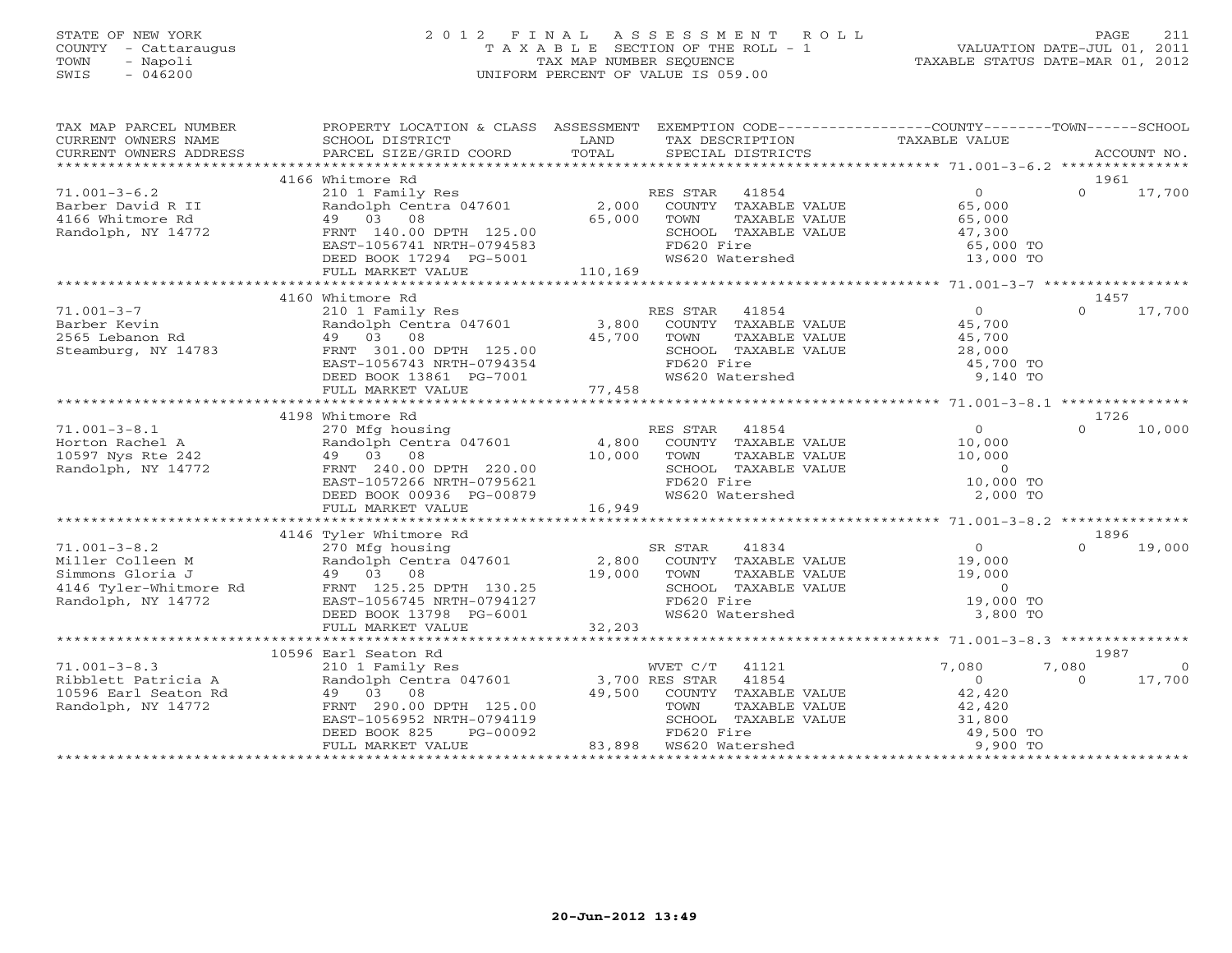## STATE OF NEW YORK 2 0 1 2 F I N A L A S S E S S M E N T R O L L PAGE 212 COUNTY - Cattaraugus T A X A B L E SECTION OF THE ROLL - 1 VALUATION DATE-JUL 01, 2011 TOWN - Napoli TAX MAP NUMBER SEQUENCE TAXABLE STATUS DATE-MAR 01, 2012 SWIS - 046200 UNIFORM PERCENT OF VALUE IS 059.00UNIFORM PERCENT OF VALUE IS 059.00

| TAX MAP PARCEL NUMBER<br>CURRENT OWNERS NAME                                                | PROPERTY LOCATION & CLASS ASSESSMENT<br>SCHOOL DISTRICT                                                                                                                                | LAND             | EXEMPTION CODE----------------COUNTY-------TOWN------SCHOOL<br>TAX DESCRIPTION TAXABLE VALUE                                                       |                                                                                      |                                     |
|---------------------------------------------------------------------------------------------|----------------------------------------------------------------------------------------------------------------------------------------------------------------------------------------|------------------|----------------------------------------------------------------------------------------------------------------------------------------------------|--------------------------------------------------------------------------------------|-------------------------------------|
| CURRENT OWNERS ADDRESS                                                                      | PARCEL SIZE/GRID COORD                                                                                                                                                                 | TOTAL            | SPECIAL DISTRICTS                                                                                                                                  |                                                                                      | ACCOUNT NO.                         |
|                                                                                             | Nys Rte 242                                                                                                                                                                            |                  |                                                                                                                                                    |                                                                                      | 2142                                |
| $71.001 - 3 - 8.4$<br>Dubois Calvin H<br>Dubois Lisa M<br>4959 Baer Rd<br>Sanborn, NY 14132 | 240 Rural res<br>Randolph Centra 047601 25,800<br>49 03 08<br>ACRES 71.05<br>EAST-1057788 NRTH-0794880                                                                                 | 47,800           | COUNTY TAXABLE VALUE<br>TOWN<br>TAXABLE VALUE<br>SCHOOL TAXABLE VALUE<br>FD620 Fire<br>WS620 Watershed                                             | 47,800<br>47,800<br>47,800<br>47,800 TO<br>9,560 TO                                  |                                     |
|                                                                                             | DEED BOOK 00944 PG-00218<br>FULL MARKET VALUE                                                                                                                                          | 81,017           |                                                                                                                                                    |                                                                                      |                                     |
|                                                                                             |                                                                                                                                                                                        |                  |                                                                                                                                                    |                                                                                      |                                     |
|                                                                                             | 10542 Earl Seaton Rd                                                                                                                                                                   |                  |                                                                                                                                                    |                                                                                      | 2117                                |
| $71.001 - 3 - 8.5$<br>Milks Howard S<br>10542 Earl Seaton Rd<br>Randolph, NY 14772-9739     | 210 1 Family Res AGED C/T<br>Randolph Centra 047601 3,800 SR STAR<br>49 03 08<br>FRNT 175.00 DPTH 225.00<br>EAST-1058254 NRTH-0794158<br>DEED BOOK 00944 PG-00467<br>FULL MARKET VALUE | 15,300           | AGED C/T/S 41800<br>41834<br>COUNTY TAXABLE VALUE<br>TOWN      TAXABLE VALUE<br>SCHOOL   TAXABLE VALUE<br>FD620 Fire<br>$25,932$ $W5620$ Watershed | 7,650<br>$\overline{0}$<br>7,650<br>7,650<br>$\overline{0}$<br>15,300 TO<br>3,060 TO | 7,650<br>7,650<br>7,650<br>$\Omega$ |
|                                                                                             |                                                                                                                                                                                        |                  |                                                                                                                                                    |                                                                                      |                                     |
|                                                                                             | 10488 Earl Seaton Rd                                                                                                                                                                   |                  |                                                                                                                                                    |                                                                                      | 1732                                |
| $71.001 - 3 - 9$<br>Vandewark Marjorie<br>10488 Earl Seaton Rd<br>Randolph, NY 14772        | 210 1 Family Res<br>Randolph Centra 047601 4,100<br>49 03 08<br>ACRES 1.23<br>EAST-1058544 NRTH-0794107                                                                                | 63,500           | RES STAR<br>41854<br>COUNTY TAXABLE VALUE<br>TOWN<br>TAXABLE VALUE<br>SCHOOL TAXABLE VALUE<br>FD620 Fire                                           | $\overline{O}$<br>63,500<br>63,500<br>45,800<br>63,500 TO                            | 17,700<br>$\Omega$                  |
|                                                                                             | FULL MARKET VALUE                                                                                                                                                                      |                  |                                                                                                                                                    | 12,700 TO                                                                            |                                     |
|                                                                                             | 4223 Whipple Rd                                                                                                                                                                        |                  |                                                                                                                                                    |                                                                                      | 1650                                |
| $71.001 - 3 - 10$<br>White Phyllis E<br>2 Wednesday Hill Rd<br>Lee, NH 03861                | 240 Rural res<br>Randolph Centra 047601<br>41 03 08<br>ACRES 77.75<br>EAST-1060754 NRTH-0795238<br>DEED BOOK 10386 PG-7001                                                             | 26,800<br>71,300 | COUNTY TAXABLE VALUE<br>TOWN<br>TAXABLE VALUE<br>SCHOOL TAXABLE VALUE<br>FD620 Fire                                                                | 71,300<br>71,300<br>71,300<br>71,300 TO                                              |                                     |
|                                                                                             | FULL MARKET VALUE                                                                                                                                                                      | 120,847          |                                                                                                                                                    |                                                                                      |                                     |
|                                                                                             | 4176 Whipple Rd                                                                                                                                                                        |                  |                                                                                                                                                    |                                                                                      | 1624                                |
| $71.001 - 3 - 11.1$<br>Ruth Brian S<br>4147 Whipple Rd<br>Randolph, NY 14772                | 210 1 Family Res<br>Randolph Centra 047601 5,900<br>33/41 03 08<br>2.55<br>ACRES<br>EAST-1061318 NRTH-0794557<br>DEED BOOK 11702 PG-8001<br>FULL MARKET VALUE                          | 39,700<br>67,288 | COUNTY TAXABLE VALUE<br>TOWN<br>TAXABLE VALUE<br>SCHOOL TAXABLE VALUE<br>FD620 Fire                                                                | 39,700<br>39,700<br>39,700<br>39,700 TO                                              |                                     |
|                                                                                             |                                                                                                                                                                                        |                  |                                                                                                                                                    |                                                                                      |                                     |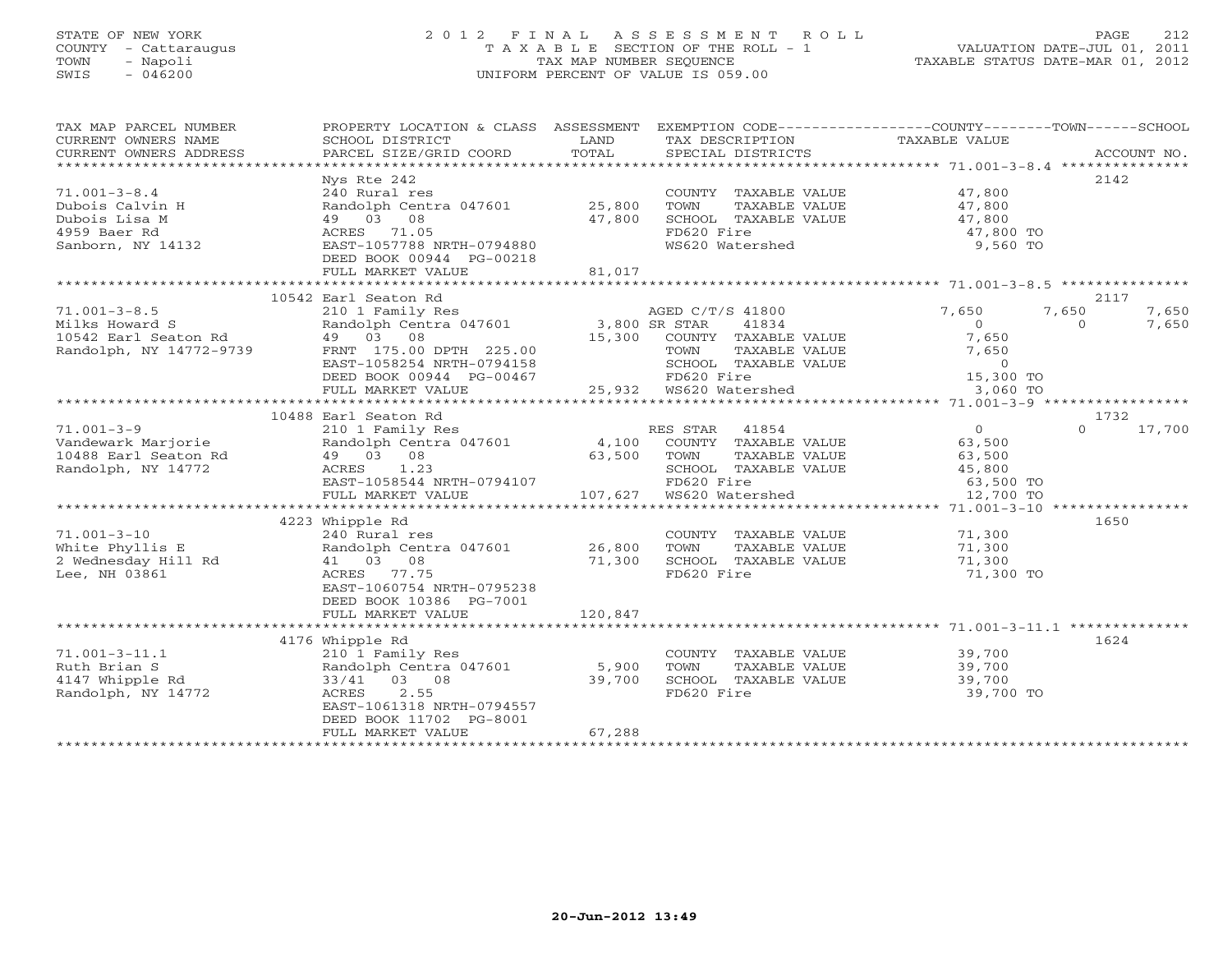# STATE OF NEW YORK 2 0 1 2 F I N A L A S S E S S M E N T R O L L PAGE 213 COUNTY - Cattaraugus T A X A B L E SECTION OF THE ROLL - 1 VALUATION DATE-JUL 01, 2011 TOWN - Napoli TAX MAP NUMBER SEQUENCE TAXABLE STATUS DATE-MAR 01, 2012 SWIS - 046200 UNIFORM PERCENT OF VALUE IS 059.00UNIFORM PERCENT OF VALUE IS 059.00

| TAX MAP PARCEL NUMBER<br>CURRENT OWNERS NAME                                                               | PROPERTY LOCATION & CLASS ASSESSMENT<br>SCHOOL DISTRICT                                                                                                                        | LAND                      | EXEMPTION CODE-----------------COUNTY-------TOWN------SCHOOL<br>TAX DESCRIPTION                         | TAXABLE VALUE                                             |                            |
|------------------------------------------------------------------------------------------------------------|--------------------------------------------------------------------------------------------------------------------------------------------------------------------------------|---------------------------|---------------------------------------------------------------------------------------------------------|-----------------------------------------------------------|----------------------------|
|                                                                                                            |                                                                                                                                                                                |                           |                                                                                                         |                                                           |                            |
| $71.001 - 3 - 11.2$<br>Ruth Brian S<br>4147 Whipple Rd<br>Randolph, NY 14772                               | 4147 Whipple Rd<br>210 1 Family Res<br>Randolph Centra 047601<br>41 03 08<br>1.30<br>ACRES<br>EAST-1061008 NRTH-0794197<br>DEED BOOK 888<br>PG-00821<br>FULL MARKET VALUE      | 4,200<br>39,700<br>67,288 | RES STAR 41854<br>COUNTY TAXABLE VALUE<br>TOWN<br>TAXABLE VALUE<br>SCHOOL TAXABLE VALUE<br>FD620 Fire   | $\overline{0}$<br>39,700<br>39,700<br>22,000<br>39,700 TO | 2080<br>$\Omega$<br>17,700 |
|                                                                                                            |                                                                                                                                                                                |                           |                                                                                                         |                                                           |                            |
| $71.001 - 3 - 11.3$<br>Ruth Brian S<br>4147 Whipple Rd<br>Randolph, NY 14772                               | 4176 Whipple Rd<br>300 Vacant Land<br>Randolph Centra 047601<br>$33 / 41 - 3 - 8$<br>ACRES<br>1.60<br>EAST-1061356 NRTH-0794210<br>DEED BOOK 5971 PG-8001<br>FULL MARKET VALUE | 4,360<br>4,360<br>7,390   | COUNTY TAXABLE VALUE<br>TOWN<br>TAXABLE VALUE<br>SCHOOL TAXABLE VALUE<br>FD620 Fire                     | 4,360<br>4,360<br>4,360<br>4,360 TO                       | 2372                       |
|                                                                                                            |                                                                                                                                                                                |                           |                                                                                                         |                                                           |                            |
|                                                                                                            | 10256 Earl Seaton Rd                                                                                                                                                           |                           |                                                                                                         |                                                           | 1675                       |
| $71.001 - 3 - 12$<br>Passamonte Samuel J<br>Passamonte Linda<br>10256 Earl Seaton Rd<br>Randolph, NY 14772 | 210 1 Family Res<br>Randolph Centra 047601<br>41 03 08<br>ACRES<br>2.82<br>EAST-1062041 NRTH-0794282<br>DEED BOOK 854<br>PG-00395                                              | 4,500<br>79,500           | SR STAR<br>41834<br>COUNTY TAXABLE VALUE<br>TAXABLE VALUE<br>TOWN<br>SCHOOL TAXABLE VALUE<br>FD620 Fire | $\overline{0}$<br>79,500<br>79,500<br>42,800<br>79,500 TO | 36,700<br>$\Omega$         |
|                                                                                                            | FULL MARKET VALUE                                                                                                                                                              | 134,746                   |                                                                                                         |                                                           |                            |
| $71.001 - 3 - 13$<br>White Phyllis E<br>2 Wednesday Hill Rd<br>Lee, NH 03861                               | Earl Seaton Rd<br>322 Rural vac>10<br>Randolph Centra 047601<br>41 03 08<br>ACRES 15.10<br>EAST-1062132 NRTH-0794503<br>DEED BOOK 10386 PG-7001                                | 10,400<br>10,400          | COUNTY TAXABLE VALUE<br>TOWN<br>TAXABLE VALUE<br>SCHOOL TAXABLE VALUE<br>FD620 Fire                     | 10,400<br>10,400<br>10,400<br>10,400 TO                   | 1652                       |
|                                                                                                            | FULL MARKET VALUE                                                                                                                                                              | 17,627                    |                                                                                                         |                                                           |                            |
|                                                                                                            | 10230 Earl Seaton Rd                                                                                                                                                           |                           |                                                                                                         |                                                           | 1703                       |
| $71.001 - 3 - 14$<br>Boser Gary A<br>Boser Heidi J<br>10230 Earl Seaton Rd<br>Randolph, NY 14772           | 210 1 Family Res<br>Randolph Centra 047601<br>41 03 08<br>FRNT 208.90 DPTH 183.90<br>EAST-1062541 NRTH-0794181<br>DEED BOOK 14115 PG-2001<br>FULL MARKET VALUE                 | 3,900<br>36,500<br>61,864 | RES STAR 41854<br>COUNTY TAXABLE VALUE<br>TOWN<br>TAXABLE VALUE<br>SCHOOL TAXABLE VALUE<br>FD620 Fire   | $\overline{0}$<br>36,500<br>36,500<br>18,800<br>36,500 TO | $\Omega$<br>17,700         |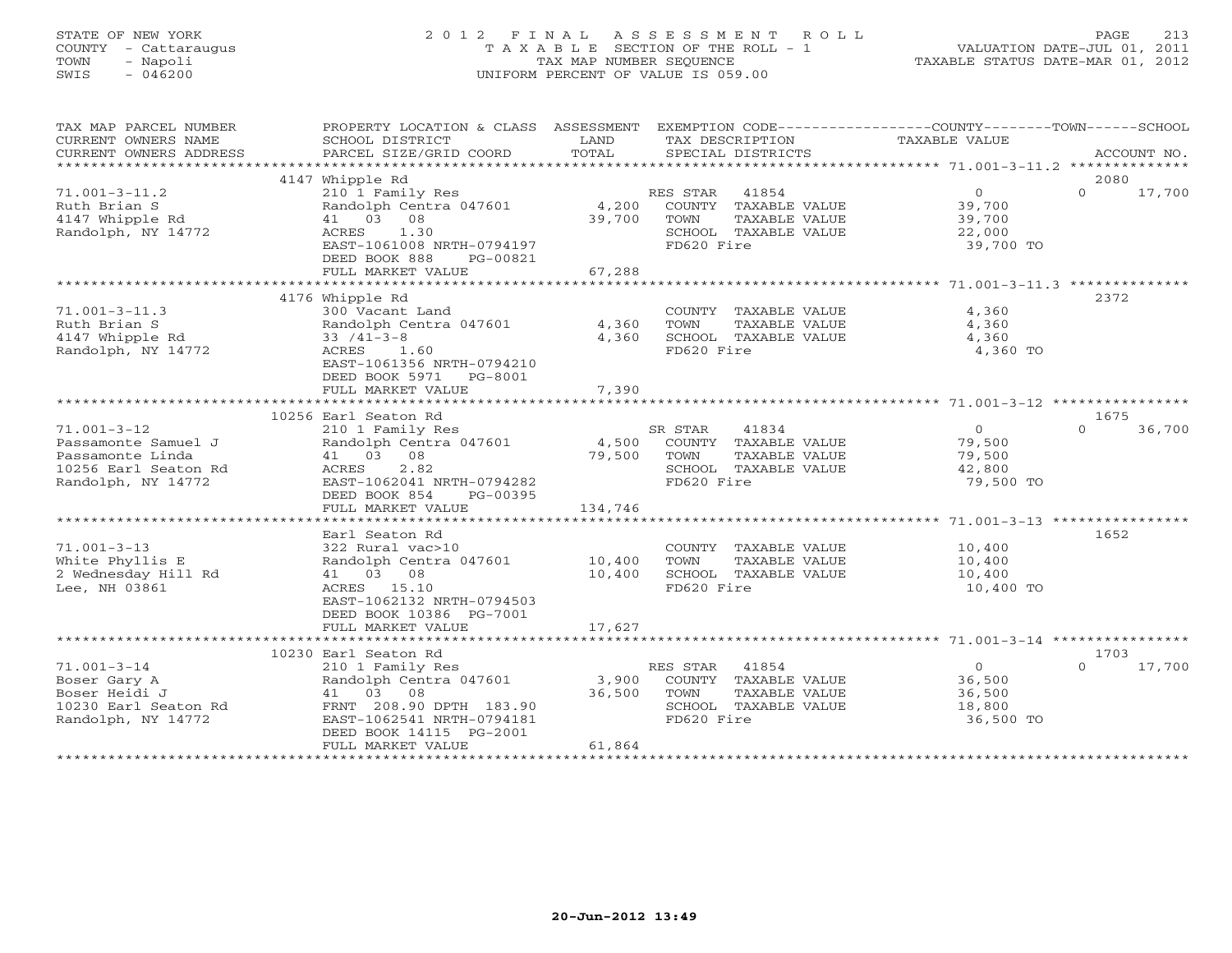# STATE OF NEW YORK 2 0 1 2 F I N A L A S S E S S M E N T R O L L PAGE 214 COUNTY - Cattaraugus T A X A B L E SECTION OF THE ROLL - 1 VALUATION DATE-JUL 01, 2011 TOWN - Napoli TAX MAP NUMBER SEQUENCE TAXABLE STATUS DATE-MAR 01, 2012 SWIS - 046200 UNIFORM PERCENT OF VALUE IS 059.00UNIFORM PERCENT OF VALUE IS 059.00

| TAX MAP PARCEL NUMBER<br>CURRENT OWNERS NAME<br>CURRENT OWNERS ADDRESS                                   | PROPERTY LOCATION & CLASS ASSESSMENT<br>SCHOOL DISTRICT<br>PARCEL SIZE/GRID COORD                                                                                                         | LAND<br>TOTAL              | EXEMPTION CODE-----------------COUNTY-------TOWN-----SCHOOL<br>TAX DESCRIPTION<br>SPECIAL DISTRICTS      | TAXABLE VALUE                                             | ACCOUNT NO.                |
|----------------------------------------------------------------------------------------------------------|-------------------------------------------------------------------------------------------------------------------------------------------------------------------------------------------|----------------------------|----------------------------------------------------------------------------------------------------------|-----------------------------------------------------------|----------------------------|
| **********************                                                                                   |                                                                                                                                                                                           |                            |                                                                                                          |                                                           |                            |
| $71.001 - 3 - 15$<br>Spengler Harold<br>Spengler Kathleen<br>10214 Earl Seaton Rd<br>Randolph, NY 14772  | 10214 Earl Seaton Rd<br>210 1 Family Res<br>Randolph Centra 047601<br>33 03 08<br>5.45<br>ACRES<br>EAST-1062923 NRTH-0794420<br>DEED BOOK 853<br>PG-00601<br>FULL MARKET VALUE            | 6,500<br>87,000<br>147,458 | SR STAR<br>41834<br>COUNTY TAXABLE VALUE<br>TOWN<br>TAXABLE VALUE<br>SCHOOL TAXABLE VALUE<br>FD620 Fire  | $\circ$<br>87,000<br>87,000<br>50,300<br>87,000 TO        | 2024<br>$\Omega$<br>36,700 |
|                                                                                                          |                                                                                                                                                                                           |                            |                                                                                                          |                                                           |                            |
| $71.001 - 3 - 16$<br>Pitchford George<br>Pitchford Jennifer<br>4205 Allegany Rd<br>Randolph, NY 14772    | 4205 Allegany Rd<br>240 Rural res<br>Randolph Centra 047601<br>33 03 08<br>Ff 100.0<br>ACRES 10.40 BANK 017<br>EAST-1063008 NRTH-0795213<br>DEED BOOK 00977 PG-00162<br>FULL MARKET VALUE | 8,400<br>61,000<br>103,390 | RES STAR<br>41854<br>COUNTY TAXABLE VALUE<br>TAXABLE VALUE<br>TOWN<br>SCHOOL TAXABLE VALUE<br>FD620 Fire | $\overline{0}$<br>61,000<br>61,000<br>43,300<br>61,000 TO | 1702<br>$\Omega$<br>17,700 |
|                                                                                                          |                                                                                                                                                                                           |                            |                                                                                                          |                                                           |                            |
| $71.001 - 3 - 17$<br>Frankenberger Katherine<br>1262 Ellicott Crk Rd<br>Tonawanda, NY 14150              | Allegany Rd<br>322 Rural vac>10<br>Randolph Centra 047601<br>33 03 08<br>ACRES 20.48<br>EAST-1063518 NRTH-0794807<br>DEED BOOK 872<br>PG-01156<br>FULL MARKET VALUE                       | 12,600<br>12,600<br>21,356 | COUNTY TAXABLE VALUE<br>TOWN<br>TAXABLE VALUE<br>SCHOOL TAXABLE VALUE<br>FD620 Fire                      | 12,600<br>12,600<br>12,600<br>12,600 TO                   | 1463                       |
|                                                                                                          | 10033 Sawmill Run Rd                                                                                                                                                                      |                            |                                                                                                          |                                                           | 1640                       |
| $71.001 - 3 - 18.1$<br>Smith Randy M<br>Smith Susan M<br>10033 Sawmill Run Rd<br>Little Valley, NY 14755 | 322 Rural vac>10<br>Randolph Centra 047601<br>34 03 08<br>Ff 475.00<br>ACRES 11.75<br>EAST-1065590 NRTH-0796218                                                                           | 9,100<br>9,100             | COUNTY TAXABLE VALUE<br>TOWN<br>TAXABLE VALUE<br>SCHOOL TAXABLE VALUE<br>FD620 Fire                      | 9,100<br>9,100<br>9,100<br>9,100 TO                       |                            |
|                                                                                                          | DEED BOOK 00988 PG-00193<br>FULL MARKET VALUE                                                                                                                                             | 15,424                     |                                                                                                          |                                                           |                            |
|                                                                                                          | Sawmill Run Rd                                                                                                                                                                            |                            |                                                                                                          |                                                           | 2154                       |
| $71.001 - 3 - 18.3$<br>Pless Glenn<br>3514 Younstown-Lockport<br>Ransomville, NY 14131                   | 314 Rural vac<10<br>Randolph Centra 047601<br>33 03 08<br>Ff 373.9<br>ACRES<br>4.80<br>EAST-1066382 NRTH-0795299<br>DEED BOOK 00947 PG-00062                                              | 6,300<br>13,800            | COUNTY TAXABLE VALUE<br>TOWN<br>TAXABLE VALUE<br>SCHOOL TAXABLE VALUE<br>FD620 Fire                      | 13,800<br>13,800<br>13,800<br>13,800 TO                   |                            |
|                                                                                                          | FULL MARKET VALUE<br>**********************                                                                                                                                               | 23,390<br>**************** | *****************************                                                                            |                                                           |                            |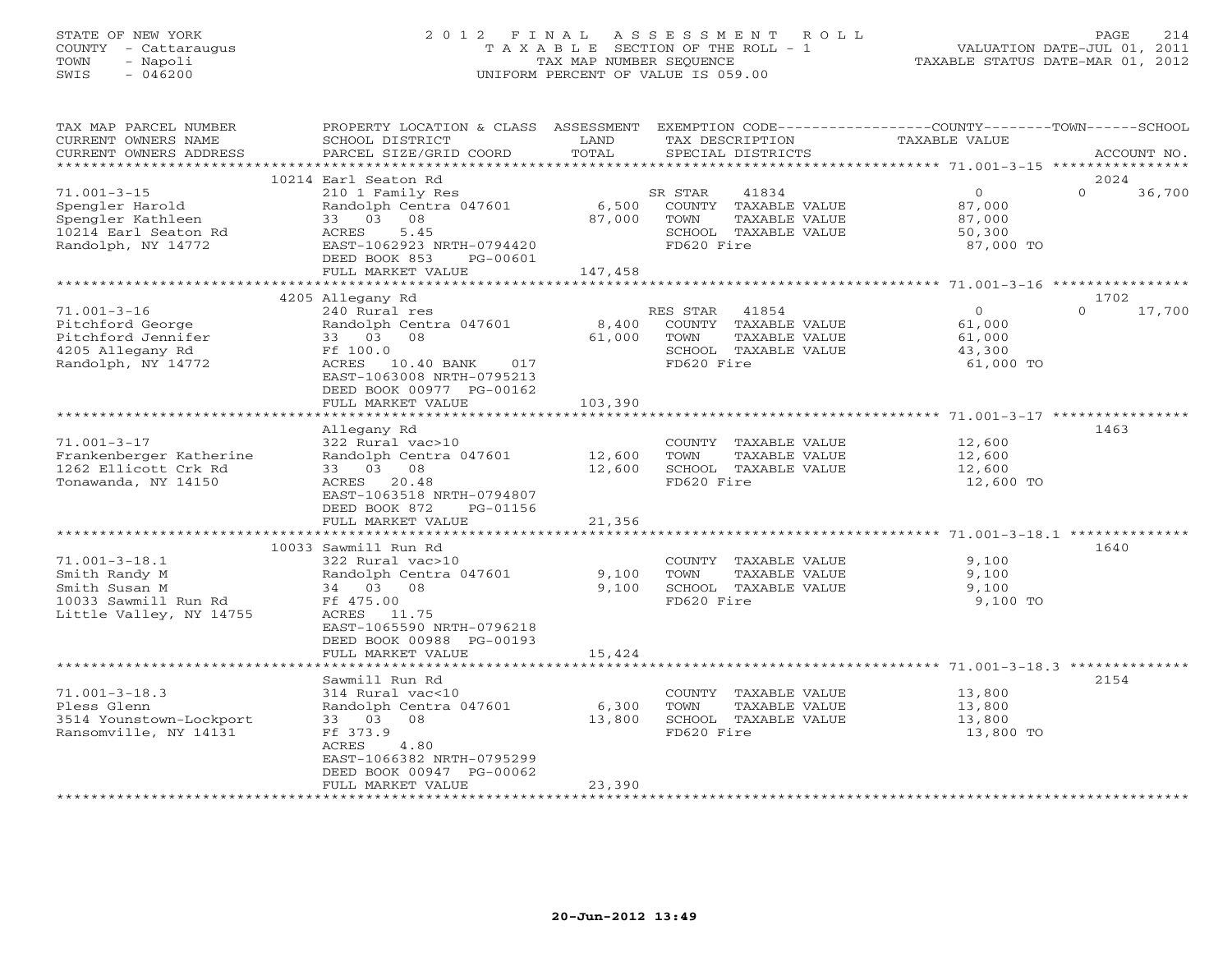### STATE OF NEW YORK 2 0 1 2 F I N A L A S S E S S M E N T R O L L PAGE 215 COUNTY - Cattaraugus T A X A B L E SECTION OF THE ROLL - 1 VALUATION DATE-JUL 01, 2011 TOWN - Napoli TAX MAP NUMBER SEQUENCE TAXABLE STATUS DATE-MAR 01, 2012 SWIS - 046200 UNIFORM PERCENT OF VALUE IS 059.00UNIFORM PERCENT OF VALUE IS 059.00

| TAX MAP PARCEL NUMBER<br>CURRENT OWNERS NAME<br>CURRENT OWNERS ADDRESS                                      | PROPERTY LOCATION & CLASS ASSESSMENT<br>SCHOOL DISTRICT<br>PARCEL SIZE/GRID COORD                                                                                   | LAND<br>TOTAL               | TAX DESCRIPTION<br>SPECIAL DISTRICTS                                                                        | EXEMPTION CODE-----------------COUNTY-------TOWN------SCHOOL<br>TAXABLE VALUE | ACCOUNT NO.        |
|-------------------------------------------------------------------------------------------------------------|---------------------------------------------------------------------------------------------------------------------------------------------------------------------|-----------------------------|-------------------------------------------------------------------------------------------------------------|-------------------------------------------------------------------------------|--------------------|
| *********************                                                                                       |                                                                                                                                                                     |                             |                                                                                                             |                                                                               |                    |
|                                                                                                             | 10033 Sawmill Run Rd                                                                                                                                                |                             |                                                                                                             |                                                                               | 2201               |
| $71.001 - 3 - 18.4$<br>Smith Randy M<br>Smith Susan M<br>10033 Sawmill Run Rd<br>Little Valley, NY 14755    | 280 Res Multiple<br>Randolph Centra 047601<br>33/34 03 08<br>FRNT 790.00 DPTH<br>10.90<br>ACRES<br>EAST-1065167 NRTH-0795179<br>DEED BOOK 00979 PG-01151            | 10,000<br>102,000           | RES STAR<br>41854<br>COUNTY<br>TAXABLE VALUE<br>TOWN<br>TAXABLE VALUE<br>SCHOOL TAXABLE VALUE<br>FD620 Fire | $\circ$<br>102,000<br>102,000<br>84,300<br>102,000 TO                         | $\Omega$<br>17,700 |
|                                                                                                             | FULL MARKET VALUE                                                                                                                                                   | 172,881                     |                                                                                                             |                                                                               |                    |
|                                                                                                             | *******************                                                                                                                                                 | * * * * * * * * * * * * * * |                                                                                                             |                                                                               |                    |
| $71.001 - 3 - 18.5$<br>Kelly John P<br>Kelly Pamela L<br>480 Sweetwater Creek Dr<br>Canton, GA 30114        | Sawmill Run Rd<br>322 Rural vac>10<br>Randolph Centra 047601<br>33/34 03 08<br>Ff 920.00<br>ACRES<br>79.65<br>EAST-1064438 NRTH-0794462<br>DEED BOOK 00984 PG-00244 | 29,560<br>29,560            | COUNTY TAXABLE VALUE<br>TOWN<br>TAXABLE VALUE<br>SCHOOL TAXABLE VALUE<br>FD620 Fire                         | 29,560<br>29,560<br>29,560<br>29,560 TO                                       | 2210               |
|                                                                                                             | FULL MARKET VALUE                                                                                                                                                   | 50,102                      |                                                                                                             |                                                                               |                    |
|                                                                                                             |                                                                                                                                                                     |                             |                                                                                                             |                                                                               |                    |
|                                                                                                             | 4250 Allegany Rd                                                                                                                                                    |                             |                                                                                                             |                                                                               | 2204               |
| $71.001 - 3 - 18.6$<br>Griffith Robert C Jr<br>Griffith Jamielynn<br>4250 Allegany Rd<br>Randolph, NY 14772 | 210 1 Family Res<br>Randolph Centra 047601<br>36 03 08<br>Ff 375.00<br>ACRES<br>21.40<br>EAST-1063864 NRTH-0796185<br>DEED BOOK 10910 PG-3003                       | 12,000<br>142,500           | RES STAR 41854<br>COUNTY TAXABLE VALUE<br>TOWN<br>TAXABLE VALUE<br>SCHOOL TAXABLE VALUE<br>FD620 Fire       | $\circ$<br>142,500<br>142,500<br>124,800<br>142,500 TO                        | 17,700<br>$\Omega$ |
|                                                                                                             | FULL MARKET VALUE                                                                                                                                                   | 241,525                     |                                                                                                             |                                                                               |                    |
|                                                                                                             |                                                                                                                                                                     |                             |                                                                                                             |                                                                               |                    |
|                                                                                                             | 10021 Sawmill Run Rd                                                                                                                                                |                             |                                                                                                             |                                                                               | 2205               |
| $71.001 - 3 - 18.7$<br>Smith Raleigh M<br>Smith Tara M<br>10021 Sawmill Run Rd<br>Little Valley, NY 14755   | 210 1 Family Res<br>Randolph Centra 047601<br>34 03 08<br>Ff 775.00<br>ACRES 13.50<br>EAST-1065105 NRTH-0796266<br>DEED BOOK 3039 PG-3001                           | 9,800<br>138,900            | 41854<br>RES STAR<br>COUNTY TAXABLE VALUE<br>TOWN<br>TAXABLE VALUE<br>SCHOOL TAXABLE VALUE<br>FD620 Fire    | $\overline{0}$<br>138,900<br>138,900<br>121,200<br>138,900 TO                 | $\Omega$<br>17,700 |
|                                                                                                             | FULL MARKET VALUE                                                                                                                                                   | 235,424                     |                                                                                                             |                                                                               |                    |
|                                                                                                             | Sawmill Run Rd                                                                                                                                                      |                             |                                                                                                             |                                                                               | 2206               |
| $71.001 - 3 - 18.8$<br>Fadale Thomas J<br>Fadale Joanne M<br>4026 Sheldon Rd<br>Orchard Park, NY 14127      | 322 Rural vac>10<br>Randolph Centra 047601<br>34 03 08<br>Ff 767.20<br>ACRES 20.55<br>EAST-1066193 NRTH-0796214<br>DEED BOOK 00985 PG-00624<br>FULL MARKET VALUE    | 12,620<br>12,620<br>21,390  | COUNTY TAXABLE VALUE<br>TOWN<br>TAXABLE VALUE<br>SCHOOL TAXABLE VALUE<br>FD620 Fire                         | 12,620<br>12,620<br>12,620<br>12,620 TO                                       |                    |
|                                                                                                             |                                                                                                                                                                     |                             |                                                                                                             |                                                                               |                    |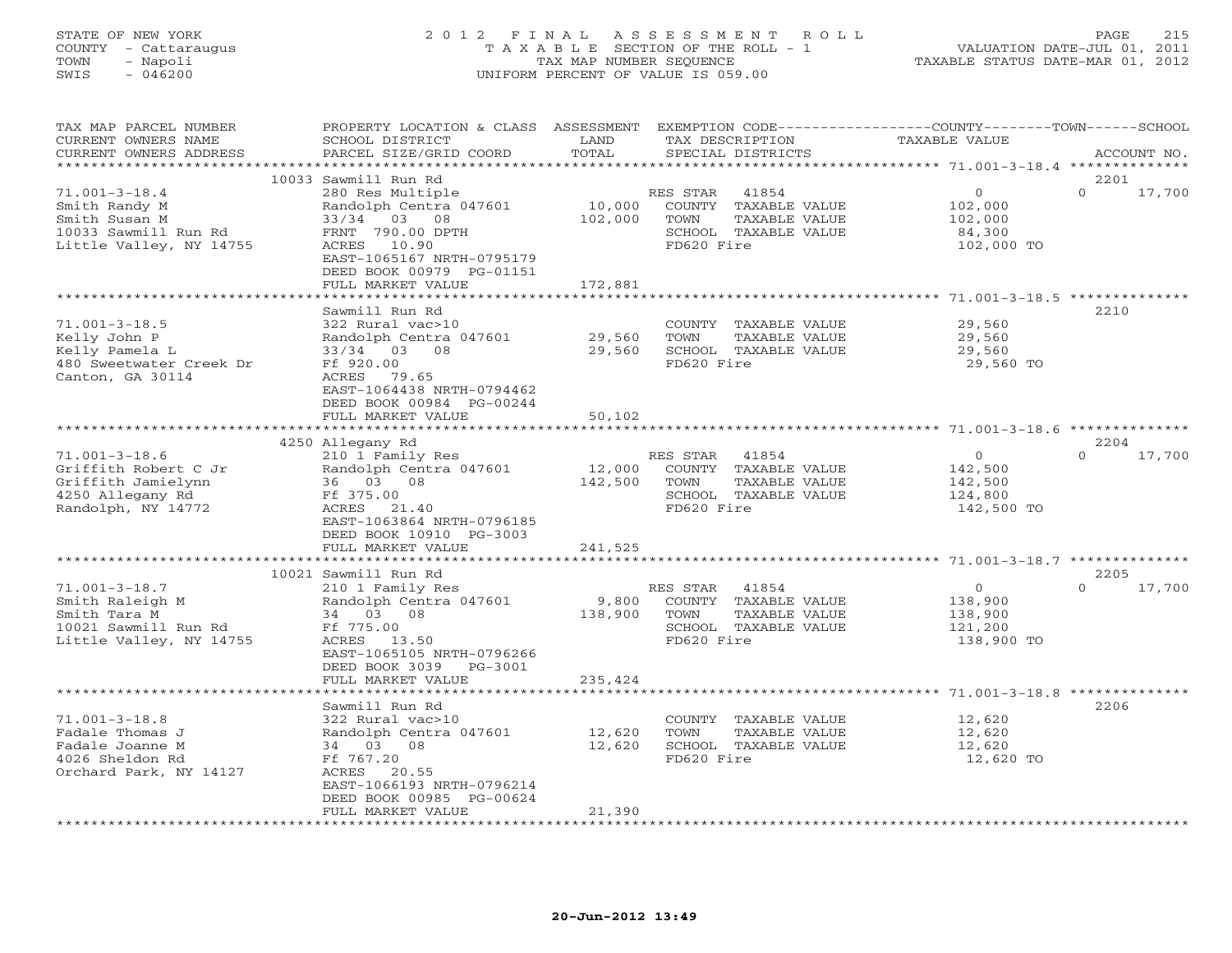# STATE OF NEW YORK 2 0 1 2 F I N A L A S S E S S M E N T R O L L PAGE 216 COUNTY - Cattaraugus T A X A B L E SECTION OF THE ROLL - 1 VALUATION DATE-JUL 01, 2011 TOWN - Napoli TAX MAP NUMBER SEQUENCE TAXABLE STATUS DATE-MAR 01, 2012 SWIS - 046200 UNIFORM PERCENT OF VALUE IS 059.00UNIFORM PERCENT OF VALUE IS 059.00

| TAX MAP PARCEL NUMBER<br>CURRENT OWNERS NAME<br>CURRENT OWNERS ADDRESS                                | PROPERTY LOCATION & CLASS ASSESSMENT EXEMPTION CODE----------------COUNTY-------TOWN------SCHOOL<br>SCHOOL DISTRICT<br>PARCEL SIZE/GRID COORD | LAND<br>TOTAL |                    | SPECIAL DISTRICTS           | TAX DESCRIPTION TAXABLE VALUE<br>SPECIAL DISTRICTS           |          | ACCOUNT NO.    |
|-------------------------------------------------------------------------------------------------------|-----------------------------------------------------------------------------------------------------------------------------------------------|---------------|--------------------|-----------------------------|--------------------------------------------------------------|----------|----------------|
|                                                                                                       |                                                                                                                                               |               |                    |                             |                                                              |          |                |
|                                                                                                       | 10100 Sawmill Run Rd                                                                                                                          |               |                    |                             |                                                              | 2207     |                |
| $71.001 - 3 - 18.9$                                                                                   | 210 1 Family Res                                                                                                                              |               | CVET C/T           | 41131                       | 11,800                                                       | 11,800   | $\overline{0}$ |
| Flagg Merle E                                                                                         | Randolph Centra 047601 6,880 SR STAR                                                                                                          |               |                    | 41834                       | $\overline{0}$                                               | $\Omega$ | 36,700         |
| Flagg Rosamond M                                                                                      | 34 03 08                                                                                                                                      |               |                    | 72,680 COUNTY TAXABLE VALUE | 60,880                                                       |          |                |
| 10100 Sawmill Run Rd                                                                                  | Ff 960.00                                                                                                                                     |               | TOWN               | TAXABLE VALUE               | 60,880                                                       |          |                |
| Little Valley, NY 14755                                                                               | ACRES 6.20                                                                                                                                    |               |                    | SCHOOL TAXABLE VALUE        | 35,980                                                       |          |                |
|                                                                                                       | EAST-1064589 NRTH-0796564                                                                                                                     |               | FD620 Fire         |                             | 72,680 TO                                                    |          |                |
|                                                                                                       | DEED BOOK 00992 PG-00535                                                                                                                      |               |                    |                             |                                                              |          |                |
|                                                                                                       | FULL MARKET VALUE                                                                                                                             | 123,186       |                    |                             |                                                              |          |                |
|                                                                                                       |                                                                                                                                               |               |                    |                             |                                                              |          |                |
|                                                                                                       | Sawmill Run Rd                                                                                                                                |               |                    |                             |                                                              | 2209     |                |
| $71.001 - 3 - 18.10$                                                                                  | 260 Seasonal res                                                                                                                              |               |                    | COUNTY TAXABLE VALUE        | 40,820                                                       |          |                |
| Galenda Peter R                                                                                       | Randolph Centra 047601 27,150                                                                                                                 |               | TOWN               | TAXABLE VALUE               | 40,820                                                       |          |                |
| Galenda Joseph A                                                                                      | 33/34 08 08                                                                                                                                   | 40,820        |                    | SCHOOL TAXABLE VALUE        | 40,820                                                       |          |                |
| Guziec Christine-Susan<br>Ff 695.00                                                                   |                                                                                                                                               |               | FD620 Fire         |                             | 40,820 TO                                                    |          |                |
| 7697 Versailles Rd                                                                                    | ACRES 70.00                                                                                                                                   |               |                    |                             |                                                              |          |                |
| Derby, NY 14047                                                                                       | EAST-1065872 NRTH-0794186                                                                                                                     |               |                    |                             |                                                              |          |                |
|                                                                                                       | DEED BOOK 00985 PG-01104                                                                                                                      |               |                    |                             |                                                              |          |                |
|                                                                                                       | FULL MARKET VALUE                                                                                                                             | 69,186        |                    |                             |                                                              |          |                |
|                                                                                                       |                                                                                                                                               |               |                    |                             |                                                              |          |                |
|                                                                                                       | 10021 Sawmill Run Rd                                                                                                                          |               |                    |                             |                                                              | 2385     |                |
| $71.001 - 3 - 18.11$                                                                                  | 210 1 Family Res                                                                                                                              |               | RES STAR 41854     |                             | $\overline{0}$                                               | $\Omega$ | 17,700         |
|                                                                                                       | Randolph Centra 047601 6,190 COUNTY TAXABLE VALUE<br>ACRES 3.65 BANK 032 135,000 TOWN TAXABLE VALUE                                           |               |                    |                             | $135,000$<br>$135,000$                                       |          |                |
|                                                                                                       |                                                                                                                                               |               |                    |                             |                                                              |          |                |
|                                                                                                       |                                                                                                                                               |               |                    | SCHOOL TAXABLE VALUE        |                                                              |          |                |
| Sears Alan R<br>Sears Randi M<br>10021 Sawmill Run Rd<br>Little Valley, NY 14755<br>FULL MARKET VALUE |                                                                                                                                               |               | 228,814 FD620 Fire |                             | 000, ככב בדוד 117, 300<br>117, 300<br>117, 200<br>135,000 TO |          |                |
|                                                                                                       |                                                                                                                                               |               |                    |                             |                                                              |          |                |
|                                                                                                       | 9945 Sawmill Run Rd                                                                                                                           |               |                    |                             |                                                              | 1345     |                |
| $71.001 - 3 - 20$                                                                                     | 210 1 Family Res                                                                                                                              |               | RES STAR           | 41854                       | $\overline{0}$                                               | $\Omega$ | 17,700         |
|                                                                                                       |                                                                                                                                               |               |                    | 6,800 COUNTY TAXABLE VALUE  | 25,300                                                       |          |                |
|                                                                                                       |                                                                                                                                               | 25,300 TOWN   |                    | TAXABLE VALUE               | 25,300                                                       |          |                |
| Green Kenneth V<br>Green Mary E<br>9945 Sawmill Run Rd                                                | 210 1 Family Res<br>Randolph Centra 047601<br>25 03 08<br>Ff 280.5                                                                            |               |                    | SCHOOL TAXABLE VALUE        | 7,600                                                        |          |                |
| Little Valley, NY 14755                                                                               | ACRES<br>6.00                                                                                                                                 |               | FD620 Fire         |                             | 25,300 TO                                                    |          |                |
|                                                                                                       | EAST-1066722 NRTH-0795136                                                                                                                     |               |                    |                             |                                                              |          |                |
|                                                                                                       | DEED BOOK 885<br>PG-00732                                                                                                                     |               |                    |                             |                                                              |          |                |
|                                                                                                       | FULL MARKET VALUE                                                                                                                             | 42,881        |                    |                             |                                                              |          |                |
|                                                                                                       |                                                                                                                                               |               |                    |                             |                                                              |          |                |
|                                                                                                       | 9917 Sawmill Run Rd                                                                                                                           |               |                    |                             |                                                              | 1277     |                |
| $71.001 - 3 - 21$                                                                                     | 270 Mfg housing<br>Randolph Centra 047601 8,200                                                                                               |               |                    | COUNTY TAXABLE VALUE        |                                                              |          |                |
| Blood Darin J                                                                                         |                                                                                                                                               |               | TOWN               | TAXABLE VALUE               | 22,900<br>22,900                                             |          |                |
| 29 School St                                                                                          | 25 03 08                                                                                                                                      | 22,900        |                    | SCHOOL TAXABLE VALUE        | 22,900                                                       |          |                |
| Salamanca, NY 14779                                                                                   | ACRES<br>9.67                                                                                                                                 |               | FD620 Fire         |                             | 22,900 TO                                                    |          |                |
|                                                                                                       | EAST-1067172 NRTH-0795236                                                                                                                     |               |                    |                             |                                                              |          |                |
|                                                                                                       | DEED BOOK 00969 PG-00241                                                                                                                      |               |                    |                             |                                                              |          |                |
|                                                                                                       | FULL MARKET VALUE                                                                                                                             | 38,814        |                    |                             |                                                              |          |                |
|                                                                                                       |                                                                                                                                               |               |                    |                             |                                                              |          |                |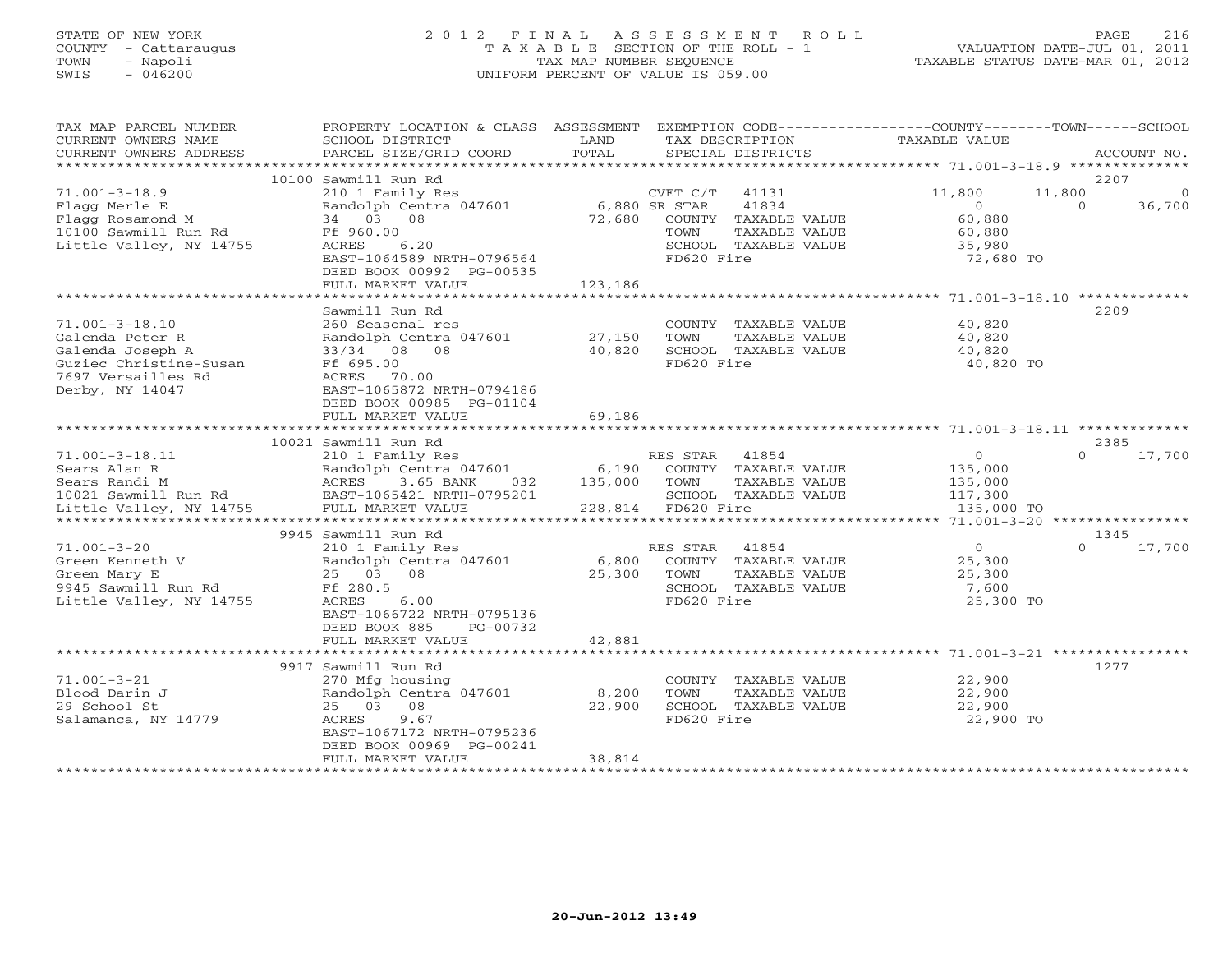# STATE OF NEW YORK 2 0 1 2 F I N A L A S S E S S M E N T R O L L PAGE 217 COUNTY - Cattaraugus T A X A B L E SECTION OF THE ROLL - 1 VALUATION DATE-JUL 01, 2011 TOWN - Napoli TAX MAP NUMBER SEQUENCE TAXABLE STATUS DATE-MAR 01, 2012 SWIS - 046200 UNIFORM PERCENT OF VALUE IS 059.00UNIFORM PERCENT OF VALUE IS 059.00

| TAX MAP PARCEL NUMBER               | PROPERTY LOCATION & CLASS ASSESSMENT EXEMPTION CODE----------------COUNTY-------TOWN------SCHOOL |               |                                    |                      |          |             |
|-------------------------------------|--------------------------------------------------------------------------------------------------|---------------|------------------------------------|----------------------|----------|-------------|
| CURRENT OWNERS NAME                 | SCHOOL DISTRICT                                                                                  | LAND<br>TOTAL | TAX DESCRIPTION                    | TAXABLE VALUE        |          |             |
| CURRENT OWNERS ADDRESS              | PARCEL SIZE/GRID COORD                                                                           |               | SPECIAL DISTRICTS                  |                      |          | ACCOUNT NO. |
|                                     | 9899 Sawmill Run Rd                                                                              |               |                                    |                      | 1775     |             |
| $71.001 - 3 - 22$                   | 210 1 Family Res                                                                                 |               | RES STAR 41854                     | $\overline{0}$       | $\Omega$ | 17,700      |
| Blood Dana M                        | Randolph Centra 047601                                                                           |               | 3,000 COUNTY TAXABLE VALUE         | 30,100<br>30,100     |          |             |
| 9889 Sawmill Run Rd                 | 25 03 08                                                                                         | 30,100        | TOWN<br>TAXABLE VALUE              |                      |          |             |
| Little Valley, NY 14755             | FRNT 200.00 DPTH 150.00                                                                          |               | SCHOOL TAXABLE VALUE               | 12,400               |          |             |
|                                     | EAST-1067569 NRTH-0795501                                                                        |               | FD620 Fire                         | 30,100 TO            |          |             |
|                                     | DEED BOOK 00970 PG-00577                                                                         |               |                                    |                      |          |             |
|                                     | FULL MARKET VALUE                                                                                | 51,017        |                                    |                      |          |             |
|                                     | 9857 Sawmill Run Rd                                                                              |               |                                    |                      | 1808     |             |
| $71.001 - 3 - 23$                   | 210 1 Family Res                                                                                 |               | COUNTY TAXABLE VALUE 26,400        |                      |          |             |
| Stoll Patricia                      | Randolph Centra 047601                                                                           | 4,000         | TOWN<br>TAXABLE VALUE              | 26,400               |          |             |
| Stoll Ronald E II                   | 25 03 08                                                                                         | 26,400        | SCHOOL TAXABLE VALUE               | $\frac{1}{26}$ , 400 |          |             |
| 6182 Webster Rd                     | 1.00<br>ACRES                                                                                    |               | FD620 Fire                         | 26,400 TO            |          |             |
| Potland, NY 14769                   | EAST-1068196 NRTH-0795479                                                                        |               |                                    |                      |          |             |
|                                     | DEED BOOK 8784 PG-6001                                                                           |               |                                    |                      |          |             |
|                                     | FULL MARKET VALUE                                                                                | 44,746        |                                    |                      |          |             |
|                                     |                                                                                                  |               |                                    |                      |          |             |
|                                     | Sawmill Run Rd                                                                                   |               |                                    |                      | 0128     |             |
| $71.001 - 3 - 24.1$                 | 321 Abandoned ag                                                                                 |               | COUNTY TAXABLE VALUE               | 15,700<br>15,700     |          |             |
| Adams Dennis W                      | Randolph Centra 047601 15,700                                                                    |               | TOWN<br>TAXABLE VALUE              |                      |          |             |
| Adams Ann L                         | 25 03 08                                                                                         | 15,700        | SCHOOL TAXABLE VALUE<br>FD620 Fire | 15,700               |          |             |
| 11203 Pope Rd<br>Randolph, NY 14772 | ACRES 52.35<br>EAST-1067556 NRTH-0794559                                                         |               |                                    | 15,700 TO            |          |             |
|                                     | DEED BOOK 13850 PG-3002                                                                          |               |                                    |                      |          |             |
|                                     | FULL MARKET VALUE                                                                                | 26,610        |                                    |                      |          |             |
|                                     |                                                                                                  |               |                                    |                      |          |             |
|                                     | Sawmill Run Rd (Off)                                                                             |               |                                    |                      | 2076     |             |
| $71.001 - 3 - 24.2$                 | 910 Priv forest                                                                                  |               | COUNTY TAXABLE VALUE               | 30,950               |          |             |
| Adams Dennis W                      | Randolph Centra 047601 20,000                                                                    |               | TOWN<br>TAXABLE VALUE              | 30,950               |          |             |
| Adams Ann L                         | 25 03 08                                                                                         | 30,950        | SCHOOL TAXABLE VALUE               | 30,950               |          |             |
| 11203 Pope Rd                       | ACRES 80.00                                                                                      |               | FD620 Fire                         | 30,950 TO            |          |             |
| Randolph, NY 14772                  | EAST-1067407 NRTH-0792698                                                                        |               |                                    |                      |          |             |
|                                     | DEED BOOK 13850 PG-3002                                                                          |               |                                    |                      |          |             |
|                                     | FULL MARKET VALUE                                                                                | 52,458        |                                    |                      |          |             |
|                                     | Sawmill Run                                                                                      |               |                                    |                      | 1830     |             |
| $71.001 - 3 - 25$                   | 831 Tele Comm                                                                                    |               | COUNTY TAXABLE VALUE 147,200       |                      |          |             |
| Sba Towers New York Inc             | Randolph Centra 047601                                                                           | 8,900         | TOWN<br>TAXABLE VALUE              | 147,200              |          |             |
| 5900 5900 Broken Sound Pkwy         | 25 03 08                                                                                         | 147,200       | SCHOOL TAXABLE VALUE               | 147,200              |          |             |
| Boca Raton, FL 33487                | ACRES 11.25                                                                                      |               | FD620 Fire                         | 147,200 TO           |          |             |
|                                     | EAST-1067541 NRTH-0792980                                                                        |               |                                    |                      |          |             |
|                                     | DEED BOOK 00966 PG-00143                                                                         |               |                                    |                      |          |             |
|                                     | FULL MARKET VALUE<br>*************************                                                   | 249,492       |                                    |                      |          |             |
|                                     |                                                                                                  |               |                                    |                      |          |             |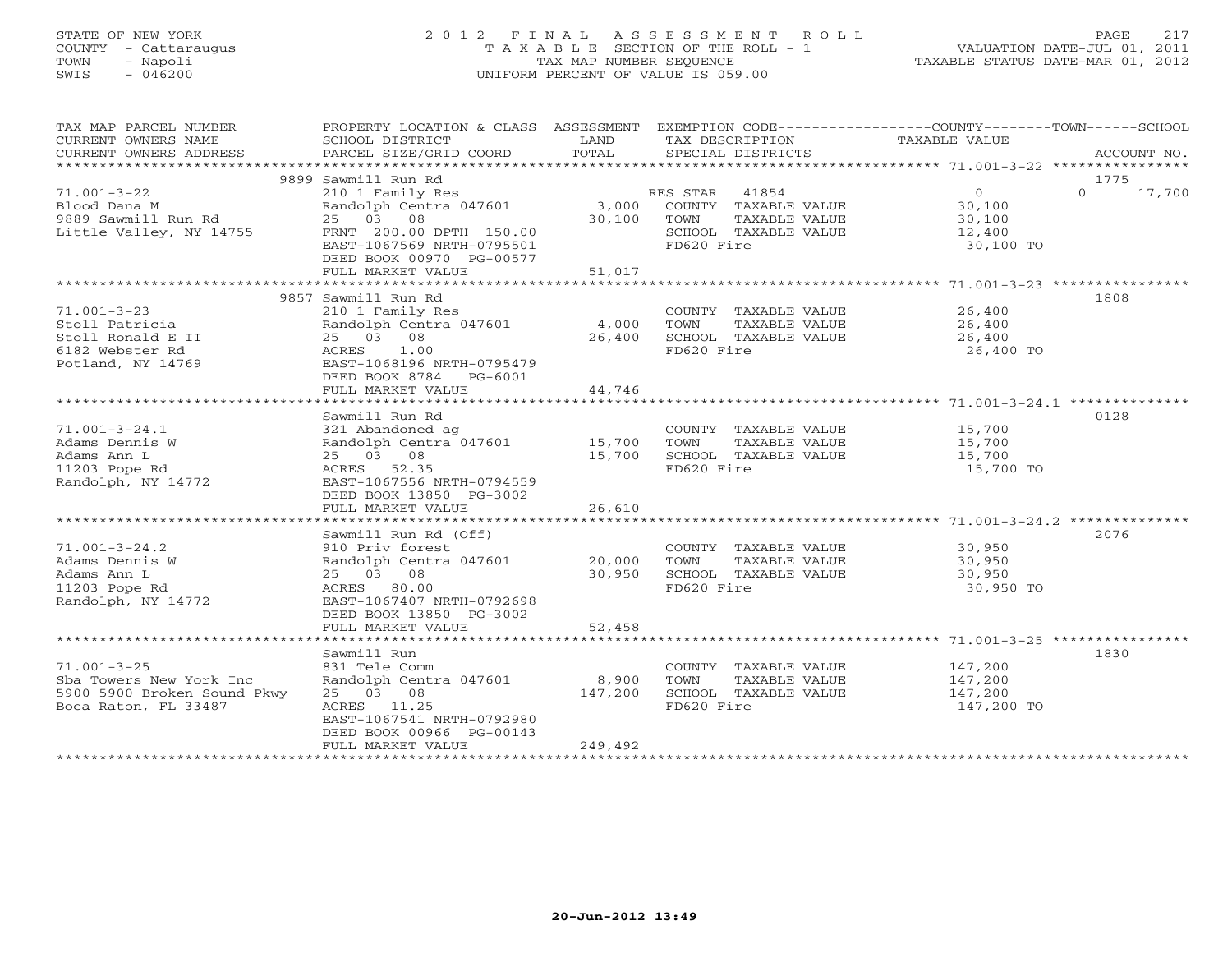# STATE OF NEW YORK 2 0 1 2 F I N A L A S S E S S M E N T R O L L PAGE 218 COUNTY - Cattaraugus T A X A B L E SECTION OF THE ROLL - 1 VALUATION DATE-JUL 01, 2011 TOWN - Napoli TAX MAP NUMBER SEQUENCE TAXABLE STATUS DATE-MAR 01, 2012 SWIS - 046200 UNIFORM PERCENT OF VALUE IS 059.00UNIFORM PERCENT OF VALUE IS 059.00

| COUNTY TAXABLE VALUE<br>TAXABLE VALUE<br>SCHOOL TAXABLE VALUE<br>FD620 Fire                   | 9,400<br>9,400<br>9,400<br>9,400 TO                                   | 1414   |
|-----------------------------------------------------------------------------------------------|-----------------------------------------------------------------------|--------|
|                                                                                               |                                                                       |        |
|                                                                                               |                                                                       | 1770   |
| RES STAR 41854<br>COUNTY TAXABLE VALUE<br>TAXABLE VALUE<br>SCHOOL TAXABLE VALUE<br>FD620 Fire | $\overline{0}$<br>$\Omega$<br>95,500<br>95,500<br>77,800<br>95,500 TO | 17,700 |
|                                                                                               |                                                                       | 0195   |
| COUNTY TAXABLE VALUE<br>TAXABLE VALUE<br>SCHOOL TAXABLE VALUE<br>FD620 Fire                   | 27,700<br>27,700<br>27,700 TO                                         |        |
|                                                                                               |                                                                       |        |
| COUNTY TAXABLE VALUE<br>TAXABLE VALUE<br>SCHOOL TAXABLE VALUE<br>FD620 Fire                   | 40,000<br>40,000<br>40,000<br>40,000 TO                               | 1854   |
|                                                                                               |                                                                       |        |
| COUNTY TAXABLE VALUE<br>TAXABLE VALUE<br>SCHOOL TAXABLE VALUE<br>FD620 Fire                   | 19,500<br>19,500<br>19,500<br>19,500 TO                               | 1892   |
|                                                                                               |                                                                       | 27,700 |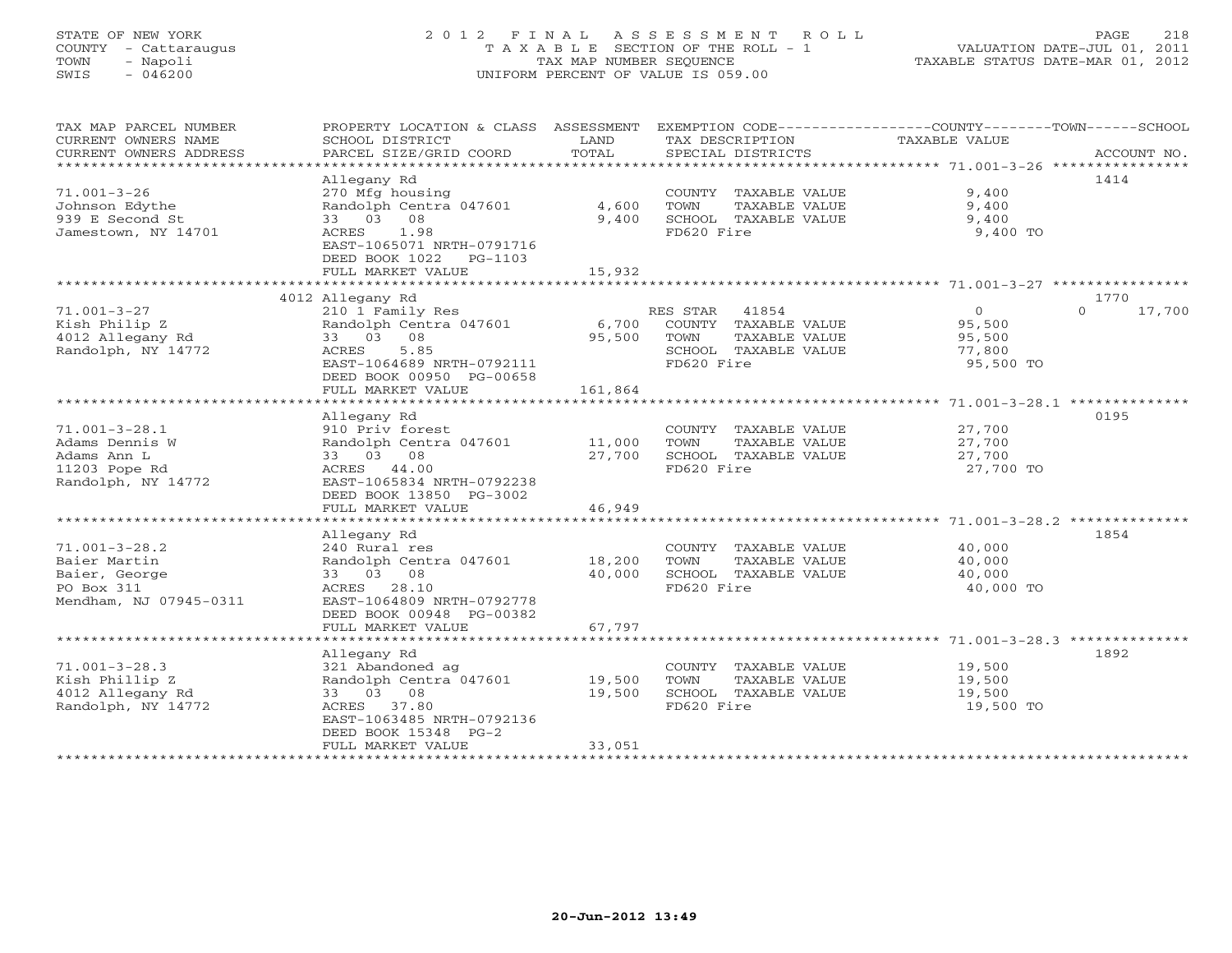# STATE OF NEW YORK 2 0 1 2 F I N A L A S S E S S M E N T R O L L PAGE 219 COUNTY - Cattaraugus T A X A B L E SECTION OF THE ROLL - 1 VALUATION DATE-JUL 01, 2011 TOWN - Napoli TAX MAP NUMBER SEQUENCE TAXABLE STATUS DATE-MAR 01, 2012 SWIS - 046200 UNIFORM PERCENT OF VALUE IS 059.00UNIFORM PERCENT OF VALUE IS 059.00

| TAX MAP PARCEL NUMBER  | PROPERTY LOCATION & CLASS ASSESSMENT |         | EXEMPTION CODE-----------------COUNTY-------TOWN------SCHOOL |               |                    |
|------------------------|--------------------------------------|---------|--------------------------------------------------------------|---------------|--------------------|
| CURRENT OWNERS NAME    | SCHOOL DISTRICT                      | LAND    | TAX DESCRIPTION                                              | TAXABLE VALUE |                    |
| CURRENT OWNERS ADDRESS | PARCEL SIZE/GRID COORD               | TOTAL   | SPECIAL DISTRICTS                                            |               | ACCOUNT NO.        |
|                        |                                      |         |                                                              |               |                    |
|                        | 10204 Earl Seaton Rd                 |         |                                                              |               | 1860               |
|                        |                                      |         |                                                              |               |                    |
| $71.001 - 3 - 28.4$    | 314 Rural vac<10                     |         | COUNTY TAXABLE VALUE                                         | 5,400         |                    |
| Agan Judith C          | Randolph Centra 047601               | 5,400   | TOWN<br>TAXABLE VALUE                                        | 5,400         |                    |
| 1716 Harris Rd         | 33 03 08                             | 5,400   | SCHOOL TAXABLE VALUE                                         | 5,400         |                    |
| Penfield, NY 14526     | 3.30<br>ACRES                        |         | FD620 Fire                                                   | 5,400 TO      |                    |
|                        | EAST-1063417 NRTH-0794017            |         |                                                              |               |                    |
|                        | FULL MARKET VALUE                    | 9,153   |                                                              |               |                    |
|                        |                                      |         |                                                              |               |                    |
|                        |                                      |         |                                                              |               |                    |
|                        | Allegany Rd                          |         |                                                              |               | 1861               |
| $71.001 - 3 - 28.5$    | 260 Seasonal res                     |         | COUNTY TAXABLE VALUE                                         | 18,900        |                    |
| Ricey John L III       | Randolph Centra 047601               | 5,400   | TOWN<br>TAXABLE VALUE                                        | 18,900        |                    |
| 2510 Shadagee Rd       | 33 03 08                             | 18,900  | SCHOOL TAXABLE VALUE                                         | 18,900        |                    |
| Eden, NY 14057         | ACRES<br>3.30                        |         | FD620 Fire                                                   | 18,900 TO     |                    |
|                        | EAST-1063429 NRTH-0793650            |         |                                                              |               |                    |
|                        |                                      |         |                                                              |               |                    |
|                        | DEED BOOK 883<br>PG-00654            |         |                                                              |               |                    |
|                        | FULL MARKET VALUE                    | 32,034  |                                                              |               |                    |
|                        |                                      |         |                                                              |               |                    |
|                        | 4110 Allegany Rd                     |         |                                                              |               | 1863               |
| $71.001 - 3 - 28.6$    | 314 Rural vac<10                     |         | COUNTY TAXABLE VALUE                                         | 5,300         |                    |
| Reardon Michael W      | Randolph Centra 047601               | 5,300   | TAXABLE VALUE<br>TOWN                                        | 5,300         |                    |
| 4110 Allegany Rd       | 33 03 08                             | 5,300   | SCHOOL TAXABLE VALUE                                         | 5,300         |                    |
| Randolph, NY 14772     | 3.12<br>ACRES                        |         | FD620 Fire                                                   | 5,300 TO      |                    |
|                        |                                      |         |                                                              |               |                    |
|                        | EAST-1063449 NRTH-0793458            |         |                                                              |               |                    |
|                        | DEED BOOK 348<br>PG-8001             |         |                                                              |               |                    |
|                        | FULL MARKET VALUE                    | 8,983   |                                                              |               |                    |
|                        |                                      |         |                                                              |               |                    |
|                        | 4110 Allegany Rd                     |         |                                                              |               | 1867               |
| $71.001 - 3 - 28.7$    | 210 1 Family Res                     |         | RES STAR 41854                                               | $\circ$       | $\Omega$<br>17,700 |
| Reardon Michael W      | Randolph Centra 047601               | 5,400   | COUNTY TAXABLE VALUE                                         | 60,000        |                    |
|                        |                                      |         |                                                              |               |                    |
| 4110 Allegany Rd       | 33 03 08                             | 60,000  | TOWN<br>TAXABLE VALUE                                        | 60,000        |                    |
| Randolph, NY 14772     | 3.30<br>ACRES                        |         | SCHOOL TAXABLE VALUE                                         | 42,300        |                    |
|                        | EAST-1063463 NRTH-0793268            |         | FD620 Fire                                                   | 60,000 TO     |                    |
|                        | DEED BOOK 348<br>PG-8001             |         |                                                              |               |                    |
|                        | FULL MARKET VALUE                    | 101,695 |                                                              |               |                    |
|                        |                                      |         |                                                              |               |                    |
|                        | Allegany Rd                          |         |                                                              |               | 1871               |
|                        |                                      |         |                                                              |               |                    |
| $71.001 - 3 - 28.9$    | 314 Rural vac<10                     |         | COUNTY TAXABLE VALUE                                         | 5,400         |                    |
| Stobie Timothy J       | Randolph Centra 047601               | 5,400   | TOWN<br>TAXABLE VALUE                                        | 5,400         |                    |
| Stobie Susan           | 33 03 08                             | 5,400   | SCHOOL TAXABLE VALUE                                         | 5,400         |                    |
| 6871 Revere Dr         | <b>ACRES</b><br>3.30                 |         | FD620 Fire                                                   | 5,400 TO      |                    |
| Derby, NY 14047        | EAST-1063503 NRTH-0793080            |         |                                                              |               |                    |
|                        | DEED BOOK 16510 PG-1                 |         |                                                              |               |                    |
|                        | FULL MARKET VALUE                    | 9,153   |                                                              |               |                    |
|                        |                                      |         |                                                              |               |                    |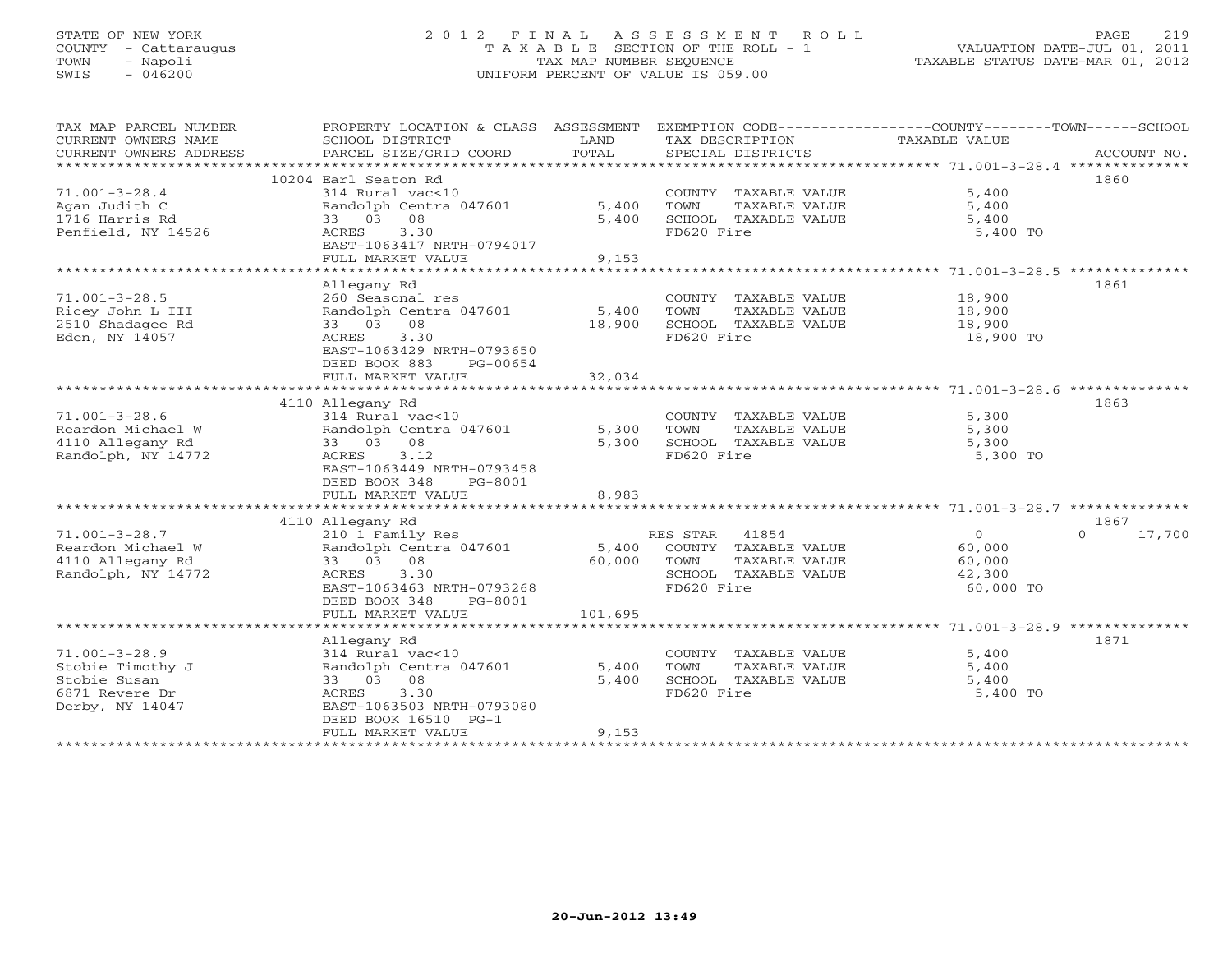# STATE OF NEW YORK 2 0 1 2 F I N A L A S S E S S M E N T R O L L PAGE 220 COUNTY - Cattaraugus T A X A B L E SECTION OF THE ROLL - 1 VALUATION DATE-JUL 01, 2011 TOWN - Napoli TAX MAP NUMBER SEQUENCE TAXABLE STATUS DATE-MAR 01, 2012 SWIS - 046200 UNIFORM PERCENT OF VALUE IS 059.00UNIFORM PERCENT OF VALUE IS 059.00

| TAX MAP PARCEL NUMBER<br>CURRENT OWNERS NAME | PROPERTY LOCATION & CLASS ASSESSMENT<br>SCHOOL DISTRICT | LAND   | EXEMPTION CODE----------------COUNTY-------TOWN------SCHOOL<br>TAX DESCRIPTION | TAXABLE VALUE    |                    |
|----------------------------------------------|---------------------------------------------------------|--------|--------------------------------------------------------------------------------|------------------|--------------------|
| CURRENT OWNERS ADDRESS                       | PARCEL SIZE/GRID COORD                                  | TOTAL  | SPECIAL DISTRICTS                                                              |                  | ACCOUNT NO.        |
|                                              |                                                         |        |                                                                                |                  |                    |
|                                              | 4092 Allegany Rd                                        |        |                                                                                |                  | 1862               |
| $71.001 - 3 - 28.11$                         | 260 Seasonal res                                        |        | COUNTY TAXABLE VALUE                                                           | 44,919           |                    |
| Stobie Timothy J                             | Randolph Centra 047601 5,400                            |        | TOWN<br>TAXABLE VALUE                                                          | 44,919           |                    |
| 6871 Revere Dr                               | 33 03 08                                                | 44,919 | SCHOOL TAXABLE VALUE                                                           | 44,919           |                    |
| Derby, NY 14047                              | 3.09<br>ACRES                                           |        | FD620 Fire                                                                     | 44,919 TO        |                    |
|                                              | EAST-1063585 NRTH-0792894                               |        |                                                                                |                  |                    |
|                                              | DEED BOOK 1586<br>PG-2001                               |        |                                                                                |                  |                    |
|                                              | FULL MARKET VALUE                                       | 76,134 |                                                                                |                  |                    |
|                                              |                                                         |        |                                                                                |                  |                    |
|                                              | 10211 Earl Seaton Rd                                    |        |                                                                                |                  | 1974               |
| $71.001 - 3 - 28.12$                         | 270 Mfg housing                                         |        | 41834<br>SR STAR                                                               | $\overline{0}$   | $\Omega$<br>33,090 |
| Covert Joanne C                              | Randolph Centra 047601 5,290                            |        | COUNTY TAXABLE VALUE                                                           | 33,090           |                    |
| Revocable Living Trust                       | 33 03 08                                                | 33,090 | TOWN<br>TAXABLE VALUE                                                          | 33,090           |                    |
| 10211 Earl Seaton Rd                         | 4.75<br>ACRES                                           |        | SCHOOL TAXABLE VALUE                                                           | $\Omega$         |                    |
| Randolph, NY 14772                           | EAST-1063413 NRTH-0793836                               |        | FD620 Fire                                                                     | 33,090 TO        |                    |
|                                              | DEED BOOK 1005<br>$PG-428$                              |        |                                                                                |                  |                    |
|                                              | FULL MARKET VALUE                                       | 56,085 |                                                                                |                  |                    |
|                                              |                                                         |        |                                                                                |                  |                    |
|                                              | 10204 Earl Seaton Rd                                    |        |                                                                                |                  | 1988               |
| $71.001 - 3 - 28.13$                         | 270 Mfg housing                                         |        | COUNTY TAXABLE VALUE                                                           | 9,600            |                    |
| Agan Judith C                                | Randolph Centra 047601 3,900                            |        | TOWN<br>TAXABLE VALUE                                                          | 9,600            |                    |
| 1716 Harris Rd                               | 33 03 08                                                | 9,600  | SCHOOL TAXABLE VALUE                                                           | 9,600            |                    |
| Penfield, NY 14526                           | FRNT 140.00 DPTH 300.00                                 |        | FD620 Fire                                                                     | 9,600 TO         |                    |
|                                              | EAST-1062970 NRTH-0793891                               |        |                                                                                |                  |                    |
|                                              | FULL MARKET VALUE                                       | 16,271 |                                                                                |                  |                    |
|                                              |                                                         |        |                                                                                |                  |                    |
|                                              | Allegany Rd                                             |        |                                                                                |                  | 2069               |
|                                              |                                                         |        |                                                                                |                  |                    |
| $71.001 - 3 - 28.17$<br>Monroe Lowell        | 312 Vac w/imprv<br>Randolph Centra 047601 5,200         |        | COUNTY TAXABLE VALUE                                                           | 14,250<br>14,250 |                    |
|                                              |                                                         | 14,250 | TOWN<br>TAXABLE VALUE                                                          |                  |                    |
| 811 Spring St                                | 33 03 08<br>3.00                                        |        | SCHOOL TAXABLE VALUE<br>FD620 Fire                                             | 14,250           |                    |
| Jamestown, NY 14701                          | ACRES                                                   |        |                                                                                | 14,250 TO        |                    |
|                                              | EAST-1062915 NRTH-0793388                               |        |                                                                                |                  |                    |
|                                              | DEED BOOK 00987 PG-01196                                |        |                                                                                |                  |                    |
|                                              | FULL MARKET VALUE                                       | 24,153 |                                                                                |                  |                    |
|                                              |                                                         |        |                                                                                |                  |                    |
|                                              | Allegany Rd                                             |        |                                                                                |                  | 2155               |
| $71.001 - 3 - 28.18$                         | 314 Rural vac<10                                        |        | COUNTY TAXABLE VALUE                                                           | 4,800            |                    |
| Baier Martin                                 | Randolph Centra 047601                                  | 4,800  | TAXABLE VALUE<br>TOWN                                                          | 4,800            |                    |
| PO Box 311                                   | 33 03 08                                                | 4,800  | SCHOOL TAXABLE VALUE                                                           | 4,800            |                    |
| Mendham, NJ 07945-0311                       | ACRES<br>4.10                                           |        | FD620 Fire                                                                     | 4,800 TO         |                    |
|                                              | EAST-1063776 NRTH-0792737                               |        |                                                                                |                  |                    |
|                                              | DEED BOOK 9697<br>PG-3001                               |        |                                                                                |                  |                    |
|                                              | FULL MARKET VALUE                                       | 8,136  |                                                                                |                  |                    |
|                                              |                                                         |        |                                                                                |                  |                    |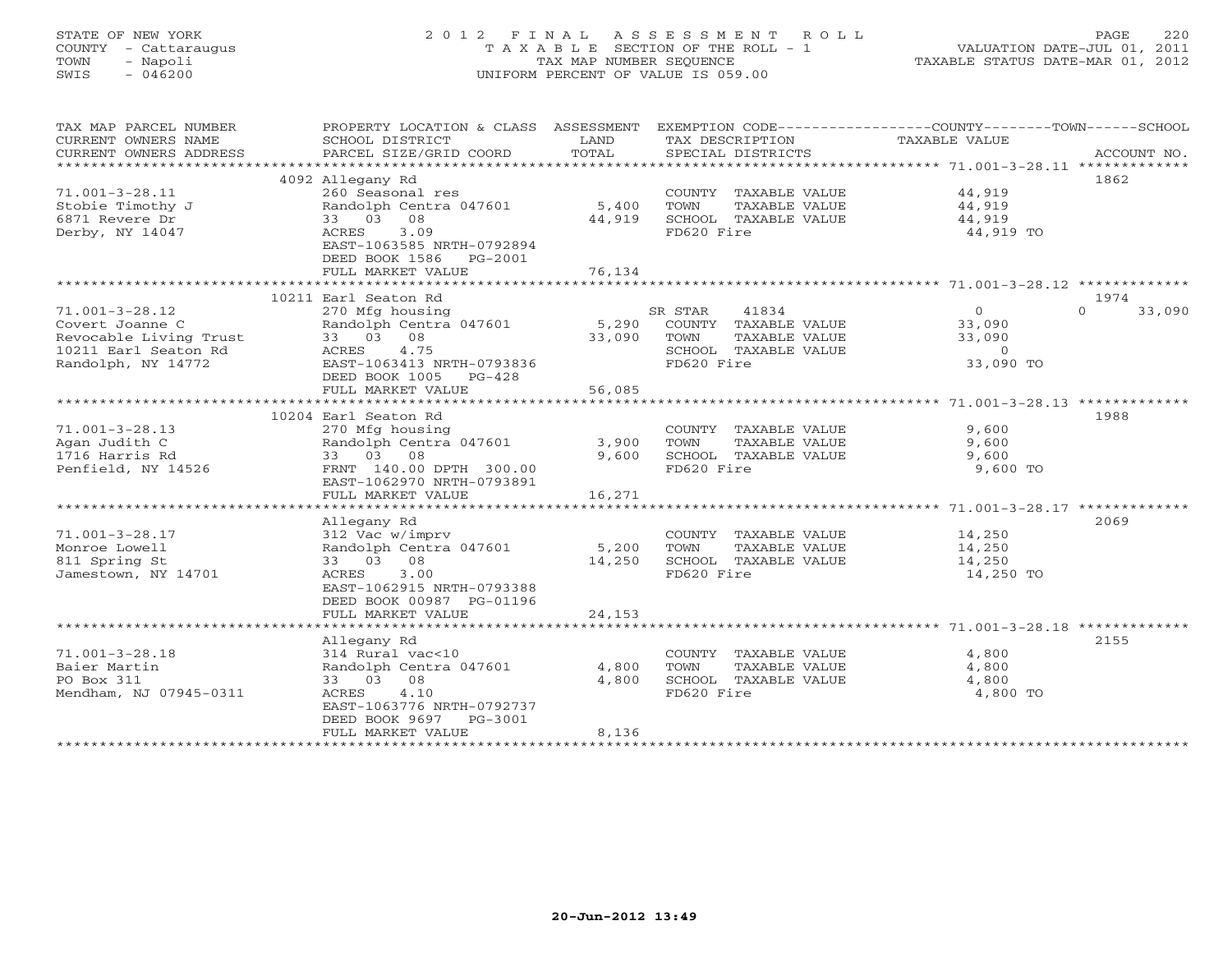# STATE OF NEW YORK 2 0 1 2 F I N A L A S S E S S M E N T R O L L PAGE 221 COUNTY - Cattaraugus T A X A B L E SECTION OF THE ROLL - 1 VALUATION DATE-JUL 01, 2011 TOWN - Napoli TAX MAP NUMBER SEQUENCE TAXABLE STATUS DATE-MAR 01, 2012 SWIS - 046200 UNIFORM PERCENT OF VALUE IS 059.00UNIFORM PERCENT OF VALUE IS 059.00

| TAX MAP PARCEL NUMBER<br>CURRENT OWNERS NAME<br>CURRENT OWNERS ADDRESS             | PROPERTY LOCATION & CLASS ASSESSMENT EXEMPTION CODE----------------COUNTY-------TOWN------SCHOOL<br>SCHOOL DISTRICT<br>PARCEL SIZE/GRID COORD | LAND<br>TOTAL    | TAX DESCRIPTION TAXABLE VALUE<br>SPECIAL DISTRICTS                                  |                                         | ACCOUNT NO.        |
|------------------------------------------------------------------------------------|-----------------------------------------------------------------------------------------------------------------------------------------------|------------------|-------------------------------------------------------------------------------------|-----------------------------------------|--------------------|
|                                                                                    |                                                                                                                                               |                  |                                                                                     |                                         |                    |
|                                                                                    | Allegany Rd                                                                                                                                   |                  |                                                                                     |                                         | 1456               |
| $71.001 - 3 - 29$<br>Hornburg Walter E Jr                                          | 910 Priv forest<br>Randolph Centra 047601                                                                                                     | 6,500            | COUNTY TAXABLE VALUE<br>TAXABLE VALUE<br>TOWN                                       | 21,500<br>21,500                        |                    |
| PO Box 476                                                                         | 41 03 08                                                                                                                                      | 21,500           | SCHOOL TAXABLE VALUE                                                                | 21,500                                  |                    |
| Russlee, PA 16345                                                                  | ACRES 26.11<br>EAST-1062295 NRTH-0792292<br>DEED BOOK 9864 PG-3001<br>FULL MARKET VALUE                                                       | 36,441           | FD620 Fire                                                                          | 21,500 TO                               |                    |
|                                                                                    |                                                                                                                                               |                  |                                                                                     |                                         |                    |
|                                                                                    | Earl Seaton Rd (Off)                                                                                                                          |                  |                                                                                     |                                         | 1401               |
| $71.001 - 3 - 30$<br>Knihinicki Joseph J<br>5078 Electric Ave<br>Hamburg, NY 14075 | 240 Rural res<br>Randolph Centra 047601 26,200<br>41 03 08<br>ACRES 77.31<br>EAST-1060442 NRTH-0792430                                        | 42,900           | COUNTY TAXABLE VALUE<br>TOWN<br>TAXABLE VALUE<br>SCHOOL TAXABLE VALUE<br>FD620 Fire | 42,900<br>42,900<br>42,900<br>42,900 TO |                    |
|                                                                                    | DEED BOOK 861<br>PG-00015<br>FULL MARKET VALUE                                                                                                | 72,712           |                                                                                     |                                         |                    |
|                                                                                    | 10387 Earl Seaton Rd                                                                                                                          |                  |                                                                                     |                                         | 1515               |
| $71.001 - 3 - 31$                                                                  | 112 Dairy farm                                                                                                                                |                  | RES STAR 41854                                                                      | $\overline{0}$                          | $\Omega$<br>17,700 |
| Lockwood Connie M<br>12392 Flood Rd                                                | Randolph Centra 047601 55,250 SILO T/C/S 42100<br>41 03 08 132,000 COUNTY TAXABLE<br>41 03 08                                                 |                  | 132,000 COUNTY TAXABLE VALUE                                                        | 6,700<br>125,300                        | 6,700<br>6,700     |
| Randolph, NY 14772<br>MAY BE SUBJECT TO PAYMENT                                    | ACRES 135.50<br>EAST-1060559 NRTH-0793779<br>DEED BOOK 00978 PG-00391                                                                         |                  | TOWN<br>TAXABLE VALUE<br>SCHOOL TAXABLE VALUE<br>FD620 Fire                         | 125,300<br>107,600<br>132,000 TO        |                    |
| UNDER AGDIST LAW TIL 2016                                                          | FULL MARKET VALUE                                                                                                                             | 223,729          |                                                                                     |                                         |                    |
|                                                                                    |                                                                                                                                               |                  |                                                                                     |                                         |                    |
|                                                                                    | Earl Seaton Rd (Off)                                                                                                                          |                  |                                                                                     |                                         | 1382               |
| $71.001 - 3 - 32$<br>Kaczmarczyk Anthony G<br>Kaczmarczyk Frances E                | 260 Seasonal res<br>Randolph Centra 047601 11,600<br>41 03 08                                                                                 | 20,800           | COUNTY TAXABLE VALUE<br>TOWN<br>TAXABLE VALUE<br>SCHOOL TAXABLE VALUE               | 20,800<br>20,800<br>20,800              |                    |
| 3830 Sowles Rd                                                                     | ACRES 18.00                                                                                                                                   |                  | FD620 Fire<br>FD620 Fire<br>WS620 Watershed                                         | 20,800 TO                               |                    |
| Hamburg, NY 14075                                                                  | EAST-1059379 NRTH-0791981<br>FULL MARKET VALUE                                                                                                | 35,254           |                                                                                     | 4,160 TO                                |                    |
|                                                                                    |                                                                                                                                               |                  |                                                                                     |                                         |                    |
|                                                                                    | Whitmore Rd                                                                                                                                   |                  |                                                                                     |                                         | 1771               |
| $71.001 - 3 - 33$<br>Whitmore Mary V<br>Baker Sandra K<br>3990 Whitmore Rd         | 321 Abandoned ag<br>Randolph Centra 047601<br>49 03 08<br>ACRES 48.28                                                                         | 21,100<br>21,100 | COUNTY TAXABLE VALUE<br>TOWN<br>TAXABLE VALUE<br>SCHOOL TAXABLE VALUE<br>FD620 Fire | 21,100<br>21,100<br>21,100<br>21,100 TO |                    |
| Randolph, NY 14772                                                                 | EAST-1057733 NRTH-0792163<br>DEED BOOK 13466 PG-3002<br>FULL MARKET VALUE                                                                     | 35,763           | WS620 Watershed                                                                     | 4,220 TO                                |                    |
|                                                                                    |                                                                                                                                               |                  |                                                                                     |                                         |                    |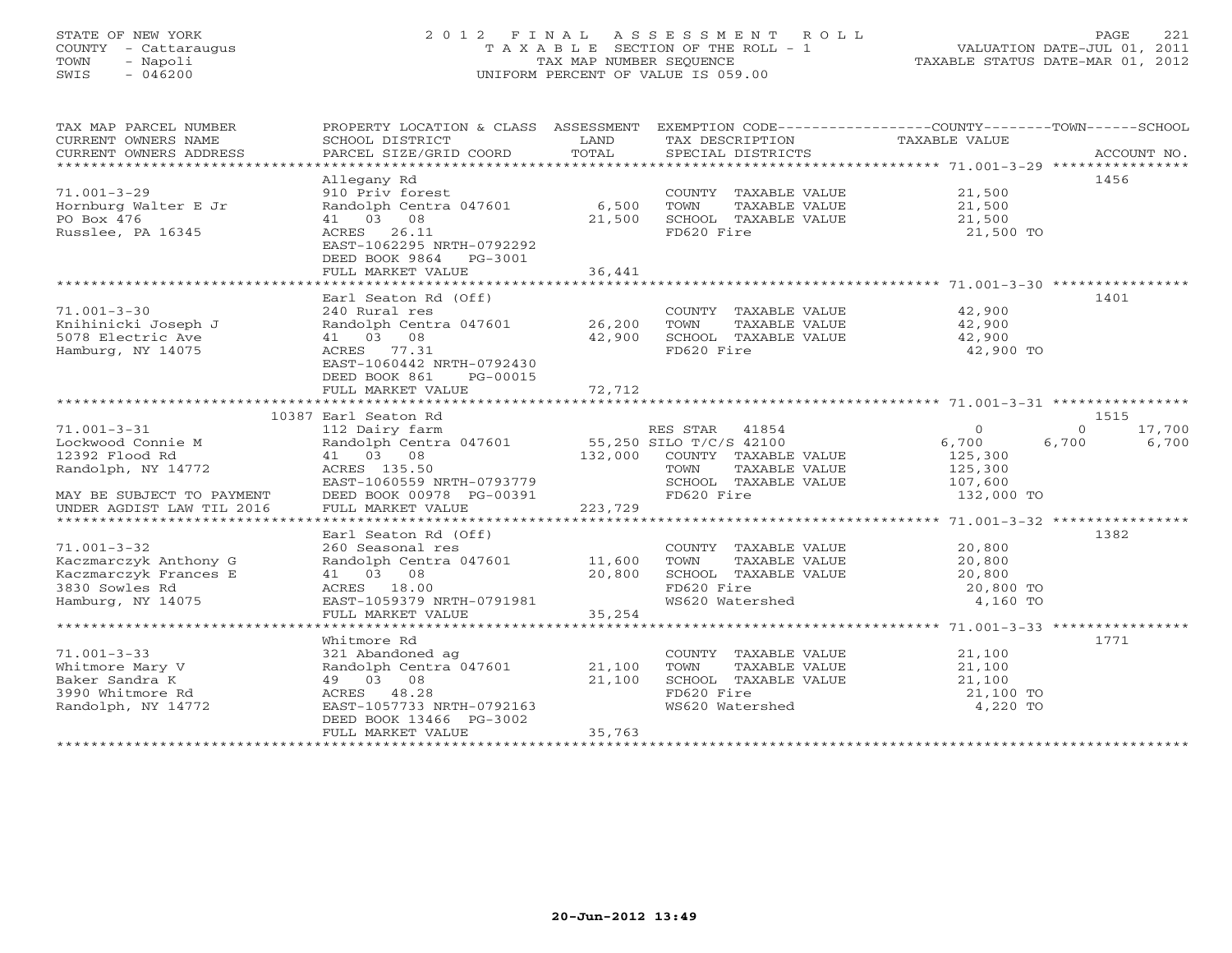# STATE OF NEW YORK 2 0 1 2 F I N A L A S S E S S M E N T R O L L PAGE 222 COUNTY - Cattaraugus T A X A B L E SECTION OF THE ROLL - 1 VALUATION DATE-JUL 01, 2011 TOWN - Napoli TAX MAP NUMBER SEQUENCE TAXABLE STATUS DATE-MAR 01, 2012 SWIS - 046200 UNIFORM PERCENT OF VALUE IS 059.00UNIFORM PERCENT OF VALUE IS 059.00

| TAX MAP PARCEL NUMBER<br>CURRENT OWNERS NAME<br>CURRENT OWNERS ADDRESS | PROPERTY LOCATION & CLASS ASSESSMENT<br>SCHOOL DISTRICT<br>PARCEL SIZE/GRID COORD | LAND<br>TOTAL | EXEMPTION CODE-----------------COUNTY-------TOWN------SCHOOL<br>TAX DESCRIPTION TAXABLE VALUE<br>SPECIAL DISTRICTS |                   | ACCOUNT NO.        |
|------------------------------------------------------------------------|-----------------------------------------------------------------------------------|---------------|--------------------------------------------------------------------------------------------------------------------|-------------------|--------------------|
|                                                                        |                                                                                   |               |                                                                                                                    |                   |                    |
|                                                                        | Earl Seaton Rd                                                                    |               |                                                                                                                    |                   | 0098               |
| $71.001 - 3 - 34.1$                                                    | 910 Priv forest                                                                   |               | COUNTY TAXABLE VALUE                                                                                               | 30,359            |                    |
| Danzer Forestland, Inc.                                                | Randolph Centra 047601 30,359                                                     |               | TOWN<br>TAXABLE VALUE                                                                                              | 30,359            |                    |
| 119 A.I.D Dr                                                           | 49 3<br>8                                                                         | 30,359        | SCHOOL TAXABLE VALUE                                                                                               | 30, 359           |                    |
| Darlington, PA 16115                                                   | ACRES 58.85                                                                       |               | FD620 Fire                                                                                                         | 30,359 TO         |                    |
|                                                                        | EAST-1057780 NRTH-0793397                                                         |               |                                                                                                                    |                   |                    |
|                                                                        | FULL MARKET VALUE                                                                 | 51,456        |                                                                                                                    |                   |                    |
|                                                                        |                                                                                   |               |                                                                                                                    |                   |                    |
|                                                                        | Earl Seaton Rd                                                                    |               |                                                                                                                    |                   | 2361               |
| $71.001 - 3 - 34.2$                                                    | 910 Priv forest                                                                   |               | COUNTY TAXABLE VALUE                                                                                               | 2,141             |                    |
| Bombardier Stephen                                                     | Randolph Centra 047601                                                            | 2,141         | TOWN<br>TAXABLE VALUE                                                                                              | 2,141             |                    |
| PO Box 34                                                              | 49 3<br>8                                                                         | 2,141         | SCHOOL TAXABLE VALUE                                                                                               | 2,141             |                    |
| Randolph, NY 14772                                                     | 4.15<br>ACRES                                                                     |               | FD620 Fire                                                                                                         | 2,141 TO          |                    |
|                                                                        | EAST-1057432 NRTH-0793801                                                         |               |                                                                                                                    |                   |                    |
|                                                                        | DEED BOOK 3787 PG-9003                                                            |               |                                                                                                                    |                   |                    |
|                                                                        | FULL MARKET VALUE                                                                 | 3,629         |                                                                                                                    |                   |                    |
|                                                                        |                                                                                   |               |                                                                                                                    |                   |                    |
|                                                                        | Whitmore Rd                                                                       |               |                                                                                                                    |                   | 1577               |
| $71.001 - 3 - 35$                                                      | 210 1 Family Res                                                                  |               | RES STAR 41854                                                                                                     | $\overline{0}$    | $\Omega$<br>17,700 |
| Lockwood Jeffrey D                                                     | Randolph Centra 047601 4,500                                                      |               | COUNTY TAXABLE VALUE                                                                                               | 68,800            |                    |
| Lockwood Angela                                                        | 49 03 08                                                                          | 68,800        | TOWN<br>TAXABLE VALUE                                                                                              | 68,800            |                    |
| Whitmore Rd                                                            | ACRES 1.90                                                                        |               | SCHOOL TAXABLE VALUE                                                                                               | 51,100            |                    |
| Randolph, NY 14772                                                     | EAST-1056452 NRTH-0791901                                                         |               | FD620 Fire<br>FD620 Fire<br>WS620 Watershed                                                                        | 68,800 TO         |                    |
|                                                                        | DEED BOOK 00976 PG-00070                                                          |               |                                                                                                                    | 13,760 TO         |                    |
|                                                                        | FULL MARKET VALUE                                                                 | 116,610       |                                                                                                                    |                   |                    |
|                                                                        |                                                                                   |               |                                                                                                                    |                   |                    |
|                                                                        | Whitmore Rd                                                                       |               |                                                                                                                    |                   | 1578               |
| $71.001 - 3 - 36$                                                      | 314 Rural vac<10                                                                  |               | COUNTY TAXABLE VALUE                                                                                               | 7,100             |                    |
| Lockwood James A                                                       | Randolph Centra 047601 7,100                                                      |               | TOWN<br>TAXABLE VALUE                                                                                              | 7,100             |                    |
| 2614 Open Meadow Rd                                                    | 49 03 08                                                                          | 7,100         | SCHOOL TAXABLE VALUE                                                                                               | 7,100             |                    |
| Ashville, NY 14710                                                     | 6.70<br>ACRES                                                                     |               | FD620 Fire                                                                                                         | 7,100 TO          |                    |
|                                                                        | EAST-1056003 NRTH-0791815                                                         |               | WS620 Watershed                                                                                                    | 1,420 TO          |                    |
|                                                                        | DEED BOOK 16195 PG-7001                                                           |               |                                                                                                                    |                   |                    |
|                                                                        | FULL MARKET VALUE                                                                 | 12,034        |                                                                                                                    |                   |                    |
|                                                                        |                                                                                   |               |                                                                                                                    |                   |                    |
| $71.001 - 3 - 37$                                                      | Whitmore Rd (Off)                                                                 |               | COUNTY TAXABLE VALUE                                                                                               |                   | 1660               |
| Sluga Rudolph R                                                        | 314 Rural vac<10                                                                  | 2,300         | TOWN<br>TAXABLE VALUE                                                                                              | 2,300<br>2,300    |                    |
|                                                                        | Randolph Centra 047601<br>49 03 08                                                | 2,300         | SCHOOL TAXABLE VALUE                                                                                               |                   |                    |
| Sluga Jeanne M<br>PO Box 25                                            | ACRES<br>5.01                                                                     |               | FD620 Fire                                                                                                         | 2,300<br>2,300 TO |                    |
| East Randolph, NY 14730                                                | EAST-1055166 NRTH-0791840                                                         |               | WS620 Watershed                                                                                                    | 460 TO            |                    |
|                                                                        | DEED BOOK 679<br>PG-00192                                                         |               |                                                                                                                    |                   |                    |
|                                                                        | FULL MARKET VALUE                                                                 | 3,898         |                                                                                                                    |                   |                    |
|                                                                        |                                                                                   |               |                                                                                                                    |                   |                    |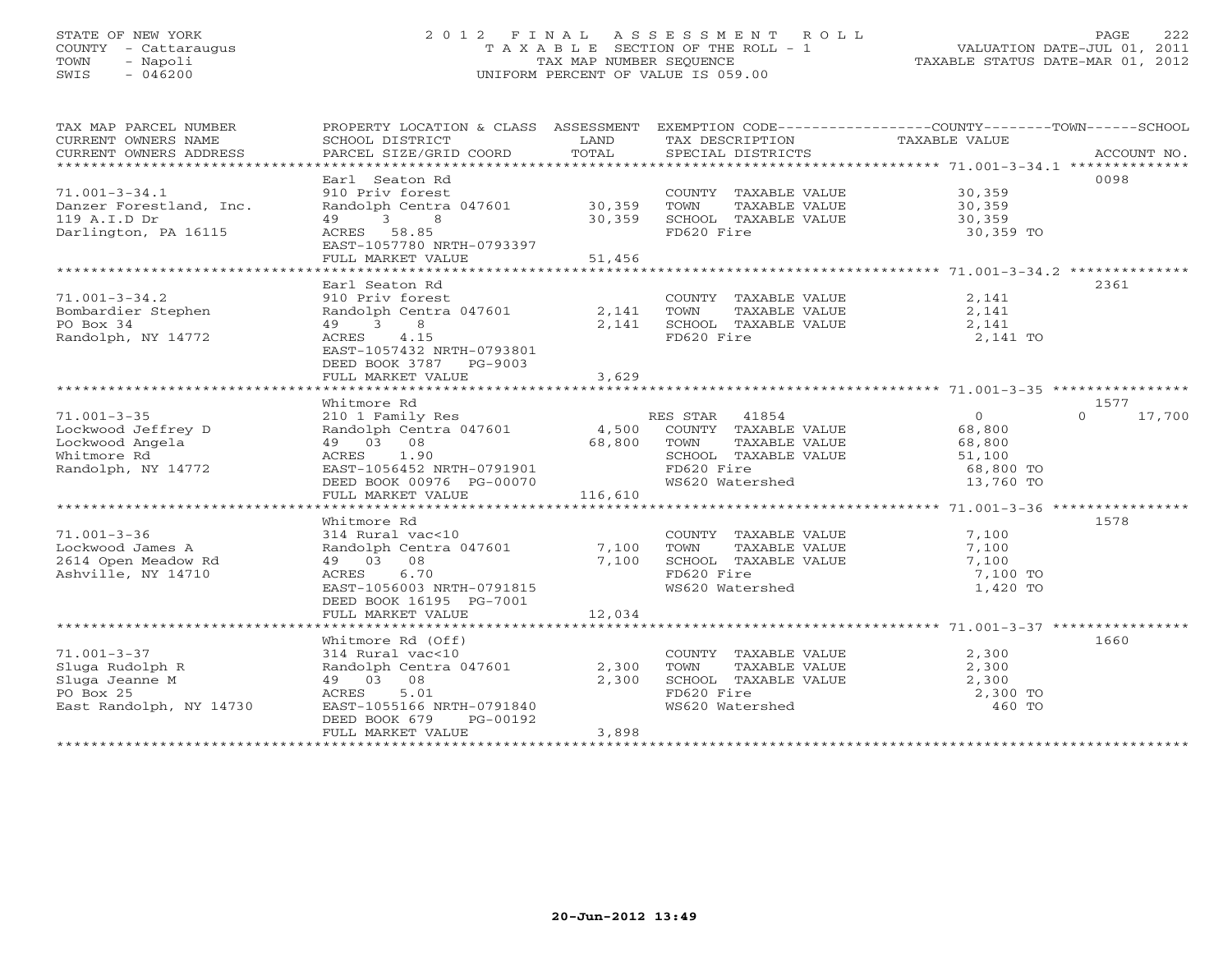### STATE OF NEW YORK 223 COL2 FINAL ASSESSMENT ROLL PAGE 223 COUNTY - Cattaraugus T A X A B L E SECTION OF THE ROLL - 1 VALUATION DATE-JUL 01, 2011 TOWN - Napoli TAX MAP NUMBER SEQUENCE TAXABLE STATUS DATE-MAR 01, 2012 SWIS - 046200 UNIFORM PERCENT OF VALUE IS 059.00

| EXEMPTION CODE-----------------COUNTY-------TOWN------SCHOOL<br>TAX MAP PARCEL NUMBER<br>PROPERTY LOCATION & CLASS ASSESSMENT<br>LAND<br>TAXABLE VALUE<br>CURRENT OWNERS NAME<br>SCHOOL DISTRICT<br>TAX DESCRIPTION<br>TOTAL<br>CURRENT OWNERS ADDRESS<br>PARCEL SIZE/GRID COORD<br>SPECIAL DISTRICTS | ACCOUNT NO. |
|-------------------------------------------------------------------------------------------------------------------------------------------------------------------------------------------------------------------------------------------------------------------------------------------------------|-------------|
|                                                                                                                                                                                                                                                                                                       |             |
| 0159<br>Whitmore Rd                                                                                                                                                                                                                                                                                   |             |
| $71.001 - 3 - 38$<br>105 Vac farmland<br>COUNTY TAXABLE VALUE<br>43,300                                                                                                                                                                                                                               |             |
| Carver Arnold B<br>Randolph Centra 047601<br>43,300<br>TOWN<br>TAXABLE VALUE<br>43,300<br>49 03 08<br>43,300<br>SCHOOL TAXABLE VALUE<br>43,300<br>Carver Richard L                                                                                                                                    |             |
| FD620 Fire<br>35010 South County Highway J ACRES 101.14<br>43,300 TO                                                                                                                                                                                                                                  |             |
| WS620 Watershed<br>Bayfield, WI 54814<br>EAST-1055818 NRTH-0793185<br>8,660 TO                                                                                                                                                                                                                        |             |
| DEED BOOK 00944 PG-00414                                                                                                                                                                                                                                                                              |             |
| FULL MARKET VALUE<br>73,390                                                                                                                                                                                                                                                                           |             |
|                                                                                                                                                                                                                                                                                                       |             |
| 1553<br>10669 Nys Rte 242                                                                                                                                                                                                                                                                             |             |
| $71.001 - 3 - 39$<br>210 1 Family Res<br>74,500<br>COUNTY TAXABLE VALUE                                                                                                                                                                                                                               |             |
| Randolph Centra 047601<br>4,600<br>TAXABLE VALUE<br>Booth Kenneth E<br>TOWN<br>74,500                                                                                                                                                                                                                 |             |
| 49 03 08<br>74,500<br>SCHOOL TAXABLE VALUE<br>Booth Patty S<br>74,500                                                                                                                                                                                                                                 |             |
| 1.76<br>FD620 Fire<br>74,500 TO<br>9854 Route 242<br>ACRES                                                                                                                                                                                                                                            |             |
| EAST-1056021 NRTH-0794446<br>WS620 Watershed<br>14,900 TO<br>Little Valley, NY 14755<br>DEED BOOK 00953 PG-01135                                                                                                                                                                                      |             |
| FULL MARKET VALUE<br>126,271                                                                                                                                                                                                                                                                          |             |
|                                                                                                                                                                                                                                                                                                       |             |
| 10631 Nys Rte 242<br>1613                                                                                                                                                                                                                                                                             |             |
| $71.001 - 3 - 40$<br>270 Mfg housing<br>RES STAR 41854<br>$\circ$<br>$\Omega$                                                                                                                                                                                                                         | 14,300      |
| Randolph Centra 047601<br>Peck Douglas<br>4,400<br>COUNTY TAXABLE VALUE<br>14,300                                                                                                                                                                                                                     |             |
| 10631 Nys Rte 242<br>49 03 08<br>14,300<br>14,300<br>TOWN<br>TAXABLE VALUE                                                                                                                                                                                                                            |             |
| Randolph, NY 14772<br>FRNT 240.00 DPTH 200.00<br>SCHOOL TAXABLE VALUE<br>$\circ$                                                                                                                                                                                                                      |             |
| FD620 Fire<br>14,300 TO<br>EAST-1056554 NRTH-0795011                                                                                                                                                                                                                                                  |             |
| DEED BOOK 5874 PG-5001                                                                                                                                                                                                                                                                                |             |
| 24,237<br>FULL MARKET VALUE                                                                                                                                                                                                                                                                           |             |
| 2017<br>Earl Seaton Rd                                                                                                                                                                                                                                                                                |             |
| $71.001 - 3 - 41$<br>314 Rural vac<10<br>COUNTY TAXABLE VALUE<br>3,800                                                                                                                                                                                                                                |             |
| Randolph Centra 047601<br>3,800<br>TOWN<br>3,800<br>Passamonte Samuel J<br>TAXABLE VALUE                                                                                                                                                                                                              |             |
| 41 03 08<br>Passamonte Linda<br>3,800<br>SCHOOL TAXABLE VALUE<br>3,800                                                                                                                                                                                                                                |             |
| FD620 Fire<br>10256 Earl Seaton Rd<br>FRNT 208.00 DPTH 183.00<br>3,800 TO                                                                                                                                                                                                                             |             |
| Randolph, NY 14772<br>EAST-1061883 NRTH-0794185                                                                                                                                                                                                                                                       |             |
| DEED BOOK 854<br>PG-00395                                                                                                                                                                                                                                                                             |             |
| FULL MARKET VALUE<br>6,441                                                                                                                                                                                                                                                                            |             |
|                                                                                                                                                                                                                                                                                                       |             |
| 0034<br>9791 Manley Hill Rd                                                                                                                                                                                                                                                                           |             |
| $71.002 - 1 - 1$<br>$\overline{O}$<br>210 1 Family Res<br>RES STAR 41854<br>$\Omega$                                                                                                                                                                                                                  | 17,700      |
| McGowan Deborah A<br>Randolph Centra 047601<br>4,100<br>COUNTY TAXABLE VALUE<br>54,900                                                                                                                                                                                                                |             |
| 9791 Manley Hill Rd<br>$26 - 03 - 08$<br>54,900<br>TOWN<br>TAXABLE VALUE<br>54,900<br>Little Valley, NY 14755<br>FRNT 200.00 DPTH 223.78<br>SCHOOL TAXABLE VALUE<br>37,200                                                                                                                            |             |
| 017<br>FD620 Fire<br>54,900 TO<br>BANK                                                                                                                                                                                                                                                                |             |
| EAST-1069390 NRTH-0799521                                                                                                                                                                                                                                                                             |             |
| DEED BOOK 1817 PG-3002                                                                                                                                                                                                                                                                                |             |
| 93,051<br>FULL MARKET VALUE                                                                                                                                                                                                                                                                           |             |
|                                                                                                                                                                                                                                                                                                       |             |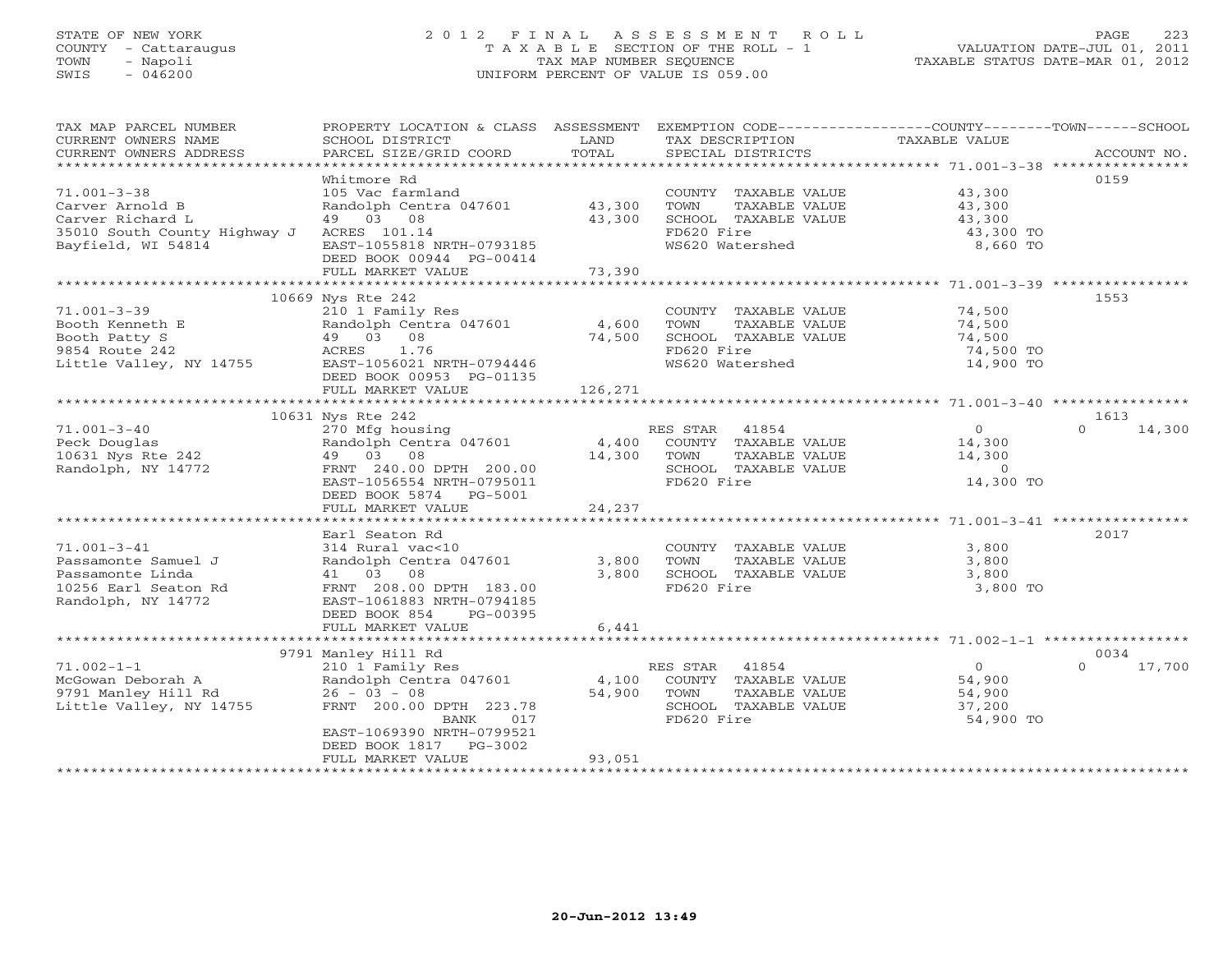# STATE OF NEW YORK 2 0 1 2 F I N A L A S S E S S M E N T R O L L PAGE 224 COUNTY - Cattaraugus T A X A B L E SECTION OF THE ROLL - 1 VALUATION DATE-JUL 01, 2011 TOWN - Napoli TAX MAP NUMBER SEQUENCE TAXABLE STATUS DATE-MAR 01, 2012 SWIS - 046200 UNIFORM PERCENT OF VALUE IS 059.00UNIFORM PERCENT OF VALUE IS 059.00

| TAX MAP PARCEL NUMBER<br>CURRENT OWNERS NAME<br>CURRENT OWNERS ADDRESS<br>*************************                    | PROPERTY LOCATION & CLASS ASSESSMENT EXEMPTION CODE----------------COUNTY-------TOWN------SCHOOL<br>SCHOOL DISTRICT<br>PARCEL SIZE/GRID COORD                                  | LAND<br>TOTAL              | TAX DESCRIPTION<br>SPECIAL DISTRICTS                                                                                                                                  | TAXABLE VALUE                                                        | ACCOUNT NO.                                        |
|------------------------------------------------------------------------------------------------------------------------|--------------------------------------------------------------------------------------------------------------------------------------------------------------------------------|----------------------------|-----------------------------------------------------------------------------------------------------------------------------------------------------------------------|----------------------------------------------------------------------|----------------------------------------------------|
| $71.002 - 1 - 2.1$<br>Durow Daniel<br>Durow Beverly<br>4420 Briggs Rd<br>Little Valley, NY 14755                       | Manley Hill Rd<br>105 Vac farmland<br>Randolph Centra 047601<br>26 03 08<br>ACRES 37.65<br>EAST-1069848 NRTH-0798361<br>DEED BOOK 724<br>PG-00026<br>FULL MARKET VALUE         | 15,100<br>15,100<br>25,593 | COUNTY TAXABLE VALUE<br>TAXABLE VALUE<br>TOWN<br>SCHOOL TAXABLE VALUE<br>FD620 Fire                                                                                   | 15,100<br>15,100<br>15,100<br>15,100 TO                              | 0244                                               |
|                                                                                                                        | Manley Hill Rd                                                                                                                                                                 |                            |                                                                                                                                                                       | 5,800                                                                | 2040                                               |
| $71.002 - 1 - 2.2$<br>McGowan Deborah A<br>9791 Manley Hill Rd<br>Little Valley, NY 14755                              | 314 Rural vac<10<br>Randolph Centra 047601<br>26 03 08<br>ACRES<br>4.05<br>EAST-1069465 NRTH-0799428<br>DEED BOOK 7652 PG-3001<br>FULL MARKET VALUE                            | 5,800<br>5,800<br>9,831    | COUNTY TAXABLE VALUE<br>TOWN<br>TAXABLE VALUE<br>SCHOOL TAXABLE VALUE<br>FD620 Fire                                                                                   | 5,800<br>5,800<br>5,800 TO                                           |                                                    |
|                                                                                                                        | 9759 Manley Hill Rd                                                                                                                                                            |                            |                                                                                                                                                                       |                                                                      | 2170                                               |
| $71.002 - 1 - 2.3$<br>Hornberger Douglas<br>Hornberger Susan<br>9759 Manley Hill Rd<br>Little Valley, NY 14755         | 210 1 Family Res<br>Randolph Centra 047601<br>26 03 08<br>Ff 685.01<br>ACRES 10.45<br>EAST-1070112 NRTH-0799253<br>DEED BOOK 00954 PG-00418<br>FULL MARKET VALUE               | 7,307<br>78,207<br>132,554 | RES STAR 41854<br>COUNTY TAXABLE VALUE<br>TOWN<br>TAXABLE VALUE<br>SCHOOL TAXABLE VALUE<br>FD620 Fire                                                                 | $\overline{0}$<br>78,207<br>78,207<br>60,507<br>78,207 TO            | $\Omega$<br>17,700                                 |
|                                                                                                                        |                                                                                                                                                                                |                            |                                                                                                                                                                       |                                                                      |                                                    |
| $71.002 - 1 - 3$<br>Yaeger Ralph H Life Us<br>Yaeger Aline M Life us<br>9741 Manley Hill Rd<br>Little Valley, NY 14755 | 9741 Manley Hill Rd<br>210 1 Family Res<br>Randolph Centra 047601<br>18  03  08<br>8.32<br>ACRES<br>EAST-1070522 NRTH-0798497<br>DEED BOOK 1031 PG-29<br>FULL MARKET VALUE     | 7,800 SR STAR<br>47,983    | 87 PCT OF VALUE USED FOR EXEMPTION PURPOSES<br>AGED C<br>41802<br>41834<br>28,310 COUNTY TAXABLE VALUE<br>TOWN<br>TAXABLE VALUE<br>SCHOOL TAXABLE VALUE<br>FD620 Fire | 6,158<br>$\overline{0}$<br>22,152<br>28,310<br>$\Omega$<br>28,310 TO | 1798<br>$\Omega$<br>$\Omega$<br>$\Omega$<br>28,310 |
|                                                                                                                        |                                                                                                                                                                                |                            |                                                                                                                                                                       |                                                                      |                                                    |
| $71.002 - 1 - 4$<br>Dresser Charles B<br>Dresser Suzanne E<br>2065 Edgewood Dr<br>Gowanda, NY 14070                    | 9725 Manley Hill Rd<br>260 Seasonal res<br>Randolph Centra 047601<br>18  03  08<br>8.98<br>ACRES<br>EAST-1070683 NRTH-0798503<br>DEED BOOK 00915 PG-00468<br>FULL MARKET VALUE | 8,000<br>27,800<br>47,119  | COUNTY TAXABLE VALUE<br>TOWN<br>TAXABLE VALUE<br>SCHOOL TAXABLE VALUE<br>FD620 Fire                                                                                   | 27,800<br>27,800<br>27,800<br>27,800 TO                              | 1658                                               |
|                                                                                                                        |                                                                                                                                                                                |                            |                                                                                                                                                                       |                                                                      |                                                    |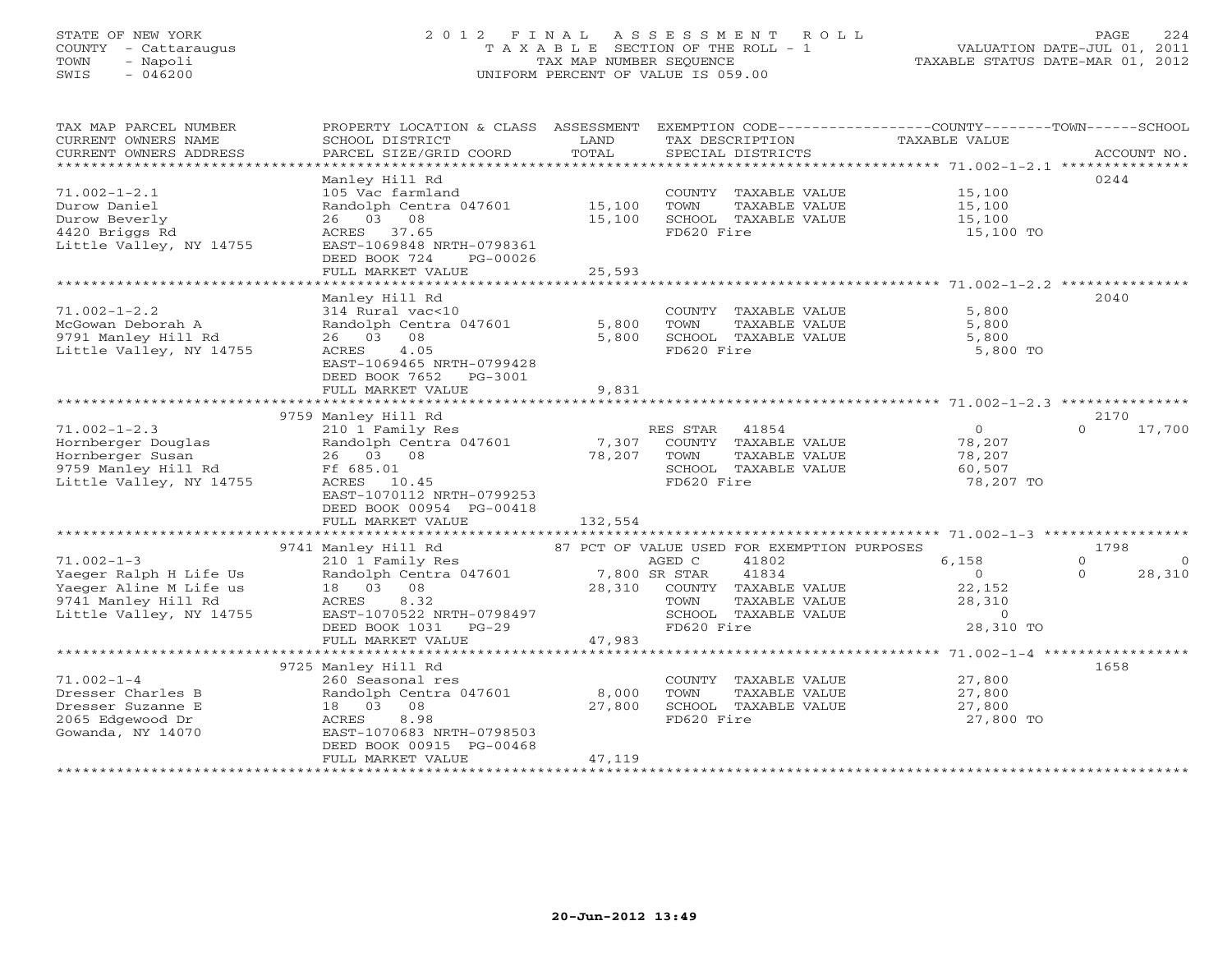# STATE OF NEW YORK 2 0 1 2 F I N A L A S S E S S M E N T R O L L PAGE 225 COUNTY - Cattaraugus T A X A B L E SECTION OF THE ROLL - 1 VALUATION DATE-JUL 01, 2011 TOWN - Napoli TAX MAP NUMBER SEQUENCE TAXABLE STATUS DATE-MAR 01, 2012 SWIS - 046200 UNIFORM PERCENT OF VALUE IS 059.00UNIFORM PERCENT OF VALUE IS 059.00

| TAX MAP PARCEL NUMBER<br>CURRENT OWNERS NAME<br>CURRENT OWNERS ADDRESS | PROPERTY LOCATION & CLASS ASSESSMENT<br>SCHOOL DISTRICT<br>PARCEL SIZE/GRID COORD | LAND<br>TOTAL | TAX DESCRIPTION<br>SPECIAL DISTRICTS          | EXEMPTION CODE-----------------COUNTY-------TOWN------SCHOOL<br>TAXABLE VALUE<br>ACCOUNT NO. |
|------------------------------------------------------------------------|-----------------------------------------------------------------------------------|---------------|-----------------------------------------------|----------------------------------------------------------------------------------------------|
|                                                                        |                                                                                   |               |                                               |                                                                                              |
|                                                                        | 9719 Manley Hill Rd                                                               |               |                                               | 1216                                                                                         |
| $71.002 - 1 - 5$                                                       | 321 Abandoned ag                                                                  |               | COUNTY TAXABLE VALUE                          | 8,400                                                                                        |
| Markert Alan S Life Us                                                 | Randolph Centra 047601                                                            | 8,400         | TOWN<br>TAXABLE VALUE                         | 8,400                                                                                        |
| Markert Mary E Life Us                                                 | 18  03  08                                                                        | 8,400         | SCHOOL TAXABLE VALUE                          | 8,400                                                                                        |
| 3508 Ontario Ave                                                       | ACRES 10.10                                                                       |               | FD620 Fire                                    | 8,400 TO                                                                                     |
| Niagara Falls, NY 14305                                                | EAST-1071384 NRTH-0797797                                                         |               |                                               |                                                                                              |
|                                                                        | DEED BOOK 17402 PG-8001                                                           |               |                                               |                                                                                              |
|                                                                        | FULL MARKET VALUE                                                                 | 14,237        |                                               |                                                                                              |
|                                                                        |                                                                                   |               |                                               |                                                                                              |
|                                                                        | 9719 Manley Hill Rd                                                               |               |                                               | 1215                                                                                         |
| $71.002 - 1 - 6$                                                       | 260 Seasonal res                                                                  |               | COUNTY TAXABLE VALUE 24,392                   |                                                                                              |
| Markert Alan S Life Us                                                 | Randolph Centra 047601 12,392                                                     |               | TOWN<br>TAXABLE VALUE                         | 24,392                                                                                       |
| Markert Mary E Life Us                                                 | 18 03 08                                                                          | 24,392        | SCHOOL TAXABLE VALUE                          | 24,392                                                                                       |
| 3508 Ontario Ave                                                       | ACRES 23.16                                                                       |               | FD620 Fire                                    | 24,392 TO                                                                                    |
| Niagara Falls, NY 14305                                                | EAST-1071104 NRTH-0798440                                                         |               |                                               |                                                                                              |
|                                                                        | DEED BOOK 17402 PG-8001                                                           |               |                                               |                                                                                              |
|                                                                        | FULL MARKET VALUE                                                                 | 41,342        |                                               |                                                                                              |
|                                                                        |                                                                                   |               |                                               |                                                                                              |
|                                                                        | Manley Hill Rd (Off)                                                              |               |                                               | 0092                                                                                         |
| $71.002 - 1 - 8$                                                       | 910 Priv forest                                                                   |               | COUNTY TAXABLE VALUE                          | 40,905                                                                                       |
| Penn-York Resources, Inc.                                              | Salamanca Centr 041600                                                            | 27,300        | TOWN<br>TAXABLE VALUE                         | 40,905                                                                                       |
| 1716 Honeoye Rd                                                        | 02 03 08                                                                          | 40,905        | SCHOOL TAXABLE VALUE                          | 40,905                                                                                       |
| Shinglehouse, PA 16748                                                 | ACRES 109.28                                                                      |               | FD620 Fire                                    | 40,905 TO                                                                                    |
|                                                                        | EAST-1081846 NRTH-0796978                                                         |               |                                               |                                                                                              |
|                                                                        | DEED BOOK 439<br>PG-8004                                                          |               |                                               |                                                                                              |
|                                                                        | FULL MARKET VALUE                                                                 | 69,331        |                                               |                                                                                              |
|                                                                        |                                                                                   |               |                                               |                                                                                              |
| $71.002 - 1 - 9.1$                                                     | Manley Hill Rd (Off)                                                              |               |                                               | 0091                                                                                         |
|                                                                        | 910 Priv forest<br>Salamanca Centr 041600                                         | 21,300        | COUNTY TAXABLE VALUE<br>TOWN<br>TAXABLE VALUE | 32,310<br>32,310                                                                             |
| Penn-York Resources, Inc.<br>1716 Honeove Rd                           | 10 03 08                                                                          | 32,310        | SCHOOL TAXABLE VALUE                          | 32,310                                                                                       |
| Shinglehouse, PA 16748                                                 | ACRES 84.00                                                                       |               | FD620 Fire                                    | 32,310 TO                                                                                    |
|                                                                        | EAST-1077486 NRTH-0797365                                                         |               |                                               |                                                                                              |
|                                                                        | DEED BOOK 439 PG-8004                                                             |               |                                               |                                                                                              |
|                                                                        | FULL MARKET VALUE                                                                 | 54,763        |                                               |                                                                                              |
|                                                                        |                                                                                   |               |                                               |                                                                                              |
|                                                                        | Manley Hill Rd (Off)                                                              |               |                                               | 1908                                                                                         |
| $71.002 - 1 - 9.2$                                                     | 910 Priv forest                                                                   |               | COUNTY TAXABLE VALUE                          | 5,908                                                                                        |
| Penn-York Resources, Inc.                                              | Salamanca Centr 041600                                                            | 2,200         | TOWN<br>TAXABLE VALUE                         | 5,908                                                                                        |
| 1716 Honeoye Rd                                                        | 10 03 08                                                                          | 5,908         | SCHOOL TAXABLE VALUE                          | 5,908                                                                                        |
| Shinglehouse, PA 16748                                                 | ACRES<br>8.63                                                                     |               | FD620 Fire                                    | 5,908 TO                                                                                     |
|                                                                        | EAST-1077923 NRTH-0796096                                                         |               |                                               |                                                                                              |
|                                                                        | DEED BOOK 439<br>$PG-8004$                                                        |               |                                               |                                                                                              |
|                                                                        | FULL MARKET VALUE                                                                 | 10,014        |                                               |                                                                                              |
| ***********************                                                |                                                                                   |               |                                               |                                                                                              |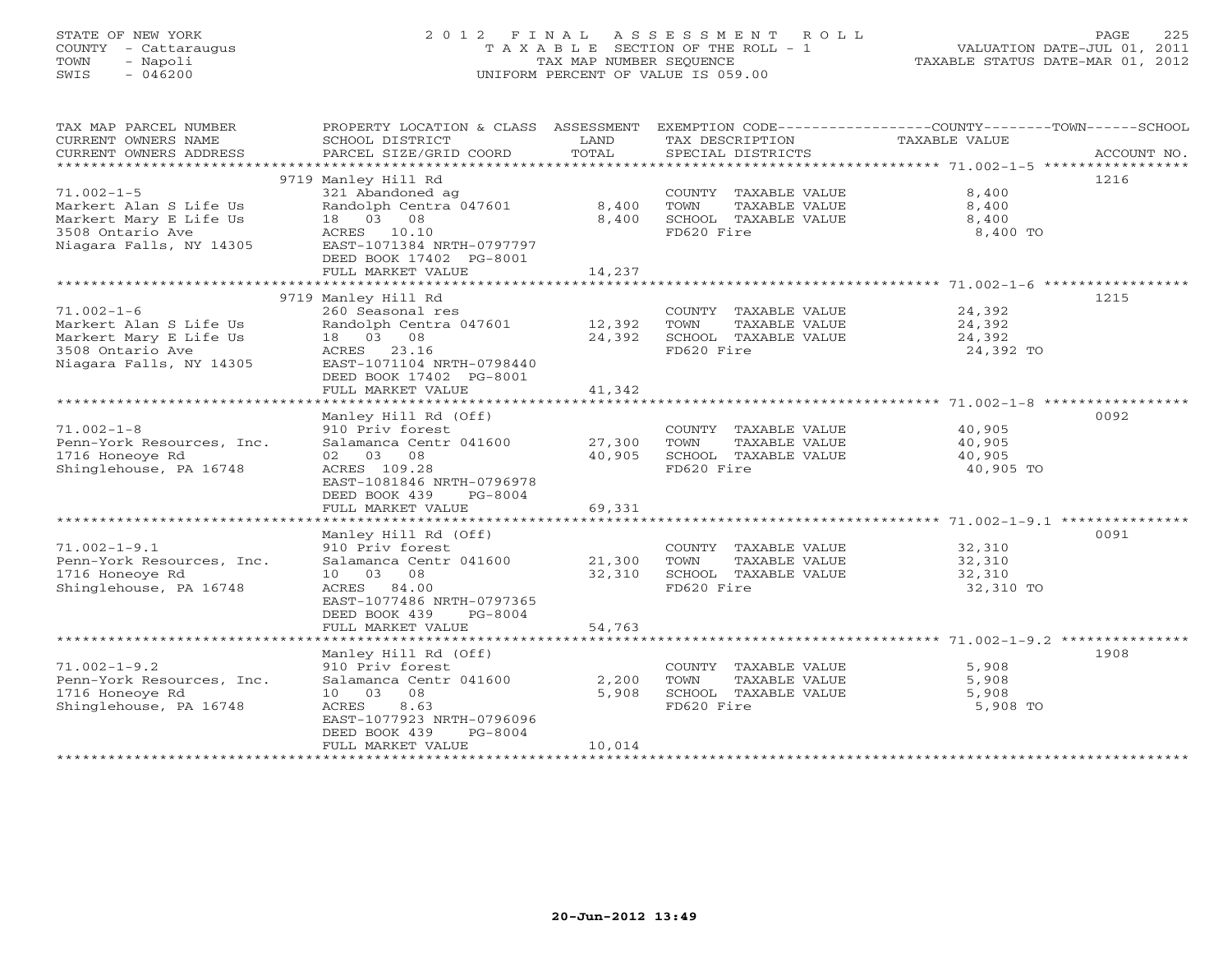# STATE OF NEW YORK 2 0 1 2 F I N A L A S S E S S M E N T R O L L PAGE 226 COUNTY - Cattaraugus T A X A B L E SECTION OF THE ROLL - 1 VALUATION DATE-JUL 01, 2011 TOWN - Napoli TAX MAP NUMBER SEQUENCE TAXABLE STATUS DATE-MAR 01, 2012 SWIS - 046200 UNIFORM PERCENT OF VALUE IS 059.00UNIFORM PERCENT OF VALUE IS 059.00

| PARCEL SIZE/GRID COORD                                                                                                                                                       | TOTAL                                                                                                                                                                                                  | SPECIAL DISTRICTS                                                                                                      |                                                 | ACCOUNT NO.                                                                                                                                                                                                                                           |
|------------------------------------------------------------------------------------------------------------------------------------------------------------------------------|--------------------------------------------------------------------------------------------------------------------------------------------------------------------------------------------------------|------------------------------------------------------------------------------------------------------------------------|-------------------------------------------------|-------------------------------------------------------------------------------------------------------------------------------------------------------------------------------------------------------------------------------------------------------|
|                                                                                                                                                                              |                                                                                                                                                                                                        |                                                                                                                        |                                                 | 0090                                                                                                                                                                                                                                                  |
| 910 Priv forest<br>10 03 08                                                                                                                                                  | 2,500<br>6,250                                                                                                                                                                                         | TOWN<br>TAXABLE VALUE<br>SCHOOL TAXABLE VALUE                                                                          | 6,250<br>6,250<br>6,250                         |                                                                                                                                                                                                                                                       |
| EAST-1077928 NRTH-0795725<br>DEED BOOK 439<br>PG-8004<br>FULL MARKET VALUE                                                                                                   | 10,593                                                                                                                                                                                                 |                                                                                                                        |                                                 |                                                                                                                                                                                                                                                       |
|                                                                                                                                                                              |                                                                                                                                                                                                        |                                                                                                                        |                                                 |                                                                                                                                                                                                                                                       |
| 314 Rural vac<10<br>09 03 08<br>ACRES 10.00<br>EAST-1077923 NRTH-0795325                                                                                                     | 8,400                                                                                                                                                                                                  | COUNTY TAXABLE VALUE<br>TOWN<br>TAXABLE VALUE<br>SCHOOL TAXABLE VALUE<br>FD620 Fire                                    | 8,400<br>8,400<br>8,400                         | 1357                                                                                                                                                                                                                                                  |
| FULL MARKET VALUE                                                                                                                                                            | 14,237                                                                                                                                                                                                 |                                                                                                                        |                                                 |                                                                                                                                                                                                                                                       |
|                                                                                                                                                                              |                                                                                                                                                                                                        |                                                                                                                        |                                                 |                                                                                                                                                                                                                                                       |
| 910 Priv forest<br>09 03 08<br>ACRES 15.61<br>EAST-1077927 NRTH-0794820                                                                                                      | 6,200                                                                                                                                                                                                  | COUNTY TAXABLE VALUE<br>TAXABLE VALUE<br>TOWN<br>SCHOOL TAXABLE VALUE<br>FD620 Fire                                    | 6,200<br>6,200<br>6,200                         | 1661                                                                                                                                                                                                                                                  |
| FULL MARKET VALUE                                                                                                                                                            | 10,508                                                                                                                                                                                                 |                                                                                                                        |                                                 |                                                                                                                                                                                                                                                       |
|                                                                                                                                                                              |                                                                                                                                                                                                        |                                                                                                                        |                                                 |                                                                                                                                                                                                                                                       |
| 910 Priv forest<br>09 03 08<br>ACRES 10.00<br>EAST-1077935 NRTH-0794314<br>DEED BOOK 10386 PG-7001                                                                           | 8,400<br>8,400                                                                                                                                                                                         | TAXABLE VALUE<br>TOWN<br>SCHOOL TAXABLE VALUE<br>FD620 Fire                                                            | 8,400<br>8,400<br>8,400                         | 1651                                                                                                                                                                                                                                                  |
|                                                                                                                                                                              |                                                                                                                                                                                                        |                                                                                                                        |                                                 |                                                                                                                                                                                                                                                       |
| Sawmill Run Rd (Off)<br>910 Priv forest<br>Randolph Centra 047601<br>09 03 08<br>ACRES 16.75<br>EAST-1077938 NRTH-0793788<br>DEED BOOK 1018<br>$PG-410$<br>FULL MARKET VALUE | 4,200<br>24,000<br>40,678                                                                                                                                                                              | TOWN<br>TAXABLE VALUE<br>SCHOOL TAXABLE VALUE<br>FD620 Fire                                                            | 24,000<br>24,000<br>24,000                      | 1274                                                                                                                                                                                                                                                  |
|                                                                                                                                                                              | SCHOOL DISTRICT<br>Manley Hill Rd (Off)<br>ACRES 10.00<br>Sawmill Run Rd (Off)<br>DEED BOOK 9073 PG-7001<br>Sawmill Run Rd (Off)<br>DEED BOOK 1026 PG-132<br>Sawmill Run Rd (Off)<br>FULL MARKET VALUE | LAND<br>Salamanca Centr 041600<br>Randolph Centra 047601<br>Randolph Centra 047601<br>Randolph Centra 047601<br>14,237 | TAX DESCRIPTION<br>FD620 Fire<br>8,400<br>3,900 | PROPERTY LOCATION & CLASS ASSESSMENT EXEMPTION CODE---------------COUNTY-------TOWN------SCHOOL<br>TAXABLE VALUE<br>COUNTY TAXABLE VALUE<br>6,250 TO<br>8,400 TO<br>6,200 TO<br>COUNTY TAXABLE VALUE<br>8,400 TO<br>COUNTY TAXABLE VALUE<br>24,000 TO |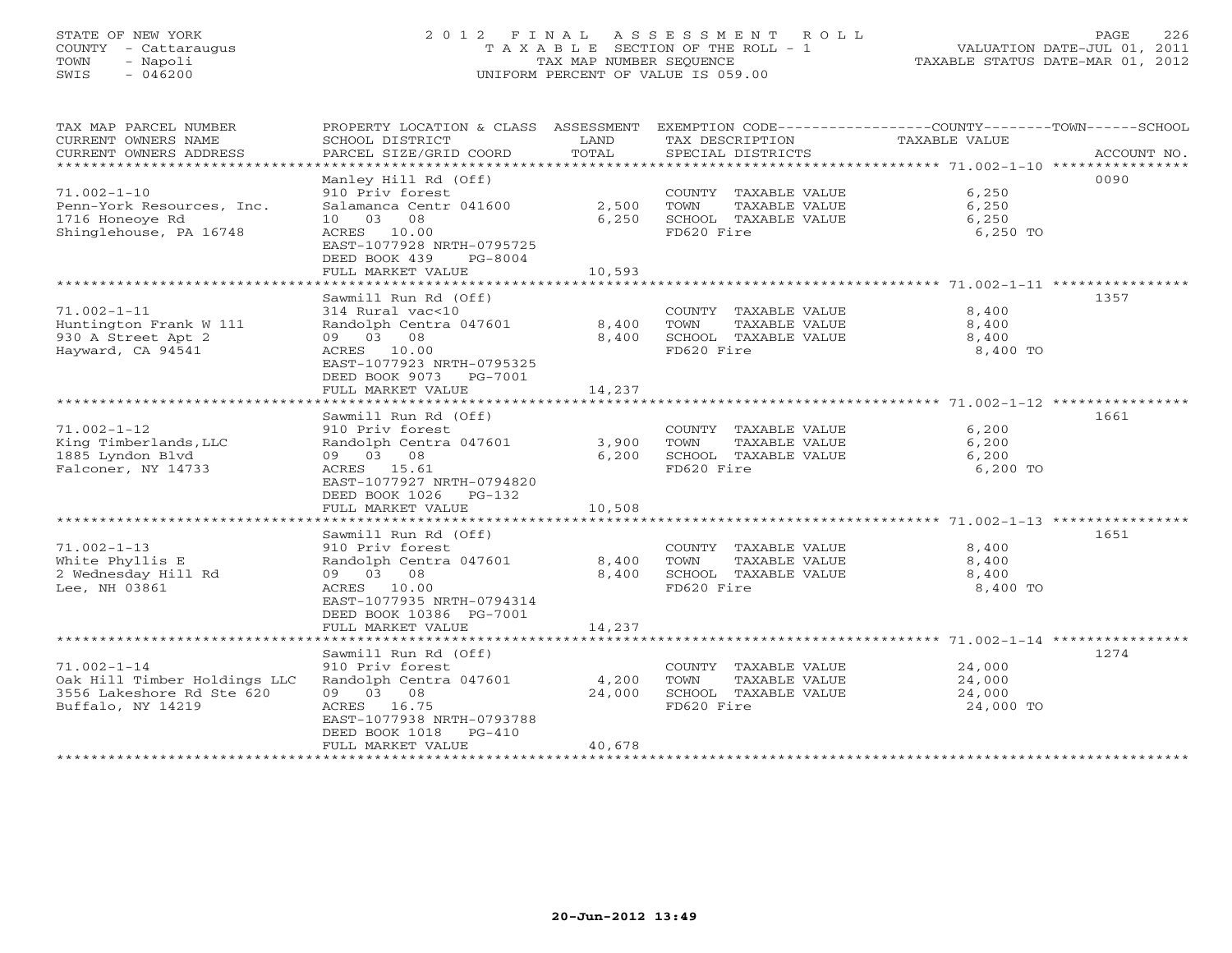# STATE OF NEW YORK 2 0 1 2 F I N A L A S S E S S M E N T R O L L PAGE 227 COUNTY - Cattaraugus T A X A B L E SECTION OF THE ROLL - 1 VALUATION DATE-JUL 01, 2011 TOWN - Napoli TAX MAP NUMBER SEQUENCE TAXABLE STATUS DATE-MAR 01, 2012 SWIS - 046200 UNIFORM PERCENT OF VALUE IS 059.00UNIFORM PERCENT OF VALUE IS 059.00

| SCHOOL DISTRICT<br>PARCEL SIZE/GRID COORD                                                                                                                                    | LAND<br>TOTAL                                               | TAX DESCRIPTION<br>SPECIAL DISTRICTS                                                                              | ACCOUNT NO.                                                           |                                                                                                                                                                                                                                                                                                               |
|------------------------------------------------------------------------------------------------------------------------------------------------------------------------------|-------------------------------------------------------------|-------------------------------------------------------------------------------------------------------------------|-----------------------------------------------------------------------|---------------------------------------------------------------------------------------------------------------------------------------------------------------------------------------------------------------------------------------------------------------------------------------------------------------|
| Sawmill Run Rd (Off)<br>910 Priv forest<br>09 03 08<br>ACRES 48.75<br>EAST-1077951 NRTH-0792496<br>DEED BOOK 5413<br>PG-3001<br>FULL MARKET VALUE                            | 19,400<br>32,881                                            | TOWN<br>TAXABLE VALUE<br>SCHOOL TAXABLE VALUE<br>FD620 Fire                                                       | 1217<br>19,400<br>19,400 TO                                           |                                                                                                                                                                                                                                                                                                               |
|                                                                                                                                                                              |                                                             |                                                                                                                   |                                                                       |                                                                                                                                                                                                                                                                                                               |
| 910 Priv forest<br>09 03 08<br>ACRES 94.35<br>EAST-1076186 NRTH-0792373<br>DEED BOOK 00953 PG-00827<br>FULL MARKET VALUE                                                     | 73,900<br>125,254                                           | TOWN<br>FD620 Fire                                                                                                | 59,120<br>59,120<br>14,780<br>14,780<br>14,780<br>73,900 TO           | 59,120                                                                                                                                                                                                                                                                                                        |
|                                                                                                                                                                              |                                                             |                                                                                                                   |                                                                       |                                                                                                                                                                                                                                                                                                               |
| 910 Priv forest<br>09 03 08<br>ACRES 38.07<br>EAST-1076679 NRTH-0793790<br>DEED BOOK 1018 PG-410                                                                             |                                                             | TOWN<br>TAXABLE VALUE<br>SCHOOL TAXABLE VALUE<br>FD620 Fire                                                       | 19,600<br>19,600<br>19,600 TO                                         |                                                                                                                                                                                                                                                                                                               |
| FULL MARKET VALUE                                                                                                                                                            | 33,220                                                      |                                                                                                                   |                                                                       |                                                                                                                                                                                                                                                                                                               |
| Sawmill Run Rd (Off)<br>910 Priv forest<br>09 03 08<br>ACRES 37.50<br>EAST-1076687 NRTH-0794953<br>DEED BOOK 1018 PG-410                                                     | 14,900                                                      | TOWN<br>TAXABLE VALUE<br>SCHOOL TAXABLE VALUE<br>FD620 Fire                                                       | 1272<br>14,900<br>14,900<br>14,900<br>14,900 TO                       |                                                                                                                                                                                                                                                                                                               |
|                                                                                                                                                                              |                                                             |                                                                                                                   |                                                                       |                                                                                                                                                                                                                                                                                                               |
| Manley Hill Rd (Off)<br>910 Priv forest<br>Salamanca Centr 041600<br>10 03 08<br>ACRES 93.00<br>EAST-1076084 NRTH-0796786<br>DEED BOOK 1018<br>$PG-410$<br>FULL MARKET VALUE | 23,250<br>133,500<br>226,271                                | TOWN<br>TAXABLE VALUE<br>SCHOOL TAXABLE VALUE<br>FD620 Fire                                                       | 1273<br>133,500<br>133,500<br>133,500<br>133,500 TO                   |                                                                                                                                                                                                                                                                                                               |
|                                                                                                                                                                              | Sawmill Run Rd<br>Sawmill Run Rd (Off)<br>FULL MARKET VALUE | Randolph Centra 047601 12,200<br>Randolph Centra 047601 9,500<br>19,600<br>Randolph Centra 047601 9,375<br>25,254 | PROPERTY LOCATION & CLASS ASSESSMENT<br>Randolph Centra 047601 24,000 | EXEMPTION CODE-----------------COUNTY-------TOWN------SCHOOL<br>TAXABLE VALUE<br>COUNTY TAXABLE VALUE 19,400<br>19,400<br>1760<br>FOREST/A74 47460<br>COUNTY TAXABLE VALUE<br>TAXABLE VALUE<br>SCHOOL TAXABLE VALUE<br>0183<br>COUNTY TAXABLE VALUE<br>19,600<br>COUNTY TAXABLE VALUE<br>COUNTY TAXABLE VALUE |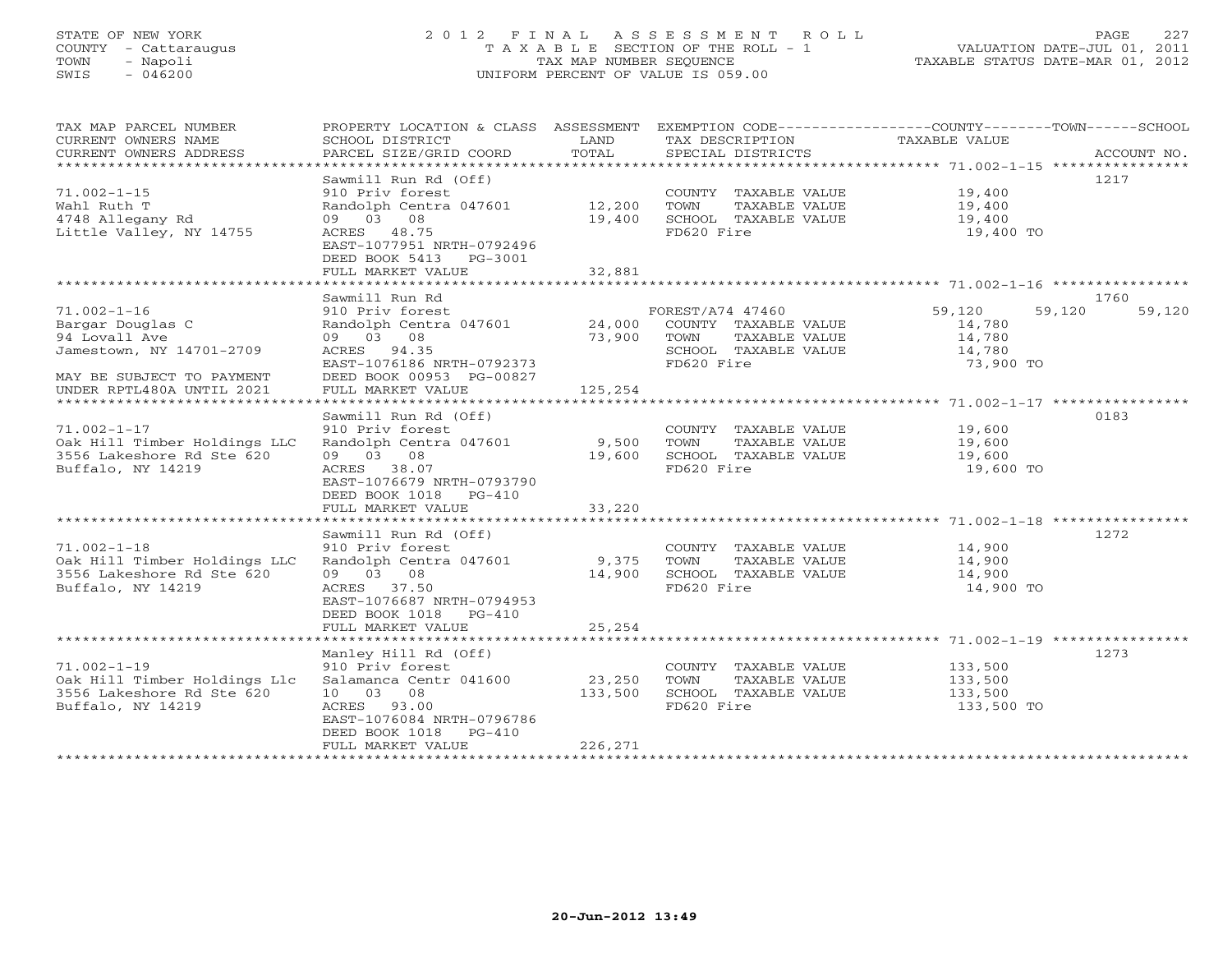# STATE OF NEW YORK 2 0 1 2 F I N A L A S S E S S M E N T R O L L PAGE 228 COUNTY - Cattaraugus T A X A B L E SECTION OF THE ROLL - 1 VALUATION DATE-JUL 01, 2011 TOWN - Napoli TAX MAP NUMBER SEQUENCE TAXABLE STATUS DATE-MAR 01, 2012 SWIS - 046200 UNIFORM PERCENT OF VALUE IS 059.00UNIFORM PERCENT OF VALUE IS 059.00

| TAX MAP PARCEL NUMBER<br>CURRENT OWNERS NAME<br>CURRENT OWNERS ADDRESS<br>**********************             | PROPERTY LOCATION & CLASS ASSESSMENT<br>SCHOOL DISTRICT<br>PARCEL SIZE/GRID COORD                                                                                                                        | LAND<br>TOTAL              | TAX DESCRIPTION<br>SPECIAL DISTRICTS                                                | EXEMPTION CODE-----------------COUNTY-------TOWN------SCHOOL<br>TAXABLE VALUE<br>ACCOUNT NO.      |
|--------------------------------------------------------------------------------------------------------------|----------------------------------------------------------------------------------------------------------------------------------------------------------------------------------------------------------|----------------------------|-------------------------------------------------------------------------------------|---------------------------------------------------------------------------------------------------|
| $71.002 - 1 - 20.1$<br>Rottger Michael G<br>Jividen James<br>1337 Greenbrier Rd<br>North Tonawanda, NY 14120 | Manley Hill Rd (Off)<br>322 Rural vac>10<br>Randolph Centra 047601<br>10  03  08<br>ACRES 44.65<br>EAST-1074908 NRTH-0797140<br>DEED BOOK 00972 PG-00947<br>FULL MARKET VALUE                            | 21,600<br>21,600<br>36,610 | COUNTY TAXABLE VALUE<br>TAXABLE VALUE<br>TOWN<br>SCHOOL TAXABLE VALUE<br>FD620 Fire | 0056<br>21,600<br>21,600<br>21,600<br>21,600 TO                                                   |
| $71.002 - 1 - 20.3$                                                                                          | Sawmill Run Rd (Off)<br>210 1 Family Res                                                                                                                                                                 |                            | COUNTY TAXABLE VALUE                                                                | 2091<br>44,950                                                                                    |
| Horton Kenneth M<br>7 Creekward Dr<br>West Seneca, NY 14224                                                  | Randolph Centra 047601<br>10 03 08<br>ACRES 54.22<br>EAST-1072744 NRTH-0796512<br>DEED BOOK 99458 PG-581                                                                                                 | 20,200<br>44,950           | TAXABLE VALUE<br>TOWN<br>SCHOOL TAXABLE VALUE<br>FD620 Fire                         | 44,950<br>44,950<br>44,950 TO                                                                     |
| *************************                                                                                    | FULL MARKET VALUE                                                                                                                                                                                        | 76,186                     |                                                                                     |                                                                                                   |
| $71.002 - 1 - 20.4$<br>Boctor Edmond H<br>Boctor Michelle D<br>101 Broadmoor Dr<br>Tonawanda, NY 14150       | Sawmill Run Rd (Off)<br>314 Rural vac<10<br>Randolph Centra 047601<br>10 03<br>08<br>3.69<br>ACRES<br>EAST-1072610 NRTH-0796145<br>DEED BOOK 1031 PG-69                                                  | 5,600<br>5,600             | COUNTY TAXABLE VALUE<br>TOWN<br>TAXABLE VALUE<br>SCHOOL TAXABLE VALUE<br>FD620 Fire | 2092<br>5,600<br>5,600<br>5,600<br>5,600 TO                                                       |
|                                                                                                              | FULL MARKET VALUE<br>*********************                                                                                                                                                               | 9,492                      |                                                                                     |                                                                                                   |
| $71.002 - 1 - 20.5$<br>Jaffray James<br>68 W Fifth St<br>Dunkirk, NY 14048                                   | Sawmill Run Rd (Off)<br>322 Rural vac>10<br>Randolph Centra 047601<br>10 03 08<br>ACRES 24.88<br>EAST-1073188 NRTH-0796031<br>DEED BOOK 00924 PG-01124<br>FULL MARKET VALUE                              | 11,200<br>11,200<br>18,983 | COUNTY TAXABLE VALUE<br>TOWN<br>TAXABLE VALUE<br>SCHOOL TAXABLE VALUE<br>FD620 Fire | ********************* 71.002-1-20.5 **********<br>2093<br>11,200<br>11,200<br>11,200<br>11,200 TO |
|                                                                                                              |                                                                                                                                                                                                          |                            |                                                                                     |                                                                                                   |
| $71.002 - 1 - 20.6$<br>Gregoire William<br>685 E Porterville Rd<br>East Aurora, NY 14052                     | Sawmill Run Rd (Off)<br>322 Rural vac>10<br>Randolph Centra 047601<br>10  03  08<br>ACRES 20.47<br>EAST-1074076 NRTH-0796043<br>DEED BOOK 00978 PG-00840<br>FULL MARKET VALUE<br>*********************** | 12,600<br>12,600<br>21,356 | COUNTY TAXABLE VALUE<br>TOWN<br>TAXABLE VALUE<br>SCHOOL TAXABLE VALUE<br>FD620 Fire | 2094<br>12,600<br>12,600<br>12,600<br>12,600 TO                                                   |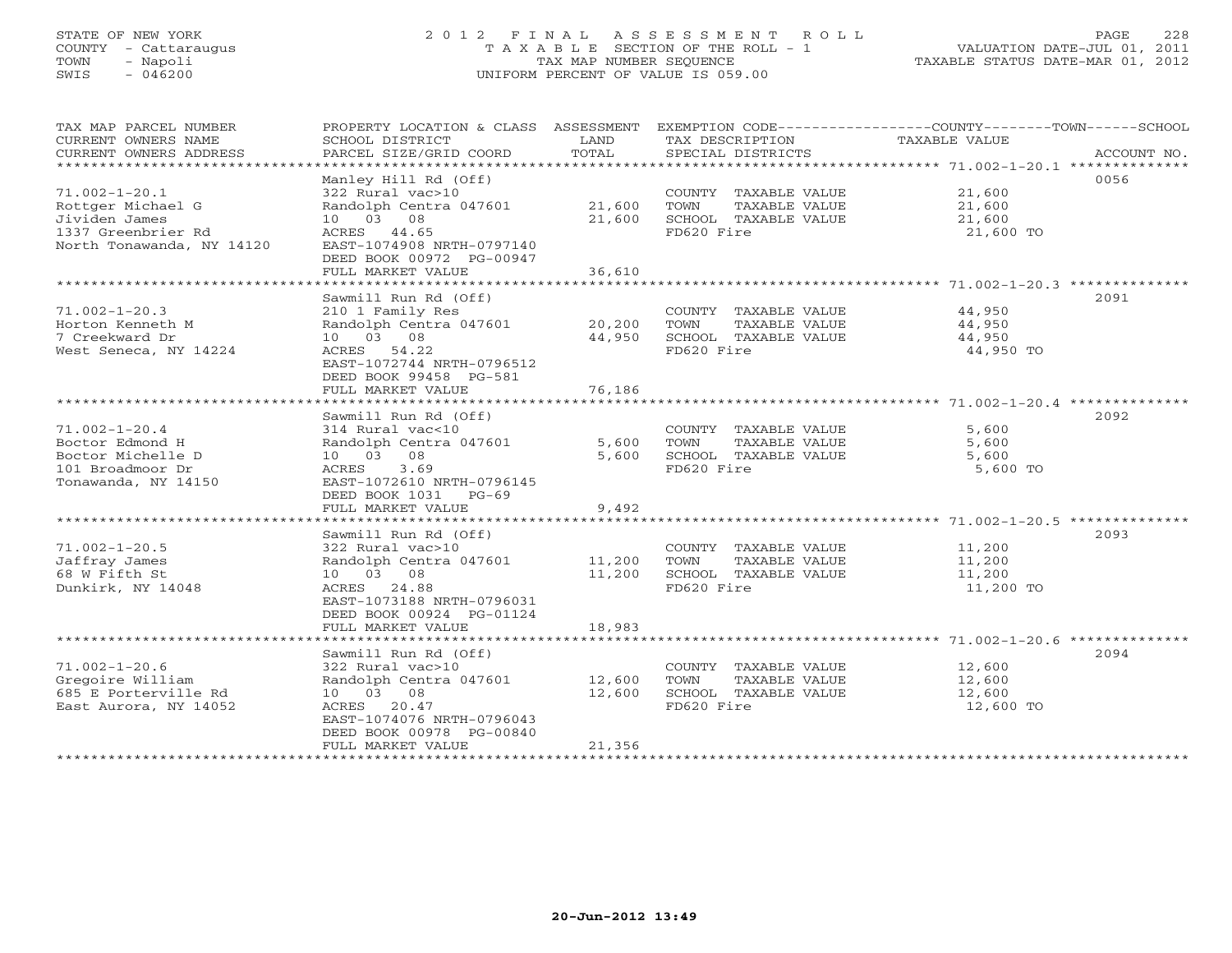# STATE OF NEW YORK 2 0 1 2 F I N A L A S S E S S M E N T R O L L PAGE 229 COUNTY - Cattaraugus T A X A B L E SECTION OF THE ROLL - 1 VALUATION DATE-JUL 01, 2011 TOWN - Napoli TAX MAP NUMBER SEQUENCE TAXABLE STATUS DATE-MAR 01, 2012 SWIS - 046200 UNIFORM PERCENT OF VALUE IS 059.00UNIFORM PERCENT OF VALUE IS 059.00

| TAX MAP PARCEL NUMBER          | PROPERTY LOCATION & CLASS ASSESSMENT EXEMPTION CODE---------------COUNTY-------TOWN------SCHOOL |             |                                                                            |                                            |                    |
|--------------------------------|-------------------------------------------------------------------------------------------------|-------------|----------------------------------------------------------------------------|--------------------------------------------|--------------------|
| CURRENT OWNERS NAME            | SCHOOL DISTRICT                                                                                 | LAND        | TAX DESCRIPTION                                                            | <b>TAXABLE VALUE</b>                       |                    |
| CURRENT OWNERS ADDRESS         |                                                                                                 |             |                                                                            |                                            |                    |
| ****************************** |                                                                                                 |             |                                                                            |                                            |                    |
|                                | Sawmill Run Rd (Off)                                                                            |             |                                                                            |                                            | 2096               |
| $71.002 - 1 - 20.8$            | 314 Rural vac<10                                                                                |             | COUNTY TAXABLE VALUE                                                       | 5,800                                      |                    |
| Ventry John R Jr               | Randolph Centra 047601 5,800                                                                    |             | TOWN                                                                       |                                            |                    |
| 3440 Stony Point Rd            | 10 03 08                                                                                        | 5,800       | TOWN FIRABLE VALUE<br>SCHOOL TAXABLE VALUE                                 | TAXABLE VALUE 5,800<br>TAXABLE VALUE 5,800 |                    |
| Grand Island, NY 14072         | ACRES<br>4.01                                                                                   |             | FD620 Fire                                                                 | 5,800 TO                                   |                    |
|                                | EAST-1075099 NRTH-0795739                                                                       |             |                                                                            |                                            |                    |
|                                | DEED BOOK 00924 PG-00782                                                                        |             |                                                                            |                                            |                    |
|                                | FULL MARKET VALUE                                                                               | 9,831       |                                                                            |                                            |                    |
|                                |                                                                                                 |             |                                                                            |                                            |                    |
|                                | Sawmill Run Rd (Off)                                                                            |             |                                                                            |                                            | 0096               |
| $71.002 - 1 - 21$              | 910 Priv forest                                                                                 |             | COUNTY TAXABLE VALUE 15,535                                                |                                            |                    |
| Penn-York Resources, Inc.      | Randolph Centra 047601 11,800 TOWN                                                              |             |                                                                            | TAXABLE VALUE 15,535                       |                    |
| 1716 Honeoye Rd                | 09 03 08                                                                                        |             | 15,535 SCHOOL TAXABLE VALUE                                                |                                            |                    |
| Shinglehouse, PA 16748         | ACRES 47.14                                                                                     |             | FD620 Fire                                                                 | 15,535<br>15,535 TO                        |                    |
|                                | EAST-1075264 NRTH-0794825                                                                       |             |                                                                            |                                            |                    |
|                                | DEED BOOK 439 PG-8004                                                                           |             |                                                                            |                                            |                    |
|                                | FULL MARKET VALUE                                                                               | 26,331      |                                                                            |                                            |                    |
|                                |                                                                                                 |             |                                                                            |                                            |                    |
|                                |                                                                                                 |             |                                                                            |                                            |                    |
|                                | Sawmill Run Rd (Off)                                                                            |             |                                                                            |                                            | 2124               |
| $71.002 - 1 - 22$              | 910 Priv forest                                                                                 |             | COUNTY TAXABLE VALUE 8,300                                                 |                                            |                    |
| Wahl Revocable Trust Glenn G   | Randolph Centra 047601                                                                          |             | TAXABLE VALUE<br>5,200 TOWN                                                | 8,300                                      |                    |
| 9346 Sawmill Run Rd            | 09 03 08                                                                                        | 8,300       | SCHOOL TAXABLE VALUE 8,300                                                 |                                            |                    |
| Little Valley, NY 14755        | ACRES 20.75                                                                                     |             | FD620 Fire                                                                 | 8,300 TO                                   |                    |
|                                | EAST-1075471 NRTH-0793655                                                                       |             |                                                                            |                                            |                    |
|                                | DEED BOOK 6248 PG-8002                                                                          |             |                                                                            |                                            |                    |
|                                | FULL MARKET VALUE                                                                               | 14,068      |                                                                            |                                            |                    |
|                                |                                                                                                 |             |                                                                            |                                            |                    |
|                                | 2508 Sawmill Run Rd (Off)                                                                       |             |                                                                            |                                            | 1561               |
| $71.002 - 1 - 23$              | 322 Rural vac>10                                                                                |             | COUNTY TAXABLE VALUE 15,600<br>TOWN TAXABLE VALUE 15,600                   |                                            |                    |
| Peters Ross A                  | Randolph Centra 047601 15,600 TOWN                                                              |             |                                                                            |                                            |                    |
| 5926 Dublin Rd                 | 09 03 08                                                                                        |             | $15,600$ SCHOOL TAXABLE VALUE 15,600<br>15,600 SCHOOL TAXABLE VALUE 15,600 |                                            |                    |
| Salamanca, NY 14779            | ACRES 26.37                                                                                     |             | FD620 Fire                                                                 | 15,600 TO                                  |                    |
|                                | EAST-1074753 NRTH-0792830                                                                       |             |                                                                            |                                            |                    |
|                                | DEED BOOK 8947 PG-3001                                                                          |             |                                                                            |                                            |                    |
|                                | FULL MARKET VALUE                                                                               | 26,441      |                                                                            |                                            |                    |
|                                |                                                                                                 |             |                                                                            |                                            |                    |
|                                | 9543 Sawmill Run Rd                                                                             |             |                                                                            |                                            | 2345               |
| $71.002 - 1 - 24.2$            |                                                                                                 |             |                                                                            | 2r                                         | $\Omega$<br>25,900 |
| Brecker Gary A                 |                                                                                                 |             |                                                                            | 25,900                                     |                    |
| PO Box 262                     |                                                                                                 | 25,900 TOWN | TAXABLE VALUE                                                              | 25,900                                     |                    |
| Little Valley, NY 14755        |                                                                                                 |             | SCHOOL TAXABLE VALUE                                                       | $\circ$                                    |                    |
|                                | ACRES 32.40 25,900<br>EAST-0107640 NRTH-0791912<br>DEED BOOK 721 PG-670                         |             | FD620 Fire                                                                 | 25,900 TO                                  |                    |
|                                | FULL MARKET VALUE                                                                               | 43,898      |                                                                            |                                            |                    |
|                                |                                                                                                 |             |                                                                            |                                            |                    |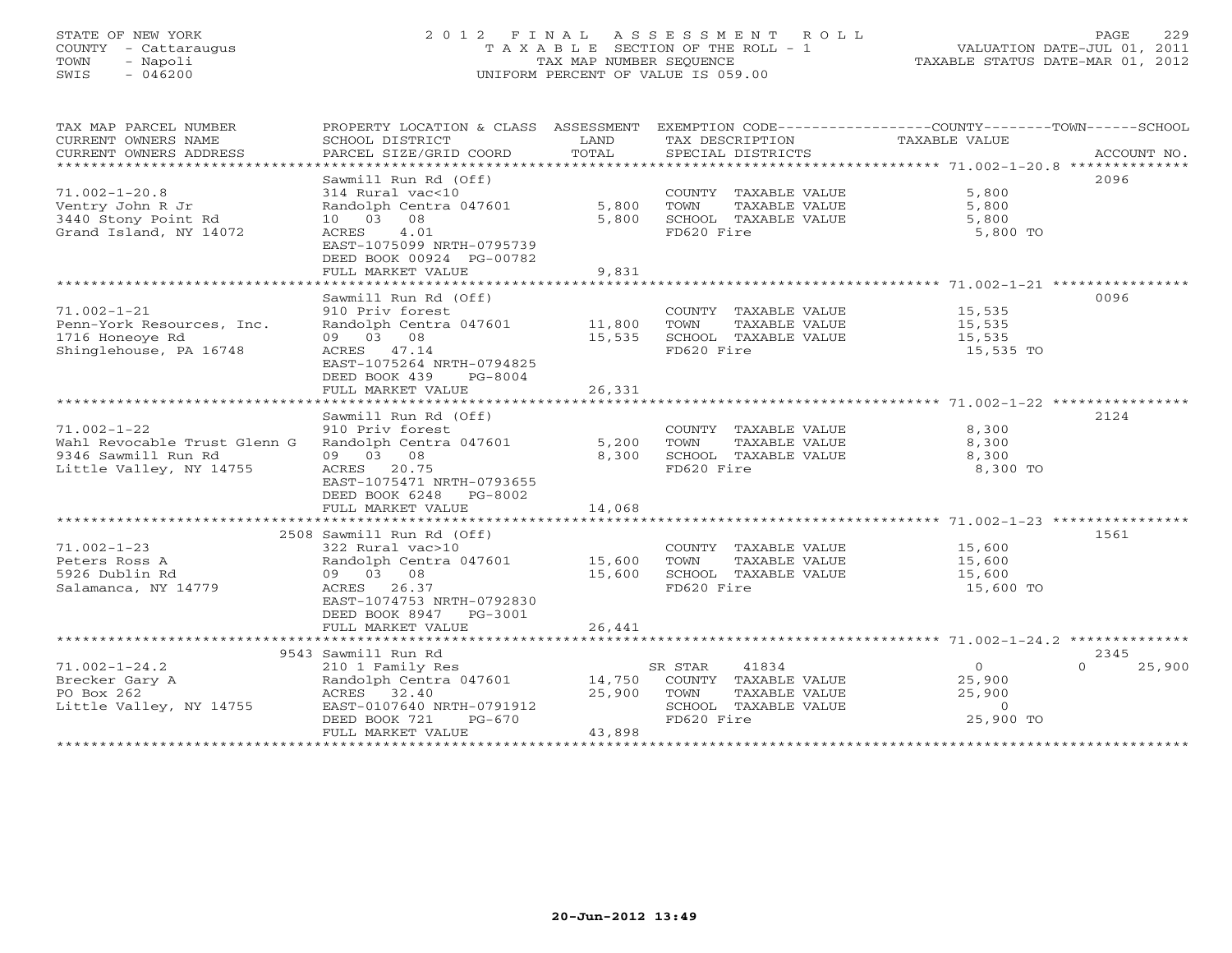# STATE OF NEW YORK 2 0 1 2 F I N A L A S S E S S M E N T R O L L PAGE 230 COUNTY - Cattaraugus T A X A B L E SECTION OF THE ROLL - 1 VALUATION DATE-JUL 01, 2011 TOWN - Napoli TAX MAP NUMBER SEQUENCE TAXABLE STATUS DATE-MAR 01, 2012 SWIS - 046200 UNIFORM PERCENT OF VALUE IS 059.00UNIFORM PERCENT OF VALUE IS 059.00

| TAX MAP PARCEL NUMBER<br>CURRENT OWNERS NAME | PROPERTY LOCATION & CLASS ASSESSMENT<br>SCHOOL DISTRICT | LAND   | EXEMPTION CODE-----------------COUNTY-------TOWN-----SCHOOL<br>TAX DESCRIPTION | <b>TAXABLE VALUE</b> |             |
|----------------------------------------------|---------------------------------------------------------|--------|--------------------------------------------------------------------------------|----------------------|-------------|
| CURRENT OWNERS ADDRESS                       | PARCEL SIZE/GRID COORD                                  | TOTAL  | SPECIAL DISTRICTS                                                              |                      | ACCOUNT NO. |
|                                              | 9583 Sawmill Run Rd                                     |        |                                                                                |                      | 1524        |
| $71.002 - 1 - 25$                            | 210 1 Family Res                                        |        | COUNTY TAXABLE VALUE                                                           | 12,500               |             |
| Brecker Gary A                               | Randolph Centra 047601                                  | 4,600  | TOWN<br>TAXABLE VALUE                                                          | 12,500               |             |
| PO Box 262                                   | 17 03 08                                                | 12,500 | SCHOOL TAXABLE VALUE                                                           | 12,500               |             |
| Little Valley, NY 14755                      | ACRES<br>1.68                                           |        | FD620 Fire                                                                     | 12,500 TO            |             |
|                                              | EAST-1071695 NRTH-0792801                               |        |                                                                                |                      |             |
|                                              | DEED BOOK 16863 PG-1<br>FULL MARKET VALUE               | 21,186 |                                                                                |                      |             |
|                                              |                                                         |        |                                                                                |                      |             |
|                                              | Sawmill Run Rd                                          |        |                                                                                |                      | 1318        |
| $71.002 - 1 - 26.1$                          | 322 Rural vac>10                                        |        | COUNTY TAXABLE VALUE                                                           | 23,100               |             |
| Piekara Diane (Herrick) L                    | Randolph Centra 047601                                  | 23,100 | TOWN<br>TAXABLE VALUE                                                          | 23,100               |             |
| 2310 36th Ave NE                             | 07 03 08                                                | 23,100 | SCHOOL TAXABLE VALUE                                                           | 23,100               |             |
| Olympia, WA 98506                            | Ff 910.00                                               |        | FD620 Fire                                                                     | 23,100 TO            |             |
|                                              | ACRES 57.50                                             |        |                                                                                |                      |             |
|                                              | EAST-1072769 NRTH-0793514                               |        |                                                                                |                      |             |
|                                              | DEED BOOK 00958 PG-00740                                |        |                                                                                |                      |             |
|                                              | FULL MARKET VALUE                                       | 39,153 |                                                                                |                      |             |
|                                              |                                                         |        |                                                                                |                      |             |
|                                              | V/L Sawmill Run Rd                                      |        |                                                                                |                      | 1968        |
| $71.002 - 1 - 26.2$                          | 322 Rural vac>10                                        |        | COUNTY TAXABLE VALUE                                                           | 9,400                |             |
| Herrick William J                            | Randolph Centra 047601                                  | 9,400  | TAXABLE VALUE<br>TOWN                                                          | 9,400                |             |
| 3022 Rte 39                                  | 17 03 08                                                | 9,400  | SCHOOL TAXABLE VALUE                                                           | 9,400                |             |
| Bliss, NY 14024                              | ACRES 12.55                                             |        | FD620 Fire                                                                     | 9,400 TO             |             |
|                                              | EAST-1074040 NRTH-0791959                               |        |                                                                                |                      |             |
|                                              | DEED BOOK 2750<br>PG-8001                               |        |                                                                                |                      |             |
|                                              | FULL MARKET VALUE                                       | 15,932 |                                                                                |                      |             |
|                                              | Sawmill Run Rd                                          |        |                                                                                |                      | 2027        |
| $71.002 - 1 - 26.3$                          | 314 Rural vac<10                                        |        |                                                                                |                      |             |
| Brecker Gary A                               | Randolph Centra 047601                                  | 4,200  | COUNTY TAXABLE VALUE<br>TOWN<br>TAXABLE VALUE                                  | 4,200<br>4,200       |             |
| PO Box 262                                   | 17 03 08                                                | 4,200  | SCHOOL TAXABLE VALUE                                                           | 4,200                |             |
| Little Valley, NY 14755                      | ACRES<br>1.25                                           |        | FD620 Fire                                                                     | 4,200 TO             |             |
|                                              | EAST-1071614 NRTH-0793049                               |        |                                                                                |                      |             |
|                                              | DEED BOOK 16863 PG-1                                    |        |                                                                                |                      |             |
|                                              | FULL MARKET VALUE                                       | 7,119  |                                                                                |                      |             |
|                                              |                                                         |        |                                                                                |                      |             |
|                                              | Sawmill Run Rd                                          |        |                                                                                |                      | 2028        |
| $71.002 - 1 - 26.4$                          | 260 Seasonal res                                        |        | COUNTY TAXABLE VALUE                                                           | 25,500               |             |
| Brecker Gary A                               | Randolph Centra 047601                                  | 6,600  | TOWN<br>TAXABLE VALUE                                                          | 25,500               |             |
| PO Box 262                                   | 17 03 08                                                | 25,500 | SCHOOL TAXABLE VALUE                                                           | 25,500               |             |
| Little Valley, NY 14755                      | ACRES<br>5.45                                           |        | FD620 Fire                                                                     | 25,500 TO            |             |
|                                              | EAST-1071809 NRTH-0792497                               |        |                                                                                |                      |             |
|                                              | DEED BOOK 16863 PG-1                                    |        |                                                                                |                      |             |
|                                              | FULL MARKET VALUE                                       | 43,220 |                                                                                |                      |             |
|                                              |                                                         |        |                                                                                |                      |             |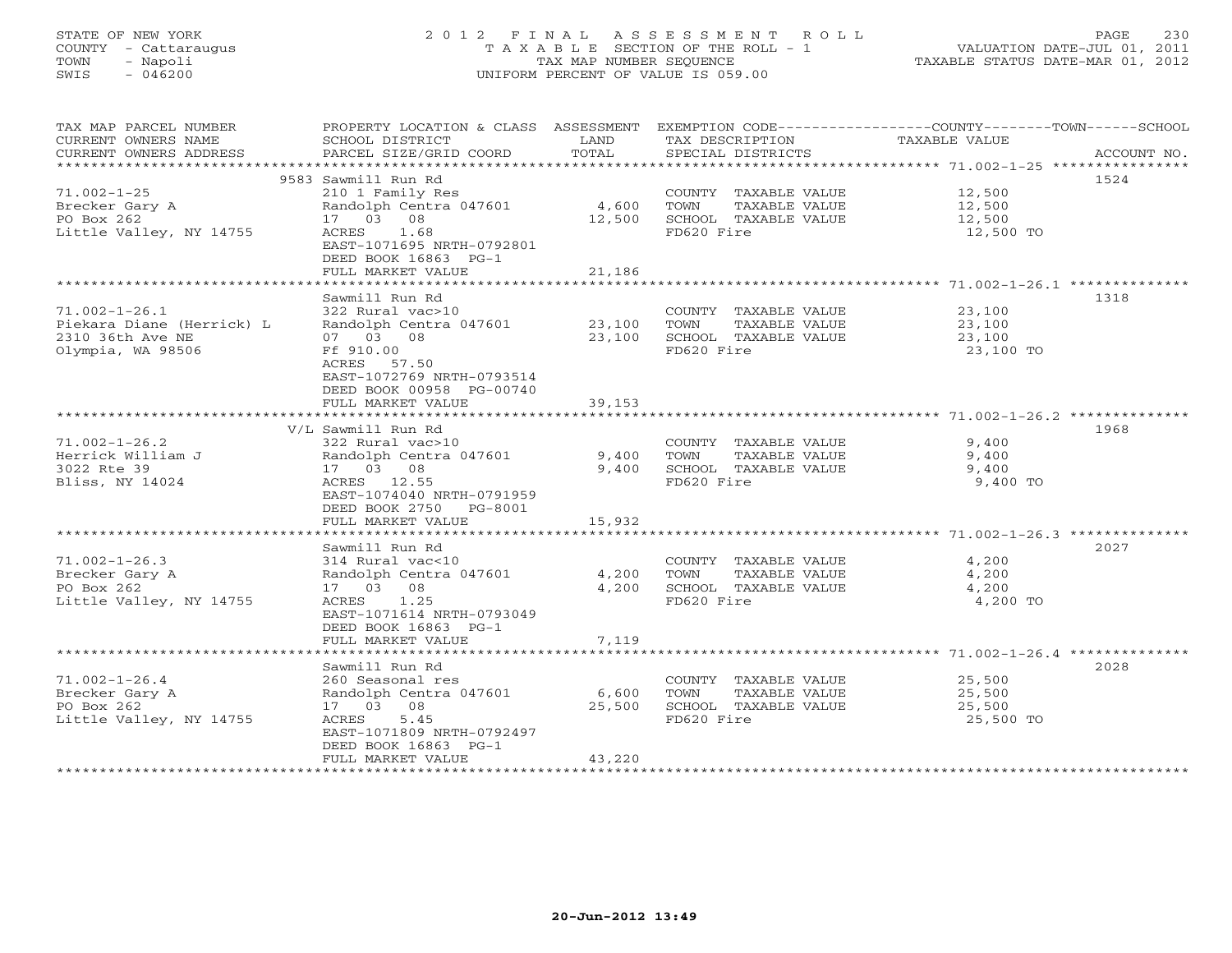# STATE OF NEW YORK 2 0 1 2 F I N A L A S S E S S M E N T R O L L PAGE 231 COUNTY - Cattaraugus T A X A B L E SECTION OF THE ROLL - 1 VALUATION DATE-JUL 01, 2011 TOWN - Napoli TAX MAP NUMBER SEQUENCE TAXABLE STATUS DATE-MAR 01, 2012 SWIS - 046200 UNIFORM PERCENT OF VALUE IS 059.00UNIFORM PERCENT OF VALUE IS 059.00

| TAX MAP PARCEL NUMBER<br>CURRENT OWNERS NAME<br>CURRENT OWNERS ADDRESS                                            | PROPERTY LOCATION & CLASS ASSESSMENT<br>SCHOOL DISTRICT<br>PARCEL SIZE/GRID COORD                                                                                     | LAND<br>TOTAL               | TAX DESCRIPTION<br>SPECIAL DISTRICTS                                                                         | EXEMPTION CODE-----------------COUNTY-------TOWN------SCHOOL<br><b>TAXABLE VALUE</b> | ACCOUNT NO. |
|-------------------------------------------------------------------------------------------------------------------|-----------------------------------------------------------------------------------------------------------------------------------------------------------------------|-----------------------------|--------------------------------------------------------------------------------------------------------------|--------------------------------------------------------------------------------------|-------------|
|                                                                                                                   |                                                                                                                                                                       |                             |                                                                                                              |                                                                                      |             |
| $71.002 - 1 - 26.5$<br>Rockwell Robert D<br>28 Matanzas Circle<br>St. Augustine, FL 32080                         | 9622 Sawmill Run Rd<br>210 1 Family Res<br>Randolph Centra 047601<br>17 03 08<br>6.90<br>ACRES<br>EAST-1071657 NRTH-0793677<br>DEED BOOK 8762 PG-8001                 | 7,200<br>67,500             | COUNTY TAXABLE VALUE<br>TOWN<br>TAXABLE VALUE<br>SCHOOL TAXABLE VALUE<br>FD620 Fire                          | 67,500<br>67,500<br>67,500<br>67,500 TO                                              | 2120        |
|                                                                                                                   | FULL MARKET VALUE                                                                                                                                                     | 114,407                     |                                                                                                              |                                                                                      |             |
|                                                                                                                   |                                                                                                                                                                       |                             |                                                                                                              |                                                                                      |             |
| $71.002 - 1 - 26.6$<br>Herrick William J<br>3022 Rte 39<br>Bliss, NY 14024                                        | Sawmill Run Rd<br>322 Rural vac>10<br>Randolph Centra 047601<br>17 03 08<br>Ff 1350.00<br>ACRES 57.25<br>EAST-1073687 NRTH-0792824<br>DEED BOOK 00958 PG-00742        | 23,100<br>23,100            | COUNTY TAXABLE VALUE<br>TAXABLE VALUE<br>TOWN<br>SCHOOL TAXABLE VALUE<br>FD620 Fire                          | 23,100<br>23,100<br>23,100<br>23,100 TO                                              | 2178        |
|                                                                                                                   | FULL MARKET VALUE                                                                                                                                                     | 39,153                      |                                                                                                              |                                                                                      |             |
|                                                                                                                   | 9650 Sawmill Run Rd                                                                                                                                                   |                             |                                                                                                              |                                                                                      | 1434        |
| $71.002 - 1 - 27.1$<br>Long Dennis P<br>Mackey Theresa M<br>17 College St<br>Buffalo, NY 14201                    | 210 1 Family Res<br>Randolph Centra 047601<br>17 03 08<br>Ff 460.00<br>6.10<br>ACRES<br>EAST-1071843 NRTH-0794331<br>DEED BOOK 2372<br>PG-5001                        | 6,800<br>52,300             | COUNTY TAXABLE VALUE<br>TOWN<br>TAXABLE VALUE<br>SCHOOL TAXABLE VALUE<br>FD620 Fire                          | 52,300<br>52,300<br>52,300<br>52,300 TO                                              |             |
|                                                                                                                   | FULL MARKET VALUE                                                                                                                                                     | 88,644                      |                                                                                                              |                                                                                      |             |
|                                                                                                                   | *************************<br>Sawmill Run Rd                                                                                                                           | **************              |                                                                                                              | **************************************71.002-1-27.2 ***************                  | 2208        |
| $71.002 - 1 - 27.2$<br>Long Dennis P<br>Mackey Theresa<br>Long Michael R Jr<br>17 College St<br>Buffalo, NY 14201 | 322 Rural vac>10<br>Randolph Centra 047601<br>$17/25$ 03 08<br>Ff 760.00<br>ACRES 32.35<br>EAST-1070612 NRTH-0794424<br>DEED BOOK 00985 PG-00466<br>FULL MARKET VALUE | 17,100<br>17,100<br>28,983  | COUNTY TAXABLE VALUE<br>TAXABLE VALUE<br>TOWN<br>SCHOOL TAXABLE VALUE<br>FD620 Fire                          | 17,100<br>17,100<br>17,100<br>17,100 TO                                              |             |
|                                                                                                                   |                                                                                                                                                                       |                             |                                                                                                              |                                                                                      |             |
|                                                                                                                   | 9700 Sawmill Run Rd                                                                                                                                                   |                             |                                                                                                              |                                                                                      | 1316        |
| $71.002 - 1 - 28$<br>Hvizdzak Paul A Jr<br>9700 Sawmill Run Rd<br>Little Valley, NY 14755                         | 240 Rural res<br>Randolph Centra 047601<br>17 03 08<br>ACRES 89.15<br>EAST-1073151 NRTH-0794831<br>DEED BOOK 00955 PG-00476<br>FULL MARKET VALUE                      | 31,300<br>90,000<br>152,542 | RES STAR 41854<br>COUNTY TAXABLE VALUE<br>TOWN<br><b>TAXABLE VALUE</b><br>SCHOOL TAXABLE VALUE<br>FD620 Fire | $\circ$<br>$\Omega$<br>90,000<br>90,000<br>72,300<br>90,000 TO                       | 17,700      |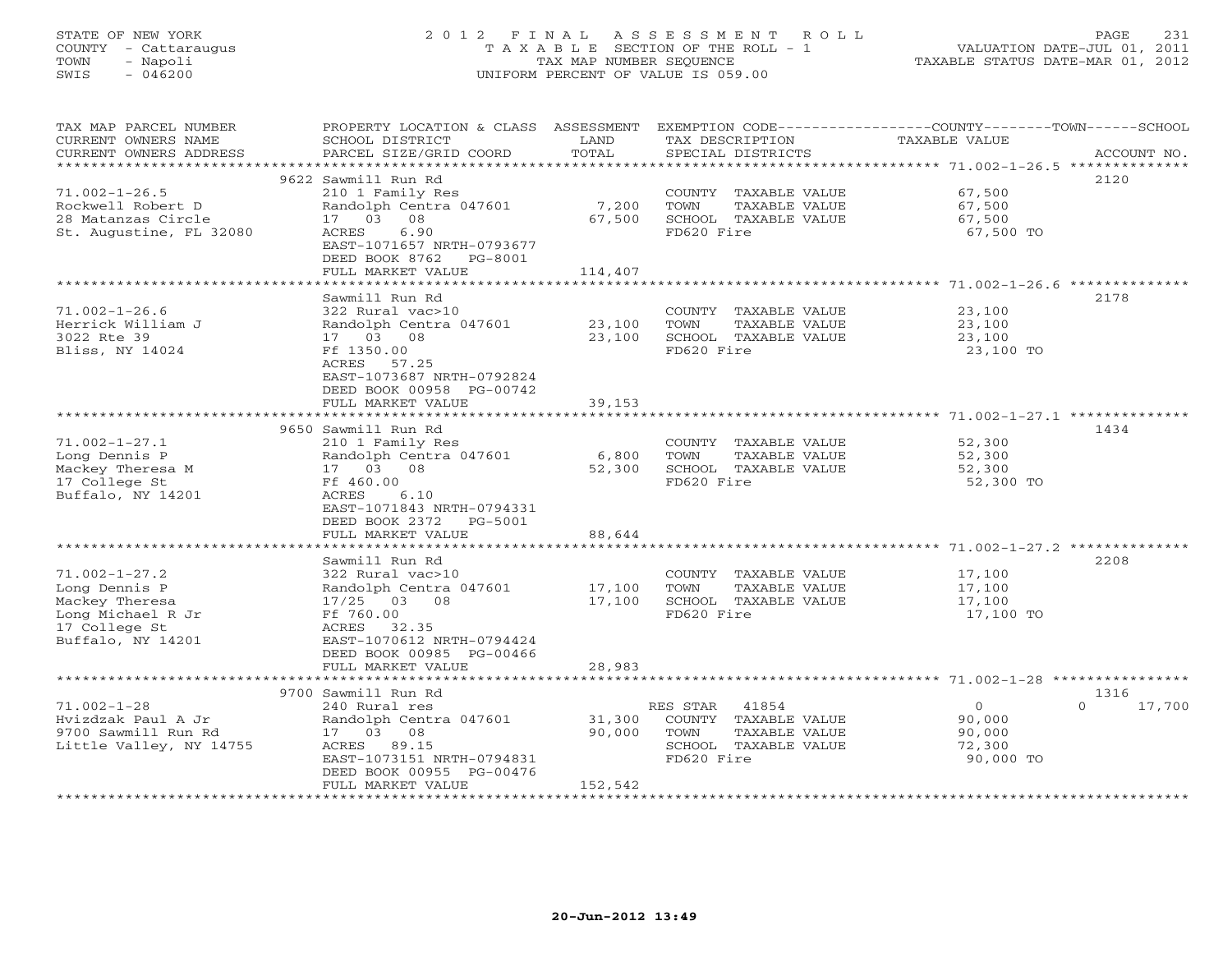# STATE OF NEW YORK 2 0 1 2 F I N A L A S S E S S M E N T R O L L PAGE 232 COUNTY - Cattaraugus T A X A B L E SECTION OF THE ROLL - 1 VALUATION DATE-JUL 01, 2011 TOWN - Napoli TAX MAP NUMBER SEQUENCE TAXABLE STATUS DATE-MAR 01, 2012 SWIS - 046200 UNIFORM PERCENT OF VALUE IS 059.00UNIFORM PERCENT OF VALUE IS 059.00

| TAX MAP PARCEL NUMBER                         | PROPERTY LOCATION & CLASS ASSESSMENT EXEMPTION CODE----------------COUNTY-------TOWN------SCHOOL |               |                                      |                |                    |
|-----------------------------------------------|--------------------------------------------------------------------------------------------------|---------------|--------------------------------------|----------------|--------------------|
| CURRENT OWNERS NAME<br>CURRENT OWNERS ADDRESS | SCHOOL DISTRICT<br>PARCEL SIZE/GRID COORD                                                        | LAND<br>TOTAL | TAX DESCRIPTION<br>SPECIAL DISTRICTS | TAXABLE VALUE  | ACCOUNT NO.        |
| **********************                        |                                                                                                  |               |                                      |                |                    |
|                                               | Sawmill Run Rd (Off)                                                                             |               |                                      |                | 1236               |
| $71.002 - 1 - 29$                             | 312 Vac w/imprv                                                                                  |               | COUNTY TAXABLE VALUE                 | 15,100         |                    |
| Ivett Phyllis                                 | Randolph Centra 047601                                                                           | 6,800         | TOWN<br>TAXABLE VALUE                | 15,100         |                    |
| Attn: Kenneth Fisher                          | 17 03<br>08                                                                                      | 15,100        | SCHOOL TAXABLE VALUE                 | 15,100         |                    |
| 94 Washington St                              | ACRES<br>6.00                                                                                    |               | FD620 Fire                           | 15,100 TO      |                    |
| Cattaraugus, NY 14719                         | EAST-1072632 NRTH-0795374                                                                        |               |                                      |                |                    |
|                                               | DEED BOOK 00971 PG-00270                                                                         |               |                                      |                |                    |
|                                               | FULL MARKET VALUE                                                                                | 25,593        |                                      |                |                    |
|                                               |                                                                                                  |               |                                      |                |                    |
|                                               | 9756 Sawmill Run Rd                                                                              |               |                                      |                | 1366               |
| $71.002 - 1 - 31.1$                           | 210 1 Family Res                                                                                 |               | 41854<br>RES STAR                    | $\circ$        | 17,700<br>$\Omega$ |
| Fellows Bruce H                               | Randolph Centra 047601                                                                           | 23,975        | COUNTY TAXABLE VALUE                 | 103,800        |                    |
| Fellows Zoe D                                 | 18/26<br>03 08                                                                                   | 103,800       | TOWN<br>TAXABLE VALUE                | 103,800        |                    |
| 9756 Sawmill Run Rd                           | 83.77<br>ACRES                                                                                   |               | SCHOOL TAXABLE VALUE                 | 86,100         |                    |
| Little Valley, NY 14755                       | EAST-1070253 NRTH-0796588                                                                        |               | FD620 Fire                           | 103,800 TO     |                    |
|                                               | DEED BOOK 826<br>PG-00545                                                                        |               |                                      |                |                    |
|                                               | FULL MARKET VALUE                                                                                | 175,932       |                                      |                |                    |
|                                               | 9740 Sawmill Run Rd                                                                              |               |                                      |                | 2338               |
| $71.002 - 1 - 31.3$                           | 105 Vac farmland                                                                                 |               | COUNTY TAXABLE VALUE                 | 6,125          |                    |
| Hvizdzak Paul A Jr                            | Randolph Centra 047601                                                                           | 6,125         | TOWN<br>TAXABLE VALUE                | 6,125          |                    |
| 9700 Sawmill Run Rd                           | $18-26$ 3 8                                                                                      | 6.125         | SCHOOL TAXABLE VALUE                 | 6,125          |                    |
| Little Valley, NY 14755                       | ACRES 17.40                                                                                      |               | FD620 Fire                           | 6,125 TO       |                    |
|                                               | EAST-1071444 NRTH-0796483                                                                        |               |                                      |                |                    |
|                                               | DEED BOOK 1014 PG-663                                                                            |               |                                      |                |                    |
|                                               | FULL MARKET VALUE                                                                                | 10,381        |                                      |                |                    |
|                                               |                                                                                                  |               |                                      |                |                    |
|                                               | 9733 Sawmill Run Rd                                                                              |               |                                      |                | 1743               |
| $71.002 - 1 - 32.1$                           | 322 Rural vac>10                                                                                 |               | COUNTY TAXABLE VALUE                 | 9,000          |                    |
| Fellows Bruce H                               | Randolph Centra 047601                                                                           | 9,000         | TOWN<br>TAXABLE VALUE                | 9,000          |                    |
| Fellows Zoe D                                 | 17/25 03 08                                                                                      | 9,000         | SCHOOL TAXABLE VALUE                 | 9,000          |                    |
| 9756 Sawmill Run Rd                           | ACRES<br>22.75                                                                                   |               | FD620 Fire                           | 9,000 TO       |                    |
| Little Valley, NY 14755                       | EAST-1070324 NRTH-0795093                                                                        |               |                                      |                |                    |
|                                               | DEED BOOK 00948 PG-00191<br>FULL MARKET VALUE                                                    | 15,254        |                                      |                |                    |
|                                               |                                                                                                  |               |                                      |                |                    |
|                                               | 9733 Sawmill Run Rd                                                                              |               |                                      |                | 2156               |
| $71.002 - 1 - 32.2$                           | 210 1 Family Res                                                                                 |               | RES STAR<br>41854                    | $\overline{O}$ | 17,700<br>$\Omega$ |
| Andrews Walter Jr                             | Randolph Centra 047601                                                                           | 4,500         | COUNTY TAXABLE VALUE                 | 24,400         |                    |
| 9733 Sawmill Run Rd                           | 17 03 08                                                                                         | 24,400        | TOWN<br>TAXABLE VALUE                | 24,400         |                    |
| Little Valley, NY 14755                       | ACRES<br>1.75                                                                                    |               | SCHOOL TAXABLE VALUE                 | 6,700          |                    |
|                                               | EAST-1070900 NRTH-0795383                                                                        |               | FD620 Fire                           | 24,400 TO      |                    |
|                                               | DEED BOOK 00948 PG-01102                                                                         |               |                                      |                |                    |
|                                               | FULL MARKET VALUE                                                                                | 41,356        |                                      |                |                    |
|                                               |                                                                                                  |               |                                      |                |                    |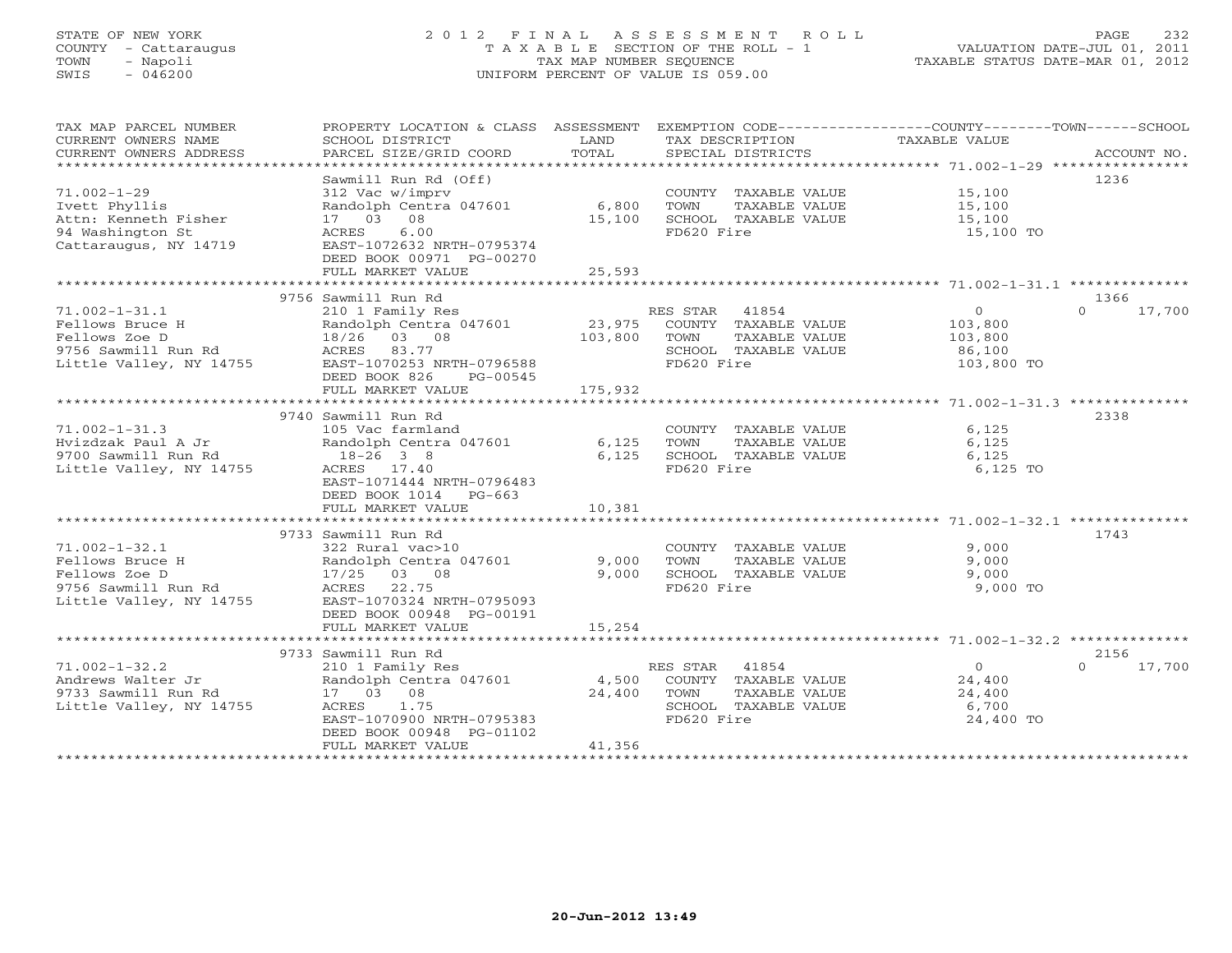# STATE OF NEW YORK 2 0 1 2 F I N A L A S S E S S M E N T R O L L PAGE 233 COUNTY - Cattaraugus T A X A B L E SECTION OF THE ROLL - 1 VALUATION DATE-JUL 01, 2011 TOWN - Napoli TAX MAP NUMBER SEQUENCE TAXABLE STATUS DATE-MAR 01, 2012 SWIS - 046200 UNIFORM PERCENT OF VALUE IS 059.00UNIFORM PERCENT OF VALUE IS 059.00

| TAX MAP PARCEL NUMBER<br>CURRENT OWNERS NAME<br>CURRENT OWNERS ADDRESS                            | PROPERTY LOCATION & CLASS ASSESSMENT EXEMPTION CODE---------------COUNTY-------TOWN------SCHOOL<br>SCHOOL DISTRICT<br>PARCEL SIZE/GRID COORD                                                     | LAND<br>TOTAL             | TAX DESCRIPTION<br>SPECIAL DISTRICTS                                                | TAXABLE VALUE                           | ACCOUNT NO. |
|---------------------------------------------------------------------------------------------------|--------------------------------------------------------------------------------------------------------------------------------------------------------------------------------------------------|---------------------------|-------------------------------------------------------------------------------------|-----------------------------------------|-------------|
| $71.002 - 1 - 32.3$<br>Hvizdzak Paul A Jr<br>9700 Sawmill Run Rd<br>Little Valley, NY 14755       | Sawmill Run Rd<br>314 Rural vac<10<br>Randolph Centra 047601 7,700<br>8/2011-splt from 1-32.1 F 7,700<br>8.25<br>ACRES<br>EAST-1071263 NRTH-0795154<br>DEED BOOK 16346 PG-1<br>FULL MARKET VALUE | 13,051                    | COUNTY TAXABLE VALUE<br>TOWN<br>TAXABLE VALUE<br>SCHOOL TAXABLE VALUE<br>FD620 Fire | 7,700<br>7,700<br>7,700<br>7,700 TO     | 2424        |
| $71.002 - 1 - 34$<br>Danzer Forestland, Inc.<br>119 A.I.D Dr<br>Darlington, PA 16115              | Sawmill Run Rd<br>910 Priv forest<br>Randolph Centra 047601<br>25 03 08<br>ACRES<br>20.50<br>EAST-1070260 NRTH-0793884<br>DEED BOOK 153<br>$PG-4002$                                             | 5,100<br>15,400<br>26,102 | COUNTY TAXABLE VALUE<br>TOWN<br>TAXABLE VALUE<br>SCHOOL TAXABLE VALUE<br>FD620 Fire | 15,400<br>15,400<br>15,400<br>15,400 TO | 0097        |
|                                                                                                   | FULL MARKET VALUE                                                                                                                                                                                |                           |                                                                                     |                                         |             |
| $71.002 - 1 - 35$<br>Adams Donald D<br>Adams Ella Mae<br>5786 Frank Rd<br>Cattaraugus, NY 14719   | Sawmill Run Rd<br>910 Priv forest<br>Randolph Centra 047601<br>17 03 08<br>ACRES 49.25<br>EAST-1070964 NRTH-0792609<br>DEED BOOK 13850 PG-3005                                                   | 12,250<br>29,000          | COUNTY TAXABLE VALUE<br>TOWN<br>TAXABLE VALUE<br>SCHOOL TAXABLE VALUE<br>FD620 Fire | 29,000<br>29,000<br>29,000<br>29,000 TO | 1737        |
|                                                                                                   | FULL MARKET VALUE                                                                                                                                                                                | 49,153                    |                                                                                     |                                         |             |
| $71.002 - 1 - 36.1$<br>Adams Donald D<br>Adams Ella Mae<br>5786 Frank Rd<br>Cattaraugus, NY 14719 | Sawmill Run Rd<br>910 Priv forest<br>Randolph Centra 047601<br>25 03 08<br>ACRES 155.25<br>EAST-1069216 NRTH-0793324<br>DEED BOOK 13850 PG-3005                                                  | 45,462<br>69,300          | COUNTY TAXABLE VALUE<br>TOWN<br>TAXABLE VALUE<br>SCHOOL TAXABLE VALUE<br>FD620 Fire | 69,300<br>69,300<br>69,300<br>69,300 TO | 1756        |
|                                                                                                   | FULL MARKET VALUE                                                                                                                                                                                | 117,458                   |                                                                                     |                                         |             |
| $71.002 - 1 - 36.2$                                                                               | 9777 Sawmill Run Rd<br>210 1 Family Res                                                                                                                                                          |                           | COUNTY TAXABLE VALUE                                                                | 35,508                                  | 1965        |
| Nickerson Jo A<br>1042 Forest Ave Ext<br>Jamestown, NY 14701                                      | Randolph Centra 047601<br>25 03 08<br>FRNT 200.00 DPTH 193.00<br>EAST-1069922 NRTH-0795470<br>DEED BOOK 999<br>$PG-399$<br>FULL MARKET VALUE                                                     | 4,000<br>35,508<br>60,183 | TOWN<br>TAXABLE VALUE<br>SCHOOL TAXABLE VALUE<br>FD620 Fire                         | 35,508<br>35,508<br>35,508 TO           |             |
|                                                                                                   |                                                                                                                                                                                                  |                           |                                                                                     |                                         |             |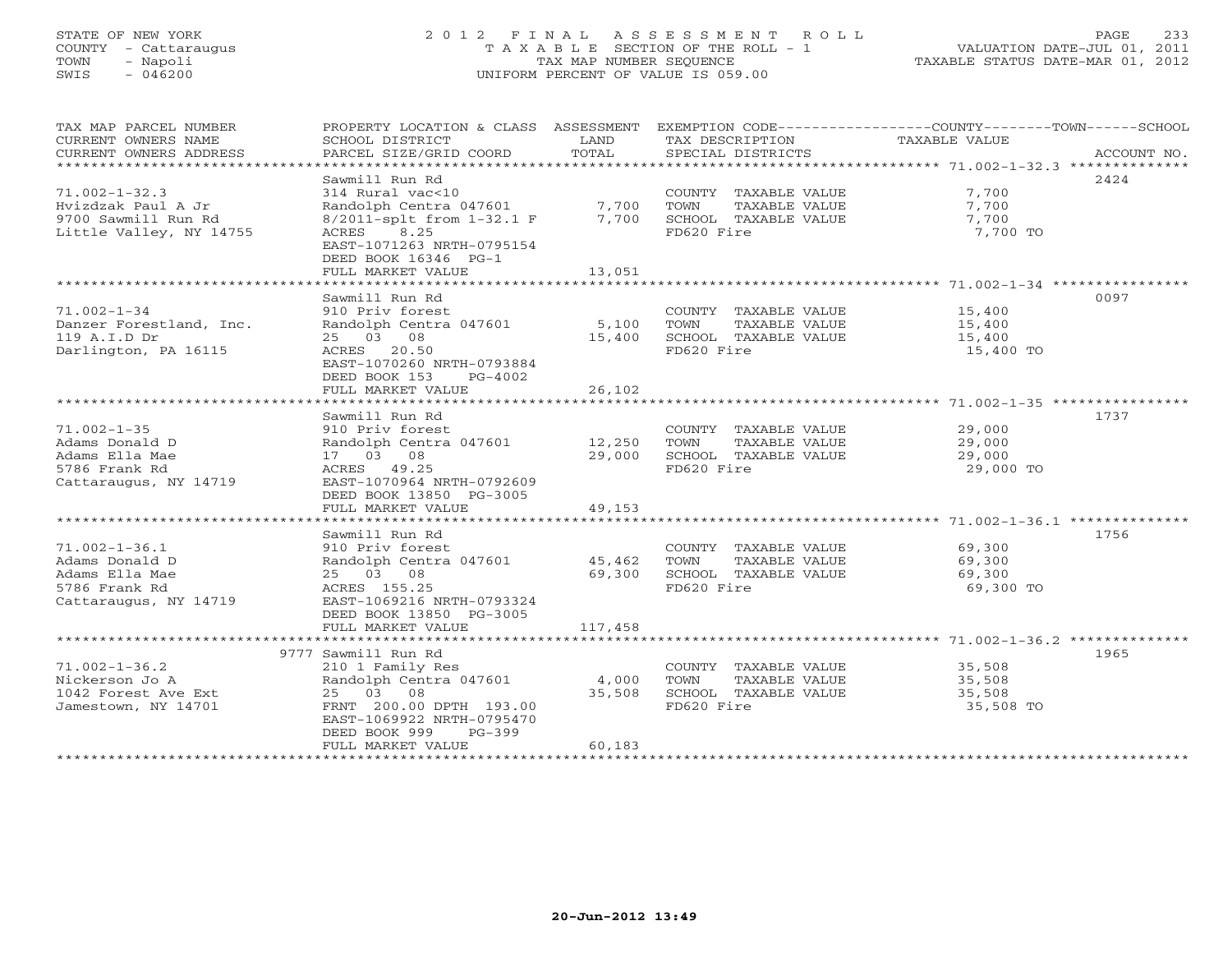# STATE OF NEW YORK 2 0 1 2 F I N A L A S S E S S M E N T R O L L PAGE 234 COUNTY - Cattaraugus T A X A B L E SECTION OF THE ROLL - 1 VALUATION DATE-JUL 01, 2011 TOWN - Napoli TAX MAP NUMBER SEQUENCE TAXABLE STATUS DATE-MAR 01, 2012 SWIS - 046200 UNIFORM PERCENT OF VALUE IS 059.00UNIFORM PERCENT OF VALUE IS 059.00

| TAX MAP PARCEL NUMBER<br>CURRENT OWNERS NAME                                                                 | PROPERTY LOCATION & CLASS ASSESSMENT<br>SCHOOL DISTRICT                                                                                       | LAND            | EXEMPTION CODE-----------------COUNTY-------TOWN-----SCHOOL<br>TAX DESCRIPTION                           | <b>TAXABLE VALUE</b>                               |                    |
|--------------------------------------------------------------------------------------------------------------|-----------------------------------------------------------------------------------------------------------------------------------------------|-----------------|----------------------------------------------------------------------------------------------------------|----------------------------------------------------|--------------------|
| CURRENT OWNERS ADDRESS<br>*************************                                                          | PARCEL SIZE/GRID COORD                                                                                                                        | TOTAL           | SPECIAL DISTRICTS                                                                                        |                                                    | ACCOUNT NO.        |
|                                                                                                              | 9839 Sawmill Run Rd                                                                                                                           |                 |                                                                                                          |                                                    | 2077               |
| $71.002 - 1 - 36.3$<br>Murphy Michael P<br>Green Heither M<br>9839 Sawmill Run Rd<br>Little Valley, NY 14755 | 210 1 Family Res<br>Randolph Centra 047601<br>25 03 08<br>ACRES<br>2.00 BANK<br>017<br>EAST-1068541 NRTH-0795484<br>DEED BOOK 7421<br>PG-3002 | 4,600<br>37,500 | RES STAR<br>41854<br>COUNTY TAXABLE VALUE<br>TOWN<br>TAXABLE VALUE<br>SCHOOL TAXABLE VALUE<br>FD620 Fire | $\circ$<br>37,500<br>37,500<br>19,800<br>37,500 TO | $\Omega$<br>17,700 |
|                                                                                                              | FULL MARKET VALUE                                                                                                                             | 63,559          |                                                                                                          |                                                    |                    |
|                                                                                                              |                                                                                                                                               |                 |                                                                                                          |                                                    |                    |
| $71.002 - 1 - 37.1$<br>Hazen Pamela J                                                                        | Sawmill Run Rd<br>314 Rural vac<10<br>Randolph Centra 047601                                                                                  | 4,400           | COUNTY TAXABLE VALUE<br>TOWN<br>TAXABLE VALUE                                                            | 4,400<br>4,400                                     | 1758               |
| 184 Spring St<br>Randolph, NY 14772                                                                          | 26 03 08<br>ACRES<br>1.55<br>EAST-1068765 NRTH-0795829<br>DEED BOOK 804<br>PG-00410                                                           | 4,400           | SCHOOL TAXABLE VALUE<br>FD620 Fire                                                                       | 4,400<br>4,400 TO                                  |                    |
|                                                                                                              | FULL MARKET VALUE                                                                                                                             | 7,458           |                                                                                                          |                                                    |                    |
|                                                                                                              | 9818 Sawmill Run Rd                                                                                                                           |                 |                                                                                                          |                                                    | 1956               |
| $71.002 - 1 - 37.2$                                                                                          | 270 Mfg housing                                                                                                                               |                 | RES STAR<br>41854                                                                                        | $\circ$                                            | $\Omega$<br>17,700 |
| Braun Dianne M<br>PO Box 314<br>Randolph, NY 14772                                                           | Randolph Centra 047601<br>$26 - 03 - 08$<br>ACRES<br>4.72                                                                                     | 6,200<br>17,700 | COUNTY TAXABLE VALUE<br>TOWN<br>TAXABLE VALUE<br>SCHOOL TAXABLE VALUE                                    | 17,700<br>17,700<br>$\circ$                        |                    |
|                                                                                                              | EAST-1069100 NRTH-0795828<br>DEED BOOK 4219 PG-9003<br>FULL MARKET VALUE                                                                      | 30,000          | FD620 Fire                                                                                               | 17,700 TO                                          |                    |
|                                                                                                              |                                                                                                                                               |                 |                                                                                                          |                                                    |                    |
|                                                                                                              | 9838 Sawmill Run Rd                                                                                                                           |                 |                                                                                                          |                                                    | 2083               |
| $71.002 - 1 - 37.3$<br>Braun Dianne<br>PO Box 314<br>Randolph, NY 14772                                      | 270 Mfg housing<br>Randolph Centra 047601<br>26 03 08<br>ACRES<br>3.20<br>EAST-1068518 NRTH-0795829<br>DEED BOOK 893<br>PG-00903              | 5,300<br>14,000 | COUNTY TAXABLE VALUE<br>TOWN<br>TAXABLE VALUE<br>SCHOOL TAXABLE VALUE<br>FD620 Fire                      | 14,000<br>14,000<br>14,000<br>14,000 TO            |                    |
|                                                                                                              | FULL MARKET VALUE                                                                                                                             | 23,729          |                                                                                                          |                                                    |                    |
|                                                                                                              |                                                                                                                                               |                 |                                                                                                          |                                                    |                    |
|                                                                                                              | Sawmill Run Rd                                                                                                                                |                 |                                                                                                          |                                                    | 1497               |
| $71.002 - 1 - 38.1$<br>Coslett Darlene<br>Milks Ester<br>111 Covenant Cir<br>Lenoir City, TN 37772           | 314 Rural vac<10<br>Randolph Centra 047601<br>26 03 08<br>Life Use<br>1.60<br>ACRES<br>EAST-1068164 NRTH-0795720<br>DEED BOOK 872<br>PG-00873 | 4,400<br>4,400  | COUNTY TAXABLE VALUE<br>TOWN<br>TAXABLE VALUE<br>SCHOOL TAXABLE VALUE<br>FD620 Fire                      | 4,400<br>4,400<br>4,400<br>4,400 TO                |                    |
|                                                                                                              | FULL MARKET VALUE<br>***********************                                                                                                  | 7,458           |                                                                                                          |                                                    |                    |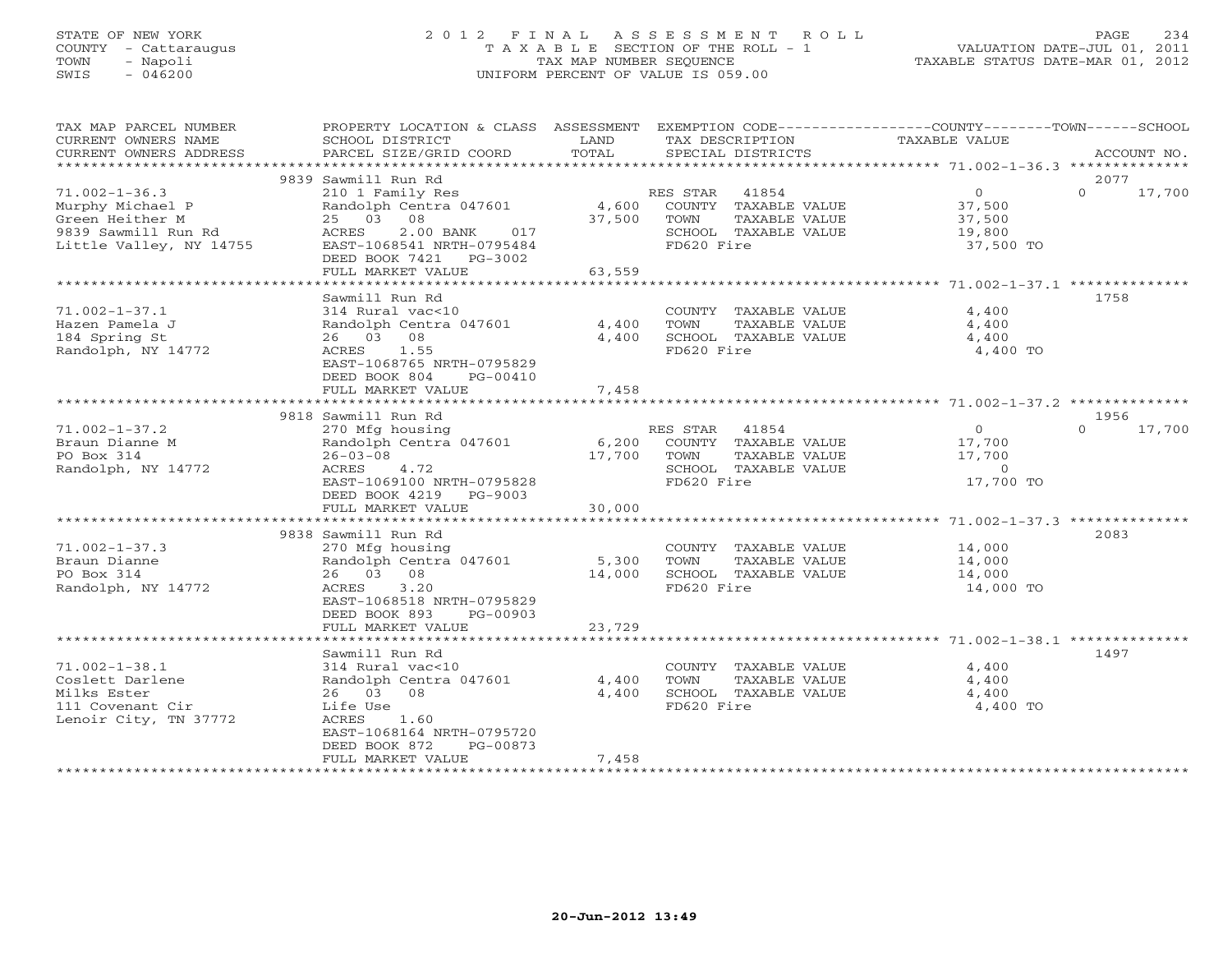# STATE OF NEW YORK 2 0 1 2 F I N A L A S S E S S M E N T R O L L PAGE 235 COUNTY - Cattaraugus T A X A B L E SECTION OF THE ROLL - 1 VALUATION DATE-JUL 01, 2011 TOWN - Napoli TAX MAP NUMBER SEQUENCE TAXABLE STATUS DATE-MAR 01, 2012 SWIS - 046200 UNIFORM PERCENT OF VALUE IS 059.00UNIFORM PERCENT OF VALUE IS 059.00

| TAX MAP PARCEL NUMBER<br>CURRENT OWNERS NAME<br>CURRENT OWNERS ADDRESS                            | PROPERTY LOCATION & CLASS ASSESSMENT EXEMPTION CODE----------------COUNTY-------TOWN------SCHOOL<br>SCHOOL DISTRICT<br>PARCEL SIZE/GRID COORD                                      | LAND<br>TOTAL               | TAX DESCRIPTION<br>SPECIAL DISTRICTS                                                                                                                           | TAXABLE VALUE                                                                 | ACCOUNT NO.                                                      |
|---------------------------------------------------------------------------------------------------|------------------------------------------------------------------------------------------------------------------------------------------------------------------------------------|-----------------------------|----------------------------------------------------------------------------------------------------------------------------------------------------------------|-------------------------------------------------------------------------------|------------------------------------------------------------------|
|                                                                                                   |                                                                                                                                                                                    |                             |                                                                                                                                                                |                                                                               |                                                                  |
| $71.002 - 1 - 38.2$<br>Blood Dale R<br>4250 Briggs Rd<br>Little Valley, NY 14755                  | 4250 Briggs Rd<br>270 Mfg housing<br>Randolph Centra 047601<br>26 03 08<br>ACRES<br>1.90<br>EAST-1068164 NRTH-0795927<br>DEED BOOK 00963 PG-00855<br>FULL MARKET VALUE             | 4,500<br>20,700<br>35,085   | RES STAR<br>41854<br>COUNTY TAXABLE VALUE<br>TOWN<br>TAXABLE VALUE<br>SCHOOL TAXABLE VALUE<br>FD620 Fire                                                       | $\overline{0}$<br>20,700<br>20,700<br>3,000<br>20,700 TO                      | 1975<br>17,700<br>$\Omega$                                       |
|                                                                                                   |                                                                                                                                                                                    |                             |                                                                                                                                                                |                                                                               |                                                                  |
| $71.002 - 1 - 39.2$<br>Brooks Charles R Jr<br>4400 Briggs Rd<br>Little Valley, NY 14755           | 4400 Briggs Rd<br>210 1 Family Res<br>Randolph Centra 047601<br>26 3 8<br>ACRES 28.90<br>EAST-1068646 NRTH-0797163                                                                 | 14,875<br>92,000            | COUNTY TAXABLE VALUE<br>TOWN<br>TAXABLE VALUE<br>SCHOOL TAXABLE VALUE<br>FD620 Fire                                                                            | 92,000<br>92,000<br>92,000<br>92,000 TO                                       | 2334                                                             |
|                                                                                                   | DEED BOOK 8856 PG-8001<br>FULL MARKET VALUE<br>**************************                                                                                                          | 155,932<br>**************** |                                                                                                                                                                | *************************************71.002-1-39.3 ***************            |                                                                  |
| $71.002 - 1 - 39.3$<br>Kepler Ronald A Sr<br>PO Box 124<br>Randolph, NY 14772                     | Briggs Rd<br>210 1 Family Res<br>Randolph Centra 047601<br>26<br>3 8<br>ACRES 20.30<br>EAST-1067627 NRTH-0796366<br>DEED BOOK 5967 PG-5001<br>FULL MARKET VALUE                    | 13,725<br>29,170<br>49,441  | COUNTY TAXABLE VALUE<br>TOWN<br>TAXABLE VALUE<br>SCHOOL TAXABLE VALUE<br>FD620 Fire                                                                            | 29,170<br>29,170<br>29,170<br>29,170 TO                                       | 2370                                                             |
|                                                                                                   |                                                                                                                                                                                    |                             |                                                                                                                                                                |                                                                               |                                                                  |
| $71.002 - 1 - 40.1$<br>Durow Daniel<br>Durow Beverly<br>4420 Briggs Rd<br>Little Valley, NY 14755 | 4420 Briggs Rd<br>112 Dairy farm<br>Randolph Centra 047601<br>26 03 08<br>FRNT 1610.00 DPTH<br>ACRES 40.25<br>EAST-1068630 NRTH-0798445<br>DEED BOOK 724<br>PG-00027               | 15,160<br>49,060            | SR STAR<br>41834<br>COUNTY TAXABLE VALUE<br>TOWN<br>TAXABLE VALUE<br>SCHOOL TAXABLE VALUE<br>FD620 Fire                                                        | $\overline{0}$<br>49,060<br>49,060<br>12,360<br>49,060 TO                     | 0242<br>36,700<br>$\Omega$                                       |
|                                                                                                   | FULL MARKET VALUE                                                                                                                                                                  | 83,153                      |                                                                                                                                                                |                                                                               |                                                                  |
|                                                                                                   | Manley Hill Rd/briggs Rd                                                                                                                                                           |                             |                                                                                                                                                                |                                                                               | 2182                                                             |
| $71.002 - 1 - 40.2$<br>Mongillo Vincent B<br>9875 Manley Hill Rd<br>Little Valley, NY 14755       | 210 1 Family Res<br>Randolph Centra 047601<br>26/27 03 08<br>Ff 1150.00 Manley Hill<br>Ff 370.00 Briggs Rd<br>ACRES 10.00<br>EAST-1068547 NRTH-0799441<br>DEED BOOK 00959 PG-00513 |                             | $CVET C/T$ 41131<br>8,400 DVET C/T<br>41141<br>41854<br>67,440 RES STAR<br>COUNTY TAXABLE VALUE<br>TOWN<br>TAXABLE VALUE<br>SCHOOL TAXABLE VALUE<br>FD620 Fire | 11,800<br>23,600<br>$\overline{0}$<br>32,040<br>32,040<br>49,740<br>67,440 TO | 11,800<br>$\Omega$<br>23,600<br>$\bigcirc$<br>17,700<br>$\Omega$ |
|                                                                                                   | FULL MARKET VALUE                                                                                                                                                                  | 114,305                     |                                                                                                                                                                |                                                                               |                                                                  |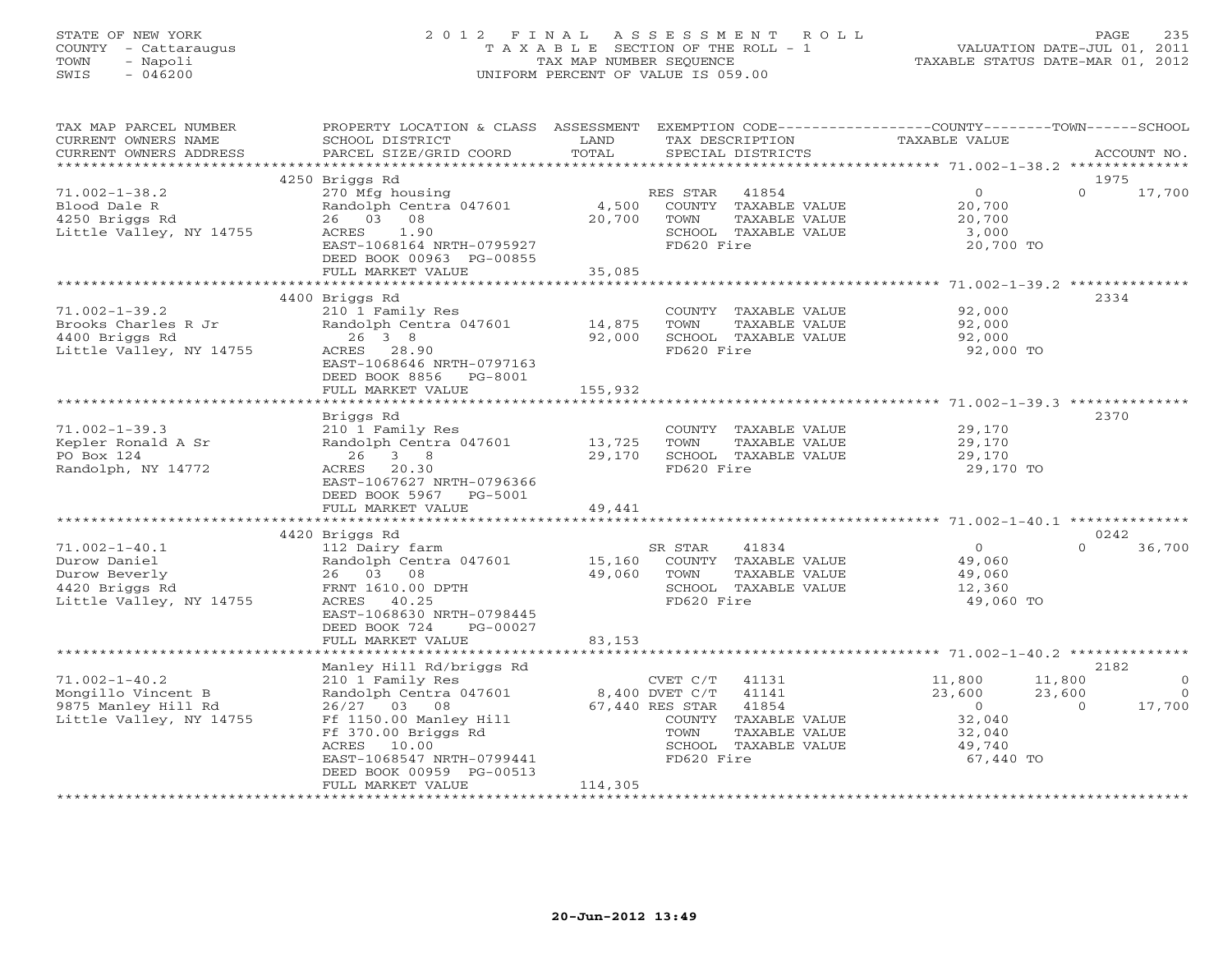| STATE OF NEW YORK<br>COUNTY<br>- Cattaraugus<br>- Napoli<br>TOWN<br>SWIS<br>$-046200$ | 2 0 1 2<br>FINAL ASSESSMENT ROLL<br>SECTION OF THE ROLL - 1<br>TAXABLE<br>TAX MAP NUMBER SEQUENCE<br>UNIFORM PERCENT OF VALUE IS 059.00 |                            |                |                      |  |                                                                                              | PAGE<br>VALUATION DATE-JUL 01, 2011<br>TAXABLE STATUS DATE-MAR 01, 2012 | 236            |
|---------------------------------------------------------------------------------------|-----------------------------------------------------------------------------------------------------------------------------------------|----------------------------|----------------|----------------------|--|----------------------------------------------------------------------------------------------|-------------------------------------------------------------------------|----------------|
| TAX MAP PARCEL NUMBER<br>CURRENT OWNERS NAME                                          | PROPERTY LOCATION & CLASS ASSESSMENT<br>SCHOOL DISTRICT                                                                                 | <b>EXAMPLE STATE STATE</b> |                |                      |  | EXEMPTION CODE-----------------COUNTY-------TOWN-----SCHOOL<br>TAX DESCRIPTION TAXABLE VALUE |                                                                         |                |
| CURRENT OWNERS ADDRESS                                                                | PARCEL SIZE/GRID COORD TOTAL SPECIAL DISTRICTS                                                                                          |                            |                |                      |  |                                                                                              |                                                                         | ACCOUNT NO.    |
| *************************                                                             |                                                                                                                                         |                            |                |                      |  |                                                                                              |                                                                         |                |
|                                                                                       | 4450 Briggs Rd                                                                                                                          |                            |                |                      |  |                                                                                              | 2347                                                                    |                |
| $71.002 - 1 - 40.3$                                                                   | 210 1 Family Res                                                                                                                        |                            | RES STAR       | 41854                |  | $\overline{0}$                                                                               | $\Omega$                                                                | 17,700         |
| Fox Gary L                                                                            | Randolph Centra 047601 4,770 COUNTY TAXABLE VALUE                                                                                       |                            |                |                      |  | 52,500                                                                                       |                                                                         |                |
| Fox Linda J                                                                           | 26 03 08                                                                                                                                | 52,500                     | TOWN           | TAXABLE VALUE        |  | 52,500                                                                                       |                                                                         |                |
| 4450 Briggs Rd                                                                        | FRNT 1610.00 DPTH                                                                                                                       |                            |                | SCHOOL TAXABLE VALUE |  | 34,800                                                                                       |                                                                         |                |
| Little Valley, NY 14755                                                               | 1.90 BANK 017<br>ACRES<br>EAST-1068630 NRTH-0798445<br>DEED BOOK 1027 PG-495                                                            |                            | FD620 Fire     |                      |  | 52,500 TO                                                                                    |                                                                         |                |
|                                                                                       | FULL MARKET VALUE                                                                                                                       | 88,983                     |                |                      |  |                                                                                              |                                                                         |                |
|                                                                                       |                                                                                                                                         |                            |                |                      |  |                                                                                              |                                                                         |                |
|                                                                                       | 4414 Briggs Rd                                                                                                                          |                            |                |                      |  |                                                                                              | 2382                                                                    |                |
| $71.002 - 1 - 40.4$                                                                   | 210 1 Family Res                                                                                                                        |                            | WVET C/T 41121 |                      |  | 7,080                                                                                        | 7,080                                                                   | $\overline{0}$ |
| Hering Jon                                                                            | Randolph Centra 047601 9,320 SR STAR 41834                                                                                              |                            |                |                      |  | $\overline{0}$                                                                               |                                                                         | 36,700         |
| Hering Caroline                                                                       | ACRES 12.30<br>EAST-1068610 NRTH-0797830<br>109,000                                                                                     |                            | COUNTY         | TAXABLE VALUE        |  | 101,920                                                                                      |                                                                         |                |
| 4414 Briggs Rd                                                                        |                                                                                                                                         |                            | TOWN           | TAXABLE VALUE        |  | 101,920                                                                                      |                                                                         |                |
| Little Valley, NY 14755                                                               | DEED BOOK 7618 PG-2001                                                                                                                  |                            | SCHOOL         | TAXABLE VALUE        |  | 72,300                                                                                       |                                                                         |                |
|                                                                                       | FULL MARKET VALUE                                                                                                                       | 184,746 FD620 Fire         |                |                      |  | $109,000$ TO                                                                                 |                                                                         |                |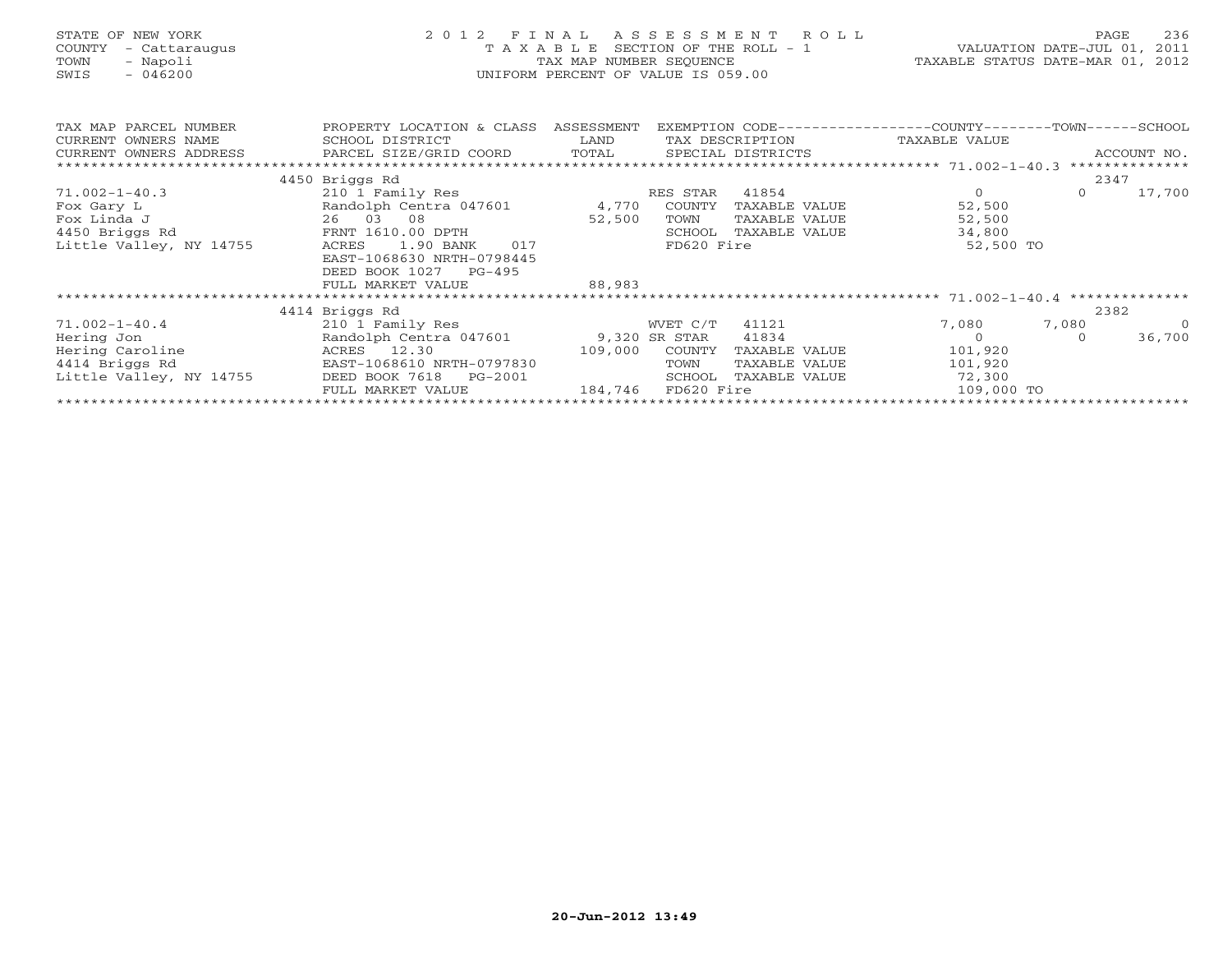| STATE OF NEW YORK    | 2012 FINAL ASSESSMENT ROLL         | 237<br><b>PAGE</b>               |
|----------------------|------------------------------------|----------------------------------|
| COUNTY - Cattaraugus | TAXABLE SECTION OF THE ROLL - 1    | VALUATION DATE-JUL 01, 2011      |
| TOWN<br>- Napoli     |                                    | TAXABLE STATUS DATE-MAR 01, 2012 |
| SWIS<br>$-046200$    |                                    | RPS150/V04/L015                  |
|                      | UNIFORM PERCENT OF VALUE IS 059.00 | CURRENT DATE 6/20/2012           |
|                      |                                    |                                  |

### R O L L S U B S E C T I O N - - T O T A L S

#### \*\*\* S P E C I A L D I S T R I C T S U M M A R Y \*\*\*

| CODE.      | DISTRICT NAME   | TOTAL<br>PARCELS | EXTENSTON<br>TYPE        | <b>EXTENSION</b><br>VALUE. | AD VALOREM<br>VALUE.  | <b>EXEMPT</b><br>AMOUNT | <b>TAXABLE</b><br>VALUE |
|------------|-----------------|------------------|--------------------------|----------------------------|-----------------------|-------------------------|-------------------------|
| FD620 Fire | WS620 Watershed |                  | 1,182 TOTAL<br>195 TOTAL |                            | 33483,411<br>1710,050 | 137.770                 | 33345,641<br>1710,050   |

### \*\*\* S C H O O L D I S T R I C T S U M M A R Y \*\*\*

| CODE   | DISTRICT NAME     | TOTAL<br>PARCELS | ASSESSED<br>LAND | ASSESSED<br>TOTAL | EXEMPT<br>AMOUNT | TOTAL<br>TAXABLE | STAR<br>AMOUNT | STAR<br>TAXABLE |
|--------|-------------------|------------------|------------------|-------------------|------------------|------------------|----------------|-----------------|
| 041600 | Salamanca Central | 12               | 116,183          | 358,973           |                  | 358,973          |                | 358,973         |
| 046402 | Catt-LV Central   | 583              | 4475,415         | 15316,755         | 417,234          | 14899,521        | 2947,610       | 11951,911       |
| 047601 | Randolph Central  | 587              | 5480,694         | 17807,683         | 789,935          | 17017,748        | 3935,705       | 13082,043       |
|        | SUB-TOTAL         | 1,182            | 10072,292        | 33483,411         | 1207,169         | 32276.242        | 6883,315       | 25392,927       |
|        | TOTAL             | 1,182            | 10072,292        | 33483,411         | 1207,169         | 32276.242        | 6883,315       | 25392,927       |

## \*\*\* S Y S T E M C O D E S S U M M A R Y \*\*\*

#### NO SYSTEM EXEMPTIONS AT THIS LEVEL

### \*\*\* E X E M P T I O N S U M M A R Y \*\*\*

| COUNTY<br>TOWN<br>CODE<br>DESCRIPTION<br>PARCELS<br>137,770<br>25130<br>$\sim$<br>137,770<br>NON-PROFIT<br>∠ | SCHOOL  |
|--------------------------------------------------------------------------------------------------------------|---------|
|                                                                                                              |         |
|                                                                                                              | 137,770 |
| 25<br>41121<br>156,540<br>156,540<br>WVET C/T                                                                |         |
| 26<br>41131<br>273,034<br>273,034<br>CVET C/T                                                                |         |
| 41141<br>113,755<br>113,755<br>DVET C/T                                                                      |         |
| 41161<br>5,451<br>5,451<br>CW 15 VET/                                                                        |         |
| 41162<br>42,480<br>CW 15 VET/                                                                                |         |
| 11<br>41700<br>470,913<br>470,913<br>AG BLDG                                                                 | 470,913 |
| 30<br>41720<br>239,146<br>239,146<br>AG DIST                                                                 | 239,146 |
| 41730<br>50,822<br>50,822<br>AG DISTOUT<br>6                                                                 | 50,822  |
| 41800<br>11<br>142,234<br>145,774<br>AGED $C/T/S$                                                            | 160,077 |
| 41802<br>25,273<br>AGED C                                                                                    |         |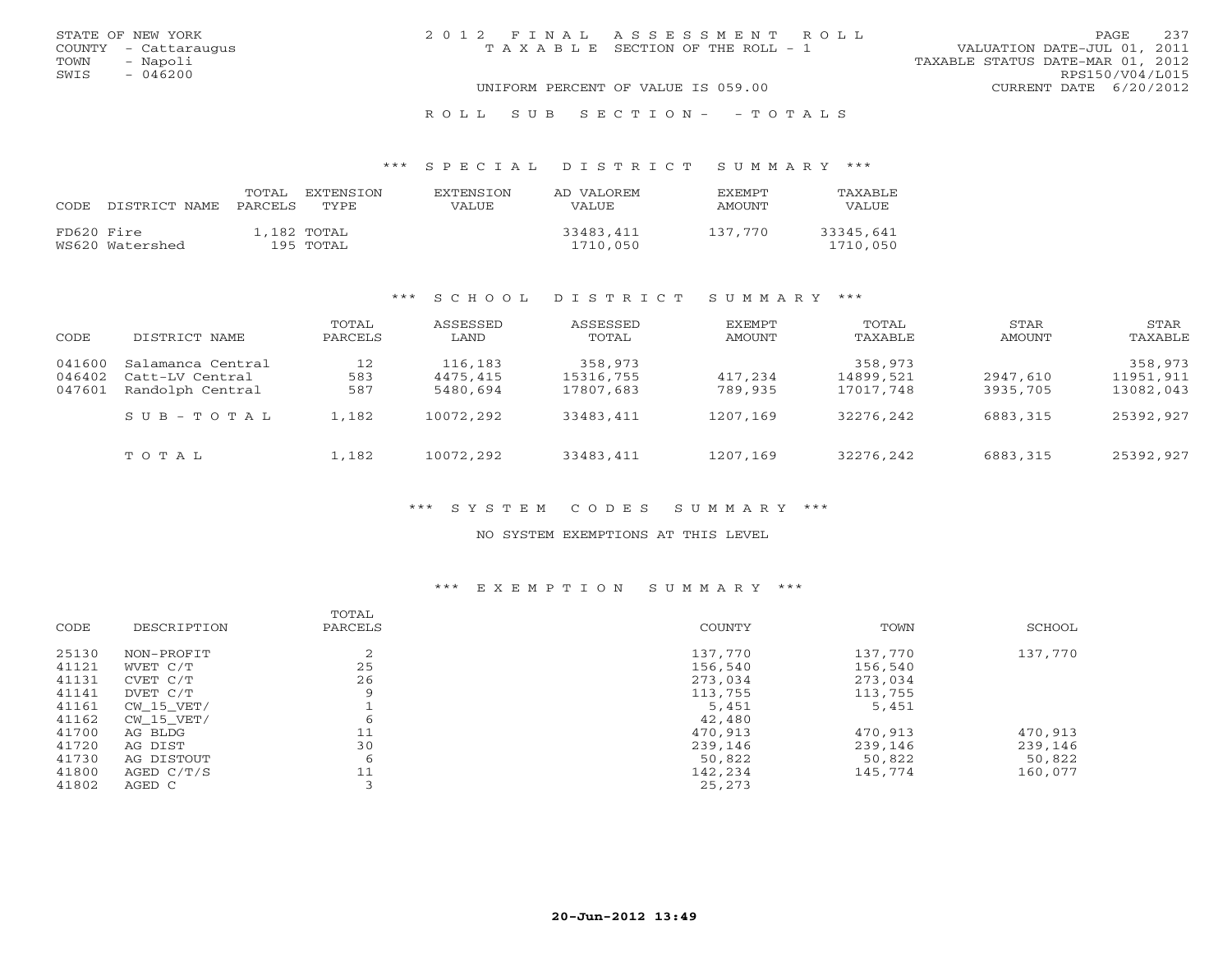|      | STATE OF NEW YORK    | 2012 FINAL ASSESSMENT ROLL                                           | PAGE            | 238 |
|------|----------------------|----------------------------------------------------------------------|-----------------|-----|
|      | COUNTY - Cattaraugus | VALUATION DATE-JUL 01, 2011<br>T A X A B L E SECTION OF THE ROLL - 1 |                 |     |
| TOWN | - Napoli             | TAXABLE STATUS DATE-MAR 01, 2012                                     |                 |     |
| SWIS | $-046200$            |                                                                      | RPS150/V04/L015 |     |
|      |                      | UNIFORM PERCENT OF VALUE IS 059.00<br>CURRENT DATE 6/20/2012         |                 |     |
|      |                      | ROLL SUB SECTION- - TOTALS                                           |                 |     |

### \*\*\* E X E M P T I O N S U M M A R Y \*\*\*

| CODE                    | DESCRIPTION                     | TOTAL<br>PARCELS | COUNTY           | TOWN             | SCHOOL                         |
|-------------------------|---------------------------------|------------------|------------------|------------------|--------------------------------|
| 41805<br>41834<br>41854 | AGED C/S<br>SR STAR<br>RES STAR | 78<br>252        | 62,581           |                  | 68,821<br>2470,015<br>4413,300 |
| 42100<br>47460          | SILO T/C/S<br>FOREST/A74        |                  | 20,500<br>59,120 | 20,500<br>59,120 | 20,500<br>59,120               |
|                         | TOTAL                           | 468              | 1799,619         | 1672,825         | 8090,484                       |

| ROLL<br>SEC | DESCRIPTION | TOTAL<br>PARCELS | ASSESSED<br>∟AND | ASSESSED<br>TOTAL | TAXABLE<br>COUNTY | TAXABLE<br>TOWN | TAXABLE<br>SCHOOL | STAR<br>TAXABLE |
|-------------|-------------|------------------|------------------|-------------------|-------------------|-----------------|-------------------|-----------------|
|             | TAXABLE     | ,182             | 10072,292        | 33483,411         | 31683,792         | 31810,586       | 32276,242         | 25392,927       |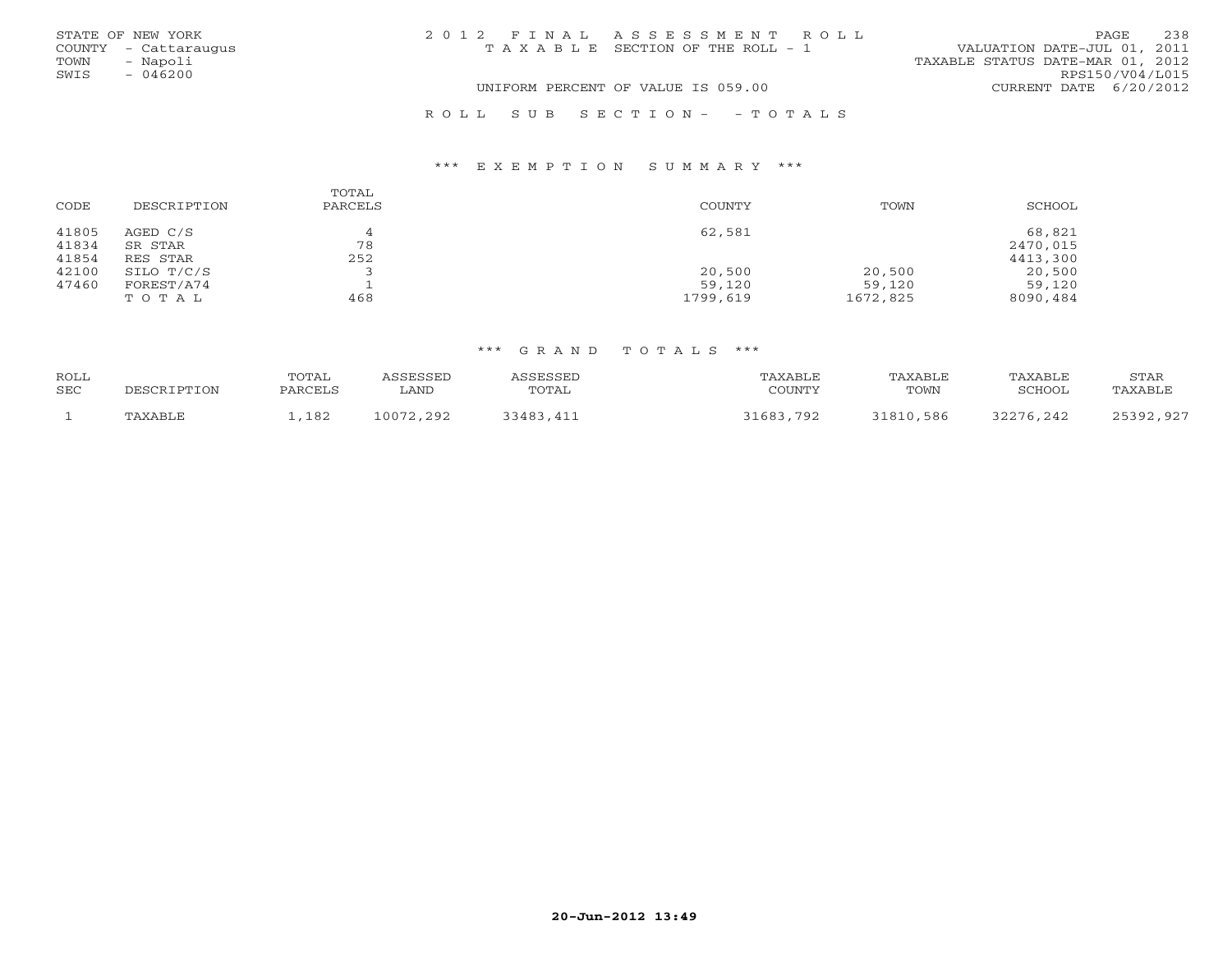| STATE OF NEW YORK<br>COUNTY<br>- Cattaraugus<br>- Napoli<br>TOWN<br>$-046200$<br>SWIS |                              |                | 2012 FINAL ASSESSMENT ROLL<br>UNIFORM PERCENT OF VALUE IS 059.00 | 239<br>PAGE<br>T A X A B L E SECTION OF THE ROLL - 1 SUB-SECT - 1 VALUATION DATE-JUL 01,<br>2011<br>TAX MAP NUMBER SEQUENCE TAXABLE STATUS DATE-MAR 01, 2012 |
|---------------------------------------------------------------------------------------|------------------------------|----------------|------------------------------------------------------------------|--------------------------------------------------------------------------------------------------------------------------------------------------------------|
| TAX MAP PARCEL NUMBER                                                                 | PROPERTY LOCATION & CLASS    | ASSESSMENT     |                                                                  | EXEMPTION CODE-----------------COUNTY-------TOWN------SCHOOL                                                                                                 |
| CURRENT OWNERS NAME                                                                   | SCHOOL DISTRICT              | LAND           | TAX DESCRIPTION                                                  | TAXABLE VALUE                                                                                                                                                |
| CURRENT OWNERS ADDRESS BARCEL SIZE/GRID COORD TOTAL SPECIAL DISTRICTS                 |                              |                |                                                                  | ACCOUNT NO.                                                                                                                                                  |
|                                                                                       |                              |                |                                                                  |                                                                                                                                                              |
|                                                                                       | Gas Well Rolfe Farm #1       |                |                                                                  | 2029                                                                                                                                                         |
| $61.002 - 2 - 1.71$                                                                   | 733 Gas well                 |                | TAXABLE VALUE<br>COUNTY                                          |                                                                                                                                                              |
| Lomak Petroleum                                                                       | Randolph Centra 047601 and 0 |                | TAXABLE VALUE<br>TOWN                                            |                                                                                                                                                              |
| 100 Throckmorton St Ste 1200                                                          | 19779                        | $\overline{0}$ | SCHOOL<br>TAXABLE VALUE                                          |                                                                                                                                                              |
| Fort Worth, TX 76102                                                                  | Mcf 757                      |                | FD620 Fire                                                       | $0$ TO                                                                                                                                                       |
|                                                                                       | 0.01<br>ACRES                |                | WS620 Watershed                                                  | $0$ TO                                                                                                                                                       |
|                                                                                       | EAST-1051029 NRTH-0813015    |                |                                                                  |                                                                                                                                                              |
|                                                                                       | FULL MARKET VALUE            |                |                                                                  |                                                                                                                                                              |
|                                                                                       |                              |                |                                                                  |                                                                                                                                                              |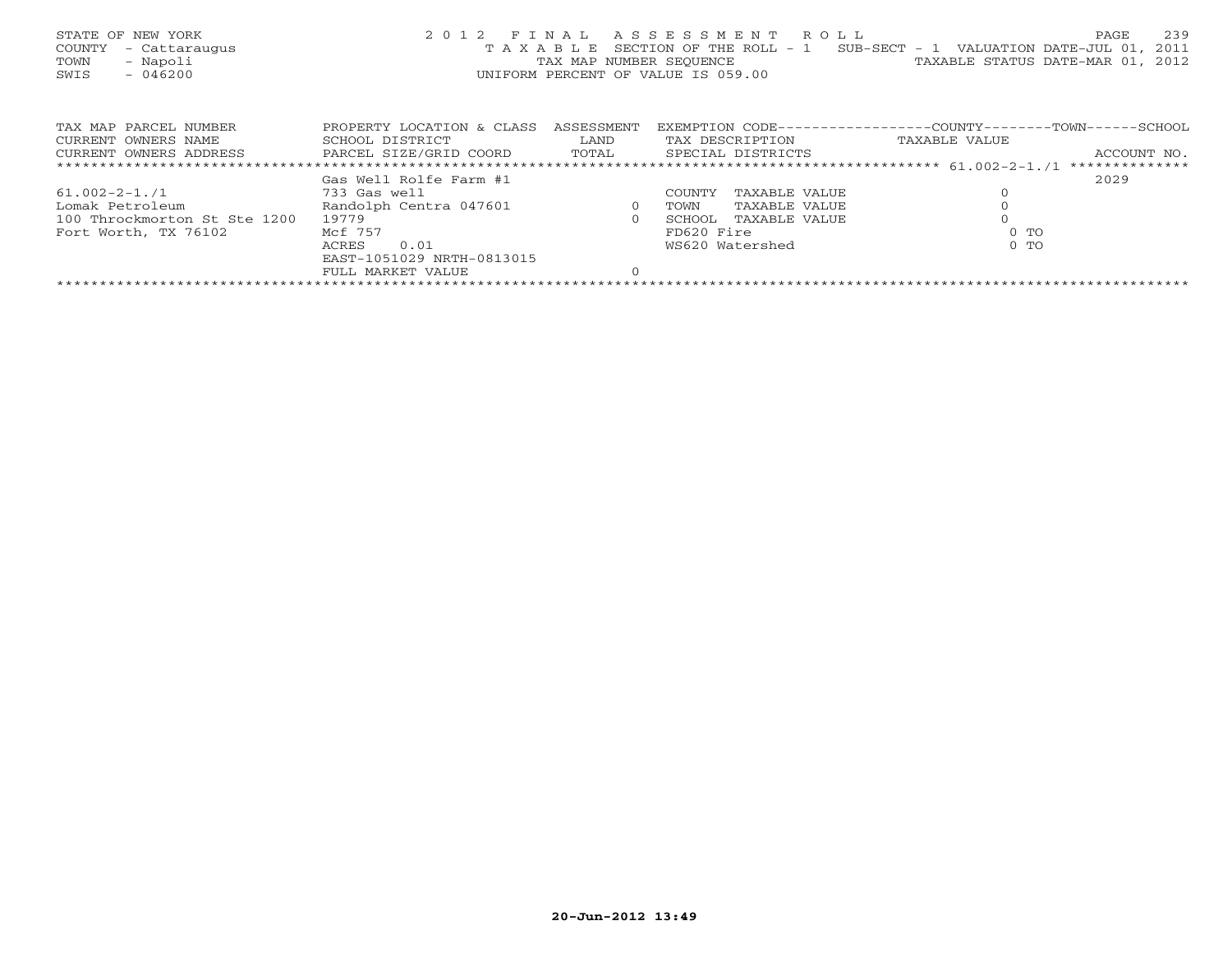|      | STATE OF NEW YORK    | 2012 FINAL ASSESSMENT ROLL |                                                                                |  |                                  |                        | PAGE | 2.40 |
|------|----------------------|----------------------------|--------------------------------------------------------------------------------|--|----------------------------------|------------------------|------|------|
|      | COUNTY - Cattaraugus |                            | T A X A B L E SECTION OF THE ROLL - 1 SUB-SECT - 1 VALUATION DATE-JUL 01, 2011 |  |                                  |                        |      |      |
| TOWN | - Napoli             |                            |                                                                                |  | TAXABLE STATUS DATE-MAR 01, 2012 |                        |      |      |
| SWIS | $-046200$            |                            |                                                                                |  |                                  | RPS150/V04/L015        |      |      |
|      |                      |                            | UNIFORM PERCENT OF VALUE IS 059.00                                             |  |                                  | CURRENT DATE 6/20/2012 |      |      |
|      |                      |                            |                                                                                |  |                                  |                        |      |      |

#### R O L L S U B S E C T I O N - 1 - T O T A L S

#### \*\*\* S P E C I A L D I S T R I C T S U M M A R Y \*\*\*

| CODE       | DISTRICT NAME   | TOTAL<br>PARCELS | EXTENSTON<br>TYPE. | <b>EXTENSION</b><br>VALUE | AD VALOREM<br>VALUE | <b>FXFMPT</b><br><b>AMOUNT</b> | TAXABLE<br>VALUE |
|------------|-----------------|------------------|--------------------|---------------------------|---------------------|--------------------------------|------------------|
| FD620 Fire | WS620 Watershed |                  | . TOTAL<br>TOTAL   |                           |                     |                                |                  |

### \*\*\* S C H O O L D I S T R I C T S U M M A R Y \*\*\*

| CODE   | DISTRICT NAME    | TOTAL<br>PARCELS | ASSESSED<br>LAND | ASSESSED<br>TOTAL | EXEMPT<br>AMOUNT | TOTAL<br>TAXABLE | STAR<br>AMOUNT | STAR<br>TAXABLE |
|--------|------------------|------------------|------------------|-------------------|------------------|------------------|----------------|-----------------|
| 047601 | Randolph Central |                  |                  |                   |                  |                  |                |                 |
|        | SUB-TOTAL        |                  |                  |                   |                  |                  |                |                 |
|        | тотаь            |                  |                  |                   |                  |                  |                |                 |

\*\*\* S Y S T E M C O D E S S U M M A R Y \*\*\*

NO SYSTEM EXEMPTIONS AT THIS LEVEL

\*\*\* E X E M P T I O N S U M M A R Y \*\*\*

NO EXEMPTIONS AT THIS LEVEL

| <b>ROLL</b> |   | POTAL |      |                     | ABLI | `XABLE | . AXABLF       | 5TAK |
|-------------|---|-------|------|---------------------|------|--------|----------------|------|
| SEC         | . |       | LAND | $\cap$ TA,<br>ـدديـ |      | TOWN   | CUOC<br>`HOOI. |      |
|             |   |       |      |                     |      |        |                |      |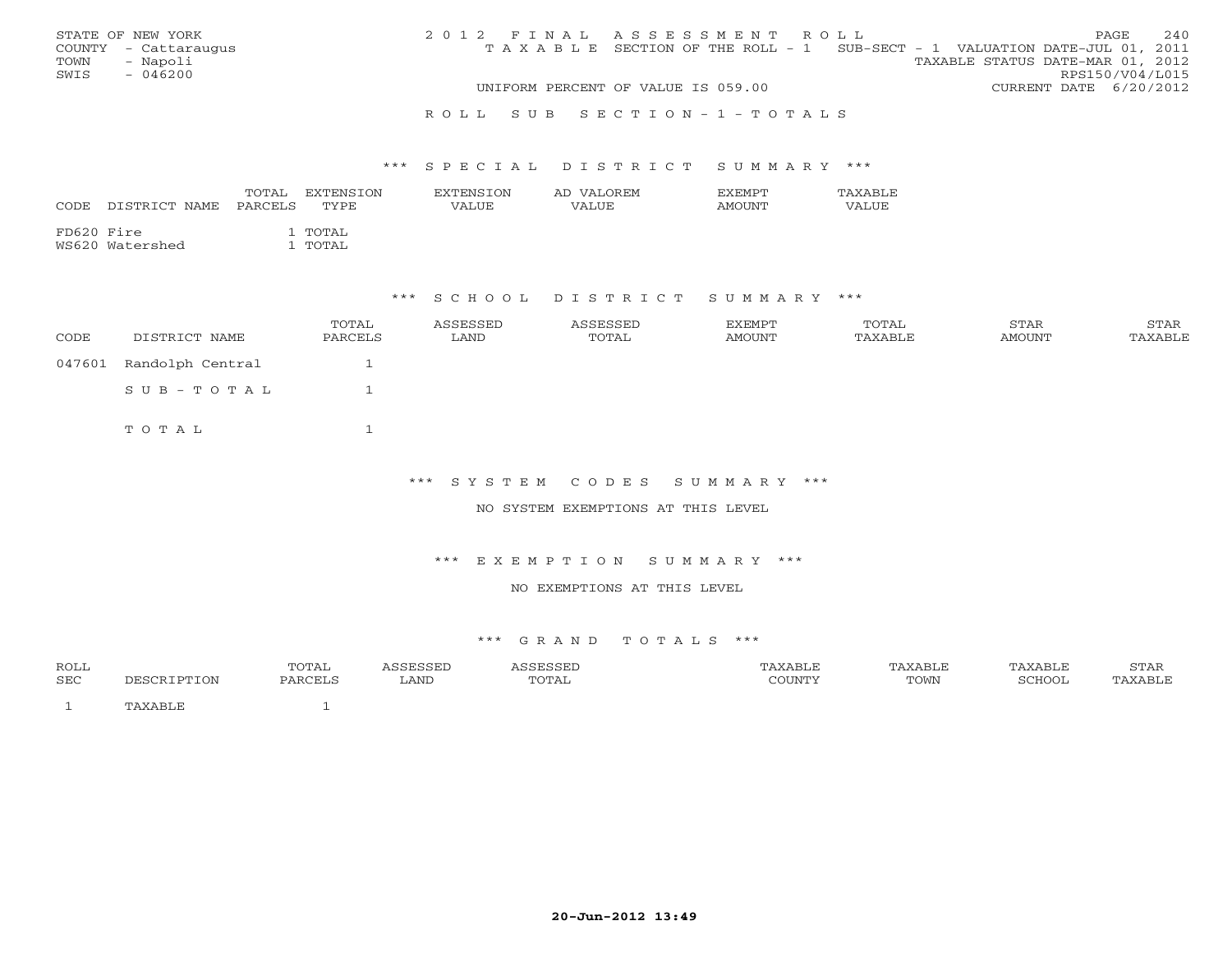|      | STATE OF NEW YORK    | 2012 FINAL ASSESSMENT ROLL |                                       |                                  | PAGE            | 241 |
|------|----------------------|----------------------------|---------------------------------------|----------------------------------|-----------------|-----|
|      | COUNTY - Cattaraugus |                            | T A X A B L E SECTION OF THE ROLL - 1 | VALUATION DATE-JUL 01, 2011      |                 |     |
| TOWN | - Napoli             |                            |                                       | TAXABLE STATUS DATE-MAR 01, 2012 |                 |     |
| SWIS | $-046200$            |                            | UNIFORM PERCENT OF VALUE IS 059.00    |                                  | RPS150/V04/L015 |     |
|      |                      |                            |                                       | CURRENT DATE $6/20/2012$         |                 |     |

R O L L S E C T I O N T O T A L S

### \*\*\* S P E C I A L D I S T R I C T S U M M A R Y \*\*\*

| CODE.      | DISTRICT NAME   | TOTAL<br>PARCELS | <b>EXTENSTON</b><br>TYPE | <b>EXTENSION</b><br>VALUE | AD VALOREM<br>VALUE.  | EXEMPT<br>AMOUNT | TAXABLE<br>VALUE      |
|------------|-----------------|------------------|--------------------------|---------------------------|-----------------------|------------------|-----------------------|
| FD620 Fire | WS620 Watershed |                  | 1,183 TOTAL<br>196 TOTAL |                           | 33483,411<br>1710,050 | 137.770          | 33345,641<br>1710,050 |

### \*\*\* S C H O O L D I S T R I C T S U M M A R Y \*\*\*

| CODE   | DISTRICT NAME     | TOTAL<br>PARCELS | ASSESSED<br>LAND | ASSESSED<br>TOTAL | EXEMPT<br>AMOUNT | TOTAL<br>TAXABLE | STAR<br>AMOUNT | STAR<br>TAXABLE |
|--------|-------------------|------------------|------------------|-------------------|------------------|------------------|----------------|-----------------|
| 041600 | Salamanca Central | 12               | 116,183          | 358,973           |                  | 358,973          |                | 358,973         |
| 046402 | Catt-LV Central   | 583              | 4475,415         | 15316,755         | 417,234          | 14899,521        | 2947,610       | 11951,911       |
| 047601 | Randolph Central  | 588              | 5480,694         | 17807,683         | 789,935          | 17017,748        | 3935,705       | 13082,043       |
|        | SUB-TOTAL         | $\perp$ , 183    | 10072,292        | 33483,411         | 1207,169         | 32276,242        | 6883,315       | 25392,927       |
|        | TOTAL             | 1,183            | 10072,292        | 33483,411         | 1207,169         | 32276,242        | 6883,315       | 25392,927       |

## \*\*\* S Y S T E M C O D E S S U M M A R Y \*\*\*

#### NO SYSTEM EXEMPTIONS AT THIS LEVEL

## \*\*\* E X E M P T I O N S U M M A R Y \*\*\*

| CODE  | DESCRIPTION | TOTAL<br>PARCELS | COUNTY  | TOWN    | SCHOOL  |
|-------|-------------|------------------|---------|---------|---------|
| 25130 | NON-PROFIT  | ∠                | 137,770 | 137,770 | 137,770 |
| 41121 | WVET C/T    | 25               | 156,540 | 156,540 |         |
| 41131 | CVET C/T    | 26               | 273,034 | 273,034 |         |
| 41141 | DVET C/T    |                  | 113,755 | 113,755 |         |
| 41161 | CW 15 VET/  |                  | 5,451   | 5,451   |         |
| 41162 | CW 15 VET/  |                  | 42,480  |         |         |
| 41700 | AG BLDG     | 11               | 470,913 | 470,913 | 470,913 |
| 41720 | AG DIST     | 30               | 239,146 | 239,146 | 239,146 |
| 41730 | AG DISTOUT  | 6                | 50,822  | 50,822  | 50,822  |
| 41800 | AGED C/T/S  | 11               | 142,234 | 145,774 | 160,077 |
| 41802 | AGED C      |                  | 25,273  |         |         |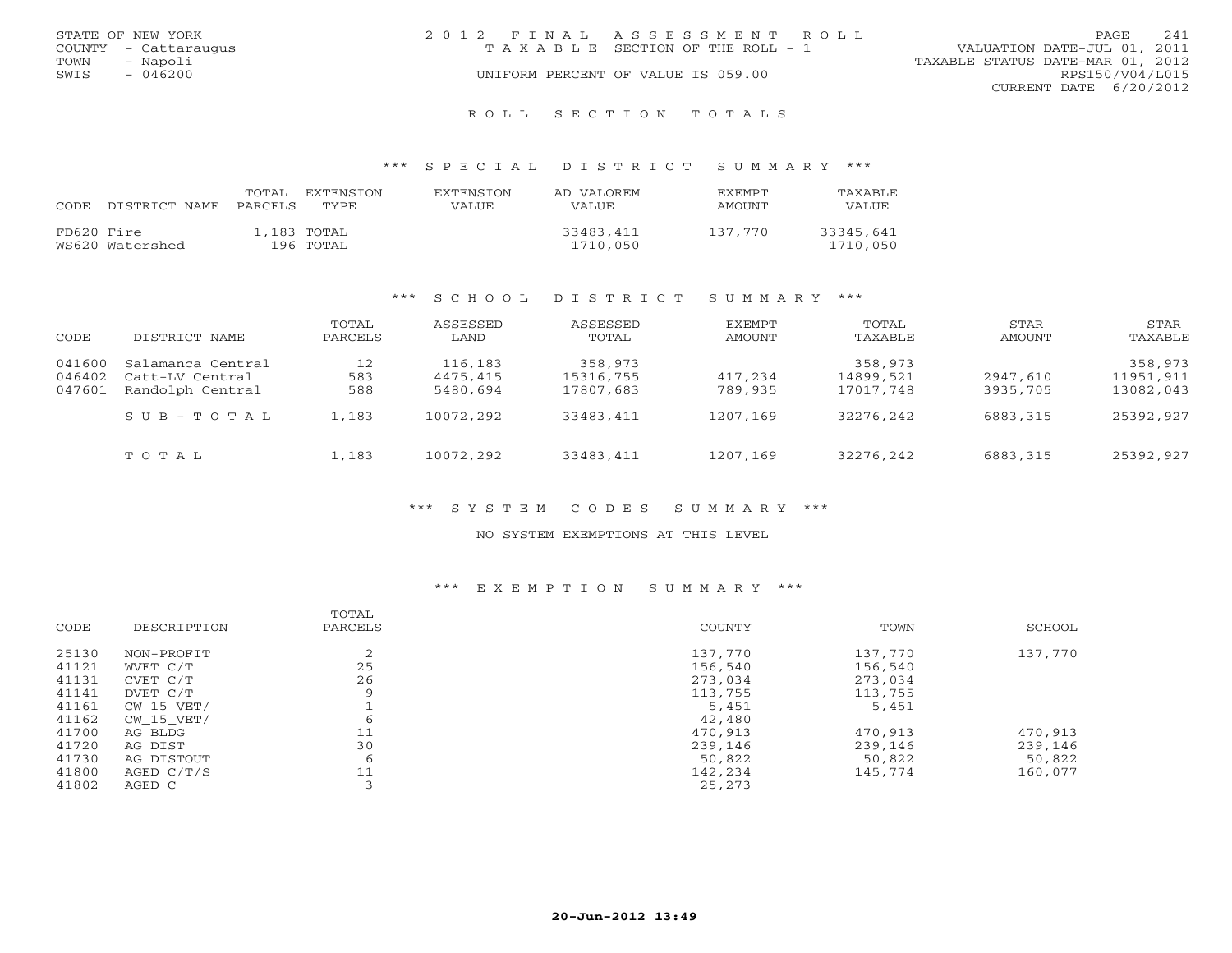|      | STATE OF NEW YORK    | 2012 FINAL ASSESSMENT ROLL            | 242<br>PAGE                      |
|------|----------------------|---------------------------------------|----------------------------------|
|      | COUNTY - Cattaraugus | T A X A B L E SECTION OF THE ROLL - 1 | VALUATION DATE-JUL 01, 2011      |
| TOWN | - Napoli             |                                       | TAXABLE STATUS DATE-MAR 01, 2012 |
| SWIS | $-046200$            | UNIFORM PERCENT OF VALUE IS 059.00    | RPS150/V04/L015                  |
|      |                      |                                       | CURRENT DATE 6/20/2012           |
|      |                      |                                       |                                  |

#### R O L L S E C T I O N T O T A L S

#### \*\*\* E X E M P T I O N S U M M A R Y \*\*\*

| CODE                    | DESCRIPTION                     | TOTAL<br>PARCELS | COUNTY           | TOWN             | SCHOOL                         |
|-------------------------|---------------------------------|------------------|------------------|------------------|--------------------------------|
| 41805<br>41834<br>41854 | AGED C/S<br>SR STAR<br>RES STAR | 78<br>252        | 62,581           |                  | 68,821<br>2470,015<br>4413,300 |
| 42100<br>47460          | SILO T/C/S<br>FOREST/A74        |                  | 20,500<br>59,120 | 20,500<br>59,120 | 20,500<br>59,120               |
|                         | TOTAL                           | 468              | 1799,619         | 1672,825         | 8090,484                       |

| ROLL<br>SEC | DESCRIPTION | TOTAL<br>PARCELS | ASSESSED<br>∟AND | ASSESSED<br>TOTAL | TAXABLE<br>COUNTY | TAXABLE<br>TOWN | TAXABLE<br>SCHOOL | STAR<br>TAXABLE |
|-------------|-------------|------------------|------------------|-------------------|-------------------|-----------------|-------------------|-----------------|
|             | TAXABLE     | ,183             | 10072,292        | 33483,411         | 31683,792         | 31810,586       | 32276,242         | 25392,927       |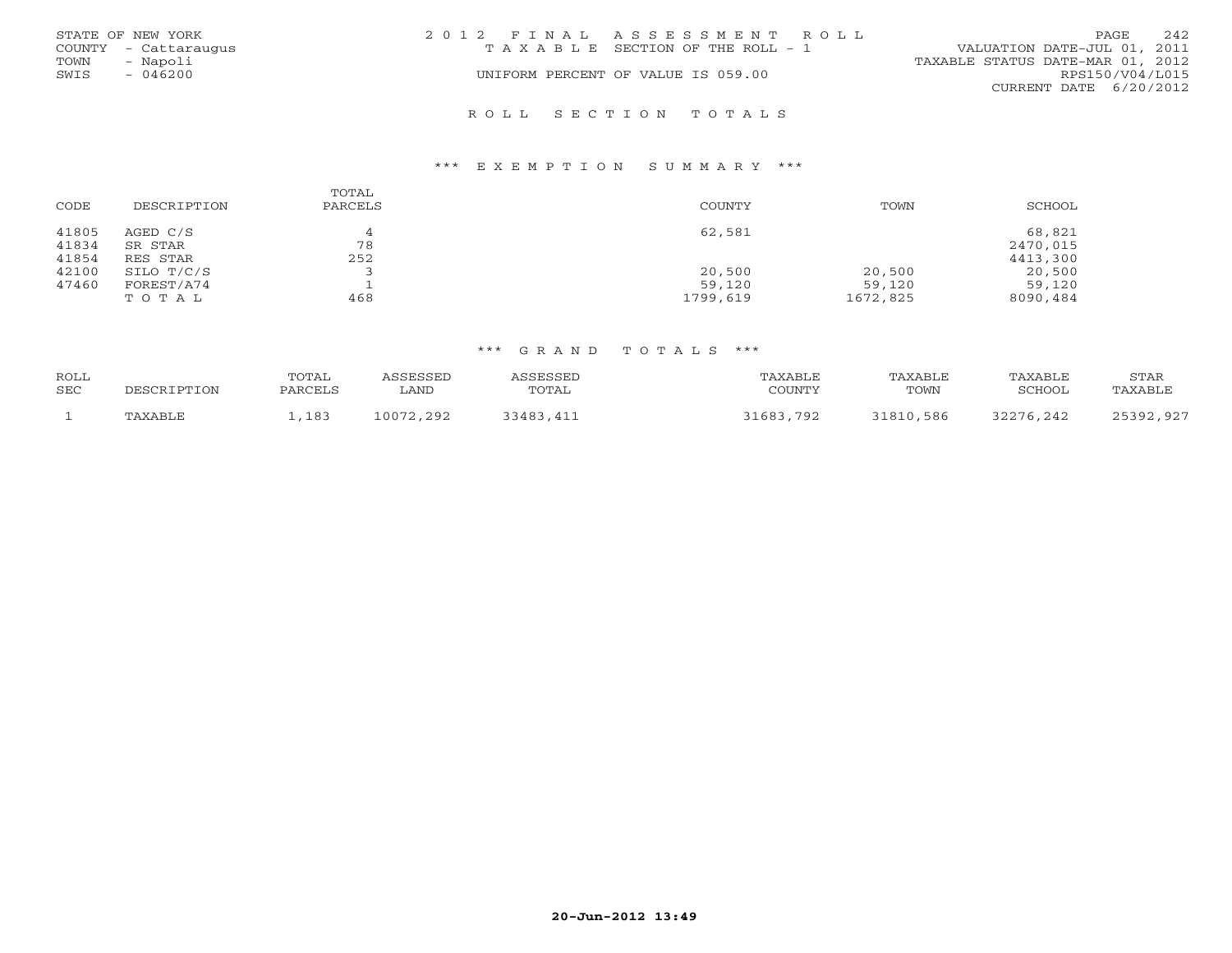| STATE OF NEW YORK<br>- Cattaraugus<br>COUNTY<br>- Napoli<br>TOWN<br>SWIS<br>$-046200$ |                                                                        | TAX MAP NUMBER SEOUENCE     | 2012 FINAL ASSESSMENT ROLL<br>STATE OWNED LAND SECTION OF THE ROLL - 3<br>UNIFORM PERCENT OF VALUE IS 059.00 | 243<br>PAGE<br>VALUATION DATE-JUL 01, 2011<br>TAXABLE STATUS DATE-MAR 01, 2012                     |
|---------------------------------------------------------------------------------------|------------------------------------------------------------------------|-----------------------------|--------------------------------------------------------------------------------------------------------------|----------------------------------------------------------------------------------------------------|
| TAX MAP PARCEL NUMBER<br>CURRENT OWNERS NAME<br>CURRENT OWNERS ADDRESS                | PROPERTY LOCATION & CLASS<br>SCHOOL DISTRICT<br>PARCEL SIZE/GRID COORD | ASSESSMENT<br>LAND<br>TOTAL | TAX DESCRIPTION<br>SPECIAL DISTRICTS                                                                         | EXEMPTION CODE------------------COUNTY------<br>--TOWN------SCHOOL<br>TAXABLE VALUE<br>ACCOUNT NO. |

|                         | 303 Court St           |             |                      | 2354 |  |
|-------------------------|------------------------|-------------|----------------------|------|--|
| $333.000 - 62 - 5$      | 993 Transition t       |             | COUNTY TAXABLE VALUE |      |  |
| State of New York       | Catt-LV Central 046402 | <b>TOWN</b> | TAXABLE VALUE        |      |  |
| 303 Court St            |                        | SCHOOL,     | TAXABLE VALUE        |      |  |
| Little Valley, NY 14755 | FULL MARKET VALUE      |             |                      |      |  |
|                         |                        |             |                      |      |  |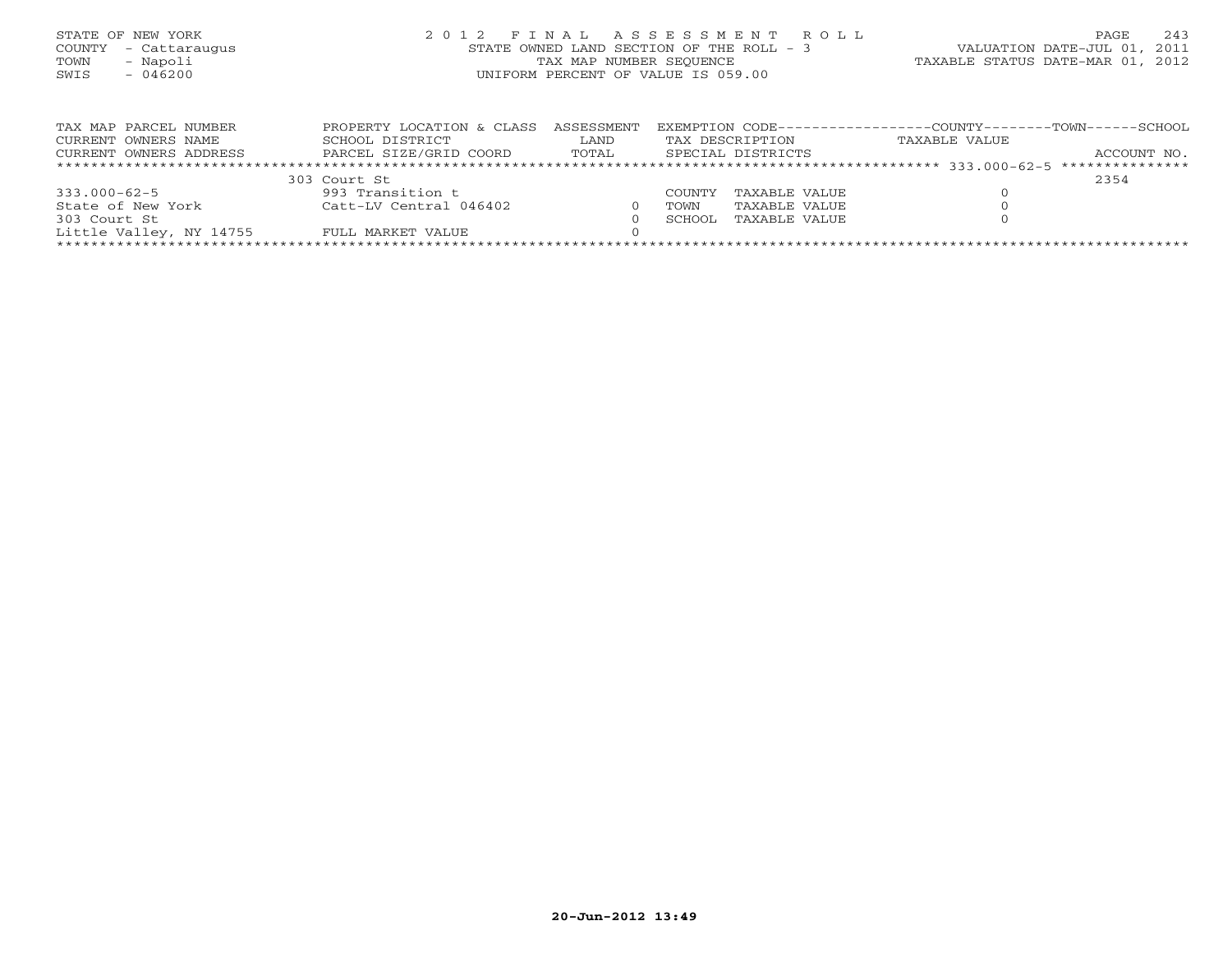| STATE OF NEW YORK<br>COUNTY - Cattaraugus<br>- Napoli<br>TOWN<br>$-046200$<br>SWIS | 2012 FINAL ASSESSMENT ROLL<br>STATE OWNED LAND SECTION OF THE ROLL - 3 | 244<br>PAGE<br>VALUATION DATE-JUL 01, 2011<br>TAXABLE STATUS DATE-MAR 01, 2012<br>RPS150/V04/L015 |
|------------------------------------------------------------------------------------|------------------------------------------------------------------------|---------------------------------------------------------------------------------------------------|
|                                                                                    | UNIFORM PERCENT OF VALUE IS 059.00                                     | CURRENT DATE 6/20/2012                                                                            |
|                                                                                    | ROLL SUB SECTION- - TOTALS                                             |                                                                                                   |

### \*\*\* S P E C I A L D I S T R I C T S U M M A R Y \*\*\*

|               |       | ЭN<br>€NP            | ⊣∶IVI          |      |  |
|---------------|-------|----------------------|----------------|------|--|
| $\sim$ $\sim$ | '∆N⊩. | $m \tau \tau n$<br>◡ | $- - -$<br>. . | ו רו |  |

#### NO SPECIAL DISTRICTS AT THIS LEVEL

\*\*\* S C H O O L D I S T R I C T S U M M A R Y \*\*\*

| CODE | DISTRICT NAME          | TOTAL<br>PARCELS | ASSESSED<br>LAND | ASSESSED<br>TOTAL | EXEMPT<br>AMOUNT | TOTAL<br>TAXABLE | STAR<br>AMOUNT | STAR<br>TAXABLE |
|------|------------------------|------------------|------------------|-------------------|------------------|------------------|----------------|-----------------|
|      | 046402 Catt-LV Central |                  |                  |                   |                  |                  |                |                 |
|      | SUB-TOTAL              |                  |                  |                   |                  |                  |                |                 |
|      | TOTAL                  |                  |                  |                   |                  |                  |                |                 |

\*\*\* S Y S T E M C O D E S S U M M A R Y \*\*\*

NO SYSTEM EXEMPTIONS AT THIS LEVEL

\*\*\* E X E M P T I O N S U M M A R Y \*\*\*

NO EXEMPTIONS AT THIS LEVEL

| <b>ROLL</b> |                  | ͲϹͲϪͳ<br>سمد ب |      | ASSESSEL | <b>TAXABLE</b>         | TAXABLE | TAXABLE | STAR    |
|-------------|------------------|----------------|------|----------|------------------------|---------|---------|---------|
| SEC         | DESCRIPTION      | PARCELS        | LAND | TOTAL    | $\gamma$ $\cap$ Theory | TOWN    | SCHOOL  | TAXABLE |
|             | STATE OWNED LAND |                |      |          |                        |         |         |         |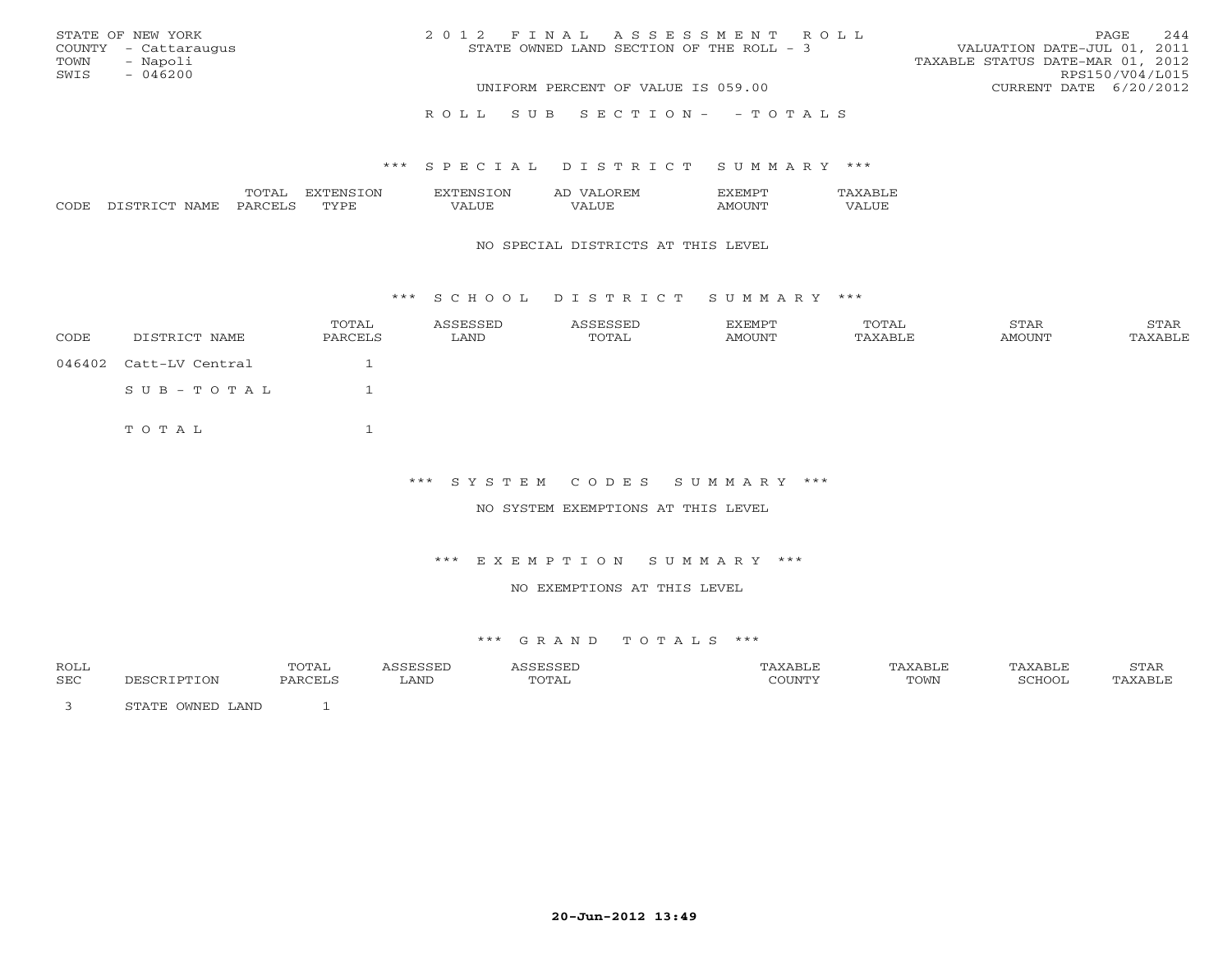| STATE OF NEW YORK<br>COUNTY - Cattaraugus<br>TOWN<br>- Napoli<br>SWIS<br>$-046200$                                                  | ROLL SUB-SECT - N- SECTION 534                                                                                                                                                                                            | TAX MAP NUMBER SEQUENCE        | 2012 FINAL ASSESSMENT ROLL<br>STATE OWNED LAND SECTION OF THE ROLL - 3 SUB-SECT - N VALUATION DATE-JUL 01, 2011<br>RPTL REFORESTATION<br>UNIFORM PERCENT OF VALUE IS 059.00 | TAXABLE STATUS DATE-MAR 01, 2012                        | 245<br>PAGE         |
|-------------------------------------------------------------------------------------------------------------------------------------|---------------------------------------------------------------------------------------------------------------------------------------------------------------------------------------------------------------------------|--------------------------------|-----------------------------------------------------------------------------------------------------------------------------------------------------------------------------|---------------------------------------------------------|---------------------|
| TAX MAP PARCEL NUMBER<br>CURRENT OWNERS NAME                                                                                        | PROPERTY LOCATION & CLASS ASSESSMENT<br>SCHOOL DISTRICT                                                                                                                                                                   | LAND                           | EXEMPTION CODE-----------------COUNTY-------TOWN------SCHOOL<br>TAX DESCRIPTION                                                                                             | <b>TAXABLE VALUE</b>                                    |                     |
| CURRENT OWNERS ADDRESS<br>**********************                                                                                    | PARCEL SIZE/GRID COORD                                                                                                                                                                                                    | TOTAL                          | SPECIAL DISTRICTS                                                                                                                                                           |                                                         | ACCOUNT NO.         |
|                                                                                                                                     | 1811 Bucktooth Run Rd                                                                                                                                                                                                     |                                |                                                                                                                                                                             |                                                         | 0110002             |
| $62.004 - 1 - 34.1$<br>State Of New York<br>Attn: County Treasurer<br>Cattaraugus County<br>303 Court St<br>Little Valley, NY 14755 | 932 Forest s532b<br>Salamanca Centr 041600<br>$02/03$ 03 08<br>Catt Reforest<br>Area 1-Prop A<br>ACRES 204.50<br>EAST-1081134 NRTH-0800615<br>DEED BOOK 326<br>PG-00184                                                   | 68,478<br>189,400              | STATE C<br>32252<br>COUNTY TAXABLE VALUE<br>TOWN<br>TAXABLE VALUE<br>SCHOOL TAXABLE VALUE<br>FD620 Fire                                                                     | 189,400<br>$\Omega$<br>189,400<br>189,400<br>189,400 TO | $\Omega$            |
|                                                                                                                                     | FULL MARKET VALUE                                                                                                                                                                                                         | 321,017                        |                                                                                                                                                                             |                                                         |                     |
|                                                                                                                                     | Bucktooth Run Rd                                                                                                                                                                                                          |                                |                                                                                                                                                                             |                                                         | 0220001             |
| $62.004 - 1 - 38$<br>State Of New York<br>Attn: County Treasurer<br>303 Court St<br>Little Valley, NY 14755                         | 941 SOL reforest<br>Catt-LV Central 046402<br>11 03 08<br>ACRES<br>29.00<br>EAST-1077881 NRTH-0801923<br>DEED BOOK 996<br>$PG-275$                                                                                        | 15,900<br>15,900               | STATE C<br>32252<br>COUNTY TAXABLE VALUE<br>TOWN<br>TAXABLE VALUE<br>SCHOOL TAXABLE VALUE<br>FD620 Fire                                                                     | 15,900<br>$\Omega$<br>15,900<br>15,900<br>15,900 TO     | $\cap$<br>$\cap$    |
|                                                                                                                                     | FULL MARKET VALUE                                                                                                                                                                                                         | 26,949                         |                                                                                                                                                                             |                                                         |                     |
|                                                                                                                                     |                                                                                                                                                                                                                           |                                |                                                                                                                                                                             |                                                         |                     |
| $62.004 - 1 - 60$<br>State Of New York<br>Attn: County Treasurer<br>Cattaraugus County<br>303 Court St<br>Little Valley, NY 14755   | 1812 Bucktooth Run Rd<br>932 Forest s532b<br>Salamanca Centr 041600<br>02/03/11 03<br>08<br>Catt Reforest<br>Area 1-Prop B<br>ACRES 334.88<br>EAST-1078022 NRTH-0799103<br>DEED BOOK 325<br>PG-00387<br>FULL MARKET VALUE | 129,295<br>852,400<br>1444,746 | STATE C<br>32252<br>COUNTY TAXABLE VALUE<br>TOWN<br>TAXABLE VALUE<br>SCHOOL TAXABLE VALUE<br>FD620 Fire                                                                     | 852,400<br>$\Omega$<br>852,400<br>852,400<br>852,400 TO | 0120003<br>$\Omega$ |
|                                                                                                                                     | *****************                                                                                                                                                                                                         |                                |                                                                                                                                                                             |                                                         |                     |
| $62.004 - 1 - 61$<br>State Of New York<br>Attn: County Treasurer<br>Cattaraugus County<br>303 Court St<br>Little Valley, NY 14755   | 1821 Bucktooth Run Rd<br>932 Forest s532b<br>Salamanca Centr 041600<br>03 03 08<br>Catt Reforest<br>Area $1$ - Prop N<br>ACRES 74.57<br>EAST-1079661 NRTH-0801301<br>DEED BOOK 608<br>PG-00535<br>FULL MARKET VALUE       | 25,101<br>96,900<br>164,237    | STATE C<br>32252<br>COUNTY TAXABLE VALUE<br>TOWN<br>TAXABLE VALUE<br>SCHOOL TAXABLE VALUE<br>FD620 Fire                                                                     | 96,900<br>$\Omega$<br>96,900<br>96,900<br>96,900 TO     | 0210001<br>$\cap$   |
|                                                                                                                                     | *************************                                                                                                                                                                                                 | *****************              |                                                                                                                                                                             |                                                         |                     |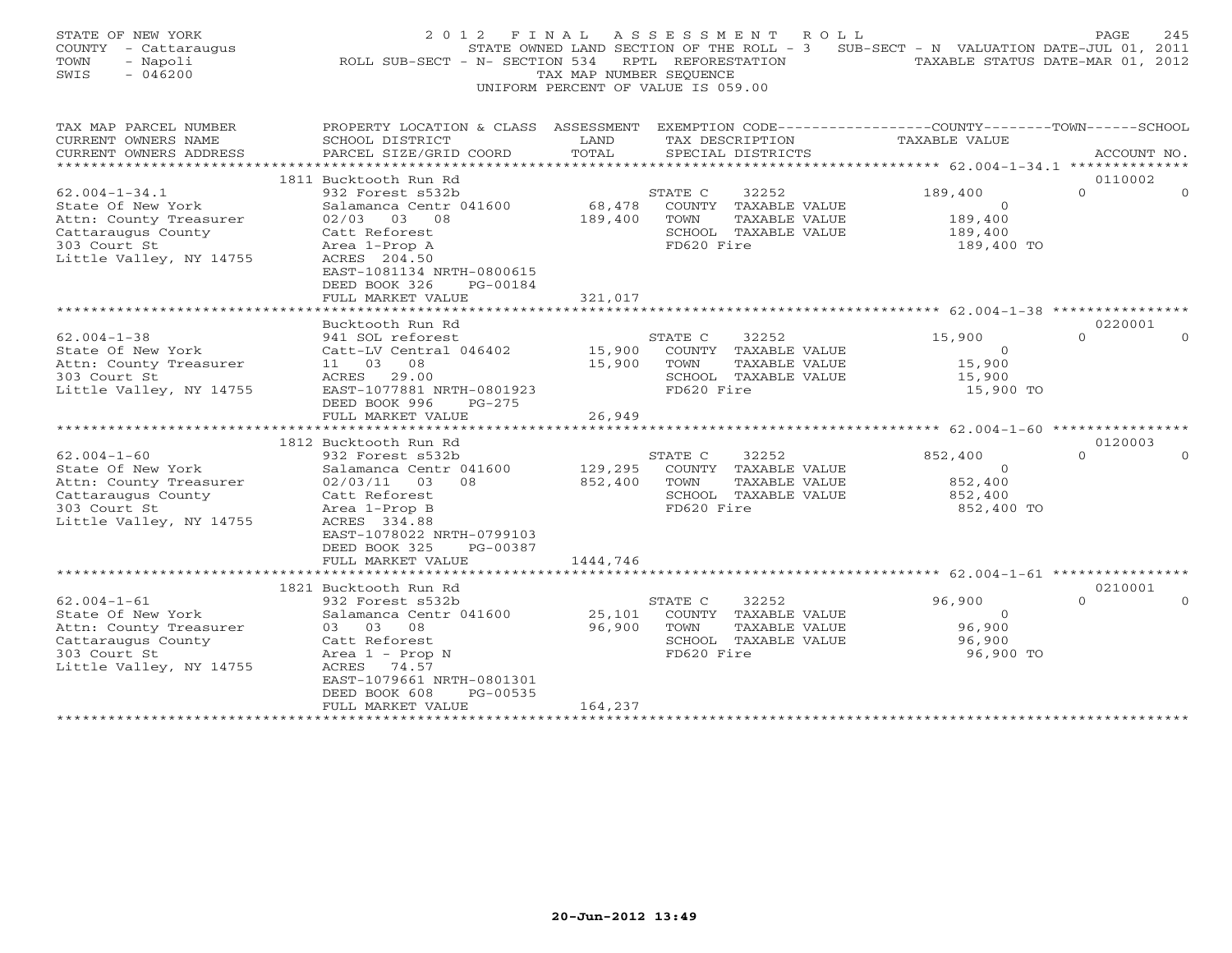| STATE OF NEW YORK<br>COUNTY - Cattaraugus<br>- Napoli<br>TOWN<br>$-046200$<br>SWIS                                                                                                                                                                                    | 2012 FINAL<br>ROLL SUB-SECT - N- SECTION 534                                                                                                                                                                                                                                                                                     | TAX MAP NUMBER SEQUENCE                          | A S S E S S M E N T<br>ROLL<br>STATE OWNED LAND SECTION OF THE ROLL - 3 SUB-SECT - N VALUATION DATE-JUL 01, 2011<br>RPTL REFORESTATION<br>UNIFORM PERCENT OF VALUE IS 059.00                                       | TAXABLE STATUS DATE-MAR 01, 2012                                                                                     | PAGE<br>246                               |
|-----------------------------------------------------------------------------------------------------------------------------------------------------------------------------------------------------------------------------------------------------------------------|----------------------------------------------------------------------------------------------------------------------------------------------------------------------------------------------------------------------------------------------------------------------------------------------------------------------------------|--------------------------------------------------|--------------------------------------------------------------------------------------------------------------------------------------------------------------------------------------------------------------------|----------------------------------------------------------------------------------------------------------------------|-------------------------------------------|
| TAX MAP PARCEL NUMBER<br>CURRENT OWNERS NAME<br>CURRENT OWNERS ADDRESS                                                                                                                                                                                                | PROPERTY LOCATION & CLASS ASSESSMENT EXEMPTION CODE---------------COUNTY-------TOWN------SCHOOL<br>SCHOOL DISTRICT<br>PARCEL SIZE/GRID COORD                                                                                                                                                                                     | LAND<br>TOTAL                                    | TAX DESCRIPTION<br>SPECIAL DISTRICTS                                                                                                                                                                               | <b>TAXABLE VALUE</b>                                                                                                 | ACCOUNT NO.                               |
|                                                                                                                                                                                                                                                                       | 1815 Manley Hill Rd                                                                                                                                                                                                                                                                                                              |                                                  |                                                                                                                                                                                                                    |                                                                                                                      | 0150001                                   |
| $62.004 - 1 - 62$                                                                                                                                                                                                                                                     | 932 Forest s532b                                                                                                                                                                                                                                                                                                                 |                                                  | 32252<br>STATE C                                                                                                                                                                                                   | 85,900                                                                                                               | $\Omega$<br>$\Omega$                      |
| State Of New York<br>Attn: County Treasurer<br>Cattaraugus County<br>303 Court St<br>Little Valley, NY 14755                                                                                                                                                          | Randolph Centra 047601<br>19 03 08<br>Catt Reforest<br>Area 1 - Prop F<br>ACRES 100.00<br>EAST-1073530 NRTH-0800738<br>DEED BOOK 348<br>PG-00036<br>FULL MARKET VALUE                                                                                                                                                            | 28,300<br>85,900<br>145,593                      | COUNTY TAXABLE VALUE<br>TAXABLE VALUE<br>TOWN<br>SCHOOL TAXABLE VALUE<br>FD620 Fire                                                                                                                                | $\overline{O}$<br>85,900<br>85,900<br>85,900 TO                                                                      |                                           |
|                                                                                                                                                                                                                                                                       |                                                                                                                                                                                                                                                                                                                                  |                                                  |                                                                                                                                                                                                                    |                                                                                                                      |                                           |
|                                                                                                                                                                                                                                                                       | 1813 Bucktooth Run Rd                                                                                                                                                                                                                                                                                                            |                                                  |                                                                                                                                                                                                                    |                                                                                                                      | 0130001                                   |
| $71.002 - 1 - 7$<br>State Of New York<br>Attn: County Treasurer<br>Cattaraugus County<br>303 Court St<br>Little Valley, NY 14755<br>$71.002 - 1 - 41$<br>State Of New York<br>Attn: County Treasurer<br>Cattaraugus County<br>303 Court St<br>Little Valley, NY 14755 | 932 Forest s532b<br>Salamanca Centr 041600<br>02 03 08<br>Catt Reforest<br>Area 1- Prop C<br>ACRES 27.00<br>EAST-1081741 NRTH-0798367<br>DEED BOOK 346<br>PG-00088<br>FULL MARKET VALUE<br>1819 Bucktooth Run Rd<br>932 Forest s532b<br>Salamanca Centr 041600<br>01 03 08<br>Catt Reforest<br>Area $1$ - Prop J<br>ACRES 366.00 | 8,345<br>94,500<br>160,169<br>106,350<br>332,300 | 32252<br>STATE C<br>COUNTY TAXABLE VALUE<br>TOWN<br>TAXABLE VALUE<br>SCHOOL TAXABLE VALUE<br>FD620 Fire<br>32252<br>STATE C<br>COUNTY TAXABLE VALUE<br>TOWN<br>TAXABLE VALUE<br>SCHOOL TAXABLE VALUE<br>FD620 Fire | 94,500<br>$\Omega$<br>94,500<br>94,500<br>94,500 TO<br>332,300<br>$\overline{O}$<br>332,300<br>332,300<br>332,300 TO | $\Omega$<br>$\Omega$<br>0190001<br>$\cap$ |
|                                                                                                                                                                                                                                                                       | EAST-1080502 NRTH-0793513<br>DEED BOOK 412<br>PG-00103<br>FULL MARKET VALUE<br>******************                                                                                                                                                                                                                                | 563,220                                          |                                                                                                                                                                                                                    |                                                                                                                      |                                           |
|                                                                                                                                                                                                                                                                       | 1814 Bucktooth Run Rd                                                                                                                                                                                                                                                                                                            |                                                  |                                                                                                                                                                                                                    |                                                                                                                      | 0140002                                   |
| $71.002 - 1 - 42$<br>State Of New York<br>Attn: County Treasurer<br>Cattaraugus County<br>303 Court St<br>Little Valley, NY 14755                                                                                                                                     | 932 Forest s532b<br>Salamanca Centr 041600<br>$02/03$ 03 08<br>Catt Reforest<br>Area $1$ - Prop E<br>ACRES 51.87<br>EAST-1079900 NRTH-0798759<br>DEED BOOK 349<br>PG-00160                                                                                                                                                       | 21,526<br>105,300                                | 32252<br>STATE C<br>COUNTY TAXABLE VALUE<br>TAXABLE VALUE<br>TOWN<br>SCHOOL TAXABLE VALUE<br>FD620 Fire                                                                                                            | 105,300<br>$\Omega$<br>105,300<br>105,300<br>105,300 TO                                                              | $\Omega$                                  |
| ***********************                                                                                                                                                                                                                                               | FULL MARKET VALUE<br>**************************                                                                                                                                                                                                                                                                                  | 178,475<br>*****************                     |                                                                                                                                                                                                                    |                                                                                                                      |                                           |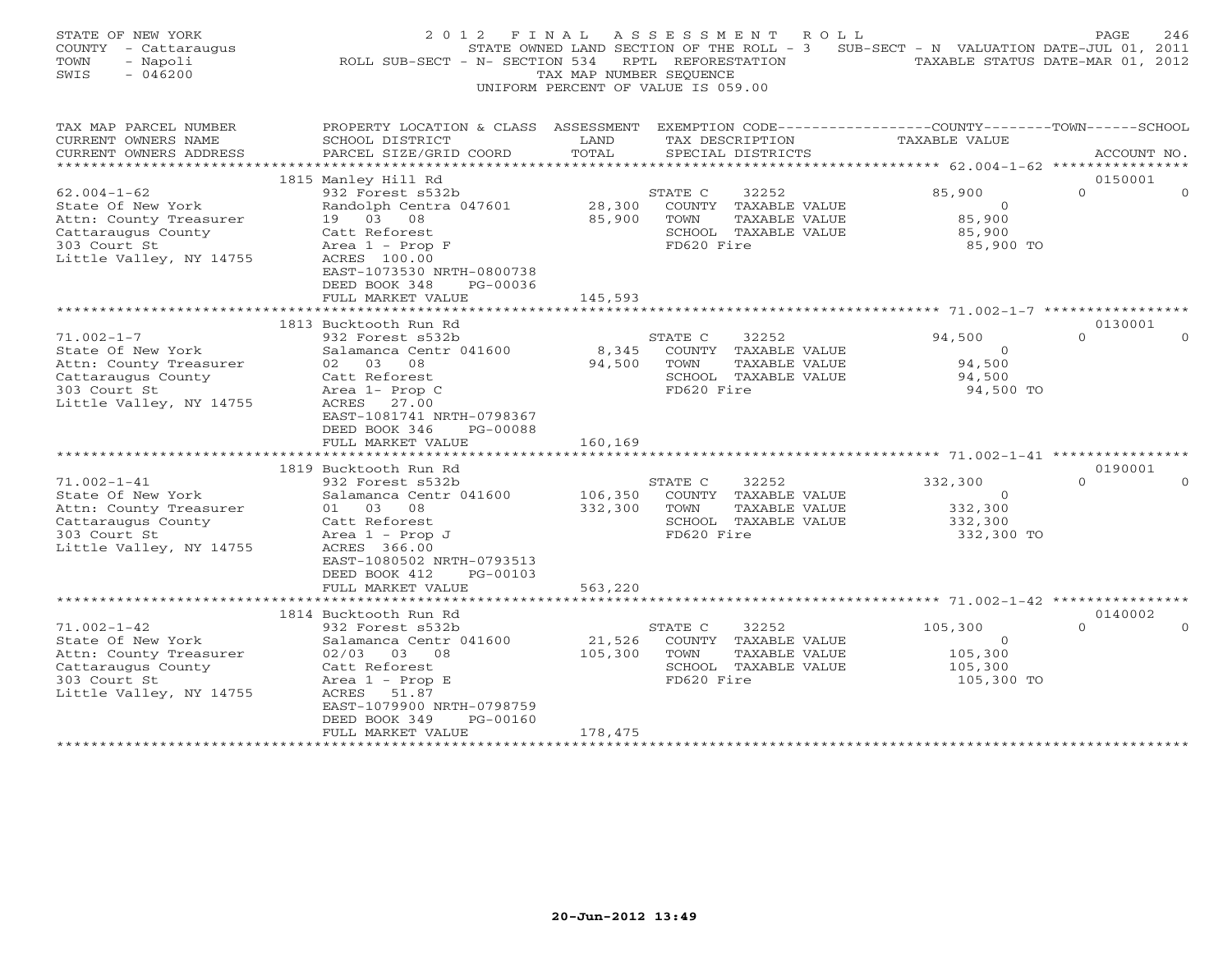| STATE OF NEW YORK<br>COUNTY - Cattaraugus<br>TOWN<br>- Napoli<br>SWIS<br>$-046200$                                                                                                                                                                                     | 2 0 1 2<br>F I N A L<br>ROLL SUB-SECT - N- SECTION 534                                                                                                                                                                                                                                                                                                                                                                       | TAX MAP NUMBER SEQUENCE                       | A S S E S S M E N T<br>R O L L<br>STATE OWNED LAND SECTION OF THE ROLL - 3 SUB-SECT - N VALUATION DATE-JUL 01, 2011<br>RPTL REFORESTATION<br>UNIFORM PERCENT OF VALUE IS 059.00                                    |                                                                                                           | PAGE<br>247<br>TAXABLE STATUS DATE-MAR 01, 2012      |
|------------------------------------------------------------------------------------------------------------------------------------------------------------------------------------------------------------------------------------------------------------------------|------------------------------------------------------------------------------------------------------------------------------------------------------------------------------------------------------------------------------------------------------------------------------------------------------------------------------------------------------------------------------------------------------------------------------|-----------------------------------------------|--------------------------------------------------------------------------------------------------------------------------------------------------------------------------------------------------------------------|-----------------------------------------------------------------------------------------------------------|------------------------------------------------------|
| TAX MAP PARCEL NUMBER<br>CURRENT OWNERS NAME<br>CURRENT OWNERS ADDRESS                                                                                                                                                                                                 | PROPERTY LOCATION & CLASS ASSESSMENT EXEMPTION CODE----------------COUNTY-------TOWN------SCHOOL<br>SCHOOL DISTRICT<br>PARCEL SIZE/GRID COORD                                                                                                                                                                                                                                                                                | LAND<br>TOTAL                                 | TAX DESCRIPTION<br>SPECIAL DISTRICTS                                                                                                                                                                               | TAXABLE VALUE                                                                                             | ACCOUNT NO.                                          |
|                                                                                                                                                                                                                                                                        |                                                                                                                                                                                                                                                                                                                                                                                                                              |                                               |                                                                                                                                                                                                                    |                                                                                                           |                                                      |
|                                                                                                                                                                                                                                                                        | 1820 Manley Hill Rd                                                                                                                                                                                                                                                                                                                                                                                                          |                                               |                                                                                                                                                                                                                    |                                                                                                           | 0200002                                              |
| $71.002 - 1 - 43$<br>State Of New York<br>Attn: County Treasurer<br>Cattaraugus County<br>303 Court St<br>Little Valley, NY 14755                                                                                                                                      | 932 Forest s532b<br>Randolph Centra 047601<br>10/18 03 08<br>Catt Reforest<br>Area $1$ - Prop K<br>ACRES 201.00<br>EAST-1074914 NRTH-0798482                                                                                                                                                                                                                                                                                 | 69,115<br>404,300                             | STATE C<br>32252<br>COUNTY TAXABLE VALUE<br>TAXABLE VALUE<br>TOWN<br>SCHOOL TAXABLE VALUE<br>FD620 Fire                                                                                                            | 404,300<br>$\circ$<br>404,300<br>404,300<br>404,300 TO                                                    | $\Omega$<br>$\Omega$                                 |
|                                                                                                                                                                                                                                                                        | DEED BOOK 409<br>PG-00346<br>FULL MARKET VALUE                                                                                                                                                                                                                                                                                                                                                                               | 685,254                                       |                                                                                                                                                                                                                    |                                                                                                           |                                                      |
|                                                                                                                                                                                                                                                                        |                                                                                                                                                                                                                                                                                                                                                                                                                              |                                               |                                                                                                                                                                                                                    |                                                                                                           |                                                      |
| $71.002 - 1 - 44$<br>State Of New York<br>Attn: County Treasurer<br>Cattaraugus County<br>303 Court St<br>Little Valley, NY 14755<br>$71.002 - 1 - 45$<br>State Of New York<br>Attn: County Treasurer<br>Cattaraugus County<br>303 Court St<br>Little Valley, NY 14755 | 1818 Manley Hill Rd<br>932 Forest s532b<br>Randolph Centra 047601<br>18  03  08<br>Catt Reforest<br>Area $1$ - Prop I<br>ACRES 25.00<br>EAST-1073652 NRTH-0799282<br>DEED BOOK 349<br>PG-00094<br>FULL MARKET VALUE<br>********************************<br>1817 Manley Hill Rd<br>932 Forest s532b<br>Randolph Centra 047601<br>18  03  08<br>Catt Reforest<br>Area $1$ - Prop H<br>ACRES 20.00<br>EAST-1071897 NRTH-0797990 | 10,375<br>48,000<br>81,356<br>5,660<br>35,400 | 32252<br>STATE C<br>COUNTY TAXABLE VALUE<br>TOWN<br>TAXABLE VALUE<br>SCHOOL TAXABLE VALUE<br>FD620 Fire<br>STATE C<br>32252<br>COUNTY TAXABLE VALUE<br>TOWN<br>TAXABLE VALUE<br>SCHOOL TAXABLE VALUE<br>FD620 Fire | 48,000<br>$\Omega$<br>48,000<br>48,000<br>48,000 TO<br>35,400<br>$\circ$<br>35,400<br>35,400<br>35,400 TO | 0180001<br>$\cap$<br>$\Omega$<br>0170001<br>$\Omega$ |
|                                                                                                                                                                                                                                                                        | DEED BOOK 348<br>PG-00211<br>FULL MARKET VALUE<br>*********************                                                                                                                                                                                                                                                                                                                                                      | 60,000                                        |                                                                                                                                                                                                                    |                                                                                                           |                                                      |
|                                                                                                                                                                                                                                                                        | 1816 Manley Hill Rd                                                                                                                                                                                                                                                                                                                                                                                                          |                                               |                                                                                                                                                                                                                    |                                                                                                           | 0160001                                              |
| $71.002 - 1 - 46$<br>State Of New York<br>Attn: County Treasurer<br>Cattaraugus County<br>303 Court St<br>Little Valley, NY 14755                                                                                                                                      | 932 Forest s532b<br>Randolph Centra 047601<br>18 03 08<br>Catt Reforest<br>Area $1$ - Prop G<br>ACRES 25.00<br>EAST-1071867 NRTH-0799272<br>PG-00149<br>DEED BOOK 348                                                                                                                                                                                                                                                        | 10,375<br>35,900                              | 32252<br>STATE C<br>COUNTY TAXABLE VALUE<br>TOWN<br>TAXABLE VALUE<br>SCHOOL TAXABLE VALUE<br>FD620 Fire                                                                                                            | 35,900<br>$\Omega$<br>35,900<br>35,900<br>35,900 TO                                                       | $\Omega$                                             |
| ***********************                                                                                                                                                                                                                                                | FULL MARKET VALUE<br>*************************                                                                                                                                                                                                                                                                                                                                                                               | 60,847<br>******************                  |                                                                                                                                                                                                                    |                                                                                                           |                                                      |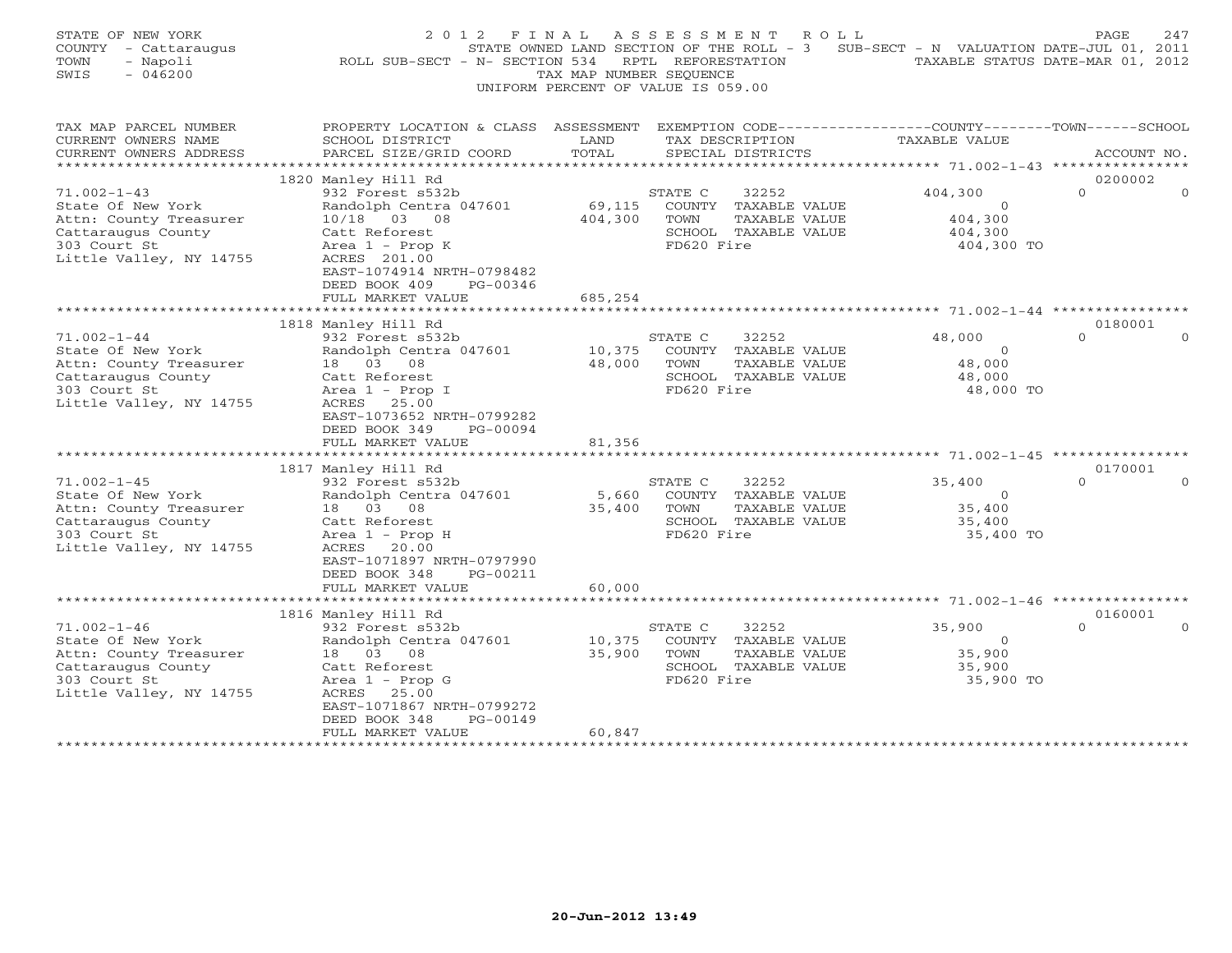|                                    | STATE OF NEW YORK    | 2012 FINAL ASSESSMENT ROLL                                                            | PAGE.                  |  | 248 |  |  |
|------------------------------------|----------------------|---------------------------------------------------------------------------------------|------------------------|--|-----|--|--|
|                                    | COUNTY - Cattaraugus | STATE OWNED LAND SECTION OF THE ROLL - 3 SUB-SECT - N VALUATION DATE-JUL 01, 2011     |                        |  |     |  |  |
| TOWN                               | - Napoli             | TAXABLE STATUS DATE-MAR 01, 2012<br>ROLL SUB-SECT - N- SECTION 534 RPTL REFORESTATION |                        |  |     |  |  |
| SWIS                               | $-046200$            |                                                                                       | RPS150/V04/L015        |  |     |  |  |
|                                    |                      |                                                                                       | CURRENT DATE 6/20/2012 |  |     |  |  |
| UNIFORM PERCENT OF VALUE IS 059.00 |                      |                                                                                       |                        |  |     |  |  |

## R O L L S U B S E C T I O N - N - T O T A L S

### \*\*\* S P E C I A L D I S T R I C T S U M M A R Y \*\*\*

|            |                            | TOTAL | EXTENSION | <b>EXTENSION</b> | AD VALOREM   | EXEMPT | TAXABLE  |
|------------|----------------------------|-------|-----------|------------------|--------------|--------|----------|
|            | CODE DISTRICT NAME PARCELS |       | TYPE      | VALUE            | <b>VALUE</b> | AMOUNT | VALUE    |
|            |                            |       |           |                  |              |        |          |
| FD620 Fire |                            |       | 12 TOTAL  |                  | 2296,200     |        | 2296,200 |

## \*\*\* S C H O O L D I S T R I C T S U M M A R Y \*\*\*

| CODE   | DISTRICT NAME           | TOTAL<br>PARCELS | ASSESSED<br>LAND | ASSESSED<br>TOTAL | EXEMPT<br>AMOUNT | TOTAL<br>TAXABLE | STAR<br>AMOUNT | STAR<br>TAXABLE |
|--------|-------------------------|------------------|------------------|-------------------|------------------|------------------|----------------|-----------------|
| 041600 | Salamanca Central       | 6                | 359,095          | 1670,800          |                  | 1670,800         |                | 1670,800        |
| 046402 | Catt-LV Central         |                  | 15,900           | 15,900            |                  | 15,900           |                | 15,900          |
| 047601 | Randolph Central        |                  | 123,825          | 609,500           |                  | 609,500          |                | 609,500         |
|        | $S \cup B - T \cup T A$ | 12               | 498,820          | 2296,200          |                  | 2296,200         |                | 2296,200        |
|        | TOTAL                   | 12               | 498,820          | 2296,200          |                  | 2296,200         |                | 2296,200        |

### \*\*\* S Y S T E M C O D E S S U M M A R Y \*\*\*

### NO SYSTEM EXEMPTIONS AT THIS LEVEL

### \*\*\* E X E M P T I O N S U M M A R Y \*\*\*

| CODE  | DESCRIPTION      | TOTAL<br>PARCELS                  | COUNTY               | TOWN | SCHOOL |
|-------|------------------|-----------------------------------|----------------------|------|--------|
| 32252 | STATE C<br>TOTAL | $\sim$<br>∸<br>$\sim$<br><u>_</u> | 2296,200<br>2296,200 |      |        |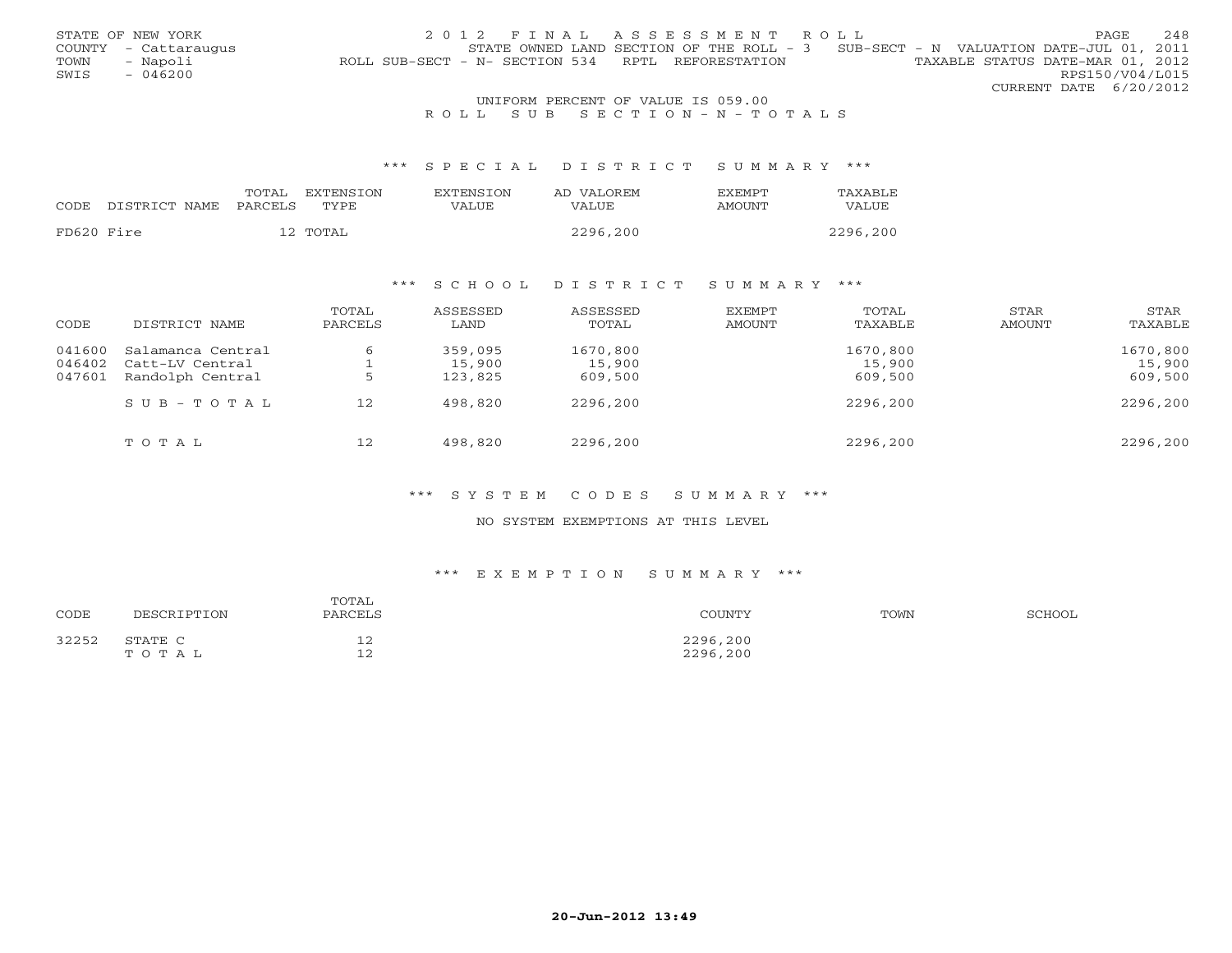|      | STATE OF NEW YORK                  | 2012 FINAL ASSESSMENT ROLL                                                            | PAGE                   | 249 |  |  |  |  |  |
|------|------------------------------------|---------------------------------------------------------------------------------------|------------------------|-----|--|--|--|--|--|
|      | COUNTY - Cattaraugus               | STATE OWNED LAND SECTION OF THE ROLL - $3$ SUB-SECT - N VALUATION DATE-JUL 01, 2011   |                        |     |  |  |  |  |  |
| TOWN | - Napoli                           | TAXABLE STATUS DATE-MAR 01, 2012<br>ROLL SUB-SECT - N- SECTION 534 RPTL REFORESTATION |                        |     |  |  |  |  |  |
| SWIS | $-046200$                          |                                                                                       | RPS150/V04/L015        |     |  |  |  |  |  |
|      |                                    |                                                                                       | CURRENT DATE 6/20/2012 |     |  |  |  |  |  |
|      | UNIFORM PERCENT OF VALUE IS 059.00 |                                                                                       |                        |     |  |  |  |  |  |
|      |                                    | ROLL SUB SECTION-N-TOTALS                                                             |                        |     |  |  |  |  |  |

| <b>ROLL</b> |                      | TOTAL       |              |       |                  | <b>XABLF</b> |                | STAF |
|-------------|----------------------|-------------|--------------|-------|------------------|--------------|----------------|------|
| <b>SEC</b>  |                      |             | LAND         | TOTAL | <b>COLTATION</b> | TOWN         | , 01100,       |      |
|             | OWNED LAND<br>תחמידי | $\sim$<br>. | 1 Q C<br>92C | າາດ ເ |                  | .200<br>າາດເ | .200<br>$\cap$ | .20C |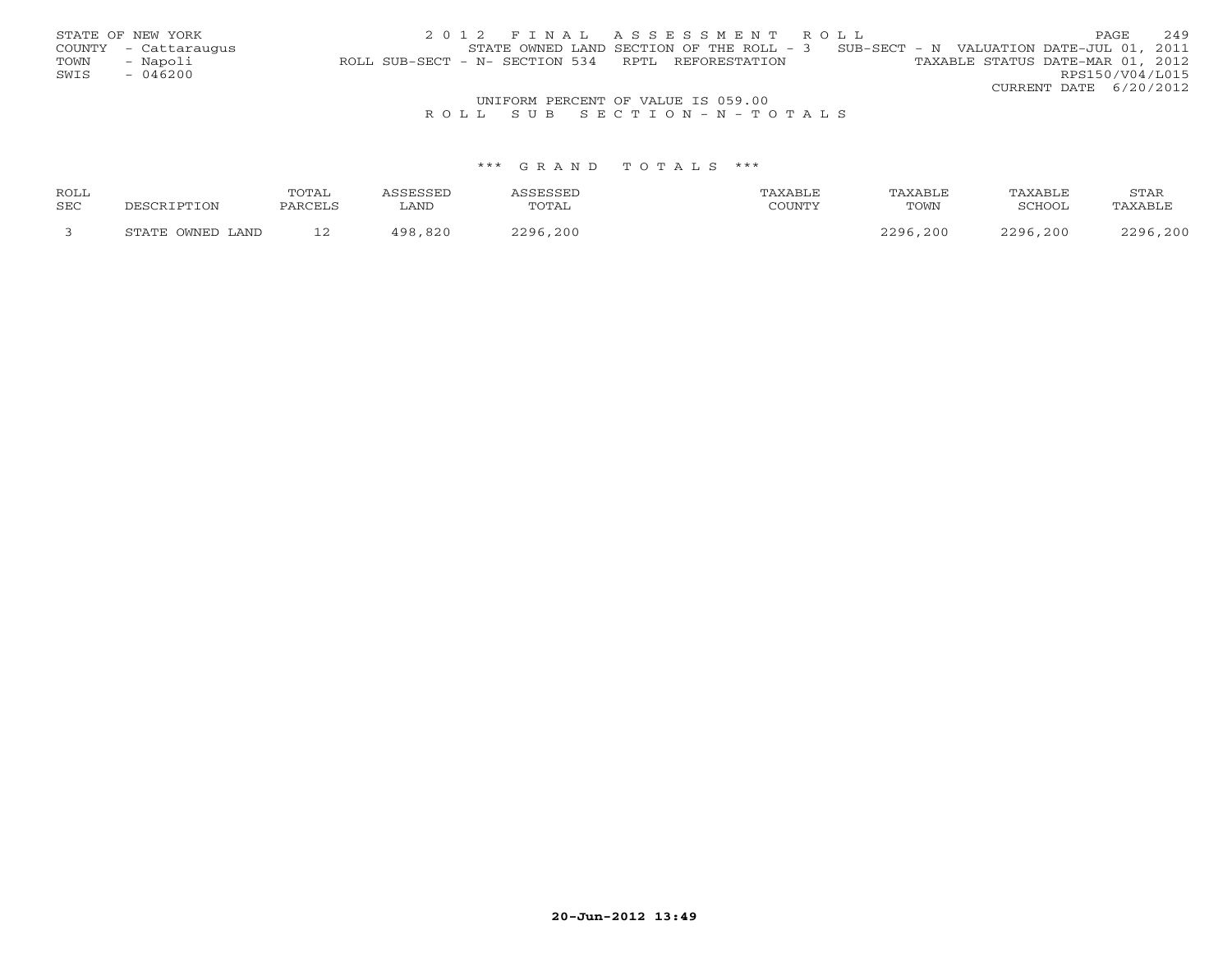| STATE OF NEW YORK<br>COUNTY<br>- Cattaraugus<br>- Napoli<br>TOWN<br>$-046200$<br>SWIS | 2 0 1 2<br>ROLL SUB-SECT - Y- SECTION 545                                                                                                    | TAX MAP NUMBER SEQUENCE<br>UNIFORM PERCENT OF VALUE IS 059.00<br>UNIFORM PERCENT OF VALUE IS 059.00 |            | FINAL ASSESSMENT ROLL<br>RPTL TRANSITION ASSESSMENTS | STATE OWNED LAND SECTION OF THE ROLL - 3 SUB-SECT - Y VALUATION DATE-JUL 01, 2011<br>TAXABLE STATUS DATE-MAR 01, 2012 | 250<br>PAGE |
|---------------------------------------------------------------------------------------|----------------------------------------------------------------------------------------------------------------------------------------------|-----------------------------------------------------------------------------------------------------|------------|------------------------------------------------------|-----------------------------------------------------------------------------------------------------------------------|-------------|
| TAX MAP PARCEL NUMBER<br>CURRENT OWNERS NAME<br>CURRENT OWNERS ADDRESS                | PROPERTY LOCATION & CLASS ASSESSMENT EXEMPTION CODE---------------COUNTY-------TOWN------SCHOOL<br>SCHOOL DISTRICT<br>PARCEL SIZE/GRID COORD | LAND<br>TOTAL                                                                                       |            | TAX DESCRIPTION<br>SPECIAL DISTRICTS                 | TAXABLE VALUE                                                                                                         | ACCOUNT NO. |
|                                                                                       | TOWN Transition Assessment                                                                                                                   |                                                                                                     |            |                                                      |                                                                                                                       | 8000002     |
| $333.000 - 62 - 2$                                                                    | 993 Transition t                                                                                                                             |                                                                                                     |            | COUNTY TAXABLE VALUE                                 | $\circ$                                                                                                               |             |
| State Of New York                                                                     | Illegal School 040404                                                                                                                        | $\circ$                                                                                             | TOWN       | TAXABLE VALUE                                        | $\Omega$                                                                                                              |             |
| Attn: County Treasurer                                                                | ACRES 0.01                                                                                                                                   | $\circ$                                                                                             |            | SCHOOL TAXABLE VALUE                                 | $\Omega$                                                                                                              |             |
| Cattaraugus County<br>303 Court St                                                    | FULL MARKET VALUE                                                                                                                            | $\Omega$                                                                                            |            |                                                      |                                                                                                                       |             |
| Little Valley, NY 14755                                                               |                                                                                                                                              |                                                                                                     |            |                                                      |                                                                                                                       |             |
|                                                                                       |                                                                                                                                              |                                                                                                     |            |                                                      |                                                                                                                       |             |
|                                                                                       | SCHOOL Transition Assessment                                                                                                                 |                                                                                                     |            |                                                      |                                                                                                                       | 8041600     |
| $333.000 - 62 - 3$                                                                    | 993 Transition t                                                                                                                             |                                                                                                     |            | COUNTY TAXABLE VALUE                                 | $\circ$                                                                                                               |             |
| State Of New York                                                                     | Salamanca Centr 041600                                                                                                                       | $\Omega$                                                                                            | TOWN       | TAXABLE VALUE                                        | $\Omega$                                                                                                              |             |
| Attn: County Treasurer<br>Cattaraugus County                                          | FULL MARKET VALUE                                                                                                                            | $\circ$<br>$\Omega$                                                                                 |            | SCHOOL TAXABLE VALUE                                 | $\Omega$                                                                                                              |             |
| 303 Court St                                                                          |                                                                                                                                              |                                                                                                     |            |                                                      |                                                                                                                       |             |
| Little Valley, NY 14755                                                               |                                                                                                                                              |                                                                                                     |            |                                                      |                                                                                                                       |             |
|                                                                                       |                                                                                                                                              |                                                                                                     |            |                                                      |                                                                                                                       |             |
|                                                                                       | SCHOOL Transition Assessment                                                                                                                 |                                                                                                     |            |                                                      |                                                                                                                       | 8047601     |
| $333.000 - 62 - 4$                                                                    | 993 Transition t                                                                                                                             |                                                                                                     |            | COUNTY TAXABLE VALUE                                 | $\circ$                                                                                                               |             |
| State Of New York                                                                     | Randolph Centra 047601                                                                                                                       | $\circ$                                                                                             | TOWN       | TAXABLE VALUE                                        | $\circ$                                                                                                               |             |
| Attn: County Treasurer                                                                | ACRES 0.01                                                                                                                                   | $\Omega$                                                                                            |            | SCHOOL TAXABLE VALUE                                 | $\Omega$                                                                                                              |             |
| Cattaraugus County<br>303 Court St                                                    | FULL MARKET VALUE                                                                                                                            | $\Omega$                                                                                            |            |                                                      |                                                                                                                       |             |
| Little Valley, NY 14755                                                               |                                                                                                                                              |                                                                                                     |            |                                                      |                                                                                                                       |             |
| ********************                                                                  |                                                                                                                                              |                                                                                                     |            |                                                      |                                                                                                                       |             |
|                                                                                       | SPEC DIST Transition Assessment                                                                                                              |                                                                                                     |            |                                                      |                                                                                                                       | 8888100     |
| $333.000 - 62 - 620$                                                                  | 993 Transition t                                                                                                                             |                                                                                                     |            | COUNTY TAXABLE VALUE                                 | $\circ$                                                                                                               |             |
| State Of New York                                                                     | Illegal School 040404                                                                                                                        |                                                                                                     | 0 TOWN     | TAXABLE VALUE                                        | $\circ$                                                                                                               |             |
| Attn: County Treasurer                                                                | ACRES<br>0.01                                                                                                                                | $\Omega$<br>$\Omega$                                                                                |            | SCHOOL TAXABLE VALUE                                 | $\Omega$<br>$0$ TO                                                                                                    |             |
| Cattaraugus County<br>303 Court St                                                    | FULL MARKET VALUE                                                                                                                            |                                                                                                     | FD620 Fire |                                                      |                                                                                                                       |             |
| Little Valley, NY 14755                                                               |                                                                                                                                              |                                                                                                     |            |                                                      |                                                                                                                       |             |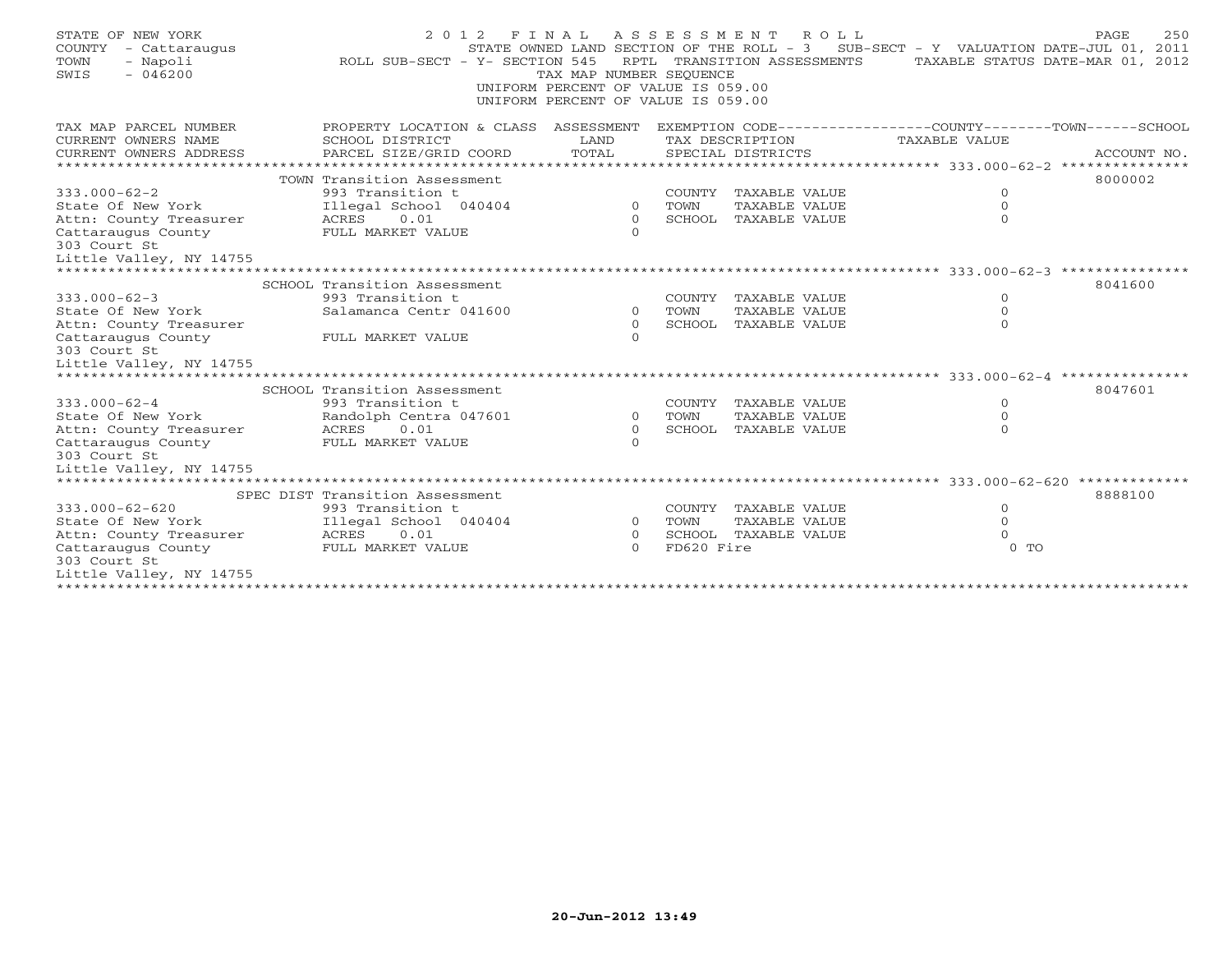|      | STATE OF NEW YORK    |                                                            |                                    | 2012 FINAL ASSESSMENT ROLL                                                          |                                  | <b>PAGE</b>            | 2.51 |
|------|----------------------|------------------------------------------------------------|------------------------------------|-------------------------------------------------------------------------------------|----------------------------------|------------------------|------|
|      | COUNTY - Cattaraugus |                                                            |                                    | STATE OWNED LAND SECTION OF THE ROLL - $3$ SUB-SECT - Y VALUATION DATE-JUL 01, 2011 |                                  |                        |      |
| TOWN | - Napoli             | ROLL SUB-SECT - Y- SECTION 545 RPTL TRANSITION ASSESSMENTS |                                    |                                                                                     | TAXABLE STATUS DATE-MAR 01, 2012 |                        |      |
| SWIS | $-046200$            |                                                            |                                    |                                                                                     |                                  | RPS150/V04/L015        |      |
|      |                      |                                                            |                                    |                                                                                     |                                  | CURRENT DATE 6/20/2012 |      |
|      |                      |                                                            | UNIFORM PERCENT OF VALUE IS 059.00 |                                                                                     |                                  |                        |      |

## R O L L S U B S E C T I O N - Y - T O T A L S

#### \*\*\* S P E C I A L D I S T R I C T S U M M A R Y \*\*\*

| CODE.      | DISTRICT NAME | TOTAL<br>PARCELS | EXTENSION<br><b>TYPE</b> | EXTENSION<br>VALUE | AD VALOREM<br><b>VALUE</b> | <b>EXEMPT</b><br><b>AMOUNT</b> | <b>TAXABLE</b><br>VALUE |
|------------|---------------|------------------|--------------------------|--------------------|----------------------------|--------------------------------|-------------------------|
| FD620 Fire |               |                  | . TOTAL                  |                    |                            |                                |                         |

## \*\*\* S C H O O L D I S T R I C T S U M M A R Y \*\*\*

| CODE   | DISTRICT NAME                              | TOTAL<br>PARCELS | ASSESSED<br>LAND | ASSESSED<br>TOTAL | EXEMPT<br>AMOUNT | TOTAL<br>TAXABLE | STAR<br>AMOUNT | STAR<br>TAXABLE |
|--------|--------------------------------------------|------------------|------------------|-------------------|------------------|------------------|----------------|-----------------|
| 041600 | 040404 Illegal School<br>Salamanca Central | $\bigcirc$<br>∠  |                  |                   |                  |                  |                |                 |
| 047601 | Randolph Central                           | ᅩ                |                  |                   |                  |                  |                |                 |
|        | $SUB - TO T AL$                            | 4                |                  |                   |                  |                  |                |                 |
|        | TOTAL                                      | 4                |                  |                   |                  |                  |                |                 |

#### \*\*\* S Y S T E M C O D E S S U M M A R Y \*\*\*

NO SYSTEM EXEMPTIONS AT THIS LEVEL

### \*\*\* E X E M P T I O N S U M M A R Y \*\*\*

## NO EXEMPTIONS AT THIS LEVEL

| ROLL |                                                  | TOTAL   |      |        |        | 'AXABLE | <sup>7</sup> AXABLL | STAR                            |
|------|--------------------------------------------------|---------|------|--------|--------|---------|---------------------|---------------------------------|
| SEC  |                                                  | יחמת גם | LAND | д<br>. | COUNTY | TOWN    | SCHOOL              | $\wedge$ Y $\wedge$ PT $\vdash$ |
|      | . OWNED LAND<br>$C$ m $\lambda$ m $\overline{D}$ |         |      |        |        |         |                     |                                 |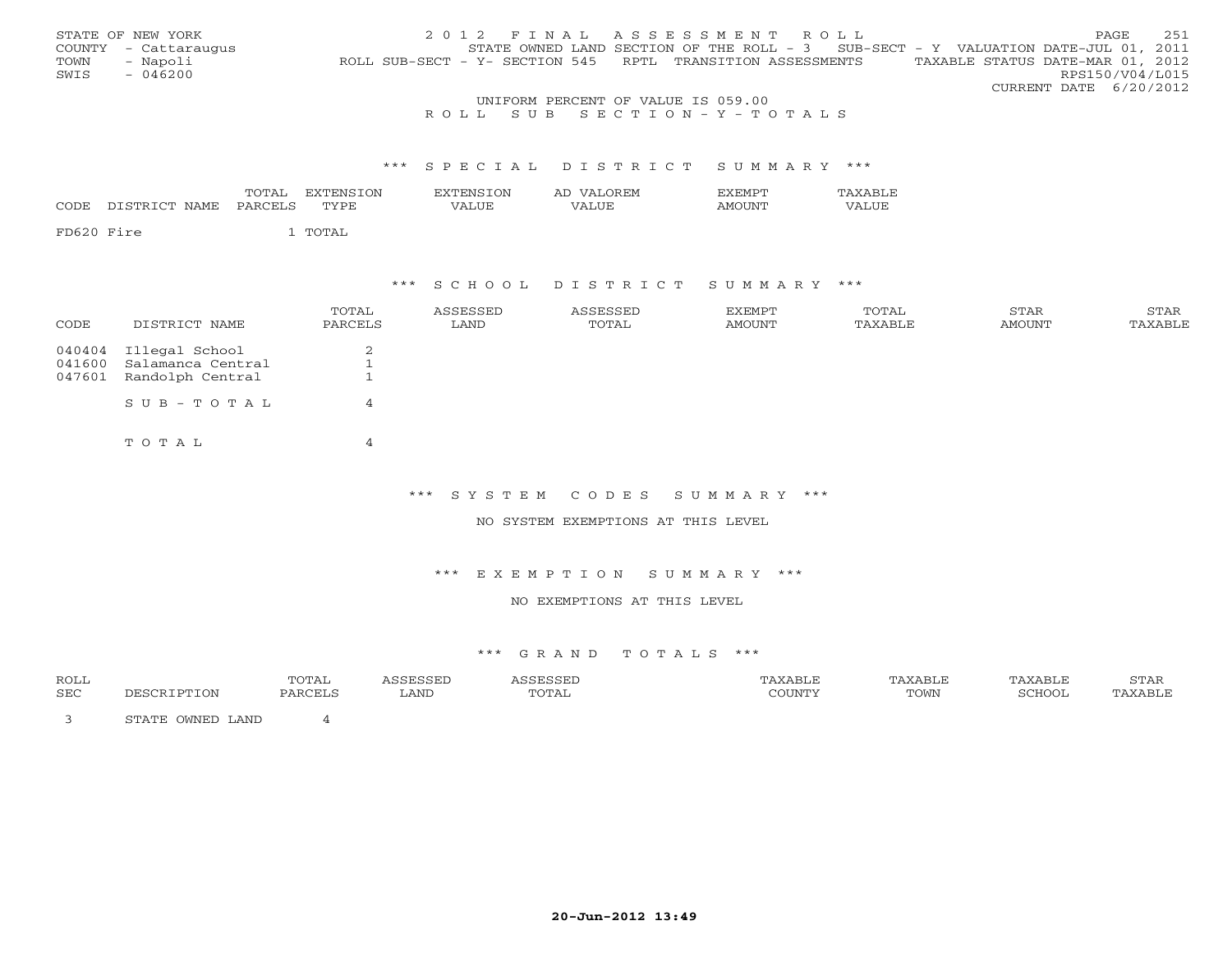|      | STATE OF NEW YORK    | 2012 FINAL ASSESSMENT ROLL               |                                  | PAGE. | 252 |
|------|----------------------|------------------------------------------|----------------------------------|-------|-----|
|      | COUNTY - Cattaraugus | STATE OWNED LAND SECTION OF THE ROLL - 3 | VALUATION DATE-JUL 01, 2011      |       |     |
| TOWN | - Napoli             |                                          | TAXABLE STATUS DATE-MAR 01, 2012 |       |     |
| SWIS | $-046200$            |                                          | RPS150/V04/L015                  |       |     |
|      |                      | UNIFORM PERCENT OF VALUE IS 059.00       | CURRENT DATE $6/20/2012$         |       |     |
|      |                      | ROLL SECTION TOTALS                      |                                  |       |     |

## \*\*\* S P E C I A L D I S T R I C T S U M M A R Y \*\*\*

|            |               | TOTAL   | EXTENSTON | <b>EXTENSION</b> | AD VALOREM | <b>EXEMPT</b> | TAXABLE  |
|------------|---------------|---------|-----------|------------------|------------|---------------|----------|
| CODE       | DISTRICT NAME | PARCELS | TYPE      | VALUE            | VALUE.     | AMOUNT        | VALUE    |
| FD620 Fire |               |         | 13 TOTAL  |                  | 2296,200   |               | 2296,200 |

## \*\*\* S C H O O L D I S T R I C T S U M M A R Y \*\*\*

| CODE             | DISTRICT NAME                       | TOTAL<br>PARCELS | ASSESSED<br>LAND  | ASSESSED<br>TOTAL | <b>EXEMPT</b><br>AMOUNT | TOTAL<br>TAXABLE  | STAR<br>AMOUNT | STAR<br>TAXABLE   |
|------------------|-------------------------------------|------------------|-------------------|-------------------|-------------------------|-------------------|----------------|-------------------|
| 040404<br>041600 | Illegal School<br>Salamanca Central | $\bigcap$<br>∠   | 359,095           | 1670,800          |                         | 1670,800          |                | 1670,800          |
| 046402<br>047601 | Catt-LV Central<br>Randolph Central | ∠<br>6           | 15,900<br>123,825 | 15,900<br>609,500 |                         | 15,900<br>609,500 |                | 15,900<br>609,500 |
|                  | $S \cup B - T \cup T A L$           | 17               | 498,820           | 2296,200          |                         | 2296,200          |                | 2296,200          |
|                  | TOTAL                               | 17               | 498,820           | 2296,200          |                         | 2296,200          |                | 2296,200          |

## \*\*\* S Y S T E M C O D E S S U M M A R Y \*\*\*

### NO SYSTEM EXEMPTIONS AT THIS LEVEL

### \*\*\* E X E M P T I O N S U M M A R Y \*\*\*

| CODE  | DESCRIPTION      | TOTAL<br>PARCELS   | COUNTY               | TOWN | SCHOOL |
|-------|------------------|--------------------|----------------------|------|--------|
| 32252 | STATE C<br>TOTAL | ᅩᄼ<br>$\sim$<br>ᅩᄼ | 2296,200<br>2296,200 |      |        |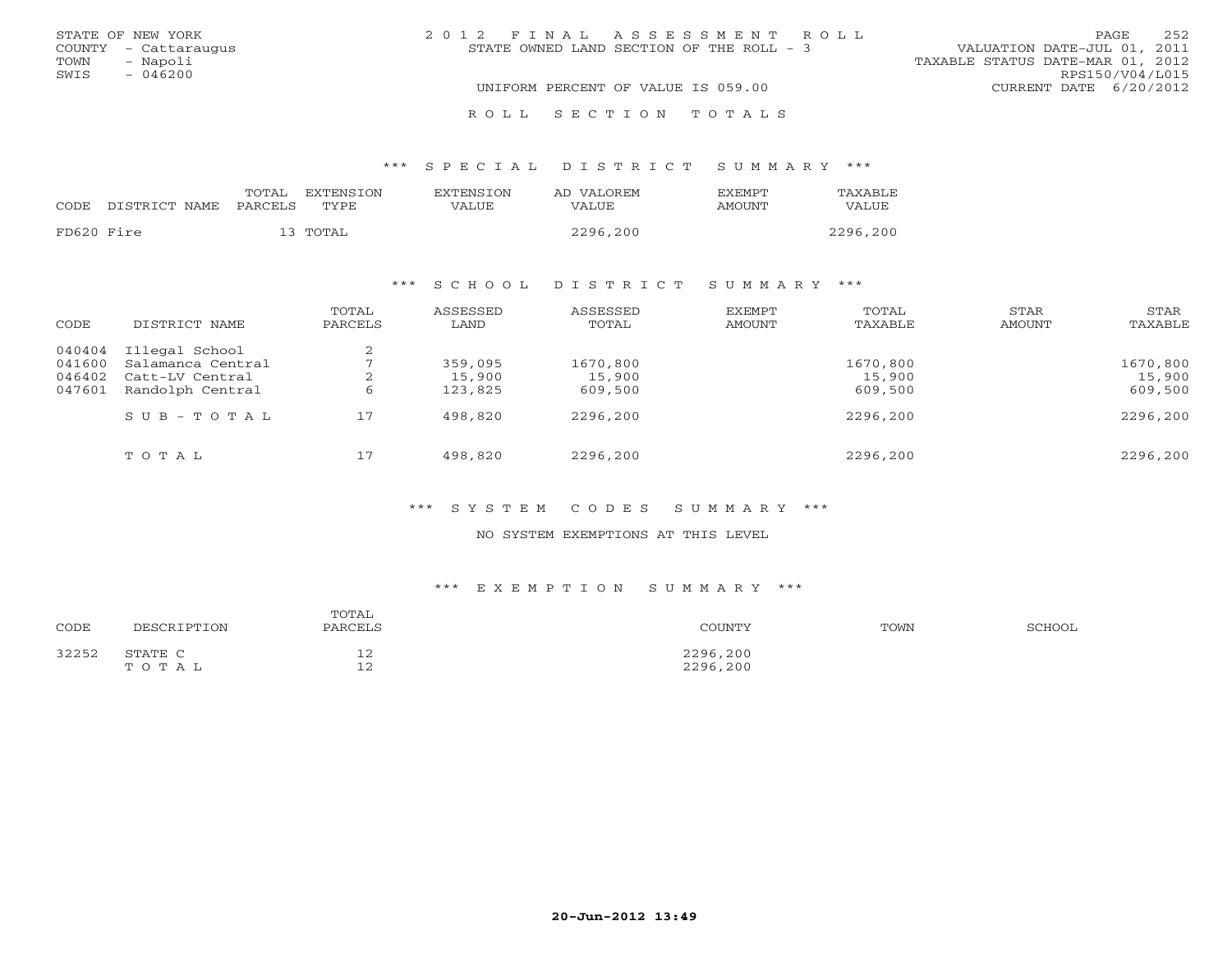|      | STATE OF NEW YORK    | 2012 FINAL ASSESSMENT ROLL                                               | <b>PAGE</b>            | 253 |
|------|----------------------|--------------------------------------------------------------------------|------------------------|-----|
|      | COUNTY - Cattaraugus | VALUATION DATE-JUL 01, 2011<br>STATE OWNED LAND SECTION OF THE ROLL $-3$ |                        |     |
| TOWN | - Napoli             | TAXABLE STATUS DATE-MAR 01, 2012                                         |                        |     |
| SWIS | $-046200$            |                                                                          | RPS150/V04/L015        |     |
|      |                      | UNIFORM PERCENT OF VALUE IS 059.00                                       | CURRENT DATE 6/20/2012 |     |
|      |                      | ROLL SECTION TOTALS                                                      |                        |     |

| ROLL |                  | TOTAL                    | <i>CC</i> FCCFT | SSESSEL  | 'AXABLE | TAXABLE  | TAXABLE  | STAR     |
|------|------------------|--------------------------|-----------------|----------|---------|----------|----------|----------|
| SEC  | DESCRIPTION      | PARCELS                  | ∟AND            | TOTAL    | COUNTY  | TOWN     | SCHOOL   | TAXABLE  |
|      | STATE OWNED LAND | $\overline{\phantom{0}}$ | .820<br>100     | 2296,200 |         | 2296,200 | 2296,200 | 2296,200 |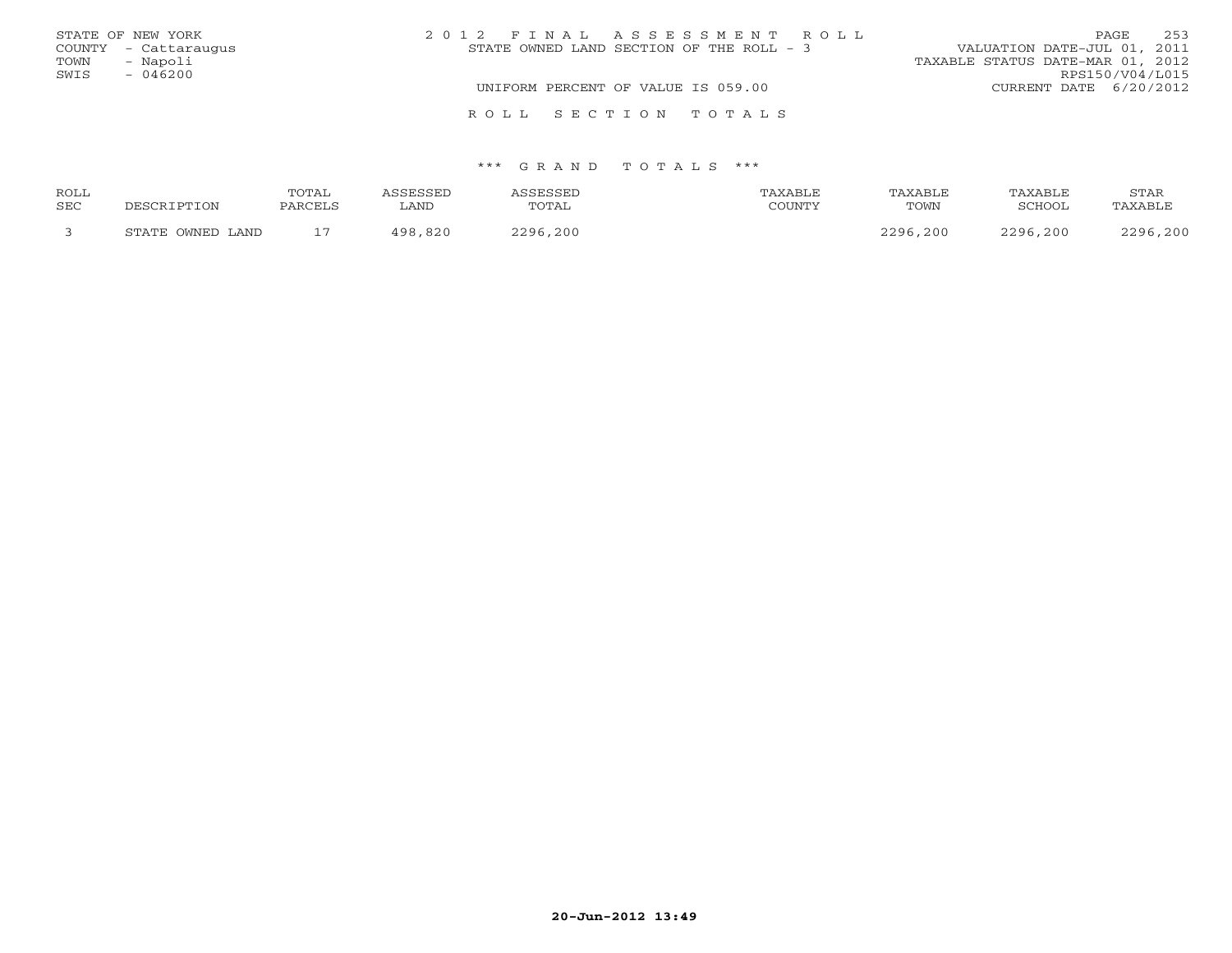## STATE OF NEW YORK 2 0 1 2 F I N A L A S S E S S M E N T R O L L PAGE 254 COUNTY - Cattaraugus SPECIAL FRANCHISE SECTION OF THE ROLL - 5 VALUATION DATE-JUL 01, 2011 TOWN - Napoli TAX MAP NUMBER SEQUENCE TAXABLE STATUS DATE-MAR 01, 2012 SWIS - 046200 UNIFORM PERCENT OF VALUE IS 059.00UNIFORM PERCENT OF VALUE IS 059.00

| TAX MAP PARCEL NUMBER<br>CURRENT OWNERS NAME<br>CURRENT OWNERS ADDRESS | SCHOOL DISTRICT<br>PARCEL SIZE/GRID COORD                                              | LAND<br>TOTAL              | TAX DESCRIPTION TAXABLE VALUE<br>SPECIAL DISTRICTS                             | PROPERTY LOCATION & CLASS ASSESSMENT EXEMPTION CODE---------------COUNTY-------TOWN------SCHOOL<br>ACCOUNT NO. |
|------------------------------------------------------------------------|----------------------------------------------------------------------------------------|----------------------------|--------------------------------------------------------------------------------|----------------------------------------------------------------------------------------------------------------|
| ******************************<br>562.000-9909-629                     | Special Franchise<br>866 Telephone                                                     |                            | COUNTY TAXABLE VALUE                                                           | 1945<br>4,014                                                                                                  |
| Windstream New York Inc<br>PO Box 260888<br>Plano, TX 75026            | Catt-LV Central 046402<br>Napoli Town<br>$0.0700 -$ Little Valley<br>FULL MARKET VALUE | $\Omega$<br>4,014<br>6,803 | TAXABLE VALUE<br>TOWN<br>SCHOOL TAXABLE VALUE<br>FD620 Fire<br>WS620 Watershed | 4,014<br>4,014<br>4,014 TO<br>803 TO                                                                           |
| ******************************                                         |                                                                                        |                            |                                                                                |                                                                                                                |
|                                                                        | Special Franchise                                                                      |                            |                                                                                | 1946                                                                                                           |
| 562.000-9909-631.900<br>Verizon New York Inc<br>PO Box 152206          | 866 Telephone<br>Catt-LV Central 046402<br>Napoli Town                                 | $\overline{0}$<br>29,287   | COUNTY TAXABLE VALUE<br>TOWN<br>TAXABLE VALUE<br>SCHOOL TAXABLE VALUE          | 29,287<br>29,287<br>29,287                                                                                     |
| Irving, TX 75015                                                       | $0.6700 -$ Little Valley<br>FULL MARKET VALUE                                          | 49,639                     | FD620 Fire                                                                     | 29,287 TO                                                                                                      |
| *****************************                                          |                                                                                        |                            |                                                                                |                                                                                                                |
| 562.000-9913-123.700                                                   | Special Franchise<br>861 Elec & gas                                                    |                            | COUNTY TAXABLE VALUE                                                           | 1835<br>1,457                                                                                                  |
| National Fuel Gas Dist<br>Real Property Tax Service                    | Randolph Centra 047601<br>Naopli Town                                                  | $\overline{0}$<br>1,457    | TOWN<br>TAXABLE VALUE<br>SCHOOL TAXABLE VALUE                                  | 1,457<br>1,457                                                                                                 |
| 6363 Main St                                                           | $1.0000 - Random$                                                                      |                            | FD620 Fire                                                                     | 1,457 TO                                                                                                       |
| Buffalo, NY 14221                                                      | FULL MARKET VALUE                                                                      | 2,469                      | WS620 Watershed                                                                | 291 TO                                                                                                         |
|                                                                        | Special Franchise                                                                      |                            |                                                                                | 1833                                                                                                           |
| 562.000-9913-131.600                                                   | 861 Elec & gas                                                                         |                            | COUNTY TAXABLE VALUE                                                           | 61,738                                                                                                         |
| Nys Electric & Gas Corp                                                | Randolph Centra 047601                                                                 | $\Omega$                   | TAXABLE VALUE<br>TOWN                                                          | 61,738                                                                                                         |
| 70 Farm View Dr                                                        | Napoli Town                                                                            | 61,738                     | TOWN TAXABLE VALUE 61,738<br>SCHOOL TAXABLE VALUE 61,738 TO                    |                                                                                                                |
| New Gloucester, ME 04260                                               | $1.0000 - Random$<br>FULL MARKET VALUE                                                 | 104,641                    | WS620 Watershed                                                                | 37,043 TO                                                                                                      |
| ***********************                                                |                                                                                        |                            |                                                                                |                                                                                                                |
|                                                                        | Special Franchise                                                                      |                            |                                                                                | 1834                                                                                                           |
| 562.000-9913-132.350                                                   | 861 Elec & gas                                                                         |                            | COUNTY TAXABLE VALUE                                                           | 782                                                                                                            |
| Niagara Mohawk Power Corp                                              | Randolph Centra 047601                                                                 | 139                        | TOWN<br>TAXABLE VALUE                                                          | 782                                                                                                            |
| 300 Erie Blvd West                                                     | Napoli Town                                                                            | 782                        | SCHOOL TAXABLE VALUE                                                           | 782                                                                                                            |
| Syracuse, NY 13202                                                     | $1.0000$ - Randolph                                                                    |                            | FD620 Fire                                                                     | 782 TO                                                                                                         |
|                                                                        | FULL MARKET VALUE                                                                      | 1,325                      |                                                                                |                                                                                                                |
|                                                                        | Special Franchise                                                                      |                            |                                                                                | 1836                                                                                                           |
| 562.000-9913-629                                                       | 866 Telephone                                                                          |                            | COUNTY TAXABLE VALUE                                                           | 53,330                                                                                                         |
| Windstream New York Inc                                                | Randolph Centra 047601                                                                 | $\circ$                    | TOWN<br>TAXABLE VALUE                                                          | 53,330                                                                                                         |
| PO Box 260888                                                          | Naopli Town                                                                            | 53,330                     | SCHOOL TAXABLE VALUE                                                           | 53,330                                                                                                         |
| Plano, TX 75026                                                        | 0.9300 - Randolph                                                                      |                            | FD620 Fire                                                                     | 53,330 TO                                                                                                      |
|                                                                        | FULL MARKET VALUE                                                                      | 90,390                     | WS620 Watershed                                                                | 10,666 TO                                                                                                      |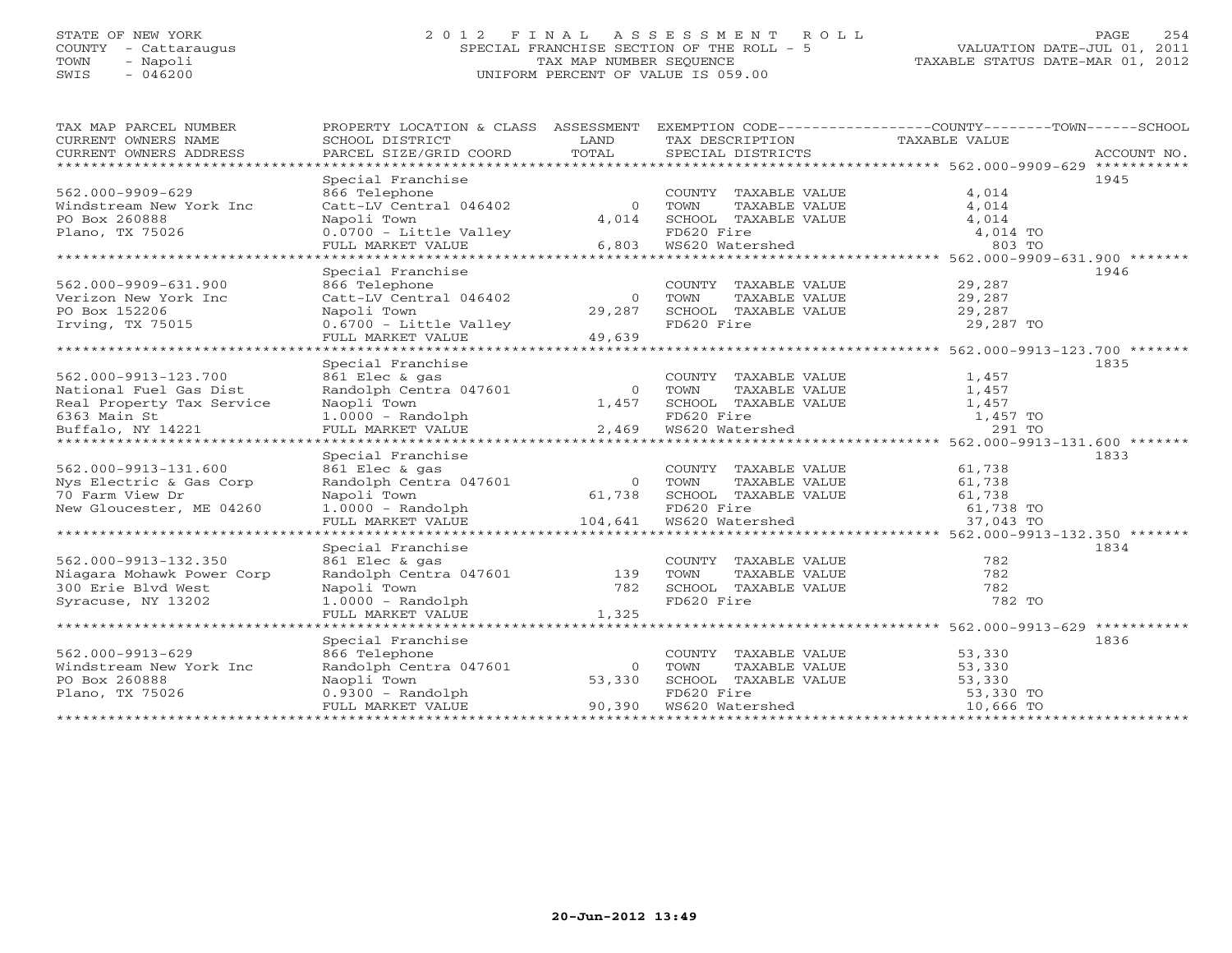| STATE OF NEW YORK<br>COUNTY - Cattaraugus<br>- Napoli<br>TOWN<br>$-046200$<br>SWIS | 2012 FINAL ASSESSMENT ROLL<br>SPECIAL FRANCHISE SECTION OF THE ROLL - 5<br>TAX MAP NUMBER SEOUENCE<br>UNIFORM PERCENT OF VALUE IS 059.00 | 255<br>PAGE<br>VALUATION DATE-JUL 01, 2011<br>TAXABLE STATUS DATE-MAR 01, 2012 |
|------------------------------------------------------------------------------------|------------------------------------------------------------------------------------------------------------------------------------------|--------------------------------------------------------------------------------|
| TAX MAP PARCEL NUMBER                                                              | EXEMPTION $CODE-----------------------$<br>PROPERTY LOCATION & CLASS ASSESSMENT                                                          | $-COUNTY------TOWN---$<br>- SCHOOL                                             |

| CURRENT OWNERS NAME    | SCHOOL DISTRICT        | LAND   |            | TAX DESCRIPTION   | TAXABLE VALUE |             |
|------------------------|------------------------|--------|------------|-------------------|---------------|-------------|
| CURRENT OWNERS ADDRESS | PARCEL SIZE/GRID COORD | TOTAL  |            | SPECIAL DISTRICTS |               | ACCOUNT NO. |
|                        |                        |        |            |                   |               |             |
|                        | Special Franchise      |        |            |                   |               | 1837        |
| 562.000-9913-631.900   | 866 Telephone          |        | COUNTY     | TAXABLE VALUE     | 14,425        |             |
| Verizon New York Inc   | Randolph Centra 047601 |        | TOWN       | TAXABLE VALUE     | 14,425        |             |
| PO Box 152206          | Napoli Town            | 14,425 | SCHOOL     | TAXABLE VALUE     | 14,425        |             |
| Irving, TX 75015       | $0.3300 - Random$      |        | FD620 Fire |                   | 14,425 TO     |             |
|                        | FULL MARKET VALUE      | 24,449 |            |                   |               |             |
|                        |                        |        |            |                   |               |             |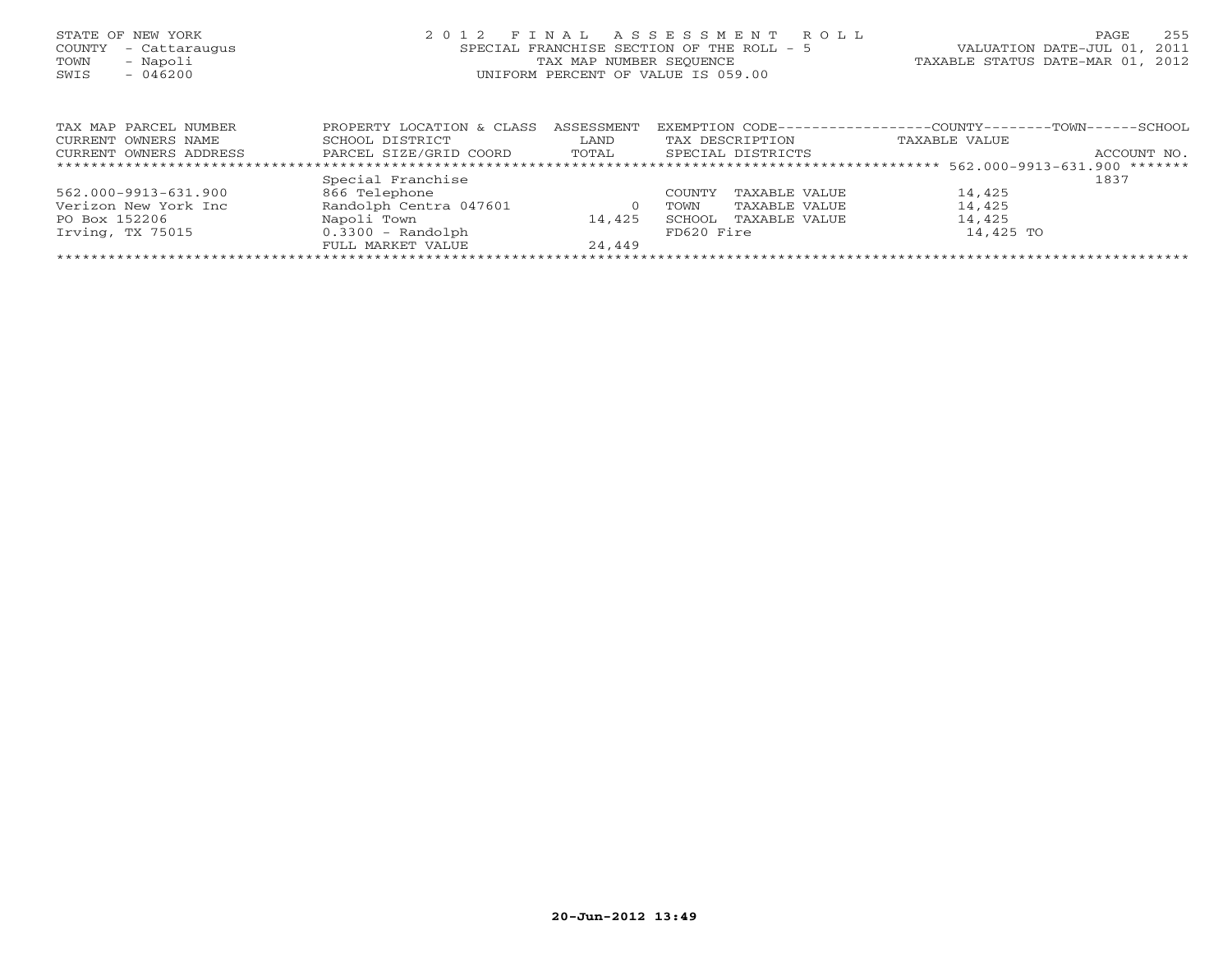|      | STATE OF NEW YORK    | 2012 FINAL ASSESSMENT ROLL                |                                  | <b>PAGE</b>     | 256 |
|------|----------------------|-------------------------------------------|----------------------------------|-----------------|-----|
|      | COUNTY - Cattaraugus | SPECIAL FRANCHISE SECTION OF THE ROLL - 5 | VALUATION DATE-JUL 01, 2011      |                 |     |
| TOWN | - Napoli             |                                           | TAXABLE STATUS DATE-MAR 01, 2012 |                 |     |
| SWIS | - 046200             |                                           |                                  | RPS150/V04/L015 |     |
|      |                      | UNIFORM PERCENT OF VALUE IS 059.00        | CURRENT DATE 6/20/2012           |                 |     |
|      |                      |                                           |                                  |                 |     |

#### R O L L S U B S E C T I O N - - T O T A L S

#### \*\*\* S P E C I A L D I S T R I C T S U M M A R Y \*\*\*

| CODE       | DISTRICT NAME   | TOTAL<br>PARCELS | EXTENSTON<br>TYPE. | <b>EXTENSION</b><br>VALUE | AD VALOREM<br><b>VALUE</b> | <b>EXEMPT</b><br>AMOUNT | TAXABLE<br>VALUE  |
|------------|-----------------|------------------|--------------------|---------------------------|----------------------------|-------------------------|-------------------|
| FD620 Fire | WS620 Watershed |                  | 7 TOTAL<br>4 TOTAL |                           | 165,033<br>48,803          |                         | 165,033<br>48,803 |

### \*\*\* S C H O O L D I S T R I C T S U M M A R Y \*\*\*

| CODE             | DISTRICT NAME                       | TOTAL<br>PARCELS | ASSESSED<br>LAND | ASSESSED<br>TOTAL | EXEMPT<br>AMOUNT | TOTAL<br>TAXABLE  | STAR<br>AMOUNT | STAR<br>TAXABLE   |
|------------------|-------------------------------------|------------------|------------------|-------------------|------------------|-------------------|----------------|-------------------|
| 046402<br>047601 | Catt-LV Central<br>Randolph Central |                  | 139              | 33,301<br>131,732 |                  | 33,301<br>131,732 |                | 33,301<br>131,732 |
|                  | SUB-TOTAL                           |                  | 139              | 165,033           |                  | 165,033           |                | 165,033           |
|                  | TOTAL                               | $\blacksquare$   | 139              | 165,033           |                  | 165,033           |                | 165,033           |

## \*\*\* S Y S T E M C O D E S S U M M A R Y \*\*\*

## NO SYSTEM EXEMPTIONS AT THIS LEVEL

### \*\*\* E X E M P T I O N S U M M A R Y \*\*\*

## NO EXEMPTIONS AT THIS LEVEL

| <b>ROLL</b><br><b>SEC</b> |                             | TOTAL<br>PARCELS | ACCRCCRT<br>∟AND | <b>SESSED</b><br>TOTAL | TAXABLE<br>COUNTY | <b>TAXABLE</b><br>TOWN | TAXABLE<br>SCHOOL | STAR<br>TAXABLE |
|---------------------------|-----------------------------|------------------|------------------|------------------------|-------------------|------------------------|-------------------|-----------------|
|                           | FRANCHICF<br><b>CDRCTAT</b> |                  | 3 Q<br>---       | ,033                   | 033               | いいつい                   | 165<br>่ ควร<br>. |                 |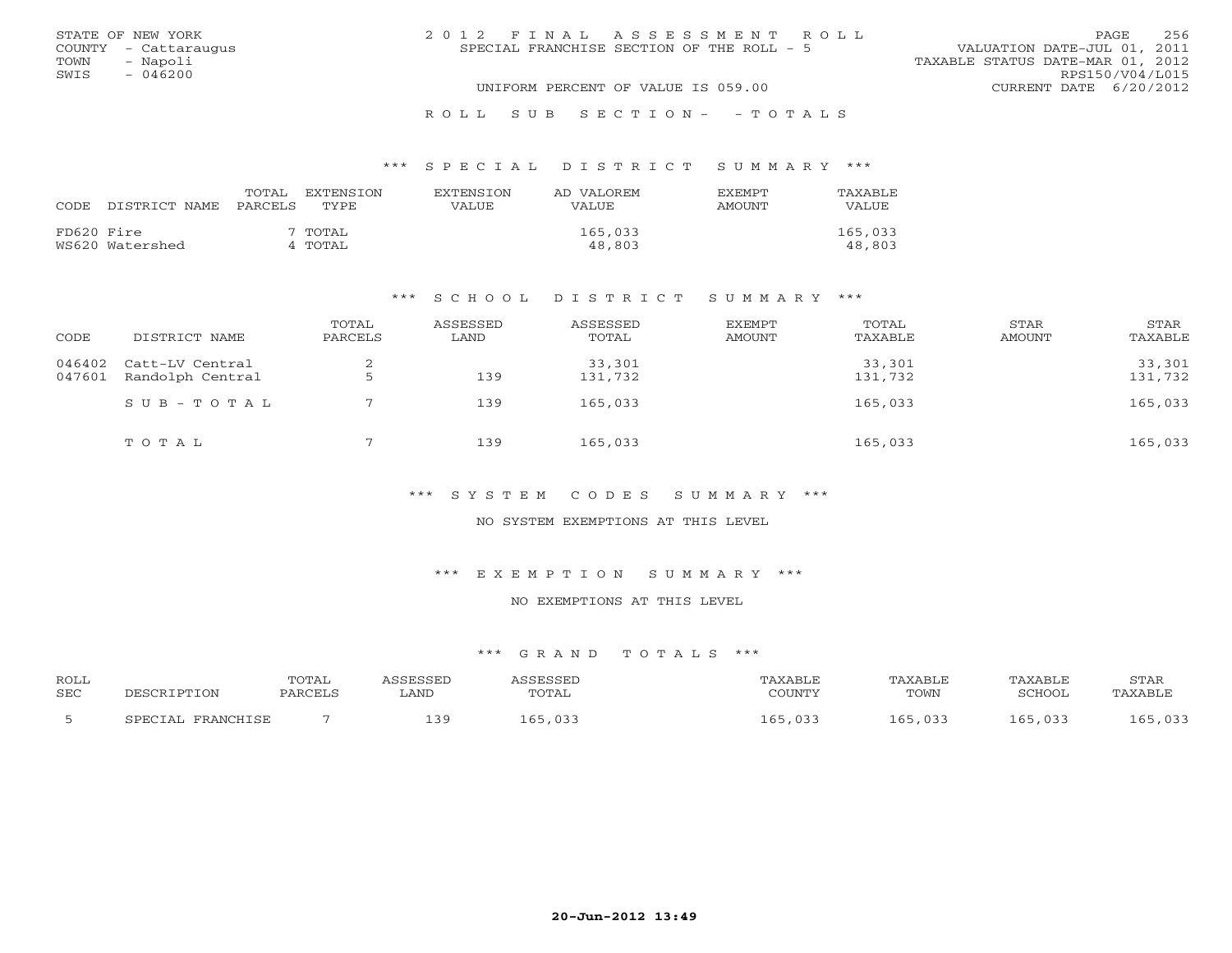|      | STATE OF NEW YORK    | 2012 FINAL ASSESSMENT ROLL                | PAGE                             | 257 |
|------|----------------------|-------------------------------------------|----------------------------------|-----|
|      | COUNTY - Cattaraugus | SPECIAL FRANCHISE SECTION OF THE ROLL - 5 | VALUATION DATE-JUL 01, 2011      |     |
| TOWN | - Napoli             |                                           | TAXABLE STATUS DATE-MAR 01, 2012 |     |
| SWIS | $-046200$            | UNIFORM PERCENT OF VALUE IS 059.00        | RPS150/V04/L015                  |     |
|      |                      |                                           | CURRENT DATE 6/20/2012           |     |
|      |                      |                                           |                                  |     |

#### R O L L S E C T I O N T O T A L S

#### \*\*\* S P E C I A L D I S T R I C T S U M M A R Y \*\*\*

| CODE.      | DISTRICT NAME PARCELS | TOTAL | EXTENSTON<br>TYPE  | <b>EXTENSION</b><br>VALUE | AD VALOREM<br><b>VALUE</b> | <b>EXEMPT</b><br>AMOUNT | TAXABLE<br>VALUE  |
|------------|-----------------------|-------|--------------------|---------------------------|----------------------------|-------------------------|-------------------|
| FD620 Fire | WS620 Watershed       |       | 7 TOTAL<br>4 TOTAL |                           | 165,033<br>48,803          |                         | 165,033<br>48,803 |

#### \*\*\* S C H O O L D I S T R I C T S U M M A R Y \*\*\*

| CODE             | DISTRICT NAME                       | TOTAL<br>PARCELS | ASSESSED<br>LAND | ASSESSED<br>TOTAL | EXEMPT<br>AMOUNT | TOTAL<br>TAXABLE  | STAR<br>AMOUNT | STAR<br>TAXABLE   |
|------------------|-------------------------------------|------------------|------------------|-------------------|------------------|-------------------|----------------|-------------------|
| 046402<br>047601 | Catt-LV Central<br>Randolph Central |                  | 139              | 33,301<br>131,732 |                  | 33,301<br>131,732 |                | 33,301<br>131,732 |
|                  | SUB-TOTAL                           |                  | 139              | 165,033           |                  | 165,033           |                | 165,033           |
|                  | TOTAL                               | $\blacksquare$   | 139              | 165,033           |                  | 165,033           |                | 165,033           |

### \*\*\* S Y S T E M C O D E S S U M M A R Y \*\*\*

## NO SYSTEM EXEMPTIONS AT THIS LEVEL

#### \*\*\* E X E M P T I O N S U M M A R Y \*\*\*

## NO EXEMPTIONS AT THIS LEVEL

| <b>ROLL</b><br><b>SEC</b> |                      | TOTAL<br>PARCELS | SSESSED<br>∟AND | ASSESSED<br>TOTAL | TAXABLE<br>COUNTY | TAXABLE<br>TOWN | TAXABLE<br>SCHOOL | STAR<br>TAXABLE |
|---------------------------|----------------------|------------------|-----------------|-------------------|-------------------|-----------------|-------------------|-----------------|
|                           | FRANCHISE<br>SPECIAL |                  | 1 R Q           | 165,033           | 65<br>,033        | 165,033         | 165,033           | .65,033         |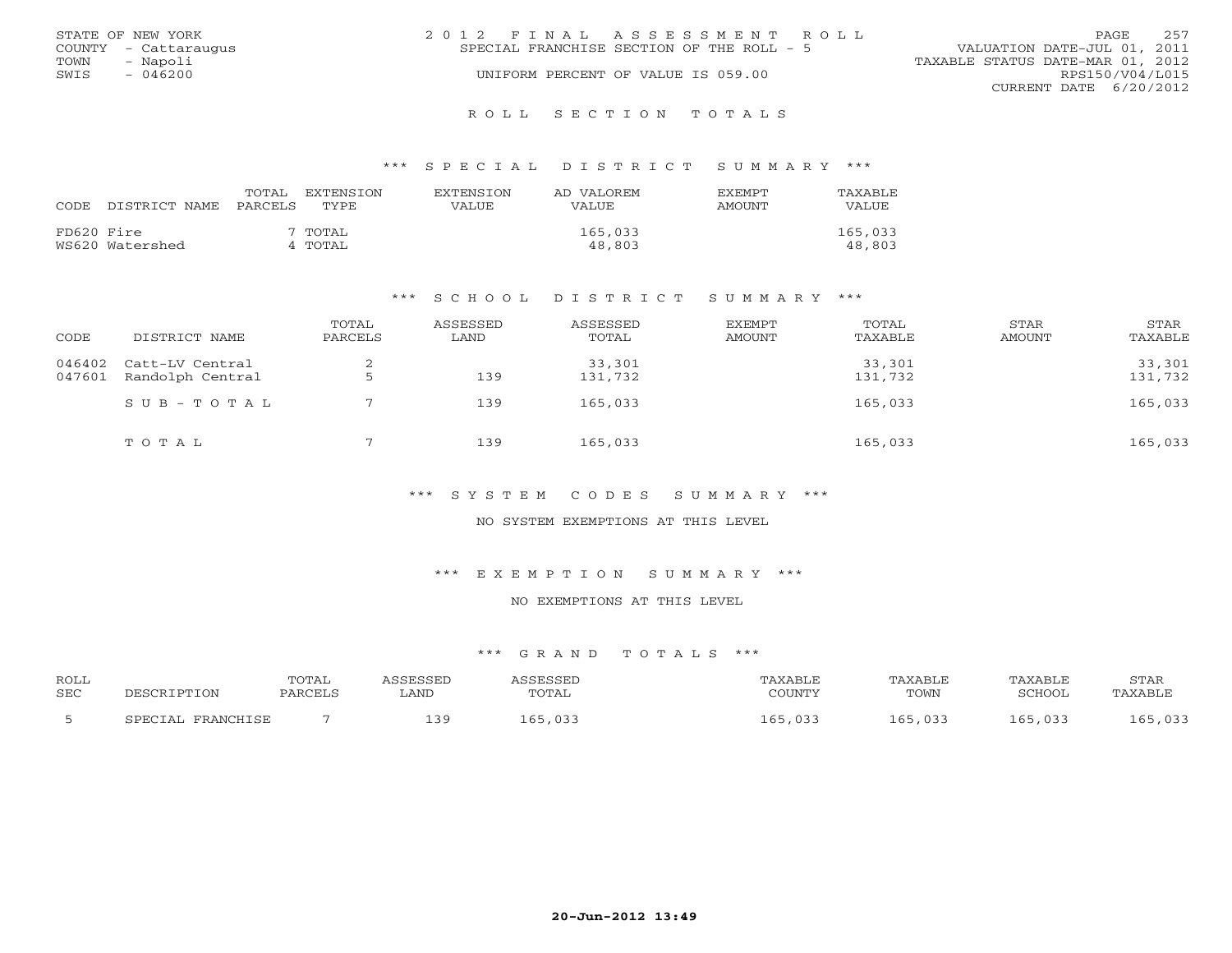## STATE OF NEW YORK 2 0 1 2 F I N A L A S S E S S M E N T R O L L PAGE 258 COUNTY - Cattaraugus UTILITY & R.R. SECTION OF THE ROLL - 6 VALUATION DATE-JUL 01, 2011 TOWN - Napoli TAX MAP NUMBER SEQUENCE TAXABLE STATUS DATE-MAR 01, 2012 SWIS - 046200 UNIFORM PERCENT OF VALUE IS 059.00UNIFORM PERCENT OF VALUE IS 059.00

| 1823<br>$60.000 - 1 - 1.823$<br>882 Elec Trans Imp<br>COUNTY TAXABLE VALUE 499,100<br>Village Of Little Valley<br>Catt-LV Central 046402<br>$\overline{0}$<br>TOWN<br>TAXABLE VALUE<br>499,100<br>499,100<br>499,100<br>Municipal Bldg<br>$00 -03 -08$<br>SCHOOL TAXABLE VALUE<br>Little Valley, NY 14755<br>Poles-2-94 Wire-111 Guy<br>FD620 Fire<br>499,100 TO<br>Light & Power<br>FULL MARKET VALUE<br>845,932<br>*********************<br>Outside Plant<br>1829<br>COUNTY TAXABLE VALUE 23,441<br>662.000-9909-143.800/188<br>884 Elec Dist Out<br>Steuben Rural Electric Co<br>Catt-LV Central 046402<br>0 TOWN<br>TAXABLE VALUE $23,441$<br>L TAXABLE VALUE $23,441$<br>9 Wilson Ave<br>888888<br>23,441<br>SCHOOL TAXABLE VALUE<br>Bath, NY 14810<br>0.1600 - Little Valley<br>FD620 Fire<br>23,441 TO<br>4,688 TO<br>WS620 Watershed<br>Outside Plant<br>1827<br>COUNTY TAXABLE VALUE 13,559<br>662.000-9909-629./188<br>836 Telecom. eq.<br>Catt-LV Central 046402<br>Windstream NewYork, Inc<br>$\overline{0}$<br>TOWN<br>TAXABLE VALUE<br>13,559<br>888888<br>13,559 SCHOOL TAXABLE VALUE<br>FD620 Fire<br>WS620 Watershed<br>Attn: Rash & Assoc Inc<br>13,559<br>0.0750 - Little Valley<br>#503-32-1090<br>13,559 TO<br>Poles, Wire, Cable, Etc<br>2,712 TO<br>PO Box 260888<br>Plano, TX 75026<br>ACRES 0.01<br>22,981<br>FULL MARKET VALUE<br>Outside Plant<br>1944<br>662.000-9909-631.900/188<br>COUNTY TAXABLE VALUE 36,764<br>TOWN TAXABLE VALUE 36,764<br>836 Telecom. eq.<br>Catt-LV Central 046402<br>0 TOWN<br>Verizon New York Inc<br>36,764 SCHOOL TAXABLE VALUE 36,764<br>PO Box 152206<br>888888<br>FD620 Fire<br>Irving, TX 75015-2206<br>0.6700 - Little Valley<br>36,764 TO<br>ws620 Watershed<br>7,353 TO<br>Poles, Wire, Cable, Etc<br>62,312<br>FULL MARKET VALUE<br>*************************<br>2008<br>Outside Plant<br>662.000-9909-810.500/288<br>741 Gas pipeline<br>COUNTY TAXABLE VALUE<br>50,616<br>EmKey Gathering LLC<br>Catt-LV Central 046402<br>$\overline{0}$<br>TOWN<br>TAXABLE VALUE<br>50,616<br>2501 Palermo Dr Suite B<br>888888<br>50,616<br>SCHOOL TAXABLE VALUE<br>50,616<br>FD620 Fire<br>Erie, PA 16506<br>0.7300 - Little Valley<br>50,616 TO<br>Total Pipeline<br>ACRES<br>0.01<br>85,790<br>FULL MARKET VALUE<br>* * * * * * * * * * * * * * * * * | TAX MAP PARCEL NUMBER<br>CURRENT OWNERS NAME | PROPERTY LOCATION & CLASS ASSESSMENT<br>SCHOOL DISTRICT | LAND  | TAX DESCRIPTION TAXABLE VALUE | EXEMPTION CODE-----------------COUNTY-------TOWN------SCHOOL |
|----------------------------------------------------------------------------------------------------------------------------------------------------------------------------------------------------------------------------------------------------------------------------------------------------------------------------------------------------------------------------------------------------------------------------------------------------------------------------------------------------------------------------------------------------------------------------------------------------------------------------------------------------------------------------------------------------------------------------------------------------------------------------------------------------------------------------------------------------------------------------------------------------------------------------------------------------------------------------------------------------------------------------------------------------------------------------------------------------------------------------------------------------------------------------------------------------------------------------------------------------------------------------------------------------------------------------------------------------------------------------------------------------------------------------------------------------------------------------------------------------------------------------------------------------------------------------------------------------------------------------------------------------------------------------------------------------------------------------------------------------------------------------------------------------------------------------------------------------------------------------------------------------------------------------------------------------------------------------------------------------------------------------------------------------------------------------------------------------------------------------------------------------------------------------------------------------------------------------------------------------------------------------------------------------------------|----------------------------------------------|---------------------------------------------------------|-------|-------------------------------|--------------------------------------------------------------|
|                                                                                                                                                                                                                                                                                                                                                                                                                                                                                                                                                                                                                                                                                                                                                                                                                                                                                                                                                                                                                                                                                                                                                                                                                                                                                                                                                                                                                                                                                                                                                                                                                                                                                                                                                                                                                                                                                                                                                                                                                                                                                                                                                                                                                                                                                                                | CURRENT OWNERS ADDRESS                       | PARCEL SIZE/GRID COORD                                  | TOTAL | SPECIAL DISTRICTS             | ACCOUNT NO.                                                  |
|                                                                                                                                                                                                                                                                                                                                                                                                                                                                                                                                                                                                                                                                                                                                                                                                                                                                                                                                                                                                                                                                                                                                                                                                                                                                                                                                                                                                                                                                                                                                                                                                                                                                                                                                                                                                                                                                                                                                                                                                                                                                                                                                                                                                                                                                                                                |                                              |                                                         |       |                               |                                                              |
|                                                                                                                                                                                                                                                                                                                                                                                                                                                                                                                                                                                                                                                                                                                                                                                                                                                                                                                                                                                                                                                                                                                                                                                                                                                                                                                                                                                                                                                                                                                                                                                                                                                                                                                                                                                                                                                                                                                                                                                                                                                                                                                                                                                                                                                                                                                |                                              |                                                         |       |                               |                                                              |
|                                                                                                                                                                                                                                                                                                                                                                                                                                                                                                                                                                                                                                                                                                                                                                                                                                                                                                                                                                                                                                                                                                                                                                                                                                                                                                                                                                                                                                                                                                                                                                                                                                                                                                                                                                                                                                                                                                                                                                                                                                                                                                                                                                                                                                                                                                                |                                              |                                                         |       |                               |                                                              |
|                                                                                                                                                                                                                                                                                                                                                                                                                                                                                                                                                                                                                                                                                                                                                                                                                                                                                                                                                                                                                                                                                                                                                                                                                                                                                                                                                                                                                                                                                                                                                                                                                                                                                                                                                                                                                                                                                                                                                                                                                                                                                                                                                                                                                                                                                                                |                                              |                                                         |       |                               |                                                              |
|                                                                                                                                                                                                                                                                                                                                                                                                                                                                                                                                                                                                                                                                                                                                                                                                                                                                                                                                                                                                                                                                                                                                                                                                                                                                                                                                                                                                                                                                                                                                                                                                                                                                                                                                                                                                                                                                                                                                                                                                                                                                                                                                                                                                                                                                                                                |                                              |                                                         |       |                               |                                                              |
|                                                                                                                                                                                                                                                                                                                                                                                                                                                                                                                                                                                                                                                                                                                                                                                                                                                                                                                                                                                                                                                                                                                                                                                                                                                                                                                                                                                                                                                                                                                                                                                                                                                                                                                                                                                                                                                                                                                                                                                                                                                                                                                                                                                                                                                                                                                |                                              |                                                         |       |                               |                                                              |
|                                                                                                                                                                                                                                                                                                                                                                                                                                                                                                                                                                                                                                                                                                                                                                                                                                                                                                                                                                                                                                                                                                                                                                                                                                                                                                                                                                                                                                                                                                                                                                                                                                                                                                                                                                                                                                                                                                                                                                                                                                                                                                                                                                                                                                                                                                                |                                              |                                                         |       |                               |                                                              |
|                                                                                                                                                                                                                                                                                                                                                                                                                                                                                                                                                                                                                                                                                                                                                                                                                                                                                                                                                                                                                                                                                                                                                                                                                                                                                                                                                                                                                                                                                                                                                                                                                                                                                                                                                                                                                                                                                                                                                                                                                                                                                                                                                                                                                                                                                                                |                                              |                                                         |       |                               |                                                              |
|                                                                                                                                                                                                                                                                                                                                                                                                                                                                                                                                                                                                                                                                                                                                                                                                                                                                                                                                                                                                                                                                                                                                                                                                                                                                                                                                                                                                                                                                                                                                                                                                                                                                                                                                                                                                                                                                                                                                                                                                                                                                                                                                                                                                                                                                                                                |                                              |                                                         |       |                               |                                                              |
|                                                                                                                                                                                                                                                                                                                                                                                                                                                                                                                                                                                                                                                                                                                                                                                                                                                                                                                                                                                                                                                                                                                                                                                                                                                                                                                                                                                                                                                                                                                                                                                                                                                                                                                                                                                                                                                                                                                                                                                                                                                                                                                                                                                                                                                                                                                |                                              |                                                         |       |                               |                                                              |
|                                                                                                                                                                                                                                                                                                                                                                                                                                                                                                                                                                                                                                                                                                                                                                                                                                                                                                                                                                                                                                                                                                                                                                                                                                                                                                                                                                                                                                                                                                                                                                                                                                                                                                                                                                                                                                                                                                                                                                                                                                                                                                                                                                                                                                                                                                                |                                              |                                                         |       |                               |                                                              |
|                                                                                                                                                                                                                                                                                                                                                                                                                                                                                                                                                                                                                                                                                                                                                                                                                                                                                                                                                                                                                                                                                                                                                                                                                                                                                                                                                                                                                                                                                                                                                                                                                                                                                                                                                                                                                                                                                                                                                                                                                                                                                                                                                                                                                                                                                                                |                                              |                                                         |       |                               |                                                              |
|                                                                                                                                                                                                                                                                                                                                                                                                                                                                                                                                                                                                                                                                                                                                                                                                                                                                                                                                                                                                                                                                                                                                                                                                                                                                                                                                                                                                                                                                                                                                                                                                                                                                                                                                                                                                                                                                                                                                                                                                                                                                                                                                                                                                                                                                                                                |                                              |                                                         |       |                               |                                                              |
|                                                                                                                                                                                                                                                                                                                                                                                                                                                                                                                                                                                                                                                                                                                                                                                                                                                                                                                                                                                                                                                                                                                                                                                                                                                                                                                                                                                                                                                                                                                                                                                                                                                                                                                                                                                                                                                                                                                                                                                                                                                                                                                                                                                                                                                                                                                |                                              |                                                         |       |                               |                                                              |
|                                                                                                                                                                                                                                                                                                                                                                                                                                                                                                                                                                                                                                                                                                                                                                                                                                                                                                                                                                                                                                                                                                                                                                                                                                                                                                                                                                                                                                                                                                                                                                                                                                                                                                                                                                                                                                                                                                                                                                                                                                                                                                                                                                                                                                                                                                                |                                              |                                                         |       |                               |                                                              |
|                                                                                                                                                                                                                                                                                                                                                                                                                                                                                                                                                                                                                                                                                                                                                                                                                                                                                                                                                                                                                                                                                                                                                                                                                                                                                                                                                                                                                                                                                                                                                                                                                                                                                                                                                                                                                                                                                                                                                                                                                                                                                                                                                                                                                                                                                                                |                                              |                                                         |       |                               |                                                              |
|                                                                                                                                                                                                                                                                                                                                                                                                                                                                                                                                                                                                                                                                                                                                                                                                                                                                                                                                                                                                                                                                                                                                                                                                                                                                                                                                                                                                                                                                                                                                                                                                                                                                                                                                                                                                                                                                                                                                                                                                                                                                                                                                                                                                                                                                                                                |                                              |                                                         |       |                               |                                                              |
|                                                                                                                                                                                                                                                                                                                                                                                                                                                                                                                                                                                                                                                                                                                                                                                                                                                                                                                                                                                                                                                                                                                                                                                                                                                                                                                                                                                                                                                                                                                                                                                                                                                                                                                                                                                                                                                                                                                                                                                                                                                                                                                                                                                                                                                                                                                |                                              |                                                         |       |                               |                                                              |
|                                                                                                                                                                                                                                                                                                                                                                                                                                                                                                                                                                                                                                                                                                                                                                                                                                                                                                                                                                                                                                                                                                                                                                                                                                                                                                                                                                                                                                                                                                                                                                                                                                                                                                                                                                                                                                                                                                                                                                                                                                                                                                                                                                                                                                                                                                                |                                              |                                                         |       |                               |                                                              |
|                                                                                                                                                                                                                                                                                                                                                                                                                                                                                                                                                                                                                                                                                                                                                                                                                                                                                                                                                                                                                                                                                                                                                                                                                                                                                                                                                                                                                                                                                                                                                                                                                                                                                                                                                                                                                                                                                                                                                                                                                                                                                                                                                                                                                                                                                                                |                                              |                                                         |       |                               |                                                              |
|                                                                                                                                                                                                                                                                                                                                                                                                                                                                                                                                                                                                                                                                                                                                                                                                                                                                                                                                                                                                                                                                                                                                                                                                                                                                                                                                                                                                                                                                                                                                                                                                                                                                                                                                                                                                                                                                                                                                                                                                                                                                                                                                                                                                                                                                                                                |                                              |                                                         |       |                               |                                                              |
|                                                                                                                                                                                                                                                                                                                                                                                                                                                                                                                                                                                                                                                                                                                                                                                                                                                                                                                                                                                                                                                                                                                                                                                                                                                                                                                                                                                                                                                                                                                                                                                                                                                                                                                                                                                                                                                                                                                                                                                                                                                                                                                                                                                                                                                                                                                |                                              |                                                         |       |                               |                                                              |
|                                                                                                                                                                                                                                                                                                                                                                                                                                                                                                                                                                                                                                                                                                                                                                                                                                                                                                                                                                                                                                                                                                                                                                                                                                                                                                                                                                                                                                                                                                                                                                                                                                                                                                                                                                                                                                                                                                                                                                                                                                                                                                                                                                                                                                                                                                                |                                              |                                                         |       |                               |                                                              |
|                                                                                                                                                                                                                                                                                                                                                                                                                                                                                                                                                                                                                                                                                                                                                                                                                                                                                                                                                                                                                                                                                                                                                                                                                                                                                                                                                                                                                                                                                                                                                                                                                                                                                                                                                                                                                                                                                                                                                                                                                                                                                                                                                                                                                                                                                                                |                                              |                                                         |       |                               |                                                              |
|                                                                                                                                                                                                                                                                                                                                                                                                                                                                                                                                                                                                                                                                                                                                                                                                                                                                                                                                                                                                                                                                                                                                                                                                                                                                                                                                                                                                                                                                                                                                                                                                                                                                                                                                                                                                                                                                                                                                                                                                                                                                                                                                                                                                                                                                                                                |                                              |                                                         |       |                               |                                                              |
|                                                                                                                                                                                                                                                                                                                                                                                                                                                                                                                                                                                                                                                                                                                                                                                                                                                                                                                                                                                                                                                                                                                                                                                                                                                                                                                                                                                                                                                                                                                                                                                                                                                                                                                                                                                                                                                                                                                                                                                                                                                                                                                                                                                                                                                                                                                |                                              |                                                         |       |                               |                                                              |
|                                                                                                                                                                                                                                                                                                                                                                                                                                                                                                                                                                                                                                                                                                                                                                                                                                                                                                                                                                                                                                                                                                                                                                                                                                                                                                                                                                                                                                                                                                                                                                                                                                                                                                                                                                                                                                                                                                                                                                                                                                                                                                                                                                                                                                                                                                                |                                              |                                                         |       |                               |                                                              |
|                                                                                                                                                                                                                                                                                                                                                                                                                                                                                                                                                                                                                                                                                                                                                                                                                                                                                                                                                                                                                                                                                                                                                                                                                                                                                                                                                                                                                                                                                                                                                                                                                                                                                                                                                                                                                                                                                                                                                                                                                                                                                                                                                                                                                                                                                                                |                                              |                                                         |       |                               |                                                              |
|                                                                                                                                                                                                                                                                                                                                                                                                                                                                                                                                                                                                                                                                                                                                                                                                                                                                                                                                                                                                                                                                                                                                                                                                                                                                                                                                                                                                                                                                                                                                                                                                                                                                                                                                                                                                                                                                                                                                                                                                                                                                                                                                                                                                                                                                                                                |                                              |                                                         |       |                               |                                                              |
|                                                                                                                                                                                                                                                                                                                                                                                                                                                                                                                                                                                                                                                                                                                                                                                                                                                                                                                                                                                                                                                                                                                                                                                                                                                                                                                                                                                                                                                                                                                                                                                                                                                                                                                                                                                                                                                                                                                                                                                                                                                                                                                                                                                                                                                                                                                |                                              |                                                         |       |                               |                                                              |
|                                                                                                                                                                                                                                                                                                                                                                                                                                                                                                                                                                                                                                                                                                                                                                                                                                                                                                                                                                                                                                                                                                                                                                                                                                                                                                                                                                                                                                                                                                                                                                                                                                                                                                                                                                                                                                                                                                                                                                                                                                                                                                                                                                                                                                                                                                                |                                              |                                                         |       |                               |                                                              |
|                                                                                                                                                                                                                                                                                                                                                                                                                                                                                                                                                                                                                                                                                                                                                                                                                                                                                                                                                                                                                                                                                                                                                                                                                                                                                                                                                                                                                                                                                                                                                                                                                                                                                                                                                                                                                                                                                                                                                                                                                                                                                                                                                                                                                                                                                                                |                                              |                                                         |       |                               |                                                              |
|                                                                                                                                                                                                                                                                                                                                                                                                                                                                                                                                                                                                                                                                                                                                                                                                                                                                                                                                                                                                                                                                                                                                                                                                                                                                                                                                                                                                                                                                                                                                                                                                                                                                                                                                                                                                                                                                                                                                                                                                                                                                                                                                                                                                                                                                                                                |                                              |                                                         |       |                               |                                                              |
|                                                                                                                                                                                                                                                                                                                                                                                                                                                                                                                                                                                                                                                                                                                                                                                                                                                                                                                                                                                                                                                                                                                                                                                                                                                                                                                                                                                                                                                                                                                                                                                                                                                                                                                                                                                                                                                                                                                                                                                                                                                                                                                                                                                                                                                                                                                |                                              |                                                         |       |                               |                                                              |
|                                                                                                                                                                                                                                                                                                                                                                                                                                                                                                                                                                                                                                                                                                                                                                                                                                                                                                                                                                                                                                                                                                                                                                                                                                                                                                                                                                                                                                                                                                                                                                                                                                                                                                                                                                                                                                                                                                                                                                                                                                                                                                                                                                                                                                                                                                                |                                              |                                                         |       |                               |                                                              |
|                                                                                                                                                                                                                                                                                                                                                                                                                                                                                                                                                                                                                                                                                                                                                                                                                                                                                                                                                                                                                                                                                                                                                                                                                                                                                                                                                                                                                                                                                                                                                                                                                                                                                                                                                                                                                                                                                                                                                                                                                                                                                                                                                                                                                                                                                                                |                                              |                                                         |       |                               |                                                              |
|                                                                                                                                                                                                                                                                                                                                                                                                                                                                                                                                                                                                                                                                                                                                                                                                                                                                                                                                                                                                                                                                                                                                                                                                                                                                                                                                                                                                                                                                                                                                                                                                                                                                                                                                                                                                                                                                                                                                                                                                                                                                                                                                                                                                                                                                                                                |                                              |                                                         |       |                               |                                                              |
|                                                                                                                                                                                                                                                                                                                                                                                                                                                                                                                                                                                                                                                                                                                                                                                                                                                                                                                                                                                                                                                                                                                                                                                                                                                                                                                                                                                                                                                                                                                                                                                                                                                                                                                                                                                                                                                                                                                                                                                                                                                                                                                                                                                                                                                                                                                |                                              |                                                         |       |                               |                                                              |
|                                                                                                                                                                                                                                                                                                                                                                                                                                                                                                                                                                                                                                                                                                                                                                                                                                                                                                                                                                                                                                                                                                                                                                                                                                                                                                                                                                                                                                                                                                                                                                                                                                                                                                                                                                                                                                                                                                                                                                                                                                                                                                                                                                                                                                                                                                                |                                              |                                                         |       |                               |                                                              |
|                                                                                                                                                                                                                                                                                                                                                                                                                                                                                                                                                                                                                                                                                                                                                                                                                                                                                                                                                                                                                                                                                                                                                                                                                                                                                                                                                                                                                                                                                                                                                                                                                                                                                                                                                                                                                                                                                                                                                                                                                                                                                                                                                                                                                                                                                                                |                                              |                                                         |       |                               |                                                              |
|                                                                                                                                                                                                                                                                                                                                                                                                                                                                                                                                                                                                                                                                                                                                                                                                                                                                                                                                                                                                                                                                                                                                                                                                                                                                                                                                                                                                                                                                                                                                                                                                                                                                                                                                                                                                                                                                                                                                                                                                                                                                                                                                                                                                                                                                                                                |                                              |                                                         |       |                               |                                                              |
|                                                                                                                                                                                                                                                                                                                                                                                                                                                                                                                                                                                                                                                                                                                                                                                                                                                                                                                                                                                                                                                                                                                                                                                                                                                                                                                                                                                                                                                                                                                                                                                                                                                                                                                                                                                                                                                                                                                                                                                                                                                                                                                                                                                                                                                                                                                |                                              |                                                         |       |                               |                                                              |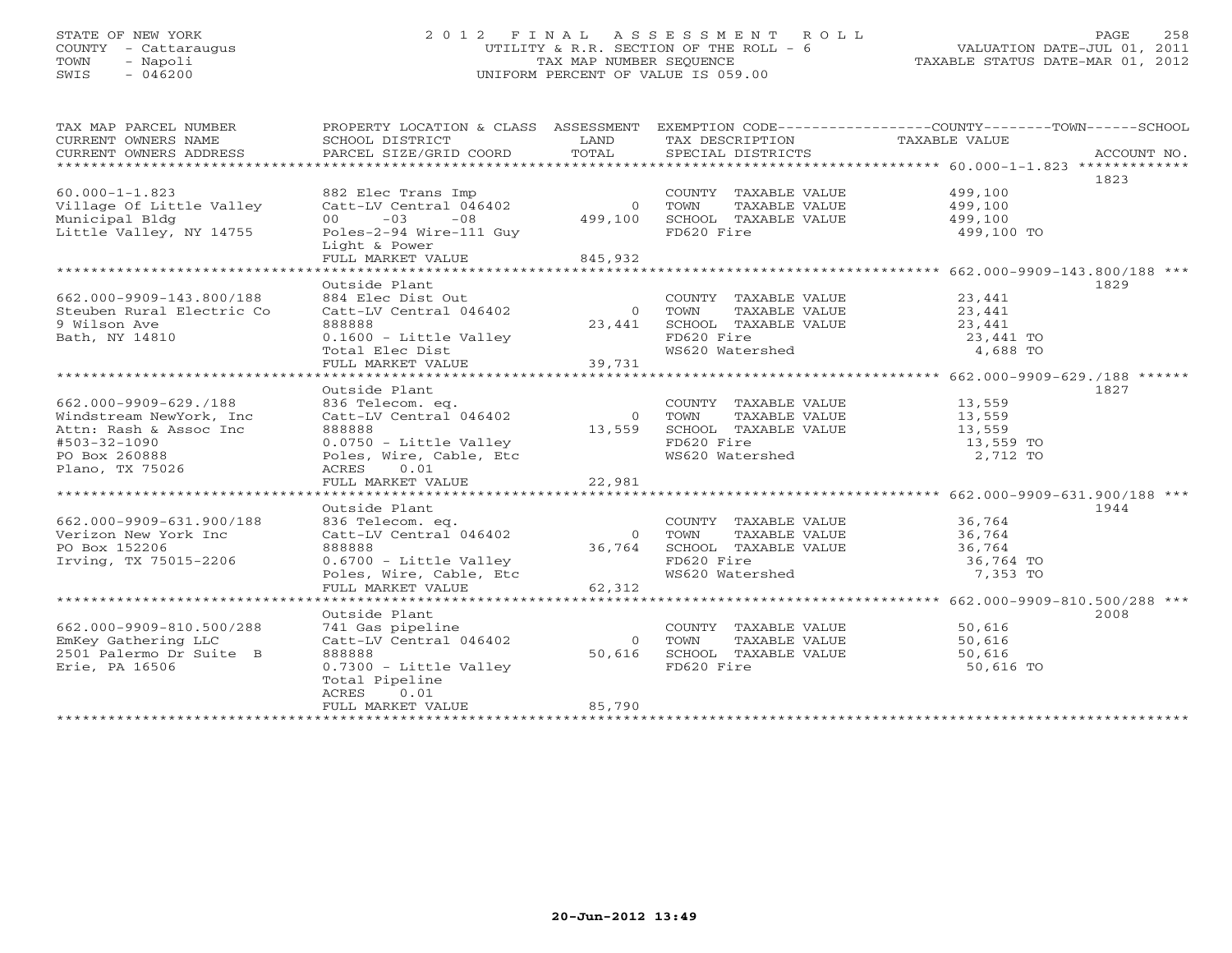## STATE OF NEW YORK 259 2012 FINAL ASSESSMENT ROLL PAGE 259 COUNTY - Cattaraugus UTILITY & R.R. SECTION OF THE ROLL - 6 VALUATION DATE-JUL 01, 2011 TOWN - Napoli TAX MAP NUMBER SEQUENCE TAXABLE STATUS DATE-MAR 01, 2012 SWIS - 046200 UNIFORM PERCENT OF VALUE IS 059.00

| TAX MAP PARCEL NUMBER<br>CURRENT OWNERS NAME<br>CURRENT OWNERS ADDRESS<br>********************                                  | PROPERTY LOCATION & CLASS ASSESSMENT<br>SCHOOL DISTRICT<br>PARCEL SIZE/GRID COORD                                                           | LAND<br>TOTAL                 | TAX DESCRIPTION<br>SPECIAL DISTRICTS                                                                   | EXEMPTION CODE-----------------COUNTY-------TOWN-----SCHOOL<br>TAXABLE VALUE | ACCOUNT NO. |
|---------------------------------------------------------------------------------------------------------------------------------|---------------------------------------------------------------------------------------------------------------------------------------------|-------------------------------|--------------------------------------------------------------------------------------------------------|------------------------------------------------------------------------------|-------------|
| 662.000-9910-143.800/188<br>Steuben Rural Electric Co<br>9 Wilson Ave<br>Bath, NY 14810-1633                                    | Outside Plant<br>884 Elec Dist Out<br>Catt-LV Central 046402<br>888888<br>$0.0400 - \text{Cattaraugus}$<br>Total Elec Dist<br>0.01<br>ACRES | $\circ$<br>5,860              | COUNTY TAXABLE VALUE<br>TAXABLE VALUE<br>TOWN<br>SCHOOL TAXABLE VALUE<br>FD620 Fire<br>WS620 Watershed | 5,860<br>5,860<br>5,860<br>5,860 TO<br>1,172 TO                              | 1947        |
|                                                                                                                                 | FULL MARKET VALUE<br>*******************************                                                                                        | 9,932                         |                                                                                                        | *************** 662.000-9913-123.700/288 ***                                 |             |
| 662.000-9913-123.700/288<br>National Fuel Gas Dist<br>Real Property Tax Service<br>10 Lafayette Sq Rm 1000<br>Buffalo, NY 14203 | Outside Plant<br>885 Gas Outside Pla<br>Randolph Centra 047601<br>888888<br>$1.0000 - Random$<br>Total Gas Dist<br>FULL MARKET VALUE        | $\Omega$<br>54,500<br>92,373  | COUNTY TAXABLE VALUE<br>TOWN<br>TAXABLE VALUE<br>SCHOOL TAXABLE VALUE<br>FD620 Fire<br>WS620 Watershed | 54,500<br>54,500<br>54,500<br>54,500 TO<br>10,900 TO                         | 1831        |
|                                                                                                                                 | <b>++++++++++++++++++</b>                                                                                                                   |                               |                                                                                                        | ************* 662.000-9913-131.600/188 ***                                   |             |
| 662.000-9913-131.600/188<br>Nys Electric & Gas Corp<br>PO Box 3287<br>Ithaca, NY 14852-3287                                     | Outside Plant<br>884 Elec Dist Out<br>Randolph Centra 047601<br>888888<br>$1.0000 - Random$<br>Total Elec Dist<br>ACRES<br>0.01             | $\circ$<br>162,600            | COUNTY TAXABLE VALUE<br>TAXABLE VALUE<br>TOWN<br>SCHOOL TAXABLE VALUE<br>FD620 Fire<br>WS620 Watershed | 162,600<br>162,600<br>162,600<br>162,600 TO<br>32,520 TO                     | 1828        |
|                                                                                                                                 | FULL MARKET VALUE                                                                                                                           | 275,593                       |                                                                                                        |                                                                              |             |
| 662.000-9913-132.350/188<br>Niagara Mohawk Power Corp<br>300 Erie Blvd West<br>Syracuse, NY 13202                               | Outside Plant<br>884 Elec Dist Out<br>Randolph Centra 047601<br>888888<br>$1.0000 - Random$<br>Total Elec Dist<br>FULL MARKET VALUE         | $\circ$<br>100<br>169         | COUNTY TAXABLE VALUE<br>TOWN<br>TAXABLE VALUE<br>SCHOOL TAXABLE VALUE<br>FD620 Fire                    | 100<br>100<br>100<br>100 TO                                                  | 2089        |
|                                                                                                                                 | Outside Plant                                                                                                                               |                               |                                                                                                        |                                                                              | 1948        |
| 662.000-9913-143.800/188<br>Steuben Rural Electric Co<br>9 Wilson Ave<br>Bath, NY 14810                                         | 884 Elec Dist Out<br>Randolph Centra 047601<br>888888<br>$0.8000 - Random$<br>Total Elec Dist<br>FULL MARKET VALUE                          | $\circ$<br>117,205<br>198,653 | COUNTY TAXABLE VALUE<br>TAXABLE VALUE<br>TOWN<br>SCHOOL TAXABLE VALUE<br>FD620 Fire<br>WS620 Watershed | 117,205<br>117,205<br>117,205<br>117,205 TO<br>23,441 TO                     |             |
|                                                                                                                                 |                                                                                                                                             |                               |                                                                                                        |                                                                              |             |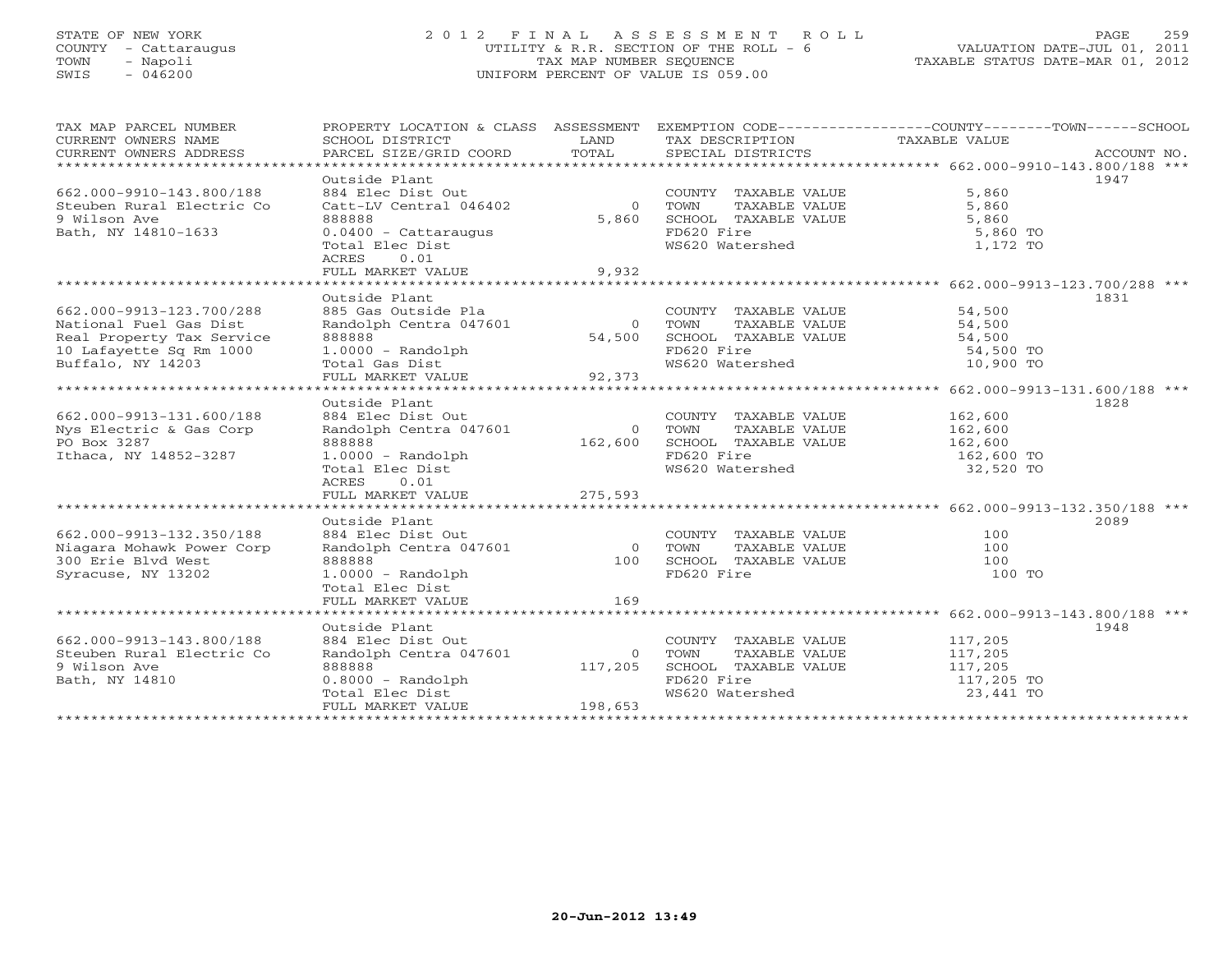## STATE OF NEW YORK 2 0 1 2 F I N A L A S S E S S M E N T R O L L PAGE 260 COUNTY - Cattaraugus UTILITY & R.R. SECTION OF THE ROLL - 6 VALUATION DATE-JUL 01, 2011 TOWN - Napoli TAX MAP NUMBER SEQUENCE TAXABLE STATUS DATE-MAR 01, 2012 SWIS - 046200 UNIFORM PERCENT OF VALUE IS 059.00

| TAX MAP PARCEL NUMBER    | PROPERTY LOCATION & CLASS ASSESSMENT |                | EXEMPTION CODE-----------------COUNTY-------TOWN-----SCHOOL |            |      |
|--------------------------|--------------------------------------|----------------|-------------------------------------------------------------|------------|------|
| CURRENT OWNERS NAME      | SCHOOL DISTRICT                      | LAND           | TAX DESCRIPTION TAXABLE VALUE                               |            |      |
|                          |                                      |                |                                                             |            |      |
|                          |                                      |                |                                                             |            |      |
|                          | Outside Plant                        |                |                                                             |            | 1942 |
| 662.000-9913-629./188    | 836 Telecom. eq.                     |                | COUNTY TAXABLE VALUE                                        | 167,228    |      |
| Windstream New York Inc  | Randolph Centra 047601               | $\overline{0}$ | TOWN<br>TAXABLE VALUE                                       | 167,228    |      |
| Attn: Rash & Assoc Inc   | 888888                               | 167,228        | SCHOOL TAXABLE VALUE                                        | 167,228    |      |
| PO Box 260888            | 0.9250 - Randolph                    |                | FD620 Fire                                                  | 167,228 TO |      |
| Plano, TX 75026          | Poles, Wire, Cable, Etc              |                | WS620 Watershed                                             | 33,446 TO  |      |
|                          | FULL MARKET VALUE                    | 283,437        |                                                             |            |      |
|                          |                                      |                |                                                             |            |      |
|                          | Outside Plant                        |                |                                                             |            | 1825 |
| 662.000-9913-631.900/188 | 836 Telecom. eq.                     |                | COUNTY<br>TAXABLE VALUE                                     | 18,109     |      |
| Verizon New York Inc     | Randolph Centra 047601               | $\overline{0}$ | TOWN<br>TAXABLE VALUE                                       | 18,109     |      |
| PO Box 152206            | 888888                               | 18,109         | SCHOOL TAXABLE VALUE                                        | 18,109     |      |
| Irving, TX 75015-2206    | $0.3300$ - Randolph                  |                | FD620 Fire                                                  | 18,109 TO  |      |
|                          | Poles, Wire, Cable, Etc              |                | WS620 Watershed                                             | 3,622 TO   |      |
|                          | FULL MARKET VALUE                    | 30,693         |                                                             |            |      |
|                          |                                      |                |                                                             |            |      |
|                          | Outside Plant                        |                |                                                             |            | 2009 |
| 662.000-9913-810.500/288 | 741 Gas pipeline                     |                | COUNTY<br>TAXABLE VALUE                                     | 19,684     |      |
| Emkey Gathering, LLC     | Randolph Centra 047601               | $\Omega$       | TAXABLE VALUE<br>TOWN                                       | 19,684     |      |
| 2501 Palermo Dr SuiteB   | 888888                               | 19,684         | SCHOOL TAXABLE VALUE                                        | 19,684     |      |
| Erie, PA 16506           | $0.2700$ - Randolph                  |                | FD620 Fire                                                  | 19,684 TO  |      |
|                          | Total Pipeline                       |                |                                                             |            |      |
|                          | 0.01<br>ACRES                        |                |                                                             |            |      |
|                          | FULL MARKET VALUE                    | 33,363         |                                                             |            |      |
|                          |                                      |                |                                                             |            |      |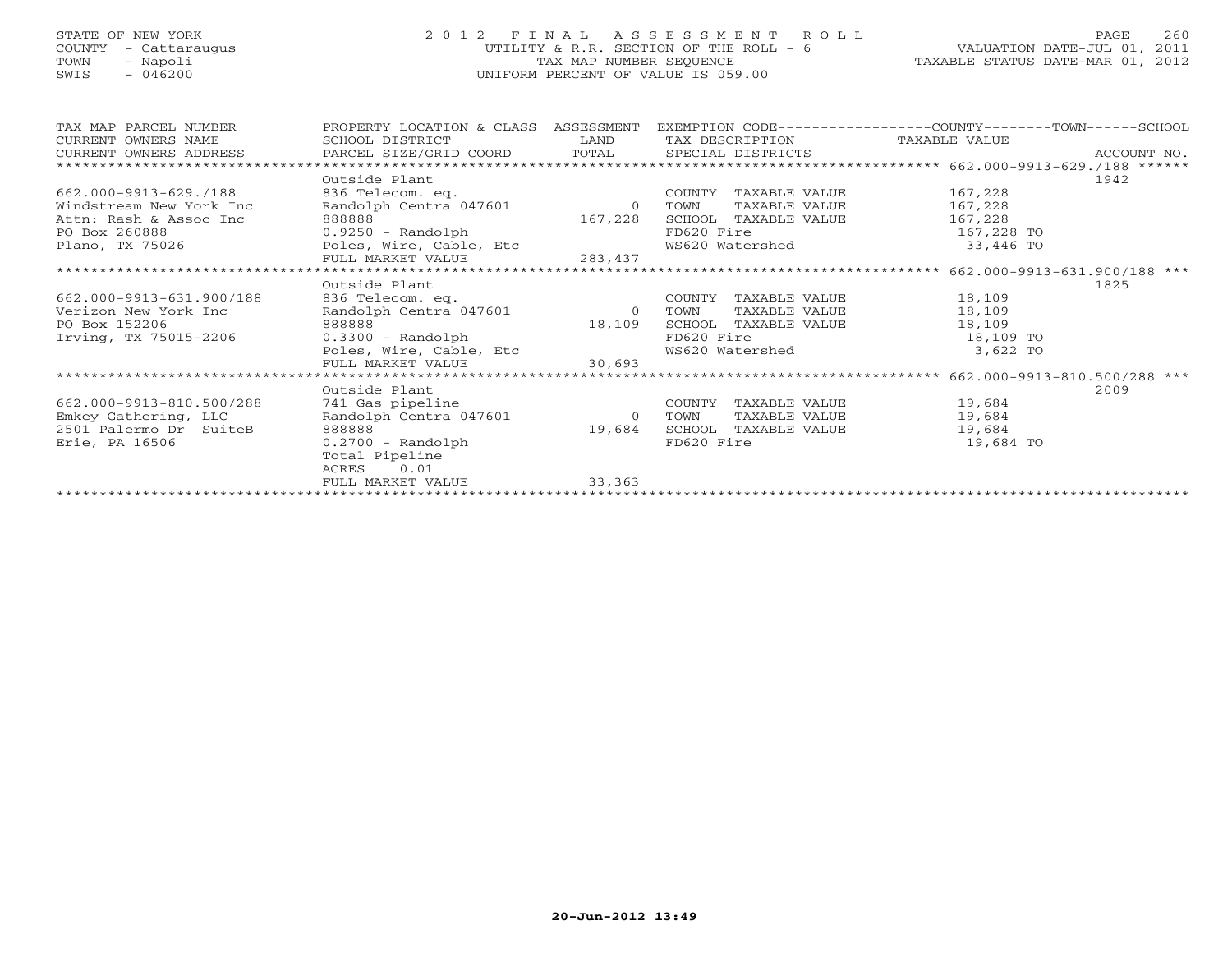|      | STATE OF NEW YORK    | 2012 FINAL ASSESSMENT ROLL             | 261<br>PAGE.                     |
|------|----------------------|----------------------------------------|----------------------------------|
|      | COUNTY - Cattaraugus | UTILITY & R.R. SECTION OF THE ROLL - 6 | VALUATION DATE-JUL 01, 2011      |
| TOWN | - Napoli             |                                        | TAXABLE STATUS DATE-MAR 01, 2012 |
| SWIS | $-046200$            |                                        | RPS150/V04/L015                  |
|      |                      | UNIFORM PERCENT OF VALUE IS 059.00     | CURRENT DATE 6/20/2012           |
|      |                      |                                        |                                  |

## R O L L S U B S E C T I O N - - T O T A L S

#### \*\*\* S P E C I A L D I S T R I C T S U M M A R Y \*\*\*

| CODE       | DISTRICT NAME   | TOTAL<br>PARCELS | EXTENSTON<br>TYPE.  | <b>EXTENSION</b><br>VALUE | AD VALOREM<br><b>VALUE</b> | <b>EXEMPT</b><br>AMOUNT | TAXABLE<br><b>VALUE</b> |
|------------|-----------------|------------------|---------------------|---------------------------|----------------------------|-------------------------|-------------------------|
| FD620 Fire | WS620 Watershed |                  | 13 TOTAL<br>9 TOTAL |                           | 1168,766<br>119,854        |                         | 1168,766<br>119,854     |

#### \*\*\* S C H O O L D I S T R I C T S U M M A R Y \*\*\*

| CODE             | DISTRICT NAME                       | TOTAL<br>PARCELS | ASSESSED<br>LAND | ASSESSED<br>TOTAL  | EXEMPT<br>AMOUNT | TOTAL<br>TAXABLE   | STAR<br>AMOUNT | STAR<br>TAXABLE    |
|------------------|-------------------------------------|------------------|------------------|--------------------|------------------|--------------------|----------------|--------------------|
| 046402<br>047601 | Catt-LV Central<br>Randolph Central |                  |                  | 629,340<br>539,426 |                  | 629,340<br>539,426 |                | 629,340<br>539,426 |
|                  | $SUB - TO T AL$                     | 13               |                  | 1168,766           |                  | 1168,766           |                | 1168,766           |
|                  | TOTAL                               | 13               |                  | 1168,766           |                  | 1168,766           |                | 1168,766           |

#### \*\*\* S Y S T E M C O D E S S U M M A R Y \*\*\*

## NO SYSTEM EXEMPTIONS AT THIS LEVEL

#### \*\*\* E X E M P T I O N S U M M A R Y \*\*\*

## NO EXEMPTIONS AT THIS LEVEL

| <b>ROLL</b><br><b>SEC</b> | PESCRIPTION      | TOTAL<br>PARCELS | <i><b>ISSESSED</b></i><br>∟AND | ASSESSED<br>TOTAL | TAXABLE<br>COUNTY | TAXABLE<br>TOWN | TAXABLE<br>SCHOOL | STAR<br>TAXABLE |
|---------------------------|------------------|------------------|--------------------------------|-------------------|-------------------|-----------------|-------------------|-----------------|
| -6                        | UTILITIES & N.C. |                  |                                | 168,766'          | 1168,766          | 1168,766        | 1168,766          | 1168,766        |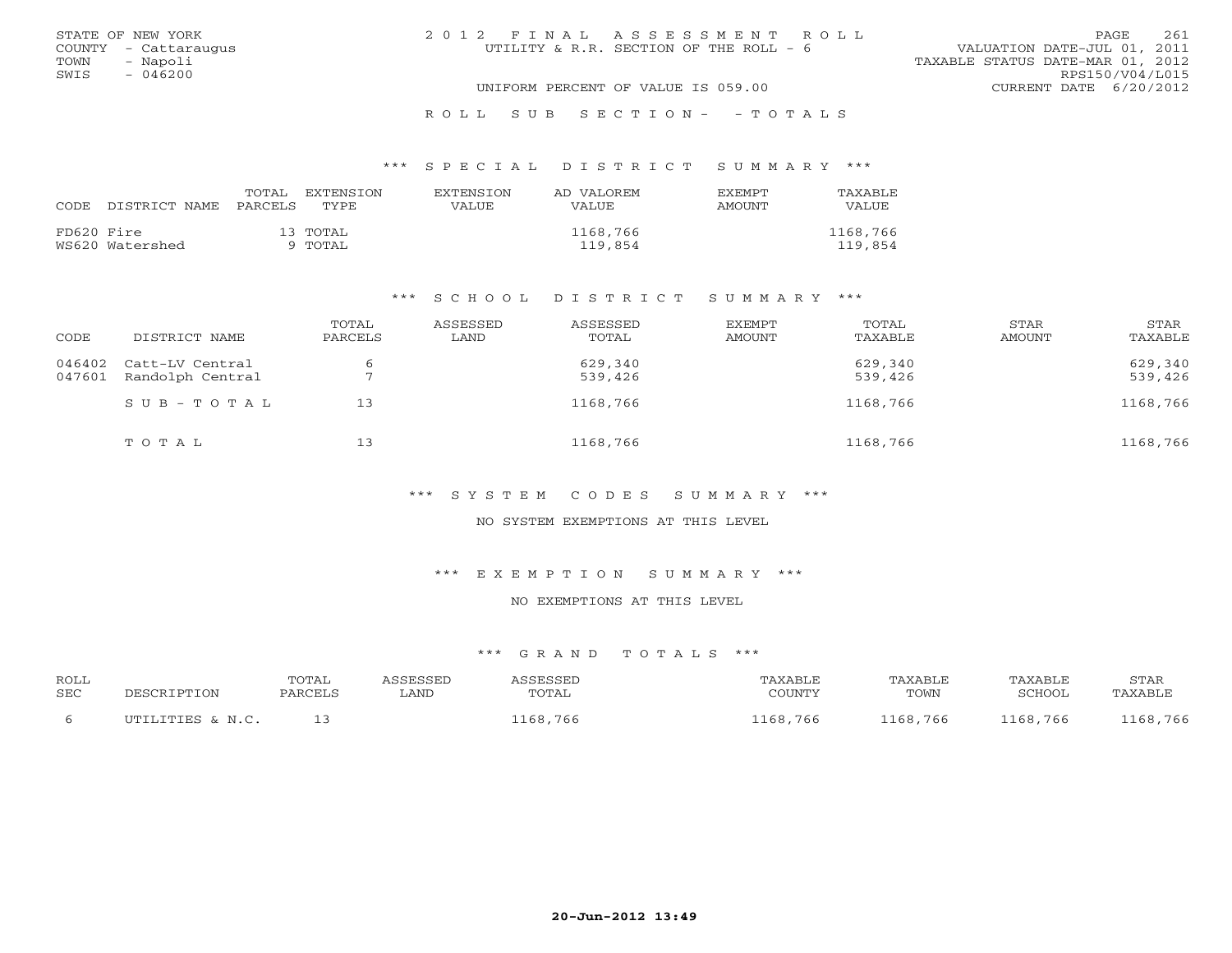|      | STATE OF NEW YORK    | 2012 FINAL ASSESSMENT ROLL                                            | PAGE.                  | 262 |
|------|----------------------|-----------------------------------------------------------------------|------------------------|-----|
|      | COUNTY - Cattaraugus | VALUATION DATE-JUL 01, 2011<br>UTILITY & R.R. SECTION OF THE ROLL - 6 |                        |     |
| TOWN | - Napoli             | TAXABLE STATUS DATE-MAR 01, 2012                                      |                        |     |
| SWIS | $-046200$            | UNIFORM PERCENT OF VALUE IS 059.00                                    | RPS150/V04/L015        |     |
|      |                      |                                                                       | CURRENT DATE 6/20/2012 |     |
|      |                      |                                                                       |                        |     |

#### R O L L S E C T I O N T O T A L S

#### \*\*\* S P E C I A L D I S T R I C T S U M M A R Y \*\*\*

| CODE       | DISTRICT NAME   | TOTAL<br>PARCELS | EXTENSTON<br>TYPE.  | <b>EXTENSION</b><br>VALUE | AD VALOREM<br>VALUE | <b>EXEMPT</b><br><b>AMOUNT</b> | TAXABLE<br>VALUE    |
|------------|-----------------|------------------|---------------------|---------------------------|---------------------|--------------------------------|---------------------|
| FD620 Fire | WS620 Watershed |                  | 13 TOTAL<br>9 TOTAL |                           | 1168,766<br>119,854 |                                | 1168,766<br>119,854 |

#### \*\*\* S C H O O L D I S T R I C T S U M M A R Y \*\*\*

| CODE             | DISTRICT NAME                       | TOTAL<br>PARCELS | ASSESSED<br>LAND | ASSESSED<br>TOTAL  | EXEMPT<br>AMOUNT | TOTAL<br>TAXABLE   | STAR<br>AMOUNT | STAR<br>TAXABLE    |
|------------------|-------------------------------------|------------------|------------------|--------------------|------------------|--------------------|----------------|--------------------|
| 046402<br>047601 | Catt-LV Central<br>Randolph Central |                  |                  | 629,340<br>539,426 |                  | 629,340<br>539,426 |                | 629,340<br>539,426 |
|                  | $SUB - TO T AL$                     | 13               |                  | 1168,766           |                  | 1168,766           |                | 1168,766           |
|                  | TOTAL                               | 13               |                  | 1168,766           |                  | 1168,766           |                | 1168,766           |

#### \*\*\* S Y S T E M C O D E S S U M M A R Y \*\*\*

## NO SYSTEM EXEMPTIONS AT THIS LEVEL

#### \*\*\* E X E M P T I O N S U M M A R Y \*\*\*

## NO EXEMPTIONS AT THIS LEVEL

| <b>ROLL</b> | DESCRIPTION      | <b>TOTAL</b> | <i><b>ASSESSED</b></i> | ASSESSED | TAXABLE  | TAXABLE  | TAXABLE  | STAR     |
|-------------|------------------|--------------|------------------------|----------|----------|----------|----------|----------|
| <b>SEC</b>  |                  | PARCELS      | . AND                  | TOTAL    | COUNTY   | TOWN     | SCHOOL   | TAXABLE  |
|             | UTILITIES & N.C. |              |                        | 1168,766 | 1168,766 | 1168,766 | 1168,766 | 1168,766 |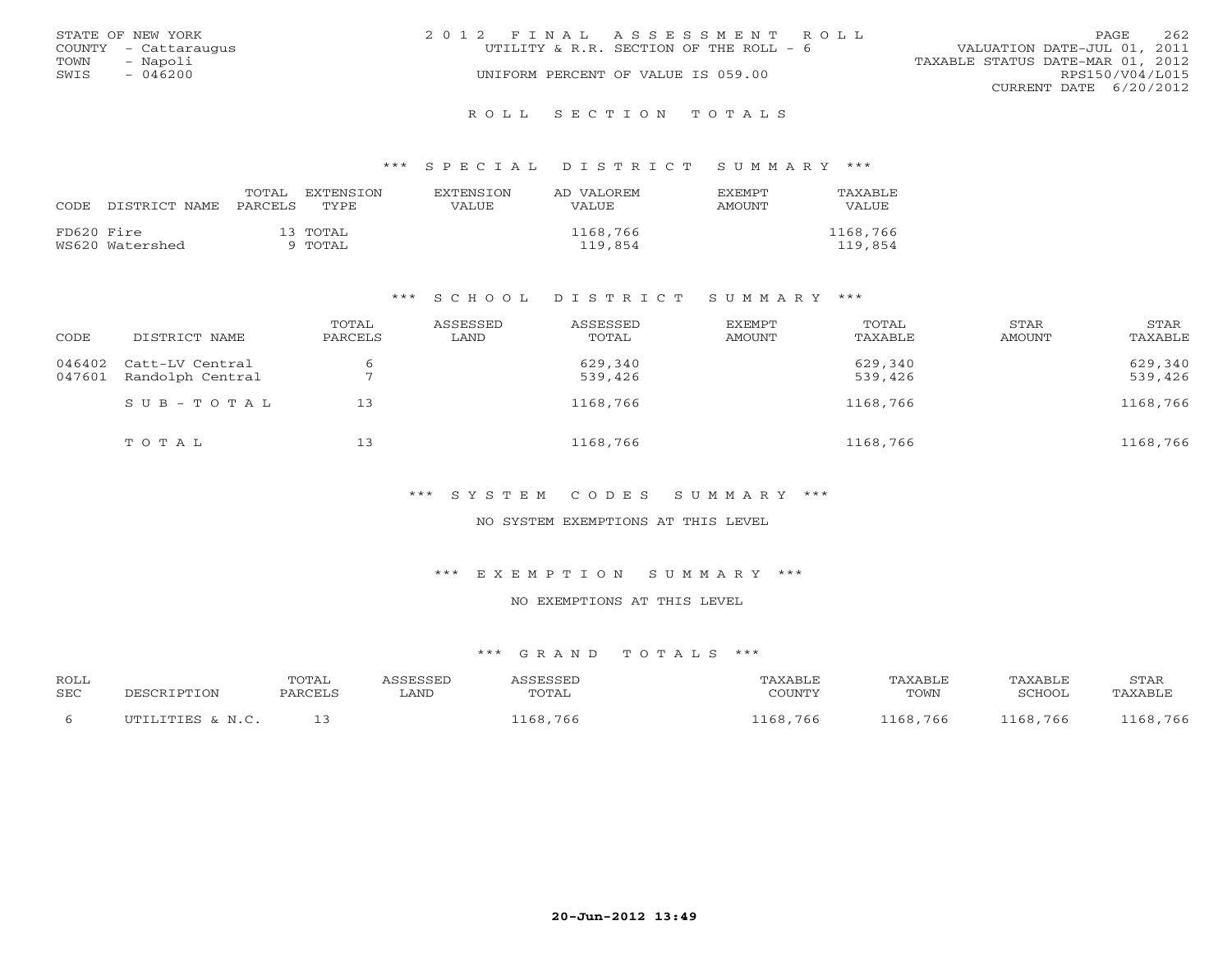# STATE OF NEW YORK 2 0 1 2 F I N A L A S S E S S M E N T R O L L PAGE 263 COUNTY - Cattaraugus WHOLLY EXEMPT SECTION OF THE ROLL - 8 VALUATION DATE-JUL 01, 2011 TOWN - Napoli TAX MAP NUMBER SEQUENCE TAXABLE STATUS DATE-MAR 01, 2012 SWIS - 046200 UNIFORM PERCENT OF VALUE IS 059.00

| TAX MAP PARCEL NUMBER     | PROPERTY LOCATION & CLASS ASSESSMENT        |                         | EXEMPTION CODE----------------COUNTY-------TOWN------SCHOOL   |                |        |             |
|---------------------------|---------------------------------------------|-------------------------|---------------------------------------------------------------|----------------|--------|-------------|
| CURRENT OWNERS NAME       | SCHOOL DISTRICT                             | LAND                    | TAX DESCRIPTION                                               | TAXABLE VALUE  |        |             |
| CURRENT OWNERS ADDRESS    | PARCEL SIZE/GRID COORD                      | TOTAL                   | SPECIAL DISTRICTS                                             |                |        | ACCOUNT NO. |
|                           |                                             |                         |                                                               |                |        |             |
|                           | Glover Hill Rd                              |                         |                                                               |                |        | 1996        |
| $52.004 - 2 - 5.2$        | 612 School                                  |                         | SCH-DIST 13800                                                | 10,300         | 10,300 | 10,300      |
| Miller Enos J-Enos E      | Randolph Centra 047601                      | 1,700                   | COUNTY TAXABLE VALUE                                          | $\circ$        |        |             |
| RD <sub>1</sub>           | 55 03 08                                    | 10,300                  | TOWN<br>TAXABLE VALUE                                         | $\Omega$       |        |             |
|                           | Amish School                                |                         | SCHOOL TAXABLE VALUE                                          | $\Omega$       |        |             |
| Cattaraugus, NY 14719     |                                             |                         | FD620 Fire                                                    |                | $0$ TO |             |
|                           | FRNT 170.00 DPTH 175.00                     |                         |                                                               |                |        |             |
|                           | EAST-1055994 NRTH-0819553                   |                         | 10,300 EX                                                     |                |        |             |
|                           | DEED BOOK 832<br>PG-00565                   |                         |                                                               |                |        |             |
|                           | FULL MARKET VALUE                           | 17,458<br>************* |                                                               |                |        |             |
|                           |                                             |                         | ********************************* 53.003-1-32.2 ************* |                |        |             |
|                           | 5700 Glover Hill Rd                         |                         |                                                               |                |        | 2339        |
| $53.003 - 1 - 32.2$       | 695 Cemetery                                |                         | CEMETERY<br>27350                                             | 600            | 600    | 600         |
| Axeville East Amish Churc | Randolph Centra 047601                      | 600                     | COUNTY TAXABLE VALUE                                          | $\circ$        |        |             |
| 5700 Glover Hill Rd       | 55,56/3/8                                   | 600                     | TAXABLE VALUE<br>TOWN                                         | $\overline{0}$ |        |             |
| Cattaraugus, NY 14772     | ACRES 1.00                                  |                         | SCHOOL TAXABLE VALUE                                          | $\Omega$       |        |             |
|                           | EAST-1056530 NRTH-0821455                   |                         | FD620 Fire                                                    |                | $0$ TO |             |
|                           | DEED BOOK 1019 PG-14                        |                         | 600 EX                                                        |                |        |             |
|                           | FULL MARKET VALUE                           | 1,017                   |                                                               |                |        |             |
|                           |                                             |                         |                                                               |                |        |             |
|                           | Pigeon Valley Rd                            |                         |                                                               |                |        | 5005        |
| $53.004 - 1 - 1$          | 323 Vacant rural                            |                         | NON-PROFIT 25300                                              | 63,400         | 63,400 | 63,400      |
| Buffalo Audubon Society   | Catt-LV Central 046402                      | 63,400                  | COUNTY TAXABLE VALUE                                          | $\Omega$       |        |             |
| 1610 Welch Rd             | 32/40 03 08                                 |                         | 63,400 TOWN<br>TAXABLE VALUE                                  | $\Omega$       |        |             |
| North Java, NY 14113      | Biner A - Napoli                            |                         | SCHOOL TAXABLE VALUE                                          | $\Omega$       |        |             |
|                           | ACRES 258.90                                |                         | FD620 Fire                                                    |                | $0$ TO |             |
|                           | EAST-1068154 NRTH-0822054                   |                         | 63,400 EX                                                     |                |        |             |
|                           |                                             |                         |                                                               |                |        |             |
|                           | DEED BOOK 00958 PG-00106                    |                         |                                                               |                |        |             |
|                           | FULL MARKET VALUE<br>********************** | 107,458                 |                                                               |                |        |             |
|                           |                                             |                         |                                                               |                |        |             |
|                           | Pigeon Valley Rd                            |                         |                                                               |                |        | 2184        |
| $53.004 - 1 - 5.2$        | 311 Res vac land                            |                         | NON-PROFIT 25300                                              | 9,018          | 9,018  | 9,018       |
| Wny Land Conservancy Inc  | Catt-LV Central 046402                      | 9,018                   | COUNTY TAXABLE VALUE                                          | $\Omega$       |        |             |
| 12820 Benton Rd           | 24 03 08                                    | 9,018                   | TOWN<br>TAXABLE VALUE                                         | $\Omega$       |        |             |
| Sardinia, NY 14134        | FRNT 330.00 DPTH                            |                         | SCHOOL TAXABLE VALUE                                          | $\Omega$       |        |             |
|                           | ACRES<br>9.85                               |                         | FD620 Fire                                                    |                | $0$ TO |             |
|                           | EAST-1071216 NRTH-0820968                   |                         | 9,018 EX                                                      |                |        |             |
|                           | DEED BOOK 00965 PG-00619                    |                         |                                                               |                |        |             |
|                           | FULL MARKET VALUE                           | 15,285                  |                                                               |                |        |             |
|                           |                                             |                         |                                                               |                |        |             |
|                           | Pigeon Valley Rd (Off)                      |                         |                                                               |                |        | 2185        |
| $53.004 - 1 - 5.3$        | 322 Rural vac>10                            |                         | NON-PROFIT 25300                                              | 19,700         | 19,700 | 19,700      |
| Buffalo Audubon Society   | Catt-LV Central 046402 19,700               |                         | COUNTY TAXABLE VALUE                                          | $\circ$        |        |             |
| 1610 Welch Rd             | 24 03 08                                    | 19,700                  | TOWN<br>TAXABLE VALUE                                         | $\Omega$       |        |             |
| North Java, NY 14113      | ACRES 28.00                                 |                         | SCHOOL TAXABLE VALUE                                          | $\Omega$       |        |             |
|                           | EAST-1071049 NRTH-0821888                   |                         | FD620 Fire                                                    |                | $0$ TO |             |
|                           | DEED BOOK 00965 PG-00620                    |                         | 19,700 EX                                                     |                |        |             |
|                           | FULL MARKET VALUE                           | 33,390                  |                                                               |                |        |             |
|                           |                                             |                         |                                                               |                |        |             |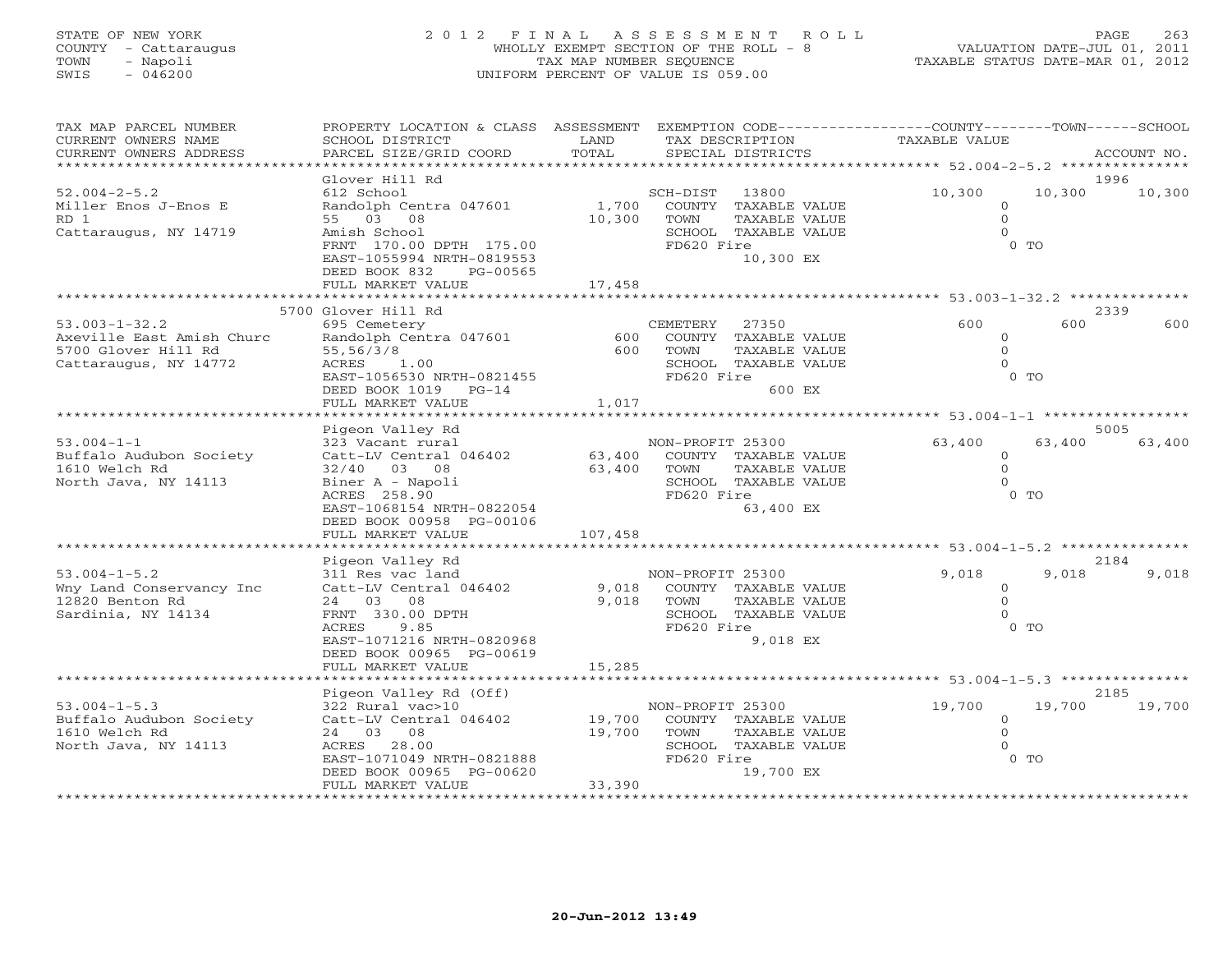## STATE OF NEW YORK 2 0 1 2 F I N A L A S S E S S M E N T R O L L PAGE 264 COUNTY - Cattaraugus WHOLLY EXEMPT SECTION OF THE ROLL - 8 VALUATION DATE-JUL 01, 2011 TOWN - Napoli TAX MAP NUMBER SEQUENCE TAXABLE STATUS DATE-MAR 01, 2012 SWIS - 046200 UNIFORM PERCENT OF VALUE IS 059.00

| TAX MAP PARCEL NUMBER<br>CURRENT OWNERS NAME<br>CURRENT OWNERS ADDRESS   | PROPERTY LOCATION & CLASS ASSESSMENT<br>SCHOOL DISTRICT<br>PARCEL SIZE/GRID COORD | LAND<br>TOTAL |                  | SPECIAL DISTRICTS                            | EXEMPTION CODE-----------------COUNTY-------TOWN------SCHOOL<br>TAX DESCRIPTION TAXABLE VALUE |                | ACCOUNT NO.     |
|--------------------------------------------------------------------------|-----------------------------------------------------------------------------------|---------------|------------------|----------------------------------------------|-----------------------------------------------------------------------------------------------|----------------|-----------------|
|                                                                          |                                                                                   |               |                  |                                              |                                                                                               |                |                 |
|                                                                          | Allegany Rd                                                                       |               |                  |                                              |                                                                                               |                | 2171            |
| $53.004 - 1 - 6.2$                                                       | 615 Educatn fac 17,800<br>Catt-LV Central 046402 17,800                           |               | NON-PROFIT 25300 |                                              | 17,800                                                                                        | 17,800         | 17,800          |
| Buffalo Audubon Society                                                  |                                                                                   |               |                  | COUNTY TAXABLE VALUE                         | $\circ$                                                                                       |                |                 |
| Attn: Beaver Meadow Nature Ctr 24 03 08                                  |                                                                                   | 17,800        | TOWN             | TAXABLE VALUE                                | $\Omega$                                                                                      |                |                 |
| 1610 Welch Rd                                                            | ACRES 35.00                                                                       |               |                  | SCHOOL TAXABLE VALUE                         | $\Omega$                                                                                      |                |                 |
| N Java, NY 14113                                                         | ACRES 35.00<br>EAST-1071345 NRTH-0823116                                          |               | FD620 Fire       |                                              |                                                                                               | $0$ TO         |                 |
|                                                                          | DEED BOOK 00955 PG-00496                                                          |               |                  | 17,800 EX                                    |                                                                                               |                |                 |
|                                                                          |                                                                                   |               |                  |                                              |                                                                                               |                |                 |
|                                                                          |                                                                                   |               |                  |                                              |                                                                                               |                |                 |
|                                                                          | 9414 Dutch Hill Rd                                                                |               |                  |                                              |                                                                                               |                | 5004            |
| $53.004 - 1 - 55$                                                        | 581 Chd/adt camp                                                                  |               | NON-PROFIT 25300 |                                              | 206,800                                                                                       | 206,800        | 206,800         |
| Christian Heights                                                        | Catt-LV Central 046402 48,700                                                     |               |                  | COUNTY TAXABLE VALUE                         | $\circ$                                                                                       |                |                 |
| Attn: Barbara Kolodziej                                                  | 15 03 08                                                                          | 206,800       | TOWN             | TAXABLE VALUE                                | $\Omega$                                                                                      |                |                 |
| 9360 Rivershore Dr                                                       | ACRES 147.27                                                                      |               |                  | SCHOOL TAXABLE VALUE                         | $\cap$                                                                                        |                |                 |
| Niagara Falls, NY 14304                                                  | AURES 147.27<br>EAST-1075998 NRTH-0817809                                         |               | FD620 Fire       |                                              |                                                                                               | 0 <sub>T</sub> |                 |
|                                                                          | DEED BOOK 504<br>PG-00122                                                         |               |                  | 206,800 EX                                   |                                                                                               |                |                 |
|                                                                          |                                                                                   |               |                  |                                              |                                                                                               |                |                 |
|                                                                          |                                                                                   |               |                  |                                              |                                                                                               |                |                 |
|                                                                          | Narrows Rd (Off)                                                                  |               |                  |                                              |                                                                                               |                | 5000            |
| $53.004 - 1 - 55.71$                                                     | 833 Radio                                                                         |               | COUNTY           | 13100                                        | 101,200                                                                                       |                | 101,200 101,200 |
| Cattaraugus County Catt-LV Central 046402                                |                                                                                   | $\Omega$      |                  | COUNTY TAXABLE VALUE                         | $\circ$                                                                                       |                |                 |
| 303 Court St                                                             | 15 03 08                                                                          | 101,200       | TOWN             | TAXABLE VALUE                                | $\Omega$                                                                                      |                |                 |
| Little Valley, NY 14755                                                  | Radio Tower                                                                       |               |                  | SCHOOL TAXABLE VALUE                         | $\Omega$                                                                                      |                |                 |
|                                                                          | ACRES<br>0.01                                                                     |               | FD620 Fire       |                                              |                                                                                               | 0 <sub>0</sub> |                 |
|                                                                          | EAST-1076079 NRTH-0817915                                                         |               |                  | 101,200 EX                                   |                                                                                               |                |                 |
|                                                                          | FULL MARKET VALUE                                                                 | 171,525       |                  |                                              |                                                                                               |                |                 |
|                                                                          |                                                                                   |               |                  |                                              |                                                                                               |                |                 |
|                                                                          | 9414 Dutch Hill Rd                                                                |               |                  |                                              |                                                                                               |                | 0174            |
| $53.004 - 1 - 56$                                                        | 314 Rural vac<10                                                                  |               |                  |                                              | 500                                                                                           | 500            | 500             |
| Christian Heights                                                        | Catt-LV Central 046402                                                            |               |                  | NON-PROFIT 25300<br>500 COUNTY TAXABLE VALUE | $\circ$                                                                                       |                |                 |
|                                                                          | 15 03 08                                                                          | 500           | TOWN             | TAXABLE VALUE                                | $\Omega$                                                                                      |                |                 |
| Attn: Barbara Kolodziej<br>9360 Rivershore Dr<br>Niagara Falls, NY 14304 | FRNT 50.00 DPTH 50.00                                                             |               |                  | SCHOOL TAXABLE VALUE                         | $\Omega$                                                                                      |                |                 |
|                                                                          | EAST-1076454 NRTH-0817408                                                         |               | FD620 Fire       |                                              |                                                                                               | 0 <sub>T</sub> |                 |
|                                                                          | FULL MARKET VALUE                                                                 | 847           |                  | 500 EX                                       |                                                                                               |                |                 |
|                                                                          |                                                                                   |               |                  |                                              |                                                                                               |                |                 |
|                                                                          | Chapple-Stoughton Rd (Off                                                         |               |                  |                                              |                                                                                               |                | 5010            |
| $61.004 - 2 - 1$                                                         | 695 Cemetery                                                                      |               | CEMETERY         | 27350                                        | 4,100                                                                                         | 4,100          | 4,100           |
| Chapple Hill Cemetery                                                    | Randolph Centra 047601 4,100                                                      |               |                  | COUNTY TAXABLE VALUE                         | $\Omega$                                                                                      |                |                 |
| Little Valley, NY 14755                                                  | 00 00 00                                                                          | 4,100         | TOWN             | TAXABLE VALUE                                | $\Omega$                                                                                      |                |                 |
|                                                                          | ACRES 1.02                                                                        |               |                  | SCHOOL TAXABLE VALUE                         |                                                                                               |                |                 |
|                                                                          | EAST-1051114 NRTH-0807602                                                         |               | FD620 Fire       |                                              |                                                                                               | $0$ TO         |                 |
|                                                                          | FULL MARKET VALUE                                                                 | 6,949         |                  | 4,100 EX                                     |                                                                                               |                |                 |
|                                                                          |                                                                                   |               |                  |                                              |                                                                                               |                |                 |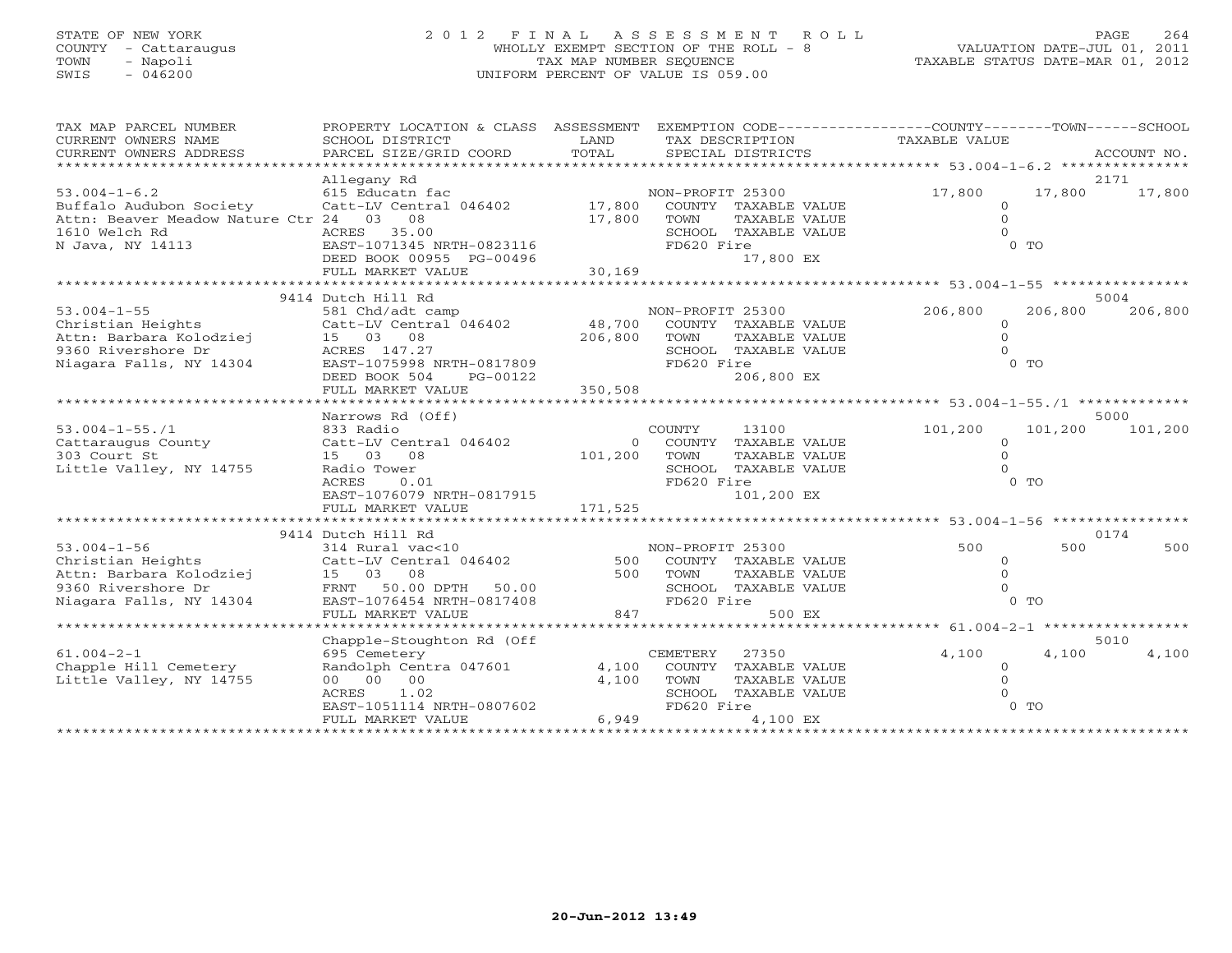## STATE OF NEW YORK 2 0 1 2 F I N A L A S S E S S M E N T R O L L PAGE 265 COUNTY - Cattaraugus WHOLLY EXEMPT SECTION OF THE ROLL - 8 VALUATION DATE-JUL 01, 2011 TOWN - Napoli TAX MAP NUMBER SEQUENCE TAXABLE STATUS DATE-MAR 01, 2012 SWIS - 046200 UNIFORM PERCENT OF VALUE IS 059.00

| 5012<br>Pigeon Valley Rd (Off)<br>4,000<br>4,000<br>$62.001 - 1 - 9.2$<br>695 Cemetery<br>CEMETERY<br>27350<br>4,000<br>Pigeon Valley Cemetery<br>Catt-LV Central 046402<br>4,000<br>COUNTY TAXABLE VALUE<br>$\Omega$<br>Little Valley, NY 14755<br>38 03<br>08<br>4,000<br>TOWN<br>TAXABLE VALUE<br>ACRES<br>1.00<br>SCHOOL TAXABLE VALUE<br>EAST-1065594 NRTH-0813859<br>$0$ TO<br>FD620 Fire<br>4,000 EX<br>FULL MARKET VALUE<br>6,780<br>********** 62.002-2-39.2 **************<br>**********<br>****************<br>5013<br>Nys Rte 242<br>3,500<br>$62.002 - 2 - 39.2$<br>CEMETERY<br>3,500<br>3,500<br>695 Cemetery<br>27350<br>Maple Grove Cemetery<br>Catt-LV Central 046402<br>3,500<br>COUNTY TAXABLE VALUE<br>$\Omega$<br>Little Valley, NY 14755<br>13 03 08<br>3,500<br>TOWN<br>TAXABLE VALUE<br>FRNT 230.00 DPTH 130.00<br>SCHOOL TAXABLE VALUE<br>EAST-1074641 NRTH-0808397<br>FD620 Fire<br>$0$ TO<br>5,932<br>3,500 EX<br>FULL MARKET VALUE<br>*************************<br>********* 62.002-2-40 ************<br>Nys Rte 242<br>5014<br>$62.002 - 2 - 40$<br>18,900<br>323 Vacant rural<br>SCH-DIST<br>13800<br>18,900<br>18,900<br>Little Valley Central<br>Catt-LV Central 046402<br>18,900<br>COUNTY TAXABLE VALUE<br>$\Omega$<br>13 03 08<br>18,900<br>TAXABLE VALUE<br>$\Omega$<br>TOWN<br>ACRES 39.29<br>SCHOOL TAXABLE VALUE<br>EAST-1077249 NRTH-0810630<br>FD620 Fire<br>$0$ TO<br>32,034<br>18,900 EX<br>FULL MARKET VALUE<br>*******************<br>**********<br>********** 62.003-1-1.3/1 **************<br>*******************<br>2405<br>4848 Hoxie Hill Rd<br>22,000<br>22,000<br>SCH-DIST<br>13800<br>22,000<br>612 School<br>Randolph Centra 047601<br>4,000<br>COUNTY TAXABLE VALUE<br>$\circ$<br>Amish School<br>22,000<br>TOWN<br>TAXABLE VALUE<br>4848 Hoxie Hill Rd<br>SCHOOL TAXABLE VALUE<br>ACRES<br>1.00<br>FD620 Fire<br>0 <sub>0</sub><br>FULL MARKET VALUE<br>37,288<br>22,000 EX<br>******** 62.003-1-14 ***********<br>4672 Allegany Rd<br>5001<br>$62.003 - 1 - 14$<br>TOWN-PROP 13500<br>214,389<br>214,389<br>651 Highway gar<br>214,389<br>Town Of Napoli<br>Randolph Centra 047601<br>4,600<br>COUNTY TAXABLE VALUE<br>$\Omega$<br>35 03 08<br>Little Valley, NY 14755<br>214,389<br>TOWN<br>TAXABLE VALUE<br>$\Omega$<br>Town Bldg<br>SCHOOL TAXABLE VALUE<br>$0$ TO<br>ACRES 12.00<br>FD620 Fire<br>214,389 EX<br>EAST-1064984 NRTH-0803054<br>DEED BOOK 00975 PG-00081<br>363,371<br>FULL MARKET VALUE | TAX MAP PARCEL NUMBER<br>PROPERTY LOCATION & CLASS ASSESSMENT<br>CURRENT OWNERS NAME<br>SCHOOL DISTRICT<br>CURRENT OWNERS ADDRESS<br>PARCEL SIZE/GRID COORD<br>***************** |  | LAND<br>TOTAL | TAX DESCRIPTION<br>SPECIAL DISTRICTS | EXEMPTION CODE----------------COUNTY-------TOWN------SCHOOL<br>TAXABLE VALUE | ACCOUNT NO. |
|--------------------------------------------------------------------------------------------------------------------------------------------------------------------------------------------------------------------------------------------------------------------------------------------------------------------------------------------------------------------------------------------------------------------------------------------------------------------------------------------------------------------------------------------------------------------------------------------------------------------------------------------------------------------------------------------------------------------------------------------------------------------------------------------------------------------------------------------------------------------------------------------------------------------------------------------------------------------------------------------------------------------------------------------------------------------------------------------------------------------------------------------------------------------------------------------------------------------------------------------------------------------------------------------------------------------------------------------------------------------------------------------------------------------------------------------------------------------------------------------------------------------------------------------------------------------------------------------------------------------------------------------------------------------------------------------------------------------------------------------------------------------------------------------------------------------------------------------------------------------------------------------------------------------------------------------------------------------------------------------------------------------------------------------------------------------------------------------------------------------------------------------------------------------------------------------------------------------------------------------------------------------------------------------------------------------------------------------------------------------------------------------------------------------------------------------------------------------|----------------------------------------------------------------------------------------------------------------------------------------------------------------------------------|--|---------------|--------------------------------------|------------------------------------------------------------------------------|-------------|
|                                                                                                                                                                                                                                                                                                                                                                                                                                                                                                                                                                                                                                                                                                                                                                                                                                                                                                                                                                                                                                                                                                                                                                                                                                                                                                                                                                                                                                                                                                                                                                                                                                                                                                                                                                                                                                                                                                                                                                                                                                                                                                                                                                                                                                                                                                                                                                                                                                                                    |                                                                                                                                                                                  |  |               |                                      |                                                                              |             |
|                                                                                                                                                                                                                                                                                                                                                                                                                                                                                                                                                                                                                                                                                                                                                                                                                                                                                                                                                                                                                                                                                                                                                                                                                                                                                                                                                                                                                                                                                                                                                                                                                                                                                                                                                                                                                                                                                                                                                                                                                                                                                                                                                                                                                                                                                                                                                                                                                                                                    |                                                                                                                                                                                  |  |               |                                      |                                                                              |             |
|                                                                                                                                                                                                                                                                                                                                                                                                                                                                                                                                                                                                                                                                                                                                                                                                                                                                                                                                                                                                                                                                                                                                                                                                                                                                                                                                                                                                                                                                                                                                                                                                                                                                                                                                                                                                                                                                                                                                                                                                                                                                                                                                                                                                                                                                                                                                                                                                                                                                    |                                                                                                                                                                                  |  |               |                                      |                                                                              |             |
|                                                                                                                                                                                                                                                                                                                                                                                                                                                                                                                                                                                                                                                                                                                                                                                                                                                                                                                                                                                                                                                                                                                                                                                                                                                                                                                                                                                                                                                                                                                                                                                                                                                                                                                                                                                                                                                                                                                                                                                                                                                                                                                                                                                                                                                                                                                                                                                                                                                                    |                                                                                                                                                                                  |  |               |                                      |                                                                              |             |
|                                                                                                                                                                                                                                                                                                                                                                                                                                                                                                                                                                                                                                                                                                                                                                                                                                                                                                                                                                                                                                                                                                                                                                                                                                                                                                                                                                                                                                                                                                                                                                                                                                                                                                                                                                                                                                                                                                                                                                                                                                                                                                                                                                                                                                                                                                                                                                                                                                                                    |                                                                                                                                                                                  |  |               |                                      |                                                                              |             |
|                                                                                                                                                                                                                                                                                                                                                                                                                                                                                                                                                                                                                                                                                                                                                                                                                                                                                                                                                                                                                                                                                                                                                                                                                                                                                                                                                                                                                                                                                                                                                                                                                                                                                                                                                                                                                                                                                                                                                                                                                                                                                                                                                                                                                                                                                                                                                                                                                                                                    |                                                                                                                                                                                  |  |               |                                      |                                                                              |             |
|                                                                                                                                                                                                                                                                                                                                                                                                                                                                                                                                                                                                                                                                                                                                                                                                                                                                                                                                                                                                                                                                                                                                                                                                                                                                                                                                                                                                                                                                                                                                                                                                                                                                                                                                                                                                                                                                                                                                                                                                                                                                                                                                                                                                                                                                                                                                                                                                                                                                    |                                                                                                                                                                                  |  |               |                                      |                                                                              |             |
|                                                                                                                                                                                                                                                                                                                                                                                                                                                                                                                                                                                                                                                                                                                                                                                                                                                                                                                                                                                                                                                                                                                                                                                                                                                                                                                                                                                                                                                                                                                                                                                                                                                                                                                                                                                                                                                                                                                                                                                                                                                                                                                                                                                                                                                                                                                                                                                                                                                                    |                                                                                                                                                                                  |  |               |                                      |                                                                              |             |
|                                                                                                                                                                                                                                                                                                                                                                                                                                                                                                                                                                                                                                                                                                                                                                                                                                                                                                                                                                                                                                                                                                                                                                                                                                                                                                                                                                                                                                                                                                                                                                                                                                                                                                                                                                                                                                                                                                                                                                                                                                                                                                                                                                                                                                                                                                                                                                                                                                                                    |                                                                                                                                                                                  |  |               |                                      |                                                                              |             |
|                                                                                                                                                                                                                                                                                                                                                                                                                                                                                                                                                                                                                                                                                                                                                                                                                                                                                                                                                                                                                                                                                                                                                                                                                                                                                                                                                                                                                                                                                                                                                                                                                                                                                                                                                                                                                                                                                                                                                                                                                                                                                                                                                                                                                                                                                                                                                                                                                                                                    |                                                                                                                                                                                  |  |               |                                      |                                                                              |             |
|                                                                                                                                                                                                                                                                                                                                                                                                                                                                                                                                                                                                                                                                                                                                                                                                                                                                                                                                                                                                                                                                                                                                                                                                                                                                                                                                                                                                                                                                                                                                                                                                                                                                                                                                                                                                                                                                                                                                                                                                                                                                                                                                                                                                                                                                                                                                                                                                                                                                    |                                                                                                                                                                                  |  |               |                                      |                                                                              |             |
|                                                                                                                                                                                                                                                                                                                                                                                                                                                                                                                                                                                                                                                                                                                                                                                                                                                                                                                                                                                                                                                                                                                                                                                                                                                                                                                                                                                                                                                                                                                                                                                                                                                                                                                                                                                                                                                                                                                                                                                                                                                                                                                                                                                                                                                                                                                                                                                                                                                                    |                                                                                                                                                                                  |  |               |                                      |                                                                              |             |
|                                                                                                                                                                                                                                                                                                                                                                                                                                                                                                                                                                                                                                                                                                                                                                                                                                                                                                                                                                                                                                                                                                                                                                                                                                                                                                                                                                                                                                                                                                                                                                                                                                                                                                                                                                                                                                                                                                                                                                                                                                                                                                                                                                                                                                                                                                                                                                                                                                                                    |                                                                                                                                                                                  |  |               |                                      |                                                                              |             |
|                                                                                                                                                                                                                                                                                                                                                                                                                                                                                                                                                                                                                                                                                                                                                                                                                                                                                                                                                                                                                                                                                                                                                                                                                                                                                                                                                                                                                                                                                                                                                                                                                                                                                                                                                                                                                                                                                                                                                                                                                                                                                                                                                                                                                                                                                                                                                                                                                                                                    |                                                                                                                                                                                  |  |               |                                      |                                                                              |             |
|                                                                                                                                                                                                                                                                                                                                                                                                                                                                                                                                                                                                                                                                                                                                                                                                                                                                                                                                                                                                                                                                                                                                                                                                                                                                                                                                                                                                                                                                                                                                                                                                                                                                                                                                                                                                                                                                                                                                                                                                                                                                                                                                                                                                                                                                                                                                                                                                                                                                    |                                                                                                                                                                                  |  |               |                                      |                                                                              |             |
|                                                                                                                                                                                                                                                                                                                                                                                                                                                                                                                                                                                                                                                                                                                                                                                                                                                                                                                                                                                                                                                                                                                                                                                                                                                                                                                                                                                                                                                                                                                                                                                                                                                                                                                                                                                                                                                                                                                                                                                                                                                                                                                                                                                                                                                                                                                                                                                                                                                                    |                                                                                                                                                                                  |  |               |                                      |                                                                              |             |
|                                                                                                                                                                                                                                                                                                                                                                                                                                                                                                                                                                                                                                                                                                                                                                                                                                                                                                                                                                                                                                                                                                                                                                                                                                                                                                                                                                                                                                                                                                                                                                                                                                                                                                                                                                                                                                                                                                                                                                                                                                                                                                                                                                                                                                                                                                                                                                                                                                                                    |                                                                                                                                                                                  |  |               |                                      |                                                                              |             |
|                                                                                                                                                                                                                                                                                                                                                                                                                                                                                                                                                                                                                                                                                                                                                                                                                                                                                                                                                                                                                                                                                                                                                                                                                                                                                                                                                                                                                                                                                                                                                                                                                                                                                                                                                                                                                                                                                                                                                                                                                                                                                                                                                                                                                                                                                                                                                                                                                                                                    |                                                                                                                                                                                  |  |               |                                      |                                                                              |             |
|                                                                                                                                                                                                                                                                                                                                                                                                                                                                                                                                                                                                                                                                                                                                                                                                                                                                                                                                                                                                                                                                                                                                                                                                                                                                                                                                                                                                                                                                                                                                                                                                                                                                                                                                                                                                                                                                                                                                                                                                                                                                                                                                                                                                                                                                                                                                                                                                                                                                    |                                                                                                                                                                                  |  |               |                                      |                                                                              |             |
|                                                                                                                                                                                                                                                                                                                                                                                                                                                                                                                                                                                                                                                                                                                                                                                                                                                                                                                                                                                                                                                                                                                                                                                                                                                                                                                                                                                                                                                                                                                                                                                                                                                                                                                                                                                                                                                                                                                                                                                                                                                                                                                                                                                                                                                                                                                                                                                                                                                                    | Little Valley, NY 14755                                                                                                                                                          |  |               |                                      |                                                                              |             |
|                                                                                                                                                                                                                                                                                                                                                                                                                                                                                                                                                                                                                                                                                                                                                                                                                                                                                                                                                                                                                                                                                                                                                                                                                                                                                                                                                                                                                                                                                                                                                                                                                                                                                                                                                                                                                                                                                                                                                                                                                                                                                                                                                                                                                                                                                                                                                                                                                                                                    |                                                                                                                                                                                  |  |               |                                      |                                                                              |             |
|                                                                                                                                                                                                                                                                                                                                                                                                                                                                                                                                                                                                                                                                                                                                                                                                                                                                                                                                                                                                                                                                                                                                                                                                                                                                                                                                                                                                                                                                                                                                                                                                                                                                                                                                                                                                                                                                                                                                                                                                                                                                                                                                                                                                                                                                                                                                                                                                                                                                    |                                                                                                                                                                                  |  |               |                                      |                                                                              |             |
|                                                                                                                                                                                                                                                                                                                                                                                                                                                                                                                                                                                                                                                                                                                                                                                                                                                                                                                                                                                                                                                                                                                                                                                                                                                                                                                                                                                                                                                                                                                                                                                                                                                                                                                                                                                                                                                                                                                                                                                                                                                                                                                                                                                                                                                                                                                                                                                                                                                                    |                                                                                                                                                                                  |  |               |                                      |                                                                              |             |
|                                                                                                                                                                                                                                                                                                                                                                                                                                                                                                                                                                                                                                                                                                                                                                                                                                                                                                                                                                                                                                                                                                                                                                                                                                                                                                                                                                                                                                                                                                                                                                                                                                                                                                                                                                                                                                                                                                                                                                                                                                                                                                                                                                                                                                                                                                                                                                                                                                                                    |                                                                                                                                                                                  |  |               |                                      |                                                                              |             |
|                                                                                                                                                                                                                                                                                                                                                                                                                                                                                                                                                                                                                                                                                                                                                                                                                                                                                                                                                                                                                                                                                                                                                                                                                                                                                                                                                                                                                                                                                                                                                                                                                                                                                                                                                                                                                                                                                                                                                                                                                                                                                                                                                                                                                                                                                                                                                                                                                                                                    |                                                                                                                                                                                  |  |               |                                      |                                                                              |             |
|                                                                                                                                                                                                                                                                                                                                                                                                                                                                                                                                                                                                                                                                                                                                                                                                                                                                                                                                                                                                                                                                                                                                                                                                                                                                                                                                                                                                                                                                                                                                                                                                                                                                                                                                                                                                                                                                                                                                                                                                                                                                                                                                                                                                                                                                                                                                                                                                                                                                    | $62.003 - 1 - 1.3/1$                                                                                                                                                             |  |               |                                      |                                                                              |             |
|                                                                                                                                                                                                                                                                                                                                                                                                                                                                                                                                                                                                                                                                                                                                                                                                                                                                                                                                                                                                                                                                                                                                                                                                                                                                                                                                                                                                                                                                                                                                                                                                                                                                                                                                                                                                                                                                                                                                                                                                                                                                                                                                                                                                                                                                                                                                                                                                                                                                    | Raber Dan L                                                                                                                                                                      |  |               |                                      |                                                                              |             |
|                                                                                                                                                                                                                                                                                                                                                                                                                                                                                                                                                                                                                                                                                                                                                                                                                                                                                                                                                                                                                                                                                                                                                                                                                                                                                                                                                                                                                                                                                                                                                                                                                                                                                                                                                                                                                                                                                                                                                                                                                                                                                                                                                                                                                                                                                                                                                                                                                                                                    | Raber Anna E                                                                                                                                                                     |  |               |                                      |                                                                              |             |
|                                                                                                                                                                                                                                                                                                                                                                                                                                                                                                                                                                                                                                                                                                                                                                                                                                                                                                                                                                                                                                                                                                                                                                                                                                                                                                                                                                                                                                                                                                                                                                                                                                                                                                                                                                                                                                                                                                                                                                                                                                                                                                                                                                                                                                                                                                                                                                                                                                                                    |                                                                                                                                                                                  |  |               |                                      |                                                                              |             |
|                                                                                                                                                                                                                                                                                                                                                                                                                                                                                                                                                                                                                                                                                                                                                                                                                                                                                                                                                                                                                                                                                                                                                                                                                                                                                                                                                                                                                                                                                                                                                                                                                                                                                                                                                                                                                                                                                                                                                                                                                                                                                                                                                                                                                                                                                                                                                                                                                                                                    | Randolph, NY 14772                                                                                                                                                               |  |               |                                      |                                                                              |             |
|                                                                                                                                                                                                                                                                                                                                                                                                                                                                                                                                                                                                                                                                                                                                                                                                                                                                                                                                                                                                                                                                                                                                                                                                                                                                                                                                                                                                                                                                                                                                                                                                                                                                                                                                                                                                                                                                                                                                                                                                                                                                                                                                                                                                                                                                                                                                                                                                                                                                    |                                                                                                                                                                                  |  |               |                                      |                                                                              |             |
|                                                                                                                                                                                                                                                                                                                                                                                                                                                                                                                                                                                                                                                                                                                                                                                                                                                                                                                                                                                                                                                                                                                                                                                                                                                                                                                                                                                                                                                                                                                                                                                                                                                                                                                                                                                                                                                                                                                                                                                                                                                                                                                                                                                                                                                                                                                                                                                                                                                                    |                                                                                                                                                                                  |  |               |                                      |                                                                              |             |
|                                                                                                                                                                                                                                                                                                                                                                                                                                                                                                                                                                                                                                                                                                                                                                                                                                                                                                                                                                                                                                                                                                                                                                                                                                                                                                                                                                                                                                                                                                                                                                                                                                                                                                                                                                                                                                                                                                                                                                                                                                                                                                                                                                                                                                                                                                                                                                                                                                                                    |                                                                                                                                                                                  |  |               |                                      |                                                                              |             |
|                                                                                                                                                                                                                                                                                                                                                                                                                                                                                                                                                                                                                                                                                                                                                                                                                                                                                                                                                                                                                                                                                                                                                                                                                                                                                                                                                                                                                                                                                                                                                                                                                                                                                                                                                                                                                                                                                                                                                                                                                                                                                                                                                                                                                                                                                                                                                                                                                                                                    |                                                                                                                                                                                  |  |               |                                      |                                                                              |             |
|                                                                                                                                                                                                                                                                                                                                                                                                                                                                                                                                                                                                                                                                                                                                                                                                                                                                                                                                                                                                                                                                                                                                                                                                                                                                                                                                                                                                                                                                                                                                                                                                                                                                                                                                                                                                                                                                                                                                                                                                                                                                                                                                                                                                                                                                                                                                                                                                                                                                    |                                                                                                                                                                                  |  |               |                                      |                                                                              |             |
|                                                                                                                                                                                                                                                                                                                                                                                                                                                                                                                                                                                                                                                                                                                                                                                                                                                                                                                                                                                                                                                                                                                                                                                                                                                                                                                                                                                                                                                                                                                                                                                                                                                                                                                                                                                                                                                                                                                                                                                                                                                                                                                                                                                                                                                                                                                                                                                                                                                                    |                                                                                                                                                                                  |  |               |                                      |                                                                              |             |
|                                                                                                                                                                                                                                                                                                                                                                                                                                                                                                                                                                                                                                                                                                                                                                                                                                                                                                                                                                                                                                                                                                                                                                                                                                                                                                                                                                                                                                                                                                                                                                                                                                                                                                                                                                                                                                                                                                                                                                                                                                                                                                                                                                                                                                                                                                                                                                                                                                                                    |                                                                                                                                                                                  |  |               |                                      |                                                                              |             |
|                                                                                                                                                                                                                                                                                                                                                                                                                                                                                                                                                                                                                                                                                                                                                                                                                                                                                                                                                                                                                                                                                                                                                                                                                                                                                                                                                                                                                                                                                                                                                                                                                                                                                                                                                                                                                                                                                                                                                                                                                                                                                                                                                                                                                                                                                                                                                                                                                                                                    |                                                                                                                                                                                  |  |               |                                      |                                                                              |             |
|                                                                                                                                                                                                                                                                                                                                                                                                                                                                                                                                                                                                                                                                                                                                                                                                                                                                                                                                                                                                                                                                                                                                                                                                                                                                                                                                                                                                                                                                                                                                                                                                                                                                                                                                                                                                                                                                                                                                                                                                                                                                                                                                                                                                                                                                                                                                                                                                                                                                    |                                                                                                                                                                                  |  |               |                                      |                                                                              |             |
|                                                                                                                                                                                                                                                                                                                                                                                                                                                                                                                                                                                                                                                                                                                                                                                                                                                                                                                                                                                                                                                                                                                                                                                                                                                                                                                                                                                                                                                                                                                                                                                                                                                                                                                                                                                                                                                                                                                                                                                                                                                                                                                                                                                                                                                                                                                                                                                                                                                                    |                                                                                                                                                                                  |  |               |                                      |                                                                              |             |
| ******************                                                                                                                                                                                                                                                                                                                                                                                                                                                                                                                                                                                                                                                                                                                                                                                                                                                                                                                                                                                                                                                                                                                                                                                                                                                                                                                                                                                                                                                                                                                                                                                                                                                                                                                                                                                                                                                                                                                                                                                                                                                                                                                                                                                                                                                                                                                                                                                                                                                 |                                                                                                                                                                                  |  |               |                                      |                                                                              |             |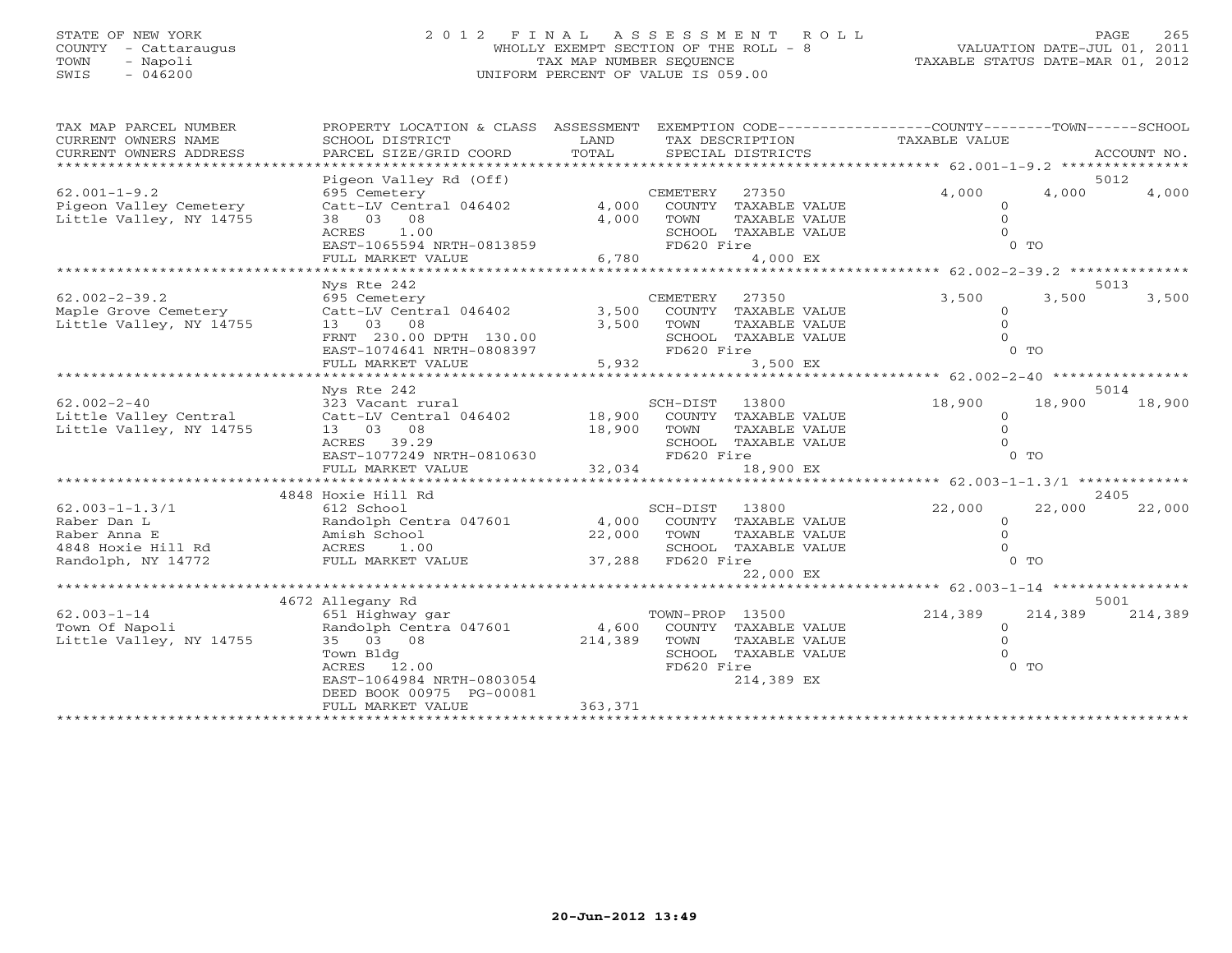# STATE OF NEW YORK 2 0 1 2 F I N A L A S S E S S M E N T R O L L PAGE 266 COUNTY - Cattaraugus WHOLLY EXEMPT SECTION OF THE ROLL - 8 VALUATION DATE-JUL 01, 2011 TOWN - Napoli TAX MAP NUMBER SEQUENCE TAXABLE STATUS DATE-MAR 01, 2012 SWIS - 046200 UNIFORM PERCENT OF VALUE IS 059.00

| TAX MAP PARCEL NUMBER                                                              | PROPERTY LOCATION & CLASS ASSESSMENT          |                |                                               | EXEMPTION CODE-----------------COUNTY-------TOWN------SCHOOL |             |
|------------------------------------------------------------------------------------|-----------------------------------------------|----------------|-----------------------------------------------|--------------------------------------------------------------|-------------|
| CURRENT OWNERS NAME                                                                | SCHOOL DISTRICT                               | LAND           | TAX DESCRIPTION                               | TAXABLE VALUE                                                |             |
| CURRENT OWNERS ADDRESS<br>***********************                                  | PARCEL SIZE/GRID COORD                        | TOTAL          | SPECIAL DISTRICTS                             |                                                              | ACCOUNT NO. |
|                                                                                    | Nys Rte 242                                   |                |                                               |                                                              | 5015        |
| $62.003 - 1 - 30$                                                                  | 620 Religious                                 |                | RELIGIOUS 25110                               | 184,600<br>184,600                                           | 184,600     |
| Napoli United Methodist Church Randolph Centra 047601                              |                                               | 2,500          | COUNTY TAXABLE VALUE                          | $\Omega$                                                     |             |
| PO Box 202                                                                         | 35 03 08                                      | 184,600        | TOWN<br>TAXABLE VALUE                         | $\Omega$                                                     |             |
| Little Valley, NY 14755                                                            | FRNT 137.00 DPTH 243.00                       |                | SCHOOL TAXABLE VALUE                          | $\cap$                                                       |             |
|                                                                                    | EAST-1065007 NRTH-0801659                     |                | FD620 Fire                                    | 0 TO                                                         |             |
|                                                                                    | DEED BOOK 79<br>PG-00329                      |                | 184,600 EX                                    |                                                              |             |
|                                                                                    | FULL MARKET VALUE                             | 312,881        |                                               |                                                              |             |
|                                                                                    | 10086 Nys Rte 242                             |                |                                               |                                                              | 1591        |
| $62.003 - 1 - 31.2$                                                                | 311 Res vac land                              |                | RELIGIOUS 25110                               | 4,000<br>4,000                                               | 4,000       |
| Napoli United Methodist Church Randolph Centra 047601 4,000                        |                                               |                | COUNTY TAXABLE VALUE                          | $\Omega$                                                     |             |
| PO Box 202                                                                         | 35 03 08                                      | 4,000          | TOWN<br>TAXABLE VALUE                         | $\Omega$                                                     |             |
| PO Box 202<br>Little Valley, NY 14755                                              | ACRES<br>1.00                                 |                | SCHOOL TAXABLE VALUE                          |                                                              |             |
|                                                                                    | EAST-1064769 NRTH-0801832                     |                | FD620 Fire                                    | $0$ TO                                                       |             |
|                                                                                    | DEED BOOK 998<br>PG-1113                      |                | 4,000 EX                                      |                                                              |             |
|                                                                                    | FULL MARKET VALUE                             | 6,780          |                                               |                                                              |             |
|                                                                                    |                                               |                |                                               |                                                              |             |
|                                                                                    | 10083 Route 242                               |                |                                               |                                                              | 2365        |
| $62.003 - 1 - 32.2$<br>Napoli United Methodist Church Randolph Centra 047601 7,280 | 312 Vac w/imprv                               |                | RELIGIOUS 25110                               | 19,671<br>19,671                                             | 19,671      |
| PO Box 202                                                                         | 35 3<br>$8 - 1$                               | 19,671         | COUNTY TAXABLE VALUE<br>TOWN<br>TAXABLE VALUE | $\Omega$<br>$\Omega$                                         |             |
| Little Valley, NY 14755                                                            | ACRES<br>7.25                                 |                | SCHOOL TAXABLE VALUE                          |                                                              |             |
|                                                                                    | EAST-1065192 NRTH-0801401                     |                | FD620 Fire                                    | $0$ TO                                                       |             |
|                                                                                    | DEED BOOK 4456 PG-8001                        |                | 19,671 EX                                     |                                                              |             |
|                                                                                    | FULL MARKET VALUE                             | 33,341         |                                               |                                                              |             |
|                                                                                    |                                               |                |                                               |                                                              |             |
|                                                                                    | Allegany Rd                                   |                |                                               |                                                              | 5009        |
| $62.003 - 1 - 37$                                                                  | 695 Cemetery                                  |                | 27350<br>CEMETERY                             | 5,300<br>5,300                                               | 5,300       |
| South Napoli Cemetery                                                              | Randolph Centra 047601                        | 5,300          | COUNTY TAXABLE VALUE                          | $\Omega$                                                     |             |
| Little Valley, NY 14755                                                            | 35 03 08                                      | 5,300          | TOWN<br>TAXABLE VALUE                         | $\Omega$                                                     |             |
|                                                                                    | ACRES<br>3.20<br>EAST-1063885 NRTH-0799989    |                | SCHOOL TAXABLE VALUE<br>FD620 Fire            | $0$ TO                                                       |             |
|                                                                                    | FULL MARKET VALUE                             | 8,983          | 5,300 EX                                      |                                                              |             |
|                                                                                    |                                               |                |                                               | ********** 62.004-1-7 ******************                     |             |
|                                                                                    | Nys Rte 242                                   |                |                                               |                                                              | 1799        |
| $62.004 - 1 - 7$                                                                   | 642 Health bldg                               |                | NYS OWNED 12100                               | 429,300<br>429,300                                           | 429,300     |
| State of New York                                                                  | Randolph Centra 047601                        | 8,400          | COUNTY TAXABLE VALUE                          | $\Omega$                                                     |             |
| Attn: Off/of Mental Retardatio 28 03 08                                            |                                               | 429,300        | TOWN<br>TAXABLE VALUE                         | $\Omega$                                                     |             |
| &developmental Disability                                                          | 9.93<br>ACRES                                 |                | SCHOOL TAXABLE VALUE                          |                                                              |             |
| 44 Holland Ave                                                                     | EAST-1070195 NRTH-0805008                     |                | FD620 Fire                                    | $0$ TO                                                       |             |
| Albany, NY                                                                         | DEED BOOK 00915 PG-00093<br>FULL MARKET VALUE | 727,627        | 429,300 EX                                    |                                                              |             |
|                                                                                    |                                               | ************** |                                               |                                                              |             |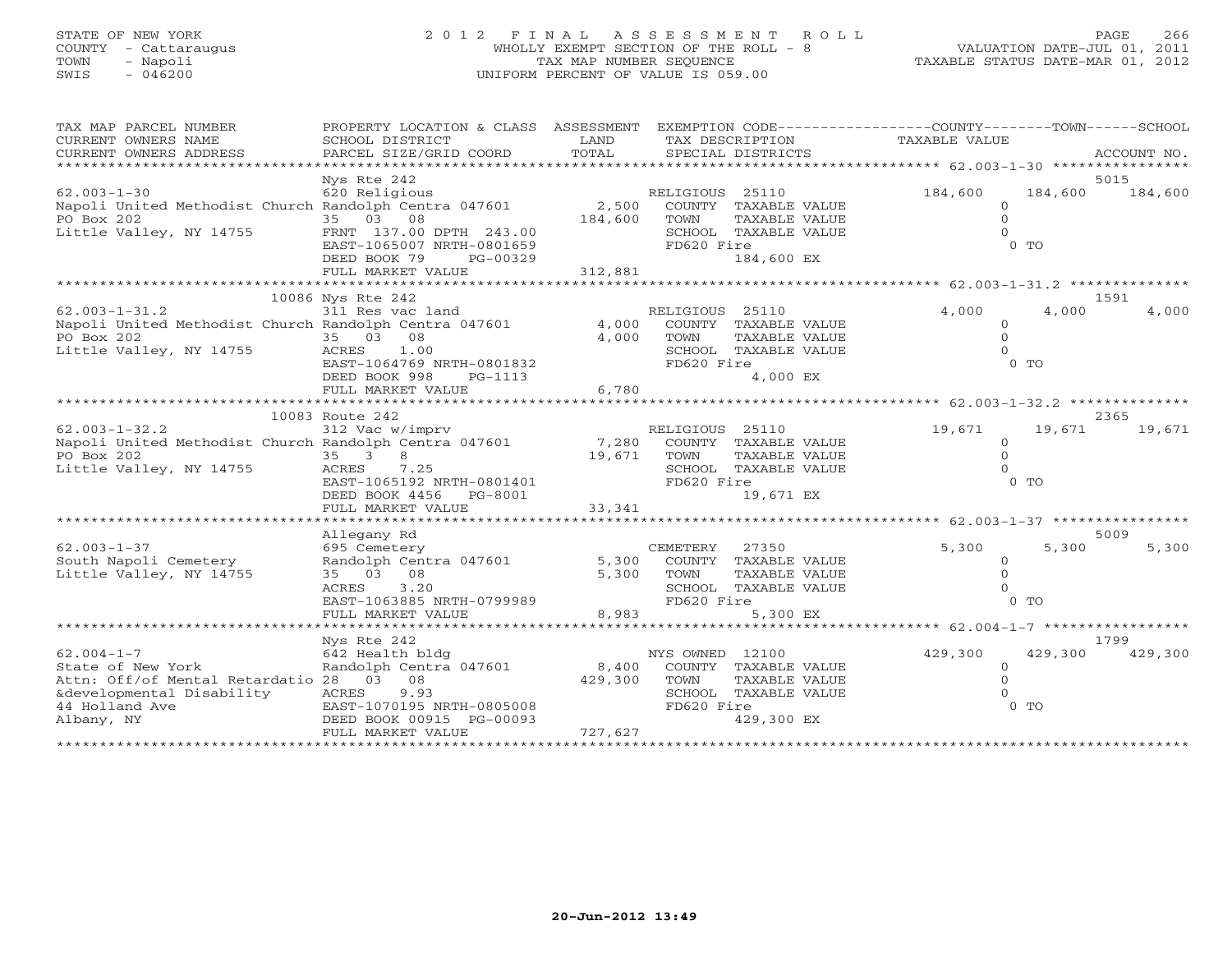| STATE OF NEW YORK |  |               |  |
|-------------------|--|---------------|--|
| <b>COUNTY</b>     |  | - Cattaraugus |  |
| <b>TOWN</b>       |  | - Napoli      |  |
| STMT <sub>S</sub> |  | $-$ 046200    |  |

# STATE OF NEW YORK 2 0 1 2 F I N A L A S S E S S M E N T R O L L PAGE 267 COUNTY - Cattaraugus WHOLLY EXEMPT SECTION OF THE ROLL - 8 VALUATION DATE-JUL 01, 2011 TOWN - Napoli TAX MAP NUMBER SEQUENCE TAXABLE STATUS DATE-MAR 01, 2012 SWIS - 046200 UNIFORM PERCENT OF VALUE IS 059.00

| TAX MAP PARCEL NUMBER                                                            | PROPERTY LOCATION & CLASS ASSESSMENT              |              |                 |                               | EXEMPTION CODE----------------COUNTY-------TOWN------SCHOOL |                |         |
|----------------------------------------------------------------------------------|---------------------------------------------------|--------------|-----------------|-------------------------------|-------------------------------------------------------------|----------------|---------|
| CURRENT OWNERS NAME                                                              | SCHOOL DISTRICT                                   | LAND         |                 | TAX DESCRIPTION TAXABLE VALUE |                                                             |                |         |
|                                                                                  |                                                   |              |                 |                               |                                                             |                |         |
|                                                                                  |                                                   |              |                 |                               |                                                             |                |         |
|                                                                                  | 9639 Nys Rte 242                                  |              |                 |                               |                                                             |                | 2021    |
| $62.004 - 1 - 19.8$                                                              | 210 1 Family Res                                  | MORMENIM     |                 | 25230                         | 40,175                                                      | 40,175         | 40,175  |
| Heritage Christian ServicesInc Catt-LV Central 046402 3,700 COUNTY TAXABLE VALUE |                                                   |              |                 |                               | $\circ$                                                     |                |         |
| 9639 Nys Route 242 St                                                            | 20 03 08                                          | 40,175       | TOWN            | TAXABLE VALUE                 |                                                             |                |         |
| Little Valley, NY 14755                                                          | FRNT 208.73 DPTH 175.70                           |              |                 | SCHOOL TAXABLE VALUE          |                                                             |                |         |
|                                                                                  | EAST-1072891 NRTH-0806202                         |              | FD620 Fire      |                               |                                                             | $0$ TO         |         |
|                                                                                  | DEED BOOK 15530 PG-1<br>FULL MARKET VALUE 68,093  |              |                 | 40,175 EX                     |                                                             |                |         |
|                                                                                  |                                                   |              |                 |                               |                                                             |                |         |
|                                                                                  |                                                   |              |                 |                               |                                                             |                |         |
|                                                                                  | Fuss Rd                                           |              |                 |                               |                                                             |                | 2137    |
| $62.004 - 1 - 20.9$                                                              | 642 Health bldg                                   |              | NYS OWNED 12100 |                               | 142,100                                                     | 142,100        | 142,100 |
| State of New York                                                                | Catt-LV Central 046402                            | 9,200 COUNTY |                 | TAXABLE VALUE                 |                                                             |                |         |
| Attn: Off/of Mental Retardatio 12 03 08                                          |                                                   | 142,100      | TOWN            | TAXABLE VALUE                 |                                                             |                |         |
|                                                                                  |                                                   |              |                 | SCHOOL TAXABLE VALUE          |                                                             |                |         |
|                                                                                  |                                                   |              | FD620 Fire      |                               |                                                             | 0 <sub>T</sub> |         |
|                                                                                  |                                                   |              |                 | 142,100 EX                    |                                                             |                |         |
|                                                                                  | DEED BOOK 00935 PG-00621                          |              |                 |                               |                                                             |                |         |
|                                                                                  | FULL MARKET VALUE                                 | 240,847      |                 |                               |                                                             |                |         |
|                                                                                  |                                                   |              |                 |                               |                                                             |                |         |
|                                                                                  | Nys Rte $242$ (Off)                               |              |                 |                               |                                                             |                | 5051    |
| $70.002 - 2 - 49$                                                                | 822 Water supply                                  |              | TOWN-PROP 13500 |                               | 192,560                                                     | 192,560        | 192,560 |
| Town of Randolph                                                                 | Randolph Centra 047601 3,300 COUNTY TAXABLE VALUE |              |                 |                               | $\circ$                                                     |                |         |
| 72 Main St                                                                       | 57 03 08                                          | 192,560      | TOWN            | TAXABLE VALUE                 | $\Omega$                                                    |                |         |
| Randolph, NY 14772                                                               | Reservoir & 280' Pipe Lin                         |              |                 | SCHOOL TAXABLE VALUE          |                                                             |                |         |
|                                                                                  | FRNT 165.00 DPTH 165.00                           |              | FD620 Fire      |                               |                                                             | $0$ TO         |         |
|                                                                                  | EAST-1051795 NRTH-0792039                         |              |                 | 192,560 EX                    |                                                             |                |         |
|                                                                                  | DEED BOOK 16961 PG-3002                           |              |                 |                               |                                                             |                |         |
|                                                                                  | FULL MARKET VALUE                                 | 326,373      |                 |                               |                                                             |                |         |
|                                                                                  |                                                   |              |                 |                               |                                                             |                |         |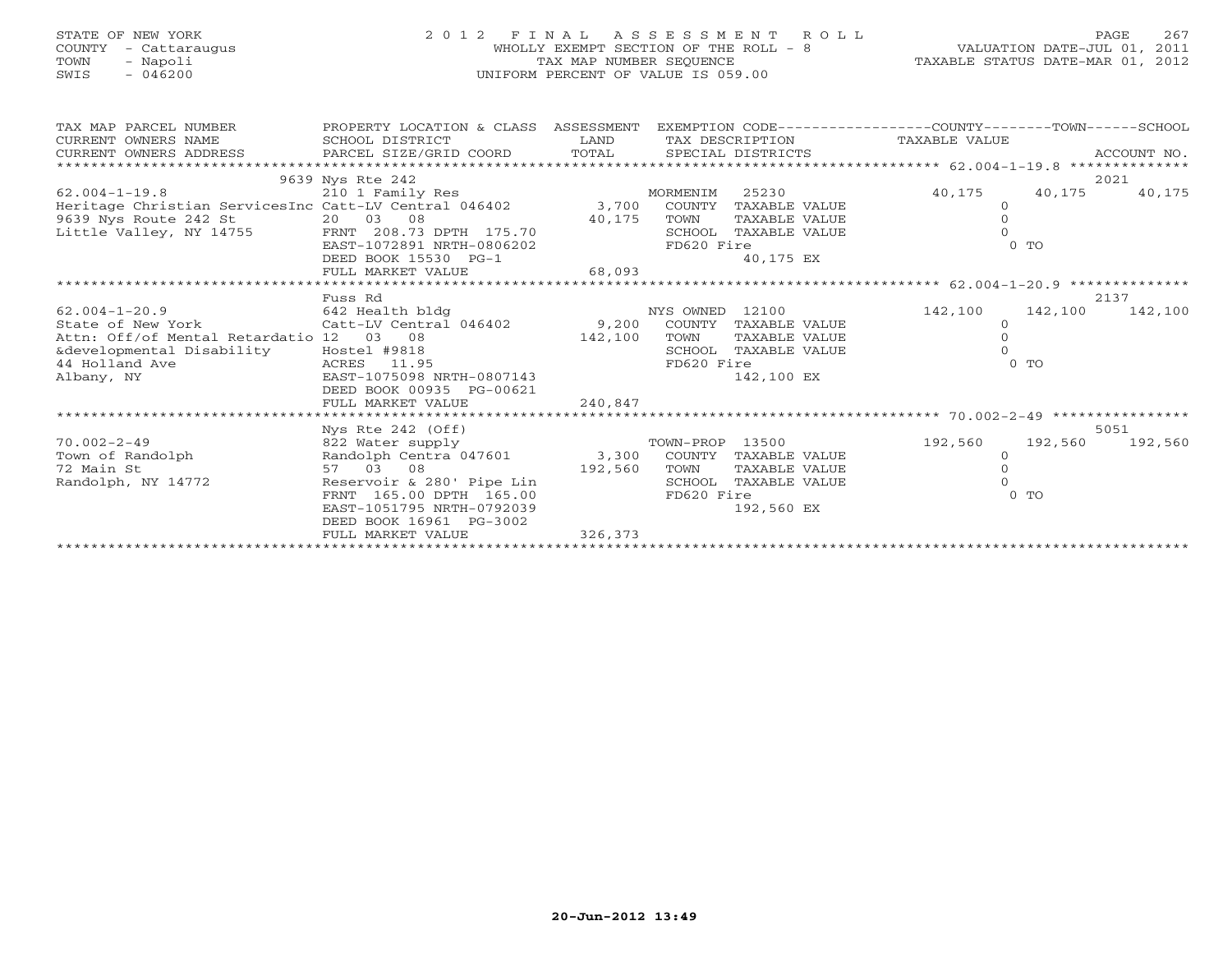|      | STATE OF NEW YORK    | 2012 FINAL ASSESSMENT ROLL                                           | PAGE.           | 268 |
|------|----------------------|----------------------------------------------------------------------|-----------------|-----|
|      | COUNTY - Cattaraugus | VALUATION DATE-JUL 01, 2011<br>WHOLLY EXEMPT SECTION OF THE ROLL - 8 |                 |     |
| TOWN | - Napoli             | TAXABLE STATUS DATE-MAR 01, 2012                                     |                 |     |
| SWIS | $-046200$            |                                                                      | RPS150/V04/L015 |     |
|      |                      | UNIFORM PERCENT OF VALUE IS 059.00<br>CURRENT DATE 6/20/2012         |                 |     |
|      |                      |                                                                      |                 |     |

R O L L S U B S E C T I O N - - T O T A L S

\*\*\* S P E C I A L D I S T R I C T S U M M A R Y \*\*\*

|            |                       | TOTAL | <b>FXTENSTON</b> | <b>EXTENSTON</b> | AD VALOREM | <b>FXFMPT</b> | TAXABLE |
|------------|-----------------------|-------|------------------|------------------|------------|---------------|---------|
| CODE       | DISTRICT NAME PARCELS |       | TYPE.            | VALUE            | VALUE      | AMOUNT        | VALUE   |
| FD620 Fire |                       |       | 23 TOTAL         |                  | 1713,913   | 1713,913      |         |

## \*\*\* S C H O O L D I S T R I C T S U M M A R Y \*\*\*

| CODE             | DISTRICT NAME                       | TOTAL<br>PARCELS | ASSESSED<br>LAND  | ASSESSED<br>TOTAL   | EXEMPT<br>AMOUNT    | TOTAL<br>TAXABLE | STAR<br>AMOUNT | STAR<br>TAXABLE |
|------------------|-------------------------------------|------------------|-------------------|---------------------|---------------------|------------------|----------------|-----------------|
| 046402<br>047601 | Catt-LV Central<br>Randolph Central | 12<br>11         | 198,418<br>45,780 | 627,093<br>1086,820 | 627,093<br>1086,820 |                  |                |                 |
|                  | $SUB - TO T AL$                     | 23               | 244,198           | 1713,913            | 1713,913            |                  |                |                 |
|                  | TOTAL                               | 23               | 244,198           | 1713,913            | 1713,913            |                  |                |                 |

\*\*\* S Y S T E M C O D E S S U M M A R Y \*\*\*

NO SYSTEM EXEMPTIONS AT THIS LEVEL

## \*\*\* E X E M P T I O N S U M M A R Y \*\*\*

| CODE  | DESCRIPTION | TOTAL<br>PARCELS | COUNTY   | TOWN     | SCHOOL   |
|-------|-------------|------------------|----------|----------|----------|
| 12100 | NYS OWNED   |                  | 571,400  | 571,400  | 571,400  |
| 13100 | COUNTY      |                  | 101,200  | 101,200  | 101,200  |
| 13500 | TOWN-PROP   |                  | 406,949  | 406,949  | 406,949  |
| 13800 | SCH-DIST    |                  | 51,200   | 51,200   | 51,200   |
| 25110 | RELIGIOUS   |                  | 208,271  | 208,271  | 208,271  |
| 25230 | MORMENIM    |                  | 40,175   | 40,175   | 40,175   |
| 25300 | NON-PROFIT  | 6                | 317,218  | 317,218  | 317,218  |
| 27350 | CEMETERY    |                  | 17,500   | 17,500   | 17,500   |
|       | TOTAL       | 23               | 1713,913 | 1713,913 | 1713,913 |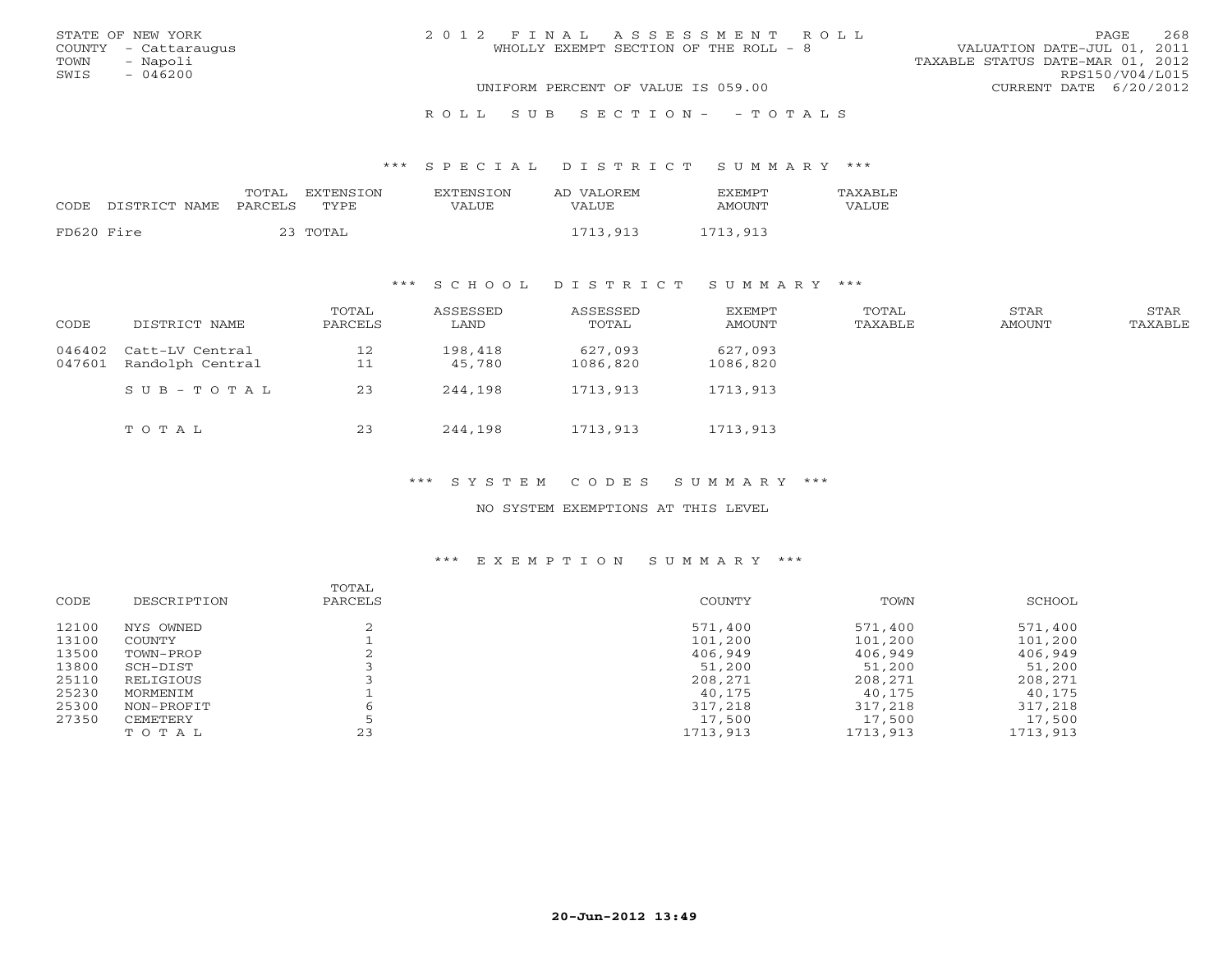|      | STATE OF NEW YORK    | 2012 FINAL ASSESSMENT ROLL            | <b>PAGE</b>                      | 269 |
|------|----------------------|---------------------------------------|----------------------------------|-----|
|      | COUNTY - Cattaraugus | WHOLLY EXEMPT SECTION OF THE ROLL - 8 | VALUATION DATE-JUL 01, 2011      |     |
| TOWN | - Napoli             |                                       | TAXABLE STATUS DATE-MAR 01, 2012 |     |
| SWIS | $-046200$            |                                       | RPS150/V04/L015                  |     |
|      |                      | UNIFORM PERCENT OF VALUE IS 059.00    | CURRENT DATE 6/20/2012           |     |
|      |                      | ROLL SUB SECTION- - TOTALS            |                                  |     |

| <b>ROLL</b> |                 | ጥ∩ጥ Δ΄  |       | .     | ∖XABI F |      | 'AXABLE | <b>CHLAT</b><br>------ |
|-------------|-----------------|---------|-------|-------|---------|------|---------|------------------------|
| <b>SEC</b>  | $\tau_{\rm ON}$ | PARCELS | LAND  | TOTAL | COUNTY  | TOWN | SCHOOT  |                        |
|             |                 | n -     | 1 Q Q | .     |         |      |         |                        |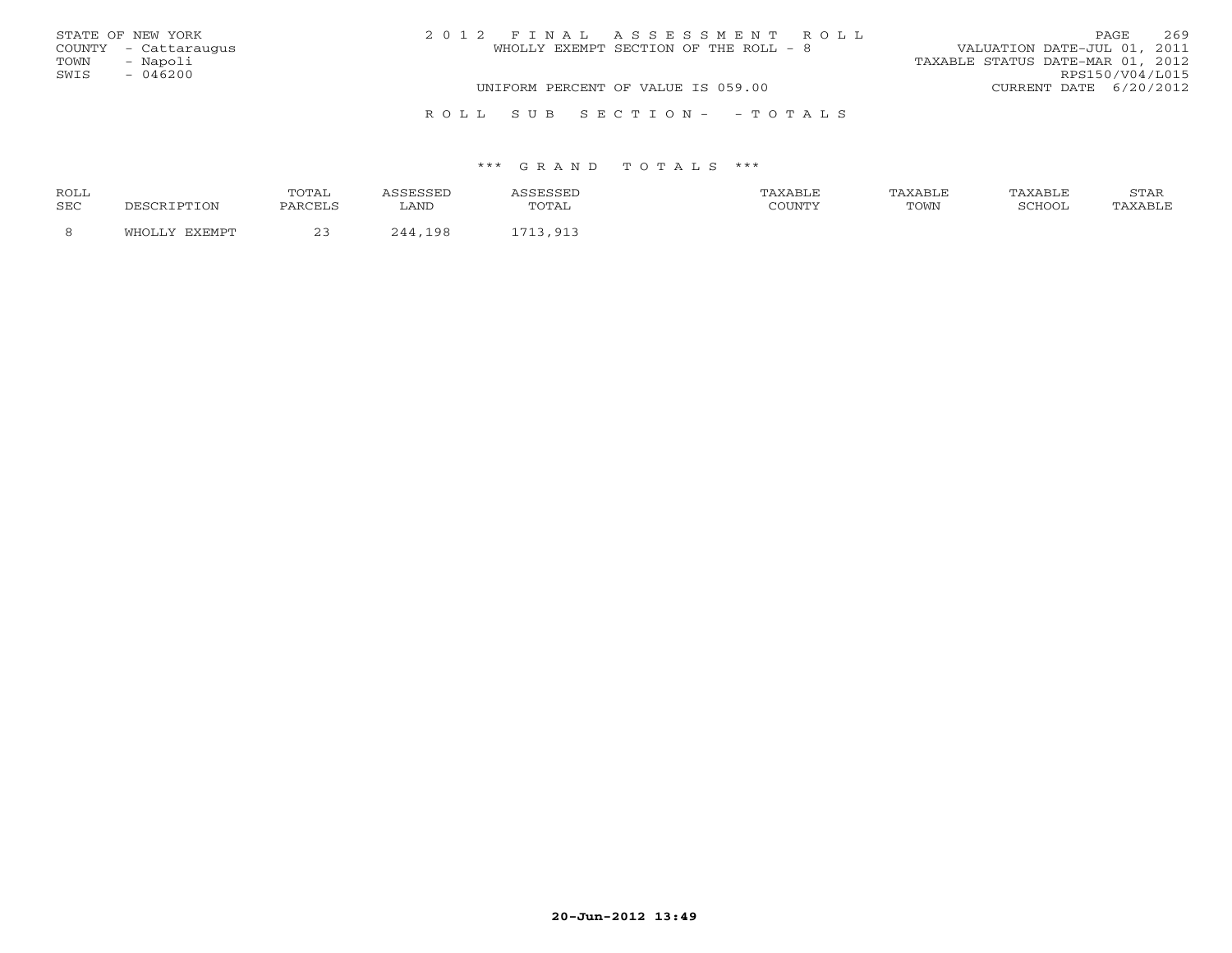|      | STATE OF NEW YORK    | 2012 FINAL ASSESSMENT ROLL |                                       |                                  | PAGE.           | 270 |
|------|----------------------|----------------------------|---------------------------------------|----------------------------------|-----------------|-----|
|      | COUNTY - Cattaraugus |                            | WHOLLY EXEMPT SECTION OF THE ROLL - 8 | VALUATION DATE-JUL 01, 2011      |                 |     |
| TOWN | - Napoli             |                            |                                       | TAXABLE STATUS DATE-MAR 01, 2012 |                 |     |
| SWIS | $-046200$            |                            | UNIFORM PERCENT OF VALUE IS 059.00    |                                  | RPS150/V04/L015 |     |
|      |                      |                            |                                       | CURRENT DATE 6/20/2012           |                 |     |
|      |                      |                            |                                       |                                  |                 |     |

R O L L S E C T I O N T O T A L S

#### \*\*\* S P E C I A L D I S T R I C T S U M M A R Y \*\*\*

| CODE       | DISTRICT NAME PARCELS | TOTAL EXTENSION<br>TYPE. | EXTENSION<br>VALUE | AD VALOREM<br>VALUE | <b>EXEMPT</b><br><b>AMOUNT</b> | TAXABLE<br>VALUE |
|------------|-----------------------|--------------------------|--------------------|---------------------|--------------------------------|------------------|
| FD620 Fire |                       | 23 TOTAL                 |                    | 1713,913            | 1713,913                       |                  |

## \*\*\* S C H O O L D I S T R I C T S U M M A R Y \*\*\*

| CODE             | DISTRICT NAME                       | TOTAL<br>PARCELS | ASSESSED<br>LAND  | ASSESSED<br>TOTAL   | <b>EXEMPT</b><br>AMOUNT | TOTAL<br>TAXABLE | STAR<br>AMOUNT | STAR<br>TAXABLE |
|------------------|-------------------------------------|------------------|-------------------|---------------------|-------------------------|------------------|----------------|-----------------|
| 046402<br>047601 | Catt-LV Central<br>Randolph Central | 12<br>11         | 198,418<br>45,780 | 627,093<br>1086,820 | 627,093<br>1086,820     |                  |                |                 |
|                  | $SUB - TO T AL$                     | 23               | 244,198           | 1713,913            | 1713,913                |                  |                |                 |
|                  | TOTAL                               | 23               | 244,198           | 1713,913            | 1713,913                |                  |                |                 |

\*\*\* S Y S T E M C O D E S S U M M A R Y \*\*\*

NO SYSTEM EXEMPTIONS AT THIS LEVEL

## \*\*\* E X E M P T I O N S U M M A R Y \*\*\*

| CODE  | DESCRIPTION | TOTAL<br>PARCELS | COUNTY   | TOWN     | SCHOOL   |
|-------|-------------|------------------|----------|----------|----------|
| 12100 | NYS OWNED   |                  | 571,400  | 571,400  | 571,400  |
| 13100 | COUNTY      |                  | 101,200  | 101,200  | 101,200  |
| 13500 | TOWN-PROP   |                  | 406,949  | 406,949  | 406,949  |
| 13800 | SCH-DIST    |                  | 51,200   | 51,200   | 51,200   |
| 25110 | RELIGIOUS   |                  | 208,271  | 208,271  | 208,271  |
| 25230 | MORMENIM    |                  | 40,175   | 40,175   | 40,175   |
| 25300 | NON-PROFIT  | 6                | 317,218  | 317,218  | 317,218  |
| 27350 | CEMETERY    |                  | 17,500   | 17,500   | 17,500   |
|       | TOTAL       | 23               | 1713,913 | 1713,913 | 1713,913 |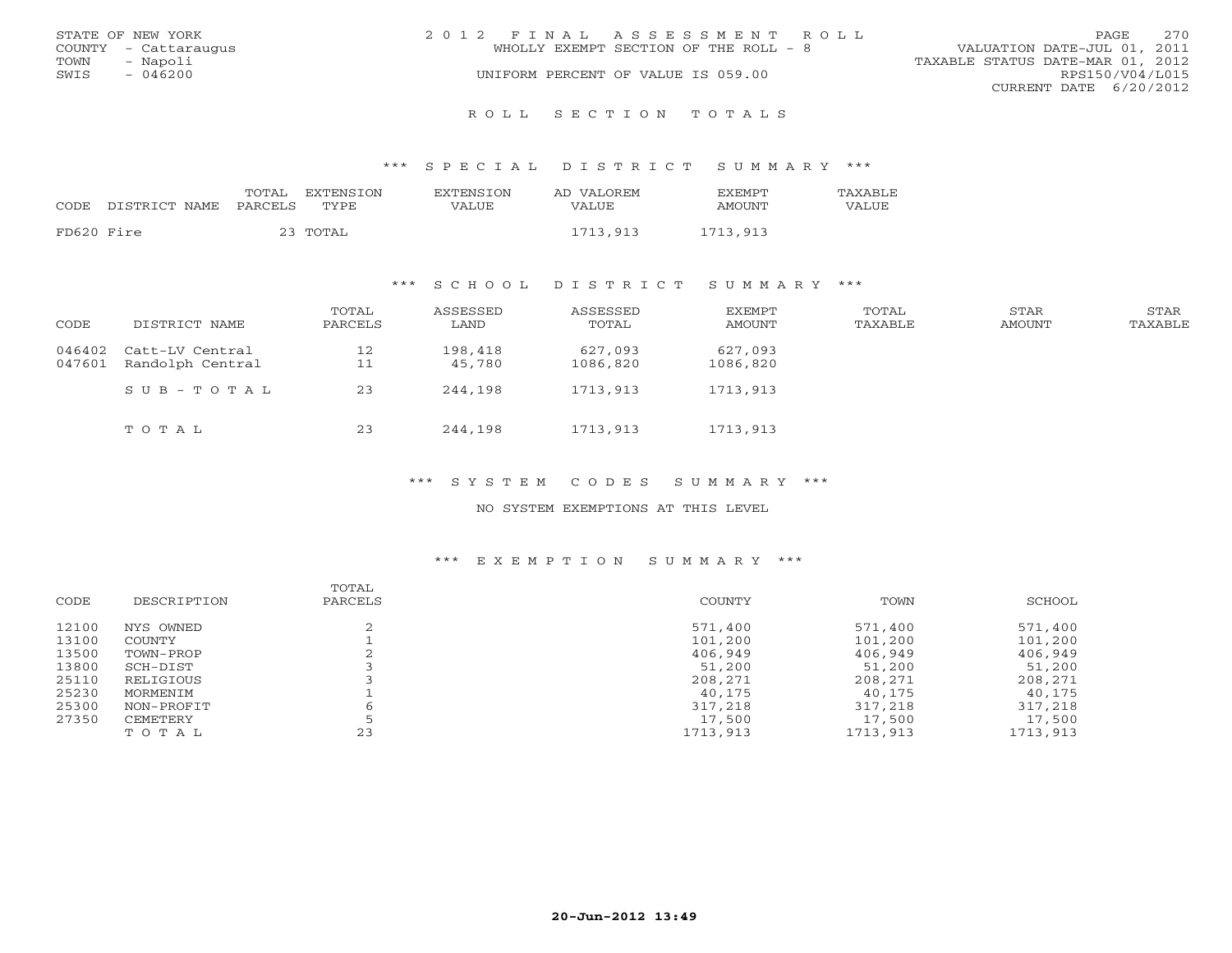|      | STATE OF NEW YORK    | 2012 FINAL ASSESSMENT ROLL            | 271<br>PAGE                      |
|------|----------------------|---------------------------------------|----------------------------------|
|      | COUNTY - Cattaraugus | WHOLLY EXEMPT SECTION OF THE ROLL - 8 | VALUATION DATE-JUL 01, 2011      |
| TOWN | - Napoli             |                                       | TAXABLE STATUS DATE-MAR 01, 2012 |
| SWIS | $-046200$            | UNIFORM PERCENT OF VALUE IS 059.00    | RPS150/V04/L015                  |
|      |                      |                                       | CURRENT DATE $6/20/2012$         |
|      |                      | ROLL SECTION TOTALS                   |                                  |

| ROLL |          | TOTAL                   |              |                          | TAXABLF | ^ ХАВL. | TAXABLE | $cm\pi$<br>י בתיכו |
|------|----------|-------------------------|--------------|--------------------------|---------|---------|---------|--------------------|
| SEC  |          | PARCELS                 | LAND         | $\cdot$ $\sim$<br>سدید ب | COUNTY  | TOWN    | COHOOT  |                    |
|      | · ا—ا ۸، | $\widehat{\phantom{a}}$ | 198<br>, , , | Q1                       |         |         |         |                    |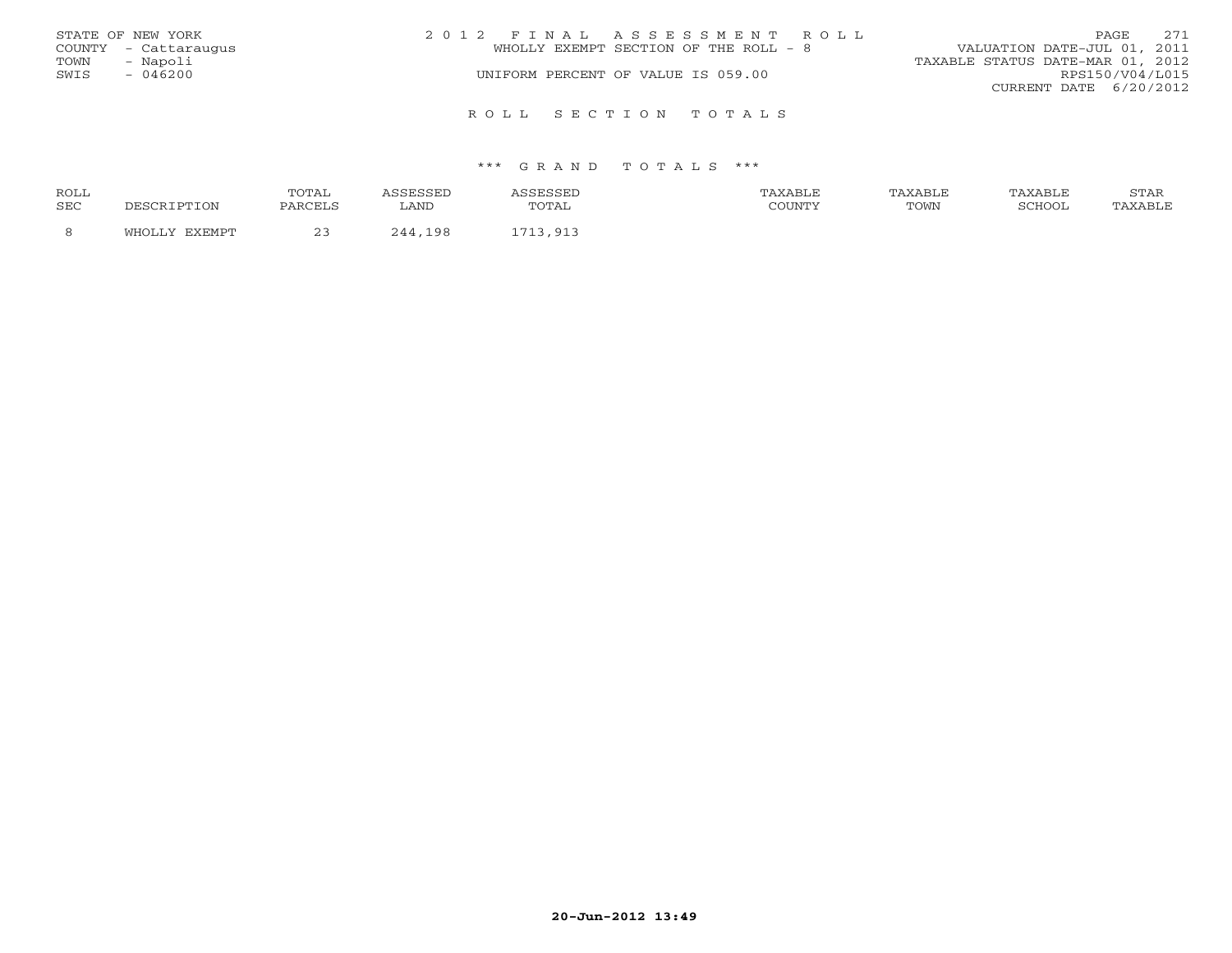|      | STATE OF NEW YORK    |  | 2012 FINAL ASSESSMENT ROLL         |                                  | PAGE            | 272 |
|------|----------------------|--|------------------------------------|----------------------------------|-----------------|-----|
|      | COUNTY - Cattaraugus |  |                                    | VALUATION DATE-JUL 01, 2011      |                 |     |
| TOWN | - Napoli             |  | SWIS TOTALS                        | TAXABLE STATUS DATE-MAR 01, 2012 |                 |     |
| SWIS | $-046200$            |  | UNIFORM PERCENT OF VALUE IS 059.00 |                                  | RPS150/V04/L015 |     |

CURRENT DATE 6/20/2012

## \*\*\* S P E C I A L D I S T R I C T S U M M A R Y \*\*\*

|            | CODE DISTRICT NAME | TOTAL<br>PARCELS | <b>EXTENSION</b><br>TYPE | <b>EXTENSION</b><br>VALUE | AD VALOREM<br>VALUE   | <b>EXEMPT</b><br>AMOUNT | <b>TAXABLF</b><br>VALUE |
|------------|--------------------|------------------|--------------------------|---------------------------|-----------------------|-------------------------|-------------------------|
| FD620 Fire | WS620 Watershed    |                  | 1,239 TOTAL<br>209 TOTAL |                           | 38827,323<br>1878,707 | 1851,683                | 36975,640<br>1878,707   |

## \*\*\* S C H O O L D I S T R I C T S U M M A R Y \*\*\*

| CODE                                 | DISTRICT NAME                                                                                           | TOTAL<br>PARCELS               | ASSESSED<br>LAND                             | ASSESSED<br>TOTAL                                | EXEMPT<br>AMOUNT                 | TOTAL<br>TAXABLE                                 | STAR<br>AMOUNT                   | STAR<br>TAXABLE                                  |
|--------------------------------------|---------------------------------------------------------------------------------------------------------|--------------------------------|----------------------------------------------|--------------------------------------------------|----------------------------------|--------------------------------------------------|----------------------------------|--------------------------------------------------|
| 040404<br>041600<br>046402<br>047601 | Illegal School<br>Salamanca Central<br>Catt-LV Central<br>Randolph Central<br>$S \cup B - T \cup T A L$ | 2<br>19<br>605<br>617<br>1,243 | 475,278<br>4689,733<br>5650,438<br>10815,449 | 2029, 773<br>16622,389<br>20175,161<br>38827,323 | 1044,327<br>1876,755<br>2921,082 | 2029, 773<br>15578,062<br>18298,406<br>35906,241 | 2947,610<br>3935,705<br>6883,315 | 2029, 773<br>12630,452<br>14362,701<br>29022,926 |
|                                      | TOTAL                                                                                                   | 1,243                          | 10815,449                                    | 38827,323                                        | 2921,082                         | 35906,241                                        | 6883,315                         | 29022,926                                        |

## \*\*\* S Y S T E M C O D E S S U M M A R Y \*\*\*

### NO SYSTEM EXEMPTIONS AT THIS LEVEL

### \*\*\* E X E M P T I O N S U M M A R Y \*\*\*

|       |             | TOTAL   |          |         |         |
|-------|-------------|---------|----------|---------|---------|
| CODE  | DESCRIPTION | PARCELS | COUNTY   | TOWN    | SCHOOL  |
| 12100 | NYS OWNED   |         | 571,400  | 571,400 | 571,400 |
| 13100 | COUNTY      |         | 101,200  | 101,200 | 101,200 |
| 13500 | TOWN-PROP   |         | 406,949  | 406,949 | 406,949 |
| 13800 | SCH-DIST    |         | 51,200   | 51,200  | 51,200  |
| 25110 | RELIGIOUS   |         | 208,271  | 208,271 | 208,271 |
| 25130 | NON-PROFIT  |         | 137,770  | 137,770 | 137,770 |
| 25230 | MORMENIM    |         | 40,175   | 40,175  | 40,175  |
| 25300 | NON-PROFIT  |         | 317,218  | 317,218 | 317,218 |
| 27350 | CEMETERY    |         | 17,500   | 17,500  | 17,500  |
| 32252 | STATE C     | 12      | 2296,200 |         |         |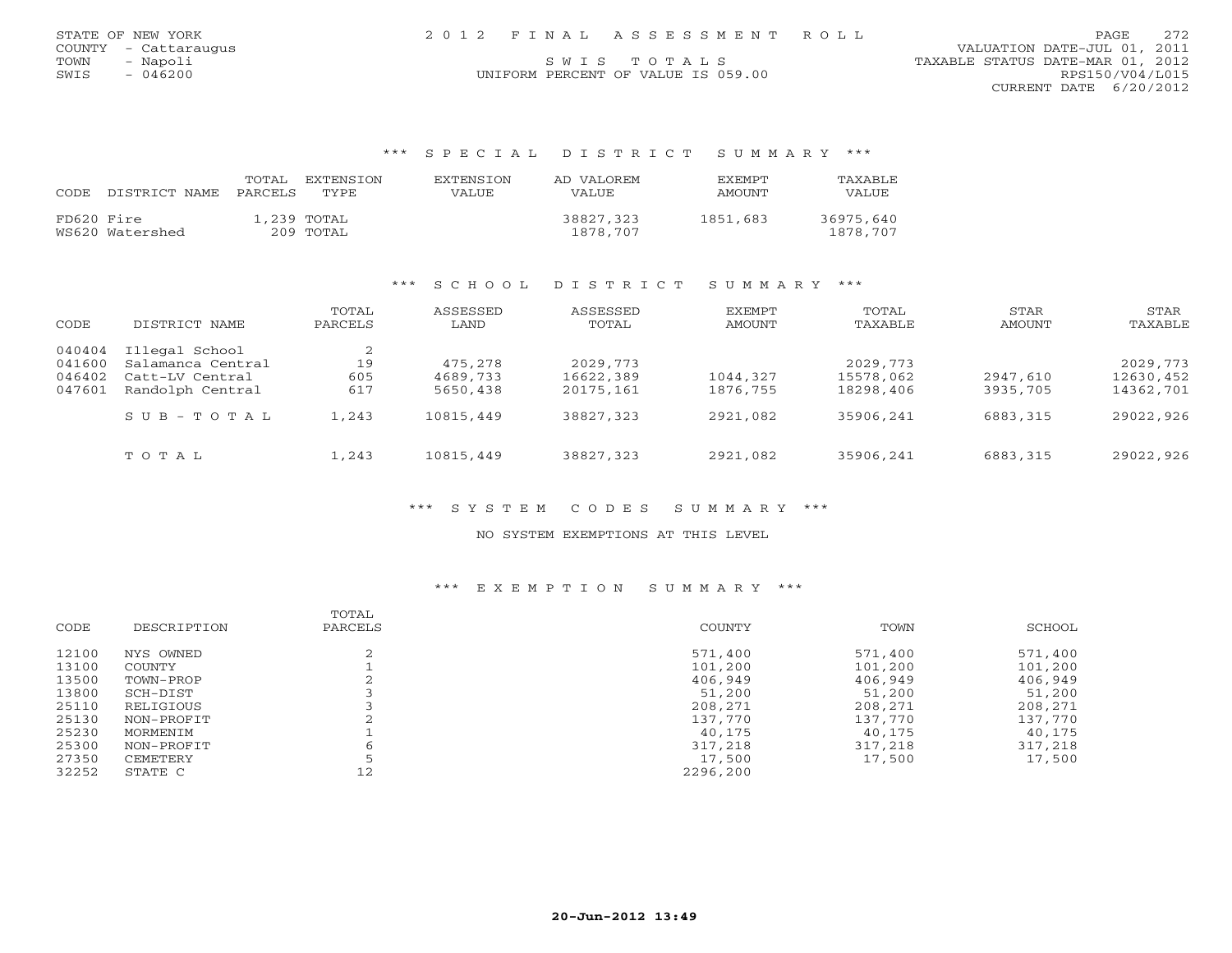UNIFORM PERCENT OF VALUE IS 059.00

 COUNTY - Cattaraugus VALUATION DATE-JUL 01, 2011 TOWN - Napoli S W I S T O T A L S TAXABLE STATUS DATE-MAR 01, 2012 CURRENT DATE 6/20/2012

## \*\*\* E X E M P T I O N S U M M A R Y \*\*\*

|       |             | TOTAL   |               |          |          |
|-------|-------------|---------|---------------|----------|----------|
| CODE  | DESCRIPTION | PARCELS | <b>COUNTY</b> | TOWN     | SCHOOL   |
| 41121 | WVET C/T    | 25      | 156,540       | 156,540  |          |
| 41131 | CVET C/T    | 26      | 273,034       | 273,034  |          |
| 41141 | DVET C/T    | 9       | 113,755       | 113,755  |          |
| 41161 | CW 15 VET/  |         | 5,451         | 5,451    |          |
| 41162 | CW 15 VET/  | 6       | 42,480        |          |          |
| 41700 | AG BLDG     | 11      | 470,913       | 470,913  | 470,913  |
| 41720 | AG DIST     | 30      | 239,146       | 239,146  | 239,146  |
| 41730 | AG DISTOUT  | 6       | 50,822        | 50,822   | 50,822   |
| 41800 | AGED C/T/S  | 11      | 142,234       | 145,774  | 160,077  |
| 41802 | AGED C      |         | 25,273        |          |          |
| 41805 | AGED C/S    | 4       | 62,581        |          | 68,821   |
| 41834 | SR STAR     | 78      |               |          | 2470,015 |
| 41854 | RES STAR    | 252     |               |          | 4413,300 |
| 42100 | SILO T/C/S  |         | 20,500        | 20,500   | 20,500   |
| 47460 | FOREST/A74  |         | 59,120        | 59,120   | 59,120   |
|       | TOTAL       | 503     | 5809,732      | 3386,738 | 9804,397 |

| ROLL<br>SEC  | DESCRIPTION       | TOTAL<br>PARCELS | ASSESSED<br>LAND | ASSESSED<br>TOTAL | TAXABLE<br><b>COUNTY</b> | TAXABLE<br>TOWN | TAXABLE<br>SCHOOL | STAR<br>TAXABLE |
|--------------|-------------------|------------------|------------------|-------------------|--------------------------|-----------------|-------------------|-----------------|
| $\mathbf{1}$ | TAXABLE           | 1,183            | 10072,292        | 33483,411         | 31683,792                | 31810,586       | 32276,242         | 25392,927       |
| 3            | STATE OWNED LAND  | 17               | 498,820          | 2296,200          |                          | 2296,200        | 2296,200          | 2296,200        |
| 5            | SPECIAL FRANCHISE | 7                | 139              | 165,033           | 165,033                  | 165,033         | 165,033           | 165,033         |
| 6            | UTILITIES & N.C.  | 13               |                  | 1168,766          | 1168,766                 | 1168,766        | 1168,766          | 1168,766        |
| 8            | WHOLLY EXEMPT     | 23               | 244,198          | 1713,913          |                          |                 |                   |                 |
| $\star$      | TOTAL<br>SUB      | 1,243            | 10815,449        | 38827,323         | 33017,591                | 35440,585       | 35906,241         | 29022,926       |
| $***$        | GRAND TOTAL       | 1,243            | 10815,449        | 38827,323         | 33017,591                | 35440,585       | 35906,241         | 29022,926       |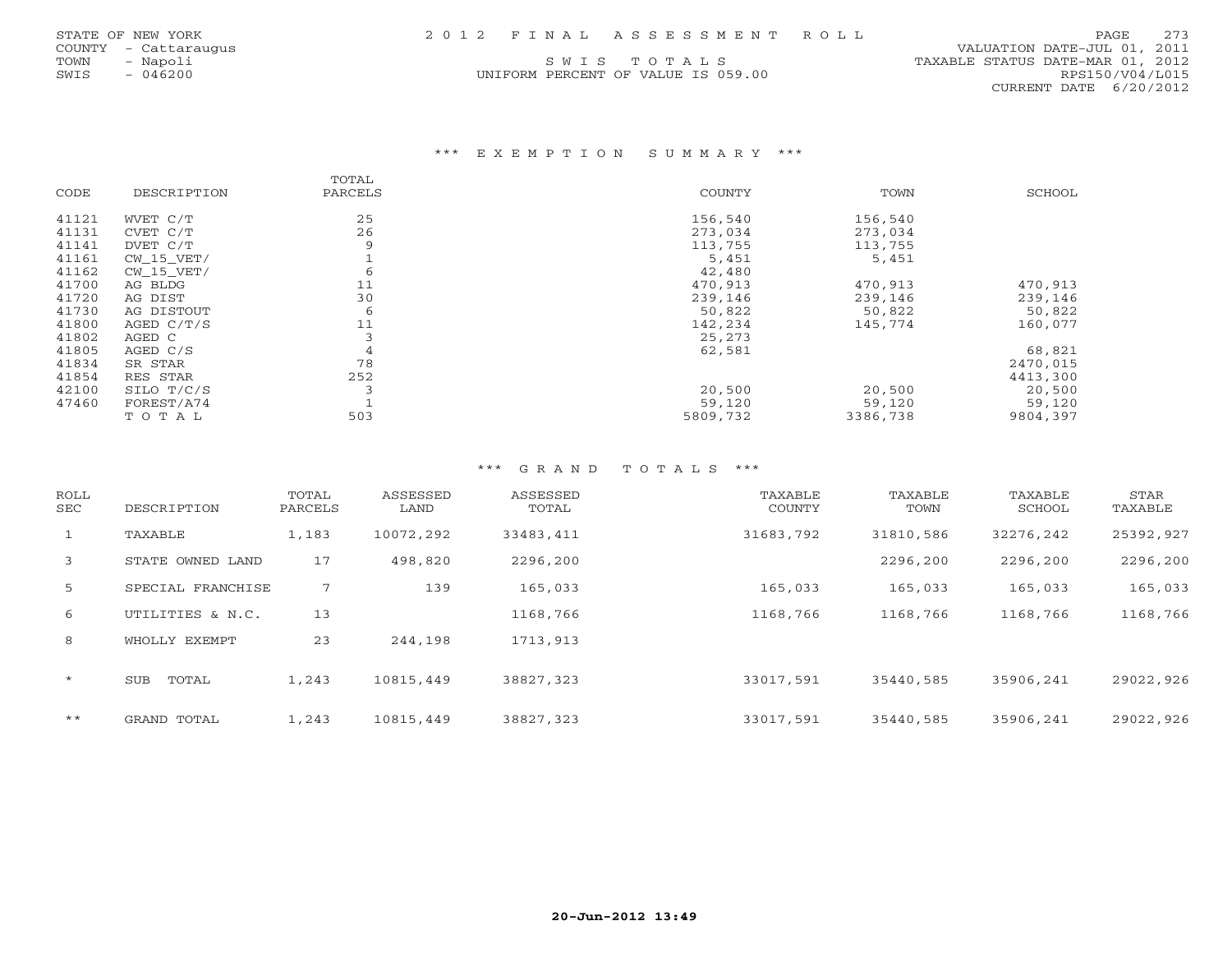|      | STATE OF NEW YORK    | 2012 FINAL ASSESSMENT ROLL                 | PAGE.                  | 274 |
|------|----------------------|--------------------------------------------|------------------------|-----|
|      | COUNTY - Cattaraugus | VALUATION DATE-JUL 01, 2011<br>TOWN TOTALS |                        |     |
| TOWN | - Napoli             | TAXABLE STATUS DATE-MAR 01, 2012           |                        |     |
| SWIS | $-0462$              | UNIFORM PERCENT OF VALUE IS 059.00         | RPS150/V04/L015        |     |
|      |                      |                                            | CURRENT DATE 6/20/2012 |     |

### \*\*\* S P E C I A L D I S T R I C T S U M M A R Y \*\*\*

| CODE.<br>DISTRICT NAME        | EXTENSION<br>TOTAL.<br>PARCELS<br>TYPE. | <b>EXTENSION</b><br>VALUE | AD VALOREM<br><b>VALUE</b> | <b>EXEMPT</b><br>AMOUNT | TAXABLE<br>VALUE      |
|-------------------------------|-----------------------------------------|---------------------------|----------------------------|-------------------------|-----------------------|
| FD620 Fire<br>WS620 Watershed | 1,239 TOTAL<br>209 TOTAL                |                           | 38827,323<br>1878,707      | 1851,683                | 36975,640<br>1878,707 |

## \*\*\* S C H O O L D I S T R I C T S U M M A R Y \*\*\*

| CODE                                 | DISTRICT NAME                                                              | TOTAL<br>PARCELS | ASSESSED<br>LAND                | ASSESSED<br>TOTAL                   | EXEMPT<br>AMOUNT     | TOTAL<br>TAXABLE                    | STAR<br>AMOUNT       | STAR<br>TAXABLE                     |
|--------------------------------------|----------------------------------------------------------------------------|------------------|---------------------------------|-------------------------------------|----------------------|-------------------------------------|----------------------|-------------------------------------|
| 040404<br>041600<br>046402<br>047601 | Illegal School<br>Salamanca Central<br>Catt-LV Central<br>Randolph Central | 19<br>605<br>617 | 475,278<br>4689,733<br>5650,438 | 2029, 773<br>16622,389<br>20175,161 | 1044,327<br>1876,755 | 2029, 773<br>15578,062<br>18298,406 | 2947,610<br>3935,705 | 2029, 773<br>12630,452<br>14362,701 |
|                                      | $S \cup B - T \cup T A$<br>TOTAL                                           | 1,243<br>1,243   | 10815,449<br>10815,449          | 38827,323<br>38827,323              | 2921,082<br>2921,082 | 35906,241<br>35906,241              | 6883,315<br>6883,315 | 29022,926<br>29022,926              |

## \*\*\* S Y S T E M C O D E S S U M M A R Y \*\*\*

### NO SYSTEM EXEMPTIONS AT THIS LEVEL

### \*\*\* E X E M P T I O N S U M M A R Y \*\*\*

|       |             | TOTAL   |          |         |         |
|-------|-------------|---------|----------|---------|---------|
| CODE  | DESCRIPTION | PARCELS | COUNTY   | TOWN    | SCHOOL  |
| 12100 | NYS OWNED   |         | 571,400  | 571,400 | 571,400 |
| 13100 | COUNTY      |         | 101,200  | 101,200 | 101,200 |
| 13500 | TOWN-PROP   |         | 406,949  | 406,949 | 406,949 |
| 13800 | SCH-DIST    |         | 51,200   | 51,200  | 51,200  |
| 25110 | RELIGIOUS   |         | 208,271  | 208,271 | 208,271 |
| 25130 | NON-PROFIT  |         | 137,770  | 137,770 | 137,770 |
| 25230 | MORMENIM    |         | 40,175   | 40,175  | 40,175  |
| 25300 | NON-PROFIT  |         | 317,218  | 317,218 | 317,218 |
| 27350 | CEMETERY    |         | 17,500   | 17,500  | 17,500  |
| 32252 | STATE C     | 12      | 2296,200 |         |         |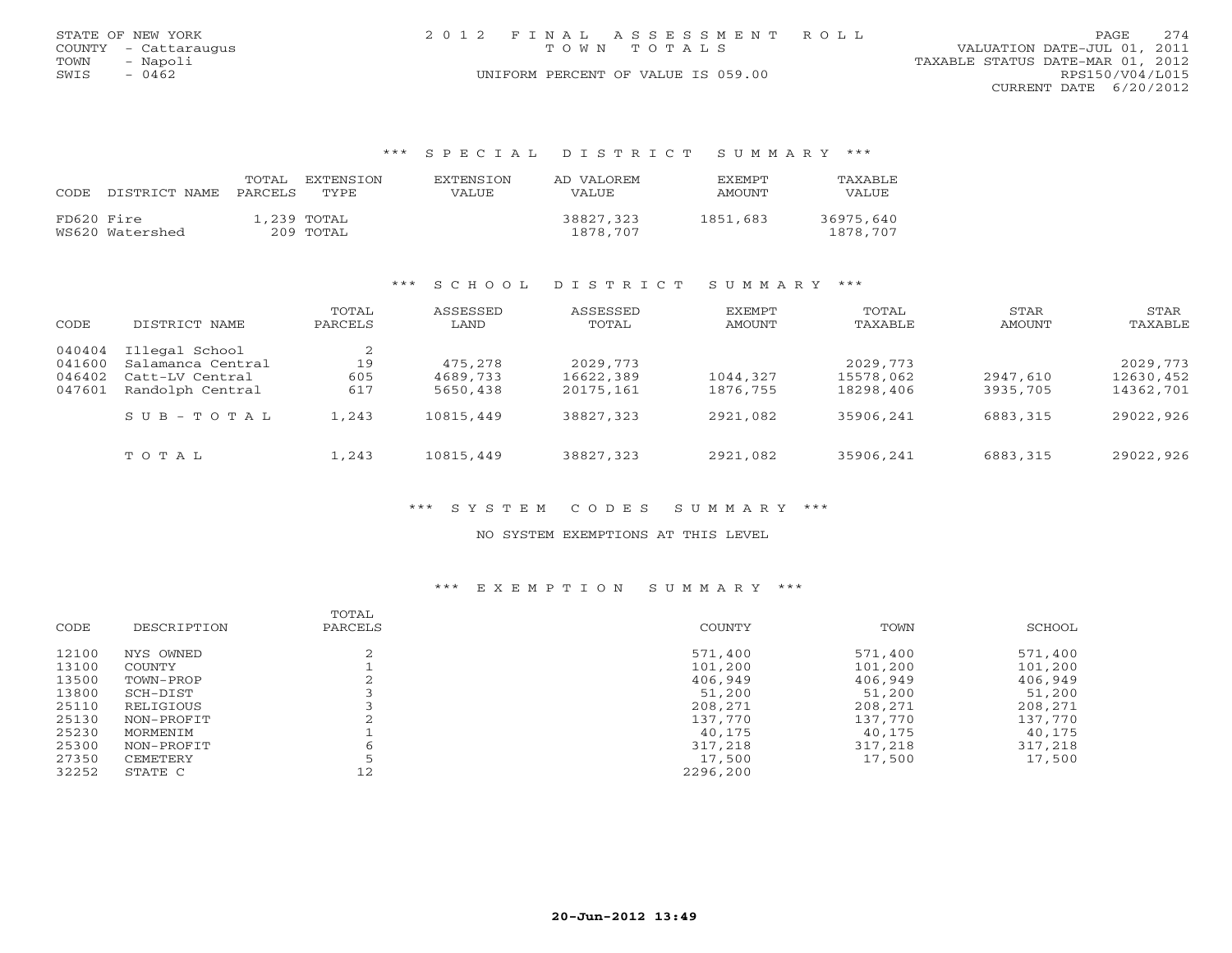|      | STATE OF NEW YORK    |  | 2012 FINAL ASSESSMENT ROLL         |                                  | PAGE | 275 |
|------|----------------------|--|------------------------------------|----------------------------------|------|-----|
|      | COUNTY - Cattaraugus |  | TOWN TOTALS                        | VALUATION DATE-JUL 01, 2011      |      |     |
| TOWN | - Napoli             |  |                                    | TAXABLE STATUS DATE-MAR 01, 2012 |      |     |
| SWIS | 0462                 |  | UNIFORM PERCENT OF VALUE IS 059.00 | RPS150/V04/L015                  |      |     |
|      |                      |  |                                    | CURRENT DATE 6/20/2012           |      |     |

#### \*\*\* E X E M P T I O N S U M M A R Y \*\*\*

|       |              | TOTAL   |          |          |          |
|-------|--------------|---------|----------|----------|----------|
| CODE  | DESCRIPTION  | PARCELS | COUNTY   | TOWN     | SCHOOL   |
| 41121 | WVET C/T     | 25      | 156,540  | 156,540  |          |
| 41131 | CVET C/T     | 26      | 273,034  | 273,034  |          |
| 41141 | DVET C/T     | 9       | 113,755  | 113,755  |          |
| 41161 | $CW_15_VET/$ |         | 5,451    | 5,451    |          |
| 41162 | $CW_15_VET/$ | 6       | 42,480   |          |          |
| 41700 | AG BLDG      | 11      | 470,913  | 470,913  | 470,913  |
| 41720 | AG DIST      | 30      | 239,146  | 239,146  | 239,146  |
| 41730 | AG DISTOUT   | 6       | 50,822   | 50,822   | 50,822   |
| 41800 | AGED $C/T/S$ | 11      | 142,234  | 145,774  | 160,077  |
| 41802 | AGED C       |         | 25,273   |          |          |
| 41805 | AGED C/S     | 4       | 62,581   |          | 68,821   |
| 41834 | SR STAR      | 78      |          |          | 2470,015 |
| 41854 | RES STAR     | 252     |          |          | 4413,300 |
| 42100 | SILO T/C/S   |         | 20,500   | 20,500   | 20,500   |
| 47460 | FOREST/A74   |         | 59,120   | 59,120   | 59,120   |
|       | TOTAL        | 503     | 5809,732 | 3386,738 | 9804,397 |

## \*\*\* G R A N D T O T A L S \*\*\*

| <b>ROLL</b><br>SEC | DESCRIPTION         | TOTAL<br>PARCELS | ASSESSED<br>LAND | ASSESSED<br>TOTAL | TAXABLE<br>COUNTY | TAXABLE<br>TOWN | TAXABLE<br>SCHOOL | STAR<br>TAXABLE |
|--------------------|---------------------|------------------|------------------|-------------------|-------------------|-----------------|-------------------|-----------------|
| $\mathbf{1}$       | TAXABLE             | 1,183            | 10072,292        | 33483,411         | 31683,792         | 31810,586       | 32276,242         | 25392,927       |
| 3                  | STATE OWNED LAND    | 17               | 498,820          | 2296,200          |                   | 2296,200        | 2296,200          | 2296,200        |
| 5                  | SPECIAL FRANCHISE   | 7                | 139              | 165,033           | 165,033           | 165,033         | 165,033           | 165,033         |
| 6                  | UTILITIES & N.C.    | 13               |                  | 1168,766          | 1168,766          | 1168,766        | 1168,766          | 1168,766        |
| 8                  | WHOLLY EXEMPT       | 23               | 244,198          | 1713,913          |                   |                 |                   |                 |
| $\star$            | TOTAL<br><b>SUB</b> | 1,243            | 10815,449        | 38827,323         | 33017,591         | 35440,585       | 35906,241         | 29022,926       |
| $***$              | GRAND TOTAL         | 1,243            | 10815,449        | 38827,323         | 33017,591         | 35440,585       | 35906,241         | 29022,926       |

|         |  |  |  |  |  |  | *COPYRIGHT * * * * * * * * * * * *NEW YORK STATE REAL PROPERTY SYSTEM* * * * * * * * * * * * * * * * * * * |  |  |  |  |  |  |  |         |
|---------|--|--|--|--|--|--|------------------------------------------------------------------------------------------------------------|--|--|--|--|--|--|--|---------|
| $\star$ |  |  |  |  |  |  |                                                                                                            |  |  |  |  |  |  |  |         |
| $\star$ |  |  |  |  |  |  | PROPRIETARY PROGRAM MATERIAL                                                                               |  |  |  |  |  |  |  |         |
| $\star$ |  |  |  |  |  |  |                                                                                                            |  |  |  |  |  |  |  | $\star$ |
| $\star$ |  |  |  |  |  |  | THIS MATERIAL IS PROPRIETARY TO THE NEW YORK STATE OFFICE OF REAL PROPERTY SERVICES (OFFICE)               |  |  |  |  |  |  |  | $\star$ |
| $\star$ |  |  |  |  |  |  | AND IS NOT TO BE REPRODUCED, USED OR DISCLOSED EXCEPT IN ACCORDANCE WITH PROGRAM LICENSE OR                |  |  |  |  |  |  |  | $\star$ |
| $\star$ |  |  |  |  |  |  | UPON WRITTEN AUTHORIZATION OF THE NEW YORK STATE REAL PROPERTY INFORMATION SYSTEM SECTION OF               |  |  |  |  |  |  |  | $\star$ |
| $\star$ |  |  |  |  |  |  | THE OFFICE, SHERIDAN HOLLOW PLAZA, 16 SHERIDAN AVENUE, ALBANY, NEW YORK 12210-2714.                        |  |  |  |  |  |  |  |         |
| $\star$ |  |  |  |  |  |  |                                                                                                            |  |  |  |  |  |  |  |         |

## **20-Jun-2012 13:49**